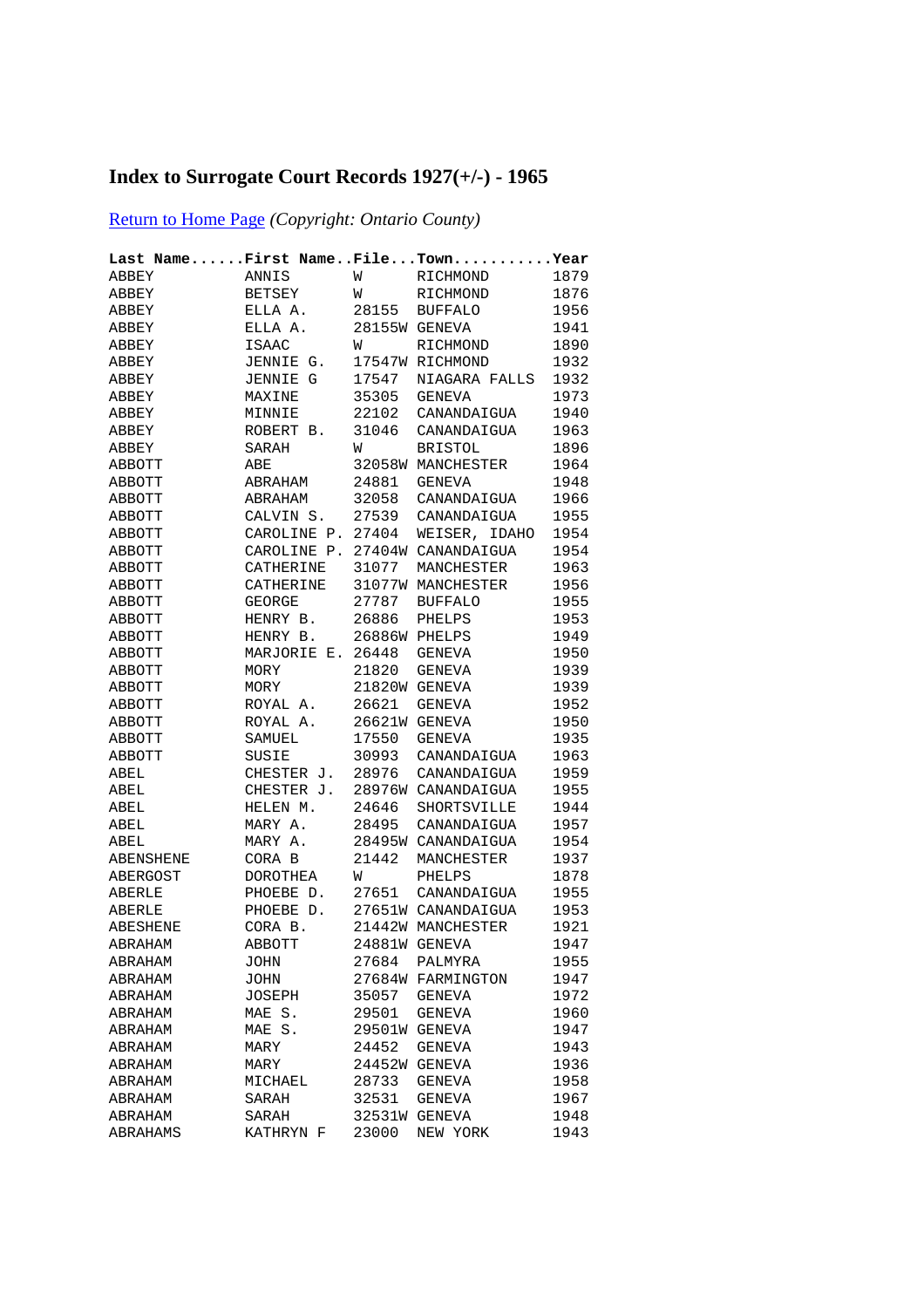| ABRAHMS          | NETTIE                   | 32765W GENEVA |                                       | 1965 |
|------------------|--------------------------|---------------|---------------------------------------|------|
| ABRAMS           | NETTIE                   | 32765         | <b>GENEVA</b>                         | 1967 |
| ABSON            | ERIC                     | 25065         | <b>GENEVA</b>                         | 1948 |
| ACE              | <b>WOODROW</b>           | 34191         | RICHMOND                              | 1970 |
| <b>ACHESON</b>   | MARY                     | 21523         | CANANDAIGUA                           | 1938 |
| <b>ACHESON</b>   | MARY                     |               | 21523W BRISTOL                        | 1935 |
| <b>ACHILLES</b>  | WILLIAM E.               | 27612         | <b>GENEVA</b>                         | 1955 |
| ACHILLES         | WILLIAM E.               | 28612W GENEVA |                                       | 1954 |
| <b>ACKERMAN</b>  | IDA F.                   | 17549W GENEVA |                                       | 1933 |
| ACKERMAN         | IDA                      | 17549         | <b>GENEVA</b>                         | 1936 |
| <b>ACKLEY</b>    | LEWIS J.                 | 24526         | CANANDAIGUA                           | 1942 |
| ACOR             | STEWART E.               | 24954         | CANANDAIGUA                           | 1947 |
| <b>ACQUALONI</b> | TERESA                   | 24795W GENEVA |                                       | 1937 |
| ACQUILANO        | CARMEN                   | 34773         | <b>GENEVA</b>                         | 1971 |
| ACQUILANO        | <b>DONATO</b>            | 27968         | <b>GENEVA</b>                         | 1956 |
| ACQUILANO        | <b>DONATO</b>            | 27968W GENEVA |                                       | 1948 |
| ACQUILANO        | JOSEPH D.                | 32205         | GENEVA                                | 1965 |
| <b>ACQUILANO</b> | JOSEPH D.                | 32205W GENEVA |                                       | 1962 |
| <b>ACOUILANO</b> | MICHAEL D.               | 31329         | <b>GENEVA</b>                         | 1964 |
| ACQUILANO        | MICHAEL D.               | 31329W GENEVA |                                       | 1959 |
| ACQUILANO        | NICHOLAS                 | 30413         | <b>GENEVA</b>                         | 1962 |
| ACQUILANO        | NICHOLAS                 | 30413W GENEVA |                                       | 1961 |
| <b>ACQUILANO</b> | <b>ROMOLO</b>            | 27607         | GENEVA                                | 1941 |
| ACQUILANO        | THERESA                  | 24795         | GENEVA                                | 1947 |
| ACREE            | GARLAND                  | 33697         | <b>VICTOR</b>                         | 1969 |
| ADAMS            | GEORGE W                 | 17566         | CANANDAIGUA                           | 1938 |
| ADAMS            | ANNA H.                  | 29047         | CLIFTON SPRINGS1959                   |      |
| ADAMS            | ANNA H.                  |               | 29047W CLIFTON SPRINGS1941            |      |
| ADAMS            | ARLIE P.                 | 17563W        | E. BLOOMFIELD                         | 1926 |
| ADAMS            | ARLIE PARKER17563        |               | E BLOOMFIELD                          | 1937 |
| ADAMS            | ARZE S                   | 23115         | CANANDAIGUA                           | 1944 |
| ADAMS            | ARZE                     |               | 23115W CANANDAIGUA                    | 1942 |
| ADAMS            | BENJAMIN                 | <b>M</b>      | E BLOOMFIELD                          | 1887 |
| ADAMS            | BESSIE M.                | 25915         | CANANDAIGUA                           | 1950 |
| ADAMS            | BRADLEY O                | 17559         | LIVONIA                               | 1934 |
| <b>ADAMS</b>     | BRADLEY O.               |               | 17559W RICHMOND                       | 1930 |
| ADAMS            | CHARLES F.               | 25946         | CANANDAIGUA                           | 1947 |
| ADAMS            | CHARLES F.               |               | 25946W CANANDAIGUA                    | 1944 |
| ADAMS            | CHARLES H.               | 28276         | <b>BUFFALO</b>                        | 1957 |
| ADAMS            | CHARLES H.               |               | 28276W E. BLOOMFIELD                  | 1952 |
| ADAMS            |                          |               | CLEMENTINE L17561 CLIFTON SPRINGS1936 |      |
| ADAMS            | CLEMENTINE 17561W PHELPS |               |                                       | 1924 |
| ADAMS            | CORA E.                  |               | 17558W CANANDAIGUA                    | 1928 |
| ADAMS            | CORA E                   | 17558         | CANANDAIGUA                           | 1933 |
| ADAMS            | CORNELIA.                | <b>W</b>      | SHORTSVILLE                           | 1887 |
| ADAMS            | CYNTHIA P.               | 26923         | MANCHESTER                            | 1882 |
| ADAMS            | DACE                     | 32829         | CANANDAIGUA                           | 1967 |
| ADAMS            | DACE                     |               | 32829W CANANDAIGUA                    | 1965 |
| ADAMS            | DOROTHY                  | 33676         | E BLOOMFIELD                          | 1969 |
| ADAMS            |                          | 25117W GENEVA |                                       | 1942 |
|                  | EDNA P.<br>EDNA R.       |               |                                       |      |
| ADAMS            |                          | 25117         | GENEVA                                | 1946 |
| ADAMS            | ETHEL D.                 | 24528         | PHELPS                                | 1939 |
| ADAMS            | ETHEL G.                 | 28685         | MARTIN, FL                            | 1958 |
| ADAMS            | FRANK                    | 32984         | GENEVA                                | 1969 |
| ADAMS            | FRED V.                  | 31153         | NEWARK                                | 1964 |
| ADAMS            | FRED V.                  |               | 31153W PHELPS                         | 1941 |
| ADAMS            | GAINS                    | <b>W</b>      | E BLOOMFIELD                          | 1879 |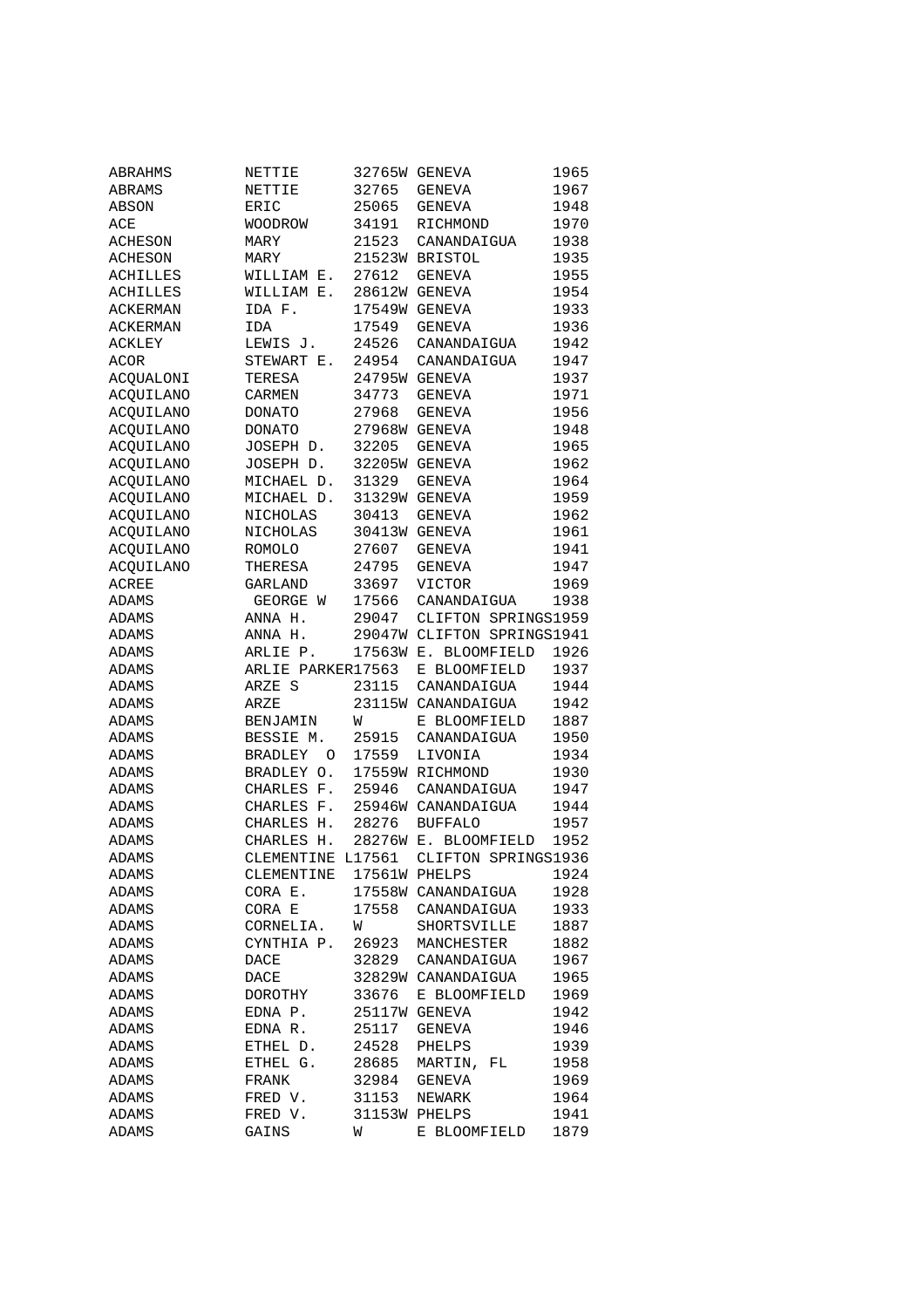| ADAMS        | GEORGE W.                    |               | 17566W CANANDAIGUA         | 1936 |
|--------------|------------------------------|---------------|----------------------------|------|
| ADAMS        | GEORGE                       | W             | <b>VICTOR</b>              | 1873 |
| <b>ADAMS</b> | <b>GEORGE</b>                | <b>M</b>      | FARMINGTON                 | 1896 |
| ADAMS        | HAROLD R.                    | 25900         | BRISTOL                    | 1950 |
| <b>ADAMS</b> | HAROLD R.                    |               | 25900W BRISTOL             | 1946 |
| ADAMS        | HATTI R.                     | 24625         | <b>GENEVA</b>              | 1948 |
| ADAMS        | HATTIE R.                    | 24625W GENEVA |                            | 1940 |
| <b>ADAMS</b> | HELEN K.                     | 27145         | PHELPS                     | 1952 |
| ADAMS        | HERBERT R                    |               | 17565 GENEVA               | 1936 |
| ADAMS        | IDA                          | 22674         | HALL                       | 1942 |
| ADAMS        | IDA                          | 22674W HALL   |                            | 1941 |
| ADAMS        | J. NINA                      | 17560         | GENEVA                     | 1936 |
| <b>ADAMS</b> | J. NINA                      |               | 17560W GENEVA              | 1933 |
| <b>ADAMS</b> | JENNIE E.                    |               | 24914 CANANDAIGUA          | 1939 |
|              |                              |               |                            |      |
| <b>ADAMS</b> | JESSIE C.                    |               | 17564W FARMINGTON          | 1924 |
| ADAMS        | JESSIE C                     | 17564         | FARMINGTON                 | 1937 |
| ADAMS        | JOHN Q.                      | 21854W GENEVA |                            | 1932 |
| <b>ADAMS</b> | JOHN Q                       |               | 21854 WATERLOO             | 1940 |
| ADAMS        | LEWIS T.                     |               | 32267 EAST BLOOMFIELD1966  |      |
| ADAMS        | LEWIS T.                     |               | 32267W E. BLOOMFIELD       | 1957 |
| <b>ADAMS</b> | LORENA                       | <b>W</b>      | RICHMOND                   | 1874 |
| ADAMS        | LOVELL C.                    |               | 24475 CANANDAIGUA          | 1947 |
| ADAMS        | LYDIA R.                     |               | 24177 CANANDAIGUA          | 1928 |
| ADAMS        | MABEL W.                     |               | 25730 CANANDAIGUA          | 1950 |
| ADAMS        | MABEL W.                     |               | 25730W CANANDAIGUA         | 1949 |
| ADAMS        | MARGARET A. 28117 PHELPS     |               |                            | 1956 |
| ADAMS        | MARGARET A. 28117W PHELPS    |               |                            | 1954 |
| <b>ADAMS</b> | MARY D.                      |               | 17555W CLIFTON SPRINGS1913 |      |
| ADAMS        | MARY DUNBAR 17555 MANCHESTER |               |                            | 1931 |
| <b>ADAMS</b> | MARY E.                      | 23422W PHELPS |                            | 1932 |
| ADAMS        | MARY ESTELLE23422            |               | PHELPS                     | 1945 |
| ADAMS        | MARY                         | <b>W</b>      | CANANDAIGUA                | 1886 |
| ADAMSON      | CHARLES T.                   | 23328         | GORHAM                     | 1944 |
| ADAMSON      | CHARLES T.                   |               | 23328W GORHAM              | 1938 |
| ADAMSON      | CHRISTIAN                    | M             | SENECA                     | 1882 |
| ADAMSON      | JOHN                         | W             | SENECA                     | 1867 |
| <b>ADAMS</b> | ROSE                         | 35102         | PHELPS                     | 1972 |
| <b>ADAMS</b> | SARAH E.                     | 26750         | CANANDAIGUA                | 1953 |
| <b>ADAMS</b> | SEYMOUR                      | 31314         | CANANDAIGUA                | 1964 |
| <b>ADAMS</b> | SEYMOUR                      | 31314W GORHAM |                            | 1957 |
| ADAMS        | VIOLA G.                     |               | 25033 VICTOR               | 1941 |
| ADAMS        | WILLIAM                      | 32861         | E BLOOMFIELD               | 1967 |
| ADAMS        | WILLIAM                      | W             | <b>VICTOR</b>              | 1887 |
| ADAMS        | WINFIELD                     | W             | PHELPS                     | 1883 |
| ADDONA       | ALEXANDER                    | 24767         | GENEVA                     | 1947 |
| ADDONA       | HELEN R.                     | 29360         | <b>GENEVA</b>              | 1959 |
| ADEL         | WENDELL                      | 17556         | NAPLES                     | 1929 |
| ADES         | ALLEN B                      | 17557         | CANADICE                   | 1932 |
| ADLRICH      | HOWARD D.                    | 27669         | SHORTSVILLE                | 1955 |
| ADLUM        | MARGARET                     | 29312         | GENEVA                     | 1959 |
| ADLUM        | MARGARET                     |               | 29312W GENEVA              | 1955 |
| ADLUM        | WILLIAM J.                   | 30581         | GENEVA                     | 1962 |
| ADLUM        | WILLIAM J.                   |               | 30581W GENEVA              | 1962 |
| ADOULF       | JUNE                         | 34779         | GORHAM                     | 1961 |
| ADRIANCE     | THEODORE                     | W             | PHELPS                     | 1884 |
| ADSIT        | ELEANOR                      | W             | PHELPS                     | 1885 |
| ADSITT       | <b>RAYMOND</b>               | 34490         | W BLOOMFIELD               | 1970 |
|              |                              |               |                            |      |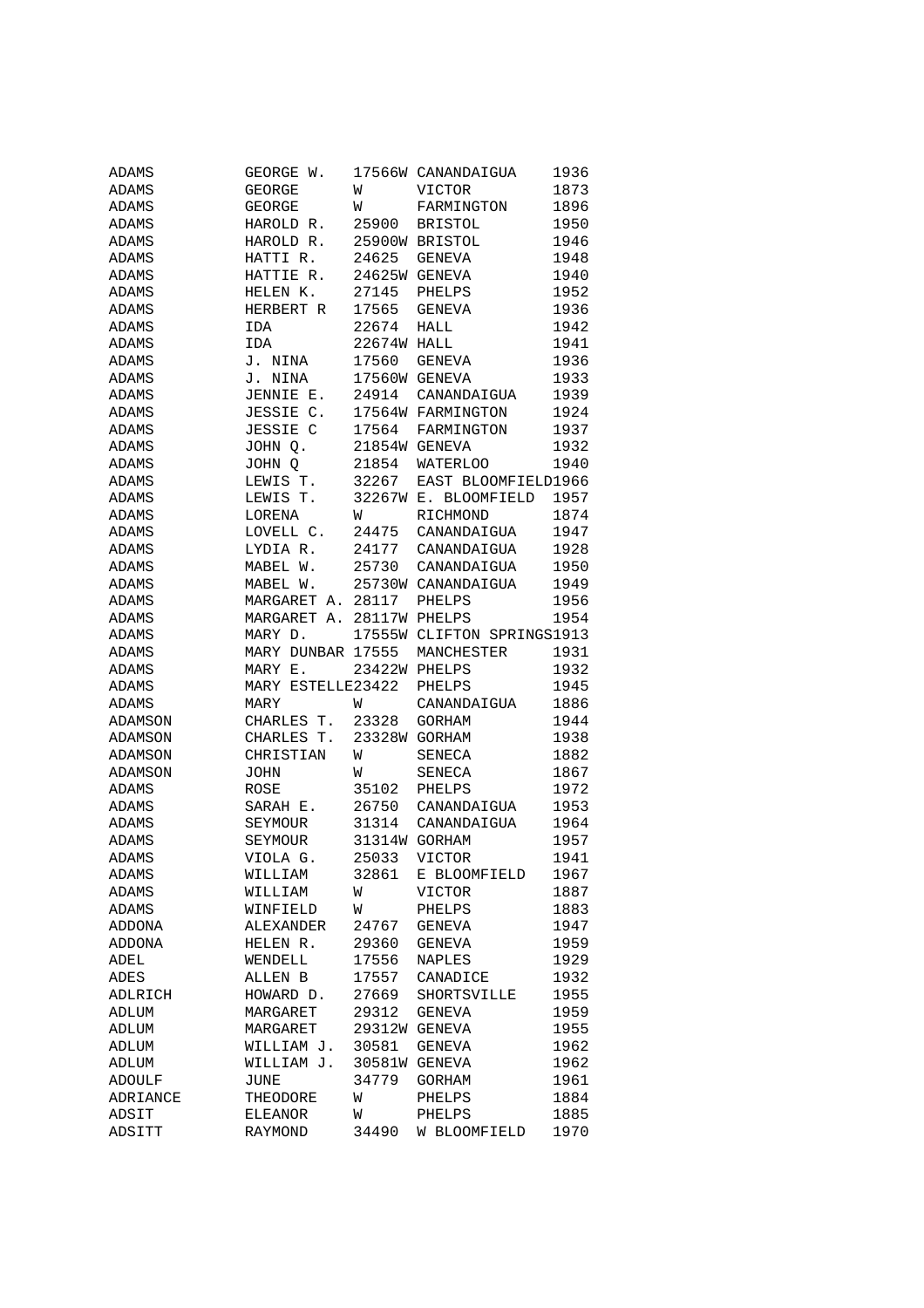| AFFLECK         | ROBERT B.      | 23329   | GORHAM                     | 1944 |
|-----------------|----------------|---------|----------------------------|------|
| <b>AFFLECK</b>  | ROBERT B.      | 23329W  | <b>GORHAM</b>              | 1936 |
| AFFOLTER        | GEORGE W.      | 25092   | CANADICE                   | 1948 |
| AFFOLTER        | GEORGE W.      | 25093W  | CANADICE                   | 1935 |
| AFFOLTER        | GRACE R.       | 32584   | CANADICE                   | 1967 |
| AFFOLTER        | GRACE          | 32584W  | CANADICE                   | 1951 |
| AGANETTA        | ROSA           | 17562   | CANANDAIGUA                | 1936 |
| <b>AGONITO</b>  | CHARLES C.     | 31162   | <b>GENEVA</b>              | 1964 |
| AGOVETTA        | ROSA           | 17562W  | CANANDAIGUA                | 1924 |
| AHEARN          | FRANK          | 22067   | CANANDAIGUA                | 1940 |
| AHEARN          | FRANK          | 22067W  | CANANDAIGUA                | 1935 |
| AHEARN          | MARY K.        | 26999   | CANANDAIGUA                | 1953 |
| AHEARN          | MARY K.        |         | 26999W CANANDAIGUA         | 1948 |
| AHRENS          | CHARLES F.     | 23143W  | CANANDAIGUA                | 1929 |
| AHRENS          | CHARLES<br>F   | 23143   | CANANDAIGUA                | 1944 |
| AIELLO          | <b>ROCCO</b>   | 26438   | MANCHESTER                 | 1952 |
| AINSWORTH       | STEPHEN        | W       | W BLOOMFIELD               | 1889 |
| AKENS           | EDWARD         | 32746   | <b>GENEVA</b>              | 1967 |
| AKERS           | KARL           | 30861   | GORHAM                     | 1962 |
| ALBERT          | JULIA          | 27191   | GENEVA                     | 1954 |
| ALBERTS         | JULIA          | 29421   | CANANDAIGUA                | 1960 |
| ALBERTS         | JULIA          | 29421W  | CANANDAIGUA                | 1947 |
| ALBERT          | SOLOMON        | 30235   | GENEVA                     | 1962 |
| ALBINO          | CAROLINE       | 30090   | GENEVA                     | 1961 |
| <b>ALBRECHT</b> | EDWARD         | 33840   | PHELPS                     | 1970 |
| ALBRIGHT        | CLARA          | 29291   | CLIFTON SPRINGS1959        |      |
| ALBRIGHT        | CLARA          |         | 29291W CLIFTON SPRINGS1957 |      |
| <b>ALCOCK</b>   | <b>CHARLES</b> | W       | <b>GENEVA</b>              | 1898 |
| <b>ALCOCK</b>   | CLARENCE G     | 17574   | PHELPS                     | 1936 |
| ALCOCK          | CLARENCE       | 17574W  | PHELPS                     | 1929 |
| <b>ALCOCK</b>   | GEORGE A.      | 23763   | <b>GENEVA</b>              | 1941 |
| <b>ALCOCK</b>   | GRANCE G.      | 27455   | SENECA                     | 1954 |
| <b>ALCOCK</b>   | MARY ANN       | 23642   | <b>GENEVA</b>              | 1945 |
| <b>ALCOCK</b>   | MARY ANN       | 23642W  | <b>GENEVA</b>              | 1941 |
| <b>ALCOTT</b>   | HOWARD A.      | 31468   | WILLARD                    | 1964 |
| <b>ALCOTT</b>   | MAUDE          | #129500 | <b>GENEVA</b>              | 1949 |
| <b>ALCOTT</b>   | MAUDE          | #229500 | <b>GENEVA</b>              | 1949 |
| <b>ALCOTT</b>   | MAUDE          | 29500W  | GENEVA                     | 1949 |
| ALDRICH         | CHARLES F.     | 28998   | CANANDAIGUA                | 1959 |
| ALDRICH         | CLARA          | 26476   | <b>VICTOR</b>              | 1952 |
| ALDRICH         | CLARKSON       | W       | FARMINGTON                 | 1891 |
| ALDRICH         | DAVID W        | 22984   | LUMBERTON N.C.             | 1943 |
| ALDRICH         | ELLEN E.       | 27774   | SHORTSVILLE                | 1955 |
| ALDRICH         | ELLEN E.       |         | 27774W SHORTSVILLE         | 1945 |
| ALDRICH         | ELLEN M.       | 31011   | SHORTSVILLE                | 1961 |
| ALDRICH         | FRED L.        | 28244   | VICTOR                     | 1949 |
| ALDRICH         | HATTIE M       | 17575   | VICTOR                     | 1937 |
| ALDRICH         | HERMAN C       | 17570   | GENEVA                     | 1932 |
| ALDRICH         | HERMAN E.      |         | 17570W GENEVA              | 1927 |
| ALDRICH         | HOWARD D.      | 27669W  | SHORTSVILLE                | 1945 |
| ALDRICH         | JULIUS F.      | 24327   | FARMINGTON                 | 1947 |
| ALDRICH         | JULIUS F.      | 24327W  | FARMINGTON                 | 1941 |
| ALDRICH         | LESLIE J.      | 26578   | GORHAM                     | 1952 |
| ALDRICH         | LUCY K.        | 28020   | CANANDAIGUA                | 1956 |
| ALDRICH         | MARY C         | 17569   | SHORTSVILLE                | 1931 |
| ALDRICH         | MARY           | 31012   | SHORTSVILLE                | 1963 |
| ALDRICH         | MILTON U.      | 25319   | VICTOR                     | 1933 |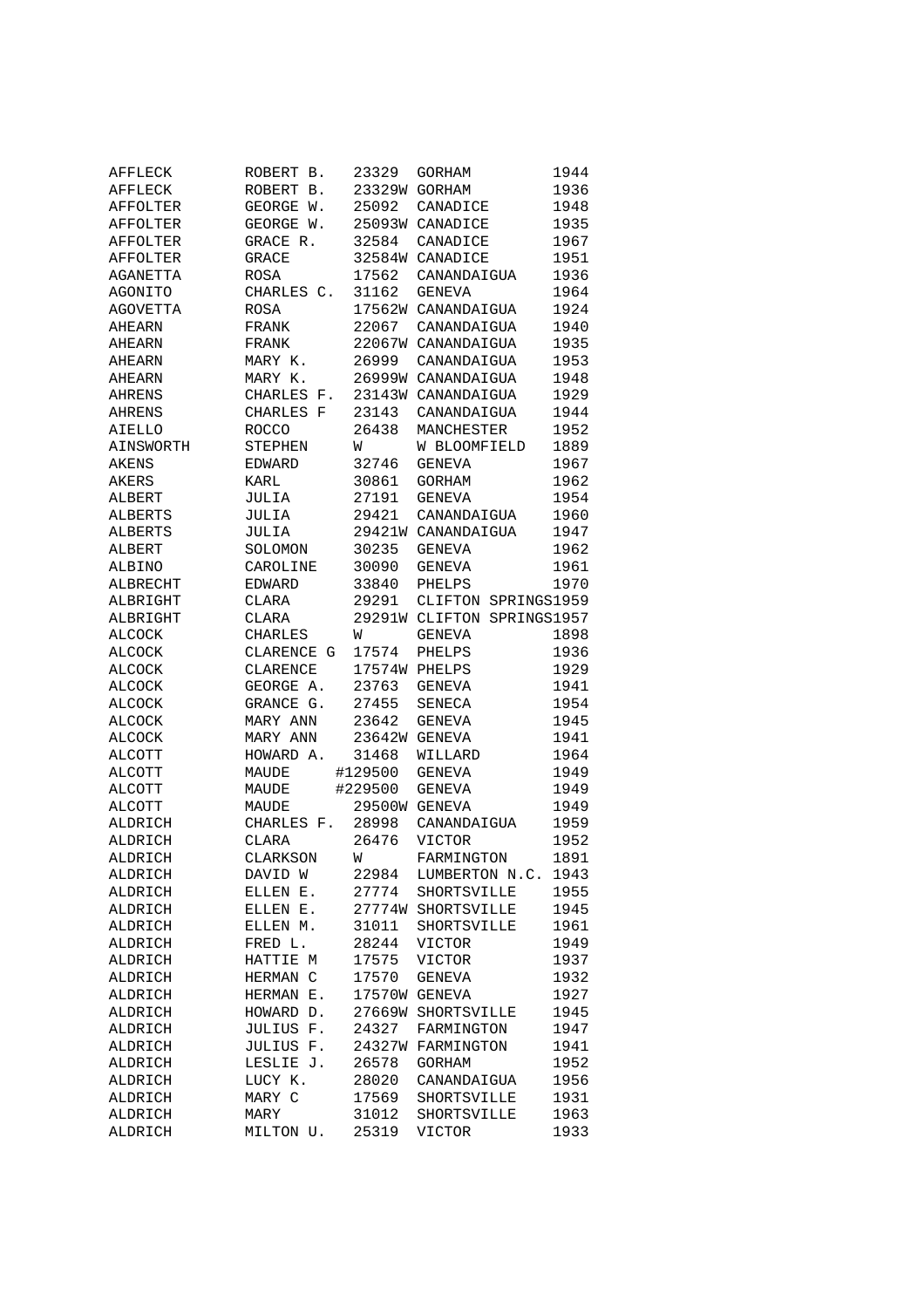| ALDRICH         | NATHAN B.                 | 31022         | CANANDAIGUA          | 1962 |
|-----------------|---------------------------|---------------|----------------------|------|
| ALDRICH         | PHIANTHA                  | W             | <b>GENEVA</b>        | 1891 |
| ALDRICH         | RONALD M.                 | 30889         | CANANDAIGUA          | 1963 |
| ALDRICH         | RONALD M.                 | 30889W        | SHORTSVILLE          | 1961 |
| ALDRICH         | SELDEN R.                 | 21507         | CANANDAIGUA          | 1938 |
| ALDRICH         | SPENCER L                 | 17568         | PHELPS               | 1932 |
| ALDRICH         | STEPHEN                   | W             | W. BLOOMFIELD        | 1870 |
| ALDRICH         | W.<br>SPENCER             | 17568W PHELPS |                      | 1922 |
| ALDRICH         | WILLIAM L.                |               | 17567W VICTOR        | 1916 |
| ALDRICH         | WILLIAM L                 | 17567         | VICTOR               | 1931 |
| ALDRIDGE        | GILBERT                   | W             | <b>VICTOR</b>        | 1894 |
| ALDRIDGE        | LESLIE J.                 | 26578W        | GORHAM               | 1944 |
| <b>ALDRIDGE</b> | TERRY D.                  | 25890         | VICTOR               | 1950 |
| ALEXANDER       | FLOYD                     | 32120         | ROCHESTER            | 1966 |
| ALEXANDER       | FLOYD                     |               | 32120W CANANDAIGUA   | 1961 |
| ALEXANDER       | HARRIETT C. 27176         |               | WEST BLOOMFIELD1954  |      |
| ALEXANDER       | HARRIETT C.               | 27176W W.     | <b>BLOOMFIELD</b>    | 1952 |
| ALEXANDER       | MARIANNE                  | W             | CANANDAIGUA          | 1893 |
| ALEXANDER       | VERNON                    | 32363         | CLIFTON SPRINGS1966  |      |
| ALEXANDER       | <b>VERNON</b>             |               | 32363W GENEVA        | 1949 |
| ALFORD          | AGNES LEAD                | 21954         | CANANDAIGUA          | 1940 |
| ALFORD          | ANNA E.                   | 25933         | S. BRISTOL           | 1951 |
| ALFORD          | FLOYD H.                  | 25291         | S.<br><b>BRISTOL</b> | 1949 |
| ALFORD          | FLOYD H.                  | 25291W        | S.<br><b>BRISTOL</b> | 1945 |
|                 |                           |               | SOUTH BRISTOL        | 1962 |
| ALFORD          | HAROLD F.                 | 31272         |                      | 1965 |
| ALFORD          | ISA                       | 32215         | WAYLAND              |      |
| ALFORD          | ISA                       |               | 32215W S. BRISTOL    | 1959 |
| ALFORD          | NETTIE L.                 | 27067         | RICHMOND             | 1953 |
| ALFORD          | NETTIE L.                 | 27067W        | RICHMOND             | 1947 |
| ALFORD          | WILLIAM E                 | 17571         | <b>VICTOR</b>        | 1934 |
| ALGER           | DELEVAN                   | 26496         | CANADICE             | 1945 |
| ALGER           | EUGENE H.                 | 23396         | CANADICE             | 1944 |
| ALGER           | MARY                      | 17572         | WAYLAND              | 1935 |
| <b>ALGER</b>    | NETTIE                    | 28261         | ROCHESTER            | 1955 |
| ALGER           | NETTIE                    | 28261W        | RICHMOND             | 1955 |
| ALGER           | VIOLET C.                 | 31661         | HONEOYE              | 1961 |
| ALIFF           | MAY                       | 34998         | MANCHESTER           | 1967 |
| ALIFF           | ROSCOE                    | 17573         | FARMINGTON           | 1936 |
| ALKENBURG       | NELSON                    | 26354         | CANANDAIGUA          | 1951 |
| <b>ALLCOTT</b>  | DANIEL D.                 | 30124         | ROCHESTER            | 1961 |
| <b>ALLCOTT</b>  | DANIEL D.                 |               | 30124W NAPLES        | 1949 |
| ALLCOTT         | ELIZABETH                 |               | 29158 ROCHESTER      | 1959 |
| ALLCOTT         | ELIZABETH                 | 29158W NAPLES |                      | 1949 |
| ALLEGRETTI      | ANTONIO L.                | 17585W GENEVA |                      | 1925 |
| ALLEGRETTI      | ANTONIO L                 | 17585         | GENEVA               | 1937 |
| ALLEMAN         | FRANCES D.                | 25883         | PHELPS               | 1950 |
| ALLEMAN         | FRANCES D.                | 25883W PHELPS |                      | 1947 |
| ALLEMAN         | MARION                    | 27726         | PHELPS               | 1955 |
| ALLEMAN         | MARION                    |               | 27726W PHELPS        | 1955 |
| ALLEN           | ADA                       |               | 30981 CANANDAIGUA    | 1963 |
| ALLEN           | ADA                       | 30981W NAPLES |                      | 1962 |
| ALLEN           | ALBERT                    | 34945         | GENEVA               | 1971 |
| ALLEN           | ALEXANDER D.17581W GENEVA |               |                      | 1922 |
| ALLEN           | ALEXANDER D 17581         |               | GENEVA               | 1934 |
| ALLEN           | ANNA T.                   |               | 22297W GENEVA        | 1941 |
| ALLEN           | ANNA T                    | 22291         | GENEVA               | 1941 |
| <b>ALLEN</b>    | ARTHUR W.                 | 27531         | VICTOR               | 1955 |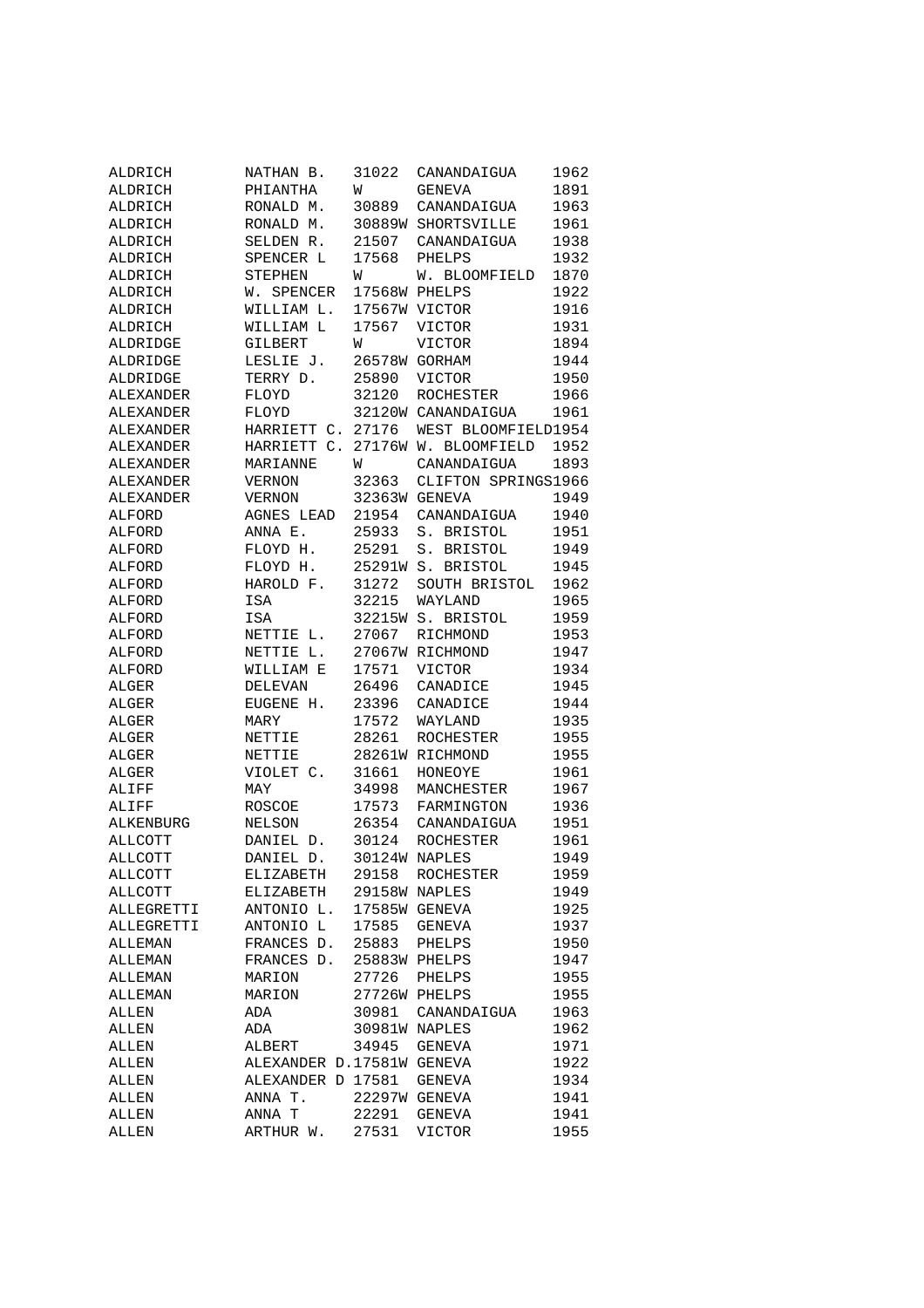| ALLEN        | ARTHUR W.                |            | 27531W VICTOR                       | 1952 |
|--------------|--------------------------|------------|-------------------------------------|------|
| ALLEN        | CLARA B.                 |            | 17587W CANANDAIGUA                  | 1936 |
| <b>ALLEN</b> | CLARA BELLE 17587        |            | CANANDAIGUA                         | 1938 |
| ALLEN        | CYRUS O.                 |            | 17582W CANANDAIGUA                  | 1923 |
| ALLEN        | CYRUS O                  | 17582      | CANANDAIGUA                         | 1934 |
| ALLEN        | CYRUS W.                 | 23636      | CANANDAIGUA                         | 1943 |
| ALLEN        | CYRUS W.                 |            | 23636W CANANDAIGUA                  | 1943 |
| ALLEN        | DANIEL                   | W          | GENEVA                              | 1867 |
| ALLEN        | DOROTHY                  | 25865      | SHORTSVILLE                         | 1950 |
| ALLEN        | DOROTHY                  |            | 25865W SHORTSVILLE                  | 1947 |
| ALLEN        | EDITH                    | 34733      | RICHMOND                            | 1971 |
| ALLEN        | EDWARD J.                | 28483      | CANANDAIGUA                         | 1957 |
| ALLEN        | EDWARD J.                |            | 28493W CANANDAIGUA                  | 1948 |
| ALLEN        | ELIZABETH                | 22626      | SUMMERVILLE MA 1942                 |      |
| ALLEN        | ELLERY G                 | 17580      | FARMINGTON                          | 1932 |
| ALLEN        | ELLERY                   |            | 17580W FARMINGTON                   | 1918 |
| ALLEN        | ELMER E.                 | 24566      | MANCHESTER                          | 1947 |
| ALLEN        | EMMA G.                  | 26275      | RICHMOND                            | 1952 |
| ALLEN        | ERASTUS H.               | 31527      | DAYTONA BEACH                       | 1965 |
| ALLEN        | FANNIE J.                | 27262      | CANANDAIGUA                         | 1954 |
| ALLEN        | FRED J                   | 22956      | CLIFTON SPRINGS1943                 |      |
| ALLEN        | FRED                     | 33490      | <b>VICTOR</b>                       | 1969 |
| ALLEN        | <b>HANNAH</b>            | W          | S BRISTOL                           | 1872 |
| ALLEN        | HARRY J.                 | 32535      | CANANDAIGUA                         | 1967 |
| ALLEN        | HARRY J.                 |            | 32535W CANANDAIGUA                  | 1953 |
| ALLEN        | HENRY J.                 |            | 32535W CANANDAIGUA                  | 1953 |
| ALLEN        | J. GARFIELD 27413        |            | CANANDAIGUA                         | 1950 |
| ALLEN        | <b>JAMES</b>             | M          | GORHAM                              | 1892 |
| ALLEN        | JULIETTE                 | 17584      | RICHMOND                            | 1936 |
| ALLEN        | JULIETTE                 | 17584W     | RICHMOND                            | 1927 |
| ALLEN        | <b>KATE</b>              | 33902      | VICTOR                              | 1970 |
| ALLEN        | LAVINIA                  | <b>W</b>   | CANANDAIGUA                         | 1894 |
| ALLEN        | LEWIS F.                 | 30475      | CANANDAIGUA                         | 1962 |
| ALLEN        | LEWIS F.                 |            | 30475W FARMINGTON                   | 1941 |
| ALLEN        | LEWIS H.                 | 30712      | CANANDAIGUA                         | 1963 |
| ALLEN        | LEWIS H.                 |            | 30712W CANANDAIGUA                  | 1960 |
| ALLEN        | LOYAL                    | 34687      | CANANDAIGUA                         | 1971 |
| ALLEN        | LUCINDA                  | W          | <b>GENEVA</b>                       | 1892 |
| ALLEN        | MARGARET                 | 33461      | S BRISTOL                           | 1969 |
| <b>ALLEN</b> | MARION E.                | 30172      | CANANDAIGUA                         | 1961 |
| ALLEN        | MARION E.                |            | 30172W FARMINGTON                   | 1941 |
| ALLEN        | MARY E.                  |            | 17586W CANANDAIGUA                  | 1930 |
| ALLEN        | MARY E                   |            | 17586 CANANDAIGUA                   | 1936 |
| ALLEN        | MILFORD                  |            | 35065 CANANDAIGUA                   | 1972 |
| ALLEN        | MORTON C.                | 26953      | ROCHESTER                           | 1953 |
| ALLEN        | MORTON C.                |            | 26958W E. BLOOMFIELD 1952           |      |
| ALLEN        | N DURWOOD                | 22589      | SHORTSVILLE                         | 1941 |
| ALLEN        | RALPH H.                 |            | 30318 CLIFTON SPRINGS1962           |      |
| ALLEN        | RALPH H.                 |            | 30318W CLIFTON SPRINGS1959          |      |
| ALLEN        | SARAH J.                 |            | 17579W CANANDAIGUA                  | 1916 |
| ALLEN        | SARAH J                  |            | 17579 CANANDAIGUA<br>35091 RICHMOND | 1931 |
| ALLEN        | TRACY                    |            |                                     | 1972 |
| ALLEN        | WILLIAM A. 32611 GORHAM  |            |                                     | 1967 |
| ALLEN        | WILLIAM A. 32611W GENEVA |            |                                     | 1941 |
| ALLERTON     | RANSOM                   | W          | MANCHESTER                          | 1894 |
| ALLIS        | ANTHONY                  | 33831 HALL |                                     | 1970 |
| ALLISON      | IDELLE L.                |            | 22699W CANANDAIGUA                  | 1936 |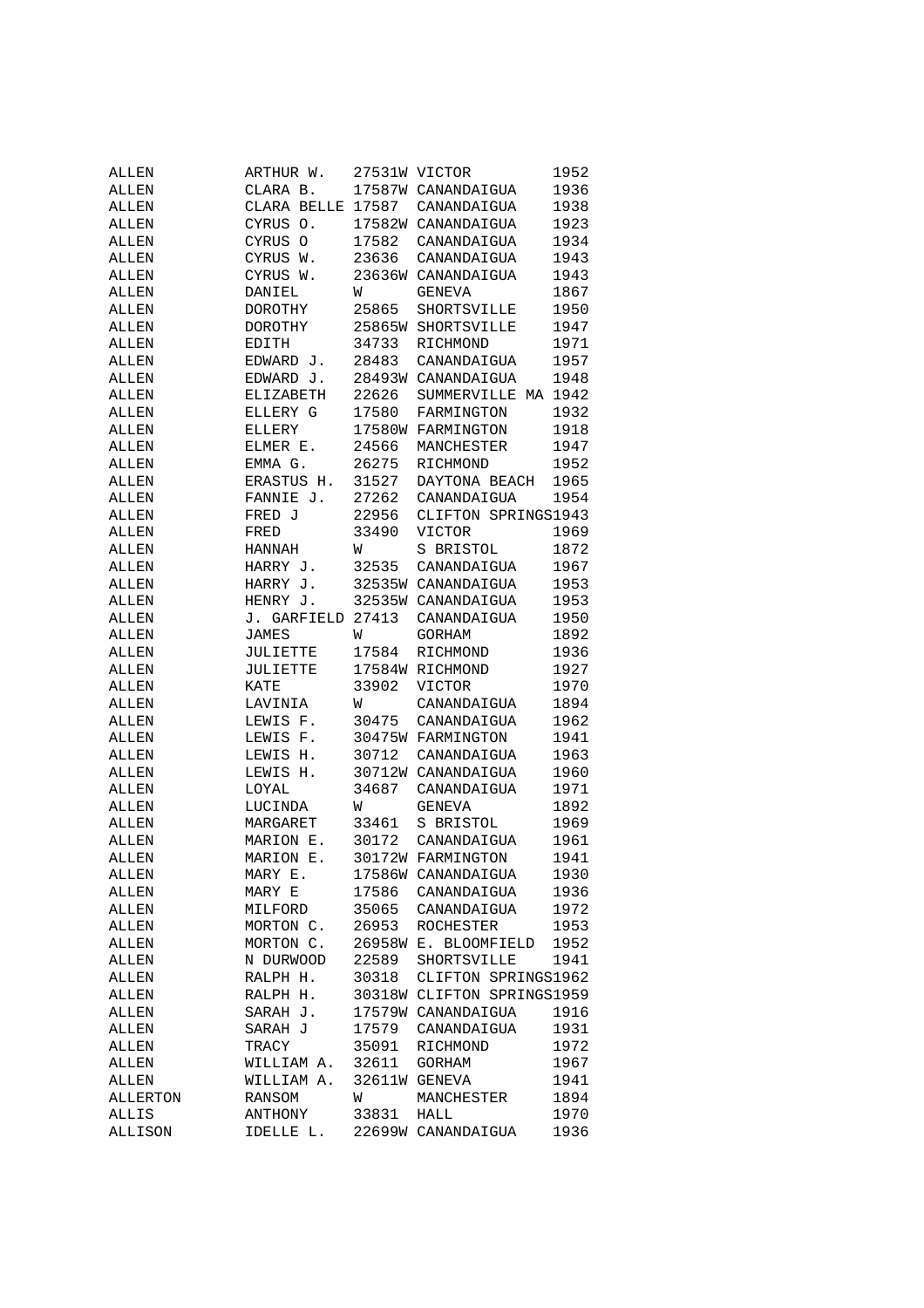| ALLISON         | IDELLE L                       | 22699         | CANANDAIGUA         | 1943 |
|-----------------|--------------------------------|---------------|---------------------|------|
| ALLISON         | WILLIAM M.                     |               | 17583W CANANDAIGUA  | 1935 |
| ALLISON         | WILLIAM M                      | 17583         | CANANDAIGUA         | 1936 |
| ALLMANG         | JOSEPH                         | 26498         | CANANDAIGUA         | 1952 |
| ALPTEKIN        | KEMAL                          | 35257         | CLIFTON SPRINGS1971 |      |
| <b>ALSOP</b>    | IRVING, JR.                    | 25026         | GENEVA              | 1941 |
| <b>ALVARO</b>   | ANTONIETTO                     | 31895         | GENEVA              | 1962 |
| <b>ALVARO</b>   | FORTONATO                      | 31894         | <b>GENEVA</b>       | 1958 |
| AMBROSE         | JOHN H.                        | 31348         | CANANDAIGUA         | 1964 |
| AMBROSE         | JOHN H.                        |               | 31348W CANANDAIGUA  | 1959 |
| AMBROSE         | JOHN                           | W             | GENEVA              | 1870 |
| AMES            | ELIZABETH P.28160              |               | PHELPS              | 1954 |
| AMES            | JOSEPH                         | 33431         | GENEVA              | 1968 |
| AMIDON          | FRANK J.                       |               | 20485W S. BRISTOL   | 1962 |
| AMIDON          | FRANK J.                       | 30485         | CANANDAIGUA         | 1962 |
| ANANIA          | JOSEPH                         | 17600         | CASTLE POINT        | 1932 |
| ANASTASI        | GUISEPPE                       | 34742         | GENEVA              | 1971 |
| ANASTASI        | ROSE                           | 35062         | GENEVA              | 1972 |
| ANDERSEN        | ELIZABETH E.29867              |               | CANANDAIGUA         | 1961 |
| ANDERSEN        | ELIZABETH E.29867W GORHAM      |               |                     | 1950 |
| ANDERSEN        | HOLGER                         | 31231         | SYRACUSE            | 1964 |
| ANDERSEN        | JENNIE M.                      | 26484         | GENEVA              | 1952 |
| ANDERSEN        | LARS P.                        | 28499         | GORHAM              | 1957 |
| ANDERSEN        | PETER C.                       | 29750W GENEVA |                     | 1959 |
| ANDERSEN        | PETER                          | 29750         | <b>GENEVA</b>       | 1960 |
| ANDERSON        | <b>ALBERT</b>                  | 28177         | SHORTSVILLE         | 1956 |
| ANDERSON        | ALICE H.                       | 28978         | ST. PETERSBURG 1958 |      |
| ANDERSON        | ALICE H.                       |               | 28978W CANANDAIGUA  | 1953 |
| ANDERSON        | ALICE                          | 33261         | CANANDAIGUA         | 1968 |
| ANDERSON        | ANDERS P.                      | 17602W GENEVA |                     | 1932 |
| ANDERSON        | ANDERS P                       | 17602         | GENEVA              | 1934 |
| ANDERSON        | <b>BRADLEY</b>                 | 33587         | CANANDAIGUA         | 1969 |
| ANDERSON        | CHALRES W.                     | 26778         | ST. PETERSBURG 1953 |      |
| ANDERSON        | CHARLES W.                     |               | 26778W CANANDAIGUA  | 1948 |
| ANDERSON        | CHARLOTTE A.17601W CANANDAIGUA |               |                     | 1920 |
| ANDERSON        | CHARLOTTE A 17601              |               | CANANDAIGUA         | 1933 |
| ANDERSON        | DAVID                          | W             | CANANDAIGUA         | 1869 |
| ANDERSON        | EDWARD                         | 33255         | CANANDAIGUA         | 1967 |
| ANDERSON        | FRANCES M.                     | 17605W GENEVA |                     | 1932 |
| <b>ANDERSON</b> | FRANCES M                      | 17605         | GENEVA              | 1938 |
| ANDERSON        | FRED L.                        |               | 21537W CANANDAIGUA  | 1934 |
| ANDERSON        | FRED L                         | 21537         | CANANDAIGUA         | 1939 |
| ANDERSON        | GEORGE E.                      | 24370         | CANANDAIGUA         | 1947 |
| ANDERSON        | GEORGE E.                      |               | 24370W CANANDAIGUA  | 1931 |
| ANDERSON        | HAZEL M.                       | 29319         | OVID                | 1959 |
| ANDERSON        | IRVING H.                      |               | 17603W MANCHESTER   | 1917 |
| ANDERSON        | IRVING H                       | 17603         | CANANDAIGUA         | 1936 |
| ANDERSON        | JACOB                          | 23178W        | SHORTSVILLE         | 1944 |
| ANDERSON        | JAMES                          | W             | CANANDAIGUA         | 1883 |
| ANDERSON        | JESSIE                         | 27502         | SHORTSVILLE         | 1953 |
| ANDERSON        | JOHN                           | 34872         | CANANDAIGUA         | 1972 |
| ANDERSON        | LUCINDA                        | W             | NAPLES              | 1889 |
| ANDERSON        | LUCY                           | 34758         | CANANDAIGUA         | 1971 |
| ANDERSON        | MARTIN                         | W             | FARMINGTON          | 1889 |
| ANDERSON        | MARY AGNES                     | 23021         | GENEVA              | 1944 |
| ANDERSON        | MARY AGNES                     | 23021W GENEVA |                     | 1943 |
| ANDERSON        | MARY M.                        | 31528         | GENEVA              | 1965 |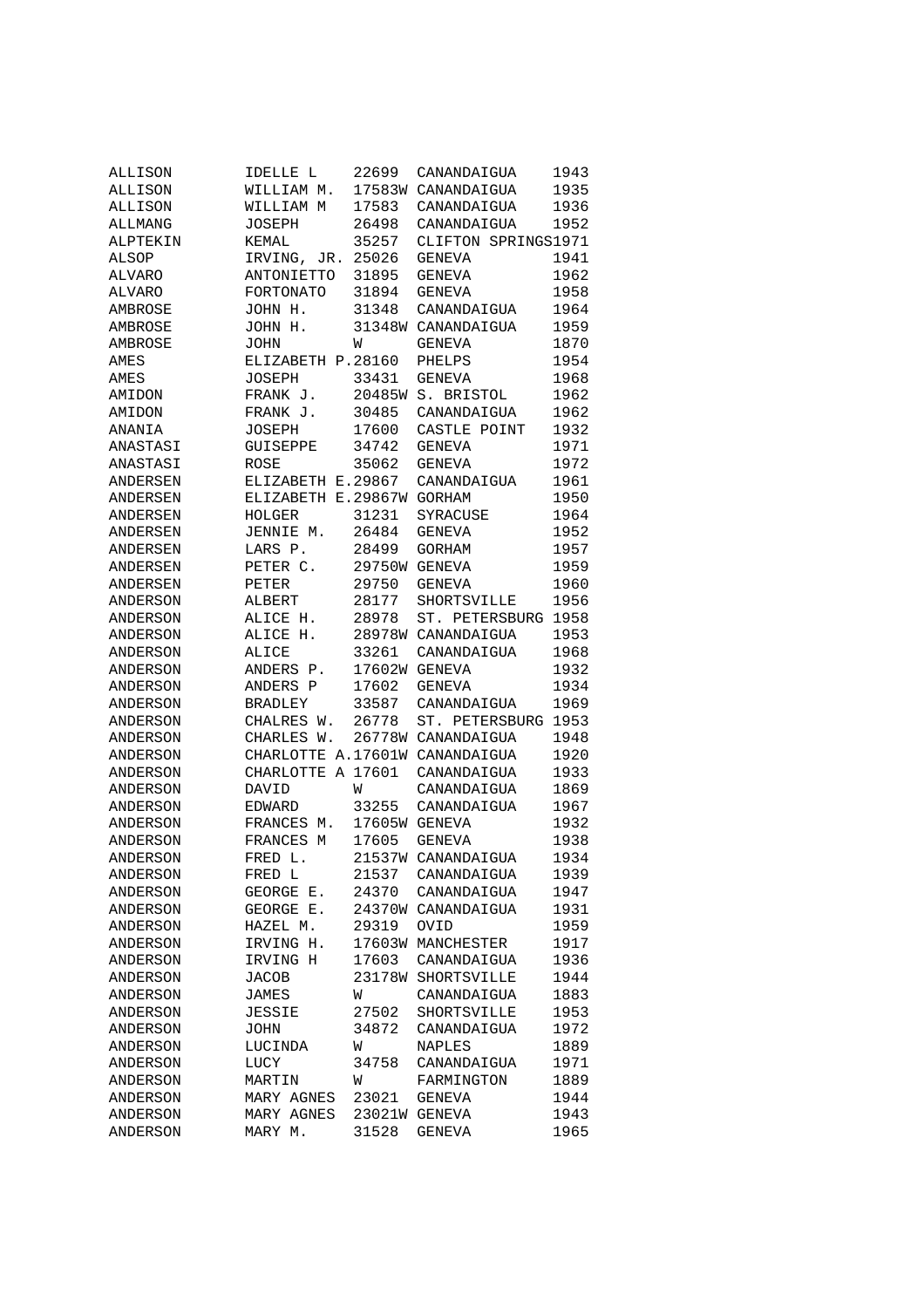| ANDERSON       | MARY M.                   | 31528W | GENEVA             | 1944 |
|----------------|---------------------------|--------|--------------------|------|
| ANDERSON       | NICHOLINA N.30599         |        | GENEVA             | 1953 |
| ANDREASEN      | ALFRED                    | 30281  | GENEVA             | 1962 |
| ANDRESS        | LEAH                      | 34594  | GENEVA             | 1971 |
| ANDREWS        | ARTHUR                    | 29168  | CANANDAIGUA        | 1959 |
| ANDREWS        | ARTHUR                    |        | 29168W CANANDAIGUA | 1958 |
| ANDREWS        | BETTY JANE                | 24639  | CANANDAIGUA        | 1947 |
| ANDREWS        | BETTY JANE                |        | 24639W CANANDAIGUA | 1947 |
| ANDREWS        | CLIFFORD J.               | 24533  | FARMINGTON         | 1947 |
| ANDREWS        | CLIFFORD J.               | 24533W | FARMINGTON         | 1946 |
| ANDREWS        | EDWARD F.                 | 22641W | S. BRISTOL         | 1937 |
| ANDREWS        | EDWARD F                  | 22641  | SOUTH BRISTOL      | 1942 |
| <b>ANDREWS</b> | HARRIS                    | W      | CANANDAIGUA        | 1871 |
| ANDREWS        | HARRIS                    | W      | HOPEWELL           | 1874 |
| ANDREWS        | HELEN V.                  | 29688  | KINGS PARK, LI     | 1960 |
| ANDREWS        | HELEN V.                  | 29688W | CANANDAIGUA        | 1959 |
| ANDREWS        | IRENE C                   | 22583  | <b>BRISTOL</b>     | 1925 |
| ANDREWS        | JENNIE M.                 | 29798  | CANANDAIGUA        | 1960 |
| <b>ANDREWS</b> | JENNIE M.                 | 29798W | S. BRISTOL         | 1953 |
| ANDREWS        | JOHN S                    | 21621  | <b>ALBANY</b>      | 1939 |
| <b>ANDREWS</b> | KATHARINE H.24953W        |        | E. BLOOMFIELD      | 1938 |
| ANDREWS        | KATHARINE H.24963         |        | Ε.<br>BLOOMFIELD   | 1946 |
| ANDREWS        | MARGARET                  | 22270  | E BLOOMFIELD       | 1941 |
| ANDREWS        | MARY E.                   | 30127  | <b>BRISTOL</b>     | 1961 |
| <b>ANDREWS</b> | MARY L.                   | 25134  | CANANDAIGUA        | 1948 |
| <b>ANDREWS</b> | MARY L.                   |        | 25134W CANANDAIGUA | 1948 |
| ANDREWS        | MARY                      | 30127W | <b>BRISTOL</b>     | 1952 |
| ANDREWS        | MINNIE P.                 | 32406  | <b>BUFFALO</b>     | 1966 |
| ANDREWS        | MINNIE                    | 32406W | <b>BRISTOL</b>     | 1952 |
| ANDREWS        | WILLIAM R                 | 17604  | HOUSTON            | 1936 |
| <b>ANDRUS</b>  | CORDELIA                  | W      | W BLOOMFIELD       | 1889 |
| ANDRUS         | ELLIOT                    | W      | GENEVA             | 1891 |
| <b>ANDRUS</b>  | ZEBINA                    | W      | CANADICE           | 1864 |
| ANGELINE       | BETTY                     | 33653  | CANANDAIGUA        | 1969 |
| ANGELINE       | TONY                      | 31247  | BATAVIA            | 1964 |
| ANGELINE       | TONY                      | 31247W | CANANDAIGUA        | 1953 |
| ANGELL         | CHESTER R.                | 24691  | <b>SENECA</b>      | 1947 |
| ANGELO         | RALPH                     | 31508  | RICHMOND           | 1964 |
| <b>ANGELO</b>  | RALPH                     | 31508W | RICHMOND           | 1948 |
| ANGEVINE       | KATHERINE C.29059         |        | GENEVA             | 1959 |
| ANGEVINE       | KATHERINE C.29059W GENEVA |        |                    | 1956 |
| ANGUS          | DEBORAH                   | W      | GENEVA             | 1876 |
| ANNONI         | SABATINO                  | 30615  | GENEVA             | 1962 |
| ANNONY         | ANNA                      | 32179  | <b>GENEVA</b>      | 1966 |
| ANSBERGER      | <b>JACOB</b>              | W      | PHELPS             | 1879 |
| ANSBERGER      | TAYLOR                    | 21638  | SENECA CASTLE      | 1939 |
| ANSBERGER      | TAYLOR                    | 21638W | SENECA             | 1936 |
| ANSLEY         | ALBERT                    | 34717  | GENEVA             | 1971 |
| ANSLEY         | C. GERTRUDE 25015         |        | <b>GENEVA</b>      | 1948 |
| ANSLEY         | C. GERTRUDE 25015W        |        | GENEVA             | 1947 |
| ANSLEY         | CORA                      | 34217  | GENEVA             | 1970 |
| ANSLEY         | GEORGE D.                 | 28442  | GENEVA             | 1957 |
| ANSLEY         | GEORGE D.                 | 29442W | <b>GENEVA</b>      | 1953 |
| ANSLEY         | GEORGE W                  | W      | SENECA             | 1870 |
| ANSLEY         | NELSON C.                 | 25326  | GENEVA             | 1949 |
| ANSLINGER      | CAROLINE                  |        | 23175W PORT GIBSON | 1909 |
| ANTENUCCI      | DOMINICK                  | 30512  | <b>GENEVA</b>      | 1960 |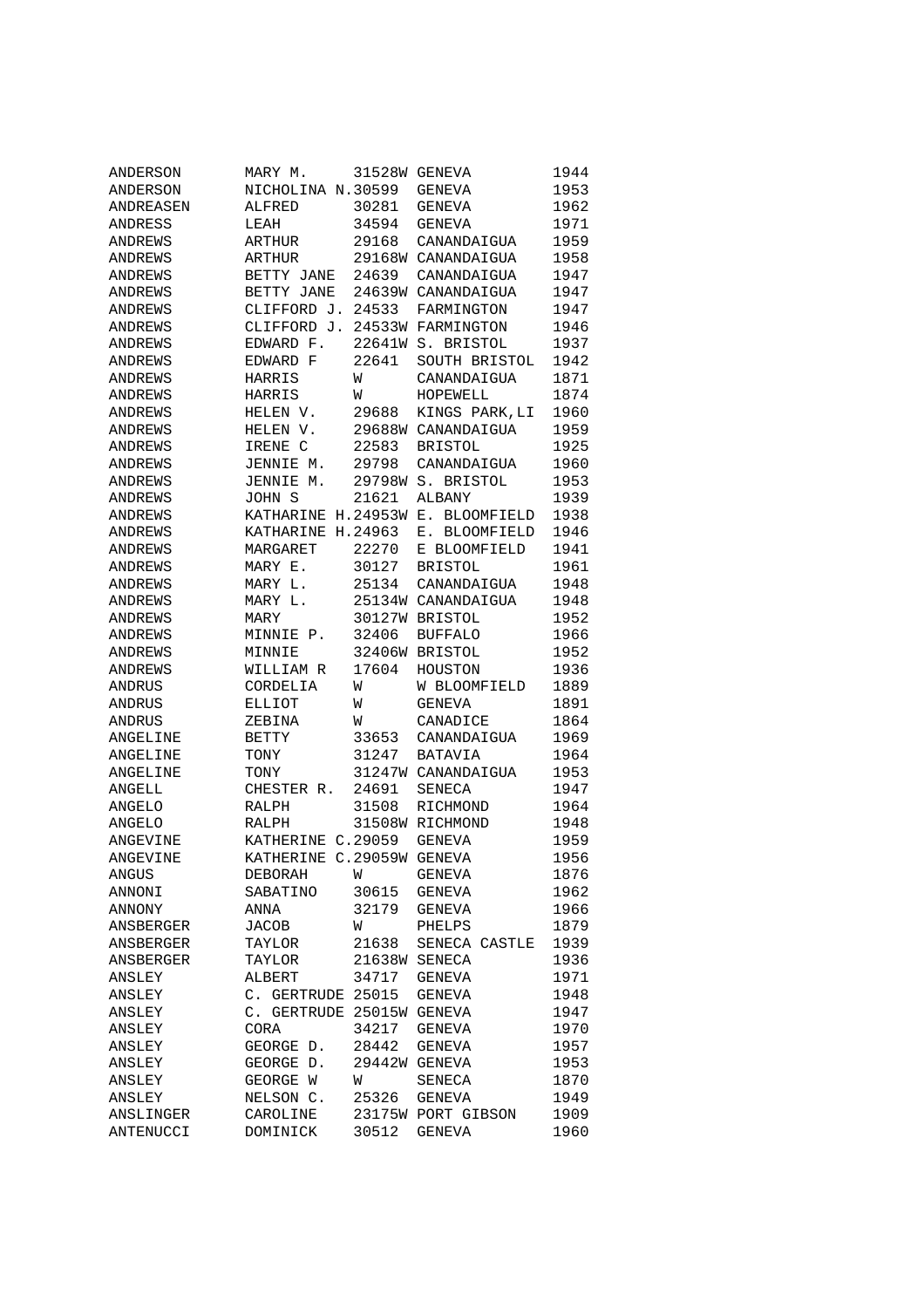| ANTENUCCI        | LOUIS                      | 29964         | GENEVA                                | 1959 |
|------------------|----------------------------|---------------|---------------------------------------|------|
| ANTENUCCI        | MAMIE P.                   | 28409         | <b>GENEVA</b>                         | 1956 |
| ANTES            | ELIZA W                    | 22517         | CANANDAIGUA                           | 1942 |
| ANTHEUNIS        | CONSTANT                   | 24250         | HOPEWELL                              | 1946 |
| <b>ANTHEUNIS</b> | CONSTANT                   | 24250W        | HOPEWELL                              | 1946 |
| ANTHONY          | CLARA R.                   | 17610W        | <b>GENEVA</b>                         | 1887 |
| ANTHONY          | CLARA R                    | 17610         | <b>GENEVA</b>                         | 1922 |
| ANTHONY          | ERWIN E.                   | 31719         | WEST BLOOMFIELD1963                   |      |
| ANTIDORMI        | JENNIE                     | W             | GENEVA                                | 1925 |
| ANTINELLI        | <b>DEWEY</b>               | 30972         | GENEVA                                | 1958 |
| ANTIS            | ALICE                      | W             | CANANDAIGUA                           | 1884 |
| ANTISDALE        | ALICE                      | 17609         | CLIFTON SPRINGS1934                   |      |
| ANTISDALE        | ALICE                      |               | 17609W CLIFTON SPRINGS1934            |      |
| ANTIS            | MARY                       | 22518         | CANANDAIGUA                           | 1932 |
| ANTIS            | <b>ROBERT</b>              | W             | CANANDAIGUA                           | 1855 |
| ANTIS            | WILLIAM                    | W             | CANANDAIGUA                           | 1862 |
| ANTOLITANO       | PATSY                      | 32573         | GENEVA                                | 1966 |
| ANTONIA          | DOMENICA                   | 23044         | VICTOR                                | 1943 |
| <b>ANTONIO</b>   | JAMES                      | 17607         | <b>VICTOR</b>                         | 1931 |
| <b>ANTONIO</b>   | JAMES                      | 17607W VICTOR |                                       | 1923 |
| <b>ANTONIO</b>   | JOSEPHINE                  | 32047         | <b>VICTOR</b>                         | 1959 |
| APPLETON         | AGNES S.                   | 31672         | EAST BLOOMFIELD1965                   |      |
| APPLETON         | AGNES S.                   | 31672W        | Ε.<br><b>BLOOMFIELD</b>               | 1953 |
| APPLETON         | ALICE                      | 26303         | Ε.<br><b>BLOOMFIELD</b>               | 1952 |
| APPLETON         | CHESTER H.                 | 29334         | HOPEWELL                              | 1959 |
| APPLETON         | <b>EARL</b>                | 23927         | Ε.<br><b>BLOOMFIELD</b>               | 1945 |
| APPLETON         | FLORA J.                   | 23343W E.     | <b>BLOOMFIELD</b>                     | 1942 |
| APPLETON         | FLORA                      | 23343         | <b>BLOOMIELD</b><br>Ε.                | 1944 |
| APPLETON         | FRANK R.                   | 17613W        | Ε.<br><b>BLOOMFIELD</b>               | 1927 |
| APPLETON         | FRANK R                    | 17613         | E<br>BLOOMFIELD                       | 1936 |
| APPLETON         | GEORGE                     | 17612         | W<br><b>BLOOMFIELD</b>                | 1935 |
| APPLETON         | GEORGE                     | 17612W        | W.<br><b>BLOOMFIELD</b>               | 1932 |
| APPLETON         | HELEN L.                   | 32386         | CANANDAIGUA                           | 1966 |
| APPLETON         | HELEN                      | 32386W        | CANANDAIGUA                           | 1966 |
| APPLETON         | HOWARD C.                  | 31996         | EAST BLOOMFIELD1966                   |      |
| APPLETON         | HOWARD C.                  | 31996W        | <b>BLOOMFIELD</b><br>Ε.               | 1961 |
| APPLETON         | MARY A                     | 17611         | E BLOOMFIELD                          | 1934 |
| APPLETON         | MYRTLE W.                  | 30153         | EAST BLOOMFIELD1961                   |      |
| APPLETON         | MYRTLE W.                  | 30153W        | E. BLOOMFIELD                         | 1956 |
| APPLETON         | NYRTLE E.                  | 31220         | CANANDAIGUA                           | 1964 |
| APPLETON         | <b>RAYMOND</b>             | 30745         | WEST BLOOMFIELD1963                   |      |
| APPLETON         | RAYMOND                    |               | 30745W W. BLOOMFIELD 1959             |      |
| APPLETON         |                            |               | RICHARD W. 23861 E. BLOOMFIELD 1915   |      |
| APPLETON         |                            |               | ROBERT J.SR.27965 EAST BLOOMFIELD1956 |      |
| APPLETON         |                            |               | WALLACE G. 29620 CANANDAIGUA          | 1960 |
| APPLETON         | WALLACE G.                 |               | 29620W E. BLOOMFIELD                  | 1953 |
| ARCHER           | AUSTIN                     |               | 17624 CANANDAIGUA                     | 1938 |
| ARCHER           | AUTSTIN                    |               | 17624W CANANDAIGUA                    | 1933 |
| ARCHER           | EPHRAIM                    | <b>M</b>      | MANCHESTER                            | 1886 |
| ARCHER           | JUDSON B.                  |               | 29594W HOPEWELL                       | 1952 |
| ARCHER           | JUDSON                     |               | 29594 CLIFTON SPRINGS1960             |      |
| ARCHER           | KATE L.                    |               | 21558W HOPEWELL                       | 1922 |
| ARCHER           | KATE L                     |               | 21558 CANANDAIGUA                     | 1939 |
| ARCHER           | LILLIAN K. 31169W HOPEWELL |               |                                       | 1960 |
| ARCHER           | LILLIAN                    | 31169         | ROMULUS                               | 1960 |
| ARCHER           | LOTTIE M                   |               | 25451 NEW SMYRNA FL 1937              |      |
| ARCHER           | ROBERT B                   |               | 26072 CANANDAIGUA                     | 1951 |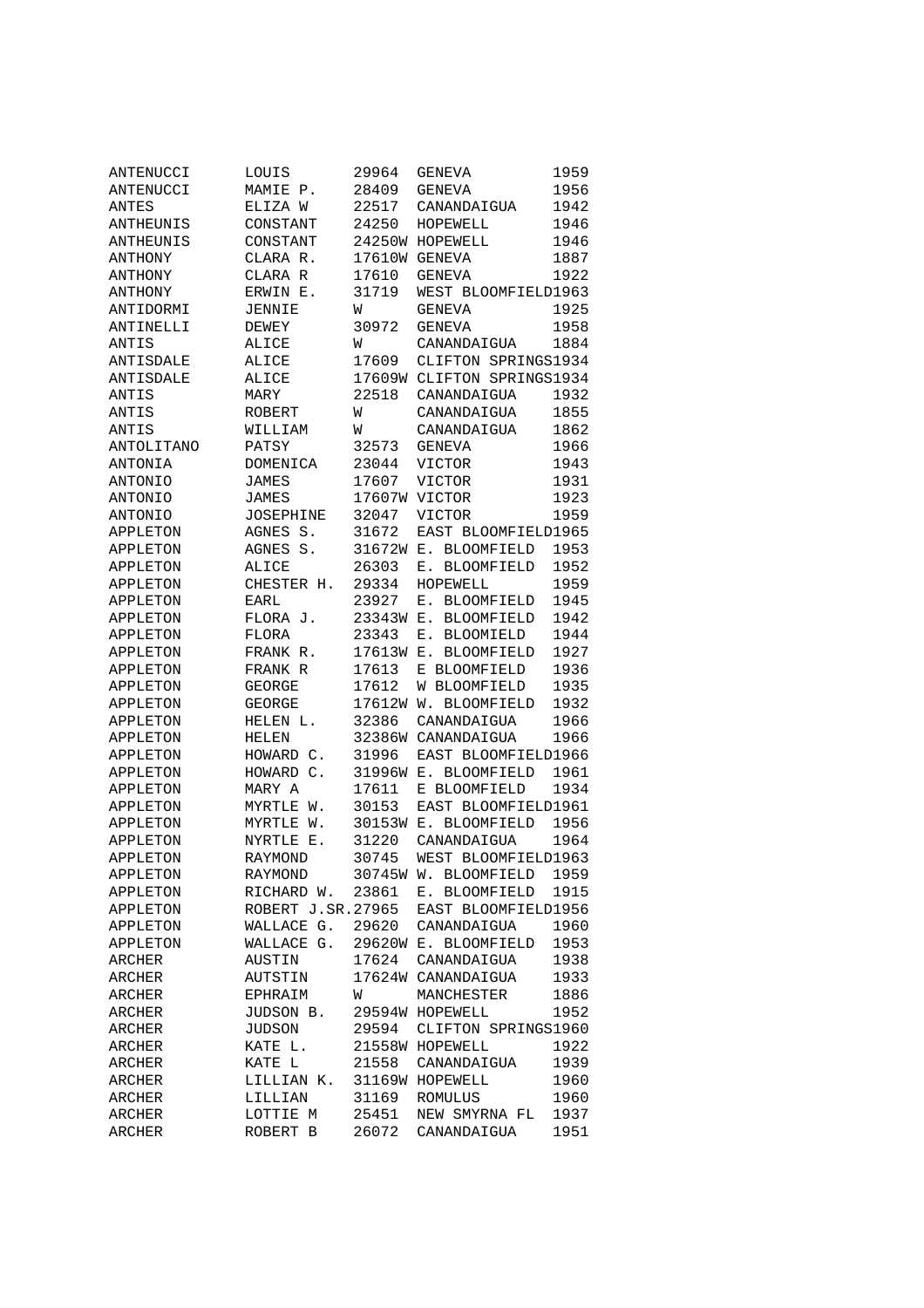| ARCHER        | WILLARD G.                | 26802        | HOPEWELL                              | 1953 |
|---------------|---------------------------|--------------|---------------------------------------|------|
| ARCHER        | WILLARD G.                | 26802W       | HOPEWELL                              | 1939 |
| ARDELL        | ALONZO W.                 | 17620        | CANANDAIGUA                           | 1934 |
| ARDELL        | EARL H.                   | 31941        | CANANDAIGUA                           | 1965 |
| ARDELL        | EARL H.                   | 31961W       | CANANDAIGUA                           | 1956 |
| ARDELL        | HATTIE L                  | 24309        | CANANDAIGUA                           | 1937 |
| <b>ARDEN</b>  | AGNES                     | 34725        | NAPLES                                | 1971 |
| AREND         | WILLIAM V.                | 17618        | VICTOR                                | 1932 |
| ARGUITT       | ELIHER                    | 33773        | <b>GENEVA</b>                         | 1969 |
| ARICO         | DOMINIC                   | 31974        | CANANDAIGUA                           | 1966 |
| ARICO         | DOMINIC                   | 31974W       | CANANDAIGUA                           | 1964 |
| ARKINS        | LORRAINE                  | 29024        | <b>BUFFALO</b>                        | 1958 |
| ARMINGTON     | WILLIAM B                 | 24389        | ST PETERSBURG                         | 1946 |
| ARMITAGE      | BESSIE A.                 | 29641        | CANANDAIGUA                           | 1960 |
| ARMITAGE      | BESSIE A.                 |              | 29641W CANANDAIGUA                    | 1951 |
| ARMITAGE      | GEORGE                    | 29699        | BATAVIA                               | 1960 |
| ARMITAGE      | GEORGE                    | 29699W       | CANANDAIGUA                           | 1951 |
| ARMONIA       | LOUIS                     | 17621        | <b>GENEVA</b>                         | 1931 |
| <b>ARMS</b>   | ARTHUR A.                 | 26561        | BRADENTON, FL                         | 1952 |
| ARMS          | ARTHUR A.                 |              | 26561W GENEVA                         | 1946 |
| <b>ARMS</b>   | EDITH S.                  | 30987        | BRADENTON, FL                         | 1963 |
| ARMS          | EDITH S.                  | 30987W       | GENEVA                                | 1952 |
| ARMSTRONG     | ALFRED W.                 | 27179W       | CANANDAIGUA                           | 1929 |
| ARMSTRONG     | ALFRED                    | 27179        | CANANDAIGUA                           | 1954 |
| ARMSTRONG     | HARRIET M.                | 17622        | CANANDAIGUA                           | 1931 |
| ARMSTRONG     | HARRIET M.                |              | 17622W CANANDAIGUA                    | 1930 |
| ARMSTRONG     | <b>HELEN</b>              | 28982        | RICHMOND                              | 1959 |
| ARMSTRONG     | JOHN L.                   | 32649        | CANADICE                              | 1967 |
| ARMSTRONG     | JOHN L.                   | 32649W       | CANADICE                              | 1937 |
| ARMSTRONG     | LEONORA B.                | 31911        | MANCHESTER                            | 1965 |
| ARMSTRONG     | LEONORA B.                | 31911W       | PHELPS                                | 1963 |
| ARMSTRONG     | MARY E.                   | 21773W       | GENEVA                                | 1937 |
| ARMSTRONG     | MARY ELNORA 21773         |              | CHAPIN NY                             | 1939 |
| ARMSTRONG     | WILLIAM W                 | 23176        | CANANDAIGUA                           | 1923 |
| ARNER         | LAVERNE C.                | 31662        | CANADA                                | 1960 |
| ARNOLD        | BURT C.                   | 30447        | CANANDAIGUA                           | 1960 |
| ARNOLD        | CAROLINE B.               | 25911W       | E. BLOOMFIELD                         | 1950 |
| ARNOLD        | CAROLINE B                | 25911        | CANANDAIGUA                           | 1951 |
| ARNOLD        | CLAUDIA L.                | 29179        | CLIFTON SPRINGS1959                   |      |
| <b>ARNOLD</b> | CLAUDIA L.                |              | 29179W CLIFTON SPRINGS1948            |      |
| ARNOLD        | CORA E.                   | 30465        | CANANDAIGUA 1962                      |      |
| ARNOLD        | CORA E.                   |              | 30465W CANANDAIGUA                    | 1961 |
| ARNOLD        | $E$ . B.                  | 30776 NAPLES |                                       | 1963 |
| ARNOLD        | E.B.                      |              | 30776W NAPLES                         | 1963 |
| ARNOLD        | FLORENCE E. 31198         |              | NAPLES                                | 1962 |
| ARNOLD        | FRANK G.                  |              | 23103W GORHAM                         | 1928 |
| ARNOLD        | FRANK G                   | 23103        | GORHAM                                | 1943 |
| ARNOLD        | FREDERICK M.27899         |              | GORHAM                                | 1956 |
| ARNOLD        | FREDERICK M.27899W GORHAM |              |                                       | 1934 |
| ARNOLD        | HENRY C. JR.17619         |              | E. BLOOMFIELD 1932                    |      |
| ARNOLD        |                           |              | HENRY C. JR.17619W E. BLOOMFIELD 1921 |      |
| ARNOLD        | HENRY                     | 33680        | GORHAM                                | 1969 |
| ARNOLD        | LENA M.                   | 30795        | RUSHVILLE                             | 1963 |
| ARNOLD        | LOUIS E.                  | 28342        | PHELPS                                | 1957 |
| ARNOLD        | LYLE R.                   |              | 31085 CANANDAIGUA                     | 1964 |
| ARNOLD        | LYLE R.                   |              | 31085W CANANDAIGUA                    | 1963 |
| ARNOLD        | MABEL E.                  | 28396        | MANCHESTER                            | 1957 |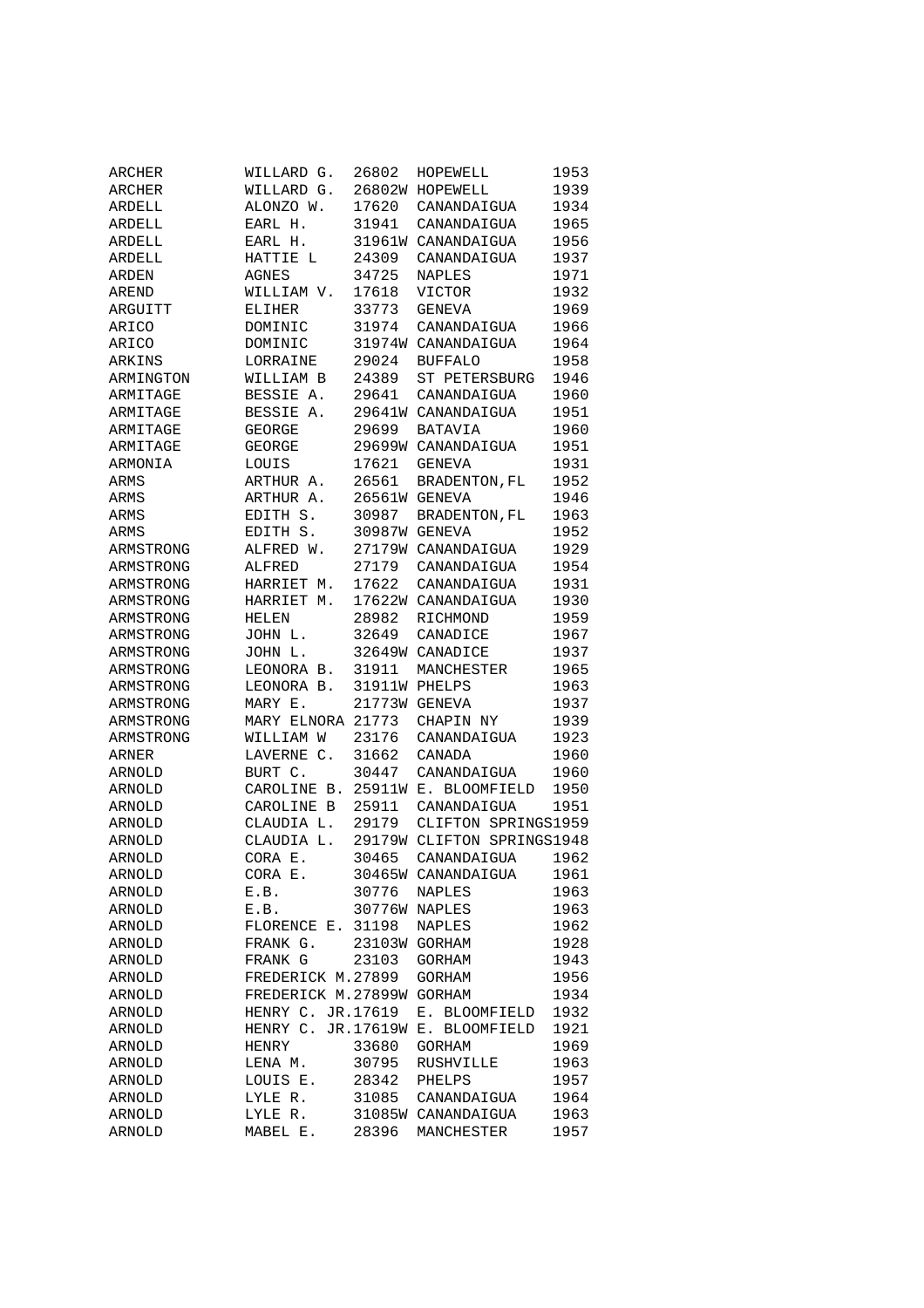| ARNOLD        | MABEL E.         | 28496W GORHAM |                    | 1952 |
|---------------|------------------|---------------|--------------------|------|
| ARNOLD        | MARY ANN         | W             | <b>GENEVA</b>      | 1867 |
| ARNOLD        | PARMELLA         | 17623         | GENEVA             | 1936 |
| ARNOLD        | RALPH W.         | 27510         | CANANDAIGUA        | 1953 |
| ARNOLD        | ROXANA           | W             | <b>NAPLES</b>      | 1875 |
| ARNOLD        | ROY R            | 24926         | CANANDAIGUA        | 1946 |
| ARTHUR        | JOSEPH D.        | 27494         | CANANDAIGUA        | 1955 |
| <b>ARTHUR</b> | JOSEPH D.        |               | 27494W CANANDAIGUA | 1952 |
| ASHBURN       | IRA L.           | 26456         | ROCHESTER          | 1952 |
| ASHBURN       | IRA L.           | 26456W        | NAPLES             | 1952 |
| <b>ASHLEY</b> | ALICE E.         |               | 17628W RICHMOND    | 1931 |
| ASHLEY        | ALICE E          | 17628         | RICHMOND           | 1934 |
| ASHLEY        | CARL             | 22156         | PHILADELPHIA       | 1941 |
| ASHLEY        | CARL             |               | 22156W RICHMOND    | 1938 |
| ASHLEY        | CHALRES W        | 22995         | CANANDAIGUA        | 1943 |
| ASHLEY        | CHARLES W.       | 22995W        | RICHMOND           | 1908 |
| ASHLEY        | ESTHER E.        | 23239         | CANANDAIGUA        | 1944 |
| ASHLEY        | ESTHER E.        | 23239W        | CANANDAIGUA        | 1941 |
| ASHLEY        | EVELINE M.       | 27948         | RICHMOND           | 1956 |
| ASHLEY        | EVELINE M.       |               | 27948W RICHMOND    | 1952 |
| ASHLEY        | FLORA            | 35017         | RICHMOND           | 1972 |
| ASHLEY        | HENRY N.         | 23798         | CANANDAIGUA        | 1945 |
| ASHLEY        | HERBERT S.       | 23184         | E. BLOOMFIELD      | 1944 |
| ASHLEY        | HERBERT S.       | 23184W        | E. BLOOMFIELD      | 1944 |
| ASHLEY        | JACOB            | 23178         | SHORTSVILLE        | 1944 |
| ASHLEY        | LILLIAN          | 34085         | RICHMOND           | 1970 |
| ASHLEY        | MOREY            | 34888         | RICHMOND           | 1972 |
| ASHLEY        | NOAH             | W             | RICHMOND           | 1883 |
| ASHLEY        | WALTER C.        | 27068         | SENECA FALLS       | 1953 |
| ASHLEY        | WILBUR           | 22472         | RICHMOND           | 1942 |
| ASHWORTH      | WILLIAM          | 17629         | GENEVA             | 1937 |
| ASHWORTH      | WILLIAM          | 17629W        | GENEVA             | 1928 |
| ASPER         | JOHN M.          | 30582         | CANANDAIGUA        | 1962 |
| ASPER         | JOHN M.          |               | 30582W CANANDAIGUA | 1962 |
| ASPER         | LEILA M.         | 31798         | CANANDAIGUA        | 1965 |
| ASPER         | LEILA M.         | 31798W        | CANANDAIGUA        | 1962 |
| ASSUM         | ARTHUR           | 34062         | VICTOR             | 1970 |
| AST           | MATILDA          | 28597         | MANCHESTER         | 1953 |
| ATKINSON      | ALFRED H.        | 29606         | <b>GENEVA</b>      | 1960 |
| ATKINSON      | FRED             | 32376         | <b>GENEVA</b>      | 1960 |
| ATSEFF        | MTCHAEL          | 33571         | GENEVA             | 1969 |
| ATWATER       | ANNA L.          |               | 30761 RUSHVILLE    | 1963 |
| ATWATER       | ANNA L.          |               | 30761W CANANDAIGUA | 1954 |
| ATWATER       | CLYDE E.         | 31019         | NAPLES             | 1963 |
| ATWATER       | CLYDE E.         | 31019W NAPLES |                    | 1959 |
| ATWELL        | <b>ELIZABETH</b> | W             | NAPLES             | 1881 |
| ATWELL        | FRANK E          |               | 17627 CANANDAIGUA  | 1932 |
| ATWOOD        | JAMES            |               | 22099 CANANDAIGUA  | 1940 |
| ATWOOD        | WILLIAM          | 25977         | GORHAM             | 1950 |
| ATWOOD        | WILLIAM          | 25977W        | GORHAM             | 1950 |
| AUCLAIR       | NANNIE E.        | 26878         | ROCHESTER          | 1953 |
| AUCLAIR       | VICTOR           | 35195         | GENEVA             | 1972 |
| AUMICK        | CORA B.          | 25671         | GENEVA             | 1949 |
| AUSTIN        | BERTHA E.        | 32760         | SENECA             | 1967 |
| AUSTIN        | BERTHA E.        | 32760W        | SENECA             | 1963 |
| AUSTIN        | CHESTER F        | 23141         | CANANDAIGUA        | 1943 |
| AUSTIN        | FERNANDO F       | 17632         | <b>GENEVA</b>      | 1933 |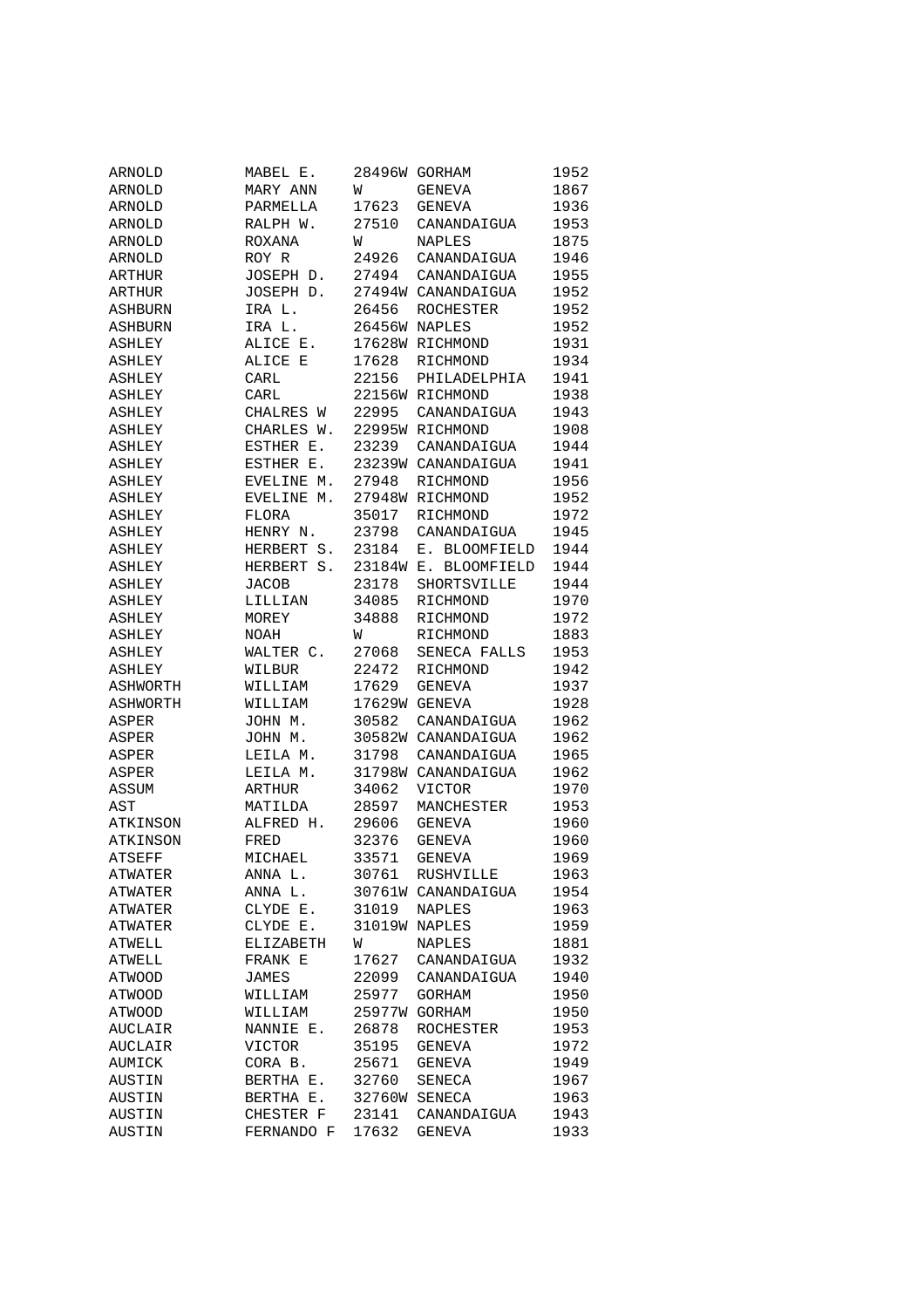| AUSTIN            |    | FRANCES W.        | 31016         | <b>GENEVA</b>                    | 1963 |
|-------------------|----|-------------------|---------------|----------------------------------|------|
| <b>AUSTIN</b>     |    | HERBERT H         | 17631W GENEVA |                                  | 1920 |
| AUSTIN            |    | HERBERT H.        | 23726         | GENEVA                           | 1945 |
| AUSTIN            |    | HERBERT H         | 17631         | <b>GENEVA</b>                    | 1932 |
| AUSTIN            |    | LOUISE            | 34268         | <b>GENEVA</b>                    | 1970 |
| AUSTIN            |    | MARIE             | 30570         | PHELPS                           | 1962 |
| AUSTIN            |    | MARY L            | 23140         | CANANDAIGUA                      | 1943 |
| AUSTIN            |    | MASE H.           | 29324         | CLIFTON SPRINGS1957              |      |
| <b>AUSTIN</b>     |    | MOSE H.           |               | 28324W CLIFTON SPRINGS1956       |      |
| AUSTIN            |    | ROBERT M.         | 29595         | CANANDAIGUA                      | 1960 |
| AUSTIN            |    | ROBERT M.         |               | 29595W CANANDAIGUA               | 1953 |
| <b>AUSTIN</b>     |    | RUSSELL J.        | 28094         | HOLCOMB                          | 1956 |
| AUSTIN            |    | WILLIS            | 33377         | <b>SENECA</b>                    | 1969 |
| <b>AUTHOUSEN</b>  |    | PETER             | 17608         | GENEVA                           | 1931 |
| <b>AUTOLITANO</b> |    | PATSY             | 32573W GENEVA |                                  | 1956 |
| AUTOLITANO        |    | THERESA           | 32968         | <b>GENEVA</b>                    | 1968 |
| AVEDISIAN         |    | GEORGE            | 33704         | PHELPS                           | 1969 |
| AVEDISIAN         |    | MARIE L.          | 29328         | <b>GENEVA</b>                    | 1957 |
| <b>AVERILL</b>    |    | FREIDA            |               | 29533W CANANDAIGUA               | 1957 |
| AVERILL           |    | FRIEDA M.         | 29533         | CANANDAIGUA                      | 1957 |
| AVERY             |    | BERTHA N.         | 31905         | <b>GENEVA</b>                    | 1965 |
| AVERY             |    | <b>BETSY</b>      | W             | PHELPS                           | 1882 |
| AVERY             |    | GEORGE E          | 22761         | PHELPS                           | 1941 |
| AVERY             |    | HIRAM J.          | 23444         | CANANDAIGUA                      | 1937 |
| AVERY             |    | MYRON             | 22843         | CANANDAIGUA                      | 1943 |
| AVERY             |    | MYRON             |               | 22843W CANANDAIGUA               | 1943 |
| AVERY             |    | THOMAS            | W             | PHELPS                           | 1890 |
| AVERY             |    | WILLIS P.         | 24958         | PHELPS                           | 1948 |
| <b>AVERY</b>      |    | WILLIS P.         | 24958W        | PHELPS                           | 1946 |
| <b>AYERS</b>      |    | ANNA R.           | 25291W        | GENEVA                           | 1946 |
| AYERS             |    | ANNA R.           | 25297         | <b>GENEVA</b>                    | 1949 |
| AYERS             |    | ELIZABETH H.26403 |               | W. BLOOMFIELD                    | 1952 |
| AYERS             |    |                   |               | ELIZABETH H.26403W W. BLOOMFIELD | 1945 |
| AYERS             |    | FRED I.           | 29866         | <b>GENEVA</b>                    | 1960 |
| AYERS             |    | FRED I.           | 29866W        | GENEVA                           | 1957 |
| AYERS             |    | LUCY              | M             | <b>GENEVA</b>                    | 1859 |
| AYERS             |    | WILLIAM P.        |               | 22628W W. BLOOMFIELD             | 1923 |
| <b>AYERS</b>      |    | WILLIAM P         | 22628         | W BLOOMFIELD                     | 1942 |
| <b>AYRAULT</b>    |    | <b>GUY</b>        | 28576         | <b>GENEVA</b>                    | 1957 |
| <b>AYRAULT</b>    |    | <b>GUY</b>        | 28576W GENEVA |                                  | 1950 |
| AYRES             |    | DAVID             |               | 34170 GENEVA                     | 1970 |
| <b>BAADER</b>     |    | ANNA W.           |               | 25932 CLIFTON SPRINGS1951        |      |
| <b>BAADER</b>     |    | ANNA W.           | 25932W NAPLES |                                  | 1949 |
| BAADER            |    | HENRY             |               | 25965 CANANDAIGUA                | 1951 |
| <b>BAADER</b>     |    | HENRY             | 25965W NAPLES |                                  | 1951 |
| BAADER            |    | THERESA           | 33233         | NAPLES                           | 1968 |
| BAAKER            |    | NIKOLAUS          | 25881         | NAPLES                           | 1950 |
| BABBITT           |    | CHARLES A.        |               | 24126W GORHAM                    | 1939 |
| BABBITT           |    | CHARLES           | 24126         | GORHAM                           | 1945 |
| BABBITT           |    | HENRY A.          |               | 28013W GORHAM                    | 1939 |
| BABBITT           |    | HENRY A.          | 28073         | ROCHESTER                        | 1956 |
| <b>BABBITT</b>    |    | MAUDE L.          | 25011         | GORHAM                           | 1946 |
| BABBITT           |    | MAUDE L.          |               | 25011W GORHAM                    | 1939 |
| BABCOCK #1        |    | BIRTON E.         | 22227         | PHELPS                           | 1941 |
| BABCOCK           | #2 | BIRTON E.         | 22227         | PHELPS                           | 1941 |
| BABCOCK           |    | EDWARD            | <b>M</b>      | NAPLES                           | 1886 |
| <b>BABCOCK</b>    |    | ELLEN C.          |               | 22176 CANANDAIGUA                | 1940 |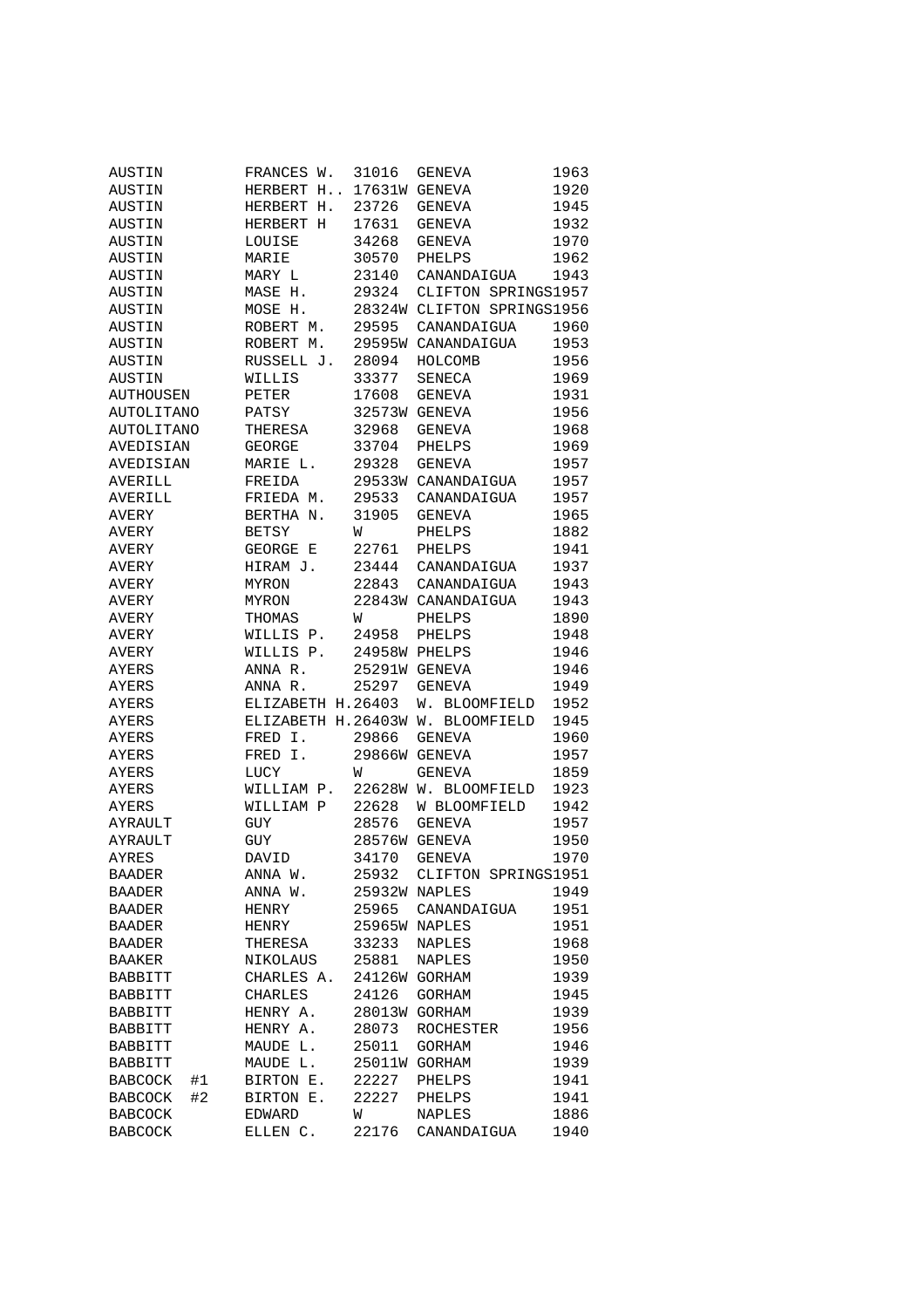| <b>BABCOCK</b>  | FRANK F.          | 21975         | CANANDAIGUA                | 1940 |
|-----------------|-------------------|---------------|----------------------------|------|
| <b>BABCOCK</b>  | <b>JENNETTE</b>   | 22591         | SENECA CASTLE              | 1941 |
| BABCOCK         | LOTTIE C.         | 22677         | CANANDAIGUA                | 1942 |
| <b>BABCOCK</b>  | LOTTIE C.         |               | 22677W CANANDAIGUA         | 1940 |
| <b>BABCOCK</b>  | MARY              | W             | NAPLES                     | 1893 |
| <b>BABCOCK</b>  | RETTA L.          | 22184         | GENEVA                     | 1941 |
| <b>BABCOCK</b>  | WILLIAM           | W             | MANCHESTER                 | 1896 |
| <b>BACHAN</b>   | ROBERT            |               | 31800W SENECA              | 1965 |
| <b>BACHER</b>   | MARTIN D.         | 25432         | SHORTSVILLE                | 1948 |
| BACKENSTOSE     | LILLIE C.         | 17640W GENEVA |                            | 1935 |
| <b>BACKUS</b>   | GRACE E.          |               | 21443W CLIFTON SPRINGS1932 |      |
| <b>BACKUS</b>   | NELLIE A.         | 25714         | PHELPS                     | 1950 |
| <b>BACKUS</b>   | SAMUEL            | <b>W</b>      | CANANDAIGUA                | 1896 |
| <b>BACON</b>    | ANNA E.           |               | 17639W RICHMOND            | 1937 |
| <b>BACON</b>    | ANNA E            | 17639         | PITTSFORD                  | 1938 |
| <b>BACON</b>    | FAY P.            | 29555         | FARMINGTON                 | 1957 |
| <b>BACON</b>    | FAY P.            |               | 29555W FARMINGTON          | 1952 |
| <b>BACON</b>    | FRANK G.          | 28047         | E. BLOOMFIELD              | 1956 |
| <b>BACON</b>    | FRANK G.          |               | 28047W E. BLOOMFIELD       | 1954 |
| <b>BACON</b>    | HAZEL             | 33809         | HONEOYE                    | 1970 |
| <b>BACON</b>    | JANET K.          | 28573         | HOPEWELL                   | 1957 |
| BACON           | LESLIE J.         | 23415         | W. BLOOMFIELD              | 1935 |
| <b>BACON</b>    | MARGARET E. 25020 |               | RICHMOND                   | 1931 |
| <b>BACON</b>    | MINNIE D.         |               | 23437W CANANDAIGUA         | 1943 |
| <b>BACON</b>    | MINNIE E.         | 22338         | RICHMOND                   | 1941 |
| <b>BACON</b>    | MINNIE G.         | 23437         | CANANDAIGUA                | 1945 |
| <b>BACON</b>    | ORIN S.           | 27804         | MIAMI                      | 1954 |
| <b>BACON</b>    | RALPH             | 34115         | HONEOYE                    | 1970 |
| <b>BACON</b>    | SANFORD           | W             | RICHMOND                   | 1890 |
| <b>BACON</b>    | WILLIAM F         | 17638         | CANANDAIGUA                | 1937 |
| <b>BACON</b>    | WILLIAM H.        | 22595         | RICHMOND                   | 1942 |
| <b>BACUS</b>    | GRACE E           | 21443         | GROTON NY                  | 1936 |
| <b>BADGER</b>   | ISAAC             | W             | W BLOOMFIELD               | 1896 |
| <b>BADGLEY</b>  | MASON C.          | 29079         | GENEVA                     | 1959 |
| BADGLEY         | WINIFRED E. 32241 |               | GENEVA                     | 1966 |
| <b>BADGLEY</b>  | WINIFRED          | 32241W GENEVA |                            | 1963 |
| <b>BADHAM</b>   | EMMA              | 26573         | CANANDAIGUA                | 1952 |
| <b>BADHORN</b>  | EUGENE            | 27296         | ROCHESTER                  | 1953 |
| <b>BADHORN</b>  | <b>EUGENE</b>     |               | 27296W CANANDAIGUA         | 1952 |
| <b>BAEDER</b>   | HARRY A.          | 22193         | <b>GENEVA</b>              | 1941 |
| <b>BAEDER</b>   | MARY              | 24418         | AUBURN                     | 1947 |
| BAEDER          | MARY              | 24481W GENEVA |                            | 1939 |
| BAGGERLY        | HERSCHEL          | 32916         | PHELPS                     | 1967 |
| BAGGERLY        | JUNE S.           | 26884         | CLIFTON SPRINGS1953        |      |
| <b>BAGGERLY</b> | JUNE S.           | 26884W PHELPS |                            | 1941 |
| BAGLEY          | AMOS              | 33386         | GORHAM                     | 1968 |
| BAGLEY          | SPIDDIE P         | 17707         | GENEVA                     | 1934 |
| BAGLIERI        | MARIA             | 33552         | GENEVA                     | 1965 |
| BAGLIERI        | ROSARIO           | 33553         | GENEVA                     | 1969 |
| BAGSHAW         | JOHN W.           | 30651         | <b>GENEVA</b>              | 1949 |
| BAHERLIN        | PETER             | 19001         | MANCHESTER                 | 1933 |
| BAHRINGER       | GEROGE H.         | 26876         | CANANDAIGUA                | 1953 |
| BAIER           | FLORENCE          | 31954         | CANANDAIGUA                | 1965 |
| BAIER           | FLOYD H.          | 25403         | CANANDAIGUA                | 1949 |
| BAILEY          | BARNARD L.        | 21550W PHELPS |                            | 1930 |
| BAILEY          | BARNARD L         | 21550         | PHELPS                     | 1939 |
| BAILEY          | CHARLES           | 17651         | NAPLES                     | 1934 |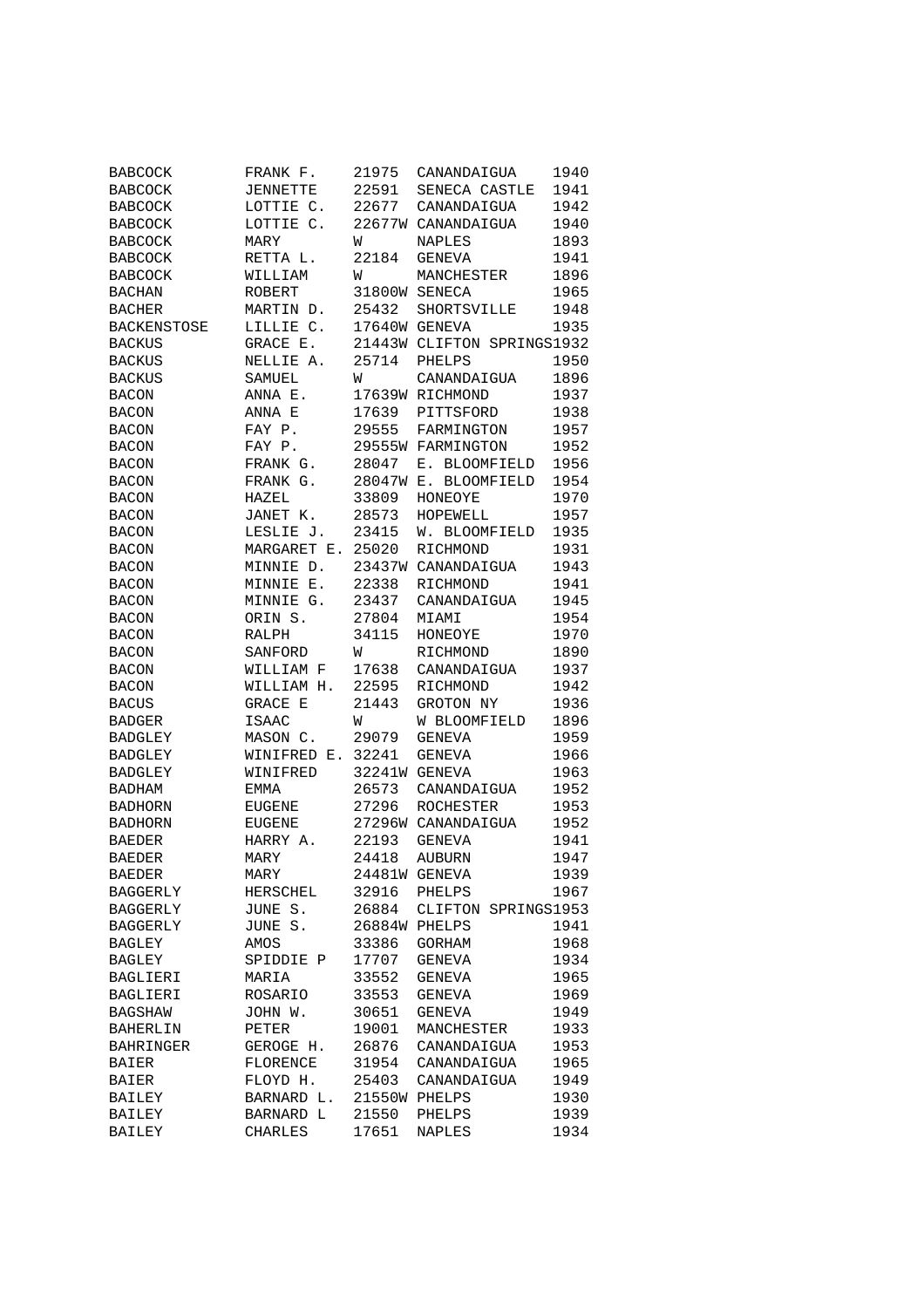| <b>BAILEY</b> | CLARENCE A. 29619 |               | BRISTOL                   | 1960 |
|---------------|-------------------|---------------|---------------------------|------|
| <b>BAILEY</b> | CLARENCE A.       | 29619W        | BRISTOL                   | 1960 |
| <b>BAILEY</b> | ELIZABETH         | 34629         | SHORTSVILLE               | 1971 |
| <b>BAILEY</b> | FRANKLIN          | W             | E BLOOMFIELD              | 1894 |
| <b>BAILEY</b> | IDA M.            | 32163         | E. BLOOMFIELD             | 1944 |
| <b>BAILEY</b> | IRWIN             | 33046         | GORHAM                    | 1968 |
| <b>BAILEY</b> | IVA R.            | 29072         | VICTOR                    | 1959 |
| <b>BAILEY</b> | JAMES F.          | 30769         | PHELPS                    | 1963 |
| <b>BAILEY</b> | JAMES F.          | 30769W        | PHELPS                    | 1959 |
| BAILEY        | JOHN H            | 17656         | PHELPS                    | 1935 |
| BAILEY        | LAURA M.          | 26625         | SCOTT                     | 1952 |
| BAILEY        | LAURA M.          | 26625W        | PHELPS                    | 1951 |
| BAILEY        | LOREN             | 34634         | GENEVA                    | 1971 |
| <b>BAILEY</b> | LOUIS             | 33630         | CANANDAIGUA               | 1969 |
| <b>BAILEY</b> | MARTHA            | 35098         | CANANDAIGUA               | 1972 |
| BAILEY        | MARY A.           | 29643         | CANANDAIGUA               | 1958 |
| BAILEY        | MEDA J.           | 27129         | VICTOR                    | 1954 |
| <b>BAILEY</b> | MEDA J.           |               | 27129W VICTOR             | 1953 |
| <b>BAILEY</b> | MERRITT P.        | 29544         | GORHAM                    | 1960 |
| <b>BAILEY</b> | MERRITT P.        |               | 29544W GORHAM             | 1953 |
| <b>BAILEY</b> | MYRTLE A.         | 29208         | PHELPS                    | 1959 |
| BAILEY        | MYRTLE A.         | 29208W PHELPS |                           | 1951 |
|               | CLARENCE L.       | 26016         | CANANDAIGUA               | 1951 |
| BAILY         |                   |               | 17657W GORHAM             | 1933 |
| BAIN          | ELIZA A.          |               |                           |      |
| BAIN          | ELIZA A           | 17657         | GORHAM                    | 1936 |
| <b>BAINES</b> | MATTHEW C         | 17653         | ROCHESTER MI              | 1935 |
| <b>BAINES</b> | MATTHEW           |               | 17563W CANANDAIGUA        | 1934 |
| BAIN          | GEORGE W.         |               | 17654W GENEVA             | 1922 |
| BAIN          | GEORGE W          | 17654         | GENEVA                    | 1934 |
| <b>BAIRD</b>  | JAMES B.          | 25993         | GENEVA                    | 1951 |
| <b>BAIRD</b>  | CHARLOTTE G.23231 |               | MANCHESTER                | 1936 |
| BAIRD         | WILLIAM H         | 17650         | MANCHESTER                | 1932 |
| <b>BAIRD</b>  | WILLIAM           | 23232         | MANCHESTER                | 1932 |
| BAIR          | ELIZABETH         | 17655         | GENEVA                    | 1935 |
| <b>BAIR</b>   | ELIZABETH         |               | 17655W GENEVA             | 1935 |
| BAKER         | ABRAHAM W.        | 25379W        | GENEVA                    | 1945 |
| <b>BAKER</b>  | ABRAHAM           | 25379         | GENEVA                    | 1949 |
| <b>BAKER</b>  | ASA H.            | 32644         | SHORTSVILLE               | 1967 |
| <b>BAKER</b>  | ASA H.            |               | 32644W SHORTSVILLE        | 1951 |
| <b>BAKER</b>  | CHRISTINA         | W             | PHELPS                    | 1894 |
| <b>BAKER</b>  | CLAUDE            |               | 22124 GORHAM              | 1940 |
| BAKER         | CLAUDE            |               | 33601 GORHAM              | 1969 |
| BAKER         | ELLA              |               | 33878 W BLOOMFIELD        | 1970 |
| BAKER         | FRANK G.          |               | 30900 CANANDAIGUA         | 1963 |
| BAKER         | FRANK G.          |               | 30900W CANANDAIGUA        | 1950 |
| BAKER         | FRANK             |               | 34624 CANANDAIGUA         | 1971 |
| <b>BAKER</b>  | GARDNER M         | 17652         | W BLOOMFIELD              | 1935 |
| BAKER         | GARNER M.         |               | 17652W W. BLOOMFIELD 1935 |      |
| BAKER         | GEORGE W.         | 30310         | GENEVA                    | 1962 |
| <b>BAKER</b>  | HELEN             | 34053         | GENEVA                    | 1970 |
| BAKER         | JOHN S.           |               | 24094 MANCHESTER          | 1946 |
| <b>BAKER</b>  | LESSIE E.         | 22123         | GORHAM                    | 1938 |
| BAKER         | LYDIA             | 35127         | E BLOOMFIELD              | 1972 |
| BAKER         | MARIA HERMON17648 |               | CANANDAIGUA               | 1932 |
| BAKER         | MARIE H.          |               | 17648W CANANDAIGUA        | 1927 |
| <b>BAKER</b>  | MARILYN           | 32969         | PHELPS                    | 1967 |
| <b>BAKER</b>  | MARY JANE         | 24635         | MANCHESTER                | 1932 |
|               |                   |               |                           |      |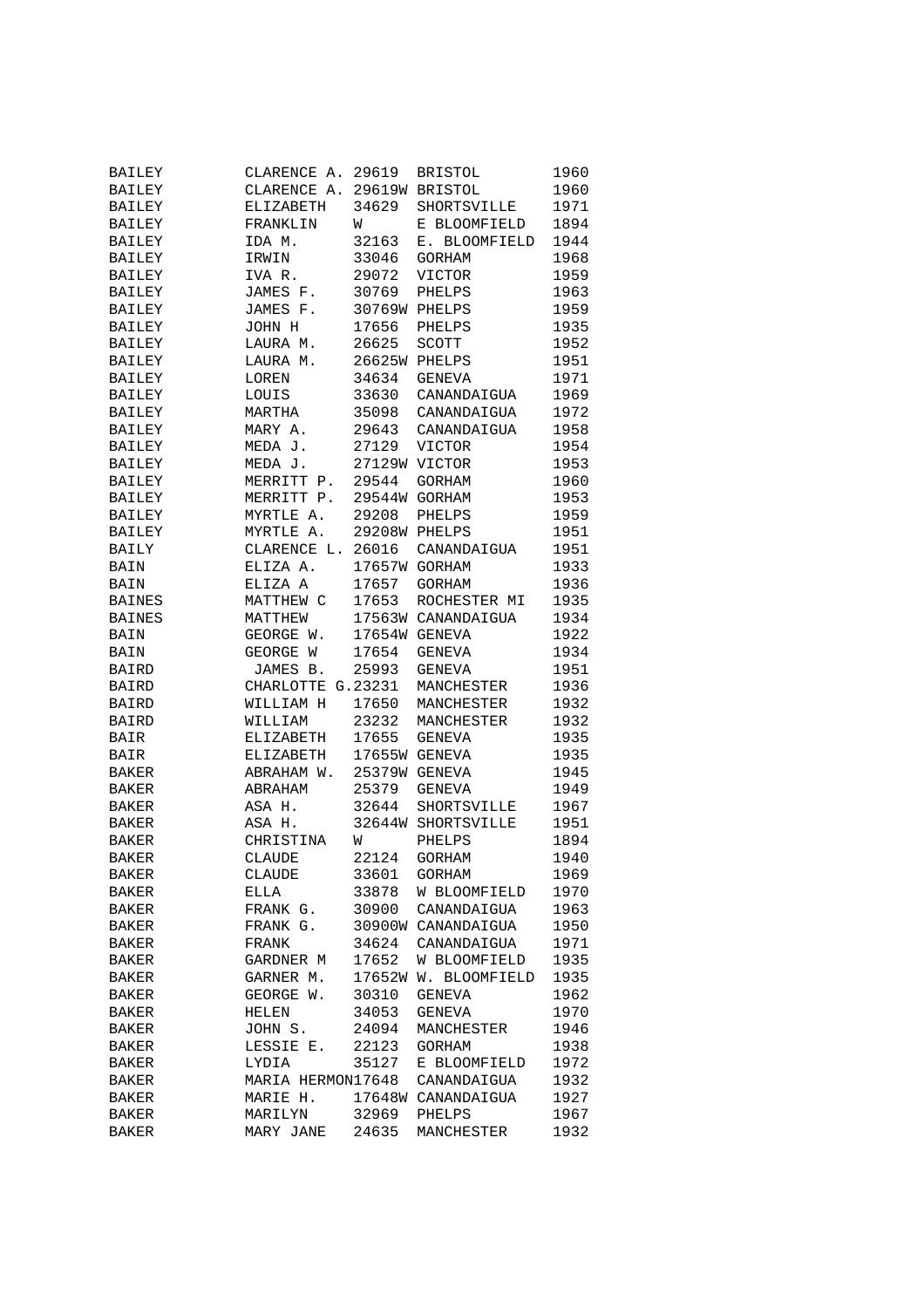| <b>BAKER</b>       | NELLIE B.                 | 17649W        | <b>GENEVA</b>        | 1933 |
|--------------------|---------------------------|---------------|----------------------|------|
| <b>BAKER</b>       | NELLIE B                  | 17649         | GENEVA               | 1933 |
| <b>BAKER</b>       | NELLIE                    | 33869         | PHELPS               | 1970 |
| <b>BAKER</b>       | RAYMOND                   | 33535         | W BLOOMFIELD         | 1969 |
| <b>BAKER</b>       | ROY C.                    | 28577         | <b>VICTOR</b>        | 1957 |
| <b>BAKER</b>       | ROY                       | 29994         | MANCHESTER           | 1961 |
| <b>BAKER</b>       | <b>ROY</b>                |               | 29994W FARMINGTON    | 1953 |
| <b>BAKER</b>       | WALTER W.                 | 32320         | <b>VICTOR</b>        | 1965 |
| <b>BAKER</b>       | WILLIAM                   | 34128         | CANANDAIGUA          | 1967 |
| <b>BAKER</b>       | WILLIAM                   | W             | W BLOOMFIELD         | 1882 |
| <b>BALCH</b>       | FRED A.                   | 29266         | SHORTSVILLE          | 1959 |
| <b>BALCOM</b>      | RUSSELL G.                | 26268         | <b>GENEVA</b>        | 1951 |
| <b>BALDASSARRE</b> | <b>GAETANO</b>            | 31029         | CANANDAIGUA          | 1963 |
| <b>BALDRIDGE</b>   | CHARLOTTE A.17661W GENEVA |               |                      | 1930 |
| <b>BALDRIDGE</b>   | CHARLOTTE A 17661         |               | GENEVA               | 1931 |
| <b>BALDRIDGE</b>   | MARY B.                   | 23823         | GENEVA               | 1946 |
| <b>BALDRIDGE</b>   | MARY B.                   |               | 23823W GENEVA        | 1944 |
| <b>BALDRIDGE</b>   | MARY B.                   | 26938         | WILLARD              | 1953 |
| <b>BALDRIDGE</b>   | MARY B.                   | 26938W GENEVA |                      | 1948 |
| <b>BALDWIN</b>     | ALICE M.                  | 26986         | <b>GORHAM</b>        | 1953 |
| <b>BALDWIN</b>     | <b>CHARLES</b>            | 35337         | STOCK ISLAND, FL1972 |      |
| BALDWIN            | CORA M.                   | 22113         | WEST BLOOMFIELD1940  |      |
| <b>BALDWIN</b>     | DORA A                    | 17665         | CANANDAIGUA          | 1934 |
| <b>BALDWIN</b>     | <b>JEANETTE</b>           | 34121         | GENEVA               | 1970 |
| <b>BALDWIN</b>     | LEONARD W.                | 27640         | GENEVA               | 1935 |
| <b>BALDWIN</b>     | LUTHER                    | W             | PHELPS               | 1878 |
| <b>BALDWIN</b>     | MARY                      | W             | GORHAM               | 1896 |
| <b>BALDWIN</b>     | SAMUEL M.                 | 22191         | GENEVA               | 1939 |
| <b>BALDWIN</b>     | TRUMAN                    | 34663         | <b>GENEVA</b>        | 1971 |
| <b>BALDWIN</b>     | WILHELMINA                | 24163         | <b>GENEVA</b>        | 1946 |
| <b>BALDWIN</b>     | WILHELMINA                |               | 24163W GENEVA        | 1941 |
| <b>BALEY</b>       | EARL W.                   | 28934         | GENEVA               | 1958 |
| <b>BALEY</b>       | EARL W.                   | 28934W GENEVA |                      | 1952 |
| <b>BALEY</b>       | ELIZABETH J.25940         |               | GENEVA               | 1951 |
| <b>BALEY</b>       | ELIZABETH J.25940W        |               | GENEVA               | 1948 |
| <b>BALFOUR</b>     | ALTA L.                   | 25440         | GENEVA               | 1949 |
| <b>BALFOUR</b>     | ALTA L.                   |               | 25440W GENEVA        | 1948 |
| <b>BALFOUR</b>     | JOHN J.                   | 17667W GENEVA |                      | 1931 |
| <b>BALFOUR</b>     | JOHN J                    | 17667         | <b>GENEVA</b>        | 1936 |
| <b>BALLARD</b>     | ANABELLE W. 28458         |               | HOPEWELL             | 1940 |
| <b>BALLARD</b>     | CHARLIE L. 29290W CHAPIN  |               |                      | 1946 |
| BALLARD            | CHARLIE Z.                | 29290         | CHAPIN               | 1958 |
| <b>BALLARD</b>     | CORA E.                   | 23735         | SHORTSVILLE          | 1939 |
| BALL               | EDWARD                    | 34349         | GENEVA               | 1971 |
| <b>BALLIETT</b>    | ANNA H.                   | 31577         | GENEVA               | 1964 |
| BALLIETT           | JOHN F.                   | 32073         | SHORTSVILLE          | 1966 |
| BALLIETT           | JOHN F.                   | 32073W        | SHORTSVILLE          | 1965 |
| BALL               | JOHN T.                   | 17664W        | FARMINGTON           | 1927 |
| <b>BALL</b>        | JOHN T                    | 17664         | FARMINGTON           | 1933 |
| <b>BALLONE</b>     | LEONARD JR                | 32701         | CANANDAIGUA          | 1967 |
| <b>BALSON</b>      | LOUISE V.                 |               | 17662W CANANDAIGUA   | 1930 |
| <b>BALSON</b>      | LOUISE V                  | 17662         | CANANDAIGUA          | 1932 |
| BALTZEE            | EDITH                     | 33298         | CANANDAIGUA          | 1968 |
| <b>BALTZEL</b>     | EDWARD A.                 | 32762         | CANANDAIGUA          | 1967 |
| <b>BALTZEL</b>     | EDWARD A.                 | 32762W        | CANANDAIGUA          | 1967 |
| <b>BAMFORD</b>     | ERNEST E.                 | 22427         | MANCHESTER           | 1942 |
| <b>BAMFORD</b>     | ERNEST                    |               | 22427W MANCHESTER    | 1941 |
|                    |                           |               |                      |      |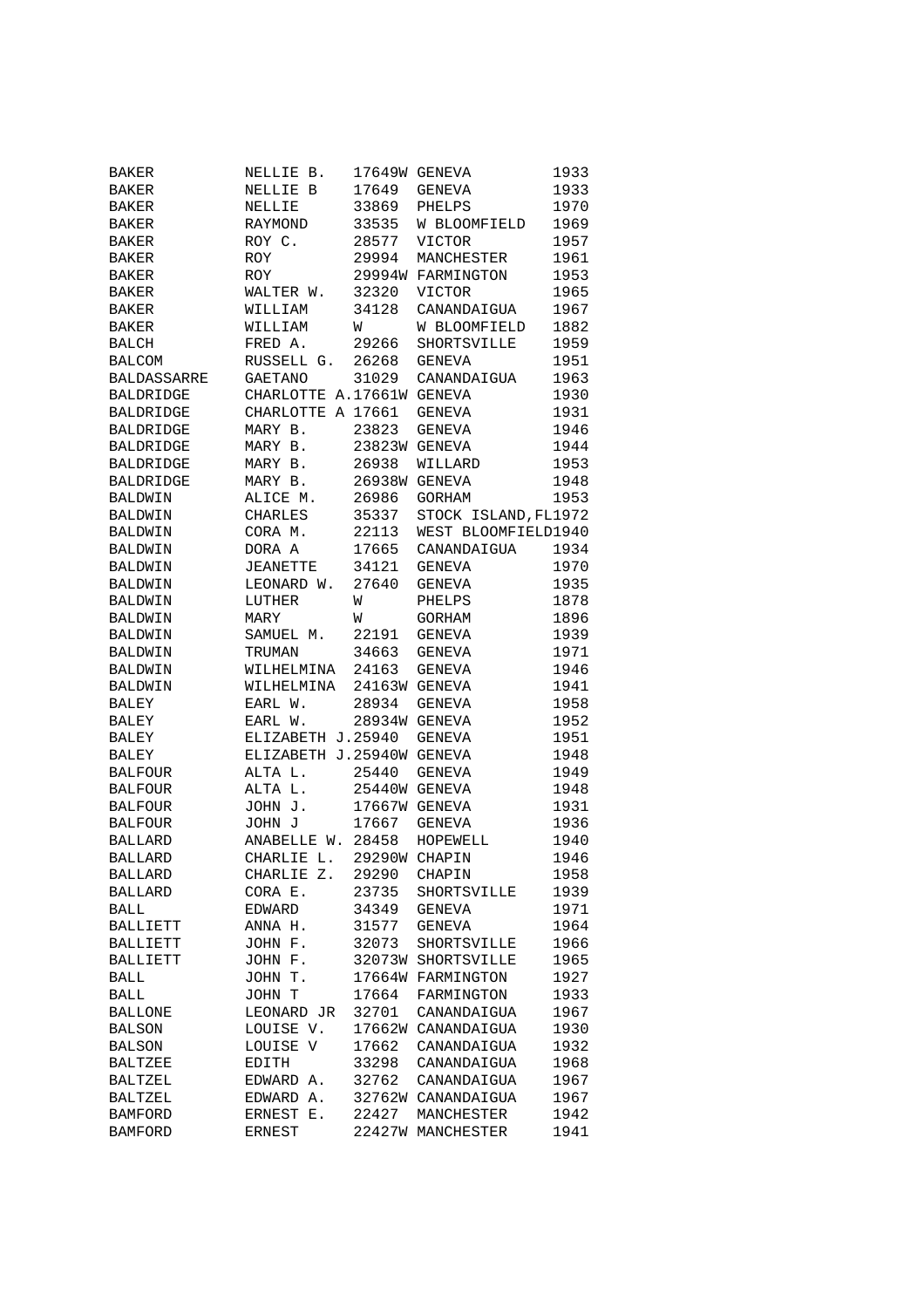| BANCROFT                       | CLAUDE M.            | 28361         | CANANDAIGUA         | 1957 |
|--------------------------------|----------------------|---------------|---------------------|------|
| <b>BANCROFT</b>                | CLAUDE M.            | 28361W        | CANANDAIGUA         | 1953 |
| <b>BANCROFT</b>                | FRANK S.             | 29876         | CANANDAIGUA         | 1960 |
| <b>BANCROFT</b>                | FREDA C.             | 30738         | CANANDAIGUA         | 1963 |
| <b>BANCROFT</b>                | FREDA G.             | 30738W        | CANANDAIGUA         | 1958 |
| <b>BANCROFT</b>                | <b>HARRIET</b>       | 35006         | CANANDAIGUA         | 1968 |
| <b>BANCROFT</b>                | JENNIE M             | 17668         | W BLOOMFIELD        | 1935 |
| <b>BANCROFT</b>                | MARY L.              | 31251         | <b>GENEVA</b>       | 1964 |
| <b>BANCROFT</b>                | MARY L.              | 31251W        | <b>GENEVA</b>       | 1955 |
| <b>BANCROFT</b>                | MARY                 | 34175         | CANANDAIGUA         | 1970 |
| <b>BANCROFT</b>                | MATTHEW D            | 17669         | W BLOOMFIELD        | 1930 |
| <b>BANCROFT</b>                | PITT M               | 17663         | CANANDAIGUA         | 1933 |
| <b>BANDURIC</b>                | WANDA M.             | 26868         | CANANDAIGUA         | 1953 |
| <b>BANKERT</b>                 | ALPHONSO L.          | 28832         | CLIFTON SPRINGS1958 |      |
| <b>BANKERT</b>                 | ALPHONSO L.          | 28832W        | PHELPS              | 1957 |
| <b>BANKERT</b>                 | EMILY W.             | 28975         | PHELPS              | 1959 |
| <b>BANKER</b>                  | WILLIAM O.           | 17670W        | GENEVA              | 1937 |
| <b>BANKER</b>                  | WILLIAM O            | 17670         | CLIFTON SPRINGS1938 |      |
| <b>BANKS</b>                   | MARY                 | W             | NAPLES              | 1899 |
| BANNISTER                      | EMILY M.             | 17666W GENEVA |                     | 1933 |
| <b>BANNISTER</b>               | EMILY W              | 17666         | WILLARD             | 1936 |
| <b>BANWELL</b>                 | H. RUSSELL           | 31669         | PHELPS              | 1964 |
| <b>BARBALACE</b>               | ANGELINA             | 32860         | PHELPS              | 1967 |
| <b>BARBALACE</b>               | FRANCES M.           | 29010         | PHELPS              | 1954 |
| <b>BARBER</b>                  | ADA A.               | 26238         | CANANDAIGUA         | 1951 |
| <b>BARBER</b>                  | ADA A.               | 26238W        | CANANDAIGUA         | 1951 |
| <b>BARBER</b>                  | <b>BRUCE</b>         | 31775         | SHORTSVILLE         | 1965 |
| <b>BARBER</b>                  | GRAYCE               | 26725         | CANANDAIGUA         | 1953 |
| <b>BARBER</b>                  | HELEN L.             | 23219         | CHAPIN              | 1926 |
| <b>BARBER</b>                  | HOMER E.             | 25958W        | CANANDAIGUA         | 1950 |
| <b>BARBER</b>                  | IRVING J.            | 23846         | NAPLES              | 1945 |
| <b>BARBER</b>                  | IRVING J.            | 23846W        | NAPLES              | 1940 |
| <b>BARBER</b>                  | JOHN H.              | 23875         | NAPLES              | 1930 |
| <b>BARBER</b>                  | RHEA L.              | 26458         | CANANDAIGUA         | 1952 |
| <b>BARBER</b>                  |                      | 22564         | CANANDAIGUA         | 1941 |
| <b>BARBOUR</b>                 | THEODORE<br>MARY     | W             | <b>GENEVA</b>       | 1887 |
| <b>BARBOUR</b>                 | WARREN               | W             | <b>GENEVA</b>       | 1887 |
| <b>BARCLAY</b>                 | SPIDDIE              | 17707W        | <b>GENEVA</b>       | 1926 |
| <b>BARCO</b>                   | ANGELINA             | 30142         | <b>GENEVA</b>       | 1957 |
| <b>BARCO</b>                   | WILLIAM              | 29035         | <b>GENEVA</b>       | 1959 |
| <b>BARDEEN</b>                 | HAROLD L.            | 28714         | <b>POTTER</b>       | 1958 |
| BARDEN                         | GEORGE O.            | 25457         | GENEVA              | 1949 |
| BARDEN                         | GEORGE O.            | 25457W        | GENEVA              | 1933 |
| BARDEN                         | JENNIE L.            | 30407         | GENEVA              | 1962 |
| <b>BARDEN</b>                  | KATHERINE            | 33817         | GENEVA              | 1970 |
| BARDEN                         | LESLIE F             | 17702         | HONEDALE PA         | 1937 |
| <b>BARDEN</b>                  | LEVI                 | W             | SENECA              | 1876 |
| <b>BARDEN</b>                  | NEWTON               | 27971         | GENEVA              | 1953 |
| <b>BARDEN</b>                  | NEWTON               | 27971W        | GENEVA              | 1953 |
| <b>BARDEN</b>                  | RAYMOND              | 35143         | RICHMOND            | 1972 |
|                                |                      | W             |                     | 1878 |
| <b>BARDEN</b><br><b>BARDEN</b> | THOMAS<br>WILLARD F. | 32207         | SENECA<br>GENEVA    | 1965 |
| <b>BARDEN</b>                  | WILLIAM              | 32963         | NAPLES              | 1977 |
| <b>BARDO</b>                   | RONALD               | 31560         | W. BLOOMFIELD       | 1965 |
| BARDWELL                       | HOWARD               | 35187         | VICTOR              | 1972 |
| <b>BARGUS</b>                  | M. JAMES             | 27304         | HOLCOMB             | 1952 |
| <b>BARILE</b>                  | LARETA               | 28830         | <b>GENEVA</b>       | 1957 |
|                                |                      |               |                     |      |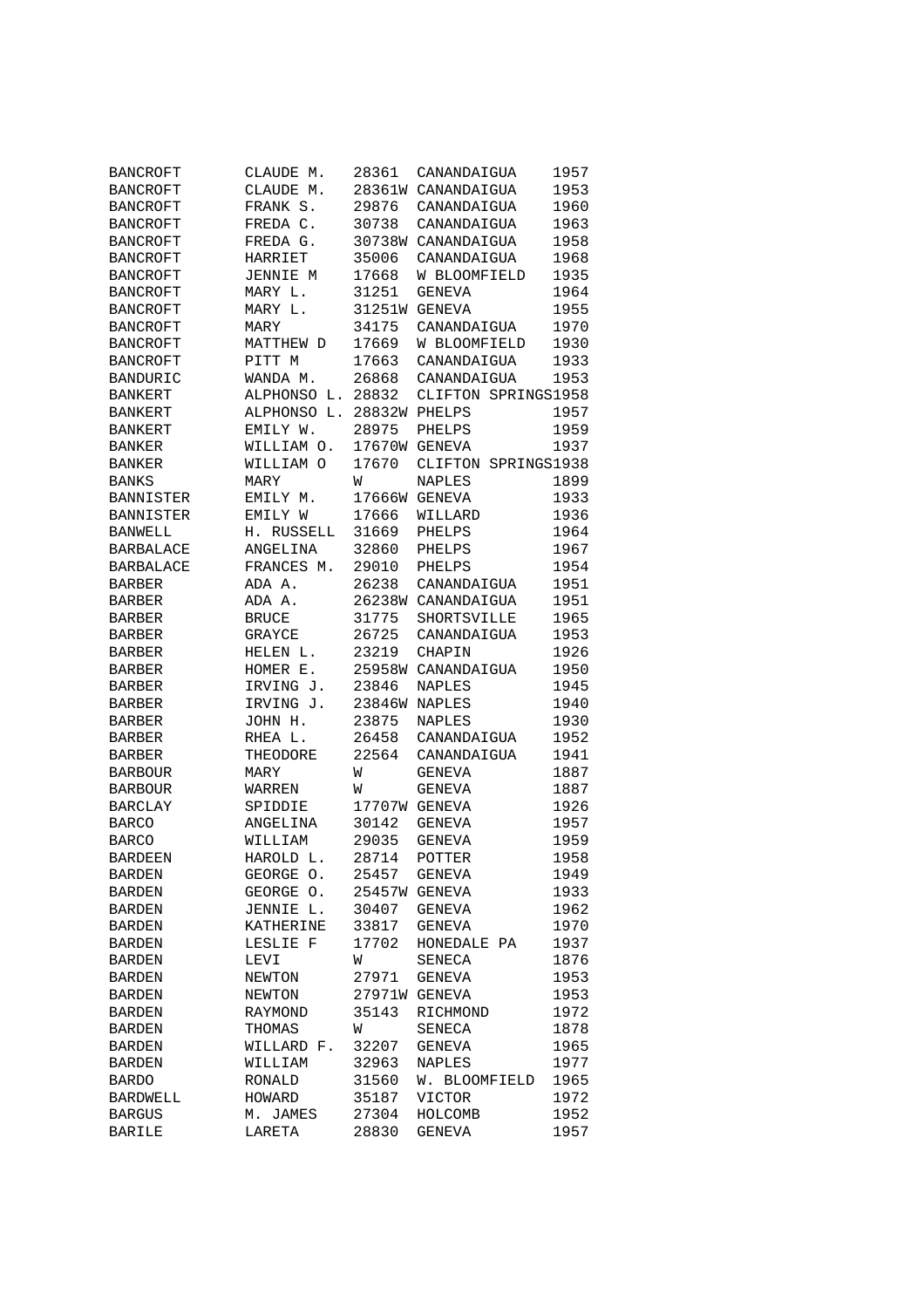| <b>BARKER</b>    | ALICE L.                  |               | 17691W CLIFTON SPRINGS1930 |      |
|------------------|---------------------------|---------------|----------------------------|------|
| BARKER           | ALICE L                   | 19691         | PHELPS                     | 1932 |
| BARKER           | ARTHUR B.                 | 32455         | CLIFTON SPRINGS1967        |      |
| BARKER           | ARTHUR B.                 |               | 32455W CLIFTON SPRINGS1964 |      |
| <b>BARKER</b>    | DANA E.                   | 23433         | NAPLES                     | 1944 |
| BARKER           | DANA E.                   | 23433W NAPLES |                            | 1943 |
| BARKER           | ELSIE G.                  | 31074         | CLIFTON SPRINGS1963        |      |
| <b>BARKER</b>    | FANNY                     | 17696         | CANANDAIGUA                | 1935 |
| BARKER           | FANNY                     |               | 17696W CANANDAIGUA         | 1934 |
| <b>BARKER</b>    | FREDERICK P.26774         |               | GENEVA                     | 1953 |
| <b>BARKER</b>    | FREDERICK P.26774W GENEVA |               |                            | 1951 |
| BARKER           | GEORGE E.                 | 26664         | MACON, GA                  | 1952 |
| <b>BARKER</b>    | GEORGE E.                 |               | 26664W HONEOYE             | 1952 |
| <b>BARKER</b>    | HANNAH                    | 17690         | NAPLES                     | 1932 |
| BARKER           | HANNAH                    | 17690W NAPLES |                            | 1932 |
| BARKER           | HARRIETT                  | 23515         | NAPLES                     | 1943 |
| <b>BARKER</b>    | HARRY E.                  | 26528         | ROMULUS                    | 1952 |
| BARKER           | HOMER E.                  | 25958         | CANANDAIGUA                | 1951 |
| <b>BARKER</b>    | IDA M.                    |               | 32236 CLIFTON SPRINGS1966  |      |
| <b>BARKER</b>    | IDA M.                    |               | 32236W CLIFTON SPRINGS1959 |      |
| <b>BARKER</b>    | JESSE W.                  | 28802         | ST. PETERSBURG 1958        |      |
| <b>BARKER</b>    | JESSE W.                  | 28802W GENEVA |                            | 1956 |
| BARKER           | MARY C.                   | 23896         | CLIFTON SPRINGS1946        |      |
| <b>BARKER</b>    | MARY C.                   |               | 23896W GENEVA              | 1927 |
| <b>BARKER</b>    | SARAH W                   | 17695         | CLIFTON SPRINGS1934        |      |
| <b>BARKER</b>    | THOMAS W                  | 17692         | CLIFTON SPRINGS1933        |      |
| BARKLEY          | MARY                      | 34800         | CANANDAIGUA                | 1972 |
| <b>BARKLEY</b>   | MURRAY                    | 34030         | CANANDAIGUA                | 1970 |
| <b>BARKMAN</b>   | SARA E.                   |               | 22481W MANCHESTER          | 1942 |
| <b>BARKMAN</b>   | SARA E                    | 22481         | MANCHESTER                 | 1942 |
| <b>BARLOW</b>    | FRANCIS                   | 17697         | REEDS CORNERS              | 1935 |
| BARLTETT         | MURRAY                    |               | 25447W GENEVA              | 1934 |
| <b>BARNARD</b>   | LENA W.                   | 21557         | <b>GENEVA</b>              | 1938 |
| <b>BARNARD</b>   | SALON H.                  | 22662         | RICHMOND                   | 1942 |
| <b>BARNARD</b>   | SOLON                     |               | 22662W RICHMOND            | 1934 |
| <b>BARNATONE</b> | MARGARET M. 32231         |               | CANANDAIGUA                | 1966 |
| <b>BARNATONE</b> | MARGARET M.               |               | 32231W CANANDAIGUA         | 1964 |
| <b>BARNES</b>    | ANNA M.                   | 21921         | GENEVA                     | 1939 |
| <b>BARNES</b>    | DAVID E.                  | 22745W GENEVA |                            | 1941 |
| <b>BARNES</b>    | ELIAS F.                  | 21444W SENECA |                            | 1930 |
| <b>BARNES</b>    | ELIAS F                   |               | 21444 SENECA               | 1938 |
| <b>BARNES</b>    | EMMA J.                   | 26729         | GENEVA                     | 1953 |
| <b>BARNES</b>    | EMMA J.                   | 26729W GENEVA |                            | 1948 |
| <b>BARNES</b>    | EMMA L.                   | 30952         | CANANDAIGUA                | 1963 |
| <b>BARNES</b>    | FRED C                    | 17689         | GENEVA                     | 1932 |
| BARNES           | FRED                      | 17689W GENEVA |                            | 1925 |
| BARNES           | FRED                      | 17699         | CANANDAIGUA                | 1935 |
| BARNES           | JESSE                     | 23705         | CANANDAIGUA                | 1945 |
| <b>BARNES</b>    | JESSE                     |               | 23705W CANANDAIGUA         | 1944 |
| BARNES           | LEROY                     | 33924         | GENEVA                     | 1970 |
| BARNES           | LILLIAN H.                | 23633         | PHELPS                     | 1912 |
| BARNES           | MARY C.                   | 27012         | WILLARD                    | 1953 |
| BARNES           | MARY F.                   | 30084         | GENEVA                     | 1929 |
| BARNES           | PHILIP J.                 | 31273W        | CANANDAIGUA                | 1961 |
| <b>BARNES</b>    | PHILIP T.                 | 31273         | CANANDAIGUA                | 1964 |
| BARNETTE         | ROSCOE W.                 | 32453         | CANANDAIGUA                | 1966 |
| <b>BARNEY</b>    | DAVID E.                  | 22745         | <b>GENEVA</b>              | 1943 |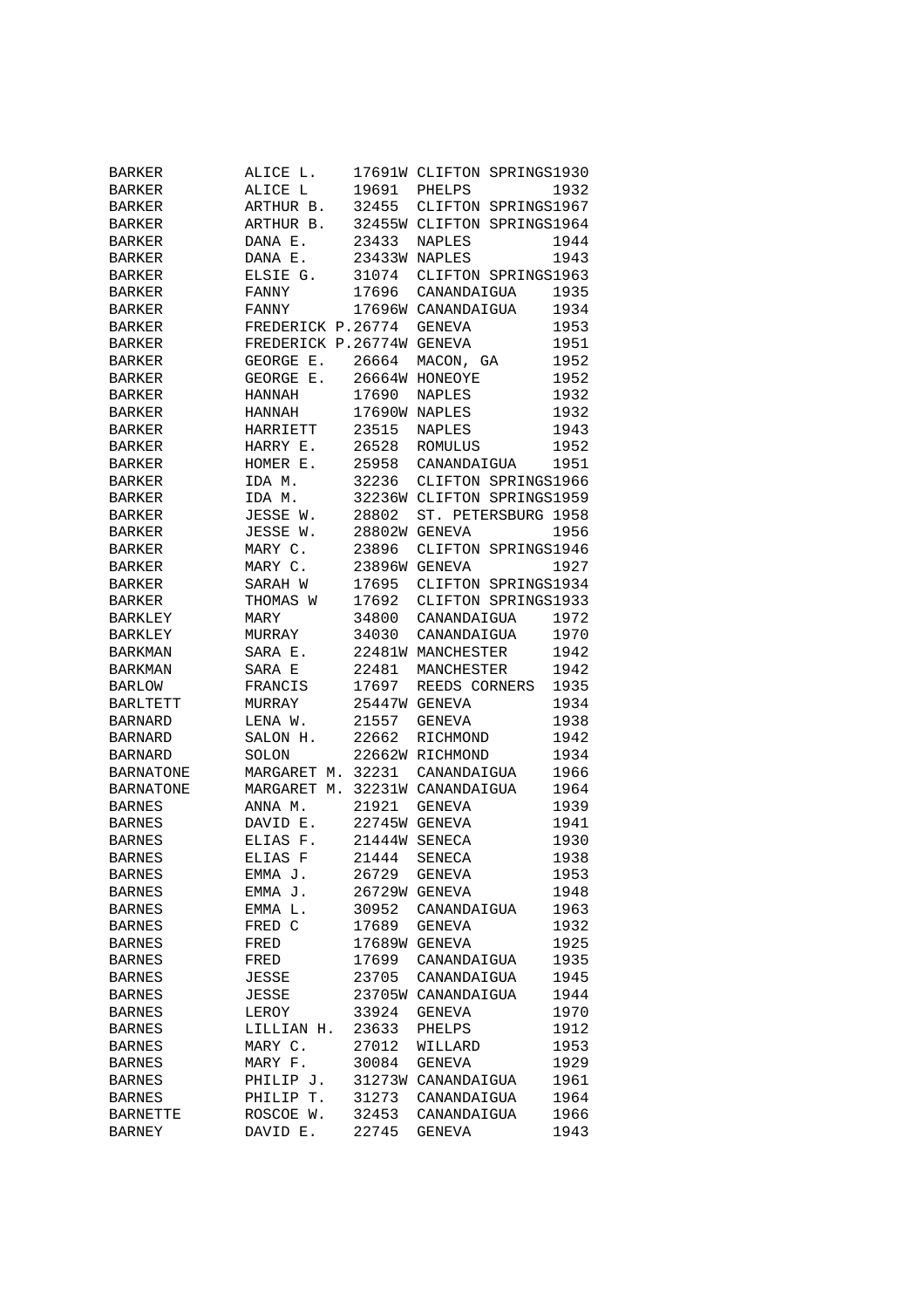| BARNHART         | CHARLES L.      | 26903         | PHELPS              | 1953 |
|------------------|-----------------|---------------|---------------------|------|
| BARNHEIMER       | ALBERT L.       | 32714         | CLIFTON SPRINGS1959 |      |
| <b>BARNUM</b>    | FRANK J.        | 26557         | CANANDAIGUA         | 1952 |
| <b>BARNUM</b>    | FRANK J.        | 26557W        | CANANDAIGUA         | 1915 |
| <b>BARNUM</b>    | IDA MAE         | 17698         | CANANDAIGUA         | 1935 |
| <b>BARNUM</b>    | <b>JEDEDIAH</b> | W             | CANANDAIGUA         | 1881 |
| <b>BARNUM</b>    | MARY C          | 22528         | PHELPS              | 1940 |
| <b>BARNUM</b>    | MARY            | 22528W        | PHELPS              | 1930 |
| <b>BARNUM</b>    | MAUDE R.        | 27634         | CANANDAIGUA         | 1955 |
| <b>BAROODY</b>   | ABRAHAM J.      | 27945         | GENEVA              | 1956 |
| <b>BAROODY</b>   | <b>DIANE</b>    | 34818         | PHELPS              | 1971 |
| <b>BAROODY</b>   | GEBRA           | 28200         | GENEVA              | 1942 |
| <b>BAROODY</b>   | <b>GEORGE</b>   | 23942         | <b>GENEVA</b>       | 1945 |
| <b>BAROODY</b>   | HELEN           | 17700         | GENEVA              | 1936 |
| <b>BAROODY</b>   | HELEN           | 17700W GENEVA |                     | 1930 |
| <b>BAROODY</b>   | HELEN           | 25168         | <b>GENEVA</b>       | 1948 |
| <b>BAROODY</b>   | HELEN           | 25168W        | <b>GENEVA</b>       | 1943 |
| <b>BAROODY</b>   | JULIA           | 29428         | GENEVA              | 1954 |
| <b>BAROODY</b>   | MARY H.         | 28589         | <b>GENEVA</b>       | 1958 |
| <b>BAROODY</b>   | MICHAEL J.      | 28334         | <b>GENEVA</b>       | 1958 |
| <b>BAROODY</b>   | <b>NORMAN</b>   | 28816         | <b>GENEVA</b>       | 1924 |
| <b>BAROODY</b>   | SALIBA T.       | 32024         | GENEVA              | 1966 |
| <b>BAROODY</b>   | SALIBA T.       | 32024W        | <b>GENEVA</b>       | 1958 |
| <b>BAROODY</b>   | SAMUEL          | 34165         | GENEVA              | 1970 |
| <b>BAROODY</b>   | THEODORE M.     | 24106         | NEWARK              | 1946 |
| <b>BAROODY</b>   | ZIGUA           | 29388         | <b>GENEVA</b>       | 1959 |
| BARRECA          | JOSEPHINE       | 34351         | CANANDAIGUA         | 1970 |
| <b>BARRETT</b>   | ALICE C         | 17703         | RICHMOND            | 1937 |
| <b>BARRETT</b>   | CAMMIE J.       | 26345         | PHELPS              | 1951 |
| <b>BARRETT</b>   | CAMMIE J.       | 26345W        | PHELPS              | 1950 |
| <b>BARRETT</b>   | CORA            | 34442         | CANANDAIGUA         | 1971 |
| <b>BARRETT</b>   | JAMES R.        | 30009         | BATH                | 1961 |
| <b>BARRETT</b>   | <b>JOHN</b>     | W             | MANCHESTER          | 1883 |
| <b>BARRETT</b>   | MAUDE C.        | 27883         | CANANDAIGUA         | 1956 |
| BARRETT          | MAUDE C.        | 27883W        | CANANDAIGUA         | 1954 |
| <b>BARRETT</b>   | PEARL           | 33405         | PHELPS              | 1969 |
| <b>BARRETT</b>   | SPENCER         | 22507         | S. BRISTOL          | 1941 |
| <b>BARRETT</b>   | <b>SPENCER</b>  |               | 22507W S. BRISTOL   | 1934 |
| <b>BARRINGER</b> | ADELIA          | 25315         | PHELPS              | 1949 |
| <b>BARRINGER</b> | CARRIE V.       |               | 17701W CANADICE     | 1935 |
| <b>BARRINGER</b> | CARRIE V        | 17701         | CANADICE            | 1936 |
| BARRINGER        | EBENEZER        | <b>W</b>      | BRISTOL             | 1890 |
| BARRINGER        | ELWOOD H.       |               | 17694W CANADICE     | 1922 |
| BARRINGER        | ELWOOD H        | 17694         | CANADICE            | 1934 |
| BARRINGER        | LOUISE          | 33424         | CANANDAIGUA         | 1968 |
| <b>BARRON</b>    | DAVID           | W             | SENECA              | 1882 |
| BARROW           | HARRY W.        | 28562         | MANCHESTER          | 1954 |
| BARRY            | ALICE M.        | 26173         | VICTOR              | 1947 |
| BARRY            | CATHERINE       | 30594         | E. BLOOMFIELD       | 1962 |
| BARRY            | CATHERINE       | 30594W        | E. BLOOMFIELD       | 1959 |
| BARRY            | CLIFFORD        | 33767         | VICTOR              | 1969 |
| BARRY            | EMMA G.         | 31903         | CANANDAIGUA         | 1965 |
| BARRY            | EMMA G.         |               | 31903W CANANDAIGUA  | 1961 |
| BARRY            | FRANCIS         | 34404         | <b>VICTOR</b>       | 1971 |
| BARRY            | GORDON L.       | 28351         | VICTOR              | 1955 |
| BARRY            | HELEN A.        | 31952         | VICTOR              | 1966 |
| <b>BARRY</b>     | HELEN A.        | 31952W VICTOR |                     | 1963 |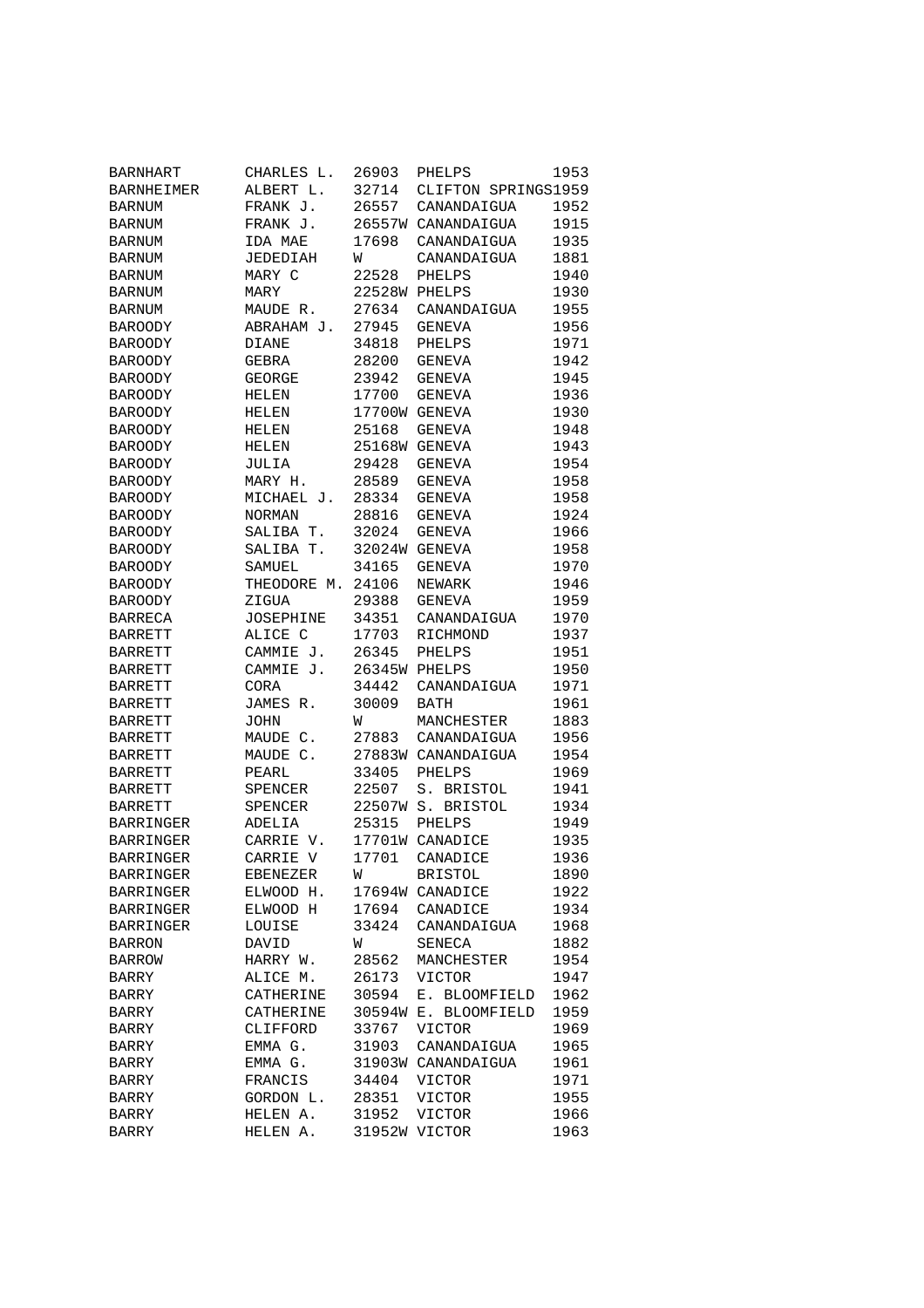| <b>BARRY</b>     | JAMES A.                  | 25094         | CANANDAIGUA                                                            | 1943 |
|------------------|---------------------------|---------------|------------------------------------------------------------------------|------|
| <b>BARRY</b>     | JAMES A.                  |               | 25094W CANANDAIGUA                                                     | 1943 |
| <b>BARRY</b>     | JAMES A.                  | 25763         | SHORTSVILLE                                                            | 1948 |
| <b>BARRY</b>     | JOHN E.                   | 29913         | FISHERS                                                                | 1959 |
| <b>BARRY</b>     | JOHN E.                   |               | 29913W VICTOR                                                          | 1959 |
| <b>BARRY</b>     | JOSEPH                    |               | 32911 CLIFTON SPRINGS1967                                              |      |
| <b>BARRY</b>     |                           |               |                                                                        |      |
| <b>BARRY</b>     |                           |               | MICHAEL F. 22702 ROCHESTER 1943<br>MICHAEL J. 31676 E. BLOOMFIELD 1965 |      |
| <b>BARRY</b>     | MICHAEL                   | <b>W</b>      | E BLOOMFIELD                                                           | 1889 |
| <b>BARRY</b>     |                           |               | MICHEAL J. 31676W E. BLOOMFIELD                                        | 1963 |
| <b>BARRY</b>     | MYRA                      |               | 32700 CANANDAIGUA                                                      | 1967 |
| BARRY            | MYRA                      |               | 32700W CANANDAIGUA                                                     | 1959 |
| <b>BARRY</b>     | NANCY J.                  | 26827         | ROCHESTER                                                              | 1950 |
| <b>BARRY</b>     | NANCY J.                  | 26887W VICTOR |                                                                        | 1950 |
| <b>BARRY</b>     | RICHARD J. 31302          |               | VICTOR                                                                 | 1964 |
| <b>BARRY</b>     | RICHARD J.                |               | 31302W VICTOR                                                          | 1960 |
| <b>BARRY</b>     | RICHARD                   | 29885         | VICTOR                                                                 | 1961 |
| <b>BARRY</b>     | <b>RUTH</b>               | 33864         | VICTOR                                                                 | 1970 |
| <b>BARRY</b>     | STEPHAN J.                |               | 30922 CANANDAIGUA                                                      | 1960 |
| <b>BARRY</b>     | VINCENT J.                | 27061         | VICTOR                                                                 | 1949 |
| <b>BARRY</b>     | WALTER M                  |               | 21445 SHORTSVILLE                                                      | 1838 |
| BARSA            | CESIDIO                   |               | 28281 GENEVA                                                           | 1957 |
| BARTH            | BELLE G.                  | <b>M</b>      | <b>GENEVA</b>                                                          | 1934 |
| BARTH            | BELLE G                   |               | 17706 GENEVA                                                           | 1938 |
| <b>BARTH</b>     | CHARLES F.                | 27199         | GENEVA                                                                 | 1954 |
| <b>BARTH</b>     | CHARLES F.                |               | 27199W GENEVA                                                          | 1943 |
| BARTHEL          | FRITZ                     |               | 26038 CANANDAIGUA                                                      | 1921 |
| <b>BARTH</b>     | JENNIE J.                 | 30841         | GENEVA                                                                 | 1963 |
| <b>BARTH</b>     | JENNIE J.                 |               | 30841W GENEVA                                                          | 1923 |
| <b>BARTH</b>     | LOUIS H                   |               | 17693 GENEVA                                                           | 1933 |
| <b>BARTH</b>     | LOUIS W.                  |               | 17693W GENEVA                                                          | 1915 |
| BARTHOLOMEW      | ALICE S.                  |               | 17705W NAPLES                                                          | 1935 |
| BARTHOLOMEW      | ALICE S                   | 17705         | NAPLES                                                                 | 1938 |
| BARTHOLOMEW      | EDWARD W.                 | 23601         | VICTOR                                                                 | 1945 |
| BARTHOLOMEW      | EDWARD W.                 |               | 23601W VICTOR                                                          | 1944 |
| BARTHOLOMEW      | GEROGE W                  | 17704         | NAPLES                                                                 | 1937 |
| BARTHOLOMEW      | <b>JOHN</b>               | 32986         | NAPLES                                                                 | 1968 |
| BARTHOLOMEW      | WILLIAM A.<br>PRANK       | 27368         | NAPLES                                                                 | 1940 |
| <b>BARTHOLOW</b> | FRANK                     | 24628         | GENEVA                                                                 | 1945 |
| <b>BARTLE</b>    | LETTIE E.                 | 30236         | <b>VICTOR</b>                                                          | 1962 |
| BARTLETT         | BESSIE                    |               | 32998 CANANDAIGUA                                                      | 1968 |
| <b>BARTLETT</b>  | BLANCHARD H.30148         |               | CLIFTON SPRINGS1961                                                    |      |
| BARTLETT         | BLANCHARD H.30148W GENEVA |               |                                                                        | 1959 |
| <b>BARTLETT</b>  | GEORGE W.                 | 28730         | RICHMOND                                                               | 1957 |
| <b>BARTLETT</b>  | HAROLD E.                 | 24320         | GENEVA                                                                 | 1947 |
| BARTLETT         | HAROLD E.                 |               | 24320W GENEVA                                                          | 1936 |
| <b>BARTLETT</b>  | HARRY H.                  | 28675         | GORHAM                                                                 | 1958 |
| <b>BARTLETT</b>  | HARRY H.                  | 28675W        | GORHAM                                                                 | 1949 |
| BARTLETT         | LENA C.                   | 28582         | GORHAM                                                                 | 1958 |
| <b>BARTLETT</b>  | MURRAY                    | 25447         | CANANDAIGUA                                                            | 1949 |
| <b>BARTON</b>    | H. ALLEN                  | 23986         | CANANDAIGUA                                                            | 1938 |
| <b>BARTON</b>    | IRMA E.                   | 28526         | MANCHESTER                                                             | 1954 |
| BASSAGE          | CHARLES                   | 27951         | GORHAM                                                                 | 1951 |
| BASSAGE          | FRED                      | 27950         | GORHAM                                                                 | 1947 |
| <b>BASSAGE</b>   | HOWARD                    | 27786         | GORHAM                                                                 | 1954 |
| <b>BASSAGE</b>   | WILLIAM                   | 27952         | GORHAM                                                                 | 1942 |
| <b>BASSETT</b>   | CLIFFORD                  | 34011         | NAPLES                                                                 | 1969 |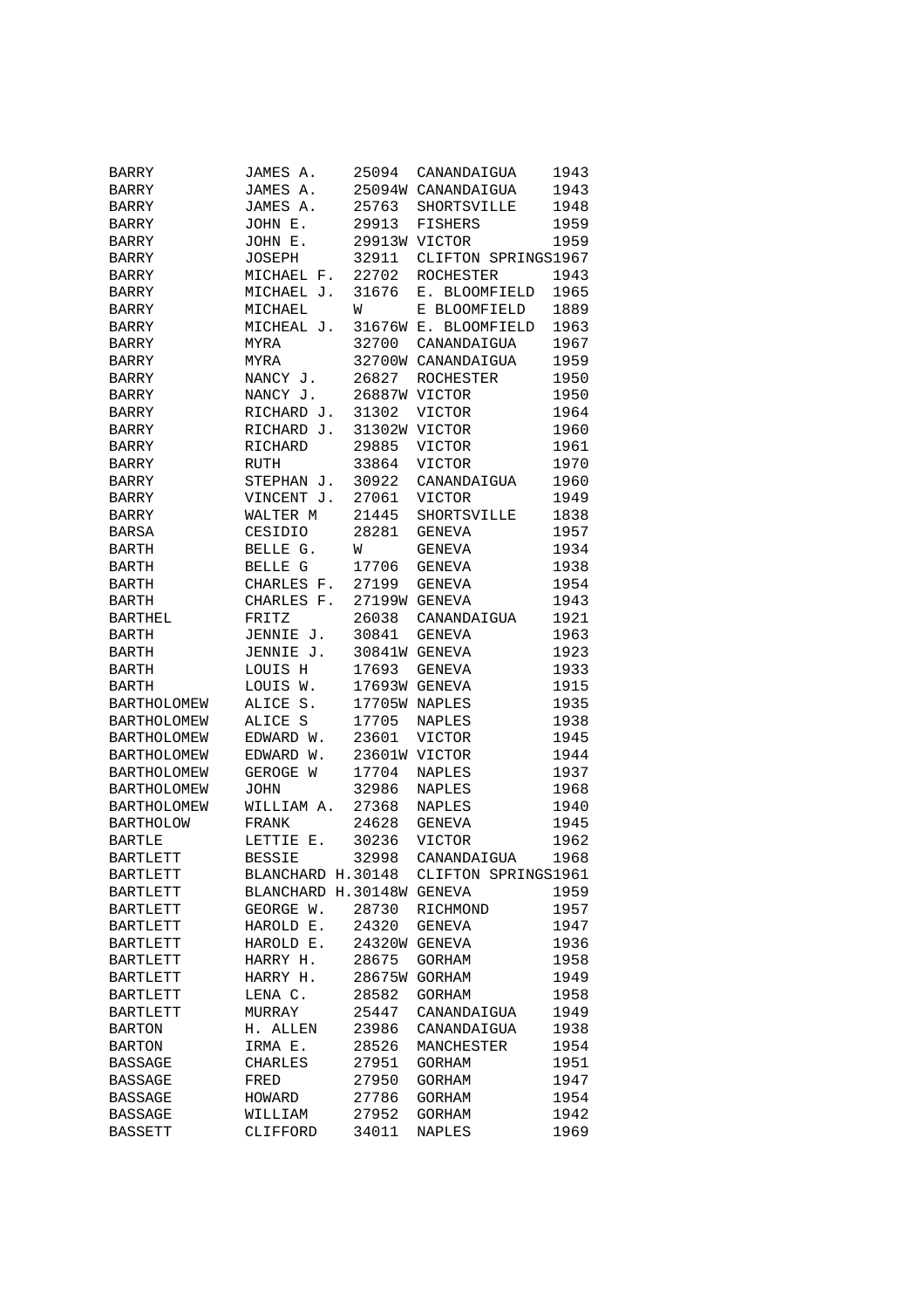| BASSETT           | ETHEL A.                       | 32588         | CANANDAIGUA        | 1967 |
|-------------------|--------------------------------|---------------|--------------------|------|
| <b>BASSETT</b>    | ETHEL A.                       | 32588W        | CANANDAIGUA        | 1954 |
| <b>BASSETT</b>    | FRANC                          | 32812         | E. BLOOMFIELD      | 1967 |
| BASTIAN           | FRANK F.                       | 29825         | VICTOR             | 1961 |
| BASTIAN           | FRANK F.                       | 29825W        | VICTOR             | 1950 |
| BASTIAN           | HERMAN C.                      | 22185         | FARMINGTON         | 1941 |
| BASTIAN           | LULU                           | 22461         | FARMINGTON         | 1932 |
| <b>BASTOW</b>     | RALPH J.                       | 30741         | <b>GENEVA</b>      | 1963 |
| <b>BATCHELDER</b> | ANNA A                         | 17716         | GENEVA             | 1933 |
| BATCHELDER        | GEORGE W.                      | 24820         | WILLARD            | 1947 |
| <b>BATCHELDER</b> | GEORGE W.                      | 24820W GENEVA |                    | 1933 |
| <b>BATCHELLOR</b> | ELVIRA                         | W             | RICHMOND           | 1870 |
| <b>BATCHELLOR</b> | LAYETTE C                      | 17717         | SHORTSVILLE        | 1933 |
| <b>BATCHELLOR</b> | MILES                          | 33267         | GORHAM             | 1963 |
|                   |                                |               |                    |      |
| <b>BATCHELOR</b>  | SARAH L.                       |               | 17718W CANANDAIGUA | 1933 |
| <b>BATCHELOR</b>  | SARAH L                        | 17718         | CANANDAIGUA        | 1937 |
| <b>BATES</b>      | ANNA                           | W             | CANANDAIGUA        | 1882 |
| <b>BATES</b>      | ARTHUR L.                      | 28638         | CANANDAIGUA        | 1958 |
| <b>BATES</b>      | ARTHUR L.                      |               | 28638W CANANDAIGUA | 1952 |
| <b>BATES</b>      | BEATRICE R.                    | 31698         | <b>GENEVA</b>      | 1963 |
| <b>BATES</b>      | FRANK B                        | 22555         | GORHAM             | 1942 |
| <b>BATES</b>      | FRANK                          | 17715         | CANANDAIGUA        | 1933 |
| <b>BATES</b>      | FRANK                          | 17715W        | CANANDAIGUA        | 1927 |
| <b>BATES</b>      | HERBERT V R 17719              |               |                    | 1937 |
| <b>BATES</b>      | JOHN N.                        | 25357         | CANANDAIGUA        | 1949 |
| <b>BATES</b>      | JOHN N.                        | 25357W        | CANANDAIGUA        | 1937 |
| <b>BATES</b>      | MARY G.                        | 25528         | CANANDAIGUA        | 1949 |
| <b>BATES</b>      | MARY G.                        |               | 25528W CANANDAIGUA | 1947 |
| <b>BATES</b>      | SARAH C.                       | 21559         | CANANDAIGUA        | 1938 |
| <b>BATH</b>       | CHALRES K.                     | 27882         | CANANDAIGUA        | 1955 |
| <b>BATH</b>       | CHARLES K.                     |               | 27882W CANANDAIGUA | 1955 |
| <b>BATOR</b>      | CLEOLA                         | 34081         | HOPEWELL           | 1970 |
| <b>BATTESTI</b>   | EMILIA                         | 31738         | MANCHESTER         | 1964 |
| BATTIN            | MILDRED L.                     | 26605         | FARMINGTON         | 1952 |
| BATZEL            | JENNIE                         | 34750         | RICHMOND           | 1971 |
| <b>BATZEL</b>     | LEONA                          | 26734         | CANANDAIGUA        | 1952 |
| BATZING           | LEWIS F.                       | 30550         | VICTOR             | 1962 |
| <b>BATZING</b>    | LEWIS                          | 30550W VICTOR |                    | 1959 |
| <b>BAUER</b>      | ANTON                          | 33855         | <b>GENEVA</b>      | 1970 |
| <b>BAUER</b>      | FREDERICKA                     | 23777         | <b>VICTOR</b>      | 1945 |
| <b>BAUER</b>      | FREDERICKA                     | 23777W VICTOR |                    | 1942 |
| BAUER             | LOTTIE                         | 34760         | GENEVA             | 1971 |
| BAULCH            | ELIZABETH R.26281              |               | CANANDAIGUA        | 1951 |
| BAULCH            | ELIZABETH R.26281W CANANDAIGUA |               |                    | 1947 |
| <b>BAUMAN</b>     | FLORENCE C. 32206              |               | GENEVA             | 1966 |
| BAUMAN            | FLORENCE C. 32206W GENEVA      |               |                    | 1962 |
| BAUMAN            | FRANK H.                       | 29489         | GENEVA             | 1959 |
| BAUMAN            | MARY E.                        | 25737         | GENEVA             | 1939 |
| BAUMAN            | MARY E.                        | 27740         | GENEVA             | 1939 |
| BAUMANN           | ALFRED                         | 23338         | STANLEY            | 1941 |
| BAUMANN           | FREDERICK G.17720W CANANDAIGUA |               |                    | 1924 |
| BAUMANN           | FREDERICK G 17720              |               | CANANDAIGUA        | 1932 |
| BAUMANN           | GUSTAVE T.                     | 30838         | HUDSON, NJ         | 1962 |
| BAUMANN           | HANNAH                         | 22468         | CANANDAIGUA        | 1935 |
| BAUMER            | ALICE                          | 33439         | NAPLES             | 1969 |
| <b>BAUMER</b>     | ALVAH J.                       | 30029         | NAPLES             | 1961 |
| <b>BAUMER</b>     | ALVAH J.                       | 30029W NAPLES |                    | 1951 |
|                   |                                |               |                    |      |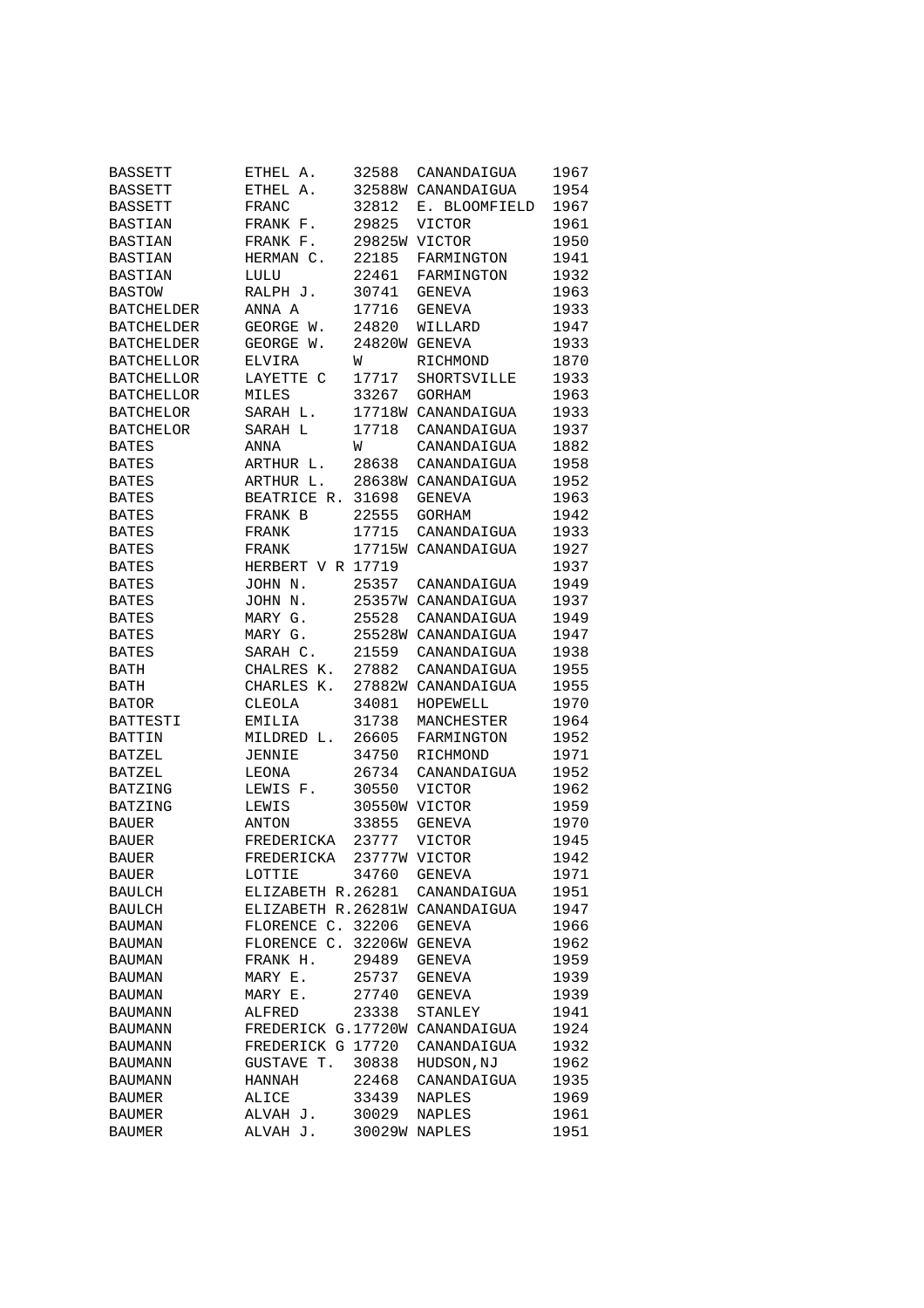| BAUMGARNTNER           | EDWARD F.                 | 26481         | VARICK                            | 1952         |
|------------------------|---------------------------|---------------|-----------------------------------|--------------|
| <b>BAUMGARNTNER</b>    | ESTHER M.                 | 27981         | GENEVA                            | 1956         |
| BAUMGART               | BRUNO W.                  | 29207         | NAPLES                            | 1933         |
| BAUMGART               | BRUNO W.                  |               | 29207W GENEVA                     | 1957         |
| BAUMGART               | <b>BRUNO</b>              | 33983         | GENEVA                            | 1959         |
| BAUMGARTNER, SR. FRED  |                           |               | 29366W GENEVA                     | 1959         |
| BAUMGARTNER            | EDWARD F.                 |               | 26481W GENEVA                     | 1950         |
| BAUMGARTNER            | <b>ESTHER</b>             |               | 27981W GENEVA                     | 1956         |
| BAUMGARTNER            | FRED JR.                  | 29366         | GENEVA                            | 1960         |
| BAUMGARTNER            | FRED                      | 17721         | GENEVA                            | 1934         |
| BAUMGARTNER            | FRED                      |               | 17721W GENEVA                     | 1926         |
| BAUMGARTNER            | MARTHA J.                 | 30139         | GENEVA                            | 1961         |
| BAUMGARTNER            | MARTHA J.                 |               | 30139W GENEVA                     | 1961         |
| <b>BAXTER</b>          | CHRISTINA                 | 17722         | GENEVA                            | 1935         |
| <b>BAXTER</b>          | CHRISTINA                 |               | 17722W GENEVA                     | 1922         |
| <b>BAXTER</b>          | FLORENCE E. 26954         |               | GENEVA                            | 1953         |
| <b>BAXTER</b>          | FLORENCE E. 26954W GENEVA |               |                                   | 1952         |
| <b>BAXTER</b>          | GEORGE                    | 34271         | SENECA                            | 1971         |
| <b>BAXTER</b>          | GERTRUDE                  | 34059         | SENECA                            | 1970         |
| <b>BAXTER</b>          | GORDON C.                 | 25194         | GENEVA                            | 1948         |
| <b>BAXTER</b>          | GORDON C.                 |               | 25194W GENEVA                     | 1941         |
| <b>BAXTER</b>          | INA                       |               | 21840 GENEVA                      | 1940         |
| <b>BAXTER</b>          | JAMES                     |               | 34243 CANANDAIGUA                 | 1970         |
| BAXTER                 | JAMES                     | W             | PHELPS                            | 1893         |
| <b>BAXTER</b>          | <b>JANE</b>               | <b>W</b>      | <b>GENEVA</b>                     | 1894         |
| <b>BAXTER</b>          | JOHN H.                   | 22341         | GENEVA                            | 1941         |
| BAXTER                 | JOHN H.                   |               | 22341W GENEVA                     | 1941         |
| <b>BAXTER</b>          | KATE<br>L.                |               | 24113W GENEVA                     | 1937         |
| <b>BAXTER</b>          | KATE L.                   | 24113         | GENEVA                            | 1946         |
| <b>BAXTER</b>          | SOPHIA                    | W             | GENEVA                            | 1911         |
| <b>BAXTER</b>          | THOMAS                    | <b>W</b>      | GENEVA                            | 1892         |
| BAY                    | CURTIS M.                 | 30476         | GORHAM                            | 1962         |
| BAY                    | CURTIS M.                 |               | 30476W GORHAM                     | 1961         |
| <b>BAYLES</b>          | MARY                      | <b>W</b>      | <b>BRISTOL</b>                    | 1877         |
| <b>BEACH</b>           | ALICE M.                  | 28287         | <b>GENEVA</b>                     | 1957         |
| <b>BEACH</b>           | ALICE                     | 28287W PHELPS |                                   | 1956         |
| $\operatorname{BEACH}$ | ELMER E.                  | 29286         | RICHMOND                          | 1958         |
| <b>BEACH</b>           | <b>HARVEY</b>             | ${\bf M}$     | <b>BRISTOL</b>                    | 1882         |
| <b>BEACH</b>           | LEVI                      | W             | E BLOOMFIELD                      | 1880         |
| <b>BEACH</b>           | LUCINDA                   | W             | <b>SENECA</b>                     | 1870         |
| BEACH                  | MARY                      | <b>W</b>      | CANANDAIGUA                       | 1889         |
|                        |                           | 17729         | PHELPS                            | 1932         |
| BEACH<br>BEACH         | MYRON F                   |               | 17729W PHELPS                     |              |
| <b>BEACH</b>           | MYRON<br>ORLO             | 17734         | BATH NY                           | 1918<br>1937 |
| <b>BEACHY</b>          | EMMA M.                   | 30692         | SHORTSVILLE                       | 1963         |
|                        |                           | 30692W        | SHORTSVILLE                       | 1962         |
| BEACHY                 | EMMA M.<br>SAMUEL         | 29139         |                                   | 1959         |
| BEACHY                 | SAMUEL                    |               | SHORTSVILLE<br>29139W SHORTSVILLE |              |
| BEACHY                 |                           |               |                                   | 1948         |
| <b>BEAGLE</b>          | SAMUEL                    | 35304         | PHELPS                            | 1973         |
| <b>BEAHAN</b>          | ALBERT L.                 |               | 17731W CANANDAIGUA                | 1920         |
| BEAHAN                 | ALBERT L                  |               | 17731 CANANDAIGUA                 | 1934         |
| BEAHAN                 | THEODORA H.               | 27442         | CANANDAIGUA                       | 1954         |
| BEAHAN                 | THEODORA                  |               | 27442W CANANDAIGUA                | 1954         |
| <b>BEAHON</b>          | JOHN                      |               | 25098 CANANDAIGUA                 | 1948         |
| <b>BEAHON</b>          | LEWIS J.                  | 22861         | CANANDAIGUA                       | 1943         |
| BEAL                   | ALBERT N.                 | 27621         | ROCHESTER                         | 1955         |
| <b>BEAL</b>            | ALBERT                    |               | 27621W E. BLOOMFIELD              | 1954         |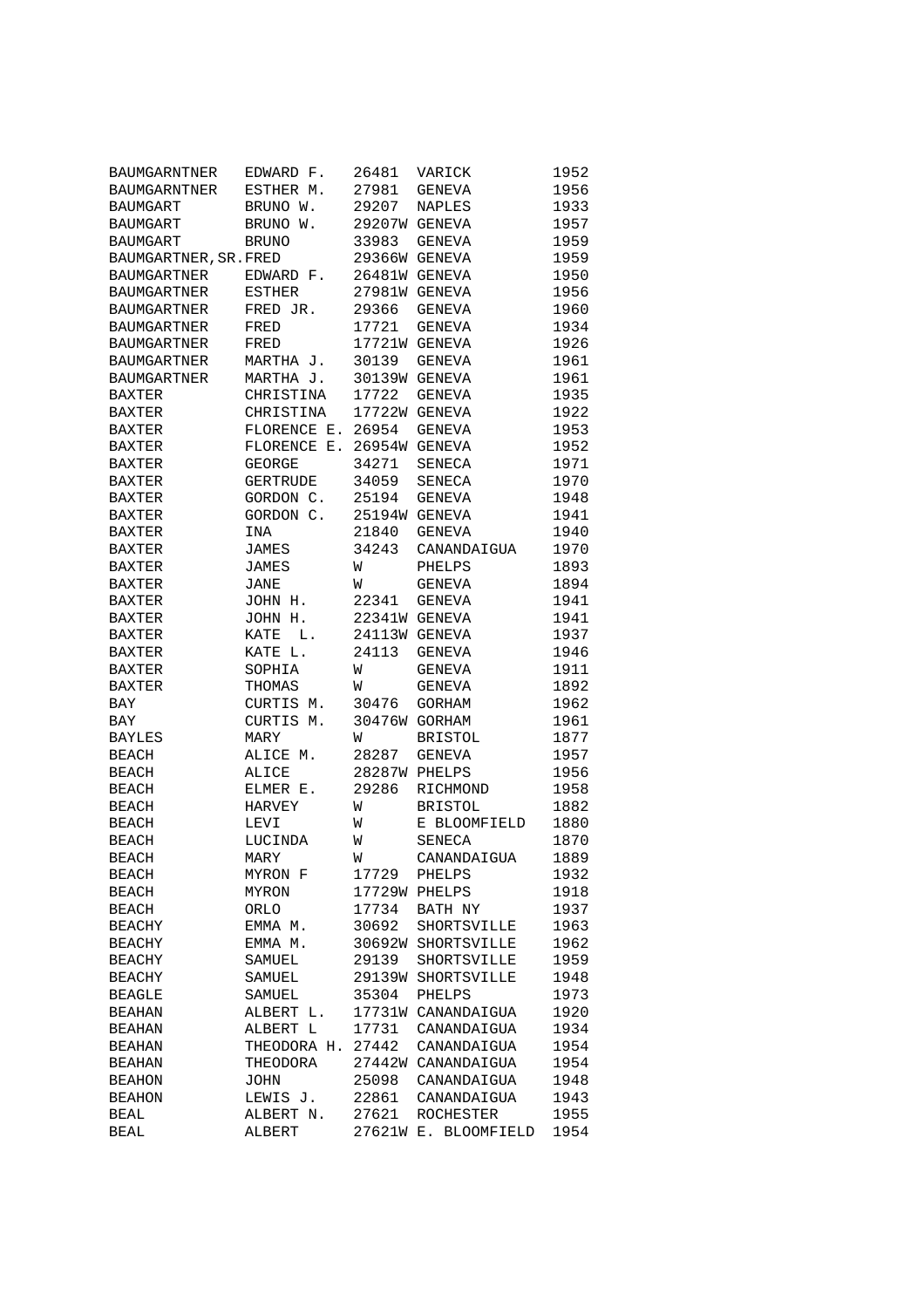| <b>BEALES</b>    | MARJORY D.                     | 29730         | <b>ROMULUS</b>            | 1960 |
|------------------|--------------------------------|---------------|---------------------------|------|
| <b>BEALES</b>    | MARJORY D.                     | 29730W GENEVA |                           | 1960 |
| <b>BEALES</b>    | WILLIAM H.                     | 29760         | GENEVA                    | 1960 |
| BEAL             | FLOYD E.                       | 26512         | GORHAM                    | 1952 |
| <b>BEAL</b>      | INEZ S.                        | 28000         | HOLCOMB                   | 1956 |
| <b>BEAL</b>      | INEZ S.                        |               | 28000W E. BLOOMFIELD      | 1956 |
| <b>BEALS</b>     | MARTHA E.                      | 22195         | <b>GENEVA</b>             | 1941 |
| <b>BEALS</b>     | MAUD W.                        | 30942         | GENEVA                    | 1963 |
| BEAMISH          | CHARLES M.                     | 27462         | GENEVA                    | 1955 |
| <b>BEAMISH</b>   | CHARLES M.                     | 27462W GENEVA |                           | 1953 |
| <b>BEAMISH</b>   | MARY A.                        | 21711         | <b>GENEVA</b>             | 1939 |
| BEAN             | CHARLES D.                     | 17736W GENEVA |                           | 1930 |
| <b>BEAN</b>      | CHARLES D                      | 17736         | GENEVA                    | 1938 |
| <b>BEARD</b>     | ALMA L.                        | 28625         | <b>GENEVA</b>             | 1957 |
| <b>BEARD</b>     | ALMA L.                        | 28625W GENEVA |                           | 1951 |
| <b>BEARD</b>     | EMILY                          | 17735         | <b>GENEVA</b>             | 1937 |
| <b>BEARD</b>     | EMILY                          | 17735W GENEVA |                           | 1934 |
| <b>BEARD</b>     | ESTHER G.B. 26471              |               | GENEVA                    | 1951 |
| <b>BEARD</b>     | JAMES                          |               | 22456 FARMINGTON          | 1937 |
| <b>BEARD</b>     | MATHILDA A                     | 17730         | GENEVA                    | 1932 |
| <b>BEARD</b>     | NELLIE                         | 17727         | GENEVA                    | 1931 |
| <b>BEARD</b>     | NELLIE                         | 17727W GENEVA |                           | 1929 |
| <b>BEARD</b>     | PHILADELPHIA17728 CANANDAIGUA  |               |                           | 1931 |
| BEARDSLEY        | ABBIE                          |               | 23262 CLIFTON SPRINGS1944 |      |
| <b>BEARDSLEY</b> | ABBIE                          | 23262W PHELPS |                           | 1926 |
| <b>BEARDSLEY</b> | ALICE A.                       | 28146         | GENEVA                    | 1956 |
| <b>BEARDSLEY</b> | ALICE A.                       | 28146W GENEVA |                           | 1956 |
| <b>BEARDSLEY</b> | JULIA P.                       | 25012         | CANANDAIGUA               | 1948 |
| <b>BEARDSLEY</b> | ZELIA P.                       |               | 25012W CANANDAIGUA        | 1939 |
| <b>BEARD</b>     | STELLA M                       | 21522         | <b>GENEVA</b>             | 1938 |
| <b>BEARD</b>     | SUSAN                          | <b>W</b>      | SENECA                    | 1891 |
| <b>BEARD</b>     | SYLVIA                         | 34289         | GENEVA                    | 1971 |
| <b>BEARD</b>     | THOMAS D.                      | 29340         | GENEVA                    | 1959 |
| <b>BEARE</b>     | CLIFFORD L                     | 17733         | SUMMIT, N J               | 1968 |
| <b>BEAR</b>      | MARYJANE                       | 21881         | <b>GENEVA</b>             | 1940 |
| <b>BEATON</b>    | WANDA J.                       | 28578         | ROCHESTER                 | 1957 |
| <b>BEATON</b>    | WILLIAM F.                     | 27115         | CANANDAIGUA               | 1953 |
| <b>BEATON</b>    | WILLIAM                        | 28654         | CANANDAIGUA               | 1958 |
| <b>BEATTIE</b>   | HESSEL A.                      | 28744         | <b>GENEVA</b>             | 1958 |
| <b>BEATTIE</b>   | HESSEL A.                      | 28744W GENEVA |                           | 1957 |
| BEATTIE          | MARION P.                      | 28196         | <b>NYC</b>                | 1957 |
| BEATTIE          | MARION P.                      | 28196W GENEVA |                           | 1945 |
| <b>BEATTIE</b>   | MARY W.                        | 17732W SENECA |                           | 1936 |
| <b>BEATTIE</b>   | MARY W                         | 17732         | GENEVA                    | 1936 |
| <b>BEATTIE</b>   | NANCY                          | M             | SENECA                    | 1886 |
| <b>BEATTIE</b>   | WILLIAM                        | W             | SENECA                    | 1892 |
| BEATTY           | CHARLES A. 26150               |               | GENEVA                    | 1951 |
| BEATTY           | CHARLES A. 26150W GENEVA       |               |                           | 1946 |
| <b>BEAUDOIN</b>  | ADELAID                        | 33626         | $\verb+VICTOR+$           | 1968 |
| BEAVER           | ANDREW H.                      | 25355         | GENEVA                    | 1949 |
| BECHARD          | MARGARET M.                    | 30289         | HOPEWELL                  | 1962 |
| BECK             | EDWIN                          | 24179         | ATLANTA, GA               | 1943 |
| BECKER           | ALLEN                          | W             | CANADICE                  | 1885 |
| BECKER           | CARRIE H.                      | 27597 GENEVA  |                           | 1954 |
| <b>BECKER</b>    | CHARLES H.                     | 17754         | GENEVA                    | 1937 |
| BECKER           | CLARISSA A. 28908              |               | CANANDAIGUA               | 1958 |
| <b>BECKER</b>    | CLARISSA A. 28908W CANANDAIGUA |               |                           | 1946 |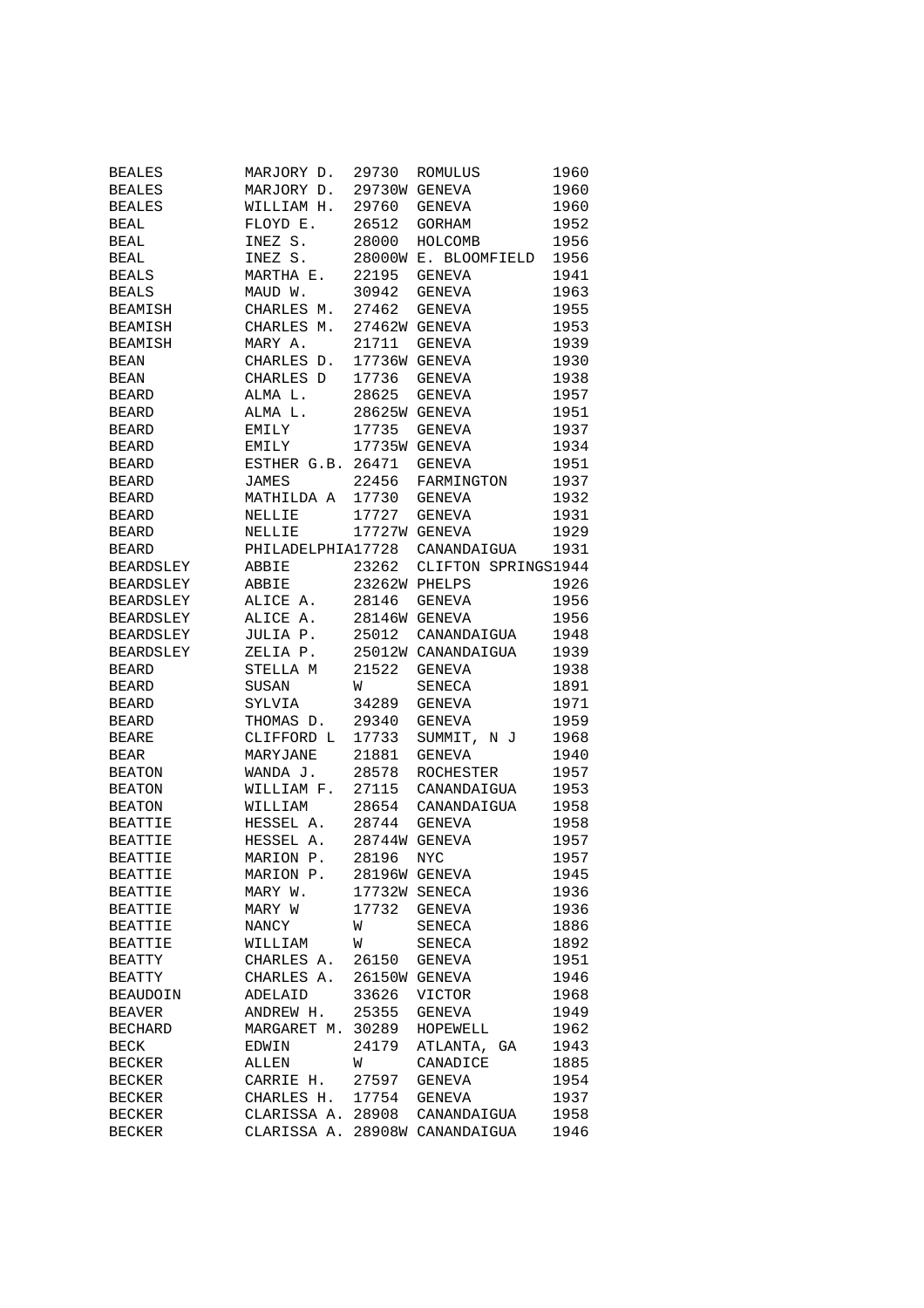| BECKER          | DANIEL                 | W             | <b>GENEVA</b>           | 1891 |
|-----------------|------------------------|---------------|-------------------------|------|
| <b>BECKER</b>   | EDWIN                  | 28424         | ROCHESTER               | 1957 |
| <b>BECKER</b>   | ELIZABETH              | 21446         | <b>GENEVA</b>           | 1938 |
| <b>BECKER</b>   | ESTHER                 | 33606         | CANADICE                | 1969 |
| <b>BECKER</b>   | FRANCES                | 23921         | RICHMOND                | 1934 |
| <b>BECKER</b>   | GEORGE H.              | 17744         | CANANDAIGUA             | 1931 |
| <b>BECKER</b>   | JAY                    | 34662         | CANADICE                | 1971 |
| <b>BECKER</b>   | LENA                   | 34229         | CANADICE                | 1969 |
| <b>BECKER</b>   | LILLIAN S.             | 28281         | MANCHESTER              | 1958 |
| BECKER          | MARION J.              | 29616         | CANANDAIGUA             | 1960 |
| <b>BECKER</b>   | PHILLIP                | 17753         | GORHAM                  | 1937 |
| <b>BECKER</b>   | PHILLIP                | 17753W        | GORHAM                  | 1932 |
| <b>BECKER</b>   | REID                   | 33824         | W BLOOMFIELD            | 1970 |
| <b>BECKER</b>   | SPENCER D.             | 26779         | RICHMOND                | 1953 |
| <b>BECKER</b>   | SPENCER                | 26779W        | CANADICE                | 1950 |
| <b>BECK</b>     | JOHN                   | 24531         | MANCHESTER              | 1941 |
| <b>BECKLEY</b>  | GEORGIA                | 32876         | <b>GENEVA</b>           | 1968 |
| <b>BECK</b>     | MARION L.              | 17745         | MANCHESTER              | 1933 |
| <b>BECKWITH</b> | WATTS                  | W             | W BLOOMFIELD            | 1891 |
| <b>BEDELL</b>   | FRANK L.               | 17746         | <b>GENEVA</b>           | 1933 |
| <b>BEDEN</b>    | ANDREW J.              | 17752         | MANCHESTER              | 1932 |
| <b>BEDEN</b>    | ANDREW J.              | 17752W        | MANCHESTER              | 1927 |
| <b>BEDEN</b>    | DELINA                 | 24657         | MANCHESTER              | 1932 |
| <b>BEDETT</b>   | HENRY                  | 28295         | MANCHESTER              | 1956 |
| <b>BEDETT</b>   | HENRY                  |               | 29295W MANCHESTER       | 1942 |
| <b>BEEBE</b>    | LIMA                   | W             | CANANDAIGUA             | 1892 |
| <b>BEEBE</b>    | VINCENT R.             | 28138         | CLIFTON SPRINGS1956     |      |
| <b>BEECH</b>    | DAVID                  | W             | HOPEWELL                | 1886 |
| <b>BEECHER</b>  | <b>CLARENCE</b>        | 17749         | CANANDAIGUA             | 1934 |
| <b>BEECHER</b>  | FRANK KR.              | 17747W        | CANANDAIGUA             | 1916 |
| <b>BEECHER</b>  | FRANK R.               | 17747         | CANANDAIGUA             | 1933 |
| <b>BEECHER</b>  | FRANK R.               | 17747         | CANANDAIGUA             | 1933 |
| <b>BEECHER</b>  | HENRY                  | 28707         | W. BLOOMFIELD           | 1958 |
| <b>BEECHER</b>  | HENRY                  | 28707W        | W.<br><b>BLOOMFIELD</b> | 1958 |
| <b>BEECHER</b>  | LUCILLE D.             | 32817         | CANANDAIGUA             | 1967 |
| <b>BEECHER</b>  | LUCILLE D.             | 32817W        | CANANDAIGUA             | 1955 |
| <b>BEECHER</b>  | WINNIE E.              | 17750         | CANANDAIGUA             | 1935 |
| <b>BEEMAN</b>   | <b>EMMA</b>            | 17748         | CANANDAIGUA             | 1933 |
| <b>BEEMAN</b>   | GEORGE R.              | 25520         | CANANDAIGUA             | 1942 |
| <b>BEEMAN</b>   | GEORGE W.              | 17743         | CANANDAIGUA             | 1931 |
| <b>BEEMAN</b>   | HENRY A.               | 17742         | CANANDAIGUA             | 1931 |
| <b>BEEMAN</b>   | HENRY W.               |               | 17742W CANANDAIGUA      | 1929 |
| <b>BEEMAN</b>   | JOHN                   | W             | RICHMOND                | 1880 |
| <b>BEEMAN</b>   | LILLIAN M.             | 31953W PHELPS |                         | 1965 |
| <b>BEEMAN</b>   | LILLIAN                | 31953         | PHELPS                  | 1966 |
| <b>BEEMAN</b>   | LOIS S.                | 17751         | CANANDAIGUA             | 1935 |
| <b>BEEMAN</b>   | LOIS S.                | 17751W        | CANANDAIGUA             | 1931 |
| <b>BEEMAN</b>   | MARION                 | 24125         | <b>BROCKPORT</b>        | 1946 |
| <b>BEEMAN</b>   | MARION                 | 24125W        | CANANDAIGUA             | 1945 |
| <b>BEEMAN</b>   | MYRTLE M.              | 23206         | CANANDAIGUA             | 1944 |
| <b>BEEMAN</b>   | REUBEN                 | 22813         | CANANDAIGUA             | 1943 |
| BEEMAN          | REUBEN                 | 22813W        | CANANDAIGUA             | 1930 |
| <b>BEEMAN</b>   | WILLIAM                | W             | CANANDAIGUA             | 1893 |
| <b>BEERS</b>    | FRANK                  | 33481         | GORHAM                  | 1969 |
| BEERS           | MELISSA M.             | 22362         | CANANDAIGUA             | 1941 |
| <b>BEERS</b>    | MINNIE H.<br>CLELLA A. | 31224         | CANANDAIGUA             | 1964 |
| <b>BEETH</b>    |                        | 24606         | ROCHESTER               | 1946 |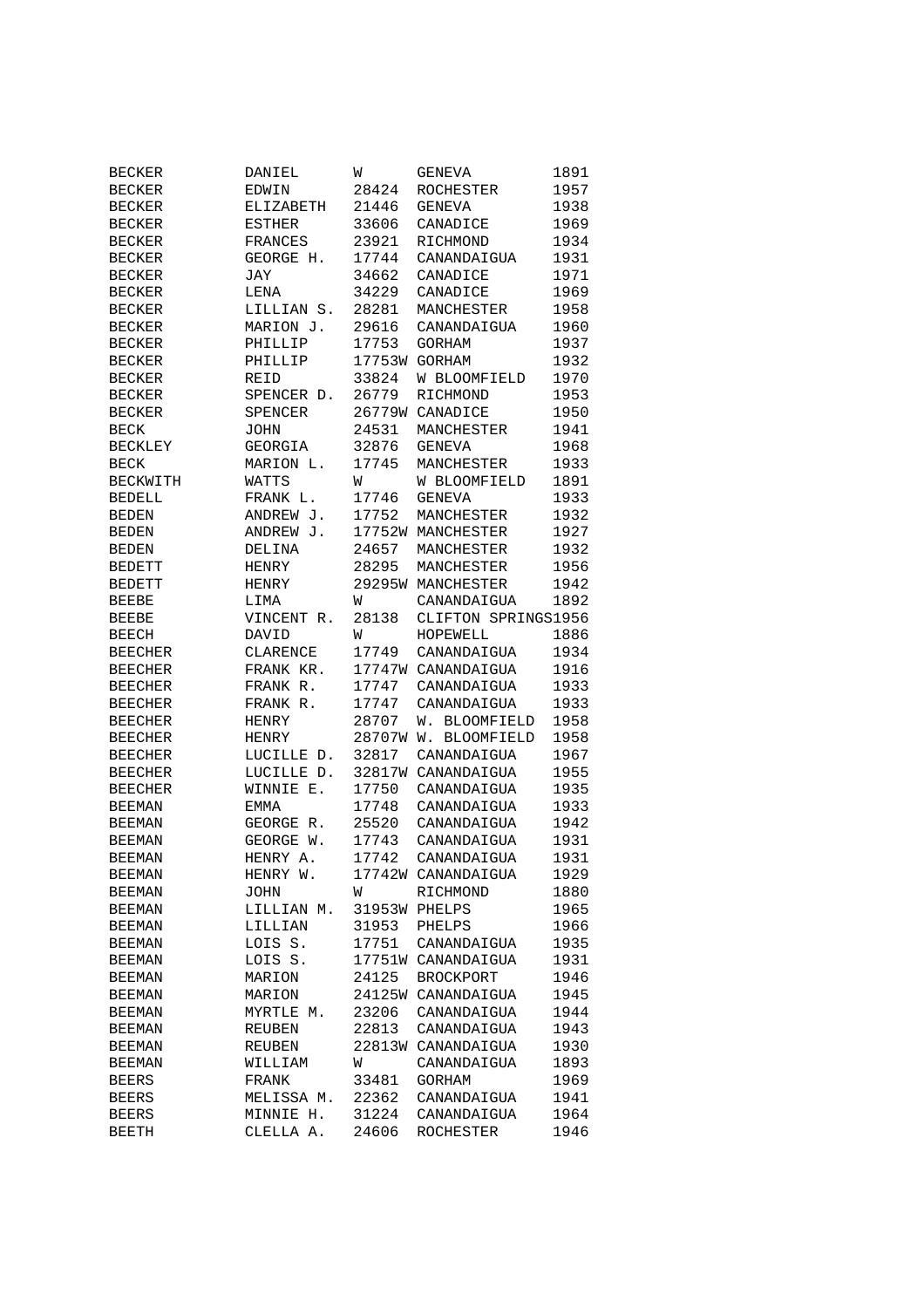| BEGLEY           | KEMP G.                   | 32790         | FARMINGTON                            | 1967 |
|------------------|---------------------------|---------------|---------------------------------------|------|
| <b>BEGLEY</b>    | KEMP G.                   |               | 32790W FARMINGTON                     | 1956 |
| <b>BEHRENS</b>   | FREDERICK W.31424         |               | <b>GENEVA</b>                         | 1964 |
| <b>BEHRENS</b>   | FREDERICK W.31424W GENEVA |               |                                       | 1958 |
| <b>BEHRENS</b>   | GEORGIANNA                | 35192         | CANANDAIGUA                           | 1972 |
| <b>BEHRENS</b>   | <b>HERBERT</b>            | 33834         | <b>GENEVA</b>                         | 1969 |
| <b>BEHRENS</b>   | KATHERINE                 | 28964         | GENEVA                                | 1958 |
| <b>BELATE</b>    | FRED M.                   | 24421         | W. BLOOMFIELD                         | 1947 |
| <b>BELCASTRO</b> | CARMELA                   | 28516         | <b>GENEVA</b>                         | 1957 |
| <b>BELCHER</b>   | ALBERT E.                 | 30116         | RICHMOND                              | 1961 |
| <b>BELCHER</b>   | LAURA E.                  | 26208         | CANADICE                              | 1949 |
| <b>BELCHER</b>   | LEWIS J.                  | 26659         | CANADICE                              | 1952 |
| <b>BELCHER</b>   | LEWIS J.                  |               | 26659W CANADICE                       | 1950 |
| <b>BELCHER</b>   | SARAH                     | 31079         | RICHMOND                              | 1964 |
| <b>BELCHER</b>   | WILL                      | 17766         | CANANDAIGUA                           | 1934 |
| <b>BELCHER</b>   | WILL                      |               | 17766W RICHMOND                       | 1931 |
| <b>BELDEN</b>    | CHARLES H. 21698          |               | MANCHESTER                            | 1939 |
| BELDEN           |                           |               | ELLA BRIGGS 17763 CLIFTON SPRINGS1931 |      |
| <b>BELDEN</b>    | <b>ELLA</b>               |               | 17763W CLIFTON SPRINGS1922            |      |
| <b>BELL</b>      | ABBIE M                   | 17754         | VICTOR                                | 1933 |
| <b>BELL</b>      | DESMOND D.                | 26055         | GENEVA                                | 1951 |
| <b>BELL</b>      | <b>DONALD</b>             | 33171         | GENEVA                                | 1968 |
| <b>BELL</b>      | ELIZABETH A.17762W GENEVA |               |                                       | 1926 |
| BELL             | ELIZABETH A 17762         |               | GENEVA                                | 1930 |
| <b>BELL</b>      | EVA MAE                   | 32382         | GENEVA                                | 1966 |
| <b>BELL</b>      | EVA MAE                   | 32382W GENEVA |                                       | 1951 |
| <b>BELL</b>      | FRED M.                   | 30649         | CANANDAIGUA                           | 1963 |
| BELL             | FRED M.                   |               | 30649W RICHMOND                       | 1955 |
| BELL             | HAROLD                    | 34112         | CANANDAIGUA                           | 1967 |
| <b>BELLINGER</b> | ALICE                     | 22173         | HOLCOMB                               | 1926 |
| <b>BELLINGER</b> | MOSES                     | 22174         | EAST BLOOMFIELD1941                   |      |
| <b>BELLIS</b>    | CLAUDE B.                 | 26249         | GORHAM                                | 1951 |
| <b>BELL</b>      | <b>JOHN</b>               | W             | S BRISTOL                             | 1887 |
| BELL             | M. CHRISTINA17765         |               | PHELPS                                | 1933 |
| <b>BELL</b>      | M. CHRSITINA17765W PHELPS |               |                                       | 1930 |
| <b>BELL</b>      | MARY E.                   | 25696         | <b>VICTOR</b>                         | 1950 |
| BELL             | MARY E.                   | M             | VICTOR                                | 1949 |
| <b>BELL</b>      | MAUDE                     | 35235         | HONEOYE                               | 1972 |
| <b>BELL</b>      | NELLIE V.A. 27908         |               | CANANDAIGUA                           | 1955 |
| <b>BELLOWS</b>   | <b>GEORGE</b>             | W             | <b>GENEVA</b>                         | 1888 |
| BELL             | WARREN W.                 | 26712         | VICTOR                                | 1940 |
| BELOTE           | FRED M.                   |               | 24421W W. BLOOMFIELD                  | 1946 |
| <b>BELZ</b>      | EDWARD J.                 | 31042         | GENEVA                                | 1963 |
| BELZ             | EDWARD J.                 |               | 31042W GENEVA                         | 1952 |
| BELZ             | MIDLRED F.                | 28236         | GENEVA                                | 1957 |
| BELZ             | MILDRED F. 28236W GENEVA  |               |                                       | 1957 |
| BELZ             | VICTORIA J. 24025         |               | GENEVA                                | 1946 |
| BELZ             | VICTORIA J. 24025W GENEVA |               |                                       | 1945 |
| BEMENT           | FLOYD                     | 35092         | MANCHESTER                            | 1960 |
| BEMENT           | GEORGE                    | W             | VICTOR                                | 1896 |
| BEMENT           | HARRY R.                  | 26602         | ROCHESTER                             | 1952 |
| BEMENT           | KATHARINE                 | 34529         | CLIFTON SPRINGS1969                   |      |
| BENDER           | ELLA M.                   | 29933         | GENEVA                                | 1960 |
| <b>BENDER</b>    | $\mathop{\text{GRACE}}$   | 33322         | CANANDAIGUA                           | 1968 |
| BENDER           | LOREN F.                  | 32147         | HOPEWELL                              | 1963 |
| BENDER           | WILLIAM H.                | 29013         | GENEVA                                | 1959 |
| <b>BENEDICT</b>  | CHARLES H.                | 25989         | CANANDAIGUA                           | 1951 |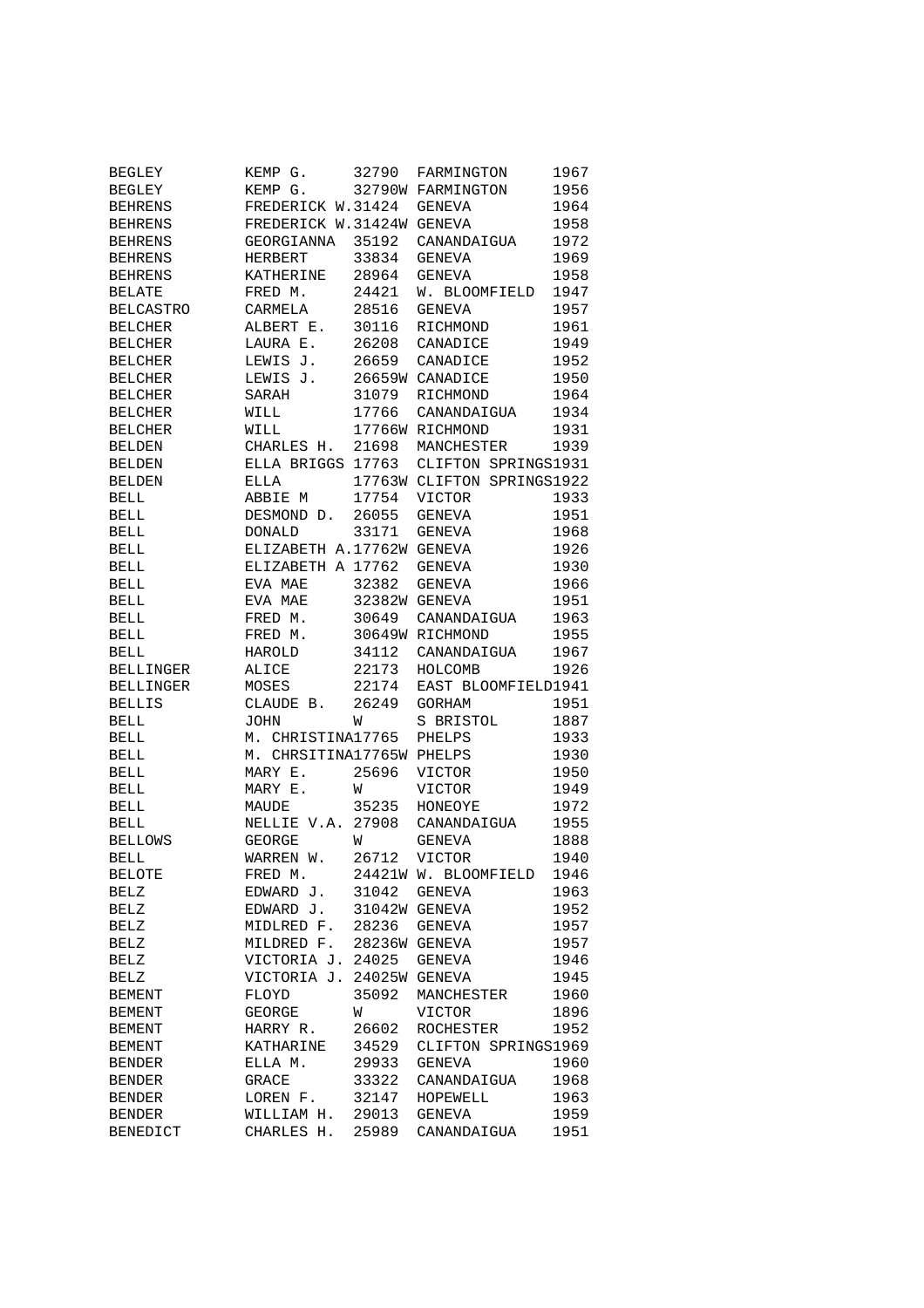| BENEDICT        | CHARLES H.        |               | 25989W CANANDAIGUA   | 1939 |
|-----------------|-------------------|---------------|----------------------|------|
| <b>BENEDICT</b> | EDWARD R.         | 23890         | PHILIPPINE IS.       | 1946 |
| <b>BENEDICT</b> | FRANK W.          | 27085         | CENTERFIELD          | 1953 |
| <b>BENEDICT</b> | FRANK W.          | 27085W        | CANANDAIGUA          | 1953 |
| <b>BENEDICT</b> | JOHN H.           | 22770         | HOPEWELL             | 1943 |
| <b>BENEDICT</b> | <b>ROBERT</b>     | W             | CANANDAIGUA          | 1889 |
| <b>BENGE</b>    | ARTHUR J.         | 31383         | PHELPS               | 1961 |
| <b>BENGE</b>    | BENJAMIN          | 28015         | PHELPS               | 1956 |
| <b>BENGE</b>    | EVA O.            | 30921         | PHELPS               | 1963 |
| <b>BENGE</b>    | EVA O.            | 30921W        | PHELPS               | 1957 |
| <b>BENGE</b>    | HELEN H.          | 31382         | PHELPS               | 1956 |
| <b>BENGE</b>    | MARY E.           | 29848         | CLIFTON SPRINGS1961  |      |
| <b>BENGE</b>    | MARY E.           |               | 29848W PHELPS        | 1956 |
| <b>BENGE</b>    | NELLIE            | 27106         | GENEVA               | 1954 |
| <b>BENGSTON</b> | CARL O.           | 22886         | PHELPS               | 1943 |
| <b>BENGSTON</b> | HERMAN L.         | 27325         | CLIFTON SPRINGS1949  |      |
| <b>BENGTON</b>  | BERTHA G.         | 24863         | PHELPS               | 1948 |
| BENHAM,<br>SR.  | JOHN H.           |               | 30531W HOPEWELL      | 1954 |
| <b>BENHAM</b>   | CARRIE T.         | 24817         | HOPEWELL             | 1947 |
| <b>BENHAM</b>   | CARRIE T.         |               | 24817W HOPEWELL      | 1941 |
| <b>BENHAM</b>   | DAVID             | 34834         | CANANDAIGUA          | 1972 |
| <b>BENHAM</b>   | DOUGLAS A         | 17777         | CLIFTON SPRINGS1933  |      |
| <b>BENHAM</b>   | EDITH M.          | 28218         | CANANDAIGUA          | 1950 |
| <b>BENHAM</b>   | ELECTA            | W             | HOPEWELL             | 1887 |
| <b>BENHAM</b>   | FRED L.           | 17779W        | CANANDAIGUA          | 1929 |
| <b>BENHAM</b>   | FRED L            | 17779         | CANANDAIGUA          | 1934 |
| <b>BENHAM</b>   | GEORGE A          | 17783         | CANANDAIGUA          | 1936 |
| <b>BENHAM</b>   | HATTIE            | 34547         | HOPEWELL             | 1966 |
| <b>BENHAM</b>   | HOLLIE            | 32435         | HOPEWELL             | 1966 |
| <b>BENHAM</b>   | ISABEL            | 17784         | CANANDAIGUA          | 1937 |
| <b>BENHAM</b>   | ISABEL            |               | 17784W CANANDAIGUA   | 1927 |
| <b>BENHAM</b>   | J. EDWARD         | 25107         | CANANDAIGUA          | 1948 |
| <b>BENHAM</b>   | JOHN H.           | 30531         | HOPEWELL             | 1962 |
| <b>BENHAM</b>   | MARY B.           | 23651         | WILLARD              | 1945 |
| <b>BENHAM</b>   | MARY B.           |               | 23651W CANANDAIGUA   | 1942 |
| <b>BENHAM</b>   | MINERVA           | W             | CANANDAIGUA          | 1877 |
| <b>BENHAM</b>   | NELLIE A.         |               | 30794W CANANDAIGUA   | 1947 |
| <b>BENHAM</b>   | NELLIE K.         |               | 17781W HOPEWELL      | 1935 |
| <b>BENHAM</b>   | NELLIE K          | 17781         | HOPEWELL             | 1935 |
| <b>BENHAM</b>   | NILLIE A.         | 30794         | CANANDAIGUA          | 1963 |
| <b>BENHAM</b>   | RALPH F.          |               | 30366 CANANDAIGUA    | 1962 |
| BENHAM          | RALPH F.          |               | 30366W CANANDAIGUA   | 1936 |
| BENHAM          | THOMAS C.         | 22117         | HOPEWELL             | 1940 |
| <b>BENHAM</b>   | W. CASE           | 22905         | CANANDAIGUA          | 1943 |
| <b>BENHAM</b>   | W. CASE           |               | 22905W CANANDAIGUA   | 1938 |
| BENJAMIN        | ARRAMINTA         | W             | GORHAM               | 1889 |
| <b>BENKE</b>    | MAX E             | 17775         | FARMINGTON           | 1931 |
| <b>BENNETT</b>  | AINSWORTH M.27859 |               | MANCHESTER           | 1956 |
| <b>BENNETT</b>  | AINSWORTH         |               | 27859W MANCHESTER    | 1948 |
| <b>BENNETT</b>  | ALBERT L.         |               | 17776W W. BLOOMFIELD | 1929 |
| <b>BENNETT</b>  | ALBERT L          | 17776         | W BLOOMFIELD         | 1931 |
| <b>BENNETT</b>  | ALICE             | 34346         | MANCHESTER           | 1971 |
| <b>BENNETT</b>  | ALLISON           | 27964         | CANANDAIGUA          | 1956 |
| <b>BENNETT</b>  | ANNA F.           | 30051         | CANADICE             | 1961 |
| <b>BENNETT</b>  | ANNA F.           |               | 30051W CANADICE      | 1961 |
| <b>BENNETT</b>  | ANNA              | 29441         | <b>VICTOR</b>        | 1960 |
| <b>BENNETT</b>  | <b>ANNA</b>       | 29441W VICTOR |                      | 1959 |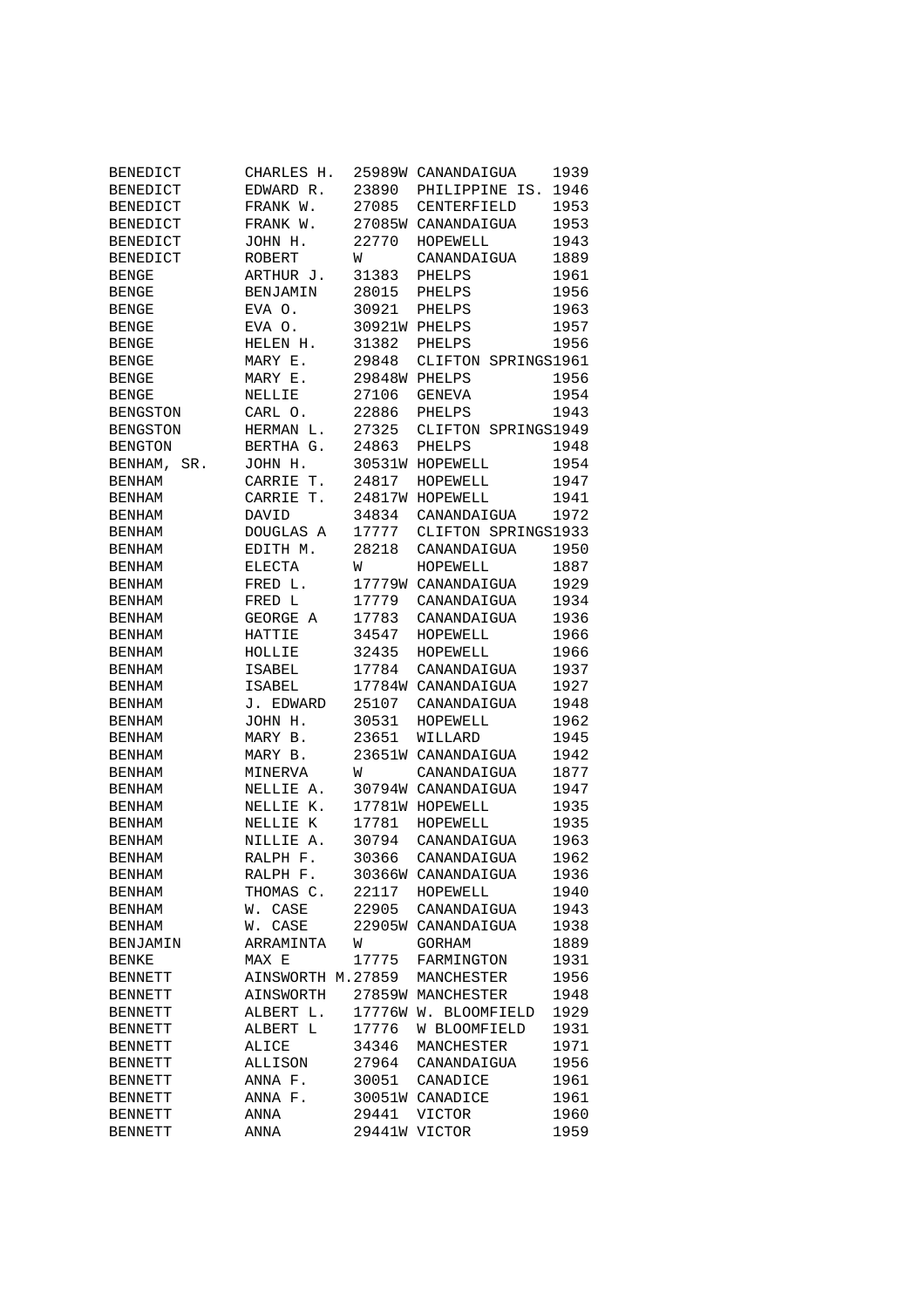| <b>BENNETT</b> | ARCHIE            | 32967         | VICTOR                  | 1968 |
|----------------|-------------------|---------------|-------------------------|------|
| <b>BENNETT</b> | ARTHUR W.         | 23692         | GENEVA                  | 1938 |
| <b>BENNETT</b> | <b>BERTHA</b>     | 31292         | MANCHESTER              | 1964 |
| <b>BENNETT</b> | CARRIE E.         | 27299         | Е.<br><b>BLOOMFIELD</b> | 1938 |
| <b>BENNETT</b> | CARRIE            | 24985         | <b>BLOOMFIELD</b><br>Е. | 1938 |
| <b>BENNETT</b> | CHARLES           | 34780         | GENEVA                  | 1971 |
| <b>BENNETT</b> | CLAIRE C.         | 26951         | PHELPS                  | 1953 |
| <b>BENNETT</b> | CLAIRE C.         |               | 26951W PHELPS           | 1948 |
| <b>BENNETT</b> | CLARA A.          | 23931         | E. BLOOMFIELD           | 1942 |
| <b>BENNETT</b> | DOROTHY           | 34901         | GENEVA                  | 1972 |
| <b>BENNETT</b> | EDGAR             | 24815         | IONIA                   | 1947 |
| <b>BENNETT</b> | EDGAR             | 24915W        | E. BLOOMFIELD           | 1941 |
| <b>BENNETT</b> | <b>EMMA</b>       | 32813         | PHELPS                  | 1959 |
| <b>BENNETT</b> | ESTELLA C.        | 24732         | GENEVA                  | 1947 |
| <b>BENNETT</b> | ESTELLA C.        | 24732W GENEVA |                         | 1947 |
| <b>BENNETT</b> | FRANK A.          | 25215         | BRIDGEPORT              | 1948 |
| <b>BENNETT</b> | FREDERICK S 17774 |               | BELLEAUWOODS FL1918     |      |
| <b>BENNETT</b> | GEORGE C.         | 23542         | CLIFTON SPRINGS1945     |      |
| <b>BENNETT</b> | GEORGE C.         |               | 23542W SENECA CASTLE    | 1945 |
| <b>BENNETT</b> | <b>GERTRUDE</b>   | 27426         | MANCHESTER              | 1954 |
| <b>BENNETT</b> | GERTRUDE          |               | 27426W MANCHESTER       | 1948 |
| <b>BENNETT</b> | HANNAH            | W             | FARMINGTON              | 1889 |
| <b>BENNETT</b> | HARRY H.          | 32105         | <b>GENEVA</b>           | 1966 |
| <b>BENNETT</b> | HARRY H.          |               | 32105W GENEVA           | 1960 |
| <b>BENNETT</b> | HARRY W.          | 30191         | GENEVA                  | 1960 |
| <b>BENNETT</b> | HARRY W.          |               | 30191W GENEVA           | 1942 |
| <b>BENNETT</b> | HELEN M.          | 25029         | CANANDAIGUA             | 1948 |
| <b>BENNETT</b> | HELEN M.          | 25029W        | CANANDAIGUA             | 1940 |
| <b>BENNETT</b> | HOYT F.           | 26679         | CANANDAIGUA             | 1937 |
| <b>BENNETT</b> | JAMES             | 34548         | CANANDAIGUA             | 1971 |
| <b>BENNETT</b> | JOHN C.           | 26318         | HOLCOMB                 | 1951 |
| <b>BENNETT</b> | JOHN              | W             | PHELPS                  | 1884 |
| <b>BENNETT</b> | LOIS M.           | 23902         | CLIFTON SPRINGS1946     |      |
| <b>BENNETT</b> | LUCINDA M         | 22502         | CANANDAIGUA             | 1942 |
| <b>BENNETT</b> | MARY              | 17780         | W BLOOMFIELD            | 1931 |
| <b>BENNETT</b> | MARY              | W             | SENECA                  | 1884 |
| <b>BENNETT</b> | MERRETT           | 22307         | GENEVA                  | 1941 |
| <b>BENNETT</b> | NAOMI             | 29138         | NAPLES                  | 1959 |
| <b>BENNETT</b> | NELLIE G.         |               | 22578W VICTOR           | 1920 |
| <b>BENNETT</b> | NELLIE G          | 22578         | VICTOR                  | 1942 |
| <b>BENNETT</b> | NELLIE L.         |               | 23046 CANANDAIGUA       | 1944 |
| <b>BENNETT</b> | NELLIE L.         |               | 23046W GORHAM           | 1935 |
| BENNETT        | OLIVER W          | 17778         | GENEVA                  | 1934 |
| <b>BENNETT</b> | RAY A.            | 29482         | W. BLOOMFIELD           | 1960 |
| <b>BENNETT</b> | RAY A.            |               | 29482W W. BLOOMFIELD    | 1958 |
| <b>BENNETT</b> | RAYMOND J.        | 32546         | W. BLOOMFIELD           | 1966 |
| BENNETT        | ROBERT            | 33754         | VICTOR                  | 1969 |
| BENNETT        | ROSETTA E.        |               | 26282 CANANDAIGUA       | 1942 |
| <b>BENNETT</b> | ROSETTA E.        |               | 26282W CANANDAIGUA      | 1942 |
| <b>BENNETT</b> | ROY               | 28884         | CANADICE                | 1958 |
| <b>BENNETT</b> | ROY               |               | 28884W CANADICE         | 1958 |
| BENNETT        | SAMUEL            | W             | FARMINGTON              | 1872 |
| BENNETT        | STEPHEN           | <b>M</b>      | MANCHESTER              | 1877 |
| BENNETT        | STEWART           | 21968         | MANCHESTER              | 1917 |
| <b>BENNETT</b> | WALTER O.         | 25941         | GENEVA                  | 1951 |
| <b>BENNETT</b> | WARREN            | 35238         | NAPLES                  | 1972 |
| <b>BENNETT</b> | WILLIAM B. 25329  |               | CLIFTON SPRINGS1949     |      |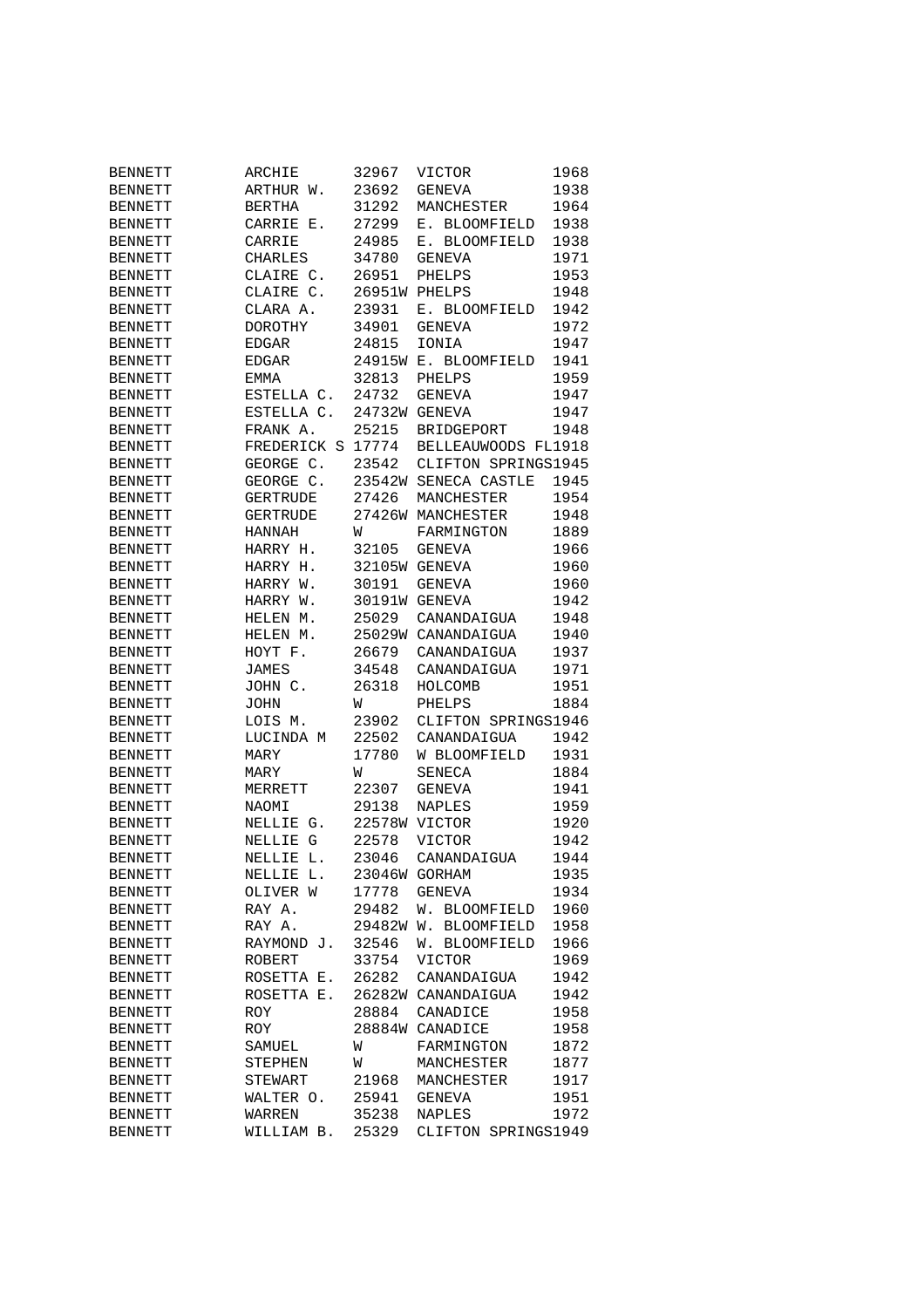| <b>BENSON</b>       | ALONZO L.                 |               | 17782W VICTOR      | 1933 |
|---------------------|---------------------------|---------------|--------------------|------|
| <b>BENSON</b>       | ALONZO L                  | 17782         | <b>VICTOR</b>      | 1936 |
| <b>BENSON</b>       | AMANDA H.                 | 29368W        | GENEVA             | 1949 |
| <b>BENSON</b>       | AMANDA                    | 29368         | GENEVA             | 1960 |
| <b>BENSON</b>       | CARRIE                    | 21728         | VICTOR             | 1939 |
| <b>BENSON</b>       | EDITH                     | 34506         | VICTOR             | 1971 |
| <b>BENSON</b>       | FRANCES L                 | 21517         | CANANDAIGUA        | 1938 |
| <b>BENSON</b>       | GEORGE R.                 | 31433         | <b>GENEVA</b>      | 1964 |
| <b>BENSON</b>       | GEORGE R.                 |               | 31433W GENEVA      | 1962 |
| <b>BENSON</b>       | HENRY S.                  | 23488         | VICTOR             | 1911 |
| <b>BENSON</b>       | JAMES H.                  | 32281         | CANANDAIGUA        | 1966 |
| <b>BENSON</b>       | JAMES H.                  | 32281W VICTOR |                    | 1964 |
| <b>BENSON</b>       | MARY E.                   | 32583         | CANANDAIGUA        | 1967 |
| <b>BENSON</b>       | MARY E.                   |               | 32583W CANANDAIGUA | 1966 |
| <b>BENSON</b>       | ROY G.                    | 27457         | CANANDAIGUA        | 1954 |
| <b>BENSON</b>       | ROY G.                    |               | 27457W CANANDAIGUA | 1946 |
| <b>BENTLEY</b>      | BESSIE L.                 | 26216         | <b>GENEVA</b>      | 1951 |
| <b>BENTLEY</b>      | BESSIE L.                 |               | 26216W CANANDAIGUA | 1951 |
| <b>BENTLEY</b>      | GEORGIA W.                | 28959         | CANANDAIGUA        | 1958 |
| <b>BENTLEY</b>      | GEORGIA W.                |               | 28959W RICHMOND    | 1953 |
| <b>BENTLEY</b>      | <b>ISAAC</b>              | W             | RICHMOND           | 1882 |
| BENTLEY             | JANE                      | W             | RICHMOND           | 1883 |
| <b>BENTLEY</b>      | ROY                       | 23873         | HONEOYE            | 1946 |
| <b>BENTLEY</b>      | VICTOR                    | 27387         | CANANDAIGUA        | 1944 |
| <b>BENTON</b>       | FRANK E.                  | 28323         | PHELPS             | 1957 |
| <b>BENTON</b>       | FRANK E.                  |               | 29323W PHELPS      | 1956 |
| BENZICK             | ETHEL                     | 26348         | GENEVA             | 1952 |
| <b>BENZIK</b>       | MARIA                     | 24058         | WAYLAND            | 1946 |
| <b>BENZIK</b>       | MARIE                     | 24058W        | NAPLES             | 1946 |
| <b>BERENDT</b>      | ADELAIDE A.               | 28016         | CANANDAIGUA        | 1955 |
| <b>BERENDT</b>      | HENRY                     | 22373         | CANANDAIGUA        | 1942 |
| <b>BERENDT</b>      | PAUL                      | 35216         | CANANDAIGUA        | 1972 |
| <b>BERG</b>         | CLARENCE                  | 24072         | HOLCOMB            | 1931 |
| <b>BERGEN</b>       | CHANNING A.               | 24942         | <b>GENEVA</b>      | 1948 |
| <b>BERGEN</b>       | CHANNING                  | 24942W        | GENEVA             | 1921 |
| <b>BERGEN</b>       | HARRIET J.                | 25231         | <b>GENEVA</b>      | 1949 |
| <b>BERGER</b>       | WILLIAM                   | 17790         | NAPLES             | 1932 |
| <b>BERGER</b>       | WILLIAM                   | 17790W        | <b>NAPLES</b>      | 1921 |
| <b>BERG</b>         | FAYE                      | 34283         | RICHMOND           | 1971 |
| <b>BERGMAN</b>      | <b>ALGOT</b>              | 31429         | GENEVA             | 1964 |
| BERGMAN             | GUSTAV J                  | 17793         | ROCHESTER          | 1934 |
| <b>BERGMAN</b>      | JENNIE M                  | 17791         | CANANDAIGUA        | 1933 |
| <b>BERGMAN</b>      | JOHN B                    | 22477         | E BLOOMFIELD       | 1942 |
| BERGMAN             | WILLIAM                   | W             | NAPLES             | 1896 |
| <b>BERGSTRESSER</b> | <b>ROY</b>                | 34310         | GENEVA             | 1971 |
| BERG                | WILHEMINA                 | 22675         | GENEVA             | 1920 |
| BERKOWSKY           | <b>BESSIE</b>             | 27266         | GENEVA             | 1954 |
| <b>BERKOWSKY</b>    | <b>BESSIE</b>             | 27266W        | <b>GENEVA</b>      | 1950 |
| BERL                | CHARLES                   | 28448         | CANANDAIGUA        | 1954 |
| <b>BERNS</b>        | FREDERICK H.32137W GENEVA |               |                    | 1963 |
| <b>BERNS</b>        | FREDERICK                 | 32137         | <b>GENEVA</b>      | 1966 |
| BERNST              | GLADYS                    | 34603         | W BLOOMFIELD       | 1971 |
| BERNST              | HENRY                     | 31711         | W. BLOOMFIELD      | 1965 |
| BERO                | JAMES                     | 35280         | GENEVA             | 1972 |
| BERRIGAN            | EDWARD                    | 22678         | MANCHESTER         | 1942 |
| <b>BERRIGAN</b>     | EDWARD                    |               | 22678W MANCHESTER  | 1927 |
| <b>BERRIGAN</b>     | MARTIN                    | 17792         | ROCHESTER          | 1934 |
|                     |                           |               |                    |      |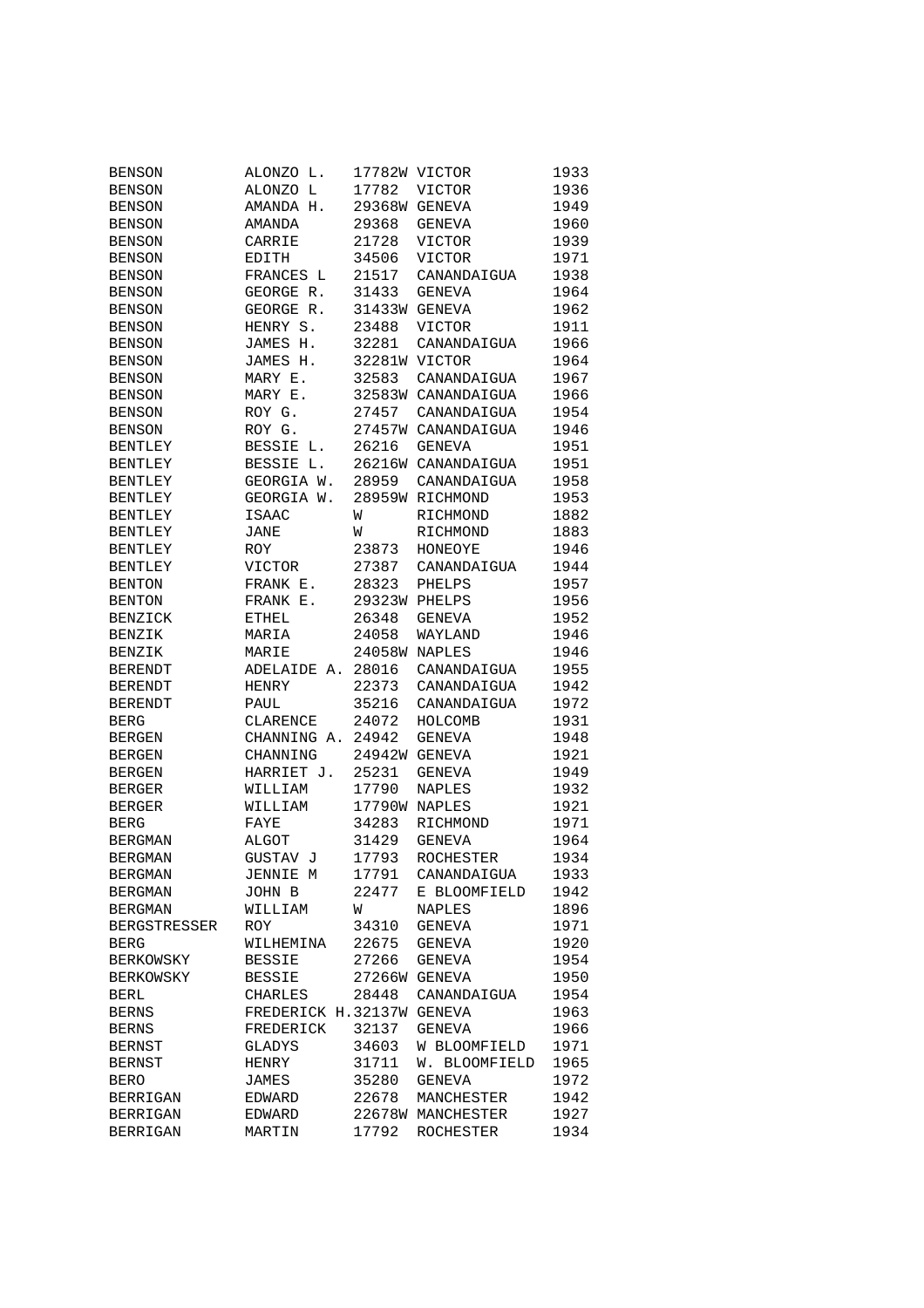| <b>BERRIGAN</b>                  | MARTIN                            |                | 17792W MANCHESTER                        | 1926         |
|----------------------------------|-----------------------------------|----------------|------------------------------------------|--------------|
| <b>BERRIGAN</b>                  | PATRICK                           |                | 24419W CLIFTON SPRINGS1937               |              |
| BERRINGAN                        | PATRICK                           | 24419          | CLIFTON SPRINGS1947                      |              |
| <b>BERRY</b>                     | ELLA F P                          | 17795          | GENEVA                                   | 1938         |
| <b>BERRY</b>                     | ELLA F.                           | 17795W         | <b>GENEVA</b>                            | 1917         |
| <b>BERRY</b>                     | LEON R.                           | 21068W         | <b>BRISTOL</b>                           | 1956         |
| <b>BERRY</b>                     | LEON R.                           | 31068          | CANANDAIGUA                              | 1964         |
| <b>BERRY</b>                     | MABEL                             | 34244          | CANANDAIGUA                              | 1970         |
| <b>BERRY</b>                     | MARGARET C.                       | 26067          | HOPEWELL                                 | 1951         |
| <b>BERRY</b>                     | RICHARDSON                        | W              | CANANDAIGUA                              | 1886         |
| BERTIN                           | MARGUERITE                        | 17794          | ALLIER FRANCE                            | 1935         |
| <b>BERTINO</b>                   | ANGELINA                          | 30218          | <b>GENEVA</b>                            | 1962         |
| <b>BERTINO</b>                   | ANGELINA                          | 30218W         | GENEVA                                   | 1961         |
| <b>BERTINO</b>                   | ANTHONY                           | 31563          | GENEVA                                   | 1965         |
| <b>BERTINO</b>                   | ANTHONY                           | 31563W         | <b>GENEVA</b>                            | 1958         |
| <b>BERTINO</b>                   | ANTONIO                           | 34775          | <b>GENEVA</b>                            | 1972         |
| <b>BERTINO</b>                   | FRANK                             | 30563          | GENEVA                                   | 1962         |
| <b>BERTINO</b>                   | FRANK                             | 30563W         | <b>GENEVA</b>                            | 1960         |
| <b>BERTON</b>                    | HERMAN                            | 30511          | MANCHESTER                               | 1962         |
| <b>BERTON</b>                    | SUSAN                             | 30491          | MANCHESTER                               | 1962         |
| <b>BERTRAM</b>                   | <b>FRANK</b>                      | 31790          | <b>VICTOR</b>                            | 1965         |
| BERTRAM                          | FREDERICK J.17789W                |                | GENEVA                                   | 1920         |
| <b>BERTRAM</b>                   | FREDERICK J 17789                 |                | GENEVA                                   | 1932         |
| <b>BERTRAM</b>                   | HELEN M.                          | 31688          | <b>VICTOR</b>                            | 1965         |
| <b>BERTRAM</b>                   | HELEN M.                          | 31688W         | <b>VICTOR</b>                            | 1946         |
| <b>BETTILYON</b>                 | <b>ROBERT</b>                     | 35298          | HOLCOMB                                  | 1973         |
| <b>BETZ</b>                      | EDWARD C.                         | 21768          | FARMINGTON                               | 1939         |
|                                  | HELEN B.                          | 17796W         |                                          | 1929         |
| <b>BEUTELSPAR</b>                | <b>HELEN B</b>                    | 17796          | CANANDAIGUA                              | 1934         |
| BEUTELSPAR                       |                                   | 30770          | CANANDAIGUA                              | 1962         |
| <b>BEUTTEL</b><br><b>BEUTTEL</b> | MARTHA A.<br>MARTHA A.            | 30770          | CANANDAIGUA<br>CANANDAIGUA               | 1962         |
| <b>BEUTTEL</b>                   | MARTHA A.                         | 30770W         |                                          | 1962         |
|                                  |                                   |                | CANANDAIGUA                              | 1970         |
| <b>BEYEA</b>                     | FRANK                             | 34141          | CANANDAIGUA                              | 1972         |
| <b>BEYEA</b>                     | MARY                              | 35323          | CANANDAIGUA                              |              |
| <b>BEYER</b>                     | EMMA E.                           | 31460          | <b>BLOOMFIELD</b><br>Е.                  | 1964         |
| <b>BEYER</b>                     | FREDERICK J.28584<br><b>HOMER</b> | 17801          | Е.<br><b>BLOOMFIELD</b><br><b>VICTOR</b> | 1958         |
| BICKEL<br><b>BICKLE</b>          |                                   |                |                                          | 1938         |
|                                  | HELEN E.                          | 31726<br>31443 | <b>GENEVA</b>                            | 1956<br>1964 |
| <b>BIEHL</b>                     | NELLIE I.                         |                | ORLEANS                                  |              |
| <b>BIESENBACH</b>                | <b>GEORGE</b>                     | 34352          | <b>GENEVA</b>                            | 1970         |
| BIEX                             | HENRIETTA                         |                | 25471W CANANDAIGUA                       | 1947         |
| <b>BIGELOW</b>                   | AGNES M.                          |                | 27244W CLIFTON SPRINGS1949               |              |
| <b>BIGELOW</b>                   | AGNES W.                          |                | 27244 CLIFTON SPRINGS1954                |              |
| <b>BIGELOW</b>                   | CASPER R.                         | 31752 GENEVA   |                                          | 1965         |
| <b>BIGELOW</b>                   | CASPER                            |                | 31752W GENEVA                            | 1954         |
| <b>BIGELOW</b>                   | MARY B.                           | 24675          | PHELPS                                   | 1947         |
| <b>BIGELOW</b>                   | MARY B.                           | 24675W PHELPS  |                                          | 1946         |
| <b>BIGGERS</b>                   | A. FREDERICK22320                 |                | SENECA                                   | 1941         |
| <b>BIGGERS</b>                   | HELEN M.                          | 30037          | HALL                                     | 1961         |
| <b>BIGGERS</b>                   | HELEN M.                          | 30037W HALL    |                                          | 1950         |
| BIGHAM                           | ADELBERT                          | 17797          | GORHAM                                   | 1931         |
| BIGHAM                           | ADELBERT                          |                | 17797W GORHAM                            | 1927         |
| BIGHAM                           | BERTHA                            | 26451          | GORHAM                                   | 1952         |
| BIGHAM                           | ETHEL L.                          | 29524          | GORHAM                                   | 1960         |
| <b>BIGHAM</b>                    | ETHEL L.                          |                | 29524W GORHAM                            | 1953         |
| BIGHAM                           | GEORGE A.                         | 29577          | GORHAM                                   | 1960         |
| <b>BIGHAM</b>                    | GEORGE A.                         | 30727          | CANANDAIGUA                              | 1962         |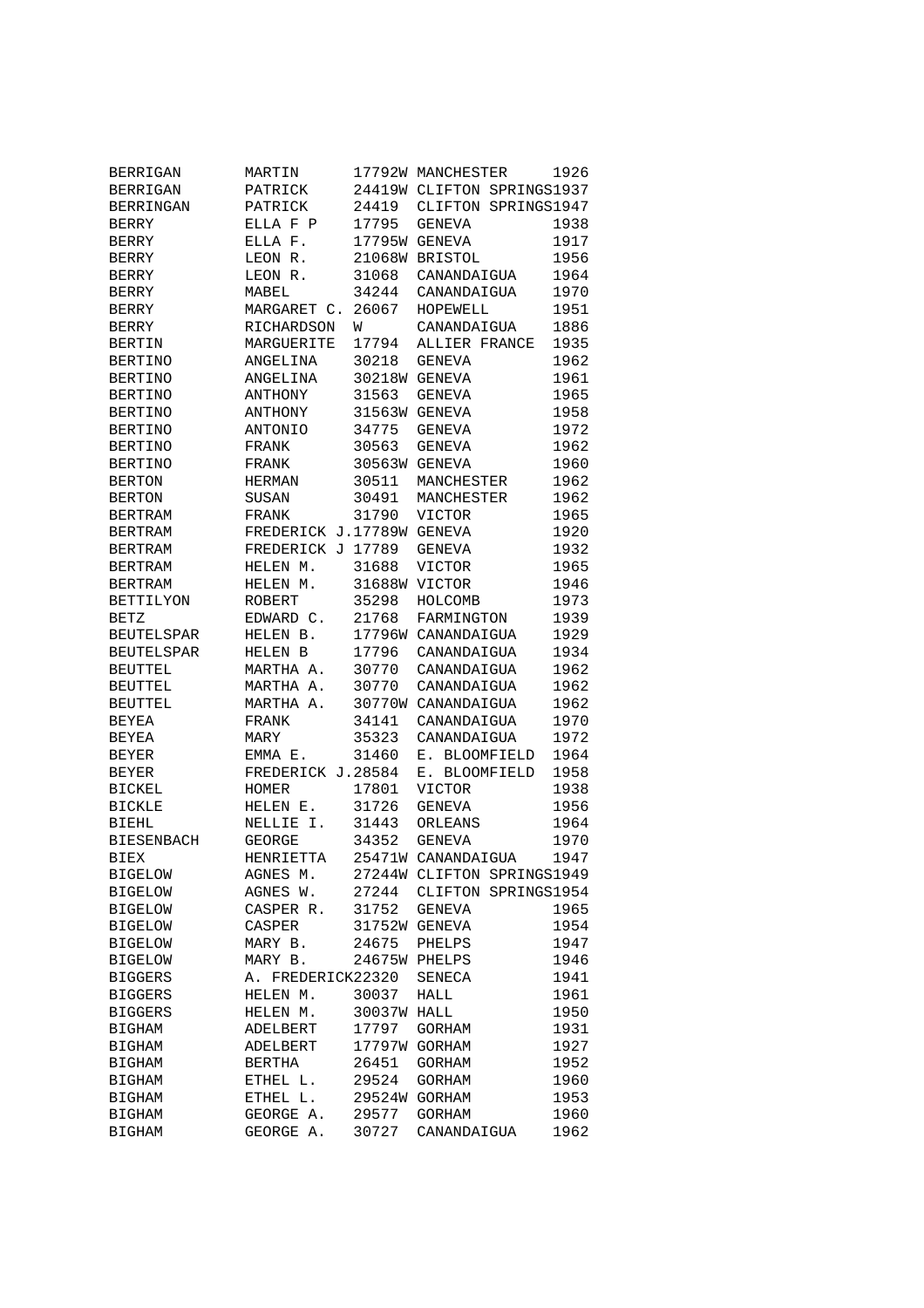| <b>BIGHAM</b>     | GEORGE A.                 | 30727    | CANANDAIGUA                   | 1962 |
|-------------------|---------------------------|----------|-------------------------------|------|
| <b>BIGHAM</b>     | GEORGE A.                 |          | 30727W CANANDAIGUA            | 1961 |
| <b>BIGHAM</b>     | GEORGE H.                 | 29577W   | GORHAM                        | 1953 |
| <b>BIGHAM</b>     | JOHN R.                   | 17799W   | GORHAM                        | 1922 |
| <b>BIGHAM</b>     | JOHN R                    | 17799    | GORHAM                        | 1936 |
| <b>BIGHAM</b>     | ROBERT J.                 | 29447    | GORHAM                        | 1960 |
| <b>BIGHAM</b>     | ROBERT J.                 | 29447W   | GORHAM                        | 1941 |
| <b>BIGHAM</b>     | SARAH M.                  | 17798W   | GORHAM                        | 1922 |
| BIGHAM            | SARAH M                   | 17798    | GORHAM                        | 1922 |
| <b>BIGHAM</b>     | STELLA L.                 | 27611    | GORHAM                        | 1954 |
| <b>BIGHAM</b>     | <b>VERNON</b>             | 32373    | GORHAM                        | 1966 |
| <b>BIGHAM</b>     | VERNON                    | 32373W   | GORHAM                        | 1963 |
| <b>BIGHAM</b>     | VERNON                    | 32996    | GORHAM                        | 1968 |
| <b>BIHARY</b>     | JOSEPH                    | 33292    | <b>GENEVA</b>                 | 1968 |
| <b>BILL</b>       | ERNEST C.                 | 31354    | CANANDAIGUA                   | 1964 |
| <b>BILL</b>       | ETHEL B.                  | 27484    | CANANDAIGUA                   | 1955 |
| <b>BILL</b>       | ETHEL                     |          | 27484W CANANDAIGUA            | 1952 |
| <b>BILLINGS</b>   | ELISHA                    | W        | SENECA                        | 1872 |
| BILLINGTON        | HENRY S.                  | 29625    | PHELPS                        | 1960 |
| <b>BILLINGTON</b> | HENRY S.                  |          | 29625W MANCHESTER             | 1952 |
| <b>BILL</b>       |                           |          | JOSEPHINE G.31008 CANANDAIGUA | 1963 |
| <b>BILL</b>       | KATHERINE E.30214         |          | CANANDAIGUA                   | 1940 |
| <b>BILL</b>       | LESTER L.                 | 31195    | CANANDAIGUA                   | 1964 |
| <b>BILL</b>       | LESTER L.                 |          | 31195W HOPEWELL               | 1961 |
| <b>BILLS</b>      | FRED H.                   | 23791    | CANANDAIGUA                   | 1945 |
| <b>BILLS</b>      | FRED H.                   |          | 23791W BRISTOL                | 1945 |
| <b>BILLS</b>      | FRED                      | 32988    | CANANDAIGUA                   | 1967 |
| <b>BILLS</b>      | LLOYD                     | 31270    | SOUTH BRISTOL                 | 1964 |
| BILSBORROW        | LILLY C.                  | 24968    | <b>GENEVA</b>                 | 1948 |
| <b>BILSBORROW</b> | MARGARET                  | 17800    | GORHAM                        | 1937 |
| <b>BILSBORROW</b> | MARGARET                  | 17800W   | GORHAM                        | 1926 |
| BIMBO, SR         | JOHN                      | 34231    | GENEVA                        | 1970 |
| <b>BINDER</b>     | CHARLES D.                | 30382    | GENEVA                        | 1962 |
| <b>BINDER</b>     | CHARLES D.                | 30382W   | GENEVA                        | 1960 |
| <b>BINGEMAN</b>   | FRANCES L.                | 24413    | BURNET, TEXAS                 | 1947 |
| <b>BINGEMAN</b>   | FRANCES L.                | 24413W   | CANANDAIGUA                   | 1940 |
| <b>BINGMAN</b>    | HOWARD E.                 | 23125    | CANANDAIGUA                   | 1944 |
| <b>BIRD</b>       | CATHERINE                 | 29264    | GENEVA                        | 1959 |
| <b>BIRD</b>       | EMMA O.                   | 29240    | <b>GENEVA</b>                 | 1959 |
| <b>BIRD</b>       | HAROLD J.                 | 30759    | CLIFTON SPRINGS1963           |      |
| <b>BIRD</b>       | JAMES                     | 34958    | GENEVA                        | 1976 |
| BIRD              | OLIVER                    | W        | MANCHESTER                    | 1870 |
| BIRDSALL          | BRITTIE M.                |          | 28906 CANANDAIGUA             | 1958 |
| <b>BIRDSEYE</b>   | EDWARD                    | W        | GORHAM                        | 1873 |
| <b>BIRDSEYE</b>   | EZEKIEL                   | <b>M</b> | HOPEWELL                      | 1873 |
| <b>BIRDSEYE</b>   | FLORENCE B. 17807W GORHAM |          |                               | 1928 |
| BIRDSEYE          | JOHN W.                   |          | 29267 CLIFTON SPRINGS1959     |      |
| <b>BIRDSEYE</b>   | JOHN W.                   |          | 29267W GORHAM                 | 1954 |
| BIRDSEY           | FLORENCE B                | 17807    | GORHAM                        | 1931 |
| BIRR              | EDWARD E.                 | 27796    | HONEOYE                       | 1955 |
| <b>BIRR</b>       | EDWARD E.                 |          | 27796W HONEOYE                | 1943 |
| BIRX              | ANNA                      | 25537    | ROCHESTER                     | 1949 |
| BIRX              | CARL G.                   | 17809W   | E. BLOOMFIELD                 | 1933 |
| BIRX              | CARL G                    | 17809    | E BLOOMFIELD                  | 1936 |
| BIRX              | CHALRES                   | 17810    | E BLOOMFIELD                  | 1936 |
| BIRX              | CHARLES                   |          | 17810W E. BLOOMFIELD          | 1931 |
| BIRX              | CHRISTIAN                 | 24609    | E. BLOOMFIELD                 | 1944 |
|                   |                           |          |                               |      |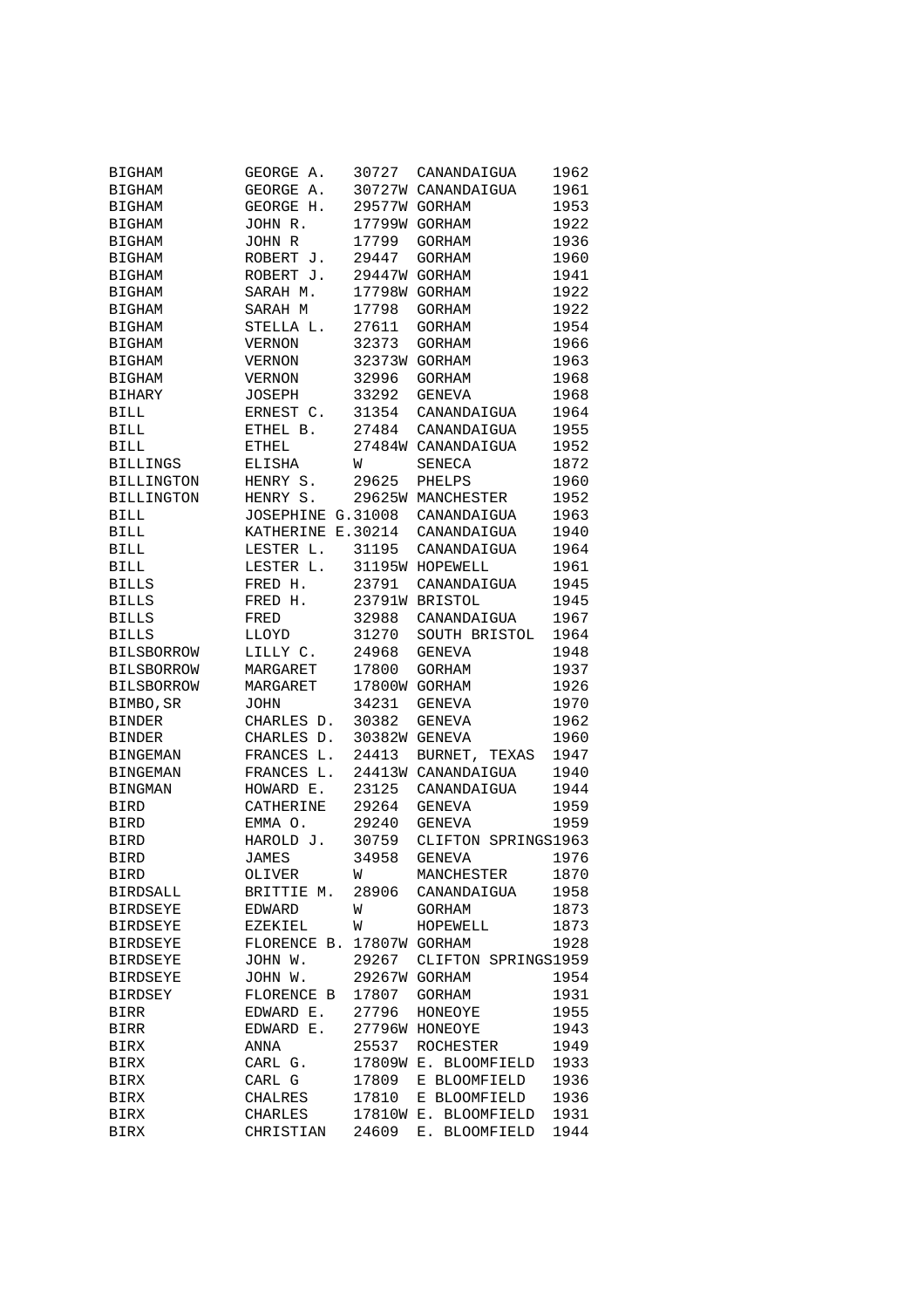| BIRX                  | ELIZABETH H.32168              |        | CANANDAIGUA                         | 1965 |
|-----------------------|--------------------------------|--------|-------------------------------------|------|
| <b>BIRX</b>           | ELIZABETH H.32168W CANANDAIGUA |        |                                     | 1949 |
| <b>BIRX</b>           | HENRIETTA                      | 17806  | E BLOOMFIELD                        | 1931 |
| <b>BIRX</b>           | HENRIETTA                      | 17806W | <b>BLOOMFIELD</b><br>Е.             | 1927 |
| <b>BIRX</b>           | <b>HENRIETTA</b>               | 25471  | CANANDAIGUA                         | 1949 |
| <b>BIRX</b>           | HENRY G                        | 17812  | E BLOOMFIELD                        | 1938 |
| <b>BISHOP</b>         | <b>AURELIA</b>                 | W      | RICHMOND                            | 1887 |
| <b>BISHOP</b>         | BENJAMIN                       | 34922  | PHELPS                              | 1972 |
| <b>BISHOP</b>         | BERTHA M.                      | 29667  | W. BLOOMFIELD                       | 1960 |
| <b>BISHOP</b>         | <b>CHARLES</b>                 | 33429  | CANANDAIGUA                         | 1969 |
| <b>BISHOP</b>         | E. LOUISE                      | 28634  | SENECA                              | 1958 |
| <b>BISHOP</b>         | E. LOUISE                      | 28634W | SENECA                              | 1952 |
| <b>BISHOP</b>         | EDNA A.                        | 23853  | <b>GENEVA</b>                       | 1931 |
| <b>BISHOP</b>         | FAY E.                         | 26002  | W. BLOOMFIELD                       | 1951 |
| <b>BISHOP</b>         | FLORA I.                       | 31158  | CANANDAIGUA                         | 1964 |
| <b>BISHOP</b>         | FLORA I.                       |        | 31158W CANANDAIGUA                  | 1958 |
| <b>BISHOP</b>         | <b>FRANK</b>                   | 27632  | CLIFTON SPRINGS1955                 |      |
| <b>BISHOP</b>         | FRANK                          | 27632W | HOPEWELL                            | 1955 |
| <b>BISHOP</b>         | <b>JAMES</b>                   | W      | VICTOR                              | 1873 |
| <b>BISHOP</b>         | <b>JESSIE</b>                  | 25306  | MANCHESTER                          | 1942 |
| <b>BISHOP</b>         | JOEL                           | 25305  | MANCHESTER                          | 1931 |
| <b>BISHOP</b>         | LEONORA                        | 31188  | <b>GENEVA</b>                       | 1963 |
| <b>BISHOP</b>         | LOTTIE                         | 34748  | E BLOOMFIELD                        | 1972 |
| <b>BISHOP</b>         | LOUI                           | 29304  | MANCHESTER                          | 1959 |
| <b>BISHOP</b>         | MARGARET                       | W      | E BLOOMFIELD                        | 1873 |
| <b>BISHOP</b>         | MINNIE                         | 33723  | CANANDAIGUA                         | 1969 |
| <b>BISHOP</b>         | NATHANIEL                      | W      | MANCHESTER                          | 1882 |
| <b>BISHOP</b>         | REBECCA                        | 35189  | PHELPS                              | 1972 |
| <b>BISHOP</b>         | SARAH E.                       | 23106  | GENEVA                              | 1931 |
| <b>BISHOP</b>         | SARAH E.                       | 23106W | <b>GENEVA</b>                       | 1928 |
| <b>BISHOP</b>         | <b>STUART</b>                  | 35198  | GENEVA                              | 1972 |
| <b>BISSALL</b>        | DAVID                          | W      | GENEVA                              | 1931 |
| <b>BISS</b>           | DOUGLAS A.                     | 26631  | <b>GENEVA</b>                       | 1951 |
| <b>BISSELL</b>        | ANNIE B.                       | 28405  | GENEVA                              | 1955 |
| <b>BISSELL</b>        | DANIEL                         | W      | RICHMOND                            | 1882 |
| <b>BISSELL</b>        | DAVID S                        | 17808  | <b>GENEVA</b>                       | 1935 |
| <b>BISSELL</b>        | MARY                           | 17811  | HOPEWELL                            | 1936 |
| <b>BISSELL</b>        | MARY                           | 17811W | HOPEWELL                            | 1935 |
| <b>BISS</b>           | KATHLEEN L.                    | 26592  | ST. PETERSBURG 1952                 |      |
| <b>BISS</b>           | WILLIAM T.                     | 31145  | YATES CO.                           | 1964 |
| <b>BIXLER</b>         | HAROLD H.                      | 28360  | PHELPS                              | 1955 |
| BLACKENSTOSE LILLIE C |                                |        | 17640 GENEVA                        | 1938 |
| BLACK                 |                                |        | GLADYS B. 27703 CLIFTON SPRINGS1955 |      |
| BLACK                 | GLADYS                         |        | 27703W CLIFTON SPRINGS1953          |      |
| BLACK                 | H ROY                          |        | 17817 GENEVA                        | 1934 |
| BLACK                 | H. RAY                         |        | 17817W SENECA                       | 1925 |
| <b>BLACK</b>          | HANNAH L. 21994 SPARTA         |        |                                     | 1940 |
| BLACKMAN              | FRANK A                        |        | W E BLOOMFIELD 1883                 |      |
| <b>BLACK</b>          | MARTHA                         |        | W GENEVA                            | 1881 |
| <b>BLACK</b>          | MARY L.                        |        | 28655 GENEVA                        | 1958 |
| BLACK                 | MARY L.                        |        | 28655W GENEVA                       | 1953 |
| BLACK                 | MARY                           |        | W SENECA                            | 1875 |
| <b>BLACK</b>          | MATTHEW W. 27472 GENEVA        |        |                                     | 1955 |
| BLACK                 | MATTHEW 27472W GENEVA          |        |                                     | 1946 |
| BLACKMER              | CAROLINE R. 32431W RICHMOND    |        |                                     | 1965 |
| <b>BLACKMER</b>       | CAROLINE 32431 RICHMOND        |        |                                     | 1967 |
| <b>BLACKMER</b>       | ESTHER F. 30452W RICHMOND      |        |                                     | 1956 |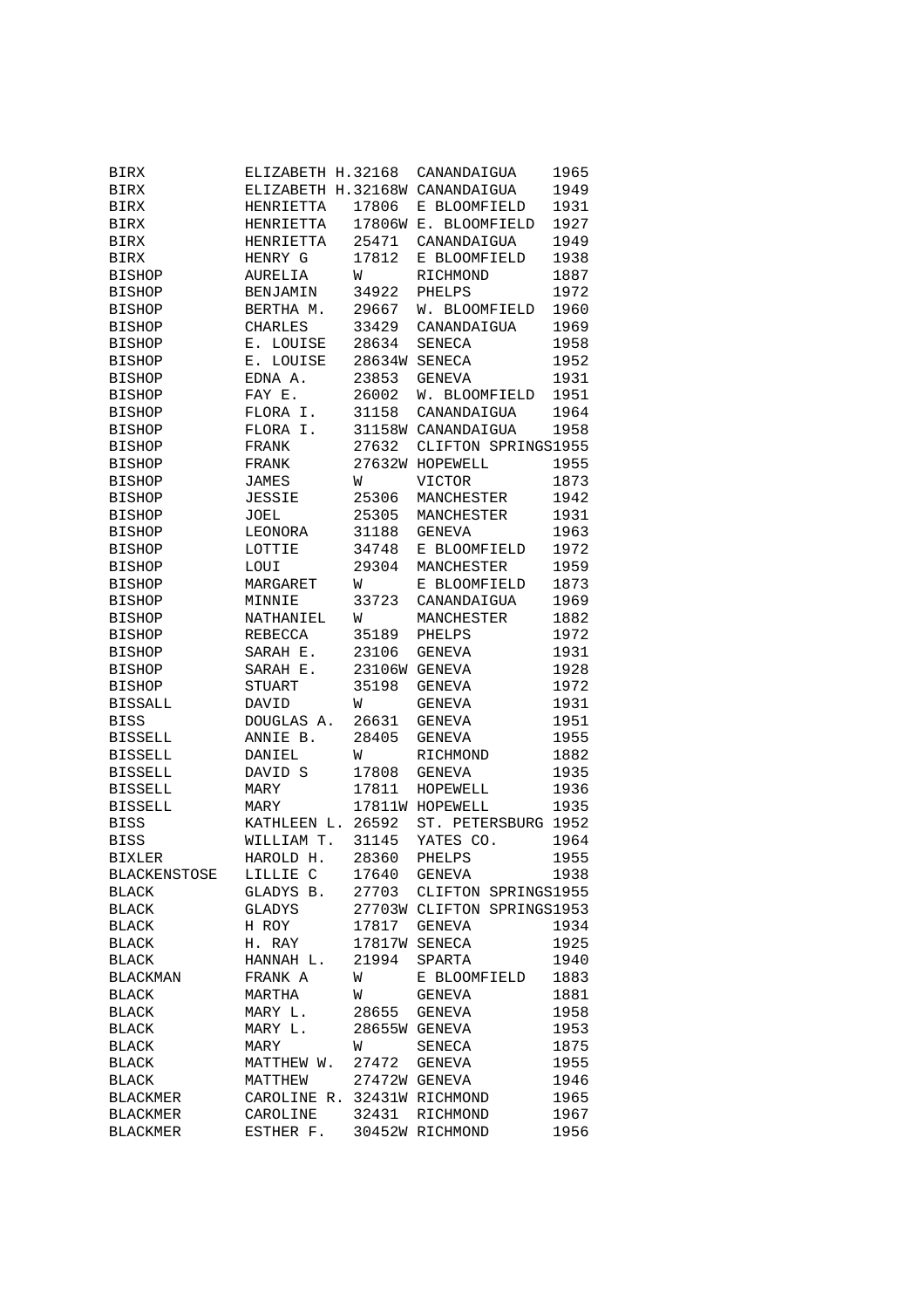| <b>BLACKMER</b>    | ESTHER        | 30452         | RICHMOND            | 1962 |
|--------------------|---------------|---------------|---------------------|------|
| <b>BLACKMER</b>    | MYRON         | <b>W</b>      | RICHMOND            | 1898 |
| <b>BLACKMER</b>    | OUIDA C.      |               | 29151W RICHMOND     | 1955 |
| <b>BLACKMER</b>    | QUIDA C.      | 29151         | RICHMOND            | 1959 |
| <b>BLACKMER</b>    | THOMAS R.     |               | 17818W RICHMOND     | 1924 |
| <b>BLACKMER</b>    | THOMAS R      | 17818         | RICHMOND            | 1935 |
| <b>BLACKMER</b>    | WELLS P.      | 28948         | RICHMOND            | 1958 |
| <b>BLACKMER</b>    | WELLS P.      |               | 28948W RICHMOND     | 1954 |
| <b>BLACK</b>       | NETTIE E.     | 23247         | ROCHESTER           | 1944 |
| BLAINE             | CARLTON A.    | 31579         | GENEVA              | 1965 |
| <b>BLAINE</b>      | CARLTON       |               | 31579W GENEVA       | 1947 |
| <b>BLAIR</b>       | ARIN C.       | 17820W GENEVA |                     | 1932 |
| <b>BLAIR</b>       | ELLIS         | 35047         | RICHMOND            | 1972 |
| <b>BLAIR</b>       | ERNEST C.     | 18608W GORHAM |                     | 1956 |
| <b>BLAIR</b>       | ERNEST C.     | 28608         | PENN YAN            | 1958 |
| <b>BLAIR</b>       | HATTIE J.     |               | 29256W RUSHVILLE    | 1956 |
| <b>BLAIR</b>       | HOLLIE J.     | 29256         | PENN YAN            | 1959 |
| <b>BLAIR</b>       | ORIN C        | 17820         | GORHAM              | 1937 |
| <b>BLAIR</b>       | WANDA         | 34988         | RICHMOND            | 1966 |
| <b>BLAKE</b>       | ADA B.        | 30242         | CANANDAIGUA         | 1962 |
| <b>BLAKE</b>       | CLEORA A.     | 25706W NAPLES |                     | 1940 |
| BLAKE              | JOHN          | W             | RICHMOND            | 1889 |
| <b>BLAKE</b>       | JOSEPH S.     |               | 17819W BRISTOL      | 1907 |
| <b>BLAKE</b>       | JOSEPH S      | 17819         | CANANDAIGUA         | 1936 |
| <b>BLAKE</b>       | JULIA A.      |               | 22539W BRISTOL      | 1937 |
| <b>BLAKE</b>       | JULIA A       | 22539         | <b>BRISTOL</b>      | 1942 |
| <b>BLAKE</b>       | LILLIAN M.    | 32113         | CANANDAIGUA         | 1966 |
| <b>BLAKE</b>       | MARTHA        | W             | SENECA              | 1874 |
| <b>BLAKENEY</b>    | BURTON I      | 17814         | CANANDAIGUA         | 1932 |
| <b>BLAKESLEE</b>   | FRED A.       | 23245         | GORHAM              | 1944 |
| <b>BLAKE</b>       | WALLACE F.    | 28629         | CANANDAIGUA         | 1958 |
| <b>BLANCHARD</b>   | JESSIE A.     | 25260         | CANANDAIGUA         | 1949 |
| <b>BLANCH</b>      | BERNARD R.    | 24964         | GENEVA              | 1948 |
| <b>BLANCH</b>      | BERNARD R.    |               | 24964W GENEVA       | 1934 |
| <b>BLANCH</b>      | CATHARINE     | 17816         | GENEVA              | 1934 |
| <b>BLANCH</b>      | CATHARINE     | 17816W GENEVA |                     | 1917 |
| <b>BLANCH</b>      | <b>ELLEN</b>  | 22087         | CLIFTON SPRINGS1940 |      |
| <b>BLANCH</b>      | JANE          | 24965         | SENECA              | 1948 |
| <b>BLANCH</b>      | MARY          | 34542         | <b>GENEVA</b>       | 1971 |
| <b>BLAND</b>       | <b>GEORGE</b> | W             | <b>GENEVA</b>       | 1885 |
| <b>BLANDING</b>    | ROBERT        | 33830         | CANANDAIGUA         | 1968 |
| <b>BLANKENBERG</b> | JOHN          | 32367         | SENECA              | 1966 |
| BLANKENBERG        | JOHN          |               | 32367W SENECA       | 1965 |
| BLANKENBERG        | MARY B.       | 32826         | SENECA              | 1967 |
| <b>BLANKENBERG</b> | MARY B.       |               | 32826W SENECA       | 1967 |
| BLASER             | CLAIR B.      | 25851         | CLIFTON SPRINGS1950 |      |
| <b>BLASS</b>       | LESLIE J.     | 26638         | PHELPS              | 1952 |
| BLASZKOWIAK        | ALEXANDER     | 31794         | CLIFTON SPRINGS1965 |      |
| BLAZEY             | CHARLES J     | 17815         | VICTOR              | 1934 |
| BLAZEY             | FLOYD E.      | 29141         | FARMINGTON          | 1958 |
| BLAZEY             | FLOYD E.      |               | 29141W FARMINGTON   | 1946 |
| <b>BLEIER</b>      | HENRY         | 31388         | NAPLES              | 1964 |
| <b>BLEIR</b>       | HENRY         |               | 31388W NAPLES       | 1958 |
| BLEYER             | JOHN          | 26814         | NAPLES              | 1953 |
| <b>BLEYER</b>      | THERESA       | 17825         | <b>NAPLES</b>       | 1934 |
| <b>BLEYER</b>      | THERESA       | 17825W NAPLES |                     | 1926 |
| <b>BLIECK</b>      | SOPHIA        | 33463         | CLIFTON SPRINGS1968 |      |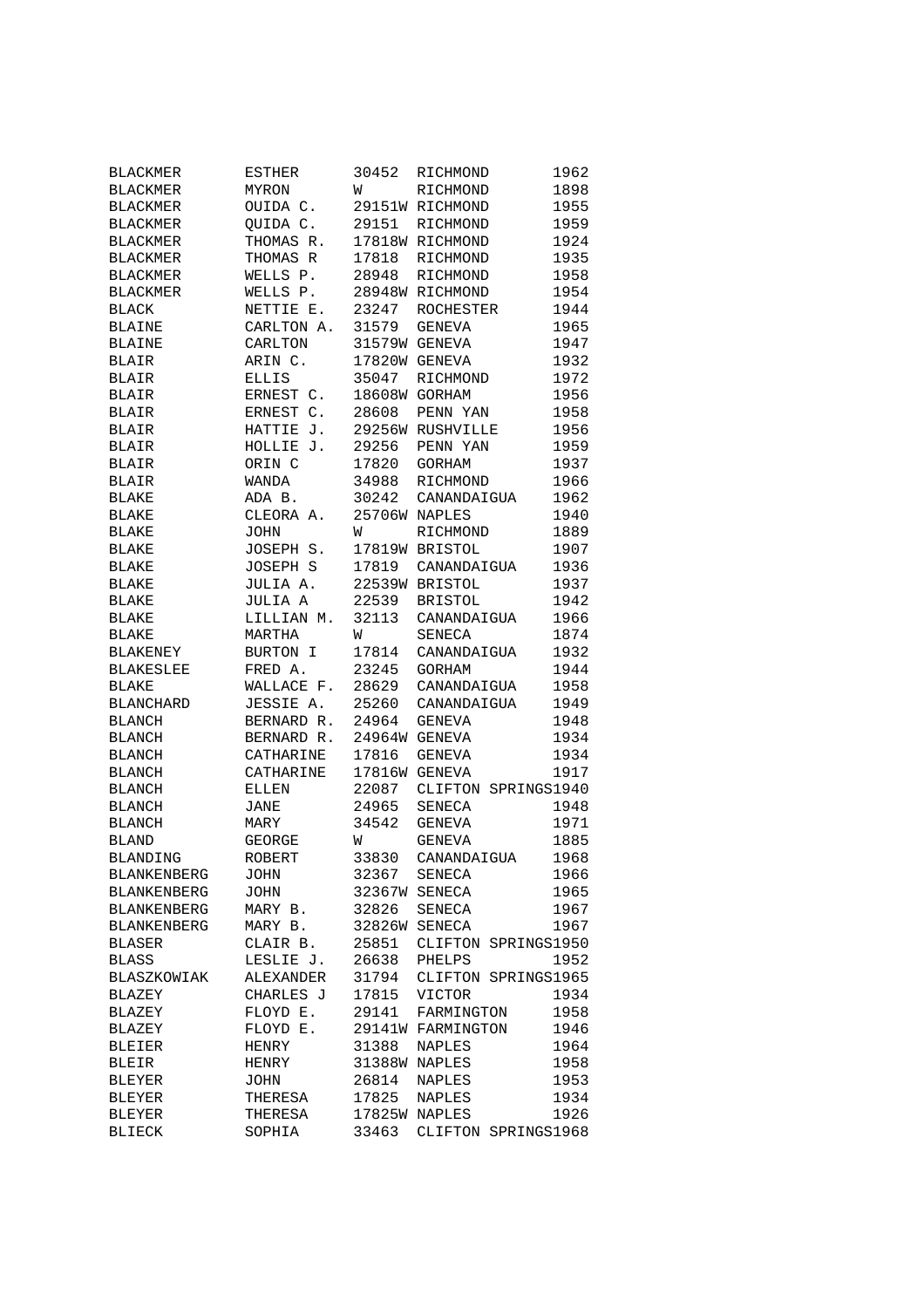| BLINT           | KATE W.                      | 21624         | CANANDAIGUA        | 1939 |
|-----------------|------------------------------|---------------|--------------------|------|
| <b>BLISS</b>    | ADA E.                       |               | 30419W CANANDAIGUA | 1957 |
| <b>BLISS</b>    | ADA                          | 30419         | CANANDAIGUA        | 1962 |
| <b>BLISS</b>    | HARLAND                      | 35004         | CANANDAIGUA        | 1972 |
| <b>BLISS</b>    | L. KENNETH                   | 28367         | <b>BRISTOL</b>     | 1956 |
| <b>BLISS</b>    | LESTER P.                    | 26517         | CANANDAIGUA        | 1951 |
| <b>BLISS</b>    | SARAH                        | W             | <b>VICTOR</b>      | 1888 |
| <b>BLIVEN</b>   | BERTHA P.                    | 29697         | PHELPS             | 1960 |
| <b>BLIVEN</b>   | CHARLES J.                   | 25082         | PHELPS             | 1046 |
| <b>BLIVEN</b>   | WELLS J.                     | 31478         | PHELPS             | 1964 |
| <b>BLIZARD</b>  | <b>EMILY</b>                 | W             | VICTOR             | 1893 |
| <b>BLODGET</b>  | JOSEPH                       | W             | GORHAM             | 1870 |
| <b>BLODGETT</b> | ARBA                         | 22733         | CANANDAIGUA        | 1942 |
| <b>BLODGETT</b> | BLANCHE W.                   |               | 32650W RUSHVILLE   | 1964 |
| <b>BLODGETT</b> | <b>BLANCHE</b>               | 32650         | <b>RUSHVILLE</b>   | 1967 |
| <b>BLODGETT</b> | ELIZABETH S.23677            |               | POUGHKEEPSIE       | 1945 |
| <b>BLODGETT</b> | FRED J.                      | 30163         | CANANDAIGUA        | 1961 |
| <b>BLODGETT</b> | FREDERICK L.30163W RUSHVILLE |               |                    | 1959 |
| <b>BLODGETT</b> | HELEN                        | 23943         | WILLARD            | 1946 |
| <b>BLODGETT</b> | HELEN                        | 23943W GORHAM |                    | 1943 |
| <b>BLODGETT</b> | HERBERT                      | 23944         | PENN YAN           | 1945 |
| <b>BLODGETT</b> | HERBERT                      | 23944W GORHAM |                    | 1943 |
| <b>BLODGETT</b> | WILLIAM                      | W             | GORHAM             | 1880 |
| <b>BLONIARZ</b> | STANLEY                      | 32646         | <b>GENEVA</b>      | 1967 |
| <b>BLONIARZ</b> | STANLEY                      |               | 32646W GENEVA      | 1966 |
| <b>BLOOD</b>    | ARTHUR F.                    | 32737         | <b>GENEVA</b>      | 1967 |
| <b>BLOOD</b>    | <b>BELLE</b>                 | 17824W GENEVA |                    | 1931 |
| <b>BLOOD</b>    | CHARLES J.                   | 30846         | <b>GENEVA</b>      | 1963 |
| <b>BLOOD</b>    | F BELLE                      | 17824         | GENEVA             | 1933 |
| BLOODGOOD       | CORDELIA                     | W             | <b>VICTOR</b>      | 1889 |
| BLOODGOOD       | HOWARD M.                    | 26691         | VICTOR             | 1952 |
| BLOODGOOD       | WILLIAM                      | 21540         | VICTOR             | 1939 |
| BLOODGOOD       | WILLIAM                      | 21540W VICTOR |                    | 1923 |
| <b>BLOOD</b>    | Н.<br>EUGENE                 | 23868         | GENEVA             | 1924 |
| <b>BLOOD</b>    | HOWARD E.                    | 32214         | GENEVA             | 1966 |
| <b>BLOOD</b>    | HOWARD E.                    | 32214W GENEVA |                    | 1962 |
| <b>BLOOD</b>    | LUELLA E.                    | 22812         | <b>BRISTOL</b>     | 1943 |
| <b>BLOOD</b>    | STEPHEN                      | M             | <b>VICTOR</b>      | 1874 |
| <b>BLOOM</b>    | ETHEL M.                     | 31475         | SENECA CASTLE      | 1964 |
| <b>BLOOM</b>    | ETHEL M.                     | 31475W        | <b>SENECA</b>      | 1962 |
| <b>BLOOM</b>    | L. HAROLD                    | 29850         | <b>GENEVA</b>      | 1961 |
| BLOOM           | L. HAROLD                    | 29850W GENEVA |                    | 1960 |
| <b>BLOOM</b>    | ORA G.                       | 28872         | GENEVA             | 1958 |
| <b>BLOOM</b>    | ORA G.                       |               | 28872W GENEVA      | 1947 |
| <b>BLOSS</b>    | ALMA                         | 35075         | <b>GENEVA</b>      | 1972 |
| <b>BLOSSER</b>  | BERNARD T.                   | 22679         | CANANDAIGUA        | 1943 |
| BLOSSOM         | FRANK E                      | 17826         | MANCHESTER         | 1937 |
| <b>BLOSSOM</b>  | <b>JERUSHA</b>               | W             | CANANDAIGUA        | 1868 |
| <b>BLUNT</b>    | CLARA M.                     | 21596         | MASS               | 1938 |
| <b>BLYTHE</b>   | LYNN M.                      | 25249         | ORLEANS            | 1915 |
| <b>BLYTHE</b>   | PHOEBE J.                    | 25152         | PHELPS             | 1949 |
| <b>BLYTHE</b>   | PHOEBE J.                    |               | 25152W ORLEANS     | 1944 |
| <b>BOALS</b>    | C.H.                         | 31391         | LAKELAND, FL.      | 1948 |
| <b>BOALS</b>    | MARY B.                      | 17830W        | NAPLES             | 1937 |
| <b>BOALS</b>    | MARY B                       | 17830         | NAPLES             | 1937 |
| <b>BOALS</b>    | MARY C.                      | 31269         | NAPLES             | 1964 |
| <b>BOALS</b>    | MARY C.                      | 31269W NAPLES |                    | 1958 |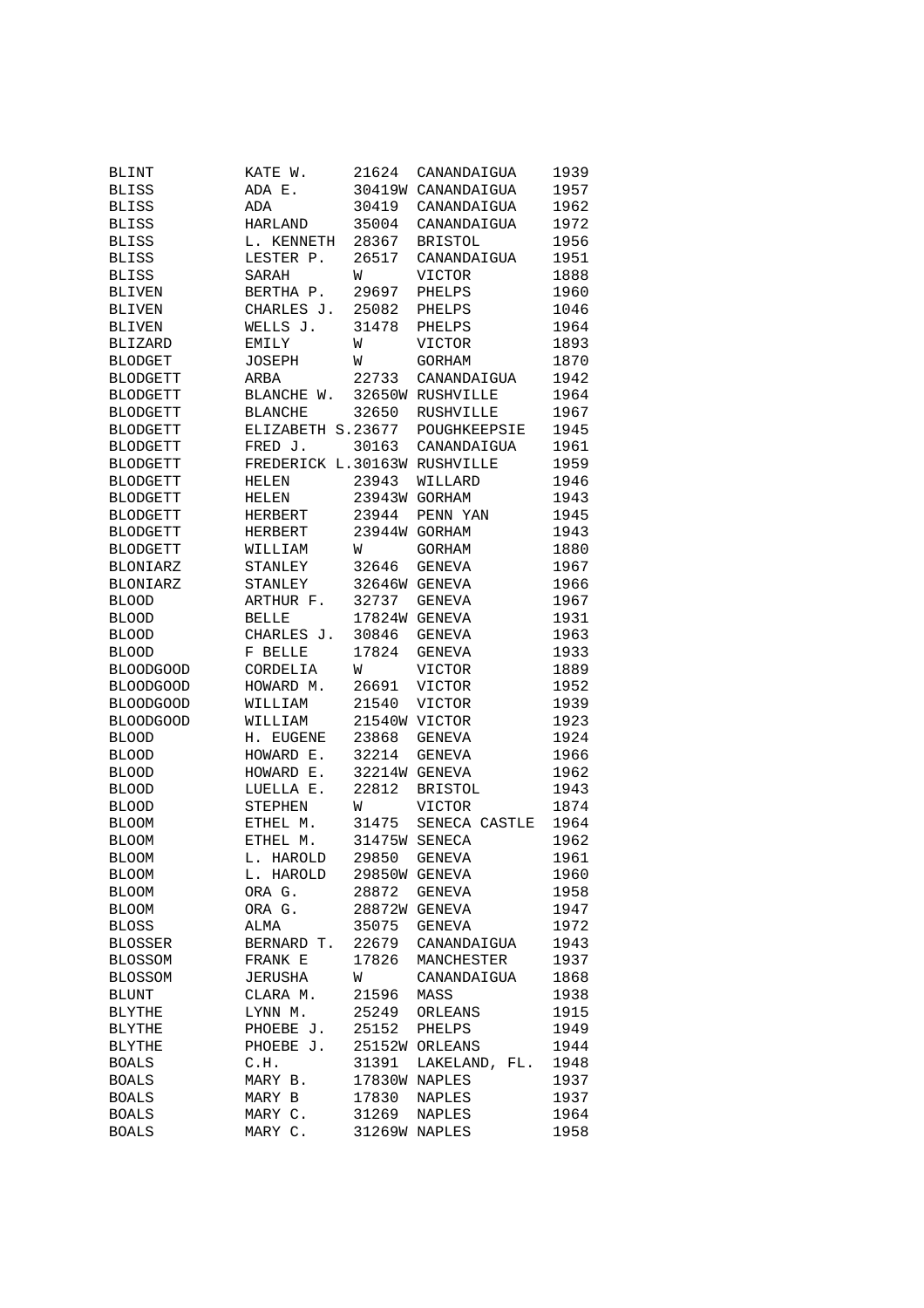| BOARDMAN        | ANNA E.           |               | 30312W MANCHESTER          | 1955         |
|-----------------|-------------------|---------------|----------------------------|--------------|
| <b>BOARDMAN</b> | ANNA              | 30312         | CLIFTON SPRINGS1962        |              |
| <b>BOARDMAN</b> | EVA H.            | 31450         | CLIFTON SPRINGS1964        |              |
| <b>BOARDMAN</b> | EVA H.            |               | 31450W CLIFTON SPRINGS1947 |              |
| <b>BOARDMAN</b> | HOMER P.          | 23400         | PHELPS                     | 1945         |
| <b>BOARDMAN</b> | HOMER P.          |               | 23400W PHELPS              | 1944         |
| <b>BOARDMAN</b> | THOMAS J          | 22642         | MANCHESTER                 | 1942         |
| <b>BOARDMAN</b> | WILLIAM C.        | 26196         | GORHAM                     | 1951         |
| BOATFIELD       | FRANCES C.        | 27084         | CANANDAIGUA                | 1954         |
| BOATFIELD       | FRANCES C.        |               | 27084W CANANDAIGUA         | 1953         |
| <b>BOBER</b>    | <b>FRANK</b>      | 17828         | PHELPS                     | 1932         |
| BOCK            | ELLEN             | 33843         | FISHERS                    | 1970         |
| <b>BOCKER</b>   | CHARLES L.        | 25542         | <b>GENEVA</b>              | 1950         |
| <b>BOCKER</b>   | CHARLES L.        | 25542W GENEVA |                            | 1936         |
| <b>BOCKER</b>   | MARTHA C.         | 27279W GENEVA |                            | 1950         |
| <b>BOCKER</b>   | MARTHA C.         | 27379         | <b>GENEVA</b>              | 1954         |
| <b>BODINE</b>   | <b>CHARLES</b>    | 33048         | GENEVA                     | 1968         |
| <b>BODINE</b>   | HARRIET C.        | 25071         | GENEVA                     | 1948         |
| <b>BODINE</b>   | HARRIET C.        | 25071W GENEVA |                            | 1929         |
| <b>BODKIN</b>   | FRED JOHN         | 17829         | SAN DIEGO CA               | 1933         |
| <b>BODLEY</b>   | GRACE             | 22294         | CANANDAIGUA                | 1939         |
| <b>BODY</b>     | ETHEL             | 34621         | <b>GENEVA</b>              | 1971         |
| <b>BOEHM</b>    | LOUIS             | 34200         | GENEVA                     | 1970         |
| <b>BOEHM</b>    | MARY              | 32993         | GENEVA                     | 1967         |
| BOEIJINK        | <b>ANNA</b>       | 26901         | CANANDAIGUA                | 1953         |
| <b>BOEIJINK</b> | ANNA              |               | 26901W CANANDAIGUA         | 1951         |
| <b>BOERJAN</b>  | ALICE             | 33513         | GENEVA                     | 1969         |
| <b>BOERJAN</b>  | ANNA              | 33931         | HOPEWELL                   | 1970         |
| BOERJAN         | <b>BEN</b>        | 29171         | CLIFTON SPRINGS1959        |              |
| <b>BOERJAN</b>  | BEN               |               | 29171W CLIFTON SPRINGS1958 |              |
| <b>BOGART</b>   | EDA               | 34037         | SENECA                     | 1970         |
| <b>BOGUE</b>    | CHARLES R.        | 29587         | FARMINGTON                 | 1960         |
| <b>BOHLE</b>    | EDWARD G.         | 32536         | GENEVA                     | 1967         |
| <b>BOHLE</b>    | <b>GEORGE</b>     | 17827         | GORHAM                     | 1931         |
| BOHLE           | MINNIE            | 32537         | GENEVA                     | 1967         |
| BOISVERT        | GEORGE A.         | 29066         | GENEVA                     | 1956         |
| <b>BOISVERT</b> | LEO T.            | 27306         | GENEVA                     | 1954         |
| <b>BOISVERT</b> | LEO T.            |               | 27306W GENEVA              | 1928         |
| <b>BOKMAN</b>   | ANNA              | 27622         | WILLARD                    | 1955         |
| <b>BOKMAN</b>   | THEODORE          | 25334         | <b>GENEVA</b>              | 1944         |
| <b>BOLANDA</b>  | THOMAS            | 31813         | MANCHESTER                 | 1965         |
| BOLAND          | FLORENCE B. 31141 |               | GENEVA                     | 1964         |
| BOLDEN          | MARGARET          | 17839         | CANANDAIGUA                | 1936         |
| <b>BOLDEN</b>   |                   |               |                            |              |
| <b>BOLES</b>    | MARGARET          |               | 17839W CANANDAIGUA         |              |
| BOLES           | JANE              | W             | NAPLES                     | 1927<br>1879 |
|                 | ROBERT            | W             | NAPLES                     | 1873         |
| BOLGER          | JOHN              | 33395         | CANANDAIGUA                | 1969         |
| <b>BOLGER</b>   | MARIE L.          |               | 30862 CANANDAIGUA          | 1961         |
| <b>BOLGER</b>   | MICHAEL           |               | SENECA                     | 1954         |
| BOLGER          | MICHAEL           | 27419         |                            | 1949         |
| <b>BOLIN</b>    | MARY A.           | 22978         | 27419W SENECA<br>GENEVA    | 1943         |
| BOLIN           | MARY A.           |               | 22978W GENEVA              | 1937         |
| <b>BOLIS</b>    | MARTHA            | W             | SENECA                     | 1896         |
| BOLKEY          | CHARLES           | 34092         | CANANDAIGUA                | 1968         |
| <b>BOLLES</b>   | ALBERT            | 33022         | GORHAM                     | 1968         |
| <b>BOLLES</b>   | EMMA S.           | 26763         | PENN YAN                   | 1953         |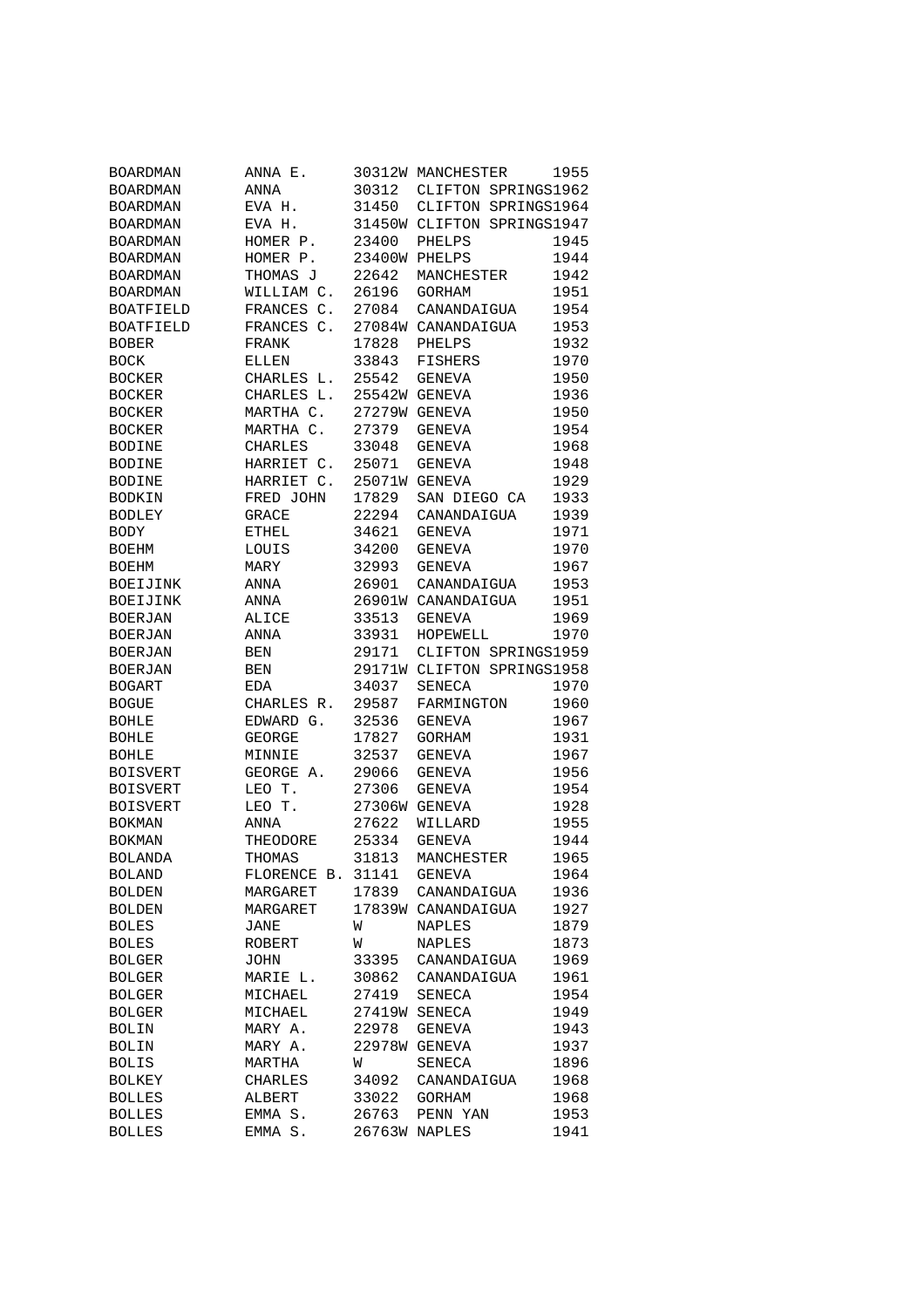| <b>BOLLES</b>     | GEORGE A.                      | 21866         | ST.PETERSBURGH 1940           |      |
|-------------------|--------------------------------|---------------|-------------------------------|------|
| <b>BOLLES</b>     | <b>JAMES</b>                   | W             | GENEVA                        | 1892 |
| <b>BOLLES</b>     | JOHN C.                        | 25554         | NAPLES                        | 1950 |
| <b>BOLLES</b>     | JOHN C.                        | 25554W        | NAPLES                        | 1949 |
| <b>BOLOGNA</b>    | CARMELA                        | 28810         | MANCHESTER                    | 1956 |
| <b>BOLOGNA</b>    | JOSEPH                         | 28444         | MANCHESTER                    | 1957 |
| <b>BOLOGNA</b>    | JOSEPH                         |               | 29444W MANCHESTER             | 1956 |
| <b>BOLONDA</b>    | MARY                           | 34033         | MANCHESTER                    | 1970 |
| <b>BOLONDA</b>    | THOMAS                         | 31813W        | MANCHESTER                    | 1962 |
| <b>BOLSON</b>     | OLIVE                          | 25503         | ROCHESTER                     | 1949 |
| <b>BOLTON</b>     | EDWARD J.                      | 31759         | E. BLOOMBFIELD                | 1955 |
| <b>BOLTON</b>     | ELIZABETH                      | 33451         | CANANDAIGUA                   | 1968 |
| <b>BOLTON</b>     | HENRY                          | 34148         | <b>GENEVA</b>                 | 1970 |
| <b>BOLTON</b>     | SEWARD N.                      | 23023         | CANANDAIGUA                   | 1940 |
| <b>BONACCHI</b>   | ANGELICA                       | 31553         | GENEVA                        | 1965 |
| BONACCHI          | ANGELICA                       | 31553W        | <b>GENEVA</b>                 | 1955 |
| <b>BONACCHI</b>   | PAUL                           | 28140         | GENEVA                        | 1955 |
| <b>BOND</b>       | ELIZABETH P.23235              |               | PITTSFIELD                    | 1944 |
| <b>BOND</b>       | ELIZABETH P.23235W GENEVA      |               |                               | 1936 |
| <b>BOND</b>       | SUSAN                          | W             | CANANDAIGUA                   | 1883 |
| <b>BOND</b>       | THOMAS                         | W             | CANANDAIGUA                   | 1890 |
| BONENBLUST        | CARRIE                         | 24238         | CANANDAIGUA                   | 1945 |
| <b>BONENBLUST</b> | CARRIE                         | 24238W        | CANANDAIGUA                   | 1927 |
| <b>BONESTEEL</b>  | HAROLD                         | 32721         | <b>GENEVA</b>                 | 1967 |
| <b>BONESTEEL</b>  | <b>HAROLD</b>                  | 32731W GENEVA |                               | 1958 |
| <b>BONETTI</b>    | <b>FRANCESCO</b>               | 31494         | GENEVA                        | 1964 |
| BONETTI           | <b>FRANCESCO</b>               | 31494W GENEVA |                               | 1954 |
| <b>BONNELL</b>    | GERTRUDE                       | 33682         | <b>GENEVA</b>                 | 1969 |
| BONNELL           | JOHN L.                        | 31402         | GENEVA                        | 1961 |
| <b>BONNETT</b>    | EMMA H.                        | 25715         | <b>GENEVA</b>                 | 1950 |
| <b>BONNETT</b>    | EMMA H.                        | 25715W        | <b>GENEVA</b>                 | 1945 |
| <b>BONO</b>       | <b>HENRY</b>                   | 33796         | NAPLES                        | 1969 |
| <b>BONTECOU</b>   | LULA V.                        |               | 26479W CLIFTON SPRINGS1951    |      |
| <b>BONTECOU</b>   | LULA W.                        | 26479         | CLIFTON SPRINGS1952           |      |
| <b>BONVENTRE</b>  | MARIA                          | 30073         | GENEVA                        | 1961 |
| <b>BONVENTRE</b>  | MARIA                          | 30073W        | <b>GENEVA</b>                 | 1959 |
| <b>BONVENTRE</b>  | MARIANO                        | 33274         | <b>GENEVA</b>                 | 1963 |
| <b>BOOKINGS</b>   | RAYMOND H.                     | 29308         | WILLARD                       | 1956 |
| <b>BOOKMILLER</b> | WILLIAM                        | 32474         | W. BLOOMFIELD                 | 1957 |
| <b>BOONMAN</b>    | ADRIAN                         | 24251         | MANCHESTER                    | 1946 |
| <b>BOOP</b>       | KATHLEEN H.                    | 28263         | CANANDAIGUA                   | 1956 |
| <b>BOOS</b>       | DELIA                          | 28462         | PHELPS                        | 1958 |
| <b>BOOS</b>       | DELIA                          |               | 28642W PHELPS                 | 1953 |
| <b>BOOTH</b>      | BESSIE B.                      | 27705         | CANANDAIGUA                   | 1955 |
| <b>BOOTH</b>      | CARLTON M.                     | 22887         | WILLARD                       | 1943 |
| <b>BOOTH</b>      | CARLTON M.                     |               | 22887W SHORTSVILLE            | 1940 |
| <b>BOOTH</b>      | CHARLES F.                     | 21793         | CANANDAIGUA                   | 1939 |
| <b>BOOTH</b>      | CLAUDE H.                      |               | 26983 GENEVA                  | 1953 |
| <b>BOOTH</b>      |                                |               | ELIZABETH V.27557 CANANDAIGUA | 1955 |
| <b>BOOTH</b>      | ELIZABETH V.27557W CANANDAIGUA |               |                               | 1954 |
| <b>BOOTH</b>      | ELIZABETH                      | W             | MANCHESTER                    | 1879 |
| <b>BOOTH</b>      | ELLEN L.                       | 21859         | CANANDAIGUA                   | 1940 |
| <b>BOOTHE</b>     | MARY E                         | 17836         | GENEVA                        | 1931 |
| <b>BOOTH</b>      | EUNICE                         | 34745         | AVON                          | 1971 |
| <b>BOOTH</b>      | ISABELLA                       | 31628         | VICTOR                        | 1955 |
| <b>BOOTH</b>      | MARK H.                        | 25443         | CANANDAIGUA                   | 1949 |
| <b>BOOTH</b>      | MARK H.                        |               | 25443W CANANDAIGUA            | 1941 |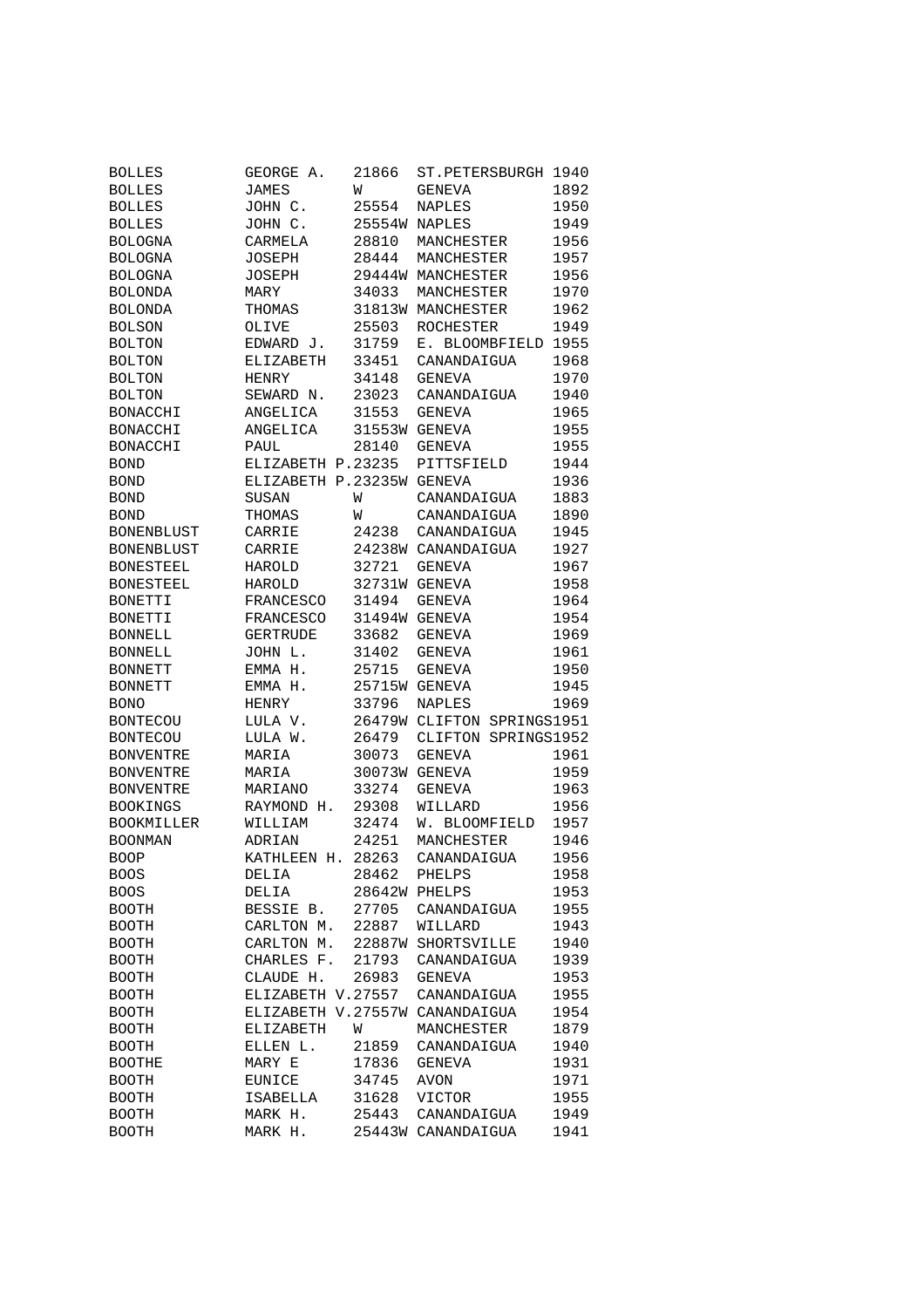| <b>BOOTH</b>      | MARY E.           | 17838W PHELPS |                                  | 1931 |
|-------------------|-------------------|---------------|----------------------------------|------|
| <b>BOOTH</b>      | MARY E            | 17838         | PHELPS                           | 1935 |
| <b>BOOTH</b>      | ROY J.            | 31199         | <b>VICTOR</b>                    | 1964 |
| <b>BOOTH</b>      | SANFORD           | W             | MANCHESTER                       | 1875 |
| <b>BOOTH</b>      | SARAH A           | 17837         | MANCHESTER                       | 1931 |
| <b>BOPPEL</b>     | JULIA             | 29484         | CANANDAIGUA                      | 1960 |
| <b>BOPPEL</b>     | JULIA             |               | 29484W CANANDAIGUA               | 1952 |
| <b>BORDEN</b>     | IDA L.            |               | 17844W VICTOR                    | 1926 |
| <b>BORDEN</b>     | IDA L             | 17844         | VICTOR                           | 1931 |
| BORDEN            | LEON              | 26328         | GORHAM                           | 1952 |
| <b>BORDEN</b>     | PARKER G.         | 24622         | <b>BUFFALO</b>                   | 1947 |
| <b>BORDER</b>     | PARKER G.         |               | 24622W CANANDAIGUA               | 1927 |
| <b>BORGMAN</b>    | <b>BERNARD</b>    | 21598         | <b>GENEVA</b>                    | 1939 |
| <b>BORGMAN</b>    | CHARLOTTE G 17849 |               | <b>GENEVA</b>                    | 1938 |
| <b>BORGMAN</b>    | CHARLOTTE         | 17849W GENEVA |                                  | 1930 |
| <b>BORNCAMP</b>   | IRWIN A.          | 26065         | CANANDAIGUA                      | 1951 |
| BORNCAMP          | IRWIN A.          |               | 26065W CANANDAIGUA               | 1950 |
| <b>BORNHEIMER</b> | DANIEL            | 17847         | CLIFTON SPRINGS1937              |      |
| <b>BORSA</b>      | GIUSEPPE          | 31275W GENEVA |                                  | 1963 |
| <b>BORSA</b>      | GUISEPPE          | 31275         | GENEVA                           | 1964 |
| <b>BOSCH</b>      | CLARA F.          | 30698         | GENEVA                           | 1963 |
| <b>BOSCH</b>      | CLARA F.          | 30698W GENEVA |                                  | 1947 |
| <b>BOSS</b>       | ALICE A.          | 28682         | GENEVA                           | 1958 |
| BOSSHART          | ALBERT            |               | 31027W CLIFTON SPRINGS1963       |      |
| <b>BOSSHART</b>   | ALBERT            | 31037         | CLIFTON SPRINGS1963              |      |
| <b>BOSS</b>       | REBECCA J.        | 27321         | DAVENPORT,<br>I                  | 1952 |
| <b>BOST</b>       | DAVID             | 33137         | SENECA                           | 1968 |
| BOSTWICK          | AMANDA            | W             | E BLOOMFIELD                     | 1873 |
| BOSTWICK          | CHARLES J.        | 21653         | PHELPS                           | 1939 |
| <b>BOSTWICK</b>   |                   |               | CHRISTINA B.24821W E. BLOOMFIELD | 1944 |
| <b>BOSTWICK</b>   | CHRISTINA         | 24821         | CANANDAIGUA                      | 1948 |
| <b>BOSTWICK</b>   | CYRUS R.          | 23886         | SHORTSVILLE                      | 1946 |
| <b>BOSTWICK</b>   | HATTIE W.         | 25253         | CLIFTON SPRINGS1949              |      |
| BOSTWICK          | HATTIE W.         |               | 25253W CLIFTON SPRINGS1925       |      |
| BOSTWICK          | <b>ISABELLE</b>   | 17843         | ELMIRA                           | 1931 |
| <b>BOSTWICK</b>   | <b>ISABELLE</b>   | 17843W GENEVA |                                  | 1927 |
| <b>BOSTWICK</b>   | PHEBE M.          | 27048W GENEVA |                                  | 1951 |
| <b>BOSTWICK</b>   | PHELBE M.         | 27048         | GENEVA                           | 1953 |
| <b>BOSWELL</b>    | CAROLINE          | W             | CANANDAIGUA                      | 1876 |
| <b>BOSWELL</b>    | EMILY T           | 22479         | GORHAM                           | 1941 |
| BOSWELL           | FOSTER P          | 32008W GENEVA |                                  | 1958 |
| BOSWELL           | FOSTER            | 32008 GENEVA  |                                  | 1966 |
| BOSWELL           | SARAH             | W             | CANANDAIGUA                      | 1877 |
| BOSWORTH          | ARTHUR W.         | 23347         | GENEVA                           | 1944 |
| BOSWORTH          | ARTHUR W.         |               | 23347W GENEVA                    | 1942 |
| BOSWORTH          | BERTHA M.         | 25411         | GENEVA                           | 1949 |
| BOSWORTH          | BERTHA M.         | 25411W GENEVA |                                  | 1949 |
| BOSWORTH          | FLOYD A.          | 25858         | GENEVA                           | 1950 |
| BOSWORTH          | LLOYD A.          |               | 25858W GENEVA                    | 1948 |
| BOTTORF           | LORRAINE M.       | 30860         | CANANDAIGUA                      | 1963 |
| <b>BOTTORF</b>    | RICHARD M.        | 29960         | CANANDAIGUA                      | 1961 |
| BOTTORF           | RICHARD M.        |               | 29960W CANANDAIGUA               | 1951 |
| <b>BOUCHER</b>    | HELEN             | 32939         | GENEVA                           | 1967 |
| <b>BOUCHER</b>    | PHILLAS J.        | 29164         | GENEVA                           | 1958 |
| BOUGHTON          | CHARLES F.        | 17848W VICTOR |                                  | 1916 |
| <b>BOUGHTON</b>   | CHARLES F         | 17848         | VICTOR                           | 1938 |
| <b>BOUGHTON</b>   | CORA L.           | 32482         | <b>VICTOR</b>                    | 1965 |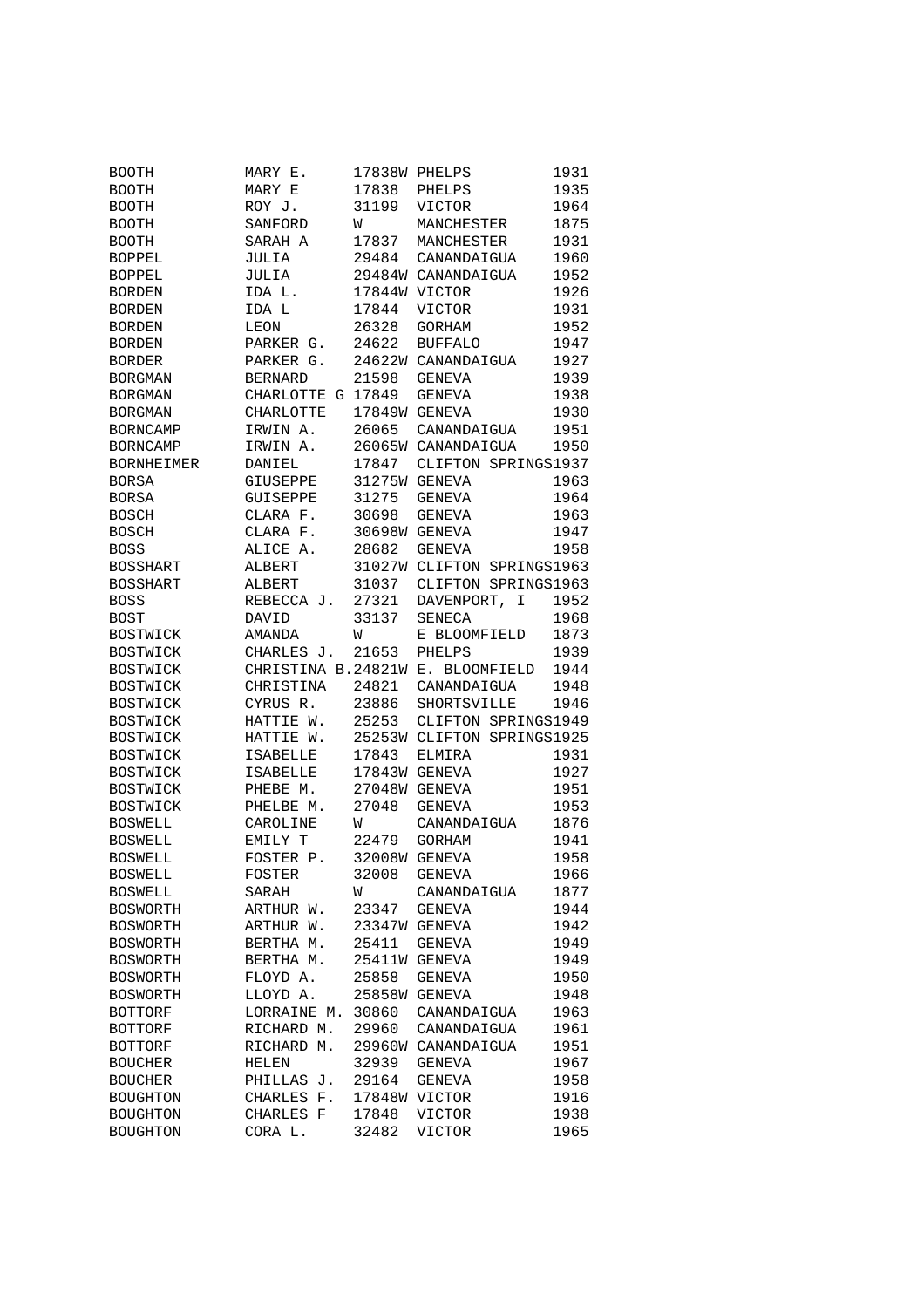| <b>BOUGHTON</b> | ELEANOR M.                  | 29886         | VICTOR              | 1961 |
|-----------------|-----------------------------|---------------|---------------------|------|
| <b>BOUGHTON</b> | ELIZA E.                    | 28790         | <b>VICTOR</b>       | 1958 |
| <b>BOUGHTON</b> | ELIZA ETTA                  |               | 28780W VICTOR       | 1934 |
| <b>BOUGHTON</b> | ELLIS                       | 33384         | <b>VICTOR</b>       | 1969 |
| <b>BOUGHTON</b> | FRANK D.                    | 23144         | ROCHESTER           | 1944 |
| <b>BOUGHTON</b> | FRANK D.                    |               | 23144W HOLCOMB      | 1928 |
| <b>BOUGHTON</b> | GRACE L.                    | 22318         | MANCHESTER          | 1941 |
| <b>BOUGHTON</b> | <b>HELEN</b>                | M             | VICTOR              | 1891 |
| <b>BOUGHTON</b> | HERMAN                      | 17845         | <b>VICTOR</b>       | 1932 |
| <b>BOUGHTON</b> | HERMAN                      | 17845W VICTOR |                     | 1922 |
| <b>BOUGHTON</b> | IRVING                      | 27121         | VICTOR              | 1951 |
| <b>BOUGHTON</b> | JENNIE B.                   | 22996         | <b>VICTOR</b>       | 1943 |
| <b>BOUGHTON</b> | JENNIE B.                   | 22996W VICTOR |                     | 1941 |
| <b>BOUGHTON</b> | JOSEPHINE F.17846W HOPEWELL |               |                     | 1920 |
| <b>BOUGHTON</b> | JOSEPHINE                   | 17846         | HOPEWELL            | 1936 |
| <b>BOUGHTON</b> | LINUS                       | 27168         | <b>VICTOR</b>       | 1954 |
| <b>BOUGHTON</b> | LUCELIA                     | 27058         | <b>VICTOR</b>       | 1954 |
| <b>BOUGHTON</b> | LUCELIA                     | 27058W VICTOR |                     | 1952 |
| <b>BOUGHTON</b> | MATTHEW                     | W             | <b>VICTOR</b>       | 1869 |
| <b>BOUGHTON</b> | RUTH                        | W             | <b>VICTOR</b>       | 1874 |
| <b>BOUGHTON</b> | SUSAN                       | 31227         | E. BLOOMFIELD       | 1964 |
| <b>BOUGLAS</b>  | GEORGE W.                   | 26250         | CANANDAIGUA         | 1951 |
| <b>BOUGLAS</b>  | MARY A.                     | 28661         | CANANDAIGUA         | 1958 |
| <b>BOUGLASS</b> | <b>BARTON</b>               | 23662         | CANANDAIGUA         | 1938 |
| <b>BOUGLASS</b> | FRANK                       | 22463         | EAST BLOOMFIELD1930 |      |
| <b>BOULTER</b>  | LEWIS H.                    | 26550         | CANANDAIGUA         | 1952 |
| <b>BOUNDS</b>   | ALICE J.                    | 28294         | SHORTSVILLE         | 1957 |
| <b>BOUNDS</b>   | ARTHUR F.                   | 30564         | CLIFTON SPRINGS1962 |      |
| <b>BOUNDS</b>   | ARTHUR F.                   | 30564W        | CLIFTON SPRINGS1957 |      |
| <b>BOUNDS</b>   | GEORGE E.                   | 26865         | SHORTSVILLE         | 1953 |
| <b>BOUNDS</b>   | HARRISON J.                 | 28074W        | CANANDAIGUA         | 1953 |
| <b>BOUNDS</b>   | HARRISON                    | 28074         | CANANDAIGUA         | 1956 |
| <b>BOUNDS</b>   | MABEL M.                    | 29680         | SHORTSVILLE         | 1960 |
| <b>BOUNDS</b>   | MABEL M.                    | 29680W        | SHORTSVILLE         | 1952 |
| <b>BOUNDS</b>   | MORJORIE M.                 | 31163         | CLIFTON SPRINGS1960 |      |
| <b>BOUNDS</b>   | WILLIAM W.                  | 31206         | CLIFTON SPRINGS1963 |      |
| <b>BOURKNEY</b> | <b>AUDREY</b>               | 35010         | <b>GENEVA</b>       | 1969 |
| <b>BOVENZA</b>  | ANTHONY                     | 31620         | CANANDAIGUA         | 1965 |
| <b>BOVENZA</b>  | <b>ANTHONY</b>              |               | 31620W CANANDAIGUA  | 1958 |
| <b>BOVENZA</b>  | CAROLINA                    | 25564         | CANANDAIGUA         | 1948 |
| <b>BOVENZA</b>  | CAROLINA                    |               | 25564W CANANDAIGUA  | 1947 |
| <b>BOVENZI</b>  | ANGELINE                    | 28056         | CANANDAIGUA         | 1956 |
| <b>BOVENZI</b>  | ANGELINE                    |               | 28056W CANANDAIGUA  | 1953 |
| <b>BOWATER</b>  | JOSEPH                      | 34430         | HOLCOMB             | 1971 |
| <b>BOWDEN</b>   | MARGARET M.                 | 17854W GENEVA |                     | 1935 |
| <b>BOWDEN</b>   | MARGARET M                  | 17854         | <b>GENEVA</b>       | 1936 |
| <b>BOWE</b>     | FRANK M.                    | 30825         | FARMINGTON          | 1963 |
| <b>BOWELL</b>   | JENNIE M.                   | 26657         | <b>GENEVA</b>       | 1951 |
| <b>BOWEN</b>    | <b>ELSIE</b>                | 34658         | PHELPS              | 1971 |
| <b>BOWERMAN</b> | ANNA F.                     | 22708         | GORHAM              | 1942 |
| <b>BOWERMAN</b> | ANNA F.                     |               | 22708W GORHAM       | 1932 |
| <b>BOWERMAN</b> | JEROME B.                   | 28001         | FARMINGTON          | 1956 |
| <b>BOWERMAN</b> | JEROME                      |               | 28001W FARMINGTON   | 1953 |
| <b>BOWERMAN</b> | MARION                      | 35294         | <b>VICTOR</b>       | 1973 |
| <b>BOWERS</b>   | DON R.                      | 28888         | GENEVA              | 1958 |
| <b>BOWERS</b>   | DON R.                      |               | 28888W GENEVA       | 1945 |
| <b>BOWERS</b>   | J. CARL                     | 31856         | GENEVA              | 1964 |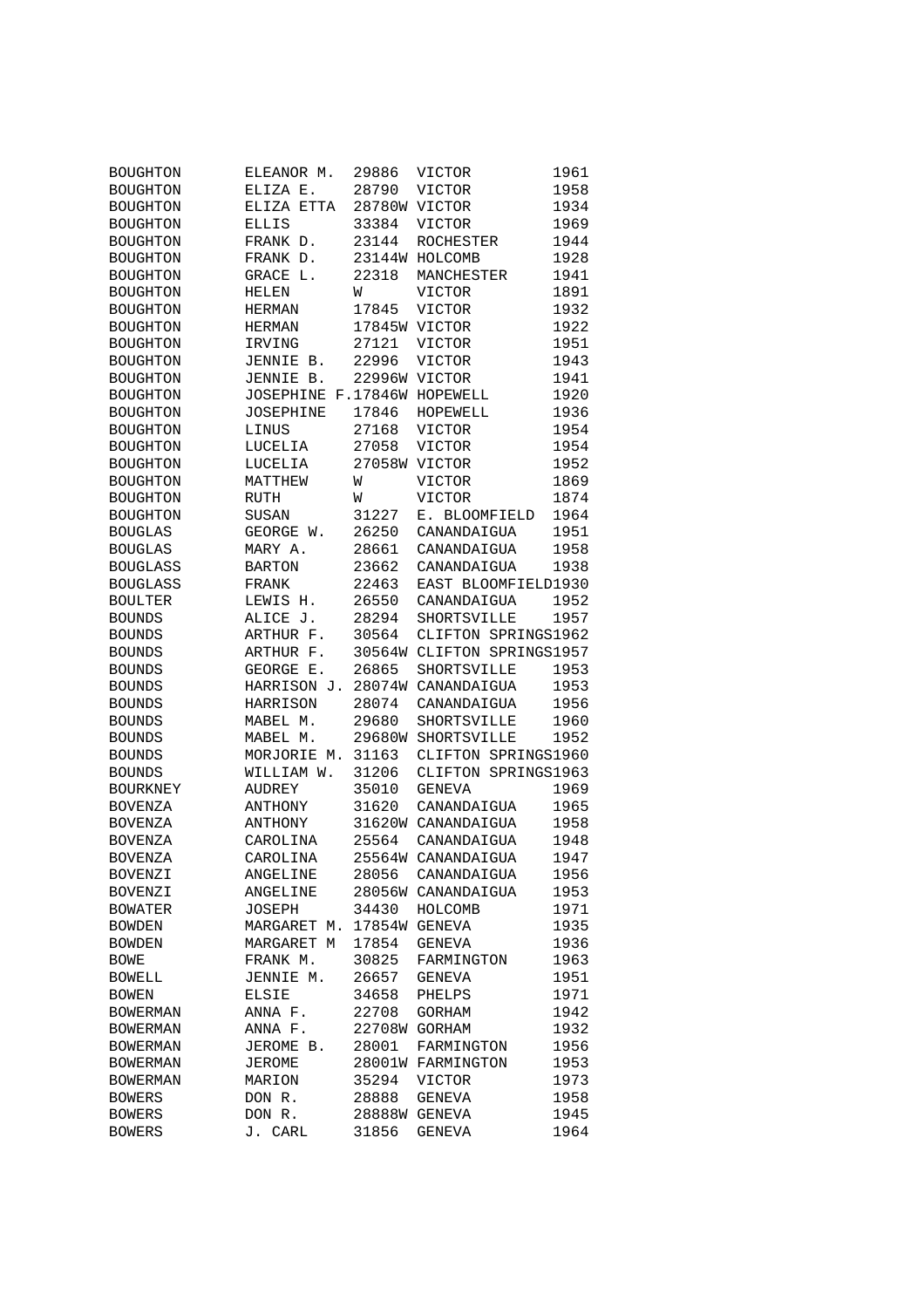| <b>BOWERS</b>   | JANE E.                       |               | 17856W GENEVA                  | 1935 |
|-----------------|-------------------------------|---------------|--------------------------------|------|
| <b>BOWERS</b>   | JANE E                        | 17856         | GENEVA                         | 1937 |
| <b>BOWERSOX</b> | SAMUEL                        | 33120         | GORHAM                         | 1968 |
| <b>BOWERS</b>   | SEYMOUR                       | 25316         | FARMINGTON                     | 1947 |
| <b>BOWLEY</b>   | NATHAN H.                     | 24951         | PHELPS                         | 1948 |
| <b>BOWLEY</b>   | NATHAN H.                     |               | 24951W PHELPS                  | 1948 |
| <b>BOWLLAN</b>  | MARY A.                       |               | 32811 CANANDAIGUA              | 1967 |
| <b>BOWMAN</b>   | <b>BURT</b>                   |               | 21564 CLIFTON SPRINGS1939      |      |
| <b>BOWMAN</b>   | ENDORA                        |               | 17855 CANANDAIGUA              | 1937 |
| <b>BOWMAN</b>   | EVELYN                        |               | 33168 HOPEWELL                 | 1968 |
| <b>BOWYER</b>   | CHARLES H. 22685 VICTOR       |               |                                | 1943 |
| <b>BOWYER</b>   | CHARLES H.                    |               | 22685W VICTOR                  | 1942 |
| <b>BOWYER</b>   | CURTIS                        | 30194         | VICTOR                         | 1962 |
| <b>BOWYER</b>   | CURTIS                        |               | 30194W VICTOR                  | 1952 |
| <b>BOWYER</b>   | MAY E.                        | 22353         | VICTOR                         | 1941 |
| <b>BOYCE</b>    | ELIAS H.                      |               | 17861W CANANDAIGUA             | 1928 |
| <b>BOYCE</b>    | ELIAS H                       |               | 17861 CANANDAIGUA              | 1932 |
| <b>BOYCE</b>    | FRANK                         | 27108 PHELPS  |                                | 1953 |
| <b>BOYCE</b>    | FRANK                         |               | 27108W PHELPS                  | 1952 |
| <b>BOYCE</b>    | GEORGE L.                     |               | 25814 CLIFTON SPRINGS1950      |      |
| <b>BOYCE</b>    | GEORGE L.                     |               | 25814W CANANDAIGUA             | 1950 |
| <b>BOYCE</b>    | GEORGE                        | 22080         | SENECA                         | 1940 |
| <b>BOYCE</b>    | <b>JOHN</b>                   | 34493         | GORHAM                         | 1969 |
| <b>BOYCE</b>    |                               |               | SYLVANIA M. 17862W CANANDAIGUA | 1931 |
| <b>BOYCE</b>    | SYLVANIA M                    |               | 17862 CANANDAIGUA              | 1932 |
| <b>BOYD</b>     | ALVY C                        | 17866         | GENEVA                         | 1938 |
| <b>BOYD</b>     | DONALD D.                     | 23842         | AT WAR                         | 1945 |
| <b>BOYD</b>     | ELISABETH                     | W             | GENEVA                         | 1874 |
| <b>BOYD</b>     | ELIZABETH C.31218 CANANDAIGUA |               |                                | 1964 |
| <b>BOYD</b>     | HARRY                         | 31776         | GENEVA                         | 1960 |
| <b>BOYD</b>     | HATTIE S.                     | 22047         | GENEVA                         | 1940 |
| <b>BOYD</b>     | JESSIE B.                     | 21614         | CANANDAIGUA                    | 1939 |
| <b>BOYD</b>     | <b>JOHN</b>                   | 34425         | RICHMOND                       | 1971 |
| <b>BOYD</b>     | LEO L.                        | 29170 GENEVA  |                                | 1959 |
| <b>BOYD</b>     | LEWIS L.                      | 25051         | RICHMOND                       | 1948 |
| <b>BOYD</b>     | LILLIAN K.                    | 22458         | <b>GENEVA</b>                  | 1942 |
| <b>BOYD</b>     | LILLIAN K.                    | 22458W GENEVA |                                | 1941 |
| <b>BOYD</b>     | LOUISE                        | 34647         | RICHMOND                       | 1971 |
| <b>BOYD</b>     | LYFORD S.                     | 24063         | GENEVA                         | 1946 |
| <b>BOYD</b>     | LYFORD                        | 24063W GENEVA |                                | 1941 |
| <b>BOYD</b>     | MARGARET                      | W             | BRISTOL                        | 1887 |
| <b>BOYD</b>     | MARY E.                       | 30906         | RICHMOND                       | 1963 |
| <b>BOYD</b>     | NELLIE C.                     | 31842         | GENEVA                         | 1965 |
| <b>BOYD</b>     | NELLIE C.                     |               | 31842W GENEVA                  | 1965 |
| <b>BOYD</b>     | SAMUEL                        |               | 17864 BRISTOL                  | 1924 |
| <b>BOYD</b>     | SAMUEL                        | 28132         | RICHMOND                       | 1950 |
| <b>BOYD</b>     | SARAH                         | W             | PHELPS                         | 1886 |
| <b>BOYD</b>     | WILLIAM J.                    |               | 17860W SHORTSVILLE             | 1931 |
| <b>BOYD</b>     | WILLIAM J                     | 17860         | SHORTSVILLE                    | 1937 |
| <b>BOYD</b>     | WILLIAM                       | 32740         | E. BLOOMFIELD                  | 1966 |
| <b>BOYER</b>    | WALMER W.                     |               | 32194 CANANDAIGUA              | 1966 |
| <b>BOYER</b>    | WALMER W.                     |               | 32194W CANANDAIGUA             | 1954 |
| <b>BOYES</b>    | MABEL A.                      | 29993         | GENEVA                         | 1961 |
| <b>BOYES</b>    | MABEL A.                      |               | 29993W GENEVA                  | 1951 |
| <b>BOYLAND</b>  | REUBEN P.                     | 32816         | GENEVA                         | 1967 |
| <b>BOYLAND</b>  | REUBEN P.                     |               | 32816W GENEVA                  | 1958 |
| <b>BOYLAN</b>   | EMMA E.                       |               | 17863W CANANDAIGUA             | 1932 |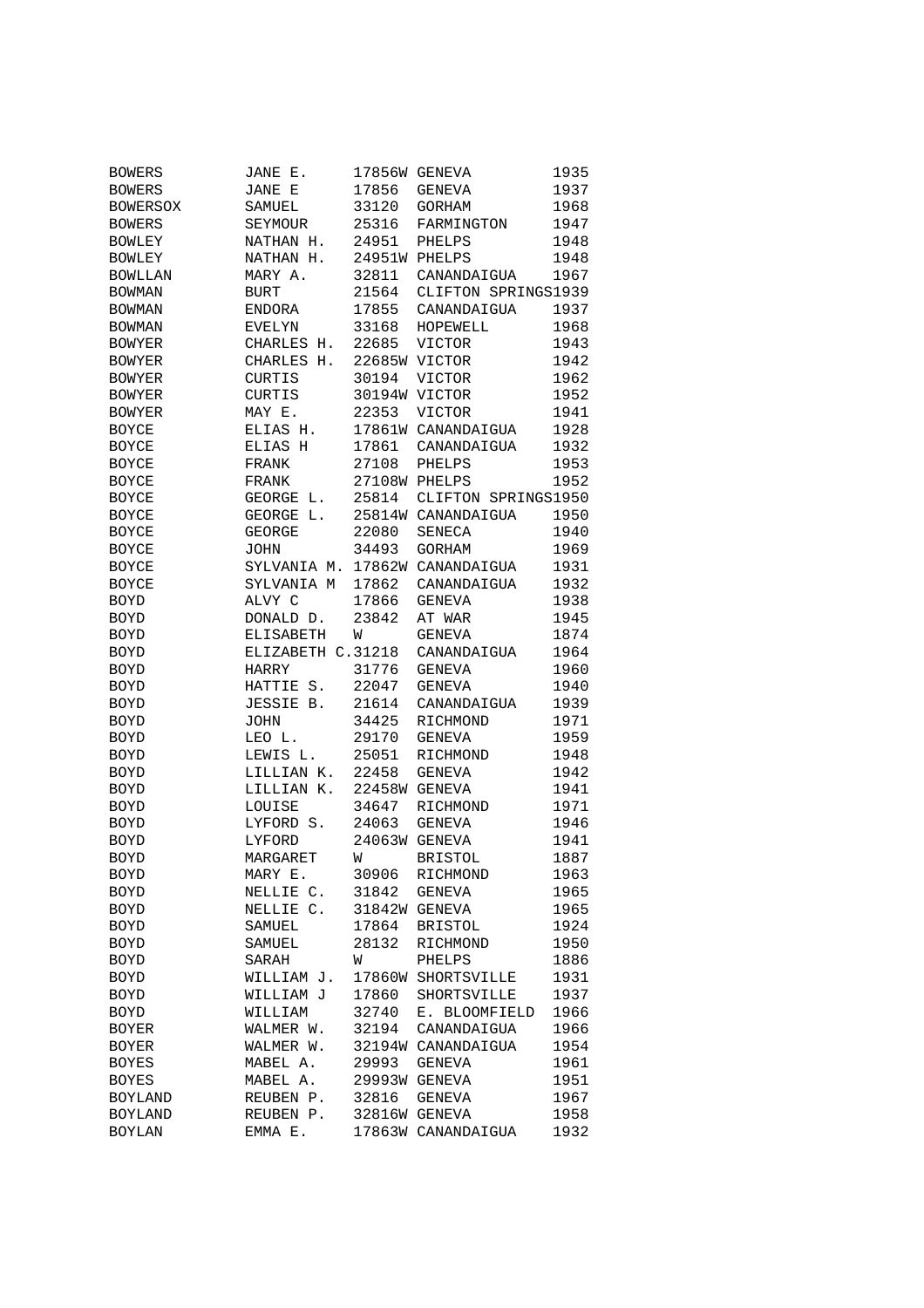| BOYLAN          | FRANCIS            | 35285         | CANANDAIGUA         | 1972 |
|-----------------|--------------------|---------------|---------------------|------|
| <b>BOYLAN</b>   | ZADIE              | 31296         | HOLCOMB             | 1963 |
| <b>BOYLE</b>    | DORA E.            | 24615         | CANANDAIGUA         | 1947 |
| BOYLE           | DORA E.            | 24615W        | CANANDAIGUA         | 1945 |
| <b>BOYLE</b>    | EDWARD L           | 22569         | CANANDAIGUA         | 1937 |
| BOYLE           | EMMA M.            | 21679         | ROCHESTER           | 1939 |
| <b>BOYLON</b>   | EMMA E             | 17863         | CANANDAIGUA         | 1933 |
| <b>BOYNTON</b>  | L.CAROLINE         | 22132         | CANANDAIGUA         | 1940 |
| BOYNTON         | LAWRENCE A.        | 21573         | ORANGE, N.J.        | 1937 |
| BOYNTON         | MARY ROSE          | 17865         | ORANGE, NJ          | 1936 |
| <b>BRACE</b>    | ARTHUR C.          | 25607         | CANANDAIGUA         | 1950 |
| BRACE           | ARTHUR C.          | 25607W        | CANANDAIGUA         | 1948 |
| <b>BRACE</b>    | GRACE T            | 17879         | VICTOR              | 1922 |
| <b>BRACE</b>    | JULIA H.           | 28734         | CANANDAIGUA         | 1958 |
| <b>BRACE</b>    | JULIA H.           |               | 28734W CANANDAIGUA  | 1951 |
| <b>BRACE</b>    | MARY E.            | 17878W        | VICTOR              | 1899 |
| <b>BRACE</b>    | MARY EMELINE17878  |               | VICTOR              | 1930 |
| <b>BRACE</b>    | ROMEYNE W          | 17880         | VICTOR              | 1934 |
| <b>BRADBURN</b> | ALBERT C.          | 28491         | CANANDAIGUA         | 1957 |
| <b>BRADBURN</b> | ALBERT G.          |               | 28491W CANANDAIGUA  | 1951 |
| <b>BRADBURN</b> | MARGARET R. 21707  |               | CANANDAIGUA         | 1939 |
| BRADBURN        | VIOLA K.           | 28490         | CANANDAIGUA         | 1957 |
| BRADBURY        | HARRIET            | W             | FARMINGTON          | 1886 |
| BRADFORD        | LOLITA             | 34946         | <b>BAOKES</b>       | 1971 |
| <b>BRADLEY</b>  | CHARLES R.         | 29417         | GENEVA              | 1960 |
| <b>BRADLEY</b>  | <b>CHARLES</b>     |               | 29417W GENEVA       | 1954 |
| BRADLEY         | CLAUDE R.          | 26437         | LAKELAND, FL        | 1952 |
| <b>BRADLEY</b>  | CLAUDE R.          | 26437W        | NAPLES              | 1952 |
| <b>BRADLEY</b>  | ELIZABETH S.17875W |               | GENEVA              | 1905 |
| <b>BRADLEY</b>  | ELIZABETH S 17875  |               | GENEVA              | 1932 |
| <b>BRADLEY</b>  | FLORENCE A.        |               | 17876W CANANDAIGUA  | 1929 |
| <b>BRADLEY</b>  | FLORENCE A         | 17876         | CANANDAIGUA         | 1932 |
| <b>BRADLEY</b>  | FRANK              | 22482         | <b>GENEVA</b>       | 1942 |
| <b>BRADLEY</b>  | FRANK              | 22482W GENEVA |                     | 1941 |
| BRADLEY         | FREDERICK T.28220  |               | RICHMOND            | 1957 |
| BRADLEY         | IDA R.             | 25091         | PHELPS              | 1947 |
| <b>BRADLEY</b>  | IDA R.             | 25091W PHELPS |                     | 1940 |
| <b>BRADLEY</b>  | <b>JORDAN</b>      | 17885         | NAPLES              | 1937 |
| <b>BRADLEY</b>  | LAWRENCE           | W             | GENEVA              | 1884 |
| <b>BRADLEY</b>  | LILLY M.           | 28173         | <b>GENEVA</b>       | 1957 |
| BRADLEY         | LILY               |               | 28173W GENEVA       | 1954 |
| BRADLEY         | MARION M.          | 22116         | GENEVA              | 1941 |
| BRADLEY         | MARY A.            | 29575         | GENEVA              | 1960 |
| <b>BRADSHAW</b> | EVERETT            | 33434         | HOPEWELL            | 1968 |
| <b>BRADT</b>    | ALIDA D            | 22516         | CLIFTON SPRINGS1942 |      |
| BRADT           | CLARA E.           | 26180         | CANANDAIGUA         | 1950 |
| <b>BRADY</b>    | ALICE M.           | 32808         | VICTOR              | 1967 |
| <b>BRADY</b>    | ALICE M.           |               | 32808W VICTOR       | 1953 |
| <b>BRADY</b>    | ANDREW P.          | 28778         | CANANDAIGUA         | 1958 |
| <b>BRADY</b>    | ANDREW P.          |               | 28778W CANANDAIGUA  | 1957 |
| <b>BRADY</b>    | ELLEN F.           | 22689         | CANANDAIGUA         | 1943 |
| <b>BRADY</b>    | JOHN J.            | 23012         | VICTOR              | 1944 |
| BRADY           | JOHN J.            | 23012W VICTOR |                     | 1924 |
| BRADY           | WALTER S.          | 29846         | CANANDAIGUA         | 1960 |
| BRADY           | WALTER S.          |               | 29846W CANANDAIGUA  | 1960 |
| BRAELL          | ANTHONY            | 32938         | GENEVA              | 1968 |
| <b>BRAHM</b>    | EMIL               | 17874         | HOPEWELL            | 1931 |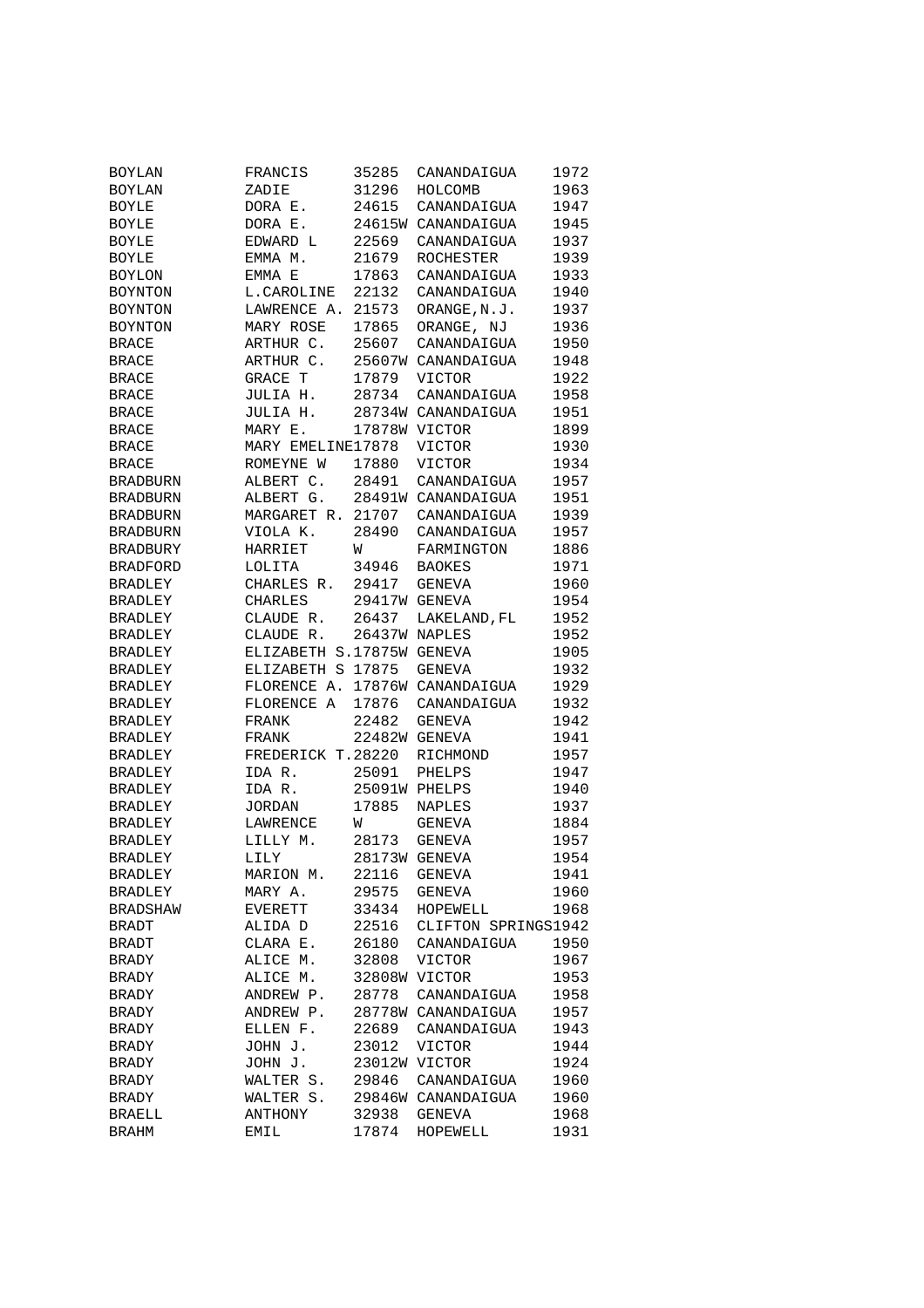| <b>BRAHM</b>        | EMIL              |               | 17874W HOPEWELL            | 1929 |
|---------------------|-------------------|---------------|----------------------------|------|
| <b>BRAHM</b>        | FREDERICA W 17881 |               | HOPEWELL                   | 1936 |
| <b>BRAHM</b>        | J. JULIUS         | 24906         | GORHAM                     | 1948 |
| <b>BRAHM</b>        | J. JULIUS         | 24906W        | GORHAM                     | 1943 |
| <b>BRAHM</b>        | JOHN              | 29322         | CANANDAIGUA                | 1956 |
| <b>BRAHM</b>        | JOHN              | 29322W        | CANANDAIGUA                | 1949 |
| <b>BRAHM</b>        | LEON              | 25575         | CLIFTON SPRINGS1950        |      |
| <b>BRAHM</b>        | LEWIS E           | 17886         | SENECA CO, NY              | 1938 |
| <b>BRAHM</b>        | MARGARET F.       | 25158         | CANANDAIGUA                | 1948 |
| <b>BRAHM</b>        | MARGARET F.       | 25158W        | GORHAM                     | 1948 |
| <b>BRAHM</b>        | WALTER H          | 17872         | HOPEWELL                   | 1931 |
| <b>BRAKE</b>        | ALTON M.          | 21874         | ST.PETERSBURGH 1940        |      |
| <b>BRAKE</b>        | CLEORA A.         | 25706         | ST. PETERSBURG 1950        |      |
| <b>BRAKE</b>        | GLENN D.          | JR.27402      | VICTOR                     | 1954 |
| <b>BRANCATISANO</b> | <b>NICOLA</b>     | 28009         | VICTOR                     | 1956 |
| <b>BRAND</b>        | ALMA              | 34510         | CANANDAIGUA                | 1971 |
| <b>BRAND</b>        | BERT A.           | 26782         | LAKELAND, FL.              | 1953 |
| <b>BRAND</b>        | BERT A.           | 26782W        | NAPLES                     | 1949 |
| <b>BRAND</b>        | BERTHA B.         | 27967         | CANANDAIGUA                | 1956 |
| <b>BRAND</b>        | CEDIL             | 33807         | CANANDAIGUA                | 1970 |
| <b>BRANDENBERG</b>  | FRANK             | 34098         | MANCHESTER                 | 1970 |
| BRANDETSAS          | AGNES             | 30411         | CANANDAIGUA                | 1962 |
| BRANDETSAS          | AGNES             | 30411W        | CANANDAIGUA                | 1962 |
| BRANDETSAS          | DEAN P.           | 30966         | CUSTODIAN FILE 1963        |      |
| <b>BRANDETSAS</b>   | <b>DIANE</b>      | 30968         | CUSTODIAN FILE 1963        |      |
| <b>BRANDETSAS</b>   | GEORGE P.         | 30967         | CUSTODIAN FILE             | 1963 |
| <b>BRAND</b>        | GORHDON           | 33929         | NAPLES                     | 1970 |
| <b>BRAND</b>        | MARY E            | 17882         | NAPLES                     | 1936 |
| <b>BRANDON</b>      | FRANCES E         | 17877         | CANANDAIGUA                | 1934 |
| <b>BRANDON</b>      | LOIS              | 34171         | CANANDAIGUA                | 1970 |
| <b>BRANDOW</b>      | ADRIAN C.         | 27369         | CANANDAIGUA                | 1954 |
| <b>BRANDOW</b>      | ADRIAN C.         |               | 27369W CANANDAIGUA         | 1950 |
| <b>BRANDOW</b>      | EDITH M.          | 27439         | CANANDAIGUA                | 1950 |
| <b>BRANDOW</b>      | FRANK             | 28636         | CANANDAIGUA                | 1957 |
| <b>BRANDOW</b>      | GLEN A.           | 32038         | CANANDAIGUA                | 1966 |
| <b>BRANDOW</b>      | GLEN A.           |               | 32038W CANANDAIGUA         | 1966 |
| <b>BRANDOW</b>      | WILLIS H.         | 17884W        | CANANDAIGUA                | 1935 |
| <b>BRANDOW</b>      | WILLIS H          | 17884         | CANANDAIGUA                | 1937 |
| <b>BRAND</b>        | ROBERT P.         | 32815         | CLIFTON SPRINGS1967        |      |
| <b>BRAND</b>        | ROBERT P.         |               | 32815W CLIFTON SPRINGS1950 |      |
| <b>BRANDT</b>       | ALIDA             |               | 22516W CLIFTON SPRINGS1941 |      |
| BRANDT              | JACKSON           | 33095         | CANANDAIGUA                | 1966 |
| BRANDT              | MILLARD           | 35019         | GENEVA                     | 1972 |
| <b>BRANSON</b>      | HILDA             | 35322         | GENEVA                     | 1970 |
| <b>BRASE</b>        | KARL D.           | 32203         | <b>GENEVA</b>              | 1966 |
| BRAUN               | <b>BEULAH</b>     | 34932         | NAPLES                     | 1972 |
| BRAUN               | FREDERICA         | 22075         | NAPLES                     | 1940 |
| <b>BRAUN</b>        | JOHN JR           | 17873         | NAPLES                     | 1931 |
| <b>BRAUN</b>        | JOHN, JR.         | 17873W NAPLES |                            | 1924 |
| <b>BRAUN</b>        | MINNIE            | 34972         | NAPLES                     | 1972 |
| BRAUTIGAM           | ALBERT            | 26853         | E. BLOOMFIELD              | 1953 |
| BRAUTIGAM           | GUSTAV G.         | 26277         | HOLCOMB                    | 1952 |
| BRAUTIGAM           | JOHN              | 26855         | E. BLOOMFIELD              | 1953 |
| BRAY                | ANDREW            | W             | RICHMOND                   | 1886 |
| BRAY                | EMMA E.           |               | 17883W RICHMOND            | 1929 |
| BRAY                | EMMA E            | 17883         | RICHMOND                   | 1937 |
| BRAYLOR             | RALPH             | 33605         | CANANDAIGUA                | 1969 |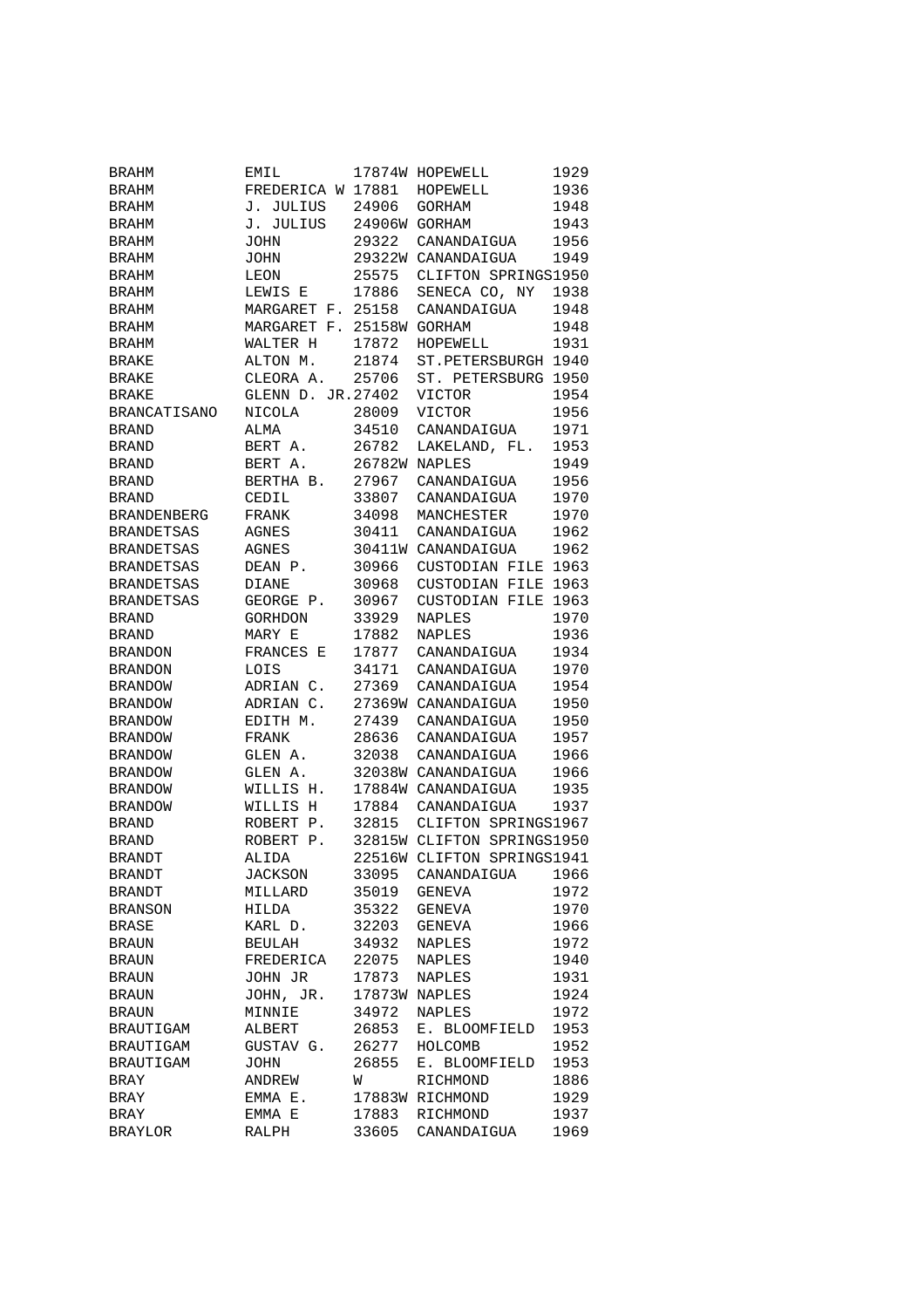| BRECKENRIDGE      | LEOTA B.                  | 32754         | E. BLOOMFIELD              | 1967 |
|-------------------|---------------------------|---------------|----------------------------|------|
| <b>BREDESEN</b>   | <b>BEULAH</b>             | 28136         | CLIFTON SPRINGS1956        |      |
| <b>BREDESEN</b>   | BEULAH                    | 28136W        | SENECA                     | 1955 |
| <b>BREDESEN</b>   | NORMAN F.                 |               | 30524W HOPEWELL            | 1946 |
| <b>BREDESEN</b>   | NORMAN P.                 | 30524         | CLIFTON SPRINGS1962        |      |
| <b>BREED</b>      | MARGARET E.               | 30483         | <b>GENEVA</b>              | 1962 |
| <b>BREED</b>      | MARGARET E.               | 30483W GENEVA |                            | 1956 |
| <b>BREED</b>      | ROBERTS S.                | 28161         | GENEVA                     | 1956 |
| <b>BREE</b>       | LEOPOLD B.                | 31789         | <b>GENEVA</b>              | 1957 |
| <b>BREEN</b>      | CORNELIUS                 | 17893         | CANANDAIGUA                | 1937 |
| <b>BREEN</b>      | CORNELIUS                 |               | 17893W CANANDAIGUA         | 1922 |
| <b>BREEN</b>      | FRANCES H.                | 23725         | HOPEWELL                   | 1938 |
| <b>BREEN</b>      | FRANCES H.                |               | 23725W HOPEWELL            | 1937 |
| <b>BREEN</b>      | MICHAEL                   | 25465         | HOPEWELL                   | 1949 |
| <b>BREESE</b>     | WALTER F.                 | 29152         | GENEVA                     | 1956 |
| <b>BREESE</b>     | WALTER                    | 30408         | GENEVA                     | 1956 |
| <b>BREESE</b>     | WALTER                    | 34452         | <b>GENEVA</b>              | 1971 |
| BREE              | WILLIAM J.                | 26408         | GENEVA                     | 1952 |
| <b>BREGE</b>      | KEVIN                     | 34435         | PHELPS                     | 1971 |
| <b>BREI</b>       | FREDERICKA                | 24377         | MANCHESTER                 | 1947 |
| <b>BREI</b>       | FREDERICKA                |               | 24377W MANCHESTER          | 1931 |
| BREI              | ROY B.                    | 30337         | CLIFTON SPRINGS1962        |      |
| BREITFIELD        | LENA                      |               | 25262W GENEVA              | 1939 |
| <b>BREITFIELD</b> | LINA                      | 25262         | GENEVA                     | 1949 |
| <b>BRELL</b>      | ANTHONY N.                | 23508         | <b>ITALY</b>               | 1944 |
| BREMER            | CHARLES W.                | 29296         | CLIFTON SPRINGS1959        |      |
| <b>BREMER</b>     | CHARLES W.                |               | 29296W CLIFTON SPRINGS1944 |      |
| <b>BREMER</b>     | NETTIE M.                 | 26353         | PHELPS                     | 1951 |
| <b>BRENNAN</b>    | ANDREW F.                 | 25928         | GENEVA                     | 1951 |
| <b>BRENNAN</b>    | ANNA E.                   | 26027         | GENEVA                     | 1951 |
| <b>BRENNAN</b>    | ANNA M.                   | 22364         | APPOINTMENT                | 1942 |
| <b>BRENNAN</b>    | <b>BRIDGET</b>            | 22796         | <b>GENEVA</b>              | 1943 |
| <b>BRENNAN</b>    | <b>BRIDGET</b>            |               | 22796W GENEVA              | 1943 |
| <b>BRENNAN</b>    | CATHERINE                 | 28961         | CANANDAIGUA                | 1958 |
| <b>BRENNAN</b>    | CATHERINE                 |               | 28961W CANANDAIGUA         | 1944 |
| <b>BRENNAN</b>    | ELEANOR J.                | 30880         | <b>GENEVA</b>              | 1963 |
| <b>BRENNAN</b>    | ELEANOR J.                | 30880W GENEVA |                            | 1959 |
| <b>BRENNAN</b>    | FRANCES J.                | 30548         | <b>GENEVA</b>              | 1962 |
| <b>BRENNAN</b>    | GRACE S.                  | 24145         | E. BLOOMFIELD              | 1937 |
| <b>BRENNAN</b>    | HENRY                     | 35043         | <b>GENEVA</b>              | 1972 |
| BRENNAN           | ISABELLE E. 22991 GENEVA  |               |                            | 1943 |
| <b>BRENNAN</b>    | ISABELLE E. 22991W GENEVA |               |                            | 1941 |
| <b>BRENNAN</b>    | JAMES W.                  | 30785         | GENEVA                     | 1963 |
| <b>BRENNAN</b>    | JOHN E.                   | 20041W GENEVA |                            | 1914 |
| <b>BRENNAN</b>    | JOHN E.                   | 26041         | GENEVA                     | 1951 |
| <b>BRENNAN</b>    | MARGARET C. 28286         |               | <b>GENEVA</b>              | 1956 |
| <b>BRENNAN</b>    | MARY                      | 17895         | GENEVA                     | 1937 |
| <b>BRENNAN</b>    | MARY                      | 17895W GENEVA |                            | 1929 |
| <b>BRENNAN</b>    | MICHAEL                   | 22654         | <b>GENEVA</b>              | 1942 |
| <b>BRENNAN</b>    | MICHAEL                   | 22654W GENEVA |                            | 1929 |
| <b>BRENNAN</b>    | MICHAEL                   | W             | SENECA                     | 1882 |
| <b>BRENNAN</b>    | NORA                      | 33310         | <b>GENEVA</b>              | 1968 |
| <b>BRENNAN</b>    | PATRICK J.                | 20883         | GENEVA                     | 1963 |
| <b>BRENNAN</b>    | PATRICK J.                |               | 30883W GENEVA              | 1962 |
| <b>BRENNAN</b>    | THOMAS F.                 | 22732         | GENEVA                     | 1942 |
| <b>BRENNAN</b>    | THOMAS J.                 | 32480         | GENEVA                     | 1967 |
| <b>BRENNAN</b>    | THOMAS J.                 | 32480W GENEVA |                            | 1924 |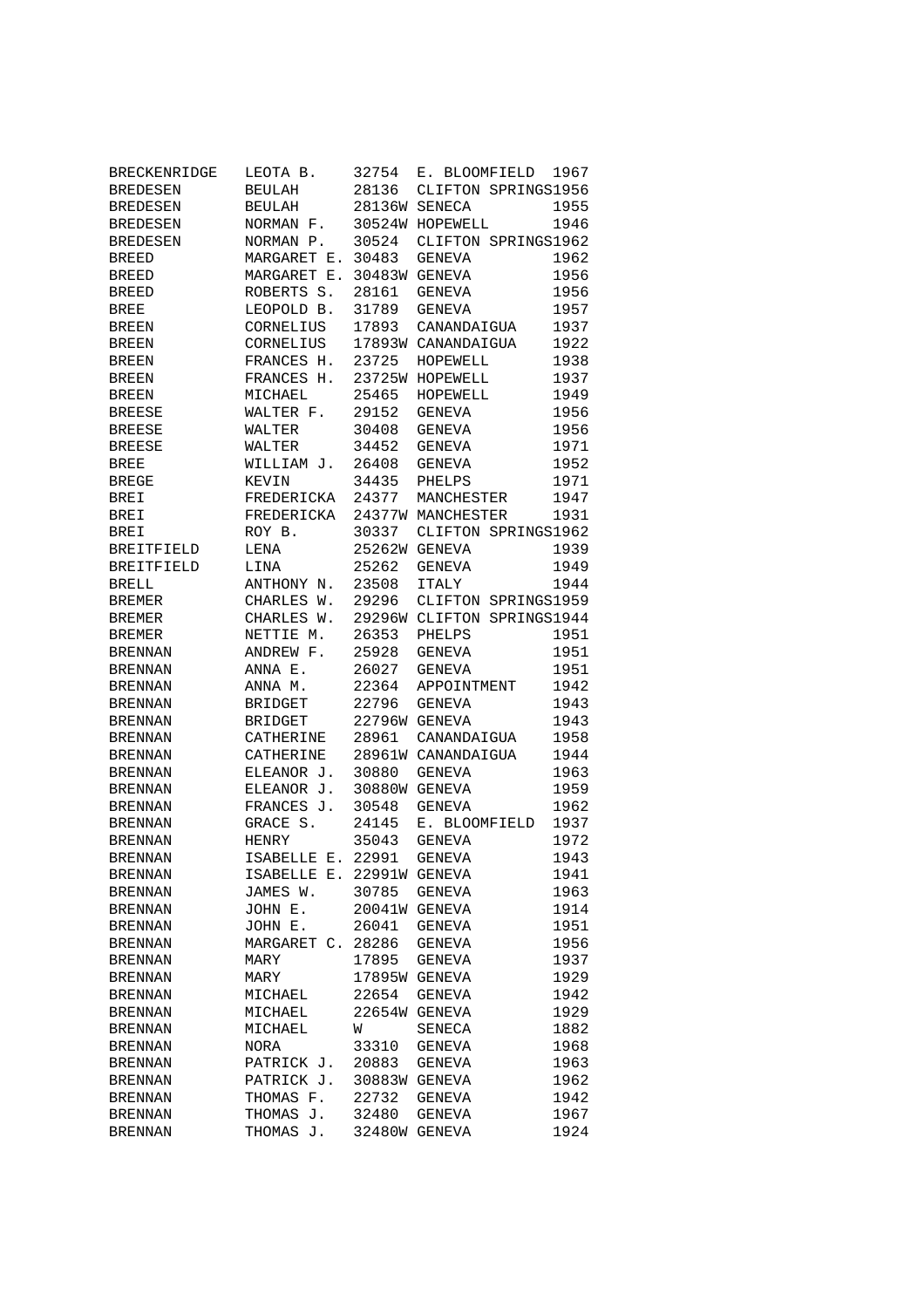| <b>BRENNAN</b>  | TIMOTHY                   | 23782         | E. BLOOMFIELD              | 1945 |
|-----------------|---------------------------|---------------|----------------------------|------|
| <b>BRENNAN</b>  | WILLIAM J SR28080W GENEVA |               |                            | 1950 |
| <b>BRENNAN</b>  | WILLIAM J.                | 28080         | <b>GENEVA</b>              | 1956 |
| <b>BRENNAN</b>  | WILLIAM J.                | 32266         | GENEVA                     | 1966 |
| <b>BRESLOFF</b> | ETHEL                     | 26744         | CANANDAIGUA                | 1952 |
| BRESNEHAN       | MARY                      | W             | PHELPS                     | 1880 |
| <b>BRETT</b>    | JOHN A.                   | 22412         | <b>GENEVA</b>              | 1937 |
| <b>BREUER</b>   | CHARLES I.                | 27044         | <b>GENEVA</b>              | 1940 |
| <b>BREUER</b>   | LAURA J.                  | 22322         | GENEVA                     | 1940 |
| <b>BREVETT</b>  | JAMES                     | 31543         | CANANDAIGUA                | 1965 |
| <b>BREVETT</b>  | JAMES                     | 31543W        | CANANDAIGUA                | 1959 |
| <b>BREWER</b>   | ANNA H.                   | 31797         | GORHAM                     | 1965 |
| <b>BREWER</b>   | ANNA                      | 31797W        | <b>GORHAM</b>              | 1960 |
| <b>BREWER</b>   | EDITH A                   | 17890         | CLIFTON SPRINGS1931        |      |
| <b>BREWER</b>   | ETHEL O.                  | 17891W VICTOR |                            | 1934 |
| <b>BREWER</b>   | ETHEL O                   | 17891         | CANANDAIGUA                | 1934 |
| <b>BREWER</b>   | ISABELLA                  | 32821         | GENEVA                     | 1967 |
| <b>BREWER</b>   | ISABELLA                  | 32821W GENEVA |                            | 1966 |
| <b>BREWER</b>   | MARIAN S.                 | 29749         | GORHAM                     | 1961 |
| <b>BREWER</b>   | MATILDA H.                | 17892W GENEVA |                            | 1905 |
| <b>BREWER</b>   | MATILDA H                 | 17892         | <b>GENEVA</b>              | 1936 |
| <b>BREWER</b>   | RAYMOND M.                | 28903         | <b>VICTOR</b>              | 1958 |
| <b>BREWER</b>   | TIMOTHY L JR17894         |               | CANANDAIGUA                | 1938 |
| <b>BREWER</b>   | TIMOTHY L.                | 24484         | CANANDAIGUA                | 1947 |
| <b>BREWER</b>   | TIMOTHY L.                | 24484W        | CANANDAIGUA                | 1932 |
| <b>BREWER</b>   | WILDA                     | 34064         | <b>GENEVA</b>              | 1970 |
| <b>BREWER</b>   | WILFRED                   | 34591         | GENEVA                     | 1971 |
| <b>BREWSTER</b> | CLARA M.                  | 21982         | FARMINGTON                 | 1940 |
| <b>BREWSTER</b> | FRED R.                   |               | 17889W FARMINGTON          | 1927 |
| <b>BREWSTER</b> | FRED R                    | 17889         | FARMINGTON                 | 1931 |
| <b>BREWSTER</b> | MARGUERITE                | 31458         | GENEVA                     | 1964 |
| <b>BREWSTER</b> | MARGUERITE                | 31458W GENEVA |                            | 1963 |
| <b>BREWSTER</b> | ROY O.                    | 31640         | <b>GENEVA</b>              | 1961 |
| <b>BRIDGE</b>   | LOUISE                    | 35167         | GENEVA                     | 1972 |
| <b>BRIDGER</b>  | IRVING                    | W             | PHELPS                     | 1892 |
| <b>BRIDGER</b>  | MARY                      | W             | PHELPS                     | 1898 |
| <b>BRIDGES</b>  | SUSANNAH                  | 25284         | GENEVA                     | 1949 |
| <b>BRIDGES</b>  | SUSANNAH                  | 25284W GENEVA |                            | 1934 |
| <b>BRIDGMAN</b> | PERL H.                   | 32587         | CANANDAIGUA                | 1967 |
| <b>BRIDGMAN</b> | PERL H.                   |               | 32587W CANANDAIGUA         | 1965 |
| BRIDGMAN        | WILL B                    | 17908         | CANANDATGUA                | 1934 |
| BRIE            | ROY B.                    |               | 30337W SHORTSVILLE         | 1957 |
| BRIGANDI        | ANTHONY                   | 29710         | GENEVA                     | 1960 |
| BRIGANDI        | JOSEPH                    | 35279         | GENEVA                     | 1973 |
| <b>BRIGGS</b>   | ARTEMAS                   | <b>W</b>      | RICHMOND                   | 1860 |
| <b>BRIGGS</b>   | <b>BESSIE</b>             | 33483         | GORHAM                     | 1969 |
| <b>BRIGGS</b>   | CLARK T                   | 17904         | NAPLES                     | 1932 |
| <b>BRIGGS</b>   | CYRUS                     | W             | RICHMOND                   | 1889 |
| <b>BRIGGS</b>   | DAVID W.                  | 29175         | NAPLES                     | 1959 |
| <b>BRIGGS</b>   | DAVID W.                  |               | 29175W NAPLES              | 1936 |
| <b>BRIGGS</b>   | DONALD G.                 | 31723         | BRISTOL                    | 1965 |
| <b>BRIGGS</b>   | DONALD G.                 |               | 31723W BRISTOL             | 1965 |
| <b>BRIGGS</b>   | EDWIN                     | 31521         | NAPLES                     | 1959 |
| <b>BRIGGS</b>   | ELNATHAN C. 22328         |               | BRISTOL                    | 1941 |
| <b>BRIGGS</b>   | ETHEL                     | 30069         | <b>NAPLES</b>              | 1961 |
| <b>BRIGGS</b>   | EUNICE M.                 |               | 29589W CLIFTON SPRINGS1958 |      |
| <b>BRIGGS</b>   | EUNICE M.                 | 29859         | CLIFTON SPRINGS1961        |      |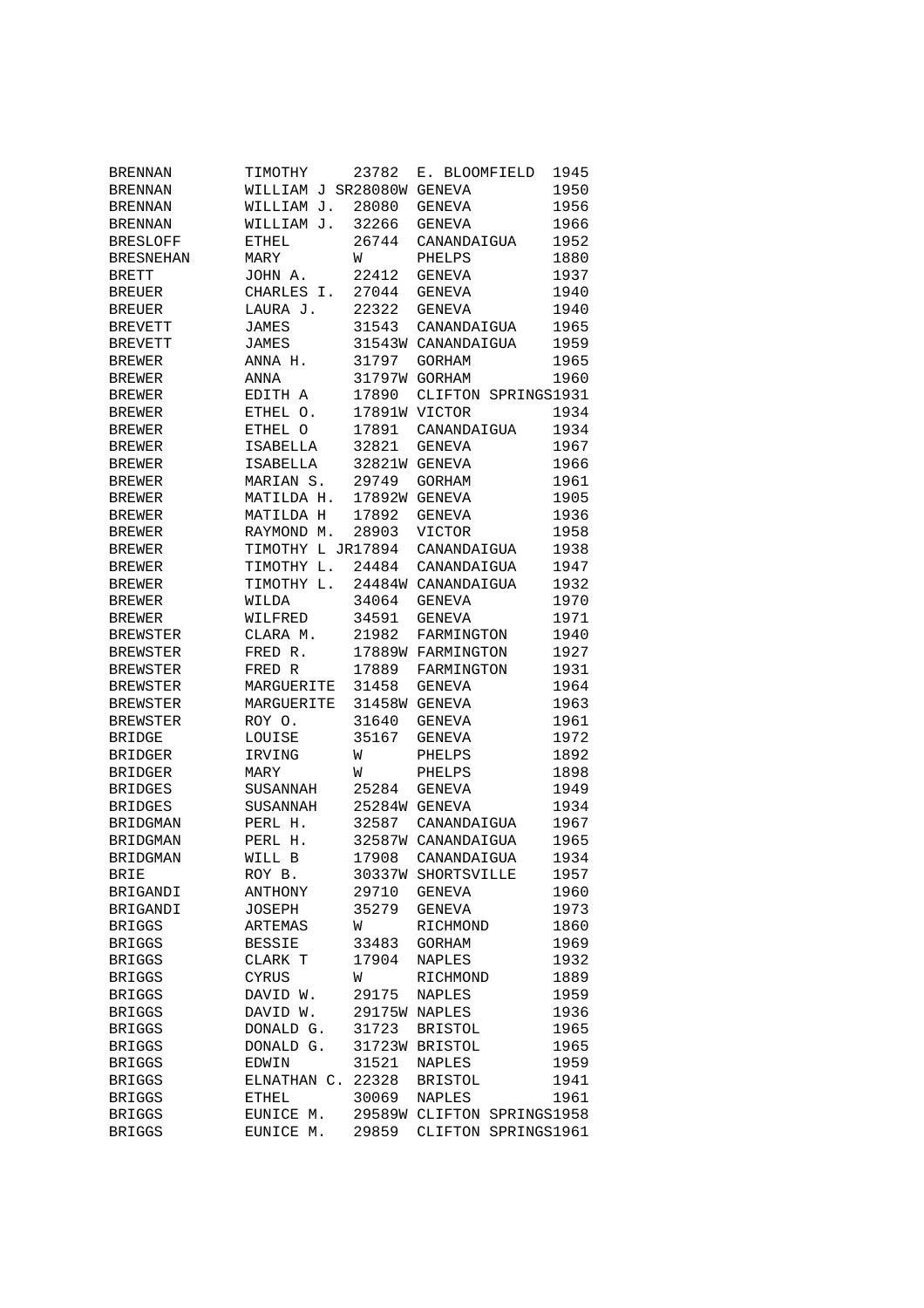| <b>BRIGGS</b>   | <b>EVELINE</b> | W             | RICHMOND            | 1891 |
|-----------------|----------------|---------------|---------------------|------|
| <b>BRIGGS</b>   | FLOYD          | 34650         | <b>GORHAM</b>       | 1971 |
| <b>BRIGGS</b>   | FRANK E.       |               | 17903W BRISTOL      | 1924 |
| <b>BRIGGS</b>   | FRANK E        | 17903         | <b>BRISTOL</b>      | 1932 |
| <b>BRIGGS</b>   | FRANK          | 24305         | NAPLES              | 1944 |
| <b>BRIGGS</b>   | HARRY F.       | 27765         | ROCHESTER           | 1955 |
| <b>BRIGGS</b>   | HARRY F.       |               | 27765W HONEOYE      | 1951 |
| <b>BRIGGS</b>   | JAMES          | 34615         | <b>GENEVA</b>       | 1971 |
| <b>BRIGGS</b>   | JEDEDIAH       | W             | RICHMOND            | 1881 |
| <b>BRIGGS</b>   | JENNIE M.      | 31986         | CANANDAIGUA         | 1966 |
| <b>BRIGGS</b>   | LEONARD        | W             | RICHMOND            | 1891 |
| <b>BRIGGS</b>   | LILLIAN M.     | 26839         | N. HORNELL          | 1953 |
| <b>BRIGGS</b>   | LILLIAN        | 33909         | <b>VICTOR</b>       | 1967 |
| <b>BRIGGS</b>   | ROY            | 33910         | VICTOR              | 1964 |
| <b>BRIGGS</b>   | STANLEY        | 34540         | CANANDAIGUA         | 1971 |
| <b>BRIGGS</b>   | STUART         | 32218         | MANCHESTER          | 1965 |
| <b>BRIGGS</b>   | THOMAS C.      | 23955         | <b>GENEVA</b>       | 1927 |
| <b>BRIGGS</b>   | THOMAS G.      | 22234         | NAPLES              | 1940 |
| <b>BRIGGS</b>   | VIRA A.        | 29105         | NEW HAVEN, CONN1958 |      |
| <b>BRIGGS</b>   | WILLIAM I      | 17902         | MANCHESTER          | 1932 |
| <b>BRIGHAM</b>  | <b>BETTY</b>   | 33427         | S BRISTOL           | 1968 |
| BRIGHTMAN       | THOMAS         | W             | PHELPS              | 1897 |
| <b>BRIGLIN</b>  | JEESE E.       |               | 30589W PHELPS       | 1957 |
| BRIGLIN         | JESSE          | 30589         | CLIFTON SPRINGS1962 |      |
| <b>BRIGLIN</b>  | JULIA          | 35170         | PHELPS              | 1972 |
| <b>BRIGNALL</b> | CHARLES        | 28968         | PHELPS              | 1959 |
| BRIGNALL        | CHARLES        |               | 28969W PHELPS       | 1947 |
| <b>BRILL</b>    | JOSEPH M.      | 23830         | <b>GENEVA</b>       | 1943 |
| <b>BRIND</b>    | BARBARA        | 35082         | FAYETTE             | 1972 |
| <b>BRIND</b>    | CHARLES        | 34168         | <b>GENEVA</b>       | 1970 |
| <b>BRINK</b>    | GEORGE         | 32420         | CANANDAIGUA         | 1966 |
| <b>BRINK</b>    | RUSSELL        | 31695         | SO. BRISTOL         | 1963 |
| <b>BRINK</b>    | WILLIAM        | 17905         | W BLOOMFIELD        | 1932 |
| <b>BRISBEE</b>  | WILLIAM        | 25157         | <b>BRISTOL</b>      | 1949 |
| <b>BRISTOL</b>  | ALICE F.       | 30604         | SENECA              | 1962 |
| <b>BRISTOL</b>  | ALICE F.       | 30604W        | SENECA              | 1950 |
| <b>BRISTOL</b>  | EDWARD C       | 17909         | FLORIDA             | 1937 |
| <b>BRISTOL</b>  | EDWARD G.      | 17909W VICTOR |                     | 1933 |
| <b>BRISTOL</b>  | EDWIN          | 35026         | <b>SENECA</b>       | 1972 |
| <b>BRISTOL</b>  | MARION         | 21674         | PHILADELPHIA        | 1939 |
| BRISTOL         | MARY           | <b>M</b>      | BRISTOL             | 1880 |
| <b>BRISTOL</b>  | RAYMOND J.     | 27823         | GORHAM              | 1955 |
| <b>BRITCHER</b> | LEE H.         | 27256         | PHELPS              | 1954 |
| <b>BRITTON</b>  | JOSEPH         | 21599         | BRISTOL             | 1937 |
| <b>BRITTON</b>  | MARGRIET       | 21447         | <b>BRISTOL</b>      | 1932 |
| <b>BRITTON</b>  | MARGRIET       |               | 21447W RICHMOND     | 1926 |
| <b>BRIZEE</b>   | CORAL          | 32907         | CANANDAIGUA         | 1967 |
| <b>BRIZEE</b>   | PHILIP         | W             | MANCHESTER          | 1887 |
| <b>BRIZZEE</b>  | ALBERT E.      | 32574         | CANANDAIGUA         | 1967 |
| <b>BRIZZEE</b>  | ALBERT E.      |               | 32574W CANANDAIGUA  | 1957 |
| <b>BRIZZEE</b>  | EBEN T         | 17906         | HOPEWELL            | 1934 |
| <b>BRIZZEE</b>  | EDITH C.       | 27592         | CANANDAIGUA         | 1955 |
| <b>BRIZZEE</b>  | EDITH C.       | 27592W SENECA |                     | 1949 |
| <b>BRIZZEE</b>  | FREIDA         | 34396         | HOPEWELL            | 1971 |
| <b>BRIZZEE</b>  | GARFIELD A     | 17907         | HOPEWELL            | 1934 |
| <b>BRIZZEE</b>  | GEORGE C.      | 30137         | GENEVA              | 1961 |
| <b>BRIZZEE</b>  | GEORGE C.      |               | 30137W SENECA       | 1957 |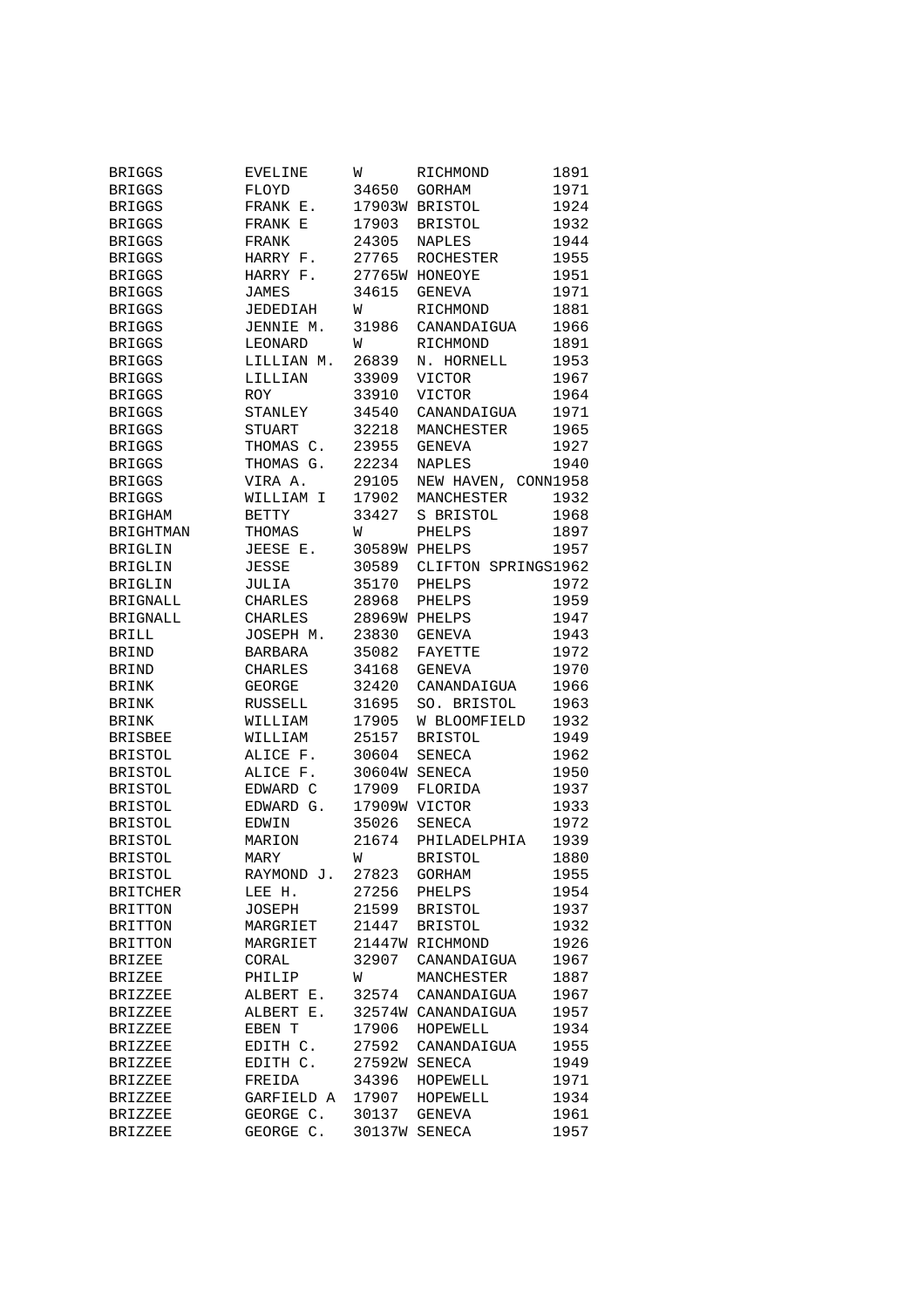| <b>BRIZZEE</b>     | GRACE S.                  | 21974  | CANANDAIGUA                    | 1940 |
|--------------------|---------------------------|--------|--------------------------------|------|
| <b>BRIZZEE</b>     | HOMER E.                  | 32481  | CANANDAIGUA                    | 1966 |
| <b>BRIZZEE</b>     | HOMER W.                  | 32394  | GORHAM                         | 1966 |
| <b>BROADFOOT</b>   | AGNES F.                  | 27984  | <b>GENEVA</b>                  | 1956 |
| <b>BROADFOOT</b>   | <b>EDNA</b>               | 23881  | GENEVA                         | 1945 |
| <b>BROADFOOT</b>   | KATHERINE E.30248         |        | GENEVA                         | 1962 |
| <b>BROADFOOT</b>   | KATHERINE E.30248W GENEVA |        |                                | 1958 |
| <b>BROADFOOT</b>   | MARY                      | 34990  | GENEVA                         | 1972 |
| BROADWELL          | FLORENCE H.               | 27359  | IONIA                          | 1953 |
| <b>BROBERG</b>     | SWAN F                    | 17930  | CANANDAIGUA                    | 1935 |
| <b>BROCKELBANK</b> | CHARLES H.                | 30556  | CANANDAIGUA                    | 1962 |
| <b>BROCKELBANK</b> | CHARLES H.                |        | 30556W CANANDAIGUA             | 1959 |
| <b>BROCKELBANK</b> | MAUDE B.                  |        | 32277W CANANDAIGUA             | 1956 |
| <b>BROCKELBANK</b> | PHILIP                    | 33841  | CANANDAIGUA                    | 1970 |
| <b>BROCKELBANK</b> | <b>ROBERT</b>             | 34478  | CANANDAIGUA                    | 1971 |
| <b>BROCKELBANK</b> | VIOLA P.                  |        | 32056W CANANDAIGUA             | 1965 |
| <b>BROCKELBANK</b> | WALTER                    | W      | HOPEWELL                       | 1890 |
| <b>BROCKLEBANK</b> | BENJAMIN                  | 33390  | CANANDAIGUA                    | 1968 |
| <b>BROCKLEBANK</b> | CAROLINE                  | W      | CANANDAIGUA                    | 1898 |
| <b>BROCKLEBANK</b> | <b>ELLA</b>               | 34509  | CANANDAIGUA                    | 1971 |
| <b>BROCKLEBANK</b> | FLOYD B.                  | 26810  | CANANDAIGUA                    | 1953 |
| <b>BROCKLEBANK</b> | FLOYD B.                  |        | 26810W CANANDAIGUA             | 1950 |
| BROCKLEBANK        | MARY                      | 33506  | CANANDAIGUA                    | 1969 |
| <b>BROCKLEBANK</b> | MAUDE                     | 32277  | CANANDAIGUA                    | 1966 |
| <b>BROCKLEBANK</b> | VIOLA P.                  | 32056  | CANANDAIGUA                    | 1966 |
| <b>BROCKMYRE</b>   | FRANK E.                  | 23845  | CANANDAIGUA                    | 1946 |
| BROCKMYRE          | JOHN R.                   | 26234  | CANANDAIGUA                    | 1951 |
| <b>BROCKMYRE</b>   | JOHN R.                   | 26234W | CANANDAIGUA                    | 1950 |
| <b>BRODERICK</b>   | <b>BRIDGET</b>            | 24181  | <b>GENEVA</b>                  | 1946 |
| <b>BRODERICK</b>   | EDWARD J.                 | 22620W | GENEVA                         | 1926 |
| <b>BRODERICK</b>   | EDWARD J                  | 22620  | GENEVA                         | 1942 |
| <b>BRODERICK</b>   | ELIZABETH C.29927         |        | GENEVA                         | 1941 |
| <b>BRODERICK</b>   | ELIZABETH                 | 17938  | GENEVA                         | 1936 |
| <b>BRODERICK</b>   | ELIZABETH                 |        | 17938W GENEVA                  | 1933 |
| <b>BRODERICK</b>   | JOHN                      | 17939  | FARMINGTON                     | 1937 |
| BRODERICK          | JOHN                      | 17939W | FARMINGTON                     | 1934 |
| BRODERICK          | MARGARET                  | 22656  | <b>GENEVA</b>                  | 1942 |
| <b>BRODERICK</b>   | MARGARET                  |        | 22656W GENEVA                  | 1929 |
| <b>BRODERICK</b>   | MARTIN J.                 | 29928  | GENEVA                         | 1955 |
| <b>BRODERICK</b>   | WILLIAM E.                | 30083  | <b>GENEVA</b>                  | 1961 |
| <b>BROGAN</b>      | ELIZABETH J.32392         |        | SHORTSVILLE                    | 1966 |
| <b>BROGAN</b>      | ELIZABETH                 | 32392W | SHORTSVILLE                    | 1966 |
| <b>BRONSON</b>     |                           |        | CHARLOTTE W.27770W CANANDAIGUA | 1944 |
| <b>BRONSON</b>     | CHARLOTTE                 | 27770  | HAWAII                         | 1955 |
| <b>BRONSON</b>     | JANE                      | W      | CANANDAIGUA                    | 1878 |
| <b>BROOKER</b>     | <b>JAMES</b>              | 33290  | CANANDAIGUA                    | 1968 |
| <b>BROOKER</b>     | MARGARET                  | 24015  | CANANDAIGUA                    | 1945 |
| <b>BROOKER</b>     | MARGARET                  |        | 24015W CANANDAIGUA             | 1941 |
| <b>BROOKINS</b>    | RAYMOND                   |        | 29308W CANANDAIGUA             | 1954 |
| <b>BROOKS</b>      | ALICE D.                  | 29148  | CANANDAIGUA                    | 1959 |
| <b>BROOKS</b>      | ALICE D.                  |        | 29148W CANANDAIGUA             | 1955 |
| <b>BROOKS</b>      | ANNA C.                   | 28156  | GENEVA                         | 1956 |
| <b>BROOKS</b>      | ANNA C.                   | 28156W | GENEVA                         | 1933 |
| <b>BROOKS</b>      | FLORENCE                  | 34970  | CANANDAIGUA                    | 1972 |
| <b>BROOKS</b>      | GUILFORD                  | W      | VICTOR                         | 1895 |
| <b>BROOKS</b>      | STUART R.                 | 26233  | GENEVA                         | 1951 |
| <b>BROOKS</b>      | STUART R.                 |        | 26233W GENEVA                  | 1950 |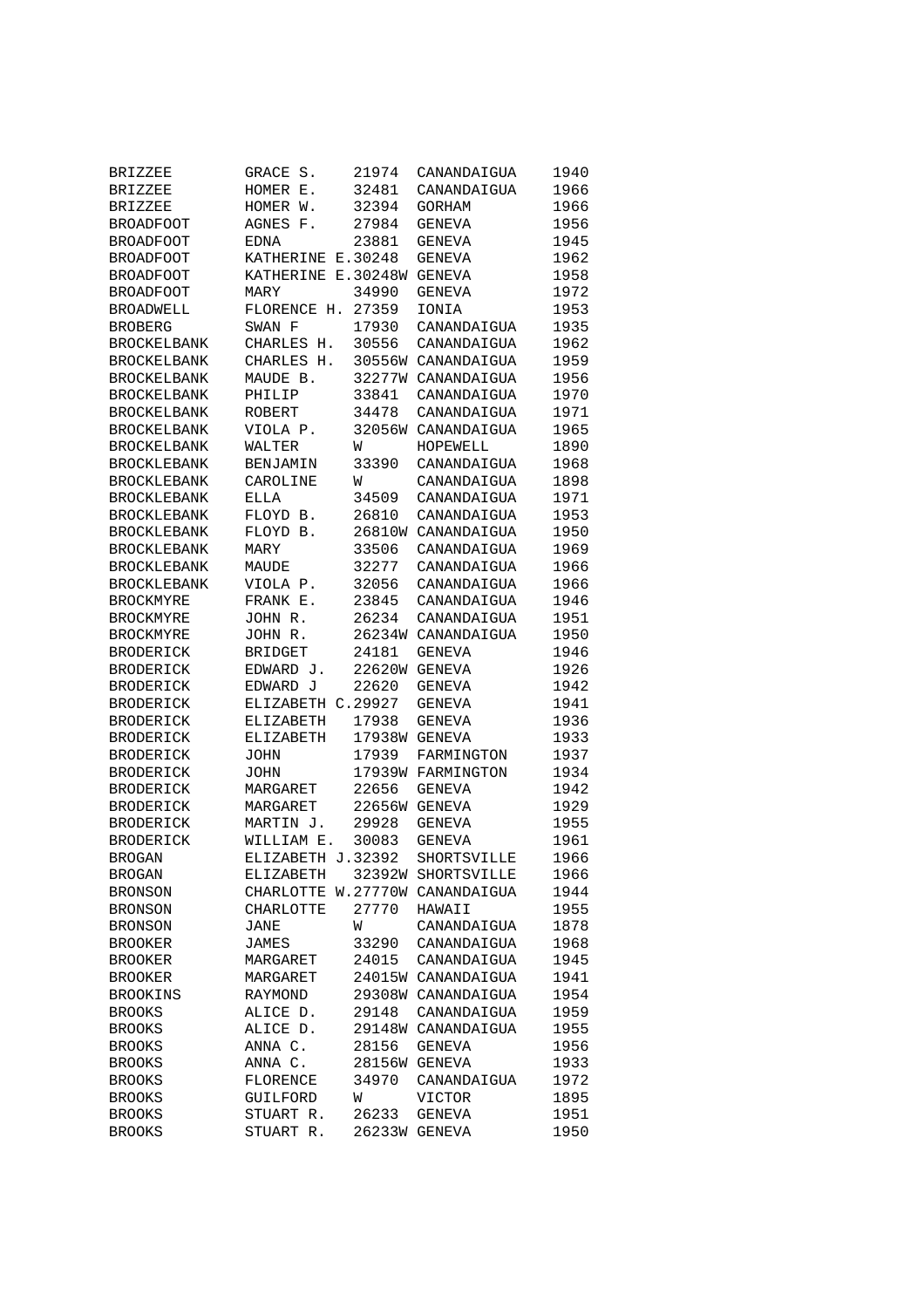| BROOMFIELD                   | CHARLES                            | 17932         | CLIFTON SPRINGS1935     |      |
|------------------------------|------------------------------------|---------------|-------------------------|------|
| <b>BROOMFIELD</b>            | CHARLES                            | 17932W        | SHORTSVILLE             | 1899 |
| <b>BROOMFIELD</b>            | EDWIN J.                           | 22410         | FARMINGTON              | 1941 |
| <b>BROOMFIELD</b>            | FRANK                              | 23910         | CLIFTON SPRINGS1946     |      |
| <b>BROOMFIELD</b>            | FRANK                              | 23910W        | SHORTSVILLE             | 1940 |
| <b>BROOMFIELD</b>            | <b>JENNETT</b>                     | 24205         | WILLARD                 | 1946 |
| <b>BROOMFIELD</b>            | JENNETT                            | 24205W        | SHORTSVILLE             | 1941 |
| <b>BROOMFIELD</b>            | MARY A.                            | 21944         | SHORTSVILLE             | 1940 |
| <b>BROOMFIELD</b>            | RANSOM                             | 33531         | SHORTSVILLE             | 1969 |
| <b>BROOMFIELD</b>            | ROSABELLE                          | 31892         | SHORTSVILLE             | 1965 |
| <b>BROOMFIELD</b>            | ROSABELLE                          | 31892W        | SHORTSVILLE             | 1961 |
| <b>BROOMFIELD</b>            | ROY J.                             | 30047         | SHORTSVILLE             | 1961 |
| <b>BROOMFIELD</b>            | SARA J.                            | 25099         | FARMINGTON              | 1948 |
| <b>BROOMFIELD</b>            | SARA J.                            | 25099W VICTOR |                         | 1942 |
| <b>BROPHY</b>                | ANABEL M J                         | 17929         | MANCHESTER              | 1934 |
| <b>BROPHY</b>                | ANABEL M.J.                        | W             | MANCHESTER              | 1924 |
| <b>BROPHY</b>                | ANNA L.                            | 29132         | FARMNGTON               | 1959 |
| <b>BROPHY</b>                | ANNA L.                            | 29132W        | FARMINGTON              | 1956 |
| <b>BROPHY</b>                | EDWARD D.                          | 30688         | SHORTSVILLE             | 1962 |
| <b>BROPHY</b>                | JAMES T                            | 17942         | PHELPS                  | 1938 |
| <b>BROPHY</b>                | JOHN F.                            | 22775         | CANANDAIGUA             | 1943 |
| <b>BROPHY</b>                | JOHN F.                            |               | 22775W MANCHESTER       | 1943 |
| <b>BROPHY</b>                | <b>JOHN</b>                        | 23220         | PHELPS                  | 1944 |
| <b>BROPHY</b>                | JOHN                               | 23220W        | PHELPS                  | 1941 |
| <b>BROPHY</b>                | LEO J.                             | 29133         | FARMINGTON              | 1958 |
| <b>BROPHY</b>                | MARGARET                           | 32774         | SHORTSVILLE             | 1965 |
| <b>BROPHY</b>                | NEIL E.                            | 29572         | SHORTSVILLE             | 1960 |
| <b>BROPHY</b>                | THOMAS D.                          | 32484         | BUTLER PA               | 1958 |
| <b>BROSHARD</b>              | ANNA M.                            | 30012         | CLIFTON SPRINGS1961     |      |
| <b>BROSHARD</b>              | ANNA M.                            | 30012W        | PHELPS                  | 1950 |
| <b>BROSHARD</b>              | FRED F.                            | 23244         | PHELPS                  | 1944 |
| <b>BROTHER</b>               | <b>BELINDA</b>                     | W             | GENEVA                  | 1882 |
| <b>BROTHER</b>               | CATHARINE                          | W             | GENEVA                  | 1882 |
| <b>BROUGHTON</b>             | WILLIAM                            | W             | VICTOR                  | 1864 |
| <b>BROWN</b>                 | ALICE P.                           | 23058         | MARYLAND                | 1912 |
| <b>BROWN</b>                 | ANDREW                             | 33409         | CANANDAIGUA             | 1968 |
| <b>BROWN</b>                 | ANNA B.                            | 17934W        | PHELPS                  | 1922 |
| <b>BROWN</b>                 | ANNA B                             | 17934         | CLIFTON SPRINGS1935     |      |
| <b>BROWN</b>                 | ANNIE B.                           | 25526         | CANANDAIGUA             | 1949 |
| <b>BROWN</b>                 | ANNIE B.                           | 25526W VICTOR |                         | 1944 |
| <b>BROWN</b>                 | ARTHUR F.                          |               | 21927W CANANDAIGUA      | 1939 |
| <b>BROWN</b>                 | ARTHUR F                           | 21927         | MIAMI FL                | 1940 |
| <b>BROWN</b>                 | ARTHUR W.                          | 31353         | HOPEWELL                | 1964 |
| BROWN                        | AUGUSTUS C.                        |               | 31317 CANANDAIGUA       | 1964 |
| <b>BROWN</b>                 | AUGUSTUS C.                        |               | 31317W CANANDAIGUA      | 1962 |
| <b>BROWN</b>                 | <b>AUGUSTUS</b>                    | 17928         | W BLOOMFIELD            | 1934 |
| <b>BROWN</b>                 | AVERY R.                           | 23974         | VICTOR                  | 1946 |
| <b>BROWN</b>                 | B. BENNETT                         | 27422         | CANANDAIGUA             | 1954 |
| <b>BROWN</b>                 | B. BENNETT                         | 27422W        | SHORTSVILLE             | 1920 |
| <b>BROWN</b>                 | <b>BELLE</b>                       | 22560         | HOPEWELL                | 1940 |
| <b>BROWN</b>                 |                                    |               |                         |      |
| <b>BROWN</b>                 | BENJAMIN C. 29603                  |               | BRISTOL                 | 1960 |
|                              | BERHARD E.                         | 24520         | GORHAM                  | 1947 |
| <b>BROWN</b>                 | <b>BERNHARD</b>                    |               | 24520W GORHAM           | 1942 |
| <b>BROWN</b>                 | BERTHA                             | 25145         | GENEVA                  | 1949 |
| <b>BROWN</b>                 | <b>BRIDGET</b>                     | 24913         | GENEVA                  | 1942 |
| <b>BROWN</b><br><b>BROWN</b> | <b>BURRUS</b><br>CATHERINE J.17927 | 22559         | HOPEWELL<br>CANANDAIGUA | 1942 |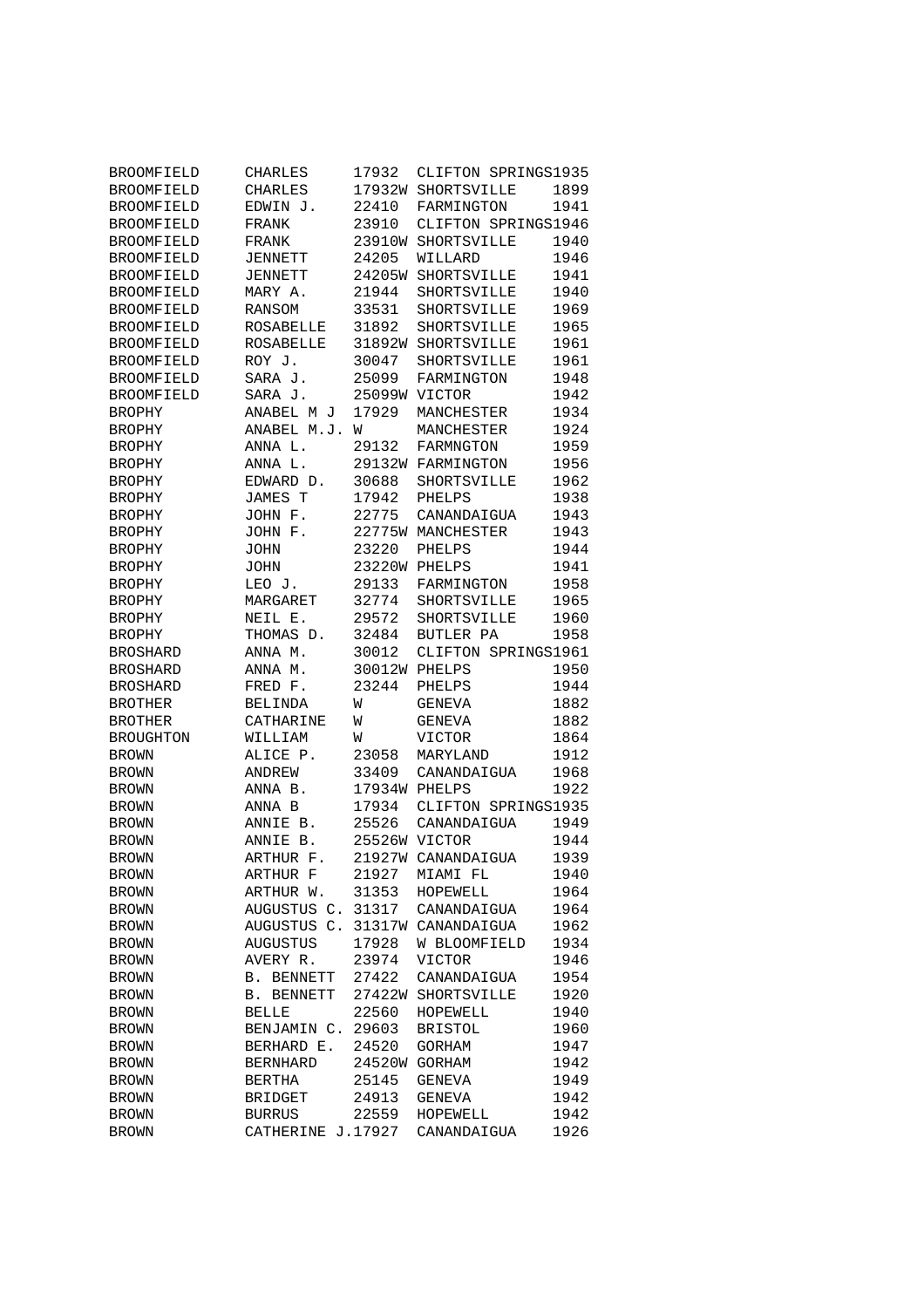| <b>BROWN</b>  | CATHERINE J 17927              |               | CANANDAIGUA                | 1931 |
|---------------|--------------------------------|---------------|----------------------------|------|
| <b>BROWN</b>  | CHARLES J.                     | 21855         | CANANDAIGUA                | 1940 |
| <b>BROWN</b>  | CHRISTIAN S.17936W GENEVA      |               |                            | 1915 |
| <b>BROWN</b>  | CHRISTIAN S 17936              |               | GENEVA                     | 1936 |
| <b>BROWN</b>  | CLARA R.                       | 30162         | GENEVA                     | 1961 |
| <b>BROWN</b>  | CLARA R.                       | 30162W        | GENEVA                     | 1947 |
| <b>BROWN</b>  | CLAUDE L.                      | 27676         | CANANDAIGUA                | 1955 |
| <b>BROWN</b>  | CLAUDE L.                      |               | 27676W HOPEWELL            | 1954 |
| <b>BROWN</b>  | <b>CLAUDE</b>                  | 35296         | <b>VICTOR</b>              | 1973 |
| <b>BROWN</b>  | CLINTON C.                     | 28024         | CANANDAIGUA                | 1956 |
| <b>BROWN</b>  | CLINTON                        | 28024W        | GORHAM                     | 1953 |
| <b>BROWN</b>  | CORA                           | 27503         | CANANDAIGUA                | 1955 |
| <b>BROWN</b>  | CORA                           |               | 27503W CANANDAIGUA         | 1949 |
| <b>BROWN</b>  | DELLA                          | 31059         | GORHAM                     | 1963 |
| <b>BROWN</b>  | DELLA                          | 31059W GORHAM |                            | 1959 |
| <b>BROWN</b>  | DONALD C.                      | 32171         | CANANDAIGUA                | 1966 |
| <b>BROWNE</b> | CHARLES J.                     | 32292         | CANANDAIGUA                | 1966 |
| <b>BROWNE</b> | <b>CHARLES</b>                 |               | 32292W CANANDAIGUA         | 1966 |
| <b>BROWN</b>  | EDWARD E.                      | 22819         | GORHAM                     | 1943 |
| <b>BROWN</b>  | EDWARD E.                      | 22819W        | GORHAM                     | 1943 |
| <b>BROWN</b>  | EDWARD F.                      | 26272         | W. BLOOMFIELD              | 1951 |
| <b>BROWNE</b> | FLORA M.                       | 24601         | SHORTSVILLE                | 1947 |
| <b>BROWNE</b> | FLORA M.                       |               | 24601W SHORTSVILLE         | 1946 |
| <b>BROWNE</b> | JESSIE H.                      | 29199         | CLIFTON SPRINGS1959        |      |
| <b>BROWNE</b> | JESSIE H.                      |               | 29199W CLIFTON SPRINGS1948 |      |
| <b>BROWN</b>  | ELIZABETH                      | 21604         | PHELPS                     | 1938 |
| <b>BROWN</b>  | ELIZABETH                      | 28592         | GENEVA                     | 1957 |
| <b>BROWN</b>  | ELIZABETH                      | 28592W GENEVA |                            | 1957 |
| <b>BROWN</b>  | ELIZABETH                      | W             | GENEVA                     | 1895 |
| <b>BROWN</b>  | ELIZABETH                      | W             | CANANDAIGUA                | 1881 |
| BROWNELL      | CARLTON K.                     | 23547W GENEVA |                            | 1934 |
| BROWNELL      | CARLTON W.                     | 23547         | GENEVA                     | 1945 |
| BROWNELL      | JULIA M.                       | 25683         | CLIFTON SPRINGS1950        |      |
| BROWNELL      | JULIA M.                       | 25683W GENEVA |                            | 1949 |
| <b>BROWN</b>  | ELLSWORTH S.24844              |               | CANANDAIGUA                | 1948 |
| <b>BROWN</b>  | ELLSWORTH S.24844W CANANDAIGUA |               |                            | 1947 |
| <b>BROWN</b>  | ELMER B.                       | 30044         | SHORTSVILLE                | 1961 |
| <b>BROWN</b>  | ELMER B.                       |               | 30044W SHORTSVILLE         | 1960 |
| <b>BROWNE</b> | LOUISE R.                      | 23186         | CANANDAIGUA                | 1943 |
| <b>BROWNE</b> | LOUISE R.                      |               | 23186W CANANDAIGUA         | 1938 |
| <b>BROWN</b>  | EMILY S.                       |               | 17940W GENEVA              | 1936 |
| <b>BROWN</b>  | EMILY S                        | 17940         | GENEVA                     | 1938 |
| <b>BROWN</b>  | ERNEST                         | 30583         | CLIFTON SPRINGS1962        |      |
| <b>BROWN</b>  | ERNEST                         |               | 30583W SHORTSVILLE         | 1962 |
| <b>BROWN</b>  | ETHEL M.                       | 31377         | SHORTSVILLE                | 1964 |
| <b>BROWN</b>  | ETHEL N.                       | 28779         | CANANDAIGUA                | 1958 |
| <b>BROWN</b>  | ETHEL N.                       |               | 28779W CHAPIN              | 1957 |
| <b>BROWN</b>  | ETTA M.                        | 21953         | WEST BLOOMFIELD1940        |      |
| <b>BROWN</b>  | EUGENE F.                      | 24667         | GENEVA                     | 1947 |
| <b>BROWN</b>  | FANNY                          | 33594         | SENECA FALLS               | 1967 |
| <b>BROWN</b>  | FANNY                          | <b>M</b>      | MANCHESTER                 | 1883 |
| <b>BROWN</b>  | FLORENCE M. 24343              |               | VICTOR                     | 1945 |
| <b>BROWN</b>  | FLOYD C.                       | 23866         | GENEVA                     | 1946 |
| <b>BROWN</b>  | FRANCIS                        | 34613         | SHORTSVILLE                | 1970 |
| <b>BROWN</b>  | FRANK A.                       | 32062         | CLIFTON SPRINGS1961        |      |
| <b>BROWN</b>  | FRANK E.                       | 30448         | PHELPS                     | 1962 |
| <b>BROWN</b>  | FRANK                          | 33399         | CANANDAIGUA                | 1969 |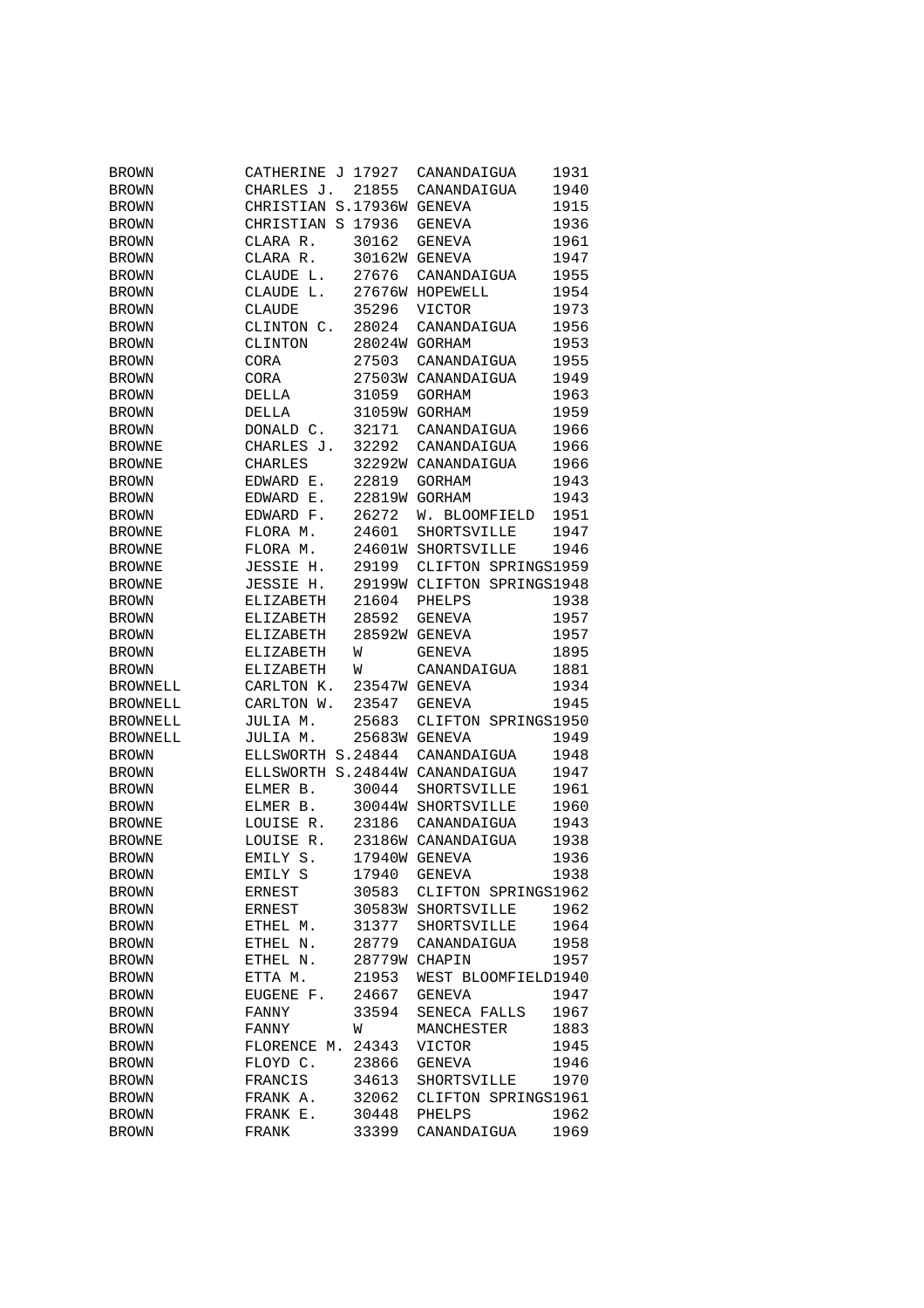| <b>BROWN</b> | FRED R.           | 31456         | PHELPS              | 1962 |
|--------------|-------------------|---------------|---------------------|------|
| <b>BROWN</b> | GEORGE A.         | 29370         | CLIFTON SPRINGS1959 |      |
| <b>BROWN</b> | GEORGE H.         | 25344         | CANANDAIGUA         | 1949 |
| <b>BROWN</b> | GEORGE H.         |               | 25344W CANANDAIGUA  | 1948 |
| <b>BROWN</b> | <b>GEORGE</b>     | 34039         | STANLEY             | 1970 |
| <b>BROWN</b> | GERTRUDE          | 34781         | CANANDAIGUA         | 1971 |
| <b>BROWN</b> | GORDON G.         | 28524         | HOPEWELL            | 1957 |
| <b>BROWN</b> | GORDON G.         |               | 28524W HOPEWELL     | 1956 |
| <b>BROWN</b> | H. LAWRENCE 25852 |               | SHORTSVILLE         | 1950 |
| <b>BROWN</b> | HARRIET F.        |               | 24927W CANANDAIGUA  | 1948 |
| <b>BROWN</b> | HARRIET F.        | 25927         | CANANDAIGUA         | 1951 |
| <b>BROWN</b> | HARRY M.          | 31827         | CANANDAIGUA         | 1965 |
| <b>BROWN</b> | HARRY M.          |               | 31827W CANANDAIGUA  | 1962 |
| <b>BROWN</b> | HEZEKIAH          | 23411W GENEVA |                     | 1939 |
| <b>BROWN</b> | HEZEKIAH          | 23441         | GENEVA              | 1944 |
| <b>BROWN</b> | HOWARD            | 34903         | TUCSON              | 1971 |
| <b>BROWN</b> | IDA M.            | 30882         | CANANDAIGUA         | 1949 |
| <b>BROWN</b> | IRENE M.          | 31140         | CANANDAIGUA         | 1964 |
| <b>BROWN</b> | IRENE M.          |               | 31140W CANANDAIGUA  | 1953 |
| <b>BROWN</b> | ISAAC H.          | 21448W VICTOR |                     | 1931 |
| <b>BROWN</b> | ISAAC H           | 21448         | VICTOR              | 1935 |
| <b>BROWN</b> | JAMES H.          | 24360         | GENEVA              | 1947 |
| <b>BROWN</b> | JAMES H.          | 24360W GENEVA |                     | 1946 |
| <b>BROWN</b> | JANE S.           |               | 17937W CANANDAIGUA  | 1930 |
| <b>BROWN</b> | JANE SPRAGUE17937 |               | CANANDAIGUA         | 1933 |
| <b>BROWN</b> | JAY S             | 22639         | CANANDAIGUA         | 1942 |
| <b>BROWN</b> | JOHN A.           | 23821         | RICHMOND            | 1946 |
| <b>BROWN</b> | JOHN A.           |               | 23921W RICHMOND     | 1939 |
| <b>BROWN</b> | JOHN J.           | 17931W        | GENEVA              | 1932 |
| <b>BROWN</b> | JOHN J            | 17931         | GENEVA              | 1934 |
| <b>BROWN</b> | JOHN L.           | 25916         | GENEVA              | 1951 |
| <b>BROWN</b> | JOHN L.           |               | 25916W GENEVA       | 1950 |
| <b>BROWN</b> | JOSEPH F.         | 25523         | CANANDAIGUA         | 1944 |
| <b>BROWN</b> | JOSEPH P.         | 29879         | <b>VICTOR</b>       | 1961 |
| <b>BROWN</b> | JOSEPH P.         | 29879W VICTOR |                     | 1961 |
| <b>BROWN</b> | LEWIS F.          | 29318         | CANANDAIGUA         | 1959 |
| <b>BROWN</b> | LOTTIE A.         | 26030         | PHELPS              | 1951 |
| <b>BROWN</b> | LOTTIE A.         | 26030W PHELPS |                     | 1928 |
| <b>BROWN</b> | LOUIS L.          | 24918         | SCHENECTADY         | 1946 |
| <b>BROWN</b> | M.ALICE           | 22220         | CANANDAIGUA         | 1941 |
| <b>BROWN</b> | MABEL T.          |               | 27998 CANANDAIGUA   | 1955 |
| <b>BROWN</b> | MARGARET          | 34158         | CANANDAIGUA         | 1970 |
| <b>BROWN</b> | MARY ANN          | 17935         | SENECA              | 1935 |
| BROWN        | MARY ANN          |               | 17935W SENECA       | 1922 |
| <b>BROWN</b> | MARY D.           | 25621         | HOPEWELL            | 1950 |
| <b>BROWN</b> | MARY D.           | 25621W        | HOPEWELL            | 1932 |
| <b>BROWN</b> | MARY E.           | 22061         | CANANDAIGUA         | 1939 |
| <b>BROWN</b> | MARY E.           | 25634         | CANANDAIGUA         | 1950 |
| <b>BROWN</b> | MARY E.           | 30959         | GENEVA              | 1963 |
| <b>BROWN</b> | MARY E.           | 30959W        | GENEVA              | 1961 |
| <b>BROWN</b> | MARY H.           | 26358         | E. BLOOMFIELD       | 1951 |
| <b>BROWN</b> | MARY J.           | 23324         | <b>CHESHIRE</b>     | 1907 |
| <b>BROWN</b> | MARY S            | 17926         | MANCHESTER          | 1931 |
| <b>BROWN</b> | MARYALICE         | 22286         | SHORTSVILLE         | 1941 |
| <b>BROWN</b> | MAUDE E.          | 27014         | CANANDAIGUA         | 1953 |
| <b>BROWN</b> | MICHELE           | 33265         | CANANDAIGUA         | 1968 |
| <b>BROWN</b> | MILDRED           | 28307         | SHORTSVILLE         | 1957 |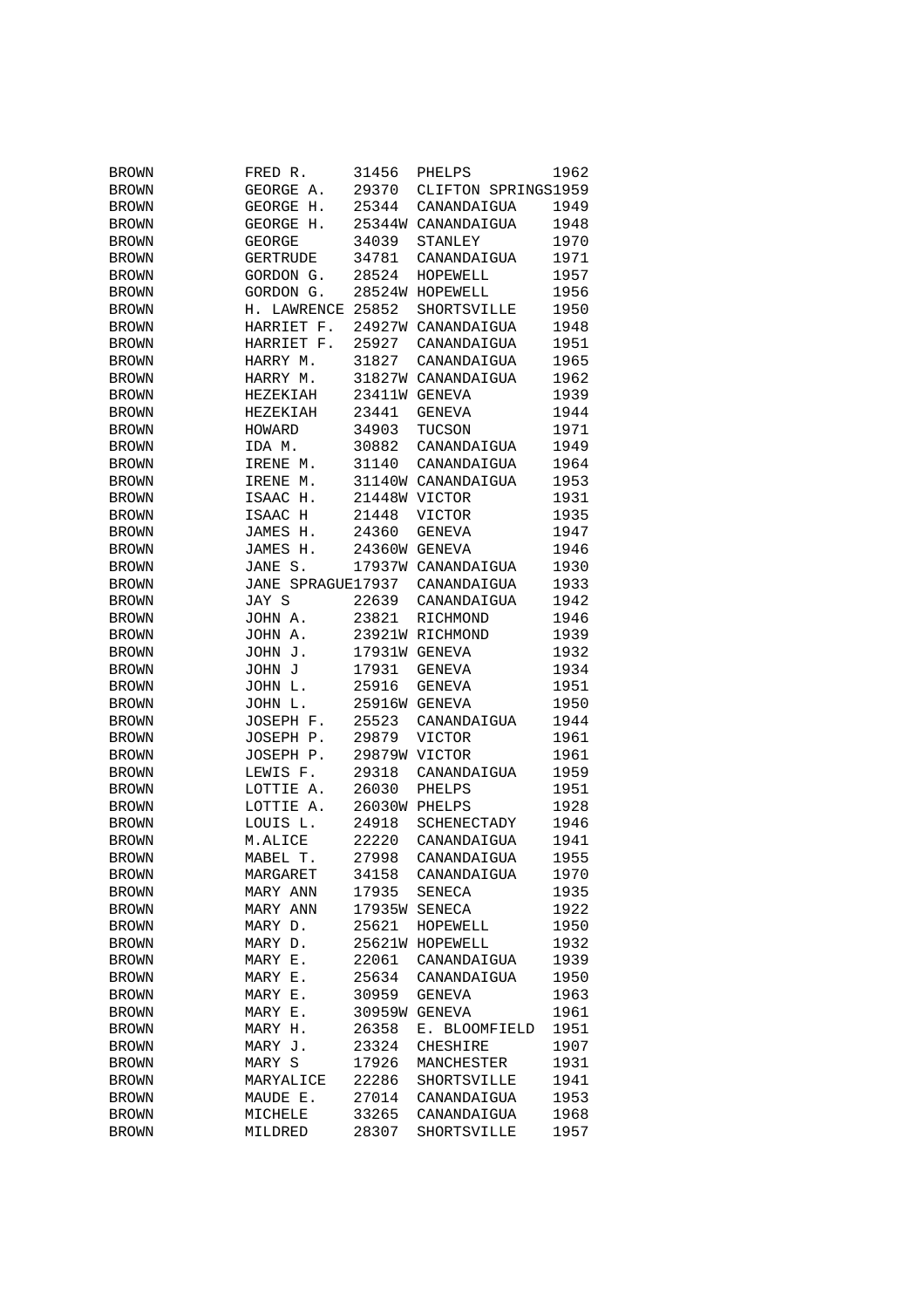| <b>BROWN</b>     | MINNIE M       | 17941         | MANCHESTER          | 1938 |
|------------------|----------------|---------------|---------------------|------|
| <b>BROWN</b>     | M<br>MINNIE    |               | 17941W MANCHESTER   | 1930 |
| <b>BROWN</b>     | NELLIE         | 35342         | MANCHESTER          | 1973 |
| <b>BROWN</b>     | NETTIE J.      | 24776         | GENEVA              | 1947 |
| <b>BROWN</b>     | NETTIE J.      |               | 24776W GENEVA       | 1935 |
| <b>BROWN</b>     | PERRY J.       | 24878         | <b>SENECA</b>       | 1948 |
| <b>BROWN</b>     | POLLY          | W             | CANADICE            | 1889 |
| <b>BROWN</b>     | RALPH W.       | 28017         | LANCASTER           | 1956 |
| <b>BROWN</b>     | RICHARD        | W             | CLIFTON SPRINGS1890 |      |
| <b>BROWN</b>     | ROBERT W       | 17933         | <b>GENEVA</b>       | 1935 |
| <b>BROWN</b>     | ROLAND C.      | 26945         | <b>WATERLOO</b>     | 1953 |
| <b>BROWN</b>     | ROY            | 32960         | <b>GENEVA</b>       | 1963 |
| <b>BROWN</b>     | RUTH           | 33793         | HOPEWELL            | 1970 |
| <b>BROWN</b>     | SADIE L.       | 32217         | <b>BRISTOL</b>      | 1966 |
| <b>BROWN</b>     | SARAH          | 28665         | <b>GENEVA</b>       | 1942 |
| <b>BROWN</b>     | SARAH          | W             | W BLOOMFIELD        | 1895 |
| <b>BROWN</b>     | SOPHIE M.      | 22883         | GORHAM              | 1939 |
| <b>BROWN</b>     | T. HOWARD      | 25658         | CANANDAIGUA         | 1950 |
| <b>BROWN</b>     | Т.<br>HOWARD   |               | 25658W CANANDAIGUA  | 1949 |
| <b>BROWN</b>     | THEODORE R.    | 24607         | <b>GENEVA</b>       | 1947 |
| <b>BROWN</b>     | WILLIAM D.     | 21817         | CANANDAIGUA         | 1939 |
| <b>BROWN</b>     | WILLIAM O.     | 30979         | <b>GENEVA</b>       | 1952 |
| <b>BROWN</b>     | WILLIAM P.     | 25318         | SHORTSVILLE         | 1949 |
| <b>BROWN</b>     | WILLIAM P.     | 25318W        | SHORTSVILLE         | 1916 |
| <b>BROWN</b>     | WILLIAM        | 23192         | GORHAM              | 1943 |
| BROXHOLM         | SARAH          | 24545         | E. BLOOMFIELD       | 1942 |
| <b>BRUCE</b>     | LOUISA F.      | 31138         | ROCHESTER           | 1963 |
| <b>BRUCE</b>     | MARGARET J.    | 30340         | MANCHESTER          | 1961 |
| <b>BRUCE</b>     | MARGARET J.    |               | 30340W MANCHESTER   | 1961 |
| <b>BRUCE</b>     | WILLIAM W.     | 21769         | SENECA CASTLE       | 1939 |
| <b>BRUECK</b>    | CLARA          | 17950         | CANADICE            | 1934 |
| <b>BRUGESS</b>   | ORA A.         | 25953         | CLIFTON SPRINGS1951 |      |
| <b>BRUMBER</b>   | VERNON         | 34228         | CANANDAIGUA         | 1970 |
| <b>BRUNDAGE</b>  | CHARLES R.     | 25878         | HOPEWELL            | 1950 |
| <b>BRUNDAGE</b>  | ELIZA          | W             | SENECA              | 1890 |
| <b>BRUNDAGE</b>  | FLORENCE       | 32912         | CLIFTON SPRINGS1967 |      |
| <b>BRUNDAGE</b>  | MARY           | W             | GENEVA              | 1880 |
| <b>BRUNI</b>     | GABRIEL        | 31617         | <b>WATERLOO</b>     | 1965 |
| <b>BRUNI</b>     | GABRIEL        | 31617W GENEVA |                     | 1959 |
| <b>BRUNO</b>     | FIORE          | 23474         | <b>GENEVA</b>       | 1944 |
| <b>BRUNO</b>     | FIORE          |               | 23474W GENEVA       | 1944 |
| <b>BRUNO</b>     | JOSEPHINE      | 27706         | GENEVA              | 1942 |
| <b>BRUNO</b>     | MARY           | 28048         | <b>GENEVA</b>       | 1956 |
| <b>BRUNO</b>     | MARY           | 28048W GENEVA |                     | 1948 |
| <b>BRUNO</b>     | MARY           | 31056         | GENEVA              | 1963 |
| <b>BRUNO</b>     | MARY           | 31056W GENEVA |                     | 1958 |
| <b>BRUNO</b>     | MICHAEL        | 35142         | <b>GENEVA</b>       | 1967 |
| BRUNSKILL        | CHARLES        | 21933         | GENEVA              | 1940 |
| BRUNSKILL        | JOHN           | 17947         | SENECA FALLS        | 1932 |
| <b>BRUNSKILL</b> | MARY H.        | 22932         | GENEVA              | 1943 |
| BRUNSKILL        | MARY H.        | 22932W GENEVA |                     | 1935 |
| <b>BRUNSON</b>   | <b>FLAVIUS</b> | W             | E BLOOMFIELD        | 1869 |
| BRUSH            | SAMUEL         | W             | CANANDAIGUA         | 1888 |
| <b>BRUSS</b>     | ABRAHAM        | 27862         | CANANDAIGUA         | 1956 |
| <b>BRUSS</b>     | VIRGINIA       | 32742         | CANANDAIGUA         | 1967 |
| <b>BRUZDA</b>    | RONALD R.      | 25922         | GENEVA              | 1951 |
| <b>BRUZEE</b>    | <b>ANNA</b>    | 23971         | <b>GENEVA</b>       | 1935 |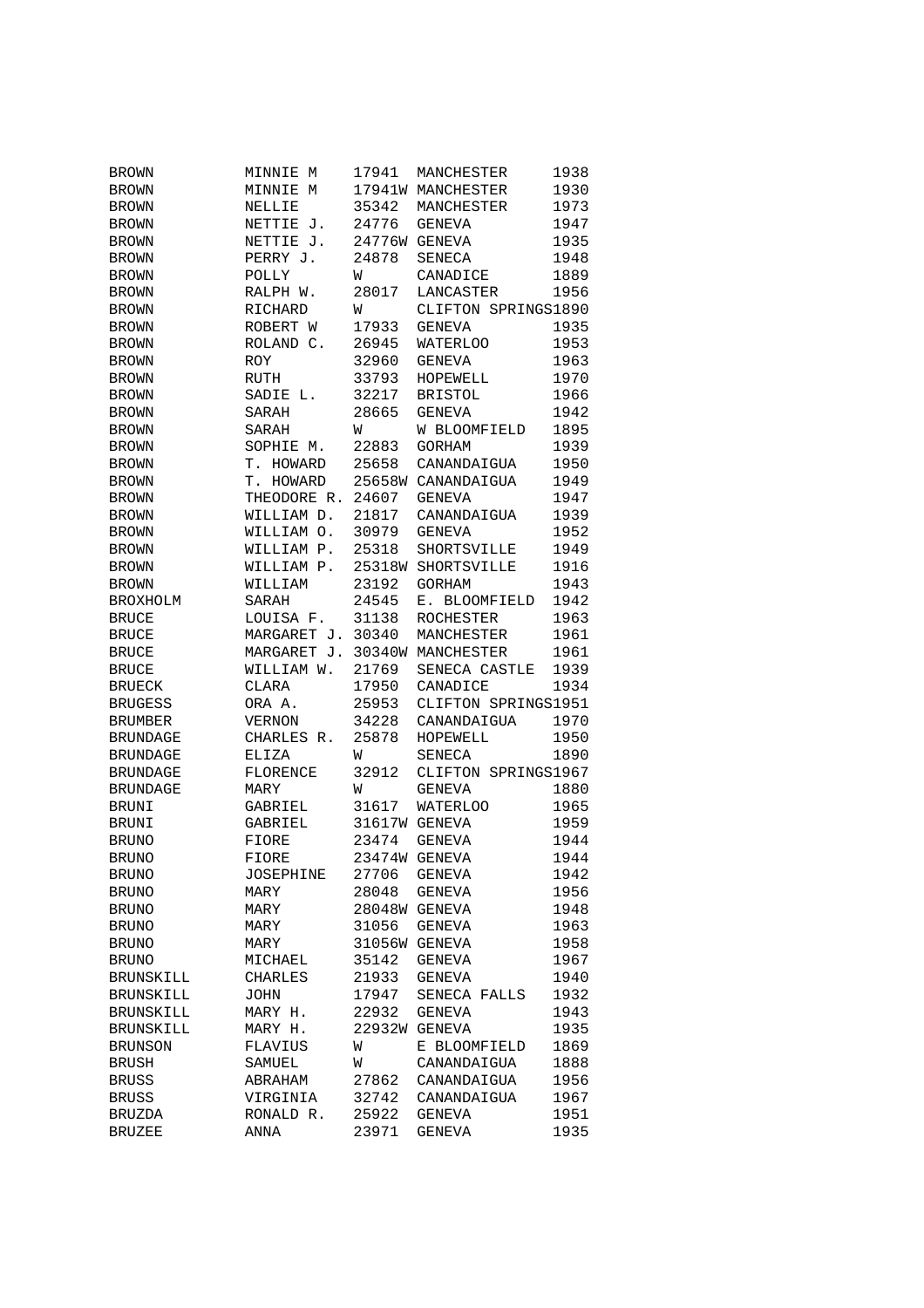| <b>BRUZEE</b>   | HATTIE N.                 | 17949W PHELPS |                      | 1936 |
|-----------------|---------------------------|---------------|----------------------|------|
| <b>BRUZEE</b>   | HATTIE N                  | 17949         | GENEVA               | 1936 |
| <b>BRUZEE</b>   | JORDAN E.                 | 26366         | <b>GENEVA</b>        | 1952 |
| <b>BRUZEE</b>   | JORDAN E.                 |               | 26366W GENEVA        | 1949 |
| <b>BRYAN</b>    | FRED W                    | 17946         | CANANDAIGUA          | 1930 |
| <b>BRYAN</b>    | JANE                      | W             | GENEVA               | 1889 |
| <b>BRYANT</b>   | HAROLD                    | 22216         | LEROY                | 1940 |
| <b>BRYANT</b>   | JENNIE W.                 | 17948W PHELPS |                      | 1934 |
| <b>BRYANT</b>   | JENNIE W                  | 17948         | PHELPS               | 1934 |
| BRYANT          | MARY                      | W             | MANCHESTER           | 1880 |
| <b>BRYAN</b>    | WALTER E.                 | 29251         | GENEVA               | 1959 |
| <b>BRYSON</b>   | A. JUDSON                 | 24363         | CANANDAIGUA          | 1946 |
| <b>BRYSON</b>   | A. JUDSON                 |               | 24363W CANANDAIGUA   | 1911 |
| <b>BRYSON</b>   | <b>SUSAN</b>              | 23817         | <b>GENEVA</b>        | 1946 |
| <b>BUCHAN</b>   | BERT W.                   | 29617         | HOPEWELL             | 1960 |
| <b>BUCHAN</b>   | BERT W.                   |               | 29617W HOPEWELL      | 1959 |
| <b>BUCHAN</b>   | CHARLOTTE                 | 34619         | CANANDAIGUA          | 1971 |
| $\rm BUCHAN$    | JAMES & MARG30661W GORHAM |               |                      | 1961 |
| <b>BUCHAN</b>   | <b>JANET</b>              |               | 28573W HOPEWELL      | 1954 |
| $\rm BUCHAN$    | JOHN H.                   | 23678         | HOPEWELL             | 1945 |
| $\rm BUCHAN$    | KATE W                    | 17957         | SENECA               | 1934 |
| <b>BUCHAN</b>   | MARGARET V. 30661         |               | CLIFTON SPRINGS1963  |      |
| <b>BUCHAN</b>   | ROBERT C.                 | 31800         | <b>GENEVA</b>        | 1965 |
| $\rm BUCHAN$    | WILLIAM G.                | 27793         | HOPEWELL             | 1955 |
| <b>BUCHHOLZ</b> | ADOLPH E.                 | 17955W GENEVA |                      | 1894 |
| <b>BUCHHOLZ</b> | ADOLPH E                  | 17955         | <b>GENEVA</b>        | 1931 |
| <b>BUCHHOLZ</b> | AUGUST L.                 | 28451         | GENEVA               | 1957 |
| <b>BUCHHOLZ</b> | AUGUST L.                 |               | 28451W GENEVA        | 1954 |
| <b>BUCHHOLZ</b> | AUGUST M.                 | 26190         | WEEDON,<br>ENG.      | 1951 |
| <b>BUCHHOLZ</b> | AUGUST M.                 | 26190W GENEVA |                      | 1951 |
| <b>BUCHHOLZ</b> | MARGARET B.               | 17954W GENEVA |                      | 1930 |
| <b>BUCHHOLZ</b> | MARGARET                  | 17954         | GENEVA               | 1931 |
| <b>BUCHHOLZ</b> | THEODORE A.               | 27334         | GENEVA               | 1954 |
| <b>BUCHHOLZ</b> | WILHELMINA                | 26492         | GENEVA               | 1952 |
| <b>BUCHHOLZ</b> | WILHELMINA                | 26492W        | SENECA               | 1950 |
| <b>BUCKALEW</b> | GEORGE                    | 17959         | <b>BUFFALO</b>       | 1935 |
| <b>BUCKALEW</b> | GEORGE                    |               | 17959W BRISTOL       | 1930 |
| <b>BUCKALEW</b> | <b>JENNIE</b>             | 33860         | HONEOYE              | 1970 |
| <b>BUCKALEW</b> | RALPH W.                  | 30542         | CANANDAIGUA          | 1962 |
| <b>BUCK</b>     | DANIEL                    | W             | <b>GENEVA</b>        | 1888 |
| BUCK            | EDITH T.                  | 29161         | NAPLES               | 1958 |
| <b>BUCK</b>     | EDITH T.                  | 29161W NAPLES |                      | 1953 |
| <b>BUCK</b>     | EDITH                     | 33241         | PHELPS               | 1968 |
| <b>BUCKELEW</b> | ARTHUR G.                 | 32703         | E. BLOOMFIELD        | 1967 |
| <b>BUCKELEW</b> | ARTHUR G.                 |               | 32703W E. BLOOMFIELD | 1957 |
| <b>BUCKELEW</b> | AUGUSTA                   | 32654         | HOLCOMB              | 1964 |
| <b>BUCKELEW</b> | MAGGIE                    | 23251         | GORHAM               | 1944 |
| <b>BUCKELEW</b> | MAGGIE                    |               | 23251W GORHAM        |      |
| <b>BUCKELEW</b> | NORA                      | 26070         | GORHAM               | 1951 |
| <b>BUCKELEW</b> | NORA                      |               | 26070W GORHAM        | 1937 |
| <b>BUCKELEW</b> | RALPH W.                  |               | 30542W RICHMOND      | 1961 |
| <b>BUCKELEW</b> | RICHARD                   | W             | BRISTOL              | 1895 |
| BUCK            | ELIZABETH                 | 22625         | GENEVA               | 1939 |
| BUCK            | ELIZABETH                 |               | 22625W GENEVA        | 1921 |
| BUCK            | ELLA                      | 22152         | CANANDAIGUA          | 1941 |
| BUCK            | FRANK W.                  | 30544         | MANCHESTER           | 1962 |
| <b>BUCK</b>     | FRANK W.                  |               | 30544W MANCHESTER    | 1959 |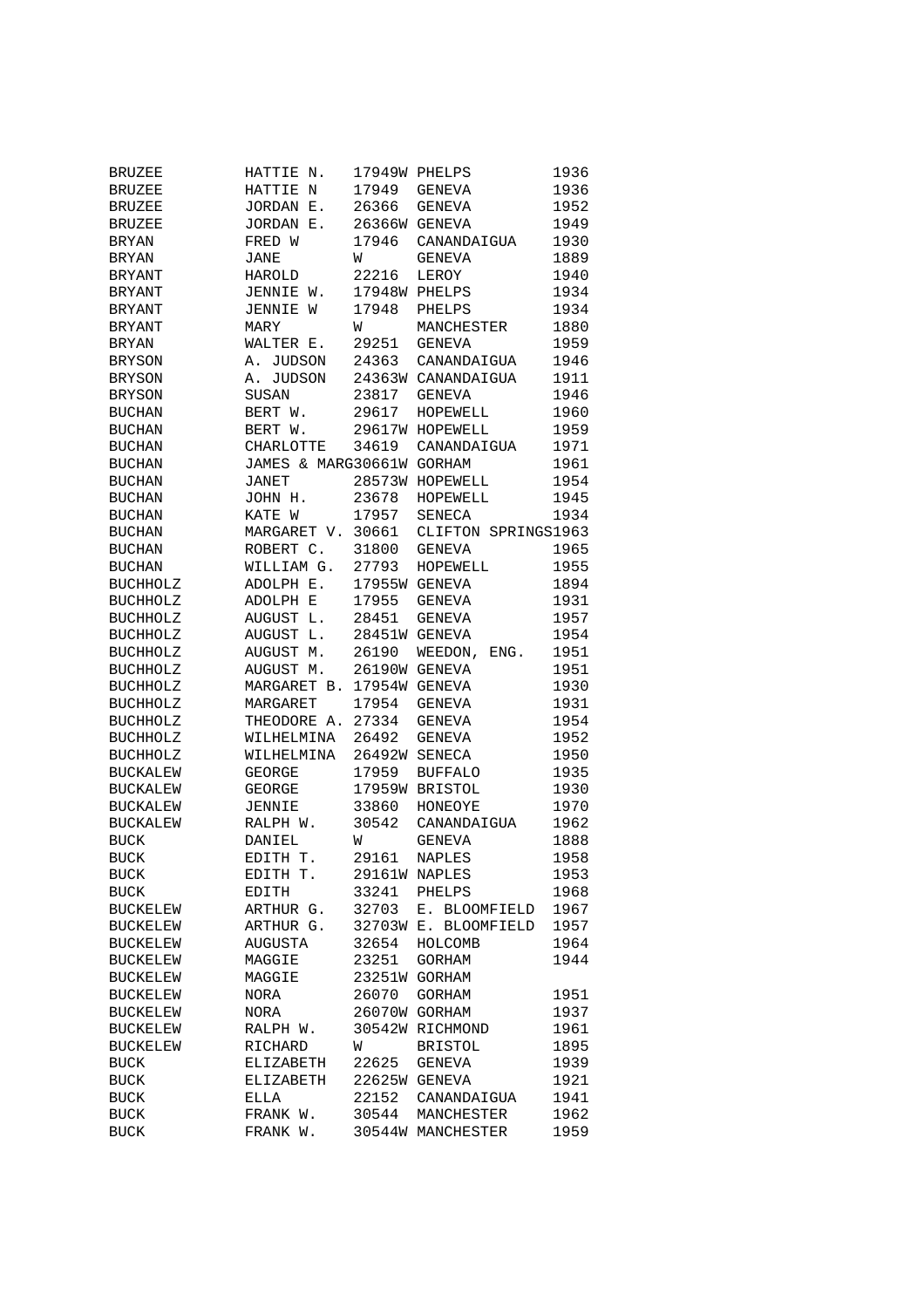| <b>BUCKHOLZ</b> | WILLILIAM J.26613 |               | <b>GENEVA</b>        | 1948 |
|-----------------|-------------------|---------------|----------------------|------|
| <b>BUCK</b>     | JOHN S.           | 17958W NAPLES |                      | 1925 |
| <b>BUCK</b>     | JOHN S            | 17958         | NAPLES               | 1934 |
| <b>BUCK</b>     | LAURENCE R. 30809 |               | PHELPS               | 1949 |
| <b>BUCK</b>     | LEAH              | 17961         |                      |      |
| <b>BUCKLEY</b>  | ABBIE V.          | 27734W SENECA |                      | 1951 |
| <b>BUCKLEY</b>  | ABBIE             | 27734         | GENEVA               | 1955 |
| <b>BUCKLEY</b>  | ANNA R.           | 31150         | <b>GENEVA</b>        | 1964 |
| <b>BUCKLEY</b>  | ANNA R.           |               | 31150W GENEVA        | 1960 |
| BUCKLEY         | ANN               | W             | FARMINGTON           | 1885 |
| <b>BUCKLEY</b>  | CATHERINE         | 17960         | <b>GENEVA</b>        | 1933 |
| <b>BUCKLEY</b>  | <b>EDWARD</b>     | 28726         | <b>GENEVA</b>        | 1948 |
| <b>BUCKLEY</b>  | ELLEN E.          | 25195         | GENEVA               | 1948 |
| <b>BUCKLEY</b>  | ELLEN E.          | 25195W GENEVA |                      | 1946 |
| <b>BUCKLEY</b>  | <b>JOSEPHINE</b>  | 34909         | <b>GENEVA</b>        | 1969 |
| <b>BUCKLEY</b>  | JULIA A.          | 23590         | GENEVA               | 1945 |
| <b>BUCKLEY</b>  | JULIA A.          | 23590W PHELPS |                      | 1944 |
| <b>BUCKLEY</b>  | MARY M.           | 27933         | GENEVA               | 1956 |
| <b>BUCKLEY</b>  | MARY M.           |               | 27933W GENEVA        | 1943 |
| <b>BUCKLEY</b>  | SARAH C.          | 29679         | <b>GENEVA</b>        | 1958 |
| <b>BUCKLEY</b>  | THOMAS J.         | 22706         | <b>GENEVA</b>        | 1943 |
| <b>BUCKLEY</b>  | TIM J.            | 29357         | GENEVA               | 1960 |
| <b>BUCKLEY</b>  | TIMOTHY F.        | 26597         | GENEVA               | 1952 |
| <b>BUCKLIN</b>  | ELLA T.           | 30528         | GENEVA               | 1956 |
| <b>BUCKMAN</b>  | <b>BURL</b>       | 29347         | ROCHESTER            | 1959 |
| <b>BUCKMAN</b>  | <b>BURL</b>       |               | 29347W RICHMOND      | 1957 |
| <b>BUCKMAN</b>  | JOHN              | 17953         | W BLOOMFIELD         | 1930 |
| <b>BUCK</b>     | MILDRED           | 33252         | CANANDAIGUA          | 1968 |
| <b>BUCK</b>     | MYRON M           | 17956         | ST LOUIS MO          | 1906 |
| <b>BUCK</b>     | RAY               | 33040         | RICHMOND             | 1968 |
| <b>BUCK</b>     | RUSSEL R.         | 28609         | CANANDAIGUA          | 1958 |
| <b>BUCK</b>     | <b>RUTH</b>       | 33590         | <b>BRISTOL</b>       | 1969 |
| <b>BUCK</b>     | WILLIAM B.        | 29873         | ROCHESTER            | 1961 |
| <b>BUDD</b>     | NORVAL            |               | 31647W MANCHESTER    | 1955 |
| <b>BUDD</b>     | NOVAL G.          | 31647         | MANCHESTER           | 1965 |
| <b>BUELL</b>    | ARTHUR            | 17966         | E BLOOMFIELD         | 1938 |
| <b>BUELL</b>    | ARTHUR            |               | 17966W E. BLOOMFIELD | 1935 |
| <b>BUELL</b>    | AUGUSTA F.        | 23078         | CANANDAIGUA          | 1944 |
| <b>BUELL</b>    | <b>AUGUSTA</b>    |               | 23078W CANANDAIGUA   | 1939 |
| <b>BUELL</b>    | CAROLINE          | W             | E BLOOMFIELD         | 1873 |
| BUELL           | ELMER             | 34587         | NAPLES               | 1971 |
| <b>BUELL</b>    | FLORENCE M.       | 30290         | ROCHESTER            | 1962 |
| <b>BUELL</b>    | FLORENCE M.       | 30290W NAPLES |                      | 1950 |
| <b>BUELL</b>    | FRED B.           | 29889         | CANANDAIGUA          | 1958 |
| <b>BUELL</b>    | JENNIE W.         | 27259         | HOLCOMB              | 1953 |
| <b>BUELL</b>    | LUCY R.           | 29990         | E. BLOOMFIELD        | 1961 |
| BUELL           | LUCY R.           | 29990W        | E. BLOOMFIELD        | 1951 |
| <b>BUELL</b>    | MAY A.            | 24345         | E. BLOOMFIELD        | 1947 |
| <b>BUELL</b>    | MAY A.            |               | 24345W E. BLOOMFIELD | 1932 |
| <b>BUELL</b>    | NETTIE B.         | 30166         | <b>BRISTOL</b>       | 1961 |
| <b>BULANDA</b>  | PETER             | 31310         | GENEVA               | 1964 |
| <b>BULLARD</b>  | DOROTHY H.        | 30909         | E. BLOOMFIELD        | 1963 |
| BULLARD         | HELEN D.          |               | 17963W GENEVA        | 1926 |
| BULLARD         | HELEN G           | 17963         | GENEVA               | 1935 |
| <b>BULLARD</b>  | RALPH H.          | 30113         | CLIFTON SPRINGS1961  |      |
| <b>BULLARD</b>  | RALPH H.          |               | 30113W GENEVA        | 1956 |
| <b>BULLIS</b>   | WILLIAM H.        | 32230         | CANANDAIGUA          | 1966 |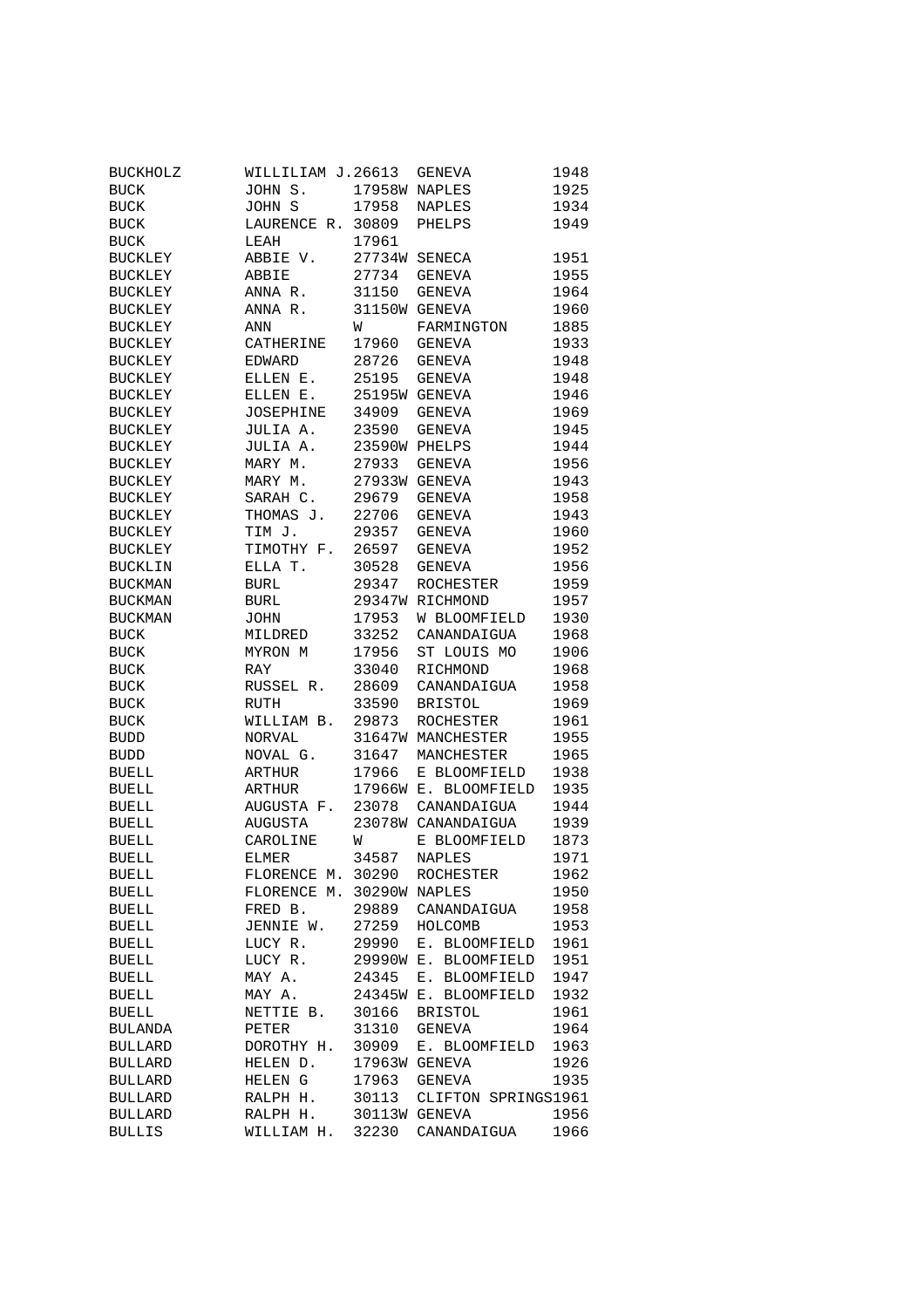| <b>BULLIS</b>    | WILLIAM H.                     |               | 32230W CANANDAIGUA<br>1954 |
|------------------|--------------------------------|---------------|----------------------------|
| <b>BULL</b>      | J. MARGETTS                    | <b>W</b>      | CLIFTON SPRINGS1892        |
| <b>BULLOCK</b>   | CHARLES M.                     | 24486         | PHELPS<br>1946             |
| <b>BULLOCK</b>   | DANIEL J.                      | 22370         | CLIFTON SPRINGS1942        |
| <b>BULLOCK</b>   | DANIEL J.                      | 22370W GENEVA | 1935                       |
| <b>BULLOCK</b>   | <b>ESTEL</b>                   | 17965         | 1937<br>ARCADIA            |
| <b>BULLOCK</b>   | FRED J                         | 17962         | 1935<br>SHORTSVILLE        |
| <b>BULLOCK</b>   | HARRIET V.                     | 32844         | 1967<br>MANCHESTER         |
| <b>BULLOCK</b>   | HARRIET V.                     |               | 32844W MANCHESTER<br>1965  |
| <b>BULLOCK</b>   | HOMER                          | 28464         | 1957<br>HOLCOMB            |
| <b>BULLOCK</b>   | LOIS B.                        | 26803         | 1953<br>E. BLOOMFIELD      |
| <b>BULLOCK</b>   | LOIS B.                        | 26803W        | 1953<br>E. BLOOMFIELD      |
| <b>BULLOCK</b>   | VIOLET V.                      | 21699         | 1939<br>SHORTSVILLE        |
| <b>BULLOCK</b>   | WILLIAM W.                     | 29055         | 1958<br>HOLCOMB            |
| <b>BULLOCK</b>   | WILLIAM                        |               | 29055W HOLCOMB<br>1958     |
| <b>BUMAN</b>     | <b>REUBEN</b>                  | W             | 1873<br>CANANDAIGUA        |
| <b>BUMPUS</b>    | FRANK D.                       | 32291         | 1966<br>VICTOR             |
| <b>BUMPUS</b>    | FRANK D.                       |               | 32291W VICTOR<br>1964      |
| <b>BUMPUS</b>    | GEORGE R                       | 17964         | 1936<br>CANANDAIGUA        |
| <b>BUNDY</b>     | HARVEY S.                      | 22423         | CLIFTON SPRINGS1942        |
| <b>BUNDY</b>     | HARVEY S.                      |               | 22423W CLIFTON SPRINGS1935 |
| <b>BUNNEL</b>    | JESSE                          | W             | CANANDAIGUA<br>1847        |
| <b>BUNNELL</b>   | LOUIS G.                       | 26406         | <b>GENEVA</b><br>1952      |
| <b>BUNNELL</b>   | LOUIS G.                       |               | 26406W GORHAM<br>1940      |
| <b>BUNNELL</b>   | SARAH T.                       | 32708         | 1967<br>CANANDAIGUA        |
| <b>BUNNELL</b>   | SARAH T.                       |               | 32708W CANANDAIGUA<br>1962 |
| <b>BUNN</b>      | WILLIAM                        | W             | 1872<br>GENEVA             |
| <b>BUNTEN</b>    | OMAR E.                        | 26563         | 1952<br>GENEVA             |
| <b>BUNTEN</b>    | OMAR E.                        |               | 1949<br>26563W GENEVA      |
| <b>BUNTING</b>   | MARIE L.                       | 32312         | 1966<br>CANANDAIGUA        |
| <b>BURBANK</b>   | JOSIE E.                       | 17976W GENEVA | 1932                       |
| <b>BURBANK</b>   | JOSIE E                        | 17976         | 1933<br>GENEVA             |
| <b>BURBRIDGE</b> | HOWARD F.                      | 27360         | 1954<br><b>GENEVA</b>      |
| <b>BURD</b>      | DEWEY                          | 33266         | 1968<br>CANANDAIGUA        |
| <b>BURDEN</b>    | ELIZABETH B.26766              |               | 1953<br>CANANDAIGUA        |
| <b>BURDEN</b>    | ELIZABETH B.26766W CANANDAIGUA |               | 1940                       |
| BURDICK          | LEROY H                        | 17973         | 1938<br>ROCHESTER          |
| <b>BURD</b>      | NETTIE J.                      | 28313         | 1943<br>CANANDAIGUA        |
| <b>BURDUS</b>    | CHARLES W.                     | 28494         | 1957<br><b>NEWARK</b>      |
| <b>BURDUS</b>    | CHARLES W.                     | 28494W        | 1954<br><b>SENECA</b>      |
| <b>BURDUS</b>    | FANNIE                         | 22611         | 1942<br>SENECA             |
| BURD             | W. CURTIS                      |               | 28312 CANANDAIGUA<br>1955  |
| BURGAN           | ANNE D.                        |               | 32819 VICTOR<br>1967       |
| BURGAN           | ANNE D.                        |               | 32819W VICTOR<br>1951      |
| BURGDORF         | JEWELL M.                      |               | 17992W CLIFTON SPRINGS1931 |
| <b>BURGDORF</b>  | JEWELL M                       |               | 17992 CLIFTON SPRINGS1937  |
| BURGE            | FRANCIS T.                     | 29921         | GORHAM<br>1961             |
| BURGE            | FRANCIS T.                     |               | 29921W GORHAM<br>1961      |
| <b>BURGER</b>    | BARBARA                        | 25524         | 1949<br>GENEVA             |
| BURGER           | GEORGE J                       | 17978         | GENEVA<br>1922             |
| BURGER           | JENNIE                         | 35060         | 1972<br>MANCHESTER         |
| <b>BURGER</b>    | JOHN A.                        | 26162         | GENEVA<br>1947             |
| <b>BURGER</b>    | NICHOLAS J. 26163 GENEVA       |               | 1942                       |
| <b>BURGESS</b>   | ALICE E.                       |               | 25137 CANANDAIGUA<br>1949  |
| <b>BURGESS</b>   | ALICE E.                       |               | 25137W CANANDAIGUA<br>1943 |
| <b>BURGESS</b>   | ANNA E.                        | 28028         | 1955<br>GORHAM             |
| <b>BURGESS</b>   | CHARLES                        | 33669         | 1969<br>HOPEWELL           |
|                  |                                |               |                            |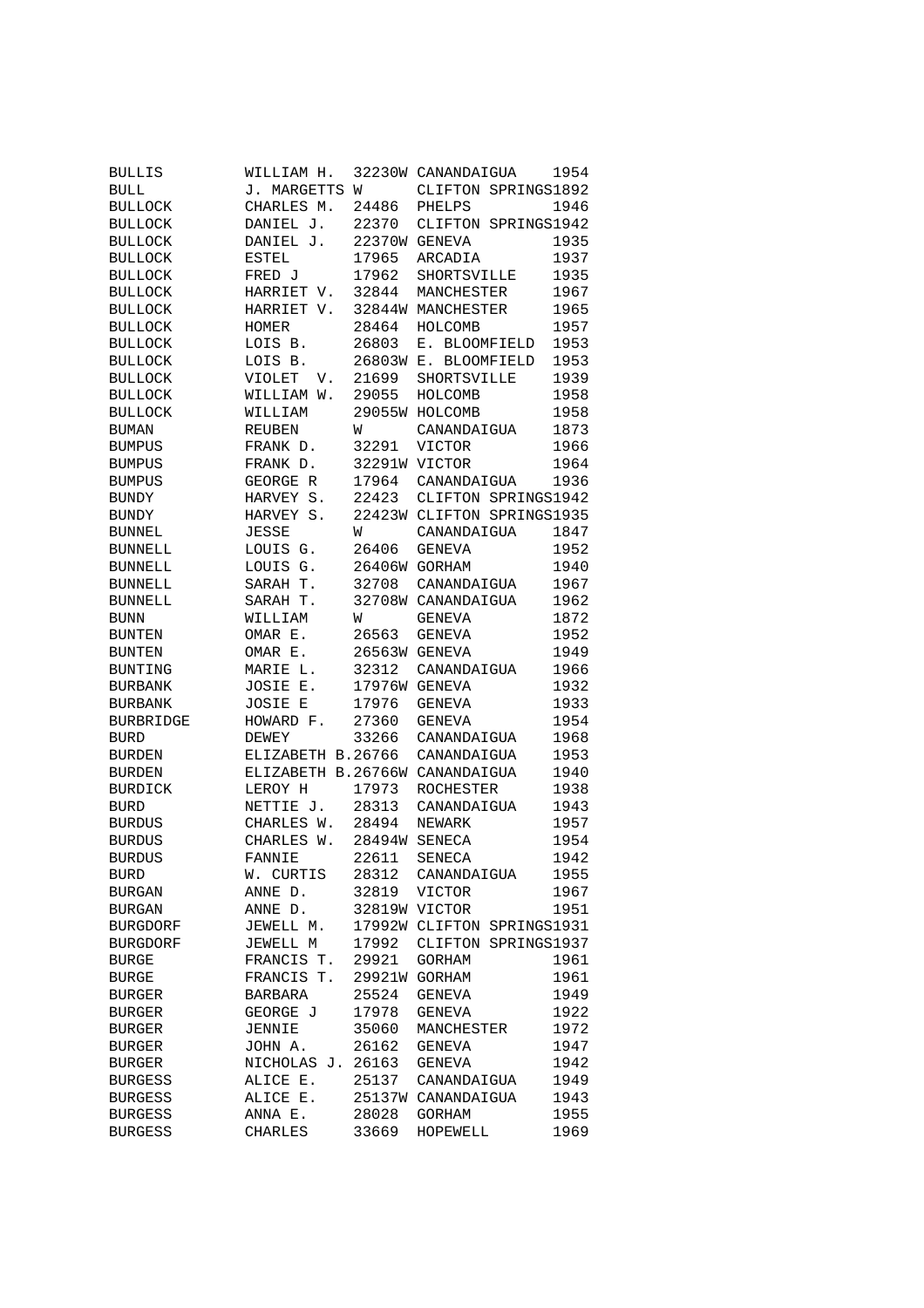| <b>BURGESS</b> | CLYDE                   | 34543         | GORHAM                      | 1971 |
|----------------|-------------------------|---------------|-----------------------------|------|
| <b>BURGESS</b> | CORDA                   | 34793         | <b>NAPLES</b>               | 1972 |
| <b>BURGESS</b> | <b>EARL</b>             | 34018         | NAPLES                      | 1968 |
| <b>BURGESS</b> | ETHEL                   | 27286         | NAPLES                      | 1954 |
| <b>BURGESS</b> | ETHEL                   | 27286W NAPLES |                             | 1953 |
| <b>BURGESS</b> | ETHEL                   | 34694         | <b>NAPLES</b>               | 1968 |
| <b>BURGESS</b> | FRANK H.                | 31887         | <b>GENEVA</b>               | 1965 |
| <b>BURGESS</b> | FRANK H.                | 31887W GENEVA |                             | 1963 |
| <b>BURGESS</b> | FRED C.                 | 26068         | CLIFTON SPRINGS1946         |      |
| <b>BURGESS</b> | GARY                    | 33445         | MANCHESTER                  | 1969 |
| <b>BURGESS</b> | HENRY C.                |               | 17982W CANANDAIGUA          | 1931 |
| <b>BURGESS</b> | HENRY C                 | 17982         | CANANDAIGUA                 | 1933 |
| <b>BURGESS</b> | IDA B.                  | 26737         | PHELPS                      | 1952 |
| <b>BURGESS</b> | JOHN A.                 | 17977W GORHAM |                             | 1908 |
| <b>BURGESS</b> | JOHN A                  | 17977         | GORHAM                      | 1934 |
| <b>BURGESS</b> | MARION E.               |               | 17983W CANANDAIGUA          | 1930 |
| <b>BURGESS</b> | MARION E                | 17983         | CANANDAIGUA                 | 1934 |
| <b>BURGESS</b> | ORA A.                  |               | 25953W CLIFTON SPRINGS1949  |      |
| <b>BURGESS</b> | WILLARD                 | 17996         | PHELPS                      | 1938 |
| <b>BURGESS</b> | WILLARD                 | M             | PHELPS                      | 1920 |
| <b>BURGESS</b> | WILLIAM A.              | 28027         | <b>GORHAM</b>               | 1944 |
| <b>BURGESS</b> | WILLIAM H.              | 27750         | HOPEWELL                    | 1954 |
| <b>BURGETT</b> | BERTHA C.               | 31208         | <b>VICTOR</b>               | 1963 |
| <b>BURGETT</b> | BERTHA C.               | 31208W VICTOR |                             | 1951 |
| <b>BURGHER</b> | MATILDA                 | W             | CANANDAIGUA                 | 1894 |
| <b>BURKE</b>   | ALBERT C.               | 25896         | CANANDAIGUA                 | 1951 |
| <b>BURKE</b>   | ALBERT C.               |               | 25896W CANANDAIGUA          | 1947 |
| <b>BURKE</b>   | CHARLES P.              | 25880         | CANANDAIGUA                 | 1950 |
| <b>BURKE</b>   | CORNELIUS               | 35155         | FARMINGTON                  | 1967 |
| <b>BURKE</b>   | DELIA M.                | 26854         | PALMYRA                     | 1953 |
| <b>BURKE</b>   | DELIA M.                |               | 26854W MANCHESTER           | 1950 |
| <b>BURKE</b>   | EDGAR H.                | 32328         | MANCHESTER                  | 1966 |
| <b>BURKE</b>   | EMMA R.                 | 27896         | CANANDAIGUA                 | 1956 |
| <b>BURKE</b>   | FRANCES T.              | 27837         | CANANDAIGUA                 | 1956 |
| <b>BURKE</b>   | FRANK                   | 17974         | CANANDAIGUA                 | 1933 |
| <b>BURKE</b>   | FRANK                   |               | 17974W CANANDAIGUA          | 1929 |
| <b>BURKE</b>   | FRED J.                 | 30089         | <b>GENEVA</b>               | 1961 |
| <b>BURKE</b>   | GERALD                  | 34398         | W BLOOMFIELD                | 1971 |
| <b>BURKE</b>   | HAROLD L.               | 31260         | PHELPS                      | 1962 |
| <b>BURKE</b>   | HELEN D.                |               | 21499W CANANDAIGUA          | 1938 |
| <b>BURKE</b>   | HELEN D                 | 21449         | CANANDAIGUA                 | 1938 |
| BURKE          | IVA M.                  |               | 28084 GENEVA                | 1955 |
| <b>BURKE</b>   | JOHN J.                 |               | 24721 GENEVA                | 1947 |
| <b>BURKE</b>   | JOHN P.                 | 28722         | GENEVA                      | 1938 |
| <b>BURKE</b>   | JOHN W.                 |               | 24523 MANCHESTER            | 1947 |
| <b>BURKE</b>   | JOHN W.                 | 26789         | CLIFTON SPRINGS1953         |      |
| <b>BURKE</b>   | KATHARINE 25101W CHAPIN |               |                             | 1940 |
| <b>BURKE</b>   | KATHERINE 25101 CHAPIN  |               |                             | 1948 |
| <b>BURKE</b>   | LEO J.                  |               | 29198 RICHMOND              | 1957 |
| <b>BURKE</b>   | LILLIAN C.              |               | 26619 CANANDAIGUA           | 1951 |
| <b>BURKE</b>   | MARGARET                | 30274         | GENEVA                      | 1961 |
| <b>BURKE</b>   | MARGARET                | 35281         | GENEVA                      | 1972 |
| <b>BURKE</b>   | MARY E.                 |               | 21503W CANANDAIGUA          | 1938 |
| <b>BURKE</b>   | MARY E                  |               | 21503 CANANDAIGUA           | 1938 |
| <b>BURKE</b>   | MICHAEL J. 22903 GENEVA |               |                             | 1936 |
| <b>BURKE</b>   | NELLIE                  |               | 23546 CLIFTON SPRINGS1917   |      |
| <b>BURKE</b>   |                         |               | PETER J. 17979W CANANDAIGUA | 1916 |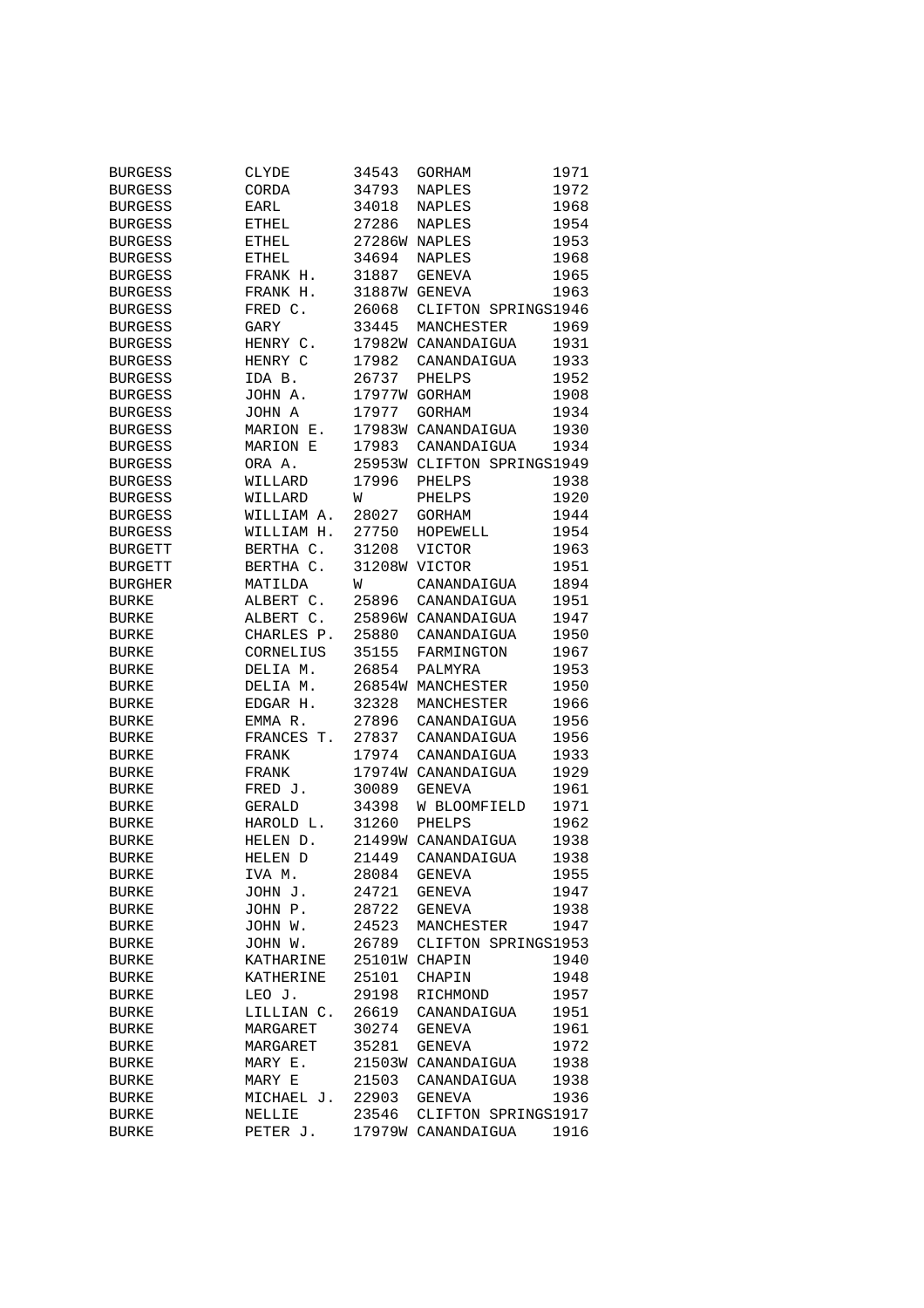| <b>BURKE</b>      | PETER J           | 17979         | CANANDAIGUA          | 1934 |
|-------------------|-------------------|---------------|----------------------|------|
| <b>BURKE</b>      | THOMAS A.         | 24318         | CANANDAIGUA          | 1947 |
| <b>BURLEE</b>     | ETHEL B.          | 27955         | DISAPPEARED          | 1937 |
| <b>BURLINGAME</b> | RHODA             | 24325         | SENECA               | 1942 |
| BURLINGAME        | <b>SUSANNA</b>    | W             | CANANDAIGUA          | 1893 |
| <b>BURLINGAME</b> | WARREN M          | 17975         | <b>SENECA</b>        | 1932 |
| BURLINGHAM        | MAE E.            | 24037         | MANCHESTER           | 1937 |
| BURLINGHAM        | SELDEN F.         | 26813         | CANANDAIGUA          | 1953 |
| <b>BURLINGHAM</b> | SELDEN F.         | 26813W        | MANCHESTER           | 1950 |
| <b>BURL</b>       | JONATHAN          | W             | PHELPS               | 1873 |
| <b>BURMEISTER</b> | EDWARD R.         | 30158         | CANANDAIGUA          | 1961 |
| <b>BURMEISTER</b> | EDWARD R.         | 30158W        | CANANDAIGUA          | 1956 |
| <b>BURMEISTER</b> | VIOLA G.          | 25079         | CANANDAIGUA          | 1948 |
| <b>BURMEISTER</b> | WILLIAM           | 33647         | FLORIDA              | 1965 |
| <b>BURNETT</b>    | CLAIRE H.         | 24253         | PHELPS               | 1943 |
| <b>BURNETT</b>    | CLAUDE C.         | 23131         | GENEVA               | 1944 |
| <b>BURNETT</b>    | CLAUDE C.         | 23131W        | <b>GENEVA</b>        | 1943 |
| <b>BURNETTE</b>   | ANNA C.           | 22213         | PHELPS               | 1941 |
| <b>BURNETTE</b>   | FRANK H.          | 23101         | PHELPS               | 1944 |
| <b>BURNETTE</b>   | FRANK W.          | 23101W PHELPS |                      | 1939 |
| <b>BURNETTE</b>   | JENNIE E.         | 21716         | PHELPS               | 1939 |
| <b>BURNETTE</b>   | ULYSSES G         | 17988         | PHELPS               | 1936 |
| <b>BURNETTE</b>   | ULYSSES           | 17988W        | PHELPS               | 1931 |
| <b>BURNETT</b>    | HARRIET           | 33379         | PHELPS               | 1968 |
| <b>BURNETT</b>    | IDA L.            | 28111         | <b>GENEVA</b>        | 1956 |
| <b>BURNETT</b>    | IDA L.            | 28111W GENEVA |                      | 1955 |
| <b>BURNETT</b>    | JOHN              | 17993         | CANANDAIGUA          | 1936 |
| <b>BURNETT</b>    | <b>JOHN</b>       |               | 17993W CANANDAIGUA   | 1927 |
| <b>BURNETT</b>    | JULIA             | W             | PHELPS               | 1893 |
| <b>BURNETT</b>    | LAURA             | 23007         | CANANDAIGUA          | 1946 |
| <b>BURNETT</b>    | LAURA             |               | 24007W CANANDAIGUA   | 1936 |
| <b>BURNETT</b>    | LESLIE H.         | 30437         | PHELPS               | 1962 |
| <b>BURNETT</b>    | LESLIE H.         | 30437W        | PHELPS               | 1957 |
| <b>BURNETT</b>    | WALTER E.         | 23670         | <b>CHICAGO</b>       | 1936 |
| <b>BURNEY</b>     | MARY              | W             | VICTOR               | 1897 |
| <b>BURNEY</b>     | THOMAS            | W             | <b>VICTOR</b>        | 1881 |
| <b>BURNHAM</b>    | ALFRED W.         | 26008         | <b>GENEVA</b>        | 1951 |
| <b>BURNHAM</b>    | ALFRED W.         | 26008W        | <b>GENEVA</b>        | 1947 |
| <b>BURNHAM</b>    | BERTHA A.         | 30375         | OAKLAND PARK         | 1962 |
| <b>BURNHAM</b>    | BERTHA A.         | 30375W        | FLORIDA              | 1958 |
| <b>BURNHAM</b>    | LYDIA R.          |               | 17991W E. BLOOMFIELD | 1929 |
| <b>BURNHAM</b>    | LYDIA R           | 17991         | E BLOOMFIELD         | 1937 |
| <b>BURNHAM</b>    | MARY EMILY        | 26468         | <b>GENEVA</b>        | 1952 |
| <b>BURNHAM</b>    | MARYEMILY         | 26468W GENEVA |                      | 1950 |
| <b>BURNISKY</b>   | GREGOR            | 24415         | CLIFTON SPRINGS1947  |      |
| BURNISKY          | GREGOR            | 24415W        | PHELPS               | 1947 |
| BURNISKY          | KATHERINA         | 27813         | PHELPS               | 1955 |
| <b>BURNISKY</b>   | KATHERINA         | 27813W        | PHELPS               | 1955 |
| <b>BURNISKY</b>   | POTENSE           | 35327         | PHELPS               | 1973 |
| <b>BURNS</b>      | CARRIBELLE B17984 |               | PHELPS               | 1935 |
| <b>BURNS</b>      | CARRIBELLE        | 17984W PHELPS |                      | 1926 |
| <b>BURNS</b>      | CATHERINE M.28050 |               | CLIFTON SPRINGS1956  |      |
| <b>BURNS</b>      | CHARLES H.        | 26340         | YONKERS              | 1952 |
| <b>BURNS</b>      | CHARLES H.        | 26340W        | <b>GENEVA</b>        | 1950 |
| <b>BURNS</b>      | EDWARD            | 34302         | CANANDAIGUA          | 1971 |
| <b>BURNS</b>      | ELMER             | 34581         | CANANDAIGUA          | 1971 |
| <b>BURNS</b>      | FRANK A.          | 32204         | PHELPS               | 1966 |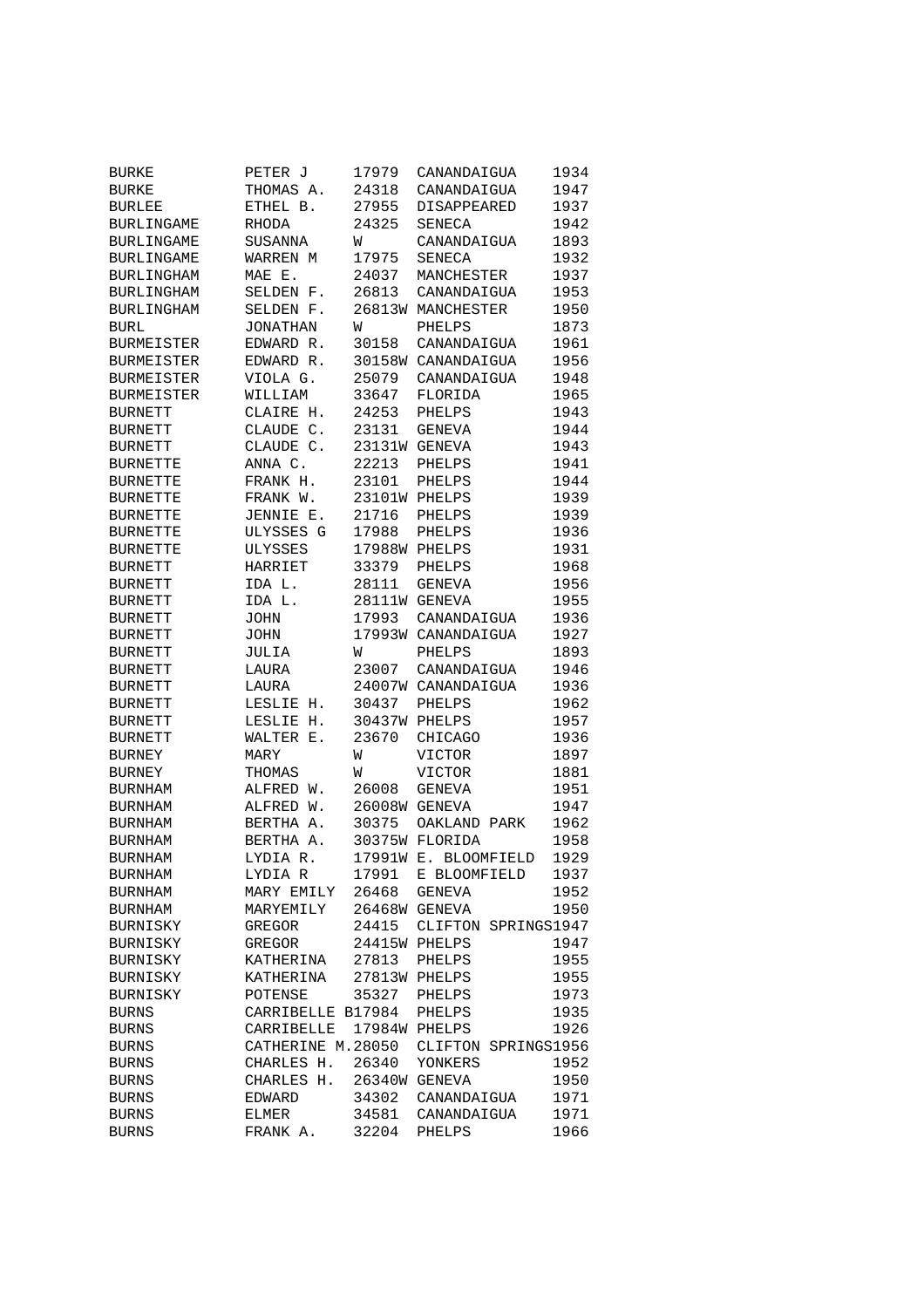| <b>BURNS</b>    | FRANK P.          | 17987W GENEVA |                            | 1935 |
|-----------------|-------------------|---------------|----------------------------|------|
| <b>BURNS</b>    | FRANK P           | 17987         | <b>GENEVA</b>              | 1936 |
| <b>BURNS</b>    | FRANK W.          | 32204W PHELPS |                            | 1963 |
| <b>BURNS</b>    | GEORGE H.         | 26710         | RICHMOND                   | 1952 |
| <b>BURNS</b>    | IDA A.            | 25959         | HONEOYE                    | 1950 |
| <b>BURNS</b>    | IDA A.            |               | 25959W HONEOYE             | 1934 |
| <b>BURNS</b>    | JAMES             | 21956         | SOMERVILLE, VT             | 1939 |
| <b>BURNS</b>    | JOHN J            | 17989         | CANANDAIGUA                | 1936 |
| <b>BURNS</b>    | <b>JOHN</b>       | 17980         | RICHMOND                   | 1933 |
| <b>BURNS</b>    | MARIE E.          | 28904         | CANANDAIGUA                | 1958 |
| <b>BURNS</b>    | MARY D.           | 27662         | CANANDAIGUA                | 1955 |
| <b>BURNS</b>    | MARY E            | 17995         | CANANDAIGUA                | 1938 |
| <b>BURNS</b>    | MARY H            | 17990         | GENEVA                     | 1936 |
| <b>BURNS</b>    | MARY J.           | 24537         | VICTOR                     | 1941 |
| <b>BURNS</b>    | MARY              |               | 17990W GENEVA              | 1934 |
| <b>BURNS</b>    | RUTH              | 35297         | RICHMOND                   | 1973 |
| <b>BURNS</b>    | THOMAS W.         | 23431         | SENECA                     | 1945 |
| <b>BURNS</b>    | WILLIAM H.        | 24813         | W. SOMERVILLE              | 1945 |
| <b>BURNS</b>    | WILLIAM J.        | 22939         | CANANDAIGUA                | 1935 |
| <b>BURR</b>     | ADELAIDE C. 24299 |               | CLIFTON SPRINGS1946        |      |
| <b>BURR</b>     | ADELAIDE          |               | 24299W CLIFTON SPRINGS1946 |      |
| <b>BURRALL</b>  | ELISHA            | W             | <b>GENEVA</b>              | 1886 |
| <b>BURRELL</b>  | <b>EMOGENE</b>    | 23724         | GENEVA                     | 1935 |
| <b>BURRELL</b>  | GEORGE A.         | 21757         | E. BLOOMFIELD              | 1939 |
| <b>BURRELL</b>  | T. WILLIAM        | 27720         | GENEVA                     | 1955 |
| <b>BURRELL</b>  | T. WILLIAM        | 27720W        | SENECA                     | 1938 |
| <b>BURRETT</b>  | CLARA P.          | 22666         | EAST LANSING               | 1942 |
| <b>BURRETT</b>  | CLARA P.          |               | 22666W CANADICE            | 1941 |
| <b>BURRETT</b>  | CLAUDE A.         | 22204         | MANHATTAN                  | 1941 |
| <b>BURRETT</b>  | CYRUS A           | 17985         | RICHMOND                   | 1935 |
| <b>BURRETT</b>  | CYRUS             |               | 17985W RICHMOND            | 1935 |
| <b>BURRETT</b>  | HENRY F.          | 22129         | RICHMOND                   | 1940 |
| <b>BURR</b>     | FRANK L.          |               | 21650 CLIFTON SPRINGS1931  |      |
| <b>BURRI</b>    | EILEEN M.         | 21586         | CANANDAIGUA                | 1938 |
| <b>BURRILL</b>  | JOSEPH C.         |               | 21512W GENEVA              | 1938 |
| <b>BURRILL</b>  | JOSEPH C          | 21512         | GENEVA                     | 1938 |
| <b>BURRI</b>    | THERESA           | 34448         | CANANDAIGUA                | 1970 |
| <b>BURRI</b>    | THOMAS            | 25399         | CANANDAIGUA                | 1949 |
| <b>BURROWS</b>  | ADAM              | 26566         | CANADICE                   | 1952 |
| <b>BURROWS</b>  | ADAM              |               | 26566W CANADICE            | 1948 |
| BURRY           | OAK               | 31814         | PHELPS                     | 1965 |
| BURRY           | PEARL             |               | 34460 PHELPS               | 1971 |
| <b>BURT</b>     | CHARLES H         |               | 17994 CANANDAIGUA          | 1937 |
| <b>BURT</b>     | EDITH             | 35009         | PONTIAC                    | 1971 |
| BURT            | GORDON C.         | 25919         | ROCHESTER                  | 1951 |
| $_{\rm BURT}$   | HELEN B.          | 24443         | CLIFTON SPRINGS1946        |      |
| BURT            | INA V.            | 25177         | PHELPS                     | 1949 |
| <b>BURT</b>     | INA V.            |               | 25177W PHELPS              | 1947 |
| <b>BURTIS</b>   | ELIZABETH A 17986 |               | CANANDAIGUA                | 1936 |
| BURTIS          | EMMA J            |               | 17981 COVERT NY            | 1933 |
| <b>BURTIS</b>   | FOSTER SR.        |               | 22027 CANANDAIGUA          | 1940 |
| <b>BURTIS</b>   | HENRY W.          | 26143         | SAN JOSE, CA               | 1945 |
| BURTIS          | SERENA N.         | 17972W PHELPS |                            | 1931 |
| <b>BURTIS</b>   | SERENA N          | 17972         | PHELPS                     | 1931 |
| <b>BURT</b>     | JESSIE            |               | 25751 CANANDAIGUA          | 1942 |
| <b>BURTLESS</b> | BYRON E.          | 31622 GENEVA  |                            | 1964 |
| <b>BURTON</b>   | JAMES W.          | 24453         | GENEVA                     | 1947 |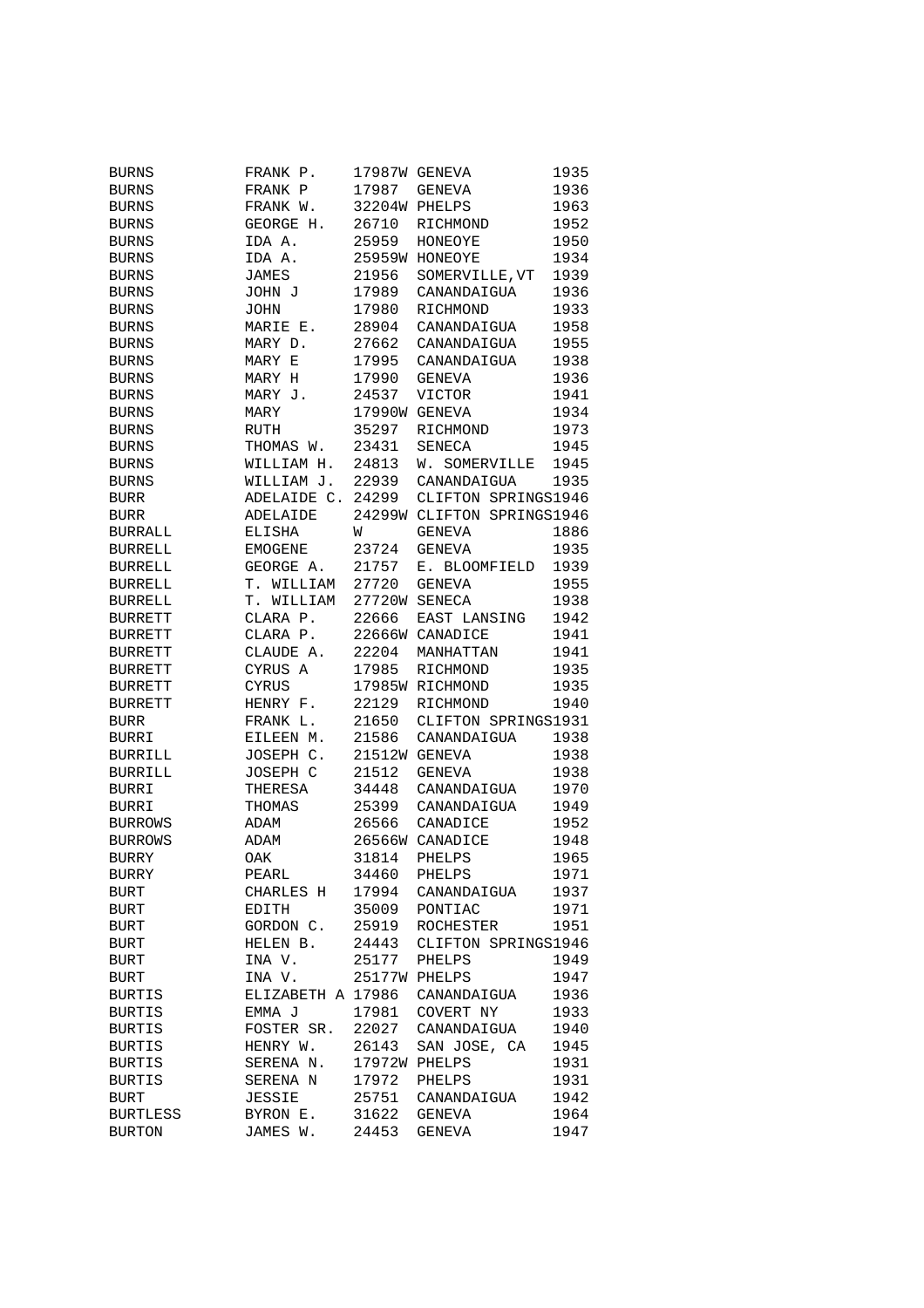| <b>BURTON</b>           | JAMES W.                   | 24453W GENEVA  |                            | 1938 |
|-------------------------|----------------------------|----------------|----------------------------|------|
| <b>BURTON</b>           | JESSE T.                   | 22377          | CANANDAIGUA                | 1941 |
| <b>BURTON</b>           | JESSE T.                   | 22377W PHELPS  |                            | 1941 |
| <b>BURTON</b>           | JOHN F.                    | 21963          | RICHMOND                   | 1940 |
| <b>BURTON</b>           | MAYNARD                    | 33049          | GORHAM                     | 1968 |
| <b>BUSALACCHI</b>       | ANTONINA                   | 18005          | <b>GENEVA</b>              | 1937 |
| <b>BUSALACCHI</b>       | ANTONINA                   |                | 18005W GENEVA              | 1919 |
| <b>BUSBY</b>            | GLYN                       | 34054          | SHORTSVILLE                | 1968 |
| <b>BUSCH</b>            | CONRAD C.                  | 30602          | VICTOR                     | 1962 |
| <b>BUSCH</b>            | CONRAD C.                  | 30602W VICTOR  |                            | 1953 |
| <b>BUSCH</b>            | MARY J.                    | 30702          | VICTOR                     | 1963 |
| <b>BUSCH</b>            | MARY J.                    | 30702          | VICTOR                     | 1963 |
| <b>BUSCH</b>            | MARY J.                    | 30702W VICTOR  |                            | 1953 |
| BUSH                    | ALFRED                     | 31706          | <b>GENEVA</b>              | 1965 |
| <b>BUSH</b>             | ARLENE                     | 35299          | <b>GENEVA</b>              | 1972 |
| <b>BUSH</b>             | CLARENCE E                 | 22561          | CANADICE                   | 1932 |
| <b>BUSH</b>             | ELEANOR                    | W              | <b>GENEVA</b>              | 1888 |
| <b>BUSH</b>             | GLENN W.                   | 29602          | TUCSON                     | 1960 |
| <b>BUSH</b>             | <b>JOHN</b>                | W              | GORHAM                     | 1880 |
| <b>BUSHMAN</b>          | MARGARET M.                | 21947          | GENEVA                     | 1940 |
| <b>BUSH</b>             | MARY J.                    | 23367          | SENECA                     | 1944 |
| <b>BUSH</b>             | MARY J.                    | 23367W         | SENECA                     | 1940 |
| BUSH                    | MILDRED                    | 33088          | SENECA                     | 1968 |
| <b>BUSHNELL</b>         | ANNA                       | W              | VICTOR                     | 1874 |
| <b>BUSHNELL</b>         | GRACE B.                   |                | 31407W SHORTSVILLE         | 1962 |
| <b>BUSHNELL</b>         | GRACE                      | 31407          | SHORTSVILLE                | 1964 |
| <b>BUSHNELL</b>         | WENDELL K.                 | 31463          | SHORTSVILLE                | 1964 |
| <b>BUSHNELL</b>         | WENDELL K.                 |                | 31468W SHORTSVILLE         | 1964 |
| BUSH                    | SANFORD P.                 | 31962W         | RICHMOND                   | 1945 |
| <b>BUSH</b>             | SANFORD                    | 31862          | ROCHESTER                  | 1965 |
| <b>BUSH</b>             | WEALTHY                    | W              | <b>GENEVA</b>              | 1895 |
| <b>BUSSEY</b>           | ALBERT F                   | 22529          | PHELPS                     | 1942 |
| <b>BUSSEY</b>           | CARRIE M.                  | 22085          | PHELPS                     | 1940 |
| <b>BUSSEY</b>           | HENRY C.                   | 22646W PHELPS  |                            | 1941 |
| <b>BUSSEY</b>           | HENRY C                    | 22646          | PHELPS                     | 1942 |
| <b>BUTCHER</b>          | THOMAS                     | W              | SENECA                     | 1874 |
| <b>BUTLER</b>           | ADAH M.                    | 30313          | CANANDAIGUA                | 1962 |
| <b>BUTLER</b>           | ADAH M.                    |                | 30313W CANANDAIGUA         | 1944 |
| <b>BUTLER</b>           | ADDISON R.                 | 24116          | OAKS CORNERS               | 1943 |
| <b>BUTLER</b>           | ADDISON R.                 | 24116W PHELPS  |                            | 1943 |
|                         | BENJAMIN                   | 32019          | SENECA CASTLE              | 1966 |
| <b>BUTLER</b>           |                            |                |                            |      |
| BUTLER<br><b>BUTLER</b> | BENJAMIN<br>CAROLENA B     | 33130<br>18003 | GENEVA<br>E BLOOMFIELD     | 1967 |
|                         | CORNELIA A. 22034          |                | GENEVA                     | 1837 |
| BUTLER                  |                            | 32253          |                            | 1940 |
| BUTLER                  | EDWARD S.                  |                | GENEVA                     | 1966 |
| BUTLER                  | ELIZABETH D.28798          |                | HOLCOMB                    | 1958 |
| <b>BUTLER</b>           | ELIZABETH D.28798W HOLCOMB |                |                            | 1958 |
| BUTLER<br><b>BUTLER</b> | ELMER W.                   | 23155W         | CANANDAIGUA<br>CANANDAIGUA | 1936 |
|                         | ELMER                      | 23155          |                            | 1943 |
| <b>BUTLER</b>           | FANNIE F.                  | 21887          | GENEVA                     | 1940 |
| <b>BUTLER</b>           | GEORGE W.                  | 29469          | PHELPS                     | 1960 |
| BUTLER                  | GRACE W.                   | 27823          | CANANDAIGUA                | 1956 |
| <b>BUTLER</b>           | HARRIET                    | 31835          | GENEVA                     | 1965 |
| BUTLER                  | HARRIET                    | 31835W GENEVA  |                            | 1964 |
| BUTLER                  | HELEN J.                   |                | 18001W CANANDAIGUA         | 1931 |
| <b>BUTLER</b>           | HELEN J                    | 18001          | CANANDAIGUA                | 1934 |
| <b>BUTLER</b>           | HERMAN J.                  | 30156          | CANANDAIGUA                | 1961 |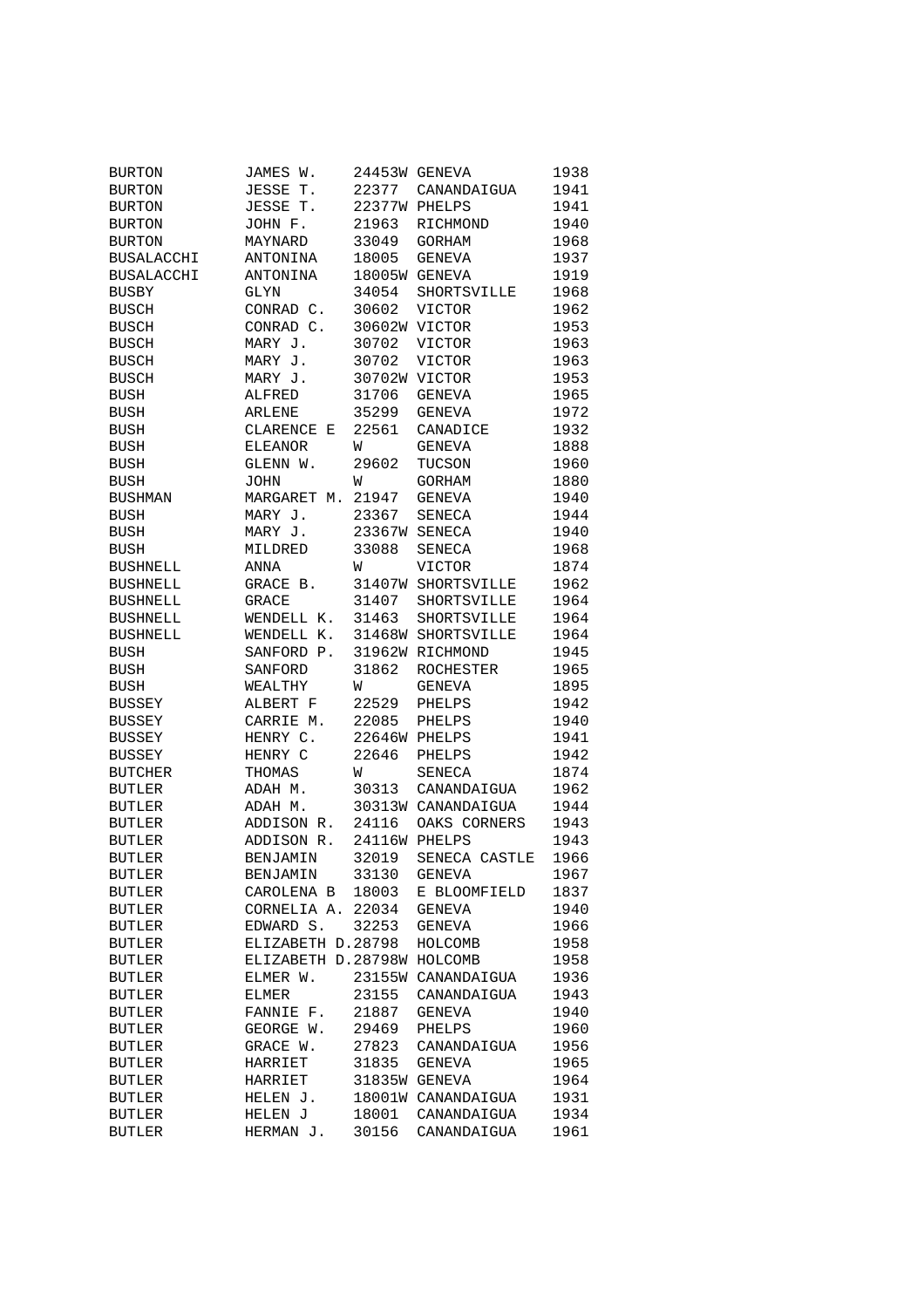| <b>BUTLER</b>      | LENA M            | 18000         | GENEVA                     | 1933 |
|--------------------|-------------------|---------------|----------------------------|------|
| <b>BUTLER</b>      | OLIVER C.         | 26262         | CANANDAIGUA                | 1951 |
| <b>BUTLER</b>      | PAULINE A.        | 31055         | CANANDAIGUA                | 1963 |
| <b>BUTLER</b>      | PAULINE A.        | 31055W VICTOR |                            | 1963 |
| <b>BUTLER</b>      | STANARD D.        | 23623         | SENECA                     | 1945 |
| <b>BUTLER</b>      | STANARD D.        | 23623W        | SENECA                     | 1945 |
| <b>BUTLER</b>      | WARREN J.R.       | 30697         | W. BLOOMFIELD              | 1963 |
| <b>BUTLER</b>      | WILLIAM H.        | 29871         | GENEVA                     | 1961 |
| <b>BUTLER</b>      | WILLIAM H.        | 29871W        | GENEVA                     | 1950 |
| <b>BUTTERFIELD</b> | LENA L.           | 25748         | GENEVA                     | 1950 |
| <b>BUTTERFIELD</b> | LENA L.           | 25748W        | GENEVA                     | 1929 |
| <b>BUTTERFIELD</b> | SAMUEL            | 17999         | HOPEWELL                   | 1931 |
| <b>BUTTERFIELD</b> | WILLIAM           | 23051         | HOPEWELL                   | 1944 |
| <b>BUTTER</b>      | HAROLD            | 21677         | CANANDAIGUA                | 1939 |
| <b>BUTTS</b>       | JAMES E.          | 18004W GENEVA |                            | 1897 |
| <b>BUTTS</b>       | JAMES EDWARD18004 |               | FAIR HAVEN NJ              | 1937 |
| <b>BUTTS</b>       | OPHA S.           | 21779         | <b>GENEVA</b>              | 1939 |
| <b>BUYSSE</b>      | CHARLES           | 18002         | MANCHESTER                 | 1936 |
| <b>BUYSSE</b>      | <b>CHARLES</b>    |               | 18002W MANCHESTER          | 1934 |
| <b>BUYSSE</b>      | <b>EMMA</b>       | 24237         | CLIFTON SPRINGS1946        |      |
| <b>BUYSSE</b>      | <b>EMMA</b>       |               | 24237W CLIFTON SPRINGS1937 |      |
| <b>BYERS</b>       | LYDIA C.          | 27973         | CANANDAIGUA                | 1956 |
| <b>BYINGTON</b>    | ELIZABETH C.24127 |               | <b>NAPLES</b>              | 1914 |
| <b>BYINGTON</b>    | KATHERINE         | 18006         | PERRY PT MD                | 1936 |
| <b>BYINGTON</b>    | KATHERINE         | 18006W        | <b>NAPLES</b>              | 1927 |
| <b>BYRNES</b>      | MAY L.            | 30729         | CANANDAIGUA                | 1963 |
| <b>BYRNES</b>      | MAY L.            |               | 30729W CANANDAIGUA         | 1952 |
| CABLIO             | NICHOLAS          | 23637         | GENEVA                     | 1945 |
| CADDEN             | MILES             | M             | GENEVA                     | 1878 |
| CADE               | JAMES H.          | 23105         | CANANDAIGUA                | 1944 |
| CADE               | MINNIE E.         |               | 26620W SHORTSVILLE         | 1948 |
| CADE               | MINNIE            | 26620         | SHORTSVILLE                | 1952 |
| CADWELL            | LEWIS             | 31565         | GENEVA                     | 1964 |
| CADWELL            | LEWIS             | 31565W GENEVA |                            | 1951 |
| CAFFYN             | THURLOW           | 32904         | MANCHESTER                 | 1968 |
| CAHILL             | ELLEN D.          | 18009         | FARMINGTON                 | 1937 |
| CAHILL             | ELLEN D.          |               | 18009W FARMINGTON          | 1924 |
| CAHILL             | <b>JAMES</b>      | 21913         | CANANDAIGUA                | 1939 |
| CAHILL             | <b>JAMES</b>      |               | 21913W CANANDAIGUA         | 1927 |
| CAHILL             | MICHAEL           | 23217         | <b>VICTOR</b>              | 1944 |
| CAHILL             | MICHAEL           | 23217W VICTOR |                            | 1939 |
| CAHILL             | MINNIE            | 29737         | CANANDAIGUA                | 1960 |
| CAHILL             | MINNIE            | 29737W        | CANANDAIGUA                | 1960 |
| CAIN               | EMILY             | 18008         | E BLOOMFIELD               | 1931 |
| CAIN               | EMILY             | 18008W        | E. BLOOMFIELD              | 1928 |
| CAIN               | GLENN H.          | 23852         | <b>DENVER</b>              | 1944 |
| CAIN               | WILLIAM           | 18007         | E BLOOMFIELD               | 1931 |
| CAIN               | WILLIAM           | 18007W        | E. BLOOMFIELD              | 1909 |
| CAITO              | DOMINICK          | 35208         | <b>GENEVA</b>              | 1971 |
| CAITO              | JOSEPH            | 23332         | GENEVA                     | 1944 |
| CAITO              | <b>JOSEPHINE</b>  | 24080         | GENEVA                     | 1943 |
| CAITO              | MICHAEL           | 28232W        | GENEVA                     | 1950 |
| CAITO              | MICHAEL           | 28233         | GENEVA                     | 1957 |
| CAITO              | URSULA            | 28180         | <b>GENEVA</b>              | 1957 |
| CAITO              | URSULA            | 28180W        | GENEVA                     | 1956 |
| CALABREESE         | ROSARIO           | 25551         | GENEVA                     | 1950 |
| CALABRESE          | ANNA              | 30149         | <b>GENEVA</b>              | 1960 |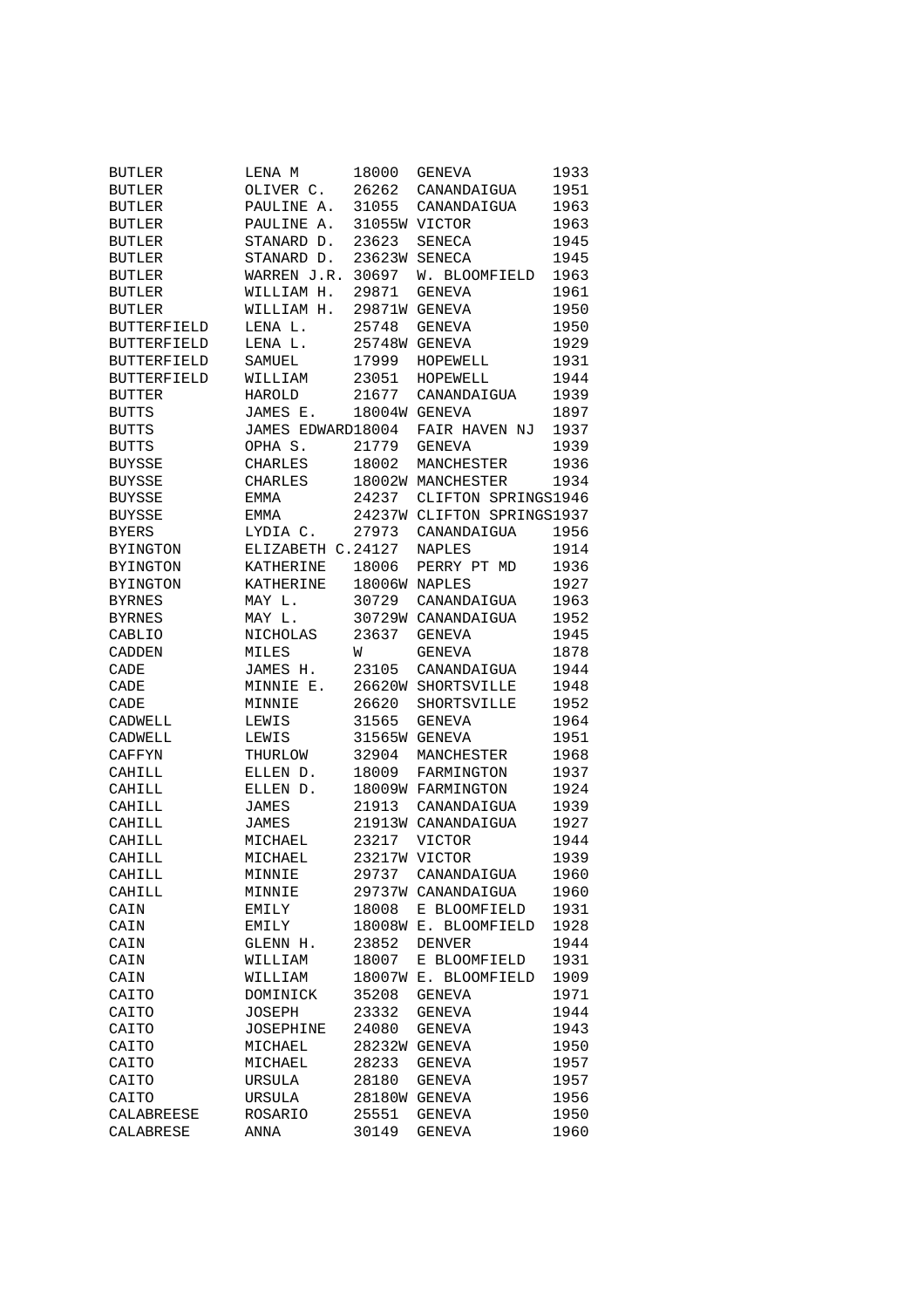| CALABRESE       | CATHERINE        | 33091         | <b>GENEVA</b>      | 1968 |
|-----------------|------------------|---------------|--------------------|------|
| CALABRESE       | <b>EMILY</b>     | 32295         | <b>GENEVA</b>      | 1966 |
| CALABRESE       | MICHAEL          | 18012         | GENEVA             | 1933 |
| CALABRESE       | ROSARIO N.       | 25551W        | <b>GENEVA</b>      | 1947 |
| CALABRESE       | SAMUEL           | 34711         | GENEVA             | 1971 |
| CALABRESE       | <b>VINCENZO</b>  | 18014         | GENEVA             | 1935 |
| CALARCO         | <b>NADY</b>      | 33363         | GENEVA             | 1968 |
| CALCAGNO        | FRANCES          | 27116         | <b>VICTOR</b>      | 1941 |
| CALDWELL        | <b>DONALD</b>    | 33782         | CANANDAIGUA        | 1970 |
| CALDWELL        | <b>KATE</b>      | 35031         | CANANDAIGUA        | 1972 |
| CALHOUN         | <b>DUANE</b>     | 32959         | FARMINGTON         | 1967 |
| CALINGAERT      | GEORGE           | 29494         | <b>GENEVA</b>      | 1960 |
| CALINGAERT      | <b>GEORGE</b>    | 29494W        | <b>GENEVA</b>      | 1958 |
| CALKINS         | <b>JAMES</b>     | W             | GENEVA             | 1887 |
| CALKINS         | LOUISE           | 34844         | <b>VICTOR</b>      | 1972 |
| CALKINS         | MARSH            | 32614         | VICTOR             | 1967 |
| CALKINS         | MARY S.          | 18015W        | W. BLOOMFIELD      | 1919 |
| CALKINS         | MARY S           | 18015         | ROCHESTER          | 1935 |
| CALKINS         | R MARSH          | 32614W VICTOR |                    | 1956 |
| CALLAHAN        | CHARLES          | 32758         | GENEVA             | 1967 |
| CALLAHAN        | CHARLES          | 32758W GENEVA |                    | 1953 |
| CALLAHAN        | <b>ELIZABETH</b> | 33492         | SHORTSVILLE        | 1969 |
| CALLAHAN        | LEO              | 32674         | SHORTSVILLE        | 1967 |
| CALLAHAN        | MICHAEL L.       | 25418         | SHORTSVILLE        | 1949 |
| CALLAHAN        | MICHAEL L.       | 25418W        | SHORTSVILLE        | 1926 |
| CALLAN          | MARIE            | 32309         | GENEVA             | 1966 |
| CALLAN          | MARIE            | 32309W        | GENEVA             | 1958 |
| CALL            | CHARLES F.       | 22917         | MANCHESTER         | 1943 |
| CALLERSON       | EMILY R          | 18074         | GENEVA             | 1934 |
| CALLON          | JOHN             | 27363         | CANANDAIGUA        | 1948 |
| CALLON          | MICHAEL J        | 18011         | CANANDAIGUA        | 1932 |
| CALLON          | MICHAEL          | 18013         | CANANDAIGUA        | 1933 |
| CALLOW          | MICHAEL          |               | 18001W CANANDAIGUA | 1924 |
| CALMAN          | CLAUDE           | 34463         | HOPEWELL           | 1971 |
| CALMAN          | EVERETT E.       | 26118         | HOPEWELL           | 1951 |
| CALMAN          | EVERETT<br>Ε.    | 26118W        | HOPEWELL           | 1950 |
| CALMAN          | FLORA            | 27949         | HOPEWELL           | 1956 |
| CALMAN          | FLORA            | 27949W        | HOPEWELL           | 1953 |
| <b>CALTEAUX</b> | NICHOLAS B.      | 26060         | CANANDAIGUA        | 1951 |
| <b>CALTEAUX</b> | NICHOLAS         |               | 26060W CANANDAIGUA | 1924 |
| CALTEAUX        | TERESA           | 26059         | CANANDAIGUA        | 1951 |
| CALVANI         | LAURA            | 33920         | GENEVA             | 1970 |
| CAMELIO         | GENNARO          | 28507         | GENEVA             | 1942 |
| CAMERON         | IGNATIUS         | 33644         | E BLOOMFIELD       | 1969 |
| CAMMETTE        | CATHERINE        | 18022         | SENECA             | 1933 |
| CAMMETT         | EDWARD H.        | 21689W        | HOPEWELL           | 1936 |
| CAMMETT         | FRANK            | 27079         | SENECA             | 1954 |
| CAMMETT         | FRANK            |               | 27079W SENECA      | 1954 |
| CAMMETT         | LAURA H.         | 23119         | CANANDAIGUA        | 1944 |
| CAMMETT         | LAURA H.         |               | 23119W CANANDAIGUA | 1944 |
| CAMPAGNA        | DOMENICA         | 27961         | CANANDAIGUA        | 1951 |
| CAMPAGNA        | LIUGI            | 25240         | GENEVA             | 1949 |
| CAMPBELL        | ADELAIDE         | 18024         | GENEVA             | 1937 |
| CAMPBELL        | ALBERT           | 28981         | GENEVA             | 1958 |
| CAMPBELL        | ALEXANDER        | 31680         | PHELPS             | 1965 |
| CAMPBELL        | BERNARD K.       | 24734         | PHELPS             | 1947 |
| CAMPBELL        | <b>BERTHA</b>    | 28400         | MANCHESTER         | 1957 |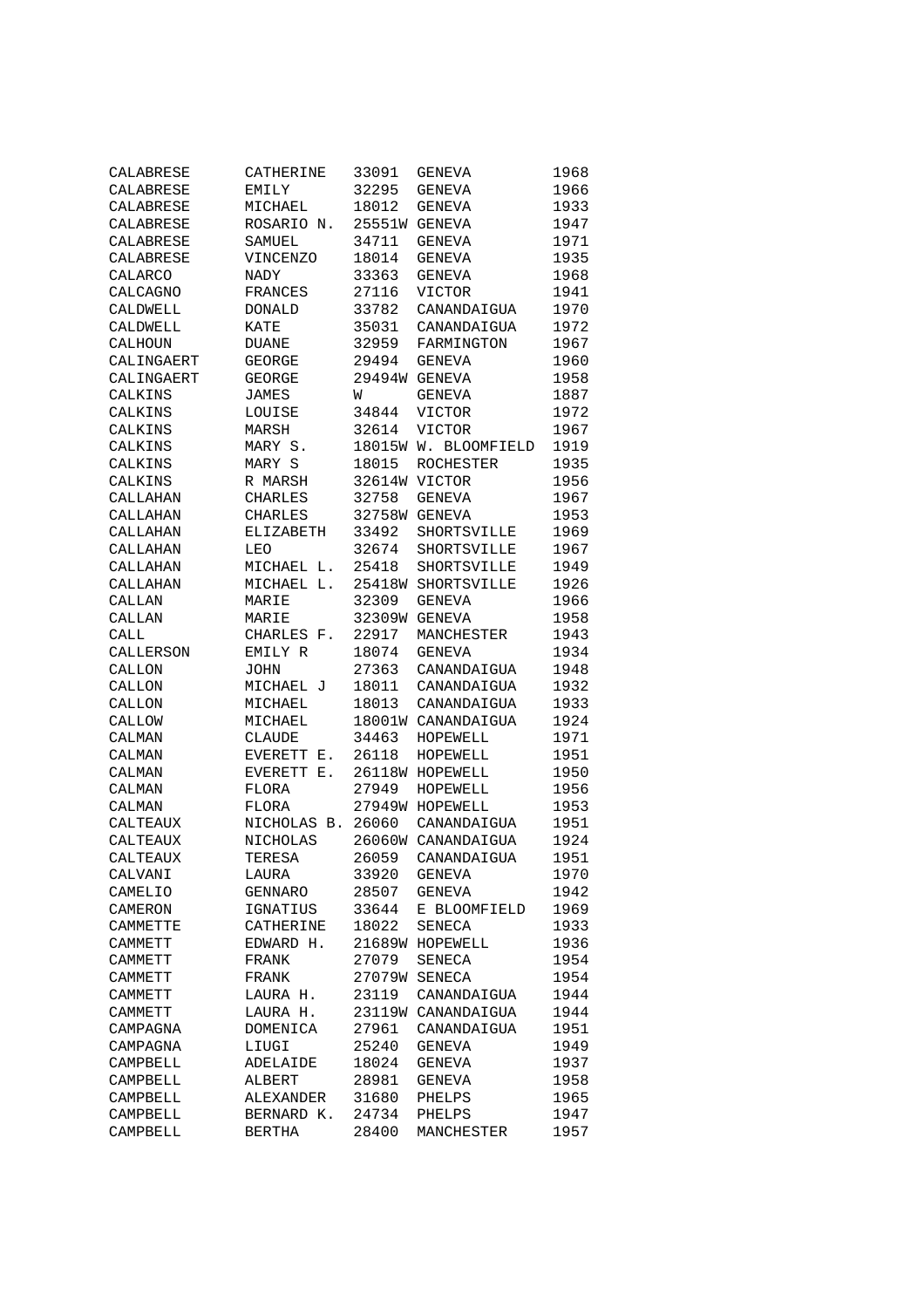| CAMPBELL  | CARRIE            | 26847  | CANANDAIGUA             | 1953 |
|-----------|-------------------|--------|-------------------------|------|
| CAMPBELL  | CHARLES           | 34512  | CANANDAIGUA             | 1971 |
| CAMPBELL  | DANIEL            | 30282  | CANANDAIGUA             | 1962 |
| CAMPBELL  | DANIEL            | 30282W | CANANDAIGUA             | 1962 |
| CAMPBELL  | <b>DRUE</b>       | 28275  | SENECA                  | 1956 |
| CAMPBELL  | <b>EMMA</b>       | 34288  | <b>GENEVA</b>           | 1970 |
| CAMPBELL  | FANNIE E.         | 24989  | GENEVA                  | 1945 |
| CAMPBELL  | FRANK             | 27839  | CANANDAIGUA             | 1956 |
| CAMPBELL  | FRANK             | 27839W | GENEVA                  | 1953 |
| CAMPBELL  | GLADYS V.         | 25721  | STANLEY                 | 1950 |
| CAMPBELL  | H MAY             | 32724W | CANANDAIGUA             | 1961 |
| CAMPBELL  | HARRIET A.        | 22592  | SENECA CASTLE           | 1931 |
| CAMPBELL  | HARRY J.          | 22350  | W.<br><b>BLOOMFIELD</b> | 1941 |
| CAMPBELL  | HARRY J.          | 22350W | W.<br><b>BLOOMFIELD</b> | 1927 |
| CAMPBELL  | HELEN A           | 18020  | CANANDAIGUA             | 1932 |
| CAMPBELL  | HOWARD            | 29462  | <b>GENEVA</b>           | 1959 |
| CAMPBELL  | HOWARD            | 29462W | GENEVA                  | 1956 |
| CAMPBELL  | JENNIE            | 27794  | PHELPS                  | 1955 |
| CAMPBELL  | JOHN              | 18021  | HOPEWELL                | 1934 |
| CAMPBELL  | JOHN              |        | 18021W HOPEWELL         | 1915 |
| CAMPBELL  | <b>JOHN</b>       | 27201  | SENECA CASTLE           | 1954 |
| CAMPBELL  | LEROY             | 29562  | CANANDAIGUA             | 1960 |
| CAMPBELL  | LEROY             | 29562W | CANANDAIGUA             | 1956 |
| CAMPBELL  | LOUISE            | 31167  | MANCHESTER              | 1964 |
| CAMPBELL  | LOUISE            | 31167W | MANCHESTER              | 1961 |
| CAMPBELL  | LUCY              | 32091  | GENEVA                  | 1966 |
| CAMPBELL  | LUCY              | 32091W | GENEVA                  | 1956 |
| CAMPBELL  | MARTHA            | 18017  | SENECA CASTLE           | 1931 |
| CAMPBELL  | MARTHA            | 33345  | GENEVA                  | 1968 |
| CAMPBELL  | MARY              | 26056  | SENECA                  | 1917 |
| CAMPBELL  | MARY              | 33611  | GORHAM                  | 1964 |
| CAMPBELL  | MAY               | 32724  | CANANDAIGUA             | 1967 |
| CAMPBELL  | MYRON             | 28113  | CANANDAIGUA             | 1956 |
| CAMPBELL  | MYRON             | 28113W | HOPEWELL                | 1955 |
| CAMPBELL  | NELLIE            | 27751  | <b>GENEVA</b>           | 1955 |
| CAMPBELL  | TALMAGE           | 33758  | <b>SENECA</b>           | 1969 |
| CAMPBELL  | THOMAS J.         | 18018W | SENECA                  | 1922 |
| CAMPBELL  | THOMAS J          | 18018  | SENECA                  | 1931 |
| CAMPBELL  | THOMAS R          | 18019  | FALLSBURG               | 1932 |
| CAMPBELL  | THOMAS            | 29014  | PHELPS                  | 1959 |
| CAMPBELL  | THOMAS            |        | 29014W PHELPS           | 1956 |
| CAMPBELL  | VICTOR            |        | 32682 MANCHESTER        | 1967 |
| CAMPBELL  | VICTOR            |        | 32682W MANCHESTER       | 1961 |
| CAMPBELL  | WALTER D.         | 24378  | GENEVA                  | 1947 |
| CAMPBELL  | WALTER D.         |        | 24378W GENEVA           | 1939 |
| CAMPBELL  | WILLIAM           | 18023  | GENEVA                  | 1934 |
| CAMPFIELD | MAURICE           | 33126  | GENEVA                  | 1968 |
| CAMP      | MORRIS            | 25980  | MANCHESTER              | 1951 |
| CANANIS   | FLORENCE          | 32152  | VICTOR                  | 1965 |
| CANAN     | JOHN              | 24099  | E. BLOOMFIELD           | 1918 |
| CANAN     | MICHAEL G.        | 18033  | CANANDAIGUA             | 1937 |
| CANAN     | MICHAEL G.        |        | 18033W CANANDAIGUA      | 1926 |
| CANFIELD  | A. ADELE          | 24371  | CANANDAIGUA             | 1946 |
| CANFIELD  | ALFRED J          | 18031  | CLIFTON SPRINGS1936     |      |
| CANFIELD  | ARDUS             | 32902  | CANANDAIGUA             | 1968 |
| CANFIELD  | ARDUS             | 35001  | CANANDAIGUA             | 1972 |
| CANFIELD  | BEATRICE L. 26247 |        | <b>GENEVA</b>           | 1951 |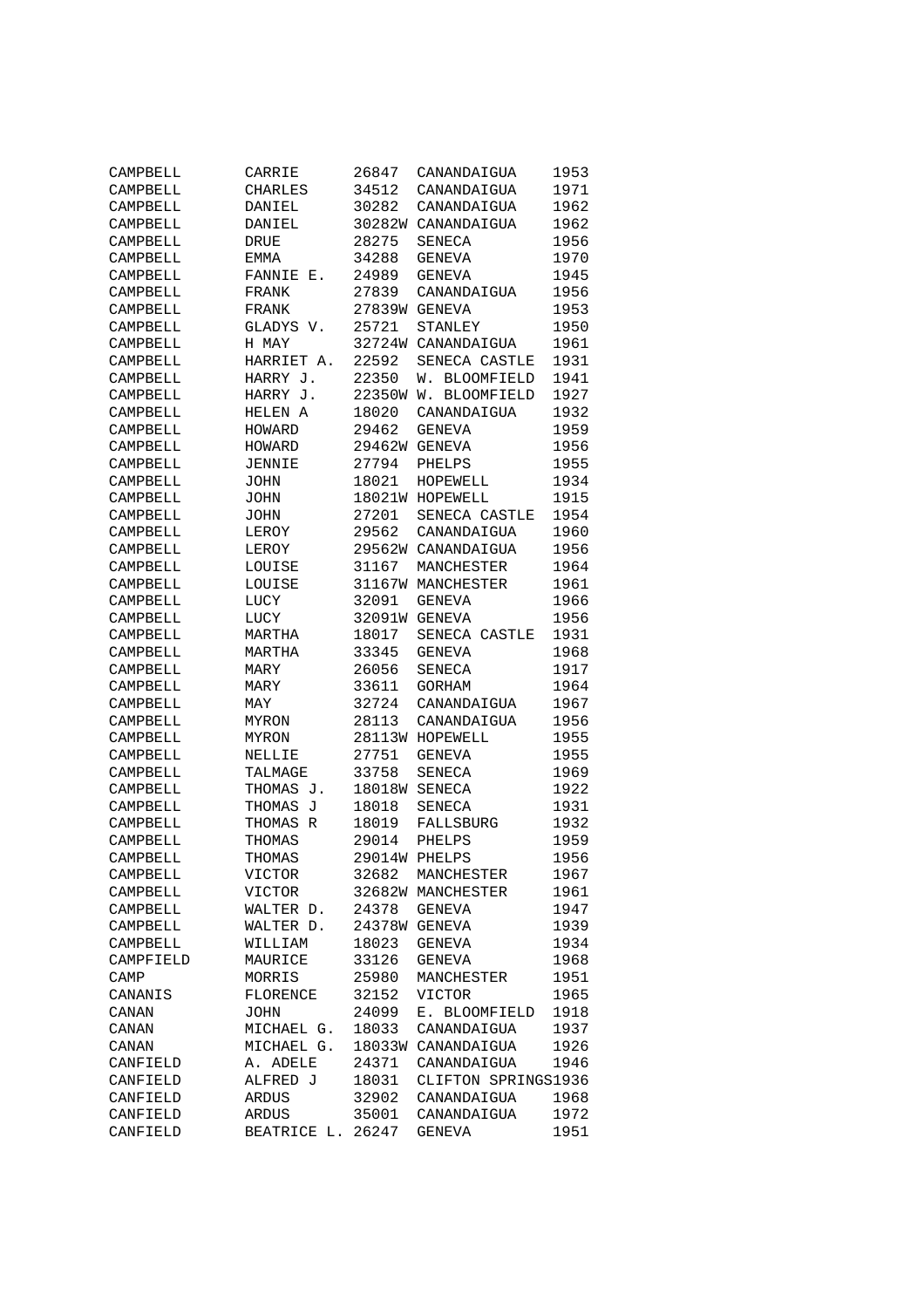| CANFIELD           | BEATRICE L.                | 26247W GENEVA   |                                       | 1926         |
|--------------------|----------------------------|-----------------|---------------------------------------|--------------|
| CANFIELD           | BENJAMIN                   | W               | MANCHESTER                            | 1873         |
| CANFIELD           | CHARLES A.                 | 23351           | CANANDAIGUA                           | 1944         |
| CANFIELD           | IDA                        | 27089           | CANANDAIGUA                           | 1954         |
| CANFIELD           | JEWETT J.                  | 24517           | CANANDAIGUA                           | 1947         |
| CANFIELD           | JEWETT J.                  | 24517W          | CANANDAIGUA                           | 1947         |
| CANFIELD           | LEWIS D.                   | 27101W          | CANANDAIGUA                           | 1923         |
| CANFIELD           | LEWIS                      | 27101           | CANANDAIGUA                           | 1953         |
| CANFIELD           | MIRIAM                     | 33105           | <b>GENEVA</b>                         | 1968         |
| CANNAN             | FRANK                      | 25983           | E. BLOOMFIELD                         | 1951         |
| CANNAN             | LEWIS                      | 29801W          | <b>VICTOR</b>                         | 1955         |
| CANNAN             | MARY                       | 30851           | CANANDAIGUA                           | 1963         |
| CANNAN             | MARY                       | 30851W          | <b>VICTOR</b>                         | 1955         |
| CANNE              | EMMA M.                    | 25118           | PHELPS                                | 1948         |
| CANNE              | FLOYD                      | 33406           | FARMINGTON                            | 1969         |
| CANNE              | JOHN                       | 29727           | PHELPS                                | 1960         |
| CANNE              | JOHN                       | 29727W          | PHELPS                                | 1949         |
| CANNELLI           | SAMUEL                     | 30074           | <b>GENEVA</b>                         | 1961         |
| CANNING            | <b>EDSON</b>               | 35290           | VICTOR                                | 1973         |
| CANNON             | FREDERIC                   | W               | <b>GENEVA</b>                         | 1888         |
| CANNON             | LEWIS                      | 29801           |                                       | 1961         |
| CANNULI            |                            | 28602           | <b>VICTOR</b>                         | 1958         |
| CANNULI            | ANTHONY                    |                 | GENEVA                                | 1955         |
| CANNULI            | ANTHONY                    | 28602W<br>24576 | <b>GENEVA</b><br><b>GENEVA</b>        |              |
|                    | CARMELO                    |                 |                                       | 1947         |
| CANNULI            | CARMELO                    | 24576W          | <b>GENEVA</b>                         | 1943<br>1956 |
| CANNULI            | <b>GUISEPPE</b>            | 27939           | <b>GENEVA</b>                         |              |
| CANNULI            | JOSEPHINE                  | 31518           | <b>GENEVA</b>                         | 1964         |
| CANNULI            | JOSEPHINE                  | 31518W          | <b>GENEVA</b>                         | 1959         |
| CANNULI            | MICHAEL                    | 31506           | GENEVA                                | 1964         |
| CANNULI            | MICHAEL                    | 31506W          | GENEVA                                | 1952         |
| CANNULI            | SAMUEL                     | 30074W          | <b>GENEVA</b>                         | 1956         |
| CANO               | GEORGE J.                  | 22340           | GORHAM                                | 1941         |
| CANSDALE           | ARTHUR                     | 33572           | CANANDAIGUA                           | 1969         |
| CANTON             | EARL J.                    | 24084           | Ε.<br><b>BLOOMFIELD</b>               | 1946         |
| CANTON             | EARL J.                    | 24084W          | Ε.<br><b>BLOOMFIELD</b>               | 1927         |
| CANWRIGHT          | EMMA A.                    | 23511           | NAPLES                                | 1944         |
| CANWRIGHT          | EMMA A.                    | 23511W          | NAPLES                                | 1943         |
| CAPELS             | <b>ROGER</b><br>CHARLES H. | 32633<br>22164  | CANANDAIGUA                           | 1967         |
| CAPLE              |                            | 22164W          | CANANDAIGUA<br>CANANDAIGUA            | 1941<br>1912 |
| CAPLE              | CHARLES H.                 |                 |                                       |              |
| CAPLE              | HENRY                      | 33382           | GORHAM                                | 1969         |
| CAPOZZI<br>CAPOZZI | ANTHONY                    | 30640           | GENEVA                                | 1963<br>1961 |
|                    | ANTHONY                    | 34071           | 30640W GENEVA<br><b>GENEVA</b>        | 1970         |
| CAPOZZI            | MARIA                      |                 |                                       |              |
| CAPPON             | ABRAM C.                   | 18032           | CANANDAIGUA                           | 1936         |
| CAPPON             | ABRAM C.                   | 22716           | 18032W CANANDAIGUA                    | 1923         |
| CAPPON             | ELLA                       |                 | CANANDAIGUA<br>S BRISTOL              | 1942         |
| CAPRINI<br>CAPRINI | LEANDRO                    | 29155           |                                       | 1959         |
|                    | LEANDRO                    |                 | 29155W S BRISTOL                      | 1949         |
| CAPRON             | GUY E.                     | 26739W          | GENEVA                                | 1946         |
| CAPRON             | GUY                        | 26739           | GENEVA                                | 1953         |
| CAPRON             | HAROLD                     | 30209           | GENEVA                                | 1961         |
| CAPRON             | HAROLD                     |                 | 30209W CANANDAIGUA                    | 1955         |
| CAPRON             | JOSEPHINE B.26820W NAPLES  |                 |                                       | 1952         |
| CAPRON             | JOSEPHINE                  | 26820           | NAPLES                                | 1953         |
| CAPRON             | JOSEPH                     | W               | MANCHESTER                            | 1864         |
| CAPRON             |                            |                 | MARGARET B. 24115 CLIFTON SPRINGS1946 |              |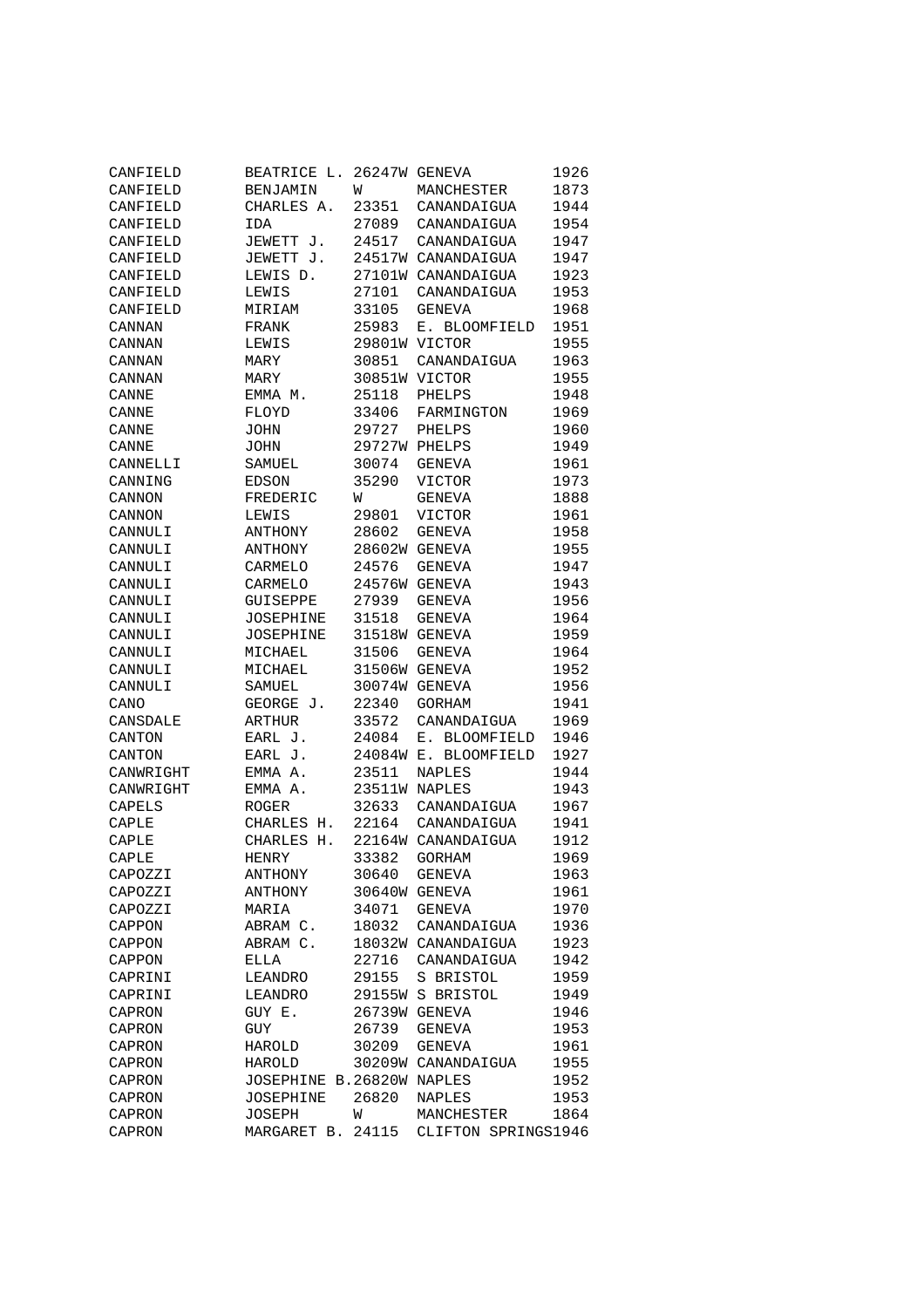| CAPRON          | MARGARET B.    | 24115W GENEVA |                     | 1929 |
|-----------------|----------------|---------------|---------------------|------|
| CAPRON          | RUSSELL        | 34051         | VICTOR              | 1970 |
| CAPRON          | THEODORE       | 35100         | S BRISTOL           | 1972 |
| CAPUNO          | SALVATORE      | 23080         | MANCHESTER          | 1944 |
| CARAVITA        | FRANCIS        | 33887         | <b>GENEVA</b>       | 1970 |
| CARDELLA        | FERINANDO      | 21978         | CANANDAIGUA         | 1936 |
| CARDELLA        | VINCENZINA     | 34087         | CANANDAIGUA         | 1970 |
| CARDINALE       | GUIDO          | 32741         | <b>GENEVA</b>       | 1967 |
| CARDINALE       | PIETRO         | 33641         | FLORIDA             | 1969 |
| <b>CARDULLO</b> | MARY           | 25535         | <b>VICTOR</b>       | 1944 |
| CAREY           | CHARLES        | 29517         | SHORTSVILLE         | 1960 |
| CAREY           | <b>ELSIE</b>   | 24422         | E. BLOOMFIELD       | 1947 |
| CAREY           | GEORGE M.      | 23628         | GENEVA              | 1945 |
| CAREY           | IVA            | 28671         | GENEVA              | 1958 |
| CAREY           | IVA            | 28671W        | <b>GENEVA</b>       | 1954 |
| CAREY           | MARGARET E     | 18044         | CANANDAIGUA         | 1936 |
| CAREY           | MARGARET       | 18044W        | CANANDAIGUA         | 1927 |
| CAREY           | PEARL          | 33167         | GORHAM              | 1966 |
| CAREY           | ROSE M.        | 25788         | GENEVA              | 1949 |
| CAREY           | SARAH          | W             | <b>GENEVA</b>       | 1905 |
| CAREY           | THOMAS         | 18042         | CANANDAIGUA         | 1924 |
| CAREY           | THOMAS         | 18042W        | CANANDAIGUA         | 1924 |
| CARHART         | GEORGE         | 28766         | CANANDAIGUA         | 1958 |
| CARHART         | <b>GEORGE</b>  | 28766W        | CANANDAIGUA         | 1957 |
| CARITI          | VITALIANO      | 24512         | <b>GENEVA</b>       | 1945 |
| CARLE           | NETTIE         | 26599         | <b>NAPLES</b>       | 1950 |
| CARLILE         | ANDREW L.      | 22608         | CANANDAIGUA         | 1939 |
| CARLILE         | CHARLOTTE      | 30970         | CANANDAIGUA         | 1963 |
| CARLILE         | EDWIN          | 31299         | CANANDAIGUA         | 1964 |
| CARLILE         | EDWIN          | 31299W        | CANANDAIGUA         | 1953 |
| CARLILE         | LEONARD<br>D.  | 26141         | CANANDAIGUA         | 1950 |
| CARLSON         | PETER          | 25624         | PHELPS              | 1941 |
| CARMICHAEL      | ARTHUR         | 29115         | CANANDAIGUA         | 1959 |
| CARMICHAEL      | ARTHUR         |               | 29115W CANANDAIGUA  | 1954 |
| CARMODY         | WILLIAM        | 26897         | CANANDAIGUA         | 1953 |
| CARNAHAN        | SUSAN E.       | 22242         | CANANDAIGUA         | 1941 |
| <b>CARNAHAN</b> | SUSAN E.       | 22242W        | CANANDAIGUA         | 1940 |
| CARNDALL        | <b>CHARLES</b> | 32752         | <b>GENEVA</b>       | 1966 |
| CARNEVALE       | JOAN           | 30446         | GENEVA              | 1962 |
| CARNEVALE       | <b>JOHN</b>    | 30446W        | <b>GENEVA</b>       | 1959 |
| CARNEY          | ANNA A.        | 24819         | GENEVA              | 1948 |
| CARNEY          | ANNA G.        | 24819W GENEVA |                     | 1934 |
| CARNEY          | ELIZABETH      | 29236         | GENEVA              | 1959 |
| CARNEY          | ELIZABETH      | 29236W        | GENEVA              | 1934 |
| CARNEY          | JOSEPH H.      | 26201         | CANANDAIGUA         | 1950 |
| CARNEY          | MARGARET       | 22838         | CANANDAIGUA         | 1943 |
| CARNEY          | MARTIN H.      | 23355         | CLIFTON SPRINGS1944 |      |
| CARNEY          | MILES          | 34982         | SHORTSVILLE         | 1972 |
| CARNEY          | SAMUEL         | 31236         | GORHAM              | 1963 |
| CARNEY          | THOMAS F.      | 22352         | HOPEWELL            | 1941 |
| CARNEY          | THOMAS F.      | 22352W        | HOPEWELL            | 1917 |
| CARNEY          | WILLIAM        | 30105         | CANANDAIGUA         | 1961 |
| CARNEY          | WILLIAM        | 30105W        | CANANDAIGUA         | 1961 |
| CARNIAUX        | CECIL          | 28268         | CLIFTON SPRINGS1957 |      |
| CARNINE         | MARY E.        | 25093         | CANANDAIGUA         | 1948 |
| CARNOVALE       | FLORENCE       | 23946         | GENEVA              | 1946 |
| CARNOVALE       | FLORENCE       |               | 23946W GENEVA       | 1939 |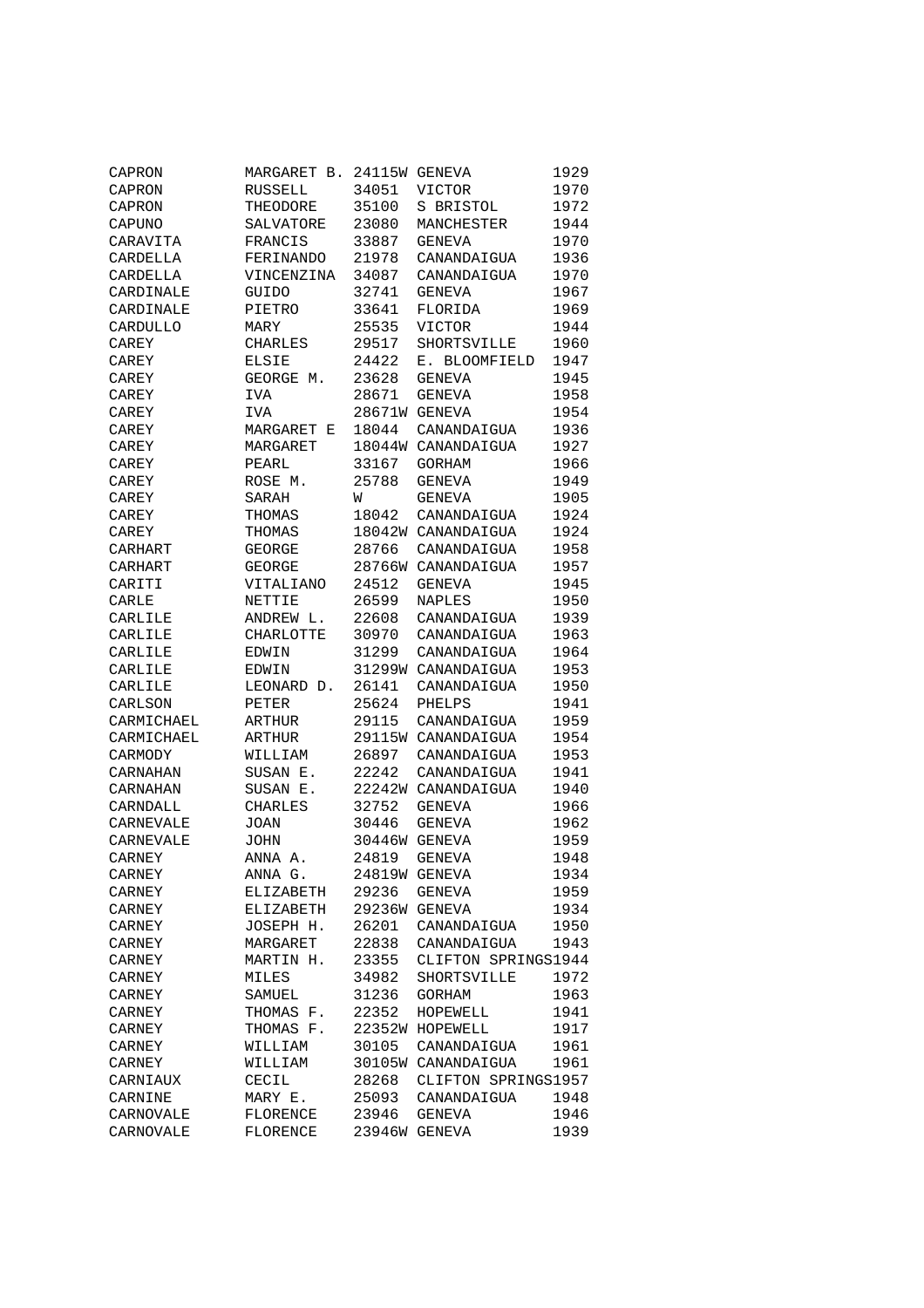| CARONE           | CAROLINE        | 30897         | GENEVA              | 1963 |
|------------------|-----------------|---------------|---------------------|------|
| CARONE           | CAROLINE        | 30897W        | GENEVA              | 1960 |
| CARON            | <b>NORMAN</b>   | 27919         | <b>RUSHVILLE</b>    | 1956 |
| CARPENTER        | ALVOID          | 26505         | PHELPS              | 1952 |
| CARPENTER        | BENJAMIN        | 30226         | VICTOR              | 1962 |
| CARPENTER        | <b>BENJAMIN</b> | 30226W        | <b>VICTOR</b>       | 1951 |
| <b>CARPENTER</b> | <b>BERTHA</b>   | 18043         | CANANDAIGUA         | 1934 |
| CARPENTER        | <b>BLANCE</b>   | 32470         | PHELPS              | 1967 |
| CARPENTER        | <b>BLANCHE</b>  | 32470W        | PHELPS              | 1952 |
| CARPENTER        | DWIGHT          | 26741         | <b>GENEVA</b>       | 1953 |
| CARPENTER        | <b>EDNA</b>     | 29920         | PHELPS              | 1961 |
| <b>CARPENTER</b> | ESTELLA L       | 18841         | <b>VICTOR</b>       | 1932 |
| CARPENTER        | <b>EUGENE</b>   | 28855         | GENEVA              | 1958 |
| CARPENTER        | <b>EUGENE</b>   | 28855W GENEVA |                     | 1954 |
| CARPENTER        | FLORENCE        |               | 31467W CANANDAIGUA  | 1963 |
| CARPENTER        | FLORENCE        | 31497         | CANANDAIGUA         | 1964 |
| CARPENTER        | HATTIBEL        | 27733         | CANANDAIGUA         | 1955 |
| CARPENTER        | HATTIEBEL       | 27733W        | CANANDAIGUA         | 1955 |
| <b>CARPENTER</b> | JESSENIA        | 18039         | CANANDAIGUA         | 1930 |
| CARPENTER        | JESSENIA        | 18039W        | CANANDAIGUA         | 1929 |
| CARPENTER        | <b>JOHN</b>     | 32013         | VICTOR              | 1966 |
| CARPENTER        | JOHN            | 32769         | CANANDAIGUA         | 1967 |
| CARPENTER        | <b>JOHN</b>     | 32769W        | CANANDAIGUA         | 1945 |
| CARPENTER        | L MAE           | 32494W        | <b>GENEVA</b>       | 1966 |
| CARPENTER        | LAURENCE        | 34991         | PENFIELD            | 1968 |
| CARPENTER        | MAE             | 32494         | <b>GENEVA</b>       | 1967 |
| CARPENTER        | PLATT           | W             | VICTOR              | 1892 |
| CARPENTER        | RAYMOND         | 35191         | FARMINGTON          | 1972 |
| CARPENTER        | WILLIAM P.      | 25217         | GENEVA              | 1949 |
| CARPENTER        | WILLIAM R.      | 25217W        | GENEVA              | 1924 |
| CARPENTER        | WILLIAM         | 33232         | CANANDAIGUA         | 1968 |
| CARRAGHER        | MARTHA          | 27107         | <b>GENEVA</b>       | 1954 |
| CARRAGHER        | MARTHA          | 27107W GENEVA |                     | 1954 |
| CARR             | EMMA            | 32761         | CANANDAIGUA         | 1967 |
| CARR             | EMMA            |               | 32761W CANANDAIGUA  | 1956 |
| $\rm CARR$       | FRANCES M.      | 25665         | SENECA              | 1950 |
| CARR             | FRANCES         | 25665W        | SENECA              | 1931 |
| CARR             | FRED C.         | 23858         | <b>GENEVA</b>       | 1945 |
| CARR             | FRED C.         | 23858W        | <b>GENEVA</b>       | 1939 |
| CARRIGAN         | ANNE            | 30791         | <b>GENEVA</b>       | 1963 |
| CARRIGAN         | ANNE            | 30791W GENEVA |                     | 1957 |
| CARRIGAN         | MARY            | 33927         | GENEVA              | 1970 |
| CARRIGAN         | THOMAS          | 29779         | <b>GENEVA</b>       | 1961 |
| CARRIGAN         | WILLIAM         | 23381         | GENEVA              | 1944 |
| CARR             | MAE             | 34462         | STANLEY             | 1971 |
| $\rm CARR$       | MARJORIE        | 32472         | <b>VICTOR</b>       | 1967 |
| CARR             | MARY            | 25984         | FARMINGTON          | 1951 |
| CARR             | MARY            | W             | CLIFTON SPRINGS1894 |      |
| CARROL           | ETHEL           | 33662         | <b>GENEVA</b>       | 1969 |
| CARROLL          | ABRAM           | 29400         | GENEVA              | 1960 |
| CARROLL          | ARLO            | 34384         | S BRISTOL           | 1971 |
| CARROLL          | <b>BACIL</b>    | 27594         | GENEVA              | 1955 |
| CARROLL          | EDWARD          | 30094         | <b>VICTOR</b>       | 1961 |
| CARROLL          | J. GREGORY      | 23384         | GENEVA              | 1941 |
| CARROLL          | JENNIE          | 30590         | GENEVA              | 1962 |
| CARROLL          | JESSE           | 29567         | VICTOR              | 1960 |
| CARROLL          | JOSEPH          | 32257         | GENEVA              | 1966 |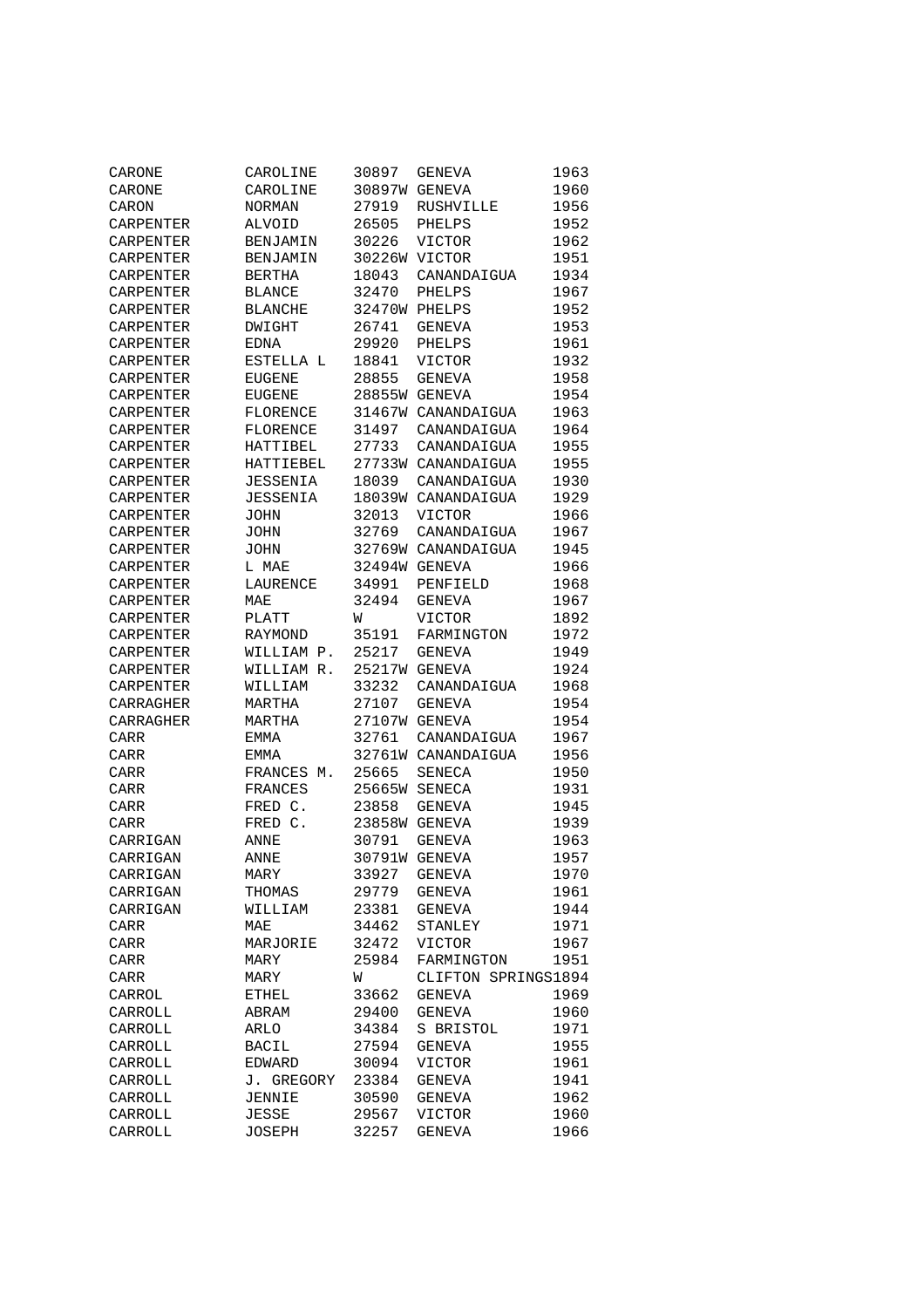| CARROLL           | JOSEPH                    | 32257W GENEVA |                           | 1949 |
|-------------------|---------------------------|---------------|---------------------------|------|
| CARROLL           | KENNETH                   | 26680         | GENEVA                    | 1952 |
| CARROLL           | PETER                     | 18047         | GENEVA                    | 1938 |
| CARROLL           | PETER                     | 18047W        | GENEVA                    | 1938 |
| CARROLL           | PHILIP A.                 | 26934W        | GORHAM                    | 1947 |
| CARROLL           | PHILLIP                   | 26934         | GORHAM                    | 1953 |
| CARROLL           | WILLIAM J.                | 25466         | E. BLOOMFIELD             | 1949 |
| CARROLL           | WILLIAM                   | 30948         | CANANDAIGUA               | 1962 |
| CARRON            | GENEVIEVE                 | 22580         | GENEVA                    | 1942 |
| CARR              | ROBIN                     | 28673         | CANANDAIGUA               | 1957 |
| CARR              | WILLIAM A.                |               | 26580W CANANDAIGUA        | 1946 |
| CARR              | WILLIAM                   | 26580         | CANANDAIGUA               | 1952 |
| CARSON            | <b>BURTON</b>             | 29004         | SENECA                    | 1959 |
| CARSON            | <b>BURTON</b>             | 29004W        | SENECA                    | 1948 |
| CARSON            | CORA                      | 33863         | S BRISTOL                 | 1968 |
| CARSON            | ELIZABETH                 | 29392         | GENEVA                    | 1960 |
| CARSON            | ELIZABETH                 | 29392W        | GENEVA                    | 1957 |
| CARSON            | GEORGE A.                 | 26815W        | GENEVA                    | 1923 |
| CARSON            | <b>GEORGE</b>             | 18040         | <b>GENEVA</b>             | 1931 |
| CARSON            | GEORGE                    |               | 18040W GENEVA             | 1931 |
| CARSON            | GEORGE                    | 26815         | <b>GENEVA</b>             | 1951 |
| CARSON            | ISABELLA W                | 18045         | SENECA                    | 1925 |
| CARSON            | ISABELLA                  | 18045W        | SENECA                    | 1901 |
| CARSON            | LEROY B.                  | 26973W        | CANANDAIGUA               | 1946 |
| CARSON            | LEROY                     | 26973         | CANANDAIGUA               | 1953 |
| CARSON            | LEVINA                    | 31204         | CANANDAIGUA               | 1964 |
| CARSON            | LEVINA                    |               | 31204W CANANDAIGUA        | 1963 |
| CARSON            | LORA                      | 27165         | SENECA                    | 1954 |
| CARSON            | <b>ROBERT</b>             | W             | GENEVA                    | 1882 |
| CARSON            | <b>ROY</b>                | 27492         | GENEVA                    | 1955 |
| CARSON            | THEODORE R.               | 22986W        | CANANDAIGUA               | 1943 |
| CARSON            | THEODORE                  | 22986         | CANANDAIGUA               | 1944 |
| CARSON            | THOMAS                    | 33540         | GENEVA                    | 1969 |
| CARSON            | THOMAS                    | W             | SENECA                    | 1879 |
| CARSON            | TIMOTHY                   | 33970         | HOPEWELL                  | 1970 |
| CARSON            | WILLARD                   | 28861         | <b>GENEVA</b>             | 1956 |
| CARTER            | ANN                       | W             | GENEVA                    | 1895 |
| CARTER            | CLARA                     | 18049         | PHELPS                    | 1938 |
| CARTER            | CLARA                     | 18049W        | PHELPS                    | 1937 |
| <b>CARTER</b>     | LAURA                     | W             | <b>GENEVA</b>             | 1880 |
| <b>CARTEVILLE</b> | BERT J.                   | 23928         | MANCHESTER                | 1922 |
| CARTWRIGHT        | BENTON D. 24354           |               | E. BLOOMFIELD             | 1947 |
| CARTWRIGHT        | BENTON D.                 |               | 24354W E. BLOOMFIELD 1939 |      |
| CARTWRIGHT        | LENA P.                   |               | 18046W E. BLOOMFIELD      | 1931 |
| CARTWRIGHT        | LENA                      | 18046         | E. BLOOMFIELD             | 1938 |
| CARTWRIGHT        | MARY D.                   | 18048         | CANANDAIGUA               | 1938 |
| CARTWRIGHT        | MARY D.                   |               | 18048W CANANDAIGUA        | 1938 |
| CARVEY            | SAMUEL                    | 31236W GORHAM |                           | 1960 |
| CARYELL           | WILLIS                    | 28083         | GENEVA                    | 1956 |
| CARY              | MARY                      | <b>W</b>      | GENEVA                    | 1868 |
| CASASANTA         | FRANK                     |               | 32770 GENEVA              | 1967 |
| CASBY             | ELIZABETH                 |               | 32193W CANANDAIGUA        | 1953 |
| CASE              | BENJAMIN                  | 27224         | BRISTOL                   | 1954 |
| CASE              | BENJAMIN                  |               | 27224W BRISTOL            | 1948 |
| CASE              | CATHERINE B.26538W VICTOR |               |                           | 1946 |
| CASE              | CATHERINE                 | 26538         | VICTOR                    | 1952 |
| CASE              | CHARLES E. 24797          |               | BRISTOL                   | 1937 |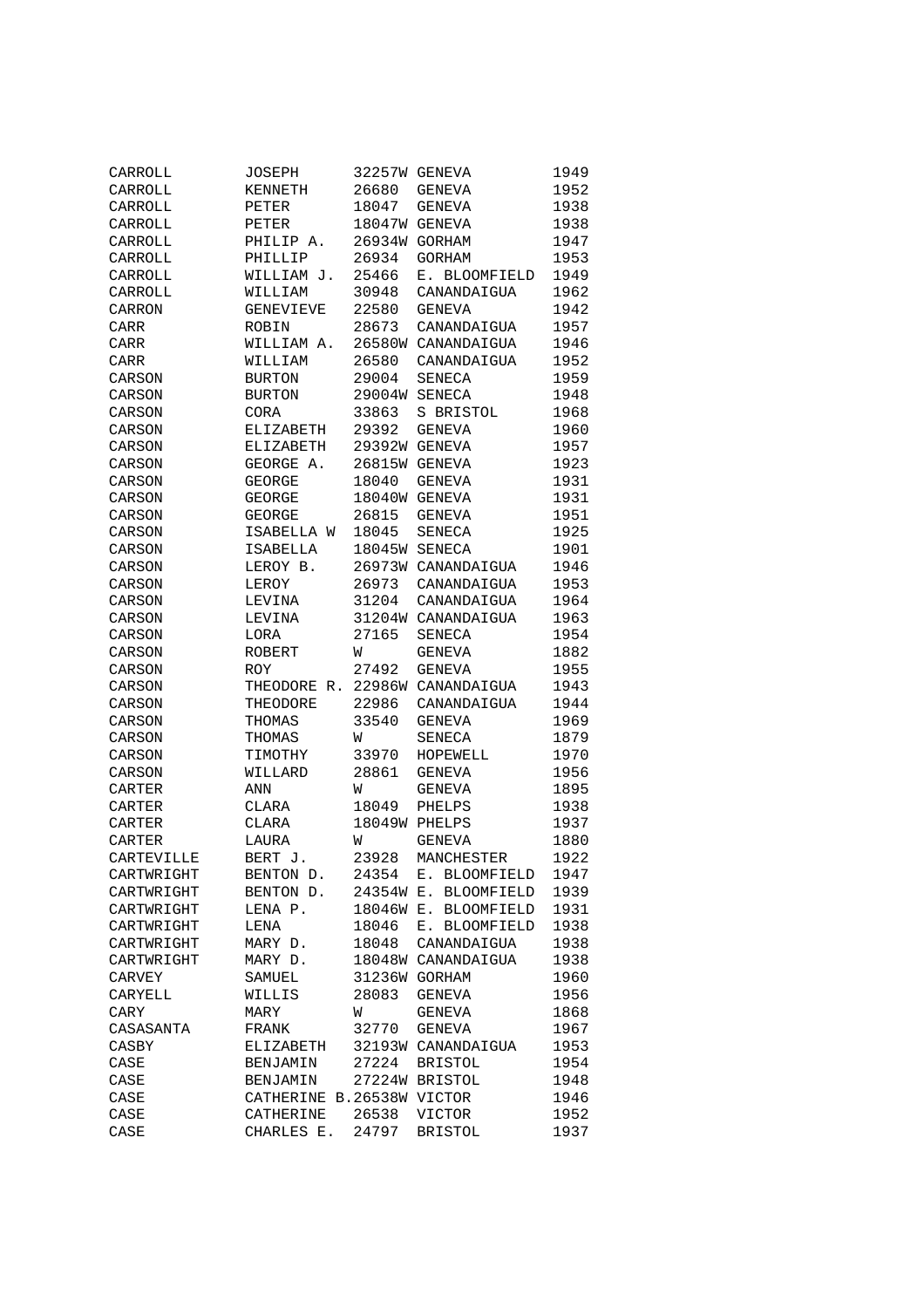| CASE            |                           |       | CLARA E. 22073 CANANDAIGUA                           | 1940         |
|-----------------|---------------------------|-------|------------------------------------------------------|--------------|
| CASE            | CLARA ELLA 22073W BRISTOL |       |                                                      | 1940         |
| CASE            | CLARE                     |       | 35171 CANANDAIGUA                                    | 1972         |
|                 |                           |       | CLARENCE W. 24335 CANANDAIGUA 1947                   |              |
| CASE            |                           |       |                                                      |              |
| CASE            |                           |       | CLARENCE W. 24335W CANANDAIGUA 1932                  |              |
| CASE            | CLARENCE                  |       | 28560 MANCHESTER 1957                                |              |
| CASE            | <b>CLAUDE</b>             |       | 18067W CLIFTON SPRINGS1934                           |              |
| CASE            | CLAUDIA E                 |       | 18067 DOYLESTOWN PA 1934                             |              |
| CASE            | CORA                      |       | 27880 CANANDAIGUA 1956                               |              |
| CASE            | CORA                      |       | 27880W CANANDAIGUA 1947                              |              |
| CASE            | DAVID                     |       | W HOPEWELL                                           | 1884         |
| CASE            |                           |       | DEWEY M. 22562 BRISTOL                               | 1942         |
| $\texttt{CASE}$ | EARL                      |       | 32141 SENECA                                         | 1966         |
| CASE            | EARL                      |       | 32141W SENECA                                        | 1961         |
| CASE            | EBENEZER                  |       | 22406 PHELPS                                         | 1885         |
| CASE            | EDGAR B.                  |       | 22465 VICTOR                                         | 1942         |
| CASE            | EDGAR B. 22465W VICTOR    |       |                                                      | 1925         |
| CASE            | EDITH                     |       | 29135 BRISTOL<br>1959                                |              |
| CASE            | EDITH                     |       | 29135W BRISTOL                                       | 1957         |
| CASE            | ELLA T.                   |       | 22658 BRISTOL                                        | 1942         |
| CASE            | ELLEN M.                  |       | 18063W CANANDAIGUA                                   | 1927         |
| CASE            | ELLEN M                   |       | 18063 CANANDAIGUA 1933                               |              |
| CASE            | ELSIE                     |       | 35311 BRISTOL                                        | 1973         |
| CASE            |                           |       | ESTHER M. 24312 BRISTOL                              | 1946         |
| CASE            | ESTHER M. 24312W BRISTOL  |       |                                                      | 1940         |
| CASE            | ETTA N.                   |       | 22829 CLIFTON SPRINGS1943                            |              |
| CASE            | ETTA N.                   |       | 22829W CLIFTON SPRINGS1923                           |              |
| CASE            | FELIX                     |       | W BRISTOL<br>1889                                    |              |
| CASE            | FLORA B. 22016 HOLCOMB    |       |                                                      | 1940         |
| CASE            |                           |       | FLORA B. 22016W HOLCOMB                              | 1936         |
| CASE            |                           |       |                                                      |              |
| CASE            | GEORGE                    |       | GEORGE W. 25155 CLIFTON SPRINGS1949<br>27674 BRISTOL |              |
|                 |                           |       | 1953<br>27674W BRISTOL                               | 1949         |
| CASE            | GEORGE                    |       | 34686 CANANDAIGUA 1971                               |              |
| CASE            | HELEN                     |       | HERBERT L. 18066W CANANDAIGUA 1934                   |              |
| CASE            |                           |       |                                                      |              |
| CASE            | HERBERT L                 |       | 18066 CANANDAIGUA 1936                               |              |
| CASE            |                           |       | LAMONT L. 24950 E. BLOOMFIELD 1940                   |              |
| CASE            | LAURA D.                  |       | 18060W CANANDAIGUA                                   | 1923         |
| CASE            | LAURA D                   |       | 18060 CANANDAIGUA<br>32820 FARMINGTON                | 1931<br>1967 |
| CASE            | LESLIE                    |       |                                                      |              |
| CASE            | LESLIE                    |       | 32820W FARMINGTON                                    | 1960         |
| CASE            | LOUISE                    |       | 34078 HOLCOMB                                        | 1970         |
| CASE            | MARION                    |       | 30985 CANANDAIGUA                                    | 1963         |
| CASE            | MARION                    |       | 30985W CANANDAIGUA                                   | 1962         |
| CASE            | MARY                      | 32176 | SENECA                                               | 1959         |
| CASE            | MINA                      | 27685 | BRISTOL                                              | 1955         |
| CASE            | MINA                      |       | 27685W BRISTOL                                       | 1950         |
| CASE            | OLIVIA                    |       | 29061 CANANDAIGUA                                    | 1959         |
| CASE            | OLIVIA                    |       | 29061W CANANDAIGUA                                   | 1956         |
| CASE            | P.W.                      |       | 34185 CANANDAIGUA                                    | 1970         |
| CASE            | RAYMOND H. 24490          |       | SENECA                                               | 1945         |
| CASE            | RAYMOND H.                |       | 24490W SENECA                                        | 1944         |
| CASE            | ROSE M.                   | 26073 | CANANDAIGUA                                          | 1951         |
| CASE            | ROY B.                    | 22633 | <b>BRISTOL</b>                                       | 1942         |
| CASE            | ROY B.                    |       | 22633W BRISTOL                                       | 1942         |
| CASE            | SARAH E. 24874            |       | CANANDAIGUA                                          | 1942         |
| CASE            | SEYMOUR W. 23907          |       | <b>BRISTOL</b>                                       | 1946         |
|                 |                           |       |                                                      |              |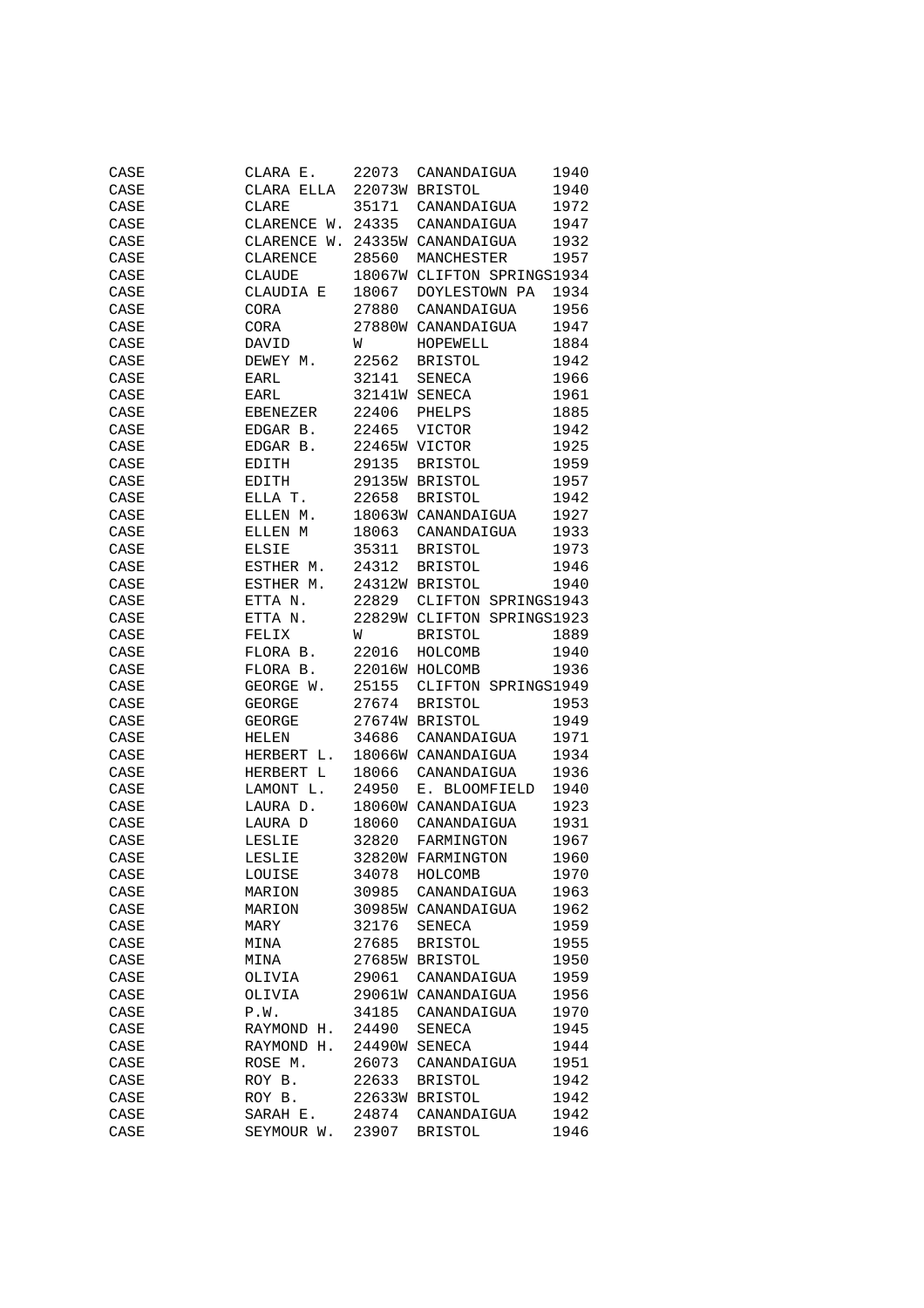| CASE                   | SEYMOUR W.                |                | 23907W BRISTOL             | 1928         |
|------------------------|---------------------------|----------------|----------------------------|--------------|
| CASE                   | SIDNEY J.                 | 23055          | <b>BRISTOL</b>             | 1944         |
| CASE                   | WALTER B.                 |                | 25701 CANANDAIGUA          | 1950         |
| CASE                   | WALTER B.                 |                | 25701W CANANDAIGUA         | 1921         |
| CASE                   | WILLIAM L.                | 18068 PHELPS   |                            | 1937         |
| CASEY                  | DANIEL                    |                | 27054 GENEVA               | 1950         |
| CASEY                  | ELIZABETH B.24837 GENEVA  |                |                            | 1948         |
| CASEY                  | ELIZABETH B.24837W GENEVA |                |                            | 1932         |
| CASEY                  | ELLEN L                   |                | 18062 CANANDAIGUA          | 1932         |
| CASEY                  | ELLEN                     |                | 18062W CANANDAIGUA         | 1928         |
| CASEY                  | JOHN L.                   |                | 24456 GENEVA               | 1947         |
| CASEY                  | MARGARET                  |                | 27291 GENEVA               | 1949         |
| CASEY                  | MARY                      |                | 30618 GENEVA               | 1962         |
| CASEY                  | PATRICK J.                | 24875          | GENEVA                     | 1948         |
| CASEY                  | PATRICK J.                |                | 24875W GENEVA              | 1927         |
| CASEY                  | ROSE                      | 30496          | GENEVA                     | 1962         |
| CASEY                  | ROSE                      |                | 30496W GENEVA              | 1957         |
| CASE                   | ZEBULON                   | W              | GENEVA                     | 1880         |
| CASKEY                 | <b>BESSIE</b>             |                | 33215 RICHMOND             | 1967         |
| CASKEY                 | FAY                       | 33212          | RICHMOND                   | 1967         |
| CASKEY                 | GEORGE D.                 |                | 23264 CANANDAIGUA          | 1944         |
| CASKEY                 | SIDNEY                    | W              | CANADICE                   | 1880         |
| CASKEY                 | WILLARD                   |                | 33214 RICHMOND             | 1965         |
| CASLEY                 | ELIZA                     |                | 32193 CANANDAIGUA          | 1966         |
| CASS                   | ANNIE                     |                | 18061 GENEVA               | 1931         |
| CASS                   | ANNIE                     |                | 18061W GENEVA              | 1930         |
| CASS                   | FREDERICK                 | 29939          | GENEVA                     | 1961         |
| CASS                   | FREDERICK                 |                | 29939W GENEVA              | 1951         |
| CASSIDY                | MARGARET                  | 29071          | CLIFTON SPRINGS1959        |              |
| CASSIDY                | MARGARET                  |                | 29071W CLIFTON SPRINGS1958 |              |
| CASS                   | IRENE H.                  | 25491          | GENEVA                     | 1949         |
| CASS                   | IRENE H.                  |                | 25491W GENEVA              | 1930         |
| CASS                   | LEWIS                     |                | 32505 GENEVA               | 1967         |
| CASS                   | LEWIS                     |                | 32505W GENEVA              | 1955         |
| CASS                   | MARY K.                   |                | 18065W GENEVA              | 1928         |
| CASS                   | MARY K                    | 18065          | CLIFTON SPRINGS1934        |              |
| CASSORT                | <b>CHARLES</b>            | 23432          | CANANDAIGUA                | 1941         |
| CASSORT                | <b>FRANK</b>              | 22189          | SHORTSVILLE                | 1929         |
| CASSORT                | <b>JAMES</b>              | M              | HOPEWELL                   | 1873         |
| CASSORT                | MARY                      | W              | SHORTSVILLE                | 1897         |
| CASS                   | THOMAS                    | 33016          | GENEVA                     | 1968         |
| CASS                   | THOMAS                    | 34785          | GENEVA                     | 1972         |
| CASTLE                 | FREDERICK                 | 35114          | CANANDAIGUA                | 1972         |
| CASTLE                 | JAMES                     | 29362          | HOPEWELL                   | 1959         |
| CASTLE                 | JAMES                     | 33792          | GENEVA                     | 1970         |
| CASTLE                 | SETH                      | W              | E BLOOMFIELD               | 1881         |
| CASTLE                 | WILLIS H.                 | 25791          | S. BRISTOL                 | 1950         |
| CASTNER                | WELLINGTON                | 33975          | SENECA                     | 1970         |
| CASTOR                 | ALICE                     | 31160          | GENEVA                     | 1964         |
| CASTOR                 | WILLIAM                   | 33054          | GENEVA                     | 1968         |
| CATALANO               | CHARLOTTE                 | 34360          | GENEVA                     | 1971         |
| CATALANO               | GACINTO                   | 34667          | GENEVA                     | 1970         |
| CATALANO               | OTTAVIO                   | 29001          | GENEVA                     | 1958         |
| CATALANO               | OTTAVIO                   | 29001W         | GENEVA                     | 1954         |
| CATALFAMO<br>CATALFAMO | CARMELLO<br>FRANK         | 26054<br>32880 | CANANDAIGUA<br>CANANDAIGUA | 1949<br>1967 |
| CATCHPOLE              | HELEN F.                  | 23386          | <b>GENEVA</b>              | 1943         |
|                        |                           |                |                            |              |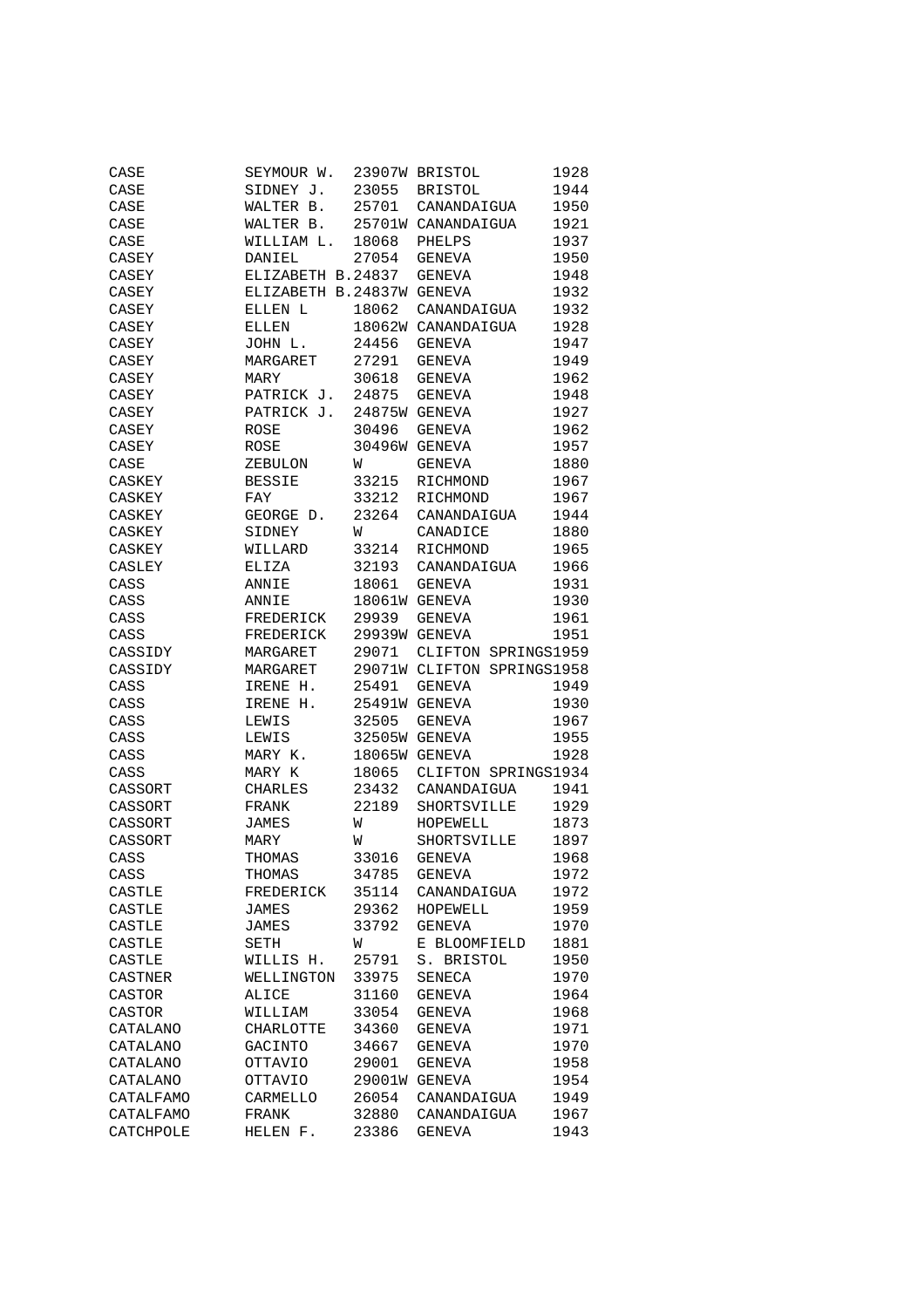| CATCHPOLE    | HELEN F.       |               | 23386W GENEVA      | 1942 |
|--------------|----------------|---------------|--------------------|------|
| CATCHPOLE    | LIZZIE S.      | 23877         | GENEVA             | 1946 |
| CATCHPOLE    | LIZZIE S.      |               | 23877W GENEVA      | 1943 |
| CATCHPOLE    | LUCIE A.       |               | 18076W GENEVA      | 1926 |
| CATCHPOLE    | LUCIE A        | 18076         | <b>GENEVA</b>      | 1954 |
| CATCHPOLE    | ROBERT A.      | 22447         | GENEVA             | 1942 |
| CATCHPOLE    | ROBERT A.      |               | 22447W GENEVA      | 1919 |
| CATLIN       | ALBERT         | 31151         | CANANDAIGUA        | 1964 |
| CATLIN       | ALBERT         |               | 31151W GENEVA      | 1957 |
| CATLIN       | ANNA           | 28053         | CANANDAIGUA        | 1946 |
| CATON        | COE B          | 18075         | MANCHESTER         | 1934 |
| CATON        | COE            |               | 18075W MANCHESTER  | 1929 |
| CATON        | HAROLD A.      | 22079         | CHAPIN             | 1940 |
| CATON        | HARRY          | 29883         | MANCHESTER         | 1961 |
| CATON        | HARRY          |               | 29883W MANCHESTER  | 1960 |
| CATTERSON    | EMILY          |               | 18074W GENEVA      | 1922 |
| CATTERSON    | SUSAN L.       | 23426         | GENEVA             | 1944 |
| CATTERSON    | SUSAN L.       |               | 23426W GENEVA      | 1938 |
| CATTIEU      | EDWIN          | 35326         | GENEVA             | 1973 |
| CAUFIELD     | EMMA C.        | 23795         | <b>GENEVA</b>      | 1945 |
| CAUGHN       | HANNAH H.      |               | 26806W GENEVA      | 1949 |
| CAUGHN       | HANNAH         | 26806         | GENEVA             | 1950 |
| CAULKINS     | CLARA          | 33467         | VICTOR             | 1969 |
| CAVANA       | FRED           | 18078         | CANANDAIGUA        | 1937 |
| CAVANA       | FRED           |               | 18078W CANANDAIGUA | 1937 |
| CAVANAUGH    | JOHN J.        | 25613         | WAYLAND            | 1948 |
| CAVAN        | MINNIE         | 27941         | CANANDAIGUA        | 1956 |
| CAVAN        | MINNIE         |               | 27941W CANANDAIGUA | 1954 |
| CAVAN        | WILLIAM H.     | 23452         | CANANDAIGUA        | 1923 |
| CAVES        | CHARLOTTE      | 27064         | PHELPS             | 1954 |
| CAVES        | FANNIE         | 18079         | PHELPS             | 1938 |
| CAVES        | JOEL           | 18077         | PHELPS             | 1937 |
| CAVES        | <b>JOEL</b>    | 18077W PHELPS |                    | 1932 |
| CAVES        | PETER C.       | 24709         | PHELPS             | 1947 |
| CAVES        | <b>STUART</b>  | 28985         | E. BLOOMFIELD      | 1959 |
| CAVES        | STUART         | 28985W        | E BLOOMFIELD       | 1958 |
| CAYWARD      | CHARLES H.     | 25822         | SENECA             | 1950 |
| CAYWARD      | CHARLES H.     |               | 25822W SENECA      | 1949 |
| CAYWARD      | JOHN S.        | 22803         | SENECA             | 1943 |
| CAYWARD      | <b>ROSCOE</b>  | 27619         | SENECA             | 1955 |
| CAYWARD      | ROSCOE         |               | 27619W SENECA      | 1951 |
| CEBERN       | LEE            | 35130         | PHELPS             | 1972 |
| CECERE       | MICHAEL        | 30011         | <b>GENEVA</b>      | 1959 |
| CECERE       | MICHAEL        |               | 30011W GENEVA      | 1955 |
| <b>CEFAS</b> | MARY L         | 18120         | PHELPS             | 1935 |
| CEFAS        | MARY Z.        | 18120W PHELPS |                    | 1916 |
| CELEHAR      | JOHN           | 31071         | PHELPS             | 1963 |
| CELEHAR      | JOHN           | 31071W        | PHELPS             | 1950 |
| CELEHAR      | MAE            | 34246         | PHELPS             | 1970 |
| CELENT       | FORTUNA        | 24904         | MANCHESTER         | 1941 |
| CELENT       | <b>FORTUNA</b> |               | 24904W MANCHESTER  | 1940 |
| CELENT       | JOHN           | 22037         | MANCHESTER         | 1940 |
| CEMONI       | NICHOLAS       | 30918         | GENEVA             | 1963 |
| CEMONI       | NICHOLAS       | 30918W        | GENEVA             | 1959 |
| CERMAK       | FRANCES        | 31363         | CANANDAIGUA        | 1963 |
| CERMAK       | FRANCES        | 31363W        | CANANDAIGUA        | 1948 |
| <b>CERTO</b> | JOHN           | 35255         | <b>GENEVA</b>      | 1972 |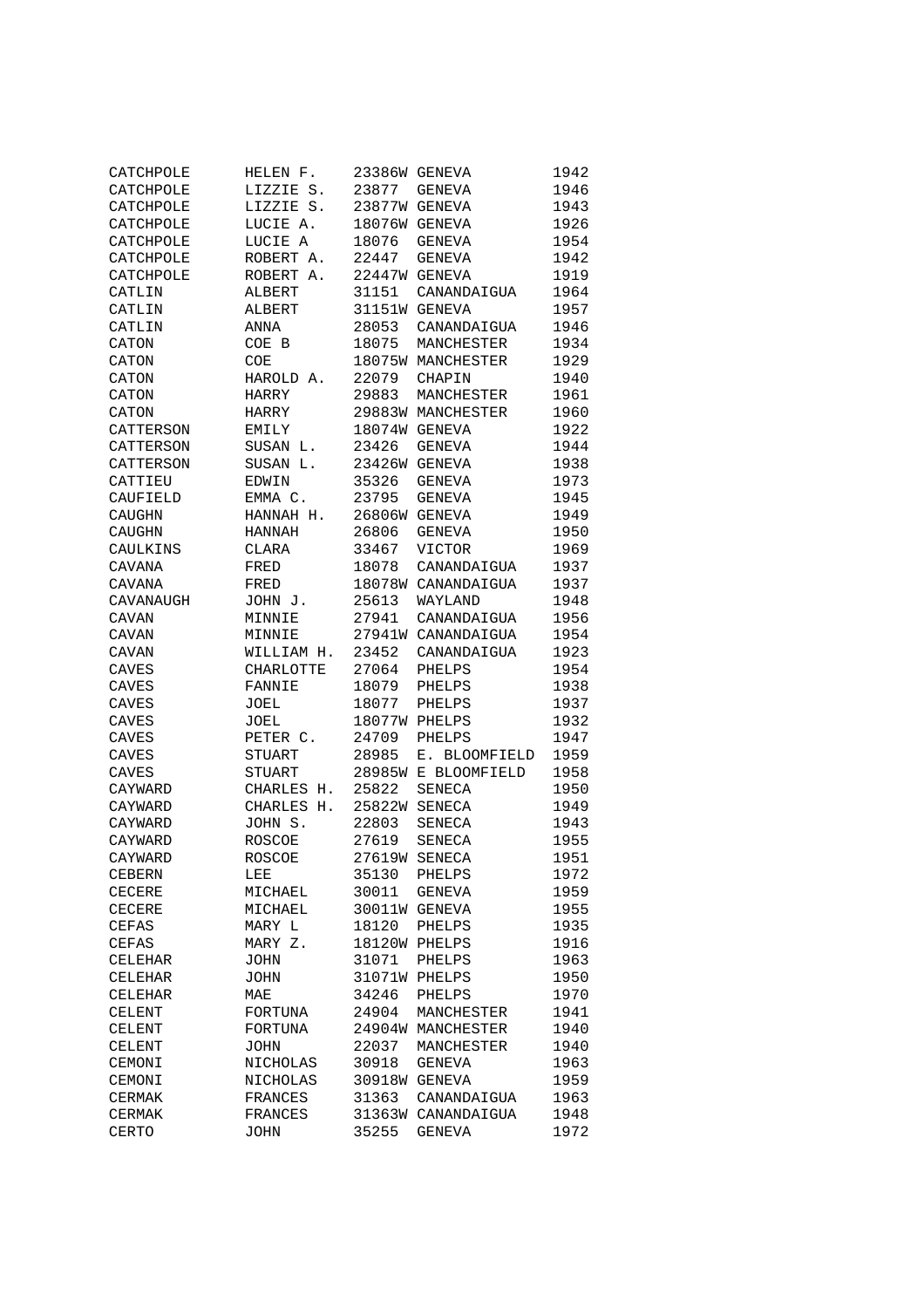| CESTA           | FELICIA       | 24029  | CANANDAIGUA         | 1939 |
|-----------------|---------------|--------|---------------------|------|
| CHAAPEL         | MARJORIE      | 34585  | GORHAM              | 1971 |
| CHACCHIA        | DANNY         | 34250  | GENEVA              | 1971 |
| CHACCHIA        | MAURICE       | 33096  | GENEVA              | 1968 |
| CHADWICK        | FRED          | 18096  | BUFFALO NY          | 1932 |
| CHADWICK        | MAX           | 30569  | NAPLES              | 1962 |
| CHADWICK        | MAY           | 30569W | NAPLES              | 1956 |
| <b>CHAFFEE</b>  | IDA M.        | 23989  | CANANDAIGUA         | 1946 |
| CHAFFEE         | IDA M.        | 23989W | CANANDAIGUA         | 1946 |
| CHALKER         | FRANK         | 27409  | CLIFTON SPRINGS1954 |      |
| CHALKER         | IDA M.        | 26807W | CLIFTON SPRINGS1946 |      |
| CHALKER         | IDA           | 26807  | CLIFTON SPRINGS1953 |      |
| CHAMBERLAIN     | ANN J         | 18099  | E BLOOMFIELD        | 1934 |
| CHAMBERLAIN     | ANNA          | 30808  | CANANDAIGUA         | 1963 |
| CHAMBERLAIN     | <b>ARTHUR</b> | 28356  | E BLOOMFIELD        | 1957 |
| CHAMBERLAIN     | DOUGLAS M.    | 23445  | CANANDAIGUA         | 1944 |
| CHAMBERLAIN     | FERN          | 32428  | ST. PETERSBURG      | 1965 |
| CHAMBERLAIN     | HAROLD        | 18095  | TIOGA COUNTY        | 1932 |
| CHAMBERS        | GEORGE        | 28327  | HOPEWELL            | 1957 |
| CHAMBERS        | GEORGE        | 28327W | HOPEWELL            | 1929 |
| <b>CHAMBERS</b> | MARY          | 32944  | SHORTSVILLE         | 1968 |
| CHAMPION        | JOSIAH        | W      | PHELPS              | 1883 |
| CHAMPION        | LESLIE        | 34666  | PHELPS              | 1971 |
| CHAMPLIN        | CLARA         | 26145  | W. BLOOMFIELD       | 1951 |
| CHAMPLIN        | CLARA         | 26145W | HOLCOMB             | 1940 |
| <b>CHANDLER</b> | ALICE         | 27614  | CLIFTON SPRINGS1955 |      |
| CHANDLER        | NELLIE        | 33987  | CANANDAIGUA         | 1970 |
| CHANNAVE        | PIUS          | 33248  | CANANDAIGUA         | 1966 |
| CHAPIN          | CHARLES       | 18101  | E BLOOMFIELD        | 1935 |
| CHAPIN          | CLARA J.      | 22382  | HOLCOMB             | 1941 |
| CHAPIN          | CLARA J.      | 22382W | BLOOMFIELD<br>Е.    | 1931 |
| CHAPIN          | ELIZABETH     | W      | W BLOOMFIELD        | 1886 |
| CHAPIN          | FRANCES       | W      | E BLOOMFIELD        | 1899 |
| CHAPIN          | HORACE        | W      | PHELPS              | 1891 |
| CHAPIN          | JENNIE P.     | 22094  | CANANDAIGUA         | 1940 |
| CHAPIN          | JENNIE P.     | 22094W | CANANDAIGUA         | 1937 |
| CHAPIN          | JOANNE        | W      | PHELPS              | 1891 |
| CHAPIN          | JOHN F        | 18098  | E BLOOMFIELD        | 1933 |
| <b>CHAPIN</b>   | OLIVER        | 23216  | E. BLOOMFIELD       | 1944 |
| CHAPIN          | STEWART<br>Е  | 18097  | CANANDAIGUA         | 1932 |
| CHAPIN          | STEWART       |        | 18097W CANANDAIGUA  | 1922 |
| CHAPIN          | WILLIAM W     |        | 18100 PHELPS        | 1934 |
| CHAPIN          | WILLIAM       |        | 18100W PHELPS       | 1928 |
| CHAPLINSKI      | STANLEY       | 27802  | MANCHESTER          | 1955 |
| <b>CHAPMAN</b>  | CELIA         | 29458  | <b>NAPLES</b>       | 1960 |
| CHAPMAN         | CELIA         |        | 29458W NAPLES       | 1950 |
| CHAPMAN         | CHARLES       | 18102  | ST PETERSBURG       | 1936 |
| CHAPMAN         | CHARLES       | 18102W | GORHAM              | 1911 |
| CHAPMAN         | EDITH R.      | 25421  | SENECA              | 1949 |
| CHAPMAN         | EDITH R.      | 25421W | SENECA              | 1943 |
| CHAPMAN         | ETHEL S       | 18091  | TEXAS               |      |
| CHAPMAN         | EVA           | 26911  | CLIFTON SPRINGS1952 |      |
| CHAPMAN         | EVA           | 35152  | RUSHVILLE           | 1972 |
| CHAPMAN         | GEORGE        | 30118  | MANCHESTER          | 1961 |
| CHAPMAN         | IRA           | 32673  | <b>NAPLES</b>       | 1967 |
| CHAPMAN         | ISAAC         |        | 18093W CANANDAIGUA  | 1921 |
| <b>CHAPMAN</b>  | ISAAC         | 18693  | CANANDAIGUA         | 1931 |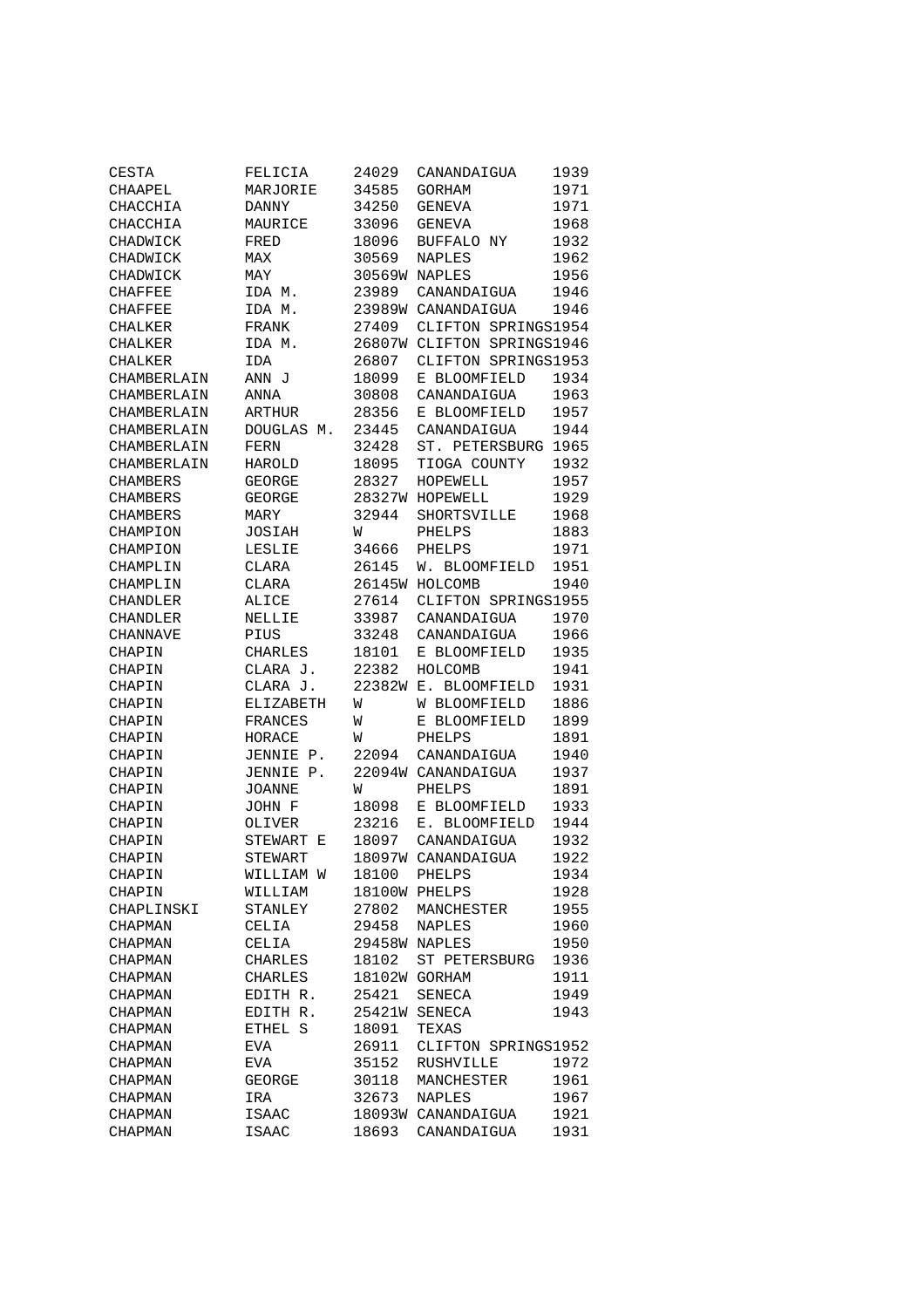| CHAPMAN         | MARY                          | 21878         | GENEVA                           | 1940 |
|-----------------|-------------------------------|---------------|----------------------------------|------|
| <b>CHAPMAN</b>  | MARY                          | 21878W        | <b>GENEVA</b>                    | 1931 |
| CHAPMAN         | SARAH                         | 24161         | CANANDAIGUA                      | 1933 |
| CHAPMAN         | SIDNEY                        | W             | GORHAM                           | 1890 |
| CHAPMAN         | SOPHIA L.                     | 21789W        | GORHAM                           | 1933 |
| CHAPMAN         | WELLAND                       | 30693         | CANANDAIGUA                      | 1963 |
| CHAPMAN         | WELLAND                       |               | 30693W CANANDAIGUA               | 1961 |
| CHAPPELL        | ELIZABETH                     | 27117         | CANANDAIGUA                      | 1954 |
| CHAPPELL        | RAY                           | 32265         | CANANDAIGUA                      | 1966 |
| CHAPPELL        | ROXIE                         | 28403         | CANANDAIGUA                      | 1957 |
| CHAPPELL        | ROY                           | 32265W        | CANANDAIGUA                      | 1966 |
| CHAPPELL        | SARAH                         | 28277         | CANANDAIGUA                      | 1941 |
| <b>CHAPPLE</b>  | <b>ISABELLE</b>               | 28952         | CANANDAIGUA                      | 1958 |
| CHAPPLE         | <b>ISABELLE</b>               | 28952W        | W BLOOMFIELD                     | 1953 |
| CHAPPLE         | MIRA                          |               | 21740W W. BLOOMFIELD             | 1920 |
| CHAPPLE         | WILLIAM                       | 26882         | W BLOOMFIELD                     | 1953 |
| CHARBONNEAUX    | CATHERINE C.26851W            |               | CANANDAIGUA                      | 1932 |
| CHARBONNEAUX    | CATHERINE                     | 26851         | CANANDAIGUA                      | 1953 |
| CHARILLI        | PASQUALE                      | 18090W        | <b>GENEVA</b>                    | 1931 |
| <b>CHARLES</b>  | MARGARET A.                   | 23865         | CANANDAIGUA                      | 1939 |
| <b>CHARLES</b>  | MILA                          | 28536         | NAPLES                           | 1957 |
| <b>CHARLES</b>  | MILA                          | 28536W        | <b>NAPLES</b>                    | 1947 |
| CHARLTON        | ERNEST                        | 29951         | W BLOOMFIELD                     | 1960 |
| <b>CHARLTON</b> | <b>ERNEST</b>                 | 29951W        | W. BLOOMFIELD                    | 1944 |
| <b>CHARLTON</b> | HOMER G                       | 18092         | NAPLES                           | 1931 |
| <b>CHARLTON</b> | HOMES                         | 18092W        | NAPLES                           | 1931 |
| CHARLTON        | HOWARD                        | 30399         | CANANDAIGUA                      | 1962 |
| CHARLTON        | J HOWARD                      | 30399W        | CANANDAIGUA                      | 1954 |
| CHARLTON        | JOHN                          | 29184         | SENECA                           | 1959 |
| CHARLTON        | JOHN                          | 29184W        | SENECA                           | 1956 |
| CHARLTON        | MARTHA                        | 31604         | RICHMOND                         | 1965 |
| CHARLTON        | MARTHA                        |               | 31604W W BLOOMFIELD              | 1964 |
| <b>CHARTERS</b> | JOHN                          | 26483         | <b>GENEVA</b>                    | 1952 |
| <b>CHARTRES</b> | JOHN J.                       | 26483W        | <b>GENEVA</b>                    | 1936 |
| CHASE           | ANNA E.                       | 23004         | <b>GENEVA</b>                    | 1940 |
| CHASE           | <b>ARCHIE</b>                 | 25765         | CANADICE                         | 1950 |
| CHASE           | ARTHUR B.                     | 26414W        | <b>GENEVA</b>                    | 1951 |
| CHASE           | ARTHUR                        | 26414         | <b>GENEVA</b>                    | 1952 |
| CHASE           | CAROLINE                      | 32874         | CANANDAIGUA                      | 1968 |
| CHASE           | CECIL                         | 29759         | CANANDAIGUA                      | 1961 |
| CHASE           | CHARLES                       | 27840         | CANADICE                         | 1956 |
| CHASE           | CHARLES                       |               | 27840W CANADICE                  | 1928 |
| CHASE           | EDNA                          | 34601         | CANANDAIGUA                      | 1971 |
| CHASE           | EMMA M.                       | 26525W GENEVA |                                  | 1952 |
| CHASE           | EMMA                          | 26525         | GENEVA                           | 1952 |
| CHASE           | GILMER                        | 35258         | HOPEWELL                         | 1972 |
| CHASE           | HELEN S.                      | 25753         | GENEVA                           | 1950 |
| CHASE           | HELEN S.                      |               | 25753W GENEVA                    | 1950 |
| CHASE           | JOHN                          | 34173         | PHELPS                           | 1970 |
| CHASE           | KATHERINE B 18094 CANANDAIGUA |               |                                  | 1931 |
| CHASMER         | GEORGE                        | 33447         | HOPEWELL                         | 1969 |
| CHEASMAN        | EARL                          | 33854         | FARMINGTON                       | 1970 |
| CHEASMAN        | SARAH                         | 35307         | FARMINGTON                       | 1958 |
| CHEESEBRO       |                               |               | FITZHUGH A. 21749W W. BLOOMFIELD | 1937 |
| CHEESEMAN       | BENJAMIN                      | 27829         | TOLEDO                           | 1949 |
| CHEESEMAN       | MABEL                         | 34056         | CANANDAIGUA                      | 1970 |
| <b>CHEESMAN</b> | ROBERT H.                     | 24771         | <b>VICTOR</b>                    | 1947 |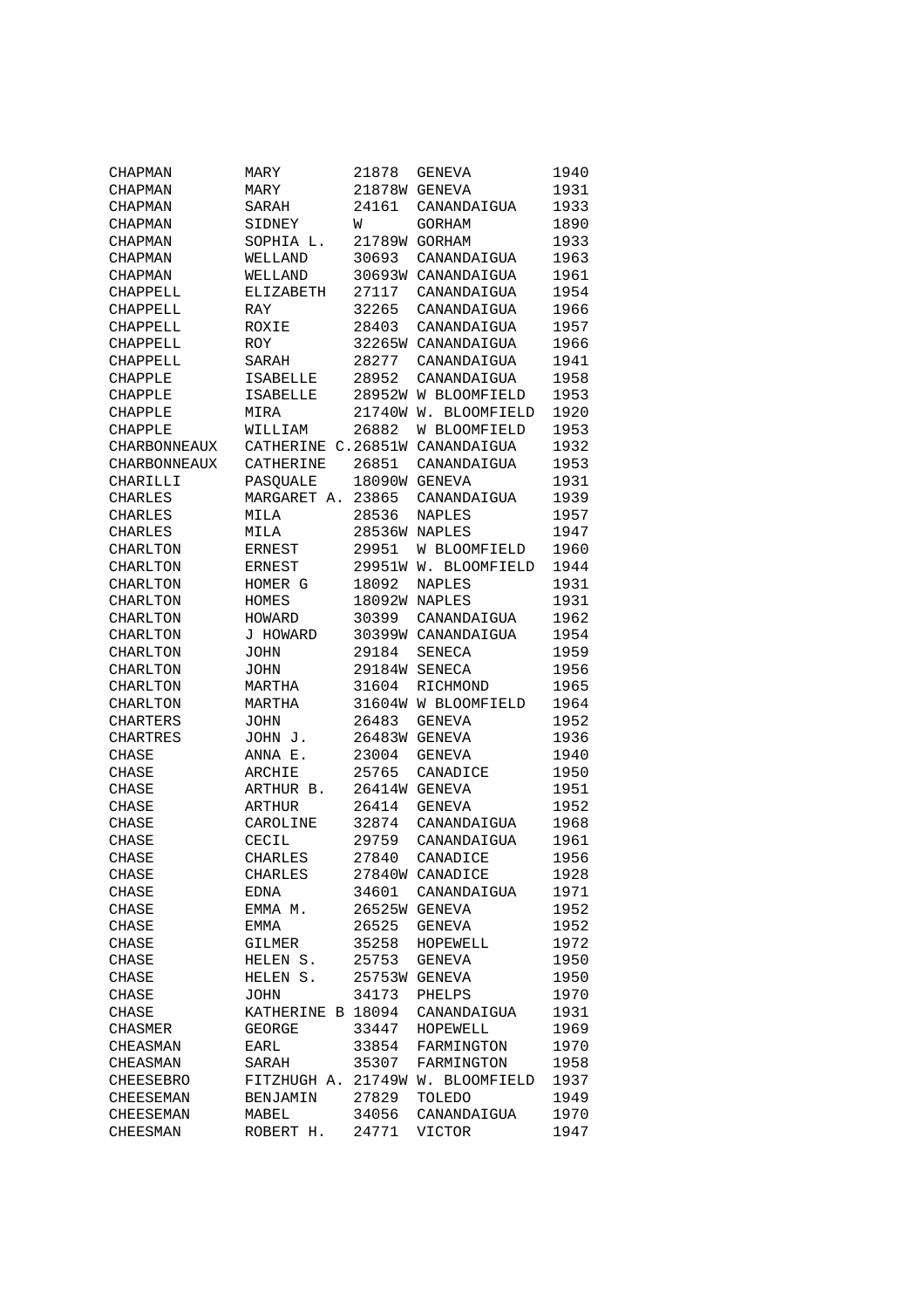| CHELENZA       | JOSEPH        | 34261         | GENEVA               | 1970 |
|----------------|---------------|---------------|----------------------|------|
| CHELENZA       | <b>PETER</b>  | 21973         | GENEVA               | 1940 |
| <b>CHENEY</b>  | FRED G.       |               | 21450W E. BLOOMFIELD | 1917 |
| CHERRY         | MAGGIE R      | 18121         | CANANDAIGUA          | 1935 |
| CHESEBRO       | CLARA L.      | 18119W        | CANANDAIGUA          | 1921 |
| CHESEBRO       | CLARA L       | 18119         | BOOTHBAY MA          | 1934 |
| CHESEBRO       | FRANK W.      |               | 19115W CANANDAIGUA   | 1923 |
| CHESEBRO       | FRANK W       | 18115         | E. BOOTHBAY MA 1931  |      |
| CHESNUT        | ELIZA         | W             | <b>GENEVA</b>        | 1897 |
| CHESTER        | GORDON        | 31512         | CANANDAIGUA          | 1964 |
| CHESTER        | GORDON        |               | 31512W CANANDAIGUA   | 1962 |
| CHESTER        | JOHN          | 33917         | CLIFTON SPRINGS1966  |      |
| CHESTER        | LENA          | 32787         | <b>GENEVA</b>        | 1967 |
| CHESTER        | LENA          |               | 32787W GENEVA        | 1967 |
| <b>CHESTER</b> | PATRICK       | 33417         | GENEVA               | 1969 |
| CHESTER        | RALPH         | 28384         | GENEVA               | 1940 |
| CHESTER        | <b>RUTH</b>   | 31629         | CANANDAIGUA          | 1965 |
| CHESTER        | <b>RUTH</b>   |               | 31629W CANANDAIGUA   | 1962 |
| CHEW           | BEVERLY       | 34956         | <b>GENEVA</b>        | 1972 |
| CHEW           | MARGARET S.   | 22339         | <b>GENEVA</b>        | 1941 |
| CHEW           | MARGARET S.   | 22339W GENEVA |                      | 1935 |
| ${\tt CHEW}$   | THOMAS H.     | 18116W        | GENEVA               | 1931 |
| CHEW           | THOMAS H      | 18116         | <b>GENEVA</b>        | 1932 |
| CHIARILLI      | LUCIA         | 26976         | GENEVA               | 1952 |
| CHIARILLI      | PASQUALE      | 18090         | GENEVA               | 1931 |
| CHILBERT       | KATHARINE     |               | 18118W GENEVA        | 1931 |
| CHILBERT       | KATHERINE     | 18118         | GENEVA               | 1934 |
| CHILBERT       | MARY C.       | 25538         | GENEVA               | 1950 |
| CHILDS         | ADA           | 32119         | FARMINGTON           | 1965 |
| CHILDS         | ADA           |               | 32119W FARMINGTON    | 1961 |
| CHILDS         | CARL P.       | 28252W        | GENEVA               | 1924 |
| CHILDS         | CARL          | 28252         | GENEVA               | 1957 |
| CHILDS         | <b>IONE</b>   | 35309         | GENEVA               | 1973 |
| CHILDS         | JULIA E.      |               | 18125W GENEVA        | 1923 |
| CHILDS         | LAURA         | W             | PHELPS               | 1892 |
| CHILDS         | OLIVE         | W             | <b>BRISTOL</b>       | 1888 |
| CHILSON        | DANIEL A.     | 24673         | SHORTSVILLE          | 1932 |
| CHILSON        | HELEN         | 32104         | GENEVA               | 1966 |
| CHILSON        | HELEN         |               | 32104W GENEVA        | 1959 |
| CHILSON        | WILLIAM       | 33654         | <b>GENEVA</b>        | 1969 |
| CHIMA          | <b>ETTORE</b> | 30584         | GENEVA               | 1962 |
| CHINNI         | MARIANNA      | 24180         | E. BLOOMFIELD        | 1946 |
| CHIPPS         | WILLIAM       | W             | GENEVA               | 1882 |
| CHISHOLM       | MARY E.       | 23729         | CANANDAIGUA          | 1926 |
| CHISHOLM       | NORA          | 24000         | <b>GENEVA</b>        | 1932 |
| CHITTENDEN     | JAMES         | 23593         | MANCHESTER           | 1919 |
| CHMIEL         | MICHAEL       | 31586         | MANCHESTER           | 1964 |
| CHRISCADEN     | JACOB         | 22951         | SENECA               | 1943 |
| CHRISCADEN     | JACOB         | 22951W        | SENECA               | 1937 |
| CHRISTENSEN    | ANNA          | 32308W        | GENEVA               | 1963 |
| CHRISTENSEN    | CARL          | 30627         | SENECA               | 1962 |
| CHRISTENSEN    | CHRIS         | 25550         | <b>GENEVA</b>        | 1942 |
| CHRISTENSEN    | CHRISTEN      | 28012         | GENEVA               | 1956 |
| CHRISTENSEN    | CHRISTEN      | 28012W        | GENEVA               | 1929 |
| CHRISTENSEN    | DORA          | 32202         | GENEVA               | 1966 |
| CHRISTENSEN    | DORA          | 32202W        | GENEVA               | 1958 |
| CHRISTENSEN    | JAMES         | 29174         | GENEVA               | 1951 |
|                |               |               |                      |      |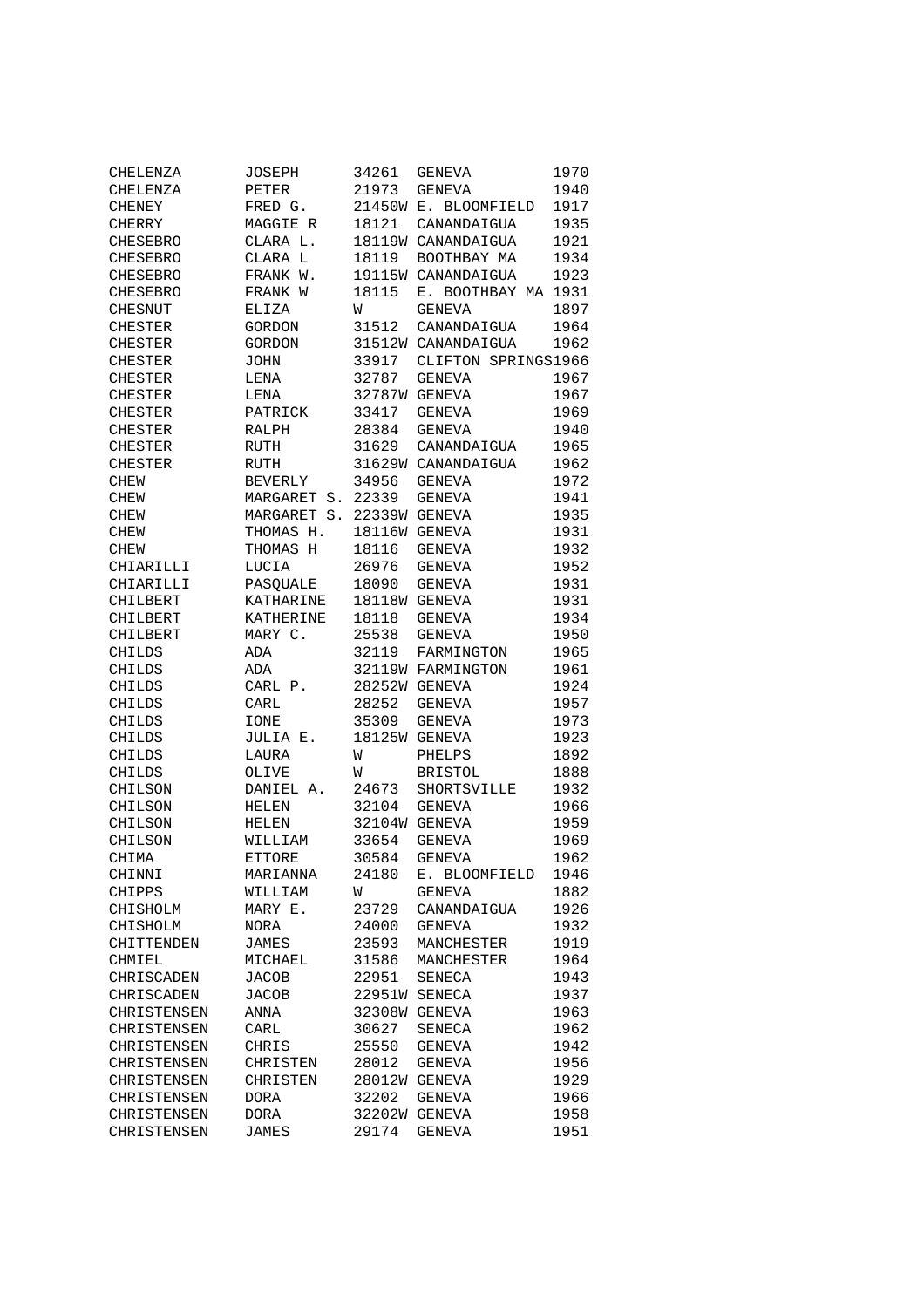| CHRISTENSEN   | JOHN                 | 34553  | GENEVA              | 1971 |
|---------------|----------------------|--------|---------------------|------|
| CHRISTENSEN   | MALLING              | 28680  | GENEVA              | 1957 |
| CHRISTENSEN   | PETER W.             | 23149  | SENECA              | 1939 |
| CHRISTENSEN   | SAMUEL               | 23170  | GENEVA              | 1944 |
| CHRISTENSEN   | THEDAH P T           | 18122  | BALTIMORE MD        | 1935 |
| CHRISTIAN     | ELIZABETH            | M      | CANANDAIGUA         | 1891 |
| CHRISTIANSEN  | ANNA                 | 32308  | <b>GENEVA</b>       | 1966 |
| CHRISTIANSEN  | LARS                 | 33622  | CANANDAIGUA         | 1969 |
| CHRISTIE      | JAMES                | 34713  | CANANDAIGUA         | 1971 |
| CHRISTINE     | CHRISTENSEN 33992    |        | GENEVA              | 1970 |
| CHRISTJANSEN  | CHRIS                | 23163  | GENEVA              | 1934 |
| CHRISTMAN     | CAROLINE             | 29057  | <b>VICTOR</b>       | 1959 |
| CHRISTMAN     | CAROLINE             | 29057W | <b>VICTOR</b>       | 1951 |
| CHRISTY       | EARL                 | 31696  | GENEVA              | 1965 |
| CHRISTY       | NORA                 | 32050  | <b>GENEVA</b>       | 1966 |
| CHRISTY       | <b>NORA</b>          | 32050W | <b>GENEVA</b>       | 1958 |
| CHRONABERY    | WILLIAM              | 18123  | CANANDAIGUA         | 1935 |
| CHRONABERY    | WILLIAM              | 18123W | CANANDAIGUA         | 1931 |
| CHRYSLER      | <b>BERTHA</b>        | 29957  | SHORTSVILLE         | 1961 |
| CHRYSLER      | <b>CHARLES</b>       | 32735  | GENEVA              | 1967 |
| CHRYSLER      | <b>CHARLES</b>       | 32735W | GENEVA              | 1930 |
| CHRYSLER      | CLARENCE             | 29331  | CANANDAIGUA         | 1951 |
| CHRYSLER      | HARRIET              | 26772  | CANANDAIGUA         | 1948 |
| CHRYSLER      | <b>JOSEPH</b>        | 29956  | SHORTSVILLE         | 1961 |
| CHRYSLER      | RUTH E.              | 27112W | CANANDAIGUA         | 1947 |
| CHRYSLER      | <b>RUTH</b>          | 27112  | CANANDAIGUA         | 1958 |
| <b>CHUBB</b>  | FRED E.              | 23534  | CLIFTON SPRINGS1945 |      |
| <b>CHUBB</b>  | FRED E.              | 23534W | CLIFTON SPRINGS1944 |      |
| CHUMBO        | <b>DEMETRO</b>       | 18124  | CANANDAIGUA         | 1936 |
| CHUNKO        | MARY                 | 33780  | FARMINGTON          | 1969 |
| CHUNKO        | STEPHEN              | 31213  | CANANDAIGUA         | 1964 |
| CHURCH        | ANNA                 | 33157  | CANANDAIGUA         | 1968 |
| <b>CHURCH</b> | Е.<br>RAYMOND        | 24911  | CANANDAIGUA         | 1948 |
| CHURCH        | <b>RAYMOND</b><br>Е. | 24911W | CANANDAIGUA         | 1944 |
| CHURCH        | GRACE                | 31717  | CANANDAIGUA         | 1964 |
| CHURCHHILL    | GEORGE W             | 18117  | <b>GENEVA</b>       | 1932 |
| CHURCHILL     | <b>CHARLES</b>       | 28402  | CANANDAIGUA         | 1957 |
| CHURCHILL     | ETHEL                | 27280  | RICHMOND            | 1953 |
| CHURCHILL     | <b>ETHEL</b>         | 27280W | RICHMOND            | 1953 |
| CHURCHILL     | GEORGE W.            | 18117W | <b>GENEVA</b>       | 1932 |
| CHURCHILL     | IRVA A.              | 25802  | <b>GENEVA</b>       | 1950 |
| CHURCHILL     | IRVA S.              | 26230  | GENEVA              | 1950 |
| CHURCHILL     | IRVA S.              |        | 26230W GENEVA       | 1948 |
| CHURCH        | LYDIA                | W      | W BLOOMFIELD        | 1896 |
| CIAMPELLA     | LOUIS                | 34482  | GENEVA              | 1970 |
| CIANCAGLINI   | JENNIE               | 32123  | GENEVA              | 1966 |
| CIANCAGLINI   | JENNIE               | 32123W | GENEVA              | 1956 |
| CIANCIOSI     | ANNA                 | 27228  | GENEVA              | 1953 |
| CIANFONI      | MARY                 | 34955  | MANCHESTER          | 1971 |
| CIARDI        | CARLO                | 35212  | MANCHESTER          | 1972 |
| CIARDI        | JAMES                | 31394  | MANCHESTER          | 1964 |
| CIARDI        | JOSEPHINE            | 31683  | MANCHESTER          | 1963 |
| CIARDI        | JOSEPHINE            |        | 31683W MANCHESTER   | 1958 |
| CIARDINO      | LIVIA                | 28525  | GENEVA              | 1957 |
| CIMINO        | LUCY M.              | 26124  | GENEVA              | 1951 |
| CIMINO        | LUCY M.              |        | 26124W GENEVA       | 1951 |
| CINFONI       | <b>VINCENZO</b>      | 32677  | MANCHESTER          | 1967 |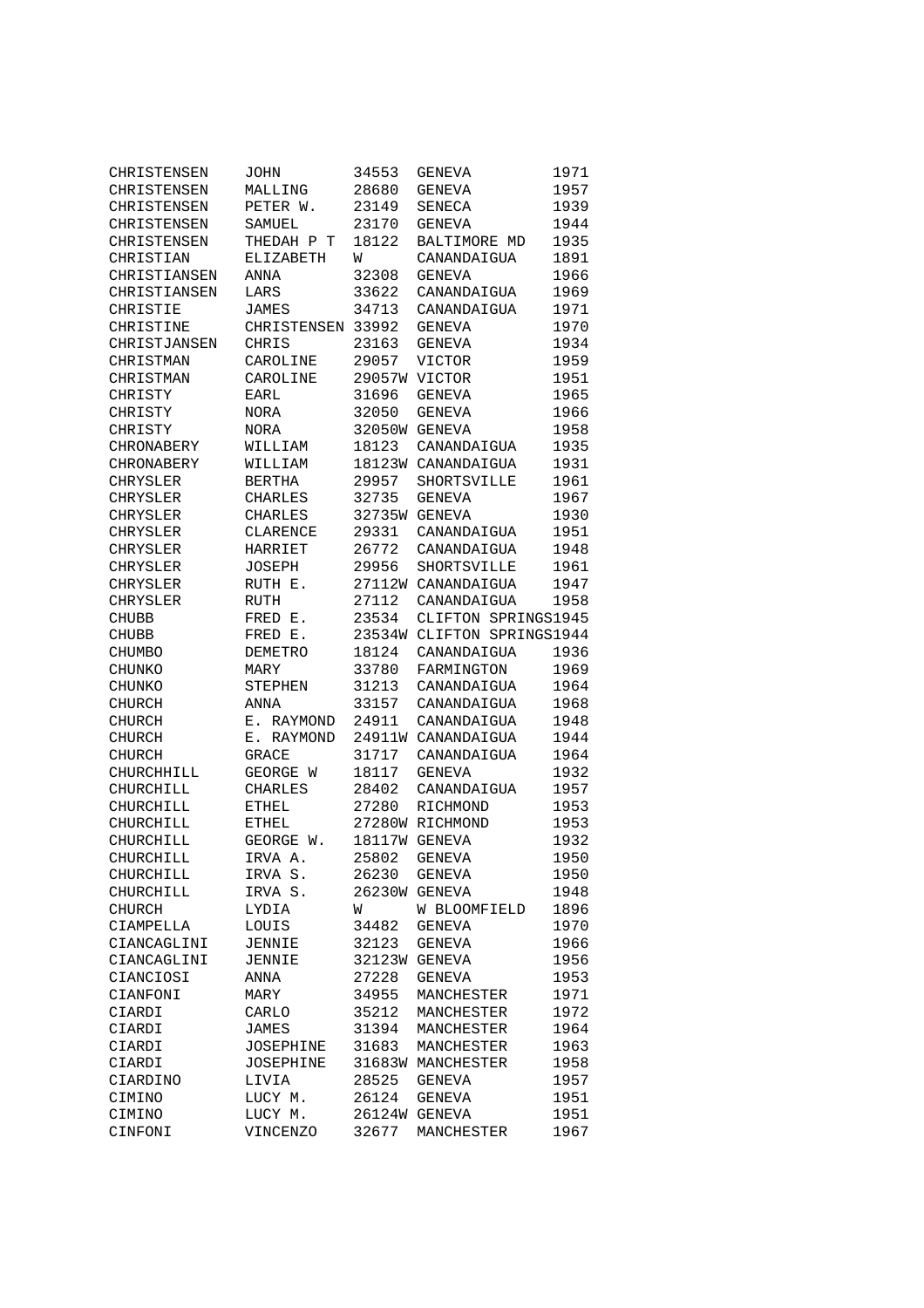| CIOCCI         | ANTONIO           | 27711         | GENEVA                        | 1944 |
|----------------|-------------------|---------------|-------------------------------|------|
| CIOCCI         | MARGARET          | 32887         | CANANDAIGUA                   | 1967 |
| <b>CIOFANE</b> | FIDELE            | 27581         | GENEVA                        | 1945 |
| <b>CIOFANE</b> | MARIA             | 25889         | GENEVA                        | 1950 |
| <b>CIOFANE</b> | MARIA             | 25889W        | <b>GENEVA</b>                 | 1941 |
| CIOLLI         | ORONTO            | 34234         | GENEVA                        | 1970 |
| CIRENCIONE     | ANNIANA           | 35264         | GENEVA                        | 1972 |
| CIRENCIONE     | JOSEPH            | 33277         | GENEVA                        | 1968 |
| CIRULLI        | ANTONIO           | 27824         | MANCHESTER                    | 1956 |
| CISTAR         | LOUIS             |               | 32719W RICHMOND               | 1963 |
| CISTOR         | LOUIS             | 32719         | RICHMOND                      | 1965 |
| <b>CLACK</b>   | JOHN              | 31705         | PHELPS                        | 1965 |
| CLAFFEY        | ANNA              | 31656         | GENEVA                        | 1963 |
| CLAFFEY        | ANNA              |               | 31656W GENEVA                 | 1962 |
| CLAFFEY        | DANIEL            | 31727         | GENEVA                        | 1959 |
| CLAFFEY        | ELLEN M.          | 18144W GENEVA |                               | 1930 |
| <b>CLAFFEY</b> | ELLEN MANEY 18144 |               | GENEVA                        | 1936 |
| CLAFFEY        | THOMAS            | 30539         | <b>GENEVA</b>                 | 1962 |
| CLAFLIN        | GEORGE H.         | 22290         | PHELPS                        | 1941 |
| CLAFLIN        | GEORGE H.         | 22290W PHELPS |                               | 1939 |
| CLAFLIN        | WALTER            | 29233         | IONIA                         | 1959 |
| CLAGGETT       | DOUGLAS F.        | 23582         | GENEVA                        | 1919 |
| <b>CLAMANO</b> | VINCENZO          | 34266         | MANCHESTER                    | 1970 |
| <b>CLANCY</b>  | JAMES             | W             | CANANDAIGUA                   | 1870 |
| <b>CLAPPER</b> | ABRAHAM L.        | 26223         | CANANDAIGUA                   | 1951 |
| CLAPPER        | ABRAHAM L.        |               | 26223W CANANDAIGUA            | 1927 |
| CLAPPER        | BERTHA            | 32047         | CANANDAIGUA                   | 1966 |
| CLAPPER        | GEORGE            | 32804         | RUSHVILLE                     | 1967 |
| <b>CLAPPER</b> | GEORGE            | 32804W        | <b>RUSHVILLE</b>              | 1965 |
| CLAPPER        | MINNIE            | 23978         | GORHAM                        | 1937 |
| <b>CLAPPER</b> | RICHARD A.        | 18141W        | E. BLOOMFIELD                 | 1931 |
| <b>CLAPPER</b> | RICHARD A         | 18141         | E BLOOMFIELD                  | 1935 |
| <b>CLAPPER</b> | ROSE              | 34139         | CANANDAIGUA                   | 1970 |
| CLAPPERTON     | JOHN              | 23083         | SHORTSVILLE                   | 1943 |
| <b>CLAPPER</b> | WILLARD           | 34968         | CANANDAIGUA                   | 1972 |
| CLAPPER        | WILLIAM B.        |               | 18150W VICTOR                 | 1938 |
| <b>CLAPP</b>   | HENRY             | W             | GENEVA                        | 1890 |
| CLAREY         | LOUIS H.          | 22274         | CLIFTON SPRINGS1941           |      |
| <b>CLAREY</b>  | LOUIS H.          |               | 22274W CLIFTON SPRINGS1937    |      |
| <b>CLARK</b>   | <b>ALDEN</b>      | 29890         | MANCHESTER                    | 1961 |
| CLARK          | AMELIA S.         | 25505         | GENEVA                        | 1949 |
| CLARK          | AMELIA S.         |               | 25505W GENEVA                 | 1927 |
| <b>CLARK</b>   | ARTHUR W.         | 25820         | GENEVA                        | 1950 |
| CLARK          | ARTHUR W.         |               | 25820W GENEVA                 | 1944 |
| <b>CLARK</b>   | <b>BERT</b>       |               | 18138 CANANDAIGUA             | 1931 |
| <b>CLARK</b>   | CARRIE B.         |               | 24855 CLIFTON SPRINGS1948     |      |
| <b>CLARK</b>   | CARRIE            | 28971         | GENEVA                        | 1958 |
| CLARK          | CARRIE            |               | 28971W GENEVA                 | 1954 |
| CLARK          | CHARLES           | 18139         | <b>BUFFALO</b>                | 1819 |
| CLARK          | CHARLES           | <b>W</b>      | GENEVA                        | 1886 |
| CLARK          | CLOVER            | 32341         | GENEVA                        | 1966 |
| CLARK          | CLOVER            |               | 32341W GENEVA                 | 1964 |
| CLARK          | DONALD            | 28485         | CLIFTON SPRINGS1957           |      |
| CLARKE         | ARTHUR            | 34947         | GORHAM                        | 1967 |
| CLARKE         |                   |               | CLARA MASON 18136 CANANDAIGUA | 1931 |
| CLARK          | ELBRIDGE          | 30684         | CANANDAIGUA                   | 1962 |
| CLARKE         | LELAND            | 27606         | GORHAM                        | 1952 |
|                |                   |               |                               |      |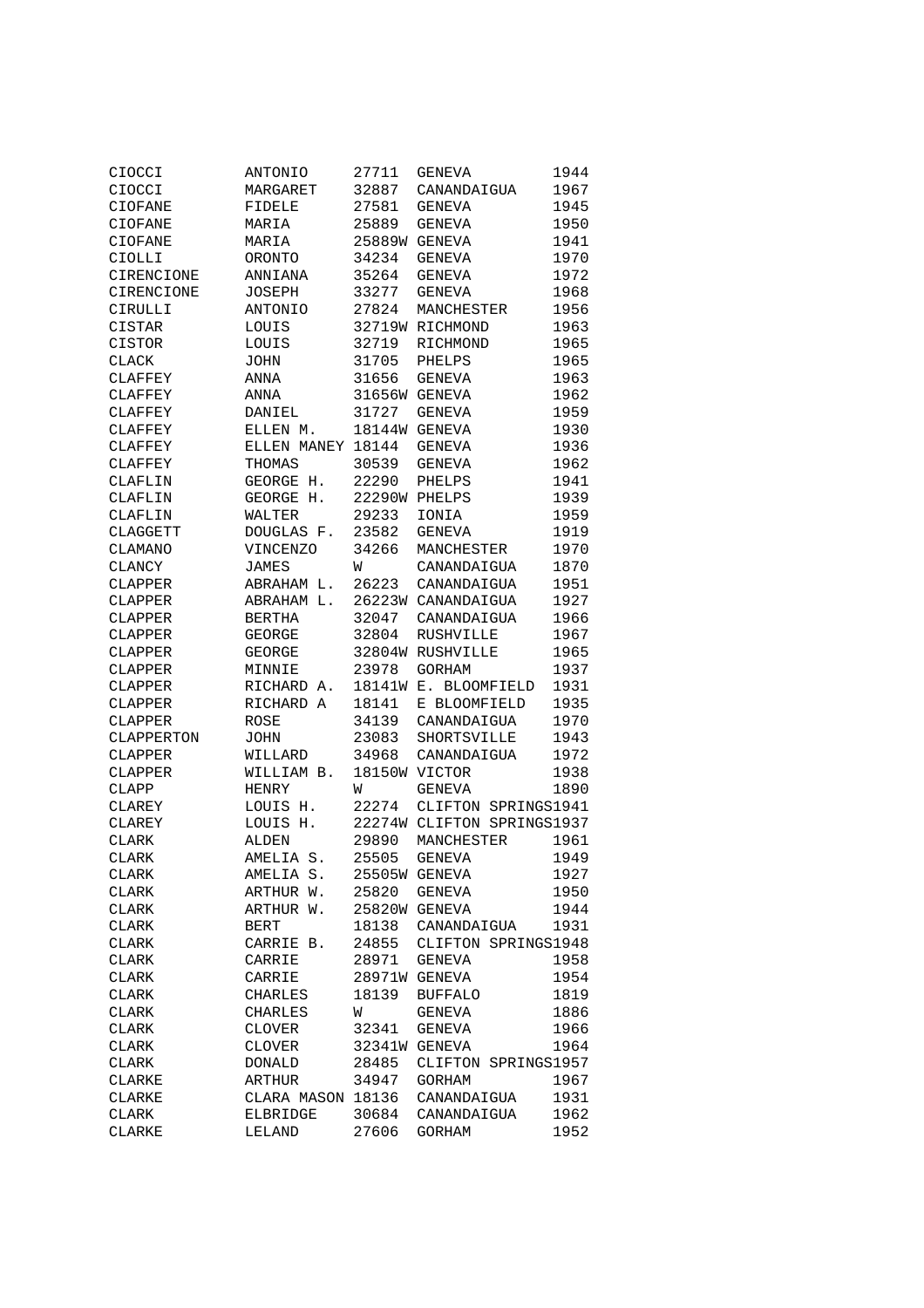| CLARKE                | MARTHA            | 23675    | GENEVA                  | 1945         |
|-----------------------|-------------------|----------|-------------------------|--------------|
| CLARKE                | MARTHA            |          | 23675W GENEVA           | 1943         |
| <b>CLARKE</b>         | SELAH MERRIL18137 |          | CANANDAIGUA             | 1931         |
| <b>CLARKE</b>         | SELAH             |          | 18137W CANANDAIGUA      | 1931         |
| CLARK                 | EUNICE            | W        | NAPLES                  | 1885         |
| CLARK                 | F SEYMOUR         |          | 27737W CANANDAIGUA      | 1955         |
| CLARK                 | FLORENCE B.       | 23591    | CANANDAIGUA             | 1945         |
| CLARK                 | FLORENCE          | 32125    | GENEVA                  | 1966         |
| <b>CLARK</b>          | FLORENCE          |          | 32125W GENEVA           | 1955         |
| <b>CLARK</b>          | FOSTER            | 29778    | PHELPS                  | 1961         |
|                       | FRANCIS           | 29975    |                         |              |
| CLARK<br><b>CLARK</b> | FRANCIS           |          | GENEVA<br>29975W GENEVA | 1961<br>1961 |
|                       |                   |          |                         | 1961         |
| CLARK                 | <b>GEORGE</b>     | 30207    | SENECA                  |              |
| CLARK                 | GEORGE            |          | 30207W SENECA           | 1952         |
| <b>CLARK</b>          | GROVER            | 29438    | GORHAM                  | 1960         |
| CLARK                 | <b>HAROLD</b>     | 33228    | GENEVA                  | 1968         |
| CLARK                 | HARRIET E.        | 25412    | GENEVA                  | 1949         |
| <b>CLARK</b>          | HARRY             | 18140    | CANANDAIGUA             | 1932         |
| CLARK                 | HARRY             |          | 18141W CANANDAIGUA      | 1929         |
| <b>CLARK</b>          | HATTIE R.         | 24786    | SENECA                  | 1941         |
| CLARK                 | HATTIE            | 26475    | GENEVA                  | 1952         |
| CLARK                 | <b>HATTIE</b>     | 27655    | PHELPS                  | 1951         |
| <b>CLARK</b>          | HATTIE            |          | 27655W PHELPS           | 1951         |
| CLARK                 | JAMES G.          |          | 18146W PHELPS           | 1909         |
| CLARK                 | <b>JAMES</b>      | 26283    | <b>GENEVA</b>           | 1951         |
| <b>CLARK</b>          | JAMES             | 27756    | PHELPS                  | 1955         |
| CLARK                 | <b>JAMES</b>      |          | 27756W PHELPS           | 1955         |
| <b>CLARK</b>          | <b>JANE</b>       | W        | PHELPS                  | 1880         |
| CLARK                 | JENNIE E.         | 26018    | CANANDAIGUA             | 1951         |
| <b>CLARK</b>          | JENNIE            |          | 26018W CANANDAIGUA      | 1924         |
| CLARK                 | JESSIE            | 30091    | GENEVA                  | 1961         |
| <b>CLARK</b>          | <b>JOHN</b>       | <b>M</b> | CANANDAIGUA             | 1882         |
| <b>CLARK</b>          | JOSEPH B.         |          | 27104W GORHAM           | 1950         |
| CLARK                 | JOSEPH            | 27104    | GORHAM                  | 1953         |
| <b>CLARK</b>          | JOSEPH            | <b>M</b> | MANCHESTER              | 1886         |
| CLARK                 | LAURA E.          | 23933    | GENEVA                  | 1950         |
| CLARK                 | LAURA E.          |          | 23933W GENEVA           | 1927         |
| CLARK                 | LILLIAN M.        | 26244    | SENECA                  | 1949         |
| <b>CLARK</b>          | LOUIS             | 25655    | MANCHESTER              | 1950         |
| <b>CLARK</b>          | MARGARET          | 35052    | <b>GENEVA</b>           | 1972         |
| CLARK                 | MARTHA M.         |          | 18145W SENECA           | 1925         |
| CLARK                 | MARY              |          | 18143 GENEVA            | 1936         |
| CLARK                 | MARY              |          | 18143W GENEVA           | 1926         |
| CLARK                 | MARY              | <b>M</b> | GENEVA                  | 1882         |
| CLARK                 | MATILDA M.        |          | 24684 CANANDAIGUA       | 1947         |
| CLARK                 | MATILDA M.        |          | 24684W CANANDAIGUA      | 1943         |
| CLARK                 | MORGAN S.         | 23967    | W. BLOOMFIELD           | 1946         |
| CLARK                 | MORGAN S.         |          | 23967W W. BLOOMFIELD    | 1920         |
| CLARK                 | PERRY             | <b>W</b> | GORHAM                  | 1891         |
| CLARK                 | RAYMOND E.        |          | 25795 CANANDAIGUA       | 1950         |
| CLARK                 | REBECCA           |          | 23092 GENEVA            | 1944         |
| CLARK                 | ROSE A.           |          | 18135W CANANDAIGUA      | 1930         |
| CLARK                 | ROSE A            |          | 18135 CANANDAIGUA       | 1930         |
| CLARK                 | SAMUEL P.         | 26125    | GENEVA                  | 1951         |
| CLARK                 | SAMUEL P.         |          | 26125W SENECA           | 1949         |
| CLARK                 | SARAH C           | 18142    | GENEVA                  | 1935         |
| <b>CLARK</b>          | SEYMOUR           | 27737    | CANANDAIGUA             | 1955         |
|                       |                   |          |                         |              |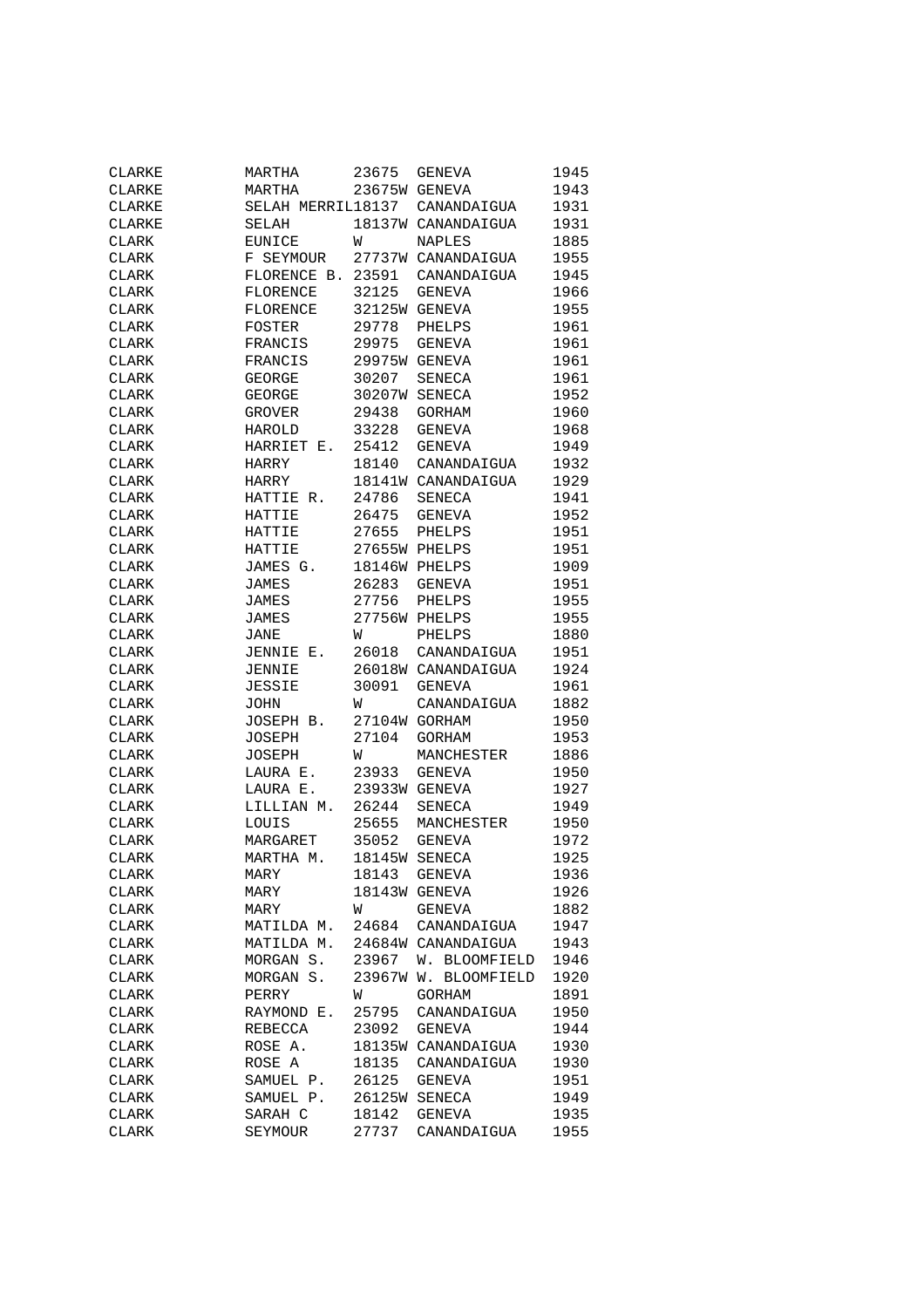| CLARK           | WALTER G.          | 25312  | GENEVA               | 1949 |
|-----------------|--------------------|--------|----------------------|------|
| <b>CLARK</b>    | WALTER             | 28129  | SHORTSVILLE          | 1956 |
| CLARK           | WILLIAM            | 32424  | GENEVA               | 1966 |
| CLARK           | WILLIAM            | 33794  | <b>BRONX</b>         | 1920 |
| CLARK           | WINIFRED           | 25485  | CANANDAIGUA          | 1949 |
| CLARK           | ZILPHA             | W      | CANANDAIGUA          | 1877 |
| <b>CLARY</b>    | JOSEPH S.          | 18149W | CANANDAIGUA          | 1922 |
| CLARY           | JULIA PAGE         | 18147W | CANANDAIGUA          | 1936 |
| CLARY           | MARGARET           | 29268  | CANANDAIGUA          | 1959 |
| CLASS           | RACHAEL            | 26470  | CANANDAIGUA          | 1952 |
| CLAUDIO         | CHRISTOBAL         | 30685  | <b>GENEVA</b>        | 1962 |
| CLAUDIUS        | <b>EVERETT</b>     | 34614  | CANANDAIGUA          | 1970 |
| <b>CLAUSEN</b>  | CHARLES J.         | 22207  | SO. BRISTOL          | 1941 |
| <b>CLAUSEN</b>  | CHARLES J.         | 22207W | S. BRISTOL           | 1932 |
| CLAWSON         | ANNA               | 28326  | <b>GENEVA</b>        | 1957 |
| CLAWSON         | ARTHUR R.          | 23820  | CANANDAIGUA          | 1945 |
| CLAWSON         | ARTHUR R.          | 23820W | CANANDAIGUA          | 1940 |
| CLAWSON         | HOWARD J.          | 26107  | CANANDAIGUA          | 1951 |
| <b>CLAWSON</b>  | MAGDELINA          | 29705  | <b>NAPLES</b>        | 1960 |
| CLAWSON         | MAGDELINA          | 29705W | <b>NAPLES</b>        | 1959 |
| CLAWSON         | WILLARD            | 32979  | NAPLES               | 1968 |
| CLAYSON         | THEODORE           | 28652  | CANADICE             | 1958 |
| CLAYSON         | THEODORE           | 28652W | CANADICE             | 1953 |
| <b>CLAYTON</b>  | LESLIE             | 34941  | <b>GENEVA</b>        | 1972 |
| <b>CLAYTON</b>  | LULU               | 29840  | <b>GENEVA</b>        | 1961 |
| CLAYTON         | ${\tt LULU}$       | 29840W | <b>GENEVA</b>        | 1959 |
| CLAYTON         | MARGARET           | 30943  | PHELPS               | 1963 |
| <b>CLAYTON</b>  | MARGARET           | 30943W | PHELPS               | 1962 |
| <b>CLAYTON</b>  | WILLIAM            | 31033  | PHELPS               | 1952 |
| CLEARY          | <b>EDMUND</b>      | 18156  | CANANDAIGUA          | 1931 |
| CLEARY          | <b>EDMUND</b>      | 19156W | E. BLOOMFIELD        | 1931 |
| CLEARY          | JOHN               | 32900  | VICTOR               | 1967 |
| CLEARY          | MARY               | 26099  | <b>GENEVA</b>        | 1951 |
| CLEERE          | HELEN              | 30826  | GENEVA               | 1963 |
| CLEGGETTE       | ALICE              | 29389  | <b>GENEVA</b>        | 1960 |
| <b>CLEGGETT</b> | LETTIE ANN         | 18163  | <b>GENEVA</b>        | 1936 |
| CLEGGETT        | LETTIE             | 18163W | GENEVA               | 1918 |
| CLELAND         | <b>JOHN</b>        | 35016  | GORHAM               | 1972 |
| <b>CLEMENS</b>  | <b>JANET G</b>     | 18160  | WISCONSIN            | 1941 |
| CLEMENT         | CATHERINE O.26826W |        | CANANDAIGUA          | 1951 |
| CLEMENT         | CATHERINE          | 26826  | CANANDAIGUA          | 1953 |
| CLEMENT         | ELLA M.            | 24235  | BRISTOL              | 1927 |
| CLEMENT         | ETHEL              | 30406  | RICHMOND             | 1962 |
| CLEMENT         | ETHEL              |        | 30406W RICHMOND      | 1959 |
| CLEMENT         | MORTIMER E. 24757  |        | RICHMOND             | 1948 |
| CLEMENT         | MYRON              | 32722  | CLIFTON SPRINGS1967  |      |
| CLEMENT         | MYRON              | 32722W | CLIFTON SPRINGS1966  |      |
| CLEMENT         | PAULINE            | 29245  | RICHMOND             | 1959 |
| CLEMENT         | RUTH               | 34285  | CLIFTON SPRINGS1971  |      |
| CLEMENTS        | ALICE              | 22933  | GENEVA               | 1938 |
| CLEMENTS        | DANIEL             | 25817  | GENEVA               | 1950 |
| CLEMENTS        | DANIEL             |        | 25817W GENEVA        | 1944 |
| CLEMENTS        | HENRY              | 27906  | GENEVA               | 1955 |
| CLEMETI         | <b>VINCENZO</b>    | 18164  | CLIFTON SPRINGS1936  |      |
| CLEMONS         | MARY A.            |        | 18157W W. BLOOMFIELD | 1922 |
| CLEMONS         | MARY A             | 18157  | W BLOOMFIELD         | 1932 |
| CLEVELAND       | ALICE              | 30231  | CANANDAIGUA          | 1962 |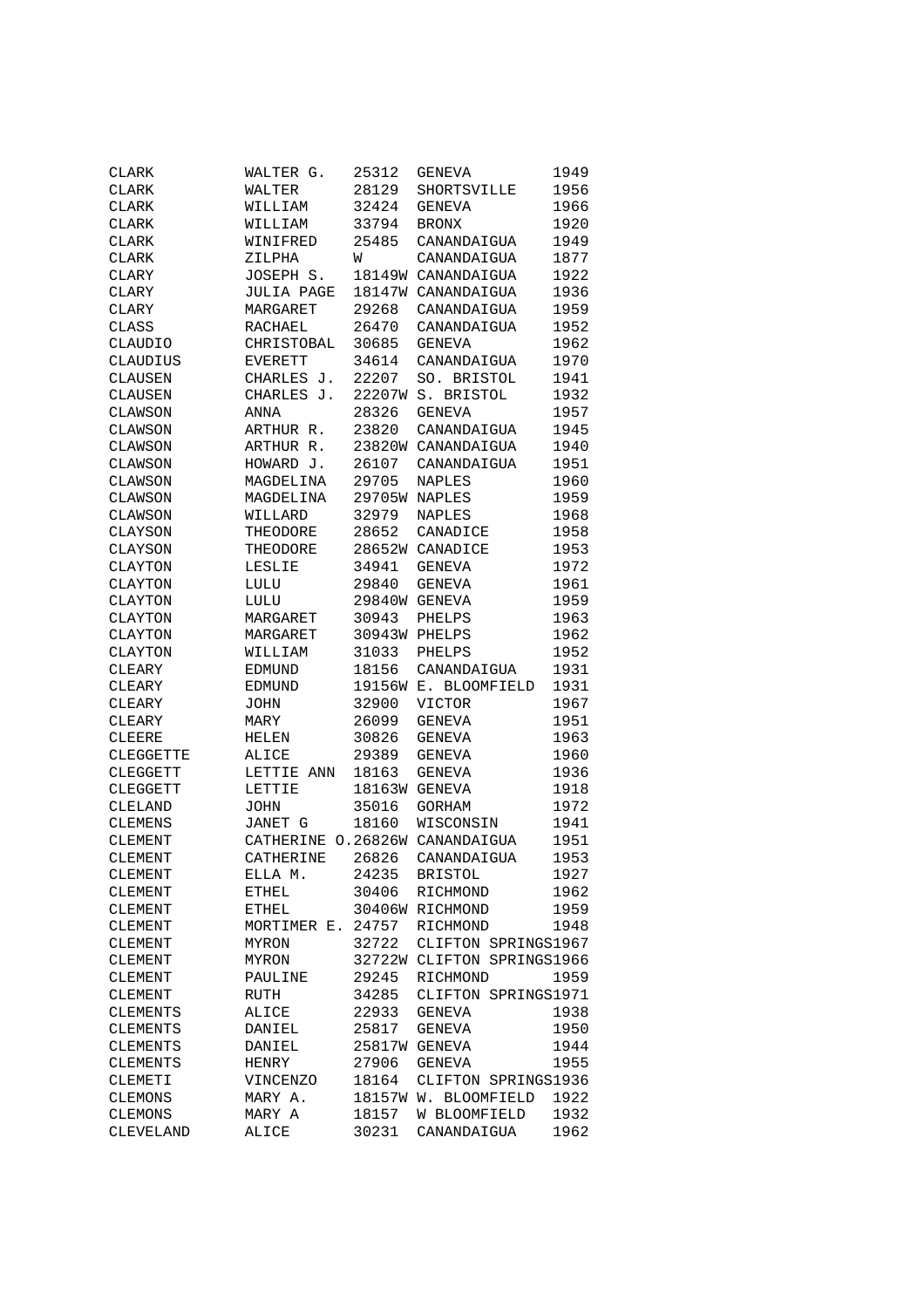| CLEVELAND        |                           |               | 30231W CANANDAIGUA | 1952 |
|------------------|---------------------------|---------------|--------------------|------|
|                  | ALICE                     |               |                    |      |
| <b>CLEVELAND</b> | <b>EUNICE</b>             | 32477         | NAPLES             | 1966 |
| CLEVELAND        | EUNICE                    |               | 32477W NAPLES      | 1964 |
| CLEVELAND        | FREDERICK                 | W             | W BLOOMFIELD       | 1888 |
| <b>CLEVELAND</b> | HENRY                     | W             | CANANDAIGUA        | 1884 |
| CLEVELAND        | IDA                       | 34910         | <b>NAPLES</b>      | 1972 |
| CLEVELAND        | JAMES                     | 29634         | <b>GENEVA</b>      | 1960 |
| CLEVELAND        | JAMES                     |               | 29634W GENEVA      | 1957 |
| CLEVELAND        | MARY C.                   | 18159W NAPLES |                    | 1902 |
| CLEVELAND        | MARY C                    | 18159         | <b>NAPLES</b>      | 1932 |
| CLEVELAND        | NANCY M                   | 18155         | WILLARD            | 1931 |
| CLEVELAND        | WILLIAM H.                | 25777         | NAPLES             | 1950 |
| CLEVELAND        | WILLIAM H.                | 25777W NAPLES |                    | 1949 |
|                  | STANISLIUS C22417         |               |                    |      |
| CLIDE            |                           |               | SOUTH BRISTOL      | 1942 |
| CLINE            | <b>CHARLES</b>            | 28712         | <b>VICTOR</b>      | 1958 |
| CLINE            | CHARLES                   | 28712W        | VICTOR             | 1947 |
| CLINE            | GRANT                     | 31799         | VICTOR             | 1965 |
| CLINE            | GRANT                     | 31799W        | VICTOR             | 1958 |
| CLINE            | MARY E.                   | 25735         | GENEVA             | 1949 |
| CLINE            | MARY E.                   |               | 25735W GENEVA      | 1949 |
| CLINE            | <b>RACHEL</b>             | M             | <b>VICTOR</b>      | 1878 |
| CLINT            | GRACE                     | 29281         | CANADICE           | 1959 |
| CLINT            | WILBUR                    | 33097         | HONEOYE            | 1968 |
| CLISE            | FREDERICK                 | 32675         | <b>GENEVA</b>      | 1966 |
| CLISE            | HARRY                     | 35286         | <b>GENEVA</b>      | 1966 |
| CLOHACY          | JOHN                      | W             | CANANDAIGUA        | 1888 |
| <b>CLOHECY</b>   | GEORGE                    | 29706         | CANANDAIGUA        | 1960 |
|                  |                           |               |                    |      |
| CLOSE            | MARGARET                  | 34353         | GENEVA             | 1967 |
| CLOSING          | <b>ELDA</b>               | 30177         | PHELPS             | 1961 |
| CLOSSEY          | JAMES E                   | 18158         | GENEVA             | 1932 |
| CLOSSEY          | JAMES                     |               | 18158W GENEVA      | 1931 |
| CLOSS            | FRANK H.                  |               | 18161W CANANDAIGUA | 1928 |
| CLOSS            | FRANK H                   | 18161         | ST PETERSBURG      | 1934 |
| CLOSS            | JESSIE P.                 |               | 26824W CANANDAIGUA | 1952 |
| CLOSS            | JESSIE                    | 26824         | CANANDAIGUA        | 1953 |
| CLOSS            | RACHEL E.                 |               | 26470W CANANDAIGUA | 1949 |
| CLOSS            | WILBERT                   | 33456         | W BLOOMFIELD       | 1969 |
| <b>CLOUSE</b>    | EDITH                     | 25061         | PHELPS             | 1948 |
| <b>CLOUSE</b>    | PARK                      | 25779         | PHELPS             | 1950 |
| CLOUTIER         | HARRIET B.                | 25850         | FLORIDA            | 1950 |
| <b>CLOVER</b>    | DOROTHY                   | 32338         | VICTOR             | 1965 |
| CLOVER           | DOROTHY                   |               | 32338W VICTOR      | 1959 |
| <b>CLOVER</b>    | FREDERICK T.26598W VICTOR |               |                    | 1948 |
|                  |                           |               |                    |      |
| CLOVER           | FREDERICK                 | 26598         | VICTOR             | 1952 |
| CLOVER           | HAZEL                     | 27086         | VICTOR             | 1953 |
| <b>CLOVER</b>    | LOUISE G.                 | 25024W VICTOR |                    | 1944 |
| <b>CLOVER</b>    | LOUISE G.M. 25024         |               | VICTOR             | 1948 |
| CLOVER           | MYRTA O.                  | 22953W VICTOR |                    | 1937 |
| <b>CLOVER</b>    | MYRTA                     | 22953         | VICTOR             | 1943 |
| CLOW             | JULIA                     |               | 21615W GENEVA      | 1934 |
| CLUBB            | CHARLES D.                | 23483         | SENECA             | 1945 |
| CLUM             | <b>RUTH</b>               | 33494         | VICTOR             | 1969 |
| <b>CLUTE</b>     | GENEVIEVE                 | 26113W NAPLES |                    | 1949 |
| CLUTE            | GENEVIVEVE                | 26113         | NAPLES             | 1951 |
| COADY            | MARY                      | W             | GENEVA             | 1892 |
| COATS            | CLAUDE                    | 33861         | CANANDAIGUA        | 1970 |
| COBB             | AGNES H.                  |               | 26310W CANANDAIGUA | 1951 |
|                  |                           |               |                    |      |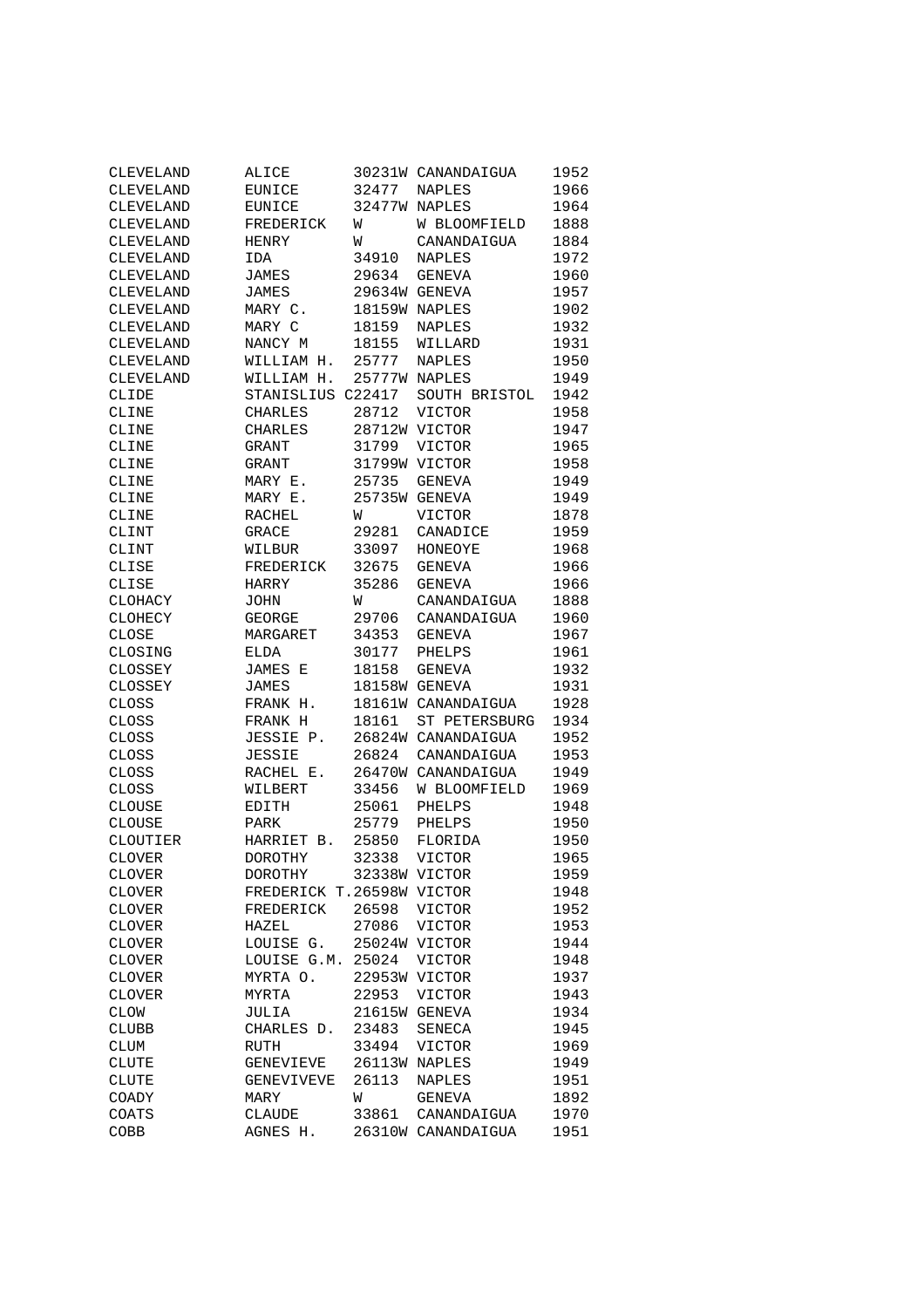| COBB            | AGNES                      | 26310 | CANANDAIGUA                | 1951 |
|-----------------|----------------------------|-------|----------------------------|------|
| COBB            | CLARA J.                   | 26273 | CANANDAIGUA                | 1951 |
| COBB            | CLARA J.                   |       | 26273W VICTOR              | 1949 |
| COBB            | EDWIN                      | W     | PHELPS                     | 1894 |
| COBB            | FRANK E.                   | 22179 | VICTOR                     | 1941 |
| COBB            | FRANK E.                   |       | 22179W VICTOR              | 1938 |
| COBB            | SARAH                      | W     | PHELPS                     | 1895 |
| COBLIO          | MARY                       | 31117 | GENEVA                     | 1964 |
| COBLIO          | MARY                       |       | 31117W GENEVA              | 1946 |
| COBLIO          | NICHOLAS                   |       | 23637W GENEVA              | 1939 |
| COBURN          | HIRAM                      | W     | RICHMOND                   | 1882 |
| COBURN          | JAMES                      | 18170 | <b>GENEVA</b>              | 1933 |
| <b>COBURN</b>   | <b>JAMES</b>               |       | 18170W SENECA              | 1933 |
| COBURN          | MARGARET                   | W     | SENECA                     | 1891 |
| <b>COBURN</b>   | MARY V.                    | 25180 | SENECA                     | 1949 |
| <b>COBURN</b>   | MARY V.                    |       | 25180W SENECA              | 1943 |
| COCCO           | MARIA                      | 34969 | GENEVA                     | 1972 |
| COCCO           | <b>NICOLO</b>              | 32672 | GENEVA                     | 1962 |
| <b>COCHRANE</b> | <b>BESSIE</b>              | 33182 | PHELPS                     | 1968 |
| COCHRANE        | FLOYD                      | 33180 | PHELPS                     | 1966 |
| <b>COCHRANE</b> | <b>GEORGE</b>              | 33468 | CANANDAIGUA                | 1969 |
| <b>COCHRANE</b> | JAY O.                     | 23829 | <b>GENEVA</b>              | 1945 |
| COCHRAN         | <b>JAMES</b>               | 22800 | RICHMOND                   | 1943 |
| COCHRAN         | JOHN C                     | 18171 | CANANDAIGUA                | 1934 |
| COCHRAN         | LOUIS W.                   | 25160 | RICHMOND                   | 1944 |
| COCHRAN         | LOUIS W.                   |       | 25160W RICHMOND            | 1944 |
| COCHRAN         | THOMAS                     |       | 30832 CANANDAIGUA          | 1963 |
| CODDING         | BERT                       | 29623 | BRISTOL                    | 1960 |
| CODDING         | BERT                       |       | 29623W BRISTOL             | 1959 |
| CODDING         | CHARLOTTE A.22142W BRISTOL |       |                            | 1940 |
| CODDING         | CHARLOTTE                  | 22142 | <b>BRISTOL</b>             | 1941 |
| CODDING         | DALE                       | 27454 | W BLOOMFIELD               | 1952 |
| CODDING         | HARRIET H.                 | 22935 | CANANDAIGUA                | 1943 |
| CODDING         | IRENE                      | 30522 | <b>BRISTOL</b>             | 1962 |
| CODDING         | IRENE                      |       | 30522W BRISTOL             | 1960 |
| CODDING         | MOSES                      | 30368 | W BLOOMFIELD               | 1962 |
| CODDING         | MOSES                      |       | 30368W W BLOOMFIELD        | 1953 |
| CODE            | JAMES H.                   |       | 23105W CANANDAIGUA         | 1937 |
| CODY            | WILLIAM C                  | 18169 | MANCHESTER                 | 1932 |
| CODY            | WILLIAM                    |       | 18169W MANCHESTER          | 1931 |
| COE             | CAROLINE                   | 18168 | SYRACUSE                   | 1932 |
| COE             | CAROLINE                   |       | 18168W CANANDAIGUA         | 1929 |
| COE             | CHARLES                    |       | 30134 CANANDAIGUA          | 1961 |
| COE             | CHARLES                    |       | 30134W CANANDAIGUA         | 1955 |
| COE             | CHARLES                    | W     | <b>GENEVA</b>              | 1898 |
| COE             | CHRISTOPHER 22576          |       | GENEVA                     | 1940 |
| COE             | SCHUYLER                   | W     | GENEVA                     | 1890 |
| COE             | SUSAN                      | 32471 | PHELPS                     | 1966 |
| COGSWELL        | RAY S.                     | 25120 | CANANDAIGUA                | 1948 |
| COHEN           | <b>BANY</b>                | 31945 | ROCHESTER                  | 1965 |
| COLACINO        | OLIVIA                     | 29200 | CLIFTON SPRINGS1959        |      |
| COLACINO        | OLIVIA                     |       | 29200W CLIFTON SPRINGS1957 |      |
| COLBORN         | HANNAH                     | 29306 | NAPLES                     | 1959 |
| COLBORN         | JOHN                       | 35204 | NAPLES                     | 1972 |
| COLBURNE        | AGNES                      | 33648 | CANANDAIGUA                | 1969 |
| COLBURN         | GLEN                       | 30715 | GENEVA                     | 1963 |
| COLBURN         | GLEN                       |       | 30715W GENEVA              | 1961 |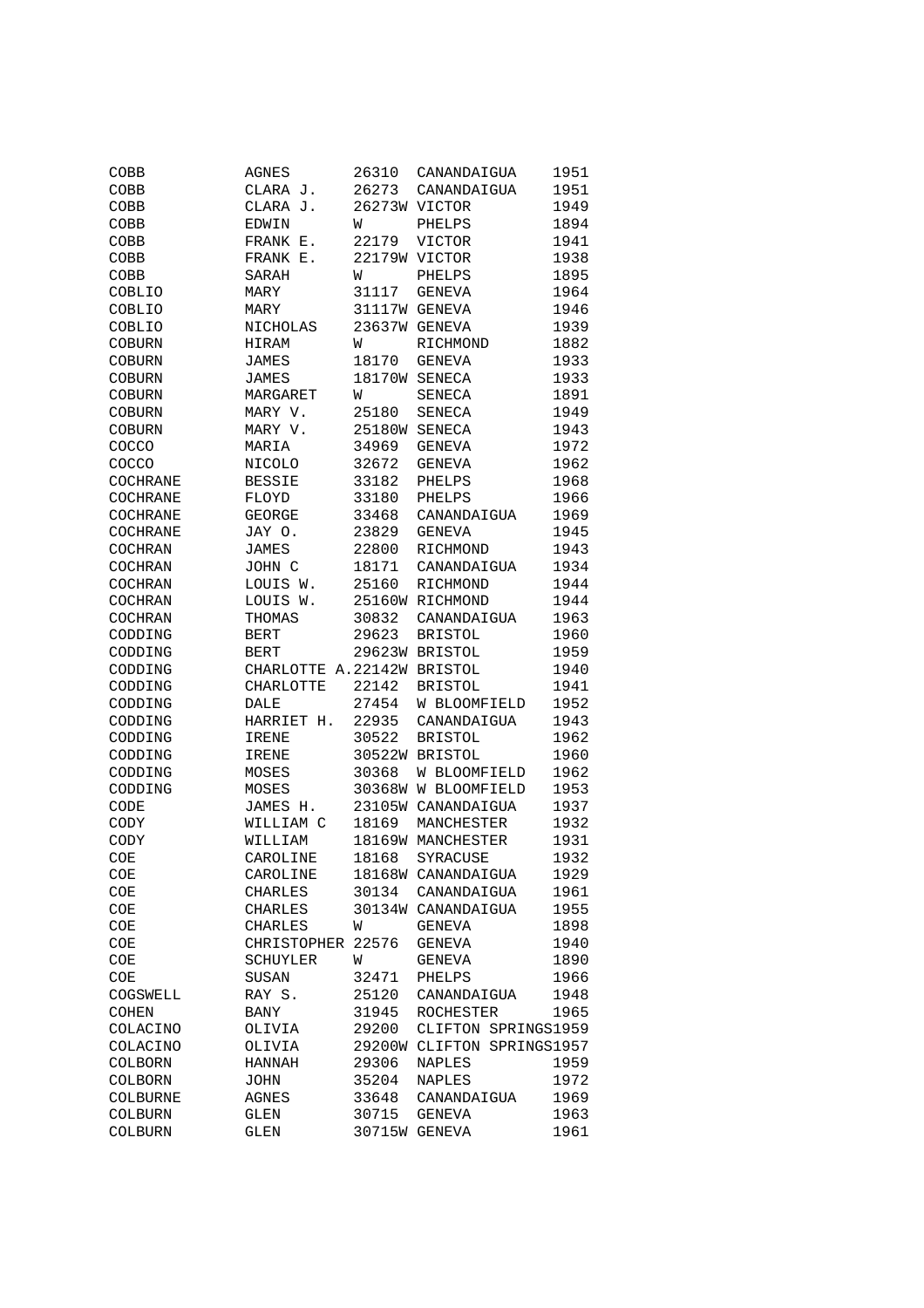| COLBURN             | KEITH              | 26610           | SHORTSVILLE        | 1952 |
|---------------------|--------------------|-----------------|--------------------|------|
| COLE                | ADDISON            | 27027           | GENEVA             | 1953 |
| COLE                | ADDISON            | 27027W          | <b>GENEVA</b>      | 1951 |
| COLEATES            | ANGELO             | 32976           | HOPEWELL           | 1967 |
| COLEATES            | DOMMIE             | 30498           | HOPEWELL           | 1955 |
| COLEATES            | HENRY              | 28311           | GORHAM             | 1957 |
| COLEATES            | <b>HENRY</b>       | 28311W          | GORHAM             | 1955 |
| COLE                | BEATRICE           | 32412           | SENECA             | 1966 |
| COLE                | BENJAMIN           | 27661           | HOLCOMB            | 1951 |
| COLE                | <b>BLANCHE</b>     | 30427           | <b>GENEVA</b>      | 1962 |
|                     | <b>BLANCHE</b>     |                 |                    | 1960 |
| COLE<br><b>COLE</b> |                    | 30427W<br>25281 | GENEVA             |      |
|                     | CHARLOTTE          |                 | GORHAM             | 1935 |
| COLE                | <b>CLEMENT</b>     | 27307           | <b>GENEVA</b>      | 1954 |
| COLE                | <b>ERNEST</b>      | 32660           | CANANDAIGUA        | 1967 |
| COLE                | ERNEST             |                 | 32660W CANANDAIGUA | 1960 |
| COLE                | FRANCES N.         | 25619           | GENEVA             | 1950 |
| COLE                | <b>FRANCES</b>     | 25619W          | GENEVA             | 1943 |
| COLE                | FRANK A.           | 18190W          | FARMINGTON         | 1932 |
| COLE                | FRANK A            | 18190           | FARMINGTON         | 1934 |
| COLE                | FRANK W.           | 19188W GENEVA   |                    | 1933 |
| COLE                | FRANK W            | 18188           | <b>GENEVA</b>      | 1934 |
| COLE                | FRED               | 27120           | GORHAM             | 1954 |
| COLE                | <b>GEORGE</b>      | 33193           | HOPEWELL           | 1968 |
| <b>COLE</b>         | GORDON             | 35300           | CANANDAIGUA        | 1973 |
| COLEGROVE           | CHARLES E.         | 18191W          | CANADICE           | 1926 |
| COLEGROVE           | CHARLES H          | 18191           | CANADICE           | 1935 |
| COLEGROVE           | DELLA              | 32618           | SENECA             | 1967 |
| COLEGROVE           | ELMER              | 27465           | CANADICE           | 1955 |
| COLEGROVE           | WILLIAM            | 33613           | SENECA             | 1969 |
| <b>COLE</b>         | HERBERT            | 27015           | CHAPIN             | 1953 |
| COLE                | LAURA              | 32795           | <b>GENEVA</b>      | 1967 |
| COLE                | LAURA              | 32795W          | <b>GENEVA</b>      | 1966 |
| COLE                | MALVINA            | 33135           | HOPEWELL           | 1968 |
| COLEMAN             | EDWARD             | 18192           | NAPLES             | 1936 |
| COLEMAN             | EDWARD             | 18192W          | <b>NAPLES</b>      | 1935 |
| COLEMAN             | ELIZABETH G.21780W |                 | CANANDAIGUA        | 1939 |
| COLEMAN             | ETHEL W.           | 25239           | CANANDAIGUA        | 1948 |
| COLEMAN             | HENRY              | 32221           | <b>GENEVA</b>      | 1966 |
| COLEMAN             | HENRY              | 32221W          | GENEVA             | 1962 |
| COLEMAN             | <b>IRENE</b>       | 33152           | NAPLES             | 1968 |
| COLEMAN             | JOHN D.            | 24021           | GENEVA             | 1913 |
| COLEMAN             | JOHN               | 30743           | GENEVA             | 1963 |
| COLEMAN             | JOHN               | 30843W          | GENEVA             | 1959 |
| COLEMAN             | LEONORA            | 33785           | <b>GENEVA</b>      | 1970 |
| COLEMAN             | MARIETTA           | 29177           | <b>GENEVA</b>      | 1959 |
| COLEMAN             | MARIETTA           |                 | 29177W GENEVA      | 1958 |
| COLEMAN             | MAUDE              | 31751           | <b>GENEVA</b>      | 1964 |
| COLEMAN             | RUTH               | 28797           | GENEVA             | 1958 |
| COLEMAN             | RUTH               |                 | 28797W GENEVA      | 1950 |
| COLE                | MARIA M.           | 18193W          | <b>GENEVA</b>      | 1927 |
|                     | MARY K.            |                 | GORHAM             | 1950 |
| COLE                | MARY K.            | 25635<br>25635W | <b>GORHAM</b>      |      |
| <b>COLE</b>         |                    |                 |                    | 1949 |
| COLE                | MARY               | 28468           | CANANDAIGUA        | 1957 |
| COLE                | MARY               | 29820           | CANANDAIGUA        | 1960 |
| COLE                | MARY               | 29820W          | HOPEWELL           | 1945 |
| COLE                | MARY               | 35339           | GENEVA             | 1973 |
| COLE                | MINA G.            | 25678           | SENECA             | 1950 |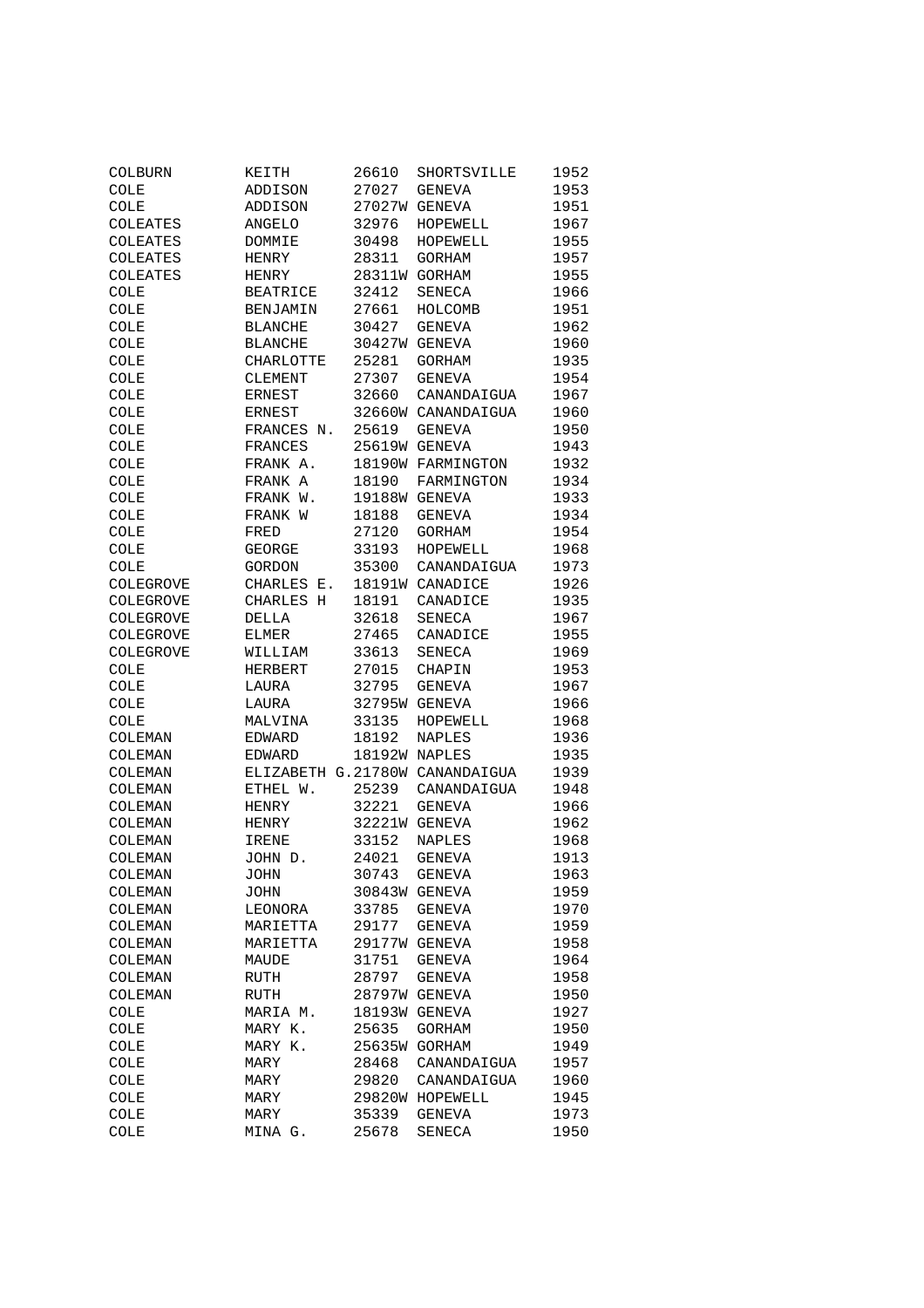| COLE               | PAULINE                         | 28381         | CANANDAIGUA               | 1953         |
|--------------------|---------------------------------|---------------|---------------------------|--------------|
| COLE               | <b>PETER</b>                    | 30944         | GENEVA                    | 1963         |
| <b>COLE</b>        | PETER                           | 30944W        | GENEVA                    | 1958         |
| COLE               | SAMUEL                          | W             | MANCHESTER                | 1887         |
| COLES              | LEE                             | 28762         | <b>GENEVA</b>             | 1958         |
| COLES              | ${\tt LEE}$                     | 28762W        | <b>GENEVA</b>             | 1957         |
| COLE               | THURLOW                         | 25169         | CANANDAIGUA               | 1934         |
| <b>COLF</b>        | FRANK                           | 32962         | CANANDAIGUA               | 1968         |
| <b>COLF</b>        | JOHN                            | 33628         | CANANDAIGUA               | 1969         |
| <b>COLF</b>        | JOHN                            | W             | GORHAM                    | 1898         |
| COLGROVE           | <b>ELMER</b>                    | 27465W        | CANADICE                  | 1942         |
| COLGROVE           | HARLOW                          | 28038         | CANANDAIGUA               | 1956         |
| COLGROVE           | <b>HARLOW</b>                   |               | 28038W CANANDAIGUA        | 1951         |
| COLLETT            | SIDNEY                          | 24464         | FARMINGTON                | 1947         |
| COLLIE             | MYRTLE B                        | 18185         | <b>GENEVA</b>             | 1933         |
| COLLIE             | MYRTLE                          | 18185W        | <b>GENEVA</b>             | 1928         |
| COLLIER            | <b>ARTHUR</b>                   | 29295         | <b>GENEVA</b>             | 1959         |
| COLLIER            | GERALD                          | 34323         | CANANDAIGUA               | 1971         |
| COLLIGAN           | <b>JAMES</b>                    | 26544         | <b>VICTOR</b>             | 1952         |
| COLLIGAN           | <b>JAMES</b>                    |               | 26544W VICTOR             | 1936         |
| COLLIGAN           | NELLIE R.                       | 23124         | VICTOR                    | 1934         |
| COLLINER           | <b>JOHN</b>                     | 18918         | MANCHESTER                | 1937         |
| COLLINS            | ALBERTA                         | 34763         | <b>GENEVA</b>             | 1971         |
| COLLINS            | <b>ARTHUR</b>                   | 27211         | <b>VICTOR</b>             | 1954         |
| COLLINS            | BERTHA E.                       | 25796         | <b>GENEVA</b>             | 1950         |
| COLLINS            | BERTHA E.                       | 25796W        | GENEVA                    | 1942         |
| COLLINS            | CARRIE K.                       | 22005         | <b>GENEVA</b>             | 1940         |
| COLLINS            | <b>DOROTHY</b>                  | 33943         | CANANDAIGUA               | 1970         |
| COLLINS            | <b>EDNA</b>                     | 27664         | MANCHESTER                | 1952         |
|                    |                                 | 23728         |                           | 1926         |
| COLLINS            | EDWARD C.                       |               | CANANDAIGUA               |              |
| COLLINS<br>COLLINS | HARSKALINE C18186<br>HARSKALINE | 18186W        | CANANDAIGUA<br>FARMINGTON | 1934<br>1923 |
|                    |                                 |               |                           |              |
| COLLINS            | <b>HELEN</b>                    | 27440         | CANANDAIGUA               | 1952         |
| COLLINS            | JAMES W                         | 18189         | SENECA                    | 1934         |
| COLLINS            | <b>JOHN</b>                     | 27990         | E BLOOMFIELD              | 1956         |
| COLLINS            | LENA                            | 30078         | SHORTSVILLE               | 1961         |
| COLLINS            | LENA                            | 30078W        | SHORTSVILLE               | 1959         |
| COLLINS            | LOUIS D.                        | 21675W        | <b>GENEVA</b>             | 1937         |
| COLLINS            | MARGARET                        | 34944         | S BRISTOL                 | 1962         |
| COLLINS            | MARY E                          | 18187         | CANANDAIGUA               | 1934         |
| COLLINS            | MICHAEL B.                      | 23499         | <b>GENEVA</b>             | 1936         |
| COLLINS            | MICHAEL B.                      | 23499W GENEVA |                           | 1933         |
| COLLINS            | ROBERT F.                       | 26136         | SHORTSVILLE               | 1951         |
| COLLINS            | ROBERT F.                       | 26136W SENECA |                           | 1925         |
| COLLISON           | STANLEY E.                      | 26120         | SENECA                    | 1951         |
| COLMAN             | DAILOR                          | 26351         | CLIFTON SPRINGS1951       |              |
| COLMEY             | JOHN                            | 22312         | GORHAM                    | 1941         |
| COLMEY             | JOHN                            |               | 22312W GORHAM             | 1939         |
| COLMEY             | MARY                            | 28364         | GORHAM                    | 1957         |
| COLMEY             | MARY                            |               | 28364W GORHAM             | 1950         |
| COLOPRISCO         | JOSEPH                          | 26877         | CANANDAIGUA               | 1953         |
| COLT               | CAROLINE D. 23794               |               | RICHMOND                  | 1946         |
| COLT               | MILDRED                         | 32180         | RICHMOND                  | 1965         |
| COLTON             | LELAND A.                       | 22444W GENEVA |                           | 1935         |
| COLTON             | THELMA A.                       | 22444         | GENEVA                    | 1942         |
| COLUCCI            | <b>FRANK</b>                    | 31155         | CANANDAIGUA               | 1964         |
| COLVIN             | LEVI                            | W             | CANANDAIGUA               | 1876         |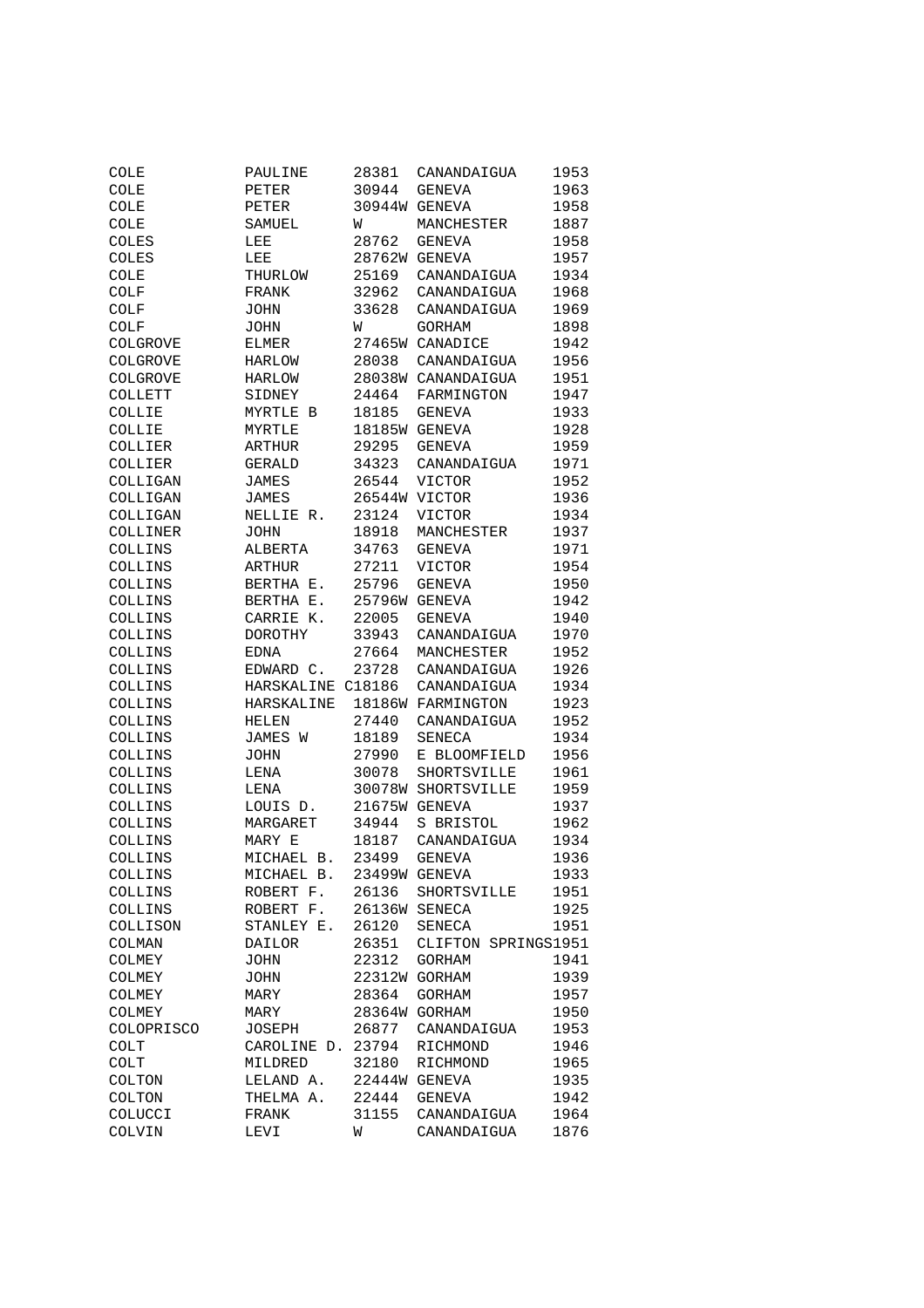| COMBES       | ETTA V.          |               | 22433W GENEVA        | 1914 |
|--------------|------------------|---------------|----------------------|------|
| COMBES       | MARTIN           | W             | W BLOOMFIELD         | 1889 |
| COMBS        | ALICE            | 32612         | GENEVA               | 1966 |
| COMBS        | CORA             | 29310         | PHELPS               | 1959 |
| COMBS        | ETTA V.          | 22433         | <b>GENEVA</b>        | 1942 |
| COMBS        | <b>HAROLD</b>    | 32776         | PHELPS               | 1967 |
| COMBS        | LAURA            | 32196         | CANANDAIGUA          | 1966 |
| COMELLA      | JOSEPH           | 18200         | CANANDAIGUA          | 1930 |
| COMELLA      | <b>JOSEPH</b>    | 18200W        | CANANDAIGUA          | 1930 |
| COMELLA      | MICHAEL          | 30489         | CANANDAIGUA          | 1962 |
| COMELLA      | MICHAEL          | 30489W        | CANANDAIGUA          | 1953 |
| COMELLA      | PHILIP           | 30180         | CANANDAIGUA          | 1961 |
| COMISKY      | <b>JOHN</b>      | 22017         | <b>GENEVA</b>        | 1940 |
| COMISKY      | JOHN             | 22017W        | GENEVA               | 1939 |
| COMISKY      | NORA             | 31103         | <b>GENEVA</b>        | 1964 |
| COMISKY      | <b>NORA</b>      |               | 31103W GENEVA        | 1962 |
| COMISKY      | THOMAS           | 32589         | <b>GENEVA</b>        | 1967 |
| COMISKY      | THOMAS           | 32589W        | <b>GENEVA</b>        | 1965 |
| COMMESSO     | <b>DOMENICK</b>  | 30434         | <b>GENEVA</b>        | 1962 |
| COMMISSO     | <b>DOMENICK</b>  |               | 30792W VICTOR        | 1957 |
| COMMISSO     | <b>DOMENICK</b>  | 30793         | CANANDAIGUA          | 1963 |
| COMMISSO     | JOSEPH           | 31412         | VICTOR               | 1966 |
| COMMISSO     | JOSEPH           |               | 31412W VICTOR        | 1957 |
| COMMISSO     | MARY             | 34410         | <b>VICTOR</b>        | 1971 |
| COMPSON      | MAYLAND          | 26623         | <b>GENEVA</b>        | 1952 |
| COMPSON      | MAYLAND          | 26623W        | <b>GENEVA</b>        | 1930 |
| COMPSON      | <b>ROBERT</b>    | 30555         | PHELPS               | 1961 |
| COMSTOCK     | <b>ELMER</b>     | 29771         | NAPLES               | 1961 |
| COMSTOCK     | ELMER            | 29771W NAPLES |                      | 1960 |
| COMSTOCK     | EMILY            | 29036         | <b>GENEVA</b>        | 1959 |
| COMSTOCK     | <b>EMILY</b>     | 29036W        | <b>GENEVA</b>        | 1958 |
| COMSTOCK     | HARLAN           | W             | CANANDAIGUA          | 1883 |
| CONAUGHTY    | JOHN             | W             | NAPLES               | 1892 |
| CONCANNON    | ALICE B.         |               | 18230W VICTOR        | 1926 |
| CONCANNON    | JAMES            | 25641         | VICTOR               | 1949 |
| CONCANNON    | JAMES            | 25641W VICTOR |                      | 1941 |
| CONCANNON    | M DONALD         |               | 28755W VICTOR        | 1950 |
| CONCANON     | DONALD           | 28755         | ROCHESTER            | 1954 |
| CONDESTABILE | VENERANDA        | 29827         | GENEVA               | 1961 |
| CONDESTABILE | VENERANDA        |               | 29827W GENEVA        | 1956 |
| CONDIT       | CLYDE            |               | 29953W CANANDAIGUA   | 1958 |
| CONDIT       | HATTIE B.        | 22705         | PHELPS               | 1943 |
| CONDIT       | RUTH             | 30479         | VICTOR               | 1961 |
| CONDIT       | RUTH             |               | 30479W VICTOR        | 1951 |
| CONDON       | <b>BERTHA</b>    | 28699         | <b>VICTOR</b>        | 1955 |
| CONDON       | <b>ELIZABETH</b> | W             | CANANDAIGUA          | 1897 |
| CONDON       | HUGH             | 33818         | <b>VICTOR</b>        | 1970 |
| CONDON       | JOHN             | 18218         | E BLOOMFIELD         | 1924 |
| CONDON       | JOHN             |               | 18218W E. BLOOMFIELD | 1920 |
| CONDON       | MARGARET A.      | 21935         | VICTOR               | 1940 |
| CONDON       | MARGARET A.      | 21935W VICTOR |                      | 1936 |
| CONDON       | WILLIAM          | 21925         | E. BLOOMFIELD        | 1940 |
| CONDON       | WILLIAM          |               | 21925W E. BLOOMFIELD | 1934 |
| CONE         | DAVID W.         |               | 18224W HOPEWELL      | 1935 |
| CONE         | DAVID W          | 18224         | CALEDONIA            | 1936 |
| CONE         | EDWARD           | 26674         | CANANDAIGUA          | 1952 |
| CONE         | JOHN             | 23926         | CANANDAIGUA          | 1942 |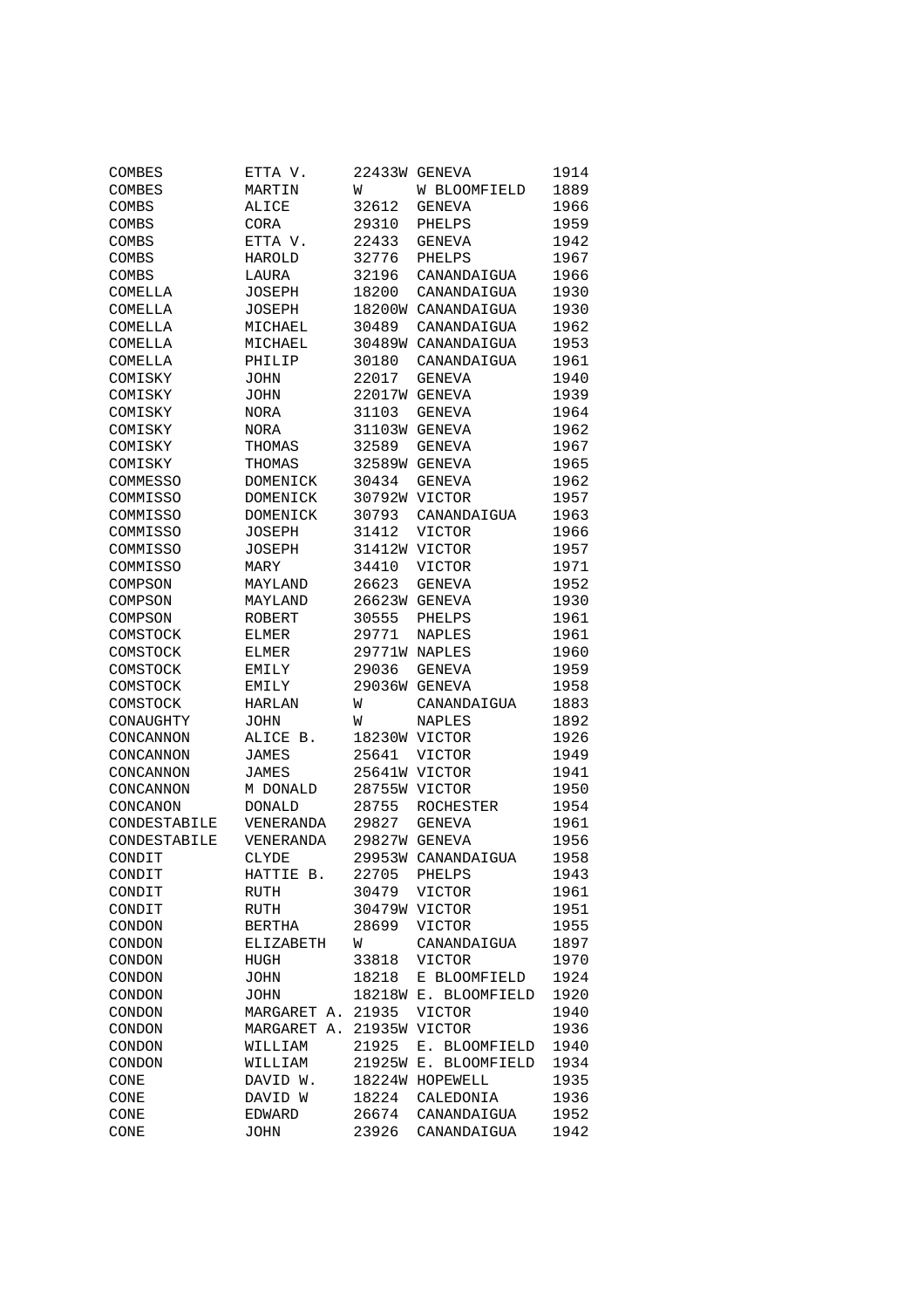| CONE      | MARIE                 | 23308         | CANANDAIGUA                | 1944 |
|-----------|-----------------------|---------------|----------------------------|------|
| CONE      | MARTIN                | 26675         | HOPEWELL                   | 1952 |
| CONE      | MARY                  | 23922         | CANANDAIGUA                | 1928 |
| CONER     | HOWARD                | 28093         | CANADICE                   | 1953 |
| CONE      | WILLIAM               | 28785         | <b>VICTOR</b>              | 1958 |
| CONEY     | HOWARD                | 26490         | CANANDAIGUA                | 1952 |
| CONKLIN   | <b>BURTON</b>         | 31385         | E BLOOMFIELD               | 1964 |
| CONKLIN   | <b>BURTON</b>         | 31385W        | E BLOOMFIELD               | 1949 |
| CONKLIN   | LEORY T.              | 25080         | GORHAM                     | 1948 |
| CONKLIN   | PEARL                 | 32534         | E BLOOMFIELD               | 1967 |
| CONKLIN   | PEARL                 | 32534W        | W BLOOMFIELD               | 1965 |
| CONKLIN   | VERNA                 | 30222         | E BLOOMFIELD               | 1962 |
| CONKLIN   | VERNA                 | 30222W        | E BLOOMFIELD               | 1958 |
| CONKLIN   | WILLIAM               | 26832         | IONIA                      | 1952 |
| CONLEY    | DELAZON               | 33996         | CANANDAIGUA                | 1964 |
| CONLEY    | HUGH A.               | 23019         | PHELPS                     | 1944 |
| CONLEY    | IDA                   | 27959         | CLIFTON SPRINGS1956        |      |
| CONLEY    | IDA                   |               | 27959W CLIFTON SPRINGS1951 |      |
| CONLEY    | INEZ L.               |               | 26413W GENEVA              | 1910 |
| CONLEY    | INEZ                  | 26413         | GENEVA                     | 1951 |
| CONLEY    | LAURENCE P.           |               | 18226W CLIFTON SPRINGS1924 |      |
| CONLEY    | MABEL                 | 32411         | NAPLES                     | 1966 |
| CONLIN    | CHARLES A.            | 22245         | E. BLOOMFIELD              | 1941 |
| CONLIN    | <b>ISABELLE</b>       | 35119         | MANCHESTER                 | 1971 |
| CONLIN    | LLOYD                 | 34792         | MANCHESTER                 | 1972 |
| CONLON    | KATHERINE             | 32122         | SHORTSVILLE                | 1966 |
| CONLON    | KATHERINE             | 32122W        | SHORTSVILLE                | 1957 |
| CONN      | ANNA                  | 30734         | GENEVA                     | 1963 |
| CONN      | ANNA                  |               | 30734W GENEVA              | 1959 |
| CONNELL   | ELLA                  | 29124         | GENEVA                     | 1959 |
| CONNELL   | FRANK                 | 18217         | GENEVA                     | 1931 |
| CONNELL   | FRANK                 |               | 18217W GENEVA              | 1926 |
| CONNELL   | GEORGE                | 28947         | E BLOOMFIELD               | 1958 |
| CONNELL   | HANNAH                | 24118         | GENEVA                     | 1946 |
| CONNELL   | HUGH                  | 29941         | RICHMOND                   | 1952 |
| CONNELL   | <b>JOHN</b>           | 33562         | <b>GENEVA</b>              | 1969 |
| CONNELL   | THOMAS<br>${\tt F}$ . |               | 18220W CANANDAIGUA         | 1924 |
| CONNELL   | THOMAS F              | 18220         | CANANDAIGUA                | 1934 |
| CONNELL   | WILLIAM E.            |               | 18227W GENEVA              | 1914 |
| CONNELLY  | MARY                  | 27125         | <b>GENEVA</b>              | 1954 |
| CONNELLY  | MARY                  | W             | <b>GENEVA</b>              | 1952 |
| CONNELLY  | NORA H.               | 25347         | CANANDAIGUA                | 1949 |
| CONNELLY  | NORA H.               |               | 25347W CANANDAIGUA         | 1945 |
| CONNELLY  | ROBERT E.             | 21918         | PHELPS                     | 1940 |
| CONNELLY  | ROBERT                | 22968         | <b>BRISTOL</b>             | 1943 |
| CONNELLY  | SAMUEL                | 18222         | GENEVA                     | 1935 |
| CONNELLY  | SAMUEL                | 18222W        | GENEVA                     | 1933 |
| CONNER    | ROBERT                | 20497         | PHELPS                     | 1962 |
| CONNERS   | MARGARET              | 33822         | GENEVA                     | 1970 |
| CONNERTON | <b>BRIDGET</b>        | 26747         | GENEVA                     | 1952 |
| CONN      | GRACE                 | 31786         | HOLCOMB                    | 1965 |
| CONN      | GRACE                 |               | 31786W HOLCOMB             | 1957 |
| CONNIFF   | JOHN J.               | 26980W GENEVA |                            | 1953 |
| CONNIFF   | <b>JOHN</b>           | 26980         | GENEVA                     | 1953 |
| CONNOLLY  | CATHERINE             | 24081         | GENEVA                     | 1946 |
| CONNOLLY  | CATHERINE             | 24081W GENEVA |                            | 1914 |
| CONNOLLY  | CATHERINE             | 30013         | GENEVA                     | 1961 |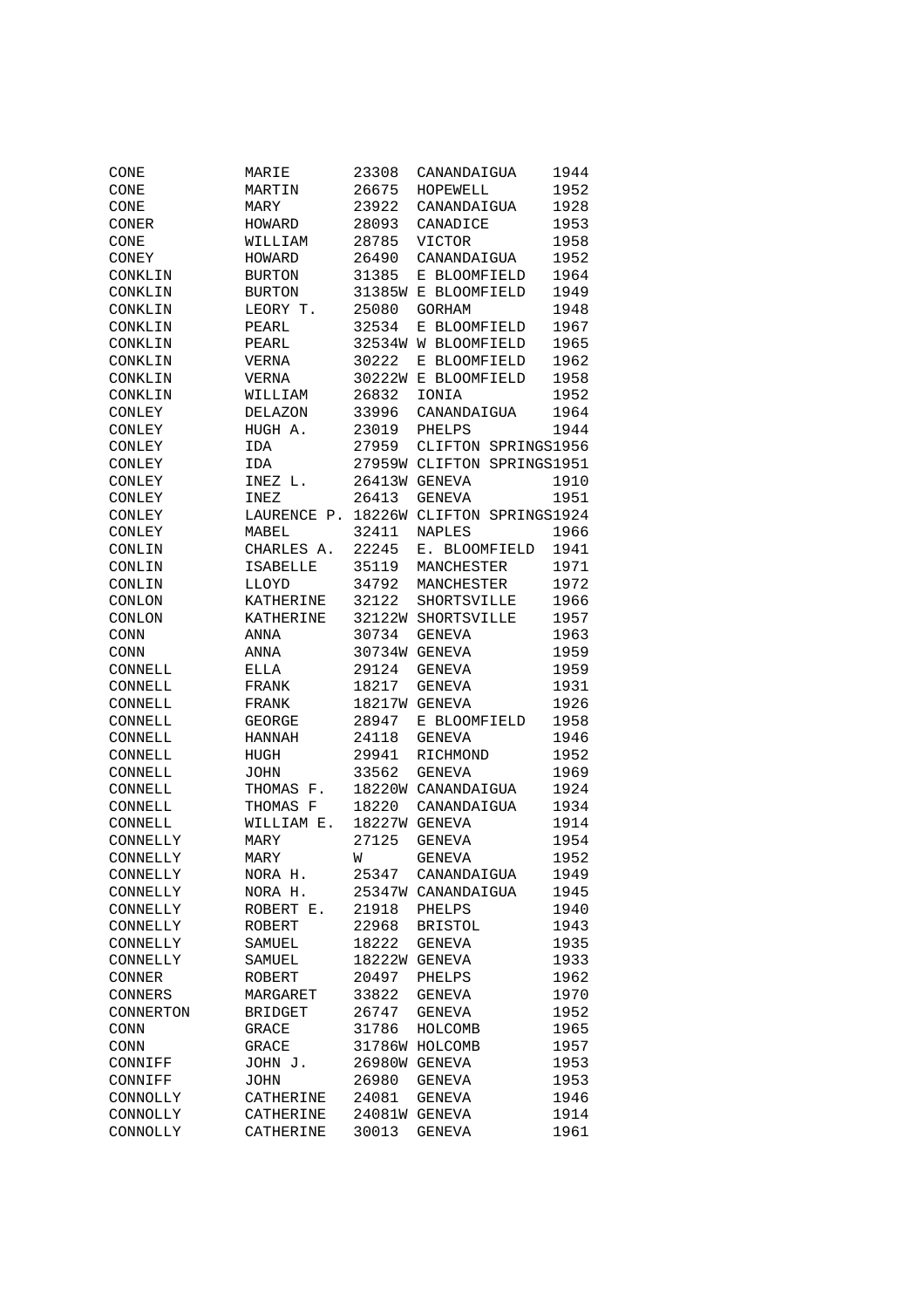| CONNOLLY       | CATHERINE       |               | 30013W GENEVA              | 1957 |
|----------------|-----------------|---------------|----------------------------|------|
| CONNOLLY       | JOHN            | 29636         | CLIFTON SPRINGS1960        |      |
| CONNOLLY       | <b>JOHN</b>     |               | 29636W CLIFTON SPRINGS1958 |      |
| CONNOLLY       | ROBERT E.       | 21918W PHELPS |                            | 1939 |
| CONNOLLY       | ROBERT          | 33244         | <b>GENEVA</b>              | 1964 |
| CONNOLLY       | STELLA          | 34156         | PHELPS                     | 1970 |
| CONNOLLY       | THOMAS          | 24324         | GENEVA                     | 1946 |
| CONNOLLY       | THOMAS          |               | 24324W GENEVA              | 1946 |
| CONNOR         | JOHN E.         | 22880         | <b>GENEVA</b>              | 1943 |
| <b>CONNOR</b>  | JOHN E.         |               | 22880W GENEVA              | 1940 |
| CONNOR         | LEWIS           | 27987         | <b>GENEVA</b>              | 1956 |
| CONNORS        | ANNA L.         | 18225W        | <b>SENECA</b>              | 1936 |
| CONNORS        | ANNA L          | 18225         | PHELPS                     | 1936 |
| CONNORS        | CATHERINE       | 27788         | PHELPS                     | 1956 |
| CONNORS        | CATHERINE       |               | 27788W GENEVA              | 1921 |
| CONNORS        | JULIA           | 33315         | <b>STANLEY</b>             | 1969 |
| CONNORS        | PETER F.        | 22291         | CANANDAIGUA                | 1941 |
| CONOVER        | ANNIE           | 28178         | <b>GENEVA</b>              | 1956 |
| CONOVER        | <b>GEORGE</b>   | W             | GENEVA                     | 1892 |
| CONOVER        | IRMA            | 32464         | <b>VICTOR</b>              | 1966 |
| CONOVER        | IRMA            |               | 32464W VICTOR              | 1963 |
| CONOVER        | JOHN            | 31156         | <b>VICTOR</b>              | 1964 |
| CONOVER        | <b>JOHN</b>     |               | 31156W VICTOR              | 1957 |
| <b>CONOVER</b> | $_{\rm LUCY}$   | 33151         | GENEVA                     | 1968 |
| CONOVER        | THEODORE        | 23654         | <b>VICTOR</b>              | 1945 |
| CONOVER        | THEODORE        |               | 23654W VICTOR              | 1927 |
| CONRAD         | CARRIE          | 23638         | SO. BRISTOL                | 1945 |
| CONRAD         | CARRIE          | 23638W        | S. BRISTOL                 | 1926 |
| CONRAD         | FRANK           | 27525         | NAPLES                     | 1955 |
| CONRAD         | HARVEY          | 34765         | CANADICE                   | 1971 |
| CONRAD         | JENNIE          | 30006         | NAPLES                     | 1961 |
| CONRAD         | JENNIE          |               | 30006W NAPLES              | 1955 |
| CONROY         | <b>EDWARD</b>   | 34569         | SENECA                     | 1971 |
| CONROY         | JANE            | 26539         | <b>GENEVA</b>              | 1952 |
| CONROY         | MARGARET        | 18221         | GENEVA                     | 1935 |
| CONROY         | MARGARET        |               | 18221W GENEVA              | 1934 |
| CONROY         | MARGARET        | W             | PHELPS                     | 1895 |
| CONROY         | MARTIN          | 34852         | GENEVA                     | 1972 |
| CONROY         | MARY E.         |               | 18219W CANANDAIGUA         | 1932 |
| CONROY         | MARY E          | 18219         | CANANDAIGUA                | 1932 |
| CONROY         | THOMAS          | 24229         | <b>GENEVA</b>              | 1947 |
| CONSOLIE       | JOHN            | 35287         | GENEVA                     | 1972 |
| CONSTABLE      | CLARA           | 24215         | GENEVA                     | 1942 |
| CONTANT        | JESSE           |               | 18277W GENEVA              | 1935 |
| CONVERSE       | <b>ALLISON</b>  | 28354         | MANCHESTER                 | 1957 |
| CONVERSE       | <b>ALLISON</b>  |               | 28354W MANCHESTER          | 1950 |
| CONVERSE       | CARRIE L        | 18223         | HOPEWELL                   | 1935 |
| CONVERSE       | HELEN           | 28238         | HOPEWELL                   | 1952 |
| CONVERSE       | HOWARD D.       | 26896W PHELPS |                            | 1952 |
| CONVERSE       | HOWARD          | 26896         | PHELPS                     | 1953 |
| CONVERSE       | PAUL H. M.      |               | 26352W GENEVA              | 1950 |
| CONVERSE       | $\mathtt{PAUL}$ | 26352         | GENEVA                     | 1952 |
| CONVERSE       | ROB             | 34819         | NAPLES                     | 1972 |
| CONWAY         | THOMAS L.       | 25263         | GENEVA                     | 1949 |
| CONWAY         | THOMAS L.       |               | 25263W GENEVA              | 1945 |
| CONYNE         | GEORGE          | 30174         | CANANDAIGUA                | 1962 |
| CONYNE         | <b>GEORGE</b>   |               | 30174W CANANDAIGUA         | 1946 |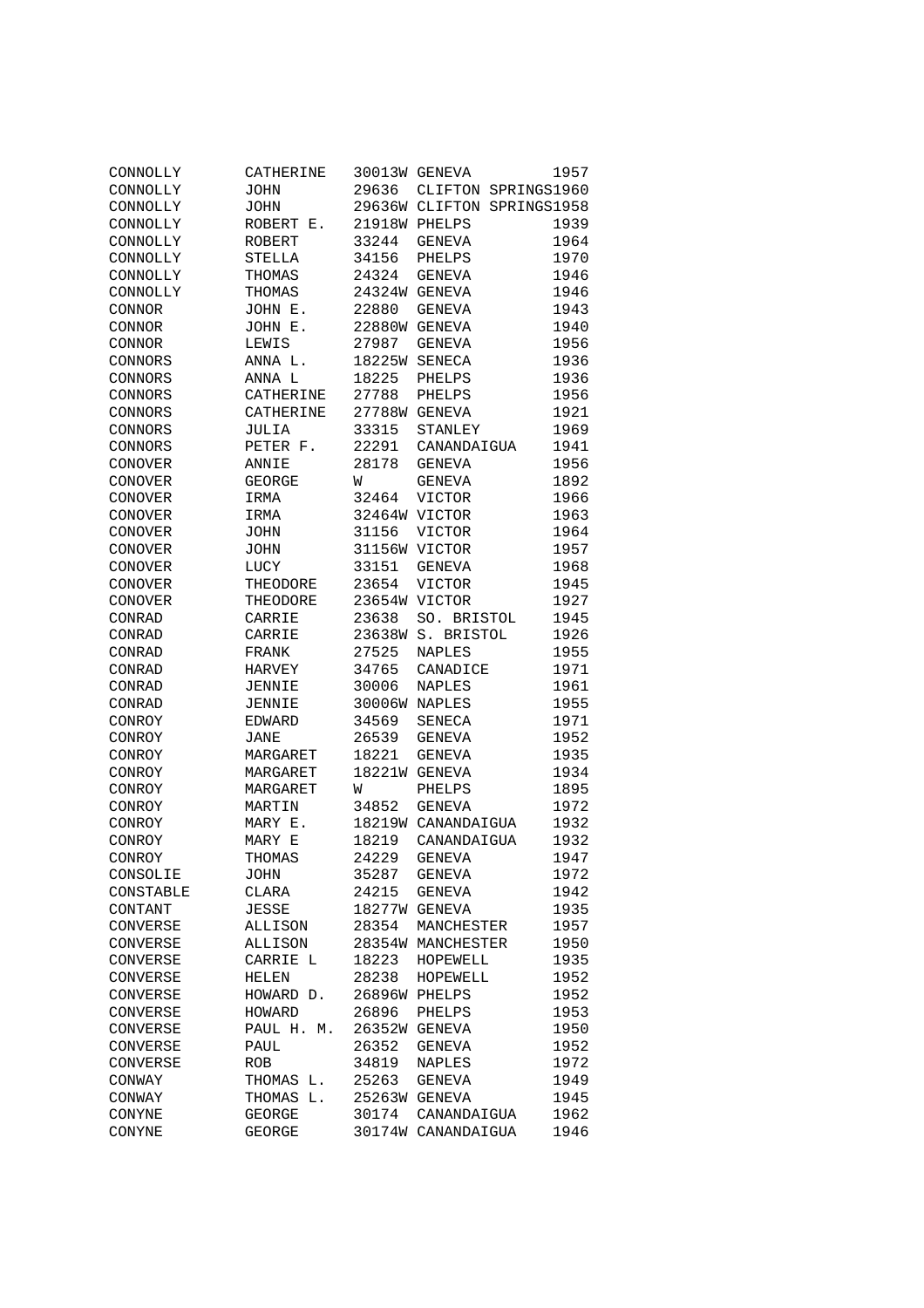| COOK         | ANNA                 | 31230 | GENEVA                                       | 1964         |
|--------------|----------------------|-------|----------------------------------------------|--------------|
| COOK         | ANNA                 |       | 31230W GENEVA                                | 1941         |
| COOK         | ARTHUR               | 28325 | ORLEANS                                      | 1957         |
| COOK         | ARTHUR               |       | 29325W ORLEANS                               | 1955         |
| COOK         | <b>BELL</b>          | 29530 | <b>GENEVA</b>                                | 1960         |
| COOK         | <b>BELL</b>          |       | 29530W GENEVA                                | 1953         |
| COOK         | BENJAMIN             | 35200 | GENEVA                                       | 1972         |
| COOK         | BENJAMIN             | M     | PHELPS                                       | 1886         |
| COOK         | CATHERINE            | W     | MANCHESTER                                   | 1890         |
| COOK         | CHARLES              | 27960 | NAPLES                                       | 1956         |
| COOK         | CHARLES              |       | 27960W NAPLES                                | 1955         |
| COOK         | CHARLIE J.           | 23453 | GORHAM                                       | 1944         |
| COOK         | CORNELIA             |       | 18248W GORHAM                                | 1911         |
| COOK         | CORNELLIA A 18248    |       | GORHAM                                       | 1934         |
| COOK         | DWIGHT M.            |       | 18244W CANANDAIGUA                           | 1929         |
| COOK         | DWIGHT M             |       | 18244 CANANDAIGUA                            | 1931         |
| COOK         | EDWARD J             | 18242 | PHELPS                                       | 1931         |
| COOK         | EDWARD               | 28882 | GENEVA                                       | 1958         |
| COOK         | EDWARD               |       | 28882W GENEVA                                | 1957         |
| COOKE        | FLOYD                | 33101 | CANANDAIGUA                                  | 1967         |
| COOK         | ELIZABETH            | 22617 | GENEVA                                       | 1942         |
| COOK         | ELIZABETH            |       | 22617W GENEVA                                | 1940         |
| COOK         | ESTHER               | 31818 | HOLCOMB                                      | 1964         |
| COOKE        | WILLIAM              | 30543 | ARCADIA                                      | 1959         |
| COOKE        | WILLIAM              |       | 30543W FLORIDA                               | 1954         |
| COOK         | <b>FRANK</b>         | 33501 | <b>GENEVA</b>                                | 1969         |
| COOK         | <b>GEORGE</b>        | 31101 | CANANDAIGUA                                  | 1963         |
| COOK         | <b>GEORGE</b>        | 32121 | PHELPS                                       | 1961         |
| COOK         | GRACE                | 31063 | GENEVA                                       | 1964         |
| COOK         |                      |       | 31063W GENEVA                                | 1962         |
| COOK         | GRACE<br>HAROLD      | 34045 | SENECA                                       | 1970         |
| COOK         | HELEN                | 35199 | GENEVA                                       | 1971         |
| COOK         | JOHN H.              | 25582 | MANCHESTER                                   | 1950         |
| COOK         | JOHN H.              |       | 25582W MANCHESTER                            | 1942         |
| COOK         | JOHN T.              | 21895 | GENEVA                                       | 1940         |
| COOK         | JOHN T.              |       | 21895W GENEVA                                | 1925         |
| COOK         | LENA                 | 27907 | GENEVA                                       | 1956         |
| COOK         | LENA                 |       | 27907W GENEVA                                | 1935         |
| COOK         | LEON J.              |       | 18247W E. BLOOMFIELD                         | 1928         |
| COOK         | LEON                 | 30040 | <b>GENEVA</b>                                | 1961         |
|              | LILLIAN              |       | 30653 NAPLES                                 | 1954         |
| COOK<br>COOK | LOUIS                |       | 26921 MANCHESTER                             | 1952         |
| COOK         | MARTHA               | M     | CANANDAIGUA                                  | 1873         |
| COOK         | MARY S.              |       | 23361 CANANDAIGUA                            | 1944         |
|              |                      |       |                                              | 1944         |
| COOK         | MARY                 | 25583 | MARY STRONG 23361W CANANDAIGUA<br>MANCHESTER | 1948         |
| COOK         |                      | W     | FARMINGTON                                   | 1877         |
| COOK<br>COOK | MARY<br>MAX          | 30014 | GENEVA                                       | 1961         |
| COOK         | MAY                  |       | 30014W GENEVA                                | 1951         |
| COOK         |                      | 25048 | CANANDAIGUA                                  | 1948         |
|              | ORLINE S.            |       |                                              |              |
| COOK         | ORLINE S.            |       | 25048W CANANDAIGUA                           | 1948         |
| COOK         | RAYMOND<br>ROBERT G. | 30718 | RICHMOND                                     | 1960<br>1940 |
| COOK         |                      |       | 22056 CANANDAIGUA                            |              |
| COOK         | ROBERT G.            |       | 22056W CANANDAIGUA                           | 1940         |
| COOK         | ROBERT M.            | 24754 | GENEVA                                       | 1948         |
| COOK         | ROBERT M.            |       | 24754W GENEVA                                | 1947         |
| COOK         | <b>ROXANA</b>        | W     | CANANDAIGUA                                  | 1871         |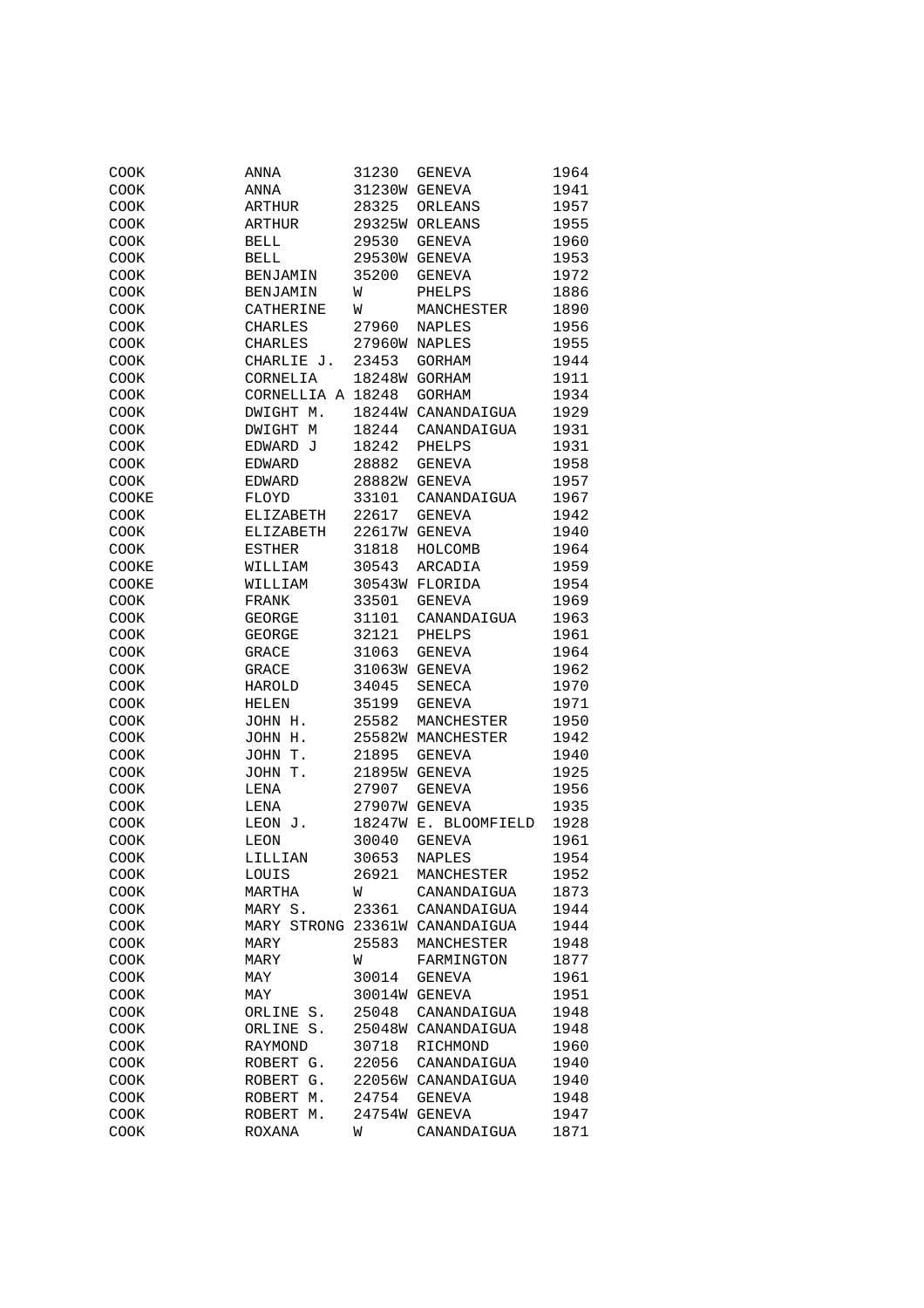| COOK             | SARA            | 30307         | GENEVA                     | 1962 |
|------------------|-----------------|---------------|----------------------------|------|
| COOK             | <b>SARA</b>     | 30307W        | GENEVA                     | 1948 |
| <b>COOK</b>      | SYLVIA A.       | 25141         | SENECA                     | 1948 |
| <b>COOK</b>      | WILLIE J.       |               | 18250W CLIFTON SPRINGS1937 |      |
| <b>COOL</b>      | CHARLES L.      | 25690         | NAPLES                     | 1950 |
| <b>COOL</b>      | CHARLES L.      | 25699W        | NAPLES                     | 1945 |
| COOLEDGE         | <b>LAWRENCE</b> | 31554         | CANANDAIGUA                | 1964 |
| COOLEDGE         | OTIS            | 29683         | VICTOR                     | 1960 |
| COOLEY           | ADELBERT        | 33886         | MANCHESTER                 | 1970 |
| COOLEY           | CHARLES S.      | 26214         | GENEVA                     | 1951 |
| <b>COOLEY</b>    | CHARLES S.      | 26214W GENEVA |                            | 1951 |
| COOLEY           | CLARENCE E.     | 22246         | CANANDAIGUA                | 1941 |
| COOLEY           | DWIGHT          | 33940         | CANANDAIGUA                | 1970 |
| COOLEY           | EDWIN H.        | 23327         | CANANDAIGUA                | 1944 |
| COOLEY           | FRED            | 32064         | GENEVA                     | 1960 |
| COOLEY           | FRED            |               | 32064W GENEVA              | 1960 |
| COOLEY           | GEORGE          | 27297         | SHORTSVILLE                | 1936 |
| COOLEY           | GERTRUDE        | 27505         | <b>GENEVA</b>              | 1955 |
| COOLEY           | GERTRUDE        | 27505W GENEVA |                            | 1954 |
| COOLEY           | GRACE           | 33188         | CLIFTON SPRINGS1968        |      |
| COOLEY           | JAMES           | 33154         | CANANDAIGUA                | 1968 |
| COOLEY           | JAMES           | W             | CANANDAIGUA                | 1888 |
| COOLEY           | MARIE           | 33745         | CANANDAIGUA                | 1969 |
| COOLEY           | MARTIN          | 29599         | SHORTSVILLE                | 1960 |
| COOLEY           | MARTIN          | 34697         | E BLOOMFIELD               | 1971 |
| COOLEY           | MARY E.         | 18245W GENEVA |                            | 1925 |
| COOLEY           | MARY E          | 18245         | <b>BLASDELL</b>            | 1933 |
| COOLEY           | ROBERT          | 34389         | SHORTSVILLE                | 1963 |
| COOLIGAN         | <b>DONALD</b>   | 33560         | S BRISTOL                  | 1969 |
| COOMBS           | GEORGE W.       | 24268         | GENEVA                     | 1946 |
| COOMBS           | GEORGE W.       |               | 24268W GENEVA              | 1921 |
| COOMBS           | MABEL           | 29408         | <b>GENEVA</b>              | 1960 |
| COOMBS           | MABEL           |               | 29408W GENEVA              | 1959 |
| COON             | BENJAMIN M.     | 24256         | PHELPS                     | 1946 |
| COON             | BENJAMIN M.     | 24256W PHELPS |                            | 1934 |
| COONCE           | DOROTHY         | 33627         | SENECA CASTLE              | 1969 |
| COON             | CHARLES E.      | 23037         | GENEVA                     | 1944 |
| COON             | CHARLES E.      | 23037W GENEVA |                            | 1934 |
| COONEY           | <b>ELEANOR</b>  | 34805         | GENEVA                     | 1972 |
| COONEY           | JAMES           | M             | CANANDAIGUA                | 1869 |
| $\texttt{CONEY}$ | KATHLEEN        | 32941         | GENEVA                     | 1967 |
| COONEY           | LAWRENCE        | W             | CANANDAIGUA                | 1896 |
| COONEY           | MARY            | <b>W</b>      | CANANDAIGUA                | 1883 |
| COON             | HENRY M.        | 26507W PHELPS |                            | 1948 |
| COON             | HENRY           | 26567         | PHELPS                     | 1952 |
| COON             | JOHN H.         | 22895         | SENECA                     | 1935 |
| COON             | JULIA           | 18246         | GENEVA                     | 1934 |
| COON             | JULIA           | 18246W GENEVA |                            | 1926 |
| COON             | LEON J          | 18247         | E BLOOMFIELD               | 1934 |
| COONS            | CLAIR E.        | 22590         | <b>BRISTOL</b>             | 1941 |
| COONS            | GLENN           | 34363         | NAPLES                     | 1971 |
| COONS            | HELEN           | 32914         | MANCHESTER                 | 1966 |
| COONS            | JOHN L.         | 25910         | NAPLES                     | 1950 |
| COONS            | JOHN P.         | 23506         | NAPLES                     | 1942 |
| COONS            | JOHN            | 31338         | CANANDAIGUA                | 1964 |
| COONS            | LESTER          | 31444         | CANANDAIGUA                | 1964 |
| COONS            | LESTER          |               | 31444W CANANDAIGUA         | 1962 |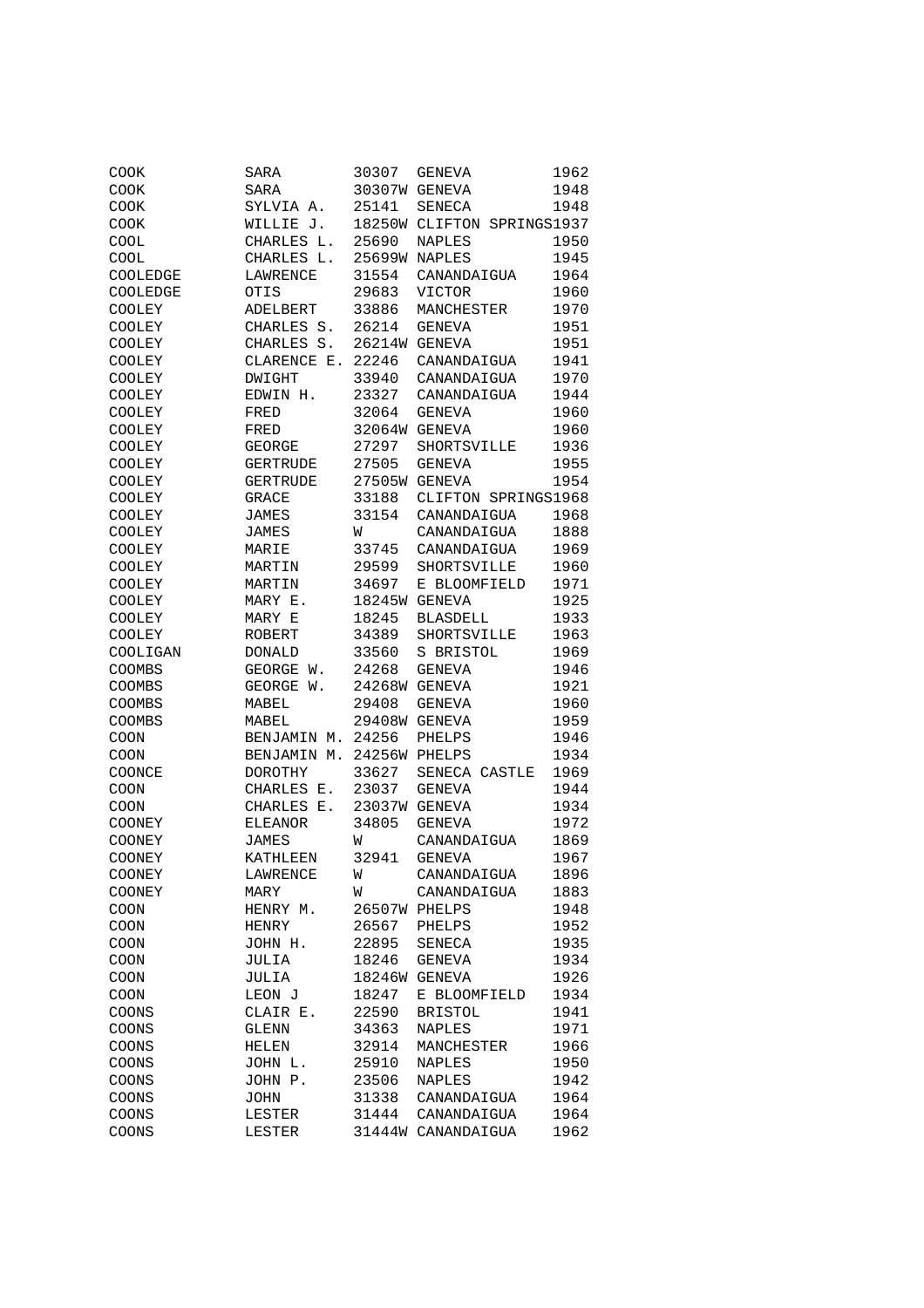| COONS         | LOTTIE L.       | 18243W NAPLES |                            | 1927 |
|---------------|-----------------|---------------|----------------------------|------|
| COONS         | LOTTIE L        | 18243         | NAPLES                     | 1931 |
| COONS         | PHILIP          | W             | NAPLES                     | 1885 |
| COONS         | ROSE            | 26501         | NAPLES                     | 1952 |
| COONS         | ROSE            |               | 26501W NAPLES              | 1951 |
| <b>COOPER</b> | AGNES           | 29650         | CANANDAIGUA                | 1960 |
| <b>COOPER</b> | ANNA            | 24009         | SENECA                     | 1938 |
| <b>COOPER</b> | <b>BELA</b>     | M             | W BLOOMFIELD               | 1888 |
| COOPER        | <b>BERNARD</b>  | 34997         | GENEVA                     | 1969 |
| COOPER        | CHARLES         | 33657         | GENEVA                     | 1969 |
| COOPER        | DAVID W.        | 25824         | CANANDAIGUA                | 1950 |
| COOPER        | FLOYD           | 30682         | CANANDAIGUA                | 1963 |
| COOPER        | FLOYD           |               | 30682W CANANDAIGUA         | 1957 |
| <b>COOPER</b> | GARLOCH T.      | 24643         | CANANDAIGUA                | 1947 |
| <b>COOPER</b> | GEORGE          | 31689         | PHELPS                     | 1965 |
| <b>COOPER</b> | <b>GERTRUDE</b> | 28456         | SENECA                     | 1957 |
| COOPER        | GERTRUDE        |               | 28456W SENECA              | 1949 |
| COOPER        | HARLOCK T.      |               | 24643W HOPEWELL            | 1947 |
| COOPER        | HORACE          | 27275         | <b>SENECA</b>              | 1954 |
| COOPER        | HORACE          |               | 27275W BRISTOL             | 1941 |
| COOPER        | HOWARD          | 34935         | CANANDAIGUA                | 1972 |
| <b>COOPER</b> | IRVING          | 25003         | GENEVA                     | 1948 |
| COOPER        | IVA             | 31159         | CANANDAIGUA                | 1964 |
| COOPER        | IVA             |               | 31159W CANANDAIGUA         | 1957 |
| COOPER        | <b>JOHN</b>     | 26562         | E BLOOMFIELD               | 1952 |
| COOPER        | LILLIE B.       | 24471         | CANANDAIGUA                | 1947 |
| COOPER        | LILLIE B.       |               | 24471W HOPEWELL            | 1943 |
| COOPER        | LOUIS A.        | 22183         | <b>GENEVA</b>              | 1941 |
| COOPER        | LOUIS A.        |               | 22183W GENEVA              | 1941 |
| <b>COOPER</b> | LUCY            | 30402         | GENEVA                     | 1962 |
| COOPER        | LUCY            |               | 30402W GENEVA              | 1962 |
| COOPER        | <b>ROSA</b>     | 18241         | E BLOOMFIELD               | 1924 |
| COOPER        | ROY E.          | 22817         | CANANDAIGUA                | 1943 |
| COOPER        | W. SHERMAN      |               | 21739W CANANDAIGUA         | 1934 |
| COOPER        | WILLIAM E       | 18249         | GENEVA                     | 1934 |
| COOPER        | WILLIAM F.      | 25014         | SENECA                     | 1948 |
| COOPER        | WILLIAM F.      | 25014W        | SENECA                     | 1919 |
| COOPER        | WILLIAM         |               | 18249W GENEVA              | 1931 |
| COOPER        | WILLIS          | 25376         | CLIFTON SPRINGS1949        |      |
| <b>COOPER</b> | WILLIS          |               | 25376W CLIFTON SPRINGS1935 |      |
| <b>COOTS</b>  | DURWARD         | 34183         | MANCHESTER                 | 1970 |
| COPP          | DAVID           | 23540         | MANCHESTER                 | 1944 |
| COPPENS       | MAURICE         | 34770         | CANANDAIGUA                | 1972 |
| CORBY         | JENNIE E.       |               | 18257W CLIFTON SPRINGS1927 |      |
| CORBY         | JENNIE E        | 18257         | CLIFTON SPRINGS1932        |      |
| CORCORAN      | ANNA            | 24019         | GENEVA                     | 1946 |
| CORCORAN      | ANNA            | 24019W        | GENEVA                     | 1938 |
| CORCORAN      | ANTHONY JR      | 18259         | <b>GENEVA</b>              | 1934 |
| CORCORAN      | <b>BRIDGET</b>  | 30016         | <b>GENEVA</b>              | 1961 |
| CORCORAN      | BRIDGET         |               | 30016W GENEVA              | 1957 |
| CORCORAN      | JAMES F.        | 22106         | GENEVA                     | 1940 |
| CORCORAN      | JAMES F.        |               | 22106W GENEVA              | 1938 |
| CORCORAN      | JOHN            | 28245         | GENEVA                     | 1957 |
| CORCORAN      | MARGARET E.     | 25770         | MANCHESTER                 | 1950 |
| CORCORAN      | MARGARET        | 23673         | GENEVA                     | 1942 |
| CORCORAN      | MARGARET        |               | 23673W GENEVA              | 1930 |
| CORCORAN      | MARTIN          | 34210         | GENEVA                     | 1970 |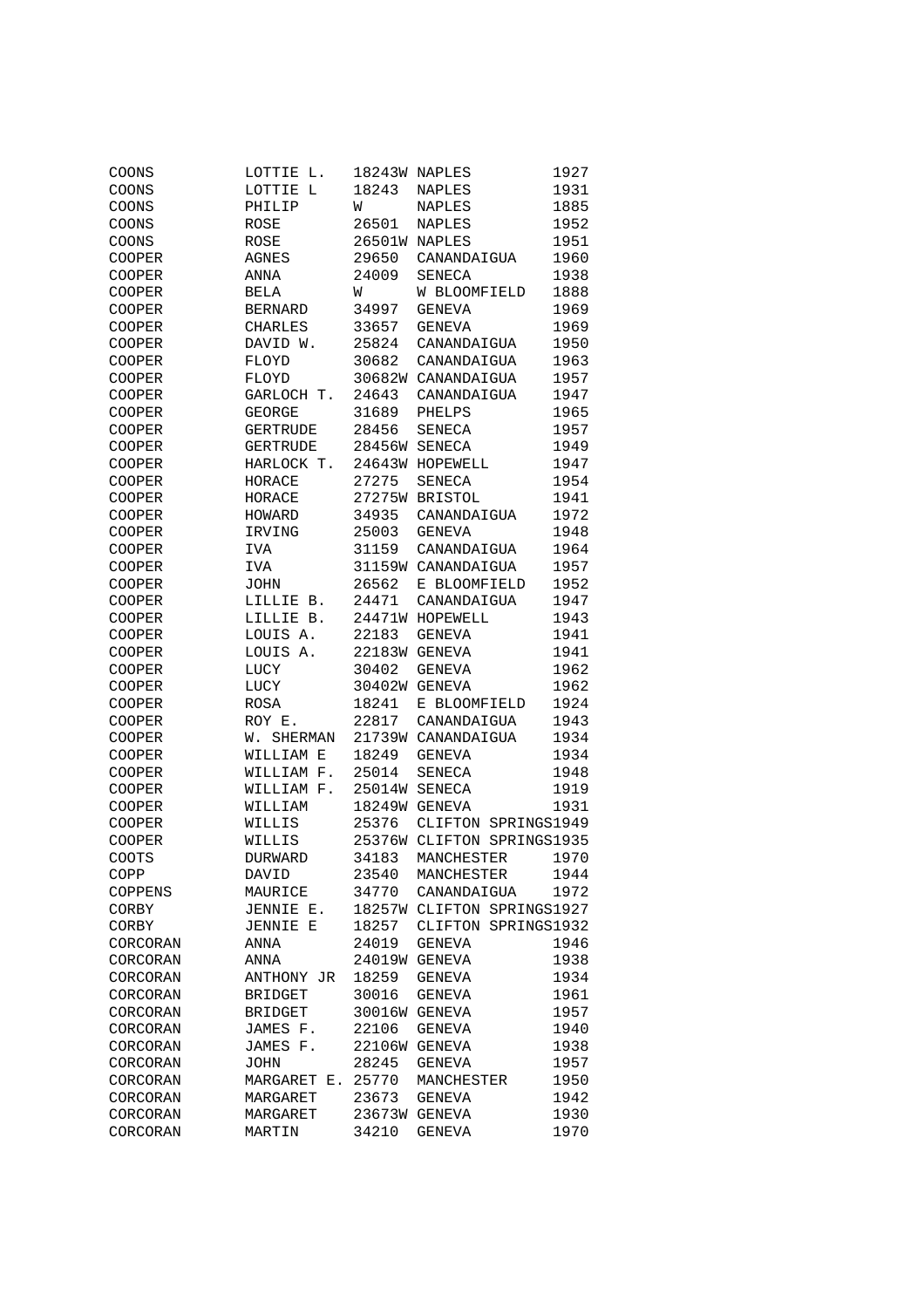| CORCORAN  | MARY T.                      | 22050         | GENEVA                     | 1940 |
|-----------|------------------------------|---------------|----------------------------|------|
| CORCORAN  | MARY                         | 27206         | <b>GENEVA</b>              | 1954 |
| CORCORAN  | $\ensuremath{\mathsf{MARY}}$ | 32586         | GENEVA                     | 1967 |
| CORCORAN  | MICHAEL                      | 32233         | MANCHESTER                 | 1966 |
| CORCORAN  | MICHAEL                      | 32233W        | MANCHESTER                 | 1955 |
| CORCORAN  | PATRICK                      | 34633         | GENEVA                     | 1940 |
| CORCORAN  | THOMAS                       | 27063         | GENEVA                     | 1953 |
| CORCORON  | MARY T.                      |               | 22050W GENEVA              | 1940 |
| COREY     | IRA                          | 35291         | VICTOR                     | 1972 |
| COREY     | RAY                          | 28208         | SHORTSVILLE                | 1957 |
| COREY     | WILLIAM H                    | 18258         | NAPLES                     | 1932 |
| COREY     | WILLIAM                      | 31749         | NAPLES                     | 1964 |
| COREY     | WILLIAM                      | 31749W NAPLES |                            | 1951 |
| CORINO    | ANGELO R.                    | 23972         | GERMANY                    | 1946 |
| CORINO    | MARY                         | 34416         | MANCHESTER                 | 1971 |
| CORNEEN   | VINCENT                      | 28662         | W BLOOMFIELD               | 1958 |
| CORNELES  | HENRY F.                     | 24768         | CLIFTON SPRINGS1948        |      |
| CORNELIUS | <b>GEORGE</b>                | 32671         | GORHAM                     | 1967 |
| CORNELL   | <b>GEORGE</b>                | 33885         | PHELPS                     | 1965 |
| CORNELL   | ROSS                         | 34677         | PHELPS                     | 1971 |
| CORNER    | ELISABETH                    | W             | HOPEWELL                   | 1888 |
| CORNER    | JAMES                        | 31261         | CANANDAIGUA                | 1964 |
| CORNER    | JAMES                        |               | 31261W CANANDAIGUA         | 1956 |
| CORNFORD  | E MARSH                      | 32585W PHELPS |                            | 1966 |
| CORNFORD  | <b>HELEN</b>                 | 32060         | PHELPS                     | 1957 |
| CORNFORD  | HELEN                        | 32060W PHELPS |                            | 1940 |
| CORNFORD  | MARSH                        | 32585         | PHELPS                     | 1967 |
| CORNFORD  | RAY                          | 32439         | VICTOR                     | 1954 |
| CORNFORD  | WILLIAM H.                   | 21952         | PHELPS                     | 1940 |
| CORNFORD  | WILLIAM H.                   | 21952W PHELPS |                            | 1939 |
| CORNI     | <b>EUGENE</b>                | 33257         | MANCHESTER                 | 1967 |
| CORNINE   | MARY E.                      |               | 25093W CANANDAIGUA         | 1948 |
| CORNISH   | ALLEN                        | 18262         | SOUTH BRISTOL              | 1935 |
| CORNISH   | ALLEN                        |               | 18262W S. BRISTOL          | 1931 |
| CORNISH   | ELTHEA                       | W             | NAPLES                     | 1884 |
| CORNISH   | FRANK L.                     | 25324         | <b>NAPLES</b>              | 1949 |
| CORNISH   | FRED                         | 18261         | S BRISTOL                  | 1935 |
| CORNISH   | KENNETH                      | 28753         | W BLOOMFIELD               | 1958 |
| CORNISH   | LEON H.                      | 25804         | <b>NAPLES</b>              | 1926 |
| CORNWALL  | REGINALD                     | 29406         | <b>GENEVA</b>              | 1960 |
| CORNWALL  | REGINALD                     |               | 29406W GENEVA              | 1959 |
| CORNWALL  | VIOLET                       |               | 30764 GENEVA               | 1963 |
| CORNWALL  | VIOLET                       |               | 30764W GENEVA              | 1960 |
| CORONA    | SAM                          | 32771         | CLIFTON SPRINGS1967        |      |
| CORSELLO  | MAMIE                        | 33942         | <b>GENEVA</b>              | 1970 |
| CORSER    | AUSTIN                       | 31350         | RICHMOND                   | 1963 |
| CORSER    | GRACE                        | 28241         | CANANDAIGUA                | 1957 |
| CORSER    | GRACE                        |               | 28241W CANANDAIGUA         | 1953 |
| CORSER    | SPENCER                      | 18256         | YAKIMA WA                  |      |
| CORSON    | ELLEN W                      | 18255         | CANANDAIGUA                | 1931 |
| CORSON    | ELLEN                        |               | 18255W CANANDAIGUA         | 1916 |
| CORTELYON | WARD                         | 34797         | OBLONG, ILL                | 1971 |
| CORTRIGHT | ROY                          | 24195         | MANCHESTER                 | 1946 |
| CORWIN    | ALICE M.                     |               | 18263W CLIFTON SPRINGS1932 |      |
| CORWIN    | EDWIN S                      | 18260         | PHELPS                     | 1935 |
| CORWIN    | EVA                          | 23354         | GENEVA                     | 1942 |
| CORWIN    | FLORA                        | 27274         | PHELPS                     | 1954 |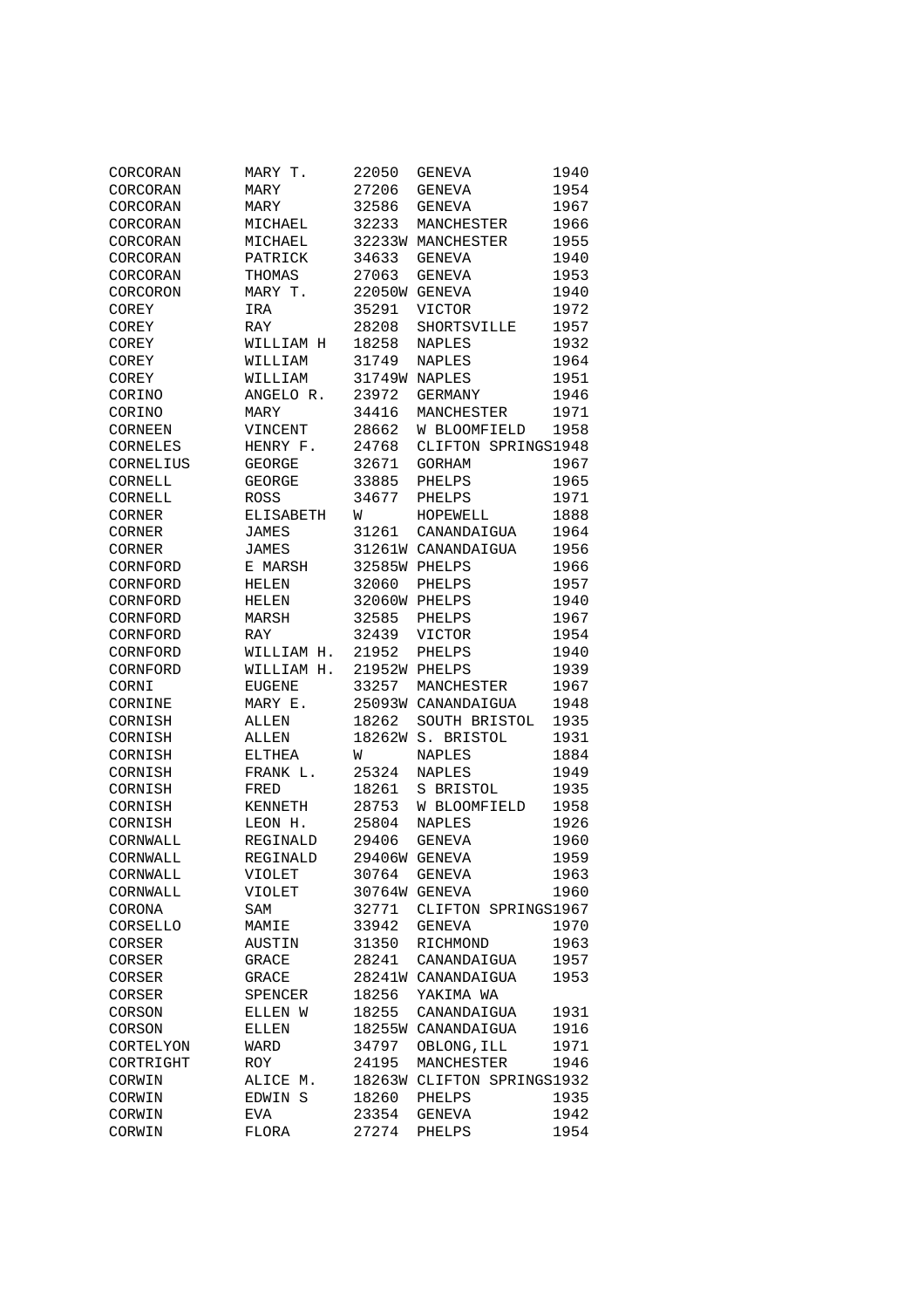| CORWIN           | FLORA                |        | 27274W PHELPS                      | 1923         |
|------------------|----------------------|--------|------------------------------------|--------------|
| CORWIN           | FRANK                | 28266  | GENEVA                             | 1957         |
| CORWIN           | FRANK                |        | 28266W GENEVA                      | 1956         |
| CORWIN           | GEORGE A.            | 25654  | PHELPS                             | 1950         |
| CORWIN           | GEORGE A.            | 25654W | PHELPS                             | 1931         |
| CORWIN           | JENNIE L.            | 24610  | PHELPS                             | 1947         |
| CORYN            | <b>CHARLES</b>       | 28787  | HOPEWELL                           | 1958         |
| CORYN            | CHARLES              |        | 28787W HOPEWELL                    | 1945         |
| COSGROVE         | <b>BRIDGET</b>       | 18272  | MANCHESTER                         | 1933         |
| COSGROVE         | CORNELIUS            | 30638  | <b>GENEVA</b>                      | 1963         |
| COSGROVE         | CORNELIUS            |        | 30638W GENEVA                      | 1956         |
| COSGROVE         | <b>JOHN</b>          | 24132  | CANANDAIGUA                        | 1946         |
| COSGROVE         | <b>JOHN</b>          |        | 24132W CANANDAIGUA                 | 1944         |
| COSGROVE         | MARY                 | 18275  | ROCHESTER NY                       | 1934         |
| COSGROVE         | MARY                 |        | 18275W GENEVA                      | 1934         |
| COSGROVE         | MARY                 | 29910  | CANANDAIGUA                        | 1960         |
| COSGROVE         | MARY                 |        | 29910W CANANDAIGUA                 | 1956         |
| COSGROVE         | MICHAEL              | 24342  | <b>GENEVA</b>                      | 1930         |
| COSGROVE         | WILLIAM M            | 18274  | <b>GENEVA</b>                      | 1934         |
| COSGROVE         | WILLIAM              |        | 18274W GENEVA                      | 1932         |
| COSTA            | COSIMO               | 35173  | <b>GENEVA</b>                      | 1972         |
| COSTA            | MARIA                | 26087  | <b>GENEVA</b>                      | 1951         |
| COSTELLO         | ELLA L.              | 25004  | RICHMOND                           | 1948         |
| COSTELLO         | <b>JAMES</b>         | 28077  | RICHMOND                           | 1956         |
| COSTELLO         |                      | 28077W | RICHMOND                           | 1952         |
| COSTELLO         | JAMES<br><b>MARY</b> | 24844  | CANADICE                           | 1944         |
| COSTELLO         | SARAH H.             | 25225  | W. BLOOMFIELD                      | 1938         |
| COST             | IRVING               | 29745  | CLIFTON SPRINGS1960                |              |
| COST             | IRVING               |        | 29745W CLIFTON SPRINGS1948         |              |
|                  |                      |        |                                    | 1879         |
| COST             | JESSE                | W<br>W | CANANDAIGUA<br>CLIFTON SPRINGS1888 |              |
| COST<br>COSTON   | <b>JOHN</b><br>ANNA  | 29508  | PHELPS                             | 1960         |
|                  |                      | 32562  |                                    |              |
| COSTON<br>COSTON | ANNABEL<br>JOSEPH    | 30955  | SENECA<br>SENECA                   | 1955<br>1963 |
| COSTON           |                      | 30955W | SENECA                             | 1955         |
| COSTON           | JOSEPH<br>SIDNEY     | 30833  | CANANDAIGUA                        | 1963         |
| COTRONEO         | GEORGE               | 31869  | SENECA                             | 1965         |
|                  | ADA                  | 29596  | E BLOOMFIELD                       | 1960         |
| COTTER<br>COTTER | ADA                  | 29596W | HOLCOMB                            | 1954         |
| <b>COTTER</b>    | CATHERINE            | 23072  | E. BLOOMFIELD                      | 1944         |
| COTTER           |                      |        |                                    |              |
| COTTER           |                      |        |                                    |              |
| <b>COTTER</b>    | HANNAH               |        | 21563W E. BLOOMFIELD               | 1930         |
|                  | JAMES                | W      | CANANDAIGUA                        | 1876         |
|                  | <b>JOHN</b>          | W      | FARMINGTON                         | 1889         |
| COTTER           | MICHAEL              | 23925  | E. BLOOMFIELD                      | 1945         |
| <b>COTTER</b>    | MICHAEL              |        | 23925W E. BLOOMFIELD               | 1944         |
| COTTER           | SYLVESTER            | 18271  | NAPLES                             | 1931         |
| COTTER           | SYLVESTER            |        | 18271W NAPLES                      | 1929         |
| COTTER           | WILLIAM              | 28809  | <b>VICTOR</b>                      | 1958         |
| COTTER           | WILLIAM              |        | 28809W VICTOR                      | 1947         |
| COTTER           | WILLIAM              | 34118  | CANANDAIGUA                        | 1970         |
| COTTON           | ALICE R.             | 25805  | CANANDAIGUA                        | 1950         |
| COTTON           | CARRIE B.            | 22836  | FARMINGTON                         | 1942         |
| COTTON           | CARRIE B.            |        | 22836W FARMINGTON                  | 1926         |
| COTTON           | <b>FRANK</b>         | 29518  | <b>VICTOR</b>                      | 1959         |
| COTTON           | GEORGE               | 22731  | VICTOR                             | 1943         |
| COTTON<br>COTTON | GEORGE<br>HAZEL      | 35237  | 22731W VICTOR<br>CANANDAIGUA       | 1939<br>1972 |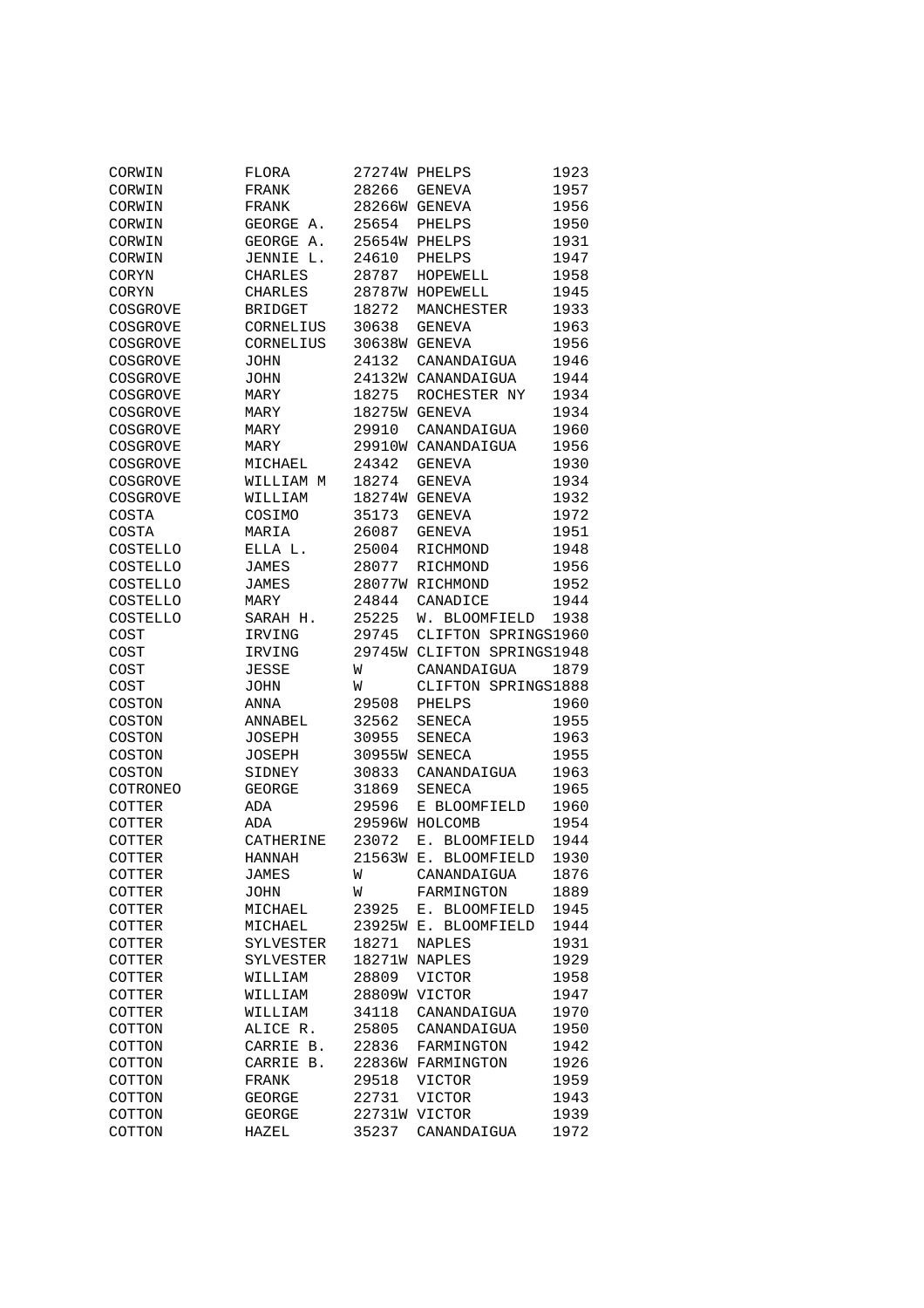| COTTON        | HOMER             | 31030         | VICTOR               | 1963 |
|---------------|-------------------|---------------|----------------------|------|
| COTTON        | HOMER             |               | 31030W VICTOR        | 1958 |
| COTTON        | JESSIE            | 18276         | FAIRPORT             | 1934 |
| COTTON        | JOHN              | 30315         | CANANDAIGUA          | 1961 |
| COTTON        | MARION            | 32260         | MANCHESTER           | 1966 |
| COTTON        | MARY              | 28990         | CANANDAIGUA          | 1958 |
| COTTON        | MARY              | 28990W        | CANANDAIGUA          | 1943 |
| COTTON        | <b>NORMA</b>      | 31720         | <b>VICTOR</b>        | 1965 |
| COTTON        | NORMA             |               | 31720W VICTOR        | 1958 |
| COTTON        | SALLY             | W             | FARMINGTON           | 1880 |
| COTTON        | WILLIAM M.        | 18278W VICTOR |                      | 1931 |
| COTTON        | WILLIAM           | 27574         | VICTOR               | 1955 |
| COTTRELL      | GEORGE            | 29593         | CANANDAIGUA          | 1960 |
| COTTRELL      | GEORGE            | 29593W        | CANANDAIGUA          | 1954 |
| COTTRELL      | WILLIAM E         | 18273         | PHELPS               | 1932 |
| COTTRELL      | WILLIAM           | 18273W        | PHELPS               | 1931 |
| <b>COUCH</b>  | ANNA C.           | 18270W        | CANANDAIGUA          | 1923 |
| <b>COUCH</b>  | ANNA C            | 18270         | CANANDAIGUA          | 1931 |
| <b>COUCH</b>  | LUCINDA           | W             | HOPEWELL             | 1901 |
| COUGEVAN      | <b>EDNA</b>       | 31124         | CANANDAIGUA          | 1964 |
| COUGEVAN      | THOMAS            | 29298         | CANANDAIGUA          | 1959 |
| COUGHLIN      | CORNELIUS M 18269 |               | <b>GENEVA</b>        | 1931 |
| COUGHLIN      | MARGARET J.       | 23345W        | <b>GENEVA</b>        | 1933 |
| COUGHLIN      | MARGARET          | 22317         | GENEVA               | 1934 |
| COUGHLIN      | MARGARET          | 23345         | <b>GENEVA</b>        | 1944 |
| COULTER       | <b>HARRY</b>      | 27135         | MANCHESTER           | 1954 |
| COULTER       | HARRY             |               | 27135W MANCHESTER    | 1954 |
| COULTER       | LOUIS             | 30317         | CANANDAIGUA          | 1962 |
| COULTER       | LOUIS             | 30317W        | CANANDAIGUA          | 1955 |
| COULTER       | PAUL              | 30504         | SHORTSVILLE          | 1961 |
| COUNSEY       | MARY              | W             | <b>GENEVA</b>        | 1889 |
| COURNEEN      | JAMES J.          | 25370W        | CANANDAIGUA          | 1931 |
| COURNEEN      | JAMES L.          | 25370         | CANANDAIGUA          | 1949 |
| COURNEEN      | PATRICK           | 31514         | W BLOOMFIELD         | 1963 |
| COURNEEN      | PATRICK           | 31514W        | W BLOOMFIELD         | 1958 |
| COURNUN       | DENNIS            | W             | W BLOOMFIELD         | 1895 |
| COURSEY       | <b>JOHN</b>       | W             | <b>GENEVA</b>        | 1896 |
| COURSEY       | MARIE             | 28834         | GENEVA               | 1952 |
| COURSEY       | MARY              | 24862         | GENEVA               | 1946 |
| COURSEY       | NORA              | 27843         | <b>GENEVA</b>        | 1956 |
| COURSEY       | THOMAS J.         | 24232         | GENEVA               | 1946 |
| COURSEY       | THOMAS J.         | 25598         | GENEVA               | 1950 |
| COURSEY       | THOMAS J.         | 25598W GENEVA |                      | 1917 |
| <b>COURT</b>  | ALEXANDER         | 21494W SENECA |                      | 1922 |
| COURT         | ELEANOR R.        | 22266         | <b>GENEVA</b>        | 1941 |
| COURTNEY      | JOHN              | W             | RICHMOND             | 1888 |
| COURT         | WALLACE           | 27255         | CANANDAIGUA          | 1954 |
| COURT         | WALLACE           |               | 27255W SENECA CASTLE | 1940 |
| COURTWRIGHT   | BENJAMIN F. 24654 |               | SHORTSVILLE          | 1947 |
| COURTWRIGHT   | MAE               | 33632         | PHELPS               | 1969 |
| COUSE         | CAROLINE          | W             | S BRISTOL            | 1894 |
| <b>COUSE</b>  | CLARENCE L. 24887 |               | GENEVA               | 1948 |
| COUTANT       | <b>JESSE B</b>    | 18277         | GENEVA               | 1936 |
| COUTTS        | JENNIE            | 31803         | GENEVA               | 1964 |
| <b>COUTTS</b> | JENNIE            | 31803W GENEVA |                      | 1960 |
| COVEL         | ALICE             | 30093         | NAPLES               | 1961 |
| COVEL         | ORLIN E.          | 24744         | CANANDAIGUA          | 1945 |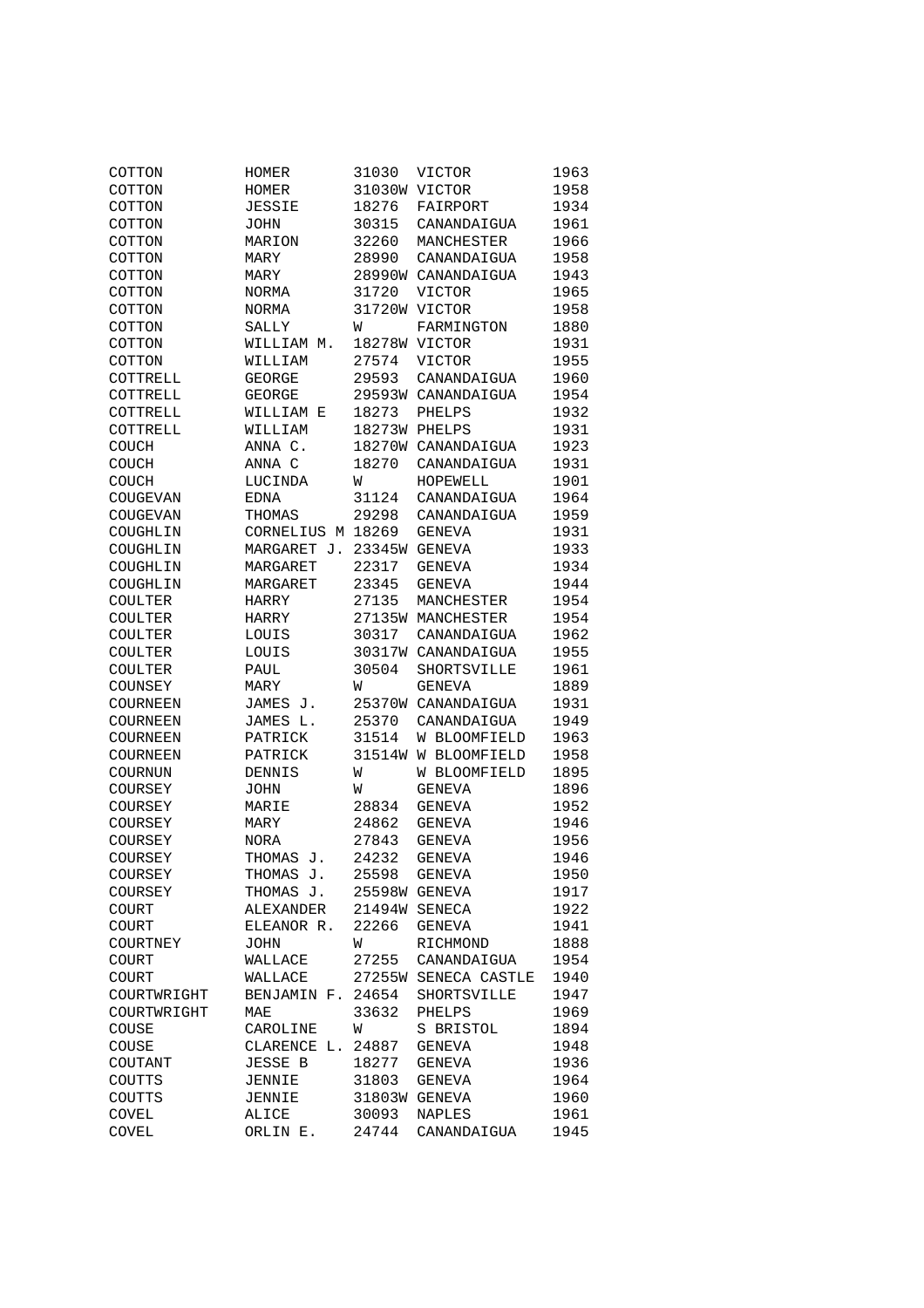| COVEL         | THOMAS                         | W            | <b>NAPLES</b>                         | 1871 |
|---------------|--------------------------------|--------------|---------------------------------------|------|
| COVER         | GEORGE                         | 31062        | GENEVA                                | 1964 |
| <b>COVER</b>  | GEORGE                         |              | 31062W GENEVA                         | 1952 |
| <b>COVERT</b> | <b>EMMA</b>                    | 24584        | GENEVA                                | 1947 |
| COVERT        | EMMA                           |              | 24584W GENEVA                         | 1941 |
| <b>COVERT</b> | GRACE                          | 28917        | S BRISTOL                             | 1958 |
| COVERT        | GRACE                          |              | 28917W S BRISTOL                      | 1957 |
| COVERT        | IRVING G.                      | 24723        | S. BRISTOL                            | 1948 |
| COVERT        | MAGDALENE                      | 27466        | <b>GENEVA</b>                         | 1954 |
| <b>COVERT</b> | MAGDALENE                      |              | 27466W GENEVA                         | 1954 |
| COVERT        | RAY                            |              | 30767 CANANDAIGUA                     | 1963 |
| COVERT        | W RAY                          |              | 30767W CANANDAIGUA                    | 1957 |
| COWAN         | CAMP                           |              | 28786W GENEVA                         | 1954 |
| COWAN         | CAMP                           | 28796        | GENEVA                                | 1958 |
| COWAN         | CHARLES                        |              | 26730 CANANDAIGUA                     | 1953 |
| COWAN         | JOHN J.                        | 25581        | CANANDAIGUA                           | 1946 |
| COWAN         | WILLIAM C.                     |              | 21741W CANANDAIGUA                    | 1933 |
| COWELL        | HARRY L.                       | 23758        | GORHAM                                | 1933 |
| COWELL        | JOHN T.                        | 23003        | CLIFTON SPRINGS1943                   |      |
| COWELL        | <b>MAE</b>                     | 33430        | CLIFTON SPRINGS1969                   |      |
| COWGILL       | ALBERT                         | 33323        | NAPLES                                | 1969 |
| COWLES        | MARION                         | 32732        | GENEVA                                | 1965 |
| COWLEY        |                                |              | ELIZABETH S.22337 CLIFTON SPRINGS1940 |      |
| COWLEY        | HARRY J.                       | 23571 PHELPS |                                       | 1945 |
| COWLEY        | HARRY J.                       |              | 23571W PHELPS                         | 1936 |
| COWLEY        | <b>JOHN</b>                    |              | 22916 CLIFTON SPRINGS1941             |      |
| COWLEY        | JOHN                           |              | 22916W CLIFTON SPRINGS1927            |      |
| COWLEY        | LESLIE                         | 33849        | FARMINGTON                            | 1970 |
| COWLEY        | MARGARET                       | 32842        | CLIFTON SPRINGS1967                   |      |
| COWLEY        | MARGARET                       |              | 32842W CLIFTON SPRINGS1949            |      |
| COX           | FLORA                          | 22381        | MANCHESTER                            | 1941 |
| COX           | FLORA                          |              | 22381W MANCHESTER                     | 1935 |
| COX           | FRANK                          | <b>W</b>     | GENEVA                                | 1889 |
| COX           | FREDERIC S. 21451W CANANDAIGUA |              |                                       | 1933 |
| COX           | HUGH                           | W            | W BLOOMFIELD                          | 1895 |
| COX           | JAMES                          | W            | <b>GENEVA</b>                         | 1892 |
| COX           | JOSEPHINE G.18284W CANANDAIGUA |              |                                       | 1931 |
| COX           | JOSEPHINE G 18284              |              | CANANDAIGUA                           | 1932 |
| COX           | NATHALIE                       | 32884        | CANANDAIGUA                           | 1968 |
| COX           | RAY                            | 32186        | CANANDAIGUA                           | 1966 |
| COX           | RAY                            |              | 32186W CANANDAIGUA                    | 1939 |
| COX           | WILLIAM                        | <b>W</b>     | S BRISTOL                             | 1879 |
| COYE          | DAVID W.                       | 24832        | CANANDAIGUA                           | 1948 |
| COYE          | DAVID W.                       |              | 24832W CANANDAIGUA                    | 1943 |
| COYE          | GEORGIA                        |              | 18286W S. BRISTOL                     | 1935 |
| COYE          | HERBERT                        | 32607        | S BRISTOL                             | 1967 |
| COYE          | HERBERT                        |              | 32607W S BRISTOL                      | 1965 |
| COYE          | WINIFRED L. 23204              |              | CANANDAIGUA                           | 1944 |
| COYE          | WINIFRED L.                    |              | 23204W CANANDAIGUA                    | 1942 |
| COYKENDALL    | ELLS E.                        | 21997        | HONEOYE                               | 1940 |
| COYLE         | <b>CHARLES</b>                 | 27812        | CANANDAIGUA                           | 1955 |
| COYLE         | CHARLES                        |              | 27812W CANANDAIGUA                    | 1952 |
| COYLE         | JULIA                          | 29255        | CANANDAIGUA                           | 1959 |
| COYLE         | JULIA                          |              | 29255W CANANDAIGUA                    | 1957 |
| COYLE         | NELLIE K.                      |              | 22105 CANANDAIGUA                     | 1940 |
| COYLE         | NELLIE K.                      |              | 22105W CANANDAIGUA                    | 1925 |
| COYNE         | MARY                           | 34220        | <b>GENEVA</b>                         | 1970 |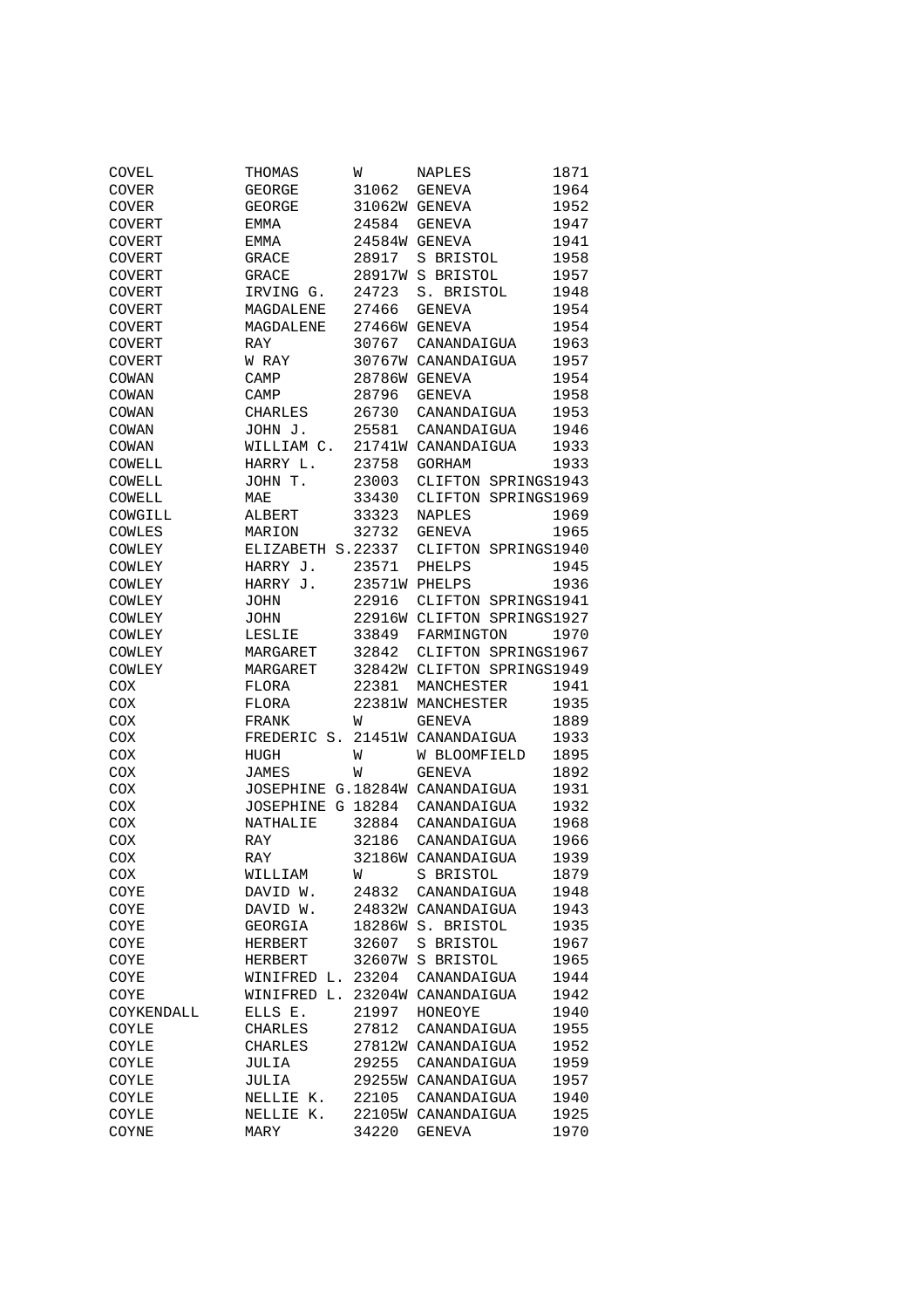| CRACKNELL     | GEORGE F.               | 24521    | GENEVA                      | 1947 |
|---------------|-------------------------|----------|-----------------------------|------|
| CRACKNELL     | GEORGE F.               |          | 24521W GENEVA               | 1945 |
| <b>CRAFT</b>  | ADELLA E.               |          | 26706W GENEVA               | 1946 |
| CRAFT         | ADELLA                  | 26706    | GENEVA                      | 1953 |
| <b>CRAFT</b>  | LEWIS M.                | 25429    | GORHAM                      | 1937 |
| CRAGAN        | <b>CHARLES</b>          | 30878    | <b>RUSHVILLE</b>            | 1963 |
| CRAGG         | DANIEL W.               | 26840W   | E. BLOOMFIELD               | 1939 |
| CRAGG         | DANIEL                  | 26840    | E BLOOMFIELD                | 1953 |
| CRAGG         | JESSIE                  | 30689    | S BRISTOL                   | 1957 |
| CRAIB         | MARY                    | 18288    | CANANDAIGUA                 | 1931 |
|               |                         |          |                             |      |
| CRAIB         | MARY                    | 18288W   | <b>BRISTOL</b>              | 1925 |
| CRAIG         | <b>BURTON</b>           | 33511    | GENEVA                      | 1969 |
| CRAIG         | CALVIN                  | 31760    | PHELPS                      | 1963 |
| CRAIG         | EARL                    | 30057    | SHORTSVILLE                 | 1961 |
| CRAIG         | EARL                    |          | 30057W SHORTSVILLE          | 1959 |
| CRAIG         | JESSIE                  | 28696    | SHORTSVILLE                 | 1958 |
| CRAIG         | JESSIE                  | 28696W   | SHORTSVILLE                 | 1956 |
| CRAIG         | MARGARET                | 33165    | GENEVA                      | 1966 |
| CRAIG         | ROBERT P.               | 23522    | CANANDAIGUA                 | 1945 |
| CRAIG         | THORNTON C.             | 23704    | SHORTSVILLE                 | 1945 |
| CRAIN         | J ALIDA                 | W        | MANCHESTER                  | 1887 |
| CRAIN         | <b>JOHN</b>             | W        | MANCHESTER                  | 1895 |
| <b>CRAMER</b> | CHARLES W               | 18290    | FARMINGTON                  | 1932 |
| CRAMER        | CHARLES                 | 30350    | FARMINGTON                  | 1962 |
| <b>CRAMER</b> | CHARLES                 |          | 30350W FARMINGTON           | 1961 |
| <b>CRAMER</b> | FLORENCE                |          | 28601W FARMINGTON           | 1949 |
| <b>CRAMER</b> | FLORENCE                | 29601    | FARMINGTON                  | 1958 |
| CRAMER        | FRED                    | 32488    | CANANDAIGUA                 | 1966 |
| <b>CRAMER</b> | RICHARD L.              | 25848    | GENEVA                      | 1950 |
| <b>CRAMER</b> | RICHARD L.              |          | 25848W GENEVA               | 1947 |
| CRAM          | FRANK                   | 24403    | GENEVA                      | 1947 |
| CRAM          | FRANK                   |          | 24403W GENEVA               | 1941 |
| CRAM          | HARRIETT M.             | 24549    | GENEVA                      | 1941 |
| <b>CRANCE</b> | SHIRLEY                 | 32391    | GENEVA                      | 1966 |
| CRANCE        | SHIRLEY                 |          | 32391W GENEVA               | 1956 |
| CRANDALL      | MARY A.                 | 18291W   | GENEVA                      | 1928 |
| CRANDALL      | MARY A.                 | 22321    | MANCHESTER                  | 1941 |
| CRANDALL      | MARY A                  | 18291    | GENEVA                      | 1935 |
| CRANDALL      | THOMAS                  | W        | PHELPS                      | 1887 |
| <b>CRANE</b>  | ALMA O                  | 18287    | <b>GENEVA</b>               | 1931 |
| CRANE         | BENJAMIN                | <b>W</b> | CANADICE                    | 1874 |
| CRANE         |                         |          | CAROLINE 31456W CANANDAIGUA | 1964 |
| CRANE         | CAROLINE                |          | 31486 CANANDAIGUA           | 1964 |
| CRANE         | CATHARINE               | W        | GENEVA                      | 1871 |
| CRANE         | CHARLES L.              |          | 18292W GENEVA               | 1932 |
| <b>CRANE</b>  | ELLA E.                 |          | 23428 CANANDAIGUA           | 1945 |
| CRANE         | ELLA E.                 |          | 23428W CANANDAIGUA          | 1943 |
| CRANE         | EMILIE O.               |          | 25401 CALIFORNIA            | 1946 |
| <b>CRANE</b>  | FREDERICK               |          | 26872 VICTOR                | 1952 |
| CRANE         | GEORGE                  | W        | S BRISTOL                   | 1858 |
| CRANE         | MARY ANN                | <b>W</b> | PHELPS                      | 1893 |
| CRANE         | MARY D.                 |          | 18289W GENEVA               | 1931 |
| CRANE         | MARY D                  |          | 18289 GENEVA                | 1931 |
| CRANE         | MAURICE                 |          | 26607 GENEVA                | 1952 |
| CRANE         | MILDRED                 |          | 34544 W BLOOMFIELD          | 1971 |
| CRANE         | NORRIS S. 21890W NAPLES |          |                             | 1940 |
| <b>CRANE</b>  | NORRISS S. 21890        |          | NAPLES                      | 1940 |
|               |                         |          |                             |      |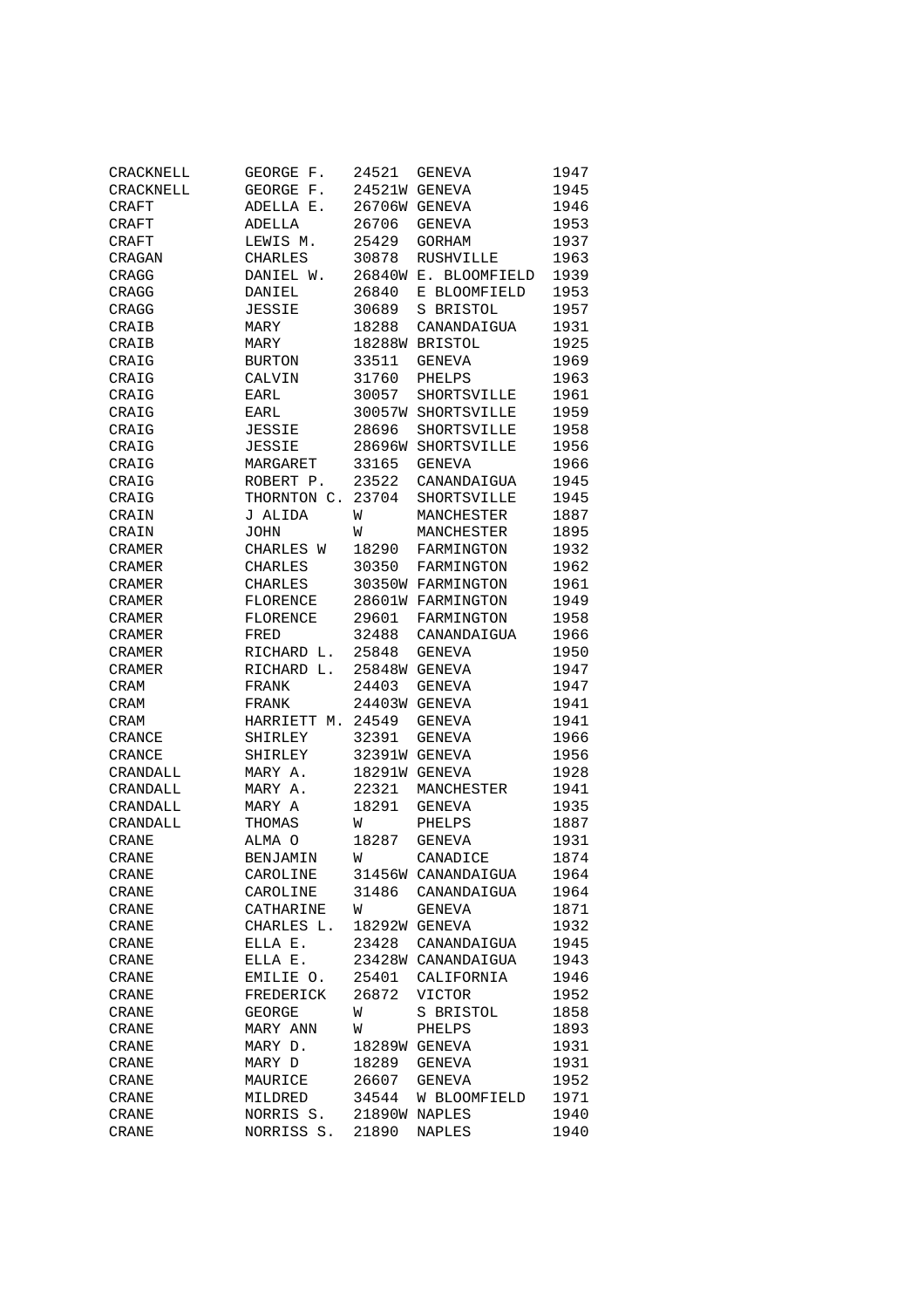| CRANE          | WESLEY       | 32662  | W BLOOMFIELD            | 1967 |
|----------------|--------------|--------|-------------------------|------|
| CRANE          | WESLEY       | 32662W | W BLOOMFIELD            | 1961 |
| <b>CRANK</b>   | BERT H.      | 22552  | GENEVA                  | 1942 |
| <b>CRANK</b>   | BERT         | 32545  | GENEVA                  | 1967 |
| <b>CRANK</b>   | CORA B.      | 26063  | <b>GENEVA</b>           | 1951 |
| CRATSLEY       | ANN          | W      | CANADICE                | 1881 |
| CRATSLEY       | <b>JACOB</b> | W      | CANADICE                | 1878 |
| CRATSLEY       | WALTER       | 34038  | HONEOYE                 | 1970 |
| <b>CRAVEN</b>  | HUGH         | 28478  | CANANDAIGUA             | 1957 |
| CRAWFORD       | CATHERINE    | W      | GENEVA                  | 1894 |
| CRAWFORD       | CHARLES      | 32615  | CANANDAIGUA             | 1967 |
| CRAWFORD       | CHARLES      | 32615W | CANANDAIGUA             | 1964 |
| CRAWFORD       | <b>JAMES</b> | 32643  | MANCHESTER              | 1967 |
| CRAWFORD       | JAMES        | 32643W | MANCHESTER              | 1965 |
| CRAWFORD       | KATE         | W      | GENEVA                  | 1894 |
| CREAGER        | <b>JACOB</b> | W      | SENECA                  | 1886 |
| CREEDON        | CORNELIUS    | 22162  | GENEVA                  | 1941 |
| CREEDON        | CORNELIUS    | 22162W | <b>GENEVA</b>           | 1939 |
| <b>CREEDON</b> | JULIA A.     | 22914  | GENEVA                  | 1943 |
| <b>CREEDON</b> | JULIA A.     | 22914W | <b>GENEVA</b>           | 1942 |
| <b>CREEDON</b> | MARGARET     | 26967  | E BLOOMFIELD            | 1953 |
| CREEDON        | MARGARET     | 26967W | E. BLOOMFIELD           | 1942 |
| CREEDON        | WILLIAM      | 22408  | E. BLOOMFIELD           | 1942 |
| CREEDON        | WILLIAM      | 22408W | Е.<br><b>BLOOMFIELD</b> | 1924 |
| <b>CREGO</b>   | WILLARD      | 28745  | CANANDAIGUA             | 1958 |
| <b>CREGO</b>   | WILLARD      | 28745W | CANANDAIGUA             | 1954 |
| CREVELING      | ETHEL        | 33618  | CANANDAIGUA             | 1969 |
| CRIBB          | ELEANOR      | W      | NAPLES                  | 1897 |
| CRIBB          | ESTELLA F.   | 22940  | CANANDAIGUA             | 1943 |
| CRIBB          | ESTELLA F.   | 22940W | CANANDAIGUA             | 1943 |
| CRIBB          | FRED         | 33696  | CANANDAIGUA             | 1969 |
| CRIBB          | IRA P.       | 22859  | CANANDAIGUA             | 1943 |
| CRIBB          | IRA P.       |        | 22859W CANANDAIGUA      | 1903 |
| CRIBB          | MARY         | 31519  | CANANDAIGUA             | 1965 |
| CRIBB          | MARY         | 31519W | CANANDAIGUA             | 1957 |
| CRIER          | JAMES        | W      | SHORTSVILLE             | 1880 |
| CRIER          | SAMUEL       | W      | GENEVA                  | 1883 |
| CRIMMENS       | ALPHONSUS    | 31778  | CANANDAIGUA             | 1965 |
| CRIMMENS       | ALPHONSUS    |        | 31778W CANANDAIGUA      | 1963 |
| CRIPPEN        | RICHARD      | W      | <b>NAPLES</b>           | 1873 |
| CRIPPS         | HERMAN       | 31722  | GORHAM                  | 1965 |
| CRISCI         | VINENZO      | 18296  | GENEVA                  | 1935 |
| CRISS          | LOUIS        | 33243  | SENECA                  | 1968 |
| CRISS          | ROLAND       | 30260  | CANANDAIGUA             | 1962 |
| CRISS          | ROLAND       |        | 30260W VICTOR           | 1955 |
| CRISS          | ROLAND       | 32486  | VICTOR                  | 1962 |
| CRISSY         | CLARENCE     | 33297  | CANANDAIGUA             | 1968 |
| CRITTENDEN     | ALFRED       | W      | PHELPS                  | 1895 |
| CRITTENDEN     | EARL         | 33870  | PHELPS                  | 1970 |
| CRITTENDEN     | LOUISE M.    | 24971  | MAINE                   | 1939 |
| CROCKER        | CORNELIA     | 33127  | GENEVA                  | 1968 |
| CROFT          | EDWIN        |        | 21865W W. BLOOMFIELD    | 1929 |
| CROLL          | LINFORD      | 34174  | PHELPS                  | 1970 |
| CROLL          | MAUDE        | 27947  | PHELPS                  | 1950 |
| CROMWELL       | MARGARET     | W      | SENECA                  | 1850 |
| CRONIN         | MICHAEL      |        | 18315 CANANDAIGUA       | 1936 |
| CRONIN         | MICHAEL      |        | 18315W CANANDAIGUA      | 1933 |
|                |              |        |                         |      |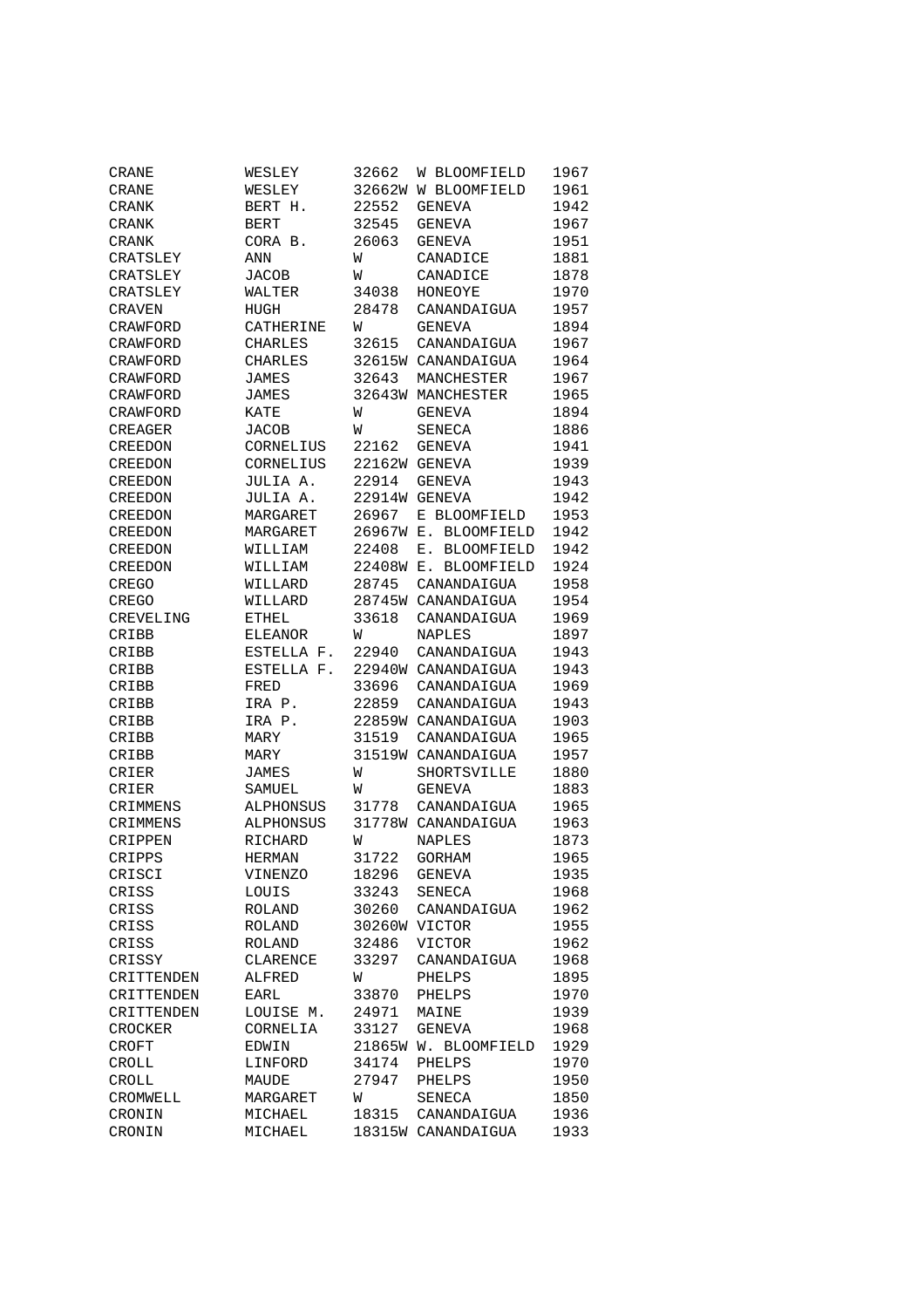| <b>CRONK</b>   | ANNA           | 27976         | GENEVA               | 1956 |
|----------------|----------------|---------------|----------------------|------|
|                |                | 26063W        |                      |      |
| <b>CRONK</b>   | CORA B.        |               | GENEVA               | 1947 |
| <b>CROOKER</b> | EARL           | 33234         | MANCHESTER           | 1968 |
| CROOKER        | <b>EUGENE</b>  | 29453         | E BLOOMFIELD         | 1959 |
| <b>CROOKER</b> | JENNIE M.      | 24868         | VICTOR               | 1948 |
| <b>CROOKER</b> | JENNIE M.      | 24868W        | VICTOR               | 1939 |
| <b>CROOKER</b> | MAUD           | 29260         | E BLOOMFIELD         | 1959 |
| <b>CROOKER</b> | MAUD           | 29260W        | E BLOOMFIELD         | 1957 |
| <b>CROOKS</b>  | HADLEY         | 26292         | CANADICE             | 1940 |
| <b>CROOKS</b>  | MARTIN         | M             | CANANDAIGUA          | 1889 |
| <b>CROOKS</b>  | <b>ORA</b>     | 26291         | CANADICE             | 1952 |
| <b>CROOKS</b>  | RICHMOND R.    | 18310W        | CANADICE             | 1918 |
| <b>CROOKS</b>  | RICHMOND R     | 18310         | CANADICE             | 1934 |
| CROOKS         | TOMPKINS       | M             | RICHMOND             | 1896 |
| <b>CROPO</b>   | MICHAEL        | 31323         | CANANDAIGUA          | 1964 |
| CROSBY         | <b>ARTHUR</b>  | 34152         | PHELPS               | 1970 |
| CROSBY         | JULIA E.       | 21877W        | SENECA               | 1939 |
| CROSBY         | LOTTIE         | 24439         | MANCHESTER           | 1931 |
| CROSBY         | LOUISE         | 28389         | CANANDAIGUA          | 1957 |
| CROSBY         | LOUISE         |               | 28389W CANANDAIGUA   | 1955 |
| CROSBY         | MARGARET       | 28653         | SENECA               | 1958 |
| CROSBY         | MARGARET       |               | 28653W SENECA CASTLE | 1957 |
| CROSBY         | ROSCIUS M      | 18314         | CANANDAIGUA          | 1935 |
| CROSBY         | ROSCIUS        | 18314W        | MANCHESTER           | 1934 |
| CROSBY         | SARAH I.       | 19311W        | CANANDAIGUA          | 1922 |
| CROSBY         | SARAH I        | 18311         | CANANDAIGUA          | 1924 |
| CROSIER        | CARRIE B.      | 24316         | <b>DENVER</b>        | 1943 |
| CROSIER        | CHARLES L      | 18309         | GORHAM               | 1934 |
| CROSIER        | CHARLES        | 18309W        | GORHAM               | 1934 |
| CROSIER        | CORA L.        | 23167         | GORHAM               | 1943 |
| CROSIER        | EDITH          | 30138         | PHELPS               | 1961 |
| CROSIER        | EDITH          | 30138W        | PHELPS               | 1957 |
| CROSIER        | <b>ELEANOR</b> | M             | SENECA               | 1881 |
| CROSIER        |                | M             | SENECA               | 1872 |
|                | GEORGE         |               |                      | 1948 |
| CROSIER        | JOHN W.        | 25055         | SENECA               |      |
| CROSIER        | JOHN W.        | 25055W        | <b>SENECA</b>        | 1941 |
| CROSIER        | MERCY B        | 18304         | SENECA               | 1932 |
| CROSIER        | <b>MYRON</b>   | 28370         | PHELPS               | 1957 |
| CROSIER        | PAULINE        | 34099         | GENEVA               | 1966 |
| CROSS          | CLARA M.       | 22575         | MANCHESTER           | 1920 |
| CROSSETT       | NATALIE        | 34756         | E BLOOMFIELD         | 1971 |
| CROSS          | FRED D.        | 22483         | MANCHESTER           | 1942 |
| CROSS          | FRED D.        |               | 22483W MANCHESTER    | 1937 |
| CROSS          | GRACE          | 29984         | MANCHESTER           | 1961 |
| CROSS          | GRACE          |               | 29984W MANCHESTER    | 1930 |
| CROSS          | JOHN           | 26752         | CANANDAIGUA          | 1949 |
| CROSS          | JOHN           |               | 26752W CANANDAIGUA   | 1947 |
| CROSS          | LENA           | 29503         | PHELPS               | 1960 |
| CROSS          | LENA           | 29503W PHELPS |                      | 1953 |
| CROSS          | MARY E.        | 22884         | PHELPS               | 1943 |
| CROSS          | MARY E.        | 22884W PHELPS |                      | 1938 |
| CROTHERS       | EUNICE         | 18312         | PHELPS               | 1934 |
| CROTHERS       | GEORGIANA      | 27690         | PHELPS               | 1955 |
| CROTHERS       | GERTRUDE       | 27820         | PHELPS               | 1956 |
| CROTHERS       | OLIVER         | W             | PHELPS               | 1891 |
| CROTHERS       | WILLIAM L.     | 18321W        | PHELPS               | 1935 |
| CROUCHER       | ELMER          | 28804         | SENECA               | 1958 |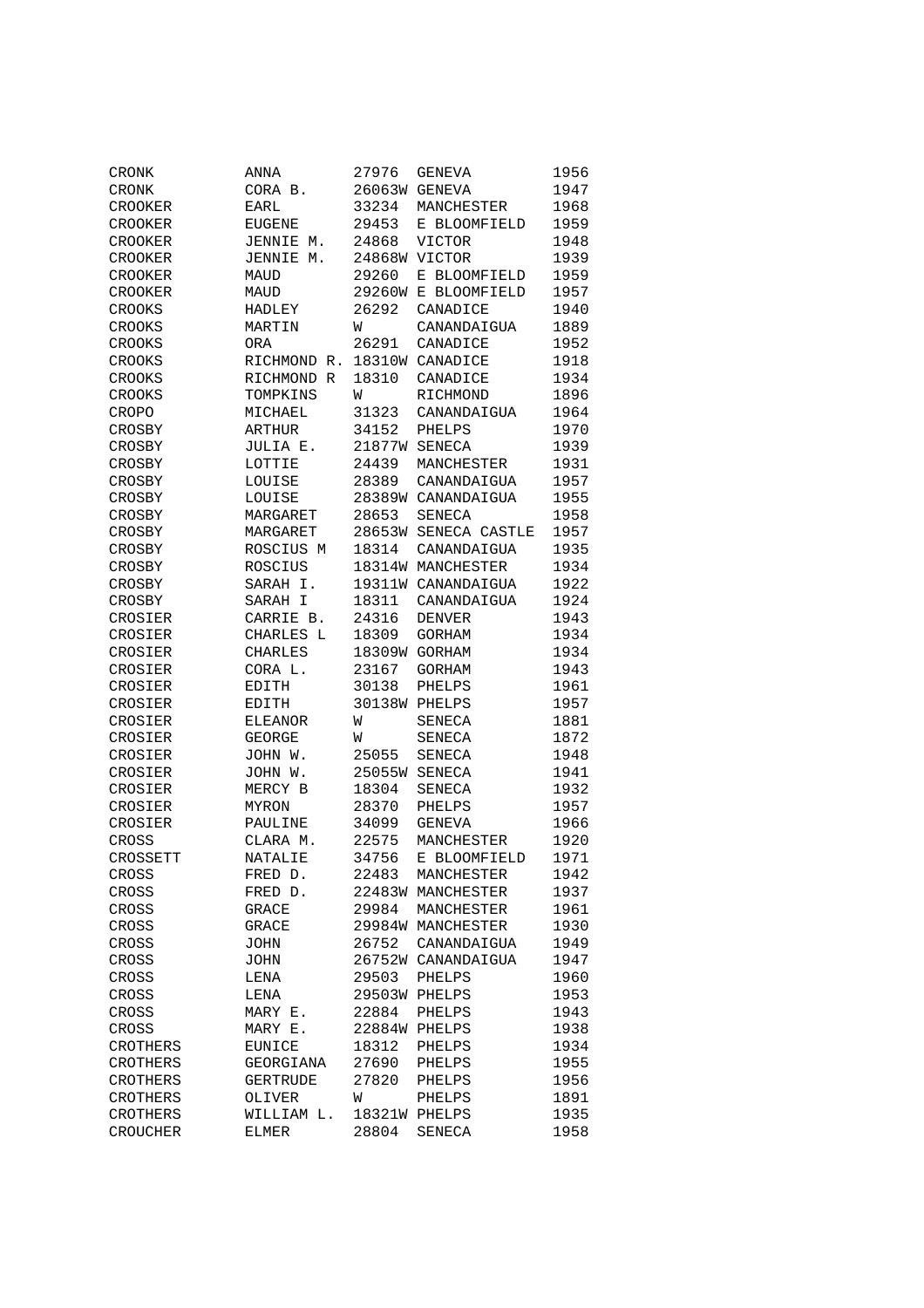| CROUCHER        | IRA N.            | 24916         | CANANDAIGUA                    | 1948 |
|-----------------|-------------------|---------------|--------------------------------|------|
| <b>CROUCHER</b> | IRA N.            |               | 24916W CANANDAIGUA             | 1937 |
| <b>CROUCH</b>   | GORDON            | 29323         | SENECA                         | 1959 |
| <b>CROUCH</b>   | GORDON            | 29323W        | SENECA                         | 1957 |
| <b>CROUCH</b>   | KATHRYN P.        | 21953         | CANANDAIGUA                    | 1948 |
| <b>CROUCH</b>   | KATHRYN P.        |               | 24953W CANANDAIGUA             | 1948 |
| <b>CROUCH</b>   | LYLE              | 29254         | PHELPS                         | 1959 |
| <b>CROUCH</b>   | <b>LYLE</b>       |               | 29254W PHELPS                  | 1950 |
| <b>CROUCH</b>   | MARY K.           | 25025         | PHELPS                         | 1947 |
| <b>CROUCH</b>   | MURIEL            | 28211         | PHELPS                         | 1956 |
| CROUCH          | MURIEL            | 28211W PHELPS |                                | 1946 |
| <b>CROUGH</b>   | ELLA              | 18318W        | PHELPS                         | 1933 |
| <b>CROUGH</b>   | <b>EMMA</b>       | 25689         | GENEVA                         | 1950 |
| <b>CROUGH</b>   | NETTIE L.         | 24840         | PHELPS                         | 1948 |
| <b>CROUGH</b>   | PATRICK           | 18303         | PHELPS                         | 1931 |
| <b>CROUGH</b>   | PATRICK           | 18303W PHELPS |                                | 1927 |
| CROUGH          | WILLIAM           | 18316W        | PHELPS                         | 1929 |
| <b>CROUSE</b>   | EDWARD            | 32848         | GENEVA                         | 1966 |
| CROWE           | CATHERINE         | 18317W GENEVA |                                | 1935 |
| CROWELL         | <b>BEVERLY</b>    | 28390         | MANCHESTER                     | 1957 |
| CROWELL         | <b>BEVERLY</b>    |               | 28390W MANCHESTER              | 1930 |
| CROWELL         | EDITH             | 27613         | FARMINGTON                     | 1955 |
| CROWELL         | EDITH             | 27613W        | FARMINGTON                     | 1925 |
| CROWELL         | J. BROWNING 24068 |               | CANANDAIGUA                    | 1946 |
| CROWELL         | MARION            | 34572         | MANCHESTER                     | 1971 |
| CROWELL         | MARTHA B.         |               | 26485W CANANDAIGUA             | 1947 |
| CROWELL         | MARTHA            | 26485         | CANANDAIGUA                    | 1952 |
| CROWIN          | WILLIAM           | 18307         | CANANDAIGUA                    | 1933 |
| CROWLEY         | ALBERT            | 31865         | FARMINGTON                     | 1965 |
| CROWLEY         | ALBERT            | 31865W        | FARMINGTON                     | 1962 |
| CROWLEY         | AMELIA            | 33847         | PHELPS                         | 1970 |
| CROWLEY         | DANIEL            | 31100         | PORT GIBSON                    | 1964 |
| CROWLEY         | DANIEL            | 31100W        | PORT GIBSON                    | 1959 |
| CROWLEY         | ELINOR D          | 18308         | CANANDAIGUA                    | 1934 |
| CROWLEY         | <b>GEORGE</b>     | 27523         | <b>VICTOR</b>                  | 1955 |
| CROWLEY         | GEORGE            | 33846         | MANCHESTER                     | 1969 |
| CROWLEY         | HOWARD            | 18313         | VICTOR                         | 1934 |
| CROWLEY         | <b>JAMES</b>      | 34002         | <b>VICTOR</b>                  | 1970 |
| CROWLEY         | JEROME J.         | 25023         | E. BLOOMFIELD                  | 1945 |
| CROWLEY         | JOHN R            | 18305         | CANANDAIGUA                    | 1933 |
| CROWLEY         | LOUIS             | 29626         | VICTOR                         | 1960 |
| CROWLEY         | LOUIS             | 29626W VICTOR |                                | 1958 |
| CROWLEY         | MARGARET C. 25022 |               | E. BLOOMFIELD                  | 1945 |
| CROWLEY         | MARY A.           | 22963         | VICTOR                         | 1936 |
| CROWLEY         | MARY A.           |               | 22963W VICTOR                  | 1932 |
| CROWLEY         | MARY              | 29740         | MANCHESTER                     | 1960 |
| CROWLEY         | MICHAEL D.        | 22964W VICTOR |                                | 1920 |
| CROWLEY         | MICHAEL           | 22964         | VICTOR                         | 1930 |
| CROWLEY         | PATRICK           | 26129         | E. BLOOMFIELD                  | 1931 |
| CROWLEY         | WILLIAM M.        | 23069         | CANANDAIGUA                    | 1944 |
| CROWLEY         | WILLIAM M.        |               | 23069W CANANDAIGUA             | 1929 |
| CROWLY          | ALICIA M.         | 25148         | CANANDAIGUA                    | 1944 |
| CROWLY          | ALICIA M.         | 25183         | CANANDAIGUA                    | 1944 |
| CROWLY          | ALICIA M.         |               | 25183W CANANDAIGUA             | 1912 |
| CROWLY          |                   |               | CHARLOTTE E.25182W CANANDAIGUA | 1912 |
| CROWLY          | CHARLOTTE         | 25182         | CANANDAIGUA                    | 1948 |
| CROWLY          | ELINOR            |               | 18308W CANANDAIGUA             | 1929 |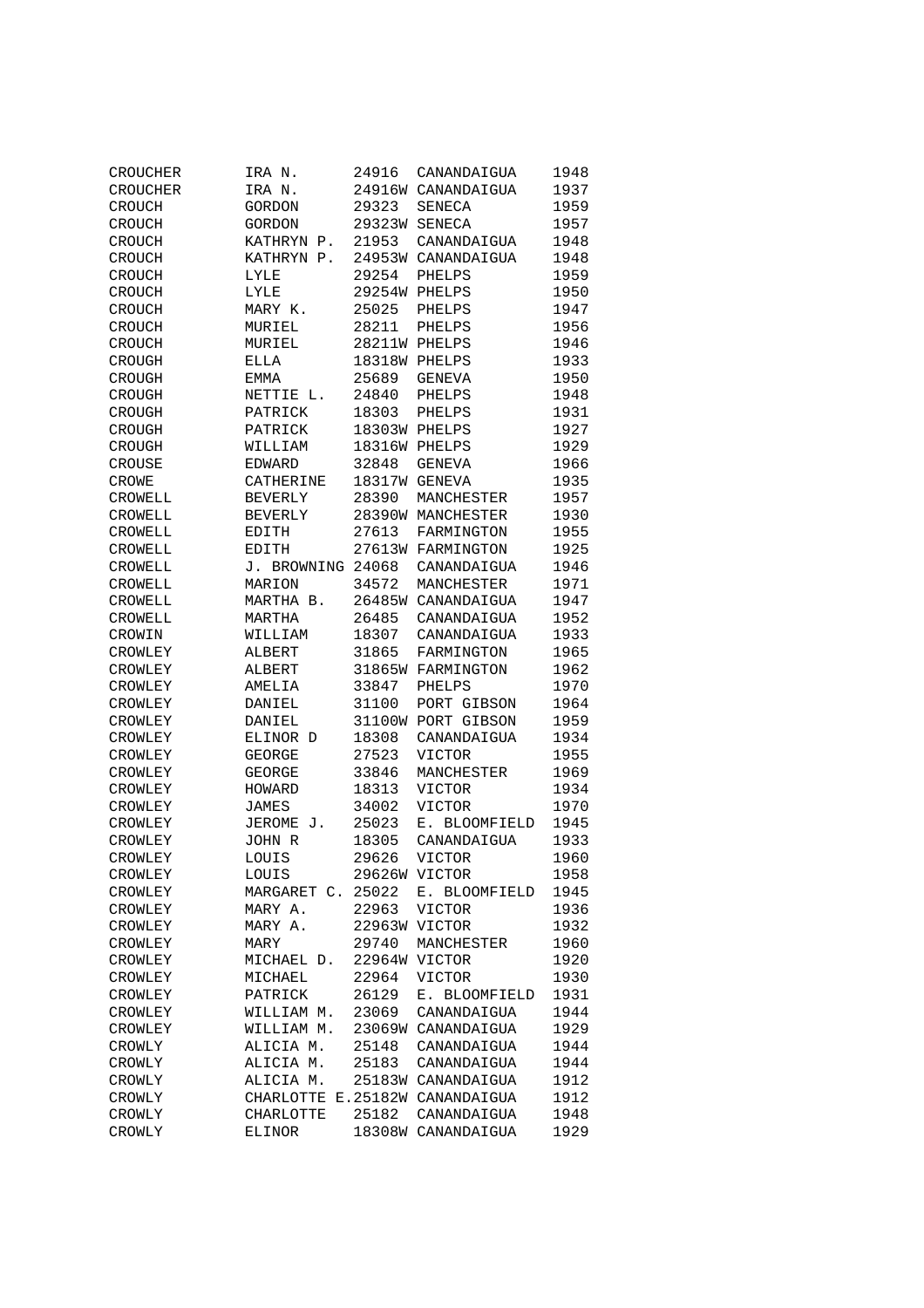| CROWLY            | JOHN R.            |        | 18305W CANANDAIGUA         | 1923 |
|-------------------|--------------------|--------|----------------------------|------|
| CROWTHER          | <b>DOROTHY</b>     | 34846  | CANANDAIGUA                | 1972 |
| CROWTHER          | JOHN               | 32934  | SHORTSVILLE                | 1968 |
| CROWTHER          | THERESA            | 35188  | SHORTSVILLE                | 1972 |
| CROXTER           | PHEBE              | W      | E BLOOMFIELD               | 1873 |
| CRUDELE           | VIOLET             | 34665  | CANANDAIGUA                | 1971 |
| CRUM              | ANNA               | M      | GENEVA                     | 1884 |
| CRUMRINE          | MARGARET C.        |        | 18319W MANCHESTER          | 1937 |
| CRUMRINE          | WILLIAM M.         | 18306W | SHORTSVILLE                | 1929 |
| CRUMRINE          | WILLIAM M          | 18306  | SHORTSVILLE                | 1933 |
| CRUPI             | ALFRED             | 29549  | GENEVA                     | 1959 |
| CRUPI             | ALFRED             | 29549W | GENEVA                     | 1959 |
| CRUZ              | CATHERINE          | 34198  | MANCHESTER                 | 1967 |
| CRYDER            | CATHERINE          | W      | SENECA                     | 1882 |
| <b>CUDDEBACK</b>  | EVA                | 33872  | CANANDAIGUA                | 1970 |
| CUDDEBACK         | FORD               | 28453  | PHELPS                     | 1957 |
| CUDDEBACK         | FORD               | 28453W | PHELPS                     | 1955 |
| <b>CUDDEBACK</b>  | RICHARD            | 29495  | CANANDAIGUA                | 1960 |
| CUDDEBACK         | RICHARD            |        | 29495W CANANDAIGUA         | 1957 |
| <b>CUDDING</b>    | FREDERICK E.21816W |        | PHELPS                     | 1939 |
| <b>CUDDLEBACK</b> | CORNELIUS          | M      | PHELPS                     | 1897 |
| <b>CUDDY</b>      | BRIDGET            | 22828  | GENEVA                     | 1938 |
| $\texttt{CUDDY}$  | WILLIAM F.         | 22827  | GENEVA                     | 1940 |
| CUDEBEC           | MINNIE             | 28558  | PHELPS                     | 1949 |
| <b>CUDMORE</b>    | <b>ELEANOR</b>     | 27415  | CLIFTON SPRINGS1954        |      |
| <b>CUDMORE</b>    | <b>ELEANOR</b>     |        | 27415W CLIFTON SPRINGS1946 |      |
| CUDWORTH          | JOHN               | W      | E BLOOMFIELD               | 1874 |
| CUFARI            | ANNA               | 27963  | CANANDAIGUA                | 1947 |
| <b>CUFF</b>       | LOUISE M.          | 25829  | CLIFTON SPRINGS1950        |      |
| <b>CULBERTSON</b> | <b>ESTELLA</b>     | 31982  | <b>GENEVA</b>              | 1965 |
| <b>CULBERTSON</b> | ESTELLA            | 31982W | GENEVA                     | 1955 |
| <b>CULHANE</b>    | LUCY               | 28840  | PHELPS                     | 1958 |
| <b>CULL</b>       | CHARLES            | 30941  | S BRISTOL                  | 1961 |
| <b>CULLEN</b>     | JULIA              | W      | <b>VICTOR</b>              | 1892 |
| CULLIANAN         | JOHN               | 35111  | CANANDAIGUA                | 1972 |
| <b>CULLINANE</b>  | ROBERT D.          | 23314  | CANANDAIGUA                | 1944 |
| <b>CULL</b>       | LUELLA             | 30940  | S BRISTOL                  | 1957 |
| CULPEPPER         | MARY H.            | 25039  |                            | 1948 |
| <b>CULVER</b>     | <b>EMILY</b>       | 32003  | FARMINGTON                 | 1966 |
| <b>CULVER</b>     | <b>EMILY</b>       |        | 32003W FARMINGTON          | 1952 |
| <b>CULVER</b>     | HANNAH             | W      | E BLOOMFIELD               | 1874 |
| <b>CULVER</b>     | HARRIET A          | 18332  | GENEVA                     | 1935 |
| CUMINE            | ELLEN C            | 18329  | E BLOOMFIELD               | 1933 |
| CUMINE            | WILLIAM I          | 18328  | E BLOOMFIELD               | 1931 |
| CUMINE            | WILLIAM            | 19328W | E. BLOOMFIELD              | 1921 |
| CUMMING           | CLARENCE R.        | 22203  | MANCHESTER                 | 1941 |
| CUMMING           | GERALDINE          | 29367  | CANANDAIGUA                | 1959 |
| CUMMING           | GERALDINE          | 29367W | CANANDAIGUA                | 1958 |
| CUMMINGS          | ALICE              | 30636  | CANANDAIGUA                | 1962 |
| CUMMINGS          | ALICE              | 30636W | CANANDAIGUA                | 1958 |
| CUMMINGS          | ALMUS A.           | 23755  | SHORTSVILLE                | 1945 |
| CUMMINGS          | ANNA M             | 18331  | CANANDAIGUA                | 1933 |
| CUMMINGS          | ARTHUR             | 27558  | MANCHESTER                 | 1955 |
| CUMMINGS          | CHARLOTTE          | 32310  | GENEVA                     | 1966 |
| CUMMINGS          | CHARLOTTE          | 32310W | GENEVA                     | 1961 |
| CUMMINGS          | FRANCIS W.         | 23167  | FARMINGTON                 | 1942 |
| CUMMINGS          | FRANCIS            | 23504  | FARMINGTON                 | 1942 |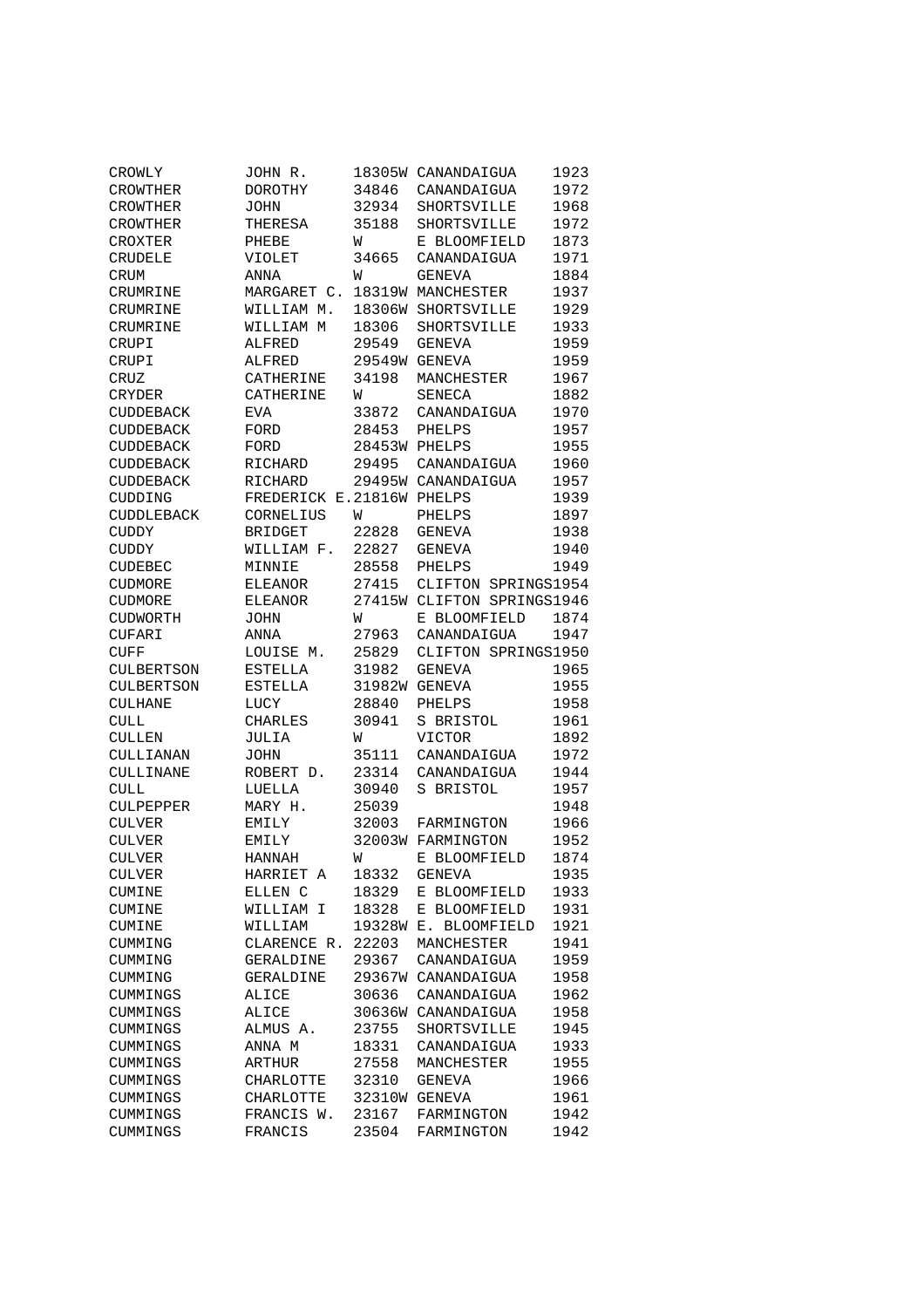| CUMMINGS       | GRANT                        | 27809         | GENEVA              | 1955 |
|----------------|------------------------------|---------------|---------------------|------|
| CUMMINGS       | GRANT                        | 27809W        | GENEVA              | 1955 |
| CUMMINGS       | JAMES A.                     | 23287         | CLIFTON SPRINGS1944 |      |
| CUMMINGS       | JOHN                         | 27333         | <b>GENEVA</b>       | 1954 |
| CUMMINGS       | LEE                          | 28737         | CANANDAIGUA         | 1957 |
| CUMMINGS       | MABEL A.                     | 21976         | SHORTSVILLE         | 1940 |
| CUMMINGS       | MABEL A.                     | 21976W        | SHORTSVILLE         | 1933 |
| CUMMINS        | LEE                          | 28737W        | CANANDAIGUA         | 1937 |
| CUNION         | CLARENCE                     | 30995         | SHORTSVILLE         | 1963 |
| CUNION         | CLARENCE                     | 30995W        | SHORTSVILLE         | 1960 |
| CUNNINGHAM     | TIMOTHY                      | 33378         | <b>GENEVA</b>       | 1969 |
| CUPPINS        | <b>GEORGE</b>                | 29888         | CANANDAIGUA         | 1961 |
| <b>CURLEY</b>  | <b>NORA</b>                  | 26037         | PHELPS              | 1951 |
| CURLEY         | NORA                         | 26037W        | PHELPS              | 1948 |
| <b>CURLEY</b>  | WILLIAM                      | 18337         | PHELPS              | 1932 |
| <b>CURLEY</b>  | WILLIAM                      | 18337W PHELPS |                     | 1925 |
| <b>CURRAN</b>  | <b>BRIDGETTA</b>             | 31356         | HOPEWELL            | 1964 |
| <b>CURRAN</b>  | BRIDGETTA                    |               | 31356W HOPEWELL     | 1956 |
| <b>CURRAN</b>  | EDWARD B.                    | 25345         | GENEVA              | 1949 |
| <b>CURRAN</b>  | EMMA E.                      | 18342W        | MANCHESTER          | 1919 |
| <b>CURRAN</b>  | EMMA E                       | 18342         | MANCHESTER          | 1935 |
| <b>CURRAN</b>  | <b>GEORGE</b>                | 29519         | RICHMOND            | 1960 |
| <b>CURRAN</b>  | JENNIE                       | 26361         | HOPEWELL            | 1951 |
| <b>CURRAN</b>  | JOHN E.                      | 25149         | MANCHESTER          | 1948 |
| <b>CURRAN</b>  | JOHN F.                      | 25149W        | MANCHESTER          | 1948 |
| <b>CURRAN</b>  | JOHN F.                      | 25849         | HOPEWELL            | 1945 |
| CURRAN         | JOHN F.                      | 25849W        | HOPEWELL            | 1934 |
| <b>CURRAN</b>  | LEO                          | 33012         | CANANDAIGUA         | 1967 |
| <b>CURRAN</b>  | MARY                         | 27930         | GENEVA              | 1956 |
| <b>CURRAN</b>  | MARY                         |               | 27930W GENEVA       | 1955 |
| CURRAN         | NORA                         | 25032         | CANANDAIGUA         | 1939 |
| <b>CURRAN</b>  | NORA                         | 25032W        | CANANDAIGUA         | 1938 |
| <b>CURRAN</b>  | SARAH                        | W             | CANANDAIGUA         | 1876 |
| CURRAN         | WILLIAM W.                   | 23800         | CANANDAIGUA         | 1937 |
| <b>CURRAN</b>  | WILLIAM W.                   |               | 23800W CANANDAIGUA  | 1929 |
| CURRAN         | WILLIAM                      | 18339         | RICHMOND            | 1933 |
| CURRAN         | WILLIAM                      | 27364         | MANCHESTER          | 1954 |
|                |                              |               |                     | 1936 |
| CURRAN         | WINIFRED<br>WINIFRED         | 18345         | MANCHESTER          |      |
| CURRAN         |                              |               | 18345W MANCHESTER   | 1920 |
| <b>CURREY</b>  | LEON                         | 32866         | <b>GENEVA</b>       | 1968 |
| <b>CURRIE</b>  | LOUISE L.                    | 24018         | <b>GENEVA</b>       | 1946 |
| <b>CURRIE</b>  | MARY                         | 28883         | GENEVA              | 1958 |
| <b>CURRIE</b>  | $\ensuremath{\mathsf{MARY}}$ | 28883W GENEVA |                     | 1957 |
| CURRIE         | THOMAS                       | 27353         | GENEVA              | 1954 |
| CURRIE         | THOMAS                       | 27353W        | <b>GENEVA</b>       | 1953 |
| <b>CURRY</b>   | REED                         | 33285         | PHELPS              | 1968 |
| CURTICE        | JANET MCK                    | 22168         | CANANDAIGUA         | 1941 |
| <b>CURTICE</b> | MARGUERITE                   | 31806         | GENEVA              | 1964 |
| <b>CURTICE</b> | MARGUERITE                   | 31806W        | GENEVA              | 1959 |
| <b>CURTICE</b> | TOWNSEND                     | 30000         | CANANDAIGUA         | 1961 |
| CURTIN         | CORNELIUS                    | 26511         | CANANDAIGUA         | 1952 |
| CURTIN         | EDWARD                       | 31889         | CANANDAIGUA         | 1964 |
| CURTIN         | <b>EUGENE</b>                | 23269         | CANANDAIGUA         | 1924 |
| CURTIN         | JULIA                        | 32965         | CANANDAIGUA         | 1964 |
| CURTIN         | MARY                         | 35263         | CANANDAIGUA         | 1973 |
| CURTIN         | SUSAN                        | 22936         | CANANDAIGUA         | 1940 |
| <b>CURTIN</b>  | SUSAN                        |               | 22936W CANANDAIGUA  | 1937 |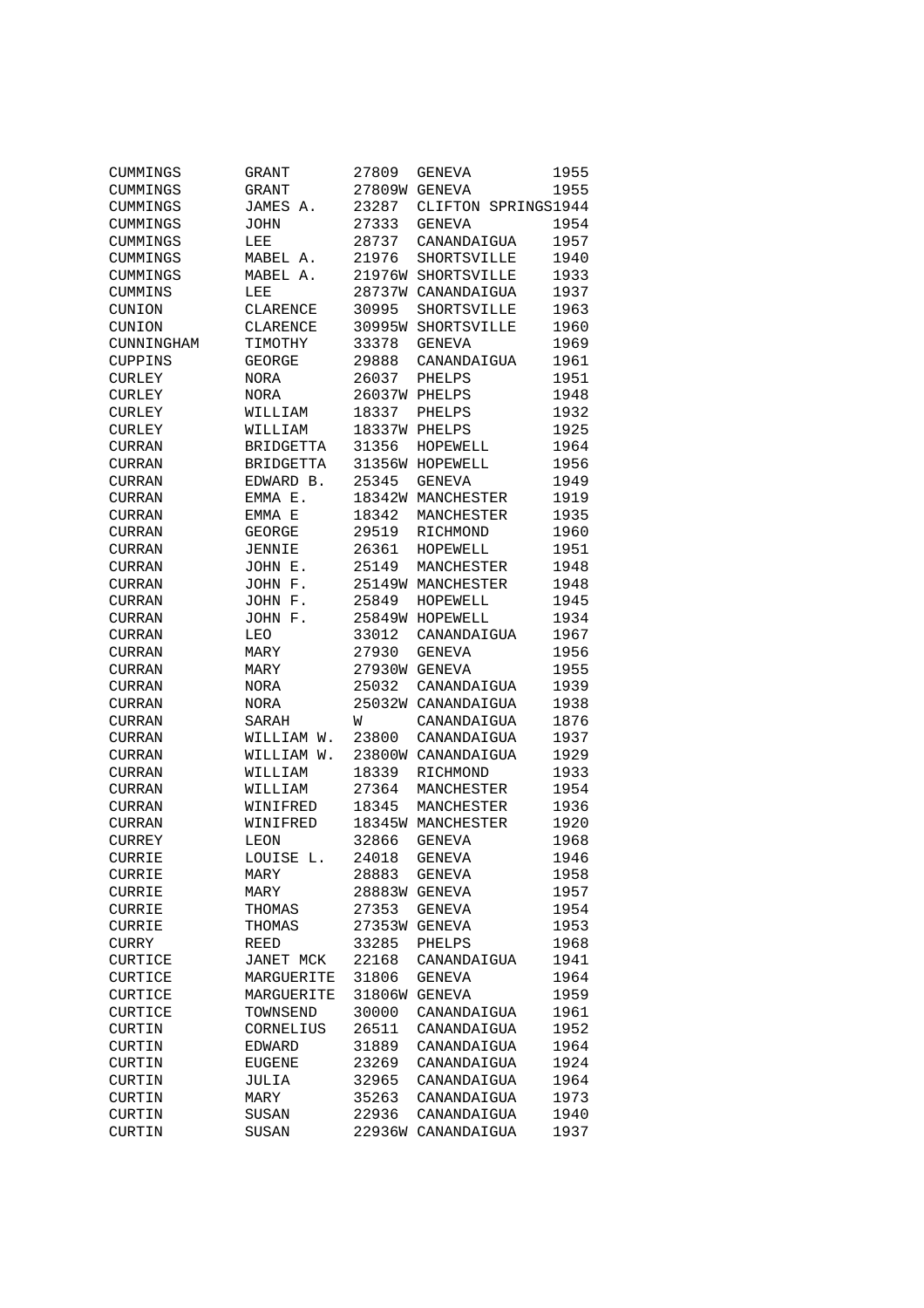| CURTIS                  | ALMON S.       | 25590          | MANCHESTER              | 1949         |
|-------------------------|----------------|----------------|-------------------------|--------------|
| CURTIS                  | BERTHA         | 31740          | NAPLES                  | 1965         |
| <b>CURTIS</b>           | BERTHA         |                | 31740W NAPLES           | 1942         |
| CURTIS                  | CAROLYN        | 30515          | GENEVA                  | 1962         |
| CURTIS                  | CAROLYN        |                | 30515W GENEVA           | 1951         |
| <b>CURTIS</b>           | CARRIE E.      | 22899          | CANANDAIGUA             | 1943         |
| CURTIS                  | CARRIE E.      |                | 22899W RICHMOND         | 1933         |
| CURTIS                  | CHARLES M.     | 23663          | RICHMOND                | 1945         |
| CURTIS                  | CLARA B.       |                | 18341W CANANDAIGUA      | 1905         |
| CURTIS                  | CLARA B        | 18341          | CANANDAIGUA             | 1934         |
| <b>CURTIS</b>           | <b>ELLA</b>    | 27650          | CANANDAIGUA             | 1955         |
| CURTIS                  | <b>ELLA</b>    |                | 27650W CANANDAIGUA      | 1943         |
| CURTIS                  | <b>EMERSON</b> | 27477          | MANCHESTER              | 1954         |
| <b>CURTIS</b>           | FRANK M        | 18343          | CANANDAIGUA             | 1935         |
| <b>CURTIS</b>           | FRANK          |                | 18343W CANANDAIGUA      | 1934         |
| CURTIS                  | GEORGE L.      | 22703          | GORHAM                  | 1943         |
| <b>CURTIS</b>           | HAMILTON H     | 18340          | RICHMOND                | 1933         |
| <b>CURTIS</b>           | HAMILTON       |                | 18340W RICHMOND         | 1921         |
| CURTIS                  | HATTIE L.      | 25574          | HONEOYE                 | 1948         |
| CURTIS                  | HERBERT S.     | 23404          | CLIFTON SPRINGS1945     |              |
| CURTIS                  | KATHRYN        | 29854          | CANANDAIGUA             | 1961         |
| CURTIS                  | LLOYD          | 33356          | GENEVA                  | 1968         |
| CURTIS                  | MARY           | 33078          | GENEVA                  | 1968         |
| CURTIS                  | MURRAY M.      |                | 26570W CANADICE         | 1951         |
| <b>CURTIS</b>           | MURRAY         | 26570          | CANADICE                | 1952         |
| <b>CURTIS</b>           | REUBEN F.      | 23398          | <b>GENEVA</b>           | 1945         |
| CURTISS                 | KITTIE L.      |                | 18338W CANANDAIGUA      | 1933         |
| CURTISS                 | KITTIE L       | 18338          | CANANDAIGUA             | 1933         |
| CURTIS                  | TRUMAN R       | 18344          | NAPLES                  | 1936         |
| <b>CURTIS</b>           | TRUMAN         |                | 18344W NAPLES           | 1931         |
| CURTIS                  | VALORIS        | <b>W</b>       | CANANDAIGUA             | 1870         |
| CURTIS                  | WALTER         | 33579          | GENEVA                  | 1966         |
| CUSACK                  | LEO            |                | 28612W GENEVA           | 1958         |
| CUSAK                   | LEO            | 29612          | GENEVA                  | 1958         |
| CUSHMAN                 | ADRIAN         | 24110          | SHORTSVILLE             | 1946         |
| <b>CUSTER</b>           | JOSEPHN        | 32627          | CANADICE                | 1967         |
| CUTHBERT                | WILLIAM        |                | 25946W CANANDAIGUA      | 1960         |
| <b>CUTHBERT</b>         | WILLIAM        | 29546          | CANANDAIGUA             | 1960         |
| <b>CUTRI</b>            | ANGELINA       | 34354          | CANANDAIGUA             | 1968         |
| CUTTING                 | CLARK          | 30505          | CANANDAIGUA             | 1962         |
| CUTTING                 | CLARK          |                | 30505W CANANDAIGUA      | 1959         |
| CUTT                    | JOSEPH         | 33519          | CANADICE                | 1967         |
| CUYKENDALL              | ALTA           | 30960          | VICTOR                  | 1963         |
| CUYKENDALL              | ALTA           | 30960W         | VICTOR                  | 1961         |
| CUYKENDALL              | ARCHIE         | 29339          | <b>VICTOR</b>           | 1959         |
| CUYKENDALL              | ARCHIE         | 29339W         | <b>VICTOR</b>           | 1953         |
| CZADZECK                | WILLIAM        | 33905          | W BLOOMFIELD            | 1969         |
| CZECH                   | LEON           | 18330          | MANCHESTER              | 1933         |
| <b>DADDIO</b>           | GUISEPPE       | 26785          | CANANDAIGUA             | 1952         |
| DADDIO                  | GUISEPPE       | 26785W         | CANANDAIGUA             | 1948         |
| DADEY                   | FRANK          | 23711          | MANCHESTER              | 1945         |
| DADOW                   | PAUL           | 32142          | GENEVA                  | 1964         |
| DADSON                  | ARDEN          | 27161          | GENEVA                  | 1954         |
| DADSON                  | ARDEN          | 27161W         | <b>GENEVA</b>           | 1952         |
| DADSON                  | <b>BLANCHE</b> | 33122<br>22251 | GENEVA                  | 1968<br>1941 |
| DADSON<br><b>DADSON</b> | CLAUDE<br>CORA | 25943          | GENEVA<br><b>GENEVA</b> | 1951         |
|                         |                |                |                         |              |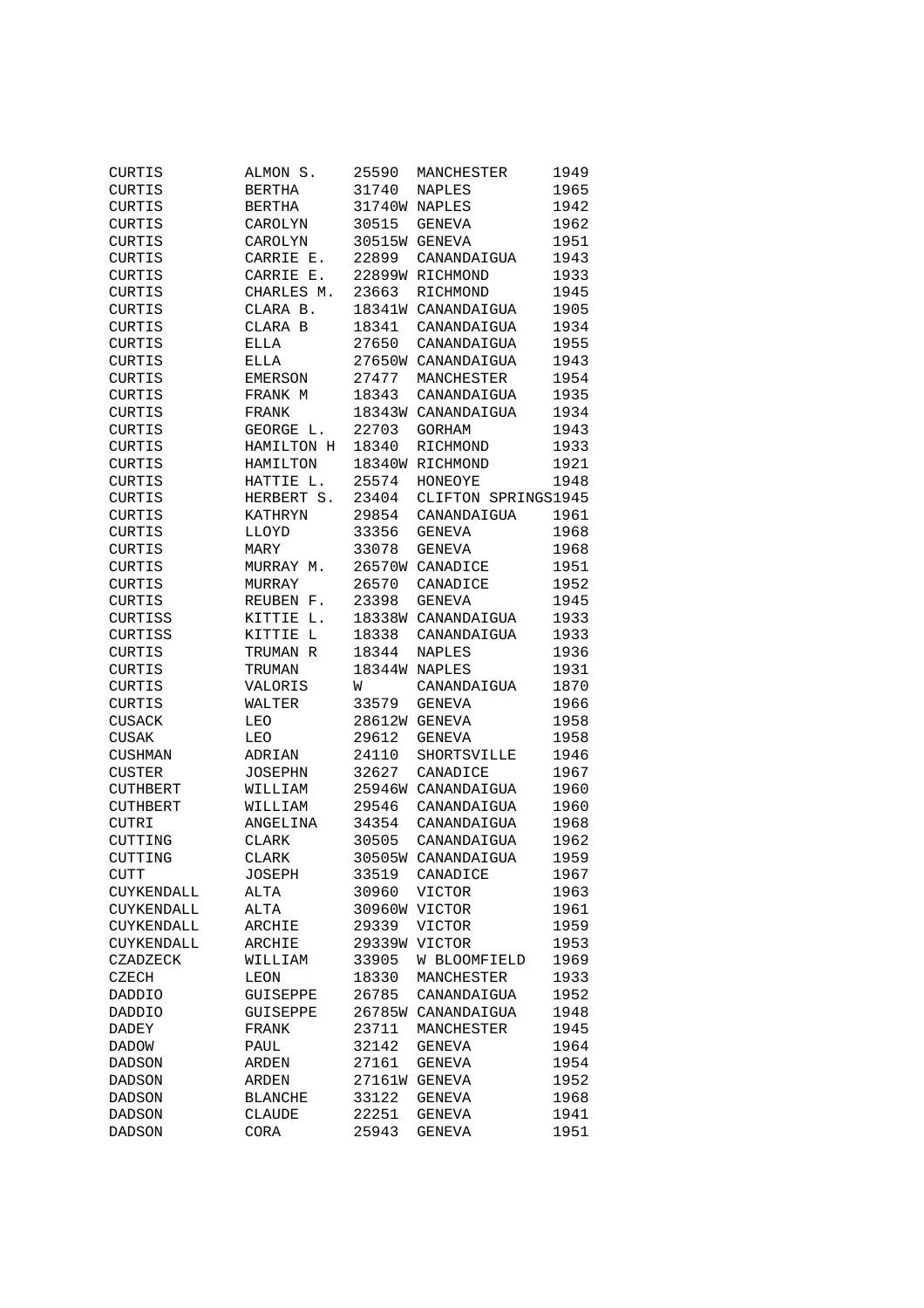| DADSON         | CORA           | 25943W GENEVA |                         | 1923 |
|----------------|----------------|---------------|-------------------------|------|
| <b>DADSON</b>  | FRED           | 23714         | GENEVA                  | 1945 |
| <b>DADSON</b>  | FRED           | 23714W        | GENEVA                  | 1934 |
| DAFFY          | CATHERINE      | 23721         | CANANDAIGUA             | 1907 |
| DAGGETT        | LEON           | 31426         | GORHAM                  | 1964 |
| <b>DAGGETT</b> | LEON           | 31426W        | GORHAM                  | 1962 |
| DAGOSTINO      | GIEUSEPPI      | 34355         | CANANDAIGUA             | 1970 |
| DAGOSTINO      | JOHN           | 29542         | CANANDAIGUA             | 1960 |
| DAGOSTINO      | JOHN           | 29542W        | CANANDAIGUA             | 1956 |
| DAGOSTINO      | JOSEPH         | 30898         | CANANDAIGUA             | 1962 |
| DAGOSTINO      | VERNANDA       | 21498W        | <b>GENEVA</b>           | 1936 |
| DAGOSTINO      | VERNONDA       | 21498         | <b>GENEVA</b>           | 1938 |
| DAHL           | ALICE          | 24823         | E BLOOMFIELD            | 1947 |
| DAHL           | ALICE          |               | 24823W E BLOOMFIELD     | 1947 |
| DAILEY         | CATHERINE      | 18352         | <b>VICTOR</b>           | 1933 |
| DAILEY         | <b>ESTELLE</b> | 34467         | MANCHESTER              | 1971 |
| DAILEY         | JOSEPH R       | 18353         | ROCHESTER               | 1934 |
| DAILEY         | JOSEPH         | 18353W        | W. BLOOMFIELD           | 1926 |
| DAILEY         | MARY A.        | 18349W        | W.<br><b>BLOOMFIELD</b> | 1931 |
| DAILEY         | MARY A         | 18349         | W BLOOMFIELD            | 1931 |
| DAILEY         | TIMOTHY        | 23268         | MANCHESTER              | 1944 |
| DAILEY         | TIMOTHY        | 23268W        | MANCHESTER              | 1944 |
| <b>DAILOR</b>  | COLMAN         | 26321W        | GORHAM                  | 1950 |
| DAILOR         | ELIZABETH      | 31783         | <b>GENEVA</b>           | 1965 |
| DAILOR         | ELIZABETH      | 31783W        | GORHAM                  | 1950 |
| DAILOR         | JAMES          | 26308         | GORHAM                  | 1951 |
| DAILOR         | <b>JOHANNA</b> | 21883         | MANCHESTER              | 1932 |
| DAILOR         | MARGARET H     | 18350         | GORHAM                  | 1932 |
| DAILOR         | MARY           | 30249         | GENEVA                  | 1960 |
| DAILOR         | MICHAEL        | W             | MANCHESTER              | 1897 |
| DAILOR         | PATRICK        | 21592         | FARMINGTON              | 1939 |
| DAILOR         | PATRICK        |               | 21592W FARMINGTON       | 1937 |
| DAILOR         | PATRICK        | 24694         | <b>GENEVA</b>           | 1953 |
| DAILOR         | PATRICK        | 24694W        | GENEVA                  | 1943 |
| DAILOR         | TIMOTHY        | 21863         | MANCHESTER              | 1940 |
| <b>DAILOR</b>  | WILLIAM        | 23118         | GORHAM                  | 1944 |
| DAILOR         | WILLIAM        | 23118W        | GORHAM                  | 1922 |
| <b>DAKE</b>    | WILLIAM        | 28825         | CANANDAIGUA             | 1958 |
| <b>DAKE</b>    | WILLIAM        |               | 28825W CANANDAIGUA      | 1955 |
| DAKIN          | ELBRIDGE       | W             | <b>GENEVA</b>           | 1890 |
| DAKIN          | NANCY          | W             | <b>GENEVA</b>           | 1874 |
| DALBERTH       | FLORENCE       | 31646         | MANCHESTER              | 1965 |
| DALBERTH       | THOMAS         | 31650         | MANCHESTER              | 1965 |
| DALBERTH       | THOMAS         |               | 31650W MANCHESTER       | 1963 |
| DALESANDRA     | LUIGI          | 18351         | <b>GENEVA</b>           | 1933 |
| DALESANDRO     | LUIGI          |               | 18351W GENEVA           | 1931 |
| DALESSANDRO    | FRANK          | 18354         | GENEVA                  | 1934 |
| DALESSANDRO    | FRANK          | 18354W        | GENEVA                  | 1934 |
| DALEY          | JOHN           | 28500         | HOPEWELL                | 1957 |
| DALEY          | ROBERT         | 34390         | HOPEWELL                | 1969 |
| DALLEY         | ANDREW         | W             | CANADICE                | 1885 |
| DALLEY         | GEORGE         | 23679         | GENEVA                  | 1936 |
| DALOR          | PATRICK        | W             | FARMINGTON              | 1890 |
| DALY           | ELLEN          | 21754         | GENEVA                  | 1939 |
| DALY           | FRANK          | 27944         | MANCHESTER              | 1956 |
| DALY           | MARTHA         | 26816         | CANANDAIGUA             | 1952 |
| DAMASKE        | JOHN           | 31671         | VICTOR                  | 1965 |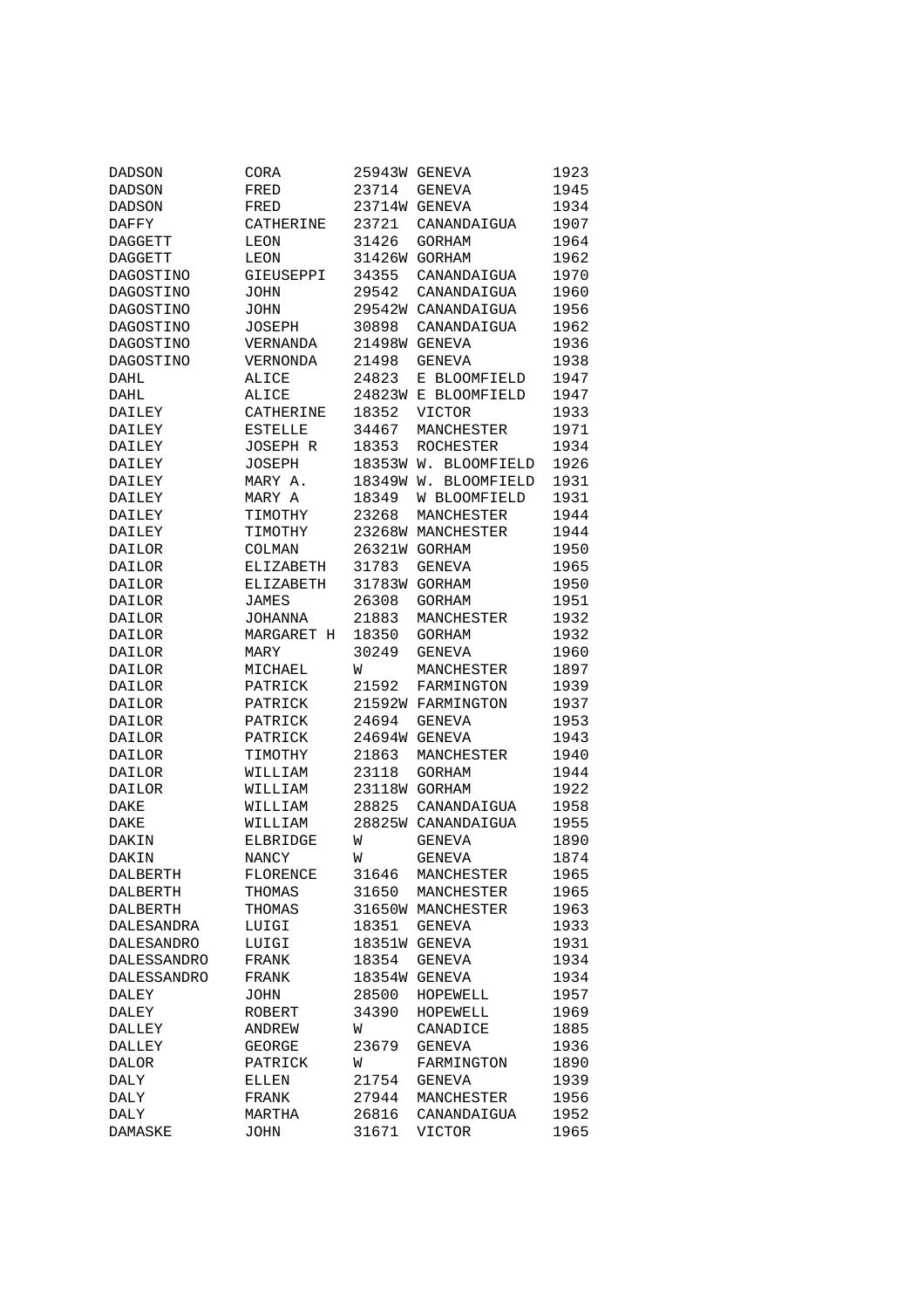| DAMASKE        | JOHN           | 31671W VICTOR |                         | 1956 |
|----------------|----------------|---------------|-------------------------|------|
| DAMASKE        | JOHN           | 34714         | <b>VICTOR</b>           | 1971 |
| DAMICK         | FRANCES        | 27208         | <b>GENEVA</b>           | 1953 |
| DAMICK         | MARY           | 23524         | GENEVA                  | 1945 |
| DAMICK         | MARY           | 31480         | <b>GENEVA</b>           | 1954 |
| DAMICK         | PETER          | 23198         | GENEVA                  | 1943 |
| DAMICO         | DOMENICA       | 31434         | GENEVA                  | 1964 |
| DAMICO         | DOMENICA       | 31434W        | <b>GENEVA</b>           | 1958 |
| DAMICO         | DOMINICO       | 23460         | GENEVA                  | 1938 |
| DAMICO         | DOMINICO       |               | 23460W GENEVA           | 1930 |
| DAMICO         | ELLEN          | 28768         | <b>GENEVA</b>           | 1958 |
| DAMICO         | ERMINIA        | 28408         | <b>GENEVA</b>           | 1957 |
| DAMICO         | JOHN           | 23348         | GENEVA                  | 1944 |
| DAMICO         | JOSEPH         | 34986         | GENEVA                  | 1972 |
| DAMICO         | JOSEPHINE      | 18367         | <b>GENEVA</b>           | 1937 |
| DAMICO         | NAZARENE       | 31855         | <b>GENEVA</b>           | 1964 |
| DAMICO         | VINCENZA       | 23461         | GENEVA                  | 1945 |
| DAMICO         | VINCENZA       | 23461W        | <b>GENEVA</b>           | 1930 |
| DANA           | FRED           | 18372         | <b>GENEVA</b>           | 1934 |
| DANGIOLILLO    | ANNA           | 34184         | <b>GENEVA</b>           | 1970 |
| DANIELS        | FLORA          | 27152         | CLIFTON SPRINGS1952     |      |
| DANIELS        | FLORENCE       | 28879         | <b>JERUSALEM</b>        | 1958 |
| DANIELS        | JOSEPH         | W             | CLIFTON SPRINGS1886     |      |
| DANIELS        | PAUL           | 30119         | CANANDAIGUA             | 1961 |
| DANIELS        | ROXY A         | 18366         | <b>BRISTOL</b>          | 1936 |
| DANIELS        | ROXY           | 18366W        | <b>BRISTOL</b>          | 1931 |
| DANIELS        | WILLIAM        | 23451         | <b>BRISTOL</b>          | 1945 |
| DANIELS        | WILLIAM        |               | 23451W BRISTOL          | 1929 |
| DANNAHE        | ANNA           | 18362         | SENECA                  | 1933 |
| DANNAHE        | JULIA          | 24937         | STANLEY                 | 1948 |
| <b>DANNAHE</b> | WILLIAM        | 27356         | CANANDAIGUA             | 1954 |
| DANN           | CAROLINE S     | 18364         | ROCHESTER               | 1934 |
| DANN           | CAROLINE       | 18364W        | <b>BLOOMFIELD</b><br>W. | 1925 |
| DARCH          | HILDA          | 35025         | S BRISTOL               | 1972 |
| DARDUINI       | <b>BERNARD</b> | 26535         | MANCHESTER              | 1952 |
| DARLING        | <b>BESSIE</b>  | 32629         | PHELPS                  | 1965 |
| DARLING        | CATHERINE      | 18370         | <b>GENEVA</b>           | 1937 |
| DARLING        | CATHERINE      | 18370W        | GENEVA                  | 1933 |
| DARLING        | CLAIR          | 18371         | MANCHESTER              | 1937 |
| DARLING        | CORA           | 25776         | FARMINGTON              | 1950 |
| DARLING        | CORA           |               | 25776W FARMINGTON       | 1939 |
| DARLING        | DAVID          | 28877         | CANANDAIGUA             | 1958 |
| DARLING        | DAVID          |               | 28877W CANANDAIGUA      | 1958 |
| DARLING        | EDMUND         | 18368         | PHELPS                  | 1937 |
| DARLING        | ELEANOR        | 28036         | CANANDAIGUA             | 1956 |
| DARLING        | EMMA           | 18369         | CANANDAIGUA             | 1937 |
| DARLING        | EMMA           |               | 18369W CANANDAIGUA      | 1916 |
| DARLING        | FRANCIS        | 32704         | PHELPS                  | 1967 |
| DARLING        | FRANCIS        | 32704W        | PHELPS                  | 1960 |
| DARLING        | HARRY          | 32552         | PHELPS                  | 1967 |
| DARLING        | HARRY          | 32552W PHELPS |                         | 1962 |
| DARLING        | HIRAM          | 18360         | GENEVA                  | 1931 |
| DARLING        | HIRAM          | 18360W GENEVA |                         | 1930 |
| DARLING        | LAVERNE        | 23107         | GENEVA                  | 1944 |
| DARLING        | LAVERNE        | 23107W GENEVA |                         | 1940 |
| DARLING        | MARJORIE       | 35283         | MANCHESTER              | 1970 |
| DARLING        | SOPHIA         | 18365         | GENEVA                  | 1929 |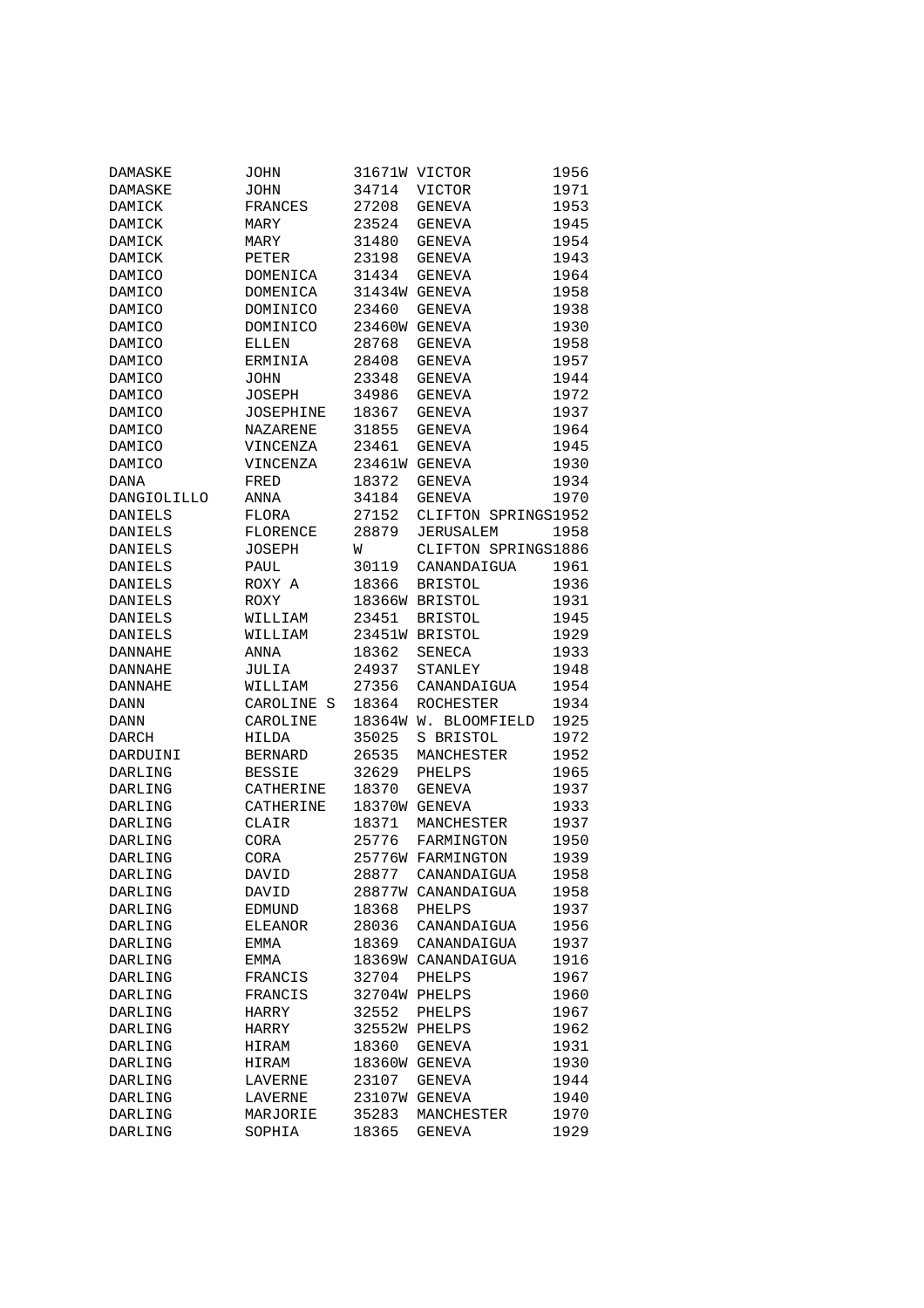| DARR             | AMANDA         | 23536         | GENEVA         | 1945 |
|------------------|----------------|---------------|----------------|------|
| <b>DARRON</b>    | FRANCES        | 33098         | W BLOOMFIELD   | 1968 |
| <b>DARROW</b>    | CHARLES H      | 18361         | <b>GENEVA</b>  | 1932 |
| <b>DARROW</b>    | CHARLES        | 18361W        | <b>GENEVA</b>  | 1931 |
| <b>DARROW</b>    | <b>CHARLES</b> | 32370         | CANANDAIGUA    | 1966 |
| <b>DARROW</b>    | HATTIE C.      | 18359W        | <b>GENEVA</b>  | 1927 |
| <b>DARROW</b>    | HATTIE<br>C    | 18359         | GENEVA         | 1931 |
| <b>DARROW</b>    | ZAC T.         | 18363W        | CANANDAIGUA    | 1919 |
| <b>DARROW</b>    | ZAC T          | 18363         | CANANDAIGUA    | 1933 |
| DATTHYN          | ISAAC          | 22509         | SHORTSVILLE    | 1942 |
| DAUBERT          | WILLIAM        | W             | CANANDAIGUA    | 1898 |
| DAUGHERTY        | LEWIS H        | 18358         | PHELPS         | 1931 |
| DAUGHERTY        | MARY           | 23007         | PHELPS         | 1935 |
| <b>DAUM</b>      | <b>BERTHA</b>  | 28204         | <b>VICTOR</b>  | 1956 |
| <b>DAUM</b>      | <b>BERTHA</b>  | 28204W        | <b>VICTOR</b>  | 1946 |
| <b>DAUM</b>      | HENRY          | 24706         | VICTOR         | 1947 |
| <b>DAUM</b>      | HENRY          | 24706W        | VICTOR         | 1944 |
| DAVENPORT        | HAZEL          | 31832         | <b>GENEVA</b>  | 1965 |
| DAVENPORT        | HAZEL          | 31832W        | <b>GENEVA</b>  | 1962 |
| <b>DAVENPORT</b> | JAMES          | 31229         | <b>BRISTOL</b> | 1962 |
| DAVENPORT        | JOHN           | 34814         | GORHAM         | 1971 |
| <b>DAVIDIO</b>   | LOUIS          | 30558         | E BLOOMFIELD   | 1962 |
| DAVID            | JOHN           | 26527         | PHELPS         | 1952 |
| DAVID            | JULIA          | 30082         | <b>GENEVA</b>  | 1961 |
| DAVID            | LEORA          | 35156         | PHELPS         | 1967 |
| DAVIDS           | <b>JOSEPH</b>  | 18382         | <b>GENEVA</b>  | 1932 |
| DAVIDS           | JOSEPH         | 18382W        | <b>GENEVA</b>  | 1920 |
| DAVIDSON         | ALEXANDER      | 26786         | CANANDAIGUA    | 1953 |
| DAVIDSON         | ALEXANDER      | 26786W        | CANANDAIGUA    | 1948 |
| DAVIDSON         | CATHERINE      | 22046         | CANANDAIGUA    | 1940 |
| DAVIDSON         | CATHERINE      | 22046W        | CANANDAIGUA    | 1933 |
| DAVIDSON         | ETHEL M        | 18383         | CANANDAIGUA    | 1931 |
| DAVIDSON         | ETHEL          | 18383W        | CANANDAIGUA    | 1929 |
| DAVIDSON         | HELEN          | 29424         | MANCHESTER     | 1960 |
| DAVIDSON         | HERBERT        | 27966         | CANANDAIGUA    | 1956 |
| DAVIDSON         | ISABEL R       | 18384         | SHORTSVILLE    | 1932 |
| DAVIDSON         | JAMES          | 18386         | CANANDAIGUA    | 1933 |
| DAVIDSON         | JAMES          | 18386W        | CANANDAIGUA    | 1930 |
| DAVIDS           | VIOLA          | 27680         | GENEVA         | 1955 |
| DAVIDS           | VIOLA          | 27680W        | <b>GENEVA</b>  | 1952 |
| DAVIDS           | WALTER         | 33141         | <b>GENEVA</b>  | 1968 |
| DAVIDS           | WALTER         | 34247         | <b>GENEVA</b>  | 1970 |
| DAVID            | ZORAH          | 25560         | <b>GENEVA</b>  | 1950 |
| DAVIE            | BRIDGET        | 35241         | GENEVA         | 1972 |
| DAVIE            | CARRIE         | 18393         | GENEVA         | 1930 |
| DAVIE            | <b>CHARLES</b> | 18391         | SENECA         | 1935 |
| DAVIE            | DAVID          | W             | GENEVA         | 1888 |
| DAVIE            | EMILIE         | 26149         | GENEVA         | 1951 |
| DAVIE            | EMILIE         | 26149W        | GENEVA         | 1949 |
| DAVIE            | GEORGE         | 23252         | <b>GENEVA</b>  | 1914 |
| DAVIE            | GEORGE         | 33020         | SENECA         | 1968 |
| DAVIE            | HELEN          | 23412         | <b>GENEVA</b>  | 1945 |
| DAVIE            | HELEN          | 32161         | GENEVA         | 1966 |
|                  |                | 26121         |                |      |
| DAVIE            | HENRY          | 26121W        | GENEVA         | 1951 |
| DAVIE            | HENRY          | 26612         | GENEVA         | 1942 |
| DAVIE            | KATHERINE      |               | GENEVA         | 1952 |
| DAVIE            | KATHERINE      | 26612W GENEVA |                | 1951 |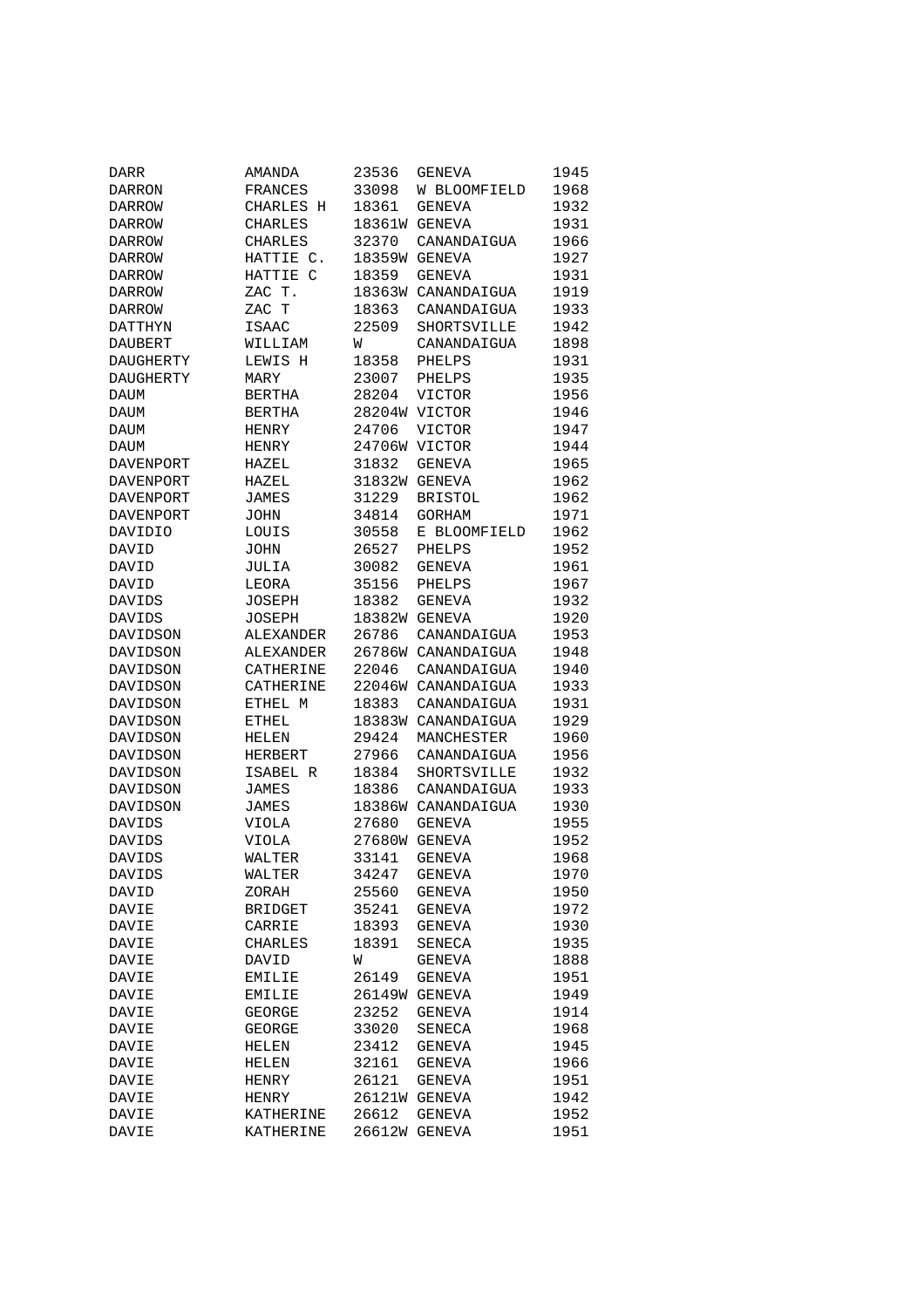| DAVIE                 | MARY           | 27151         | GENEVA                      | 1946 |
|-----------------------|----------------|---------------|-----------------------------|------|
| <b>DAVIE</b>          | <b>ROBERT</b>  | 27092         | GENEVA                      | 1954 |
| DAVIES                | JOHN           | 29150         | MANCHESTER                  | 1959 |
| DAVIES                | WILLIAM        | 31654         | CLIFTON SPRINGS1964         |      |
| DAVIES                | WILLIAM        | 31654W        | CLIFTON SPRINGS1963         |      |
| DAVIE                 | THEDA          | 28543         | <b>SENECA</b>               | 1957 |
| DAVIE                 | THEDA          | 28543W        | SENECA                      | 1951 |
| <b>DAVIS</b>          | ALTHA          | 23804         | HOLCOMB                     | 1945 |
| <b>DAVIS</b>          | ALTHA          |               | 23804W HOLCOMB              | 1944 |
| DAVIS                 | ANDREA         |               | 25815W CANANDAIGUA          | 1948 |
| DAVIS                 | ANNA A         | 18387         | CANANDAIGUA                 | 1933 |
| <b>DAVIS</b>          | ANNA           | 21685         | SHORTSVILLE                 | 1939 |
| <b>DAVIS</b>          | ANNA           | 21685W        | SHORTSVILLE                 | 1939 |
| DAVIS                 | ANNA           | 29215         | NAPLES                      | 1959 |
| DAVIS                 | ANNA           | 29215W NAPLES |                             | 1953 |
| DAVIS                 | ARTHUR         | 32711         | CANANDAIGUA                 | 1967 |
| DAVIS                 | <b>BLOSSOM</b> | 30309         | GENEVA                      | 1962 |
| <b>DAVIS</b>          | <b>BLOSSOM</b> | 30309W        | <b>GENEVA</b>               | 1962 |
| DAVIS                 | CARLTON        | 21613         | CANANDAIGUA                 | 1939 |
| <b>DAVIS</b>          | CARLTON        |               | 21613W CANANDAIGUA          | 1938 |
| <b>DAVIS</b>          | CAROLINE       | W             | E BLOOMFIELD                | 1894 |
| DAVIS                 | CLIFFORD       | 32926         | PHELPS                      | 1967 |
| DAVIS                 | DONALD         | 33404         | <b>NAPLES</b>               | 1968 |
| DAVIS                 | DWIGHT         | 23336         | CANANDAIGUA                 | 1944 |
| <b>DAVIS</b>          | DWIGHT         |               | 23336W CANANDAIGUA          | 1938 |
| <b>DAVIS</b>          | <b>EARL</b>    | 34861         | HOLCOMB                     | 1971 |
| <b>DAVIS</b>          | ELMER          | 22374         | CANANDAIGUA                 | 1942 |
| <b>DAVIS</b>          | ELMER          |               | 22374W CANANDAIGUA          | 1937 |
| <b>DAVIS</b>          | ELMER          | 31319         | GORHAM                      | 1963 |
| <b>DAVIS</b>          | FLORENCE       | 26764         | CANANDAIGUA                 | 1953 |
| <b>DAVIS</b>          | FLORENCE       | 26764W        | CANANDAIGUA                 | 1947 |
| <b>DAVIS</b>          | FREDERICK      | 31000         | CANANDAIGUA                 | 1963 |
| <b>DAVIS</b>          | GEORGE C       | 18388         | W BLOOMFIELD                | 1934 |
| <b>DAVIS</b>          | GLADYS         | 33848         | W BLOOMFIELD                | 1970 |
| DAVIS                 | GRACE          | 26043         | CLIFTON SPRINGS1951         |      |
| DAVIS                 | GRACE          | 26043W        | <b>GENEVA</b>               | 1950 |
| DAVIS                 | HAROLD         | 35158         | IONIA                       | 1971 |
| DAVIS                 | HARRIETT J     | 18392         | GENEVA                      | 1936 |
| DAVIS                 | HARRIETT       | 18392W GENEVA |                             | 1916 |
| <b>DAVIS</b>          | HERBERT        | 31826         | W BLOOMFIELD                | 1965 |
| DAVIS                 | HERBERT        |               | 31826W W BLOOMFIELD         | 1965 |
| DAVIS                 | HIRAM          | W             | CANANDIGUA                  | 1890 |
| DAVIS                 | JESSIE         | 24917         | PHELPS                      | 1948 |
| DAVIS                 | JESSIE         | 24917W        | PHELPS                      | 1940 |
| DAVIS                 | JOHN           | 34611         | HOPEWELL                    | 1971 |
| DAVIS                 | LENA           | 29785         | MANCHESTER                  | 1958 |
| DAVIS                 | LOREN          | 25047         | CANANDAIGUA                 | 1936 |
| DAVIS                 | LOT            | 24707         | HOLCOMB                     | 1947 |
| DAVIS                 | LOT            |               | 24707W HOLCOMB              | 1944 |
|                       |                | 29744         |                             | 1960 |
| DAVIS<br>DAVIS        | MABEL<br>MABEL |               | HOPEWELL<br>29744W HOPEWELL | 1960 |
|                       |                |               | RICHMOND                    | 1896 |
| DAVIS                 | MARTHA         | W             |                             |      |
| DAVIS                 | MAY            | 24948         | CANANDAIGUA                 | 1948 |
| DAVIS                 | MAY            | 24948W        | CANANDAIGUA                 | 1941 |
| DAVIS<br><b>DAVIS</b> | MAYME          | 33673         | CANANDAIGUA                 | 1969 |
|                       | MEDA           | 31988         | CANANDAIGUA                 | 1965 |
| <b>DAVIS</b>          | MEDA           |               | 31988W CANANDAIGUA          | 1965 |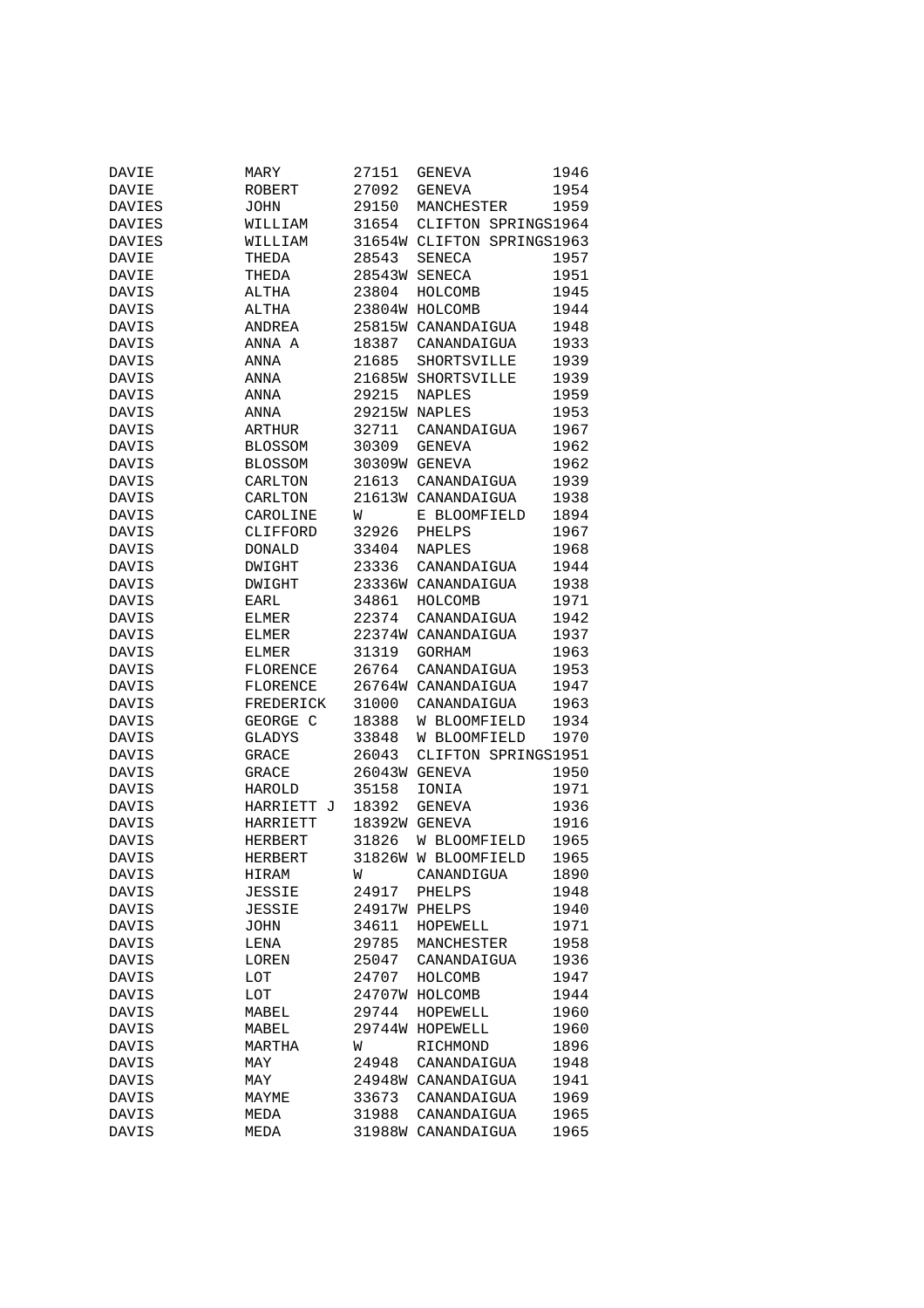| DAVIS         | OLIVER          | 26536                          | GENEVA             | 1952 |
|---------------|-----------------|--------------------------------|--------------------|------|
| <b>DAVIS</b>  | OLIVER          | 26536W                         | <b>GENEVA</b>      | 1939 |
| DAVISON       | <b>HELEN</b>    | 29424W                         | MANCHESTER         | 1958 |
| DAVIS         | ROBERT          | 33184                          | PHELPS             | 1968 |
| DAVIS         | SPENCER         | 32961                          | GENEVA             | 1968 |
| DAVIS         | WILBUR L.       | 18390W                         | CANANDAIGUA        | 1919 |
| DAVIS         | WILBUR L        | 18390                          | CANANDAIGUA        | 1934 |
| <b>DAVIS</b>  | WILLARD         | 26243                          | NAPLES             | 1951 |
| DAVIS         | WILLIAM         | 23619                          | GENEVA             | 1945 |
| <b>DAVIS</b>  | WILLIAM         | 23619W GENEVA                  |                    | 1937 |
| DAVIS         | ZENAS B         | 18385                          | CANANDAIGUA        | 1932 |
| DAVIS         | ZENAS           | 18385W                         | CANANDAIGUA        | 1931 |
| DAWLEY        | <b>CHARLES</b>  | 23575W                         | E BLOOMFIELD       | 1932 |
| DAWLEY        | FLOYD           | 30280                          | GORHAM             | 1961 |
| <b>DAWLEY</b> | WILLIAM         | 28788                          | CANANDAIGUA        | 1958 |
| DAWSON        | DANIEL          | 27398                          | HOPEWELL           | 1954 |
|               |                 |                                |                    | 1938 |
| DAWSON        | DANIEL          | 27398W                         | HOPEWELL           |      |
| DAWSON        | ELLA            | 22172                          | PHELPS             | 1941 |
| DAWSON        | <b>ELVA</b>     | 35162                          | FARMINGTON         | 1972 |
| <b>DAWSON</b> | FLORENCE        | 34862                          | <b>GENEVA</b>      | 1972 |
| DAWSON        | FRANK           | 24543                          | CANANDAIGUA        | 1947 |
| <b>DAWSON</b> | <b>FRANK</b>    |                                | 24543W CANANDAIGUA | 1945 |
| DAWSON        | JAMES           | 18399                          | CANANDAIGUA        | 1934 |
| DAWSON        | JAMES           | 18399W                         | CANANDAIGUA        | 1929 |
| <b>DAWSON</b> | <b>JOHANNA</b>  | 23035                          | PHELPS             | 1944 |
| <b>DAWSON</b> | <b>JOHANNA</b>  | 23035W                         | PHELPS             | 1941 |
| DAWSON        | JULIA           | 24234                          | SHORTSVILLE        | 1929 |
| <b>DAWSON</b> | ROSA            | 32239                          | CANANDAIGUA        | 1966 |
| DAWSON        | ROSA            |                                | 32239W CANANDAIGUA | 1940 |
| <b>DAWSON</b> | SIMON           | 22018                          | <b>GENEVA</b>      | 1940 |
| DAWSON        | SIMON           | 22018W                         | <b>GENEVA</b>      | 1940 |
| DAY           | ANITA           | 29070                          | GENEVA             | 1959 |
| DAY           | ANITA           | 29070W                         | <b>GENEVA</b>      | 1954 |
| DAY           | ANNA            | 30331                          | <b>GENEVA</b>      | 1962 |
| DAY           | ARCHULUS        | 18397                          | <b>SENECA</b>      | 1932 |
| DAY           | <b>ARCHULUS</b> | 18397W                         | PHELPS             | 1930 |
| DAY           | <b>ARTHUR</b>   | 31552                          | PHELPS             | 1965 |
| DAY           | ARTHUR          | 31552W                         | PHELPS             | 1961 |
| DAY           | EARL            | 28489                          | <b>VICTOR</b>      | 1957 |
| <b>DAY</b>    | ELIZABETH       | 18402                          | CANANDAIGUA        | 1937 |
| DAY           | ELIZABETH       |                                | 18402W CANANDAIGUA | 1933 |
| DAY           | ELIZABETH       | 27693                          | GENEVA             | 1954 |
| DAY           | <b>GEORGE</b>   | 31184                          | GENEVA             | 1964 |
| DAY           | GEORGE          | 32384                          | GENEVA             | 1966 |
|               |                 |                                |                    | 1964 |
| DAY           | GEORGE          | 32384W GENEVA<br>18401W PHELPS |                    |      |
| DAY           | MARY E.         |                                |                    | 1934 |
| DAY           | MARY E          | 18401                          | PHELPS             | 1935 |
| DAY           | MARY JANE       | 25446                          | PHELPS             | 1949 |
| DAY           | MARY JANE       | 25446                          | PHELPS             | 1949 |
| <b>DAY</b>    | MARY            | 25442W PHELPS                  |                    | 1944 |
| DAY           | MONROE          | 33460                          | PHELPS             | 1969 |
| <b>DAY</b>    | MYRA            | 32454                          | PHELPS             | 1967 |
| <b>DAY</b>    | <b>MYRA</b>     | 32454W PHELPS                  |                    | 1967 |
| DAY           | ORILLA L        | 18400                          | <b>BRISTOL</b>     | 1934 |
| DAY           | OSCAR           | 28386                          | W BLOOMFIELD       | 1946 |
| <b>DAY</b>    | <b>RAYMOND</b>  | 32571                          | <b>BRISTOL</b>     | 1967 |
| <b>DAY</b>    | <b>RAYMOND</b>  |                                | 32571W BRISTOL     | 1956 |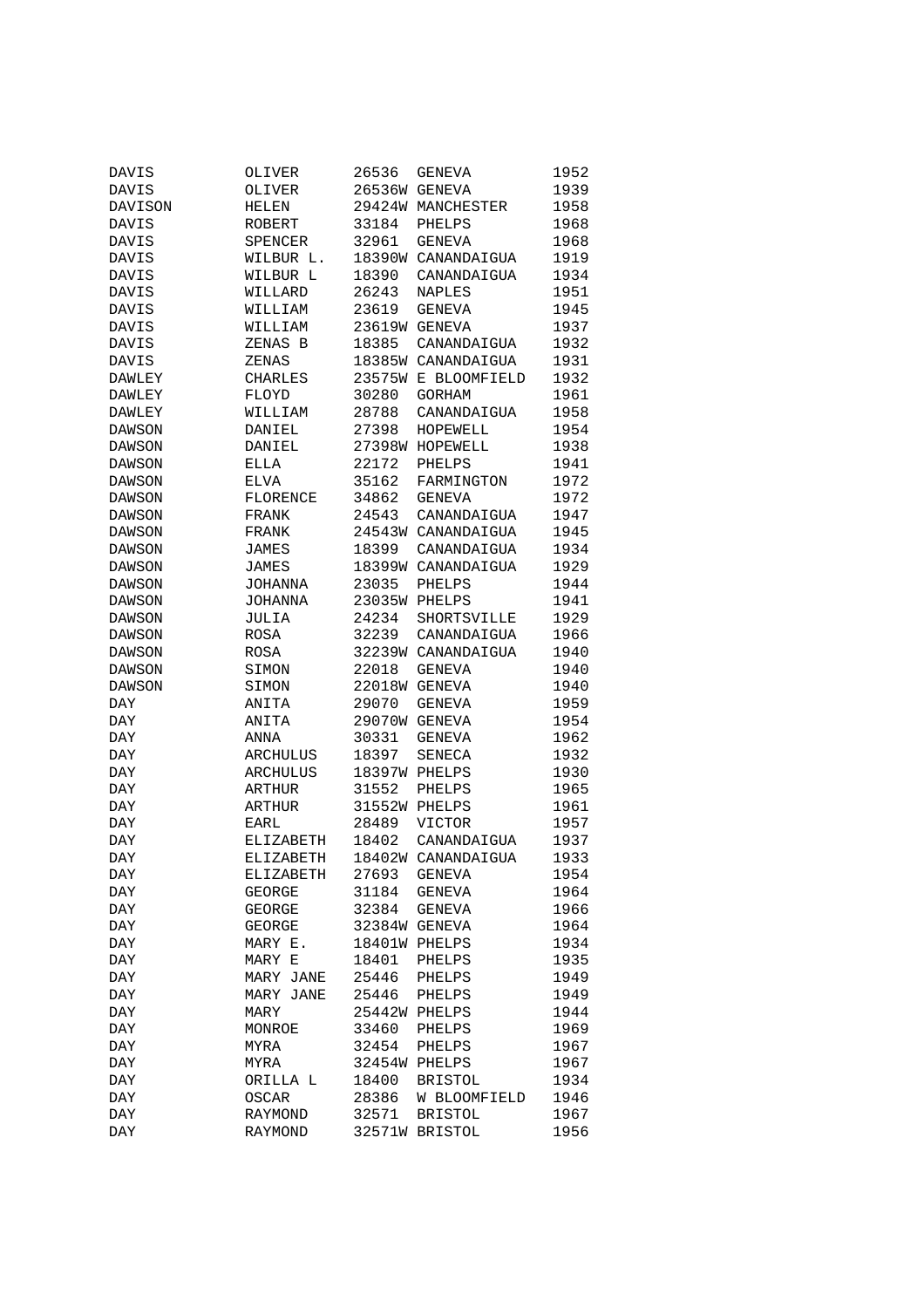| <b>DAY</b>      | SARAH             | W             | 1874<br><b>GENEVA</b>      |
|-----------------|-------------------|---------------|----------------------------|
| DAY             | SUSIE             | 32753         | <b>BRISTOL</b><br>1965     |
| <b>DAYTON</b>   | AMY               | 26635         | CLIFTON SPRINGS1952        |
| DAYTON          | AMY               |               | 26635W CLIFTON SPRINGS1925 |
| DAYTON          | CHARLES           | 28619         | 1958<br><b>GENEVA</b>      |
| <b>DAYTON</b>   | <b>CHARLES</b>    | 28619W GENEVA | 1956                       |
| <b>DAYTON</b>   | <b>DANA</b>       | 22848         | HOPEWELL<br>1943           |
| <b>DAYTON</b>   | <b>EDSON</b>      | 22496         | CLIFTON SPRINGS1942        |
| <b>DAYTON</b>   | <b>EDSON</b>      |               | 22496W CLIFTON SPRINGS1925 |
| <b>DAYTON</b>   | GRACE H           | 18398         | 1933<br>CANANDAIGUA        |
| <b>DAYTON</b>   | GRACE             |               | 18398W CANANDAIGUA<br>1928 |
| DEAGMAN         | ANNA              | 23455         | W BLOOMFIELD<br>1933       |
| DEAKEN          | ROBERT            | W             | 1854<br>CANANDAIGUA        |
| DEAL            | ALICE             | 28104         | 1956<br>VICTOR             |
| DEAL            | ASA               | 28603         | <b>VICTOR</b><br>1957      |
| DEAL            | ASA               | 28603W VICTOR | 1935                       |
| DEANE           | PATRICK J         | 18413         | 1932<br>GENEVA             |
| DEAN            | FRANK A.          | 18420W NAPLES | 1934                       |
| <b>DEAN</b>     | FRANK A           | 18420         | CLIFTON SPRINGS1935        |
| DEAN            | FRED              | 28358         | CLIFTON SPRINGS1943        |
| <b>DEAN</b>     | <b>HELEN</b>      | 30870         | CANANDAIGUA<br>1963        |
| DEAN            | HELEN             |               | 30870W CANANDAIGUA<br>1954 |
| DEAN            | IDA E             | 18414         | CANANDAIGUA<br>1933        |
| DEAN            | JOHN A            | 18417         | CANANDAIGUA<br>1934        |
| DEAN            | JOHN L.           | 18415W NAPLES | 1920                       |
| DEAN            | JOHN L            | 18415         | 1934<br><b>NAPLES</b>      |
| <b>DEAN</b>     | MARY A.           |               | 1933<br>18416W GENEVA      |
| <b>DEAN</b>     | MARY A            | 18416         | 1934<br>GENEVA             |
| DEAN            | PETER             | 18409         | 1931<br>MANCHESTER         |
| <b>DEAN</b>     | ROSE<br>В.        | 18418W NAPLES | 1934                       |
| DEAN            | ROSE<br>B         | 18418         | CANANDAIGUA<br>1934        |
| DEAR            | JOHN A.           |               | 18417W CANANDAIGUA<br>1934 |
| <b>DEAR</b>     | MARY ADELINE18419 |               | 1934<br>GORHAM             |
| DEATS           | JOSEPH            | 30626         | 1954<br>CANADICE           |
| DEBACKER        | JOSEPH            | 21561         | 1938<br>PHELPS             |
| <b>DEBAERE</b>  | ARTHUR            | 31283         | 1963<br>MANCHESTER         |
| DEBAERE         | BERT              | 18422         | MANCHESTER<br>1936         |
| <b>DEBAERE</b>  | BERT              |               | 18422W MANCHESTER<br>1934  |
| DEBAERE         | LOUISE            |               | 28273W CLIFTON SPRINGS1937 |
| DEBBOUWT        | <b>FRANK</b>      | 32694         | CLIFTON SPRINGS1967        |
| DEBBOUWT        | FRANK             |               | 32694W CLIFTON SPRINGS1954 |
| DEBEAN          | <b>BLANCHE</b>    |               | 28566W VICTOR<br>1948      |
| DEBEAU          | <b>BLANCHE</b>    | 28566         | <b>VICTOR</b><br>1957      |
| DEBLIECK        | <b>BERNARD</b>    | 33133         | CLIFTON<br>SPRINGS1968     |
| <b>DEBOOVER</b> | AMELIA            | 22713         | 1943<br>PHELPS             |
| <b>DEBOOVER</b> | AMELIA            | 22713W        | 1926<br>PHELPS             |
| DEBOOVER        | FLORENCE          | 27302         | 1953<br>GENEVA             |
| DEBOOVER        | GEORGE            | 32116         | 1966<br>GENEVA             |
| <b>DEBOOVER</b> | PETER             | 34873         | 1972<br>GENEVA             |
| DEBOTT          | AMOS              | 28008         | 1954<br>GENEVA             |
| <b>DEBOTT</b>   | EDWIN             | 23053         | 1944<br>GENEVA             |
| DEBOTT          | EDWIN             | 23053W        | <b>GENEVA</b><br>1934      |
| DEBOTT          | EDWIN             | 31271         | GENEVA<br>1964             |
| DEBOTT          | JACOB             | 23833         | 1945<br>GENEVA             |
| DEBOTT          | MARY              | 28668         | 1958<br>GENEVA             |
| DEBOTT          | MARY              | 28668W        | GENEVA<br>1946             |
| <b>DEBOW</b>    | ANSEL             | W             | CANANDAIGUA<br>1870        |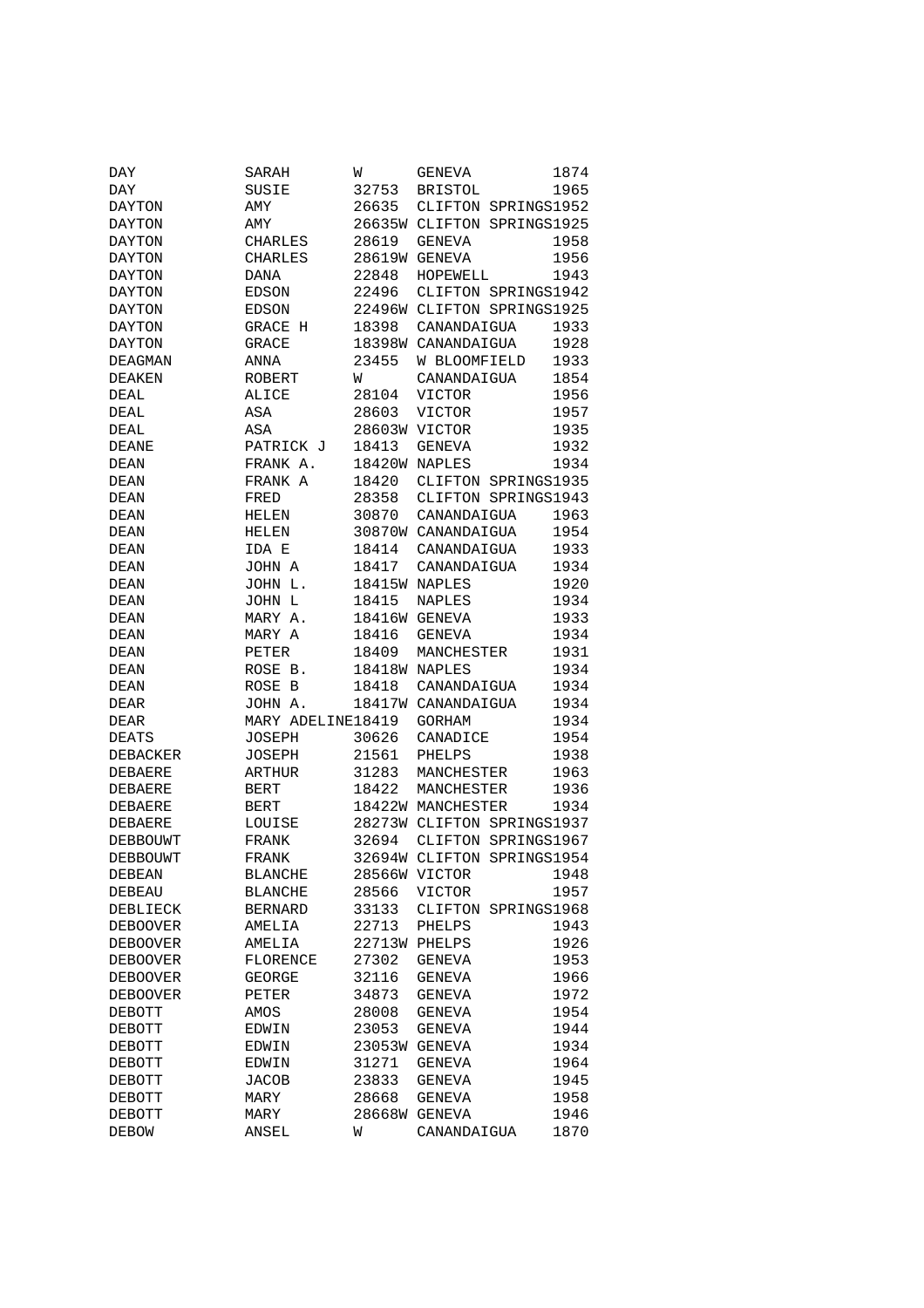| DEBOW           | BELLE                     | 33615  | HOLCOMB                    | 1969 |
|-----------------|---------------------------|--------|----------------------------|------|
| DEBOW           | FRANCIS<br>$\overline{B}$ | 18412  | E BLOOMFIELD               | 1931 |
| <b>DEBOW</b>    | FRED                      | 21534  | <b>BLOOMFIELD</b><br>Е     | 1938 |
| DEBOW           | JERRIT                    | W      | FARMINGTON                 | 1878 |
| DEBOW           | SUSAN E                   | 18421  | E BLOOMFIELD               | 1936 |
| DEBROCK         | <b>EMILY</b>              | 29811  | FARMINGTON                 | 1961 |
| DEBROCK         | EMILY                     | 29811W | FARMINGTON                 | 1955 |
| DEBROCK         | JACOB                     | 22686  | CLIFTON SPRINGS1933        |      |
| DEBROCK         | <b>JACOB</b>              | 22686W | CLIFTON SPRINGS1915        |      |
| DEBROCK         | JOHN B.                   | 18408W | FARMINGTON                 | 1912 |
| <b>DEBROCK</b>  | JOHN B                    | 18408  | FARMINGTON                 | 1931 |
| <b>DEBROCK</b>  | MARY                      | 23736  | CLIFTON SPRINGS1941        |      |
| DEBROCK         | VINCENT                   | 27529  | MANCHESTER                 | 1955 |
| <b>DEBUCK</b>   | STEPHANIE                 | 24504  | CLIFTON SPRINGS1947        |      |
| <b>DEBUCK</b>   | STEPHANIE                 | 24504W | CLIFTON SPRINGS1944        |      |
| <b>DEBUERE</b>  | LOUISE                    | 28273  | CLIFTON<br>SPRINGS1957     |      |
| DECAMP          | CAROL                     | 27775  | GENEVA                     | 1955 |
| DECAMP          | CORAL                     | 27775W | <b>GENEVA</b>              | 1951 |
| DECANN          | <b>ELLA</b>               | 18410  |                            |      |
| DECANN          | <b>ELMER</b>              | 31510  | <b>GENEVA</b>              | 1964 |
| DECANN          | JOSIAS                    | 35206  | CLIFTON SPRINGS1972        |      |
| DECANN          | LEAH                      | 27541  | PHELPS                     | 1953 |
| DECARO          | ARTHUR                    | 32831  | <b>GENEVA</b>              | 1967 |
| DECCAMP         | LENA                      | 32539  | PHELPS                     | 1965 |
| DECKER          | <b>ARETHUSA</b>           | W      | PHELPS                     | 1883 |
| DECKER          | <b>ELIJAH</b>             | 25647  | <b>GENEVA</b>              | 1950 |
| DECKER          | ELIJAH                    | 25647W | <b>GENEVA</b>              | 1947 |
| DECKER          | <b>ELMO</b>               | 27335  | <b>GENEVA</b>              | 1954 |
| DECKER          | GEORGE                    | 25703  | SENECA                     | 1945 |
| DECKER          | GEORGE                    | 27213  | SENECA CASTLE              | 1945 |
| DECKER          | JAMES                     | 26169  | NAPLES                     | 1949 |
| <b>DECKER</b>   | LILLIAN                   | 21616  | GENEVA                     | 1939 |
| DECKER          | MAUD                      | 26542  | SENECA CASTLE              | 1952 |
| <b>DECKER</b>   | MINNIE                    | 31987  | GENEVA                     | 1962 |
| DECKER          | ORLIN                     | 30387  | GENEVA                     | 1962 |
| DECKER          | ORLIN                     | 30387W | <b>GENEVA</b>              | 1958 |
| DECKER          | PHOEBE                    | 26274  | CLIFTON SPRINGS1952        |      |
| DECKER          | PHOEBE                    |        | 26274W CLIFTON SPRINGS1946 |      |
| DECKER          | SEYMOUR                   | 18411W | <b>GENEVA</b>              | 1919 |
| <b>DECKEY</b>   | SEYMOUR                   | 18411  | FAYETTE                    | 1932 |
| DECLERCQ        | ZILEAN                    | 34230  | CANANDAIGUA                | 1970 |
| DECONINCK       | ALFONS                    | 30603  | CANADICE                   | 1962 |
| DECONINCK       | <b>ALFONS</b>             |        | 30603W CANADICE            | 1956 |
| DECOOK          | JOHN                      | 34869  | PHELPS                     | 1972 |
| <b>DECOOK</b>   | MARY                      | 29404  | PHELPS                     | 1960 |
| DEDOMINICIS     | <b>ANTONIO</b>            | 23520  | <b>GENEVA</b>              | 1945 |
| DEDONATO        | MARY                      | 30559  | MANCHESTER                 | 1961 |
| <b>DEDONATO</b> | PATSY                     | 34219  | MANCHESTER                 | 1970 |
| DEEB            | ANNA                      | 26090  | <b>GENEVA</b>              | 1951 |
| DEE             | <b>BERNARD</b>            | 25090  | GENEVA                     | 1948 |
| DEE             | <b>BLANCHE</b>            | 23250  | SHORTSVILLE                | 1944 |
| DEE             | <b>BLANCHE</b>            | 23250W | SHORTSVILLE                | 1943 |
| DEE             | EDWARD                    | 18423  | MANCHESTER                 | 1936 |
| DEEGAN          | <b>BRIDGET</b>            | 25286  | GENEVA                     | 1949 |
| DEEGAN          | <b>BRIDGET</b>            |        | 25286W GENEVA              | 1948 |
| DEEGAN          | HANNAH                    | 26271  | GENEVA                     | 1951 |
| <b>DEFAZIO</b>  | THOMAS                    | 23592  | <b>GENEVA</b>              | 1942 |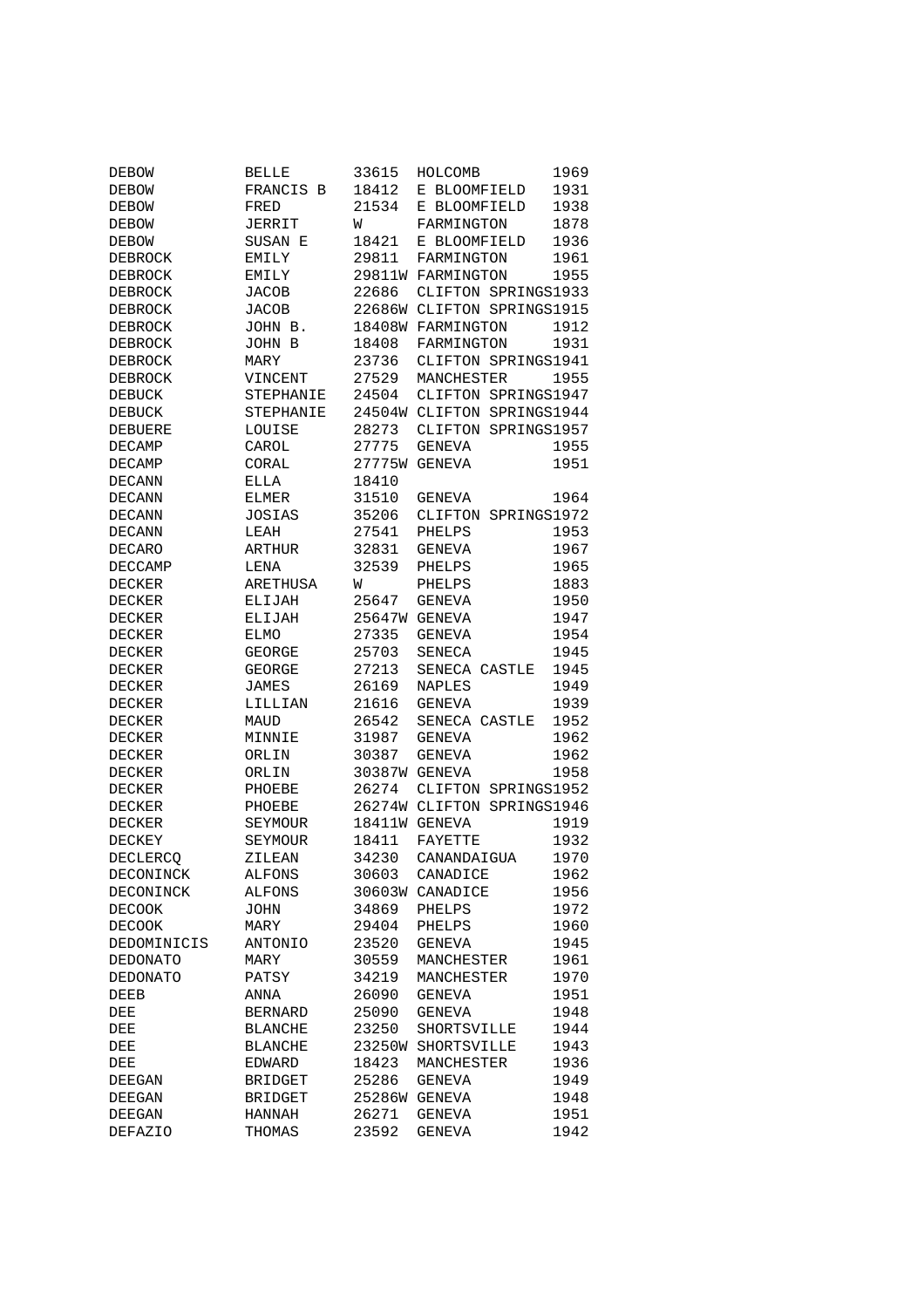| DEFLORES                | ROCCO          | 28922         | CANANDAIGUA         | 1958 |
|-------------------------|----------------|---------------|---------------------|------|
| <b>DEFLORES</b>         | <b>ROCCO</b>   | 28922W        | CANANDAIGUA         | 1957 |
| <b>DEFLYER</b>          | GRACE          | 31755         | SHORTSVILLE         | 1963 |
| DEFRIES                 | RICHARD        | 33164         | RICHMOND            | 1962 |
|                         | <b>BLANCHE</b> | 23883         | CANANDAIGUA         | 1932 |
| DEGEN<br><b>DEGRAAF</b> |                | 27043         | RICHMOND            | 1953 |
|                         | PETER          |               |                     |      |
| DEGRAFF                 | FRANK          | 26205         | CANANDAIGUA         | 1951 |
| <b>DEGRAFF</b>          | FRANK          | 26205W        | CANANDAIGUA         | 1951 |
| <b>DEGRAFF</b>          | <b>JACOB</b>   | 25356         | RICHMOND            | 1949 |
| DEGRAFF                 | <b>JACOB</b>   | 25356W        | RICHMOND            | 1947 |
| <b>DEGRAFF</b>          | <b>JAMES</b>   | 31735         | RICHMOND            | 1964 |
| DEGRAFF                 | <b>JOHN</b>    | 25139         | CANANDAIGUA         | 1935 |
| DEGRAFF                 | JOHN           | W             | <b>SENECA</b>       | 1891 |
| DEGRAW                  | ALLEN          | 29211         | CLIFTON SPRINGS1959 |      |
| DEGRAW                  | ALLEN          | 29211W        | CLIFTON SPRINGS1955 |      |
| DEGRAW                  | FLORA          | 29282         | CLIFTON SPRINGS1949 |      |
| DEGROFF                 | FLOYD          | 33134         | PHELPS              | 1968 |
| <b>DEGROOTE</b>         | ABRAM          | 31264         | CANANDAIGUA         | 1964 |
| <b>DEGROOTE</b>         | ABRAM          | 31264W        | CANANDAIGUA         | 1957 |
| <b>DEGROOTE</b>         | <b>JACOB</b>   | 26532         | SHORTSVILLE         | 1951 |
| <b>DEGROOTE</b>         | LULU           | 23491         | CLIFTON SPRINGS1945 |      |
| <b>DEGROOTE</b>         | LULU           | 23491W        | MANCHESTER          | 1940 |
| DEGROOTE                | MARY           | 29108         | MANCHESTER          | 1959 |
| DEHACK                  | JOHN           | 23485         | MANCHESTER          | 1910 |
| DEHOND                  | LINWOOD        | 33971         | HOLCOMB             | 1966 |
| <b>DEHUE</b>            | <b>JACOB</b>   | 31609W        | CANANDAIGUA         | 1964 |
| DEITS                   | ELIZABETH<br>S | 18429         | MANCHESTER          | 1903 |
| DEITS                   | <b>GEORGE</b>  | 30097         | MANCHESTER          | 1958 |
| DEITS                   | GEORGE         | 30097W        | MANCHESTER          | 1955 |
| DEITS                   | WILLIAM        | 18430         | MANCHESTER          | 1928 |
| DEJAEGER                | PETER          | 27644         | MANCHESTER          | 1954 |
| DEJOHN                  | ALBERT         | 34782         | <b>GENEVA</b>       | 1971 |
| <b>DEJOHN</b>           | DOMINICK       | 27653         | <b>GENEVA</b>       | 1955 |
| DEJOHN                  | DOMINICK       | 27653W        | <b>GENEVA</b>       | 1954 |
| DEJOHN                  | JULIA          | 34905         | GENEVA              | 1972 |
| DEJOHN                  | NICOLETTA      | 31807         | GENEVA              | 1960 |
| DEJOHN                  | PETER          | 31808         | <b>GENEVA</b>       | 1964 |
| <b>DEKLER</b>           | SIEGFRIED      | 32190         | MANCHESTER          | 1966 |
| <b>DELACY</b>           | JENNIE         | 22999         | <b>GENEVA</b>       | 1943 |
| DELAHUNTY               | MARY           | 32794         | <b>GENEVA</b>       | 1967 |
|                         |                |               |                     |      |
| DELAHUNTY               | MARY           |               | 32794W GENEVA       | 1957 |
| DELAHUNTY               | THOMAS         | 24998         | PHILADELPHIA        | 1940 |
| <b>DELAHUNTY</b>        | WILLIAM        | 28466         | <b>GENEVA</b>       | 1957 |
| DELAHUNTY               | WILLIAM        |               | 28466W GENEVA       | 1957 |
| DELAMAR                 | HENRY          | W             | PHELPS              | 1895 |
| DELANCEY                | LUCIA          | 21569         | <b>GENEVA</b>       | 1939 |
| DELANCEY                | LUCIA          |               | 21569W GENEVA       | 1936 |
| DELANCEY                | MARTHA         | W             | GENEVA              | 1882 |
| DELANCEY                | WILLIAM        | 30157         | <b>GENEVA</b>       | 1961 |
| DELANCEY                | WILLIAM        | 30157W        | GENEVA              | 1945 |
| DELANEY                 | GEORGE         | 33482         | MANCHESTER          | 1969 |
| DELANEY                 | JOHN P.        |               | 18432W GENEVA       | 1925 |
| DELANEY                 | JOHN P         | 18432         | GENEVA              | 1932 |
| DELANEY                 | MARY           | 26375         | HOPEWELL            | 1952 |
| DELANO                  | ADELINA        | 27633         | GENEVA              | 1955 |
| DELANO                  | NICHOLAS       | 28770         | GENEVA              | 1958 |
| <b>DELANO</b>           | NICHOLAS       | 28770W GENEVA |                     | 1956 |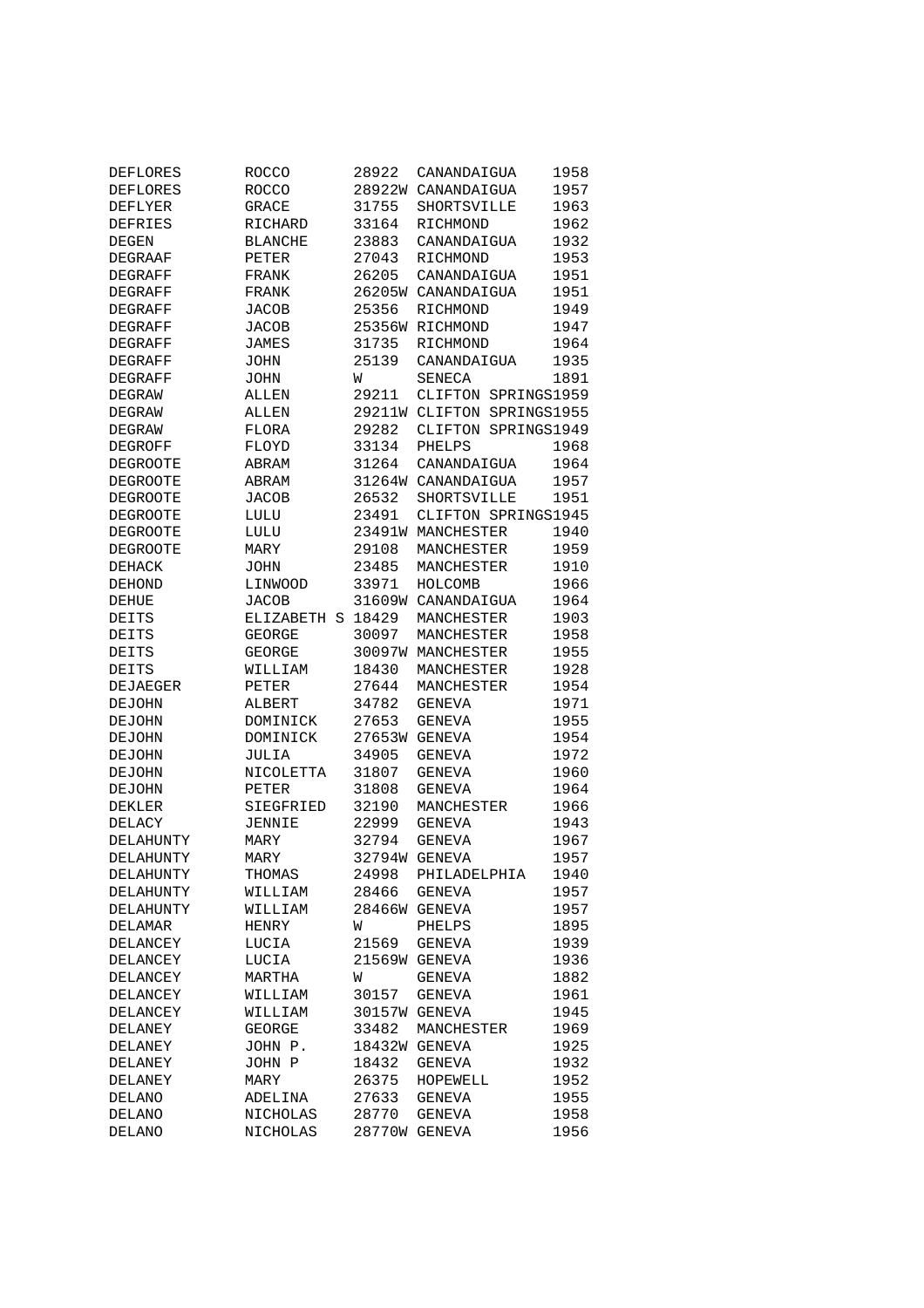| DELARME         | JOSEPH         | W      | MANCHESTER             | 1880 |
|-----------------|----------------|--------|------------------------|------|
| DELBRIDGE       | FRED           | 35033  | <b>GENEVA</b>          | 1972 |
| <b>DELEA</b>    | CORNELIUS      | 24905  | SENECA                 | 1948 |
| DELEA           | DANIEL         | 18434  | SENECA                 | 1933 |
| DELEA           | DANIEL         | 18434W | SENECA                 | 1931 |
| DELEA           | MARY           | 30356  | GENEVA                 | 1962 |
| DELEA           | MARY           | 30356W | <b>SENECA</b>          | 1952 |
| DELEA           | MICHAEL        | 27331  | SENECA                 | 1954 |
| DELEA           | MICHAEL        | 27331W | SENECA                 | 1952 |
| DELFORTE        | ORESTE         | 32069  | CANANDAIGUA            | 1966 |
| <b>DELGATTO</b> | MARY           | 18437  | MANCHESTER             | 1935 |
| DELIZIA         | MICHAEL        | 25918  | MANCHESTER             | 1950 |
| DELLAROCCA      | PETER          | 20519  | <b>GENEVA</b>          | 1933 |
| DELLER          | DOROTHY        | 35259  | NAPLES                 | 1971 |
| <b>DELLES</b>   | <b>CHARLES</b> | 32524  | W BLOOMFIELD           | 1967 |
| DELODDER        | JOHN           | 25512  | GORHAM                 | 1949 |
| DELODDER        | JOHN           | 25512W | CANANDAIGUA            | 1949 |
| DELONG          | ESTELLA        | 22385  | BLOOMFIELD<br>Е        | 1942 |
| <b>DELONG</b>   | <b>ESTELLA</b> | 22385W | <b>BLOOMFIELD</b><br>Е | 1937 |
| <b>DELONG</b>   | IRA            | 23543  | E BLOOMFIELD           | 1929 |
| DELONG          | RUTH           | 35117  | VICTOR                 | 1972 |
| DELPA           | JOSEPH         | 25673  | <b>BRISTOL</b>         | 1950 |
| DELPAPA         | LOUIS          | 30063  | <b>GENEVA</b>          | 1961 |
| DELPAPA         | RAYMOND        | 24361  | <b>GENEVA</b>          | 1947 |
| DELPAPA         | RAYMOND        | 24361W | GENEVA                 | 1946 |
| <b>DELUE</b>    | ANNA           | 28088  | CANANDAIGUA            | 1956 |
| <b>DELUE</b>    | ANNA           | 28088W | CANANDAIGUA            | 1953 |
| DELUE           | JACOB          | 31609  | CANANDAIGUA            | 1964 |
| DEMARIA         | DAVID          | 34369  | GENEVA                 | 1971 |
| DEMARIA         | LENA           | 31513  | <b>GENEVA</b>          | 1964 |
| DEMARIA         | LENA           | 31513W | GENEVA                 | 1963 |
| DEMARIA         | LOUIS          | 28698  | GENEVA                 | 1942 |
| DEMARIA         | MICHAEL        | 27235  | <b>GENEVA</b>          | 1954 |
| DEMAY           | ARTHUR         | 33414  | PHELPS                 | 1969 |
| DEMAY           | ISAAC          | 21986  | MANCHESTER             | 1940 |
| DEMAY           | <b>ISAAC</b>   | 21986W | HOPEWELL               | 1937 |
| DEMAY           | MAB            | 29669  | PHELPS                 | 1952 |
| DEMAY           | MINERVA        | 34718  | MANCHESTER             | 1971 |
| <b>DEMAY</b>    | ROY            | 33119  | MANCHESTER             | 1968 |
| DEMELL          | LETHA          | 26690  | <b>GENEVA</b>          | 1952 |
| <b>DEMEO</b>    | CARMELA        | 28066  | GENEVA                 | 1950 |
| DEMEO           | FANNY          | 34205  | GENEVA                 | 1970 |
| DEMEO           | GUISEPPE       | 30830  | GENEVA                 | 1963 |
| DEMEO           | GUISEPPE       | 30830W | GENEVA                 | 1952 |
| DEMING          | CLARE          | 34216  | CANANDAIGUA            | 1970 |
| DEMING          | LIZZIE G       | 18435  | ROCHESTER              | 1931 |
| DEMING          | ROY            | 18438  | GENEVA                 | 1938 |
| DEMING          | SARAH          | W      | PHELPS                 | 1872 |
| DEMMING         | FRANK          | 34620  | GENEVA                 | 1971 |
| DEMMING         | WILLIAM        | 33316  | <b>GENEVA</b>          | 1969 |
| <b>DEMOND</b>   | CLINTON M      | 18433  | CANANDAIGUA            | 1933 |
| <b>DEMOND</b>   | CLINTON        |        | 18433W CANANDAIGUA     | 1932 |
| DEMOREST        | IDA            | 26711  | <b>NAPLES</b>          | 1939 |
| DEMOREST        | LEONARD        | 31864  | <b>NAPLES</b>          | 1965 |
| DEMOREST        | LEONARD        | 31964W | <b>NAPLES</b>          | 1964 |
| DEMOTT          | FELIX          | 25097W | MANCHESTER             | 1935 |
| DEMOTT          | FLEIX          | 25097  | MANCHESTER             | 1948 |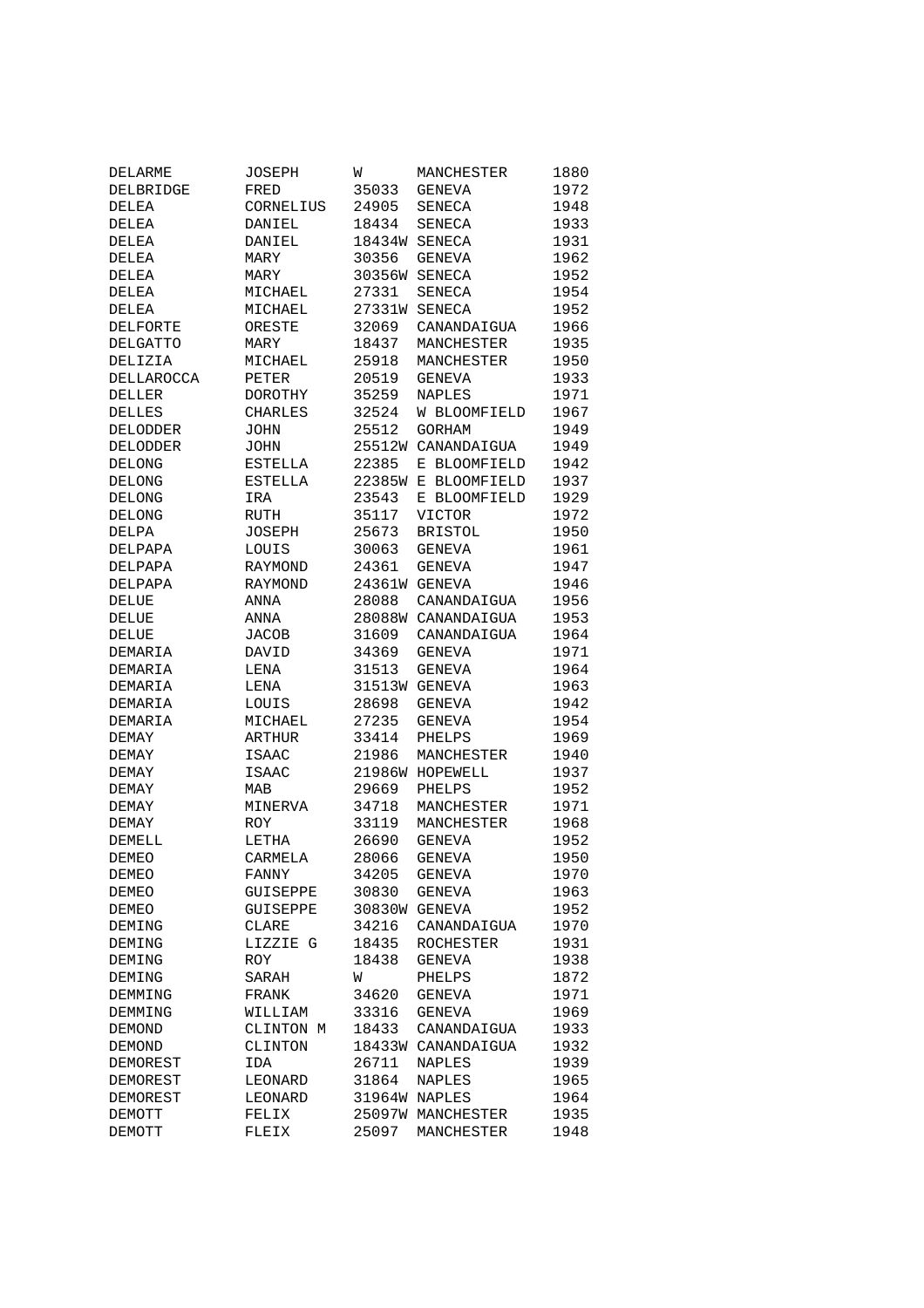| DEMOTT          | MARY         | 32557  | MANCHESTER             | 1966 |
|-----------------|--------------|--------|------------------------|------|
| DEMOTT          | MARY         | 32557W | MANCHESTER             | 1964 |
| DEMPSEY         | ARTHUR J     | 18431  | CANANDAIGUA            | 1932 |
| DEMPSEY         | ELIZABETH    | W      | CANANDAIGUA            | 1868 |
| DEMPSEY         | HANNAH       | M      | CANANDAIGUA            | 1885 |
| DEMPSEY         | JERMIAH      | W      | CANANDAIGUA            | 1861 |
| DEMPSEY         | JOHN         | 32533  | GENEVA                 | 1966 |
| DEMUNN          | MARY         | 18436  | GENEVA                 | 1936 |
| DEMUZIO         | SAM          | 31948  | CANANDAIGUA            | 1965 |
| DENANA          | <b>JOHN</b>  | W      | <b>BRISTOL</b>         | 1898 |
| <b>DENBOW</b>   | ALFRED       | W      | CANANDAIGUA            | 1878 |
| DENBY           | RUTH         | 24575  | CANANDAIGUA            | 1947 |
| <b>DENGLER</b>  | JOHN         | 31875  | <b>NAPLES</b>          | 1960 |
| DENISON         | GLADYS       | 32623  | GENEVA                 | 1967 |
| DENISON         | GLADYS       | 32623W | <b>GENEVA</b>          | 1961 |
| DENISON         | MINNIE       | 33867  | <b>GENEVA</b>          | 1970 |
| DENMARK         | FLORENCE     | 28575  | GENEVA                 | 1957 |
| <b>DENMARK</b>  | FLORENCE     | 28575W | <b>GENEVA</b>          | 1957 |
| DENNEHEY        | ROGER        | 34343  | CLIFTON SPRINGS1971    |      |
| DENNETT         | MAYBELLE     | 25749  | CLIFTON<br>SPRINGS1950 |      |
| DENNETT         | MAYBELLE     | 25749W | SPRINGS1950<br>CLIFTON |      |
| DENNEY          | FLORENCE     | 22226  | PHELPS                 | 1940 |
| DENNEY          | FLORENCE     | 22226W | PHELPS                 | 1940 |
| <b>DENNEY</b>   | HENRY        | 29273  | GENEVA                 | 1959 |
| DENNEY          | HENRY        | 29273W | <b>GENEVA</b>          | 1955 |
| DENNEY          | LILLIAN      | 28137  | CANANDAIGUA            | 1956 |
| DENNEY          | LILLIAN      | 28137W | CANANDAIGUA            | 1948 |
| <b>DENNEY</b>   | THAD         | 21452W | PHELPS                 | 1919 |
| DENNIE          | ANTHONY      | 18458  | FARMINGTON             | 1936 |
| DENNIE          | DAVID        | 34881  | FARMINGTON             | 1972 |
| DENNINGTON      | EDITH        | 18453  | GENEVA                 | 1933 |
| DENNINGTON      | GRACE        | 35247  | <b>NAPLES</b>          | 1974 |
| DENNINGTON      | JAMES        | 22849  | GENEVA                 | 1943 |
| DENNINGTON      | <b>JAMES</b> | 22849W | <b>GENEVA</b>          | 1928 |
| DENNIS          | CAROLINE     | W      | CANANDAIGUA            | 1881 |
| DENNIS          | DORIS        | 25982  | MANCHESTER             | 1947 |
| DENNIS          | EDMUND       | 24915  | MANCHESTER             | 1948 |
| DENNIS          | EMMA J.      | 18449W | GENEVA                 | 1916 |
| DENNIS          | EMMA J       | 18449  | GENEVA                 | 1930 |
| DENNIS          | MATTHEW      | W      | CANANDAIGUA            | 1886 |
| DENNISON        | ELIZABETH    | W      | <b>GENEVA</b>          | 1878 |
| DENNISON        | GRACE        | 21652  | GENEVA                 | 1939 |
| DENNISON        | HARRIET      | 22429  | PELHAM                 | 1942 |
| DENNISON        | HARRIET      | 22429W | SENECA                 | 1942 |
| DENNISON        | LILLIAN      | 22727  | <b>GENEVA</b>          | 1920 |
| DENNISON        | LULU         | 23993  | CANANDAIGUA            | 1931 |
| DENNISTON       | PAULINE      | 27114  | GENEVA                 | 1953 |
| DENNISTON       | PAULINE      | 27114W | GENEVA                 | 1952 |
| DENNY           | THAD         | 21452  | PHELPS                 | 1938 |
| DENNY           | WILLIS       | 28005  | GENEVA                 | 1956 |
| DENNY           | WILLIS       | 28005W | GENEVA                 | 1956 |
| DENSK           | JOHN         | 22498  | GENEVA                 | 1942 |
| DENTON          | LOUISA       | W      | SENECA                 | 1872 |
| DEPALMA         | ANTONIO      | 18456  | GENEVA                 | 1934 |
| DEPALMA         | ANTONIO      | 18456W | GENEVA                 | 1932 |
| DEPALMA         | MICHELA      | 21576  | GENEVA                 | 1939 |
| <b>DEPAOLIS</b> | THEODORE     | 21605  | <b>GENEVA</b>          | 1939 |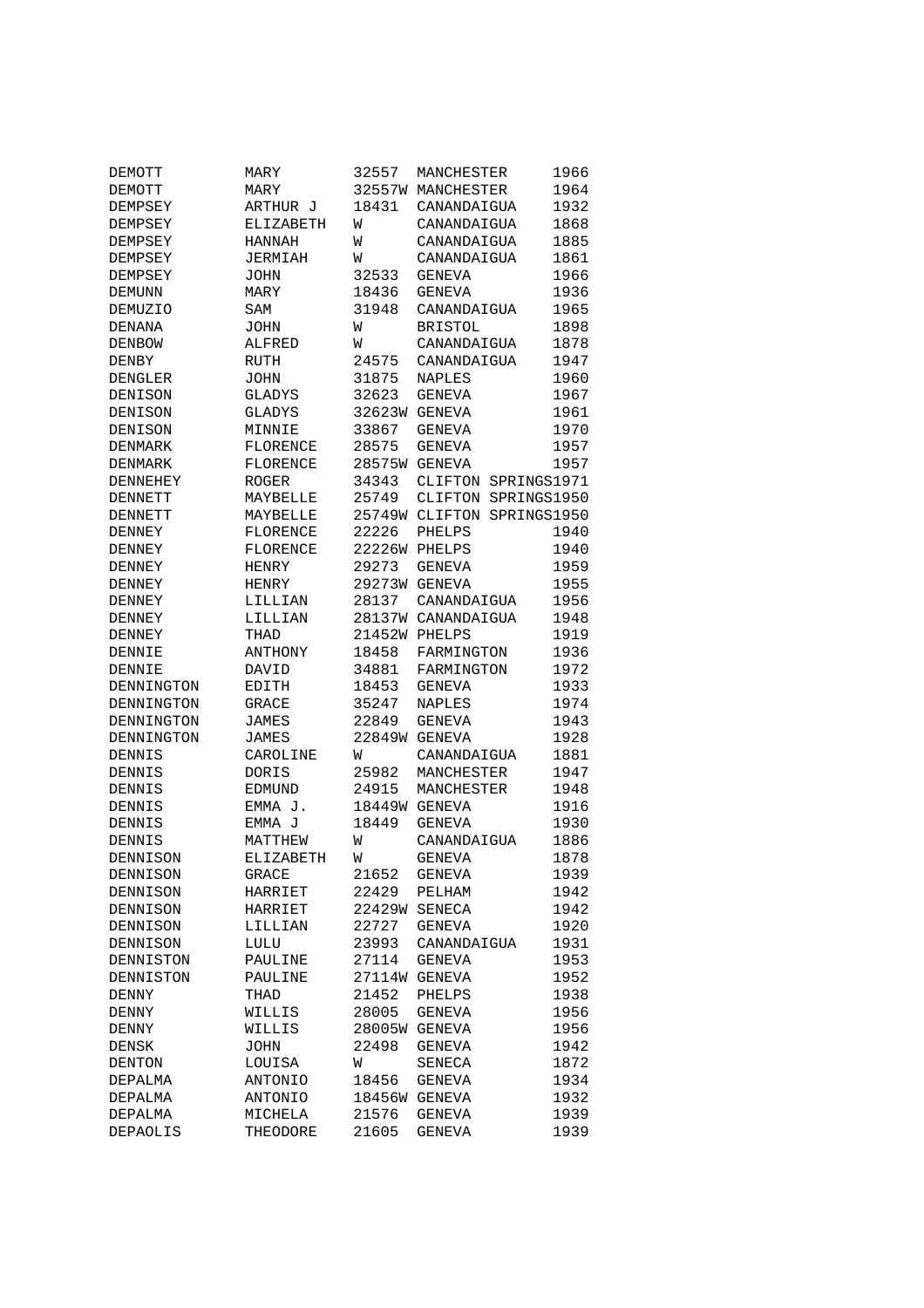| DEPAOLIS         | THEODORE      | 21605W GENEVA |                    | 1938 |
|------------------|---------------|---------------|--------------------|------|
| DEPAPA           | LOUIS         | 30063W        | <b>GENEVA</b>      | 1959 |
| DEPAUW           | FRANK         | 31763         | PHELPS             | 1965 |
| DEPAUW           | FRANK         | 31763W        | PHELPS             | 1962 |
| <b>DEPAUW</b>    | MARGARET      | 18452         | PHELPS             | 1933 |
| DEPEW            | <b>ELOISE</b> | 27560         | CANANDAIGUA        | 1955 |
| DEPEW            | <b>ELOISE</b> | 27560W        | CANANDAIGUA        | 1951 |
| <b>DEPEW</b>     | FLORENCE      | 27834         | GORHAM             | 1949 |
| DEPEW            | HELEN         | 32098         | GORHAM             | 1966 |
| DEPEW            | JEROME        | 27833         | GORHAM             | 1954 |
| DEPEW            | LEONORA B     | 18457         | CANANDAIGUA        | 1935 |
| DEPEW            | LEONORA       | 18457W        | CANANDAIGUA        | 1932 |
| DEPILLO          | CONSETTA      | 33991         | <b>GENEVA</b>      | 1970 |
| DEPILLO          | LOUIS         | 26126         | <b>GENEVA</b>      | 1951 |
| <b>DEPILLO</b>   | TERESA        | 30120         | <b>GENEVA</b>      | 1961 |
| DEPLANTER        | EDWARD        | 18451         | PHELPS             | 1932 |
| DEPLANTER        | EDWARD        | 18451W        | PHELPS             | 1905 |
| DEPLANTER        | SUSIE         | 26358         | PHELPS             | 1952 |
| <b>DEPLANTER</b> | SUSIE         | 26358W        | PHELPS             | 1946 |
| <b>DEPUE</b>     | ELIZA         | M             | HOPEWELL           | 1887 |
| <b>DERADDO</b>   | SULLIVAN      | 31493         | <b>GENEVA</b>      | 1964 |
| <b>DERADDO</b>   | SULLIVAN      | 31493W        | <b>GENEVA</b>      | 1957 |
| <b>DERBY</b>     | RICHARD       | 32814         | GORHAM             | 1967 |
| DERBY            | RICHARD       | 32814W        | <b>GORHAM</b>      | 1961 |
| DEREU            | JOHN          | 26554         | FARMINGTON         | 1952 |
| <b>DEROOBY</b>   | <b>GEORGE</b> | 32696W        | <b>GENEVA</b>      | 1956 |
| DERRICK          | <b>EMILY</b>  | M             | NAPLES             | 1885 |
| DERUYTER         | ANDREW        | 34641         | PHELPS             | 1969 |
| DERUYTER         | AUGUST        | 27177         | PHELPS             | 1954 |
| <b>DERUYTER</b>  | <b>AUGUST</b> | 27177W        | PHELPS             | 1952 |
| DERUYTER         | <b>AUGUST</b> | 28230         | PHELPS             | 1957 |
| DERUYTER         | <b>AUGUST</b> | 28230W        | PHELPS             | 1955 |
| DERYCKE          | LOUIS         | 23297         | PORT GIBSON        | 1944 |
| <b>DESAIN</b>    | FRANK         | 30799         | GORHAM             | 1959 |
| DESBROUGH        | MOLLIE        | 33221         | GENEVA             | 1964 |
| DESCHEPPER       | <b>ALBERT</b> | 34759         | <b>VICTOR</b>      | 1971 |
| DESCHEPPER       | CORNELIA      | 23811         | MANCHESTER         | 1944 |
| DESCHEPPER       | CORNELIA      | 23811W        | MANCHESTER         | 1936 |
| DESCHEPPER       | <b>JOSEPH</b> | 32408         | PHELPS             | 1966 |
| DESCHEPPER       | JOSEPH        | 32408W        | PHELPS             | 1959 |
| DESEYN           | ABRAHAM       | 21620         | CANANDAIGUA        | 1939 |
| DESEYN           | ABRAHAM       |               | 21620W CANANDAIGUA | 1938 |
| DESEYN           | JOHN          | 21594         | CANANDAIGUA        | 1939 |
| DESEYN           | JOHN          |               | 21594W CANANDAIGUA | 1937 |
| DESILETS         | LAWRENCE      | 32720         | GENEVA             | 1967 |
| DESILETS         | LAWRENCE      | 32720W        | GENEVA             | 1961 |
| DESIO            | FRED          | 24612         | GENEVA             | 1947 |
| DESIO            | ISADORE       | 33883         | GENEVA             | 1969 |
| DESIO            | RICHARD       | 31639         | GENEVA             | 1964 |
| DESMIDT          | WILLIAM       | 31981         | WINTER HAVEN       | 1965 |
| DESMITH          | JOHN          | 27194         | <b>BRISTOL</b>     | 1954 |
| DESMITH          | JOHN          | 31713         | HOLCOMB            | 1965 |
| DESMIT           | JOHANNA       | W             | W BLOOMFIELD       | 1867 |
| DESMIT           | MARINUS       | W             | W BLOOMFIELD       | 1894 |
| DESMOND          | AURILLA T     | 18454         | GENEVA             | 1933 |
| DESMOND          | AURILLA       | 18454W        | SENECA             | 1927 |
| <b>DESMOND</b>   | CATHERINE     | 32608         | GENEVA             | 1963 |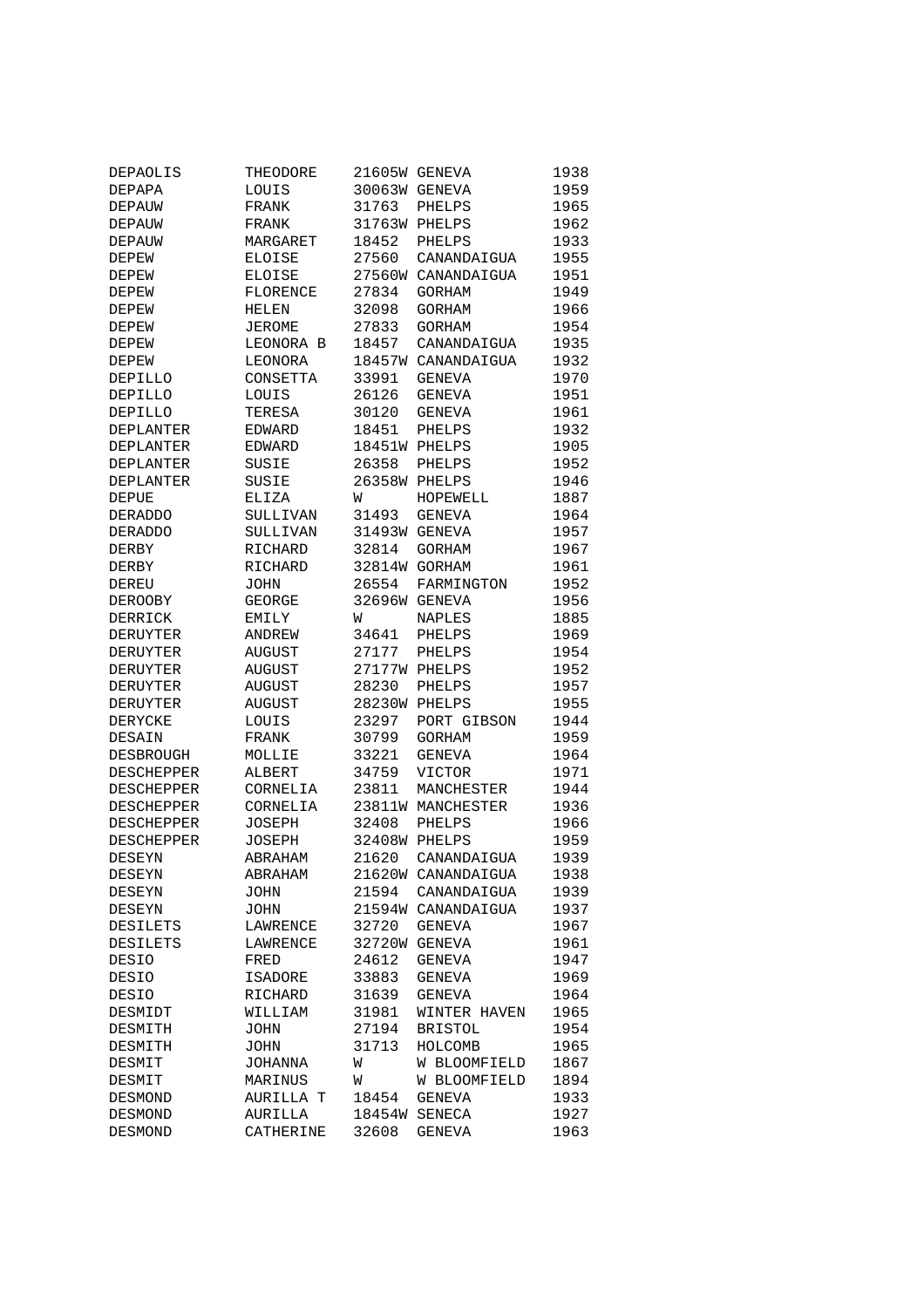| DESMOND          | CATHERINE        | 32608W        | GENEVA              | 1931         |
|------------------|------------------|---------------|---------------------|--------------|
| <b>DESMOND</b>   | CHARLES          | 27530         | CANANDAIGUA         | 1955         |
| <b>DESMOND</b>   | CHARLES          | 27530W        | CANANDAIGUA         | 1952         |
| <b>DESMOND</b>   | FREMONT          | 33835         | PHELPS              | 1959         |
| <b>DESMOND</b>   | <b>HELEN</b>     | 31852         | <b>GENEVA</b>       | 1964         |
| <b>DESMOND</b>   | <b>HELEN</b>     | 31852W        | <b>GENEVA</b>       | 1931         |
| <b>DESMOND</b>   | MARGARET         | 30477         | GENEVA              | 1960         |
| <b>DESMOND</b>   | MARGARET         | 30477W        | <b>GENEVA</b>       | 1960         |
| DETINE           | LOUIS            | 18450         | CANANDAIGUA         | 1932         |
| DETINE           | LOUIS            | 18450W        | CANANDAIGUA         | 1920         |
|                  |                  | 25807         | CANANDAIGUA         | 1950         |
| DETINE<br>DETINE | MARY<br>MARY     | 25807W        | CANANDAIGUA         | 1945         |
|                  |                  |               |                     |              |
| <b>DETRO</b>     | <b>ELIZABETH</b> | 18455         | SENECA              | 1933         |
| DETRO            | ELIZABETH        | 18455W        | SENECA              | 1932         |
| <b>DETRO</b>     | WILLIAM          | 32485         | GORHAM              | 1961         |
| DETTMAN          | REED             | 24629         | E BLOOMFIELD        | 1947         |
| DEUDNEY          | RUSSELL          | 30335         | <b>GENEVA</b>       | 1962         |
| DEUEL            | CLARA            | 29031         | CANANDAIGUA         | 1959         |
| DEUEL            | CLARA            | 29031W        | CANANDAIGUA         | 1923         |
| DEUEL            | <b>EARL</b>      | 34701         | STANLEY             | 1971         |
| DEUEL            | EDGERTON         | 32699         | <b>GENEVA</b>       | 1967         |
| DEUEL            | EDGERTON         | 32699W        | <b>GENEVA</b>       | 1966         |
| DEUEL            | <b>EMMA</b>      | 29700         | CANANDAIGUA         | 1960         |
| DEUEL            | EMMA             | 29700W        | CANANDAIGUA         | 1945         |
| DEUEL            | <b>EVA</b>       | 18477         | CANANDAIGUA         | 1938         |
| DEUEL            | <b>EVA</b>       | 18477W        | CANANDAIGUA         | 1935         |
| DEUEL            | GEORGE           | 27602         | CANANDAIGUA         | 1955         |
| DEUEL            | <b>GEORGE</b>    | 27602W        | CANANDAIGUA         | 1951         |
| DEUEL            | MAUDE            | 28044         | CANANDAIGUA         | 1956         |
| DEUEL            | MAUDE            | 28044W        | CANANDAIGUA         | 1955         |
| DEUEL            | MELVIN           | 33293         | CANANDAIGUA         | 1968         |
| <b>DEVALL</b>    | ALICE            | 24992         | PHELPS              | 1947         |
| <b>DEVALL</b>    | ALICE            | 24992W        | PHELPS              | 1936         |
| <b>DEVALL</b>    | CARLETON         | 32885         | PHELPS              | 1968         |
| <b>DEVANEY</b>   | AGNES            | 28554         | GENEVA              | 1957         |
| <b>DEVANEY</b>   | <b>AGNES</b>     | 28554W        | <b>GENEVA</b>       | 1957         |
| <b>DEVANEY</b>   | ANNA             | 24147         | <b>GENEVA</b>       | 1946         |
| <b>DEVANEY</b>   | CHARLES          | 33470         | GENEVA              | 1969         |
| <b>DEVANEY</b>   | ELLEN            | 26859         | GENEVA              | 1952         |
| <b>DEVANEY</b>   | <b>ELLEN</b>     | 26859W        | <b>GENEVA</b>       | 1949         |
| DEVANEY          | EUGENE           | 18476         | <b>GENEVA</b>       | 1938         |
| DEVANEY          | <b>EUGENE</b>    | 18476W GENEVA |                     | 1923         |
| DEVANEY          | JOHN             | 32892         | <b>GENEVA</b>       | 1967         |
|                  | MARY             | 25256         |                     |              |
| DEVANEY          |                  |               | GENEVA              | 1949<br>1924 |
| DEVANEY          | MARY             | 25256W        | <b>GENEVA</b>       |              |
| <b>DEVANEY</b>   | MARY             | 30997         | <b>GENEVA</b>       | 1962         |
| <b>DEVANEY</b>   | ROSE             | 21753         | GENEVA              | 1939         |
| DEVANEY          | ROSE             | 21753W        | <b>GENEVA</b>       | 1936         |
| <b>DEVANEY</b>   | WILLIAM          | 30385         | <b>GENEVA</b>       | 1962         |
| <b>DEVANEY</b>   | WILLIAM          | 30385W        | <b>GENEVA</b>       | 1953         |
| DEVANEY          | WILLIAM          | 30996         | GENEVA              | 1961         |
| <b>DEVELDER</b>  | LOUIS            | 32780         | MONROE CO           | 1967         |
| DEVELDER         | PETER            | 25257         | MANCHESTER          | 1940         |
| DEVERAUX         | RICHARD          | 24191         | CLIFTON SPRINGS1946 |              |
| DEVERAUX         | WILLIAM          | 32510         | CANANDAIGUA         | 1967         |
| DEVEREAUX        | RICHARD          | 24191W        | CLIFTON SPRINGS1927 |              |
| <b>DEVEREAUX</b> | WILLIAM          |               | 32570W CANANDAIGUA  | 1951         |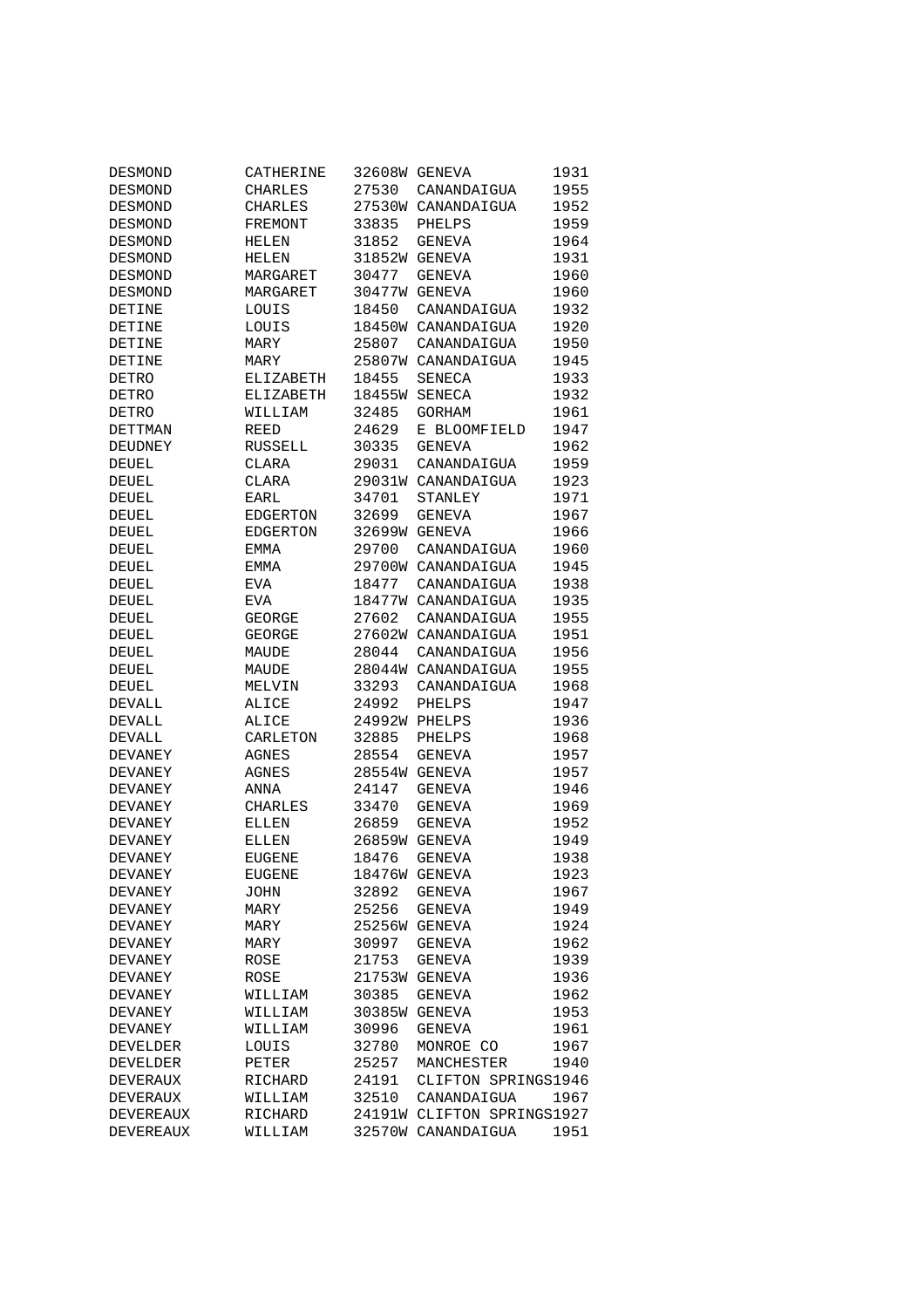| <b>DEVERERAUX</b> | JAMES            | 18469   | RICHMOND                   | 1931 |
|-------------------|------------------|---------|----------------------------|------|
| <b>DEVITT</b>     | ANNA             | 18475   | CLIFTON SPRINGS1933        |      |
| DEVITT            | ANNA             |         | 18475W MANCHESTER          | 1921 |
| DEVITT            | MARY             | 21772   | MANCHESTER                 | 1939 |
| DEVITT            | MARY             | 21772W  | CLIFTON SPRINGS1935        |      |
| <b>DEVLIN</b>     | MARY             | 29089   | <b>NAPLES</b>              | 1959 |
| DEVLIN            | MARY             | 29089W  | <b>NAPLES</b>              | 1941 |
| DEVLIN            | RACHEL           | 28158   | CANANDAIGUA                | 1957 |
| DEVLIN            | RACHEL           |         | 28158W CANANDAIGUA         | 1949 |
| DEVOLL            | JOSEPH           | W       | PHELPS                     | 1870 |
| DEVOLL            | MARGARET         | 32781   | SHORTSVILLE                | 1967 |
| <b>DEVOLL</b>     | MARGARET         | 32781W  | SHORTSVILLE                | 1965 |
| DEVRIES           | MARY             | 27109   | <b>GENEVA</b>              | 1954 |
| <b>DEVRIES</b>    | MARY             |         | 27109W GENEVA              | 1946 |
| DEWEAVER          | CONSTANT         | 18473   | MANCHESTER                 | 1935 |
| DEWEAVER          | CONSTANT         | 18473W  | MANCHESTER                 | 1929 |
| <b>DEWEY</b>      | ALVIN H.         | 18470W  | CLIFTON SPRINGS1923        |      |
| DEWEY             | ALVIN H          | 18470   | CLIFTON SPRINGS1933        |      |
| <b>DEWEY</b>      | <b>ANDREW</b>    | 25815   | CANANDAIGUA                | 1950 |
| <b>DEWEY</b>      | EDITH            | 29809   | CANANDAIGUA                | 1959 |
| DEWEY             | EDITH            | 29809W  | <b>NAPLES</b>              | 1955 |
| DEWEY             | GEORGE           | 27252   | GORHAM                     | 1954 |
| DEWEY             | <b>GEORGE</b>    | 27252W  | GORHAM                     | 1953 |
| DEWEY             | HORTENSE         | 22154   | PHELPS                     | 1940 |
| <b>DEWEY</b>      | JAMES            | 27512   | CANANDAIGUA                | 1954 |
| <b>DEWEY</b>      | <b>JOHN</b>      | 22631   | MANCHESTER                 | 1942 |
| DEWEY             | JOSEPHINE        | E 18472 | CLIFTON SPRINGS1934        |      |
| DEWEY             | <b>JOSEPHINE</b> |         | 18472W CLIFTON SPRINGS1930 |      |
| DEWEY             | LANSON           | W       | <b>VICTOR</b>              | 1887 |
| <b>DEWEY</b>      | MARY             | 26202   | PHELPS                     | 1951 |
| <b>DEWEY</b>      | MARY             | 26202W  | PHELPS                     | 1944 |
| <b>DEWEY</b>      | MARY             | 29642   | MANCHESTER                 | 1960 |
| <b>DEWEY</b>      | MARY             |         | 29642W MANCHESTER          | 1954 |
| <b>DEWEY</b>      | <b>NANCY</b>     | W       | MANCHESTER                 | 1891 |
| <b>DEWEY</b>      | ORSON            | 28697   | PHELPS                     | 1958 |
| DEWEY             | ORSON            | 28697W  | PHELPS                     | 1957 |
| DEWEY             | <b>RUBY</b>      | 27385   | <b>GENEVA</b>              | 1954 |
| DEWEY             | SAMUEL           | 31985   | <b>GENEVA</b>              | 1966 |
| <b>DEWEY</b>      | SAMUEL           | 31985W  | GENEVA                     | 1943 |
| <b>DEWEY</b>      | ZINA             | 32296   | <b>GENEVA</b>              | 1966 |
| <b>DEWEY</b>      | ZINA             |         | 32296W GENEVA              | 1966 |
| DEWILDE           | <b>CHARLES</b>   | 26444   | CLIFTON SPRINGS1951        |      |
| DEWILDE           | MATILDA          | 30275   | MANCHESTER                 | 1962 |
| DEWITT            | HELEN            | 35211   | GENEVA                     | 1966 |
| DEWITT            | PETER            | 25702   | MANCHESTER                 | 1950 |
| DEY               | ANNA             | 31991   | <b>GENEVA</b>              | 1965 |
| DEY               | ANNA             | 31991W  | GENEVA                     | 1962 |
| DEY               | CARRIE           | 24266   | <b>GENEVA</b>              | 1945 |
| DEY               | HENRY            | 28871   | GENEVA                     | 1958 |
| DEY               | HENRY            | 28871W  | <b>GENEVA</b>              | 1955 |
| DEY               | MARY             | W       | <b>GENEVA</b>              | 1890 |
| DEYOE             | MARIETTA         | W       | CLIFTON SPRINGS1886        |      |
| DEYOE             | MAUDE D          | 18471   | GENEVA                     | 1933 |
| DEYO              | LEWIS            | 21496   | MANCHESTER                 | 1938 |
| DEYO              | NEVA             | 35160   | RICHMOND                   | 1957 |
| DEYOUNG           | JOHN             | 18474   | CANANDAIGUA                | 1937 |
| DEYOUNG           | SARAH            | 23050   | CANANDAIGUA                | 1943 |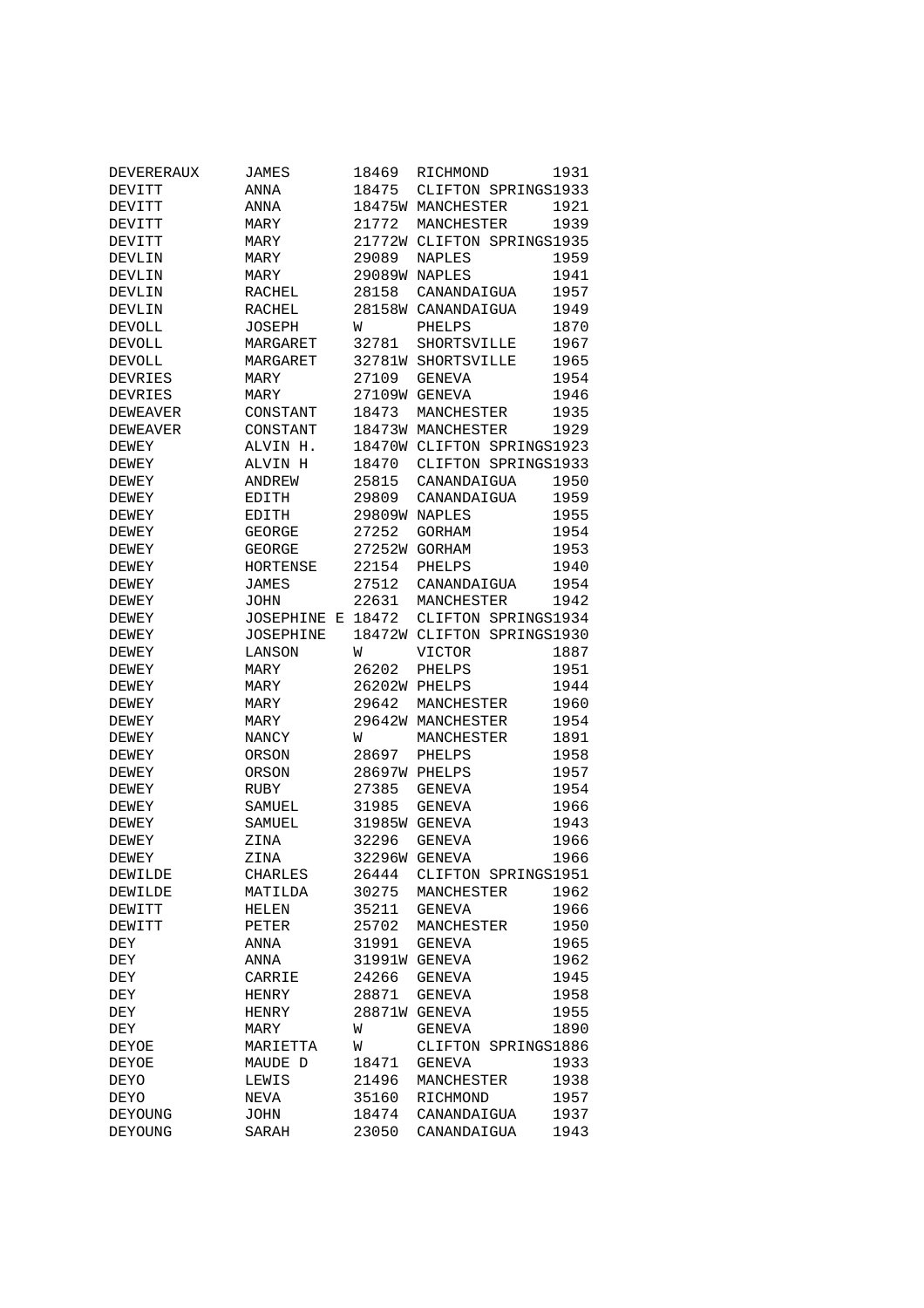| DEY             | STUART                 | 22808        | GENEVA                  | 1943         |
|-----------------|------------------------|--------------|-------------------------|--------------|
| DEY             | STUART                 | 22808W       | <b>GENEVA</b>           | 1933         |
| <b>DEYULIO</b>  | NICHOLAS               | 32144        | <b>GENEVA</b>           | 1966         |
| DEZENG          | CAROLINE               | W            | GENEVA                  | 1873         |
| DHALLE          | <b>CHARLES</b>         | 23583        | <b>GENEVA</b>           | 1945         |
| <b>DHALLE</b>   | <b>CHARLES</b>         | 23583W       | <b>GENEVA</b>           | 1944         |
| DHALLE          | <b>EUGENE</b>          | 31164        | SPRINGS1963<br>CLIFTON  |              |
| DHALLE          | <b>EUGENE</b>          | 31164W       | PHELPS                  | 1957         |
| <b>DHALLE</b>   | <b>IRENE</b>           | 29973        | PHELPS                  | 1961         |
| DHALLE          | IRENE                  | 29973W       | PHELPS                  | 1958         |
| DHONDT          | CLEMENCIA S            | 18448        | CANANDAIGUA             | 1931         |
| <b>DHONDT</b>   | IVO                    | 27620        | HOPEWELL                | 1955         |
| DHONDT          | IVO                    | 27620W       | HOPEWELL                | 1941         |
| DHONDT          | LEWIS                  | 27220        | HOPEWELL                | 1952         |
| <b>DHONDT</b>   | LINDA                  | 29100        | HOPEWELL                | 1958         |
| DHONDT          | PETER                  | 28059        | CANANDAIGUA             | 1956         |
| DHONDT          | PETER                  | 28059W       | CANANDAIGUA             | 1952         |
| DIBBLE          | ANNA                   | 24960        | VICTOR                  | 1948         |
| <b>DIBBLE</b>   | CHARLES                | W            | E BLOOMFIELD            | 1882         |
| DIBBLE          | <b>EMELINE</b>         | W            | VICTOR                  | 1883         |
| DIBBLE          | FRED                   | 33026        | MANCHESTER              | 1968         |
| <b>DIBBLE</b>   | <b>GERTRUDE</b>        | 29911        | E BLOOMFIELD            | 1961         |
| <b>DIBBLE</b>   | <b>GERTRUDE</b>        | 29911W       | <b>BLOOMFIELD</b><br>Е. | 1953         |
| DIBBLE          | JOEY                   | 18483        | SHORTSVILLE             | 1935         |
| DIBBLE          | JOEY                   | 18483W       | MANCHESTER              | 1931         |
| DIBBLE          | MARIA                  | W            | W BLOOMFIELD            | 1890         |
| DIBBLE          | RUTH                   | 35221        | E BLOOMFIELD            | 1972         |
| DIBBLE          | STAFFORD               | 28645        | PHELPS                  | 1958         |
| DICIOCCIO       | FELICIETTA             | 18485        | GENEVA                  | 1938         |
| DICIOCCIO       | FELICIETTA             | 18485W       | GENEVA                  | 1935         |
| DICKENS         | JAMES                  | 27988        | MANCHESTER              | 1956         |
| DICKERMAN       | ARTHUR                 | 33053        | GORHAM                  | 1968         |
| DICKERMAN       | ETHEL                  | 32331        | <b>GENEVA</b>           | 1966         |
| DICKERMAN       | ETHEL                  | 32331W       | <b>GORHAM</b>           | 1957         |
| DICKERSON       | EMMA                   | 22279W       | <b>GENEVA</b>           | 1940         |
| DICKERSON       | HELEN                  | 33294        | CANANDAIGUA             | 1968         |
| DICKINSON       | AURORA                 | W            | VICTOR                  | 1893         |
| DICKINSON       | EMMA                   | 22279        | GENEVA                  | 1941         |
| DICKINSON       | JOHN                   | W            | NAPLES                  | 1871         |
| DICKINSON       | MELVILLE               | 27538        | <b>GENEVA</b>           | 1954         |
| DICKINSON       | MELVILLE               | 27538W JAPAN |                         | 1945         |
| DICKINSON       | WILLIAM                | 31645        | FARMINGTON              | 1965         |
| DICKINSON       | WILLIAM                | W            | <b>VICTOR</b>           | 1884         |
| <b>DICKSON</b>  | JOHN                   | 34630        | GENEVA                  | 1971         |
| DICLEMENTE      | <b>BIAGIO</b>          | 23947        | CANANDAIGUA             | 1940         |
| DICLEMENTI      | <b>GRACE</b>           | 34925        | CANANDAIGUA             | 1972         |
| DIDONATO        | DOMINICK               | 32788        | MANCHESTER              | 1967         |
| DIDONATO        | DOMINICK               | 32788W       | MANCHESTER              | 1960         |
| <b>DIDONATO</b> | MARY                   | 33661        | MANCHESTER              | 1961         |
| DIDURA          | ANTONIO                | 18484        | GENEVA                  | 1936         |
| DIDURO          | DONATO                 | 26075        | GENEVA                  | 1951         |
|                 |                        | 26075W       |                         |              |
| DIDURO          | <b>DONATO</b><br>LUCIA | 26996        | GENEVA                  | 1949         |
| DIDURO          | LUCIA                  | 26996W       | GENEVA<br><b>GENEVA</b> | 1953<br>1952 |
| DIDURO          |                        | 29979        | MANCHESTER              | 1955         |
| DIEFFENDERFER   | MINNIE                 |              | W. BLOOMFIELD           |              |
| DIETER          | CORA J.                | 18482W       |                         | 1933         |
| <b>DIETER</b>   | CORA J                 | 18482        | HONEOYE FALLS           | 1934         |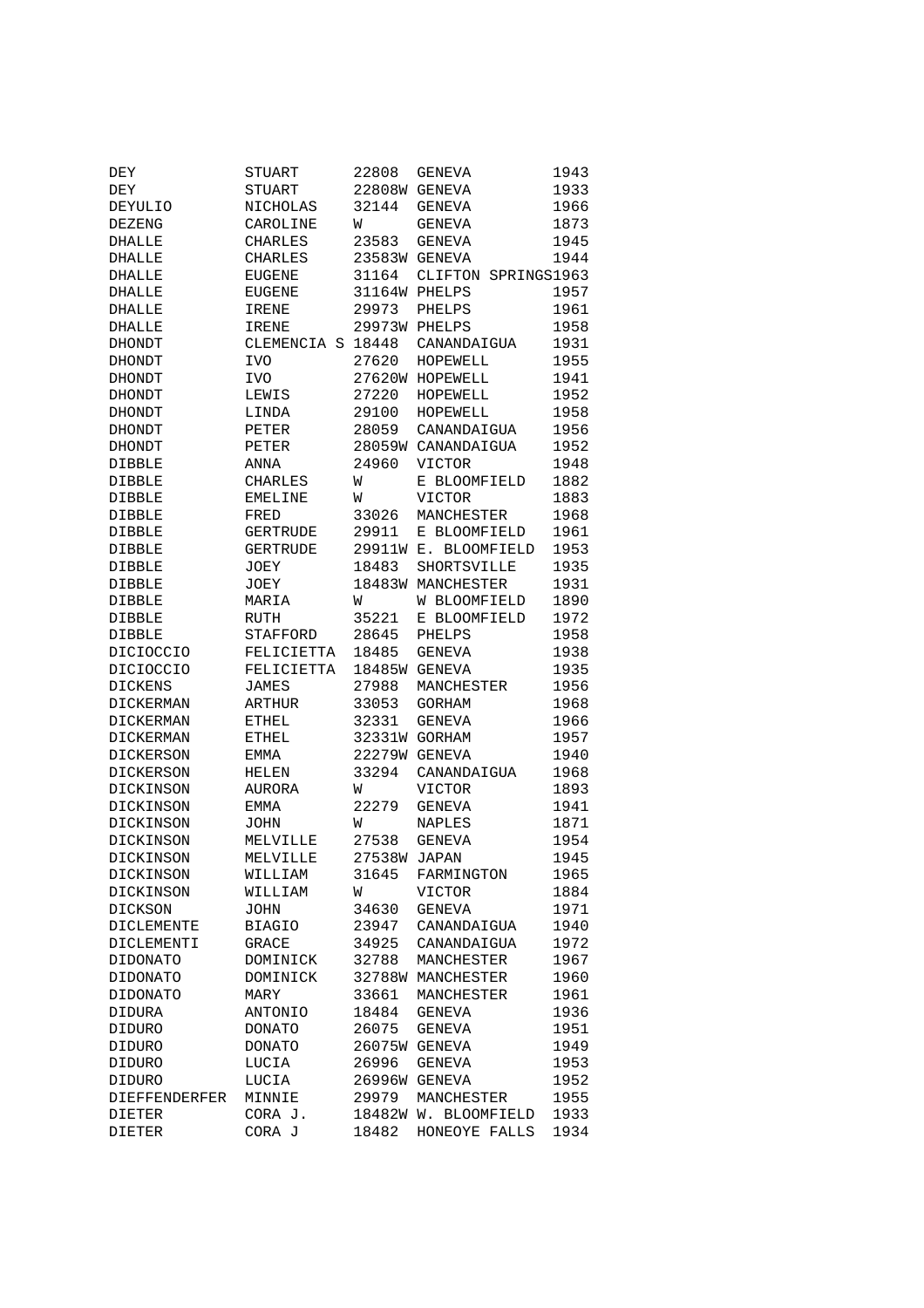| DIETER                 | DARIUS           | 27239         | SHORTSVILLE       | 1954 |
|------------------------|------------------|---------------|-------------------|------|
| DIETER                 | DARIUS           | 27239W        | SHORTSVILLE       | 1950 |
| DIFEDERICO             | <b>BARTOLOME</b> | 29359         | GENEVA            | 1946 |
| DIFEDERICO             | ERSILLA          | 29303         | GENEVA            | 1958 |
| DIFIDE                 | LUIGI            | 25638         | VICTOR            | 1948 |
| <b>DIFREDERICO</b>     | <b>ERSILLA</b>   | 29303W        | <b>GENEVA</b>     | 1957 |
| DIGIANNANTONIO ANTONIA |                  | 26213         | GENEVA            | 1951 |
| DIGIANNANTONIO ANTONIA |                  |               | 26213W GENEVA     | 1951 |
| DIKLER                 | SIEGFRIED        |               | 32190W MANCHESTER | 1965 |
| DILLINGHAM             | HUMPHREY         | W             | PHELPS            | 1888 |
| DILLINGHAM             | MARY             | 27362         | <b>VICTOR</b>     | 1936 |
| DILLINGHAM             | MYRON J          | 18497         | GENEVA            | 1932 |
| DILLINGHAM             | <b>MYRON</b>     | 18497W        | <b>GENEVA</b>     | 1923 |
| DILLMAN                | ALLIE            | 30657         | <b>VICTOR</b>     | 1962 |
| DILLMAN                | ALLIE            | 30657W        | <b>VICTOR</b>     | 1960 |
| DILLMAN                | FLORENCE<br>Е    | 18494         | E BLOOMFIELD      | 1930 |
| DILLMAN                | WARREN           | 25964         | VICTOR            | 1951 |
| DILLMAN                | WARREN           |               | 25964W VICTOR     | 1943 |
| DILLON                 | CARRIE           | 21871         | PHELPS            | 1940 |
| <b>DILLON</b>          | CARRIE           | 21871W PHELPS |                   | 1939 |
| <b>DILLON</b>          | DORIS            | 34897         | GORHAM            | 1972 |
| DILLON                 | GORDON           | 34374         | GORHAM            | 1971 |
| DILLON                 | HARRIET          | 23503         | HOPEWELL          | 1945 |
| DILLON                 | HARRIET          | 23503W        | HOPEWELL          | 1936 |
| DILLON                 | WILLIAM          | 21996         | PHELPS            | 1937 |
| DILLON                 | WILLIAM          | 21996W        | PHELPS            | 1921 |
| DILMAN                 | ANNA             | 23631         | GENEVA            | 1945 |
| DILMAN                 | CLARA            | 32443         | GENEVA            | 1967 |
| DILMAN                 | CLARA            | 32443W        | GENEVA            | 1937 |
| DILMAN                 | ELMA             | 22525         | <b>GENEVA</b>     | 1936 |
| DILMAN                 | FREDERICK        | 23158         | GENEVA            | 1944 |
| DILMAN                 | HAZEL            | 27110         | GENEVA            | 1953 |
| DILMAN                 | HAZEL            | 27110W        | <b>GENEVA</b>     | 1953 |
| DILMAN                 | JOHN             | 26565         | GENEVA            | 1952 |
| DILMAN                 | MINNIE           | 23885         | <b>BRISTOL</b>    | 1945 |
| <b>DILTS</b>           | PEARL            | 34973         | <b>GENEVA</b>     | 1972 |
| DIMARIA                | <b>EMANUELE</b>  | 22635         | CANANDAIGUA       | 1936 |
| DIMARTINIS             | LORETO           | 34106         | W BLOOMFIELD      | 1970 |
| <b>DIMARTINO</b>       | SAMUEL           | 33779         | CANANDAIGUA       | 1970 |
| DIMICK                 | <b>RALPH</b>     | 35282         | PHELPS            | 1969 |
| DINAN                  | JOHN             | 25703         | <b>GENEVA</b>     | 1950 |
| DINAN                  | JOHN             |               | 25703W GENEVA     | 1950 |
| DINAN                  | MABEL            | 34424         | GENEVA            | 1971 |
| DINAN                  | ROSE             | 35330         | <b>GENEVA</b>     | 1972 |
| DINAN                  | SARAH            | 24967         | GENEVA            | 1948 |
| DINAN                  | SARAH            | 24967W        | GENEVA            | 1935 |
| DINAN                  | SUSAN            | 33023         | GENEVA            | 1968 |
| DINARDI                | ANGELINA         | 35145         | GENEVA            | 1972 |
| DINEEN                 | JAMES T          | 18499         | WASHINGTON DC     | 1934 |
| DINGMAN                | BERTHA           | 27956         | CANANDAIGUA       | 1956 |
| DINGMAN                | WALTER           | 28860         | HOPEWELL          | 1958 |
| DINZLER                | CARRIE           | 33507         | NAPLES            | 1969 |
| DINZLER                | EDWARD           | 34245         | NAPLES            | 1970 |
| DINZLER                | MARTIN           | 32591         | CANANDAIGUA       | 1967 |
| DINZLER                | MARTIN           | 32594W        | NAPLES            | 1966 |
| DINZLER                | MARTIN           | W             | NAPLES            | 1884 |
| DINZLER                | PHILIP           | 23196         | NAPLES            | 1930 |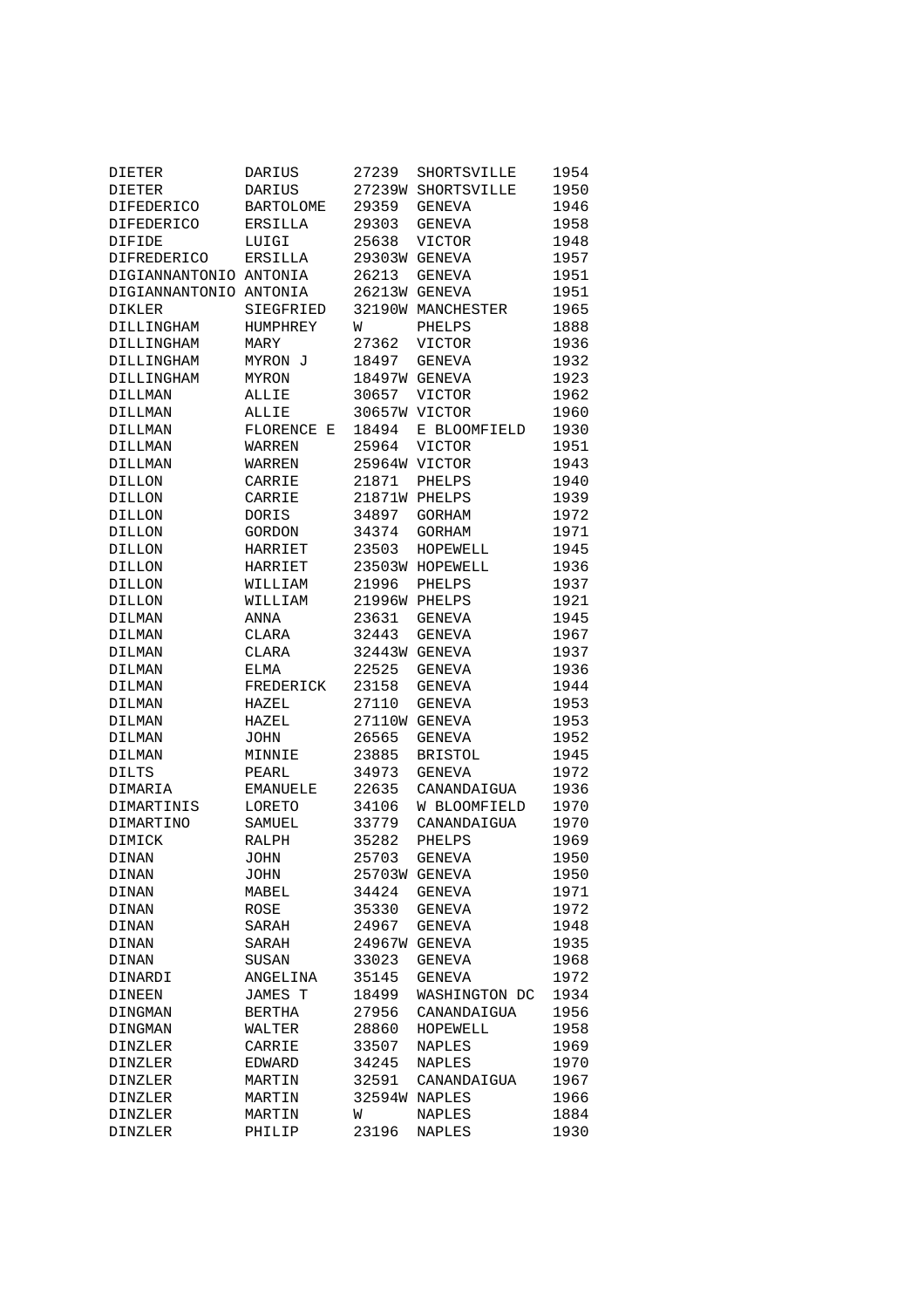| DIONDREIA      | SUSIE         | 28719  | MANCHESTER         | 1958 |
|----------------|---------------|--------|--------------------|------|
| <b>DIRADDO</b> | CATERINA      | 26083  | GENEVA             | 1944 |
| <b>DIRADDO</b> | CATERINA      | 26083W | GENEVA             | 1934 |
| <b>DIRADDO</b> | EMILIO        | 18498  | GENEVA             | 1934 |
| <b>DIRADDO</b> | EMILIO        | 18498W | GENEVA             | 1932 |
| <b>DIRADDO</b> | JERRY         | 29391  | GENEVA             | 1960 |
| <b>DIRADDO</b> | JOSEPH        | 26086  | GENEVA             | 1951 |
| DISALVATORE    | COLORINTA     | 31467  | GENEVA             | 1964 |
| <b>DISBROW</b> | LILLIE        | 23137  | <b>GENEVA</b>      | 1944 |
| DISINGER       | MAYNARD       | 26888  | GENEVA             | 1953 |
| <b>DISTLER</b> | ELMER         | 34950  | CANADICE           | 1972 |
| DITMARS        | CATHERINE     | W      | GENEVA             | 1879 |
| <b>DITMARS</b> | GEORGE        | 22462  | <b>GENEVA</b>      | 1942 |
| DITMARS        | GEORGE        | 22462W | <b>GENEVA</b>      | 1908 |
| DITMARS        | <b>JAMES</b>  | 25934  | <b>GENEVA</b>      | 1941 |
| <b>DITMARS</b> | <b>JOHN</b>   | W      | <b>GENEVA</b>      | 1892 |
| <b>DITULIO</b> | LOUIS         | 18500  | GENEVA             | 1935 |
| <b>DITULIO</b> | LOUIS         | 18500W | <b>GENEVA</b>      | 1930 |
| <b>DIVINEY</b> | <b>FRANK</b>  | 26085  | <b>GENEVA</b>      | 1950 |
| <b>DIVINEY</b> | JOHN          | 24910  | <b>GENEVA</b>      | 1948 |
| DIVINEY        | JOHN          |        | 24910W GENEVA      | 1948 |
| DIVINEY        | WILLIAM       | 29369  | <b>GENEVA</b>      | 1959 |
| DIVINEY        | WILLIAM       |        | 29369W GENEVA      | 1953 |
| <b>DIXON</b>   | ADALINE       | W      | W BLOOMFIELD       | 1891 |
| <b>DIXON</b>   | ALMEDA H.     | 18495W | SENECA             | 1919 |
| <b>DIXON</b>   | ALMEDA H      | 18495  | SENECA             | 1930 |
| <b>DIXON</b>   | CARRIE        | 26335  | GORHAM             | 1952 |
| <b>DIXON</b>   | CARRIE        | 26335W | GORHAM             | 1950 |
| <b>DIXON</b>   | DELLA         | 31311  | GENEVA             | 1964 |
| <b>DIXON</b>   | DELLA         | 31311W | <b>GENEVA</b>      | 1962 |
| DIXON          | ELIZABETH     | W      | CANANDAIGUA        | 1888 |
| <b>DIXON</b>   | FRANK         | 25506  | SENECA             | 1949 |
| <b>DIXON</b>   | FRANK         | 25506  | SENECA             | 1949 |
| DIXON          | FRANK         | 25506W | SENECA             | 1946 |
| DIXON          | GEORGE        | 21800  | CANANDAIGUA        | 1911 |
| <b>DIXON</b>   | HARVEY M      | 18496  | <b>GENEVA</b>      | 1931 |
| DIXON          | HERBERT       | 35246  | E BLOOMFIELD       | 1972 |
| <b>DIXON</b>   | JEMIMA        | 30973  | CANANDAIGUA        | 1962 |
| <b>DIXON</b>   | <b>JOHN</b>   | W      | CANANDAIGUA        | 1858 |
| <b>DIXON</b>   | MAMIE         | 31018  | <b>GENEVA</b>      | 1963 |
| DIXON          | MAMTE         |        | 31018W GENEVA      | 1961 |
| DIXON          | MARTIN        | 21961  | CANANDAIGUA        | 1940 |
| DIXON          | MARTIN        |        | 21961W CANANDAIGUA | 1930 |
| DIXON          | MATTHEW       | W      | NAPLES             | 1865 |
| DIXON          | <b>NELLIE</b> | 26920  | HOLCOMB            | 1952 |
| <b>DIXON</b>   | THOMAS        | 21799  | CANANDAIGUA        | 1911 |
| DIXON          | WALTER        | W      | W BLOOMFIELD       | 1888 |
| DIXSON         | ALVIN         | W      | W BLOOMFIELD       | 1881 |
| DIXSON         | MARCUS        | W      | W BLOOMFIELD       | 1888 |
| <b>DIXSON</b>  | RACHAEL       | W      | W BLOOMFIELD       | 1886 |
| DOANE          | MARTHA        | 32634  | GORHAM             | 1967 |
| DOANE          | WILLIAM       | 32987  | GORHAM             | 1968 |
| DOBBERTIN      | ETHEL         | 34963  | GORHAM             | 1971 |
| DOBBIN         | EDWIN         | 27769  | GENEVA             | 1955 |
| DOBBIN         | EDWIN         | 27769W | <b>GENEVA</b>      | 1946 |
| DOBBIN         | HANNAH        | 29229  | CANANDAIGUA        | 1959 |
| DOBBIN         | HANNAH        |        | 29229W CANANDAIGUA | 1953 |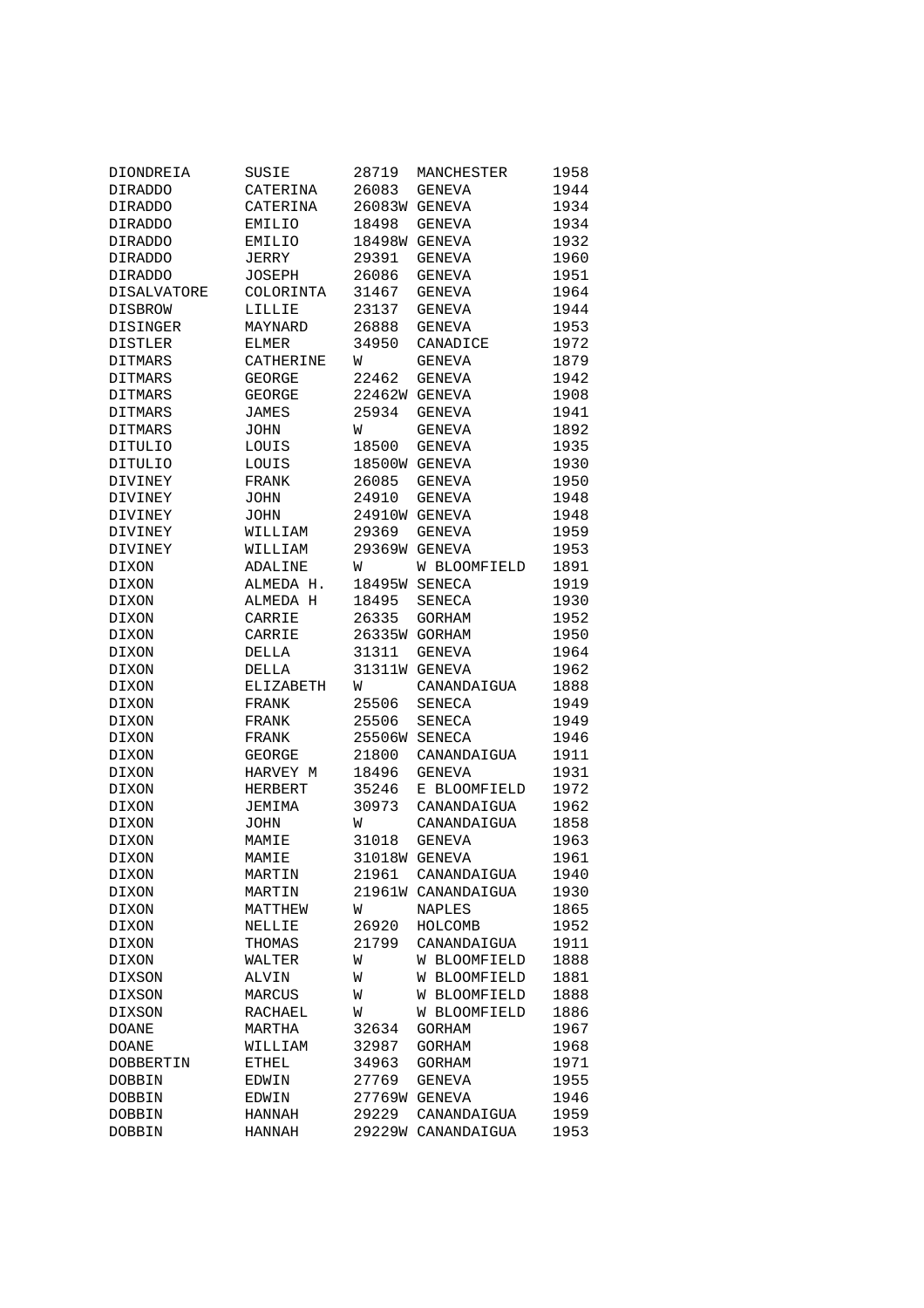| DOBBIN           | HERBER           | 34470         | E BLOOMFIELD        | 1971 |
|------------------|------------------|---------------|---------------------|------|
| <b>DOBBIN</b>    | MABEL            | 22979         | <b>GENEVA</b>       | 1943 |
| <b>DOBBINS</b>   | <b>GEORGE</b>    | 30747         | CANANDAIGUA         | 1963 |
| <b>DOBBINS</b>   | MABEL            | 22979W        | <b>GENEVA</b>       | 1925 |
| <b>DOBBS</b>     | <b>GEORGE</b>    | 34265         | HOPEWELL            | 1970 |
| DOBRZYSKI        | WALTER           | 24886         | <b>GENEVA</b>       | 1948 |
| DOELL            | ORRIN            | 30167         | GORHAM              | 1961 |
| <b>DOELL</b>     | ORRIN            | 30167W        | GORHAM              | 1961 |
| <b>DOLAN</b>     | FLORENCE         | 25368         | <b>GENEVA</b>       | 1949 |
| <b>DOLAN</b>     | FLORENCE         | 25368W        | <b>GENEVA</b>       | 1949 |
| <b>DOLAN</b>     | HUGH             | 23992         | PHELPS              | 1931 |
| $\texttt{DOLAN}$ | JAMES A          | 18502         | <b>GENEVA</b>       | 1931 |
| <b>DOLAN</b>     | MARY             | 23991         | PHELPS              | 1928 |
| <b>DOLAN</b>     | THOMAS           | 24483         | GENEVA              | 1947 |
| <b>DOLBY</b>     | HAZEL            | 30324         | CANANDAIGUA         | 1962 |
| <b>DOLBY</b>     | WINTHROP         | 31189         | CANANDAIGUA         | 1964 |
| DOLENCE          | FRANK            | 32773         | GENEVA              | 1967 |
| <b>DOLENCE</b>   | FRANK            | 32773W        | <b>GENEVA</b>       | 1965 |
| <b>DOLEY</b>     | CHARLES          | 26074         | SHORTSVILLE         | 1951 |
| <b>DOLEY</b>     | JOHN             | 25241         | HOPEWELL            | 1949 |
| DOLLEY           | CHARLES          | 30262         | <b>GENEVA</b>       | 1962 |
| DOLLEY           | CHARLES          | 30262W        | GENEVA              | 1952 |
| <b>DOLLEY</b>    | <b>JEANETTE</b>  | 25923         | <b>GENEVA</b>       | 1950 |
| DOLLEY           | JEANNETTE        | 25923W        | <b>GENEVA</b>       | 1947 |
| <b>DOMM</b>      | <b>CLARENCE</b>  | 33251         | CANANDAIGUA         | 1968 |
| <b>DOMM</b>      | MINNIE           | 27240         | NAPLES              | 1954 |
| <b>DOMM</b>      | WENDELL          | 27388         | NAPLES              | 1951 |
| <b>DONAHOE</b>   | EDWARD           | 18505         | FARMINGTON          | 1931 |
| <b>DONAHOE</b>   | <b>EDWARD</b>    | 18505W        | FARMINGTON          | 1923 |
| <b>DONAHUE</b>   | CATHERINE        | 18506         | CANANDAIGUA         | 1933 |
| <b>DONAHUE</b>   | CATHERINE        | 18506W        | CANANDAIGUA         | 1933 |
| <b>DONAHUE</b>   | CATHERINE        | 18510         | <b>GENEVA</b>       | 1938 |
| <b>DONAHUE</b>   | CATHERINE        | 18510W        | <b>GENEVA</b>       | 1924 |
| <b>DONAHUE</b>   | CHARLES          | 24075         | E BLOOMFIELD        | 1936 |
| <b>DONAHUE</b>   | CHARLES          | 34074         | GENEVA              | 1970 |
| <b>DONAHUE</b>   | EDWARD           | 34300         | <b>GENEVA</b>       | 1970 |
| DONAHUE          | JOSEPHINE        | 22386         | GENEVA              | 1941 |
| <b>DONAHUE</b>   | MARY             | 24074         | E BLOOMFIELD        | 1940 |
| <b>DONAHUE</b>   | MARY             | 26169         | <b>GENEVA</b>       | 1950 |
| <b>DONAVAN</b>   | DENNIS           | 29751W        | <b>VICTOR</b>       | 1953 |
| <b>DONAVAN</b>   | <b>JAMES</b>     | 31968         | CANANDAIGUA         | 1966 |
| DONAVAN          | JAMES            |               | 31968W CANANDAIGUA  | 1946 |
| <b>DONAVAN</b>   | JOHN F           | 18507         | NEW YORK CITY       | 1934 |
| <b>DONAVAN</b>   | JOHN             |               | 18509W CANANDAIGUA  | 1927 |
| <b>DONAVAN</b>   | PATRICK          |               | 26026W CANANDAIGUA  | 1950 |
| <b>DONCET</b>    | <b>JAMES</b>     | 34209         | MANCHESTER          | 1969 |
| <b>DONEDUE</b>   | <b>JOSEPHINE</b> | W             |                     | 1938 |
| <b>DONK</b>      | LEONARD          | 32598         | CLIFTON SPRINGS1967 |      |
| <b>DONK</b>      | LEONARD          | 32598W        | MANCHESTER          | 1946 |
| DONNELLY         | ALICE F          | 18508         | <b>GENEVA</b>       | 1932 |
| <b>DONNELLY</b>  | CATHERINE        | 31898         | CANANDAIGUA         | 1965 |
| <b>DONNELLY</b>  | CATHERINE        | 31898W VICTOR |                     | 1952 |
| DONNELLY         | ELLEN            | W             | GENEVA              | 1891 |
| DONNELLY         | JOHN             | W             | <b>GENEVA</b>       | 1884 |
| DONNELLY         | PETER            | W             | CANANDAIGUA         | 1879 |
| DONNELLY         | STELLA           | 22225         | PHELPS              | 1941 |
| <b>DONNELLY</b>  | STELLA           | 22225W PHELPS |                     | 1940 |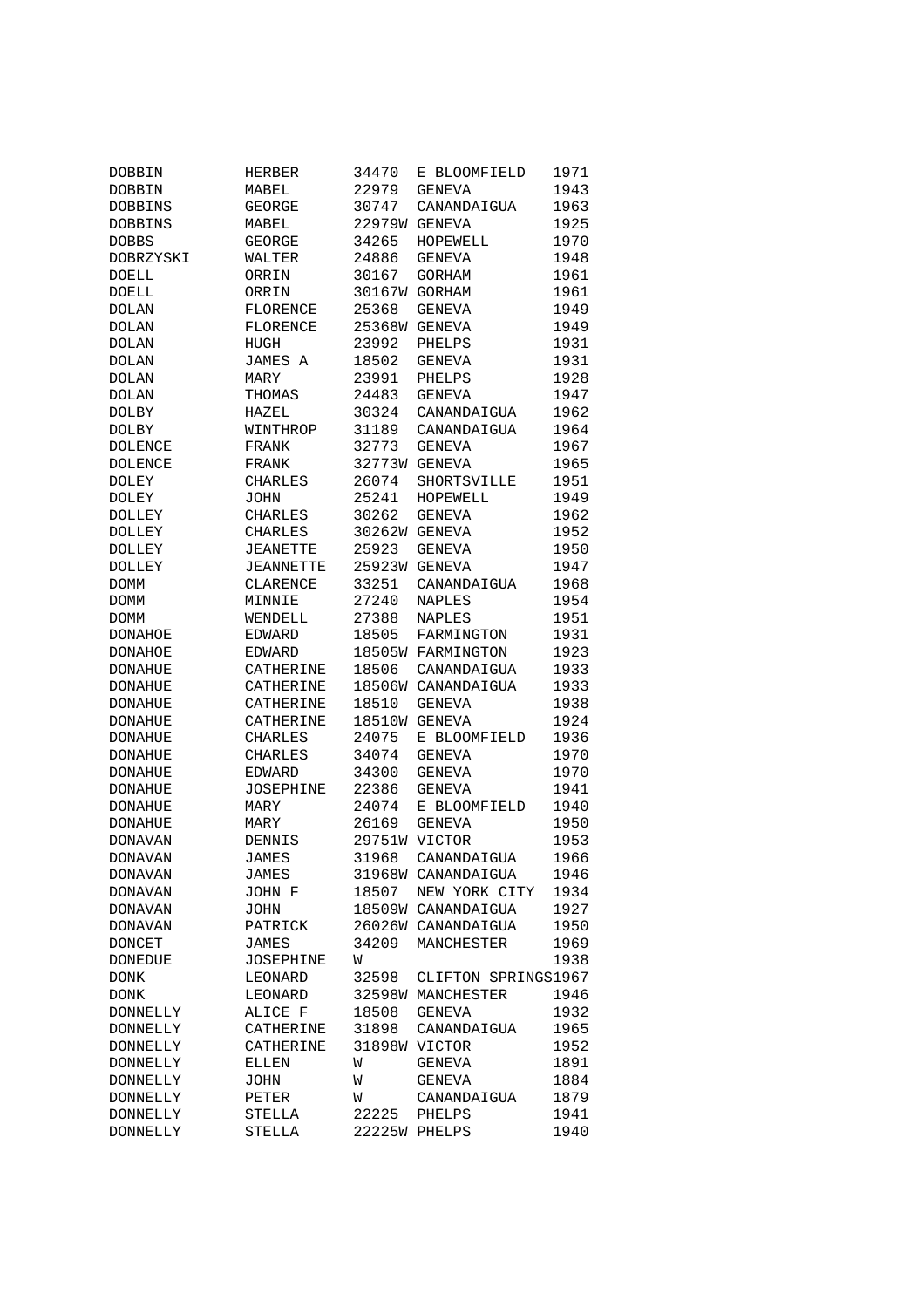| <b>DONNELLY</b>  | SUSAN          | W             | PHELPS              | 1886 |
|------------------|----------------|---------------|---------------------|------|
| <b>DONOHUE</b>   | <b>WALTER</b>  | 23939         | SHORTSVILLE         | 1946 |
| <b>DONOVAN</b>   | DANIEL         | 27771         | CANANDAIGUA         | 1955 |
| <b>DONOVAN</b>   | DANIEL         | 27771W        | CANANDAIGUA         | 1925 |
| <b>DONOVAN</b>   | DENNIS         | 29751         | VICTOR              | 1960 |
| <b>DONOVAN</b>   | <b>GRACE</b>   | 23516         | <b>VICTOR</b>       | 1944 |
| <b>DONOVAN</b>   | GRATIA         | 32923         | CANANDAIGUA         | 1968 |
| <b>DONOVAN</b>   | <b>JOHN</b>    | 18509         | CANANDAIGUA         | 1937 |
| <b>DONOVAN</b>   | LAURA          | 31891         | CLIFTON SPRINGS1965 |      |
| <b>DONOVAN</b>   | PATRICK        | 26026         | CANANDAIGUA         | 1951 |
| <b>DOODY</b>     | ARTHUR         | 24050         | SHORTSVILLE         | 1919 |
| DOOLITTLE        | CARRIE         | W             | CANADICE            | 1886 |
| <b>DOOLITTLE</b> | CYNTHIA R      | 18514         | E BLOOMFIELD        | 1930 |
| <b>DOOLITTLE</b> | CYNTHIA        | 18514W E.     | <b>BLOOMFIELD</b>   | 1930 |
| <b>DOOLITTLE</b> | <b>JAMES</b>   | 24492         | PHELPS              | 1947 |
| <b>DOOLITTLE</b> | <b>JAMES</b>   | 24492W        | PHELPS              | 1940 |
| <b>DOOLITTLE</b> | <b>JENNIE</b>  | 28224         | WAYLAND             | 1954 |
| <b>DOOLITTLE</b> | LAVERNE        | 28473         | <b>NAPLES</b>       | 1957 |
| <b>DOOLITTLE</b> | ROSAMOND       | W             | PHELPS              | 1890 |
| <b>DOOLITTLE</b> | SARAH          | W             | NAPLES              | 1896 |
| <b>DOOLITTLE</b> | SOPHIA         | W             | PHELPS              | 1880 |
| <b>DOOLITTLE</b> | THOMAS         | 18520         | <b>NAPLES</b>       | 1938 |
| <b>DOOLITTLE</b> | WILLIAM        | W             | CANADICE            | 1888 |
| <b>DORAN</b>     | <b>BERNARD</b> | 28715         | <b>GENEVA</b>       | 1958 |
| <b>DORAN</b>     | <b>BERNARD</b> | 28715W        | <b>GENEVA</b>       | 1954 |
| <b>DORAN</b>     | <b>BRIDGET</b> | 30112         | <b>GENEVA</b>       | 1961 |
| <b>DORAN</b>     | <b>BRIDGET</b> | 30112W GENEVA |                     | 1958 |
| <b>DORAN</b>     | CONSTANTINE    | 26084         | <b>GENEVA</b>       | 1950 |
| <b>DORAN</b>     | CONSTANTINE    | 26084W        | <b>GENEVA</b>       | 1930 |
| <b>DORAN</b>     | DELIA          | 33454         | <b>GENEVA</b>       | 1969 |
| <b>DORAN</b>     | JOHN           | 24493         | GENEVA              | 1948 |
| <b>DORAN</b>     | JOHN           | 30834         | <b>GENEVA</b>       | 1962 |
| <b>DORAN</b>     | PATRICK        | 30813         | <b>GENEVA</b>       | 1956 |
| DORAZIO          | <b>JOSEPH</b>  | 35126         | CLIFTON SPRINGS1972 |      |
| DORCHESTER       | EDWARD C       | 18517         | <b>GENEVA</b>       | 1933 |
| DORCHESTER       | <b>EDWARD</b>  | 18517W        | <b>GENEVA</b>       | 1932 |
| DORMAN           | DENNIE M       | 18516         | GENEVA              | 1933 |
| <b>DORMAN</b>    | FRED           | 18519         | <b>GENEVA</b>       | 1936 |
| <b>DORMAN</b>    | FRED           | 18519W        | <b>GENEVA</b>       | 1925 |
| <b>DORMAN</b>    | JAY            | W             | SENECA              | 1873 |
| DORMAN           | JOHN           | 24994         | <b>GENEVA</b>       | 1948 |
| DORMAN           | WALTER         | 25167         | SENECA              | 1949 |
| DORMAN           | WALTER         | 25167W        | SENECA              | 1936 |
| <b>DORMOR</b>    | MARY           | 35046         | GENEVA              | 1972 |
| DORN             | ${\tt LENA}$   | 18518         | MANCHESTER          | 1937 |
| DORRANCE         | CLARENCE A     | 18515         | CANANDAIGUA         | 1932 |
| <b>DORRANCE</b>  | CLARENCE H.    |               | 18515W CANANDAIGUA  | 1928 |
| DORSEY           | HARRIET        | 25541         | <b>GENEVA</b>       | 1950 |
| DORSEY           | HARRIET        | 25541W        | GENEVA              | 1935 |
| DORSEY           | WILLIAM        | W             | <b>GENEVA</b>       | 1882 |
| DORYWALSKI       | SOPHIE         | 31006         | CANANDAIGUA         | 1963 |
| DORYWALSKI       | SOPHIE         |               | 31006W CANANDAIGUA  | 1961 |
| <b>DOTSAVER</b>  | HENRIETTA      | W             | <b>GENEVA</b>       | 1887 |
| DOTY             | JOHN           | 33534         | ORCHARD PARK        | 1959 |
| <b>DOUD</b>      | GEORGE         | 27997         | E BLOOMFIELD        | 1956 |
| <b>DOUGHERTY</b> | ANNE           | 23994         | GENEVA              | 1944 |
| <b>DOUGHERTY</b> | CHARLES        | 24064         | GENEVA              | 1946 |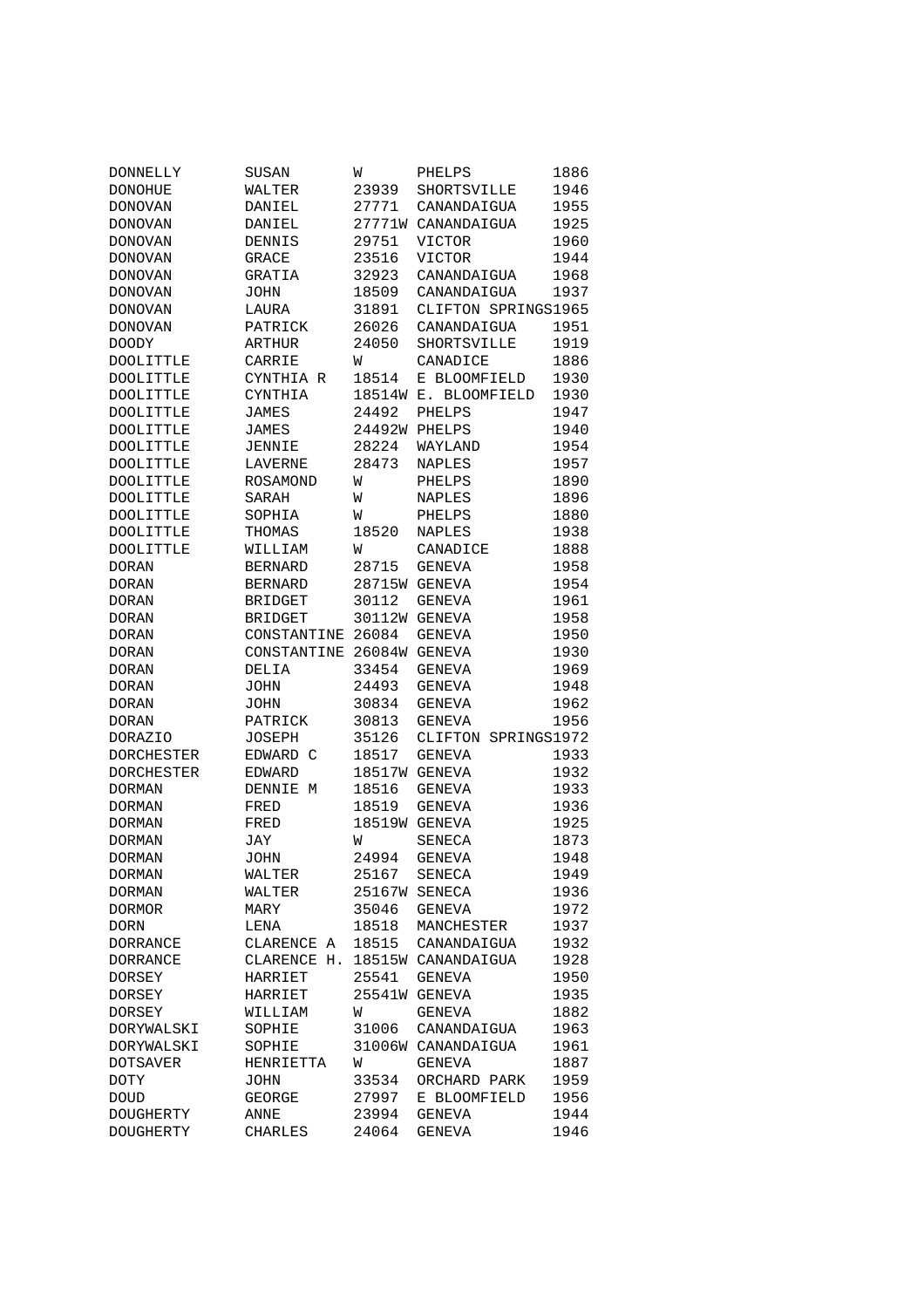| DOUGHERTY        | EMMETT                    | 28711  | CLIFTON SPRINGS1930 |      |
|------------------|---------------------------|--------|---------------------|------|
| <b>DOUGHERTY</b> | EMMETT                    | 28711W | CLIFTON SPRINGS1930 |      |
| <b>DOUGHERTY</b> | HENRIETTA                 | 25733  | <b>GENEVA</b>       | 1939 |
| <b>DOUGHERTY</b> | <b>ISABELLA</b>           | 33480  | <b>GENEVA</b>       | 1969 |
| <b>DOUGHERTY</b> | MICHAEL J                 | 18525  | <b>GENEVA</b>       | 1931 |
| <b>DOUGHERTY</b> | MICHAEL                   | 18535W | <b>GENEVA</b>       | 1924 |
| <b>DOUGHERTY</b> | MICHAEL                   | 33564  | <b>GENEVA</b>       | 1968 |
| <b>DOUGHERTY</b> | OWEN                      | W      | VICTOR              | 1896 |
| <b>DOUGHTY</b>   | CLARA                     | 27915  | <b>GENEVA</b>       | 1956 |
| <b>DOUGHTY</b>   | CLARA                     | 27915W | <b>GENEVA</b>       | 1951 |
| <b>DOUGLAS</b>   | <b>ELSIE</b>              | 33578  | CANANDAIGUA         | 1969 |
| <b>DOUGLAS</b>   | GEORGE                    | 24582  | <b>GENEVA</b>       | 1946 |
| <b>DOUGLAS</b>   | JAMES                     | 21945  | CANANDAIGUA         | 1940 |
| <b>DOUGLASS</b>  | FRED                      | 29666  | CANANDAIGUA         | 1960 |
| <b>DOUGLASS</b>  | FRED                      |        | 29666W CANANDAIGUA  | 1954 |
| <b>DOUGLASS</b>  | GERTRUDE                  | 34561  | CANANDAIGUA         | 1967 |
| DOUGLASS         | GRACE                     | 22095  | CANANDAIGUA         | 1940 |
| <b>DOUGLASS</b>  | JAMES                     | 21945W | CANANDAIGUA         | 1939 |
| <b>DOUGLASS</b>  | LEE                       | 28058  | PHELPS              | 1956 |
| <b>DOUGLASS</b>  | LEE                       | 28058W | PHELPS              | 1950 |
| <b>DOUGLASS</b>  | SAMUEL                    | 33954  | CANANDAIGUA         | 1970 |
| <b>DOUSEK</b>    | FRANK                     | 22966  | CANANDAIGUA         | 1942 |
| <b>DOUSEK</b>    | FRANK                     | 22966W | CANANDAIGUA         | 1941 |
| <b>DOUSEK</b>    | LENA                      | 23481  | CANANDAIGUA         | 1945 |
| <b>DOVE</b>      | ANNA E                    | 18526  | <b>GENEVA</b>       | 1933 |
| <b>DOVE</b>      | ANNA                      | 18526W | <b>GENEVA</b>       | 1926 |
| <b>DOVE</b>      | ELIZABETH                 | 35250  | <b>GENEVA</b>       | 1973 |
| <b>DOVE</b>      | JOHN                      | W      | <b>GENEVA</b>       | 1893 |
| DOVIAK           | JANET                     | 33353  | HOLCOMB             | 1966 |
| <b>DOVIDEO</b>   | ANGELO                    | 30990W | E BLOOMFIELD        | 1950 |
| <b>DOVIDIO</b>   | ANGELO                    | 30990  | E BLOOMFIELD        | 1963 |
| <b>DOVIDIO</b>   | ELIZABETH                 | 25053  | E BLOOMFIELD        | 1931 |
| <b>DOVIDIO</b>   | ETTORE                    | 32182  | <b>GENEVA</b>       | 1966 |
| <b>DOVIDIO</b>   | ETTORE                    | 32182W | <b>GENEVA</b>       | 1965 |
| <b>DOVOLOS</b>   | EVDOKIA                   | 34966  | CANANDAIGUA         | 1972 |
| DOWDING          | JOHN                      | W      | E BLOOMFIELD        | 1875 |
| DOWDLE           | MAYNARD                   | 31122  | MANCHESTER          | 1964 |
| <b>DOWDLE</b>    | MAYNARD                   | 31122W | MANCHESTER          | 1954 |
| <b>DOWD</b>      | MARY                      | 33740  | <b>GENEVA</b>       | 1969 |
| <b>DOWER</b>     | WILLIAM                   | 21568  | CANANDAIGUA         | 1939 |
| <b>DOWER</b>     | WILLIAM                   |        | 21568W CANANDAIGUA  | 1925 |
| DOWLEY           | CHARLES                   | 23575  | E BLOOMFIELD        | 1941 |
| <b>DOWNEY</b>    | JOHN                      | 26497  | MANCHESTER          | 1952 |
| DOWNEY           | JOHN                      | 26497W | MANCHESTER          | 1941 |
| DOWS             | <b>FRANCES</b>            | 30585  | PHELPS              | 1962 |
| <b>DOWS</b>      | LLOYD                     | 32089  | CANANDAIGUA         | 1966 |
| <b>DOX</b>       | AGNES                     | 18535  | GENEVA              | 1932 |
| <b>DOX</b>       | AGNES                     |        | 18535W GENEVA       | 1931 |
| DOX              | ANNE                      | 22058  | GENEVA              | 1940 |
| <b>DOX</b>       | ANNE                      |        | 22058W GENEVA       | 1936 |
| DOX              | DAISY                     | 28936  | GENEVA              | 1958 |
| <b>DOX</b>       | DAISY                     |        | 28936W GENEVA       | 1954 |
| DOX              | FREDERICK L.18539W GENEVA |        |                     | 1929 |
| <b>DOX</b>       | FREDERICK L 18539         |        | GENEVA              | 1936 |
| <b>DOX</b>       | SARAH                     | W      | GENEVA              | 1871 |
| <b>DOX</b>       | WILLIAM                   | W      | GENEVA              | 1872 |
| <b>DOYLE</b>     | ALTA                      | 30584  | <b>GORHAM</b>       | 1962 |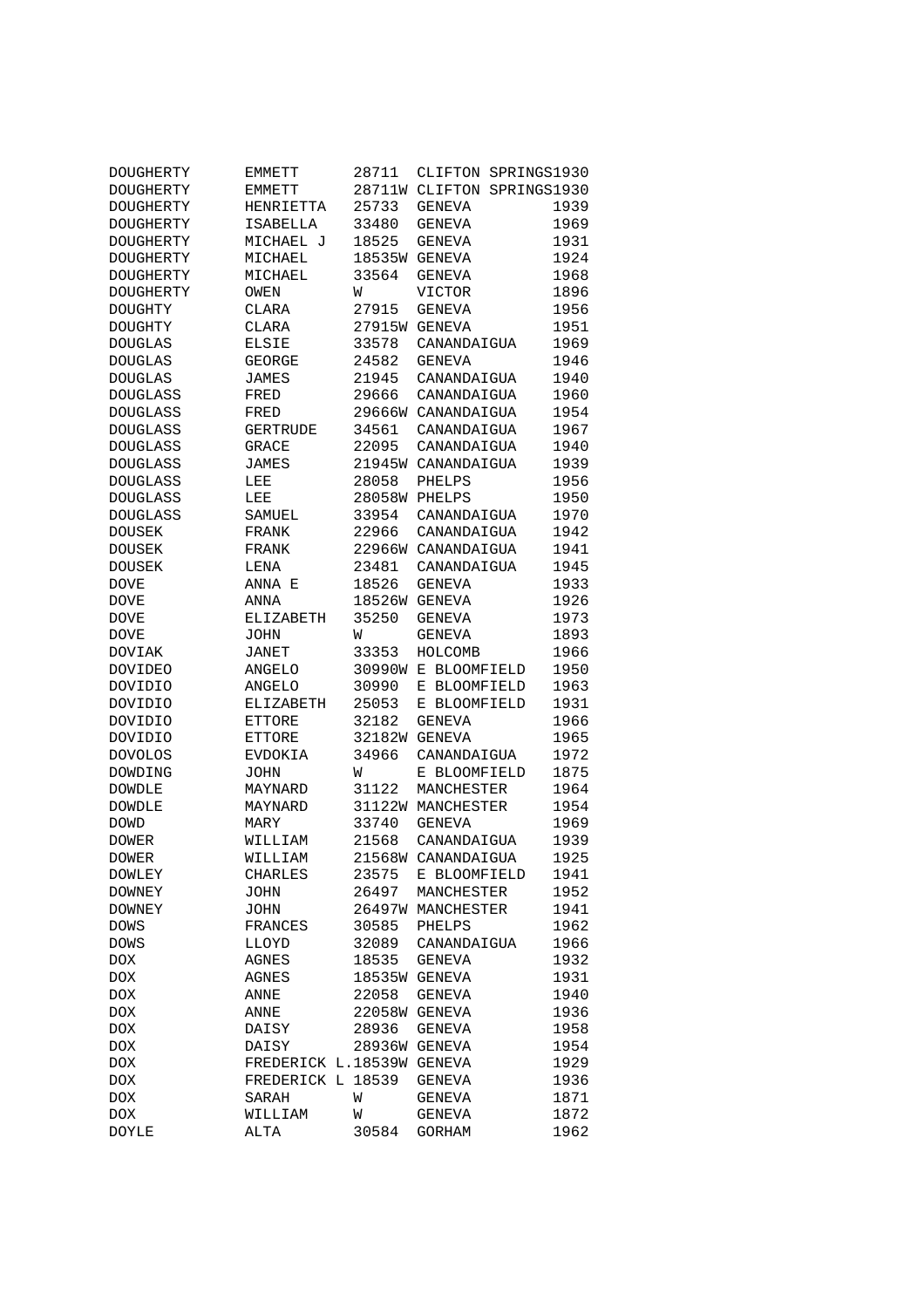|               |                |        |                     | 1961 |
|---------------|----------------|--------|---------------------|------|
| DOYLE         | ALTA           |        | 30584W CANANDAIGUA  |      |
| <b>DOYLE</b>  | ANN            | W      | CANANDAIGUA         | 1888 |
| <b>DOYLE</b>  | <b>BERNARD</b> | 27692  | <b>VICTOR</b>       | 1952 |
| DOYLE         | <b>BERNARD</b> | 27692W | <b>VICTOR</b>       | 1946 |
| <b>DOYLE</b>  | <b>BESSIE</b>  | 34514  | RICHMOND            | 1971 |
| <b>DOYLE</b>  | CATHERINE      | 23277  | CANANDAIGUA         | 1927 |
| DOYLE         | ELIZABETH      | 18537  | RICHMOND            | 1945 |
| <b>DOYLE</b>  | ELLA           | 18533  | <b>GENEVA</b>       | 1931 |
| <b>DOYLE</b>  | FLORENCE W.    | 18536W | <b>BRISTOL</b>      | 1930 |
| DOYLE         | FLORENCE W     | 18536  | CANANDAIGUA         | 1935 |
| <b>DOYLE</b>  | JAMES          | 28870  | <b>VICTOR</b>       | 1958 |
| <b>DOYLE</b>  | <b>JAMES</b>   | 29169  | CANANDAIGUA         | 1959 |
| <b>DOYLE</b>  | JAMES          | 29169W | CANANDAIGUA         | 1952 |
| <b>DOYLE</b>  | JAMES          | 32438  | CLIFTON SPRINGS1962 |      |
| <b>DOYLE</b>  | <b>JOHN</b>    | 23395  | CANANDAIGUA         | 1942 |
| <b>DOYLE</b>  | <b>JOSEPH</b>  | 24703  | <b>BRONX</b>        | 1945 |
| DOYLE         | LENA           | 24704  | <b>BRONX</b>        | 1940 |
| <b>DOYLE</b>  |                | 27636  | CANANDAIGUA         | 1955 |
| <b>DOYLE</b>  | LEOTA          |        | CANANDAIGUA         |      |
|               | MARGARET       | 24498  |                     | 1946 |
| <b>DOYLE</b>  | MARY A         | 18534  | W BLOOMFIELD        | 1931 |
| <b>DOYLE</b>  | MARY ANN       | 18538  | <b>WATERLOO</b>     | 1935 |
| <b>DOYLE</b>  | MARY ANN       | 18538W | PHELPS              | 1935 |
| <b>DOYLE</b>  | MARY           | 23084  | <b>VICTOR</b>       | 1942 |
| <b>DOYLE</b>  | MICHAEL        | 24497  | CANANDAIGUA         | 1947 |
| <b>DOYLE</b>  | MURRAY         | 29875  | <b>GENEVA</b>       | 1961 |
| <b>DOYLE</b>  | PATRICK        | 26315  | <b>GENEVA</b>       | 1952 |
| DOYLE         | PATRICK        | 26315W | <b>GENEVA</b>       | 1952 |
| <b>DOYLE</b>  | PATRICK        | W      | CANANDAIGUA         | 1892 |
| <b>DOYLE</b>  | SUSAN          | 27678  | <b>VICTOR</b>       | 1955 |
| <b>DOYLE</b>  | SUSAN          | 27678W | <b>VICTOR</b>       | 1953 |
| <b>DOYLE</b>  | TIMOTHY        | 25340  | <b>VICTOR</b>       | 1949 |
| <b>DOYLE</b>  | WILLIAM        | 30130  | <b>VICTOR</b>       | 1956 |
| <b>DRAGT</b>  | <b>CLAUDE</b>  | 35151  | RICHMOND            | 1972 |
| <b>DRAGT</b>  | CORA           | 26439  | RICHMOND            | 1950 |
| DRAHEIM       | MICHAEL        | 32568  | PHELPS              | 1966 |
| DRAIN         | GWENDOLYN      | 29718  | RICHMOND            | 1960 |
| DRAIN         | GWENDOLYN      | 29718W | RICHMOND            | 1952 |
| DRAIN         | REXFORD        | 31815  | RICHMOND            | 1965 |
| DRAIN         | <b>REXFORD</b> |        | 31815W RICHMOND     | 1961 |
| DRAIN         | SAMUEL F.      |        | 18540W RICHMOND     | 1931 |
| DRAIN         | SAMUEL F       |        | 18540 RICHMOND      | 1932 |
| DRAKE         | ELVA           | 21753  | NAPLES              | 1940 |
| <b>DRAKE</b>  | <b>ELVA</b>    | 21853W | NAPLES              | 1936 |
| DRAKE         | EMMA           | 29048  | CANANDAIGUA         | 1958 |
| DRAKE         | JULIA          | 22092  | CANANDAIGUA         | 1940 |
| DRAKE         | JULIA          |        | 22092W CANANDAIGUA  | 1937 |
| DRAKE         | VIOLA          | 30773  | GENEVA              | 1963 |
|               |                | 30773W | GENEVA              | 1957 |
| DRAKE         | VIOLA          | 32467  | MANCHESTER          | 1967 |
| DRAPER        | JENNIE         |        |                     |      |
| <b>DRAPER</b> | JENNIE         | 32467W | MANCHESTER          | 1966 |
| DRAPER        | JESSE          | 34333  | MANCHESTER          | 1971 |
| DRAPER        | MINNIE         | 27222  | GENEVA              | 1954 |
| DRAPER        | MINNIE         |        | 27222W GENEVA       | 1951 |
| DRAPER        | WILLIAM        | 29858  | <b>GENEVA</b>       | 1961 |
| DRAPER        | WILLIAM        | 29858W | GENEVA              | 1951 |
| DRAYN         | WILLIAM        | 33496  | S BRISTOL           | 1969 |
| <b>DREHER</b> | CARL           | 27978  | <b>GENEVA</b>       | 1955 |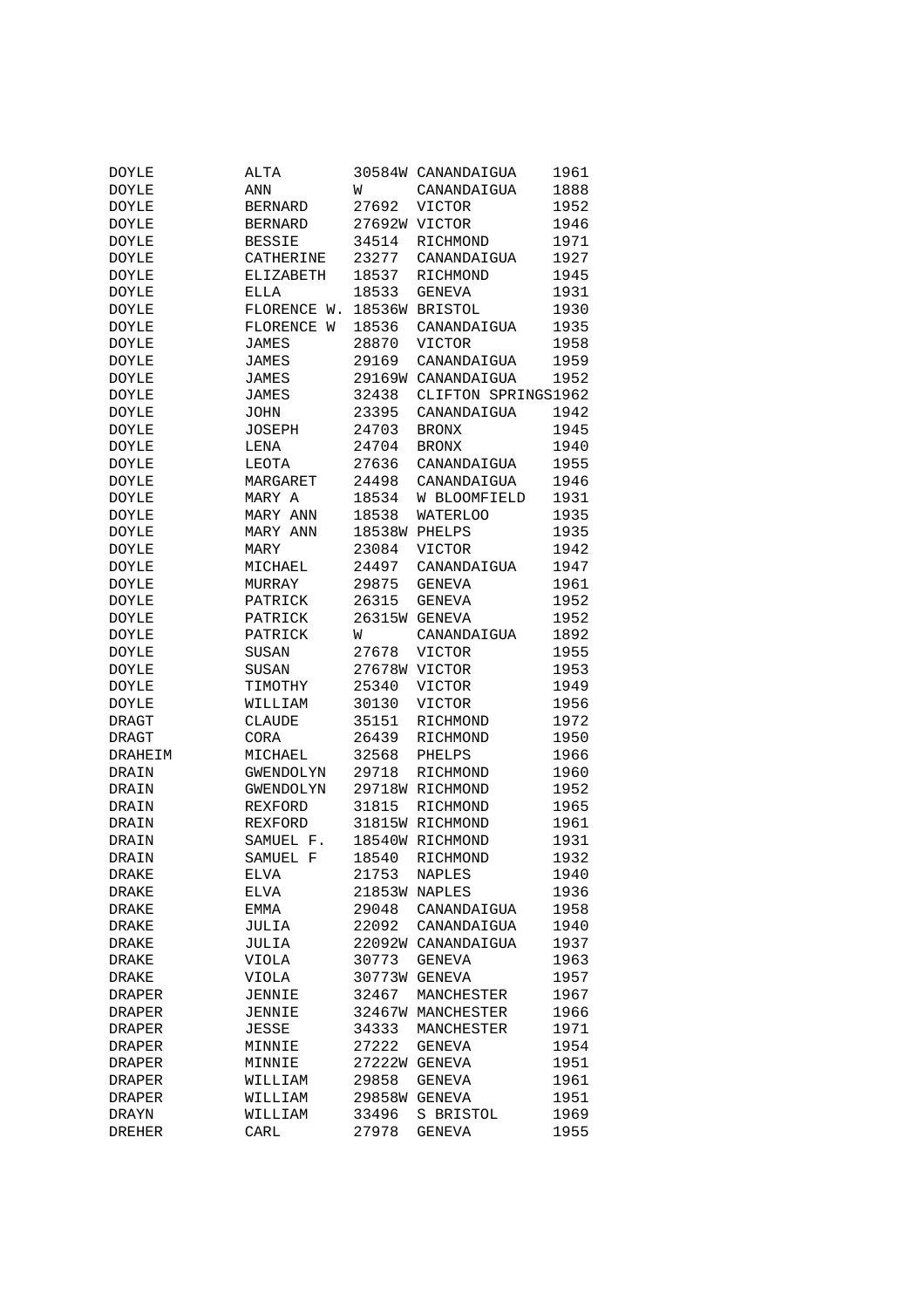| <b>DREWETT</b>  | FRED           | 24016         | <b>GENEVA</b>       | 1946 |
|-----------------|----------------|---------------|---------------------|------|
| <b>DREWS</b>    | <b>BRIDGET</b> | 22289W        | <b>GENEVA</b>       | 1934 |
| <b>DREWS</b>    | FRANK          | 30228         | <b>GENEVA</b>       | 1962 |
| <b>DREWS</b>    | ${\tt FRANK}$  | 30228W        | GENEVA              | 1956 |
| <b>DREYS</b>    | <b>BRIDGET</b> | 22289         | <b>GENEVA</b>       | 1941 |
| DRISCOLL        | ALICE          | 22729         | MANCHESTER          | 1943 |
| DRISCOLL        | ALICE          |               | 22729W MANCHESTER   | 1941 |
| DRISCOLL        | DANIEL         | 25323         | <b>GENEVA</b>       | 1949 |
| DRISCOLL        | <b>ESTELLA</b> | 29714         | <b>GENEVA</b>       | 1960 |
| DRISCOLL        | <b>ESTELLA</b> | 29714W        | GENEVA              | 1956 |
| DRISCOLL        | JAMES          | 21551         | <b>SENECA</b>       | 1939 |
| DRISCOLL        | JAMES          | 21551W        | <b>SENECA</b>       | 1936 |
| DRISCOLL        | JEREMIAH       | 21636         | MANCHESTER          | 1939 |
| DRISCOLL        | JEREMIAH       |               | 21636W MANCHESTER   | 1930 |
| DRISCOLL        | JEREMIAH       | 23756         | STANLEY             | 1945 |
| DRISCOLL        | JEREMIAH       | 23756W        | STANLEY             | 1939 |
| DRISCOLL        | KATHRYN        | 25803         | E BLOOMFIELD        | 1950 |
| DRISCOLL        | LEONORA C      | 18542         | SENECA              | 1936 |
| DRISCOLL        | LEONORA        | 18542W        | SENECA              | 1919 |
| <b>DRISCOLL</b> | MAYME          | 27149         | CLIFTON SPRINGS1954 |      |
| DRISCOLL        | MICHAEL        | 31200         | GENEVA              | 1946 |
| DRISCOLL        | NELLIE         | 26174         | GENEVA              | 1944 |
| <b>DRONEY</b>   | MARGARET       | 29287         | CANANDAIGUA         | 1959 |
| DRONEY          | MARGARET       | 29287W        | CANANDAIGUA         | 1954 |
| <b>DROOBY</b>   | <b>GEORGE</b>  | 32696         | <b>GENEVA</b>       | 1967 |
| DROST           | ADAM           | 33961         | MANCHESTER          | 1970 |
| DROST           | ANNA           | 29808         | MANCHESTER          | 1961 |
| DROST           | ANNA           | 29808W        | FARMINGTON          | 1960 |
| DROST           | HARRY          | 24311         | FARMINGTON          | 1947 |
| <b>DROST</b>    | PETER          | 18544         | SENECA              | 1937 |
| DROZEN          | PAUL           | 27491         | CANANDAIGUA         | 1954 |
| DRUMMOND        | GEORGE H.      |               | 18541W MANCHESTER   | 1890 |
| DRUMMOND        | GEORGE H       | 18541         | SHORTSVILLE         | 1936 |
| DRUMMOND        | LORENA         | 21846         | SHORTSVILLE         | 1940 |
| DRUMMOND        | LORENA         | 21846W        | SHORTSVILLE         | 1926 |
| <b>DRURY</b>    | LEANDER        | W             | CANANDAIGUA         | 1888 |
| DRURY           | MAYNARD        | 32413         | PHELPS              | 1966 |
| <b>DRURY</b>    | MAYNARD        | 32413W        | PHELPS              | 1961 |
| DRUSCHEL        | LOUISE         | 33443         | CANANDAIGUA         | 1965 |
| <b>DRYER</b>    | <b>DANIEL</b>  | W             | VICTOR              | 1879 |
| <b>DRYER</b>    | LEORA          | 33099         | <b>GENEVA</b>       | 1968 |
| DRYER           | MARGARETTA     | 22192         | GENEVA              | 1941 |
| DRYER           | MARGARETTA     | 22192W GENEVA |                     | 1938 |
| <b>DRYER</b>    | PHEBE          | W             | VICTOR              | 1892 |
| <b>DRYER</b>    | PRECEPTA       | W             | <b>VICTOR</b>       | 1893 |
| DRYER           | RUFUS K.       | 18545W GENEVA |                     | 1933 |
| DRYER           | RUFUS K        | 18545         | GENEVA              | 1937 |
| DRYER           | <b>RUFUS</b>   | 18543         | <b>GENEVA</b>       | 1937 |
| DRYER           | RUFUS          | 18543W        | <b>GENEVA</b>       | 1931 |
| DRYER           | TRUMAN         | 32095         | CANANDAIGUA         | 1966 |
| DU BOIS         | MARY E         | 18551         | CANANDAIGUA         | 1929 |
| <b>DUBBS</b>    | IRVIN          | 32124         | GENEVA              | 1966 |
| DUBBS           | IRVIN          | 32124W        | GENEVA              | 1961 |
| DUBBS           | SADIE          | 29763         | GENEVA              | 1960 |
| <b>DUBEL</b>    | IDA P.         | 18550W        | CANANDAIGUA         | 1921 |
| DUBEL           | IDA P          | 18550         | CANANDAIGUA         | 1932 |
| <b>DUBLER</b>   | <b>BERNARD</b> | 31343         | MANCHESTER          | 1964 |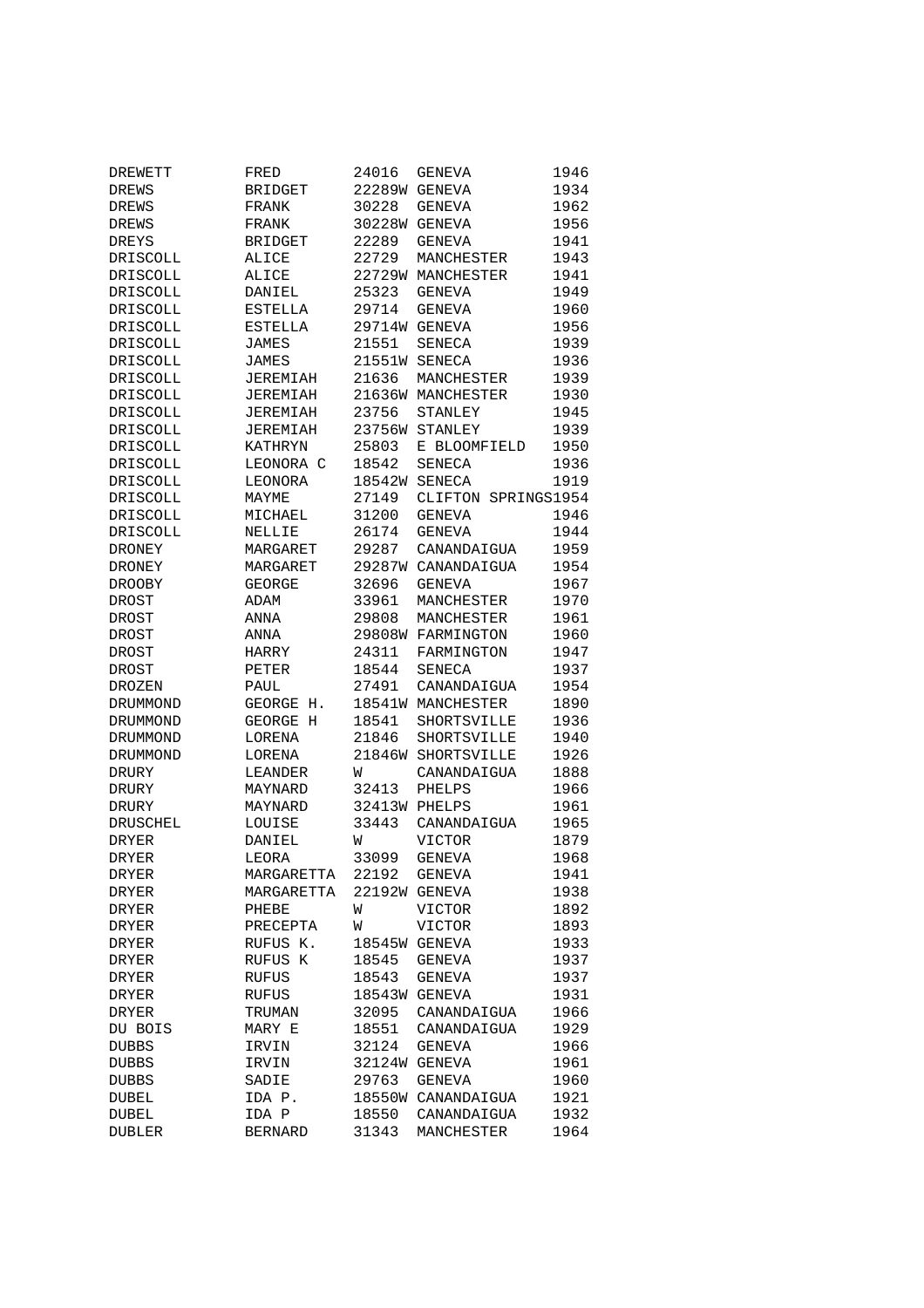| DUBLER          | <b>BERNARD</b>    |        | 31343W MANCHESTER   | 1948 |
|-----------------|-------------------|--------|---------------------|------|
| DUBLER          | <b>CHARLES</b>    | 32749  | CANANDAIGUA         | 1967 |
| <b>DUBLER</b>   | CHARLES           | 32749W | CANANDAIGUA         | 1964 |
| DUBLER          | DELIA             | 21571  | HOPEWELL            | 1939 |
| <b>DUBLER</b>   | DELIA             | 21571W | HOPEWELL            | 1938 |
| <b>DUBLER</b>   | GRACE             | 29137  | SHORTSVILLE         | 1959 |
| DUCLOS,<br>SR   | ALBERT            |        | 32560W RICHMOND     | 1967 |
| <b>DUCLOS</b>   | ALBERT            | 32560  | RICHMOND            | 1967 |
| <b>DUCLOS</b>   | HAROLD            | 31098  | <b>NAPLES</b>       | 1963 |
| <b>DUCLOS</b>   | LOUISE PARR 18548 |        | NAPLES              | 1931 |
| <b>DUCLOS</b>   | LOUISE            | 18548W | NAPLES              | 1929 |
| <b>DUDLEY</b>   | CARL              | 27943W | SHORTSVILLE         | 1955 |
| <b>DUDLEY</b>   | CARL              | 27946  | SHORTSVILLE         | 1956 |
| <b>DUDLEY</b>   | <b>ELSIE</b>      | 31663  | MANCHESTER          | 1961 |
| <b>DUDLEY</b>   | FLORENCE          | 29324  | CANANDAIGUA         | 1959 |
| <b>DUDLEY</b>   | FLORENCE          | 29324W | CANANDAIGUA         | 1953 |
| <b>DUDLEY</b>   | FRED              | 27699  | <b>GENEVA</b>       | 1955 |
| <b>DUDLEY</b>   | HARRY             | 35312  | CANANDAIGUA         | 1973 |
| <b>DUDLEY</b>   | MYRTLE            | 31182  | <b>GENEVA</b>       | 1964 |
| <b>DUDLEY</b>   | PEARL             | 30532  | SHORTSVILLE         | 1961 |
| <b>DUDLEY</b>   | RAYMOND           | 30492  | SHORTSVILLE         | 1962 |
| <b>DUDLEY</b>   | RAYMOND           | 30492W | SHORTSVILLE         | 1956 |
| DUELL           | <b>ERMA</b>       | 33787  | GORHAM              | 1969 |
| DUELL           | LOUISE            | 31255  | <b>GENEVA</b>       | 1964 |
| <b>DUELL</b>    | LOUISE            | 31255W | <b>GENEVA</b>       | 1963 |
| DUFFY           | MARY              | 29855  | <b>GENEVA</b>       | 1957 |
| DUFFY           | MILDRED           | 33616  | W BLOOMFIELD        | 1969 |
| <b>DUFFY</b>    | <b>OGDEN</b>      | 31785  | W BLOOMFIELD        | 1965 |
| <b>DUFFY</b>    | PATRICK F.        | 18553W | GENEVA              | 1929 |
| <b>DUFFY</b>    | PATRICK F         | 18553  | GENEVA              | 1935 |
| <b>DUGAN</b>    | JOHN M            | 18549  | OVID                | 1932 |
| <b>DUGAN</b>    | <b>JOSEPH</b>     | 32899  | <b>GENEVA</b>       | 1959 |
| <b>DUGAN</b>    | MARGARET          | 24957  | CLIFTON SPRINGS1948 |      |
| <b>DUGAN</b>    | MARTIN            | 30291  | CANANDAIGUA         | 1962 |
| <b>DUGAN</b>    | MARTIN            | 30291W | CANANDAIGUA         | 1953 |
| <b>DUGAN</b>    | MARY              | 21827  | CANANDAIGUA         | 1940 |
| <b>DUGAN</b>    | NORINE            | 33473  | GENEVA              | 1965 |
| <b>DUGAN</b>    | PETER             | 18555  | <b>GENEVA</b>       | 1937 |
| <b>DUGDALE</b>  | <b>GRACE</b>      | 25259  | CANANDAIGUA         | 1949 |
| <b>DUGGELBY</b> | FRANCES           | 26812  | CANANDAIGUA         | 1952 |
| DUGGLEBY        | FRANCES           |        | 26812W SENECA       | 1949 |
| <b>DUKELOW</b>  | CAROLYN           | 26349  | CANANDAIGUA         | 1952 |
| DUKELOW         | CAROLYN           | 26349W | CANANDAIGUA         | 1952 |
| DUKELOW         | CATHERINE         | 18554  | CANANDAIGUA         | 1936 |
| <b>DUKELOW</b>  | CHARLES           | 18552  | CANANDAIGUA         | 1934 |
| <b>DUKELOW</b>  | FLORENCE          | 23893  | CANANDAIGUA         | 1945 |
| DUKELOW         | MARY              | W      | CANANDAIGUA         | 1892 |
| DUKELOW         | MILDRED           | 31659  | CANANDAIGUA         | 1965 |
| DUKELOW         | MILDRED           | 31659W | CANANDAIGUA         | 1962 |
| <b>DUKELOW</b>  | MINERVA           | 23594  | HONEOYE             | 1944 |
| DUKELOW         | THOMAS            | 23935  | <b>NAPLES</b>       | 1946 |
| DUMOND          | FRANK             | 27354  | S BRISTOL           | 1954 |
| DUMOND          | FRANK             | 27354W | S BRISTOL           | 1954 |
| DUNBAR          | KATHARINE         | 22329  | CANANDAIGUA         | 1925 |
| DUNBAR          | SADIE             | 34855  | GENEVA              | 1972 |
| DUNCAN          | CATHERINE         | 22451  | GORHAM              | 1935 |
| DUNCAN          | DORA              | 30181  | CANANDAIGUA         | 1960 |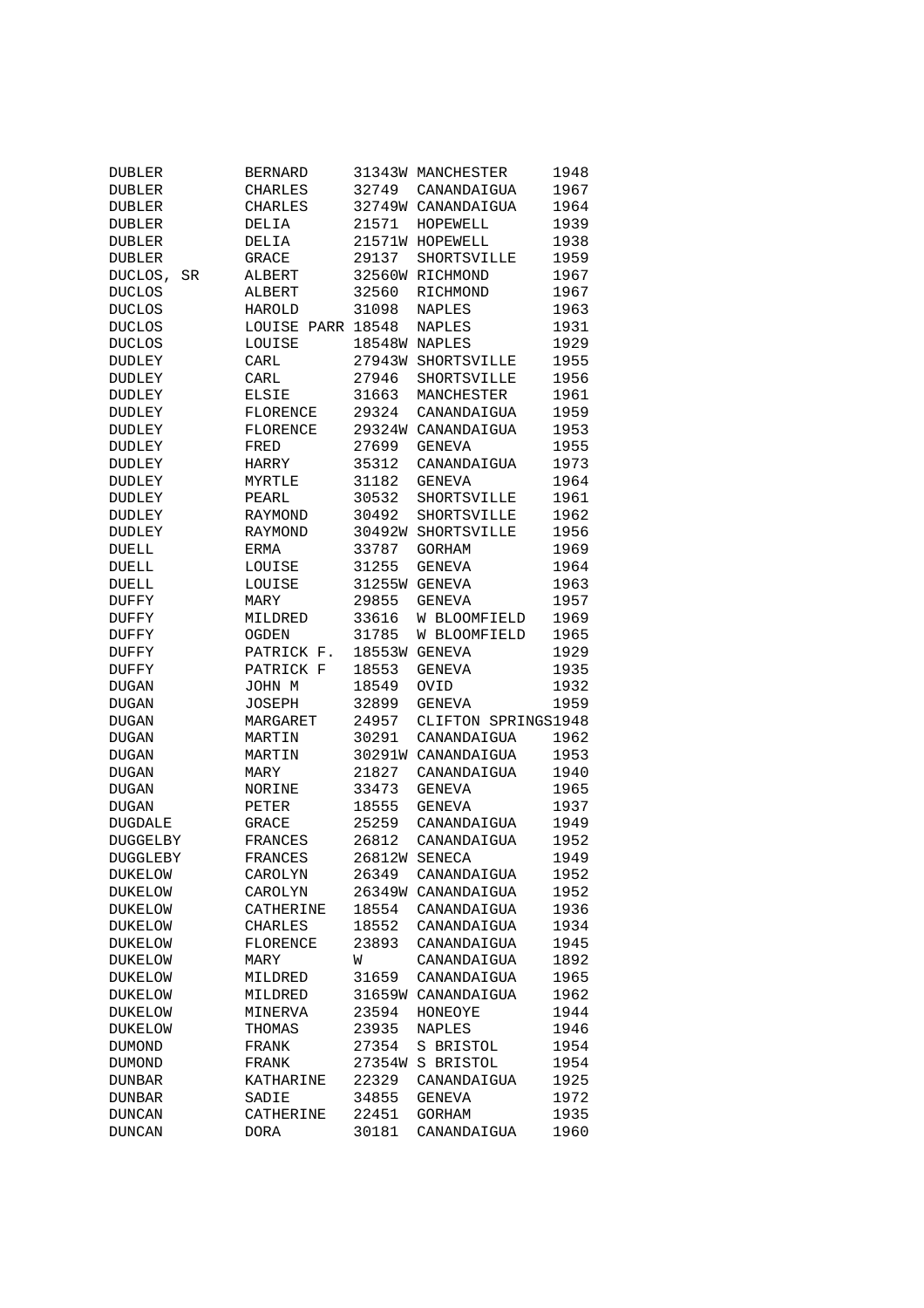| DUNCAN          | HARRY          | 28259  | W BLOOMFIELD            | 1957 |
|-----------------|----------------|--------|-------------------------|------|
| <b>DUNCAN</b>   | <b>HARRY</b>   | 28259W | W BLOOMFIELD            | 1950 |
| <b>DUNCAN</b>   | MABEL E        | 18560  | W BLOOMFIELD            | 1931 |
| <b>DUNCAN</b>   | MABEL          | 18560W | W.<br><b>BLOOMFIELD</b> | 1929 |
| <b>DUNCAN</b>   | NORMA          | 18563  | CANANDAIGUA             | 1937 |
| <b>DUNCAN</b>   | <b>NORMA</b>   | 18563W | CANANDAIGUA             | 1932 |
| DUNHAM          | AMY E.         | 18561W | CANANDAIGUA             | 1931 |
| <b>DUNHAM</b>   | AMY E          | 18561  | CANANDAIGUA             | 1934 |
| <b>DUNHAM</b>   | HARRIET        | 31564  | GENEVA                  | 1963 |
| DUNHAM          | WILLIAM        | 24034  | <b>BRISTOL</b>          | 1915 |
| <b>DUNHAM</b>   | WILLIAM        | M      | GENEVA                  | 1872 |
| DUNIGAN         | JOHN           | 23375  | <b>GENEVA</b>           | 1930 |
| <b>DUNIGAN</b>  | MARY           | 22287  | CANANDAIGUA             | 1940 |
| DUNIGAN         | MARY           | W      | CANANDAIGUA             | 1881 |
| <b>DUNLAP</b>   | <b>BESS</b>    | 33969  | GENEVA                  | 1970 |
| <b>DUNLAVEY</b> | <b>JOHN</b>    | W      | <b>GENEVA</b>           | 1889 |
| DUNLOP          | ROBERT         | 30957  | SENECA                  | 1963 |
| DUNNING         | <b>DOROTHY</b> | 22132  | SHORTSVILLE             | 1941 |
| DUNNING         | LOLA           | 22134  | SHORTSVILLE             | 1941 |
| DUNNINGTON      | EDITH          | 18453W | <b>GENEVA</b>           | 1928 |
| <b>DUNN</b>     | <b>JOHN</b>    | 26549  | CANANDAIGUA             | 1952 |
| <b>DUNN</b>     | <b>JOHN</b>    | 30261  | CANANDAIGUA             | 1962 |
| <b>DUNN</b>     | JOHN           | 30261W | CANANDAIGUA             | 1960 |
| <b>DUNN</b>     | MELVIN         | 33790  | HOPEWELL                | 1969 |
| <b>DUNN</b>     | <b>SARA</b>    | 28856  | <b>GENEVA</b>           | 1958 |
| <b>DUNN</b>     | SARA           | 28856W | <b>GENEVA</b>           | 1943 |
| <b>DUNN</b>     | THOMAS         | W      | GENEVA                  | 1873 |
| DUNOVAN         | <b>JOHN</b>    | W      | E BLOOMFIELD            | 1876 |
| DUNSMOOR        | BURT           | 30269W | <b>GENEVA</b>           | 1962 |
| <b>DUNSMOOR</b> | DAVID F        | 18559  | <b>GENEVA</b>           | 1931 |
| <b>DUNSMOOR</b> | DAVID          | 18559W | <b>GENEVA</b>           | 1927 |
| DUNSMORE        | BURT           | 30269  | GENEVA                  | 1962 |
| <b>DUNTON</b>   | ADDIE          | 22926  | CANANDAIGUA             | 1943 |
| DUNTON          | ADDIE          | 22926W | CANANDAIGUA             | 1940 |
| <b>DUNTON</b>   | AGNES          | 24763  | CANANDAIGUA             | 1948 |
| <b>DUNTON</b>   | <b>AGNES</b>   | 24763W | CANANDAIGUA             | 1947 |
| DUNTON          | CARRIE M       | 18562  | <b>NAPLES</b>           | 1936 |
| <b>DUNTON</b>   | <b>CHARLES</b> | 25728  | CANANDAIGUA             | 1950 |
| <b>DUNTON</b>   | <b>CHARLES</b> | 25728W | CANANDAIGUA             | 1949 |
| <b>DUNTON</b>   | <b>ELSIE</b>   | W      | NAPLES                  | 1883 |
| <b>DUNTON</b>   | <b>HARRY</b>   | 21824  | CANANDATGUA             | 1939 |
| DUNTON          | HARRY          |        | 21824W CANANDAIGUA      | 1908 |
| <b>DUNTON</b>   | JOHN           | W      | NAPLES                  | 1872 |
| DUNTON          | MARY           | 25394  | CANANDAIGUA             | 1949 |
| DUNTON          | MARY           | 25394  | CANANDAIGUA             | 1949 |
| DUNTON          | WILLIAM        | W      | NAPLES                  | 1897 |
| DUPONT          | RAPHAEL        | 23712  | HOLCOMB                 | 1945 |
| DURAND          | <b>BURRITT</b> | W      | CANANDAIGUA             | 1892 |
| DURAND          | JENNIE         | 28032  | CANANDAIGUA             | 1956 |
| DURAND          | JENNIE         | 28032W | CANANDAIGUA             | 1942 |
| DURAND          | SARAH          | W      | CANANDAIGUA             | 1892 |
| DURAND          | SEYMOUR        | 28332  | CANANDAIGUA             | 1946 |
| DURFEE          | KATHARINE      | 26177  | GENEVA                  | 1951 |
| DURFEE          | MABEL          | 32767  | GENEVA                  | 1967 |
| DURFEE          | MABEL          | 32767W | GENEVA                  | 1966 |
| DURFEE          | WILLIAM        | 22365  | GENEVA                  | 1941 |
| <b>DURKEE</b>   | CHARLES        | 33714  | GENEVA                  | 1969 |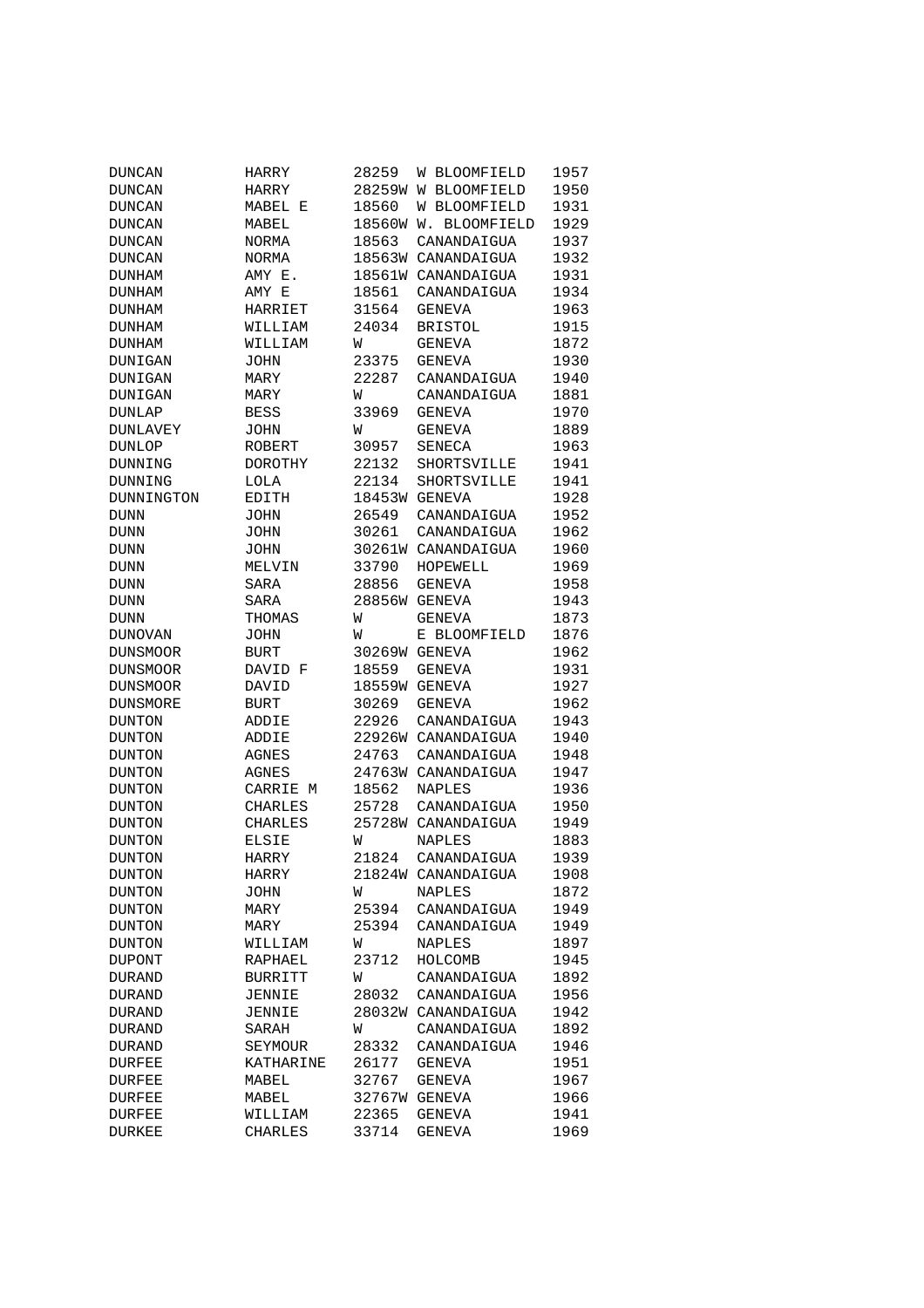| DURKEE            | EMMA           | 24155         | CLIFTON SPRINGS1946 |      |
|-------------------|----------------|---------------|---------------------|------|
| DURKEE            | GEORGE         | 21530         | CLIFTON SPRINGS1938 |      |
| <b>DURKEE</b>     | GEORGE         | 21530W        | CLIFTON SPRINGS1937 |      |
| <b>DURKEE</b>     | MARGARET       | 27853         | <b>GENEVA</b>       | 1956 |
| <b>DURKIN</b>     | CATHERINE      | 25511         | <b>GENEVA</b>       | 1949 |
| <b>DURKIN</b>     | CATHERINE      | 25511W        | <b>GENEVA</b>       | 1947 |
| <b>DURKIN</b>     | <b>EVA</b>     | 18566         | SENECA              | 1935 |
| DURKIN            | <b>EVA</b>     | 18566W        | <b>GENEVA</b>       | 1934 |
| DURKIN            | <b>JAMES</b>   | 18567         | <b>GENEVA</b>       | 1937 |
| <b>DURKIN</b>     | JAMES          | 18767W        | <b>GENEVA</b>       | 1928 |
| DURRANT           | JENNIE         | 23463         | <b>GENEVA</b>       | 1945 |
| <b>DURRANT</b>    | JENNIE         | 23463W        | <b>GENEVA</b>       | 1944 |
| <b>DUSCHER</b>    | <b>HELEN</b>   | 27731         | CANANDAIGUA         | 1955 |
| DUSENBERRY        | CLIVE          | 32246         | <b>GENEVA</b>       | 1966 |
| DUSENBERRY        | CLIVE          | 32246W        | <b>GENEVA</b>       | 1945 |
| DUSENBERRY        | RAY            | 31482         | <b>BRISTOL</b>      | 1964 |
| DUSENBURY         | LESTER H       | 18565         | <b>BRISTOL</b>      | 1932 |
| DUSENBURY         | LESTER         | 18565W        | <b>BRISTOL</b>      | 1912 |
| DUSENBURY         | W WALLACE      | 21527W        | GENEVA              | 1935 |
| <b>DUSENBURY</b>  | WALLACE<br>1   | 21527         | <b>GENEVA</b>       | 1938 |
| <b>DUSENBURY</b>  | 2<br>WALLACE   | 21527         | <b>GENEVA</b>       | 1938 |
| DUSINBERRE        | ARCHIE         | 27328         | GENEVA              | 1954 |
| <b>DUSINBERRE</b> | ARCHIE         | 27328W        | <b>GENEVA</b>       | 1951 |
| DUSINBERRE        | <b>EDNA</b>    | 33521         | <b>GENEVA</b>       | 1969 |
| DUSINBERRE        | <b>EUGENE</b>  | 29209         | <b>GENEVA</b>       | 1959 |
| DUSINBERRE        | <b>EUGENE</b>  | 29209W        | <b>GENEVA</b>       | 1957 |
| DUSINBERRE        | <b>HARVEY</b>  | 33891         | <b>GENEVA</b>       | 1970 |
| DUSINBERRE        | LILLIAN        | 29673         | <b>GENEVA</b>       | 1960 |
| DUSINBERRE        | LILLIAN        | 29673W        | <b>GENEVA</b>       | 1960 |
| DUSINBERRE        | SARAH          | 29907W        | <b>GENEVA</b>       | 1960 |
| DUSINBERRE        | SARAH          | 33738         | GENEVA              | 1969 |
| DUSINBERRY        | SARAH          | 29907         | GENEVA              | 1961 |
| <b>DUTTON</b>     | DENNIS         | 32084         | CANANDAIGUA         | 1966 |
| <b>DUTTON</b>     | HARRY          | 34367         | CANANDAIGUA         | 1971 |
| <b>DWYER</b>      | FRANK          | 22692         | GENEVA              | 1943 |
| <b>DWYER</b>      | FRANK          | 22692W        | <b>GENEVA</b>       | 1939 |
| DWYER             | JAMES          | 23417         | <b>GENEVA</b>       | 1945 |
| <b>DWYER</b>      | JOHN           | 29402         | <b>GENEVA</b>       | 1960 |
| DWYER             | MARGARET       | 27791         | GENEVA              | 1955 |
| <b>DWYER</b>      | MARGARET       | 27791W GENEVA |                     | 1955 |
| DWYER             | PATRICK        | W             | CANANDAIGUA         | 1879 |
| DWYER             | THOMAS         | 24338         | GORHAM              | 1947 |
| DWYER             | THOMAS         |               | 24338W GORHAM       | 1941 |
| <b>DWYER</b>      | THOMAS         | W             | GENEVA              | 1893 |
| DYE               | CALVIN W.      |               | 18568W GENEVA       | 1924 |
| DYE               | CALVIN W       | 18568         | GENEVA              | 1933 |
| DYE               | IDA            | 30612         | GORHAM              | 1962 |
| <b>DYE</b>        | IDA            | 30612W        | NAPLES              | 1951 |
| DYE               | ROY            | 33624         | FARMINGTON          | 1969 |
| DYE               | RUSSEL         | 18569         | NAPLES              | 1938 |
| DYE               | RUSSEL         | 18569W NAPLES |                     | 1938 |
| EACKER            | <b>ESTHER</b>  | W             | PHELPS              | 1891 |
| EACKER            | GERTRUDE       | W             | PHELPS              | 1890 |
| EAGER             | ELMER          | 18575         | GENEVA              | 1934 |
| EAGER             | ELMER          | 18575W        | GENEVA              | 1930 |
| EAGLEY            | JAMES          | 27181         | MANCHESTER          | 1954 |
| <b>EALES</b>      | <b>BLANCHE</b> | 30298         | <b>GENEVA</b>       | 1962 |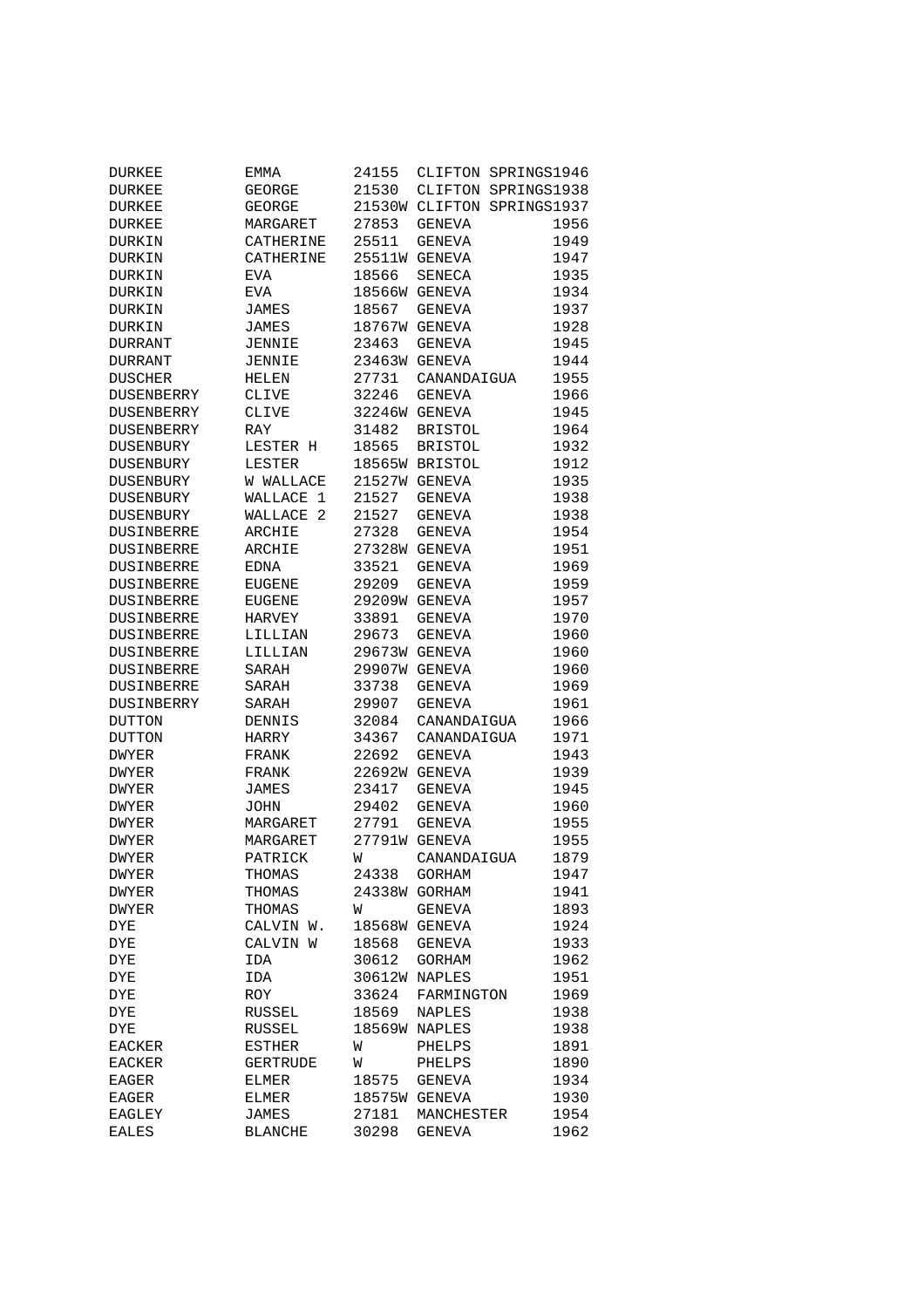| <b>EALES</b>   | THOMAS                    | 23808  | GENEVA              | 1936 |
|----------------|---------------------------|--------|---------------------|------|
| EARING         | CLARA                     | 31490  | RICHMOND            | 1964 |
| EARING         | CLARA                     | 31490W | RICHMOND            | 1964 |
| EARING         | JAMES                     | 23010  | <b>GENEVA</b>       | 1939 |
| EARING         | <b>MARK</b>               | 18572  | <b>GENEVA</b>       | 1932 |
| EARL           | <b>ANNA</b>               | 18571  | CANANDAIGUA         | 1931 |
| EARL           | BARDINE                   | 18574W | CANANDAIGUA         | 1934 |
| EARL           | <b>BURDINE</b>            | 18574  | CANANDAIGUA         | 1935 |
| <b>EARLE</b>   | <b>BESS</b>               | 29212  | CLIFTON SPRINGS1959 |      |
| <b>EARLE</b>   | <b>BESS</b>               | 29212W | CLIFTON SPRINGS1950 |      |
| <b>EARLE</b>   | <b>HARVEY</b>             | 24907  | CLIFTON SPRINGS1948 |      |
| <b>EARLE</b>   | <b>HARVEY</b>             | 24907W | CLIFTON SPRINGS1947 |      |
| <b>EARLE</b>   | WARNER                    | 34739  | PHELPS              | 1971 |
| EARLEY         | <b>JOHN</b>               | 24049  | CANANDAIGUA         | 1946 |
| <b>EARLEY</b>  | <b>JOHN</b>               |        | 24049W CANANDAIGUA  | 1946 |
| EARL           | <b>GUY</b>                | 26040  | GENEVA              | 1951 |
| EARL           | <b>GUY</b>                | 26040W | <b>GENEVA</b>       | 1949 |
| EARL           | NETTIE                    | 28031  | <b>GENEVA</b>       | 1951 |
| <b>EARLS</b>   | <b>CHARLES</b>            | 22740  | RICHMOND            | 1943 |
| <b>EARLY</b>   | <b>BEATRICE</b>           | 23213  | FARMINGTON          | 1943 |
| <b>EARLY</b>   | <b>FRANK</b>              | 23212  | FARMINGTON          | 1914 |
| EARLY          | HAROLD                    | 30273  | <b>GENEVA</b>       | 1961 |
| <b>EARLY</b>   | <b>JAMES</b>              | 23211  | FARMINGTON          | 1928 |
| EARLY          | PATRICK                   | 23214  | FARMINGTON          | 1960 |
| EAST           | <b>HERBERT</b>            | 34720  | MANCHESTER          | 1971 |
| <b>EASTON</b>  | <b>BERT</b>               | 23641  | CLIFTON SPRINGS1945 |      |
|                |                           |        |                     | 1941 |
| <b>EASTON</b>  | BERT                      | 23641W | <b>GENEVA</b>       |      |
| <b>EASTON</b>  | GRACE                     | 24375  | <b>GENEVA</b>       | 1938 |
| <b>EATON</b>   | ALBERT                    | 31409  | <b>GENEVA</b>       | 1964 |
| <b>EATON</b>   | ALBERT                    | 31409W | <b>GENEVA</b>       | 1964 |
| <b>EATON</b>   | <b>CHARLES</b>            | 24289  | <b>GENEVA</b>       | 1946 |
| <b>EATON</b>   | ELIZABETH C.18576W GENEVA |        |                     | 1928 |
| <b>EATON</b>   | ELIZABETH C               | 18576  | <b>GENEVA</b>       | 1936 |
| <b>EATON</b>   | ELON H.                   | 18573W | <b>GENEVA</b>       | 1918 |
| EATON          | ELON HOWARD               | 18573  | <b>GENEVA</b>       | 1934 |
| EATON          | <b>ERNEST</b>             | 28935  | GENEVA              | 1958 |
| EATON          | ERNEST                    | 28935W | <b>GENEVA</b>       | 1957 |
| EATON          | ESTHER                    | 30744  | GENEVA              | 1963 |
| EATON          | <b>ESTHER</b>             | 30744W | <b>GENEVA</b>       | 1958 |
| <b>EATON</b>   | <b>LAVERNE</b>            | 30708  | <b>GENEVA</b>       | 1963 |
| EATON          | MARSHALL                  | 22091  | CANANDAIGUA         | 1940 |
| EATON          | MARSHALL                  |        | 22091W CANANDAIGUA  | 1928 |
| <b>EATON</b>   | NINA                      | 22190  | CANANDAIGUA         | 1927 |
| EAVES          | KATHERINE                 | 30635  | CANANDAIGUA         | 1963 |
| EAVES          | KATHERINE                 |        | 30635W CANANDAIGUA  | 1958 |
| EBERSOL        | MABEL                     | 34282  | <b>NAPLES</b>       | 1970 |
| EBERT          | CHARLES                   | 29342  | LOS ANGELES         | 1959 |
| ECKARDT        | ELIZABETH                 | 18582  | NAPLES              | 1931 |
| <b>ECKARDT</b> | ELIZABETH                 | 18582W | S. BRISTOL          | 1929 |
| ECKERT         | FREDERICK                 | 31701  | NAPLES              | 1965 |
| ECKERT         | HENRY                     | 33784  | CANANDAIGUA         | 1969 |
| ECKERT         | OTTO                      | 25938  | NAPLES              | 1951 |
| ECKLER         | CARRIE L                  | 18584  | SHORTSVILLE         | 1931 |
| ECKLER         | NELLIE                    | 25349  | SHORTSVILLE         | 1949 |
| ECKLER         | REVA                      | 32468  | HOLCOMB             | 1967 |
| ECK            | WILLIAM                   | 35275  | GENEVA              | 1973 |
| EDDINGER       | <b>CHARLES</b>            | 25402  | CANANDAIGUA         | 1949 |
|                |                           |        |                     |      |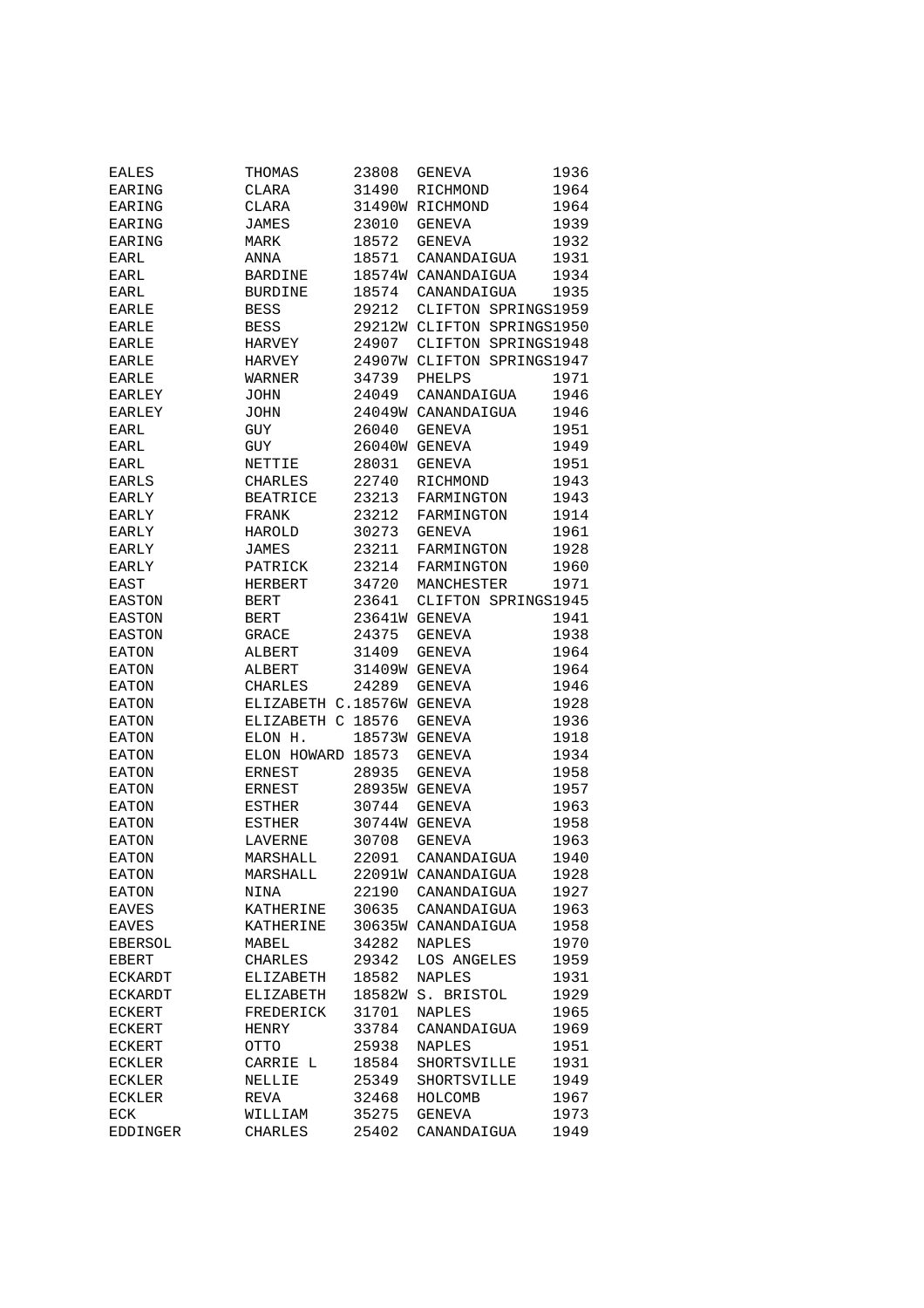| EDDINGER       | MARY               | 25894         | MANCHESTER                 | 1951 |
|----------------|--------------------|---------------|----------------------------|------|
| EDDINGER       | MARY               |               | 25894W MANCHESTER          | 1947 |
| EDDINGER       | MARY               | 34689         | MANCHESTER                 | 1969 |
| EDDINGER       | WILLIAM            | 34454         | MANCHESTER                 | 1971 |
| <b>EDDINGS</b> | <b>GEORGE</b>      | 28114         | <b>GENEVA</b>              | 1956 |
| EDDINGTON      | FRANCES            | 23364         | GENEVA                     | 1942 |
| EDDY           | CARLTON            | 35223         | E BLOOMFIELD               | 1972 |
| EDDY           | <b>ELZER</b>       | 31858         | GORHAM                     | 1964 |
| EDDY           | FRANCES A M 18585  |               | CLIFTON SPRINGS1934        |      |
| EDDY           | FRANCES A.M.18585W |               | CLIFTON SPRINGS1929        |      |
| EDDY           | HARRIET            | 24502         | <b>GENEVA</b>              | 1947 |
| EDDY           | HARRIET            | 24502W        | <b>GENEVA</b>              | 1943 |
| EDDY           | HARRIET            | 25378         | CLIFTON SPRINGS1949        |      |
| EDDY           | HARRIET            |               | 25378W CLIFTON SPRINGS1949 |      |
| EDDY           | WILLIAM            | 18580         | E BLOOMFIELD               | 1937 |
| EDDY           | WILLIAM            | 18589W        | E BLOOMFIELD               | 1935 |
| EDGETT         | <b>ERNEST</b>      | 31466         | <b>GENEVA</b>              | 1964 |
| EDGETT         | JAMES C.           |               | 18581W MANCHESTER          | 1921 |
| <b>EDGETT</b>  | JAMES C            | 18581         | ONTARIO                    | 1930 |
| <b>EDGETT</b>  | OLIVER M.          |               | 18586W PORT GIBSON         | 1935 |
| <b>EDGETT</b>  | OLIVER W           | 18586         | PORT GIBSON                | 1935 |
| EDIE           | BERTHA C.          | 18588W        | SENECA                     | 1935 |
| EDIE           | BERTHA C           | 18588         | SENECA                     | 1936 |
| EDIE           | DAVID W.           | 18587W        | SENECA                     | 1904 |
| <b>EDIE</b>    | DAVID W            | 18587         | CANANDAIGUA                | 1935 |
| EDINGTON       | CLINTON            | 34842         | PHELPS                     | 1971 |
| EDINGTON       | EMMA               | 23073         | SENECA                     | 1944 |
| EDINGTON       | EMMA               | 23073W        | <b>GENEVA</b>              | 1940 |
| EDINGTON       | WILLIAM            | W             | GENEVA                     | 1883 |
| <b>EDMONDS</b> | FLORENCE           | 31469         | SHORTSVILLE                | 1964 |
| EDMONSTON      | ELIZABETH          | W             | PHELPS                     | 1864 |
| <b>EDSON</b>   | AMANDA             | 33804         | GENEVA                     | 1970 |
| <b>EDSON</b>   | GRACE              | 22503         | NAPLES                     | 1945 |
| <b>EDSON</b>   | WILLIAM            | W             | PHELPS                     | 1892 |
| EDWARD         | FLORENCE           | 29548         | CANANDAIGUA                | 1960 |
| <b>EDWARDS</b> | ALFRED             | 34251         | <b>GENEVA</b>              | 1970 |
| <b>EDWARDS</b> | GEORGE             | 18583         | WILLARD                    | 1931 |
| <b>EDWARDS</b> | GEORGE             | 18583W        | E. BLOOMFIELD              | 1930 |
| <b>EDWARDS</b> | <b>JAMES</b>       | 31295         | CANANDAIGUA                | 1964 |
| <b>EDWARDS</b> | <b>JAMES</b>       | 31295W        | CANANDAIGUA                | 1962 |
| <b>EDWARDS</b> | JOHN               |               | 26678 CLIFTON SPRINGS1952  |      |
| EDWARDS        | MARGARET           |               | 32503W RICHMOND            | 1953 |
| EDWARDS        | MARGARET           | 32530         | RICHMOND                   | 1967 |
| EELLS          | LENA               | 25629         | <b>GENEVA</b>              | 1950 |
| EGAN, SR       | WILLIAM            |               | 30314W CANANDAIGUA         | 1957 |
| EGAN           | LEA                |               | 32957 CANANDAIGUA          | 1968 |
| EGAN           | WILLIAM            | 30314         | CANANDAIGUA                | 1962 |
| EGBERT         | ANNA               | 24133         | GENEVA                     | 1943 |
| EGGELTON       | JAMES              | 23273         | CLIFTON SPRINGS1944        |      |
| EGGELTON       | JAMES              |               | 23273W CLIFTON SPRINGS1944 |      |
| EHLE           | GEORGE             | 22606         | GORHAM                     | 1942 |
| EHLE           | IRENE              | 18598         | GORHAM                     | 1937 |
| EHLE           | MARY E.            | 18596W NAPLES |                            | 1929 |
| EHLE           | MARY E             | 18596         | PERRY POINT                | 1933 |
| EICHENBERGER   | BARBARA            | 18597W        | S. BRISTOL                 | 1927 |
| EICHHORN       | WALTER             | 34172         | PHELPS                     | 1970 |
| <b>EICHNER</b> | SARAH              | 32183         | CANANDAIGUA                | 1966 |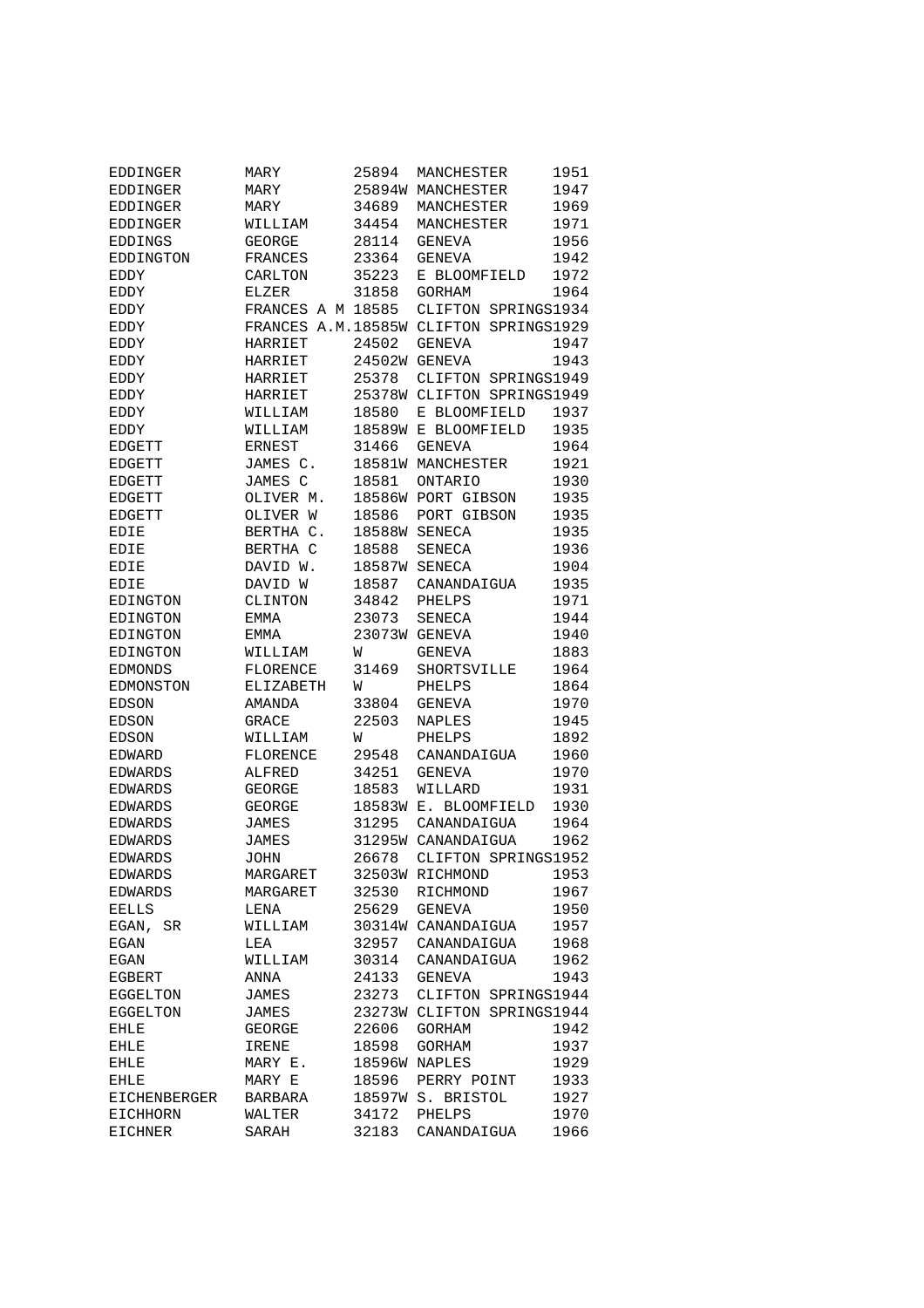| EIGHENBERGER    | BARBARA        | 18597         | SOUTH BRISTOL       | 1933 |
|-----------------|----------------|---------------|---------------------|------|
| EIGHMEY         | FRANK          | 24119W        | CANANDAIGUA         | 1939 |
| EIGHMEY         | GEORGE         | 23246         | CANANDAIGUA         | 1909 |
| EIGHMEY         | LORA           | 23410         | GENEVA              | 1945 |
| EIGHMEY         | LORA           | 23410W        | <b>GENEVA</b>       | 1933 |
| EIGHMEY         | MARY J.        | 18595W        | GENEVA              | 1924 |
| EIGHMEY         | MARY J         | 18595         | GENEVA              | 1931 |
| <b>EIGHMEY</b>  | WILEY          | M             | PHELPS              | 1893 |
| EIGHMY          | ANNIE          | 23915         | CANANDAIGUA         | 1933 |
| EIGHMY          | FRANK          | 24119         | CANANDAIGUA         | 1946 |
| EIKNER          | WILLIAM        | 28260         | CLIFTON SPRINGS1957 |      |
| EIKNER          | WILLIAM        | 28260W        | CLIFTON SPRINGS1947 |      |
| EISELEIN        | <b>GEORGE</b>  | 23761         | GORHAM              | 1932 |
| EISELINE        | DANIEL         | 24303         | CLIFTON SPRINGS1946 |      |
| EISELINE        | DANIEL         | 24303W        | SHORTSVILLE         | 1946 |
| EISELINE        | ELIZABETH      | 34226         | CANANDAIGUA         | 1970 |
| <b>EISELINE</b> | MABEL          | 27303         | CLIFTON SPRINGS1954 |      |
| EISELINE        | MABEL          | 27303W        | SHORTSVILLE         | 1952 |
| EISENMANN       | DOROTHY        | 24650         | VICTOR              | 1947 |
| EISENMANN       | EMIL           | 29932         | <b>GORHAM</b>       | 1961 |
| EISENMANN       | FLORENCE       | 28684         | CANANDAIGUA         | 1940 |
| ELDER           | ARTHUR         | 35193         | <b>BRISTOL</b>      | 1971 |
| ELDRED          | ARTHUR         | 34010         | NAPLES              | 1970 |
| ELDREDGE        | FRANK          | 32353         | PHELPS              | 1966 |
| ELDREDGE        | MYRA           | 22194         | GENEVA              | 1941 |
| ELDREDGE        | <b>MYRA</b>    | 22194W        | <b>GENEVA</b>       | 1924 |
| ELDRIDGE        | CHARLES        | 21714         | HONEOYE             | 1939 |
| ELDRIDGE        | <b>CHARLES</b> | 21714W        | HONEOYE             | 1931 |
| ELDRIDGE        | HENRIETTA      | 26295         | GENEVA              | 1951 |
| ELDRIDGE        | LEON           | 31520         | CANANDAIGUA         | 1963 |
| ELDRIDGE        | MARY           | 18612         | RICHMOND            | 1935 |
| ELDRIDGE        | WILLIAM        | 22522         | ATLANTA             | 1942 |
| ELDRIDGE        | WILLIAM        | 22522W        | CANADICE            | 1937 |
| ELEY            | VIOLET M       | 18607         | ROCHESTER           | 1932 |
| ELLING          | WALTER         | 25639         | CANANDAIGUA         | 1950 |
| <b>ELLIOT</b>   | <b>ARTHUR</b>  | 26280         | <b>GENEVA</b>       | 1951 |
| ELLIOT          | ARTHUR         | 26280W        | <b>GENEVA</b>       | 1948 |
| <b>ELLIOTT</b>  | ALZINA         | 26583         | CANANDAIGUA         | 1952 |
| <b>ELLIOTT</b>  | ALZINA         | 26583W        | CANANDAIGUA         | 1952 |
| <b>ELLIOTT</b>  | <b>CHARLES</b> | 25084         | CANANDAIGUA         | 1948 |
| <b>ELLIOTT</b>  | EDWARD         | 26825         | CANANDAIGUA         | 1953 |
| ELLIOTT         | EDWARD         |               | 26825W CANANDAIGUA  | 1952 |
| ELLIOTT         | EFFIE E.       | 18611W GENEVA |                     | 1932 |
| ELLIOTT         | EFFIE E        | 18611         | GENEVA              | 1935 |
| <b>ELLIOTT</b>  | FRANKLIN       | 26472         | <b>GENEVA</b>       | 1952 |
| ELLIOTT         | HOWARD         | 32723         | HOPEWELL            | 1967 |
| ELLIOTT         | HOWARD         | 32723W        | HOPEWELL            | 1967 |
| <b>ELLIOTT</b>  | IRVING         | 27929         | HOPEWELL            | 1956 |
| ELLIOTT         | JOHN           | 25220         | SHORTSVILLE         | 1949 |
| <b>ELLIOTT</b>  | MARY F.        | 19604W        | FARMINGTON          | 1931 |
| <b>ELLIOTT</b>  | MARY F         | 18604         | FARMINGTON          | 1931 |
| ELLIOTT         | ROBERT         | 18613         | CLIFTON SPRINGS1935 |      |
| ELLIOTT         | ROBERT         | 23793         | CANANDAIGUA         | 1945 |
| ELLIOTT         | ROBERT         | 23793W        | CANANDAIGUA         | 1933 |
| ELLIOTT         | WINONA         | 22784         | MANCHESTER          | 1942 |
| ELLIS           | ADA            | 30735         | CANANDAIGUA         | 1963 |
| <b>ELLIS</b>    | ADA            |               | 30735W CANANDAIGUA  | 1953 |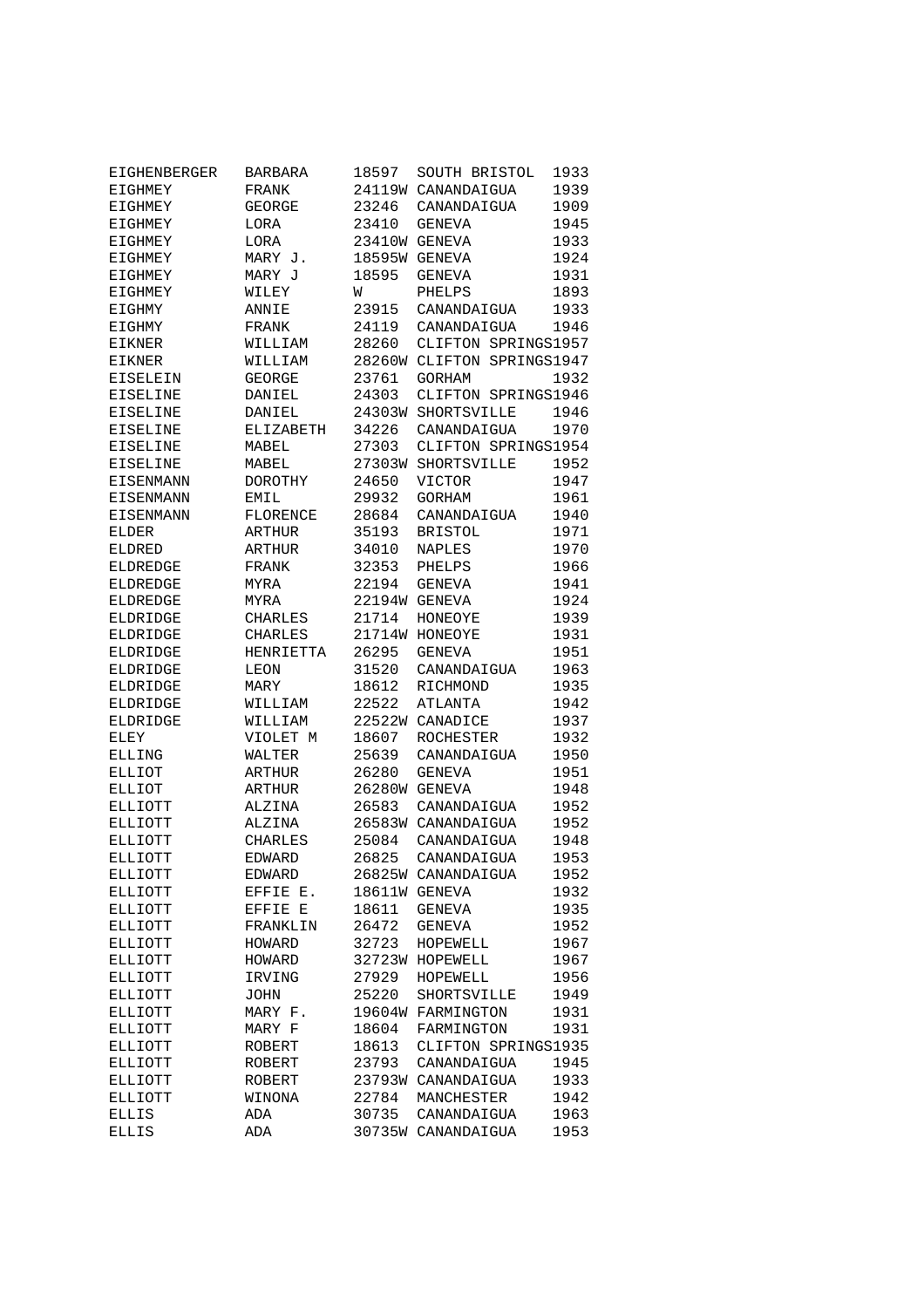| ELLIS            | CLARENCE          | 30849         | <b>HALL</b>             | 1962 |
|------------------|-------------------|---------------|-------------------------|------|
| <b>ELLIS</b>     | CORNELIUS         | 30610         | CANANDAIGUA             | 1962 |
| ELLIS            | CORNELIUS         | 30610W        | CANANDAIGUA             | 1947 |
| ELLIS            | FREDERICK         | 33819         | HOPEWELL                | 1970 |
| <b>ELLIS</b>     | <b>GEORGE</b>     | 30974         | CANANDAIGUA             | 1963 |
| ELLIS            | GEORGE            | 30974W        | CANANDAIGUA             | 1963 |
| <b>ELLIS</b>     | GORDON            | 21909         | SHORTSVILLE             | 1940 |
| <b>ELLIS</b>     | INA M             | 18608         | NEW YORK NY             | 1934 |
| ELLIS            | KATE              | 18614         | <b>GENEVA</b>           | 1938 |
| ELLIS            | KATE              | 18614W        | <b>GENEVA</b>           | 1937 |
| <b>ELLIS</b>     | LENORA            | 30629         | STANLEY                 | 1950 |
| <b>ELLIS</b>     | LUCINDA           | W             | CANANDAIGUA             | 1883 |
| <b>ELLIS</b>     | RALPH             | 34270         | <b>GORHAM</b>           | 1971 |
| <b>ELLIS</b>     | RAY               | 22851         | GORHAM                  | 1942 |
| <b>ELLIS</b>     | <b>RAY</b>        | 22857W        | <b>GORHAM</b>           | 1934 |
| <b>ELLIS</b>     | WILLIS            | 29224         | SHORTSVILLE             | 1959 |
| <b>ELLIS</b>     | WILLIS            | 29224W        | SHORTSVILLE             | 1940 |
| ELLSWORTH        | CORRINE           | 21566         | <b>GENOA</b>            | 1937 |
| <b>ELLSWORTH</b> | JAMES             | 26410         | FARMINGTON              | 1952 |
| ELLSWORTH        | LOTTIE            | 23397         | <b>GENEVA</b>           | 1938 |
| <b>ELLSWORTH</b> | MARY              | 34001         | FARMINGTON              | 1970 |
| ELLSWORTH        | NEWTON            | 30587         | VICTOR                  | 1962 |
| ELLSWORTH        | <b>NEWTON</b>     | 30587W        | E BLOOMFIELD            | 1956 |
| ELLSWORTH        | TERESA H          | 18603         | CANANDAIGUA             | 1931 |
| <b>ELLSWORTH</b> | THERESA           | 30039         | GENEVA                  | 1961 |
| <b>ELMER</b>     | <b>BASIL</b>      | 31368         | CANANDAIGUA             | 1964 |
| ELMER            | <b>BASIL</b>      | 31368W        | CANANDAIGUA             | 1958 |
| ELSTON           | FREDERICK         | 22103         | FARMINGTON              | 1940 |
| ELSTON           | SUSANNA           | 18609         | CANANDAIGUA             | 1935 |
| <b>ELTON</b>     | CARLOTTA          | 26401         | HOLCOMB                 | 1952 |
| ELTON            | LEILA             | 29049         | HOLCOMB                 | 1959 |
| ELTON            | LEILA             | 29049W        | HOLCOMB                 | 1955 |
| ELWELL           | <b>ALICE</b>      | 27345         | CANANDAIGUA             | 1954 |
| ELWELL           | DYRE              | W             | CANANDAIGUA             | 1883 |
| ELWELL           | GILBERT W.        | 18605W        | <b>GORHAM</b>           | 1927 |
| ELWELL           | GILBERT<br>W      | 18605         | GORHAM                  | 1932 |
| <b>ELWELL</b>    | IDA               | 23720         | CANANDAIGUA             | 1931 |
| <b>ELWELL</b>    | IRVING D.         | 18610W        | CANANDAIGUA             | 1919 |
| <b>ELWELL</b>    | IRVING D          | 18610         | CANANDAIGUA             | 1935 |
| <b>ELWELL</b>    | JOSEPH            | 28527         | CANANDAIGUA             | 1957 |
| ELWELL.          | LAWRENCE          | 18606         | NAPLES                  | 1932 |
| ELWELL           | LOREN             | 31143         | CANANDAIGUA             | 1964 |
| ELWELL           | NANCY             | W             | GORHAM                  | 1883 |
| ELWELL           | WARREN            | 23719         | CANANDAIGUA             | 1933 |
| ELWOOD           | JOHN              | 35334         | <b>GENEVA</b>           | 1971 |
| EMBLEY           | MARGARET MCD18620 |               | E BLOOMFIELD            | 1931 |
| EMBLEY           | MARGARET          | 18620W        | E. BLOOMFIELD           | 1929 |
| <b>EMBLEY</b>    | RICHARD K.        | 18619W        | Е.<br><b>BLOOMFIELD</b> | 1929 |
| <b>EMBLEY</b>    | RICHARD K         | 18619         | ROCHESTER               | 1932 |
| <b>EMBLING</b>   | <b>JENNIE</b>     | 25956         | CANANDAIGUA             | 1948 |
| EMBLING          | WILLIAM           | 25957         | CANANDAIGUA             | 1937 |
| <b>EMERSON</b>   | ARNOLD            | 34962         | CANANDAIGUA             | 1971 |
| <b>EMERSON</b>   | FRED              | 25102         | NAPLES                  | 1945 |
| <b>EMERSON</b>   | FRED              | 29314         | GENEVA                  | 1959 |
| <b>EMERSON</b>   | FRED              | 29314W        | GENEVA                  | 1953 |
| <b>EMERSON</b>   | <b>LUCILE</b>     | 29172         | GENEVA                  | 1959 |
| <b>EMERSON</b>   | LUCILE            | 29172W GENEVA |                         | 1954 |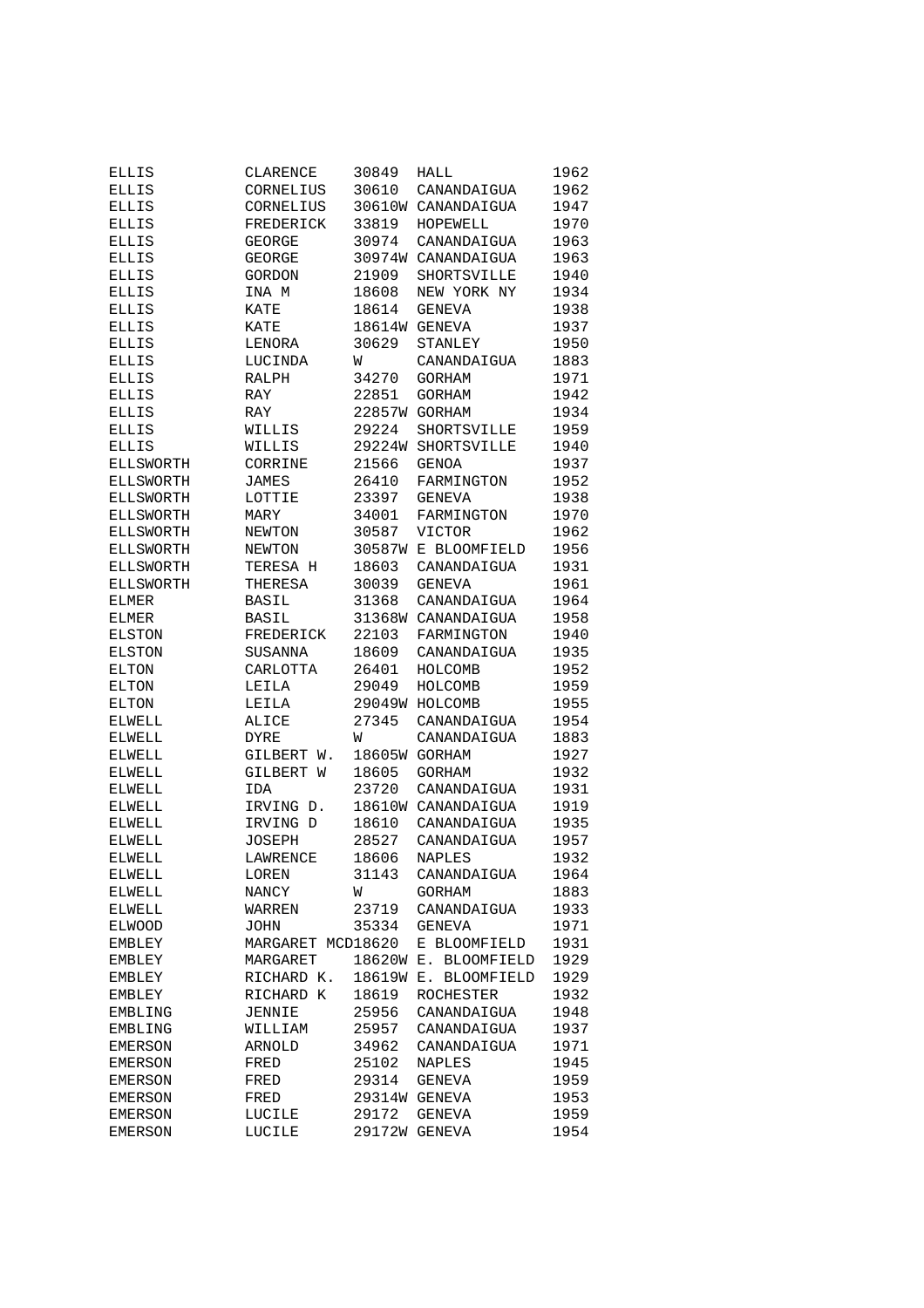| EMERSON        | MARY           | W             | CANANDAIGUA         | 1893 |
|----------------|----------------|---------------|---------------------|------|
| EMERSON        | PAUL           | 28418         | <b>GENEVA</b>       | 1957 |
| EMERSON        | PAUL           | 28418W        | <b>GENEVA</b>       | 1954 |
| EMERY          | <b>FRANCES</b> | 34875         | SHORTSVILLE         | 1972 |
| EMERY          | JAMES          | 25855         | CANANDAIGUA         | 1947 |
| EMERY          | JAMES          | 25855W        | CANANDAIGUA         | 1941 |
| EMERY          | NELLIE         | 23060         | VICTOR              | 1923 |
| EMMONS         | EDWIN          | 34433         | GENEVA              | 1971 |
| <b>EMMONS</b>  | <b>ELEANOR</b> | W             | E BLOOMFIELD        | 1893 |
| EMMONS         | <b>EMOGENE</b> | 22120         | <b>GENEVA</b>       | 1940 |
| EMMONS         | EMOGENE        | 22120W        | <b>GENEVA</b>       | 1930 |
| EMMONS         | HAROLD         | 30164         | GENEVA              | 1961 |
| EMMONS         | <b>HAROLD</b>  | 30164W        | <b>GENEVA</b>       | 1953 |
| EMMONS         | MAUDE          | 31928         | <b>GENEVA</b>       | 1965 |
| EMMONS         | MAUDE          | 31928W        | <b>GENEVA</b>       | 1930 |
| EMORY          | ORION          | 26596         | NAPLES              | 1952 |
| EMORY          | RUTH           | 34967         | NAPLES              | 1972 |
| ENDICOTT       | CAROLINE<br>S  | 18617         | <b>GENEVA</b>       | 1929 |
| ENDICOTT       | CAROLINE<br>S  | 18617         | GENEVA              | 1929 |
| ENDICOTT       | CAROLINE       | 442W          | <b>GENEVA</b>       | 1928 |
| <b>ENGELS</b>  | MARY           | 29009         | LYONS               | 1958 |
| ENGERT         | ALICE          | 31951         | <b>VICTOR</b>       | 1965 |
| ENGERT         | ALICE          | 31951W        | <b>VICTOR</b>       | 1963 |
| ENGERT         | EMMA           | 18622         | <b>VICTOR</b>       | 1936 |
| ENGERT         | EMMA           | 18622W        | <b>VICTOR</b>       | 1929 |
| ENGERT         | FRED           | 31681         | <b>VICTOR</b>       | 1963 |
| <b>ENGERT</b>  | FRED           | 31681W        | VICTOR              | 1953 |
| ENGERT         | GURNEY<br>G.   | 18621W        | CANANDAIGUA         | 1924 |
| ENGERT         | GURNEY<br>G    | 18621         | CANANDAIGUA         | 1932 |
| ENGERT         | RALPH          | 33227         | <b>GENEVA</b>       | 1968 |
| ENGLEHART      | VIRGINIA       | 28656         | SHORTSVILLE         | 1958 |
| ENGLISH        | HARRIET        | 33286         | VICTOR              | 1968 |
| ENGLISH        | WILLIAM        | 30621         | VICTOR              | 1962 |
| ENGLISH        | WILLIAM        | 30621W        | <b>VICTOR</b>       | 1960 |
| ENNIS          | HARVEY         | 29822         | CLIFTON SPRINGS1961 |      |
| ENOS           | MARY S         | 18623         | CANANDAIGUA         | 1936 |
| ENOS           | WALTER         | 34137         | SENECA              | 1970 |
| ENRIGHT        | EDWARD         | 23980         | <b>GENEVA</b>       | 1946 |
| ENRIGHT        | JOSEPHINE      | 23323         | VICTOR              | 1938 |
| ENRIGHT        | LOUISE         | 25381         | <b>GENEVA</b>       | 1949 |
| <b>ENRIGHT</b> | LOUISE         | 25381W GENEVA |                     | 1941 |
| ENRIGHT        | MARY           | 23684         | VICTOR              | 1945 |
| ENRIGHT        | MARY           | 23684W VICTOR |                     | 1945 |
| ENRIGHT        | MARY           | W             | GENEVA              | 1893 |
| ERB            | HAZEL          | 33355         | GORHAM              | 1967 |
| ERB            | WILLARD        | 32566         | CANANDAIGUA         | 1966 |
| ERDLE          | JENNIE         | 34987         | CANANDAIGUA         | 1972 |
| ERICKSON       | CHRISTY        | 32061         | PHELPS              | 1966 |
| ERICKSON       | OSCAR          | 21648         | <b>GENEVA</b>       | 1938 |
| ERICKSON       | OSCAR          | 21648W        | <b>GENEVA</b>       | 1938 |
| ERICSON        | MARIA          | 33347         | CANANDAIGUA         | 1968 |
| ERNST          | ALICE          | 23610         | CLIFTON SPRINGS1945 |      |
| ERNST          | ALICE          | 23610W        | CLIFTON SPRINGS1945 |      |
| ERNST          | GEORGE         | 30471         | CANADICE            | 1962 |
| ERNST          | HOWARD         | 28185         | <b>VICTOR</b>       | 1957 |
| ERNST          | HOWARD         | 28185W        | VICTOR              | 1949 |
| <b>ERNST</b>   | <b>IRENE</b>   | 31304         | <b>VICTOR</b>       | 1964 |
|                |                |               |                     |      |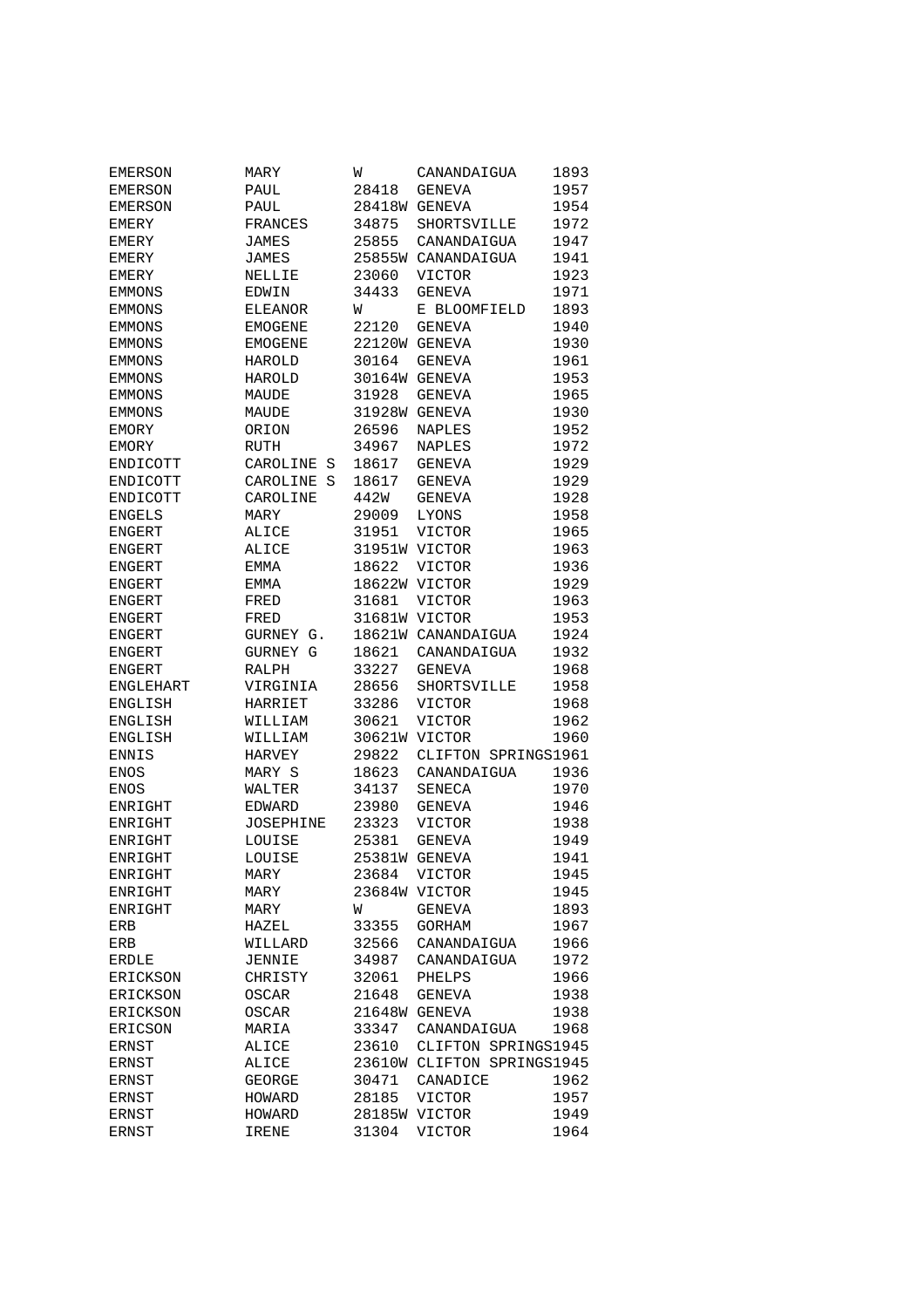| ERNST           | <b>IRENE</b>    |               | 31304W VICTOR     | 1959 |
|-----------------|-----------------|---------------|-------------------|------|
| ERNST           | KATHERINE       | 27427         | <b>VICTOR</b>     | 1954 |
| ERNST           | KATHERINE       |               | 27427W VICTOR     | 1951 |
| <b>ERSKINE</b>  | ARTHUR T        | 18626         | <b>VICTOR</b>     | 1936 |
| ERSKINE         | ELLA L.         | 18627W VICTOR |                   | 1921 |
| <b>ERSKINE</b>  | ELLA LOUISE     | 18627         | <b>VICTOR</b>     | 1933 |
| <b>ESCH</b>     | <b>BEATRICE</b> | 31972         | <b>VICTOR</b>     | 1965 |
| ESCH            | <b>BEATRICE</b> | 31972W        | <b>VICTOR</b>     | 1955 |
| ESCRITT         | ELIZABETH       | 27182         | MANCHESTER        | 1954 |
| <b>ESPOSITO</b> | CARMAN          | 22604         | <b>GENEVA</b>     | 1942 |
| <b>ESPOSITO</b> | CARMAN          | 22604W        | GENEVA            | 1942 |
| <b>ESSER</b>    | <b>JOSEPH</b>   | 30772         | <b>VICTOR</b>     | 1962 |
| <b>ESTER</b>    | LEONORA         | 23783         | FARMINGTON        | 1940 |
| <b>ESTES</b>    | ELIZABETH       | 18628         | GENEVA            | 1938 |
| <b>ESTES</b>    | ELIZABETH       |               | 18628W GENEVA     | 1936 |
| <b>ESTES</b>    | <b>ISAAC</b>    | 29086         | <b>VICTOR</b>     | 1959 |
| <b>ESTES</b>    | <b>ISAAC</b>    |               | 29086W VICTOR     | 1946 |
| <b>ESTES</b>    | <b>JOHN</b>     | 25364         | SENECA            | 1949 |
| <b>ESTES</b>    | LEONORA         |               | 23783W FARMINGTON | 1926 |
| <b>ESTES</b>    | LEONORA         | 28881         | FARMINGTON        | 1958 |
| <b>ESTES</b>    | LEONORA         |               | 28881W FARMINGTON | 1956 |
| ESTES           | RUTH            | 32082         | <b>VICTOR</b>     | 1966 |
| <b>ESTES</b>    | <b>RUTH</b>     |               | 32082W VICTOR     | 1966 |
| <b>ESTES</b>    | <b>STUART</b>   | 32964         | FARMINGTON        | 1968 |
| ESTEY           | <b>BERTHA</b>   | 22178         | <b>GENEVA</b>     | 1941 |
| ESTEY           | <b>BERTHA</b>   |               | 22178W GENEVA     | 1940 |
| ESTEY           | CARL            | 34196         | HOPEWELL          | 1970 |
| ESTEY           | CLARENCE        | 28534         | SENECA            | 1957 |
| <b>ESTEY</b>    | CLARENCE        | 28534W        | SENECA            | 1942 |
| ESTEY           | FRED            | 22214         | FLINT             | 1940 |
| ESTEY           | FRED            | 22214W        | SENECA            | 1930 |
| <b>ESTEY</b>    | <b>HERMAN</b>   | 30353         | <b>GENEVA</b>     | 1962 |
| ESTEY           | HERMAN          | 30353W        | <b>GENEVA</b>     | 1954 |
| ESTEY           | <b>JOSEPH</b>   | 22346         | <b>GENEVA</b>     | 1938 |
| <b>ESTO</b>     | <b>EMMA</b>     | 34399         | GENEVA            | 1971 |
| ESTO            | JAMES           | 27642         | GENEVA            | 1955 |
| ESTO            | JAMES           | 27642W        | <b>GENEVA</b>     | 1936 |
| ESTY            | <b>ANNA</b>     | 30829         | <b>GENEVA</b>     | 1963 |
| ESTY            | CASSIE          | W             | PHELPS            | 1885 |
| <b>ESTY</b>     | FRANK           | 31937         | <b>GENEVA</b>     | 1965 |
| <b>ESTY</b>     | JAMES E         | 18625         | BROOME            | 1935 |
| ESTY            | JENNIE          | 18629         | CANANDAIGUA       | 1938 |
| ESTY            | JENNIE          | 18629W        | HOPEWELL          | 1938 |
| ESTY            | JEROME          | 25710         | FLINT             | 1950 |
| ETTS            | JOHN            | W             | CANANDAIGUA       | 1872 |
| ETTS            | MARY E.         | 19624W        | CANANDAIGUA       | 1921 |
| <b>ETTS</b>     | MARY E          | 18624         | CANANDAIGUA       | 1932 |
| EVANGELISTA     | JOHN            | 34642         | GENEVA            | 1971 |
| <b>EVANS</b>    | ANNIE           | 23414         | HONEOYE FALLS     | 1945 |
| EVANS           | ELSIE           | 33024         | CANANDAIGUA       | 1968 |
| EVANS           | ETHEL           | 18631         | GENEVA            | 1935 |
| EVANS           | EVAN            | 32990         | CANANDAIGUA       | 1967 |
| EVANS           | HARLAND         | 26600         | CANANDAIGUA       | 1952 |
| EVANS           | HARLAND         | 26600W        | CANANDAIGUA       | 1951 |
| EVANS           | LESTER          | 29030         | W BLOOMFIELD      | 1959 |
| EVANS           | MARY            | 31093         | W BLOOMFIELD      | 1964 |
| EVANS           | MARY            | 31093W        | W BLOOMFIELD      | 1946 |
|                 |                 |               |                   |      |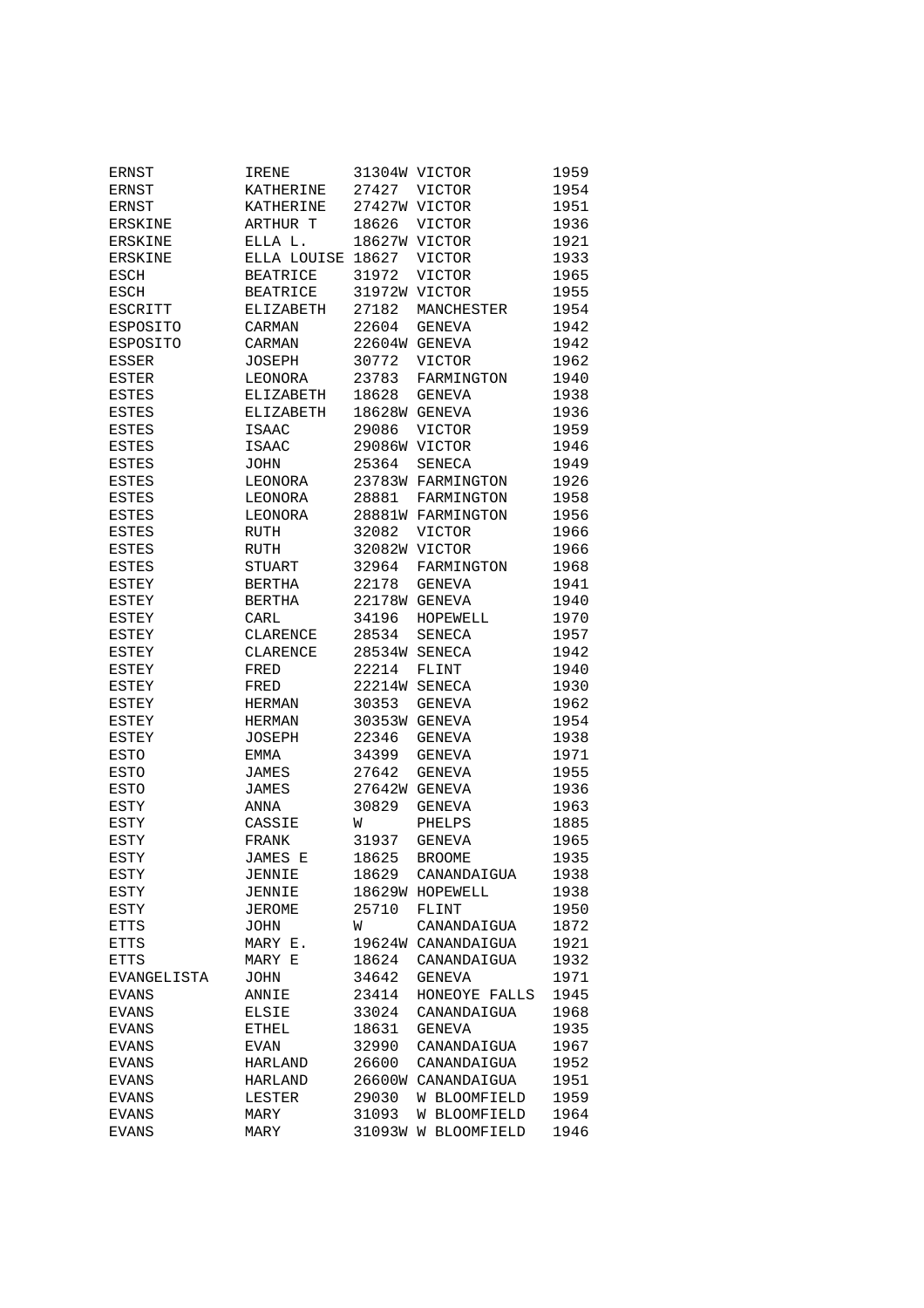| <b>EVANS</b>   | PEARL                | 31822                  | VICTOR              | 1965         |
|----------------|----------------------|------------------------|---------------------|--------------|
| <b>EVANS</b>   | PEARL                | 31822W                 | <b>VICTOR</b>       | 1959         |
| <b>EVANS</b>   | WILLIAM              | M                      | W BLOOMFIELD        | 1891         |
| <b>EVANS</b>   | ZELMA                | 33309                  | CANANDAIGUA         | 1969         |
| <b>EVARTS</b>  | CLINTON              | W                      | E BLOOMFIELD        | 1868         |
| <b>EVERED</b>  | <b>HERBERT</b><br>С. | 18630W                 | CANANDAIGUA         | 1897         |
| <b>EVERED</b>  | <b>HERBERT</b><br>C  | 18630                  | CANANDAIGUA         | 1935         |
| <b>EVERED</b>  | RUTHFRED             | 33801                  | VICTOR              | 1969         |
| <b>EVERETT</b> | ANNA                 | 30031                  | <b>GENEVA</b>       | 1961         |
| <b>EVERETT</b> | ANNA                 | 30031W                 | <b>GENEVA</b>       | 1955         |
| <b>EVERETT</b> | CEILIA               | 27507W                 | <b>GENEVA</b>       | 1953         |
| <b>EVERETT</b> | FRANCES              | 26614                  | <b>GENEVA</b>       | 1952         |
| <b>EVERETT</b> | <b>HAROLD</b>        | 26389                  | CANANDAIGUA         | 1951         |
| <b>EVERETT</b> | WILLIAM              | 25775                  | CANANDAIGUA         | 1950         |
| <b>EVERETT</b> | WILLIAM              | 25775W                 | CANANDAIGUA         | 1950         |
| EVERILL        | CECILIA              | 27507                  | <b>GENEVA</b>       | 1955         |
| EVERILL        | RICHARD              | 22981                  | GENEVA              | 1943         |
| <b>EVERILL</b> | RICHARD              | 22981W                 | <b>GENEVA</b>       | 1930         |
| <b>EVERSON</b> | OTTILIE              | 24690                  | PHELPS              | 1947         |
| EWART          | FREEMAN              | 34223                  | CANADICE            | 1970         |
| EWER           | CECELIA C            | 18632                  | <b>VICTOR</b>       | 1933         |
| EWER           | FRANK                | 26514                  | <b>VICTOR</b>       | 1952         |
| <b>EWER</b>    | <b>FRANK</b>         | 26514W                 | <b>VICTOR</b>       | 1921         |
| EWER           | JAMES                | 21453                  | BATTLECREEK MI      | 1929         |
| EWER           | MILDRED              | 26601                  | <b>VICTOR</b>       | 1949         |
| EWER           | WILLARD              | 27803                  | <b>VICTOR</b>       | 1955         |
| <b>EXCELL</b>  | <b>GEORGE</b>        | 32933                  | GENEVA              | 1967         |
| <b>EXCELL</b>  | LYDIA                | 21758                  | <b>GENEVA</b>       | 1965         |
| <b>EXTON</b>   | INEZ                 | 25346                  | FARMINGTON          | 1944         |
| FAAR           | MARY                 | 25656                  | MANCHESTER          | 1949         |
| FAAS           | <b>ELISABETH</b>     | 23905                  | MANCHESTER          | 1946         |
| FAAS           | JOHN                 | 31989                  | MANCHESTER          | 1965         |
| FAAS           | JOHN                 | 31989W                 | MANCHESTER          | 1963         |
| FAAS           | MARY                 | 23484                  | MANCHESTER          | 1938         |
| FAAS           | PETER                | 34005                  | MANCHESTER          | 1970         |
| FAAS           | SUZANNA              | 27893                  | MANCHESTER          | 1955         |
| FAAS           | SUZANNA              | 27893W                 | MANCHESTER          | 1947         |
| FABRIZI        | ANGELO               | 26939                  | PHELPS              | 1953         |
| FABRIZI        | ANGELO               | 26939W                 | PHELPS              | 1950         |
| FABRIZI        | JOHN                 | 34752                  | CLIFTON SPRINGS1972 |              |
| FABRIZI        | PETER                | 26487                  | <b>GENEVA</b>       | 1952         |
| FABRIZI        |                      | 26487W GENEVA          |                     | 1952         |
| FABRIZI        | PETER<br>ROSA        | 34126                  | <b>GENEVA</b>       | 1970         |
|                | ARTHUR               |                        |                     |              |
| FACER          | ARTHUR               | 22160<br>22169W PHELPS | PHELPS              | 1941<br>1940 |
| FACER<br>FACER |                      | 27654                  | PHELPS              | 1955         |
|                | LEROY                |                        |                     | 1954         |
| FACER          | LEROY                | 27654W                 | PHELPS              |              |
| FAGUE          | <b>RUSSELL</b>       | 29375                  | W BLOOMFIELD        | 1952         |
| FAHY           | MARGARET             | 31533                  | GENEVA              | 1965         |
| FAHY           | MARGARET             | 31533W                 | GENEVA              | 1957         |
| FAHY           | THOMAS               | 25293                  | GENEVA              | 1949         |
| FAHY           | THOMAS               | 25293W                 | <b>GENEVA</b>       | 1929         |
| FAILING        | <b>BELLE</b>         | 27045                  | GENEVA              | 1943         |
| FAIRBROTHER    | ERNEST               | 34181                  | NAPLES              | 1970         |
| FAIRCHILD      | RUTH                 | 33718                  | GENEVA              | 1969         |
| FAIRCHILD      | WALLACE              | 26446                  | GENEVA              | 1952         |
| FAIRCHILD      | WALLACE              | 26446W GENEVA          |                     | 1942         |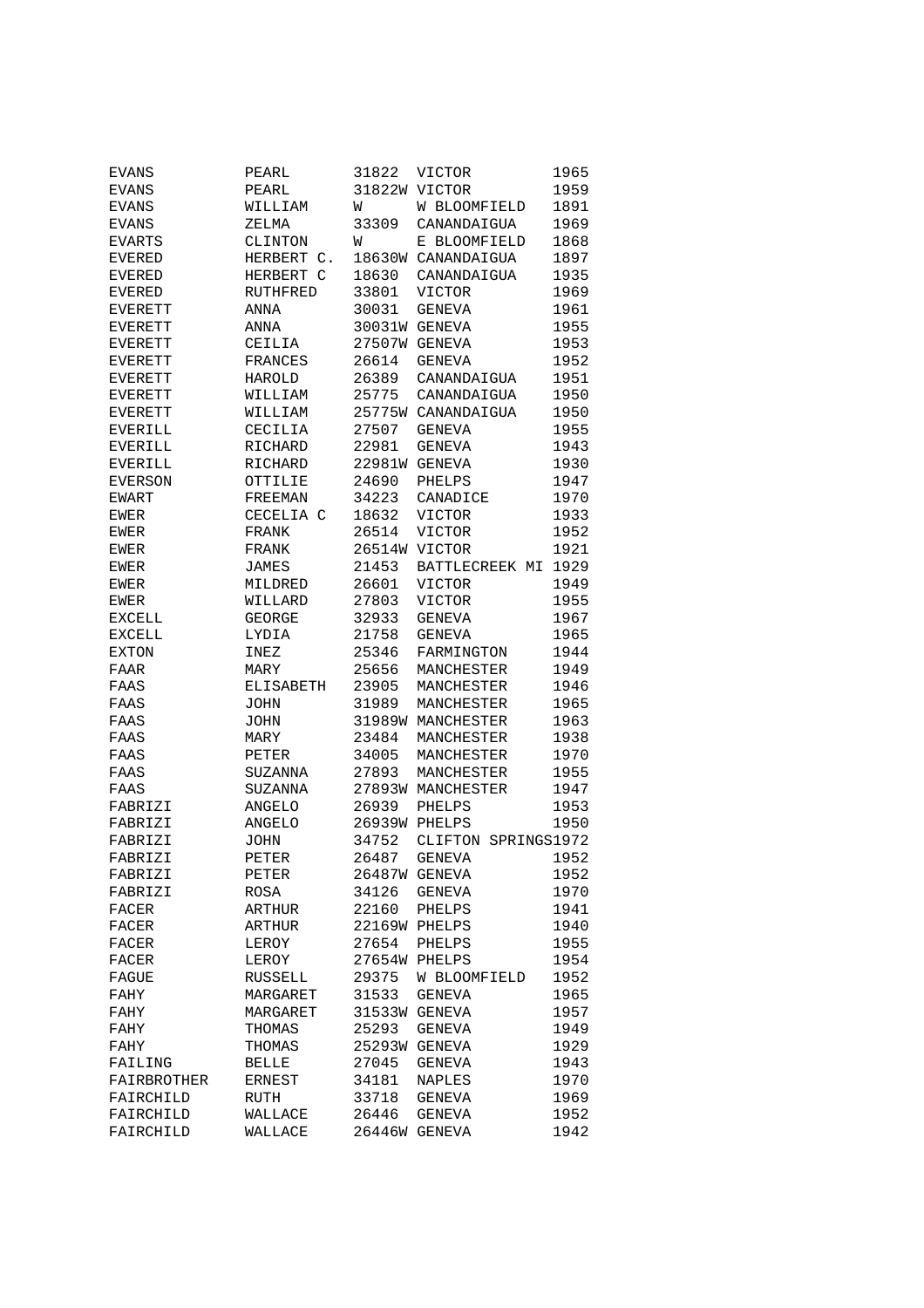| FAIR          | ELIZABETH        | 23440         | GENEVA                     | 1944 |
|---------------|------------------|---------------|----------------------------|------|
| FAIR          | <b>ELIZABETH</b> | 23440W        | <b>GENEVA</b>              | 1940 |
| FAIR          | ELSIE            | 24111         | GENEVA                     | 1934 |
| FAIRFAX       | <b>BEULAH</b>    | 29804         | GENEVA                     | 1960 |
| FAIRFAX       | CAROLINE A.      | 18639W        | <b>GENEVA</b>              | 1931 |
| FAIRFAX       | CAROLINE A       | 18639         | GENEVA                     | 1933 |
| FAIRFAX       | ELIZABETH        | 31619         | CLIFTON SPRINGS1964        |      |
| FAIRFAX       | ELIZABETH        |               | 31619W CLIFTON SPRINGS1952 |      |
| FAIRFAX       | FRANK            | 21693         | GENEVA                     | 1939 |
| FAIRFAX       | FRANK            | 21693W        | GENEVA                     | 1938 |
| FAIRFAX       | GERTRUDE         | 25398         | GENEVA                     | 1949 |
| FAIRFAX       | <b>GERTRUDE</b>  | 25398W        | GENEVA                     | 1941 |
| FAIRFAX       | KITTIE           | 21649         | <b>GENEVA</b>              | 1939 |
| FAIRFAX       | THOMAS           | 29490         | <b>GENEVA</b>              | 1960 |
| FAIRFAX       | THOMAS           |               | 29490W GENEVA              | 1948 |
| FAIRFIELD     | ELLA M.          | 18644W        | <b>GENEVA</b>              | 1921 |
| FAIRFIELD     | ELLA M           | 18644         | GENEVA                     | 1935 |
| FAIRHEAD      | ROY              | 31685         | CANANDAIGUA                | 1965 |
| FAIRHEAD      | ROY              |               | 31685W CANANDAIGUA         | 1965 |
| FAIR          | JAMES            | 18646         | <b>GENEVA</b>              | 1936 |
| FAIRLEY       | CHARLOTTE        | 31625         | CANANDAIGUA                | 1965 |
| FAIRLEY       | CHARLOTTE        | 31625W        | CANANDAIGUA                | 1964 |
| FAIRLEY       | JAMES            | 18649         | <b>NAPLES</b>              | 1932 |
| FAIRLEY       | SAMUEL           | 26417         | CANANDAIGUA                | 1952 |
| FAIRLEY       | SAMUEL           | 26417W        | CANANDAIGUA                | 1949 |
| FAIR          | LUTHER           | 27563         | MANCHESTER                 | 1954 |
| FAIRMAN       | EDWARD           | 24290         | PHELPS                     | 1946 |
| FAIRMAN       | EDWARD           | 24290W        | PHELPS                     | 1945 |
| FAIRMAN       | ELIZA            | 23039         | PHELPS                     | 1944 |
| FAIRMAN       | ELIZA            | 23039W        | PHELPS                     | 1929 |
| FAIRMAN       | RUTH             | 32925         | PHELPS                     | 1968 |
| FAIR          | OTELIA           | 29622W        | PHELPS                     | 1958 |
| FAIR          | OTELLIA          | 29622         | PHELPS                     | 1960 |
| FAIR          | VIRGINIA         | 24112         | GENEVA                     | 1928 |
| FAKE          | FOSTER           | 31926         | GORHAM                     | 1965 |
| FAKE          | GEORGE           | 28004         | CANANDAIGUA                | 1956 |
| FAKE          | GEORGE           | W             | GORHAM                     | 1887 |
| FAKE          | J ALBERT         | 18640         | CANANDAIGUA                | 1933 |
| FAKE          | J. ALBERT        |               | 18640W CANANDAIGUA         | 1918 |
| FAKE          | KATHRYN E        | 18641         | CANANDAIGUA                | 1933 |
| FAKE          | LEE              | 26856         | <b>GENEVA</b>              | 1952 |
| FAKE          | LOUISE           | 28987         | GORHAM                     | 1949 |
| FAKE          | WILLIAM A.       | 18642W        | GORHAM                     | 1917 |
| FAKE          | WILLIAM A        | 18642         | GORHAM                     | 1934 |
| FALASCA       | ALEXANDER        | 21535         | CANANDAIGUA                | 1938 |
| FALASCA       | ALEXANDER        |               | 21535W CANANDAIGUA         | 1938 |
| FALES         | ADDIE            | 27008         | E BLOOMFIELD               | 1953 |
| FALES         | ADDIE            | 27008W        | E BLOOMFIELD               | 1952 |
| FALKEY        | CLARA            | 31777         | PHELPS                     | 1956 |
| FALKEY        | LILLIAN          | 26377         | PHELPS                     | 1952 |
| FALKEY        | LILLIAN          | 26377W PHELPS |                            | 1937 |
| FALKEY        | LUTHER           | 22780         | PHELPS                     | 1942 |
| FALKEY        | LUTHER           | 22780W        | PHELPS                     | 1942 |
| FALLIS        | HOWARD           | 24239         | HOPEWELL                   | 1946 |
| FALLON        | AGNES            | 34731         | CANANDAIGUA                | 1970 |
| FALLON        | ANNA             | 31546         | GENEVA                     | 1964 |
| <b>FALLON</b> | <b>JAMES</b>     | 25893         | GENEVA                     | 1950 |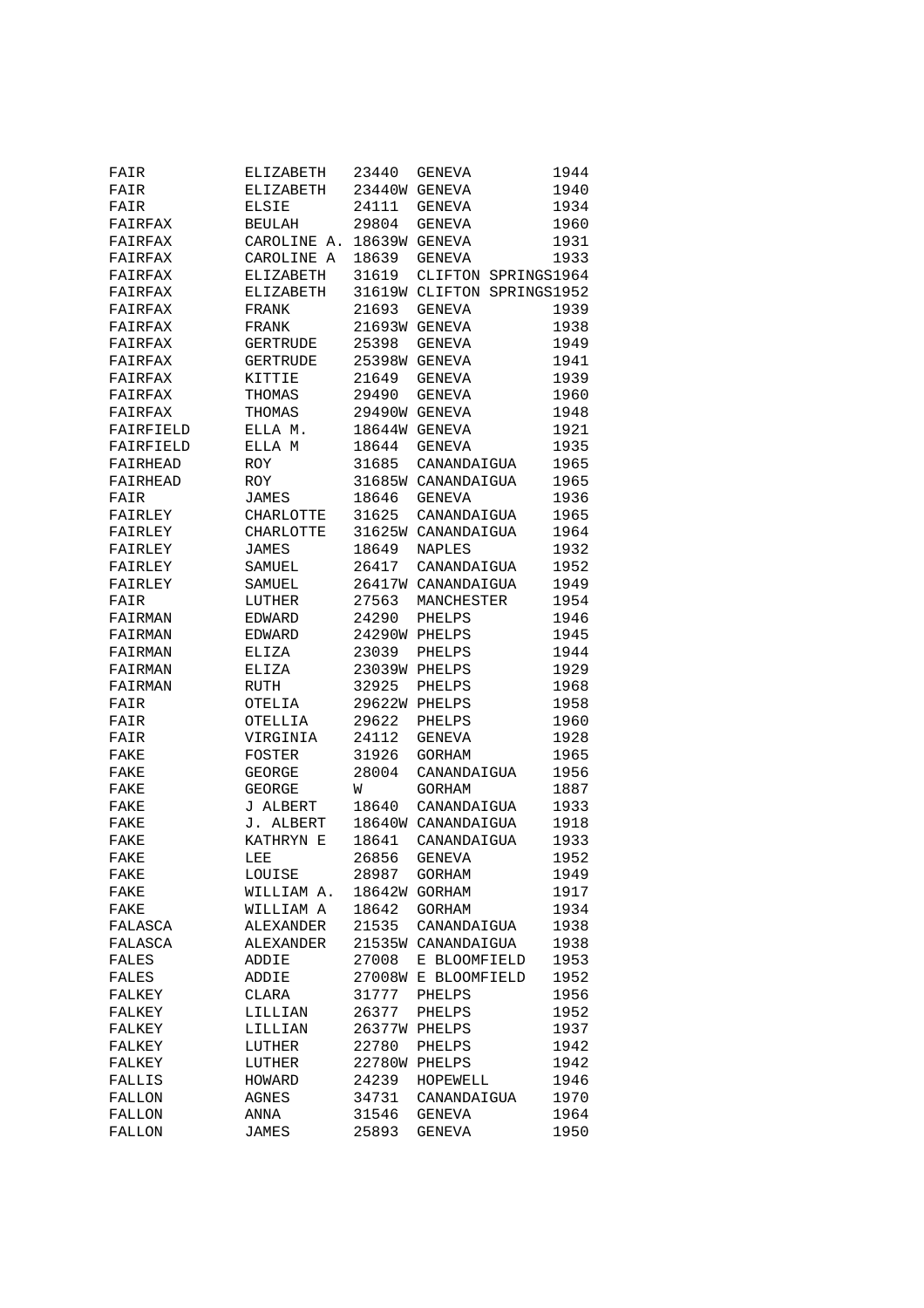| FALLON        | JAMES           | 31545         | GENEVA              | 1954 |
|---------------|-----------------|---------------|---------------------|------|
| FALLON        | MICHAEL         | 31956         | HOPEWELL            | 1965 |
| FALLON        | PETER           | 24450         | CANANDAIGUA         | 1939 |
| FALLON        | SUSAN E.        | 19643W        | CANANDAIGUA         | 1919 |
| FALLON        | SUSAN<br>E      | 18643         | CANANDAIGUA         | 1934 |
| FALLON        | THOMAS C        | 18645         | CANANDAIGUA         | 1936 |
| FALVEY        | ELLEN           | 18647         | CANANDAIGUA         | 1938 |
| <b>FALVEY</b> | <b>ELLEN</b>    | 18647W        | CANANDAIGUA         | 1932 |
| FALVEY        | JOHN            | 24561         | CANANDAIGUA         | 1947 |
| FANCHER       | MARY            | 33903         | CANANDAIGUA         | 1970 |
| FANDRICH      | DAGMAR          | 32872         | <b>GENEVA</b>       | 1967 |
| FANDRICH      | FREDERICK       | 34140         | <b>GENEVA</b>       | 1970 |
| FANNING       | JOHN            | 24772         | MANCHESTER          | 1947 |
| FANNING       | JOHN            | 28203         | CANANDAIGUA         | 1957 |
| FANNING       | PHYLLIS         | 31070         | <b>GENEVA</b>       | 1963 |
| FANNING       | WILLIAM         | 32919         | <b>GENEVA</b>       | 1968 |
| FARBER        | VERA            | 25245         | PHELPS              | 1947 |
| FARCIER       | ETHEL           | 25569         | CLIFTON SPRINGS1950 |      |
| FARLEY        | EARL            | 34214         | W BLOOMFIELD        | 1970 |
| FARLEY        | JAMES           | 18649W        | NAPLES              | 1930 |
| FARLEY        | MARGARET        | 18650         | NAPLES              | 1902 |
| FARNHAM       | DAVID           | 31027         | CANANDAIGUA         | 1963 |
| FARNSWORTH    | ALLAN           | 24975         | <b>BRISTOL</b>      | 1931 |
| FARNSWORTH    | ANNA            | 26390         | GENEVA              | 1952 |
| FARNSWORTH    | ANNA            | 26390W        | <b>GENEVA</b>       | 1940 |
| FARNSWORTH    | DELLA           | 28506         | PORT GIBSON         | 1957 |
| FARNSWORTH    | DELLA           | 28506W        | MANCHESTER          | 1957 |
| FARNSWORTH    | ELIZA           | W             | HOPEWELL            | 1897 |
| FARNSWORTH    | ELLA            | 28214         | SHORTSVILLE         | 1956 |
| FARNSWORTH    | ELLA            | 28214W        | SHORTSVILLE         | 1955 |
| FARNSWORTH    | EMORY           | 32843         | GORHAM              | 1967 |
| FARNSWORTH    | <b>EMORY</b>    | 32843W        | GORHAM              | 1953 |
| FARNSWORTH    | FLORENCE        | 32150         | HOPEWELL            | 1966 |
| FARNSWORTH    | <b>FLORENCE</b> | 32150W        | HOPEWELL            | 1963 |
| FARNSWORTH    | FOSTER          | 18656         | MANCHESTER          | 1937 |
| FARNSWORTH    | GEORGE<br>L.    | 18654W        | PHELPS              | 1919 |
| FARNSWORTH    | GEORGE<br>L     | 18654         | PHELPS              | 1934 |
| FARNSWORTH    | GEORGE          | 21589         | GENEVA              | 1939 |
| FARNSWORTH    | GEORGE          | 21589W        | GENEVA              | 1937 |
| FARNSWORTH    | <b>HARRIET</b>  | 26672         | GORHAM              | 1950 |
| FARNSWORTH    | <b>HERBERT</b>  | 30872         | HOPEWELL            | 1958 |
| FARNSWORTH    | IDA             | 18655         | MANCHESTER          | 1932 |
| FARNSWORTH    | IRA E           | 18648         | <b>ROCHESTER</b>    | 1931 |
| FARNSWORTH    | LEE             | 32322         | CANANDAIGUA         | 1966 |
| FARNSWORTH    | LEE             |               | 32322W CANANDAIGUA  | 1962 |
| FARNSWORTH    | LUELLA          | 30132         | CANANDAIGUA         | 1961 |
| FARNSWORTH    | MARY            | 32851         | GORHAM              | 1967 |
| FARNSWORTH    | MARY            | 32851W        | GORHAM              | 1965 |
| FARNSWORTH    | ROY             | 30482         | SHORTSVILLE         | 1962 |
| FARNSWORTH    | ROY             | 30482W        | SHORTSVILLE         | 1957 |
| FARNSWORTH    | WILLIAM         | W             | MANCHESTER          | 1892 |
| FARR          | ANNA            | 34728         | GENEVA              | 1971 |
| FARR          | CHESTER         | 34690         | CANANDAIGUA         | 1971 |
| FARR          | CORA            | 27452         | CANANDAIGUA         | 1954 |
| FARR          | DORCAS          | W             | NAPLES              | 1887 |
| FARR          | DUDLEY          | 22484         | NAPLES              | 1942 |
| FARR          | <b>DUDLEY</b>   | 22484W NAPLES |                     | 1939 |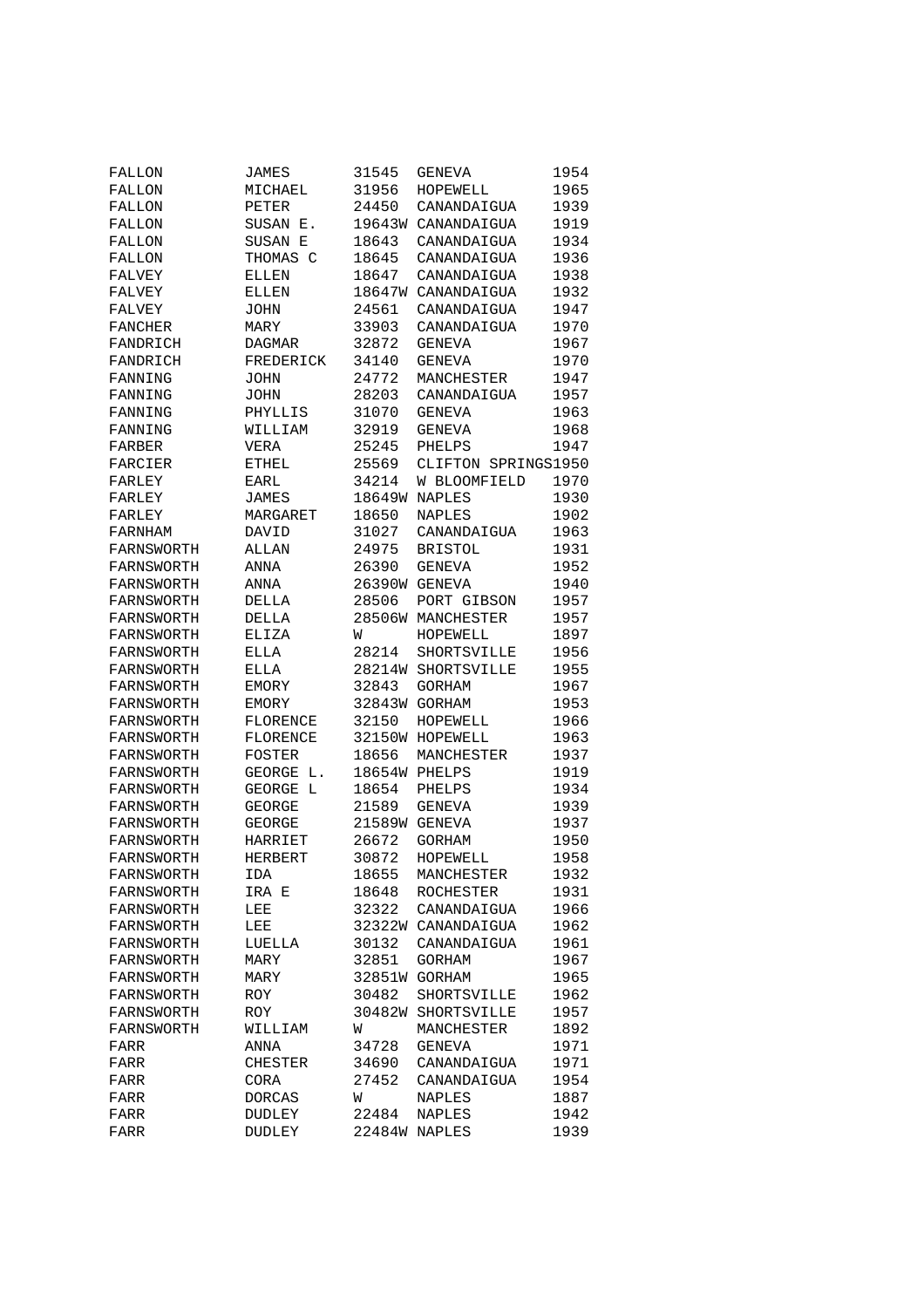| FARRELL     | ALICE          | 23326  | MANCHESTER         | 1944 |
|-------------|----------------|--------|--------------------|------|
| FARRELL     | ANNA           | 18657  | MANCHESTER         | 1937 |
| FARRELL     | FRED           | 35059  | PHELPS             | 1972 |
| FARRELL     | HELEN          | 27615  | CANANDAIGUA        | 1946 |
| FARRELL     | JAMES          | 18651  | CANANDAIGUA        | 1832 |
| FARRELL     | <b>JAMES</b>   | 18651W | CANANDAIGUA        | 1928 |
| FARRELL     | JERRY A        | 18652  | SAYRE PA           | 1931 |
| FARRELL     | JOHN           | 34531  | CANANDAIGUA        | 1971 |
| FARRELL     | LULA           | 24283  | <b>GENEVA</b>      | 1937 |
| FARRELL     | MARGARET       | 24518  | MANCHESTER         | 1947 |
| FARRELL     | MARGARET       | 27616  | CANANDAIGUA        | 1954 |
| FARRELL     | MARY           | 18653  | MANCHESTER         | 1926 |
| FARRELL     | MARY           | 18653W | MANCHESTER         | 1926 |
| FARRELL     | PATRICK        | 18658  | MANCHESTER         | 1904 |
| FARRELL     | SHERLE ANNE    | 33936  | SHORTSVILLE        | 1970 |
| FARRELL     | SYLVIA         | 26895  | PHELPS             | 1953 |
| FARRELL     | SYLVIA         | 26895W | PHELPS             | 1951 |
| FARRELL     | WILLIAM        | 30620  | E BLOOMFIELD       | 1962 |
| FARRELL     | WILLIAM        | 30620W | E BLOOMFIELD       | 1945 |
| <b>FARR</b> | FRANCES        | 31823  | <b>GENEVA</b>      | 1965 |
| FARR        | <b>FRANCES</b> | 31823W | <b>GENEVA</b>      | 1959 |
| FARR        | FRANK          | 33651  | <b>GENEVA</b>      | 1969 |
|             |                | 18659  |                    | 1917 |
| FARRINGTON  | JAMES          | 18659W | GORHAM             | 1910 |
| FARRINGTON  | JAMES          |        | GORHAM             |      |
| FARR        | PETER          | 28608W | <b>GENEVA</b>      | 1955 |
| FARR        | PETER          | 28688  | <b>GENEVA</b>      | 1958 |
| FARR        | WHEELER        | 27892  | CANANDAIGUA        | 1955 |
| FARR        | WHEELER        | 27892W | CANANDAIGUA        | 1955 |
| FARRY       | JAMES          | 23199  | <b>GENEVA</b>      | 1925 |
| FARWELL     | JOHN           | 32956  | <b>GENEVA</b>      | 1968 |
| FARWELL     | MARY           | 23337  | <b>GENEVA</b>      | 1918 |
| FASSERE     | DOMINICK       | 28426  | PHELPS             | 1957 |
| FASSERE     | DOMINICK       | 28426W | PHELPS             | 1922 |
| FASSERE     | VINCENZA       | 28422  | PHELPS             | 1957 |
| FASSERE     | VINCENZA       | 28422W | PHELPS             | 1957 |
| FAST        | GRACE          | 21742  | GENEVA             | 1939 |
| FAST        | <b>GRACE</b>   | 21742W | <b>GENEVA</b>      | 1907 |
| FAULKNER    | THOMAS         | W      | VICTOR             | 1895 |
| FAULSTICK   | CHARLES        | 30355  | <b>GENEVA</b>      | 1962 |
| FAY         | WALTER L.      |        | 18660W GENEVA      | 1928 |
| FAY         | WALTER L       | 18660  | GENEVA             | 1936 |
| FEAREY      | RUTH           | 25202  | CANANDAIGUA        | 1948 |
| FEAREY      | RUTH           |        | 25202W CANANDAIGUA | 1947 |
| FEARS       | THOMAS         | 35157  | FARMINGTON         | 1972 |
| FEARY       | MARIA V B      | 18666  | CANANDAIGUA        | 1932 |
| FEARY       | MARIA V.B.     |        | 18666W CANANDAIGUA | 1927 |
| FEATHERS    | ABIGAIL F      | 18670  | CANANDAIGUA        | 1934 |
| FEATHERS    | ABILGAIL F.    |        | 18670W CANANDAIGUA | 1931 |
| FEGANSCHER  | <b>JOHN</b>    | 22261  | SENECA             | 1941 |
| FEGANSCHER  | JOHN           |        | 22261W SENECA      | 1941 |
| FEGANSCHER  | <b>JOHN</b>    | W      | SENECA             | 1893 |
| FEGANSCHER  | MAX            | 22228  | SENECA             | 1941 |
| FEGANSCHER  | MAX            |        | 22228W SENECA      | 1927 |
| FEIOCK      | CLARENCE       | 30784  | CANANDAIGUA        | 1963 |
| FEIOCK      | CLARENCE       |        | 30784W CANANDAIGUA | 1954 |
| FELICE      | ANGELO         | 27214  | GENEVA             | 1935 |
| FELICE      | <b>ANTHONY</b> | 32416  | <b>GENEVA</b>      | 1967 |
|             |                |        |                    |      |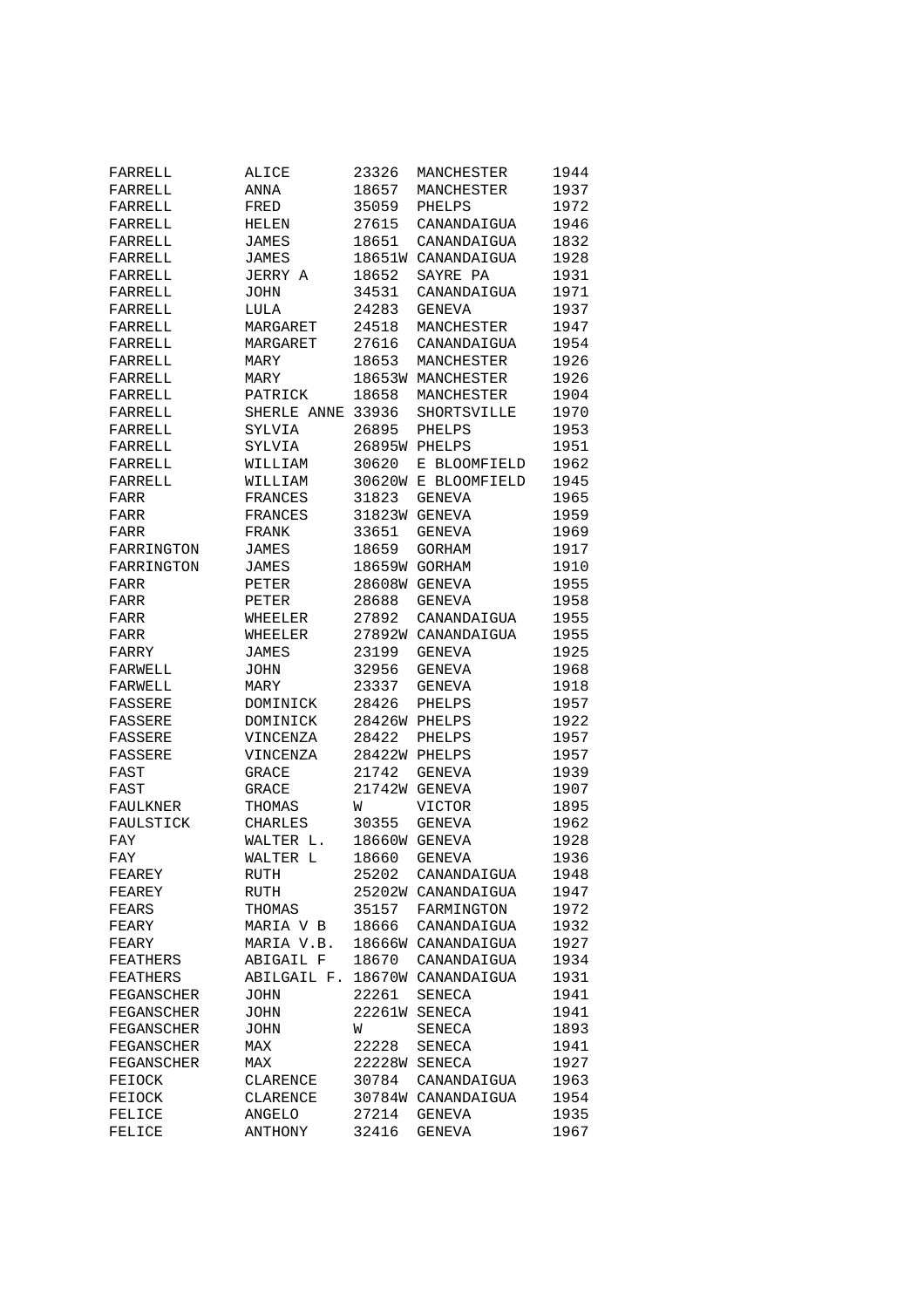| FELICE        | ANTHONY             | 32416W GENEVA |                            | 1960 |
|---------------|---------------------|---------------|----------------------------|------|
| FELICE        | CARMELIA            |               | 21617W GENEVA              | 1938 |
| FELICE        | CARMELLA            | 21671         | <b>GENEVA</b>              | 1939 |
| FELICE        | DOMENICO            | 18665         | GENEVA                     | 1924 |
| FELICE        | JAMES               | 32031         | <b>GENEVA</b>              | 1966 |
| FELICE        | JAMES               | 32031W        | <b>GENEVA</b>              | 1949 |
| FELICE        | LIUGI               | 21672W        | <b>GENEVA</b>              | 1937 |
| FELICE        | LUIGI               | 21672         | <b>GENEVA</b>              | 1938 |
| FELIGNO       | DANIEL              | 34267         | GENEVA                     | 1970 |
| FELIGNO       | FILIPPO             | 18668         | GENEVA                     | 1953 |
| FELIGNO       | LOUISE              | 34375         | GENEVA                     | 1971 |
| FELLOWS       | <b>BRUCE</b>        | 25835         | <b>GENEVA</b>              | 1950 |
| FELLOWS       | <b>ESTHER</b>       | W             | S BRISTOL                  | 1896 |
| FELLOWS       | HATTIE R            | 18667         | MANCHESTER                 | 1933 |
| FELLOWS       | HATTIE              |               | 18667W MANCHESTER          | 1932 |
| FELOCK        | <b>ESTHER</b>       | 29997         | E BLOOMFIELD               | 1961 |
| FELT          | BERTHA B.           | 18671W        | PHELPS                     | 1920 |
| FELT          | BERTHA B            | 18671         | CLIFTON SPRINGS1934        |      |
| FELT          | JESSE B.            |               | 18673W CLIFTON SPRINGS1935 |      |
| FELT          | <b>JESSE B</b>      | 18673         | CLIFTON SPRINGS1936        |      |
| FELTON        | <b>BESSIE</b>       | 34904         | SHORTSVILLE                | 1972 |
| FENNELL       | ALICE               | 30417         | <b>GENEVA</b>              | 1962 |
| FENNELL       | ALICE               | 30417W        | <b>GENEVA</b>              | 1960 |
| FENNELL       | ANNA                | 18674         | <b>GENEVA</b>              | 1938 |
| FENNELL       | JOHN                | 23342         | CANANDAIGUA                | 1944 |
| FENNELL       | JOHN                |               | 23342W CANANDAIGUA         | 1944 |
| FENNELL       | KATHRYN             | 28055         | CANANDAIGUA                | 1956 |
| FENNELL       | KATHRYN             | 28055W        | CANANDAIGUA                | 1956 |
| FENNELL       | SIMON               | 21662         | GENEVA                     | 1930 |
| FENNELL       | WILLIAM             | 27373         | CANANDAIGUA                | 1950 |
| FENNER        | GERTRUDE            | 18669         | <b>GENEVA</b>              | 1933 |
| FENNER        | GERTRUDE            | 18669W GENEVA |                            | 1933 |
| <b>FENNER</b> | JOHN                | 18672         | <b>GENEVA</b>              | 1933 |
| FENNO         | EDNA                | 31664         | GENEVA                     | 1965 |
| FENNO         | EDNA                | 31664W GENEVA |                            | 1962 |
| FENTON        | <b>SUSAN</b>        | W             | <b>GENEVA</b>              | 1896 |
| FERA          | CATHERINE           | 29274         | GENEVA                     | 1959 |
| FERA          | CATHERINE           | 29274W GENEVA |                            | 1954 |
| FERA          | LIUGI               | 29499W GENEVA |                            | 1960 |
| FERA          | LUIGI               | 29499         | <b>GENEVA</b>              | 1960 |
| FERENCUHA     | JOHN                | 34340         | <b>GENEVA</b>              | 1971 |
| FERGUSON      | ALFRED              | 31134         | CANANDAIGUA                | 1964 |
| FERGUSON      | EDITH A.            |               | 18677W CANANDAIGUA         | 1922 |
| FERGUSON      | EDITH A             | 18677         | CANANDAIGUA                | 1933 |
| FERGUSON      | EVERETT W.          | 18680W        | SENECA                     | 1930 |
| FERGUSON      | <b>EVERETT</b><br>W | 18680         | SENECA                     | 1936 |
| FERGUSON      | GEORGE              | 22554         | GORHAM                     | 1942 |
| FERGUSON      | HARRIET             | 30848         | CANANDAIGUA                | 1963 |
| FERGUSON      | IDA M.              | 18679W        | PHELPS                     | 1934 |
| FERGUSON      | IDA M               | 18679         | SHORTSVILLE                | 1935 |
| FERGUSON      | INA B               | 18675         | SENECA                     | 1928 |
| FERGUSON      | JAMES               | 28065         | CANANDAIGUA                | 1956 |
| FERGUSON      | JAY                 | 34915         | <b>RUSHVILLE</b>           | 1972 |
| FERGUSON      | JOHN                | 18678         | W BLOOMFIELD               | 1934 |
| FERGUSON      | JOHN                | 18678W        | W. BLOOMFIELD              | 1918 |
| FERGUSON      | JOHN                | 28339         | GENEVA                     | 1957 |
| FERGUSON      | JULIA               | 28674         | CANANDAIGUA                | 1958 |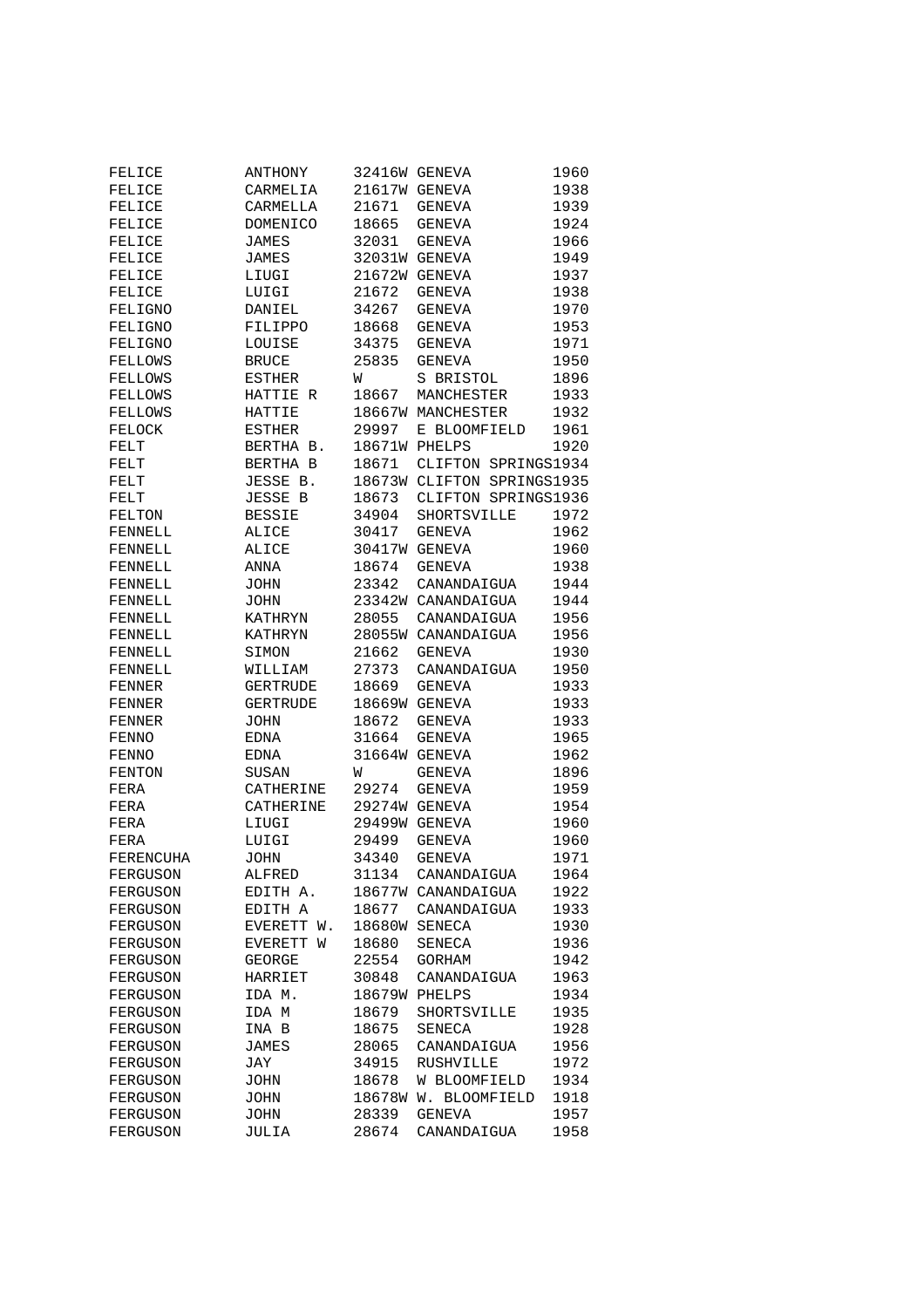| FERGUSON   | JULIA          |        | 28674W CANANDAIGUA         | 1945 |
|------------|----------------|--------|----------------------------|------|
| FERGUSON   | LEVI           | W      | MANCHESTER                 | 1881 |
| FERGUSON   | PEARL          | 31462  | CANANDAIGUA                | 1964 |
| FERGUSON   | PEARL          | 31462W | CANANDAIGUA                | 1963 |
| FERGUSON   | STEPHEN        | W      | <b>GORHAM</b>              | 1874 |
| FERGUSON   | WILLIAM        | 22938  | CANANDAIGUA                | 1944 |
| FERLAND    | CECILE         | 25577  | CLIFTON SPRINGS1950        |      |
| FERO       | <b>HELEN</b>   | 28305  | KITTANNING, PA             | 1957 |
| FERO       | JENNIE         | 23098  | CANANDAIGUA                | 1944 |
| FERO       | JENNIE         | 23098W | CANANDAIGUA                | 1939 |
| FERRAN     | <b>CHARLES</b> | 24571  | CANANDAIGUA                | 1947 |
| FERRARO    | <b>RAPHAEL</b> | 32237  | GENEVA                     | 1966 |
| FERRARO    | <b>RAPHAEL</b> | 32237W | GENEVA                     | 1964 |
| FERREE     | CHRISTINE      | 33245  | GENEVA                     | 1968 |
|            |                |        |                            |      |
| FERRELL    | RONALD         | 30836  | GENEVA                     | 1963 |
| FERRIN     | LEWIS          | 31501  | CANANDAIGUA                | 1964 |
| FERRIS     | <b>ELEANOR</b> | W      | CANANDAIGUA                | 1879 |
| FERRIS     | EMMA           | 25397  | GENEVA                     | 1949 |
| FERRIS     | EMMA           | 25397W | GENEVA                     | 1944 |
| FERRIS     | FREDERICK C    | 18676  | GENEVA                     | 1932 |
| FERRIS     | HELEN          | 31716  | <b>GENEVA</b>              | 1965 |
| FERRIS     | HELEN          | 31716W | GENEVA                     | 1943 |
| FETTEROFF  | <b>CHESTER</b> | 32508  | <b>GENEVA</b>              | 1966 |
| FETTER     | WILLIAM        | 34734  | RUSHVILLE                  | 1969 |
| FETZER     | GEORGE         | 31712  | PHELPS                     | 1965 |
| FIDLER     | LILLIE         | 24013  | GENEVA                     | 1913 |
| FIELD      | LOUISE H.      | 18686W | CANANDAIGUA                | 1910 |
| FIELD      | LOUISE<br>H    | 18686  | CANANDAIGUA                | 1935 |
| FIELD      | LUCY           | W      | GENEVA                     | 1893 |
| FIEOCK     | GRACE          | 33707  | CANANDAIGUA                | 1969 |
| FIERO      | <b>CHARLES</b> | 29127  | CANANDAIGUA                | 1957 |
| FIERO      |                | 33185  |                            | 1968 |
|            | HAROLD         | 24314  | PHELPS                     |      |
| FIERO      | HOMER          |        | CANANDAIGUA                | 1944 |
| FIERO      | JOHN           | W      | GORHAM                     | 1889 |
| FIERO      | LILLIAN        | 33287  | GENEVA                     | 1968 |
| FIGENSCHER | ANDREW         | 29121  | CANANDAIGUA                | 1959 |
| FIGENSCHER | BARBARA        | 22877  | CANANDAIGUA                | 1939 |
| FIGENSCHER | JOSEPH         | 22357  | CANANDAIGUA                | 1941 |
| FIGENSCHER | <b>NONA</b>    | 29787  | CANANDAIGUA                | 1961 |
| FIGLER     | MILDRED        | 35210  | CANANDAIGUA                | 1972 |
| FILLINGHAM | HENRY          | 24753  | GENEVA                     | 1948 |
| FILLINGHAM | HENRY          |        | 24753W GENEVA              | 1940 |
| FILLINGHAM | NORA           | 25030  | GENEVA                     | 1944 |
| FILTZ      | WILLIAM E.     |        | 18685W CLIFTON SPRINGS1926 |      |
| FILTZ      | WILLIAM E      | 18685  | PHELPS                     | 1933 |
| FINAGAN    | CLARA          | 32495  | HOPEWELL                   | 1967 |
| FINAGAN    | CLARA          |        | 32495W HOPEWELL            | 1960 |
| FINAGAN    | <b>EMMA</b>    | 30780  | E BLOOMFIELD               | 1963 |
| FINAGAN    | <b>EMMA</b>    | 30780W | E BLOOMFIELD               | 1946 |
| FINAGAN    | EMMETT         | 27223  | HOPEWELL                   | 1954 |
| FINAGAN    | EMMETT         | 27233W | HOPEWELL                   | 1952 |
| FINAGAN    | HERBERT        | 22425  | E BLOOMFIELD               | 1942 |
| FINAGAN    | WILLIAM        | 34382  | CANANDAIGUA                | 1971 |
| FINCH      | CHARLES        | 32757  |                            | 1963 |
|            |                |        | HOPEWELL                   |      |
| FINCH      | ELIZABETH      | 35318  | GENEVA                     | 1972 |
| FINDLING   | CHARLES        | 34996  | MANCHESTER                 | 1972 |
| FINEWOOD   | <b>CHARLES</b> | 32174  | CANANDAIGUA                | 1966 |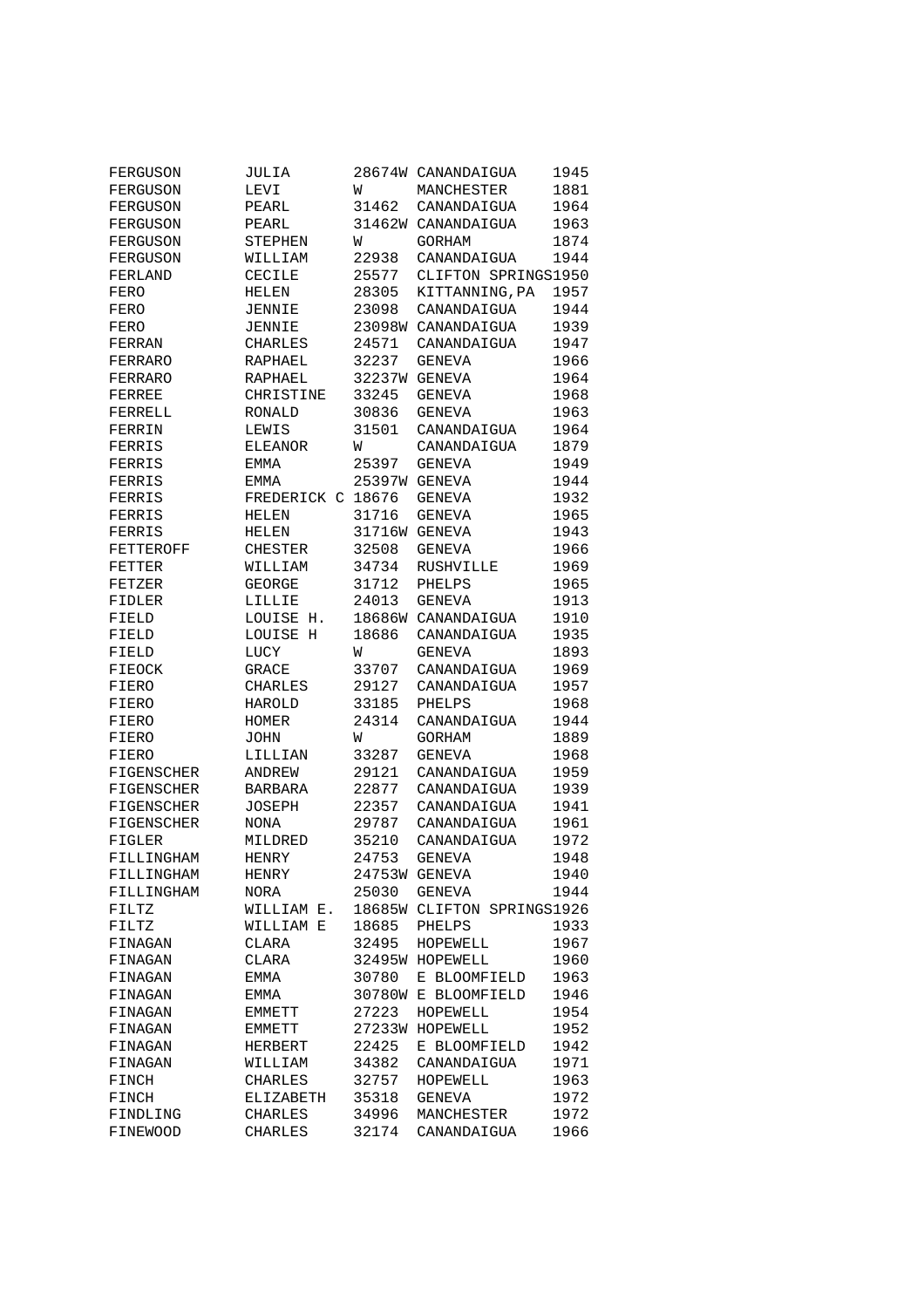| FINEWOOD         | EDWARD         | 25438           | PHELPS                     | 1949         |
|------------------|----------------|-----------------|----------------------------|--------------|
| <b>FINEWOOD</b>  | <b>EMMA</b>    | 22707           | CANANDAIGUA                | 1941         |
| FINEWOOD         | FRED           | 21454           | MANCHESTER                 | 1938         |
| FINEWOOD         | FRED           | 21454W          | MANCHESTER                 | 1929         |
| FINEWOOD         | FREDERICK      | 22704           | MANCHESTER                 | 1943         |
| FINEWOOD         | PAUL           | 27435           | MANCHESTER                 | 1955         |
| FINGLAND         | CLARENCE       | 23450           | GENEVA                     | 1945         |
| FINK             | ELEANA         | 27591W          | <b>GENEVA</b>              | 1953         |
| FINK             | <b>ELEANOR</b> | 27591           | <b>GENEVA</b>              | 1955         |
| FINK             | ELIZABETH      | 31841           | GENEVA                     | 1965         |
| <b>FINK</b>      | ELIZABETH      | 31841W          | <b>GENEVA</b>              | 1960         |
| FINK             | HERBERT        | 23730W          | <b>GENEVA</b>              | 1936         |
| FINK             | HERBERT        | 24730           | <b>GENEVA</b>              | 1948         |
| FINKLE           | VICTOR         | 34257           | RICHMOND                   | 1971         |
| FINK             | WILLIAM        | 28910           | <b>GENEVA</b>              | 1958         |
| FINK             | WILLIAM        | 28910W          | <b>GENEVA</b>              | 1956         |
| FINK             | ZELLA          | 24167           | GENEVA                     | 1946         |
| FINK             | ZELLA          | 24167W          | <b>GENEVA</b>              | 1942         |
| FINLAY           | GEORGE         | 25509           | CANANDAIGUA                | 1949         |
| FINLEY           | ANN            | W               | CANANDAIGUA                | 1897         |
|                  | CHARLES        | 21983           | CANANDAIGUA                | 1940         |
| FINLEY<br>FINLEY |                | 21983W          | CANANDAIGUA                | 1940         |
|                  | CHARLES        |                 |                            |              |
| FINLEY           | <b>EMMA</b>    | 27585<br>25509W | CANANDAIGUA                | 1955         |
| FINLEY           | GEORGE         |                 | CANANDAIGUA                | 1947         |
| FINNEGAN         | ELLA           | 18688           | <b>GENEVA</b>              | 1937         |
| FINNEGAN         | <b>ELLA</b>    | 18688W          | <b>GENEVA</b>              | 1932         |
| FINNEGAN         | MARY           | 25781           | W BLOOMFIELD               | 1950         |
| FINNEGAN         | RICHARD        | 21920           | <b>GENEVA</b>              | 1940         |
| FINNEGAN         | RICHARD        | 21920W          | <b>GENEVA</b>              | 1935         |
| FINNERTY         | DELIA          | 28689           | CANANDAIGUA                | 1958         |
| FINNERTY         | DENNIS         | 24496           | CANANDAIGUA                | 1931         |
| FINNERTY         | <b>ELLA</b>    | 23300           | <b>GENEVA</b>              | 1944         |
| FINNERTY         | ELLA           | 23300W          | <b>GENEVA</b>              | 1938         |
| FINNERTY         | JANE           | 27444           | <b>GENEVA</b>              | 1954         |
| FINNERTY         | JANE           | 27444W          | <b>GENEVA</b>              | 1949<br>1952 |
| FINNERTY         | JOHN           | 26595           | <b>GENEVA</b>              |              |
| FINNERTY         | JOHN           | 26595W          | GENEVA                     | 1952         |
| FINNERTY         | MATTHEW        | 18687<br>18689  | CANANDAIGUA                | 1936<br>1938 |
| FINNERTY         | NORA           |                 | CANANDAIGUA                |              |
| FINNERTY         | PATRICK        | 24658           | <b>GENEVA</b>              | 1947         |
| FINN             | FRANCIS        | 26219           | <b>GENEVA</b>              | 1951         |
| FINN             | GUS            | 33755           | CANANDAIGUA                | 1970         |
| FINNICK          | WILLIAM        | 28613           | CANANDAIGUA                | 1958         |
| FINN             | JAMES          | 22651           | E BLOOMFIELD               | 1930         |
| FINN             | MARGARET       | 22650           | E BLOOMFIELD               | 1927         |
| FIROOZI          | NOSRAT         | 32325W          | <b>GENEVA</b>              | 1966         |
| FIROOZI          | NOSTRAT        | 32325           | GENEVA                     | 1966         |
| FISCHER          | FRANCES        | 24053W          | RICHMOND                   | 1945         |
| FISCHER          | FRANCES        | 24953           | RICHMOND                   | 1946         |
| <b>FISCHER</b>   | GEORGE E.      |                 | 18693W MANCHESTER          | 1912         |
| FISCHER          | GEROGE E       | 18693           | MANCHESTER                 | 1931         |
| <b>FISCHER</b>   | JOHN           | 29772           | GENEVA                     | 1960         |
| FISCHER          | JOHN           |                 | 29772W GENEVA              | 1957         |
| FISCHER          | MARGARET       | 25755           | CLIFTON SPRINGS1950        |              |
| FISCHER          | MARGARET       |                 | 25755W CLIFTON SPRINGS1943 |              |
| FISCHER          | MICHAEL        | 28159           | CANANDAIGUA                | 1956         |
| FISCHER          | NICHOLAS       | 24052           | RICHMOND                   | 1946         |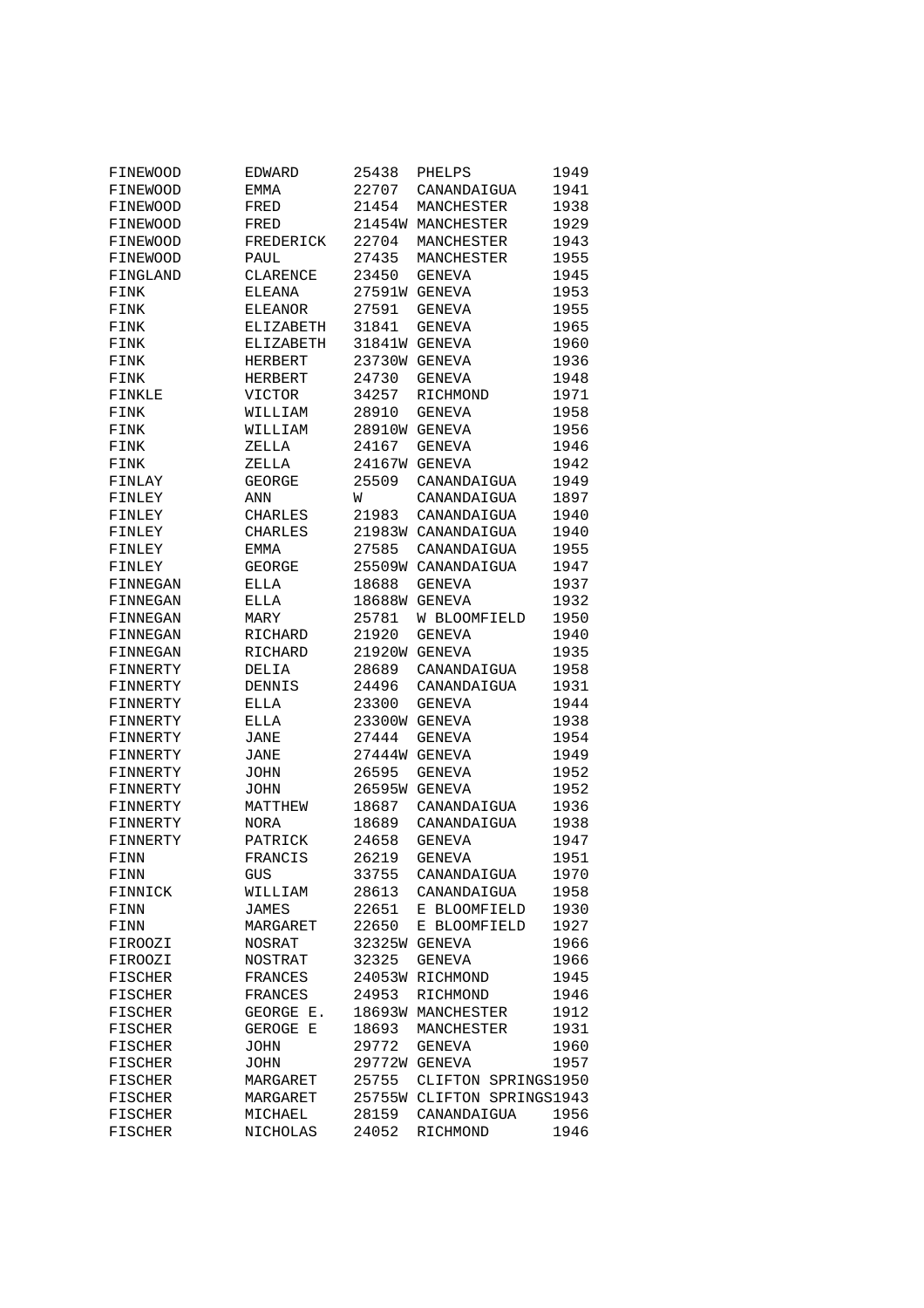| FISCHER       | NICHOLAS       | 24052W | RICHMOND            | 1945 |
|---------------|----------------|--------|---------------------|------|
| FISH          | <b>ALBERT</b>  | 27757  | GORHAM              | 1955 |
| FISH          | <b>BERNICE</b> | 32775  | GORHAM              | 1967 |
| FISH          | EDWARD         | 24613  | CANANDAIGUA         | 1947 |
| FISH          | ELIZABETH      | 34673  | MANCHESTER          | 1971 |
| FISH          | ELLEN          | 25163  | CANANDAIGUA         | 1948 |
| FISHER        | ADA            | 29929  | CLIFTON SPRINGS1961 |      |
| FISHER        | ADA            | 29929W | PHELPS              | 1959 |
| FISHER        | ADALINE        | 34523  | GENEVA              | 1972 |
| FISHER        | ADAM           | W      | SENECA              | 1845 |
| FISHER        | ALICE          | 22719  | PHELPS              | 1943 |
| FISHER        | ALICE          | 22719W | PHELPS              | 1942 |
| FISHER        | ALSON          | 25534  | CANANDAIGUA         | 1950 |
| FISHER        | <b>ALSON</b>   | 25534W | GORHAM              | 1947 |
| FISHER        | AMELIA         | 22421  | <b>RUSHVILLE</b>    | 1942 |
| FISHER        | <b>BEULAH</b>  | 27010  | CANANDAIGUA         | 1952 |
| FISHER        | CARRIE J       | 18696  | PORT GIBSON         | 1933 |
| FISHER        | CATHARINE      | W      | <b>RUSHVILLE</b>    | 1887 |
| FISHER        | CHARLES        | 27164  | HOPEWELL            | 1954 |
| FISHER        | CHRISTOPHER W  |        | <b>GENEVA</b>       | 1882 |
| FISHER        | <b>CLYDE</b>   | 31390  | CANANDAIGUA         | 1963 |
| FISHER        | CLYDE          | 31390W | CANANDAIGUA         | 1963 |
| FISHER        | EDWARD         | 18698  | <b>BIG FLATS</b>    | 1934 |
| FISHER        | EMILY          | 34299  | MANCHESTER          | 1970 |
| FISHER        | EMMA           | 23014  | RICHMOND, ILL       | 1941 |
| FISHER        | EMMA           | 24670  | <b>GENEVA</b>       | 1947 |
| FISHER        | ETHEL          | 33586  | W BLOOMFIELD        | 1969 |
| FISHER        | FRANCIS        | 29585  | FARMINGTON          | 1960 |
| FISHER        | FRANK M.       | 18700W | GENEVA              | 1916 |
| <b>FISHER</b> | FRANK          | 18700  | GENEVA              | 1935 |
| FISHER        | GEORGE         | W      | SENECA              | 1825 |
| FISHER        | HARLAN         | 26506  | W BLOOMFIELD        | 1952 |
| FISHER        | <b>HARLAN</b>  | 26506W | W BLOOMFIELD        | 1943 |
| FISHER        | HARLAN         | 28824W | CANANDAIGUA         | 1948 |
| FISHER        | HARLON         | 28824  | CANANDAIGUA         | 1958 |
| FISHER        | HAROLD L       | 18694  | GENEVA              | 1933 |
| FISHER        | HARRIET        | 27347  | CANANDAIGUA         | 1954 |
| FISHER        | JAMES          | W      | GORHAM              | 1882 |
| FISHER        | JENNIE         | 25667  | GORHAM              | 1940 |
| <b>FISHER</b> | LILLIAN        | 25096  | NAPLES              | 1948 |
| FISHER        | LOUISA A       | 18699  | HOPEWELL            | 1931 |
| FISHER        | LYMAN          | 32088  | CLIFTON SPRINGS1966 |      |
| FISHER        | LYMAN          | 32088W | CLIFTON SPRINGS1961 |      |
| FISHER        | MARIAN         | 29622  | PHELPS              | 1958 |
| FISHER        | MARSHALL       | 26322  | GORHAM              | 1952 |
| FISHER        | MARSHALL       | 26322W | GORHAM              | 1941 |
| FISHER        | NATHANIEL      | 30348  | HOLCOMB             | 1962 |
| FISHER        | NATHANIEL      | 30348W | E BLOOMFIELD        | 1952 |
| FISHER        | <b>NORMAN</b>  | 22478  | GORHAM              | 1936 |
| FISHER        | PETER          | W      | GORHAM              | 1867 |
| FISHER        | VIRGINIA       | 34077  | GENEVA              | 1970 |
| FISHER        | WILLIAM        | 26351  | PHELPS              | 1952 |
| FISHER        | WILLIAM        | 26351W | PHELPS              | 1944 |
| FISH          | JACOB          | 26167  | CANANDAIGUA         | 1951 |
| FISH          | JACOB          |        | 26167W CANANDAIGUA  | 1948 |
| FISH          | JACOB          | W      | PHELPS              | 1897 |
| FISH          | JOSEPH         | W      | MANCHESTER          | 1877 |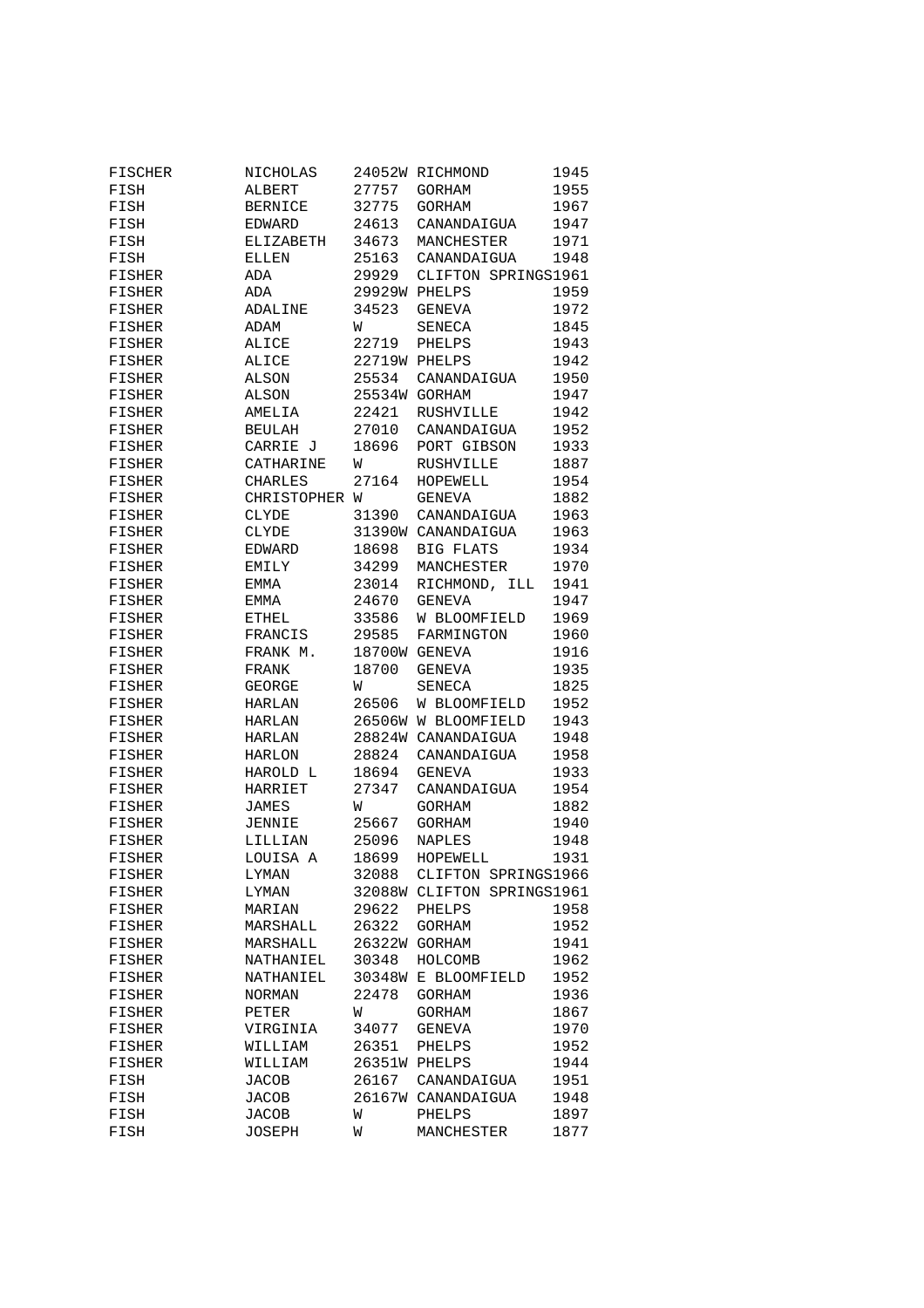| FISH           | JULIAN                   | 30910         | FARMINGTON          | 1960 |
|----------------|--------------------------|---------------|---------------------|------|
| FISH           | <b>JULIAN</b>            | 30910W        | FARMINGTON          | 1956 |
| FISH           | LOUISE                   | 24468         | CANANDAIGUA         | 1947 |
| $_{\tt{FISH}}$ | LOUISE                   | 24468W        | CANANDAIGUA         | 1940 |
| FISH           | LYNWOOD                  | 33314         | MANCHESTER          | 1968 |
| FISH           | MARGARET                 | 18695         | <b>GALEN</b>        | 1933 |
| FISH           | MARGARET                 | 18695W        | PHELPS              | 1929 |
| FISH           | MARY                     | W             | SENECA              | 1895 |
| FISH           | RHODA                    | 26287         | E BLOOMFIELD        | 1951 |
| FISH           | RHODA                    | 26287W        | PHELPS              | 1936 |
| FISH           | ZURIEL                   | W             | FARMINGTON          | 1817 |
| FISK           | ALNEY                    | 21580         | MANCHESTER          | 1939 |
| FISK           | DOLLIE                   | 30435         | CANANDAIGUA         | 1962 |
| FISK           | DOLLIE                   |               | 30435W CANANDAIGUA  | 1960 |
| FISK           | FRANK                    | 25407         | W BLOOMFIELD        | 1949 |
| FISK           | FRANK                    | 32551         | CANANDAIGUA         | 1967 |
| FISK           | <b>FRANK</b>             | 32551W        | CANANDAIGUA         | 1960 |
| FISK           | <b>GEORGE</b>            | 29411         | CANANDAIGUA         | 1960 |
| FISK           | LILLIAN                  | 22839         | PORT GIBSON         | 1943 |
| FISK           | LILLIAN                  | 22839W        | PORT GIBSON         | 1942 |
| FISK           | LORINDA                  | 21629         | CANANDAIGUA         | 1939 |
| FISK           | LORINDA                  | 21629W        | CANANDAIGUA         | 1928 |
| FISK           | OLNEY                    | 21580W        | PORT GIBSON         | 1936 |
| <b>FITCH</b>   | <b>BERTHA</b>            | 29948         | CANANDAIGUA         | 1961 |
| ${\tt FTTCH}$  | <b>DOROTHY</b>           | 32547         | <b>GENEVA</b>       | 1955 |
| FITCH          | EDNA                     | 32498         | PORT GIBSON         | 1966 |
| FITCH          | EDNA                     | 32498W        | MANCHESTER          | 1957 |
| FITCHEN        | FREDERICK                | 22879         | <b>GENEVA</b>       | 1943 |
| FITCHEN        | FREDERICK                | 22879W        | GENEVA              | 1940 |
| FITCH          | FLOYD                    | 27295         | <b>GENEVA</b>       | 1954 |
| ${\tt FTTCH}$  | FLOYD                    | 27295W        | GENEVA              | 1950 |
| FITCH          | FRANCES                  | 18710         | ROCHESTER           | 1933 |
| FITCH          | GEORGIA                  | 31451         | <b>GENEVA</b>       | 1962 |
| FITCH          | GEORGIA                  | 31451W        | <b>GENEVA</b>       | 1959 |
| FITCH          | HORACE                   | 24681         | CANANDAIGUA         | 1947 |
| FITCH          | HORACE                   | 24681W        | CANANDAIGUA         | 1941 |
|                |                          | 33797         | RICHMOND            | 1970 |
| FITT<br>FITTON | GEORGE<br>ALMYRA         | 21500         | <b>GENEVA</b>       | 1938 |
| <b>FITTON</b>  |                          | 21500W        | <b>GENEVA</b>       | 1928 |
|                | ALMYRA                   | 35115         |                     | 1972 |
| FITZGERALD     | ARMENIA<br><b>BURTON</b> | 28239         | W BLOOMFIELD        | 1957 |
| FITZGERALD     |                          |               | CHAPIN              |      |
| FITZGERALD     | EDWARD                   | 22450         | GENEVA              | 1942 |
| FITZGERALD     | ELIZABETH                | 33192         | GENEVA              | 1968 |
| FITZGERALD     | JAMES                    | 18714         | HOPEWELL            | 1935 |
| FITZGERALD     | <b>JAMES</b>             | 18714W        | HOPEWELL            | 1935 |
| FITZGERALD     | JAMES                    | 22805         | CLIFTON SPRINGS1943 |      |
| FITZGERALD     | JOHN F                   | 18712         | PHELPS              | 1934 |
| FITZGERALD     | LELAND                   | 34824         | W BLOOMFIELD        | 1972 |
| FITZGERALD     | LULU                     | 21536         | <b>GENEVA</b>       | 1938 |
| FITZGERALD     | LULU                     | 21536W        | <b>GENEVA</b>       | 1931 |
| FITZGERALD     | MARGARET                 | 24729         | GENEVA              | 1948 |
| FITZGERALD     | MARGARET                 | 24729W        | <b>GENEVA</b>       | 1934 |
| FITZGERALD     | MARY                     | 21843         | <b>GENEVA</b>       | 1939 |
| FITZGERALD     | MARY                     | 25060         | CHAPIN              | 1948 |
| FITZGERALD     | MARY                     | 25060W        | CHAPIN              | 1939 |
| FITZGERALD     | MARY                     | 27901         | GENEVA              | 1956 |
| FITZGERALD     | MARY                     | 27901W GENEVA |                     | 1950 |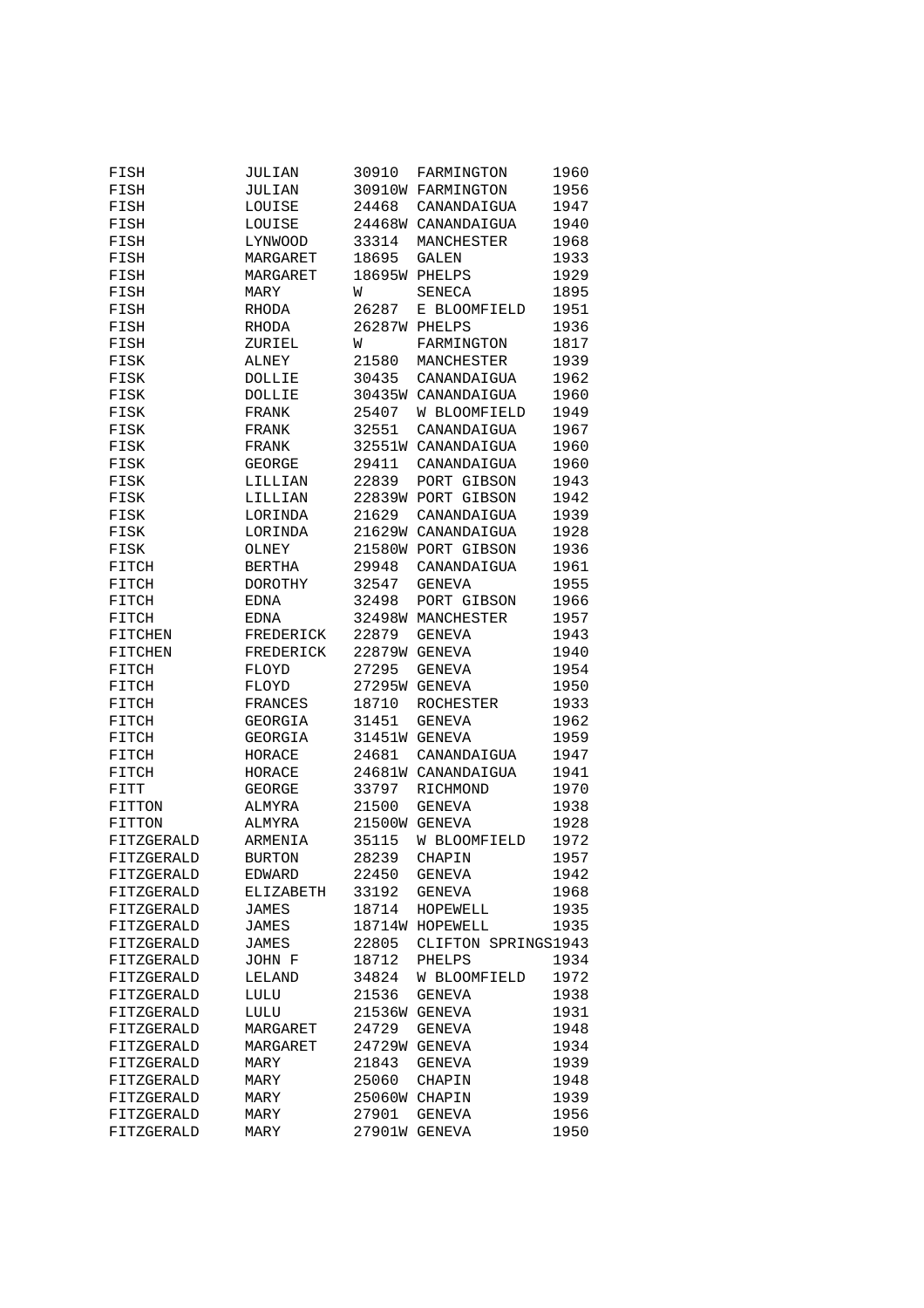| FITZGERALD             | MAURICE C           | 18715           | HOPEWELL                   | 1926         |
|------------------------|---------------------|-----------------|----------------------------|--------------|
| FITZGERALD             | MAURICE<br>$P$ .    | 18715W          | HOPEWELL                   | 1935         |
| FITZGERALD             | NETTIE              | 25295           | PHELPS                     | 1948         |
| FITZGERALD             | PATRICK             | 18708           | GENEVA                     | 1932         |
| FITZGERALD             | WILLIAM             | 18711           | HOPEWELL                   | 1933         |
| FITZGERALD             | WILLIAM             | 18711W          | HOPEWELL                   | 1927         |
| <b>FITZGIBBONS</b>     | THOMAS              | 18705W          | CANANDAIGUA                | 1928         |
| FITZMORRIS             | MATHEW              | W               | E BLOOMFIELD               | 1895         |
| FITZPATRICK            | JOHN                | 28826           | GORHAM                     | 1958         |
| FITZPATRICK            | JOHN                | 28826W          | GORHAM                     | 1940         |
| FITZSIMMONS            | GEORGE              | 18716           | GENEVA                     | 1918         |
| FITZSIMMONS            | THOMAS              | W               | W BLOOMFIELD               | 1892         |
| FITZSIMONS             | FRANCIS             | 30204           | CANANDAIGUA                | 1962         |
| FITZWATER              | HARRIET A.          | 18707W          | CANANDAIGUA                | 1932         |
| FITZWATER              | HARRIET A           | 18707           | CANANDAIGUA                | 1932         |
| FITZWATER              | ERNEST<br>J         | 18706           | CANANDAIGUA                | 1932         |
| FITZWATER              | <b>ERNEST</b><br>J. | 18706W          | CANANDAIGUA                | 1929         |
| FITZWATER              | JOHN<br>С.          | 18709W          | <b>GENEVA</b>              | 1931         |
| FITZWATER              | JOHN C              | 18709           | GENEVA                     | 1933         |
| FITZWATER              | LOIS A              | 18713           | <b>GENEVA</b>              | 1935         |
| FITZWATER              | NETTIE              | 25543           | <b>GORHAM</b>              | 1950         |
| <b>FLACK</b>           | ADAM                | 23828           | PORT GIBSON                | 1945         |
| FLADD                  | ROBERT              | 35124           | <b>VICTOR</b>              | 1972         |
| FLAGG                  | JOHN                | W               | W BLOOMFIELD               | 1875         |
| FLAHERTY               | HUBERT              | 27311           | <b>GENEVA</b>              | 1954         |
| FLAHERTY               | HUBERT              | 27311W          | <b>GENEVA</b>              | 1945         |
| FLAHERTY               | PATRICK             | M               | GENEVA                     | 1866         |
| FLANAGAN               | EDWARD J            | 18728           | GENEVA                     | 1935         |
| FLANAGAN               | JOHN                | 30743           | STANLEY                    | 1963         |
| FLANAGAN               | JOHN                | 30743W          | STANLEY                    | 1951         |
| FLANAGAN               | LAURA               | 23707           | GENEVA                     | 1945         |
| FLANAGAN               | MARGARET            | 25691           | SENECA                     | 1950         |
| FLANAGAN               | MARGARET            | 25691W          | SENECA                     | 1950         |
| FLANAGAN               | PATRICK             | 18730W          | <b>GENEVA</b>              | 1938         |
| FLANIGAN               | ANNA                | 18729           | PHELPS                     | 1936         |
| FLANIGAN               | ANNA                | 18729W          | PHELPS                     | 1924         |
| FLANIGAN               | HUGH                | W               | E BLOOMFIELD               | 1897         |
| FLANIGAN               | MARGARET            | 23595           | HOPEWELL                   | 1944         |
| FLANIGAN               | NORA G.             | 18722W          | CANANDAIGUA                | 1927         |
| FLANIGAN               | THOMAS              | 23733           | HOPEWELL                   | 1909         |
| FLANNAGAN              | PATRICK             | 18730           | <b>GENEVA</b>              | 1938         |
| FLANNERY               | JOHN P              | 18720           | GENEVA                     | 1930         |
| FLANNERY               | MARGARET            | 28051           | <b>GENEVA</b>              | 1956         |
| FLANNERY               | MARGARET            | 28051W          | GENEVA                     | 1954         |
| FLANNERY               | THERESA             | 24991           | <b>GENEVA</b>              | 1948         |
| FLANNERY               | THERESA             | 24991W          | <b>GENEVA</b>              | 1918         |
| FLANNERY               | THOMAS              | 18723           | <b>GENEVA</b>              | 1933         |
| FLANNIGAN              | ADA                 | 23768           | GENEVA                     | 1945         |
| FLANNIGAN              | ADA                 | 23768W<br>23057 | GENEVA                     | 1945         |
| FLANNIGAN              | HELEN               |                 | CANANDAIGUA                | 1944         |
| FLANNIGAN<br>FLANNIGAN | HELEN               | 23057W<br>22332 | CANANDAIGUA<br>CANANDAIGUA | 1940<br>1941 |
| FLANNIGAN              | JOHN                | 22332W          | CANANDAIGUA                | 1920         |
| FLANNIGAN              | JOHN<br>MABEL       | 28992           | CANANDAIGUA                | 1959         |
| FLANNIGAN              | MABEL               | 28992W          | CANANDAIGUA                | 1958         |
| FLANNIGAN              | MARY                | 22303           | GENEVA                     | 1941         |
| FLANNIGAN              | NORA G              | 18722           | CANANDAIGUA                | 1931         |
|                        |                     |                 |                            |              |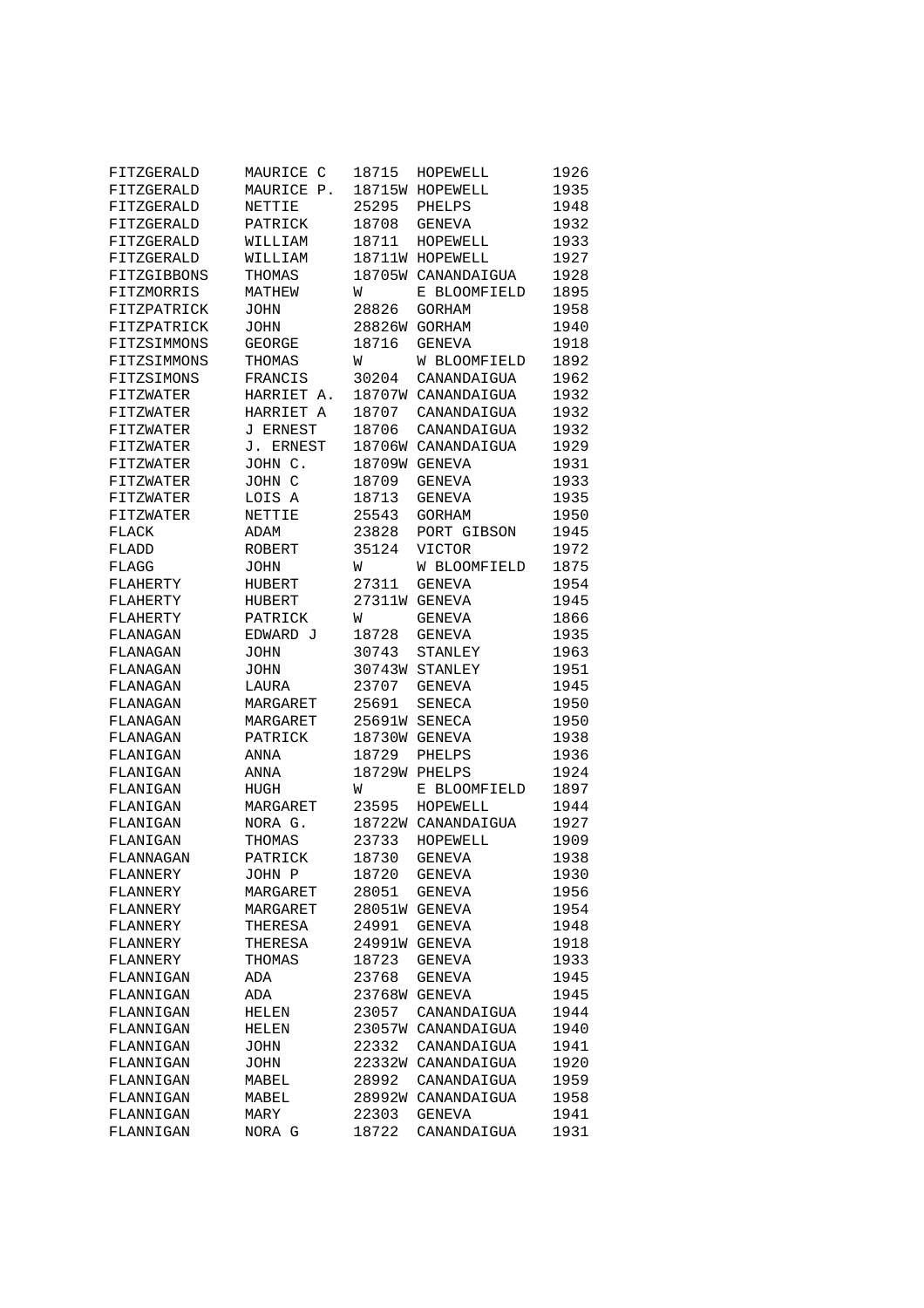| FLANNIGAN       | WILLIAM        | 23048  | GENEVA                     | 1944 |
|-----------------|----------------|--------|----------------------------|------|
| FLEISCHMAN      | <b>EARL</b>    | 29904  | NAPLES                     | 1961 |
| FLEISCHMAN      | FRED           | 24760W | <b>NAPLES</b>              | 1945 |
| FLEISCHMAN      | <b>HERMAN</b>  | 25567  | NAPLES                     | 1946 |
| FLEMING         | CAROLINE A.    | 18727W | <b>GENEVA</b>              | 1917 |
| FLEMING         | CAROLINE A     | 18727  | GENEVA                     | 1920 |
| FLEMING         | FRANCIS        | 31240  | GENEVA                     | 1950 |
| FLEMING         | <b>JAMES</b>   | 34318  | <b>BRISTOL</b>             | 1971 |
| FLEMING         | MARGARET       | 35215  | GENEVA                     | 1972 |
| FLEMING         | MARY           | 30999  | <b>GENEVA</b>              | 1963 |
| FLEMING         | MICHAEL        | 28902  | <b>GENEVA</b>              | 1951 |
| FLEMING         | NICHOLAS       | 31770  | GENEVA                     | 1956 |
| FLEMING         | THERESA        | 31241  | <b>GENEVA</b>              | 1959 |
| FLETCHER        | ALBERT E.      |        | 18726W CANANDAIGUA         | 1933 |
| FLETCHER        | ALBERT E       | 19726  | CANANDAIGUA                | 1935 |
| FLETCHER        | COOLEY         | 29147  | CANANDAIGUA                | 1959 |
| FLETCHER        | COOLEY         | 29147W | GORHAM                     | 1954 |
| FLETCHER        | <b>EMMA</b>    | 28237  | CANANDAIGUA                | 1957 |
| <b>FLETCHER</b> | EMMA           | 28237W | E BLOOMFIELD               | 1956 |
| FLETCHER        | <b>JOHN</b>    | 18725  | GENEVA                     | 1932 |
| FLETCHER        | JOHN           | 18725W | <b>GENEVA</b>              | 1919 |
| FLETCHER        | MARY           | 18724  | GENEVA                     | 1934 |
| FLETCHER        | MARY           | 18724W | GENEVA                     | 1919 |
| FLETCHER        | OSCAR F        | 18721  | E BLOOMFIELD               | 1932 |
| FLIESCHMAN      | FRED           | 24760  | <b>NAPLES</b>              | 1946 |
| FLINN           | <b>ELLIOTT</b> | 32351  | STANLEY                    | 1957 |
| FLINT           | ANNIE J.       |        | 18739W CLIFTON SPRINGS1928 |      |
| FLINT           | ANNIE J        | 18739  | CLIFTON SPRINGS1932        |      |
| FLINT           | <b>CHARLES</b> | 22441  | CANANDAIGUA                | 1923 |
| FLINT           | HENRY          | 28561  | SENECA                     | 1957 |
| FLINT           | IDA            | 29481  | SENECA                     | 1960 |
| FLINT           | IDA            | 29481W | SENECA                     | 1931 |
| FLINT           | LAURA          | 31108  | HONEOYE                    | 1964 |
| FLOATING        | GEORGE         | 27536  | MANCHESTER                 | 1954 |
| <b>FLOOD</b>    | ANNIE          | 24143  | GENEVA                     | 1946 |
| <b>FLOOD</b>    | ANNIE          | 24143W | <b>GENEVA</b>              | 1945 |
| FLOOD           | <b>BRIDGET</b> | 23068  | <b>GENEVA</b>              | 1944 |
| <b>FLOOD</b>    | CARRIE         | 34110  | RICHMOND                   | 1970 |
| FLOOD           | <b>FRANK</b>   | 24262  | RICHMOND                   | 1946 |
| <b>FLOOD</b>    | FRANK          |        | 24262W RICHMOND            | 1945 |
| FLOOD           | HAROLD         | 33789  | CLIFTON SPRINGS1970        |      |
| FLOOD           | JAMES          | 18745  | CLIFTON SPRINGS1938        |      |
| <b>FLOOD</b>    | JAMES          | 18745W | CLIFTON SPRINGS1912        |      |
| <b>FLOOD</b>    | JAMES          | 24073  | HOLCOMB                    | 1917 |
| FLOOD           | <b>JAMES</b>   | W      | GENEVA                     | 1875 |
| <b>FLOOD</b>    | JOHN           | 22718  | GENEVA                     | 1943 |
| <b>FLOOD</b>    | JOHN           | 22718W | <b>GENEVA</b>              | 1931 |
| <b>FLOOD</b>    | <b>JOHN</b>    | 25330  | GORHAM                     | 1944 |
| FLOODMAN        | ANNA           | 23027  | MANCHESTER                 | 1941 |
| FLOODMAN        | AUGUST         | 22710  | MANCHESTER                 | 1933 |
| FLOODMAN        | <b>AUGUST</b>  |        | 22710W MANCHESTER          | 1924 |
| FLOODMAN        | FRED           | 18742  | CLIFTON SPRINGS1934        |      |
| FLOODMAN        | FRED           | 18742W | PHELPS                     | 1930 |
| <b>FLOOD</b>    | MARGARET       | 25332  | GORHAM                     | 1946 |
| <b>FLOOD</b>    | THERESA        | 28743  | GENEVA                     | 1958 |
| <b>FLOOD</b>    | THERESA        | 28743W | GENEVA                     | 1955 |
| <b>FLOOD</b>    | THOMAS         | 25333  | GORHAM                     | 1940 |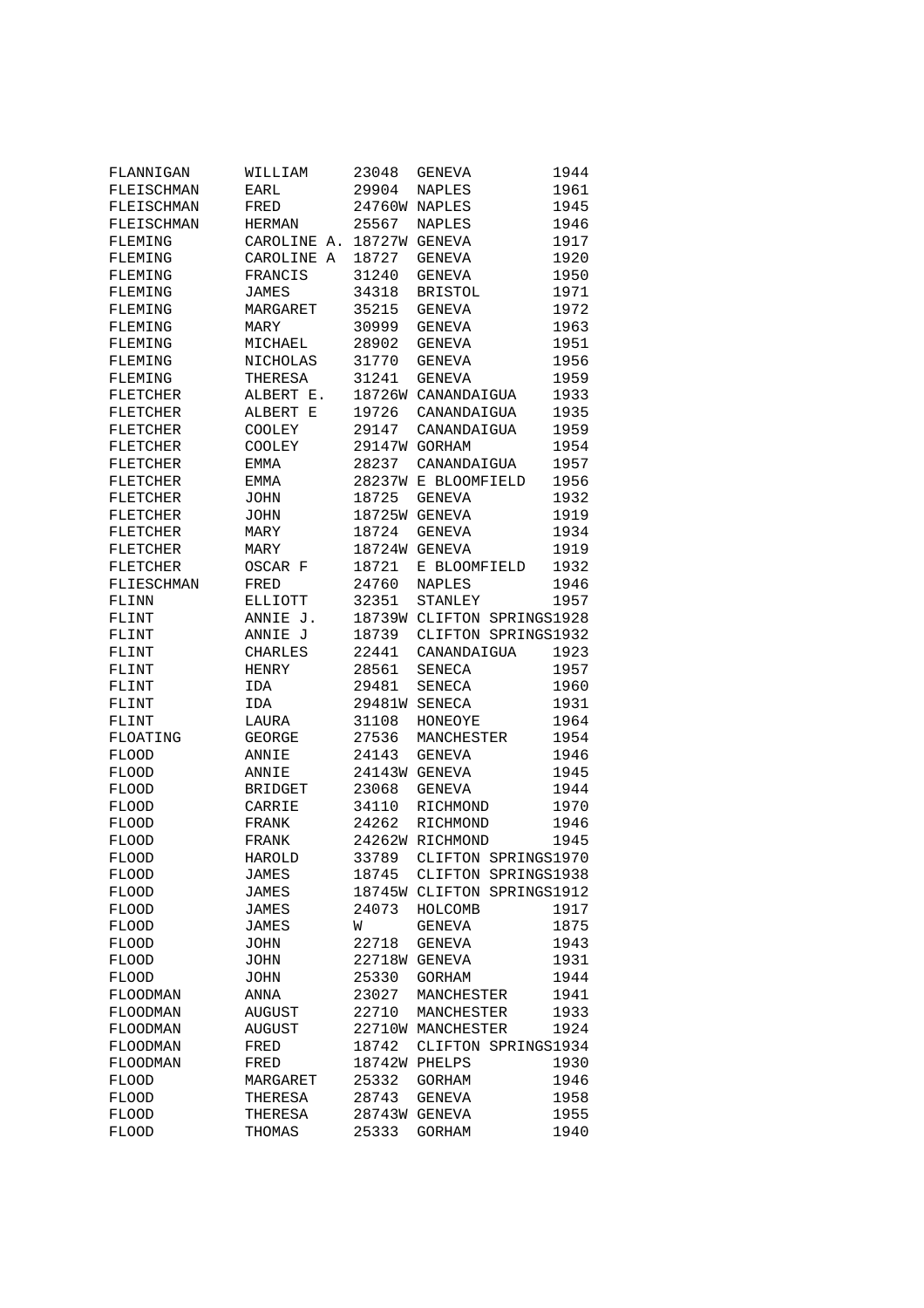| FLOOD        | THOMAS             | 28428           | RICHMOND       | 1956         |
|--------------|--------------------|-----------------|----------------|--------------|
| <b>FLOOD</b> | THOMAS             | 28428W          | RICHMOND       | 1953         |
| <b>FLOOD</b> | VIRGINIA           | 34815           | <b>GENEVA</b>  | 1972         |
| FLYNN        | ANNIE              | 18743           | VICTOR         | 1934         |
| FLYNN        | ANNIE              | 18743W          | <b>VICTOR</b>  | 1931         |
| FLYNN        | <b>ANTHONY</b>     | M               | <b>GENEVA</b>  | 1876         |
| FLYNN        | ELIZABETH          | 18744           | SHORTSVILLE    | 1935         |
|              | ELIZABETH          |                 |                |              |
| FLYNN        |                    | 18744W<br>31106 | <b>GENEVA</b>  | 1934<br>1963 |
| FLYNN        | EVA                |                 | <b>GENEVA</b>  | 1963         |
| FLYNN        | EVA                | 31106W          | <b>GENEVA</b>  |              |
| FLYNN        | GEORGE             | 33041           | CANANDAIGUA    | 1953         |
| FLYNN        | <b>JAMES</b>       | 22260           | CANANDAIGUA    | 1941         |
| FLYNN        | KATHERINE T.18738W |                 | CANANDAIGUA    | 1932         |
| FLYNN        | KATHERINE          | T 18738         | CANANDAIGUA    | 1932         |
| FLYNN        | MARIA              | 18741           | CANANDAIGUA    | 1933         |
| FLYNN        | MARIA              | 18741W          | CANANDAIGUA    | 1932         |
| FLYNN        | MARY               | 25940           | CANANDAIGUA    | 1951         |
| FLYNN        | PATRICK            | 33776           | <b>GENEVA</b>  | 1970         |
| FLYNN        | PHILIP             | 27844           | <b>GENEVA</b>  | 1955         |
| FLYNN        | SULLIVAN           | 18740           | <b>FRANCE</b>  | 1918         |
| FLYNN        | THOMAS             | 27561           | CANANDAIGUA    | 1954         |
| FLYNN        | WALTER             | 33528           | CANANDAIGUA    | 1969         |
| FLYNN        | WILLIAM            | 23222           | FISHERS        | 1943         |
| FLYNN        | WILLIAM            | 27974           | CANANDAIGUA    | 1956         |
| FOGARTY      | MABEL              | 29569           | GORHAM         | 1960         |
| FOGARTY      | ROBERT             | 32466           | PHELPS         | 1967         |
| FOLAND       | ELBERT             | 33117           | GENEVA         | 1968         |
| FOLEY        | DANIEL             | 35213           | E BLOOMFIELD   | 1972         |
| FOLEY        | FRANK              | 24425           | <b>GENEVA</b>  | 1947         |
| FOLEY        | FRANK              | 24425W          | <b>GENEVA</b>  | 1945         |
| FOLEY        | MICHAEL            | 24174           | CANANDAIGUA    | 1946         |
| FOLEY        | ROSLIA             | 18753           | CANANDAIGUA    | 1938         |
| FOLEY        | ROSLIA             | 18753W          | CANANDAIGUA    | 1937         |
| FOLEY        | WILLIAM            | 34342           | SHORTSVILLE    | 1971         |
| FOLGER       | <b>CHARLES</b>     | M               | GENEVA         | 1884         |
| FOLK         | GRACE              | 23197           | GORHAM         | 1944         |
| FOLSOM       | LEE                | 28528           | <b>GENEVA</b>  | 1957         |
| FOLSOM       | LEE                | 28528W          | <b>GENEVA</b>  | 1957         |
| FOLTS        | HENRY              | 28562           | NAPLES         | 1957         |
| FOLTS        | LEONARD            | 31692           | CANANDAIGUA    | 1965         |
| FOLTS        | LEONARD            |                 | 31692W NAPLES  | 1958         |
| FONDA        | CHARLES            | 24995           | GENEVA         | 1948         |
| <b>FONDA</b> | CHARLES            | 24995W          | <b>GENEVA</b>  | 1938         |
| FONDA        | ISABEL             | 18754           | GENEVA         | 1938         |
| FONDA        | <b>ISABEL</b>      | 18754W          | <b>GENEVA</b>  | 1927         |
| FONTAINE     | JOHN               | 22659           | GENEVA         | 1941         |
| FONTER       | JOHN               | 34021           | IONIA          | 1970         |
| FOOTE        | ELLA               | 22806           | GENEVA         | 1943         |
| FOOTE        | ELLA               | 22806W          | GENEVA         | 1941         |
| FOOTE        |                    | 21894           | <b>GENEVA</b>  | 1940         |
|              | KATHARINE          | 21894W          |                |              |
| FOOTE        | KATHARINE          |                 | GENEVA         | 1935         |
| FOOTE        | LILLIAN            | 34316           | GENEVA         | 1971         |
| FOOTE        | MARY               | 21776           | <b>GENEVA</b>  | 1939         |
| FOOTE        | MARY               | 21776W          | GENEVA         | 1938         |
| FOOTER       | HERBERT            | 23602           | <b>BRISTOL</b> | 1936         |
| FOOTER       | HERBERT            | 23602W          | <b>BRISTOL</b> | 1916         |
| FOOTE        | WILLIAM H.         | 18752W          | <b>GENEVA</b>  | 1927         |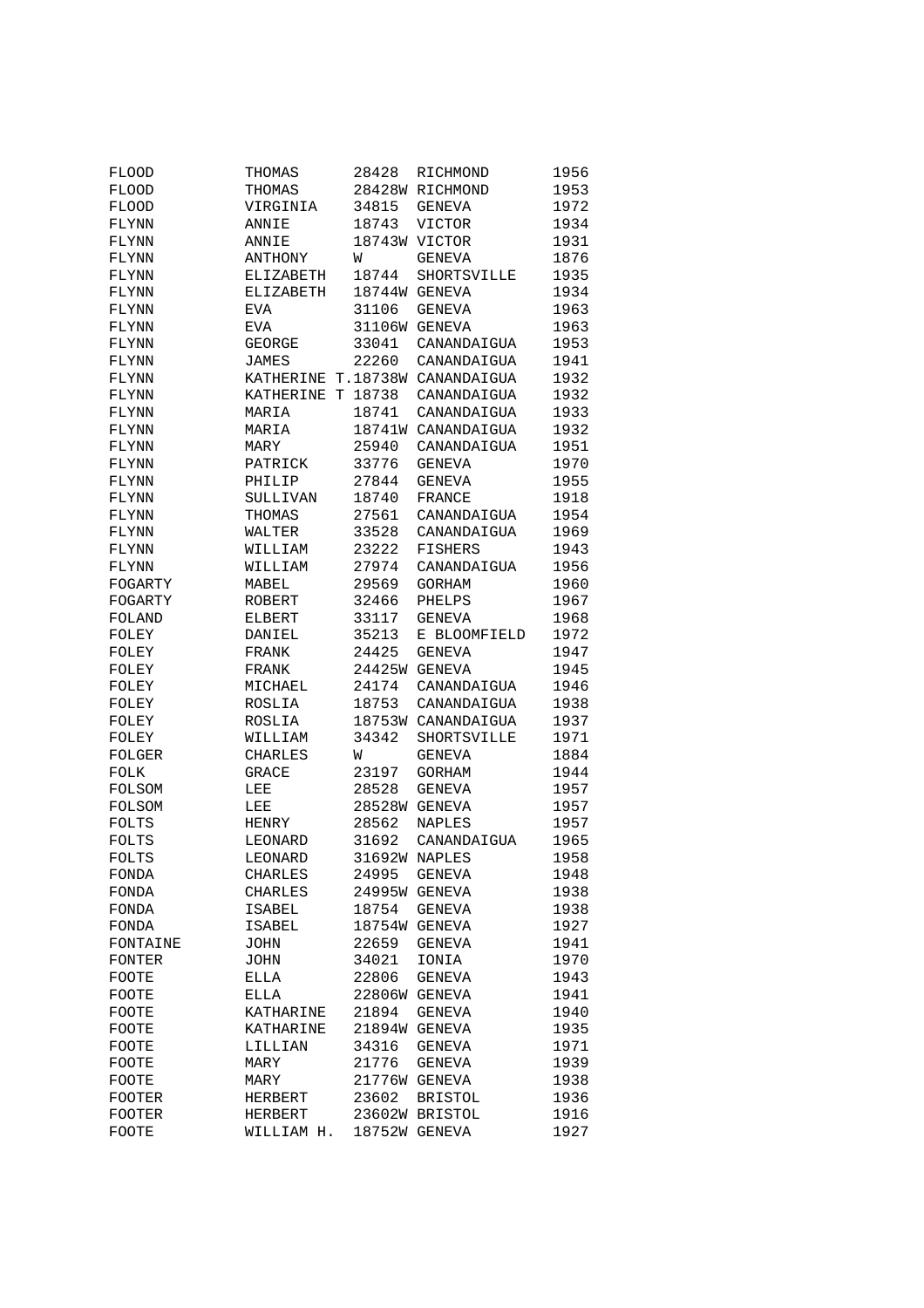| FOOTE          | WILLIAM H         | 18752  | GENEVA                 | 1935 |
|----------------|-------------------|--------|------------------------|------|
| FORBES         | <b>ERNEST</b>     | 31585  | GORHAM                 | 1965 |
| FORBES         | KENNETH           | 28909  | CANANDAIGUA            | 1958 |
| FORBES         | MARY              | 22638  | CANANDAIGUA            | 1930 |
| FORBES         | STELLA            | 29935  | CANANDAIGUA            | 1961 |
| FORBES         | STELLA            | 29935W | CANANDAIGUA            | 1961 |
| FORCIER        | ETHEL             | 25569W | CLIFTON SPRINGS1937    |      |
| FORDAN         | LOUISE            | 31938W | SENECA                 | 1962 |
| FORD           | <b>ERASTIES</b>   | W      | <b>VICTOR</b>          | 1888 |
| FORDERKONZ     | LAWRENCE          | 23857  | MANCHESTER             | 1941 |
| FORD           | FRED              | 32282  | <b>GENEVA</b>          | 1962 |
| FORD           | MARY              | 21838  | <b>GENEVA</b>          | 1939 |
| FORD           | MARY              | 21838W | <b>GENEVA</b>          | 1939 |
| FORD           | MARY              | 35093  | <b>VICTOR</b>          | 1959 |
| FORD           | MICHAEL           | W      | VICTOR                 | 1889 |
| FORDON         | FRANCES           | W      | SENECA                 | 1878 |
| FORDON         | GEORGE            | 24751  | SENECA                 | 1948 |
| FORDON         | <b>GEORGE</b>     | 24751W | SENECA                 | 1923 |
| FORDON         | <b>JESSIE</b>     | 31474  | <b>GENEVA</b>          | 1964 |
| FORDON         | <b>JESSIE</b>     | 31474W | <b>GENEVA</b>          | 1959 |
| FORDON         | LOUISE            | 31938  | <b>GENEVA</b>          | 1965 |
| FORDON         | LUCY              | 28800  | <b>GENEVA</b>          | 1958 |
| FORDON         | SARAH             | W      | <b>GENEVA</b>          | 1892 |
| FORDON         | WILLIAM           | 28315  | GENEVA                 | 1957 |
| FORDON         | WILLIAM           | 28315W | <b>GENEVA</b>          | 1949 |
| FORDON         | WILLIAM           | W      | <b>GENEVA</b>          | 1895 |
| FORD           | OWEN              | 26096  | CLIFTON<br>SPRINGS1951 |      |
| <b>FOREMAN</b> | <b>ELIZABETH</b>  | 33815  | <b>GENEVA</b>          | 1970 |
| FOREMAN        | EMILY             | 22722  | <b>GENEVA</b>          | 1943 |
| FOREMAN        | EMILY             | 22722W | <b>GENEVA</b>          | 1937 |
| FOREMAN        | WALTER            | 25986  | <b>GENEVA</b>          | 1951 |
| FORMAN         | WINFIELD          | 28980  | <b>VICTOR</b>          | 1959 |
| <b>FORMAN</b>  | WINFIELD          |        | 28980W VICTOR          | 1957 |
| FORREST        | ELIZA JANE        | 18760  | <b>GENEVA</b>          | 1936 |
| FORREST        | JOANNA            | 18761  | GORHAM                 | 1933 |
| FORSTER        | ELIZABETH M 18758 |        | SENECA                 | 1933 |
| FORSTER        | GEORGE            | 25604  | SENECA                 | 1950 |
| FORSTER        | GEORGE            | 25604W | SENECA                 | 1948 |
| FORSTER        | WILLIAM           | 24785  | <b>SENECA</b>          | 1948 |
| FORSYTH        | <b>FRANK</b>      | 26391  | E BLOOMFIELD           | 1952 |
| FORSYTH        | FRANK             |        | 26391W E BLOOMFIELD    | 1947 |
| FORSYTH        | KATE              | 18759  | E BLOOMFIELD           | 1935 |
| FORSYTH        | ZOE               | 26777  | CANANDAIGUA            | 1953 |
| FORSYTH        | ZOE               | 26777W | E BLOOMFIELD           | 1938 |
| FORT           | GEORGE            | 23254  | PHELPS                 | 1941 |
| FOSKETT        | MARY              | W      | HOPEWELL               | 1890 |
| FOSMIRE        | FRANK F           | 18779  | HOPEWELL               | 1936 |
| FOSMIRE        | <b>GURTRUDE</b>   | W      | GORHAM                 | 1877 |
| FOSPERO        | CARLO             | 24460  | GENEVA                 | 1947 |
| FOSTER         | ALBERT            | 22167  | CANANDAIGUA            | 1941 |
| FOSTER         | AMANDA            | 34625  | CANANDAIGUA            | 1971 |
| FOSTER         | <b>BESSIE</b>     | 30978  | GORHAM                 | 1963 |
| FOSTER         | CHARLES           | 33873  | GENEVA                 | 1969 |
| FOSTER         | CHARLES           | 34651  | GENEVA                 | 1971 |
| FOSTER         | CORA B.           | 18773W | PHELPS                 | 1931 |
| FOSTER         | CORA B            | 18773  | PHELPS                 | 1932 |
| <b>FOSTER</b>  | CORA G            | 18775  | CANANDAIGUA            | 1933 |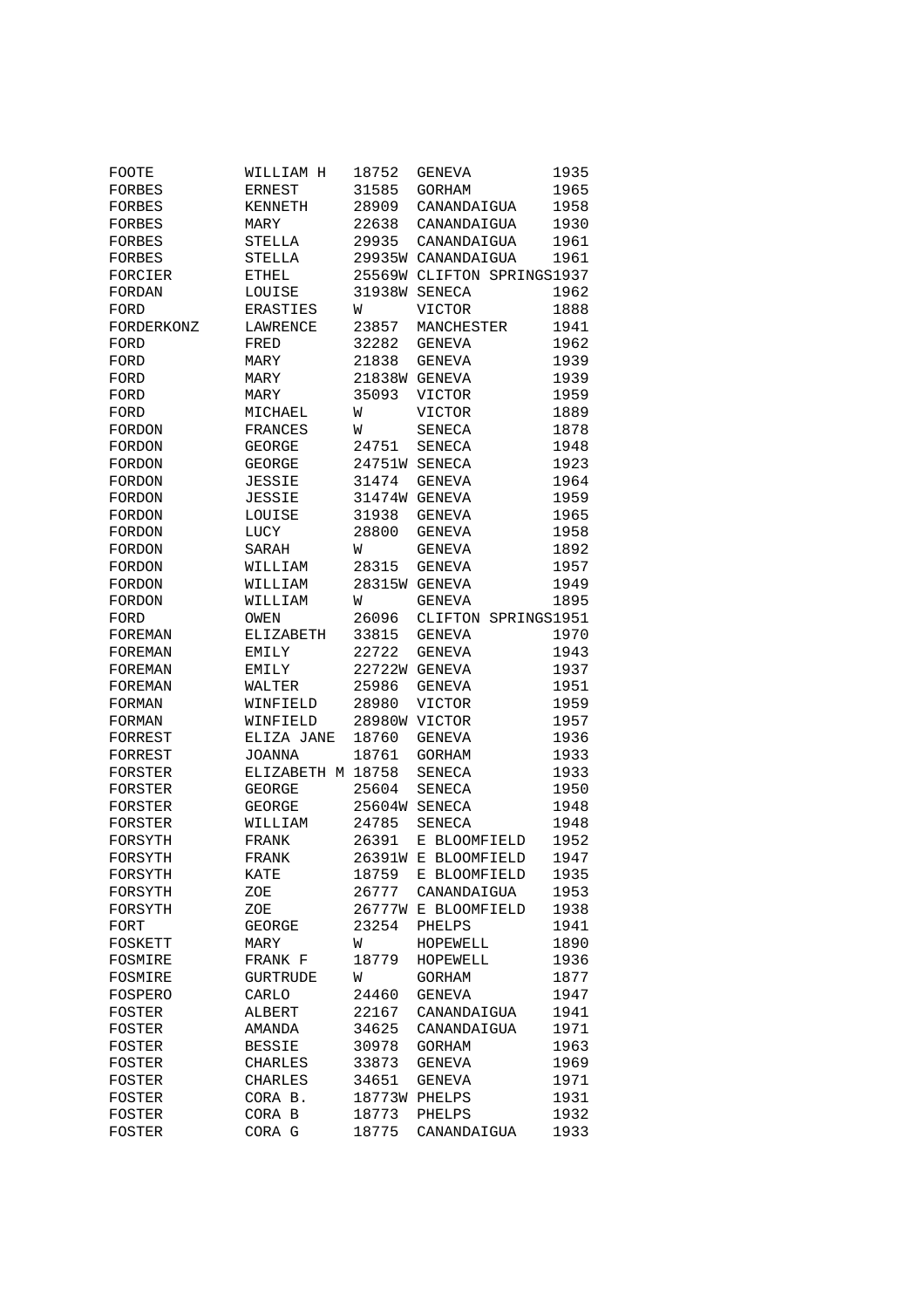| FOSTER        | CORNELIA                  | 21837  | GENEVA                     | 1940 |
|---------------|---------------------------|--------|----------------------------|------|
| FOSTER        | ELLEN                     | 22391  | CANANDAIGUA                | 1942 |
| <b>FOSTER</b> | ELLEN                     |        | 22391W CANANDAIGUA         | 1922 |
| FOSTER        | FLORENCE                  | 33465  | GENEVA                     | 1969 |
| FOSTER        | FLORENCE                  | 34877  | GENEVA                     | 1972 |
| FOSTER        | FRANCIS                   | 28898  | CANANDAIGUA                | 1957 |
| FOSTER        | GEORGE                    | 21455  | GENEVA                     | 1938 |
| FOSTER        | <b>GEORGE</b>             |        | 21455W GENEVA              | 1931 |
| FOSTER        | GORDON                    | 27324  | HOPEWELL                   | 1954 |
| FOSTER        | HELEN                     | 27550  | STAMFORD, MASS             | 1952 |
| FOSTER        | IDA                       | 27049  | <b>GENEVA</b>              | 1943 |
| FOSTER        | IDA                       | 27049W | GENEVA                     | 1942 |
| FOSTER        | LOUISE                    | 28392  | PHELPS                     | 1957 |
| FOSTER        | LOUISE                    |        | 28392W PHELPS              | 1953 |
| FOSTER        | THEODORE<br>Е             | 18777  | SHORTSVILLE                | 1935 |
| FOSTER        | WILLIAM                   | 29062  | CANANDAIGUA                | 1959 |
| FOSTER        | WILLIAM                   |        | 29062W CANANDAIGUA         | 1947 |
| FOSTER        | WINIFRED                  | 23787  | <b>GENEVA</b>              | 1944 |
| FOTHERGILL    | JULIA A.                  |        | 18772W GENEVA              | 1926 |
| FOTHERGILL    | JULIA R                   | 18772  | <b>GENEVA</b>              | 1930 |
| FOWLE         | ADELAIDE                  | 35203  | <b>GENEVA</b>              | 1972 |
| <b>FOWLE</b>  | ALBERT                    | 18780  | <b>GENEVA</b>              | 1936 |
| FOWLE         | ALBERT                    |        | 18780W GENEVA              | 1932 |
| FOWLE         | ERNA                      | 29647  | CANANDAIGUA                | 1961 |
| FOWLE         | ERNA                      |        | 29647W CANANDAIGUA         | 1950 |
| FOWLER        | CARRIE                    | 27807  | PHELPS                     | 1955 |
| FOWLER        | CARRIE                    |        | 27807W PHELPS              | 1955 |
| FOWLER        | MARY                      | W      | GENEVA                     | 1894 |
| FOWLER        | OLIVE                     | 26857  | GENEVA                     | 1953 |
| FOWLER        | OLIVE                     |        | 26857W GENEVA              | 1953 |
| FOX           | ALEXANDER                 | 23215  | CLIFTON SPRINGS1943        |      |
| FOX           | ALEXANDER                 |        | 23215W CLIFTON SPRINGS1907 |      |
| <b>FOX</b>    | AURA                      | 30234  | NAPLES                     | 1961 |
| FOX           | <b>BLANCHE</b>            | 30939  | CLIFTON SPRINGS1963        |      |
| FOX           | <b>BLANCHE</b>            | 30939W | CLIFTON SPRINGS1954        |      |
| <b>FOX</b>    | <b>BRAMAN</b>             | 34818  | CANANDAIGUA                | 1972 |
| FOX           | CHARLES                   | 22709  | PHELPS                     | 1941 |
| FOX           | CHARLES                   | 22709W | PHELPS                     | 1934 |
| FOX           | <b>CHARLES</b>            | 23259  | GORHAM                     | 1944 |
| <b>FOX</b>    | <b>CHARLES</b>            | 23259W | GORHAM                     | 1944 |
| ${\tt FOX}$   | CHARLES                   | 27429  | <b>GENEVA</b>              | 1954 |
| FOX           | CHARLES                   |        | 27429W GENEVA              | 1935 |
| FOX           | EDWARD                    | 30221  | HOPEWELL                   | 1962 |
| FOX           | EDWARD                    |        | 30221W HOPEWELL            | 1958 |
| FOX           | ELIZABETH P.18774W VICTOR |        |                            | 1928 |
| <b>FOX</b>    | ELIZABETH P 18774         |        | VICTOR                     | 1932 |
| FOX           | ELSIE                     | 24412  | GENEVA                     | 1947 |
| FOX           | EMORY                     | 33918  | RICHMOND                   | 1969 |
| FOX           |                           | 31750  | NAPLES                     | 1965 |
| FOX           | ERNEST                    |        |                            |      |
|               | ERNEST                    | 31750W | <b>NAPLES</b>              | 1951 |
| FOX           | FOLDINE                   | 29272  | <b>NAPLES</b>              | 1959 |
| FOX           | HAZEL                     | 33484  | NAPLES                     | 1968 |
| FOX           | HERBERT                   | 33354  | GENEVA                     | 1969 |
| FOX           | JAMES                     | 29965  | CANANDAIGUA                | 1961 |
| FOX           | JOHN                      | 27537  | <b>NAPLES</b>              | 1960 |
| FOX           | JOSEPH                    | 22747  | S BRISTOL                  | 1925 |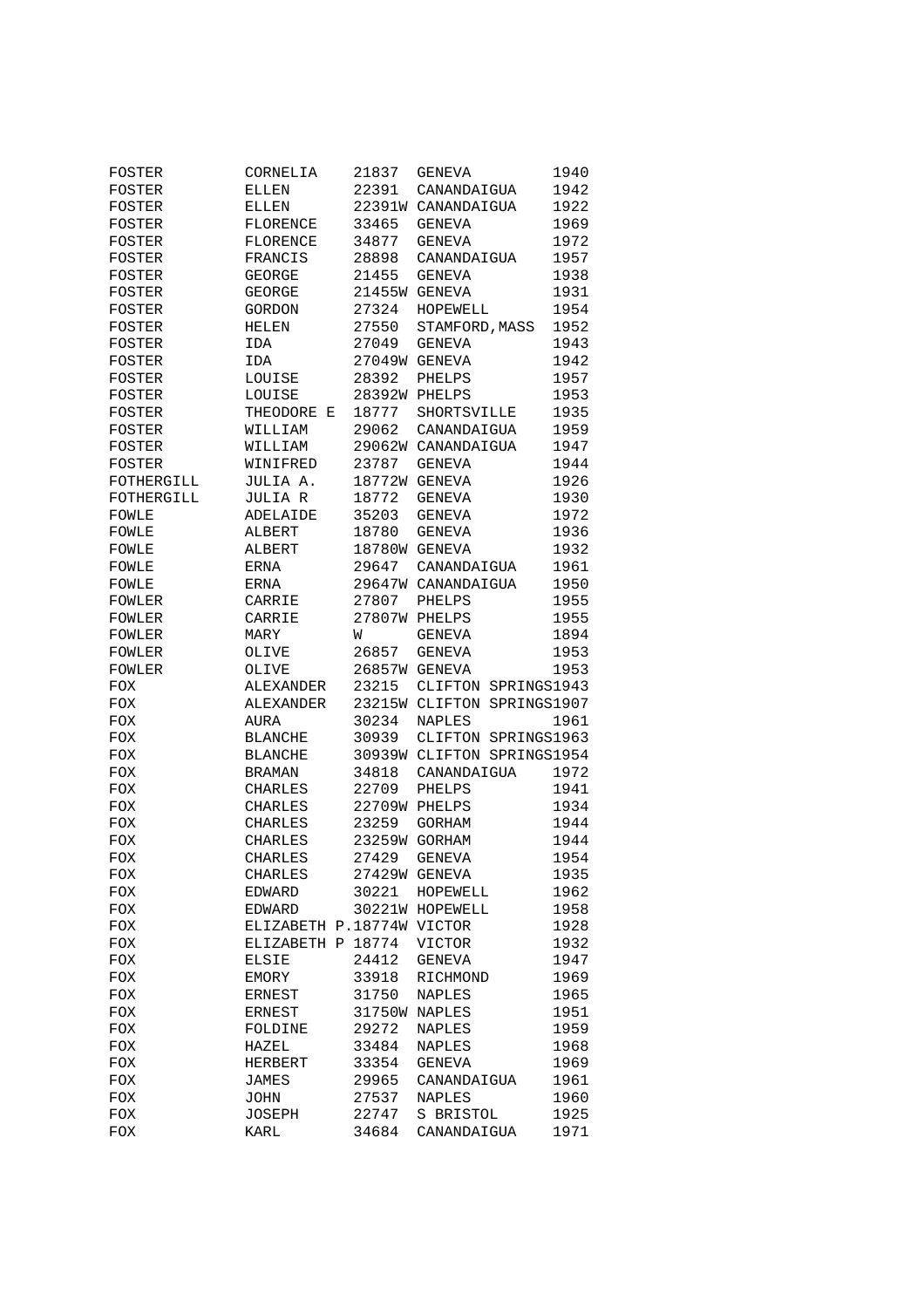| FOX              | LENA                           | 22078  | CANANDAIGUA                | 1940 |
|------------------|--------------------------------|--------|----------------------------|------|
| FOX              | LOUISA M.                      | 18776W | GENEVA                     | 1913 |
| FOX              | LOUISA M                       | 18776  | <b>GENEVA</b>              | 1933 |
| FOX              | LYDIA                          | 29405  | S BRISTOL                  | 1960 |
| FOX              | MARTHA                         | 28618  | RICHMOND                   | 1957 |
| FOX              | MARTHA                         | 28618W | RICHMOND                   | 1953 |
| FOX              | MARTHA                         | W      | PHELPS                     | 1869 |
| FOX              | MARY                           | 33489  | GORHAM                     | 1969 |
| FOX              | MARY                           | 34019  | <b>NAPLES</b>              | 1970 |
| FOX              | MUNSON                         | 35058  | RICHMOND                   | 1972 |
| FOX              | NELSON                         | 30086  | <b>NAPLES</b>              | 1962 |
| FOX              | NELSON                         | 30086W | NAPLES                     | 1961 |
| FOX              | SARAH                          | 31549  | <b>NAPLES</b>              | 1965 |
| FOX              | SUSIE                          | 23001  | <b>GORHAM</b>              | 1943 |
| FOX              | TRUMAN                         | 23775  | CLIFTON SPRINGS1945        |      |
| FOX              | TRUMAN                         |        | 23775W CLIFTON SPRINGS1939 |      |
| FOX              | VIOLA                          | 30643  | CANANDAIGUA                | 1962 |
| <b>FOX</b>       | WILLIAM                        | 22616  | <b>BRISTOL</b>             | 1942 |
| FOX              | WILLIAM                        | 23589  | CANANDAIGUA                | 1931 |
| FOX              | WILLIAM                        | 34789  | S BRISTOL                  | 1972 |
| FOY              | EDWARD J                       | 18778  | RICHMOND                   | 1936 |
| FOY              | <b>ISABELLE</b>                | 26263  | HONEOYE                    | 1951 |
| FRAGNOLI         | <b>VITO</b>                    | 34127  | GENEVA                     | 1970 |
| FRAHS            | FANNIE                         | 31584  | PHELPS                     | 1965 |
| FRAHS            | FANNIE                         | 31584W | PHELPS                     | 1964 |
| FRAHS            | <b>HERMAN</b>                  | 26797  | PHELPS                     | 1953 |
| FRAIN            | JOHN                           | 34259  | GENEVA                     | 1970 |
| FRAIZE           | <b>BESSIE</b>                  | 31831  | CANANDAIGUA                | 1965 |
| FRAIZE           | <b>BESSIE</b>                  |        | 31831W CANANDAIGUA         | 1963 |
| FRAIZE           | CHRISTOPHER 28885              |        | CANANDAIGUA                | 1958 |
| FRAIZE           | CHRISTOPHER 28885W CANANDAIGUA |        |                            | 1957 |
| FRANCE           | ELIZABETH J.18787W             |        | <b>NAPLES</b>              | 1932 |
| FRANCE           | ELIZABETH J 18787              |        | NAPLES                     | 1936 |
| FRANCIS          | ALBERT                         | 27728  | HONEOYE                    | 1955 |
| FRANCIS          | ALMIRA                         | 22012  | RICHMOND                   | 1940 |
| FRANCIS          | CHARLES                        | 34233  | PHELPS                     | 1969 |
| FRANCISCO        | MARY                           | 31902  | CANANDAIGUA                | 1965 |
| <b>FRANCISCO</b> | MARY                           | 31902W | CANANDAIGUA                | 1954 |
| FRANCIS          | ELIZABETH                      | W      | <b>GENEVA</b>              | 1894 |
| FRANCIS          | <b>GEORGE</b>                  | 31485  | MANCHESTER                 | 1964 |
| FRANCIS          | GEORGE                         |        | 31485W MANCHESTER          | 1963 |
| FRANCIS          | GREIGG                         | 27758  | CANANDAIGUA                | 1955 |
| FRANCIS          | GREIGG                         | 27758W | CANANDAIGUA                | 1951 |
| FRANCIS          | LILLIAN                        | 23228  | RICHMOND                   | 1939 |
| FRANCISO         | HERBERT                        | 30533  | <b>NAPLES</b>              | 1960 |
| FRANCIS          | RAYMOND                        | 27624  | HONEOYE                    | 1955 |
| FRANCIS          | RAYMOND                        | 27624W | HONEOYE                    | 1951 |
| FRANCIS          | SUSIE                          | 34803  | RICHMOND                   | 1972 |
| FRANK            | ANNA                           | 23585  | GENEVA                     | 1945 |
| FRANK            | ANNA                           | 23585W | GENEVA                     | 1945 |
| FRANK            | CHARLES                        | 22276  | PHELPS                     | 1936 |
| FRANKENSTEIN     | ROSANA                         | 24030  | NAPLES                     | 1945 |
| FRANKISH         | HELEN                          | 30103  | GORHAM                     | 1960 |
| FRANKISH         | MARY                           | W      | GORHAM                     | 1894 |
| FRANKLIN         | HATTIE                         | 18790  | SENECA                     | 1938 |
| FRANKLIN         | VIOLETTE                       | 29257  | GENEVA                     | 1959 |
| FRANKLIN         | VIOLETTE                       | 29257W | <b>GENEVA</b>              | 1945 |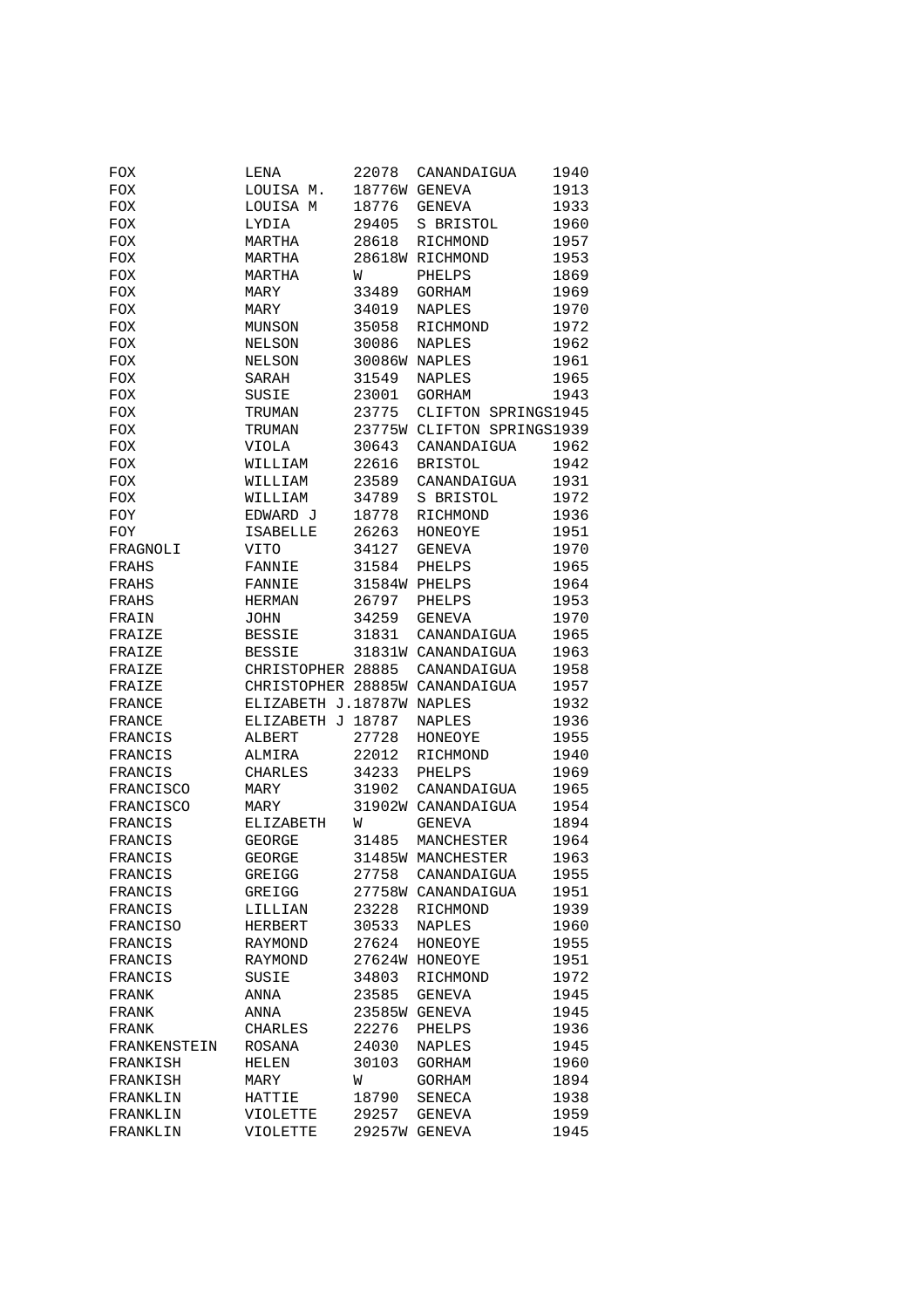| FRANK                    | LOUISA               | 24805      | FARMINGTON              | 1936         |
|--------------------------|----------------------|------------|-------------------------|--------------|
| FRANK                    | MARYANN              | 22275      | PHELPS                  | 1930         |
| FRANK                    | SAM                  | 25119      | CANANDAIGUA             | 1948         |
| FRANTZ                   | MAUD                 | 28362      | GENEVA                  | 1957         |
| FRANTZ                   | WILLIAM H SR18784    |            | <b>GENEVA</b>           | 1931         |
| FRANTZ                   | WILLIAM              | 27568W     | GENEVA                  | 1947         |
| FRANZE                   | FRANK                | 28011      | <b>GENEVA</b>           | 1956         |
| FRANZEL                  | NATHAN               | 30565      | HOPEWELL                | 1962         |
| FRANZEL                  | NATHAN               | 30565W     | HOPEWELL                | 1961         |
| FRAREY                   | <b>BELLE</b>         | 27927      | HALL                    | 1956         |
| FRAREY                   | <b>BELLE</b>         | 27927W     | SENECA                  | 1953         |
| FRAREY                   | FREDERICK            | 28570      | GORHAM                  | 1957         |
| FRAREY                   | <b>JOHN</b>          | 24510      | SENECA                  | 1947         |
| FRAREY                   | JOHN                 | 24510W     | SENECA                  | 1947         |
| FRAREY                   | LE ETTA              |            | 31010W CANANDAIGUA      | 1961         |
| FRAREY                   | LEETTA               | 31010      | CANANDAIGUA             | 1963         |
| FRAREY                   | MABEL                | 30926      | SENECA                  | 1960         |
| FRAREY                   | MILDRED              | 26226      | CANANDAIGUA             | 1949         |
| FRAREY                   | OSCAR                | 18788      | CANANDAIGUA             | 1936         |
| FRARY                    | EDWARD H.            |            | 18785W CANANDAIGUA      | 1931         |
| FRARY                    | EDWARD H             | 18785      | CANANDAIGUA             | 1932         |
| FRASER                   | ALBIRTA              | 24001      | W BLOOMFIELD            | 1946         |
| FRASER                   | ALEXANDER            | 29540      | GENEVA                  | 1960         |
| FRASER                   | ALEXANDER            | 29540W     | <b>GENEVA</b>           | 1957         |
| FRASER                   | ARMOUR               | 31489      | GORHAM                  | 1964         |
| FRASER                   | <b>DONALD</b>        | 30642      | GORHAM                  | 1963         |
| FRASER                   | <b>DONALD</b>        | 30642W     | GORHAM                  | 1958         |
| FRASER                   | ELIZABETH            | 30330      | RUSHVILLE               | 1961         |
| FRASER                   | ELIZABETH            | 30330W     | GORHAM                  | 1958         |
| FRASER                   | HARRY                | 29676      | E BLOOMFIELD            | 1960         |
| FRASER                   | HARRY                | 29676W     | E BLOOMFIELD            | 1960         |
| FRASER                   | LILLIAN              | 29510      | E BLOOMFIELD            | 1959         |
| FRASER                   | LILLIAN              | 29510W     | E BLOOMFIELD            | 1959         |
| FRATHEY                  | BENJAMIN             | 18786      | CLIFTON SPRINGS1932     |              |
| FRATINI                  | LUCY                 | 32873      | GENEVA                  | 1968         |
| FRAUTZ,<br>SR.           | WILLIAM H.           | 18794W     | <b>GENEVA</b>           | 1900         |
| FRAUTZ                   | AMANDA               | 22446      | GENEVA                  | 1942         |
| FRAUTZ                   | AMANDA               | 22446W     | <b>GENEVA</b>           | 1931         |
| FRAUTZ                   | <b>JOHN</b>          | 31666      | <b>GENEVA</b>           | 1965         |
| FRAUTZ                   | WILLIAM              | 27568      | GENEVA                  | 1955         |
| FRAZER                   | CATHERINE            | W          | MANCHESTER              | 1890         |
| FRAZER                   | MARY                 | 18789      | CANANDAIGUA             | 1937         |
| FRAZER                   | MARY                 | 18789W     | CANANDAIGUA             | 1936         |
| FRECH                    | MARGARET             | 32015      | GENEVA                  | 1966         |
| FREDENBURG               | <b>BLANCHE</b>       | 29908      | <b>GENEVA</b>           | 1961         |
| FREDENBURG               | <b>BLANCHE</b>       | 29908W     | GENEVA                  | 1960<br>1868 |
| FREDENBURG<br>FREDENBURG | CATHARINE            | W<br>26355 | GENEVA                  |              |
| FREDERICK                | FREDERICK            | 30681      | GENEVA<br><b>VICTOR</b> | 1951<br>1962 |
| FREDERICK                | CLARENCE<br>CLARENCE | 30681W     | <b>VICTOR</b>           | 1952         |
| FREDERICK                |                      |            |                         | 1882         |
| FREDERICKSEN             | PETER<br>ANNA        | W<br>27352 | FARMINGTON<br>STANLEY   | 1954         |
| FREDERICKSEN             | <b>JACOB</b>         | 34546      | STANLEY                 | 1971         |
| FREEDENBURG              | FLORENCE             | 31918      | GENEVA                  | 1965         |
| FREEDENBURG              | FLORENCE             | 31918W     | <b>GENEVA</b>           | 1948         |
| FREEDENBURG              | MARJORY              | 32856      | GENEVA                  | 1967         |
| FREED                    | KATHERINE            | 24428      | CANANDAIGUA             | 1946         |
|                          |                      |            |                         |              |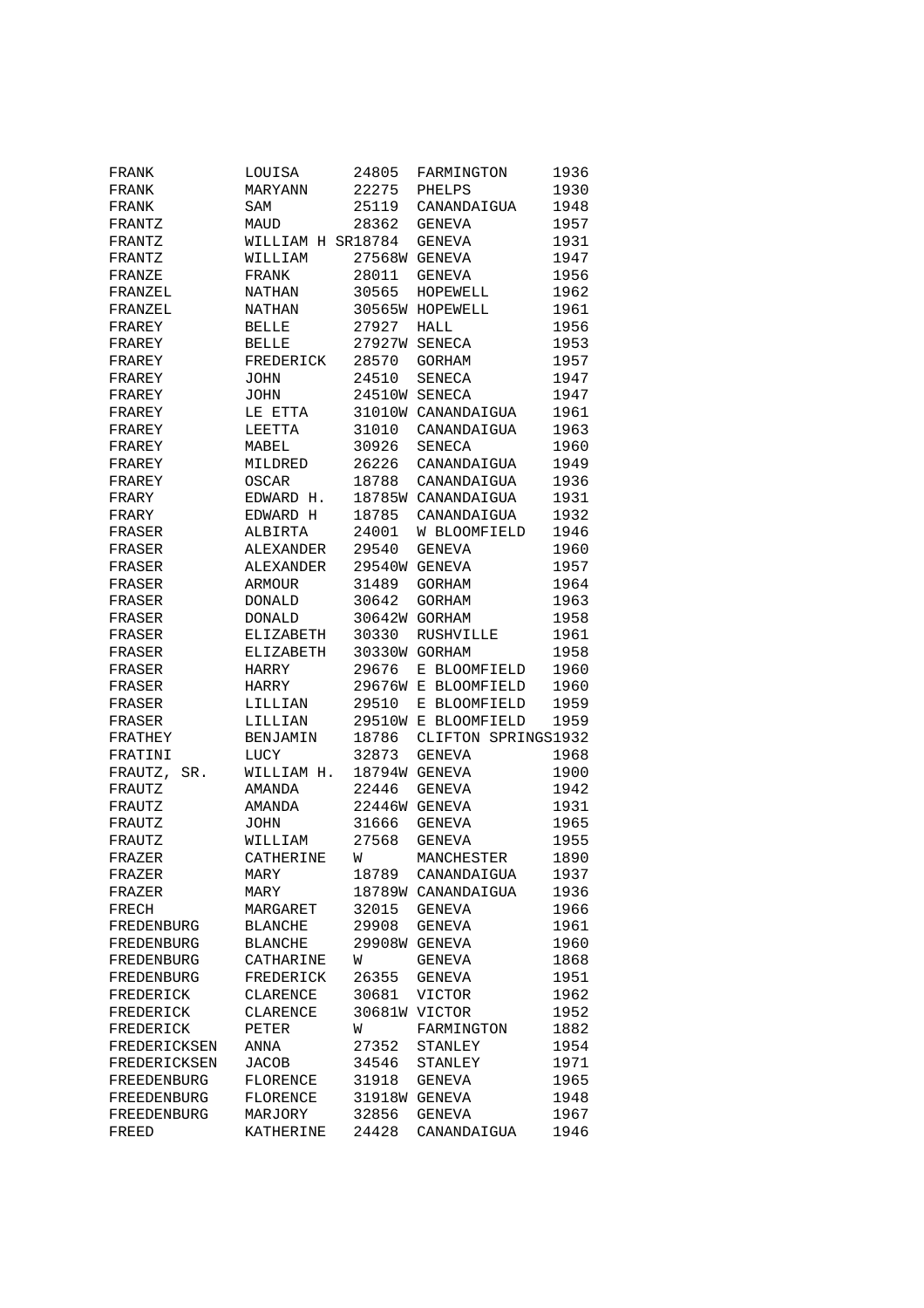| FREEDMAN       | JOSEPH        | 30140           | CANANDAIGUA         | 1961         |
|----------------|---------------|-----------------|---------------------|--------------|
| FREEMAN        | ARTHUR D.     | 18799W          | SENECA              | 1927         |
| FREEMAN        | ARTHUR D      | 18799           | SENECA              | 1931         |
| FREEMAN        | <b>GERALD</b> | 33593           | <b>GENEVA</b>       | 1969         |
| FREEMAN        | JESSIE        | 23837           | CANANDAIGUA         | 1945         |
| FREEMAN        | JESSIE        | 23837W          | CANANDAIGUA         | 1941         |
| FREEMAN        | LLOYD         | 33772           | GORHAM              | 1969         |
| FREEMAN        | NELLY         | 22311           | CANANDAIGUA         | 1941         |
| FREEMAN        | NELLY         | 22311W          | CANANDAIGUA         | 1935         |
| FREEMAN        | SUSIE         | 32465           | SENECA              | 1967         |
| FREER          | CHARLES       | 21987           | CANANDAIGUA         | 1940         |
| FREER          | EMMA A.       | 18802W          | CANANDAIGUA         | 1917         |
| FREER          | EMMA A        | 18802           | CANANDAIGUA         | 1936         |
| FREER          | FRANK         | 24313           | CANANDAIGUA         | 1947         |
| FREER          | FRANK         | 24313W          | CANANDAIGUA         | 1945         |
| FREER          | FRANK         | 34940           | CANANDAIGUA         | 1972         |
| FREER          | GROVER        | 32591           | CANANDAIGUA         | 1967         |
| FREER          | HIRAM         | 24832           | CANANDAIGUA         | 1948         |
| FREER          | HIRAM         | 24833W          | CANANDAIGUA         | 1925         |
| FREER          | JENNIE        | 25242           | CANANDAIGUA         | 1949         |
| FREER          | JENNIE        | 25242W          | CANANDAIGUA         | 1948         |
| FREER          | MARY J.       | 18800W          | CANANDAIGUA         | 1931         |
| FREER          | MARY JUDGE    | 18800           | CANANDAIGUA         | 1932         |
| FREER          | MARY          | 25460           | CANANDAIGUA         | 1949         |
| FREER          | WILLIAM       | 28285           | CANANDAIGUA         | 1955         |
| FREI           | CARL          | 30102           | GENEVA              | 1961         |
| FREID          | WILLIAM       | 29488           | <b>GENEVA</b>       | 1959         |
| FRENCH         | FLORENCE J.   | 18801W          | <b>NAPLES</b>       | 1932         |
| FRENCH         | FLORENCE J    | 18801           | NAPLES              | 1933         |
| FRENCH         | MARY          | 34652           | CANANDAIGUA         | 1971         |
| FRENCH         | SARAH         | 25304           | HOLLY, MICH         | 1875         |
| FRENCH         | STUART        | 28319           | CANANDAIGUA         | 1957         |
| FRENCH         | TIMOTHY       | W               | E BLOOMFIELD        | 1879         |
| FRENCH         | WINFIELD      | 26172           | GENEVA              | 1950         |
| FRERE          | LOUISE        | 31534           | GORHAM              | 1963         |
| FRERE          | MARIE         | 35321           | CANANDAIGUA         | 1969         |
| FRESHOUR       | CHARLES       | 27912           | CANANDAIGUA         | 1955         |
| FRESHOUR       | JENNIE        | 30828           | MANCHESTER          | 1963         |
| FRESHOUR       | JENNIE        | 30828W          | MANCHESTER          | 1962         |
| FRESHOUR       | SOPHIA        | W               | <b>SENECA</b>       | 1882         |
| FREY           | HEDWIG        | 34142           | GORHAM              | 1970         |
| FRIBOLIN       | ANNA          | 18808           | NAPLES              | 1935         |
| FRIBOLIN       | ANNA          | 18808W NAPLES   |                     | 1933         |
| FRIBOLIN       | CHARLES       | 29052           | W BLOOMFIELD        | 1958         |
| FRIBOLIN       | CHARLES       |                 | 29052W W BLOOMFIELD | 1952         |
| FRICK          | FREDERICK     | 29819           | PHELPS              | 1961         |
| FRIDLEY        | ALICE         | 27389           | PHELPS              | 1943         |
| FRIDLEY        | HARRY         | 29056           | PHELPS              | 1955         |
| FRIDLEY        | SEYMOUR       | 18805           | PHELPS              | 1933         |
| FRIED          | ARTHUR        | 28765           | CANANDAIGUA         | 1958         |
| FRIED          | ARTHUR        | 28765W          | NAPLES              | 1937         |
| FRIED          | KATHERINE     | 31558           | GENEVA              | 1964         |
| FRIED          | RUBY          | 32450           | NAPLES              | 1967         |
| FRIED          | RUBY          | 32450W<br>21718 | NAPLES              | 1966<br>1939 |
| FRIED<br>FRIES | SARAH<br>EVA  | 18807           | NAPLES<br>NAPLES    | 1934         |
| FRISBEE        | MILLARD       | 28425           | CANANDAIGUA         | 1957         |
|                |               |                 |                     |              |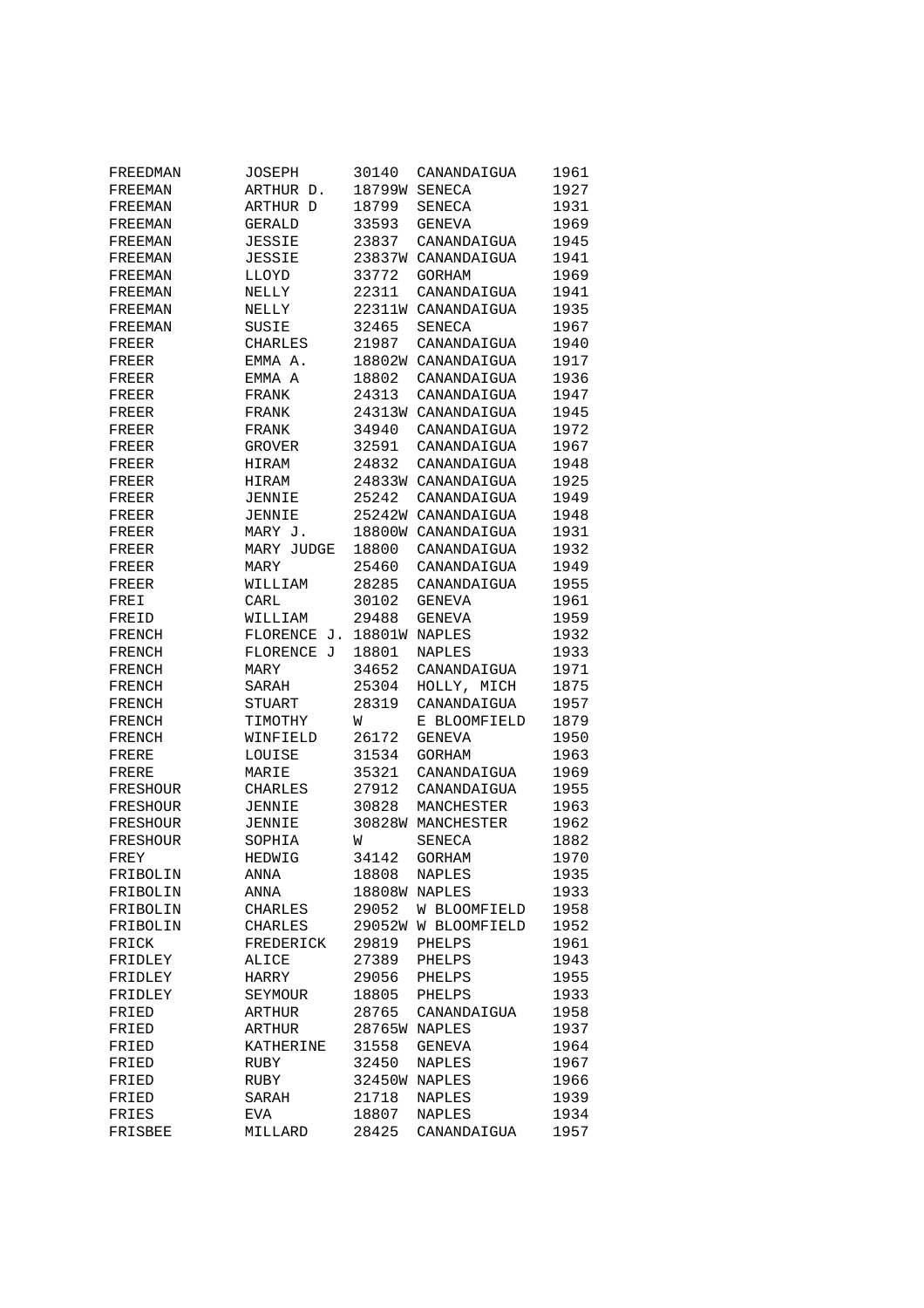| FRISBEE       | MILLARD        | 28425W        | CANANDAIGUA         | 1954 |
|---------------|----------------|---------------|---------------------|------|
| FRITSCH       | FRANCES        | 32937         | <b>GORHAM</b>       | 1967 |
| FRITZ         | DAISIE         | 26841         | SHORTSVILLE         | 1953 |
| FRITZ         | DAISIE         | 26841W        | SHORTSVILLE         | 1953 |
| FRITZ         | NORA           | 30724         | <b>GORHAM</b>       | 1962 |
| FRITZ         | PAUL           | 33043         | <b>GENEVA</b>       | 1968 |
| FRITZ         | WILAMENA       | 35302         | SHORTSVILLE         | 1972 |
| FROCHLICH     | SOPHIE         | 23894W        | <b>GENEVA</b>       | 1929 |
| FROHLICH      | CHARLES        | 32252W        | <b>GENEVA</b>       | 1966 |
| FROHLICH      | ELSIE          | 33545         | GENEVA              | 1968 |
| FROHLICH      | FRANK X.       | 18806W        | <b>GENEVA</b>       | 1925 |
| FROHLICH      | FRANK X        | 18806         | <b>GENEVA</b>       | 1934 |
| FROHLICH      | <b>HAROLD</b>  | 33764         | CLIFTON SPRINGS1970 |      |
| FROHLICH      | SOPHIE         | 23894         | <b>GENEVA</b>       | 1945 |
| FROHM         | <b>EDWARD</b>  | 35256         | CANANDAIGUA         | 1972 |
| FROLICH       | BENJAMIN       | 33783         | GENEVA              | 1969 |
| FROLICH       | CHARLES        | 32252         | <b>GENEVA</b>       | 1966 |
| FRONE         | MARGARET       | 23709         | CANANDAIGUA         | 1943 |
| FRONE         | MORGAN         | 21893         | CANANDAIGUA         | 1940 |
| FROST         | <b>AGNES</b>   | 23387         | <b>GENEVA</b>       | 1945 |
| FROST         | <b>AGNES</b>   | 23387W        | <b>GENEVA</b>       | 1933 |
| FROST         | CORA           | 21617         | CANANDAIGUA         | 1939 |
| FROST         | CORA           | 21617W        | CANANDAIGUA         | 1922 |
| FROST         | DORIS          | 25879         | SENECA              | 1950 |
| FROST         | ORVILL         | W             | STANLEY             | 1883 |
| FROST         | THOMAS         | 34199         | MANCHESTER          | 1967 |
| FROUD         | FRED           | 32786         | PHELPS              | 1967 |
| FROUD         | FRED           | 32786W        | PHELPS              | 1958 |
| FRUCHT        | <b>DOROTHY</b> | 29381         | GENEVA              | 1958 |
| FRUCHT        | <b>DOROTHY</b> | 29381W        | <b>GENEVA</b>       | 1958 |
| FRUSHOUR      | E A(EDMUND)    | W             | GORHAM              | 1887 |
| FRYER         | EDITH          | 35179         | <b>GENEVA</b>       | 1972 |
| FRYER         | EMMA           | 22846         | <b>GENEVA</b>       | 1943 |
| FRYER         | EMMA           | 22846W        | <b>GENEVA</b>       | 1936 |
| FRYER         | MARY           | 34783         | <b>GENEVA</b>       | 1971 |
| FRYER         | WILLIAM        | 34893         | <b>GENEVA</b>       | 1972 |
| FRYETT        | FRANCES        | 29940         | GENEVA              | 1961 |
| FRYETT        | FRANCES        | 29940W        | GENEVA              | 1959 |
| FRY           | PETER          | 34812         | GORHAM              | 1969 |
| <b>FULLER</b> | ABNER          | 31479         | W BLOOMFIELD        | 1962 |
| FULLER        | ALBERT         | 34485         | CANANDAIGUA         | 1971 |
| <b>FULLER</b> | BENEDICT       | 25428         | CANANDAIGUA         | 1934 |
| <b>FULLER</b> | <b>ERASTUS</b> | M             | W BLOOMFIELD        | 1891 |
| FULLER        | HARRIET L.     | 18812         | CANANDAIGUA         | 1935 |
| FULLER        | HARRY          | 29905         | CANANDAIGUA         | 1961 |
| FULLER        | KITTIE         | 22137         | GORHAM              | 1941 |
| FULLER        | KITTIE         | 22137W        | GORHAM              | 1934 |
| FULLER        | LORA           | 24097         | CANANDAIGUA         | 1946 |
| FULLER        | LORA           | 24097W        | CANANDAIGUA         | 1936 |
| FULLER        | LOUISE         | 23923         | CANANDAIGUA         | 1945 |
| FULLER        | LOUISE         |               | 23923W CANANDAIGUA  | 1936 |
| FULLER        | MINERVA        | W             | NAPLES              | 1877 |
| FULLER        | RAY            | 27682W        | GORHAM              | 1948 |
| FULLER        | ROY            | 27682         | GORHAM              | 1955 |
| FULLER        | SMITH          | 23780         | CANANDAIGUA         | 1920 |
| FULLERTON     | GEORGE         | 32651         | VICTOR              | 1967 |
| FULLERTON     | <b>GEORGE</b>  | 32651W VICTOR |                     | 1958 |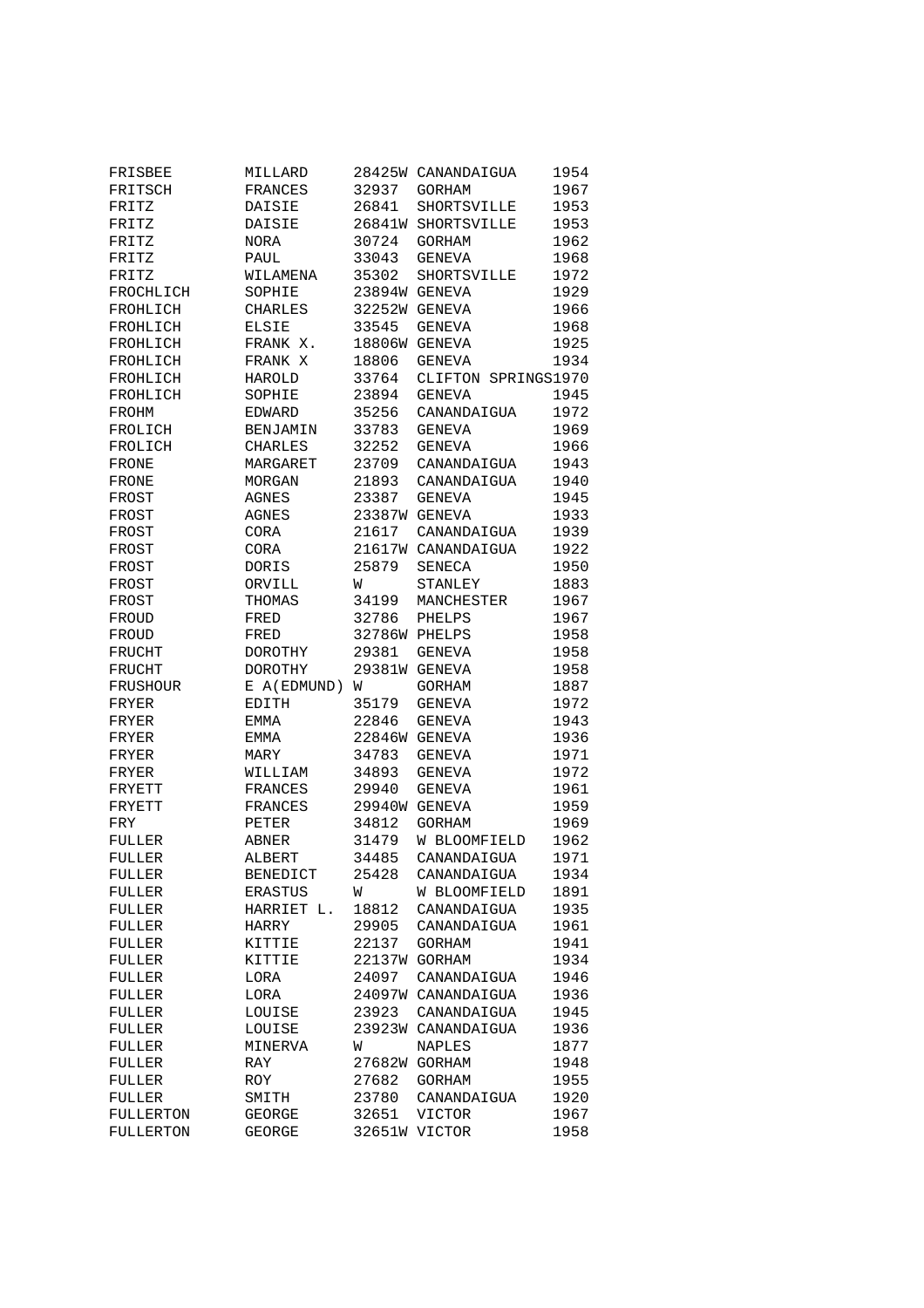| FULLERTON           | JAMES                         | 21582  | <b>VICTOR</b>        | 1939         |
|---------------------|-------------------------------|--------|----------------------|--------------|
| <b>FULLERTON</b>    | ROBERT JR                     | 34685  | <b>VICTOR</b>        | 1971         |
| <b>FULLERTON</b>    | RUTH                          | 33879  | VICTOR               | 1970         |
| FULMER              | LOIS                          | 23966  | SENECA               | 1903         |
| <b>FULTON</b>       | MARGARET                      | W      | SENECA               | 1890         |
| FULTON              | MARY                          | 30998  | GENEVA               | 1962         |
| <b>FULTON</b>       | SARAH                         | 18813  | <b>GENEVA</b>        | 1936         |
| FULTON              | SARAH                         | 18813W | <b>GENEVA</b>        | 1917         |
| FUMELLE             | ROBERT                        | 31282  | CANANDAIGUA          | 1963         |
| FUNNELL             | JERAMIAH                      | W      | <b>VICTOR</b>        | 1861         |
| FURANO              | ANTHONY                       | 35320  | GENEVA               | 1973         |
| FURANO              | JENNIE                        | 31933  | GENEVA               | 1965         |
| <b>FURANO</b>       | JENNIE                        | 31933W | <b>GENEVA</b>        | 1959         |
| FURANO              | LUIGI                         | 32005  | GENEVA               | 1962         |
| <b>FURBER</b>       | FELTON                        | 25140  | <b>GENEVA</b>        | 1948         |
| FURBER              | FELTON                        | 25140W | <b>GENEVA</b>        | 1912         |
| FURBER              | MARGARET                      | 25385  | <b>GENEVA</b>        | 1949         |
| <b>FURBER</b>       | MARGARET                      | 25385W | <b>GENEVA</b>        | 1949         |
| FURMAN<br>JR        | WALTER                        | 29783W | W BLOOMFIELD         | 1954         |
| <b>FURMAN</b>       | FRED                          | 33308  | <b>GENEVA</b>        | 1969         |
| <b>FURMAN</b>       | SAMANTHA                      | W      | RICHMOND             | 1883         |
| <b>FURMAN</b>       | WALTER M.                     | 29783  | HOLCOMB              | 1961         |
| FURNER              | <b>JANE</b>                   | W      | MANCHESTER           | 1891         |
| <b>FURNUM</b>       | CHARLES                       | 25846  | NORTHVILLE, MICH1947 |              |
| FURR                | <b>JOHN</b>                   | 23746  | PHELPS               | 1929         |
| FURR                | ROSE ANN                      |        | 25417W PHELPS        | 1942         |
| FURR                | ROSE                          | 25417  | PHELPS               | 1949         |
|                     | CHARLES                       | 30255  | GENEVA               | 1961         |
| FUTTERSAK<br>FYNAUT | CLARENCE                      | 34552  | GENEVA               | 1971         |
| <b>GABLE</b>        | ADA                           | 31888  | <b>GENEVA</b>        | 1965         |
|                     |                               | 27315  | CANANDAIGUA          | 1954         |
| GAFFNEY<br>GAFFNEY  | HELENA<br>HELENA              |        | 27315W CANANDAIGUA   | 1948         |
|                     |                               | 18819  |                      |              |
| GAFFNEY             | <b>JAMES</b>                  | 18819W | SENECA<br>SENECA     | 1937<br>1937 |
| GAFFNEY             | JAMES                         |        |                      | 1923         |
| GAFFNEY             | SARAH A.<br>SARAH ALICE 18815 | 18815W | STANLEY              | 1931         |
| <b>GAFFNEY</b>      |                               |        | STANLEY              |              |
| GAGE                | ALMON                         | W      | CANANDAIGUA          | 1893         |
| GAGE<br>GAGE        | CHARLES                       | 27270  | GORHAM               | 1943         |
|                     | DELIA                         | 18820  | <b>NAPLES</b>        | 1938         |
| GAGE                | DELIA                         | 18820W | <b>NAPLES</b>        | 1922         |
| GAGE                | FLORENCE                      | 29118  | GORHAM               | 1944         |
| GAGE                | FORD                          | 18821  | FORD                 | 1938         |
| GAGE                | FRANK B                       | 18816  | CANANDAIGUA          | 1931         |
| GAGE                | GERALD                        | 30423  | GORHAM               | 1962         |
| GAGE                | GRACE M                       | 18818  | CANANDAIGUA          | 1933         |
| GAGE                | $\mbox{GRACE}$                | 28599  | GORHAM               | 1958         |
| GAGE                | HATTIE                        | 26385  | GORHAM               | 1951         |
| GAGE                | HOWELL                        | 21756  | LOCK HAVEN, PA       | 1938         |
| GAGE                | IRA                           | 22750  | CANANDAIGUA          | 1943         |
| GAGE                | IRA                           | 22750W | CANANDAIGUA          | 1942         |
| GAGE                | MAUD                          | 23951  | GORHAM               | 1930         |
| GAGE                | MAUDE                         | 30111  | CANANDAIGUA          | 1961         |
| GAGE                | MURRAY                        | 22524  | GORHAM               | 1942         |
| GAGE                | MURRY                         | 22524W | GORHAM               | 1932         |
| GAGE                | NELLIE                        | 32849  | CANANDAIGUA          | 1967         |
| GAGE                | NINA                          | 23352  | CANANDAIGUA          | 1944         |
| GAGE                | RUTH                          | 27818  | GORHAM               | 1956         |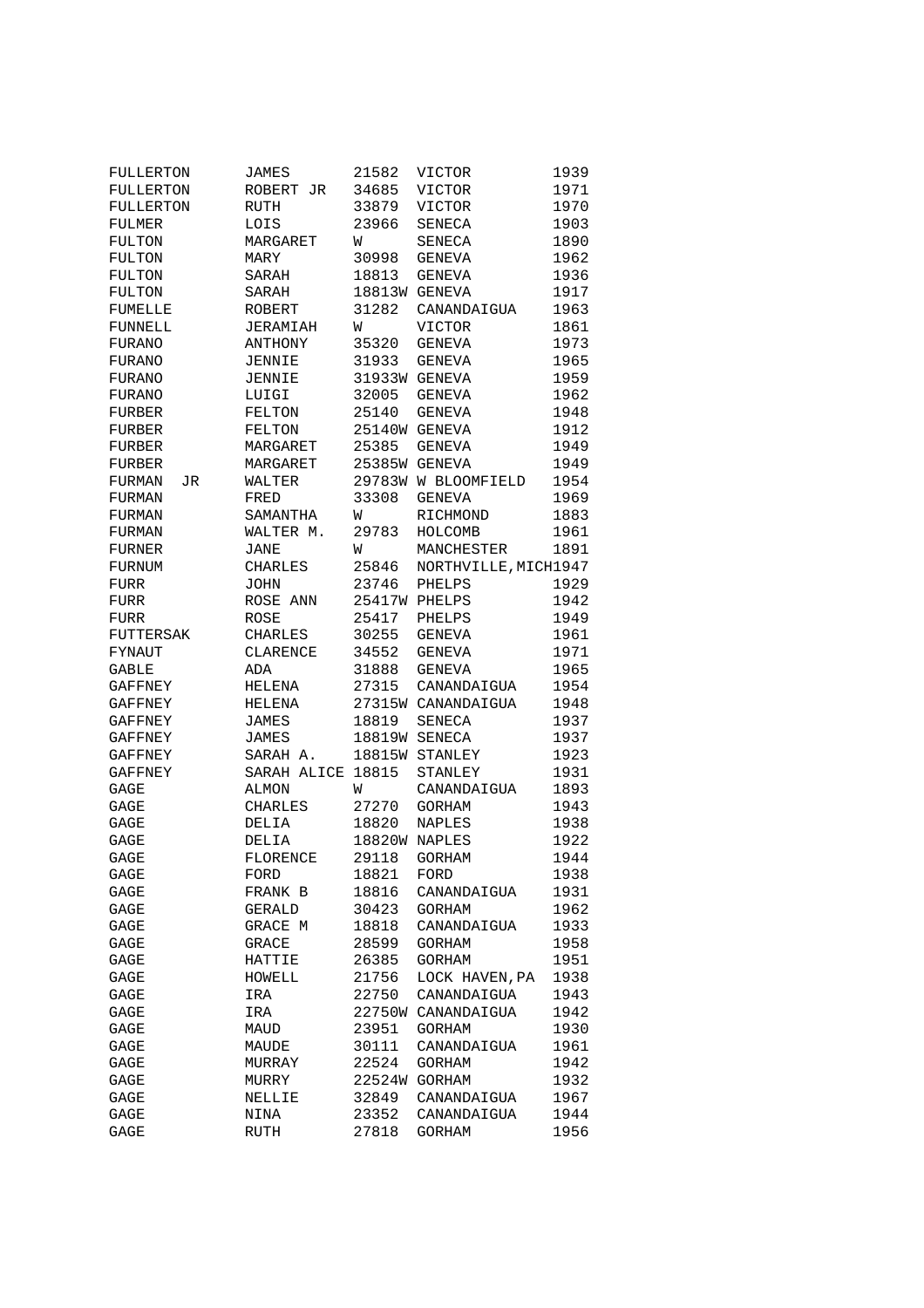| GAGE             | RUTH                   | 27818W GORHAM |                     | 1949 |
|------------------|------------------------|---------------|---------------------|------|
|                  |                        |               |                     |      |
| GAGE             | THOMPSON               | 21587         | GORHAM              | 1939 |
| GAGE             | WILLIAM                | 35166         | GORHAM              | 1972 |
| GAGLIANESE       | JOHN                   | 31561         | GENEVA              | 1964 |
| GAINES           | <b>HARRY</b>           | W             | E. BLOOMFIELD       | 1876 |
| GAINEY           | ELIZABETH              | 18817         | <b>GENEVA</b>       | 1934 |
| GAINEY           | ELIZABETH              | 18817W        | <b>GENEVA</b>       | 1931 |
| GAINEY           | ELIZABETH              | 22749         | VICTOR              | 1927 |
| GAINEY           | MARGARET               | 33692         | <b>GENEVA</b>       | 1969 |
| GAINEY           | WILLIAM                | 31633         | PHELPS              | 1965 |
| GAINEY           | WILLIAM                | 31633W        | PHELPS              | 1956 |
| GALASSO          | ANTOINO                | 32378W        | GENEVA              | 1963 |
| <b>GALASSO</b>   | <b>ANTONIO</b>         | 32378         | <b>GENEVA</b>       | 1966 |
| GALBRAIGHT       | FREDERICK              | 30001         | MANCHESTER          | 1968 |
| GALBRAITH        | EARL                   | 33329         | MANCHESTER          | 1959 |
| GALBRAITH        | <b>JAMES</b>           | 27564         | MANCHESTER          | 1954 |
| GALBRAITH        | JAMES                  | 29893         | MANCHESTER          | 1961 |
| GALBRAITH        | JANE                   | 33966         | CANANDIAGUA         | 1966 |
| GALBRAITH        | JENNIE                 | 28210         | MANCHESTER          | 1956 |
| GALBRAITH        | JENNIE                 | 28210W        | MANCHESTER          | 1951 |
| GALDI            | LIUGI                  | 27792W        | <b>GENEVA</b>       | 1953 |
| GALDI            | LUIGI                  | 27792         | <b>GENEVA</b>       | 1955 |
| GALINGER         | HENRY                  | 24280         | GENEVA              | 1939 |
| GALLAGHER        | ELLEN                  | 18825         | GENEVA              | 1932 |
| GALLAGHER        | $\operatorname{ELLEN}$ | 18825W        | <b>GENEVA</b>       | 1926 |
| GALLAGHER        | FRANK                  | 34616         | CANANDAIGUA         | 1971 |
| <b>GALLAGHER</b> | GEORGE                 | W             | GENEVA              | 1888 |
| GALLAGHER        | <b>GERTRUDE</b>        | 23203         | <b>GENEVA</b>       | 1944 |
| GALLAGHER        | GERTRUDE               | 23203W        | GENEVA              | 1944 |
| <b>GALLAGHER</b> | MARGARET               | 22473         | <b>GENEVA</b>       | 1942 |
| <b>GALLAGHER</b> | MARGARET               | 24748         | <b>GENEVA</b>       | 1947 |
| GALLAGHER        | MARGARET               | 24748W        | GENEVA              | 1947 |
| <b>GALLAGHER</b> | MARY                   | 24940         | PHELPS              | 1948 |
| <b>GALLAGHER</b> | MARY                   | 24940W        | PHELPS              | 1947 |
| <b>GALLAGHER</b> |                        | 32830         |                     | 1967 |
|                  | MARY                   | 32830W        | GENEVA              | 1965 |
| GALLAGHER        | MARY<br>MICHAEL        | 28199         | GENEVA              | 1957 |
| GALLAGHER        |                        |               | GENEVA              |      |
| GALLAGHER        | MICHAEL                | 28199W        | GENEVA              | 1953 |
| GALLAGHER        | MICHAEL                | 33412         | GENEVA              | 1967 |
| <b>GALLAGHER</b> | PATRICK J.             | 18827W GENEVA |                     | 1932 |
| GALLAGHER        | PATRICK J              | 18827         | <b>GENEVA</b>       | 1934 |
| GALLAGHER        | PATRICK                | 18828         | GENEVA              | 1936 |
| GALLAGHER        | PATRICK                | 18828W GENEVA |                     | 1936 |
| GALLAGHER        | THOMAS                 | 30484         | <b>GENEVA</b>       | 1962 |
| GALLAGHER        | THOMAS                 | 30484W GENEVA |                     | 1958 |
| GALLAGHER        | THOMAS                 | W             | <b>GENEVA</b>       | 1878 |
| <b>GALLAGHER</b> | VELMA                  | 33038         | CLIFTON SPRINGS1967 |      |
| GALLAGHER        | VIRGINIA               | 24828         | <b>GENEVA</b>       | 1946 |
| GALLIPEAU        | LULU                   | 34999         | GENEVA              | 1972 |
| GALLOWAY         | <b>BELLE</b>           | 21640         | CLIFTON SPRINGS1939 |      |
| <b>GALLOWAY</b>  | <b>BELLE</b>           | 21640W        | CLIFTON SPRINGS1938 |      |
| GALLOW           | FRANK                  | 34757         | CANANDAIGUA         | 1971 |
| <b>GALLUCCI</b>  | FRANK                  | 18823         | SENECA COUNTY       | 1931 |
| GALLUP           | FLORA                  | 25010         | HOPEWELL            | 1948 |
| GALLUP           | FLORA                  | 25010W        | HOPEWELL            | 1948 |
| GALLUP           | IRAD                   | 26046         | HOPEWELL            | 1942 |
| GALLUP           | JENNIE                 | 21970         | VICTOR              | 1940 |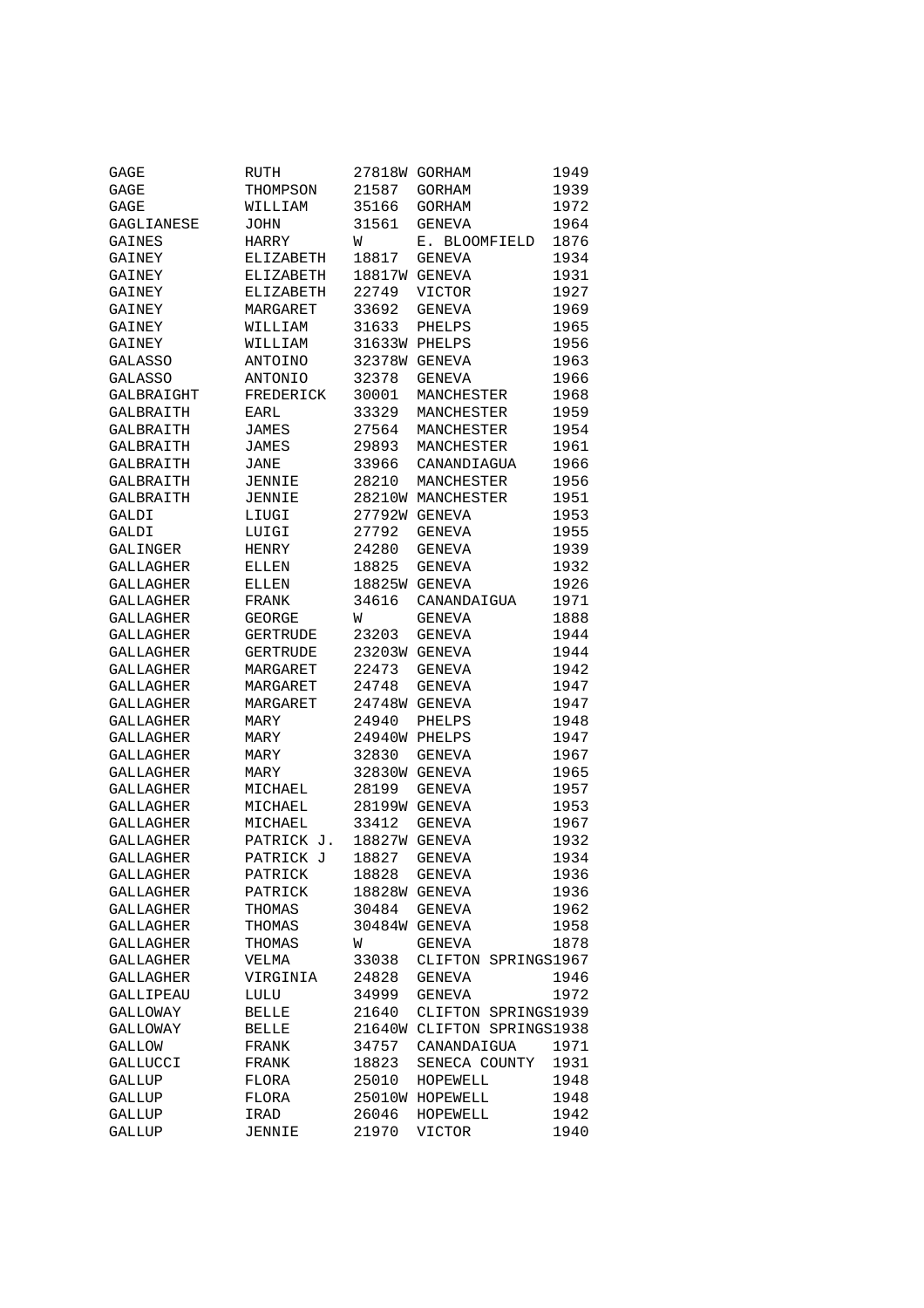| GALLUP         | JENNIE         | 21970W VICTOR | 1940                       |
|----------------|----------------|---------------|----------------------------|
| <b>GALLUP</b>  | WILLIAM B      | 18824         | 1931<br><b>VICTOR</b>      |
| <b>GALLUP</b>  | WILLIAM        | 18824W VICTOR | 1922                       |
| GALPIN         | JOSIAH         | W             | CANANDAIGUA<br>1881        |
| <b>GALULA</b>  | HARRIET        | 23458         | CLIFTON SPRINGS1945        |
| GALULA         | HARRIET        | 23458W        | CLIFTON SPRINGS1943        |
| GALUSHA        | CHARLES        | 22335         | 1941<br>PHELPS             |
| <b>GALUSHA</b> | <b>CHARLES</b> | 22335W        | 1935<br>PHELPS             |
| GALUSHA        | GEORGE         | 34597         | 1971<br>PHELPS             |
| GALUSHA        | HARRISON       | 30586         | CLIFTON SPRINGS1962        |
| GALUSHA        | <b>JAMES</b>   | 25493         | <b>GENEVA</b><br>1949      |
| GALUSHA        | JAMES          | 25493W        | 1928<br>GENEVA             |
| GALUSHA        | MARY I         | 18826         | CLIFTON SPRINGS1933        |
| <b>GAMBEE</b>  | MAY            | 32489         | 1966<br>CANANDAIGUA        |
| GAMBEE         | MAY            |               | 1966<br>32489W CANANDAIGUA |
| GAMBEE         | SUSAN          | 24590         | CANANDAIGUA<br>1947        |
| GAMBLE         | ROY            | 33504         | E BLOOMFIELD<br>1969       |
| GAMBRELL       | FOSTER         | 32554         | 1967<br>GENEVA             |
| GAMBRELL       | FOSTER         | 32554W GENEVA | 1958                       |
| GAMEWELL       | FRANK          | 25764         | CLIFTON SPRINGS1950        |
| GAMEWELL       | FRANK          |               | 25764W CLIFTON SPRINGS1949 |
| GANEY          | JOHN           | 23924         | CLIFTON SPRINGS1946        |
| GANEY          | JOHN           | 23924W        | CLIFTON SPRINGS1946        |
| GANNON         | <b>HELEN</b>   | 29313         | 1959<br><b>GENEVA</b>      |
| <b>GANNON</b>  | HELEN          | 29313W        | 1959<br><b>GENEVA</b>      |
| <b>GANNON</b>  | <b>MARK</b>    | 23936         | 1915<br><b>GENEVA</b>      |
| GANNON         | MARY           | 23875         | 1946<br>GENEVA             |
| GANNON         | MARY           | 23878W GENEVA | 1934                       |
| GANNON         | THOMAS         | W             | 1882<br>PHELPS             |
| <b>GANTERT</b> | GLADYS         | 33951         | CANANDAIGUA<br>1970        |
| GARDENIER      | <b>RHEA</b>    | 25496         | GORHAM<br>1949             |
| GARDENIER      | RHEA           | 25496W        | GORHAM<br>1949             |
| GARDINER       | GEORGE         | 23280         | 1944<br>VICTOR             |
| GARDINER       | GEORGE         | 23280W VICTOR | 1924                       |
| GARDNER        | ADELAVAN       | 25321         | CANANDAIGUA<br>1942        |
| <b>GARDNER</b> | ADELBERT A     | 18846         | CANANDAIGUA<br>1936        |
| GARDNER        | AGGIE          | 23614         | S BRISTOL<br>1943          |
| <b>GARDNER</b> | AGGIE          | 23614W        | S BRISTOL<br>1943          |
| GARDNER        | ANSON          | 25514         | CANANDAIGUA<br>1950        |
| <b>GARDNER</b> | ANSON          | 25514W        | 1941<br>CANANDAIGUA        |
| GARDNER        | AULDA          | 23256         | 1944<br>CANANDAIGUA        |
| GARDNER        | BENJAMIN       | 30887         | CANANDAIGUA<br>1963        |
| GARDNER        | CHARLES        | 18840         | CANANDAIGUA<br>1933        |
| GARDNER        | CHARLES        |               | 1924<br>18840W HOPEWELL    |
| <b>GARDNER</b> | <b>CHARLES</b> | 18849         | <b>GORHAM</b><br>1937      |
| GARDNER        | CHARLES        |               | 1934<br>18849W GORHAM      |
| GARDNER        | CHARLES        | 29701         | 1960<br>FARMINGTON         |
| <b>GARDNER</b> | CORNELIA       | 18848         | GORHAM<br>1936             |
| <b>GARDNER</b> | EDITH          | 22272         | CANANDAIGUA<br>1941        |
| GARDNER        | EDITH          |               | 22272W CANANDAIGUA<br>1925 |
| GARDNER        | ELLEN L.       |               | 18838W BRISTOL<br>1920     |
| GARDNER        | ELLEN L        | 18838         | 1931<br>RICHMOND           |
| GARDNER        | GEORGIA        | 24352         | 1946<br>CANANDAIGUA        |
| GARDNER        | GEORGIA        |               | 24352W CANANDAIGUA<br>1945 |
| GARDNER        | HENRY          | 26864         | CANANDAIGUA<br>1951        |
| GARDNER        | LEE            | 24148         | 1946<br>GENEVA             |
| <b>GARDNER</b> | LEWIS E.       |               | 18847W CANANDAIGUA<br>1931 |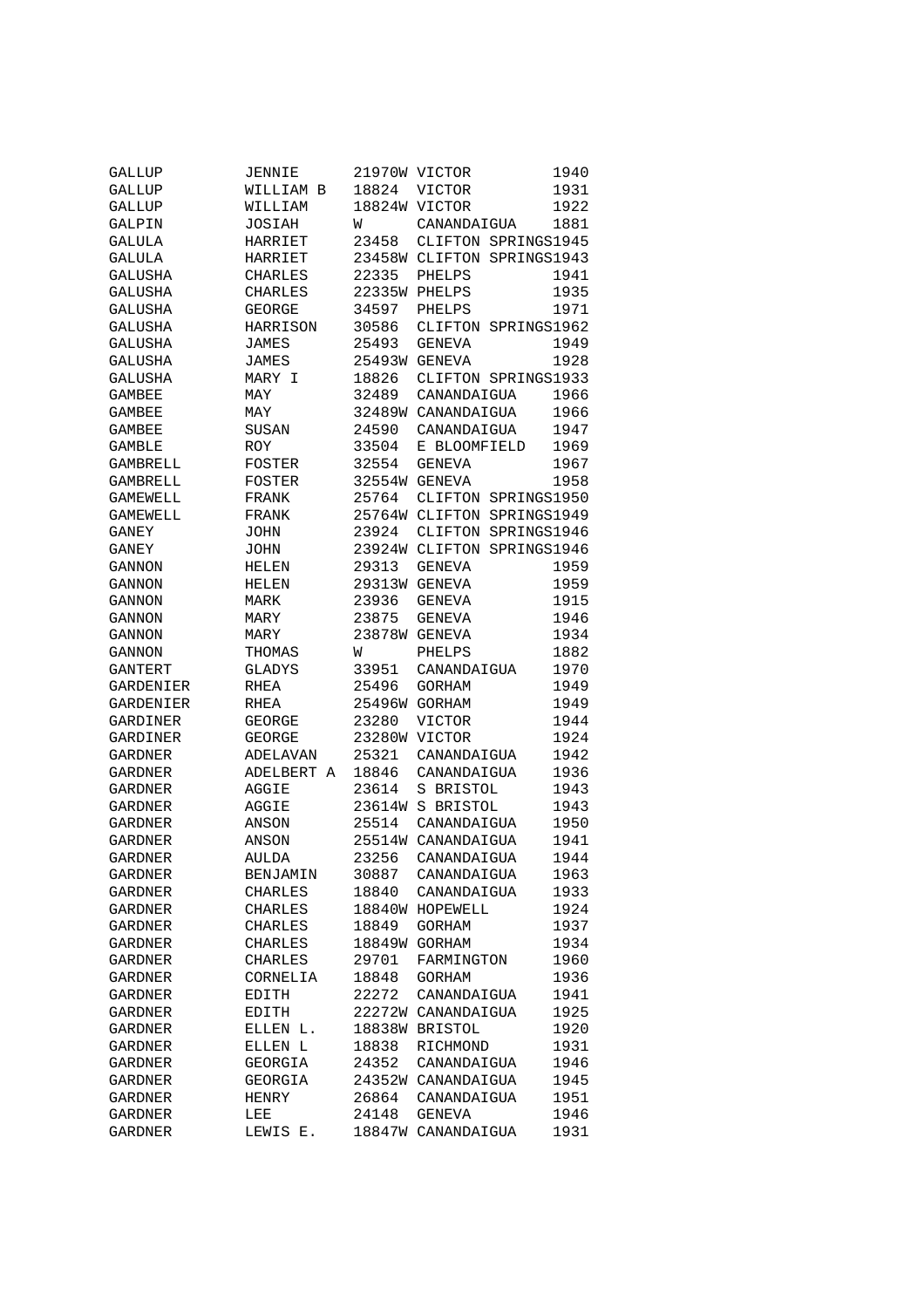| <b>GARDNER</b> | LEWIS E      | 18847  | CANANDAIGUA         | 1936 |
|----------------|--------------|--------|---------------------|------|
| GARDNER        | MABEL        | 33595  | <b>GENEVA</b>       | 1969 |
| GARDNER        | <b>OSCAR</b> | 28624  | CANANDAIGUA         | 1957 |
| GARDNER        | OSCAR        | 28624W | FARMINGTON          | 1947 |
| GARDNER        | OSCAR        | 31516  | CANANDAIGUA         | 1964 |
| GARDNER        | SARAH P.     | 18844W | CANANDAIGUA         | 1934 |
| GARDNER        | SARAH P      | 18844  | CANANDAIGUA         | 1935 |
| GARDNER        | SUNDERALND   | 29407  | CANANDAIGUA         | 1960 |
| GARDNER        | SUNDERLAND   | 29407W | CANANDAIGUA         | 1947 |
| GARLING        | EVERETT      | 22556  | VICTOR              | 1942 |
| GARLING        | FRANK        | 28223  | <b>VICTOR</b>       | 1957 |
| GARLING        | FRANK        | 28223W | <b>VICTOR</b>       | 1955 |
| GARLING        | HANNAH       | 18839  | <b>VICTOR</b>       | 1932 |
| GARLING        | HANNAH       |        | 18839W VICTOR       | 1931 |
| GARLINGHOUSE   | LEONARD      | 25823  | RICHMOND            | 1950 |
| GARLINGHOUSE   | MARY H       | 18836  | RICHMOND            | 1931 |
| GARLINGHOUSE   | NELLIE       | 22871  | RICHMOND            | 1943 |
| GARLINGHOUSE   | STOUGHTON    | 24519  | RICHMOND            | 1947 |
| GARLING        | <b>JOHN</b>  | 24454  | VICTOR              | 1947 |
| GARLING        | JOHN         | 24454W | <b>VICTOR</b>       | 1931 |
| GARLING        | LIZZIE       | 23303  | VICTOR              | 1931 |
| GARLING        | WILLIAM      | 29401  | <b>VICTOR</b>       | 1959 |
| GARLOCK        | CHARLES H    | 18842  | DALLAS,<br>TEXAS    | 1934 |
| GARLOCK        | FERN         | 34503  | MANCHESTER          | 1970 |
| <b>GARLOCK</b> | NELLIE       | 25917  | MANCHESTER          | 1949 |
| <b>GARLOCK</b> | NELLIE       |        | 25917W MANCHESTER   | 1939 |
| GARLOCK        | WILLIAM      | 26560  | MANCHESTER          | 1951 |
| GARLOCK        | WILLIAM      | 26560W | MANCHESTER          | 1939 |
| GARLOW         | FRANCIS      | 32232  | FARMINGTON          | 1964 |
| GARNER         | FRED         | 18841  | CANANDAIGUA         | 1932 |
| GARNEY         | ALICE        | 27874  | CLIFTON SPRINGS1956 |      |
| GARNEY         | AUGUST       | 23762  | HOPEWELL            | 1941 |
| GARNEY         | LEROY        | 34339  | CLIFTON SPRINGS1971 |      |
| GARNEY         | MARTIN       | 23157  | GENEVA              | 1944 |
| GARNEY         | SOPHIA       | 24156  | CLIFTON SPRINGS1946 |      |
| GARNISH        | <b>LYSLE</b> | 29732  | <b>GENEVA</b>       | 1960 |
| GARNO          | MARSHALL     | 34860  | SHORTSVILLE         | 1971 |
| GARRATT        | WILLIAM      | 18837  | CANANDAIGUA         | 1931 |
| <b>GARRATT</b> | WILLIAM      |        | 18837W CANANDAIGUA  | 1930 |
| GARRISON       | <b>ROSE</b>  | 22206  | CANANDAIGUA         | 1941 |
| GARRISON       | ROSE         |        | 22206W CANANDAIGUA  | 1935 |
| GARSTANG       | MARY         | 18843  | VICTOR              | 1934 |
| GARSTANG       | MARY         |        | 18843W VICTOR       | 1929 |
| GARTLAND       | ANNA         | 24597  | CANANDAIGUA         | 1947 |
| GARTLAND       | <b>JOHN</b>  |        | 31049W CANANDAIGUA  | 1960 |
| GARTLAND       | JOHN         | 31094  | CANANDAIGUA         | 1963 |
| GARTLAND       | NELLIE       | 27725  | CANANDAIGUA         | 1955 |
| GARTLAND       | NELLIE       |        | 27725W CANANDAIGUA  | 1954 |
| GARTLAND       | WALTER       | 24902  | CANANDAIGUA         | 1934 |
| GARVEY         | ANNA G.      | 18845W | <b>GENEVA</b>       | 1913 |
| GARVEY         | ANNA GRACE   | 18845  | <b>GENEVA</b>       | 1935 |
| GARVEY         | MARTIN       | 23157W | <b>GENEVA</b>       | 1943 |
| GARVEY         | MARY         | 25532  | GENEVA              | 1950 |
| GARVEY         | PATRICK      | 18850  | GENEVA              | 1936 |
| GARVEY         | PATRICK      | 18850W | GENEVA              | 1930 |
| GARVEY         | RAYMOND      | 26306  | CLIFTON SPRINGS1952 |      |
| GASCON         | EDWARD       | 31886  | HEMLOCK             | 1965 |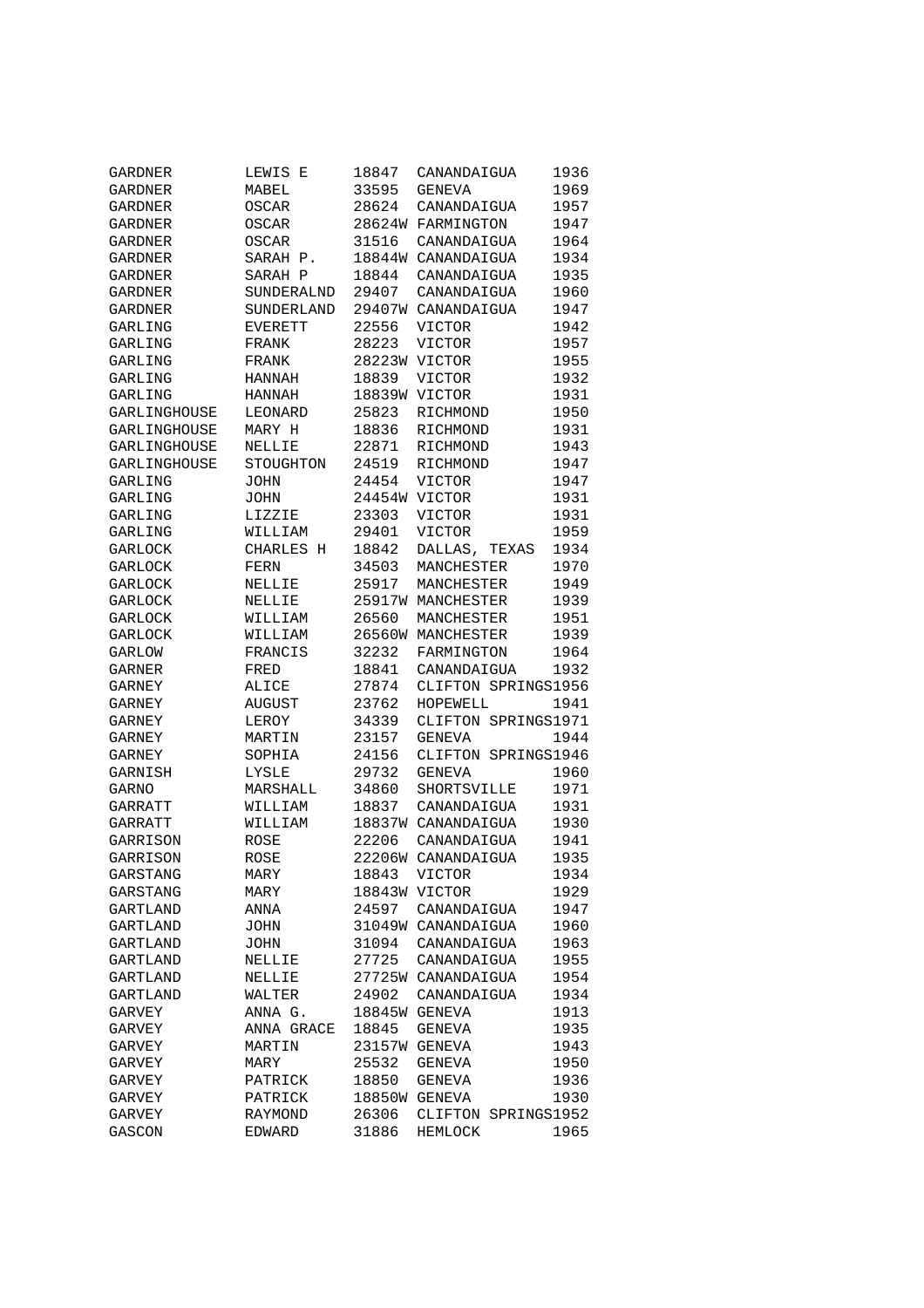| GASPER         | GEORGE E.       | 18859W | GENEVA                     | 1930 |
|----------------|-----------------|--------|----------------------------|------|
| GASPER         | GEORGE E        | 18859  | GENEVA                     | 1933 |
| GASPER         | GLADYS          | 18861  | <b>GENEVA</b>              | 1933 |
| GASPER         | MARY ALICE      | 18862  | GENEVA                     | 1935 |
| <b>GATENS</b>  | CATHERINE       | W      | CANANDAIGUA                | 1885 |
| <b>GATES</b>   | CHARLES C       | 18860  | <b>SENECA</b>              | 1933 |
| GATES          | CHARLES         | 18860W | SENECA                     | 1932 |
| GATES          | <b>CURTIS</b>   | W      | W BLOOMFIELD               | 1883 |
| <b>GATES</b>   | HARRIET         | W      | PHELPS                     | 1885 |
| GATES          | JAMES           | 34504  | SENECA                     | 1971 |
| <b>GATES</b>   | JASON B.        | 18857W | CANANDAIGUA                | 1928 |
| <b>GATES</b>   | <b>JASON B</b>  | 18857  | CANANDAIGUA                | 1931 |
| <b>GATES</b>   | <b>JOSEPH</b>   | W      | HOPEWELL                   | 1881 |
| GATES          | SETH            | W      | PHELPS                     | 1882 |
| GATES          | WILLIAM         | 35090  | CANANDAIGUA                | 1972 |
| GATLING        | ELLEN           | 29799  | E BLOOMFIELD               | 1961 |
| GATLING        | ELLEN           | 29799W | E BLOOMFIELD               | 1957 |
| GATON          | GEORGE          | W      | GENEVA                     | 1878 |
| <b>GAUGER</b>  | WALTER          | 34549  | PHELPS                     | 1971 |
| GAUSS          | <b>CHARLES</b>  | 22530  | E BLOOMFIELD               | 1942 |
| GAUSS          | <b>GERTRUDE</b> | 18858  | E BLOOMFIELD               | 1931 |
| GAUSSUIN       | HERMINA         | 35163  | CANADICE                   | 1972 |
| GAUSSUIN       | LEON            | 31703  | SPRINGWATER                | 1965 |
| GAVIN          | <b>JOSEPH</b>   | 26110  | <b>GENEVA</b>              | 1950 |
| GAYLORD        | ALICE           | 27702  | OAKS CORNERS               | 1955 |
| GAYLORD        | ALICE           | 27702W | OAKS CORNERS               | 1955 |
| GAYLORD        | ELIZABETH       | 29425  | CANANDAIGUA                | 1960 |
| GAYLORD        | ELIZABETH       | 29425W | CANANDAIGUA                | 1955 |
| GAYLORD        | <b>JAMES</b>    | 28387  | SCRANTON PA                | 1953 |
| GAYLORD        | MELVIN          | 25997  | <b>GENEVA</b>              | 1951 |
| GAYLORD        | THOMAS          | 27753  | CANANDAIGUA                | 1953 |
| GAYLORD        | WILLIAM         | 30525  | <b>GENEVA</b>              | 1962 |
| GAZLAY         | CHARLES         | 22858  | CLIFTON SPRINGS1943        |      |
| GEARY          | RAYMOND         | 31286  | GENEVA                     | 1964 |
| GEARY          | RAYMOND         | 31286W | <b>GENEVA</b>              | 1949 |
| GEHAN          | ANNA            | 29278  | PHELPS                     | 1959 |
| GEHAN          | <b>ANNA</b>     | 29278W | PHELPS                     | 1959 |
| <b>GEHRIG</b>  | ELIZABETH       | 18866  | <b>NAPLES</b>              | 1932 |
| GEIGER         | EDWARD          | 34403  | CANANDAIGUA                | 1970 |
| GEIGER         | <b>JEAN</b>     | 33645  | S BRISTOL                  | 1969 |
| GEIS           | RAYMOND         | 34524  | CANANDAIGUA                | 1970 |
| GEISS          | WILLIAM         | 26837  | MANCHESTER                 | 1946 |
| GEISWITE       | <b>ENOS</b>     | 23611  | CANANDAIGUA                | 1945 |
| GEITER         | LOUIS           | 31613  | GENEVA                     | 1965 |
| GEITER         | LOUIS           | 31613W | <b>GENEVA</b>              | 1961 |
| <b>GELDER</b>  | EDNA            | 34721  | SENECA                     | 1971 |
| GELDER         | JAMES           | 22671  | S BRISTOL                  | 1942 |
| <b>GELDER</b>  | JAMES           | 22671W | S BRISTOL                  | 1936 |
| GELDER         | LEON            | 32759  | GORHAM                     | 1967 |
| GELDER         | LEON            | 32759W | GORHAM                     | 1962 |
| GELL           | <b>FRANCES</b>  | 34794  | S BRISTOL                  | 1971 |
| GENNARO        | ALFRED          | 27670  | CLIFTON SPRINGS1955        |      |
| GENNARO        | ALFRED          | 27670W | CLIFTON SPRINGS1953        |      |
| GENNARO        | CATHERINE       | 26870  | CLIFTON SPRINGS1953        |      |
| GENNARO        | CATHERINE       | 26870W | CLIFTON SPRINGS1950        |      |
| GENNARO        | <b>DOROTHY</b>  | 32334  | CLIFTON SPRINGS1966        |      |
| <b>GENNARO</b> | <b>DOROTHY</b>  |        | 32334W CLIFTON SPRINGS1963 |      |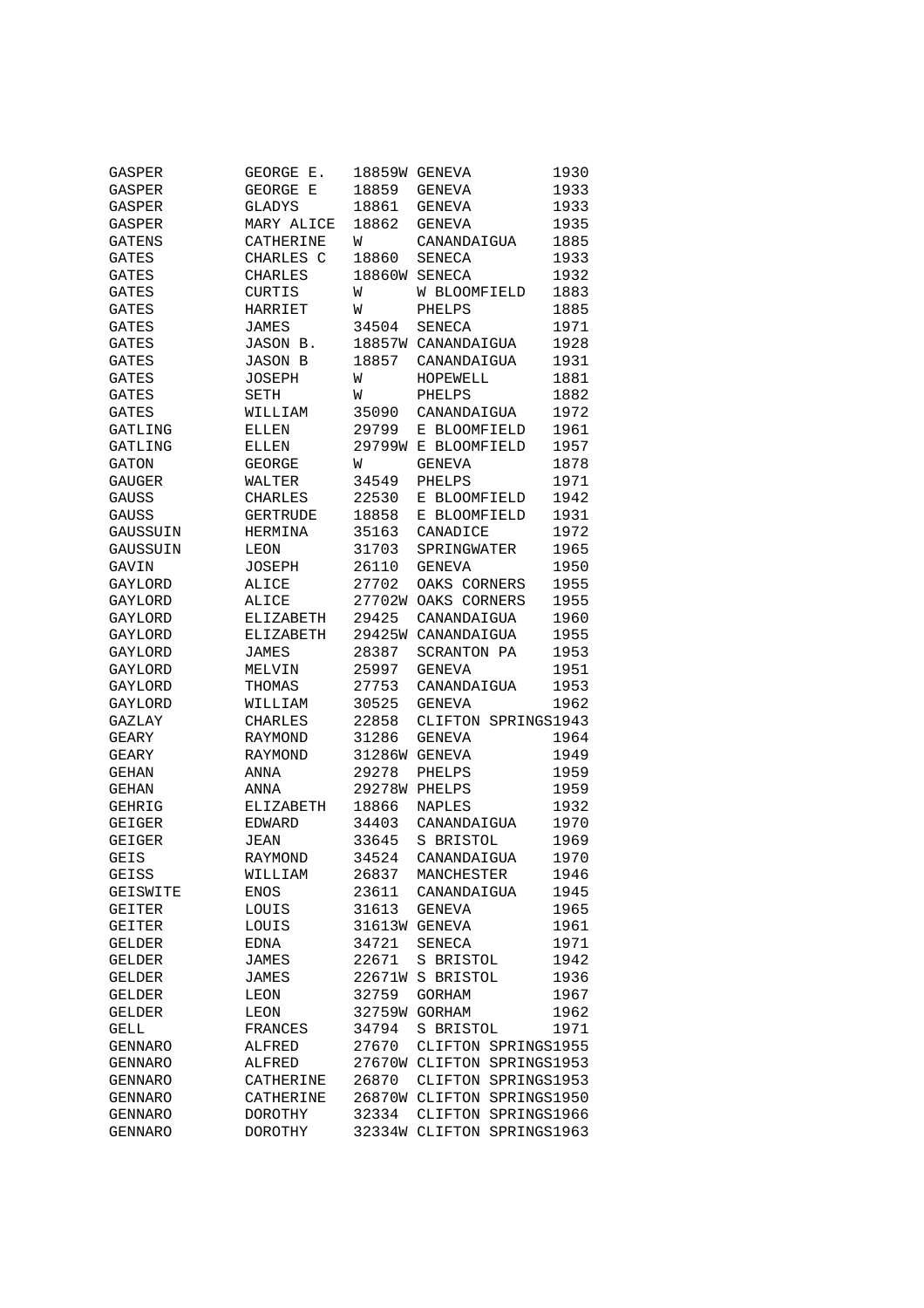| GENNARO         | LOUIS          | 25782         | CLIFTON SPRINGS1950 |      |
|-----------------|----------------|---------------|---------------------|------|
| <b>GENNARO</b>  | LOUIS          | 25782W        | CLIFTON SPRINGS1950 |      |
| <b>GENTHNER</b> | <b>RUDLOPH</b> | 28474         | GORHAM              | 1957 |
| <b>GENTHNER</b> | RUDOLPH        | 28474W        | GORHAM              | 1953 |
| <b>GENTILE</b>  | ANGELINA       | 24038         | CANANDAIGUA         | 1932 |
| GENTILE         | PETER          | 23596         | CANANDAIGUA         | 1945 |
| GENTILE         | SAMUEL         | 30349         | CANANDAIGUA         | 1962 |
| <b>GENTILE</b>  | SAMUEL         | 30349W        | CANANDAIGUA         | 1961 |
| GENTILE         | SYLVESTER      | 21560         | CANANDAIGUA         | 1939 |
| <b>GENTNER</b>  | <b>DOROTHY</b> | 31884         | CANANDAIGUA         | 1964 |
| GEORGE          | ALFRED         | 30421         | <b>GENEVA</b>       | 1962 |
| GEORGE          | ALFRED         | 30421W        | <b>GENEVA</b>       | 1960 |
| GEORGE          | FREIDA         | 34519         | <b>GENEVA</b>       | 1971 |
| GEORGE          | <b>HELEN</b>   | 32609         | <b>GENEVA</b>       | 1967 |
| <b>GEORGE</b>   | JOHN           | 25920         | <b>GENEVA</b>       | 1949 |
| GEORGE          | MARY           | 24071         | GENEVA              | 1944 |
| GEORGE          | ROBERT         | W             | GENEVA              | 1897 |
| GERAGHTY        | EDWARD         | 29611         | <b>GENEVA</b>       | 1960 |
| GERAGHTY        | EDWARD         | 29611W        | <b>GENEVA</b>       | 1952 |
| <b>GERAGHTY</b> | <b>ELLEN</b>   | 26849         | <b>GENEVA</b>       | 1953 |
| GERAGHTY        | ELLEN          | 26849W        | <b>GENEVA</b>       | 1951 |
| GERAGHTY        | JOHN           | 22913W        | <b>GENEVA</b>       | 1941 |
| <b>GERAGHTY</b> | MARY           | 21758         | <b>GENEVA</b>       | 1939 |
| GERAUGHTY       | MARGARET       | 24264         | GENEVA              | 1946 |
| <b>GERBER</b>   | WENDALEN       | W             | BLOOMFIELD<br>Е     | 1869 |
| <b>GERHARD</b>  | CARL           | 35207         | E BLOOMFIELD        | 1972 |
| <b>GERKEN</b>   | JOHN           | 32688         | GORHAM              | 1967 |
| GERKEN          | <b>JOHN</b>    | 32688W        | GORHAM              | 1959 |
| <b>GERLACH</b>  | MAE            | 29837         | SHORTSVILLE         | 1960 |
| GERLACH         | MINNIE         | 34710         | GORHAM              | 1966 |
| GERLINGER       | WILLIAM        | 28471         | CANANDAIGUA         | 1942 |
| GERLINGER       | WILLIAM        | 28471W        | CANANDAIGUA         | 1939 |
| <b>GERLOCK</b>  | CHARLES        | 29080         | SHORTSVILLE         | 1952 |
| <b>GEROULD</b>  | CARNOT         | 23393         | GORHAM              | 1944 |
| <b>GEROULD</b>  | CARNOT         | 23393W        | GORHAM              | 1905 |
| GEROULD         | CORA           | 25228         | CANANDAIGUA         | 1949 |
| GEROULD         | FLOYD          | 24702         | NAPLES              | 1947 |
| GEROULD         | FRANCIS        | 23059         | NAPLES              | 1942 |
| GEROW           | HATTIE         | 26860         | PHELPS              | 1953 |
| GEROW           | <b>HATTIE</b>  | 26860W        | PHELPS              | 1952 |
| GEROW           | MILTON         | 24962         | PHELPS              | 1948 |
| <b>GEROW</b>    | MILTON         |               | 24962W PHELPS       | 1945 |
| GERRAGHTY       | <b>JOHN</b>    | 22913         | GENEVA              | 1943 |
| GERRISH         | LUELLA         | 18868         | GENEVA              | 1937 |
| GERSBACH        | ANNA           | 24474         | SHORTSVILLE         | 1947 |
| GERSBACK        | JOHN P.        | 18867W        | SHORTSVILLE         | 1919 |
| GERSBACK        | JOHN P         | 18867         | CLIFTON SPRINGS1932 |      |
| GETMAN          | OLIVE          | 32980         | RICHMOND            | 1953 |
| GETSINGER       | FRED           | 18869         | <b>BLOOMFIELD</b>   | 1937 |
| GETZ            | ANNA           | 34839         | GENEVA              | 1972 |
| GIBBONS         | CHARLES        | 30812         | CLIFTON SPRINGS1962 |      |
| <b>GIBBONS</b>  | JOHN           | 24762         | NAPLES              | 1935 |
| GIBBONS         | JOHN           | W             | SENECA              | 1885 |
| GIBBONS         | MARY           | 31411         | NAPLES              | 1964 |
| GIBBONS         | STEPHEN        | 22739         | GENEVA              | 1939 |
| GIBBONS         | THOMAS F       | 18705         | CANANDAIGUA         | 1931 |
| <b>GIBBOUS</b>  | MARY           | 31511W NAPLES |                     | 1961 |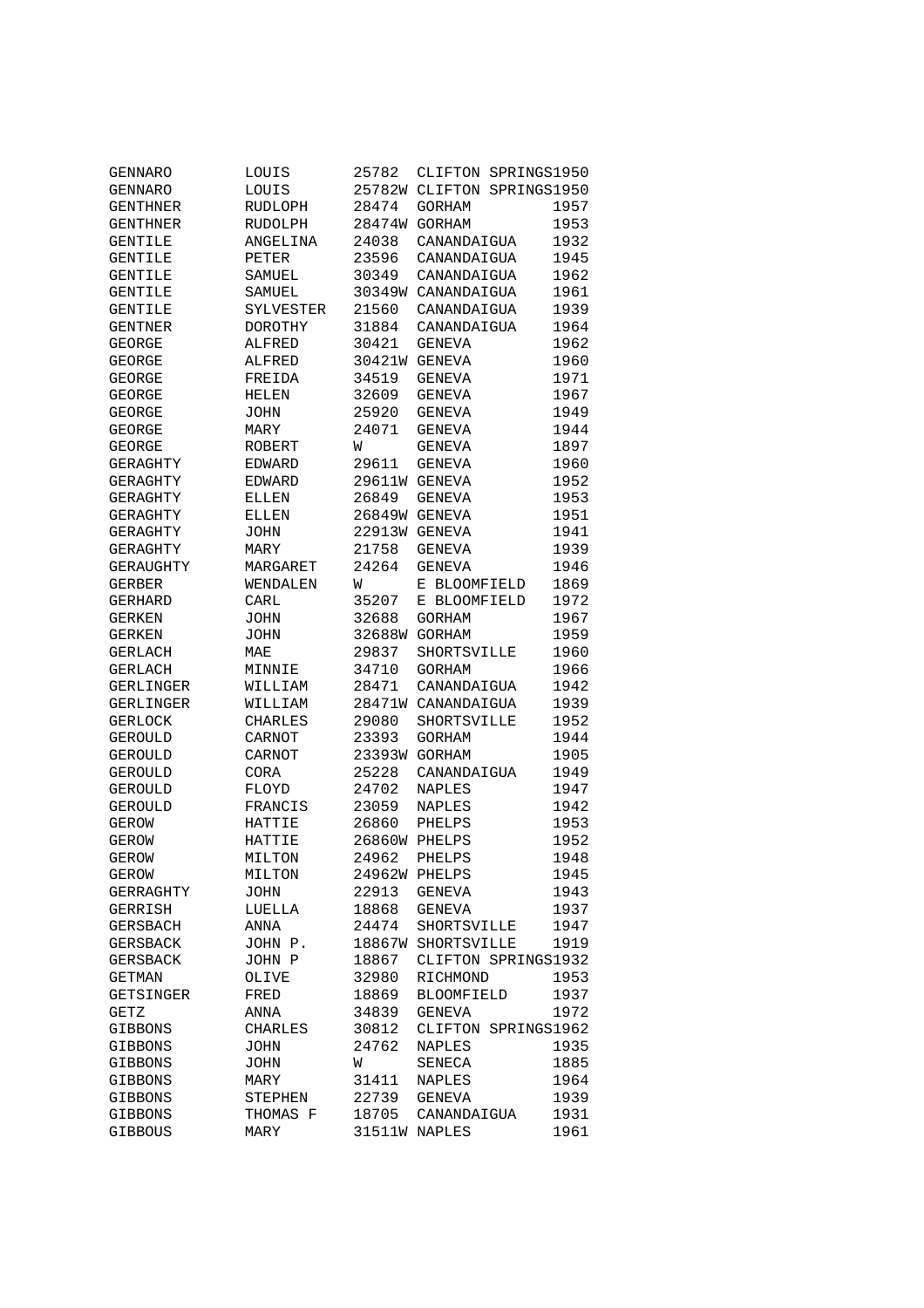| GIBBS         | DAVIS             | 34365         | HOPEWELL       | 1971 |
|---------------|-------------------|---------------|----------------|------|
| GIBBS         | GAIL              | 25543         | <b>GENEVA</b>  | 1949 |
| GIBBS         | MARY              | 24711         | CANANDAIGUA    | 1947 |
| GIBBS         | THOMAS            | 18878         | CANADICE       | 1937 |
| GIBKE         | MAUDE             | 29659         | CANANDAIGUA    | 1960 |
| <b>GIBKE</b>  | MAUDE             | 29659W        | <b>VICTOR</b>  | 1957 |
| GIBLISON      | MARY              | 24199         | CANANDAIGUA    | 1930 |
| GIBSON        | ALEXANDER         | 18877         | CHEMUNG CO     | 1935 |
| GIBSON        | FRANK             | 18879         | <b>GENEVA</b>  | 1938 |
| GIBSON        | FRANK             | 18879W        | <b>GENEVA</b>  | 1934 |
| GIBSON        | LEON              | 28292         | GORHAM         | 1957 |
| GIBSON        | LULU              | 21926         | CANANDAIGUA    | 1940 |
| GIBSON        | MARGARETTA        | M             | CANANDAIGUA    | 1877 |
| GIBSON        | MARY              | 26307         | <b>GENEVA</b>  | 1951 |
| GIBSON        | <b>NED</b>        | 25734         | CANANDAIGUA    | 1950 |
| GIBSON        | NED               | 25734W        | CANANDAIGUA    | 1942 |
| GIBSON        | ROBERT            | 32294         | GENEVA         | 1966 |
| GIBSON        | SARAH             | M             | CANANDAIGUA    | 1878 |
| GIDDINGS      | JOSEPHINE S 18875 |               | <b>GENEVA</b>  | 1932 |
| GIDDINGS      | JOSEPHINE         | 18875W        | <b>GENEVA</b>  | 1919 |
| GIEDRIS       | WALTER            | 33371         | PHELPS         | 1968 |
| <b>GIELOW</b> | CARL              | 28407         | CANANDAIGUA    | 1957 |
| GIFFIN        | LOUIS             | 34604         | CANANDAIGUA    | 1971 |
| GIFFORD       | ALICE             | 27476         | PHELPS         | 1921 |
| GIFFORD       | ANNA              | 22676         | GENEVA         | 1943 |
| GIFFORD       | ANNA              | 22676W        | <b>GENEVA</b>  | 1937 |
| GIFFORD       | CHARLES           | 33163         | PHELPS         | 1967 |
| GIFFORD       | ELIZABETH         | M             | PHELPS         | 1884 |
| GIFFORD       | EMMONS            | W             | PHELPS         | 1895 |
| GIFFORD       | FLOYD             | 24939         | <b>GENEVA</b>  | 1948 |
| GIFFORD       | HARRIET           | 25517         | CANANDAIGUA    | 1949 |
| GIFFORD       | IDA               | 25745         | GENEVA         | 1950 |
| GIFFORD       | IDA               | 25745W        | <b>GENEVA</b>  | 1950 |
| GIFFORD       | IRMA B.           | 18876W        | GENEVA         | 1912 |
| GIFFORD       | IRMA B            | 18876         | <b>GENEVA</b>  | 1932 |
| GIFFORD       | LLOYD             | 24939W        | <b>GENEVA</b>  | 1943 |
| GIFFORD       | ORRENE            | 30659         | CANANDAIGUA    | 1963 |
| GIGLIOTTI     | JOSEPH            | 22231         | GENEVA         | 1941 |
| GIGLIOTTI     | <b>JOSEPH</b>     | 22231W        | <b>GENEVA</b>  | 1937 |
| GIGLIOTTI     | PETRONELLA        | 29316         | GENEVA         | 1959 |
| GIGLIOTTI     | PETRONELLA        | 29316W GENEVA |                | 1946 |
| GILBERT       | ABNER             | 23339         | CANANDAIGUA    | 1944 |
| GILBERT       | ABNER             | 23339W        | CANANDAIGUA    | 1934 |
| GILBERT       | ANNA              | 22609         | <b>BRISTOL</b> | 1942 |
| GILBERT       | <b>BERNARD</b>    | 34461         | GENEVA         | 1967 |
| GILBERT       | BERTHA            | 26632         | CANANDAIGUA    | 1952 |
| GILBERT       | BERTHA            | 26632W        | CANANDAIGUA    | 1950 |
| GILBERT       | EDWIN             | 22764         | RICHMOND       | 1943 |
| GILBERT       | EDWIN             | 22764W        | RICHMOND       | 1935 |
| GILBERT       | FRANK             | 34825         | <b>BRISTOL</b> | 1972 |
| GILBERT       | GROVER            | 29589         | CANANDAIGUA    | 1956 |
| GILBERT       | HELEN             | 32096         | <b>BRISTOL</b> | 1966 |
| GILBERT       | HELEN             | 32096W        | <b>BRISTOL</b> | 1965 |
| GILBERT       | IRENE E           | 18889         | GENEVA         | 1932 |
| GILBERT       | IRENE             | 18889W        | GENEVA         | 1929 |
| GILBERT       | JOSEPH            | 35232         | CANANDAIGUA    | 1972 |
| GILBERT       | KAREN             | 35328         | HOLCOMB        | 1973 |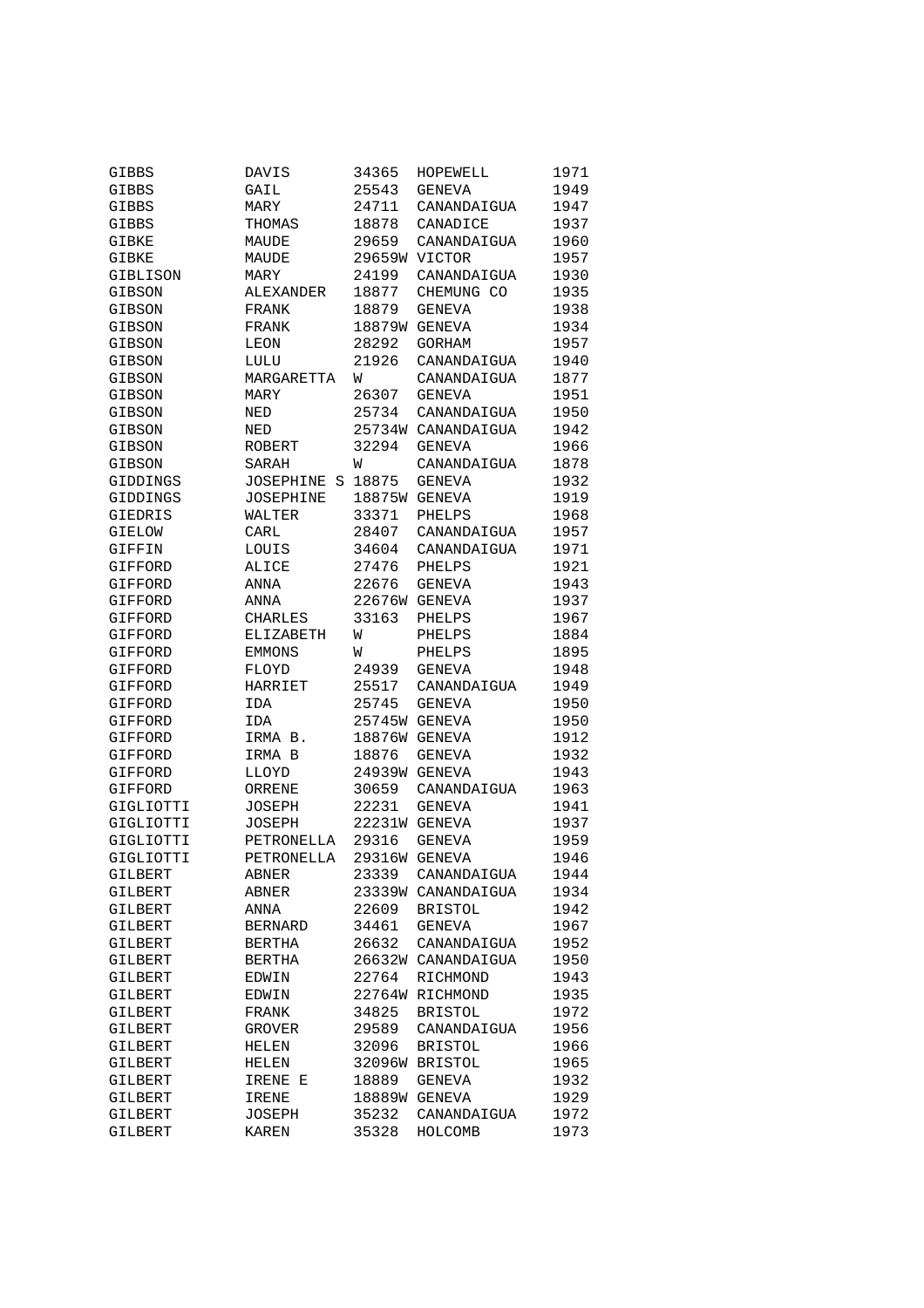| GILBERT        | MARTHA          | 26425         | HONEOYE             | 1952 |
|----------------|-----------------|---------------|---------------------|------|
| GILBERT        | SILAS           | 26927         | <b>GENEVA</b>       | 1953 |
| GILBERT        | SILAS           | 26927W        | <b>GENEVA</b>       | 1952 |
| GILBOY         | GRACE           | 31504         | GENEVA              | 1964 |
| GILBOY         | GRACE           | 31504W        | <b>GENEVA</b>       | 1952 |
| GILES          | FRED            | 30358         | CANADICE            | 1962 |
| GILES          | HENRIETTA       | W             | <b>GENEVA</b>       | 1899 |
| GILES          | HENRY           | W             | <b>GENEVA</b>       | 1894 |
| GILES          | KATHERINE       | 27741         | CANADICE            | 1953 |
| GILFOIL        | IDA             | 22557         | CANANDAIGUA         | 1936 |
| GILFOIL        | <b>JOSEPH</b>   | 30193         | CANANDAIGUA         | 1961 |
| GILFOIL        | <b>JOSEPH</b>   | 30193W        | CANANDAIGUA         | 1960 |
| GILFUS         | FRED            | 25214         | MANCHESTER          | 1941 |
| GILFUS         | FRED            | 30924         | SHORTSVILLE         | 1963 |
| GILFUS         | FRED            | 34319         | MANCHESTER          | 1969 |
| GILFUS         | MARY            | 24470         | MANCHESTER          | 1947 |
| GILLAM         | ANNA            | 25719         | CANANDAIGUA         | 1950 |
| GILLAM         | <b>GEORGE</b>   | 30716         | CANANDAIGUA         | 1963 |
| GILLAM         | <b>GEORGE</b>   | 30716W        | CANANDAIGUA         | 1954 |
| GILLAM         | MARY D.         | 18896W        | <b>GENEVA</b>       | 1934 |
| GILLAM         | MARY D          | 18896         | <b>GENEVA</b>       | 1934 |
| GILLES         | CARL            | 18893         | MANCHESTER          | 1933 |
| GILLES         | CARL            | 18893W        | MANCHESTER          | 1914 |
| GILLESPIE      | <b>DONALD</b>   | 34900         | CANANDAIGUA         | 1971 |
| GILLESPIE      | FRED            | 23374         | CANANDAIGUA         | 1944 |
| GILLESPIE      | FRED            | 23374W        | CANANDAIGUA         | 1944 |
| GILLESPIE      | KATHLEEN        | 24070         | <b>GENEVA</b>       | 1945 |
| GILLESPIE      | MARGARET        | 22889         | CANANDAIGUA         | 1930 |
| GILLESPIE      | MARY            | 24220         | CANANDAIGUA         | 1936 |
| GILLESPIE      | <b>ROBERT</b>   | 32687         | CANANDAIGUA         | 1967 |
| GILLESPIE      | ROBERT          | 32687W        | CANANDAIGUA         | 1965 |
| GILLESPIE      | THOMAS          | 22890         | CANANDAIGUA         | 1941 |
| GILLETT        | ANN             | W             | <b>GENEVA</b>       | 1879 |
| GILLETTE       | <b>BRITTON</b>  | 34052         | <b>VICTOR</b>       | 1970 |
| GILLETTE       | GEORGE          | 18898         | GENEVA              | 1937 |
| GILLETTE       | GEORGE          | 18898W        | GENEVA              | 1917 |
| GILLETTE       | HARRIET<br>J.   | 18895W        | CANANDAIGUA         | 1918 |
| GILLETTE       | HARRIET<br>J    | 18895         | CANANDAIGUA         | 1934 |
| GILLETTE       | <b>HYLAND</b>   | 31648W        | <b>NAPLES</b>       | 1947 |
| GILLETTE       | PHEBE           | W             | CANANDAIGUA         | 1893 |
| <b>GILLETT</b> | GEORGE          | 23311         | NAPLES              | 1944 |
| GILLETT        | GEORGE          | 23311W NAPLES |                     | 1937 |
| <b>GILLETT</b> | <b>GERTRUDE</b> | 23959         | <b>GENEVA</b>       | 1946 |
| GILLETT        | GRACE           | 24947         | CLIFTON SPRINGS1948 |      |
| <b>GILLETT</b> | <b>HANNAH</b>   | W             | CANANDAIGUA         | 1880 |
| <b>GILLETT</b> | HARRIET         | 23538         | <b>NAPLES</b>       | 1944 |
| GILLETT        | HORACE          | W             | NAPLES              | 1891 |
| GILLETT        | HOWARD          | 34722         | STANLEY             | 1971 |
| GILLETT        | <b>HYLAND</b>   | 31648         | NAPLES              | 1965 |
| GILLETT        | MARION          | 18900         | SENECA              | 1938 |
| GILLETT        | MARION          | 18900W        | SENECA              | 1932 |
| GILLETT        | SARAH           | 18899         | CANANDAIGUA         | 1937 |
| GILLETT        | SARAH           |               | 18899W CANANDAIGUA  | 1933 |
| GILLETT        | SEYMOUR         | W             | CANANDAIGUA         | 1878 |
| GILLETT        | THOMAS          | W             | SENECA              | 1891 |
| GILLIAM        | GEORGE          | 29955         | GENEVA              | 1961 |
| GILLIAM        | <b>JOHANNA</b>  | 30081         | PHELPS              | 1961 |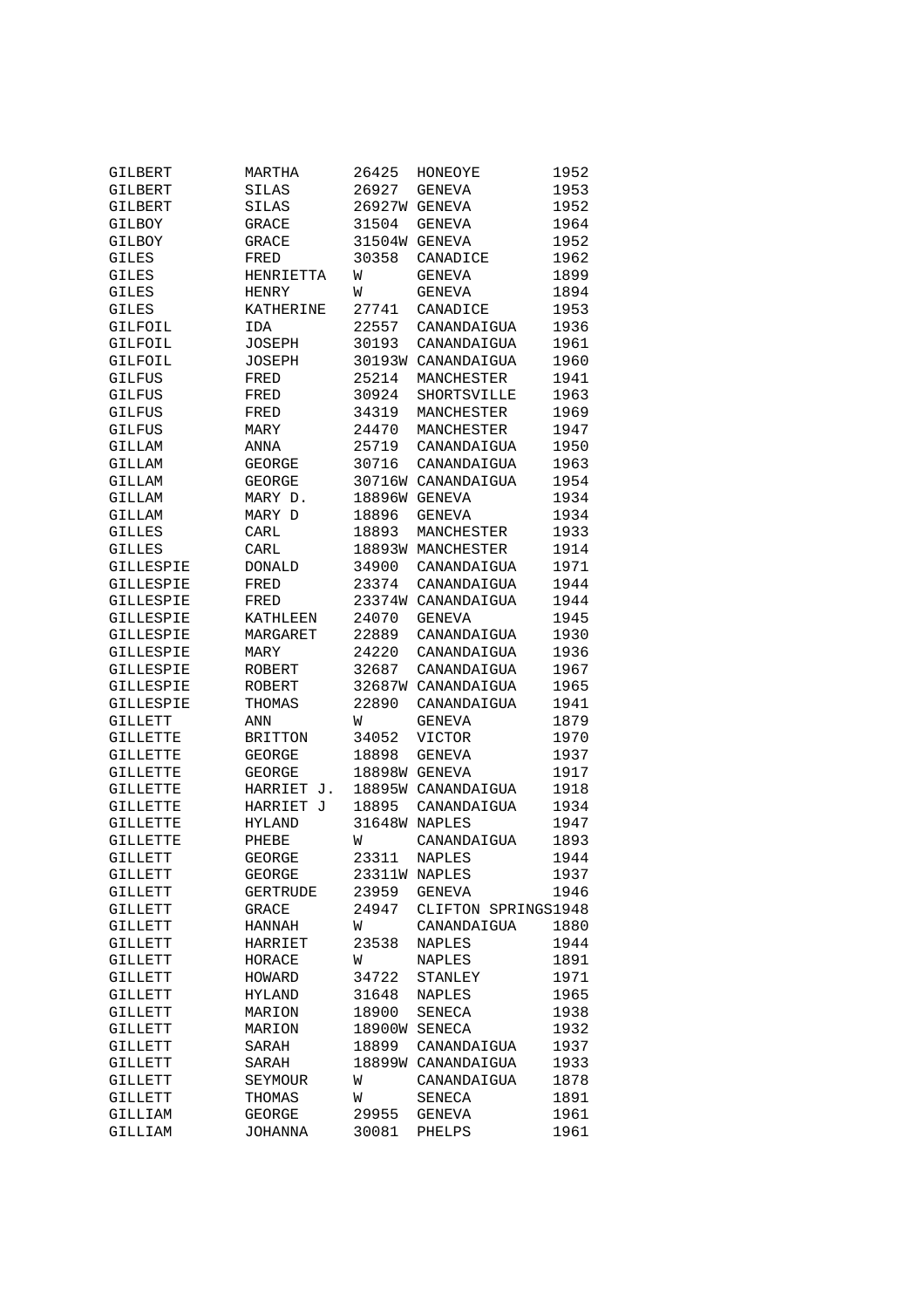| GILLIGAN           | ANNA L         | 18894  | CLIFTON SPRINGS1931 |      |
|--------------------|----------------|--------|---------------------|------|
| GILLIGAN           | DOMINIC        | 25760  | SHORTSVILLE         | 1949 |
| GILLIGAN           | DOMINIC        | 25760W | SHORTSVILLE         | 1941 |
| GILLIGAN           | JOHN W         | 18886  | MANCHESTER          | 1931 |
| GILLIGAN           | JOHN           | 28154  | SHORTSVILLE         | 1956 |
| GILLIGAN           | KATHERINE      | 18892  | MANCHESTER          | 1933 |
| GILLIGAN           | KATHERINE      | 18892W | MANCHESTER          | 1920 |
| GILLIGAN           | NETTIE         | 31935  | MANCHESTER          | 1965 |
| GILLIGAN           | NETTIE         | 31935W | MANCHESTER          | 1965 |
| GILLIGAN           | THOMAS J       | 18887  | CLIFTON SPRINGS1931 |      |
| GILLIGAN           | THOMAS         | 18887W | CLIFTON SPRINGS1930 |      |
| GILLIGAN           | THOMAS         | 21808  | MANCHESTER          | 1939 |
| GILLIGAN           | THOMAS         | 21808W | MANCHESTER          | 1939 |
| GILLILAND          | SARAH          | 30874  | CANANDAIGUA         | 1963 |
| GILLILAND          | SARAH          | 30874W | CANANDAIGUA         | 1963 |
| GILLINGS           | MARY           | 33759  | <b>BRISTOL</b>      | 1969 |
| GILLIS             | ALEXANDER P    | 18891  | VICTOR              | 1933 |
| GILLIS             | CHARLES        | 31352  | MANCHESTER          | 1964 |
| GILLIS             | CHARLES        | 33156  | VICTOR              | 1968 |
| <b>GILLIS</b>      | <b>EMMA</b>    | 28195  | HOPEWELL            | 1956 |
| GILLIS             | <b>JACOB</b>   | 18890  | PHELPS              | 1933 |
| GILLIS             | JOHN D         | 18897  | <b>VICTOR</b>       | 1935 |
| GILLIS             | ROBERT         | 32818  | HOPEWELL            | 1967 |
| GILLMEISTER        | KATHARINE      | 35222  | GENEVA              | 1972 |
| <b>GILLMEISTER</b> | PAUL           | 28529  | <b>GENEVA</b>       | 1957 |
| GILLMEISTER        | PAUL           | 28529W | <b>GENEVA</b>       | 1929 |
| GILLMER            | RAY            | 22199  | GENEVA              | 1940 |
| GILLMOR            | CALVIN         | 26660W | CANANDAIGUA         | 1947 |
| GILLMOR            | GALVIN         | 26660  | CANANDAIGUA         | 1952 |
| GILLOTTE           | <b>ESTELLE</b> | 21984  | <b>GENEVA</b>       | 1940 |
| <b>GILLOTTI</b>    | GABRIEL        | 33881  | GENEVA              | 1970 |
| GILLOTTI           | LUCILLE        | 33603  | GENEVA              | 1969 |
| GILLOTTI           | PETER          | 32822  | <b>GENEVA</b>       | 1967 |
| <b>GILLOTTI</b>    | PETER          | 32822W | GENEVA              | 1964 |
| GILL               | RICHARD        | 33706  | CANANDAIGUA         | 1968 |
| GILLULA            | MARY A.        | 18888W | CANANDAIGUA         | 1927 |
| GILLULA            | MARY A         | 18888  | CANANDAIGUA         | 1932 |
| GILLULA            | WILLIAM        | 28321  | CANANDAIGUA         | 1957 |
| <b>GILLULA</b>     | WILLIAM        |        | 28321W CANANDAIGUA  | 1953 |
| <b>GILL</b>        | WILLIAM        | 29351  | CANANDAIGUA         | 1959 |
| GILL               | WILLIAM        |        | 29351W CANANDAIGUA  | 1957 |
| GILMAN             | ALICE          | 35218  | MANCHESTER          | 1972 |
| GILMAN             | JOHN           | 25756  | MANCHESTER          | 1949 |
| GILMAN             | ROSE           | 32269  | MANCHESTER          | 1953 |
| GILMAN             | ROSE           | 32269W | MANCHESTER          | 1950 |
| GILMORE            | MARGARET       | 28512  | GENEVA              | 1957 |
| GILMORE            | THOMAS         | 30036  | PHILIADELPHIA       | 1961 |
| <b>GILOTTO</b>     | ANGELO         | 23129  | GENEVA              | 1943 |
| GILOTTO            | ANGELO         | 23129W | GENEVA              | 1930 |
| GINDLING           | JOSEPH         | 34574  | GENEVA              | 1971 |
| GIORDANO           | JOHN           | 31651  | CANANDAIGUA         | 1964 |
| GIORDANO           | JOHN           | 31651W | CANANDAIGUA         | 1960 |
| GITCHER            | <b>BESSIE</b>  | 33312  | GENEVA              | 1969 |
| GITTENS            | JOHN           | 22726  | PHELPS              | 1943 |
| GIZZI              | JAMES          | 34194  | GENEVA              | 1970 |
| GLADDING           | CHARLES        | 33667  | CANANDAIGUA         | 1969 |
| GLADDING           | EBEN           | W      | <b>BRISTOL</b>      | 1890 |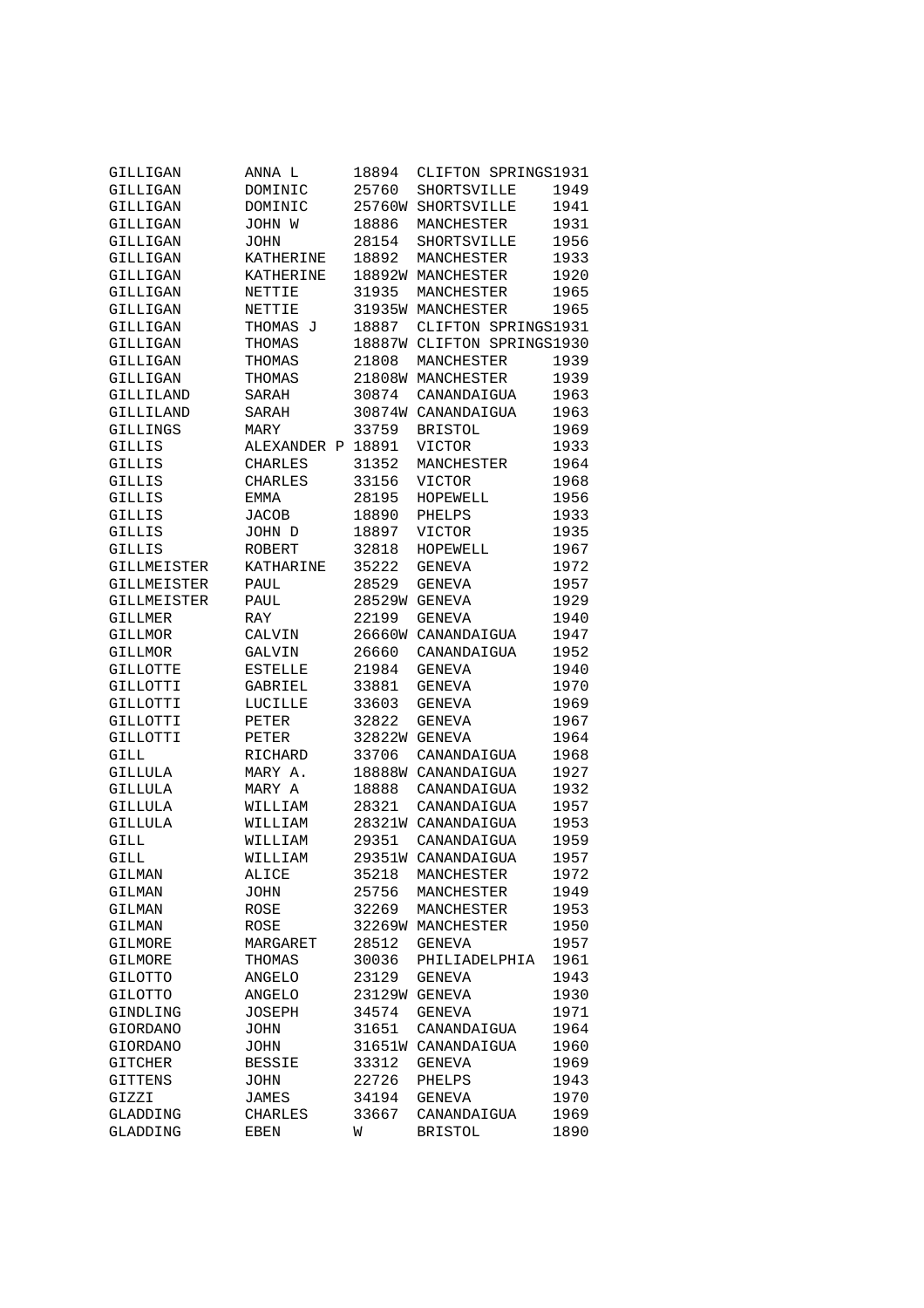| GLADDING        | HERBERT           | 29131          | CANANDAIGUA         | 1959 |
|-----------------|-------------------|----------------|---------------------|------|
|                 |                   |                |                     |      |
| GLADDING        | HERBERT           |                | 29131W CANANDAIGUA  | 1959 |
| GLADDING        | LILLIE            | 28741          | <b>BRISTOL</b>      | 1958 |
| GLADDING        | LILLIE            | 28741W         | <b>BRISTOL</b>      | 1946 |
| GLADDING        | SYLVESTER A 18905 |                | <b>BRISTOL</b>      | 1931 |
| GLADDING        | SYLVESTER         | 18905W         | <b>BRISTOL</b>      | 1929 |
| GLADWIN         | WALTER            | 31773          | CLIFTON SPRINGS1965 |      |
| GLADWIN         | WALTER            | 31773W         | CLIFTON SPRINGS1961 |      |
| GLANVILLE       | RICHARD           | W              | GENEVA              | 1893 |
| GLASGOW         | HUGH              | 24983          | <b>GENEVA</b>       | 1948 |
| GLASSICK        | LAWRENCE          | 26957          | <b>GENEVA</b>       | 1953 |
| GLASS           | ROYCE             | 33756          | CANANDAIGUA         | 1969 |
| <b>GLAUSER</b>  | GOTTLIEB          | 30545          | NAPLES              | 1962 |
| GLAUSER         | GOTTLIEB          | 30545W         | NAPLES              | 1955 |
| <b>GLAZER</b>   | <b>WALTER</b>     | 29670W         | <b>GENEVA</b>       | 1930 |
| GLEASON         | CATHERINE         | 18906          | GENEVA              | 1933 |
| GLEASON         | CATHERINE         | 18906W         | <b>GENEVA</b>       | 1931 |
|                 |                   | 26151          |                     | 1951 |
| GLEASON         | ELIZABETH         |                | E BLOOMFIELD        |      |
| GLEASON         | ELIZABETH         | 26151W         | E BLOOMFIELD        | 1950 |
| <b>GLEASON</b>  | ELIZABETH         | 30341          | CANANDAIGUA         | 1962 |
| GLEASON         | ELIZABETH         | 30694          | <b>GENEVA</b>       | 1963 |
| GLEASON         | ELIZABETH         | 30694W         | <b>GENEVA</b>       | 1959 |
| GLEASON         | JOHN              | 32458          | <b>GENEVA</b>       | 1966 |
| GLEASON         | JOHN              | 32458W         | <b>GENEVA</b>       | 1963 |
| GLEASON         | JOHN              | 35267          | <b>GENEVA</b>       | 1972 |
| GLEASON         | JOSEPH            | 22526          | <b>GENEVA</b>       | 1942 |
| GLEASON         | JOSEPH            | 22526W         | <b>GENEVA</b>       | 1938 |
| GLEASON         | MARY              | 18907          | GENEVA              | 1932 |
| GLEASON         | MARY              | 26761          | E BLOOMFIELD        | 1941 |
| GLEASON         | <b>NORA</b>       | 26760          | E BLOOMFIELD        | 1950 |
| GLEASON         | SARAH             | W              | PHELPS              | 1887 |
| GLESSING        | WILLIAM           | 23412          | <b>GENEVA</b>       | 1945 |
| GLESSING        | WILLIAM           | 23412W         | <b>GENEVA</b>       | 1944 |
| GLICKERT        | GORDON            | 28986          | NAPLES              | 1959 |
| GLICKERT        | JUSTIN            | 30591          | NAPLES              | 1956 |
| GLICKERT        | MARY              | 27323          | HOPEWELL            | 1954 |
| GLIMPSE         | DAVID             | W              | PHELPS              | 1880 |
| <b>GLOVER</b>   | ANNA              | 31397          | CANANDAIGUA         | 1964 |
| <b>GLOVER</b>   | JESSIE            | 25939          | CANADICE            | 1950 |
| <b>GLOVER</b>   | LOVENIA           | W              | W BLOOMFIELD        | 1894 |
| <b>GLOVER</b>   | <b>WALTER</b>     | 31457          | GLENDALE, AR        | 1964 |
| GLOYER          | WALTER            | 29670          | GENEVA              | 1960 |
| GLUNZ           | WILLIAM           | 30946          | <b>GENEVA</b>       | 1963 |
| GLUNZ           | WILLIAM           |                | 30946W GENEVA       | 1954 |
| GLYNN           | JOHN              | 30062          | GENEVA              | 1961 |
| GLYNN           | JOHN              |                | 30062W GENEVA       | 1960 |
| GLYNN           | MARY              | 26590          | CANANDAIGUA         | 1952 |
| GLYNN           | MARY              | 33948          | GENEVA              | 1969 |
| GODFREY         | PATRICK           | W              | GORHAM              | 1876 |
| GOEBEL          | WILLARD           | 27582          | E BLOOMFIELD        | 1955 |
| GOELLNER        |                   |                |                     |      |
|                 | ELIZABETH         | 33880<br>33619 | MANCHESTER          | 1970 |
| <b>GOELLNER</b> | HENRY             |                | MANCHESTER          | 1969 |
| GOETCHIUS       | GLADYS            | 31130          | GENEVA              | 1964 |
| GOETCHIUS       | GLADYS            | 31130W         | <b>GENEVA</b>       | 1946 |
| GOFF            | GIFFORD           | 27007          | CANANDAIGUA         | 1953 |
| GOFF            | JESSIE            | 24315          | CANANDAIGUA         | 1932 |
| GOFF            | LAURA             | 24922          | CANANDAIGUA         | 1948 |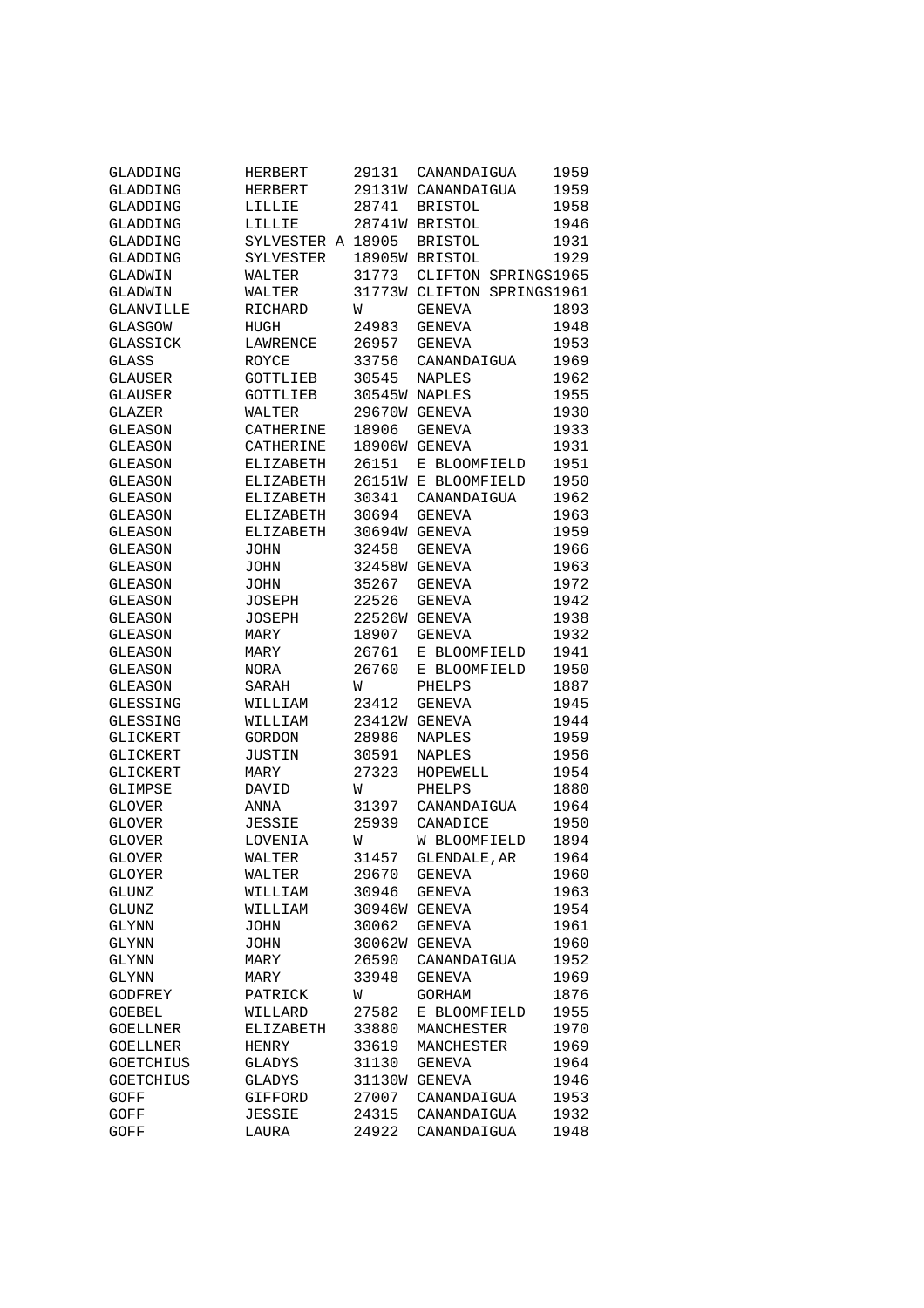| GOFF              | LAURA           |               | 24922W CANANDAIGUA  | 1945 |
|-------------------|-----------------|---------------|---------------------|------|
| GOFF              | LORETTA         | 24124         | CANANDAIGUA         | 1946 |
| GOFF              | LORETTA         |               | 24124W CANANDAIGUA  | 1939 |
| GOFF              | MAYNARD         | 18917         | <b>BRISTOL</b>      | 1923 |
|                   |                 | 24489         |                     | 1947 |
| GOFF              | WILLIAM         |               | CANANDAIGUA         |      |
| GOFF              | WINIFRED        | 28617W        | PHELPS              | 1955 |
| GOFF              | WINIFRED        | 29617         | PHELPS              | 1958 |
| GOGGIN            | ALICE           | 18915         | BLOOMFIELD<br>Е     | 1936 |
| GOGGIN            | MIKE            | 18915W        | E. BLOOMFIELD       | 1936 |
| GOLBY             | SAUL            | 35269         | CANANDAIGUA         | 1972 |
| GOLDEN            | HELEN           | 33957         | S BRISTOL           | 1970 |
| GOLDERG           | BELLA           | 30141         | CANANDAIGUA         | 1961 |
| <b>GOLDFARB</b>   | <b>BARNEY</b>   | 22361         | VICTOR              | 1941 |
| GOLDFARB          | <b>BARNEY</b>   | 22361W        | <b>VICTOR</b>       | 1936 |
| <b>GOLDFARB</b>   | <b>EVA</b>      | 18916         | <b>VICTOR</b>       | 1936 |
| GOLDSMITH         | <b>GERTRUDE</b> | 18914         | CANANDAIGUA         | 1933 |
| GOLDSMITH         | GERTRUDE        | 18914W        | CANANDAIGUA         | 1930 |
| GOLDSTEIN         | ABRAHAM         | 28708         | CANANDAIGUA         | 1957 |
| GOLDSTEIN         | ABRAHAM         | 28708W        | CANANDAIGUA         | 1956 |
| GOLDSTEIN         | <b>RAYMOND</b>  | 27513         | CANANDAIGUA         | 1954 |
| GOLDSTEIN         | <b>RAYMOND</b>  |               | 27513W CANANDAIGUA  | 1949 |
| GOLDSWORTHY       | KATHRYN         | 25736         | CLIFTON SPRINGS1950 |      |
| <b>GOLDTHROPE</b> | FRANK           | 31357         | CANANDAIGUA         | 1964 |
| GOLLNER           | JOHN            | 18918W        | MANCHESTER          | 1920 |
| <b>GOLOS</b>      | <b>BERNARD</b>  | 31779         | <b>GENEVA</b>       | 1965 |
| <b>GOLOS</b>      | <b>BERNARD</b>  | 31779W        | <b>GENEVA</b>       | 1964 |
| <b>GOOCH</b>      | HARRY L         | 18927         | <b>BATH</b>         | 1932 |
| <b>GOODALE</b>    | AVA             | 32043         | CANANDAIGUA         | 1965 |
|                   |                 |               |                     |      |
| GOODALE           | CORA L          | 18934         | <b>BRISTOL</b>      | 1936 |
| <b>GOODALE</b>    | CORA            | 18934W        | <b>BRISTOL</b>      | 1935 |
| <b>GOODALE</b>    | <b>ESTELLA</b>  | 18936         | PHELPS              | 1938 |
| <b>GOODALE</b>    | ESTELLA         | 18936W        | PHELPS              | 1915 |
| <b>GOODALE</b>    | HORACE          | M             | MANCHESTER          | 1864 |
| <b>GOODALE</b>    | LAURANCE        | 29863         | CANANDAIGUA         | 1957 |
| <b>GOODALL</b>    | CLARENCE        | 33687         | MANCHESTER          | 1969 |
| GOODBERLET        | EDWARD          | 22897         | W BLOOMFIELD        | 1943 |
| <b>GOODBERLET</b> | <b>GEORGE</b>   | 35149         | <b>GORHAM</b>       | 1972 |
| <b>GOODBERLET</b> | PHILIP          | 31144         | BLOOMFIELD<br>Е     | 1964 |
| <b>GOODBERLET</b> | PHILIP          | 31144W        | E BLOOMFIELD        | 1956 |
| <b>GOODELL</b>    | <b>CHARLES</b>  | 23912         | MANCHESTER          | 1946 |
| GOODELL           | CLIFFORD        | 26333         | MANCHESTER          | 1952 |
| GOODELL           | GEORGE          | 31081         | MANCHESTER          | 1964 |
| <b>GOODELL</b>    | MARY            | 28475         | FARMINGTON          | 1957 |
| GOOD              | <b>GEORGE</b>   | 33080         | CANANDAIGUA         | 1967 |
| GOODING           | CHARLES E       | 18931         | E BLOOMFIELD        | 1934 |
| GOODING           | EDITH           | 23917         | <b>GORHAM</b>       | 1945 |
| GOODING           | EDITH           | 23917W        | GORHAM              | 1926 |
| GOODING           | ELIAS           | 22568         | <b>HOPEWELL</b>     | 1942 |
| GOODING           | ELIAS           | 22568W        | HOPEWELL            | 1935 |
| GOODING           | EPHRAIM         | W             | <b>BRISTOL</b>      | 1861 |
| GOODING           | EVA C.          |               | 18929W HOPEWELL     | 1927 |
| GOODING           | EVA C           | 18929         | HOPEWELL            | 1934 |
| GOODING           | GEORGE          | W             | CANANDAIGUA         | 1833 |
| GOODING           | LUTIE           | 34386         | CANANDAIGUA         | 1970 |
| GOODING           | MINNIE H        | 18926         | E BLOOMFIELD        | 1932 |
| GOODMAN           | ALBERT          | 21979         | PHELPS              | 1940 |
| <b>GOODMAN</b>    | ALBERT          | 21979W PHELPS |                     | 1914 |
|                   |                 |               |                     |      |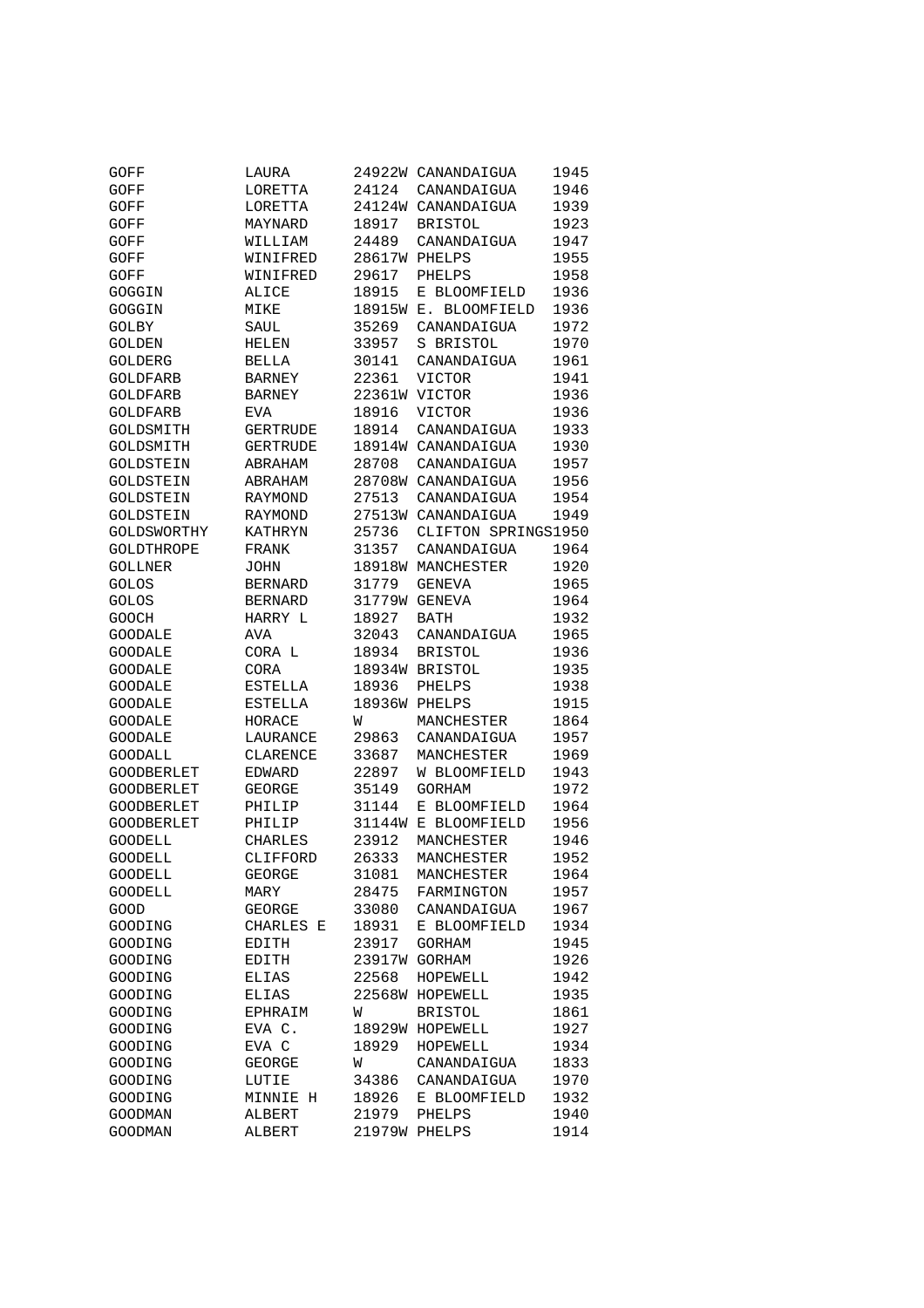| <b>GOODMAN</b>   | ALBERT            | 31568           | PHELPS                     | 1964         |
|------------------|-------------------|-----------------|----------------------------|--------------|
| <b>GOODMAN</b>   | ALICE E.          | 18933W VICTOR   |                            | 1926         |
| <b>GOODMAN</b>   | ANNA              | 18935           | GENEVA                     | 1937         |
| GOODMAN          | ANNA              | 18935W          | <b>GENEVA</b>              | 1937         |
| <b>GOODMAN</b>   | CARL              | 34769           | PHELPS                     | 1972         |
| <b>GOODMAN</b>   | <b>CLARENCE</b>   | 24390           | SPRINGS1947<br>CLIFTON     |              |
| <b>GOODMAN</b>   | <b>DONALD</b>     | 31174           | GENEVA                     | 1964         |
| <b>GOODMAN</b>   | <b>EMMA</b>       | 26452           | PHELPS                     | 1952         |
| <b>GOODMAN</b>   | EZRA              | 26586           | CLIFTON<br>SPRINGS1952     |              |
| GOODMAN          | FLOYD             | 31805           | PHELPS                     | 1962         |
| <b>GOODMAN</b>   | GEORGE            | 28759           | <b>GENEVA</b>              | 1958         |
| <b>GOODMAN</b>   | HARRIET A         | 18928           | <b>GENEVA</b>              | 1933         |
| <b>GOODMAN</b>   | HARRIET           | 25810           | PHELPS                     | 1950         |
| <b>GOODMAN</b>   | JAY               | 29113           | GENEVA                     | 1959         |
| <b>GOODMAN</b>   | JENNIE            | 29012           | PHELPS                     | 1958         |
| <b>GOODMAN</b>   | JENNIE            | 29012W          | PHELPS                     | 1954         |
| <b>GOODMAN</b>   | <b>JESSE</b>      | 27382           | PHELPS                     | 1954         |
| <b>GOODMAN</b>   | <b>JESSE</b>      | 27382W          | PHELPS                     | 1928         |
| <b>GOODMAN</b>   | LUCY              | 26522           | PHELPS                     | 1952         |
| <b>GOODMAN</b>   | MARGARET ANN18932 |                 | PHELPS                     | 1934         |
| GOODMAN          | MARGARET          | 18932W PHELPS   |                            | 1932         |
| <b>GOODMAN</b>   | MARGARET          | 29934           | <b>GENEVA</b>              | 1952         |
| <b>GOODMAN</b>   | MARGARET          | 35274           | <b>GENEVA</b>              | 1972         |
| <b>GOODMAN</b>   | MARY              | 22891           | PHELPS                     | 1943         |
| <b>GOODMAN</b>   | MARY              | 22891W PHELPS   |                            | 1922         |
| <b>GOODMAN</b>   | <b>RAYMOND</b>    | 29005           | PHELPS                     | 1959         |
| GOODMAN          | <b>RAYMOND</b>    | 29005W          | PHELPS                     | 1951         |
| <b>GOODMAN</b>   | <b>ROBERT</b>     | 27467           | PHELPS                     | 1955         |
| <b>GOODMAN</b>   | WILLIAM           | 18930           | PHELPS                     | 1934         |
| GOODNOW          | ALICE E           | 18933           | <b>VICTOR</b>              | 1934         |
| GOODRICH         | <b>ESTELLA</b>    | 22267           | CANANDAIGUA                | 1941         |
| GOODRICH         | <b>ESTELLA</b>    |                 | 22267W CANANDAIGUA         | 1935         |
| GOODRICH         | LEROY             | 23188           | NAPLES                     | 1944         |
| GOODRICH         | LEROY             | 23188W          | <b>NAPLES</b>              | 1944         |
| GOODRICH         | MAUDE             | 30953           | NAPLES                     | 1963         |
| GOODROW          | LAWRENCE          | 30223           | <b>GENEVA</b>              | 1962         |
| GOODROW          | LAWRENCE          | 30223W          | SENECA                     | 1958         |
| <b>GOODSELL</b>  | NORA              | 25111           | FARMINGTON                 | 1948         |
| GOODWIN          | ANNA              | 32199           | E BLOOMFIELD               | 1966         |
| GOODWIN          | ANNA              | 32199W          | E BLOOMFIELD               | 1953         |
| GOODWIN          | IVA               | 32162           | GENEVA                     | 1965         |
| GOODWIN          | IVA               | 32162W GENEVA   |                            | 1961         |
| GOODWIN          | MILDRED           | 21778           | GENEVA                     | 1939         |
| GOODWIN          | MILDRED           |                 | 21778W GENEVA              | 1927         |
| GOODWIN          | <b>ROGER</b>      | 28969           | <b>GENEVA</b>              | 1958         |
| GOODWIN          | <b>ROGER</b>      | 28969W          | <b>GENEVA</b>              | 1954         |
| GOODWIN          | <b>RUSSELL</b>    | W               | E BLOOMFIELD               | 1883         |
| GORDIN           | MARY              | 23797           | GENEVA                     | 1945         |
| GORDIN<br>GORDIS | MARY<br>EDITH     | 23797W<br>27022 | <b>GENEVA</b><br>S BRISTOL | 1943<br>1953 |
| GORDNER          | DAVID             | 34640           | SENECA CASTLE              | 1970         |
| GORDNER          | HAROLD            | 23784           | SENECA                     | 1945         |
| GORDNER          | HELEN             | 34870           | CLIFTON SPRINGS1972        |              |
| GORDON           | ALDA              | 30464           | E BLOOMFIELD               | 1962         |
| GORDON           | ALDA              | 30464W          | E BLOOMFIELD               | 1948         |
| GORDON           | <b>BEATRICE</b>   | 34232           | GENEVA                     | 1970         |
| GORDON           | DELIA             | W               | GENEVA                     | 1882         |
|                  |                   |                 |                            |              |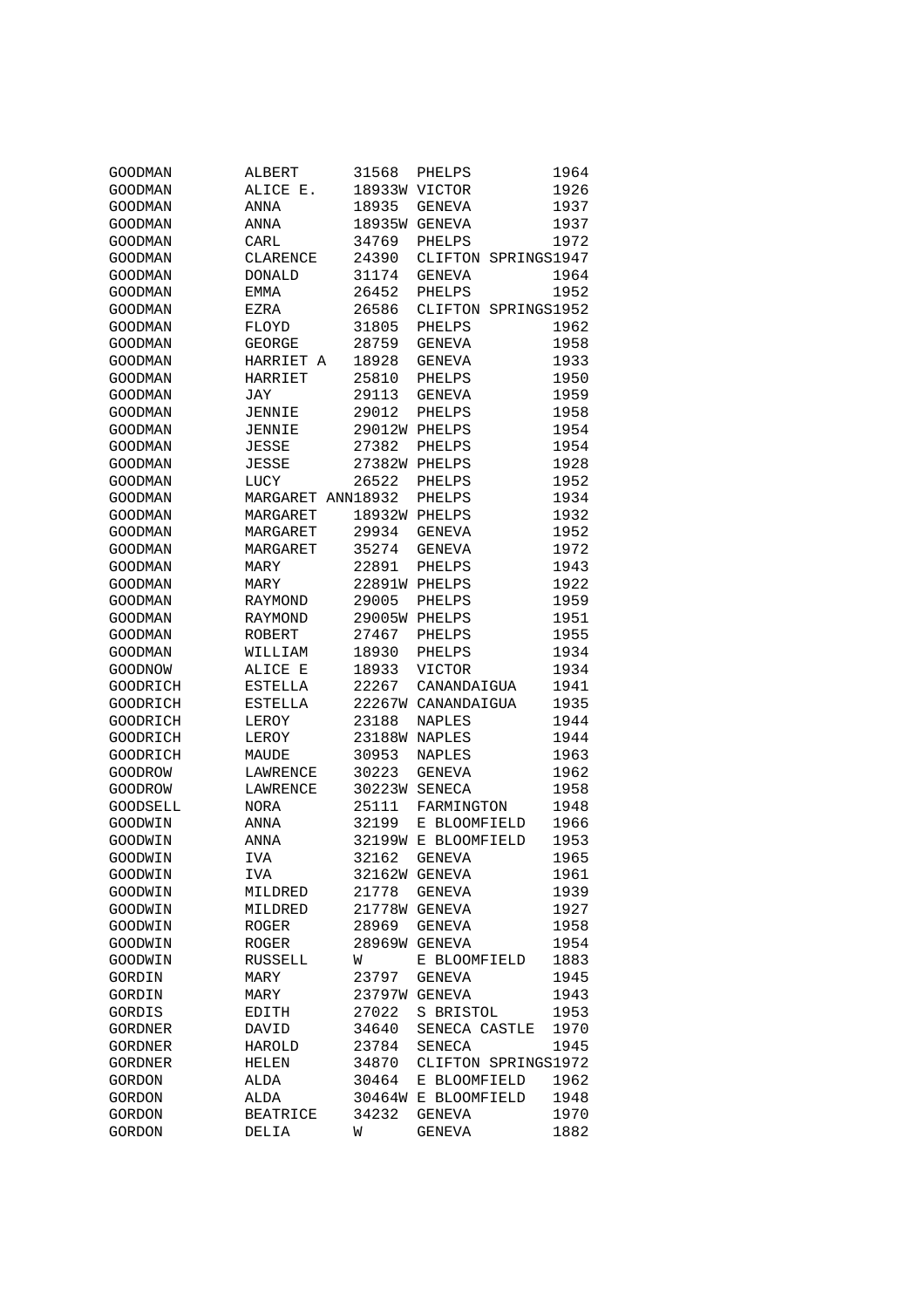| GORDON         | JANET         | 22040  | MANCHESTER                 |             | 1940 |
|----------------|---------------|--------|----------------------------|-------------|------|
| GORDON         | JANET         | 22040W | MANCHESTER                 |             | 1928 |
| GORDON         | LORENZO       | W      | VICTOR                     |             | 1881 |
| GORDON         | MARGARET      | 28110  | <b>GENEVA</b>              |             | 1956 |
| GORDON         | MARGARET      | 28110W | <b>GENEVA</b>              |             | 1954 |
| GORDON         | SARA          | 27197  | GENEVA                     |             | 1954 |
| GORDON         | SARA          | 27197W | <b>GENEVA</b>              |             | 1949 |
| GORDON         | STEWART       | 22205  | <b>BLOOMFIELD</b><br>Е     |             | 1941 |
| GORDON         | STEWART       | 22205W | E BLOOMFIELD               |             | 1941 |
| <b>GORMAN</b>  | HENRY         | 18942  | FARMINGTON                 |             | 1931 |
| GORNDRY        | <b>BESSIE</b> | 34709  | SENECA                     |             | 1969 |
| GORNY          | ANNIE         | 34607  | GENEVA                     |             | 1971 |
| GORNY          | <b>HERMAN</b> | 32093  | <b>GENEVA</b>              |             | 1966 |
| GORPENBECKER   | MARY          | 24870  | NAPLES                     |             | 1948 |
| GORSLINE       | <b>ISAAC</b>  | W      | PHELPS                     |             | 1878 |
| GORTON         | MARJORIE      | 21729  | <b>GENEVA</b>              |             | 1939 |
| GOSELINE       | EVA           | 24810  | PHELPS                     |             | 1947 |
| GOSELINE       | HENRY         | 21630  | PHELPS                     |             | 1939 |
| GOSELINE       | HENRY         | 21630W | PHELPS                     |             | 1917 |
| GOSELINE       | LYDIA         | W      | PHELPS                     |             | 1886 |
| GOSNELL        | FLORA         | 30660  | CANANDAIGUA                |             | 1963 |
| GOSNELL        | ${\tt FLORA}$ | 30660W | CANANDAIGUA                |             | 1961 |
| GOSNELL        | WILLIAM       | 34133  | CANANDAIGUA                |             | 1970 |
| GOSPER         | FRANK         | 30817  | CANANDAIGUA                |             | 1962 |
| GOTSHALL       | MILES         | 32276  | CANANDAIGUA                |             | 1964 |
| GOTSHALL       | MILES         | 32276W | CANANDAIGUA                |             | 1965 |
| GOTTS          | FRANCES       | 24716  | SENECA                     |             | 1947 |
| GOTTS          | FRANK         | 25103  | SENECA                     |             | 1948 |
| GOTTS          | FRANK         | 25103W | SENECA                     |             | 1947 |
| GOTTS          | FREDERICK     | 28531  | SENECA                     |             | 1957 |
| GOTTS          | INA           | 28900  | CANANDAIGUA                |             | 1958 |
| GOTTS          | INA           | 28900W | SENECA                     |             | 1958 |
| GOUGEON        | EMILIANA      | 28878  | CLIFTON SPRINGS1958        |             |      |
| GOUGEON        | EMILIANA      |        | 28878W CLIFTON SPRINGS1958 |             |      |
| GOUGEON        | LEO           | 21634  | CLIFTON SPRINGS1939        |             |      |
| GOUGEON        | ROLAND        | 27983  | CLIFTON                    | SPRINGS1956 |      |
| GOULAY         | MINNIE        | 27403  | FARMINGTON                 |             | 1954 |
| GOULD          | ESTHER        | 29017  | CLIFTON SPRINGS1959        |             |      |
| GOULD          | ESTHER        |        | 29017W CLIFTON SPRINGS1955 |             |      |
| <b>GOULD</b>   | GEORGE        |        | 26079W CANANDAIGUA         |             | 1950 |
| GOULD          | GOERGE        |        | 26079 CANANDAIGUA          |             | 1951 |
| GOULDRICK      | EDWARD        | 22600  | <b>VICTOR</b>              |             | 1942 |
| GOULDRICK      | MARGARET      | 27570  | VICTOR                     |             | 1955 |
| GOUNDRY        | WARREN        | 26299  | SENECA                     |             | 1952 |
| GOURLAY        | DONALD        | 31345  | FARMINGTON                 |             | 1964 |
| GOURLAY        | ELI           | 23908  | FARMINGTON                 |             | 1946 |
| GOURLAY        | ELI           |        | 23908W FARMNGTON           |             | 1922 |
| <b>GOURLAY</b> | FRANC         | 27209  | FARMINGTON                 |             | 1954 |
| GOURLAY        | FRANC         | 27209W | FARMINGTON                 |             | 1951 |
| <b>GOURLAY</b> | MARK          | 24726  | FARMINGTON                 |             | 1947 |
| GOURLAY        | MINNIE        | 27403W | FARMINGTON                 |             | 1949 |
| GOURLAY        | NORMAN        | 34879  | FARMINGTON                 |             | 1972 |
| GOVERNOR       | NELLIE        | 24060  | MANCHESTER                 |             | 1946 |
| GOVERNOR       | PETER         | 24059  | MANCHESTER                 |             | 1946 |
| GOWANS         | JAMES         | W      | <b>BRISTOL</b>             |             | 1898 |
| GOWING         | JENNIE        | 18943  | MANCHESTER                 |             | 1933 |
| GOWING         | JENNIE        | 18943W | CLIFTON SPRINGS1933        |             |      |
|                |               |        |                            |             |      |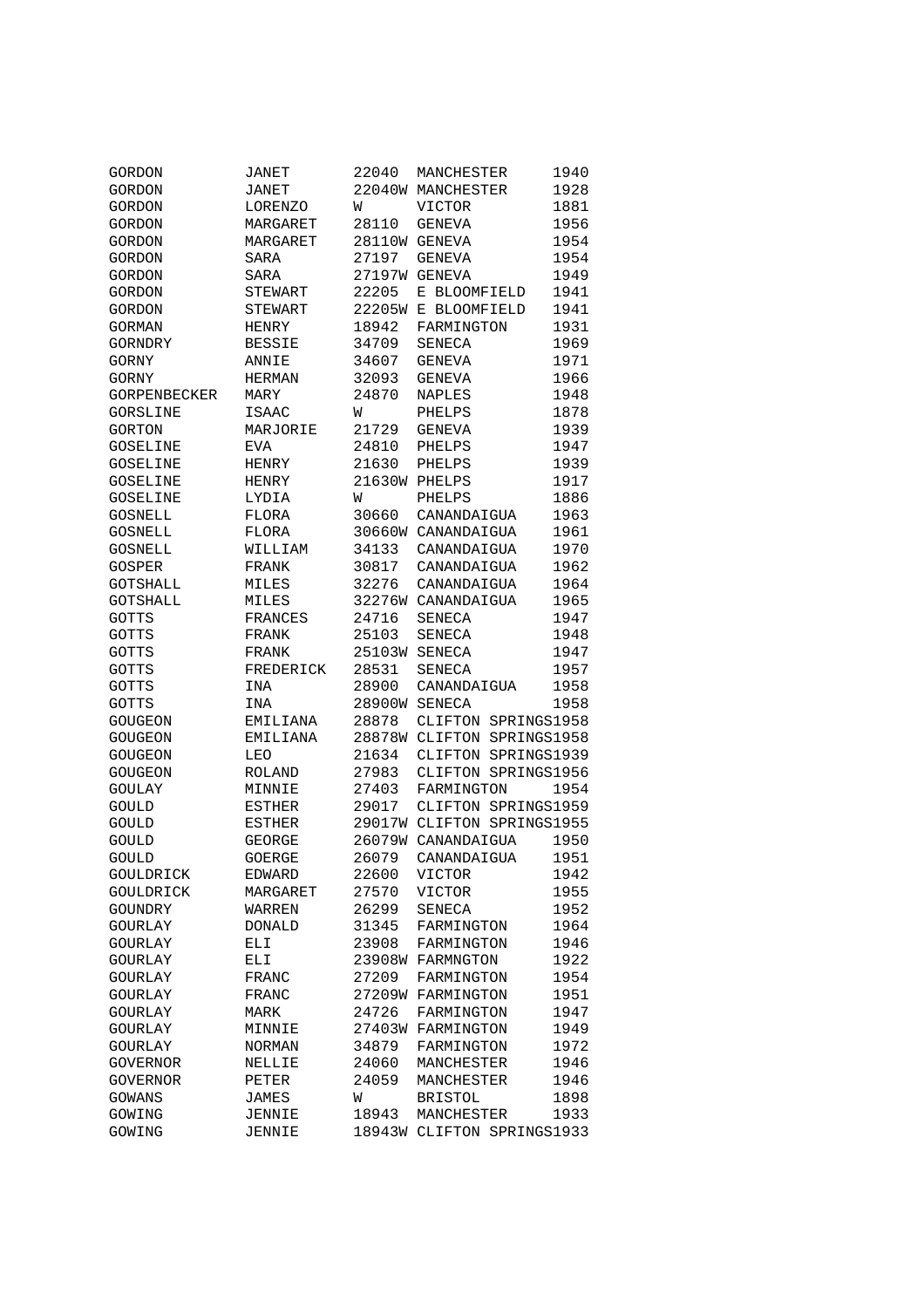| GOYETTE        | PHILLIP                      | 31998         | CANANDAIGUA         | 1965 |
|----------------|------------------------------|---------------|---------------------|------|
| GRABNER        | MARY                         | 27986         | CANANDAIGUA         | 1947 |
| GRACE          | EDWARD L.                    | 22538         | CANANDAIGUA         | 1942 |
| GRACE          | EMMA                         | 29157         | <b>GENEVA</b>       | 1957 |
| <b>GRACE</b>   | FRED                         | 30444         | SHORTSVILLE         | 1961 |
| GRACE          | FRED                         | 30444W        | SHORTSVILLE         | 1943 |
| GRACE          | MINNIE                       | 22371         | CANANDAIGUA         | 1941 |
| <b>GRACE</b>   | NELLIE                       | 29985         | SHORTSVILLE         | 1961 |
| GRACEY         | JAMES H                      | 18952         | CANANAIGUA          | 1936 |
| GRACEY         | LILLIAN                      | 25837         | <b>BRISTOL</b>      | 1950 |
| <b>GRACEY</b>  | LILLY                        | 23179         | CLIFTON SPRINGS1944 |      |
| GRACEY         | LUELLA                       | 22119         | GENEVA              | 1941 |
| GRACEY         | LUELLA                       | 22119W        | <b>GENEVA</b>       | 1929 |
| GRACEY         | NETTIE                       | 28046         | CANANDAIGUA         | 1955 |
| GRACEY         | THOMAS                       | 28194         | CANANDAIGUA         | 1955 |
| GRACEY         | WILLIAM                      | 23274         | GENEVA              | 1944 |
| <b>GRACEY</b>  | WILLIAM                      | 23274W        | <b>GENEVA</b>       | 1944 |
| GRAEFF         | JACOB                        | 26742         | CLIFTON SPRINGS1953 |      |
| <b>GRAFF</b>   | <b>JOHN</b>                  | 18950         | SAVONA              | 1933 |
| <b>GRAFF</b>   | LULA                         | 29818         | NAPLES              | 1961 |
| GRAF           | RUDOLPH                      | 21731         | OAKS CORNERS        | 1939 |
| GRAGION        | VINCENT                      | 29826         | <b>GENEVA</b>       | 1961 |
| GRAGION        | VINCENT                      | 29826W        | <b>GENEVA</b>       | 1952 |
| <b>GRAHAM</b>  | HERBERT                      | 25716         | NAPLES              | 1940 |
| <b>GRAHAM</b>  | MARY ETTA                    | 25717         | NAPLES              | 1946 |
| <b>GRAHAM</b>  | MARY                         | 33916         | CANANDAIGUA         | 1968 |
| GRAHAM         | RICHARD                      | 34809         | GENEVA              | 1972 |
| GRAIGON        | FLOSSIE                      | 33836         | <b>GENEVA</b>       | 1970 |
| GRANBY         | JAMES W                      | 18948         | NAPLES              | 1933 |
| GRANBY         | JAMES                        | 18948W        | NAPLES              | 1919 |
| GRANBY         | JENNIE                       | 25666         | NAPLES              | 1950 |
| GRANBY         | JENNIE                       | 25666W NAPLES |                     | 1950 |
| GRANBY         | JOHN                         | 21792         | NAPLES              | 1967 |
| GRANBY         | $\ensuremath{\mathsf{MARY}}$ | 18951W NAPLES |                     | 1935 |
| GRANBY         | RUBY                         | 21670         | NAPLES              | 1939 |
| GRANDBY        | MARY                         | 24626         | <b>NAPLES</b>       | 1948 |
| GRANDY         | MARY E                       | 18951         | NAPLES              | 1935 |
| GRANDY         | MARY                         | 24626W NAPLES |                     | 1946 |
| GRANEY         | $\mbox{ANN}$                 | 30537         | <b>GENEVA</b>       | 1962 |
| <b>GRANEY</b>  | ANN                          | 30537W GENEVA |                     | 1961 |
| GRANEY         | CATHERINE                    | W             | <b>GENEVA</b>       | 1890 |
| GRANEY         | CHARLES                      | 24945         | GENEVA              | 1947 |
| GRANGER        | ALDON                        | 27816         | HOPEWELL            | 1954 |
| GRANGER        | ELIHU                        | W             | PHELPS              | 1842 |
| <b>GRANGER</b> | LOGENIA E                    | 18949         | MANCHESTER          | 1933 |
| GRANGER        | LOGENIA                      |               | 18949W MANCHESTER   | 1928 |
| GRANGER        | SARAH                        | W             | MANCHESTER          | 1889 |
| GRANT          | ALICE                        | 22721         | SENECA              | 1943 |
| GRANT          | ALICE                        | 22721W        | SENECA              | 1942 |
| GRANT          | ETHEL                        | 22196         | SENECA              | 1941 |
| GRANT          | ETHEL                        | 22196W        | SENECA              | 1940 |
| GRANT          | WILLIAM                      | 22624         | GENEVA              | 1942 |
| GRANT          | WILLIAM                      | 22624W        | GENEVA              | 1938 |
| GRANT          | WILLIAM                      | 28070         | GENEVA              | 1956 |
| GRAVES         | CLARA                        | 30383         | GENEVA              | 1961 |
| GRAVES         | CLARA                        | 30383W        | GENEVA              | 1952 |
| <b>GRAVES</b>  | FRANK                        | 24477         | CANANDAIGUA         | 1947 |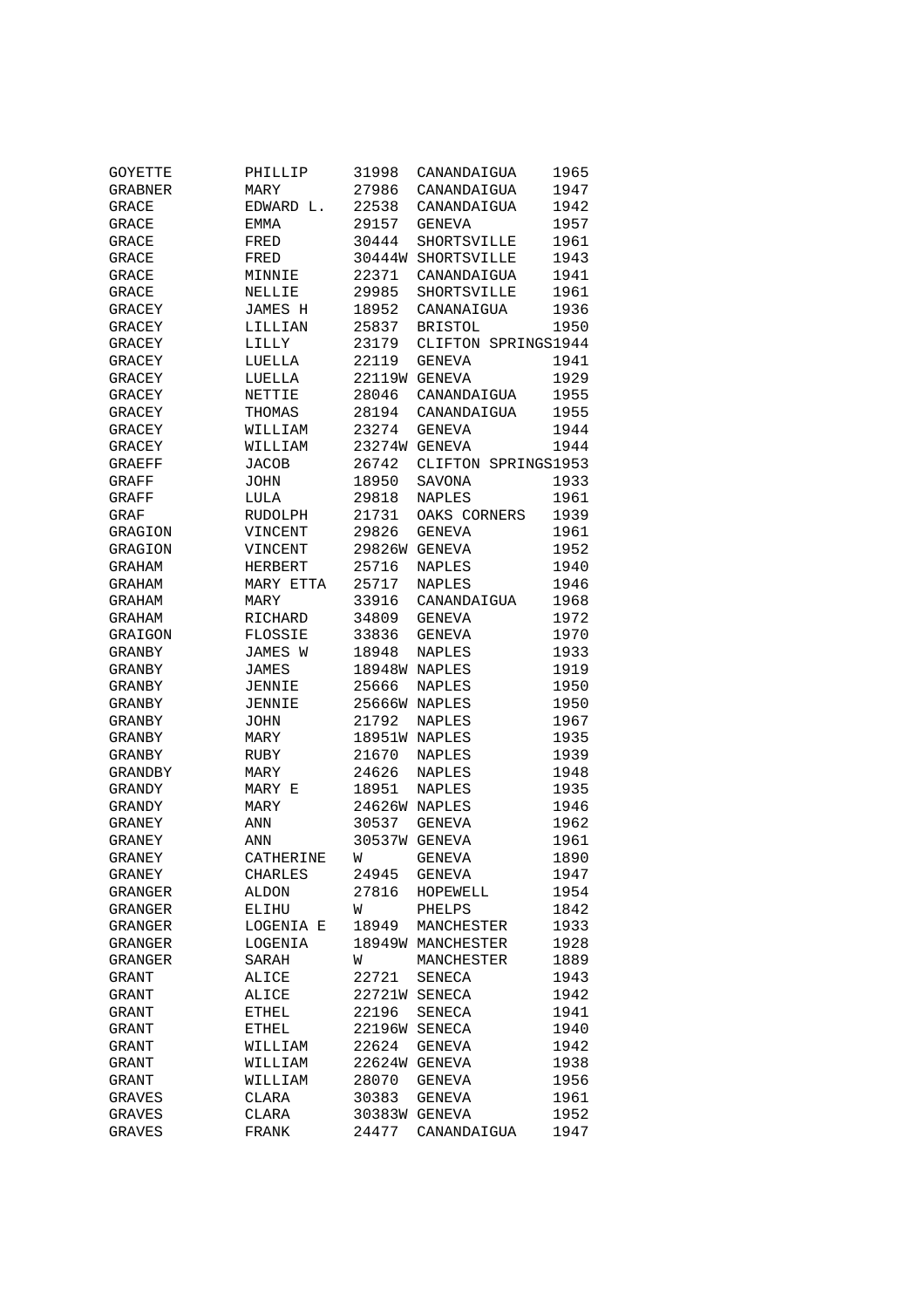| <b>GRAVES</b>      | HENRY             | 27744         | GENEVA                     | 1955 |
|--------------------|-------------------|---------------|----------------------------|------|
| GRAVES             | HENRY             | 27744W        | GENEVA                     | 1954 |
| GRAVES             | HOBART            | 34420         | <b>NAPLES</b>              | 1971 |
| <b>GRAVES</b>      | IRENE             | 23438W        | <b>GENEVA</b>              | 1942 |
| GRAVES             | IRENE             | 24348         | <b>GENEVA</b>              | 1945 |
| <b>GRAVES</b>      | LOU               | 34851         | NAPLES                     | 1968 |
| GRAVES             | MAUDE             | 24476         | CANANDAIGUA                | 1946 |
| <b>GRAVES</b>      | RALPH             | 29302         | PHELPS                     | 1959 |
| <b>GRAVES</b>      | RALPH             | 29302W PHELPS |                            | 1957 |
| GRAVES             | WILLIAM           | 18953         | CLIFTON SPRINGS1937        |      |
| GRAVES             | WILLIAM           | 18953W PHELPS |                            | 1927 |
| GRAVILLER          | ANNA              | 24581         | HOPEWELL                   | 1922 |
| GRAVILLER          | FREDERICK         | 22494         | HOPEWELL                   | 1942 |
| GRAVILLER          | FREDERICK         |               | 22494W HOPEWELL            | 1939 |
| GRAW               | <b>HERMAN</b>     | 28105         | CANANDAIGUA                | 1954 |
| GRAY               | CLARA             | 32460         | CANANDAIGUA                | 1967 |
| GRAY               | CLARA             | 32460W        | CANANDAIGUA                | 1961 |
| <b>GRAY</b>        | FRANKLIN          | 32928         | CANANDAIGUA                | 1968 |
| GRAY               | <b>GRACE</b>      | 27432         | <b>GENEVA</b>              | 1954 |
| GRAY               | GRACE             | 27432W        | <b>GENEVA</b>              | 1941 |
| <b>GRAY</b>        | IRENE             | 34934         | NAPLES                     | 1972 |
| GRAY               | JANE              | W             | HOPEWELL                   | 1866 |
| GRAY               | MARY&WILLIAM22821 |               | <b>GENEVA</b>              | 1933 |
| <b>GRAY</b>        | SARA              | 27451         | CANANDAIGUA                | 1954 |
| GRAY               | SARA              |               | 27451W CANANDAIGUA         | 1951 |
| GRAY               | WALTER M.         |               | 18947W CLIFTON SPRINGS1930 |      |
| <b>GRAY</b>        | WALTER M          | 18947         | CLIFTON SPRINGS1932        |      |
| GRAY               | WILLIAM           | 26671         | NAPLES                     | 1952 |
| GRAZIANO           | ANTONINA          | 29305         | GENEVA                     | 1959 |
| GRAZIANO           | ANTONINA          | 29305W        | <b>GENEVA</b>              | 1954 |
| <b>GRECO</b>       | LUIGI             | 32846         | <b>GENEVA</b>              | 1961 |
| GREEK              | THELMA            | 34683         | SENECA                     | 1971 |
| <b>GREEN</b>       | ADELBERT          | 25576         | W BLOOMFIELD               | 1949 |
| GREEN              | ADELBERT          |               | 25576W W BLOOMFIELD        | 1937 |
| <b>GREEN</b>       | ANNA              | 28901         | RICHMOND                   | 1958 |
| GREEN              | ANNA              | 28901W        | RICHMOND                   | 1954 |
| GREENAWAY          | ROBERT            | 23116         | GENEVA                     | 1944 |
| GREENAWAY          | <b>ROBERT</b>     | 23116W        | <b>GENEVA</b>              | 1926 |
| GREEN              | CARL              | 28585         | GORHAM                     | 1958 |
| <b>GREEN</b>       | CARL              |               | 28585W GORHAM              | 1957 |
| GREEN              | CHARLES E.        | 18968W VICTOR |                            | 1928 |
| GREEN              | CHARLES E         | 18968         | VICTOR                     | 1934 |
| GREEN              | <b>CHARLES</b>    | 28057         | GORHAM                     | 1956 |
| GREEN              | CHARLES           | 28057W        | GORHAM                     | 1950 |
| GREEN              | CHARLES           | 35325         | GENEVA                     | 1973 |
| GREEN              | <b>CHARLES</b>    | W             | <b>GORHAM</b>              | 1891 |
| <b>GREEN</b>       | CHARLIE           | 22908         | CANANDAIGUA                | 1943 |
| GREEN              | CHARLIE           |               | 22908W CANANDAIGUA         | 1922 |
| <b>GREENDONNER</b> | CARL              | 18967         | CANANDAIGUA                | 1931 |
| GREEN              | <b>DUNCAN</b>     | 25798         | SENECA                     | 1950 |
| GREEN              | DUNCAN            |               | 25798W SENECA              | 1950 |
| <b>GREENE</b>      | CARRIE H          | 18964         | FARMINGTON                 | 1931 |
| GREENE             | CATHERINE         | 31099         | GENEVA                     | 1964 |
| GREENE             | CATHERINE         |               | 31099W GENEVA              | 1961 |
| GREENE             | CYNTHIA           | W             | FARMINGTON                 | 1887 |
| GREEN              | EDNA              | 27248         | STANLEY                    | 1954 |
| <b>GREEN</b>       | EDNA              |               | 27248W GORHAM              | 1951 |
|                    |                   |               |                            |      |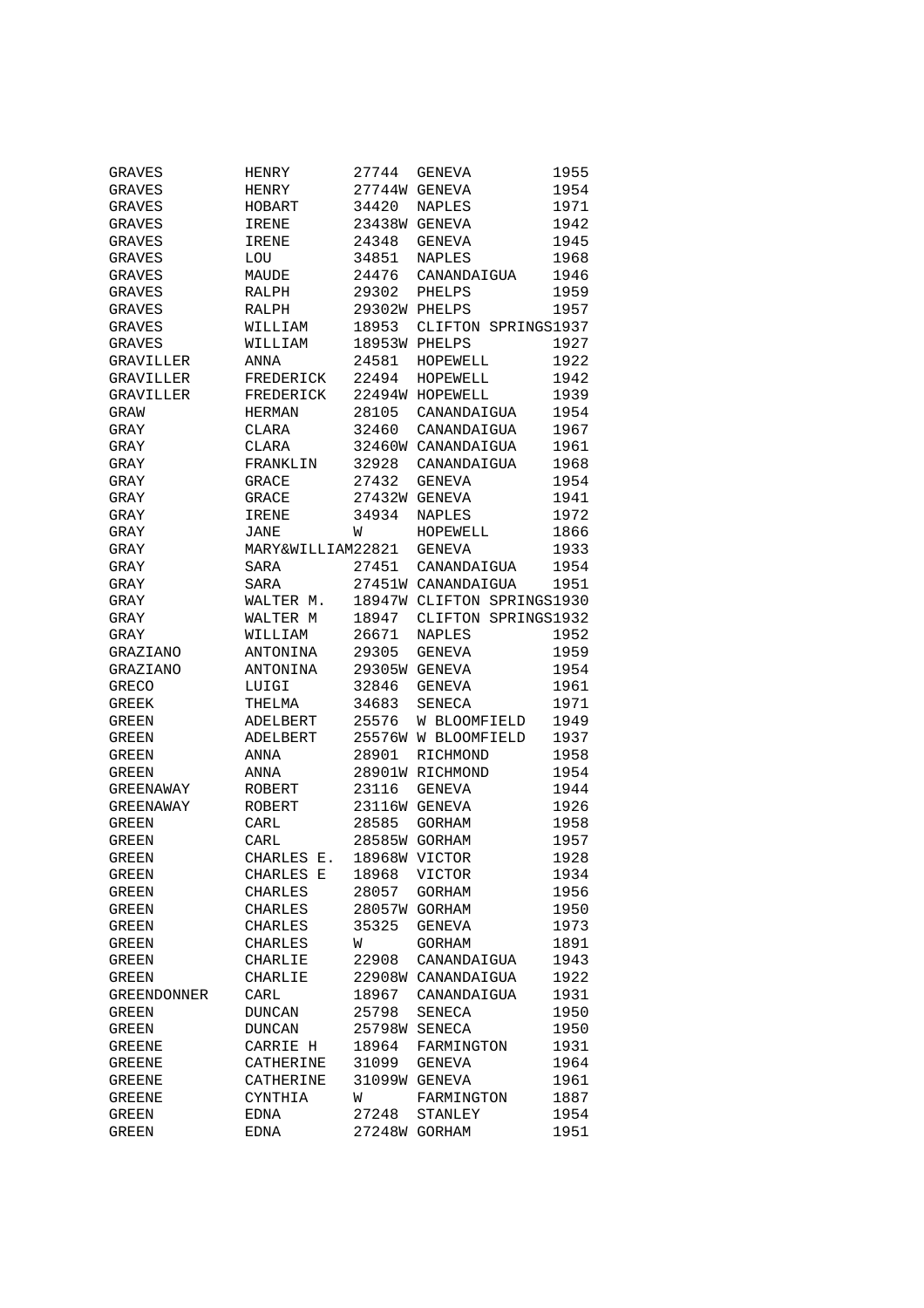| GREEN            | EDWARD         | 25299         | W BLOOMFIELD        | 1949 |
|------------------|----------------|---------------|---------------------|------|
| <b>GREEN</b>     | EDWARD         |               | 25299W W BLOOMFIELD | 1948 |
| <b>GREENE</b>    | ELLSWORTH      | 26279         | CANANDAIGUA         | 1952 |
| <b>GREENE</b>    | ELLSWORTH      | 26279W        | VICTOR              | 1936 |
| <b>GREENE</b>    | <b>JOSEPH</b>  | 18970         | CANANDAIGUA         | 1937 |
| <b>GREENE</b>    | JOSEPH         | 18972         | FARMINGTON          | 1938 |
| <b>GREENE</b>    | JOSEPHA        |               | 18970W CANANDAIGUA  | 1937 |
| <b>GREENE</b>    | LEROY          | 33814         | <b>GENEVA</b>       | 1969 |
| GREEN            | ELIZABETH      | 25729         | GORHAM              | 1950 |
| GREEN            | ELIZABETH      | 25729W        | GORHAM              | 1949 |
| <b>GREEN</b>     | EMMA           | 24928         | CLIFTON SPRINGS1948 |      |
| GREEN            | EMMA           | 24928W        | MANCHESTER          | 1947 |
| <b>GREENE</b>    | SADIE          | 33617         | <b>GORHAM</b>       | 1969 |
| <b>GREEN</b>     | <b>EVERETT</b> | 32213         | GORHAM              | 1966 |
| <b>GREEN</b>     | <b>EVERETT</b> | 32213W GORHAM |                     | 1956 |
| <b>GREENEY</b>   | FREDERICK      | 25271         | HOPEWELL            | 1947 |
| GREEN            | EZRA G.        | 18966         | MANCHESTER          | 1932 |
| <b>GREEN</b>     | FANNIE         | 24929         | CLIFTON SPRINGS1948 |      |
| <b>GREEN</b>     | FANNIE         |               | 24929W MANCHESTER   | 1947 |
| GREENFIELD       | ROBERT         | 18973         | <b>GENEVA</b>       | 1938 |
| <b>GREEN</b>     | FRANK LEE      | 18962         | ROCHESTER           | 1931 |
| <b>GREEN</b>     | FRANK          |               | 18962W RICHMOND     | 1930 |
| GREEN            | FRED           | 34890         | <b>VICTOR</b>       | 1964 |
| GREEN            | GRACE          | 32909         | CANANDAIGUA         | 1967 |
| GREEN            | <b>HENRY</b>   | W             | GORHAM              | 1849 |
| GREEN            | HOWARD         | 27845         | E BLOOMFIELD        | 1954 |
| GREEN            | HOWARD         | 30949         | PHELPS              | 1960 |
| GREEN            | JOHN R.        | 22553         | RICHMOND            | 1942 |
| GREEN            | JOHN           | 22553W        | RICHMOND            | 1902 |
| <b>GREEN</b>     | <b>JOHN</b>    | W             | <b>GENEVA</b>       | 1867 |
| GREEN            | JOSEPHINE      | 25754         | GORHAM              | 1949 |
| GREEN            | JOSEPHINE      |               | 25754W CANANDAIGUA  | 1938 |
| <b>GREEN</b>     | JULIA          | 27739         | CANANDAIGUA         | 1955 |
| GREEN            | JULIA          |               | 27739W CANANDAIGUA  | 1929 |
| <b>GREEN</b>     | LEWIS          | 26374         | CLIFTON SPRINGS1951 |      |
| <b>GREEN</b>     | LIZZIE         | 23334         | CANANDAIGUA         | 1944 |
| GREEN            | MARION         | 25468         | W BLOOMFIELD        | 1948 |
| GREEN            | MARTHA         | 30518         | <b>GENEVA</b>       | 1962 |
| <b>GREEN</b>     | NELLIE         | 32855         | CANANDAIGUA         | 1967 |
| <b>GREENOW</b>   | MARY           | 29192         | <b>GORHAM</b>       | 1958 |
| GREEN            | PIERPONT L     | 18963         | CANANDAIGUA         | 1931 |
| GREEN            | PIERPONT       |               | 18963W RICHMOND     | 1931 |
| GREEN            | ROBERT         | 34436         | STANLEY             | 1971 |
| GREEN            | SAMUEL         | W             | GENEVA              | 1872 |
| GREEN            | WILLIAM        | 21955         | VICTOR              | 1940 |
| GREEN            | WILLIAM        | 21955W VICTOR |                     | 1940 |
| GREEN            | WILLIAM        | 24463         | GORHAM              | 1947 |
| GREEN            | WILLIAM        | 29999         | ERIEVILLE           | 1957 |
| GREEN            | WILLIAM        | 33892         | CANANDAIGUA         | 1970 |
| <b>GREENWOOD</b> | ALBERT         | 33760         | PHELPS              | 1969 |
| <b>GREENWOOD</b> | ELEANOR        | 33220         | PHELPS              | 1968 |
| <b>GREENWOOD</b> | JOHN           | 24086         | PHELPS              | 1946 |
| GREENWOOD        | WARREN         | 21901         | GENEVA              | 1940 |
| GREER            | JASPER         | 18965         | FARMINGTON          | 1932 |
| GREGG            | BENJAMIN       | W             | <b>BRISTOL</b>      | 1866 |
| GREGG            | BENJAMIN       | W             | <b>BRISTOL</b>      | 1837 |
| <b>GREGG</b>     | CLARRIENE      | 25203         | CANANDAIGUA         | 1949 |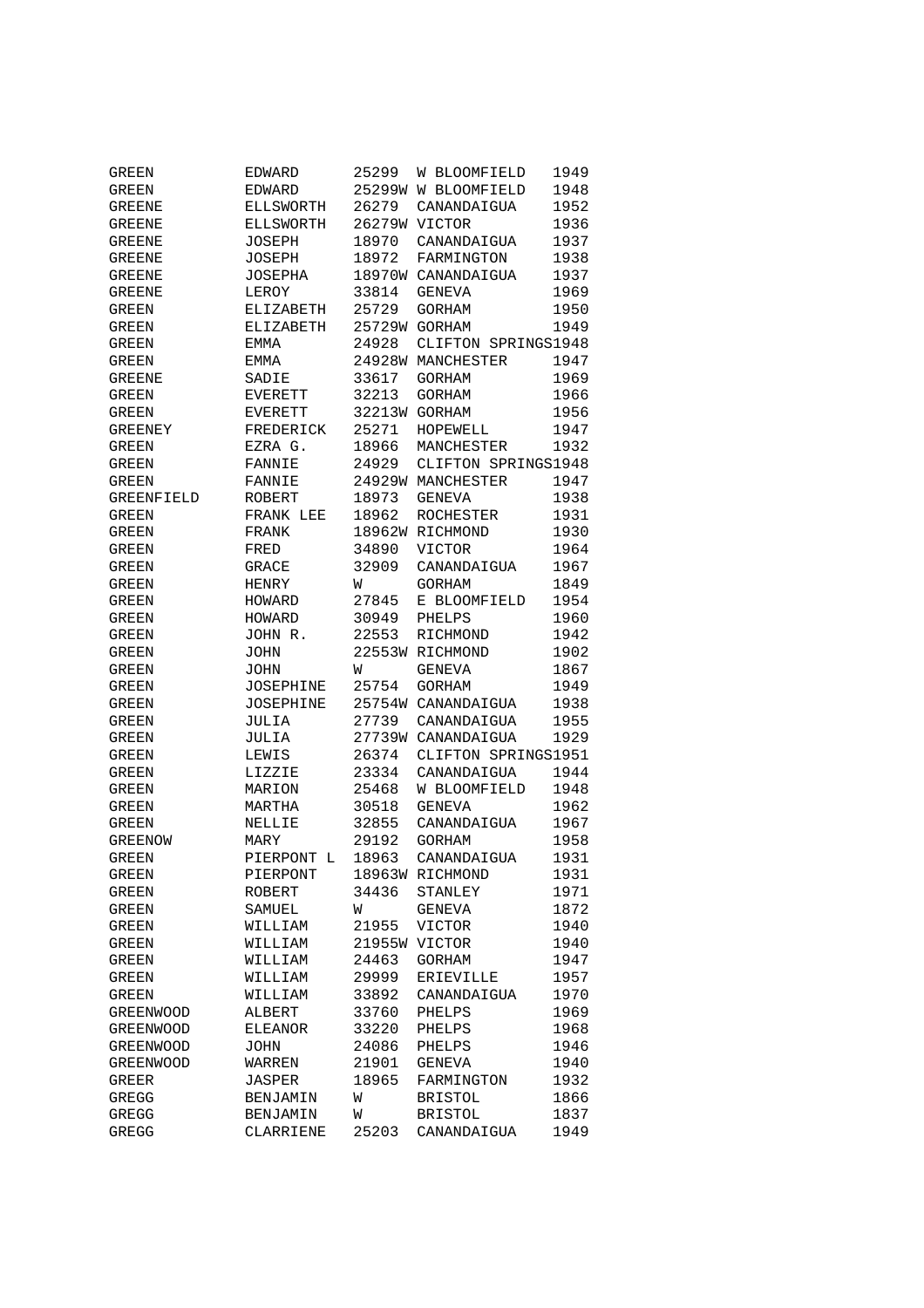| <b>GREGG</b>    | GEORGE W      | 18969  | CANANDAIGUA         | 1934 |
|-----------------|---------------|--------|---------------------|------|
| GREGG           | <b>GEORGE</b> | 18969W | CANANDAIGUA         | 1926 |
| GREGG           | GEORGE        | 22830  | CANANDAIGUA         | 1942 |
| GREGG           | GEORGE        | 22830W | CANANDAIGUA         | 1940 |
| <b>GREGG</b>    | GEORGE        | 30984  | CANANDAIGUA         | 1963 |
| GREGG           | JOHN          | 18971  | <b>BRISTOL</b>      | 1937 |
| GREGG           | <b>JOHN</b>   | 18971W | CANANDAIGUA         | 1919 |
| <b>GREGG</b>    | MABEL         | 31764  | CANANDAIGUA         | 1965 |
| GREGG           | MABEL         | 31764W | CANANDAIGUA         | 1961 |
| GREGORY         | ANNA          | 32567  | CANANDAIGUA         | 1967 |
| GREGORY         | JANE          | W      | CANANDAIGUA         | 1891 |
| GREINER         | BERTHA        | 22919  | <b>NAPLES</b>       | 1943 |
| GREINER         | <b>BERTHA</b> | 22919W | NAPLES              | 1930 |
| GRENDON         | ANNETTE       | 33011  | CANANDAIGUA         | 1968 |
| <b>GRENOW</b>   | FRANK         | 23874  | GORHAM              | 1944 |
| <b>GRESH</b>    | CLARENCE      | 22531  | CANANDAIGUA         | 1942 |
| GRESH           | CLARENCE      | 22531W | CANANDAIGUA         | 1916 |
| <b>GRESH</b>    | LOUISE        | 29073  | CANANDAIGUA         | 1958 |
| GRESH           | LOUISE        | 29073W | CANANDAIGUA         | 1948 |
| <b>GRETCHEN</b> | EDWARD        | 34020  | CANANDAIGUA         | 1970 |
| <b>GRETH</b>    | <b>HANNAH</b> | 33866  | <b>VICTOR</b>       | 1970 |
| <b>GRETH</b>    | <b>JOHN</b>   | 28907  | <b>VICTOR</b>       | 1958 |
| GRICE           | HAROLD        | 27889  | GORHAM              | 1956 |
| GRIDLEY         | CLARK W       | 18979  | PHELPS              | 1934 |
| GRIESA          | CAROLINE      | 18978  | NAPLES              | 1934 |
| GRIESA          | CAROLINE      | 18978W | NAPLES              | 1929 |
| GRIESA          | MARY          | 26759  | CANANDAIGUA         | 1953 |
| GRIESA          | MARY          | 26759W | S BRISTOL           | 1950 |
| GRIEVE          | HUGH          | 30023  | CANANDAIGUA         | 1961 |
| <b>GRIEVE</b>   | <b>HUGH</b>   | 30023W | CANANDAIGUA         | 1954 |
| GRIEVE          | JOHN          | 23033  | W BLOOMFIELD        | 1943 |
| GRIEVE          | JOHN          | 23033W | W BLOOMFIELD        | 1938 |
| GRIEVE          | MARY          | 31154  | CANANDAIGUA         | 1963 |
| GRIEVE          | SYLVIA        | 28344  | CANANDAIGUA         | 1957 |
| GRIEVE          | SYLVIA        | 28344W | CANANDAIGUA         | 1956 |
| GRIFFEN         | ESTHER A      | 18977  | MANCHESTER          | 1932 |
| GRIFFIN         | CHARLES       | 27663  | PHELPS              | 1955 |
| GRIFFIN         | ESTHER A.     | 18977W | CLIFTON SPRINGS1932 |      |
| GRIFFIN         | <b>JAMES</b>  | 18981  | <b>GENEVA</b>       | 1937 |
| GRIFFIN         | SOPHIA        | 24278  | SENECA              | 1945 |
| GRIFFIN         | VIOLA         | 34730  | CANANDAIGUA         | 1971 |
| GRIFFIN         | WILLIAM       | 34459  | GENEVA              | 1971 |
| GRIFFIS         | ELLEN         | 29022  | SENECA              | 1959 |
| GRIFFITH        | ALLYN         | 32882  | SENECA CASTLE       | 1967 |
| GRIFFITH        | ANN           | 24829  | CANANDAIGUA         | 1940 |
| GRIFFITH        | ANNA          | 34014  | CANANDAIGUA         | 1970 |
| GRIFFITH        | GEORGIA       | 23984  | SENECA              | 1946 |
| GRIGER          | <b>GEORGE</b> | 27401  | GENEVA              | 1954 |
| GRIGG           | CHARLES       | 22774  | GENEVA              | 1943 |
| GRIGGS          | JOSEPH        | W      | HOPEWELL            | 1879 |
| GRIMBLE         | EDWARD        | 26845  | CANANDAIGUA         | 1952 |
| GRIMBLE         | EDWARD        |        | 26845W CANANDAIGUA  | 1950 |
| GRIMBLE         | HOWARD        | 34117  | E BLOOMFIELD        | 1970 |
| GRIMBLE         | MARY          | 33906  | E BLOOMFIELD        | 1970 |
| GRIMES          | ELSIE         | 23865W | GORHAM              | 1947 |
| GRIMES          | <b>ELSIE</b>  | 24865  | GORHAM              | 1948 |
| GRIMES          | HOLLISTER     | W      | CANANDAIGUA         | 1889 |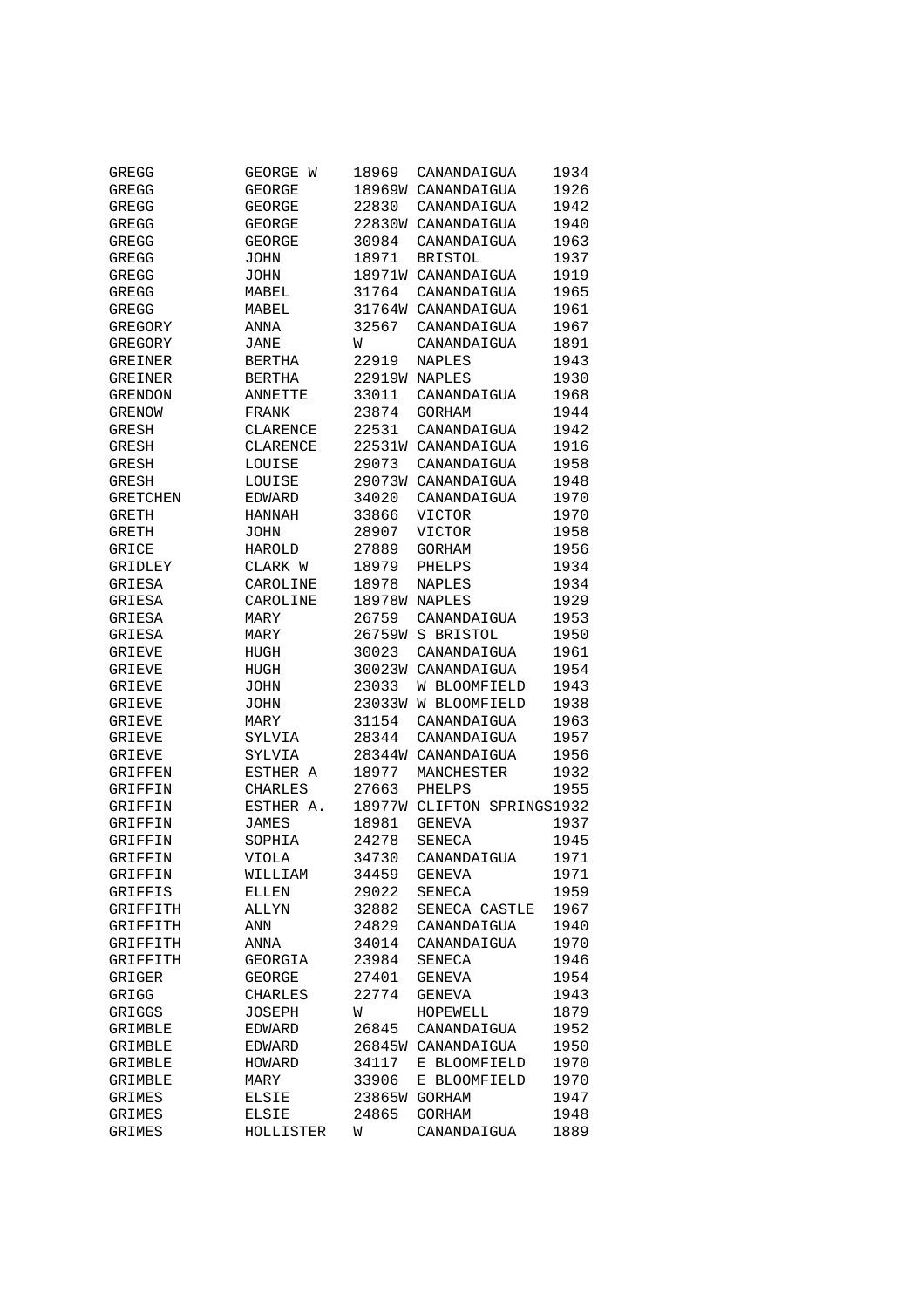| GRIMES              | JAMES         | 24660                  | CANANDAIGUA         | 1947         |
|---------------------|---------------|------------------------|---------------------|--------------|
| GRIMES              | JAMES         | 24660W                 | GORHAM              | 1931         |
| GRIMES              | NAHUM         | W                      | CANANDAIGUA         | 1891         |
| GRIMSLEY            | DAVID         | 28346                  | SHORTSVILLE         | 1956         |
| GRIMSLEY            | EDITH S       | 18980                  | PHELPS              | 1936         |
| GRIMSLEY            | <b>EMMA</b>   | 22906                  | CLIFTON SPRINGS1943 |              |
| GRIMSLEY            | EMMA          | 22906W                 | CLIFTON SPRINGS1930 |              |
| GRIMSLEY            | ERMA          | 34867                  | CLIFTON SPRINGS1970 |              |
| GRIMSLEY            | HENRY         | 22760                  | MANCHESTER          | 1941         |
| GRIMSLEY            | HENRY         | 22760W                 | MANCHESTER          | 1936         |
| GRIMSLEY            | JOSEPHINE     | 34144                  | SHORTSVILLE         | 1970         |
| GRIMSLEY            | LOUISE        | 35178                  | CLIFTON SPRINGS1972 |              |
| GRIMSLEY            | LYLE          | 32901                  | MANCHESTER          | 1967         |
| GRIMSLEY            | MALINDA       | 18983                  | PHELPS              | 1935         |
| GRIMSLEY            | MATILDA       | 18983W                 | PHELPS              | 1925         |
| GRIMSLEY            | RICHARD       | 18982                  | PHELPS              | 1936         |
| GRIMSLEY            | RUTH          | 26221                  | SHORTSVILLE         | 1951         |
| GRIMSLEY            | WILLIAM       | 23738                  | PHELPS              | 1940         |
| GRINGERI            | CARMELO       | 35081                  | GENEVA              | 1972         |
| GRINGERI            | MARY          | 27552                  | <b>GENEVA</b>       | 1955         |
| GRINGERI            | NANCY         | 33069                  | <b>GENEVA</b>       | 1968         |
| GRINNELL            | ALICE         | 26707                  | FARMINGTON          | 1932         |
| GRINNELL            | MORRIS        | W                      | MANCHESTER          | 1867         |
| GRINNELL            | <b>MYRON</b>  | 35089                  | WABASH              | 1971         |
| GRISWOLD            | <b>BUDD</b>   | 32044                  | W BLOOMFIELD        | 1966         |
| GRISWOLD            | FRANK         | 32717                  | W BLOOMFIELD        | 1967         |
| GRISWOLD            | FRANK         | 32717W                 | W BLOOMFIELD        | 1960         |
| GRISWOLD            | FRED          | 18976                  | W BLOOMFIELD        | 1931         |
| GRISWOLD            | HOVEY         | 34964                  | CANANDAIGUA         | 1972         |
| GRISWOLD            | MABEL         | 29409                  | CLIFTON SPRINGS1960 |              |
| GRISWOLD            | MABEL         | 29409W                 | CLIFTON SPRINGS1957 |              |
| GRISWOLD            | <b>ROSCOE</b> | 28690                  | W BOOMFIELD         | 1958         |
| GRISWOLD            | <b>ROSCOE</b> | 28690W                 | W BLOOMFIELD        | 1950         |
| GRODEN              | EDWARD        | 30932                  | GENEVA              | 1963         |
| GRODEN              | <b>EDWARD</b> | 30932W                 | <b>GENEVA</b>       | 1962         |
| GRODEN              | HOWARD        | 28749                  | <b>GENEVA</b>       | 1957         |
| GRODEN              | LAWRENCE      | 31194                  | GENEVA              | 1964         |
| GRODEN              | LAWRENCE      | 31194W                 | GENEVA              | 1962         |
| GRODEN              | MARY          | 22019                  | GENEVA              | 1940         |
| <b>GRODEN</b>       | MARY          | 22019W                 | <b>GENEVA</b>       | 1940         |
| <b>GROESBECK</b>    | CATHERINE     | <b>M</b>               | VICTOR              | 1876         |
| GROESBECK           | JOHN          | W                      | GORHAM              | 1875         |
| GROESCUP            | <b>EUGENE</b> | 33636                  | PHELPS              | 1969         |
| GROFF               | ANNA          | 34345                  | NAPLES              | 1971         |
| GROGAN              | PATRICK       | W                      | E BLOOMFIELD        | 1882         |
| GROOME              | DANIEL        | 25433                  | CANANDAIGUA         | 1949         |
| GROOME              | DANIEL        |                        | 25433W CANANDAIGUA  | 1913         |
| GROPENBACKER        | ADAM          | 23747                  | NAPLES              | 1917         |
| GROPENBACKER        | <b>FRANK</b>  | 23748                  | NAPLES              | 1939         |
| <b>GROPENBECKER</b> | MARY          | 24870W NAPLES          |                     | 1948         |
| GROPENBECKER        | PHILIP        | 28605                  | NAPLES              | 1958         |
| GROPENBECKER        | PHILIP        | 28605W NAPLES          |                     | 1948         |
| GROPENBECKER        | WILLIAM       | 23765W NAPLES          |                     | 1945         |
| GROPENBECKER        | WILLIAM       | 24765                  | NAPLES              | 1948         |
| GROSJEAN            | DAWN          | 31977                  | GENEVA              | 1965         |
| GROSS               | CARL<br>CARL  | 32324<br>32324W NAPLES | NAPLES              | 1966<br>1961 |
| GROSS               |               |                        |                     |              |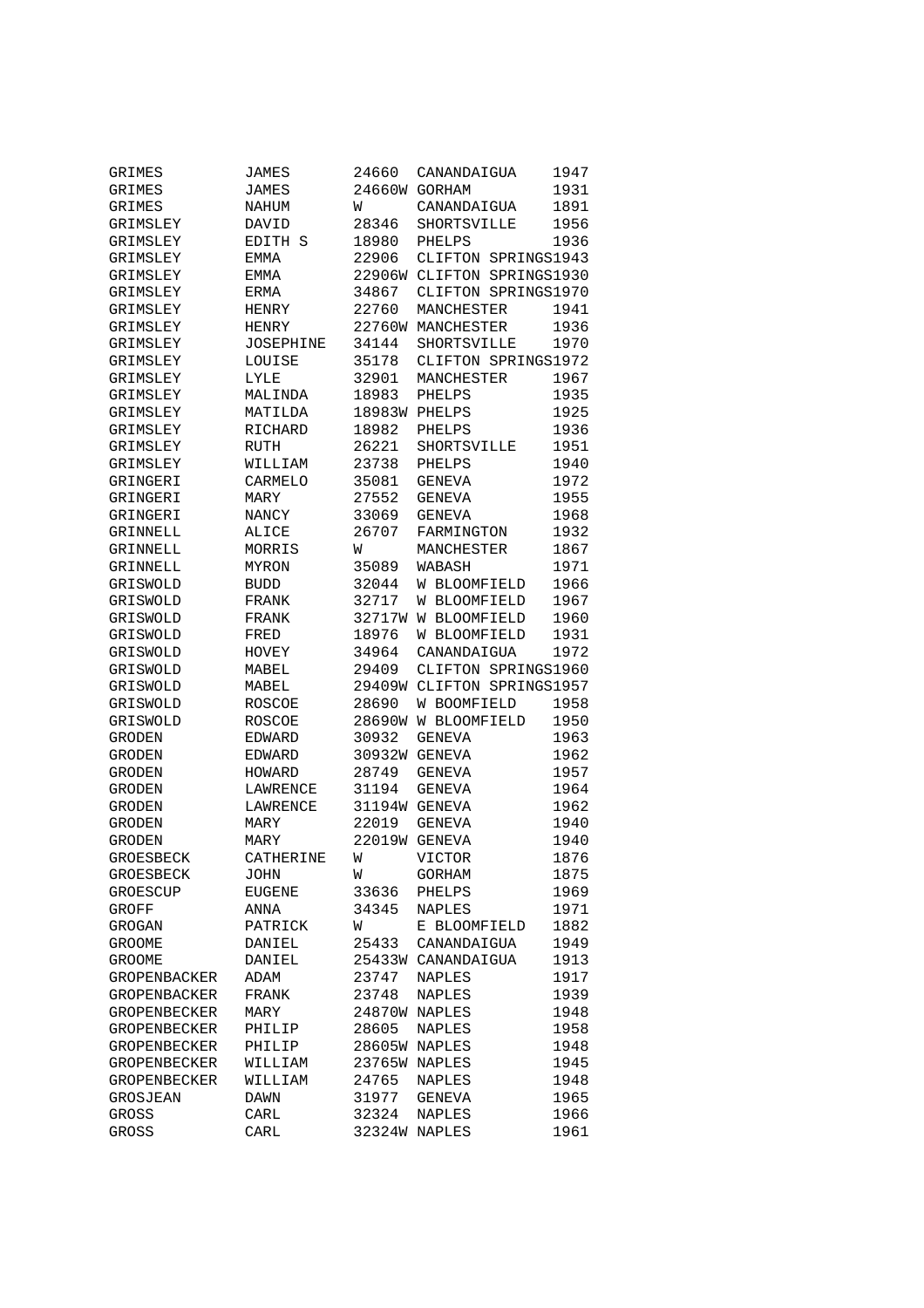| GROSS            | FRANK                     | 25210         | CLIFTON SPRINGS1948        |
|------------------|---------------------------|---------------|----------------------------|
| GROSS            | HARRY                     | 21664         | SHORTSVILLE<br>1939        |
| GROSS            | MINNIE                    | 25252         | CLIFTON SPRINGS1949        |
| GROSS            | VICTOR                    | 32527         | MANCHESTER<br>1967         |
| GROSS            | VICTOR                    | 32527W        | MANCHESTER<br>1963         |
| GROTH            | FRANKLYN                  | 34484         | CANADICE<br>1968           |
| GROTZINGER       | HARRY                     | 27253         | CLIFTON SPRINGS1954        |
| GROTZINGER       | HARRY                     |               | 27253W CLIFTON SPRINGS1950 |
| <b>GROUSE</b>    | CHARLES                   | 31515         | 1964<br>RICHMOND           |
| GROUSE           | CHARLES                   |               | 31515W RICHMOND<br>1964    |
| GROUSE           | EVELYN                    | 31389         | RICHMOND<br>1964           |
| GROUSE           | EVELYN                    |               | 31389W RICHMOND<br>1963    |
| <b>GROVE</b>     | <b>CHAUNCEY</b>           | 30639         | 1963<br><b>GENEVA</b>      |
| GROVE            | <b>CHAUNCEY</b>           | 30639W GENEVA | 1962                       |
| <b>GROVE</b>     | <b>DOROTHY</b>            | 28399         | 1957<br><b>GENEVA</b>      |
| <b>GROVE</b>     | <b>DOROTHY</b>            | 28399W GENEVA | 1955                       |
| GROVE            | HENRY                     | 26714         | 1952<br>GENEVA             |
| GROVE            | INA                       | 25561         | 1950<br><b>GENEVA</b>      |
| <b>GROVE</b>     | KATHRYN                   | 27683         | 1955<br><b>GENEVA</b>      |
| <b>GROVE</b>     | KATHRYN                   |               | 27683W GENEVA<br>1951      |
| GRUNDMAN         | FRED                      | 32226         | 1966<br>RICHMOND           |
| <b>GRUNDMAN</b>  | FRED                      |               | 1963<br>32226W RICHMOND    |
| GRUNEISEN        | ANNA                      | 32661         | E BLOOMFIELD<br>1967       |
| GRUNISEN         | ANNA                      | 32661W        | E BLOOMFIELD<br>1966       |
| GUARD            | LOUIS                     | 32905         | 1967<br>GENEVA             |
| <b>GUCCIARDO</b> | <b>PAULO</b>              | 24089         | CANANDAIGUA<br>1942        |
| <b>GUERERRI</b>  | ROSE                      | 34491         | 1970<br>GENEVA             |
| <b>GUERRIE</b>   | CARMEN                    | 33124         | 1967<br>GENEVA             |
| GUERRIERI        | ALFRED                    | 26817         | 1953<br>GENEVA             |
| GUERRIERI        | PASQUALINA                | 27827         | <b>GENEVA</b><br>1950      |
| <b>GUEST</b>     | <b>ARTHUR</b>             | 26019         | <b>VICTOR</b><br>1951      |
| GUEST            | ARTHUR                    |               | 26019W VICTOR<br>1948      |
| <b>GUEST</b>     | FRANCIS                   | 28106         | 1956<br>PHELPS             |
| GUEST            | FRANCIS                   | 29106W PHELPS | 1956                       |
| GUFFEY           | <b>WOODS</b>              | 29969         | RICHMOND<br>1961           |
| GUFFEY           | <b>WOODS</b>              | 29969W        | RICHMOND<br>1960           |
| GUGINO           | ANTHONY                   | 23569         | 1945<br><b>GENEVA</b>      |
| GUGINO           | ANTHONY                   | 23569W GENEVA | 1942                       |
| GUGINO           | <b>JAMES</b>              | 35077         | 1972<br><b>GENEVA</b>      |
| <b>GUILE</b>     | <b>CHARLES</b>            | 21839         | 1940<br><b>GENEVA</b>      |
| GUILE            | CHARLES                   | 21839W GENEVA | 1928                       |
| GUILE            | EDITH                     | 31258         | GENEVA<br>1964             |
| GUILE            | EDITH                     |               | 1957<br>31258W GENEVA      |
| GUILE            | <b>GEORGE</b>             | 27887         | 1955<br>NAPLES             |
| <b>GUILE</b>     | HARVEY                    | 29715         | SENECA<br>1960             |
| <b>GUILE</b>     | HARVEY                    | 29715W SENECA | 1947                       |
| GUILE            | HATTIE                    | 21971         | 1940<br>GENEVA             |
| GUILE            | <b>HATTIE</b>             | 21971W GENEVA | 1931                       |
| <b>GUILE</b>     | MINNIE                    | 33201         | <b>NAPLES</b><br>1968      |
| GUILFOIL         | ELLEN                     | 18993         | IRONDEQUOIT<br>1936        |
| GUILFOLYLE       | KATHRYNE                  | 25028         | CLIFTON SPRINGS1948        |
| GUILFOOSE        | LENA                      |               | 20605W GENEVA<br>1955      |
| <b>GUILFOOSE</b> | LENA                      | 30605         | GENEVA<br>1963             |
| GUILFOOSE        | MURRAY                    | 27999         | 1955<br>GENEVA             |
| GUILFORD         | CLARA A                   | 18992         | 1934<br>GENEVA             |
| GUILFORD         | CLARA                     | 18992W GENEVA | 1932                       |
| GUILFORD         | FRANKLIN P. 18990W GENEVA |               | 1932                       |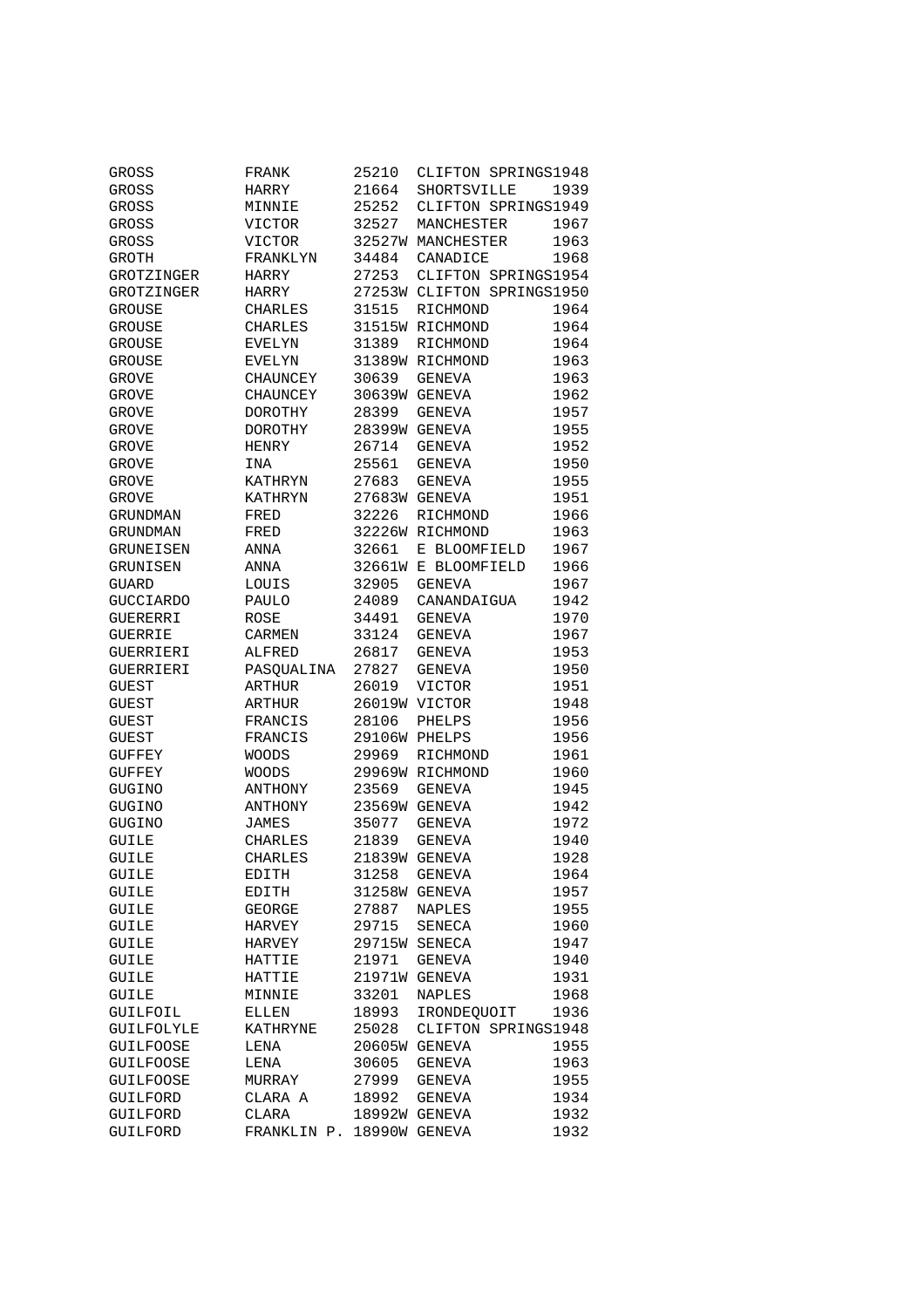| GUILFORD        | FRANKLIN P             | 18990  | <b>GENEVA</b>                     | 1932         |
|-----------------|------------------------|--------|-----------------------------------|--------------|
| GUILFORD        | FRED R.                | 18991W | GENEVA                            | 1928         |
| GUILFORD        | FRED R                 | 18991  | GENEVA                            | 1934         |
| GUILFORD        | JANET                  | 34492  | SHORTSVILLE                       | 1970         |
| GUINAN          | EDITH                  | 33516  | VICTOR                            | 1969         |
| GUINAN          | <b>EUGENE</b>          | 29435  | GENEVA                            | 1959         |
| GUINAN          | FRANCIS                | 27846  | FARMINGTON                        | 1956         |
| GUINAN          | FRANCIS                | 27846W | FARMINGTON                        | 1955         |
| GUINAN          | JOHN                   | 23020  | W BLOOMFIELD                      | 1944         |
| GUINAN          | JOHN                   | 23020W | W BLOOMFIELD                      | 1941         |
| GUINAN          | LEO                    | 33915  | <b>VICTOR</b>                     | 1970         |
| GUINAN          | ZETTA                  | 24036  | W BLOOMFIELD                      | 1938         |
| <b>GULICK</b>   | CARL                   | 30500  | CLIFTON SPRINGS1962               |              |
| <b>GULICK</b>   | GEORGE                 | 27425  | RUSHVILLE                         | 1954         |
| <b>GULICK</b>   | JANE                   | W      | GENEVA                            | 1881         |
| GULVIN          | <b>CHARLES</b>         | 25725  | CANANDAIGUA                       | 1949         |
| GULVIN          | CLARA                  | 31333  | SENECA                            | 1964         |
| GULVIN          | <b>EDWARD</b>          | 23168  | SHORTSVILLE                       | 1935         |
| GULVIN          | <b>EVELYN</b>          | 27233  | <b>GENEVA</b>                     | 1946         |
| GULVIN          | GEORGE                 | 31694  | <b>SENECA</b>                     | 1964         |
| GULVIN          | MARION                 | 27277  | GENEVA                            | 1954         |
| GULVIN          | REUBEN                 | 18995  | <b>GENEVA</b>                     | 1937         |
| GULVIN          | REUBEN                 | 19885W | <b>GENEVA</b>                     | 1919         |
| GULVIN          | WILLIAM R              | 18989  | <b>BATH</b>                       | 1931         |
| <b>GUNIO</b>    | RUTH                   | 26694  | <b>GENEVA</b>                     | 1952         |
| GUNNISON        | FLOYD                  | 23054  | CANANDAIGUA                       | 1943         |
| GUNNISON        | LARUE                  | 30007  | CANANDAIGUA                       | 1961         |
| GUNNISON        | LARUE                  | 30007W | CANANDAIGUA                       | 1960         |
| GUNNISON        | MARGARET               | 27203  | CANANDAIGUA                       | 1954         |
| GUNNISON        | MARGARET               | 27203W | CANANDAIGUA                       | 1946         |
| GUNNISON        | MARY                   | M      | W BLOOMFIELD                      | 1896         |
| GUNNISON        | RHODA                  | M      | CANANDAIGUA                       | 1890         |
| <b>GUNSALUS</b> | LESTER                 | 35088  | <b>GENEVA</b>                     | 1972         |
| <b>GURNEE</b>   | CARLTON                | 25546  | MANCHESTER                        | 1949         |
| GURNEE          | EUPHANY                | 18994  | MANCHESTER                        | 1938         |
| GURNEE          | <b>EUPHANY</b>         | 18994W | MANCHESTER                        | 1929         |
| <b>GURNETT</b>  | LENA                   | 28288  | MANCHESTER                        | 1957         |
| GUYETTE         | MARJORIE               | 25191  | <b>GENEVA</b>                     | 1949         |
| <b>GUYETTE</b>  | PHILLIP                | 31998W | CANANDAIGUA                       | 1962         |
| <b>GYSEL</b>    | <b>CHARLES</b>         | 35277  | HOPEWELL                          | 1973         |
| GYSEL           | LOUIS                  | 33759  | GORHAM                            | 1955         |
| HAAG            | CARL                   | 29754  | SENECA                            | 1961         |
| HAAG            | CARL                   |        | 29754W SENECA                     | 1960         |
| HAAG            | CHRISTIAN M 19004      |        | GENEVA                            | 1938         |
| <b>HAAG</b>     | CHRISTIAN              |        | 19004W GENEVA                     | 1935         |
| HAAG            | GOTTLOB                | 28303  | <b>GENEVA</b>                     | 1957         |
| HAAG            | GOTTLOB                |        | 28303W GENEVA                     | 1947         |
| <b>HAAG</b>     | KARL                   |        | 26298W GENEVA                     | 1949         |
| HAAG            | MINNIE                 | 28171  | <b>GENEVA</b>                     | 1956         |
| HAAG            | MINNIE                 |        | 28171W GENEVA                     | 1955         |
| HAAK            | CARRIE A               | 19000  | CANANDAIGUA                       | 1932         |
| HAAK            | CARRIE                 |        | 19000W CANANDAIGUA                | 1929         |
| HAAK            | CHARLES                | 27273  | CANANDAIGUA                       | 1954         |
| HAAK            | CHARLES                |        | 27273W CANANDAIGUA                | 1943         |
| HAAK<br>HAAK    | ELIZABETH<br>ELIZABETH | 19002  | CANANDAIGUA<br>19002W CANANDAIGUA | 1935<br>1928 |
| HAAK            | <b>JACOB</b>           | 22153  | CANANDAIGUA                       | 1929         |
|                 |                        |        |                                   |              |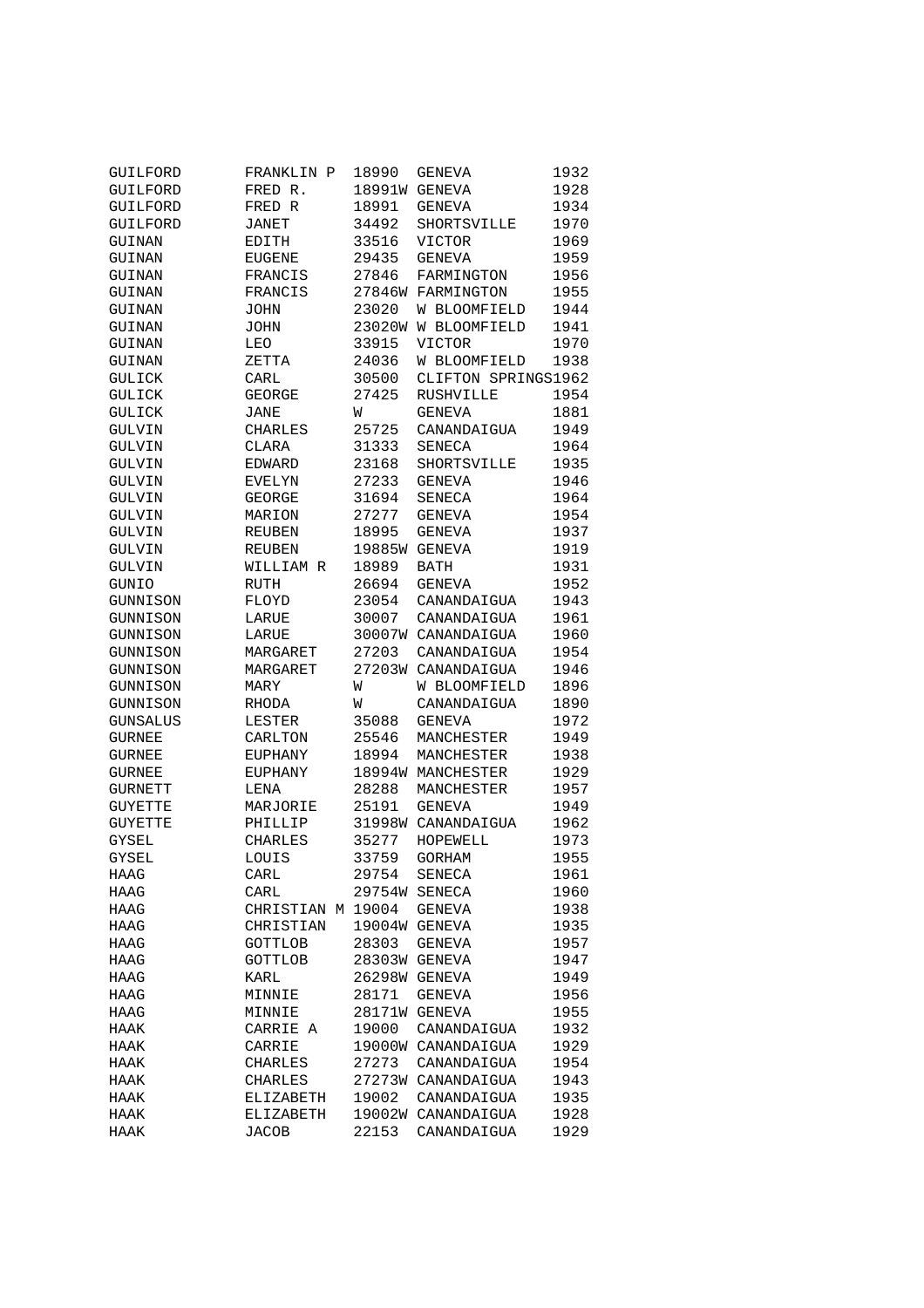| HAAK           | JULIA          | 28022    | CANANDAIGUA         | 1942         |
|----------------|----------------|----------|---------------------|--------------|
| HAAK           | PETER          | 25112W   | E BLOOMFIELD        | 1948         |
| HAAS           | CHRISTIAN      | 21761    | SHORTSVILLE         | 1921         |
| HAAS           | EMILY          | 21705    | SHORTSVILLE         | 1939         |
| HAAS           | GLADYS         | 32026    | SENECA              | 1966         |
| HAAS           | JOHN F.        | W        | <b>GENEVA</b>       | 1892         |
| <b>HACKETT</b> | <b>CHARLES</b> | 22542    | MANCHESTER          | 1942         |
| HACKETT        | LENORA         | 29455    | FARMINGTON          | 1960         |
| <b>HACKETT</b> | OLIVER         | W        | MANCHESTER          | 1881         |
| HACKETT        | SARAH          | 34417    | PHELPS              | 1971         |
| HACKETT        | VIVIAN         | 19003    | MANCHESTER          | 1936         |
| HADDAD         | GEORGE         | 29129    | <b>GENEVA</b>       | 1959         |
| HADDAD         | GEORGE         | 29129W   | GENEVA              | 1953         |
| HADDAD         | MARY           | 28676    | <b>GENEVA</b>       | 1957         |
| <b>HADDEN</b>  | SYLVIA         | 26630    | MANCHESTER          | 1952         |
| HADLOW         | ELIZABETH E    | 21497    | GENEVA              | 1938         |
| HADLOW         | FREDERICK      | 24944    | GENEVA              | 1948         |
| HADLOW         | FREDERICK      | 24944W   | <b>GENEVA</b>       | 1942         |
| HADLOW         | SARAH          | 23077    | <b>GENEVA</b>       | 1942         |
| <b>HADLOW</b>  | STELLA         | 32293    | <b>GENEVA</b>       | 1966         |
| <b>HADLOW</b>  | STELLA         | 32293W   | <b>GENEVA</b>       | 1965         |
| HAERS          | PHIRALDA       | 23786    | PHELPS              | 1940         |
| HAGADONE       | <b>DONALD</b>  | 34655    | E BLOOMFIELD        | 1971         |
| HAGAMAN        | <b>EARL</b>    | 31157W   | RICHMOND            | 1962         |
| HAGAMAN        | LILLIAN        | 32256    | RICHMOND            | 1963         |
| HAGANEY        | MARGARET       | W        | CANANDAIGUA         | 1898         |
| <b>HAGEN</b>   | <b>CHARLES</b> | 27659    | GENEVA              | 1955         |
| HAGEN          | <b>CHARLES</b> | 27659W   | GENEVA              | 1952         |
| HAGERMAN       | GORDON         | 33224    | CANANDAIGUA         | 1968         |
| HAGGERTY       | <b>BENTON</b>  | 29741    | <b>GENEVA</b>       | 1960         |
| HAGGERTY       | <b>DORA</b>    | 30414    | GENEVA              | 1962         |
| HAGGERTY       | DORA           | 30414W   | GENEVA              | 1955         |
| HAGGERTY       | MARY           | 24090    | HOPEWELL            | 1946         |
| HAGMAN         | EARL           | 31157    | RICHMOND            | 1964         |
| HAIGHT         | CLARENCE       | 24062    | CLIFTON SPRINGS1946 |              |
|                | CLARENCE       |          |                     |              |
| HAIGHT         |                | 24062W   | GENEVA              | 1942<br>1930 |
| HAIGHT         | JULIA A        | 19008    | WILLARD             |              |
| HAIGHT         | <b>MARGO</b>   | 33368    | CANANDAIGUA         | 1969         |
| HAIGHT         | MOSES C.       | W        | GENEVA              | 1890         |
| HAILEY         | <b>JOHN</b>    | 19007    | <b>VICTOR</b>       | 1936         |
| HAINE          | <b>JAMES</b>   | <b>W</b> | CANANDAIGUA         | 1877         |
| HAINER         | ALLA           | 34044    | HONEOYE             | 1970         |
| HAINES         | RALPH          | 33820    | FARMINGTON          | 1969         |
| HAIRE          | JAMES          | 23230    | CANANDAIGUA         | 1944         |
| HAIR           | JENNIE         | 32847    | GENEVA              | 1967         |
| HAIR           | JENNIE         |          | 32847W GENEVA       | 1959         |
| <b>HAKES</b>   | LEON           | 33742    | CANANDAIGUA         | 1969         |
| <b>HALE</b>    | EDNA           | 31367    | S BRISTOL           | 1964         |
| HALE           | EDNA           | 31367W   | S BRISTOL           | 1963         |
| HALE           | FRED           | 22122    | GENEVA              | 1941         |
| HALE           | FRED           | 22122W   | GENEVA              | 1935         |
| <b>HALE</b>    | MERLE          | 30092    | S BRISTOL           | 1961         |
| HALE           | MERLE          | 30092W   | S BRISTOL           | 1959         |
| HALE           | OLLIE          | 34788    | CANANDAIGUA         | 1971         |
| <b>HALEY</b>   | ALICE          | 24899    | GENEVA              | 1946         |
| <b>HALEY</b>   | FRANK          | 23940    | CANANDAIGUA         | 1935         |
| HALING         | FRANK G        | 21669    | <b>GENEVA</b>       | 1939         |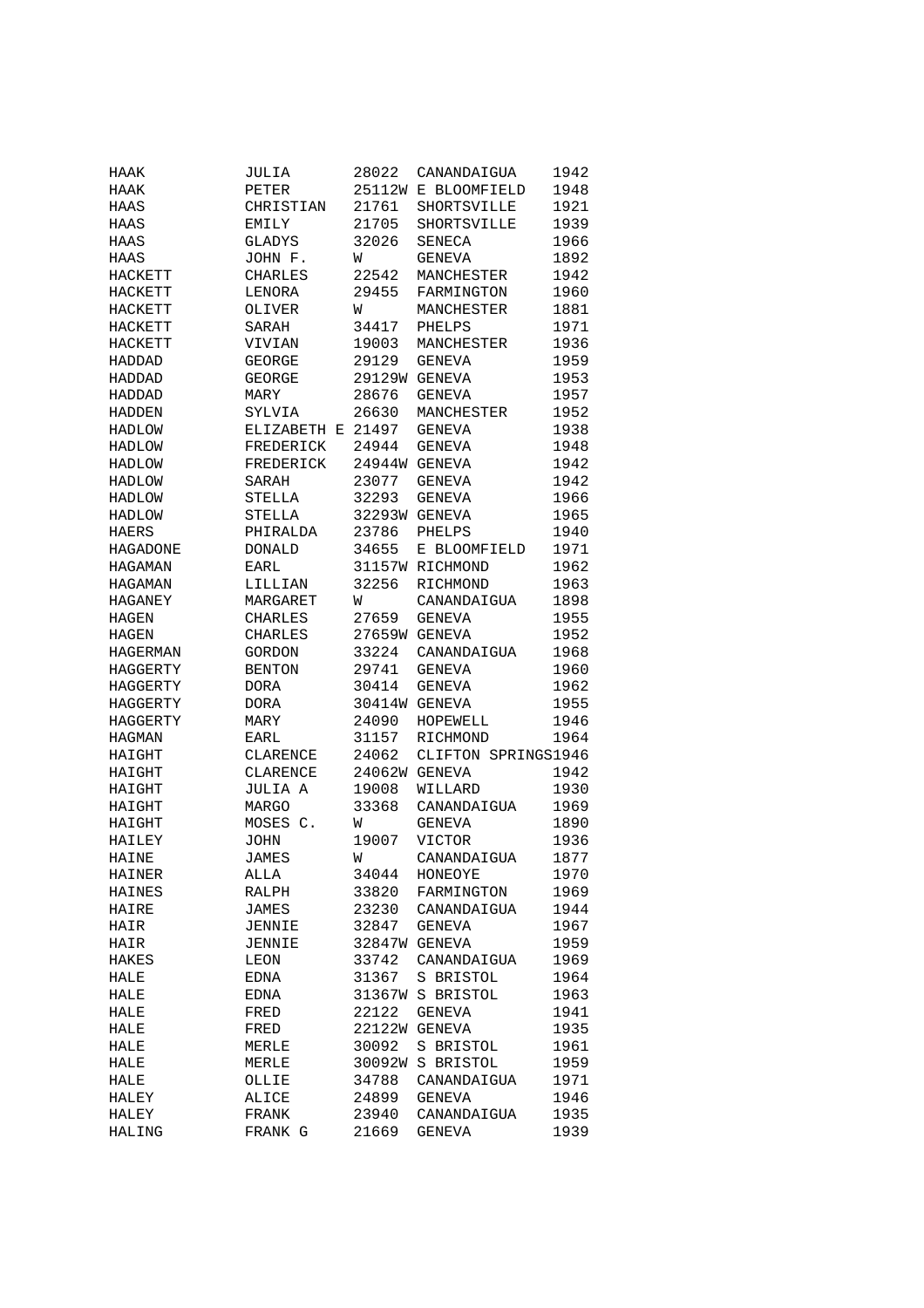| HALING          | FRANK             |                 | 21669W GENEVA                | 1936 |
|-----------------|-------------------|-----------------|------------------------------|------|
| HALLACK         | JOHN R            | 19024           | E. BLOOMFIELD                | 1937 |
| HALL            | ALICE C           | 19016           | NAPLES                       | 1931 |
| HALLAM          | LILLIAN           | 29786           | GENEVA                       | 1961 |
| HALL            | AMY               | 31325           | SENECA                       | 1964 |
| HALL            | ANNA              | 30507           | SENECA                       | 1962 |
| HALL            | ANNA              | 30507W          | <b>SENECA</b>                | 1962 |
|                 |                   |                 |                              | 1959 |
| HALL            | ANNA              | 31532W<br>31582 | PHELPS                       | 1964 |
| HALL            | ANNA              | 34766           | <b>GENEVA</b><br><b>HALL</b> |      |
| HALL            | CLARA             |                 |                              | 1971 |
| HALL            | CLARENCE          | 28637           | CANANDAIGUA                  | 1958 |
| HALL            | DANIEL            | 33330           | <b>VICTOR</b>                | 1966 |
| HALL            | <b>DONALD</b>     | 33270           | SENECA                       | 1968 |
| HALL            | <b>DOUGLAS</b>    | 27075           | HOLCOMB                      | 1953 |
| HALL            | <b>DOUGLAS</b>    |                 | 27075W HOLCOMB               | 1953 |
| HALL            | EDWARD            | 29480           | <b>GENEVA</b>                | 1960 |
| HALL            | EDWARD            |                 | 29480W GENEVA                | 1958 |
| <b>HALL</b>     | EDWIN             | 22730           | SHORTSVILLE                  | 1943 |
| HALL            | EDWIN             |                 | 22730W SHORTSVILLE           | 1939 |
| HALL            | ELLA              | 23187           | SHORTSVILLE                  | 1944 |
| <b>HALL</b>     | <b>ELLA</b>       |                 | 23187W SHORTSVILLE           | 1943 |
| HALL            | ELMER             | 24067           | CANANDAIGUA                  | 1939 |
| HALLENBECK      | <b>BERTHA</b>     |                 | 24046W GENEVA                | 1941 |
| HALLENBECK      | C. EDWIN          | 19025W          | CANANDAIGUA                  | 1935 |
| HALLENBECK      | FRANK D           | 19019           | <b>GENEVA</b>                | 1935 |
| HALLENBECK      | FRANK             | 19019W          | <b>GENEVA</b>                | 1935 |
| HALLENBECK      | <b>HANNAH</b>     | 34598           | GORHAM                       | 1971 |
| HALLENBECK      | LIDA E            | 19020           | <b>ERIE</b>                  | 1936 |
| HALLENBECK      | LIDA              |                 | 19020W CANANDAIGUA           | 1930 |
| HALLERAN        | HELEN             | 29285           | PHELPS                       | 1959 |
| <b>HALLERAN</b> | <b>JOHN</b>       | 27781           | <b>GENEVA</b>                | 1942 |
| HALL            | FRANKLIN          | 31109           | HOPEWELL                     | 1964 |
| HALL            | FRANKLIN          |                 | 31109W HOPEWELL              | 1963 |
| HALL            | GEORGE            | 30360           | SHORTSVILLE                  | 1962 |
| HALL            | <b>GEORGE</b>     | 33074           | <b>GENEVA</b>                | 1968 |
| HALL            | GERALDINE         | 28149           | PHELPS                       | 1956 |
| HALL            | HARLIE            | 31550           | CANANDAIGUA                  | 1965 |
| HALL            | HARLIE            | 31550W          | <b>NAPLES</b>                | 1947 |
| HALL            | HAZEL STUBBS19023 |                 | ROCHESTER                    | 1937 |
| HALL            | HAZEL             | 19023W          | <b>SENECA</b>                | 1936 |
| HALL            | INEZ              |                 | 27776 SHORTSVILLE            | 1955 |
| HALL            | INEZ              |                 | 27776W SHORTSVILLE           | 1945 |
| HALL            | INEZ              | 34120           | CANANDAIGUA                  | 1970 |
| HALL            | ISABELLA          | W               | <b>GENEVA</b>                | 1873 |
| HALLIWELL       | CHARLES           | 27166           | CANANDAIGUA                  | 1949 |
| <b>HALL</b>     | JAMES             | 19017           | HALL                         | 1932 |
| HALL            | JAMES             | 33331           | VICTOR                       | 1958 |
| <b>HALL</b>     | JENNIE            | 24222           | CANANDAIGUA                  | 1940 |
| HALL            | LILLIAN           | 33332           | VICTOR                       | 1957 |
| <b>HALL</b>     | LOUIS             | 32655           | GENEVA                       | 1967 |
| HALL            | LUCIUS            | 22319           | MANCHESTER                   | 1941 |
| HALL            | LYDIA             | 33774           | PHELPS                       | 1969 |
| HALL            | MARGARET E        | 19021           | SENECA                       | 1936 |
| HALL            | MARGARET          |                 | 19021W SENECA                | 1934 |
| HALL            | MARY J.           | W               | SENECA                       | 1898 |
| HALL            | MARY              | 33781           | GENEVA                       | 1969 |
| <b>HALL</b>     |                   | 24548           | <b>VICTOR</b>                | 1942 |
|                 | MAUD              |                 |                              |      |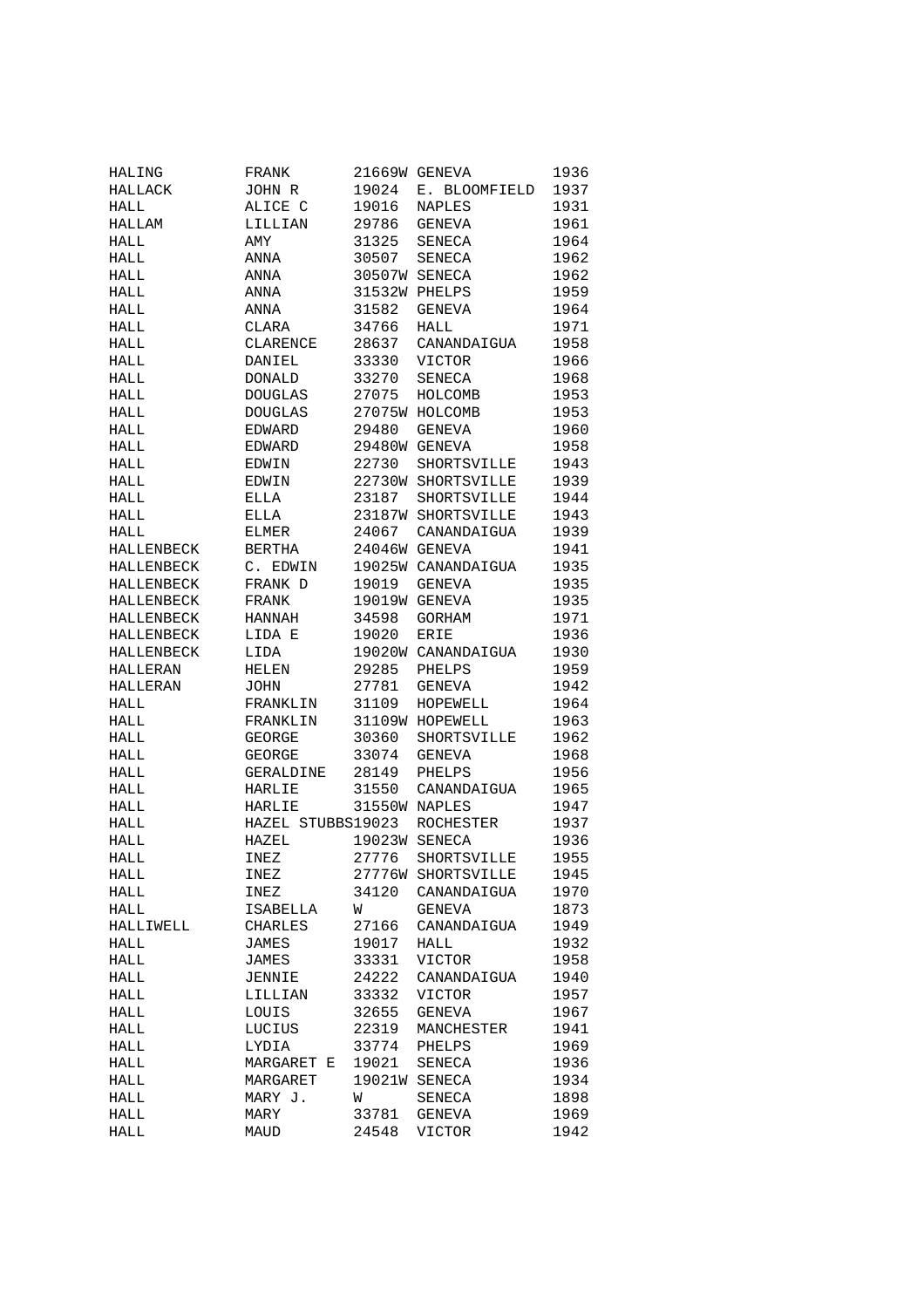| HALL            | MERTON M        | 21641  | CANANDAIGUA         | 1939 |
|-----------------|-----------------|--------|---------------------|------|
| <b>HALL</b>     | MYRON S.        | W      | W. BLOOMFIELD       | 1894 |
| HALL            | MYRTA           | 28644  | CANANDAIGUA         | 1956 |
| HALLOCK         | GEORGE          | 29354  | <b>BRISTOL</b>      | 1960 |
| <b>HALLOCK</b>  | KENNETH         | 25360  | CANANDAIGUA         | 1949 |
| HALL            | ROSCOE F        | 19018  | SENECA              | 1935 |
| <b>HALL</b>     | SANFORD G       | 19022  | <b>BRISTOL</b>      | 1936 |
| HALL            | SANFORD         | 19022W | <b>BRISTOL</b>      | 1917 |
| <b>HALL</b>     | THOMAS          | 33949  | <b>VICTOR</b>       | 1969 |
| HALL            | VINCENT         | 34466  | PHELPS              | 1971 |
| <b>HALL</b>     | WILLIAM H.      | W      | CANANDAIGUA         | 1882 |
| HALL            | WILLIAM         | 23302  | SENECA              | 1933 |
| <b>HALL</b>     | WILLIAM         | 23669  | GORHAM              | 1937 |
| <b>HALL</b>     | WILLIAM         | 33333  | <b>VICTOR</b>       | 1962 |
| HALSEY          | ADAH            | 21931  | ROCHESTER           | 1940 |
| HALSEY          | ADAH            | 21931W | CANANDAIGUA         | 1939 |
| <b>HALSEY</b>   | ELIZABETH       | W      | <b>GENEVA</b>       | 1889 |
| <b>HALSTEAD</b> | <b>GERTRUDE</b> | 32733  | CANANDAIGUA         | 1967 |
| <b>HALSTEAD</b> | GERTRUDE        | 32733W | CANANDAIGUA         | 1963 |
| HAMALAINEN      | <b>JOHANNES</b> | 26770  | CANANDAIGUA         | 1950 |
| HAMANN          | ANNA            | 23443  | CANANDAIGUA         | 1930 |
| <b>HAMANN</b>   | AUGUST          | 23284  | CANANDAIGUA         | 1944 |
| HAMBURG         | MINNIE          | 24404  | CLIFTON SPRINGS1947 |      |
| HAMBURG         | MINNIE          | 24404W | CLIFTON SPRINGS1937 |      |
| <b>HAMBURG</b>  | PETER           | 19033  | MANCHESTER          | 1935 |
| HAMBURG         | PETER           | 19033W | MANCHESTER          | 1932 |
| HAMBURG         | PRUDENCE        | 19034  | MANCHESTER          | 1936 |
| <b>HAMBURG</b>  | <b>RUTH</b>     | 31600  | MANCHESTER          | 1965 |
| HAMEL           | EDWARD          | 28477  | FARMINGTON          | 1957 |
| HAMEL           | MALVINA         | 27021  | FARMINGTON          | 1953 |
| HAMEL           | MALVINA         | 27021W | FARMINGTON          | 1951 |
| HAMILL          | CHARLES         | 34119  | GENEVA              | 1970 |
| HAMILTON        | ANNA            | 24603  | CANANDAIGUA         | 1947 |
| HAMILTON        | ANNA            | 24603W | CANANDAIGUA         | 1938 |
| HAMILTON        | CAROLINE        | 24101  | CANANDAIGUA         | 1946 |
| HAMILTON        | DAVID           | W      | RICHMOND            | 1889 |
| HAMILTON        | HARRY           | 31587  | EUSTIS, FL          | 1938 |
| HAMILTON        | PAUL C          | 22041  | RICHMOND            | 1922 |
| HAMILTON        | <b>RAYMOND</b>  | 23234  | <b>GENEVA</b>       | 1936 |
| HAMILTON        | SEWARD W        | 19028  | CANANDAIGUA         | 1931 |
| HAMLIN          | CARIE           | 31691  | E BLOOMFIELD        | 1965 |
| HAMLIN          | CARRIE          |        | 31691W E BLOOMFIELD | 1963 |
| HAMLIN          | CHARLES E       | 19030  | NAPLES              | 1932 |
| HAMLIN          | CORNELIA        | 30245  | CANANDAIGUA         | 1962 |
| <b>HAMLIN</b>   | CORNELIA        |        | 30245W CANANDAIGUA  | 1960 |
| HAMLIN          | ELIZABETH       | 31279  | CANANDAIGUA         | 1964 |
| HAMLIN          | ELIZABETH       | 31279W | CANANDAIGUA         | 1957 |
| HAMLIN          | <b>FRANCES</b>  | 31990  | CANANDAIGUA         | 1966 |
| HAMLIN          | FRANCES         |        | 31990W CANANDAIGUA  | 1965 |
| HAMLIN          | FRED            | 23977  | CANANDAIGUA         | 1946 |
| HAMLIN          | FRED            | 23977W | E BLOOMFIELD        | 1928 |
| HAMLIN          | GEORGE W.       | W      | E. BLOOMFIELD       | 1883 |
| HAMLIN          | GEORGE          | 24665  | CANANDAIGUA         | 1947 |
| HAMLIN          | GEORGE          | 24665W | CANANDAIGUA         | 1946 |
| HAMLIN          | HENRY           | 24400  | CANANDAIGUA         | 1947 |
| HAMLIN          | HENRY           | 24400W | CANANDAIGUA         | 1934 |
| <b>HAMLIN</b>   | MARY A          | 19032  | CANANDAIGUA         | 1934 |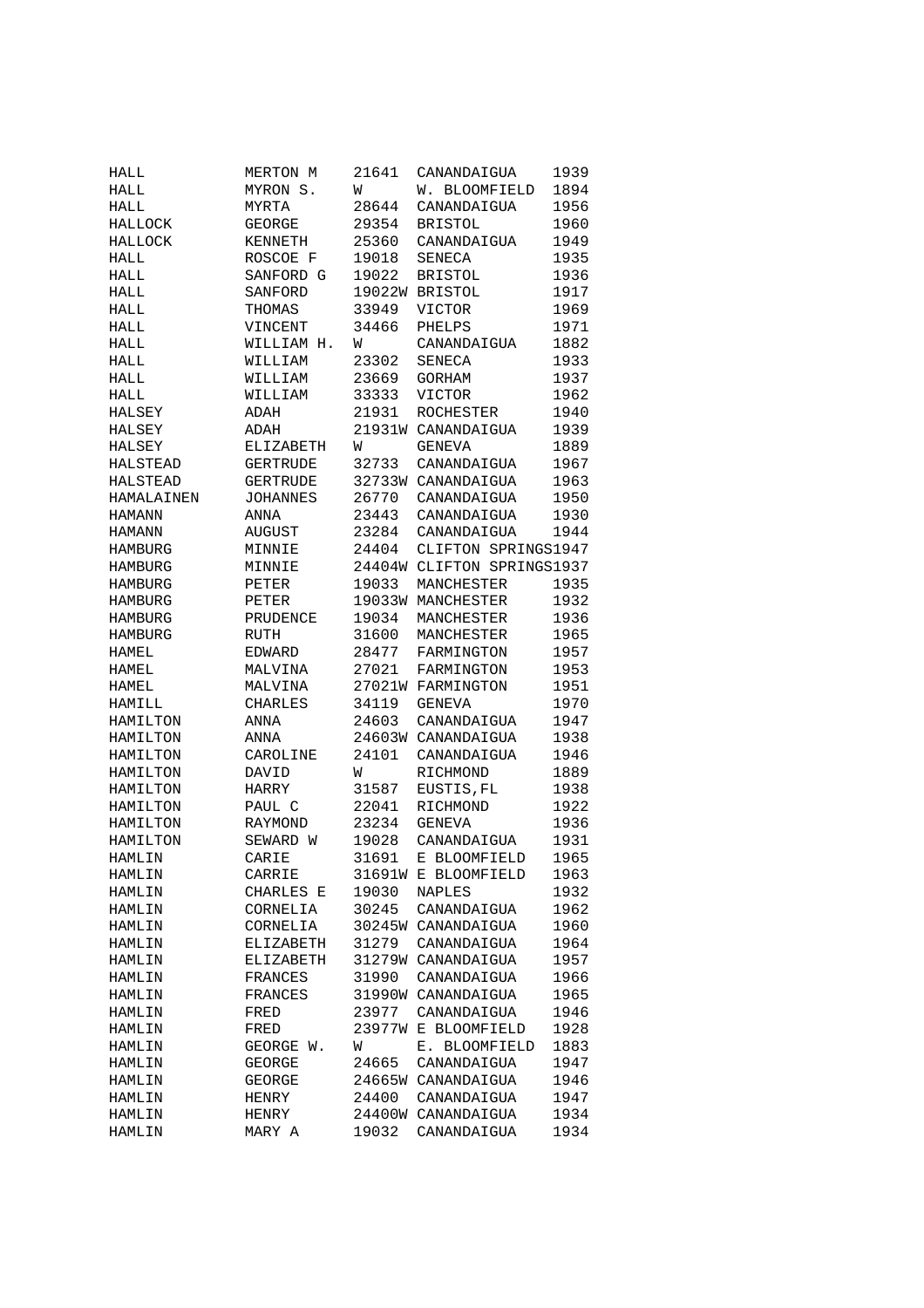|                |                   |        |                            | 1920 |
|----------------|-------------------|--------|----------------------------|------|
| HAMLIN         | MARY              |        | 19032W CANANDAIGUA         |      |
| HAMLIN         | MARY              | 31281  | CANANDAIGUA                | 1964 |
| HAMLIN         | MARY              | 31281W | CANANDAIGUA                | 1959 |
| HAMLIN         | MINNIE H          | 19029  | CHEVY CHASE MA             | 1932 |
| <b>HAMLIN</b>  | MINNIE            | 19029W | <b>BLOOMFIELD</b><br>Е.    | 1928 |
| HAMLIN         | SIBYLL            | 31336  | CANANDAIGUA                | 1964 |
| HAMLIN         | SIBYLL            | 31336W | CANANDAIGUA                | 1952 |
| HAMLIN         | WILLIAM H         | 21868  | W BLOOMFIELD               | 1930 |
| HAMLIN         | WILLIAM           | 22505  | CANANDAIGUA                | 1964 |
| HAMLIN         | WILLIAM           | 22505W | CANANDAIGUA                | 1939 |
| HAMMOND        | ARTHUR J          | 19031  | GENEVA                     | 1933 |
| HAMMOND        | ARTHUR            | 19031W | <b>GENEVA</b>              | 1930 |
| HAMMOND        | <b>ARTHUR</b>     | 35270  | RICHMOND                   | 1973 |
| HAMMOND        | ELLA              | 27308  | PHELPS                     | 1954 |
| HAMMOND        | ELLA              | 27308W | <b>GENEVA</b>              | 1953 |
| HAMMOND        | <b>EMMA</b>       | 32335  | CANANDAIGUA                | 1966 |
| HAMMOND        | EMMA              | 32355W | CANANDAIGUA                | 1961 |
| HAMMOND        | FREDERICK H 19035 |        | <b>GENEVA</b>              | 1937 |
| HAMMOND        | FREDERICK         | 19035W | <b>GENEVA</b>              | 1933 |
| HAMMOND        | HUGH              | W      | PHELPS                     | 1878 |
| HAMMOND        | JACOB             | W      | FARMINGTON                 | 1884 |
| HAMMOND        | JAMES             | 26326  | GORHAM                     | 1951 |
| HAMMOND        | JOHN              | 23051  | CANANDAIGUA                | 1944 |
| HAMMOND        | MARELL            | 19036  | GORHAM                     | 1933 |
| <b>HAMMOND</b> | MARELL            | 19036W | GORHAM                     | 1935 |
| HAMMOND        | MARY              | 27395  | PHELPS                     | 1954 |
| HAMMOND        | MARY              | 27395W | PHELPS                     | 1929 |
| <b>HAMMOND</b> | MARY              | 32500  | CANANDAIGUA                | 1967 |
| HAMMOND        | MARY              | 32500W | CANANDAIGUA                | 1956 |
| <b>HAMMOND</b> | MARY              | W      | PHELPS                     | 1891 |
| <b>HAMMOND</b> | NELLIE            | 24267  | GORHAM                     | 1941 |
| HAMMOND        | NELLIE            | 24267W | GORHAM                     | 1934 |
| HAMMOND        | SARAH             | W      | PHELPS                     | 1895 |
| <b>HAMMOND</b> | WILBUR M.R.       | 19037  | CANANDAIGUA                | 1938 |
| HAMMOND        | WILBUR            |        | 19037W CANANDAIGUA         | 1920 |
| HAMMOND        | WILLIAM           | 22665  | PHELPS                     | 1942 |
| HAMMOND        | WILLIAM           | 22665W | PHELPS                     | 1942 |
| HAMMOND        | WILLIAM           | 30931  | PHELPS                     | 1963 |
| HAMMOND        | WILLIAM           | 30931W | PHELPS                     | 1948 |
| <b>HANCOCK</b> | INA               | 31387  | GENEVA                     | 1964 |
|                | INA               |        | 31387W GENEVA              | 1951 |
| HANCOCK        |                   |        |                            | 1938 |
| HANDLAN        | MICHAEL           | 23578  | GENEVA                     |      |
| HANDLAN        | PATRICK           | 27567  | GENEVA                     | 1955 |
| HANDLAN        | PATRICK           | 27567W | GENEVA                     | 1954 |
| <b>HANDLEY</b> | DANIEL            | 24735  | <b>GENEVA</b>              | 1947 |
| HANDRAHAN      | <b>CHARLES</b>    | 22248  | CANANDAIGUA                | 1941 |
| HANDRAHAN      | JOHN              | 33175  | CANANDAIGUA                | 1968 |
| HANDRAHAN      | MARY              | 29485  | CANANDAIGUA                | 1960 |
| HANDRAHAN      | MARY              |        | 29485W CANANDAIGUA         | 1959 |
| HANES          | SIMON W.          | W      | PHELPS                     | 1874 |
| HANEY          | AGNES             | 28235  | <b>VICTOR</b>              | 1956 |
| HANEY          | AGNES             |        | 28235W VICTOR              | 1952 |
| HANEY          | LYNN              | 34960  | <b>GENEVA</b>              | 1971 |
| HANEY          | ZELOTES           |        | 25184W CLIFTON SPRINGS1921 |      |
| HANEY          | ZELOTS            | 25184  | CLIFTON SPRINGS1948        |      |
| HANGGI         | ALFRED            | 19041  | NAPLES                     | 1932 |
| HANGGI         | SAMUEL            | 28997  | S BRISTOL                  | 1959 |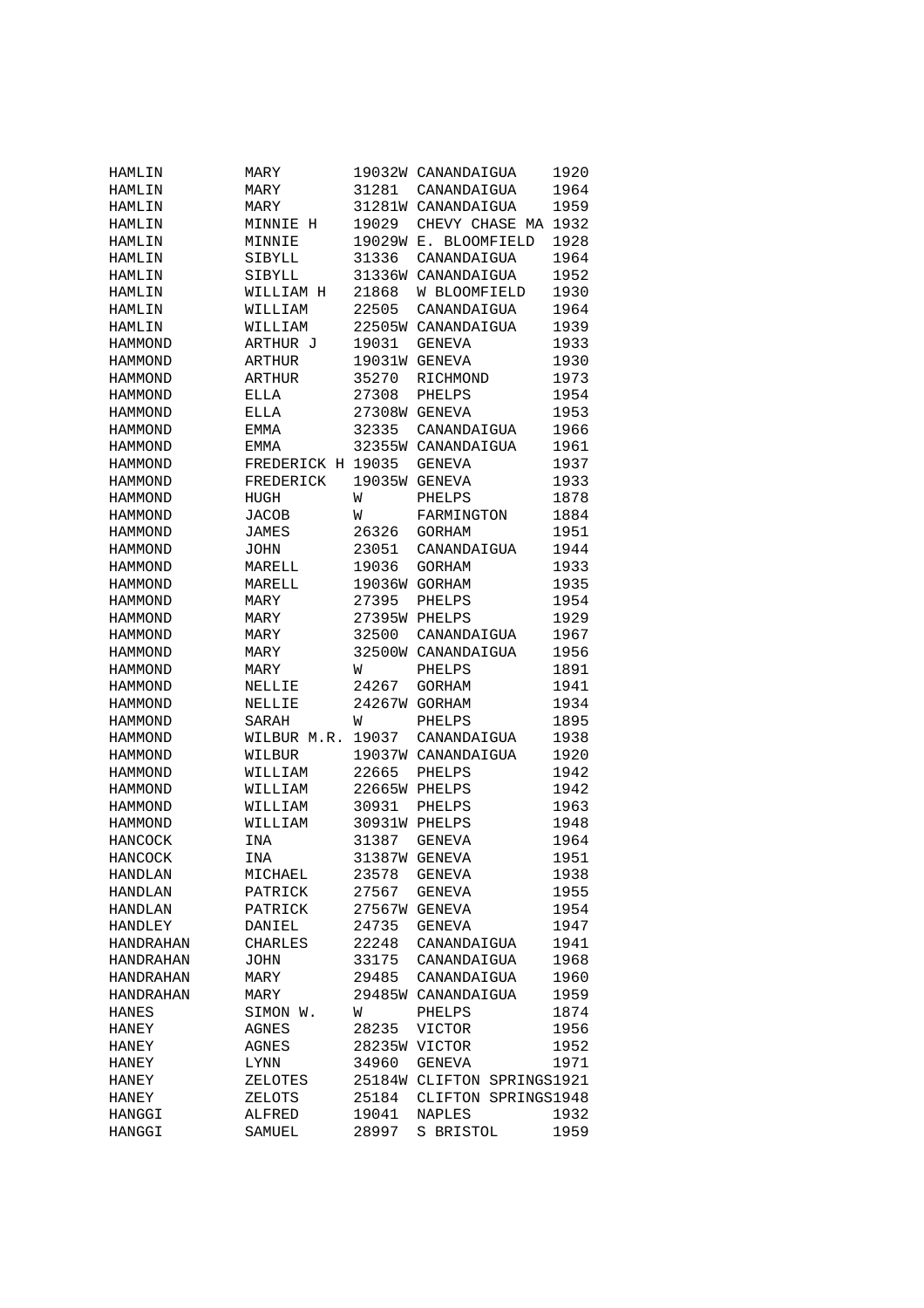| HANKINSON        | JAMES OLIVER19043 |               | CANANDAIGUA            | 1935 |
|------------------|-------------------|---------------|------------------------|------|
| HANKINSON        | JAMES             | 19043W        | GORHAM                 | 1935 |
| HANLEY           | <b>EDWARD</b>     | 31768         | CANANDAIGUA            | 1965 |
| HANLEY           | EDWARD            | 31798W        | CANANDAIGUA            | 1943 |
| HANLEY           | <b>HILDA</b>      | 29228         | GENEVA                 | 1959 |
| HANLEY           | HILDA             | 29228W        | <b>GENEVA</b>          | 1957 |
| HANLEY           | MAME              | 33870         | CANANDAIGUA            | 1970 |
| HANLEY           | WILLIAM           | 25945         | CANANDAIGUA            | 1949 |
| HANLEY           | WILLIAM           | 25945W        | CANANDAIGUA            | 1947 |
| HANLON           | JAMES             | 22804         | GENEVA                 | 1943 |
| HANLON           | JAMES             | 32094         | CANANDAIGUA            | 1964 |
| HANLON           | JAMES             | 32479         | CLIFTON SPRINGS1967    |      |
| <b>HANLON</b>    | JAMES             | 32479W        | CLIFTON SPRINGS1965    |      |
| HANLON           | MARTIN            | 19044         | CLIFTON SPRINGS1936    |      |
| HANLON           | MARTIN            | 19044W        | CLIFTON SPRINGS1930    |      |
| HANLON           | MARY              | 26990         | CLIFTON<br>SPRINGS1953 |      |
| HANLON           | MARY              | 34042         | CLIFTON<br>SPRINGS1970 |      |
| HANLON           | PATRICK           | 19042         | <b>GENEVA</b>          | 1933 |
| <b>HANLON</b>    | PATRICK           | 27102         | CLIFTON SPRINGS1946    |      |
| HANNACKER        | CHARLES J.        | 19045         | <b>GENEVA</b>          | 1937 |
| <b>HANNACKER</b> | <b>CHARLES</b>    | 19045W        | <b>GENEVA</b>          | 1934 |
| HANNA            | CLARET            | 32283         | E BLOOMFIELD           | 1966 |
| HANNA            | CLARET            | 32283W        | E BLOOMFIELD           | 1956 |
| HANNA            | ELIZABETH A.W     |               | HOPEWELL               | 1862 |
| <b>HANNAHS</b>   | FREDA             | 32702         | CANADICE               | 1965 |
| HANNA            | JOHN              | 28435         | E BLOOMFIELD           | 1957 |
| HANNANT          | ELIZA             | 30736         | RICHMOND               | 1962 |
| <b>HANNANT</b>   | ELIZA             | 30736W        | RICHMOND               | 1960 |
| HANNANT          | FRED              | 26014         | RICHMOND               | 1951 |
| HANNEMAN         | MARION            | 25074         | <b>GENEVA</b>          | 1948 |
| HANNER           | REGINA            | 28142         | <b>GENEVA</b>          | 1956 |
| <b>HANNER</b>    | REGINA            | 29142W        | <b>GENEVA</b>          | 1946 |
| <b>HANNON</b>    | ADAM              | 22430         | <b>GENEVA</b>          | 1941 |
| <b>HANOVER</b>   | FLORENCE          | 28627         | CANANDAIGUA            | 1958 |
| HANOVER          | THOMAS            | 27520         | HONEOYE                | 1949 |
| HANOVER          | WILLIAM           | 32918         | CANANDAIGUA            | 1968 |
| HANRAHAN         | <b>JOHN</b>       | 25873         | CANANDAIGUA            | 1950 |
| <b>HANRAHAN</b>  | JOHN              | 25873W        | CANANDAIGUA            | 1950 |
| HANRAHAN         | MARY              | 34671         | <b>GENEVA</b>          | 1971 |
| <b>HANRATTA</b>  | <b>HUGH</b>       | 34297         | GENEVA                 | 1970 |
| HANSEN           | CHRIS             | 24488         | <b>GENEVA</b>          | 1947 |
| HANSEN           | CHRISTIAN         | 26971         | <b>GENEVA</b>          | 1952 |
| <b>HANSEN</b>    | CHRSITIAN         | 26971W        | GENEVA                 | 1952 |
| HANSEN           | EMMA              | 33242         | GENEVA                 | 1964 |
| HANSEN           | LAURA             | 30058         | <b>GENEVA</b>          | 1961 |
| HANSEN           | LAURA             | 30058W GENEVA |                        | 1961 |
| HANSEN           | MARY              | 31253         | GORHAM                 | 1964 |
| HANSEN           | MARY              | 31253W        | GORHAM                 | 1957 |
| HAPPEL           | OREN              | 33013         | PHELPS                 | 1968 |
| HARA             | ABRAHAM L         | 19067         | <b>GENEVA</b>          | 1938 |
| HARA             | ABRAHAM           | 19067W        | GENEVA                 | 1937 |
| $_{\rm HARA}$    | JULIA             | 31173         | GENEVA                 | 1964 |
| HARA             | JULIA             | 31173W        | GENEVA                 | 1954 |
| <b>HARA</b>      | LENA              | 34660         | GENEVA                 | 1971 |
| HARA             | SAM               | 32169         | GENEVA                 | 1964 |
| HARBISON         | ZELIA             | 33365         | NAPLES                 | 1969 |
| HARDENSTINE      | CARRIE            | 22543         | HOPEWELL               | 1942 |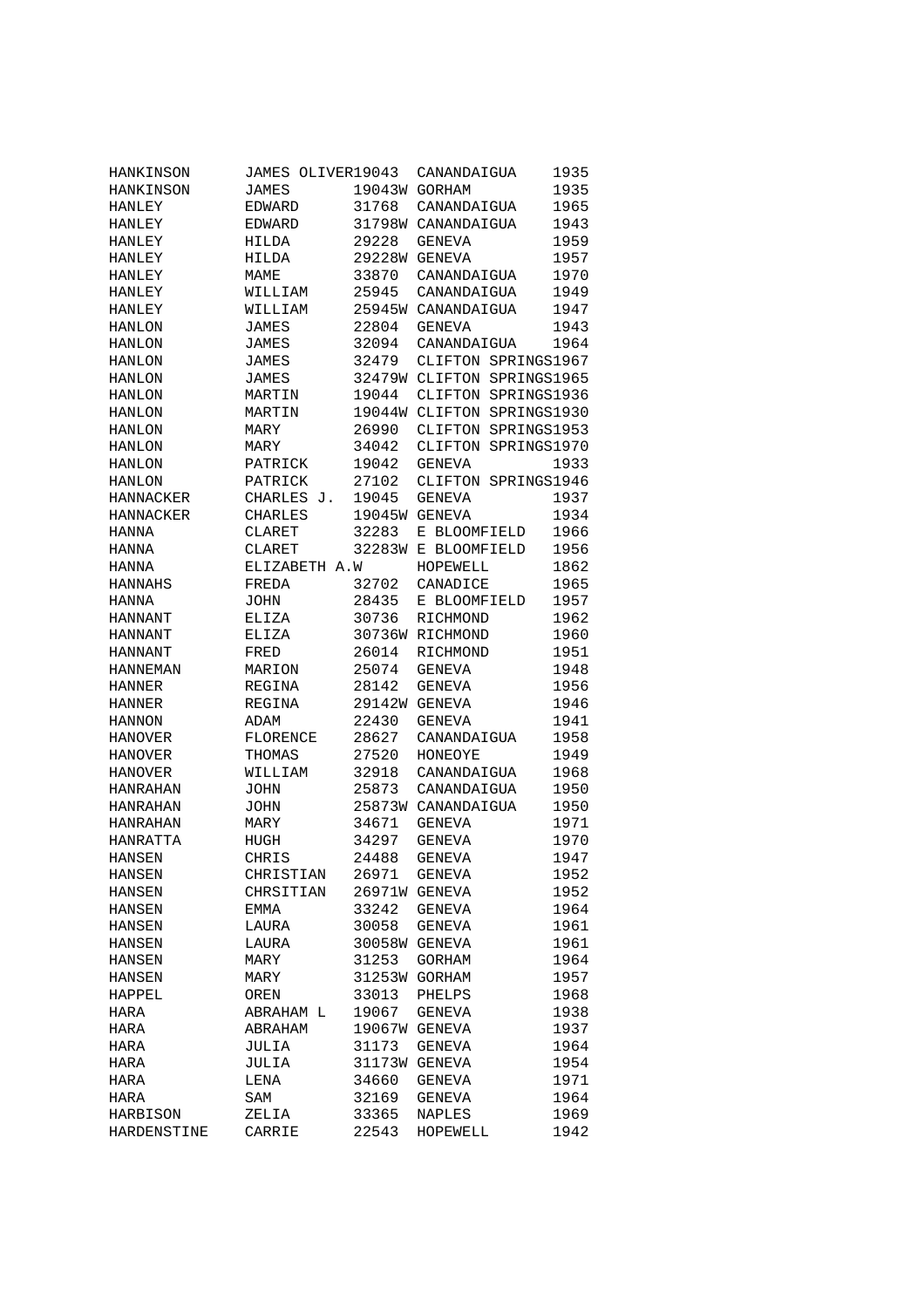| HARDENSTINE                      | MAUDE          | 33342          | HOPEWELL         | 1963         |
|----------------------------------|----------------|----------------|------------------|--------------|
| <b>HARDER</b>                    | ARCHIE         | 29106          | CANANDAIGUA      | 1959         |
| HARDIMAN                         | <b>GEORGE</b>  | 31690          | CANANDAIGUA      | 1965         |
| HARDING                          | EDWARD         | 24769          | GENEVA           | 1948         |
| HARDING                          | <b>GLADYS</b>  | 28170          | GENEVA           | 1956         |
| HARDING                          | JOSEPHINE      | 25073          | GENEVA           | 1944         |
| HARDING                          | LEONA          | 34513          | MANCHESTER       | 1971         |
| HARDING                          | MARY           | 22923          | GENEVA           | 1943         |
| HARDING                          | MARY           | 22923W         | GENEVA           | 1938         |
| HARDISON                         | ROSE B         | 19063          | GLENDALE CA      | 1935         |
| HARDISON                         | <b>ROSE</b>    | 19063W         | <b>GENEVA</b>    | 1933         |
| HARDY                            | MARGARET       | 23577          | HOLCOMB          | 1945         |
| HARDY                            | <b>NORMAN</b>  | 34840          | CANANDAIGUA      | 1972         |
| HARDY                            | SALABY         | W              | <b>GENEVA</b>    | 1869         |
| HARDY                            | WILLIAM        | 27231          | E BLOOMFIELD     | 1954         |
| HARDY                            | WILSON         | 32973          | E BLOOMFIELD     | 1967         |
| <b>HARFORD</b>                   | <b>JAMES</b>   | 22146          | GENEVA           | 1941         |
| <b>HARFORD</b>                   | JAMES          | 22146W         | GENEVA           | 1923         |
| <b>HARGRAVE</b>                  | ALFRED         | 32002          | FARMINGTON       | 1966         |
| <b>HARGRAVE</b>                  | ALFRED         | 32002W         | FARMINGTON       | 1947         |
| HARGROVE                         | ALFRED         | 23862          | GENEVA           | 1935         |
| HARGROVE                         | ETHA           | 25480          | GENEVA           | 1949         |
| HARGROVE                         | ETHA           | 25480W         | <b>GENEVA</b>    | 1926         |
| HARGROVE                         | JOSEPH         | 34447          | <b>GENEVA</b>    | 1971         |
| <b>HARGROVE</b>                  | <b>LYLE</b>    | 28432          | <b>GENEVA</b>    | 1957         |
| <b>HARGROVE</b>                  | MARGE          | 34276          | <b>GENEVA</b>    | 1971         |
| HARGROVE                         | MARY           | 29440          | S BRISTOL        | 1960         |
| <b>HARKNESS</b>                  | ANDREW         | 27483          | CANANDAIGUA      | 1954         |
| HARKNESS                         |                | 23509          | GORHAM           | 1942         |
| HARKNESS                         | FRANK<br>FRANK | 23509W         | GORHAM           | 1918         |
| <b>HARKNESS</b>                  | FRED P         | 19060          | GORHAM           | 1933         |
| HARKNESS                         | HIRAM          | 22759          | NAPLES           | 1943         |
| HARKNESS                         | HIRAM          | 22759W         | <b>GORHAM</b>    | 1934         |
| HARKNESS                         | LILLIE R       | 19057          | CANANDAIGUA      | 1932         |
|                                  |                | 19057W         | CANANDAIGUA      | 1927         |
| HARKNESS<br>HARKNESS             | LILLIE         | 31410W         | CANANDAIGUA      | 1957         |
|                                  | MARY<br>MARY   | 31419          | CANANDAIGUA      | 1964         |
| HARKNESS                         |                |                |                  |              |
| HARLAN                           | ANNE           | 33510<br>35262 | GENEVA           | 1969         |
| HARLAND                          | GEORGE         | 32399          | PHELPS           | 1972<br>1966 |
| <b>HARLAND</b><br><b>HARLAND</b> | <b>HAROLD</b>  | 33226          | PHELPS<br>PHELPS | 1968         |
|                                  | JANE           |                |                  |              |
| HARLAN                           | JAMES          | 30147          | GENEVA           | 1961         |
| HARLAN                           | JAMES          | 30147W         | GENEVA           | 1954         |
| HARLOW                           | EUGENIA        | 22186          | ROCHESTER        | 1937         |
| <b>HARMAN</b>                    | EDWIN          | 27032          | <b>GENEVA</b>    | 1953         |
| HARMAN                           | MARGARET       | 30267          | <b>GENEVA</b>    | 1963         |
| HARMAN                           | MARGARET       | 30267W         | <b>GENEVA</b>    | 1961         |
| HARMAN                           | WILLARD        | 24838          | <b>GENEVA</b>    | 1948         |
| HARMAN                           | WILLARD        | 24838W         | GENEVA           | 1945         |
| HARMON                           | BERTHA         | 27736          | PHELPS           | 1955         |
| HARMON                           | CARRIE         | 22668          | GENEVA           | 1942         |
| HARMON                           | CARRIE         | 22668W         | GENEVA           | 1942         |
| HARMON                           | EDWIN          | 25405          | GENEVA           | 1938         |
| HARMON                           | JAMES          | 29552          | GENEVA           | 1960         |
| HARMON                           | LILLIE         | 25406          | GENEVA           | 1937         |
| HARMON                           | RONALD         | 23333          | GENEVA           | 1944         |
| <b>HARMON</b>                    | SIMEON         | W              | PHELPS           | 1895         |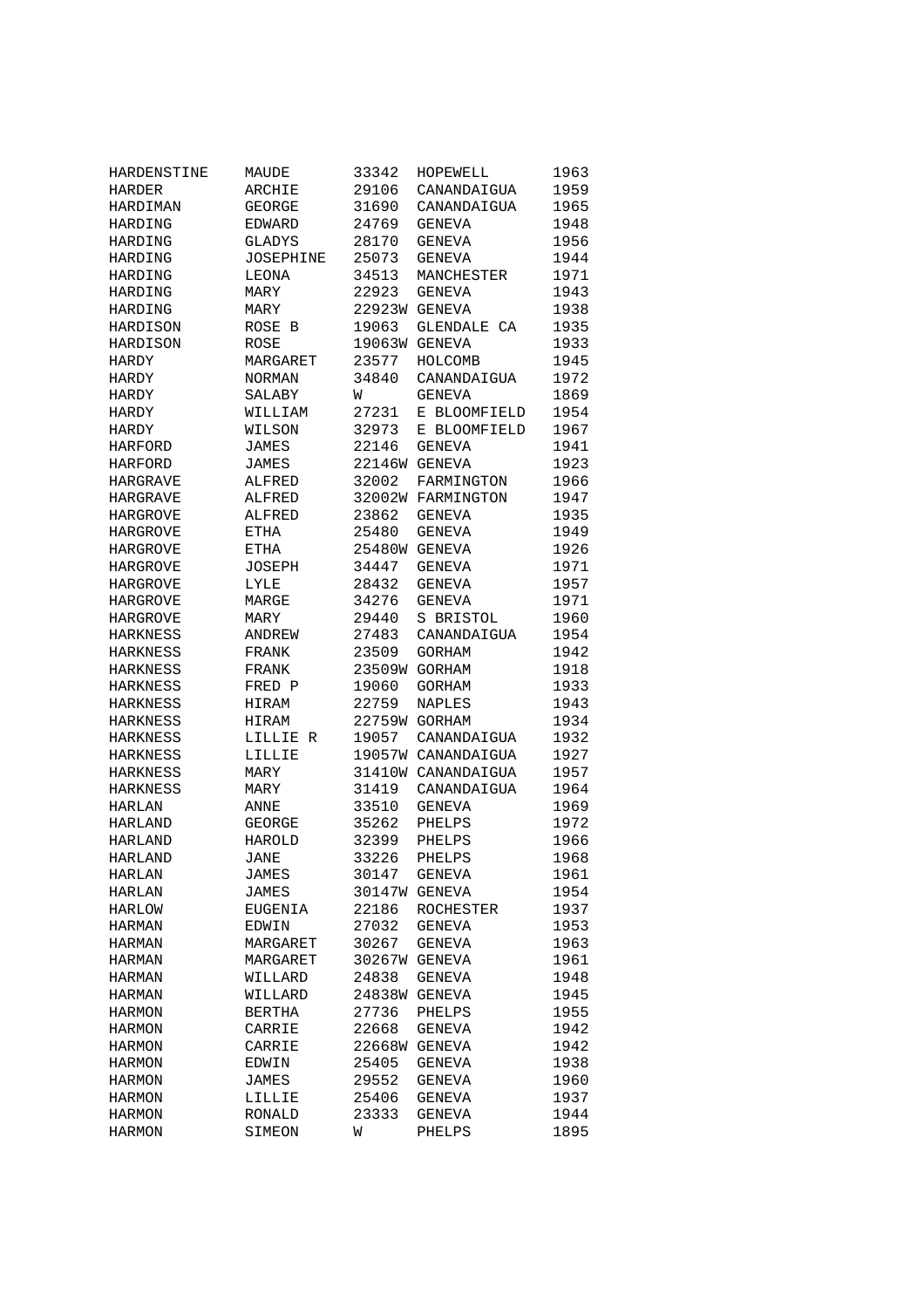| HARNISH         | CHARLES          | 34422         | S BRISTOL           | 1971 |
|-----------------|------------------|---------------|---------------------|------|
| <b>HARNSBY</b>  | JAMES W          | 21958         | FARMINGTON          | 1940 |
| HAROLD          | JOHNNIE          | 27443         | GENEVA              | 1954 |
| HARP            | EARL             | 19065         | SHORTSVILLE         | 1937 |
| HARPENDING(1)   | SAM              | 24617         | GENEVA              | 1947 |
| HARPENDING(2)   | SAM              | 24617         | GENEVA              | 1947 |
| HARPENDING      | SAMUEL           | 24617W        | <b>GENEVA</b>       | 1946 |
| <b>HARPER</b>   | LAWRENCE         | 28583         | NAPLES              | 1958 |
| HARPER          | LAWRENCE         | 28583W        | NAPLES              | 1957 |
| HARPER          | MARIAN           | 28511         | NAPLES              | 1957 |
| HARPER          | MARIAN           | 28511W        | NAPLES              | 1953 |
| HARRAL          | GRATIA           | 26191         | CANANDAIGUA         | 1951 |
| HARRAL          | GRATIA           | 26191W        | CANANDAIGUA         | 1950 |
| <b>HARREGAN</b> | <b>ELIZABETH</b> | 23031         | CANANDAIGUA         | 1936 |
| HARRIGAN        | WILLIAM C        | 19061         | <b>GENEVA</b>       | 1934 |
| HARRIGAN        | WILLIAM          | 19061W        | <b>GENEVA</b>       | 1930 |
| HARRIMAN        | <b>EVELINE</b>   | 25973         | <b>GENEVA</b>       | 1951 |
| HARRIMAN        | EVELINE          | 25973W        | GENEVA              | 1931 |
| <b>HARRIMAN</b> | <b>HELEN</b>     | 24849         | GENEVA              | 1948 |
| <b>HARRIMAN</b> | <b>HELEN</b>     | 24849W        | <b>GENEVA</b>       | 1925 |
| HARRINGTON      | ARLINGTON        | 35303         | CANANDAIGUA         | 1972 |
| HARRINGTON      | ELIZABETH        | 31116         | GENEVA              | 1964 |
| HARRINGTON      | ELIZABETH        | 31116W        | GENEVA              | 1959 |
| HARRINGTON      | FLORA            | 27918         | <b>GENEVA</b>       | 1943 |
| HARRINGTON      | <b>GENEVIEVE</b> | 27618         | <b>RUSHVILLE</b>    | 1954 |
| HARRINGTON      | <b>GENEVIEVE</b> | 27618W        | <b>RUSHVILLE</b>    | 1953 |
| HARRINGTON      | HANNAH           | 29742         | <b>VICTOR</b>       | 1960 |
| HARRINGTON      | <b>HANNAH</b>    | 29742W        | <b>VICTOR</b>       | 1960 |
| HARRINGTON      | HARRY            | 29096         | GENEVA              | 1959 |
| HARRINGTON      | <b>HARRY</b>     | 29096W        | <b>GENEVA</b>       | 1958 |
| HARRINGTON      | IDA              | 35150         | GENEVA              | 1972 |
| HARRINGTON      | JOHN             | 24297         | BLOOMFIELD<br>E.    | 1934 |
| HARRINGTON      | LYDIA            | 26372         | MANCHESTER          | 1951 |
| HARRINGTON      | LYDIA            | 26372W        | MANCHESTER          | 1914 |
| HARRINGTON      | MARGARET B       | 19064         | CANANDAIGUA         | 1935 |
| HARRINGTON      | MARGARET         | 19064W        | CANANDAIGUA         | 1931 |
| HARRINGTON      | MARTIN           | 32929         | CLIFTON SPRINGS1968 |      |
| HARRINGTON      | MARY ANN         | 19056         | CANANDAIGUA         | 1931 |
| HARRINGTON      | MARY ANN         | 19056W        | CANANDAIGUA         | 1928 |
| HARRINGTON      | NORA             | 24620         | VICTOR              | 1947 |
| HARRINGTON      | SARA M.          | 1150W         | VICTOR              | 1937 |
| HARRINGTON      | SARA M           | 21161         | VICTOR              | 1939 |
| HARRINGTON      | SARA             | W             | VICTOR              | 1937 |
| HARRIS          | ALEXANDER        | 31432         | GENEVA              | 1964 |
| HARRIS          | ALEXANDER        | 31432W GENEVA |                     | 1960 |
| HARRIS          | ANDREW           | W             | CANANDAIGUA         | 1892 |
| HARRIS          | ANNIE            | 23089         | GENEVA              | 1944 |
| HARRIS          | AUGUSTUS M       | 19059         | CANANDAIGUA         | 1933 |
| HARRIS          | <b>BRUCE</b>     | 23659         | <b>VICTOR</b>       | 1945 |
| HARRIS          | <b>BRUCE</b>     | 23659W VICTOR |                     | 1938 |
| HARRIS          | CHARLES          | 29971         | GENEVA              | 1949 |
| HARRIS          | CHARLES          | 29971W        | GENEVA              | 1949 |
| HARRIS          | CHESTER          | 33121         | PHELPS              | 1968 |
| HARRIS          | EDWIN            | W             | GENEVA              | 1874 |
| HARRIS          | ELIZABETH        | 25313         | CANANDAIGUA         | 1949 |
| HARRIS          | ELIZABETH        | 25313W GENEVA |                     | 1946 |
| HARRIS          | <b>EMMA</b>      | 26771         | <b>SENECA</b>       | 1951 |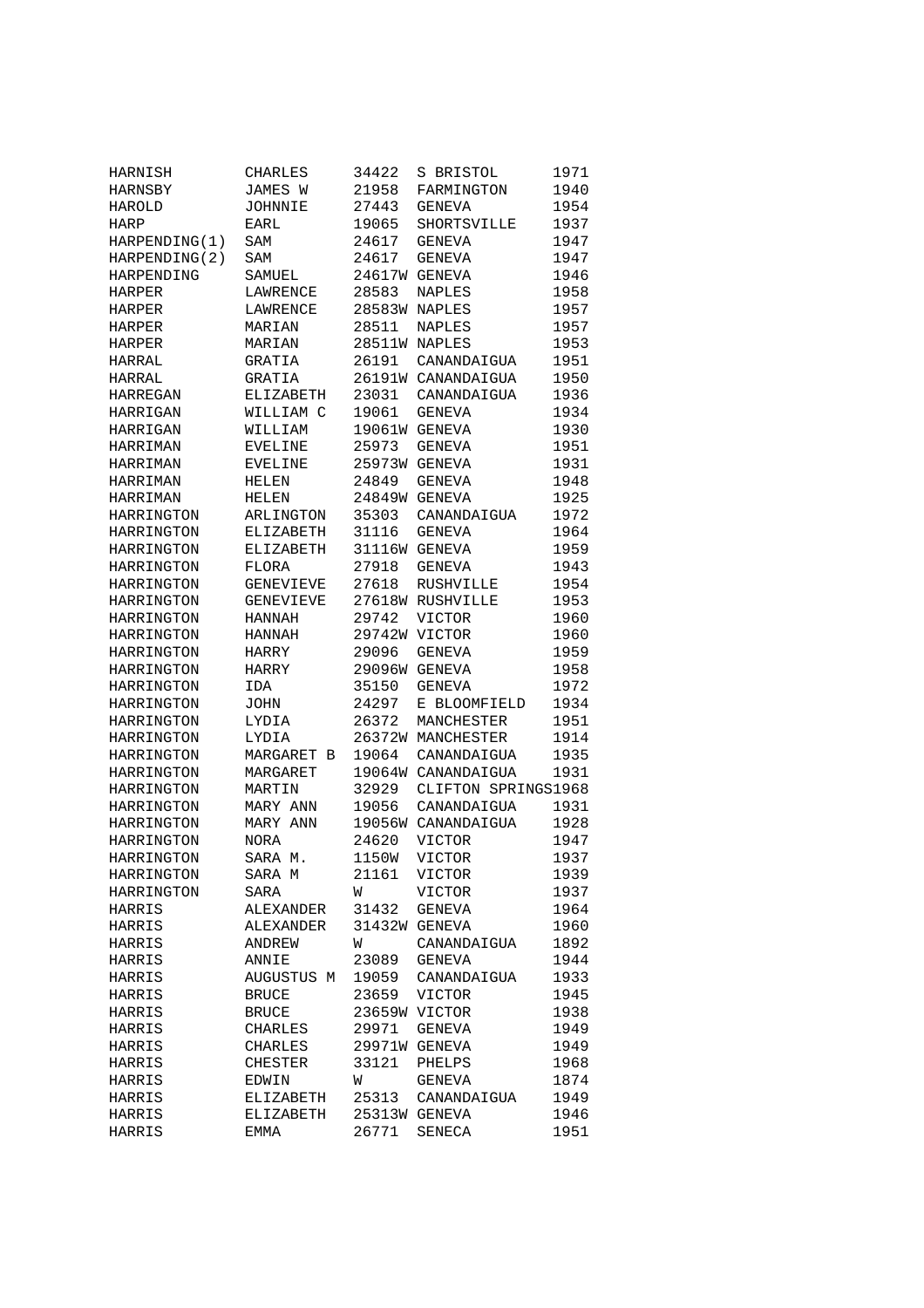| HARRIS           | FRED              | 24057         | GORHAM              | 1945 |
|------------------|-------------------|---------------|---------------------|------|
| HARRIS           | FRED              | 24057W        | GORHAM              | 1940 |
| HARRIS           | GRACE             | 22302         | GORHAM              | 1941 |
| HARRIS           | GRACE             | 22302W        | GORHAM              | 1925 |
| HARRIS           | GUS               | 25698         | GORHAM              | 1950 |
| HARRIS           | <b>IEVAN</b>      | 21906         | LITCHFIELD CONN1940 |      |
| HARRIS           | JOHN B            | 22030         | NAPLES              | 1940 |
| HARRIS           | MARY              | 29563         | SENECA              | 1960 |
| HARRIS           | MARY              | 29563W        | SENECA              | 1936 |
| HARRIS           | MINNIE            | 29220         | IONIA               | 1959 |
| HARRIS           | MINNIE            | 29220W        | IONIA               | 1958 |
| HARRISON         | CLARENCE          | 33340         | GENEVA              | 1963 |
| HARRISON         | FRANKLIN          | 31362         | GENEVA              | 1964 |
| HARRISON         | FRANKLIN          | 31362W        | <b>GENEVA</b>       | 1951 |
| HARRISON         | <b>JOHN</b>       | 31458         | W BLOOMFIELD        | 1960 |
| <b>HARRISON</b>  | <b>JOSEPH</b>     | 24847         | CANANDAIGUA         | 1932 |
| HARRISON         | LOTTIE            | 31452         | W BLOOMFIELD        | 1955 |
| HARRISON         | MARY              | 33373         | CANANDAIGUA         | 1969 |
| HARRISON         | NELLE             | 26304         | GENEVA              | 1951 |
| HARRISON         | SIDNEY            | 32138         | GENEVA              | 1966 |
| HARRISON         | SIDNEY            | 32138W GENEVA |                     | 1962 |
| HARRIS           | SARAH             | W             | GENEVA              | 1874 |
| HARRIS           | SEYMOUR           | 25790         | SENECA              | 1940 |
| HARRIS           | STELLA            | 24923         | CANANDAIGUA         | 1948 |
| HARRIS           | VIOLA             | 24433         | GENEVA              | 1945 |
| HARRIS           | <b>VIOLA</b>      | 24433W        | <b>GENEVA</b>       | 1941 |
| <b>HARRON</b>    | HAROLD            | 27782         | TORONTO             | 1954 |
| HARSCH           | WILLIAM           | 34914         | <b>VICTOR</b>       | 1972 |
| HARSENSTINE      | CARRIE            | 22543W        | HOPEWELL            | 1921 |
| HARSFALL         | <b>HELENA</b>     | 27384         | CANANDAIGUA         | 1953 |
| HART             | AGNES             | 27687         | NAPLES              | 1955 |
| HART             | EDNA A            | 19062         | CANANDAIGUA         | 1934 |
| <b>HART</b>      | EDNA              |               | 19062W CANANDAIGUA  | 1929 |
| HART             | ELIZABETH         | 19066         | LEROY               | 1937 |
| HART             | ELIZABETH         | 19066W        | SHORTSVILLE         | 1935 |
| <b>HART</b>      | ELIZA             | W             | CANANDAIGUA         | 1874 |
| HARTER           | MINNIE            | 27187         | HOLCOMB             | 1954 |
| HARTER           | MINNIE            |               | 27187W HOLCOMB      | 1954 |
| <b>HART</b>      | FLORA             | 31087         | CANANDAIGUA         | 1963 |
| <b>HART</b>      | <b>FLORA</b>      |               | 31087W CANANDAIGUA  | 1942 |
| <b>HART</b>      | JANE              | 25801         | <b>GENEVA</b>       | 1949 |
| HART             | JOHN              | 23713         | GENEVA              | 1945 |
| HART             | JOHN              | 23713W GENEVA |                     | 1924 |
| HARTLEY          | JOSEPH            | 28915         | GENEVA              | 1958 |
| HARTLEY          | JOSEPH            | 28915W GENEVA |                     | 1958 |
| HARTMAN          | CHARLES           | 27841         | <b>GENEVA</b>       | 1956 |
| <b>HARTMAN</b>   | MARY              | 31249         | GENEVA              | 1964 |
| <b>HARTMAN</b>   | MARY              | 31249W GENEVA |                     | 1963 |
| HARTMANN         | AMELIA            | 27856         | MANCHESTER          | 1956 |
| <b>HARTMANN</b>  | FREDERICK         | 23108         | GENEVA              | 1942 |
| <b>HARTMANN</b>  | FREDERICK         | 23108W GENEVA |                     | 1937 |
| <b>HART</b>      | MARIA             | 22955         | SHORTSVILLE         | 1943 |
| HARTNETT         | JOSEPHINE         | 30536         | MANCHESTER          | 1962 |
| HARTNETT         | JOSEPHINE         |               | 30536W MANCHESTER   | 1962 |
| HART             | OLIVE E DALI22024 |               | CANANDAIGUA         | 1940 |
| HART             | OLIVE             |               | 22024W CANANDAIGUA  | 1936 |
| <b>HARTRANFT</b> | FRED              | 24586         | <b>GENEVA</b>       | 1947 |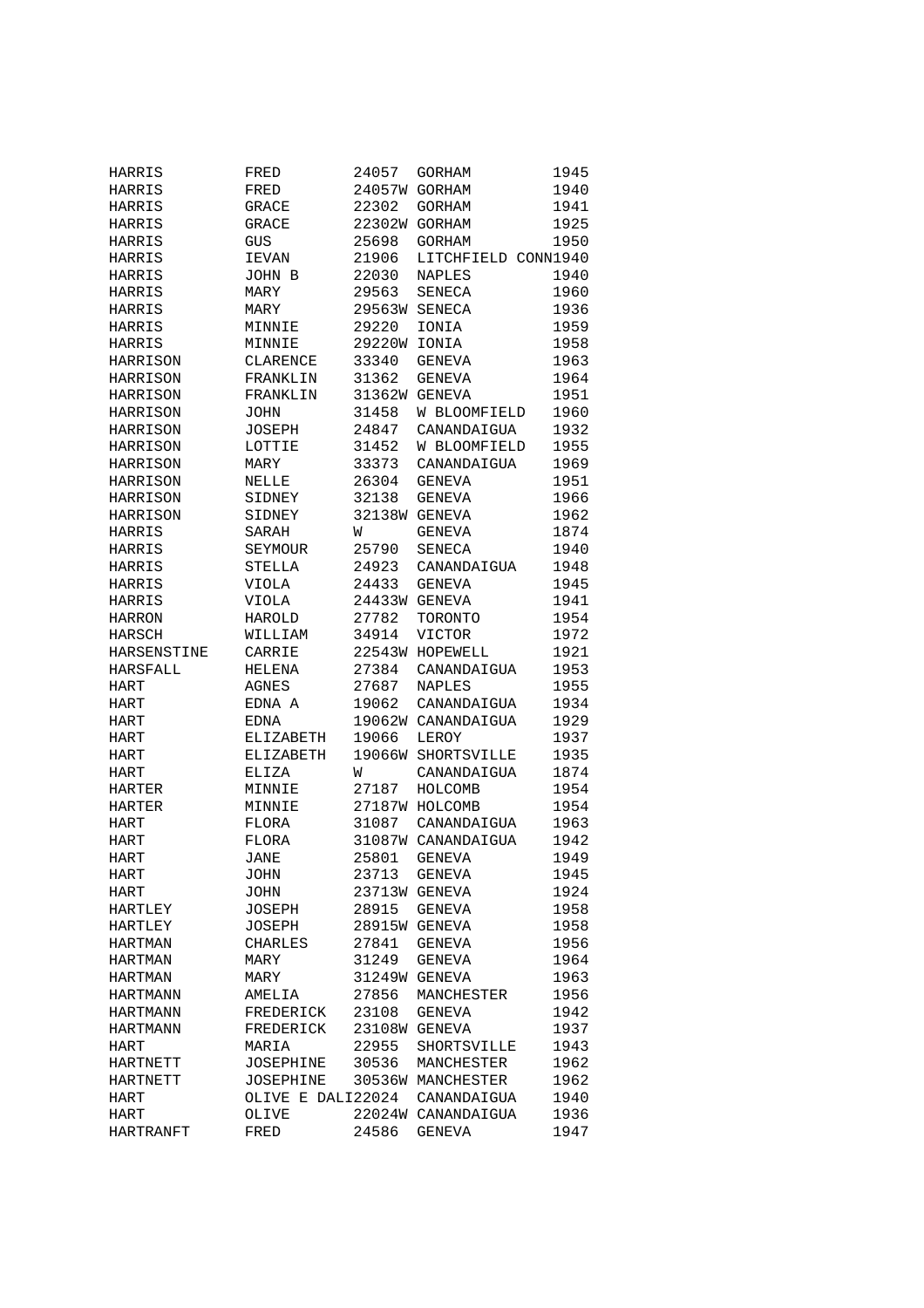| HARTRANFT        | FRED           | 24586W | <b>GENEVA</b> | 1937 |
|------------------|----------------|--------|---------------|------|
| <b>HARTRANFT</b> | JANE H.        | W      | GENEVA        | 1886 |
| HART             | RUTH           | 33493  | HOLCOMB       | 1969 |
| HART             | RUTH           | 34632  | GENEVA        | 1970 |
| HARTSOUGH        | <b>HARRY</b>   | 22987  | GORHAM        | 1943 |
| HARTSOUGH        | ISADORA        | 22596  | CANANDAIGUA   | 1942 |
| HARTSOUGH        | JAMES W.       | W      | GORHAM        | 1873 |
| HARTSOUGH        | LOIS           | 24138  | GORHAM        | 1946 |
| HART             | WILLIAM        | 33369  | GENEVA        | 1969 |
| <b>HARTZELL</b>  | EDITH M        | 19058  | GENEVA        | 1933 |
| HARTZELL         | FREDERICK      | 28757  | GENEVA        | 1958 |
| <b>HARTZELL</b>  | FREDERICK      | 28757W | GENEVA        | 1957 |
| <b>HARVEY</b>    | <b>AMBROSE</b> | 34923  | CANANDAIGUA   | 1968 |
| <b>HARVEY</b>    | ESTELLA        | 30768  | GENEVA        | 1962 |
| HARVEY           | ETTA           | 28222  | PHELPS        | 1956 |
| HARVEY           | ETTA           | 28222W | PHELPS        | 1928 |
| HARVEY           | GEORGE         | 22545  | NAPLES        | 1942 |
| HARVEY           | GEORGE         | W      | GORHAM        | 1879 |
| HARVEY           | HANFORD        | 27969  | <b>GENEVA</b> | 1956 |
| <b>HARVEY</b>    | <b>HANFORD</b> | 27969W | <b>GENEVA</b> | 1952 |
| HARVEY           | HOMER          | 29664  | CANANDAIGUA   | 1960 |
| HARVEY           | HOMER          | 29664W | CANANDAIGUA   | 1960 |
| HARVIE           | COLIN          | 27533  | GENEVA        | 1955 |
| HARVIE           | <b>JAMES</b>   | 23134  | GENEVA        | 1944 |
| HARVIE           | JAMES          | 23134W | <b>GENEVA</b> | 1943 |
| <b>HARWOOD</b>   | WALTER         | 27134  | NAPLES        | 1953 |
| HASKELL          | CARRIE         | 23847  | CANANDAIGUA   | 1946 |
| HASKELL          | CARRIE         | 23847W | CANANDAIGUA   | 1937 |
| HASKELL          | FRED           | 25687  | CANANDAIGUA   | 1950 |
| HASKELL          | FRED           | 25687W | CANANDAIGUA   | 1947 |
| <b>HASKELL</b>   | GRACE          | 34505  | CANANDAIGUA   | 1971 |
| HASKELL          | J WALTER       | 19078  | CANANDAIGUA   | 1937 |
| HASKELL          | J. WALTER      | 19078W | CANANDAIGUA   | 1936 |
| HASKELL          | LEIR           | W      | CANANDAIGUA   | 1886 |
| HASKELL          | LUCRETIA       | 23294  | CANANDAIGUA   | 1944 |
| <b>HASKELL</b>   | LUCRETIA       | 23294W | CANANDAIGUA   | 1928 |
| HASKELL          | MARTIN         | 25276  | CANANDAIGUA   | 1947 |
| <b>HASLETT</b>   | ANNA           | 24789  | SENECA        | 1946 |
| HASLETT          | ANNA           | 24789W | SENECA        | 1945 |
| HASLETT          | CAROLINE       | 23002  | SENECA        | 1943 |
| HASLETT          | CARRIE C       | 19073  | PHELPS        | 1934 |
| HASLETT          | CHARLES        | 27473  | <b>GENEVA</b> | 1955 |
| <b>HASLETT</b>   | CHARLES        | 27473W | SENECA        | 1950 |
| HASLETT          | EDWIN          | 19074  | SENECA        | 1934 |
| <b>HASLETT</b>   | EDWIN          | 19074W | SENECA        | 1934 |
| HASLETT          | JAMES H        | 19075  | SODUS         | 1934 |
| HASLETT          | JAMES          | 19075W | PHELPS        | 1903 |
| <b>HASLETT</b>   | THOMAS         | 26365  | SENECA        | 1952 |
| <b>HASLETT</b>   | THOMAS         | 26365W | SENECA        | 1951 |
| HASSEL           | CARL           | 31214  | CANANDAIGUA   | 1964 |
| HASSLER          | ADOLPH         | 21833  | <b>NAPLES</b> | 1938 |
| HASSLER          | ADOLPH         | W      | NAPLES        | 1933 |
| HASSLER          | MARY E         | 21593  | NAPLES        | 1939 |
| HASSLER          | MARY           | 21593W | NAPLES        | 1938 |
| HASTINGS         | EUNICE         | W      | GENEVA        | 1884 |
| HASTINGS         | FAITH          | 32881  | CHAPEL HILL   | 1967 |
| HASTINGS         | JOHN           | 31233  | <b>GENEVA</b> | 1960 |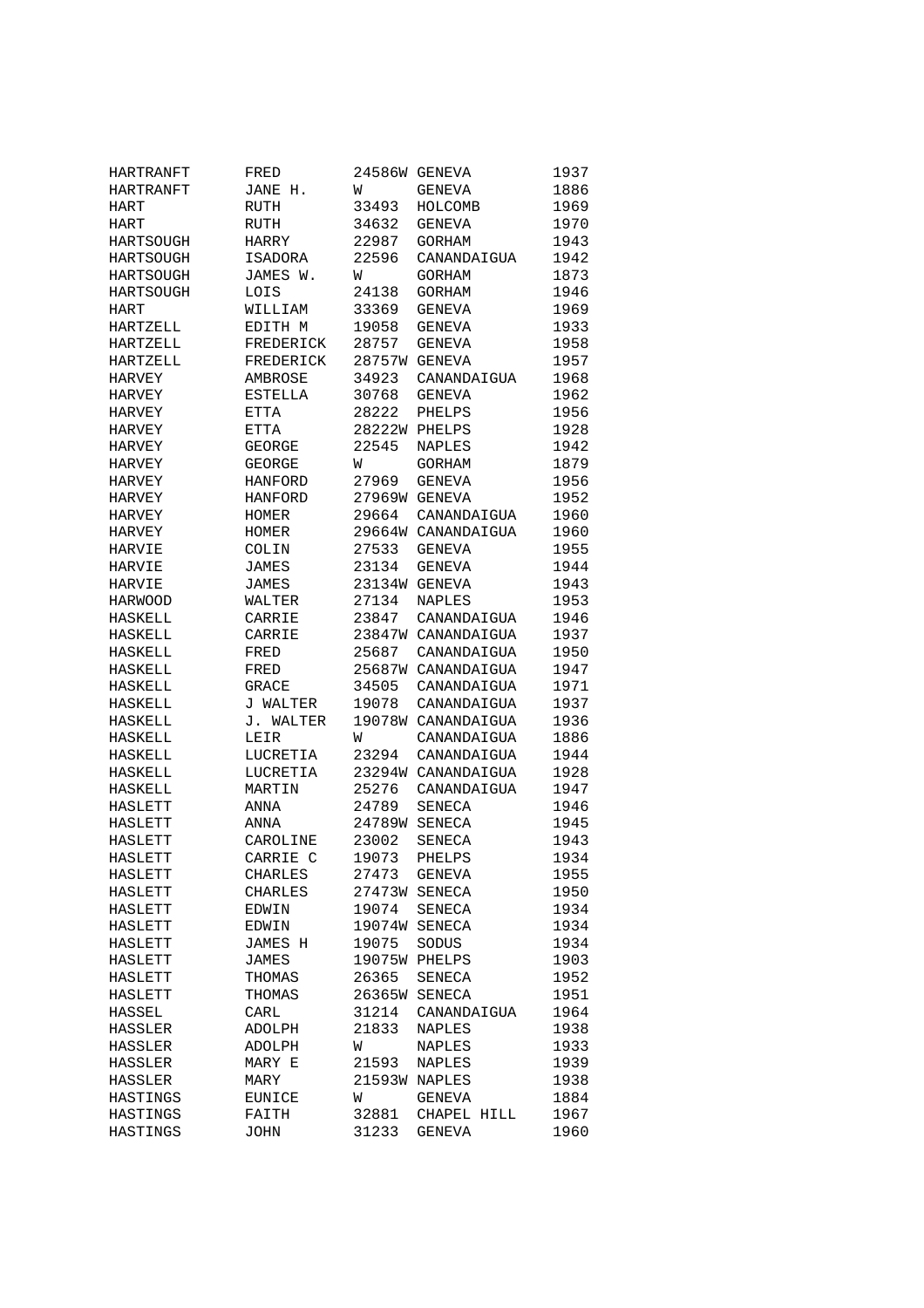| HASTINGS         | SUSAN C.             | W              | GENEVA                             | 1885         |
|------------------|----------------------|----------------|------------------------------------|--------------|
| HATCH            | ADAH                 | 28962          | NAPLES                             | 1959         |
| <b>HATCH</b>     | ALBERT               | 23562          | <b>NAPLES</b>                      | 1945         |
| HATCH            | CARRIE               | 31290          | NAPLES                             | 1964         |
| <b>HATCH</b>     | CELESTIA             | 26188          | NAPLES                             | 1951         |
| <b>HATCH</b>     | CELESTIA             | 26188W         | NAPLES                             | 1948         |
| HATCH            | <b>EARLE</b>         | 35056          | NAPLES                             | 1972         |
| <b>HATCH</b>     | FRANCIS              | 29463          | <b>BRISTOL</b>                     | 1960         |
| <b>HATCH</b>     | FRANCIS              | 29463W         | <b>BRISTOL</b>                     | 1959         |
| HATCH            | FRANK                | 23563          | HOPEWELL                           | 1941         |
| <b>HATCH</b>     | FRED                 | 25674          | NAPLES                             | 1950         |
| <b>HATCH</b>     | INA                  | 29140          | NAPLES                             | 1959         |
| HATCH            | INA                  | 29140W         | <b>NAPLES</b>                      | 1950         |
| <b>HATCH</b>     | JOHN G.              | W              | E. BLOOMFIELD                      | 1872         |
| <b>HATCH</b>     | LAWRENCE             | 28401          | PHELPS                             | 1957         |
| HATCH            | LINWOOD C            | 19072          | CAMPBELL                           | 1933         |
| HATHAWAY         | A BRISTOL            | 21965          | FARMINGTON                         | 1940         |
| HATHAWAY         | <b>BRISTOL</b><br>А. | 21965W         | FARMINGTON                         | 1934         |
| HATHAWAY         | <b>ADELINE</b>       | 26499          | FARMINGTON                         | 1953         |
| HATHAWAY         | <b>ADELINE</b>       | 26499W         | FARMINGTON                         | 1940         |
| HATHAWAY         | ANNA                 | 22690          | W BLOOMFIELD                       | 1939         |
| HATHAWAY         | M AGNES              | 21815          | <b>JAPAN</b>                       | 1939         |
| HATHAWAY         | M. AGNES             | 21815W         | CANANDAIGUA                        | 1925         |
| HATHAWAY         | MARY                 | 34919          | MANCHESTER                         | 1972         |
| HATHAWAY         | PEREZ                | 33705          | FARMINGTON                         | 1969         |
| HATHORNE         | VIRA                 | 23535          | SENECA                             | 1945         |
| HATHORN          | MARCIA               | 31298          | SENECA                             | 1963         |
| HATHORN          | MARCIA               | 31298W         | STANLEY                            | 1959         |
|                  |                      |                |                                    |              |
| <b>HATHORN</b>   | MERLE W              | 19077          | <b>GENEVA</b>                      | 1936         |
| HATMAKER         | <b>GRACE</b>         |                | CLIFTON SPRINGS1970                |              |
| HATMAKER         |                      | 33896<br>24414 | <b>GENEVA</b>                      | 1947         |
| <b>HATMAKER</b>  | <b>NORA</b><br>NORA  | 24414W         | <b>GENEVA</b>                      | 1946         |
|                  |                      | 19071          |                                    |              |
| HATTON<br>HATTON | NELLIE<br>NELLIE     | 19071W         | CANANDAIGUA<br>CANANDAIGUA         | 1933<br>1927 |
| HAUBNER          | ESTHER               | 30514          | CLIFTON SPRINGS1962                |              |
| HAUBNER          | <b>FRANK</b>         | 31593          | MANCHESTER                         | 1965         |
| HAUBNER          | FRANK                | 31593W         | MANCHESTER                         | 1963         |
| HAUBNER          | FRED                 | 34123          |                                    | 1963         |
| HAUBNER          | GEORGE               | 31234          | CANANDAIGUA<br>CLIFTON SPRINGS1959 |              |
| <b>HAUBNER</b>   | HELEN                | 34645          | CANANDAIGUA                        | 1971         |
| HAUCK            | SUSAN M              | 19076          | S BRISTOL                          | 1934         |
| HAURY            | JACOB                | 34918          | CANANDAIGUA                        | 1967         |
| HAUSSMANN        | ALFRED               | 30737          | <b>GENEVA</b>                      | 1963         |
| HAUSSMANN        | ALFRED               | 30737W         | <b>GENEVA</b>                      | 1948         |
| HAUSSMANN        | MARTHA               | 27546          | <b>GENEVA</b>                      | 1954         |
| HAUSSMANN        | MARTHA               | 27546W         | <b>GENEVA</b>                      | 1931         |
| HAVENS           | CHARLES              | 24577          | PHELPS                             | 1947         |
| <b>HAVENS</b>    | <b>CHARLES</b>       | 24577W         | PHELPS                             | 1947         |
| <b>HAVENS</b>    | HOWARD               | 31472          | NAPLES                             | 1963         |
| HAVENS           | RUTHERFORD           | 33174          | CANANDAIGUA                        | 1968         |
| HAVERT           | ANN                  | 33577          | PHELPS                             | 1969         |
| HAVILAND         | ADDISON              | 24583          | RUSHVILLE                          | 1947         |
| HAWERS           | SARAH                | 23849          | HOPEWELL                           | 1930         |
| HAWES            | ALBERT               | 31993          | MANCHESTER                         | 1966         |
| HAWES            | <b>BERNICE</b>       | 32247          | MANCHESTER                         | 1966         |
| HAWES            | <b>BERNICE</b>       | 32247W         | MANCHESTER                         | 1961         |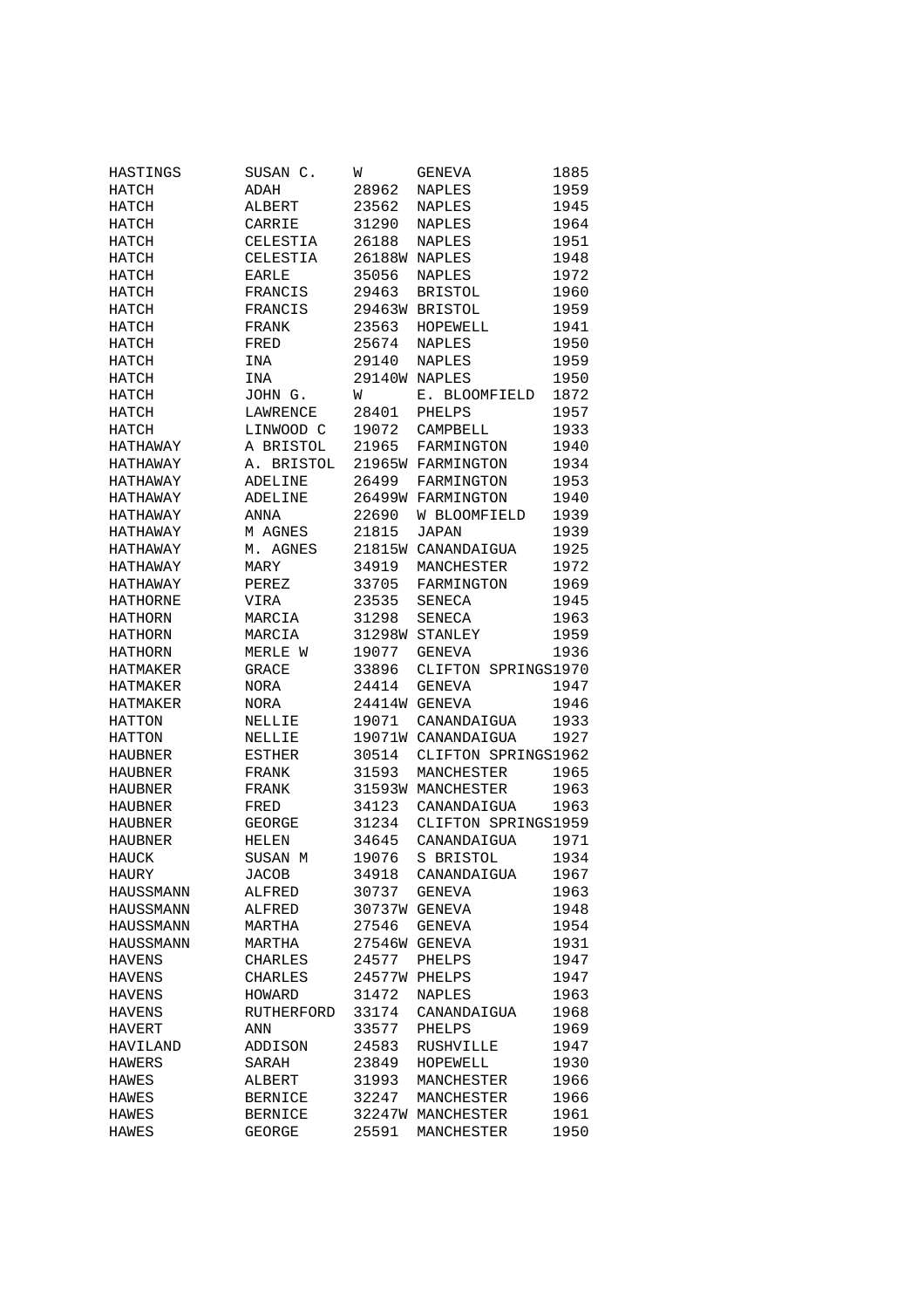| HAWES         | LEOTA            | 25592         | SHORTSVILLE                  | 1950 |
|---------------|------------------|---------------|------------------------------|------|
| <b>HAWKES</b> | <b>HUGH</b>      | 29419         | MANCHESTER                   | 1960 |
| HAWKES        | HUGH             | 29419W        | MANCHESTER                   | 1949 |
| HAWKES        | JAMES E          | 19092         | CANANDAIGUA                  | 1937 |
| HAWKES        | <b>JAMES</b>     | 19092W        | MANCHESTER                   | 1936 |
| HAWKES        | MARIETTA         | 22125         | MANCHESTER                   | 1941 |
| <b>HAWKES</b> | MARIETTA         |               | 22125W MANCHESTER            | 1928 |
| <b>HAWKES</b> | WILLIAM          |               | 19090W MANCHESTER            | 1928 |
| HAWKINS       | ANNIE            | 19091         | WILLARD                      | 1937 |
| HAWKINS       | ANNIE            | 19091W        | CLIFTON SPRINGS1934          |      |
| HAWKINS       | CATHERINE        | 33977         | GENEVA                       | 1970 |
| HAWKINS       | CHARLES          | 34884         | HONEOYE                      | 1972 |
| HAWKINS       | DANIEL R.        | 22022W        | <b>GENEVA</b>                | 1935 |
| HAWKINS       | DANIEL R         | 22022         | GENEVA                       | 1940 |
| HAWKINS       | FRANK            | 22269         | <b>VICTOR</b>                | 1941 |
| HAWKINS       | FRANK            | 22269W        | <b>VICTOR</b>                | 1926 |
| HAWKINS       | HATTIE<br>Ρ      | 19089         | GENEVA                       | 1935 |
| HAWKINS       | HATTIE           | 19089W        | <b>GENEVA</b>                | 1932 |
| HAWKINS       | JENNY            | 22870         | <b>VICTOR</b>                | 1943 |
| HAWKINS       | JEREMIAH W.      | 19085         | VICTOR                       | 1932 |
| HAWKINS       | JEREMIAH         | 19085W VICTOR |                              | 1931 |
| HAWKINS       | JOHN             | 31883         | W BLOOMFIELD                 | 1963 |
| HAWKINS       | JOHN             | 34865         | E BLOOMFIELD                 | 1971 |
| HAWKINS       | KATHERINE<br>R   | 19088         | SOUTH BRISTOL                | 1934 |
| HAWKINS       | KATHERINE        | 19088W        | S. BRISTOL                   | 1919 |
| HAWKINS       | LIDA             | 33004         | GORHAM                       | 1968 |
| HAWKINS       | MARION           | 30128         | S BRISTOL                    | 1961 |
| HAWKINS       | MARION           | 30128W        | S BRISTOL                    | 1960 |
| HAWKINS       | MARY             | 22263         | CANANDAIGUA                  | 1941 |
| HAWKINS       | MARY             | 22263W        | CANANDAIGUA                  | 1939 |
| HAWKINS       | REUBEN           | 25746         | GENEVA                       | 1950 |
| HAWKINS       | REUBEN           | 25746W        | GENEVA                       | 1947 |
| <b>HAWKS</b>  | GEORGE           | W             | <b>GENEVA</b>                | 1878 |
| HAWKS         | HELEN            | W             | GENEVA                       | 1882 |
| <b>HAWKS</b>  | JOSEPHINE        | E 22031       | MANCHESTER                   | 1939 |
| <b>HAWKS</b>  | <b>JOSPEHINE</b> |               | E.22031W CLIFTON SPRINGS1933 |      |
| HAWKS         | WILLIAM A        | 19099         | MANCHESTER                   | 1936 |
| HAWLEY        | ALAN             | 25085         | <b>GENEVA</b>                | 1948 |
| <b>HAWLEY</b> | ALAN             | 25085W GENEVA |                              | 1937 |
| HAWLEY        | ANNIE            | 26034         | CANANDAIGUA                  | 1951 |
| HAWLEY        | ANNIE            |               | 26034W CANANDAIGUA           | 1949 |
| HAWLEY        | ARTIE M          | 19084         | CANANDAIGUA                  | 1932 |
| HAWLEY        | ARTIE            |               | 19084W CANANDAIGUA           | 1930 |
| HAWLEY        | BEATRICE G       | 19087         | <b>GENEVA</b>                | 1933 |
| HAWLEY        | ELMER            | 28789         | GORHAM                       | 1953 |
| HAWLEY        | FRANK            | 24436         | PHELPS                       | 1933 |
| HAWLEY        | FRANK            | 24436W PHELPS |                              | 1930 |
| HAWLEY        | GEORGE           | 24764         | NAPLES                       | 1948 |
| HAWLEY        | GEORGE           | 24764W NAPLES |                              | 1941 |
| HAWLEY        | JOHN W.          | W             | CANANDAIGUA                  | 1881 |
| HAWLEY        | JONATHAN         | W             | RUSHVILLE                    | 1876 |
| HAWLEY        | JULIA L.         | W             | CANANDAIGUA                  | 1884 |
| HAWLEY        | KATHRINE         | 27499         | GENEVA                       | 1955 |
| HAWLEY        | KATHRINE         |               | 27499W GENEVA                | 1953 |
| HAWLEY        | MARGARET         | 30742         | NAPLES                       | 1963 |
| HAWLEY        | MARGARET         | 30742W NAPLES |                              | 1955 |
| HAWLEY        | MARY C           | 19086         | CANANDAIGUA                  | 1932 |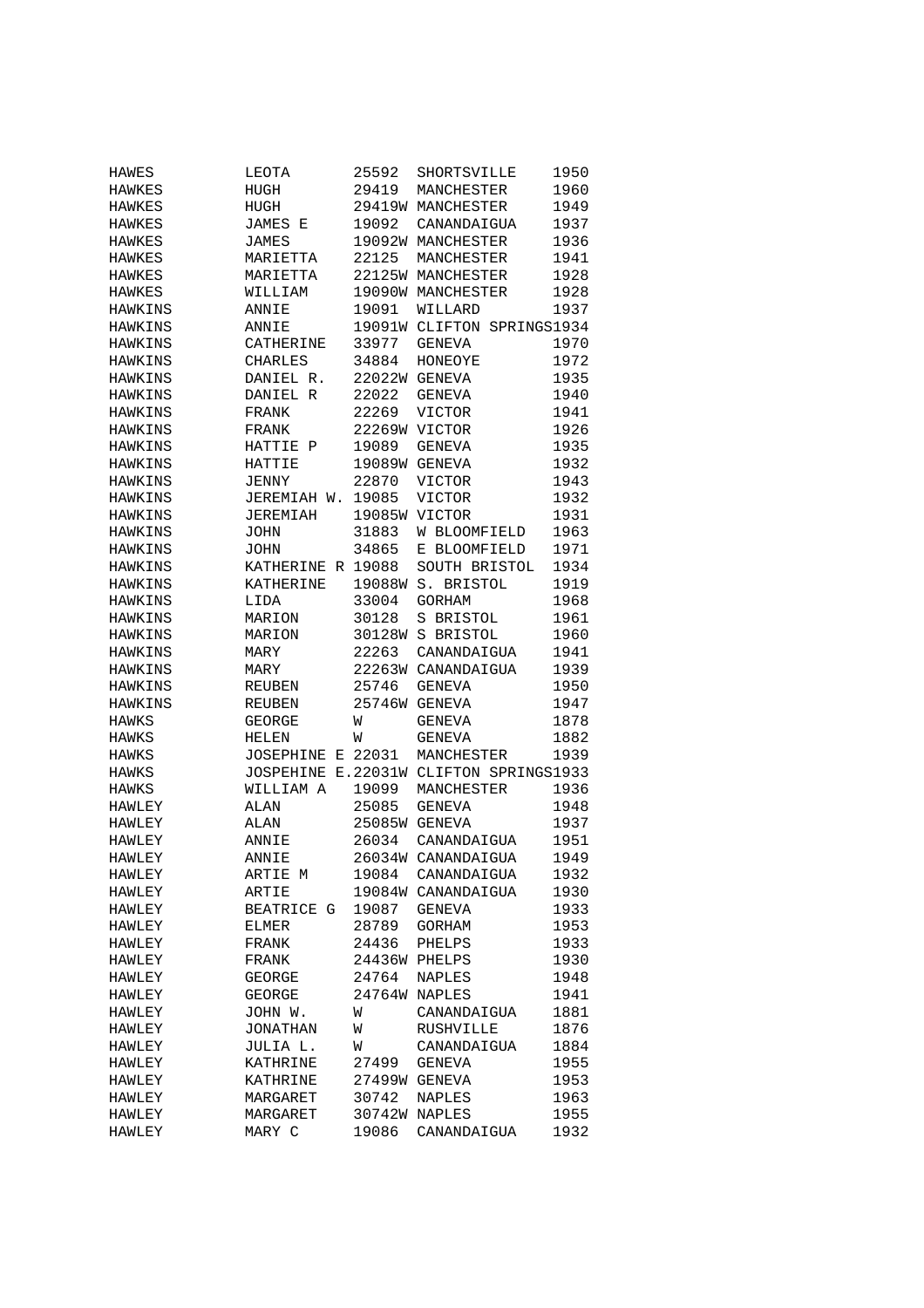| HAWLEY         | MARY                |                        | 19086W CANANDAIGUA               | 1932         |
|----------------|---------------------|------------------------|----------------------------------|--------------|
| HAWLEY         | RUTH                | 27784                  | GENEVA                           | 1955         |
| HAWLEY         | <b>RUTH</b>         | 27784W                 | GENEVA                           | 1954         |
| HAWLEY         | RUTH                | 30395                  | PHELPS                           | 1962         |
| HAWLEY         | <b>RUTH</b>         | 30395W                 | PHELPS                           | 1962         |
| HAWLEY         | WILLIAM             | 24935                  | GORHAM                           | 1947         |
| HAWTHORN       | ANDREW              | 31078                  | RICHMOND                         | 1963         |
| <b>HAYCOCK</b> | ORMONDE B.          | 21456                  | CANANDAIGUA                      | 1938         |
| HAYCOCK        | ORMONDE             |                        | 21456W CANANDAIGUA               | 1938         |
| <b>HAYDEN</b>  | JULIA A.            | W                      | HOPEWELL                         | 1896         |
| HAYES          | ANNA                | 19098                  | ROCHESTER, NY                    | 1933         |
| HAYES          | ANNA                | 19098W                 | GENEVA                           | 1918         |
| HAYES          | <b>DUDLEY</b>       | 25083                  | <b>GENEVA</b>                    | 1948         |
| HAYES          | <b>DUDLEY</b>       |                        | 25083W GENEVA                    | 1943         |
| HAYES          | DUDLEY              | 32764                  | <b>GENEVA</b>                    | 1967         |
| HAYES          | DUDLEY              | 32764W                 | GENEVA                           | 1964         |
| <b>HAYES</b>   | <b>EDGAR</b>        | 27851W                 | <b>NAPLES</b>                    | 1946         |
| HAYES          | EDWARD G            | 19079                  | CANANDAIGUA                      | 1934         |
| HAYES          | EDWARD              |                        | 19098W CANANDAIGUA               | 1932         |
| HAYES          | EDWARD              | 22514                  | <b>GENEVA</b>                    | 1941         |
| HAYES          | EDWARD              |                        | 22514W GENEVA                    | 1930         |
| HAYES          | EDWARD              | 25857                  | GENEVA                           | 1950         |
| HAYES          | EDWARD              | 25857W                 | <b>GENEVA</b>                    | 1937         |
| HAYES          | ELLEN               | 26831                  | PORT GIBSON                      | 1953         |
| HAYES          | ELLEN               | 26831W                 | MANCHESTER                       | 1928         |
| HAYES          | GEORGE              | 22366                  | <b>SENECA</b>                    | 1941         |
| HAYES          | IRENE               | 22794                  | GENEVA                           | 1943         |
| HAYES          | <b>IRENE</b>        | 22794W                 | <b>GENEVA</b>                    | 1915         |
| HAYES          | ISABEL              | 34453                  | CANANDAIGUA                      | 1971         |
| HAYES          | J. BYRON            | W                      | CANANDAIGUA                      | 1890         |
| <b>HAYES</b>   | LYDA                | 29018                  | <b>GENEVA</b>                    | 1959         |
| <b>HAYES</b>   | LYDA                |                        | 29018W GENEVA                    | 1959         |
| HAYES          | MARGARET            | 26698                  | CANANDAIGUA                      | 1953         |
| <b>HAYES</b>   | MARGARET            |                        | 26698W CANANDAIGUA               | 1948         |
| HAYES          | MARGARET            | 34826                  | CANANDAIGUA                      | 1972         |
| HAYES          | MINNIE M            | 19101                  | <b>BRISTOL</b>                   | 1936         |
| HAYES          | MINNIE              | 19101W                 | <b>BRISTOL</b>                   | 1935         |
| HAYES          | NANNIE              | 23553                  | SENECA                           | 1944         |
| HAYES          | NANNIE              | 23553W GENEVA          |                                  | 1926         |
| HAYES          | PHELPS              | 25752                  | <b>SENECA</b>                    | 1950         |
| HAYES          | PHELPS              |                        | 25752W SENECA                    | 1950         |
|                |                     |                        |                                  |              |
| HAYES          | ROBERT              | W                      | 33181 CANANDAIGUA<br>CANANDAIGUA | 1968         |
| HAYES          | SARAH A.<br>WILLIAM |                        | PORT GIBSON                      | 1891         |
| HAYES          |                     | 22660                  |                                  | 1942         |
| <b>HAYES</b>   | WILLIAM             |                        | 22660W PORT GIBSON               | 1928         |
| HAYES          | WILLIAM             | 24334                  | <b>BRISTOL</b><br>24334W BRISTOL | 1946<br>1935 |
| HAYES          | WILLIAM             |                        | PHELPS                           |              |
| HAY            | <b>GEORGE</b>       | 22431<br>22431W PHELPS |                                  | 1942<br>1941 |
| HAY            | GEORGE              |                        |                                  |              |
| HAY            | GEORGE              | 27648W GENEVA          |                                  | 1952         |
| <b>HAYGOOD</b> | <b>RUTH</b>         | 29350                  | CANANDAIGUA                      | 1956         |
| HAY            | GRACE               | 27648                  | GENEVA                           | 1955         |
| HAYNER         | PHILIP              | 24788                  | SENECA                           | 1947         |
| HAYNES         | CAROLYN             | 28465                  | NAPLES                           | 1957         |
| HAYNES         | CORA                | 26329                  | MANCHESTER                       | 1952         |
| HAYNES         | CORA                | 26329W                 | MANCHESTER                       | 1941         |
| HAYNES         | EDGAR J JR          | 21720                  | SENECA                           | 1939         |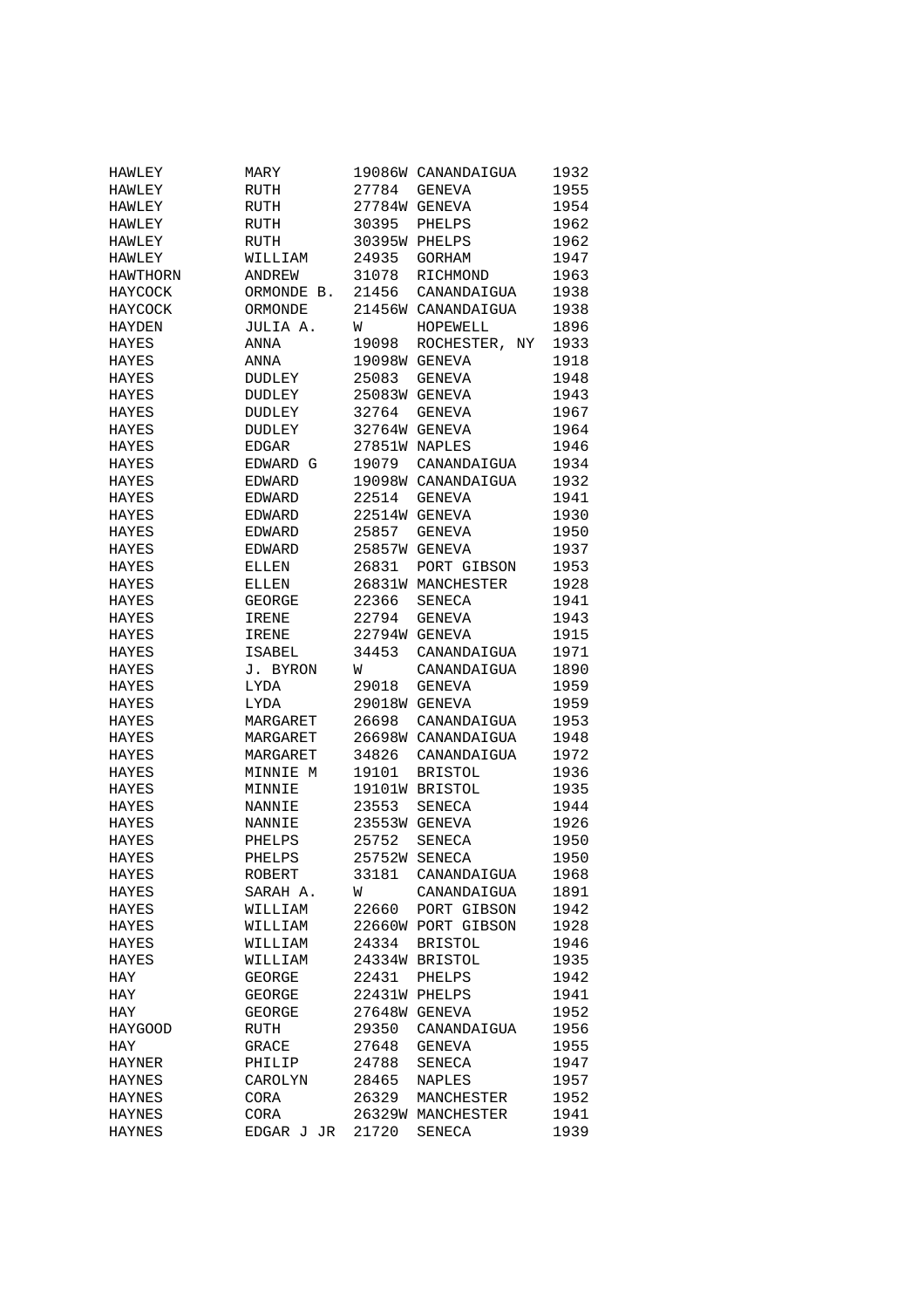| HAYNES        | EDGAR         | 27851         | NAPLES              | 1956 |
|---------------|---------------|---------------|---------------------|------|
| <b>HAYNES</b> | EDITH         | 32258W NAPLES |                     | 1966 |
| HAYNES        | EDYTH         | 32258         | NAPLES              | 1966 |
| HAYNES        | JAMES         | 23769         | PHELPS              | 1945 |
| HAYWARD       | ALICE A       | 19100         | <b>BRISTOL</b>      | 1935 |
| HAYWARD       | AUBREY        | 29528         | RICHMOND            | 1960 |
| HAYWARD       | FRANK         | 30270         | CANANDAIGUA         | 1962 |
| HAYWARD       | FRANK         |               | 30270W CANANDAIGUA  | 1948 |
| HAYWARD       | HUGH          | 25839         | CANANDAIGUA         | 1950 |
| HAYWARD       | WALTER        | 32564         | MANCHESTER          | 1967 |
| HAYWARD       | WALTER        |               | 32564W MANCHESTER   | 1958 |
| HAY           | WILLIS        | 21830         | <b>GENEVA</b>       | 1940 |
| HAZARD        | CORDELIA      | 23891         | <b>GENEVA</b>       | 1923 |
| HAZARD        | JANE E.       | W             | CANANDAIGUA         | 1885 |
| HAZEL         | IDA           | 30472         | GORHAM              | 1962 |
| HAZEL         | IDA           | 30472W        | GORHAM              | 1951 |
| HAZEL         | JAMES         | 19097         | GORHAM              | 1931 |
| HAZEL         | JAMES         | 19097W        | GORHAM              | 1931 |
| HAZEL         | KATE          | 28348         | HOPEWELL            | 1949 |
| HAZELL        | LLOYD         | 29523         | <b>GORHAM</b>       | 1954 |
| HAZELL        | LLOYD         |               | 29523W GORHAM       | 1952 |
| HAZELL        | WALTER        | 19102         | GORHAM              | 1938 |
| HAZELL        | WILLIAM       | 28109         | GORHAM              | 1956 |
| HAZELL        | WILLIAM       | 28109W        | GORHAM              | 1954 |
| <b>HEALD</b>  | CORYELL       | 26210         | MANCHESTER          | 1951 |
| HEALY         | DANIEL JR     | 33678         | VICTOR              | 1969 |
| HEALY         | ELLEN         | 22904         | GENEVA              | 1943 |
| HEALY         | JOHN D        | 19105         | GENEVA              | 1938 |
| HEALY         | MARY          | 34241         | GENEVA              | 1970 |
| HEANEY        | FRANCIS       | 34704         | <b>GENEVA</b>       | 1971 |
| HEARD         | <b>BELLE</b>  | 31165         | S BRISTOL           | 1963 |
| HEARD         | MARY          | 28845         | <b>BRISTOL</b>      | 1957 |
| <b>HEARD</b>  | MARY          | 28845W        | S BRISTOL           | 1955 |
| HEARD         | WALTER        | W             | CANANDAIGUA         | 1874 |
| HEATH         | EMELINE       | 29748         | W BLOOMFIELD        | 1951 |
| HEATH         | ${\tt FRANK}$ | 21897         | FARMINGTON          | 1940 |
| HEATH         | FRANK         | 21897W        | FARMINGTON          | 1938 |
| HEATH         | JOSEPH W.     | W             | HOPEWELL            | 1878 |
| <b>HEATH</b>  | WARNER        | 33786         | <b>GENEVA</b>       | 1970 |
| HEATH         | WORTHA G      | 21457         | CLIFTON SPRINGS1938 |      |
| HEATH         | <b>WORTHA</b> |               | 21457W MANCHESTER   | 1931 |
| HEAVEY        | ROBERT        | 35186         | <b>VICTOR</b>       | 1972 |
| HECKER        | CHARLES       | 35020         | HOPEWELL            | 1972 |
| HECKER        | MILDRED       | 34429         | HOPEWELL            | 1970 |
| HECKMAN       | JOSEPHINE     | 29436         | <b>GENEVA</b>       | 1960 |
| HECKMAN       | PRESTON       | 31400         | GENEVA              | 1964 |
| HECKMAN       | PRESTON       | 31400W        | GENEVA              | 1960 |
| HEDRICK       | AMY           | 29814         | <b>GENEVA</b>       | 1961 |
| HEDRICK       | AMY           | 29814W        | GENEVA              | 1958 |
| HEDRICK       | MARY          | 29345         | <b>GENEVA</b>       | 1959 |
| HEDRICK       | MARY          |               | 29345W GENEVA       | 1957 |
| HEDRICK       | ULYSSES       | 26232         | <b>GENEVA</b>       | 1951 |
| HEDRICK       | ULYSSES       | 26232W        | GENEVA              | 1933 |
| HEERMANS      | AMELIA        | 19104W        | CLIFTON SPRINGS1927 |      |
| HEETER        | MANGHILD      | 33077         | CANANDAIGUA         | 1968 |
| <b>HEFFER</b> | ANNIE         | 23218         | E BLOOMFIELD        | 1944 |
| HEFFER        | ERNEST        | 27886         | E BLOOMFIELD        | 1955 |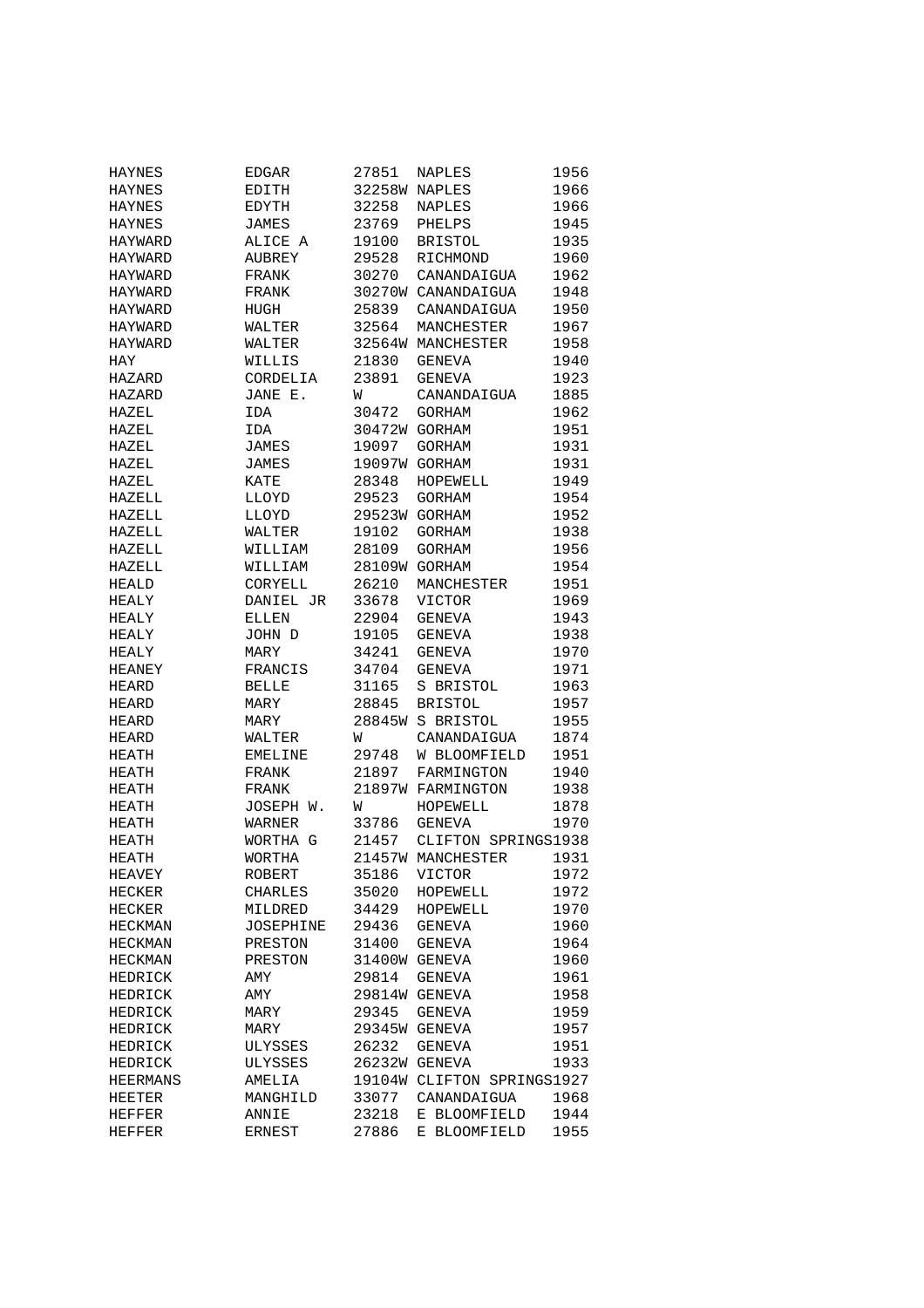| HEFFER               | ERNEST             |        | 27886W E BLOOMFIELD         | 1954 |
|----------------------|--------------------|--------|-----------------------------|------|
| <b>HEFFERNAN</b>     | MILDRED            | 33491  | GENEVA                      | 1969 |
| <b>HEFFERON</b>      | ANNA               | 32159  | SENECA                      | 1965 |
| <b>HEFFERON</b>      | <b>BRIDGET</b>     | 26997  | <b>GENEVA</b>               | 1953 |
| HEFFERON             | <b>BRIDGET</b>     | 26997W | GENEVA                      | 1952 |
| <b>HEFFERON</b>      | CATHERINE          | 34976  | <b>GENEVA</b>               | 1972 |
| <b>HEFFERON</b>      | <b>CHARLES</b>     | 30699  | <b>GENEVA</b>               | 1963 |
| HEFFERON             | JOHN               | 35293  | PHELPS                      | 1973 |
| <b>HEFFERON</b>      | MICHAEL            | 23008  | GENEVA                      | 1941 |
| HEFFERON             | VERMILYA           | 32022  | GENEVA                      | 1966 |
| <b>HEFFNER</b>       | WILLIAM            | 28373  | RICHMOND                    | 1957 |
| <b>HEFFNER</b>       | WILLIAM            | 28373W | RICHMOND                    | 1957 |
| <b>HEFFRON</b>       | MARGARET           | 29188  | CANANDAIGUA                 | 1959 |
| HEFFRON              | MARIE              | 33584  | GENEVA                      | 1969 |
| <b>HEFFRON</b>       | MICHAEL            | 19110  | <b>GENEVA</b>               | 1932 |
| HEFFRON              | MICHAEL            | 19110W | GENEVA                      | 1925 |
| HEFRON               | ELLEN              | 29777  | GENEVA                      | 1939 |
| <b>HEFRON</b>        | WILLIAM            | 25190  | CANANDAIGUA                 | 1947 |
| <b>HEGEMAN</b>       | JAY                | 25533  | HOLCOMB                     | 1950 |
| HEGERTY              | ANNA               | 31196  | CANANDAIGUA                 | 1963 |
| HEGERTY              | ANNA               | 31196W | CANANDAIGUA                 | 1956 |
| HEGQUIST             | ALIDA              | 33411  | GENEVA                      | 1969 |
| HEGQUIST             | <b>SEVERT</b>      | 34906  | GENEVA                      | 1972 |
| HEIM                 | <b>BERTHA</b>      | 26735  | CANANDAIGUA                 | 1940 |
| HEIMLICH             | PHILIP             | 30059  | <b>GENEVA</b>               | 1961 |
| HEIMLICK             | <b>EMMA</b>        | 32801  | GENEVA                      | 1967 |
| HEINRICHS            | CARL               | 19111W | <b>GENEVA</b>               | 1926 |
| HEINRICHS            | ELIZABETH          | 25410  | ORLEANS                     | 1949 |
| HEINRICHS            | ELIZABETH          | 25410W | ORLEANS                     | 1941 |
| HEINRICKS            | CARL OTTO          | 19111  | GENEVA                      | 1928 |
| HEISH                | LUCY               | 23660W | <b>GENEVA</b>               | 1943 |
| HEIST                | LUCY               | 23660  | GENEVA                      | 1945 |
| HEIT                 | MAX                | 19112  | CANANDAIGUA                 | 1935 |
| HELFER               | ALICE              | 28052  | S BRISTOL                   | 1956 |
| <b>HELFER</b>        | <b>ALICE</b>       | 28052W | S BRISTOL                   | 1948 |
| HELFER               | <b>BARNEY</b>      | 19123  | SOUTH BRISTOL               | 1931 |
| <b>HELFER</b>        | <b>BARNEY</b>      | 19123W | S. BRISTOL                  | 1931 |
| <b>HELFER</b>        | <b>BARTHOLOMEW</b> | 19137  | SOUTH BRISTOL               | 1938 |
| HELFER               | CLARA              | 31192  | CANANDAIGUA                 | 1963 |
| <b>HELFER</b>        | CLARA              | 31192W | CANANDAIGUA                 | 1951 |
| HELFER               | <b>FRANK</b>       | 30617  | CANANDAIGUA                 | 1963 |
|                      | FRANK              |        | 30617W CANANDAIGUA          | 1954 |
| HELFER<br>HELFER     | LOUISE             | 34218  | CANANDAIGUA                 | 1970 |
| HELMER               | <b>EUGENE</b>      | 26519  | PHELPS                      | 1945 |
| HELMER               | GORDON             | 34022  | PHELPS                      | 1970 |
| HELMER               | J. FRED            | 21998  | SPRINGS1940<br>CLIFTON      |      |
| HELMER               | <b>JEANETTE</b>    | 26518  | PHELPS                      | 1943 |
| HELMS                | AMY                | 23298  | GENEVA                      | 1944 |
| HELMS                | JENNIE             | 19131W | <b>GENEVA</b>               | 1933 |
| HELMS                | JESSIE             | 19131  | WILLARD                     | 1935 |
|                      |                    | 22922  |                             | 1934 |
| HELMS                | WILLIAM            | 34843  | <b>GENEVA</b><br>MANCHESTER | 1971 |
| HELTZEL<br>HEMINGWAY | HARRIET<br>EARL    | 29348  | GENEVA                      | 1960 |
|                      |                    |        |                             |      |
| HEMIUP               | EVA                | 19128  | <b>GENEVA</b>               | 1933 |
| HEMIUP               | EVA                | 19128W | <b>GENEVA</b>               | 1930 |
| HEMMINGER            | CHARLES            | 29707  | SENECA                      | 1960 |
| <b>HEMPEE</b>        | WALTER             | 34767  | <b>GENEVA</b>               | 1971 |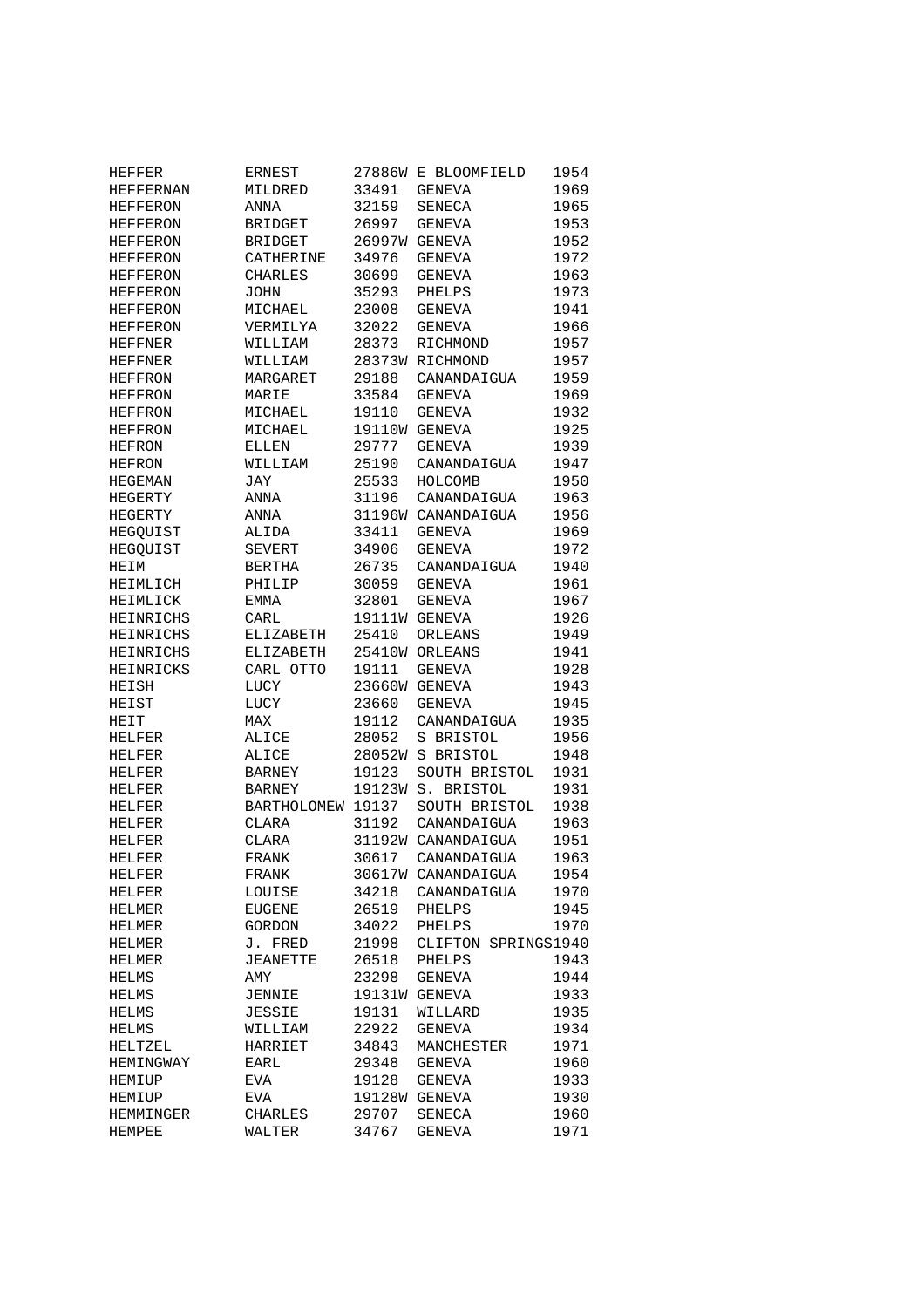| HENDERSHOT     | CLARA O        | 19124  | OXFORD, NY    | 1931 |
|----------------|----------------|--------|---------------|------|
| HENDERSHOT     | CLARA          | 19124W | CANANDAIGUA   | 1931 |
| HENDERSHOT     | MARGARET       | 30028  | <b>GENEVA</b> | 1960 |
| HENDERSHOTT    | MYRON          | 27381  | HOPEWELL      | 1954 |
| HENDERSHOTT    | <b>RAYMOND</b> | 32806  | CANANDAIGUA   | 1967 |
| HENDERSON      | GEORGE         | 22832  | GENEVA        | 1943 |
| HENDERSON      | GEORGE         | 22832W | GENEVA        | 1938 |
| HENDERSON      | JAMES          | 33303  | CANANDAIGUA   | 1968 |
| HENDERSON      | LEON           | 31704  | GENEVA        | 1965 |
| HENDERSON      | LEON           | 31704W | GENEVA        | 1958 |
| HENDERSON      | MARGARET       | 19127  | GENEVA        | 1933 |
| HENDERSON      | SARAH E        | 21458  | GENEVA        | 1938 |
| HENDERSON      | SARAH          | 21458W | GENEVA        | 1937 |
| HENEHAN        | ANN            | 30672  | E BLOOMFIELD  | 1961 |
| HENESSEY       | KATHERINE      | 33642  | FLORIDA       | 1967 |
| HENING         | COURTENAY      | 27509W | <b>GENEVA</b> | 1938 |
| HENING         | COURTENEY      | 27509  | GENEVA        | 1955 |
| <b>HENION</b>  | RACHEL A       | 19126  | GENEVA        | 1932 |
| HENION         | <b>RACHEL</b>  | 19126W | <b>GENEVA</b> | 1932 |
| <b>HENION</b>  | WILLIAM D      | 19132  | GENEVA        | 1935 |
| HENION         | WILLIAM        | 19132W | <b>GENEVA</b> | 1924 |
|                |                | 28835  |               |      |
| HENISH         | MABEL          |        | BRISTOL       | 1958 |
| <b>HENLE</b>   | FRANCES        | 19140W | <b>GENEVA</b> | 1936 |
| <b>HENLE</b>   | FRANCIS        | 19140  | GENEVA        | 1938 |
| <b>HENLE</b>   | FREDERICK      | 30386  | GENEVA        | 1962 |
| <b>HENLE</b>   | FREDERICK      | 30386W | <b>GENEVA</b> | 1959 |
| <b>HENLE</b>   | <b>JOAN</b>    | 19136  | GENEVA        | 1936 |
| <b>HENLE</b>   | JOHN           | 19136W | <b>GENEVA</b> | 1923 |
| HENNANT        | FREDERICK      | 26014W | RICHMOND      | 1921 |
| HENNESSEY      | ALBERT         | 29320  | GENEVA        | 1959 |
| HENNESSEY      | <b>DOUGLAS</b> | 25382  | GENEVA        | 1948 |
| HENNESSEY      | ELIZABETH      | 23839W | <b>GENEVA</b> | 1939 |
| HENNESSEY      | ELIZABETH      | 23939  | GENEVA        | 1946 |
| HENNESSEY      | HENRY          | 31621  | GENEVA        | 1965 |
| HENNESSEY      | PATRICK        | W      | GENEVA        | 1889 |
| HENNESSEY      | WILLIAM        | 25556  | GENEVA        | 1950 |
| <b>HENNESS</b> | LILLIAN        | 32432  | GENEVA        | 1966 |
| <b>HENNESS</b> | LILLIAN        | 32432W | GENEVA        | 1957 |
| HENNESSY       | GERTRUDE       | 33721  | <b>GENEVA</b> | 1968 |
| HENNESSY       | <b>HELEN</b>   | 34347  | E BLOOMFIELD  | 1971 |
| HENNESSY       | JAMES J        | 19125  | OVID, NY      | 1932 |
| HENNESSY       | LOUISE         | 32698  | GENEVA        | 1967 |
| HENNESSY       | LOUISE         |        | 32698W GENEVA | 1963 |
| HENNESSY       | ROSE ANN       | 19135  | GENEVA        | 1936 |
| HENNESSY       | ROSE ANN       |        | 19135W GENEVA | 1936 |
| HENNESSY       | WILLIAM        |        | 25556W GENEVA | 1945 |
| HENNESY        | PHEBE          | 22247  | GENEVA        | 1941 |
| HENNESY        | PHEBE          | 22247W | GENEVA        | 1941 |
| HENNING        | LOTTIE         | 34541  | GENEVA        | 1971 |
| HENRY          | CATHERINE      | 19138  | <b>GENEVA</b> | 1938 |
| HENRY          | CATHERINE      |        | 19139W GENEVA | 1921 |
| HENRY          | CATHERINE      | 33726  | HOLCOMB       | 1969 |
| HENRY          | DAVID H.       | 21710W | GENEVA        | 1927 |
| HENRY          | DAVID H        | 21710  | GENEVA        | 1939 |
|                | DELIA          | 29387  | SHORTSVILLE   | 1960 |
| HENRY          |                |        |               |      |
| HENRY          | DELIA          | 29387W | SHORTSVILLE   | 1948 |
| <b>HENRY</b>   | <b>DOROTHY</b> | 33197  | <b>GENEVA</b> | 1968 |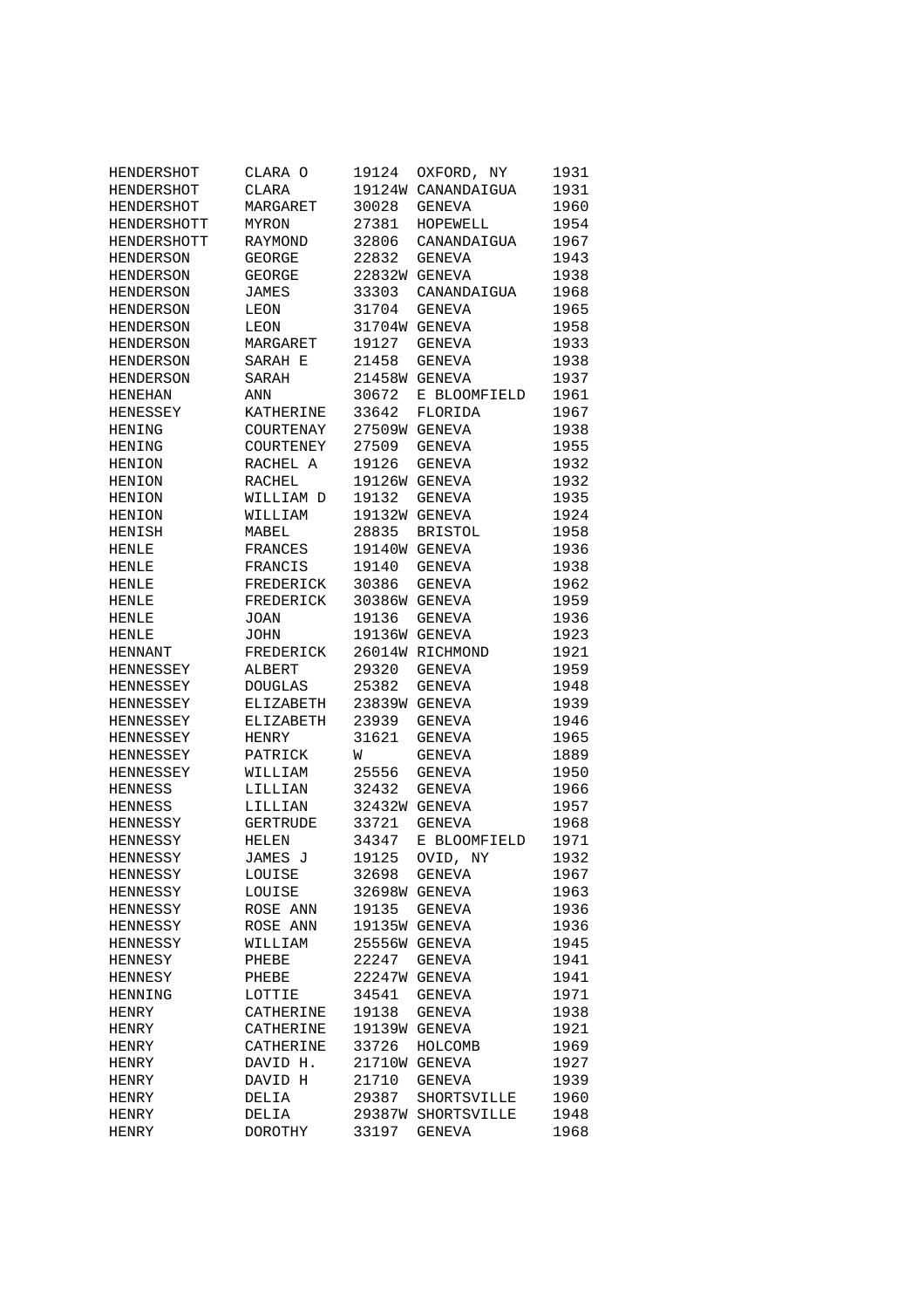| HENRY          | ELLA            | 24047         | MANCHESTER      | 1946 |
|----------------|-----------------|---------------|-----------------|------|
| HENRY          | EMMALINE        | 27926         | GORHAM          | 1956 |
| <b>HENRY</b>   | EMMALINE        | 27926W        | GORHAM          | 1907 |
| HENRY          | EUGENE B        | 19139         | CANANDAIGUA     | 1938 |
| HENRY          | <b>EUGENE</b>   | 19439W        | CANANDAIGUA     | 1921 |
| HENRY          | FLOYD           | 29011         | <b>GORHAM</b>   | 1959 |
| HENRY          | FLOYD           | 29011W        | GORHAM          | 1957 |
| HENRY          | FRANCIS         | 26024         | PHELPS          | 1951 |
| <b>HENRY</b>   | FRANK           | 27458         | GORHAM          | 1954 |
| HENRY          | <b>GERTRUDE</b> | 33546         | CANANDAIGUA     | 1969 |
| HENRY          | HAZEL           | 35018         | <b>GENEVA</b>   | 1972 |
| HENRY          | IDA             | 28852         | CANANDAIGUA     | 1958 |
| HENRY          | IDA             | 28852W        | CANANDAIGUA     | 1951 |
| HENRY          | JOHN            | 24556         | <b>GENEVA</b>   | 1947 |
| <b>HENRY</b>   | JOHN            | 25327         | SHORTSVILLE     | 1949 |
| HENRY          | JOHN            | 25327W        | SHORTSVILLE     | 1948 |
| HENRY          | JOSEPHINE       | 27879         | GENEVA          | 1956 |
| HENRY          | JOSEPHINE       | 27879W        | <b>GENEVA</b>   | 1949 |
| HENRY          | LOUIS           | 28257         | GORHAM          | 1957 |
| HENRY          | MAGDALENE       | 34507         | CANANDAIGUA     | 1971 |
| <b>HENRY</b>   | MARIAN          | 23554         | GORHAM          | 1944 |
| HENRY          | MARJORIE        | 33415         | GORHAM          | 1969 |
| HENRY          | MARY LOU        | 25320W        | CANANDAIGUA     | 1948 |
| HENRY          | MARY            | 28776         | GENEVA          | 1958 |
| HENRY          | MARY            | 28776W        | <b>GENEVA</b>   | 1952 |
| HENRY          | MARYLOU         | 25320         | CANANDAIGUA     | 1949 |
| HENRY          | MASON           | 34738         | MANCHESTER      | 1971 |
| <b>HENRY</b>   | MAUDE           | 23357         | GORHAM          | 1944 |
| <b>HENRY</b>   | MILDRED         | 32712         | MANCHESTER      | 1967 |
| HENRY          | ROBERT W.       | W             | HOPEWELL        | 1874 |
| HENRY          | THOMAS          | 24700         | SHORTSVILLE     | 1947 |
| HENRY          | THOMAS          | 26879         | MANCHESTER      | 1953 |
| <b>HENRY</b>   | THOMAS          | 26879W        | MANCHESTER      | 1948 |
| <b>HENRY</b>   | THOMAS          | 35252         | GORHAM          | 1972 |
| HENRY          | VELMER          | 27185         | GORHAM          | 1954 |
| HENRY          | WALTER M        | 19134         | OVID            | 1935 |
| HENRY          | WILLIAM         | 24079         | <b>GORHAM</b>   | 1946 |
| HENRY          | WILLIAM         | 33803         | CANANDAIGUA     | 1970 |
| HENSEL         | GEORGE J        | 19129         | CANANDAIGUA     | 1934 |
| <b>HENSEL</b>  | <b>GEORGE</b>   | 19129W        | CANANDAIGUA     | 1929 |
| <b>HENSHAW</b> | HORTENSE E      | 19133         | HONEOYE         | 1935 |
| <b>HENSHAW</b> | HORTENSE        |               | 19133W RICHMOND | 1933 |
| HENSON         | GEORGE          | 22515         | SENECA          | 1942 |
| HENSON         | ROBERT W        | 19130         | PENN YAN        | 1934 |
| HENSON         | ROBERT          | 19130W        | <b>GENEVA</b>   | 1930 |
| HENSON         | THOMAS          | 569W          | GENEVA          | 1909 |
| HERBERT        | ANNA            | 24155         | HOPEWELL        | 1918 |
| HERBERT        | JAMES           | 24152         | HOPEWELL        | 1917 |
| HERBERT        | JOHN            | 24150         | HOPEWELL        | 1905 |
| HERENDEEN      | ANNA            | 22145         | GENEVA          | 1941 |
| HERENDEEN      | ANNA            | 22145W        | <b>GENEVA</b>   | 1940 |
| HERENDEEN      | ANNIE           | 25844         | GENEVA          | 1950 |
| HERENDEEN      | ANNIE           | 25844W        | GENEVA          | 1947 |
| HERENDEEN      | BERTHA          | 33247         | MANCHESTER      | 1968 |
| HERENDEEN      | EDWARD W.       | W             | GENEVA          | 1894 |
| HERENDEEN      | EMMA            | 30115         | GENEVA          | 1961 |
| HERENDEEN      | EMMA            | 30115W GENEVA |                 | 1958 |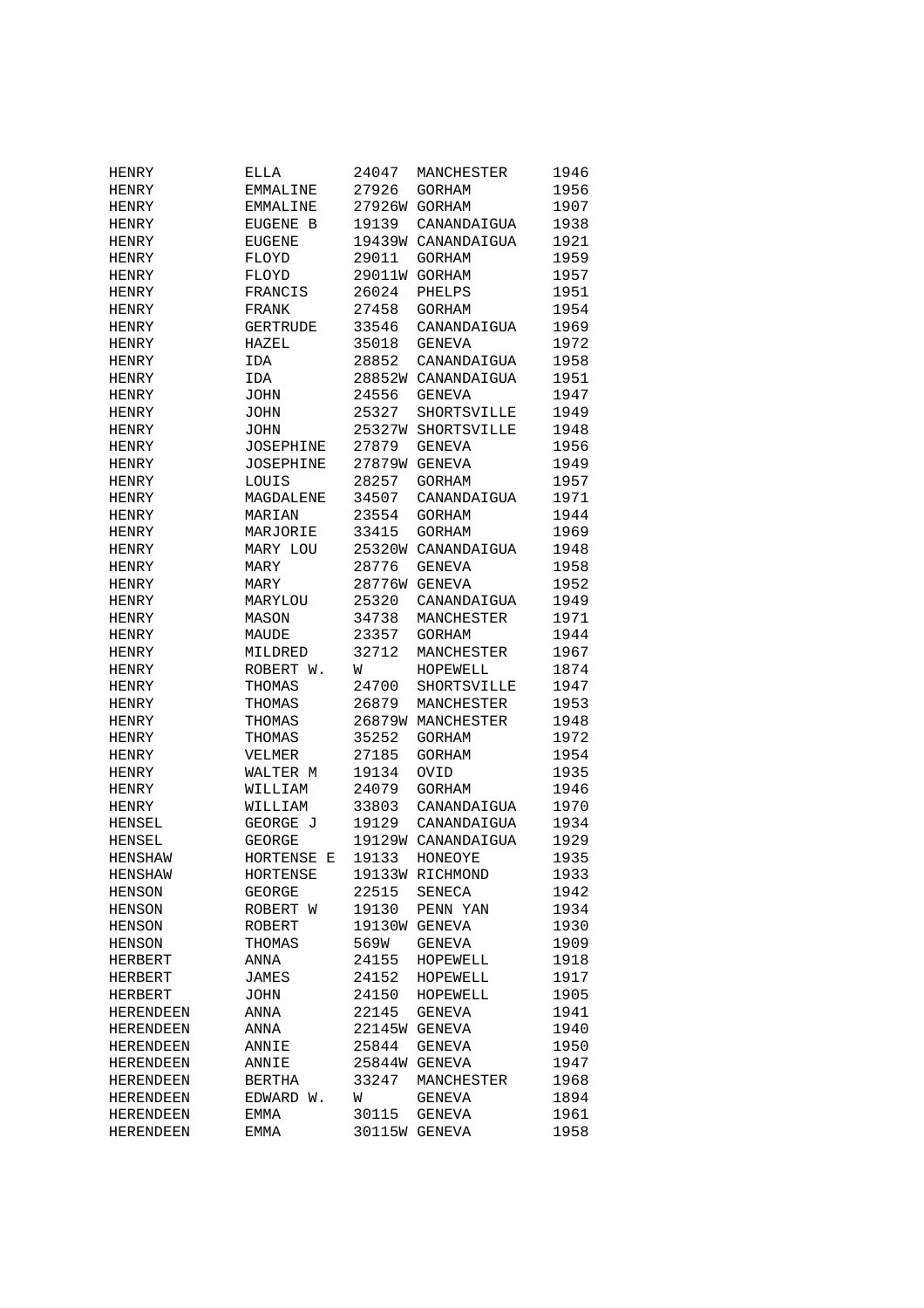| HERENDEEN        | FRANCIS A         |   | 21985   | <b>GENEVA</b>        | 1940 |
|------------------|-------------------|---|---------|----------------------|------|
| HERENDEEN        | FRANCIS           |   | 21985W  | <b>GENEVA</b>        | 1939 |
| HERENDEEN        | FREDERICK         |   | 22233   | CLIFTON SPRINGS1941  |      |
| HERENDEEN        | FREDERICK         |   | 22233W  | GENEVA               | 1932 |
| HERENDEEN        | GEORGE L          |   | 19145   | FARMINGTON           | 1931 |
| <b>HERENDEEN</b> | GEORGE            |   | 19145W  | CANANDAIGUA          | 1928 |
| HERENDEEN        | HOWARD            |   | 28799   | CANANDAIGUA          | 1958 |
| HERENDEEN        | HOWARD            |   | 28799W  | CANANDAIGUA          | 1957 |
| HERENDEEN        | JAMES             |   | 23655   | GENEVA               | 1945 |
| HERENDEEN        | JANE              |   | 25294   | CANANDAIGUA          | 1948 |
| HERENDEEN        | JOSEPH            |   | 27383   | FARMINGTON           | 1954 |
| HERENDEEN        | JOSEPH            |   | 27383W  | FARMINGTON           | 1951 |
| <b>HERENDEEN</b> | JOSEPHINE         |   | M 19150 | FARMINGTON           | 1936 |
| HERENDEEN        | JOSEPHINE         |   |         | 19150W FARMINGTON    | 1932 |
| HERENDEEN        | LEORA             |   | 35094   | FARMINGTON           | 1972 |
| HERENDEEN        | LEWIS             |   | 23664   | CANANDAIGUA          | 1945 |
| HERENDEEN        | LEWIS             |   | 23664W  | CANANDAIGUA          | 1945 |
| HERENDEEN        | MARJORIE          |   | 30856   | GENEVA               | 1963 |
| HERENDEEN        | MARJORIE          |   | 30856W  | <b>GENEVA</b>        | 1960 |
| HERENDEEN        | MINNIE            |   | 24722   | CANANDAIGUA          | 1947 |
| HERENDEEN        | MINNIE            |   | 24722W  | CANANDAIGUA          | 1934 |
| HERENDEEN        | NELLIE            |   | 24447   | <b>GENEVA</b>        | 1947 |
| HERENDEEN        | STANLEY           |   | 29949   | CANANDAIGUA          | 1961 |
| HERENDEEN        | STANLEY           |   | 29949W  | CANANDAIGUA          | 1954 |
| HERING           | FRED P            |   | 19149   | GENEVA               | 1936 |
| <b>HERMAN</b>    | <b>BESSIE</b>     |   | 28033   | MANCHESTER           | 1956 |
| HERMAN           | <b>BESSIE</b>     |   | 28033W  | MANCHESTER           | 1953 |
| <b>HERMAN</b>    | CHARLES           |   | 22295   | FARMINGTON           | 1939 |
| <b>HERMAN</b>    | CHARLES           |   | 22295W  | FARMINGTON           | 1932 |
| <b>HERMAN</b>    | GEORGE            |   | 19152W  | CANANDAIGUA          | 1936 |
| <b>HERMAN</b>    | HARRY             |   | 31959   | MANCHESTER           | 1965 |
| <b>HERMAN</b>    | HARRY             |   | 31959W  | MANCHESTER           | 1960 |
| <b>HERMAN</b>    | IDA               |   | 26482   | GORHAM               | 1952 |
| <b>HERMAN</b>    | IDA               |   | 26482W  | GORHAM               | 1929 |
| HERMAN           | KENNETH           |   | 33536   | MANCHESTER           | 1969 |
| <b>HERMAN</b>    | OTIS              |   | 24587   | MANCHESTER           | 1947 |
| <b>HERMAN</b>    | OTIS              |   | 24587W  | MANCHESTER           | 1947 |
| <b>HERMANS</b>   | AMELIA E          |   | 19104   | CLIFTON SPRINGS1934  |      |
| <b>HERMANS</b>   | LYDIA             |   | 33935   | MANCHESTER           | 1968 |
| <b>HERMON</b>    | GEORGE W          |   | 19152   | AUBURN               | 1938 |
| <b>HERNE</b>     | MARY J            |   | 19146   | W BLOOMFIELD         | 1932 |
| HERNE            | MARY              |   |         | 19146W W. BLOOMFIELD | 1930 |
| HERNEY           | GEORGE            |   | 30580   | <b>GENEVA</b>        | 1962 |
| HERNON           | DELIA             |   | 28069   | GENEVA               | 1956 |
| HERNON           | DELIA             |   |         | 28069W GENEVA        | 1952 |
| HERRICK          | ELIZABETH P 19151 |   |         | GENEVA               | 1937 |
| HERRICK          | ELIZABETH         |   |         | 19151W GENEVA        | 1931 |
| HERRINGTON       | ALFRED E          |   | 19147   | E BLOOMFIELD         | 1935 |
| HERRINGTON       | EMMA              |   | 30725   | E BLOOMFIELD         | 1963 |
| HERRINGTON       | JOHN S            |   | 21660   | GORHAM               | 1939 |
| HERRINGTON       | JOHN              |   |         | 21660W GORHAM        | 1927 |
| HERRINGTON       | JOHN              | W |         | SENECA               | 1897 |
| HERRINGTON       | KATHERINE         |   | 24885   | CANANDAIGUA          | 1948 |
| HERSHA           | JAMES C.          | W |         | GORHAM               | 1886 |
| HERSHEY          | DANIEL            |   | 30852   | GORHAM               | 1960 |
| HERSHEY          | DANIEL            |   | 30852W  | GORHAM               | 1948 |
| HERSHEY          | ELIZA             |   | 26673   | GORHAM               | 1948 |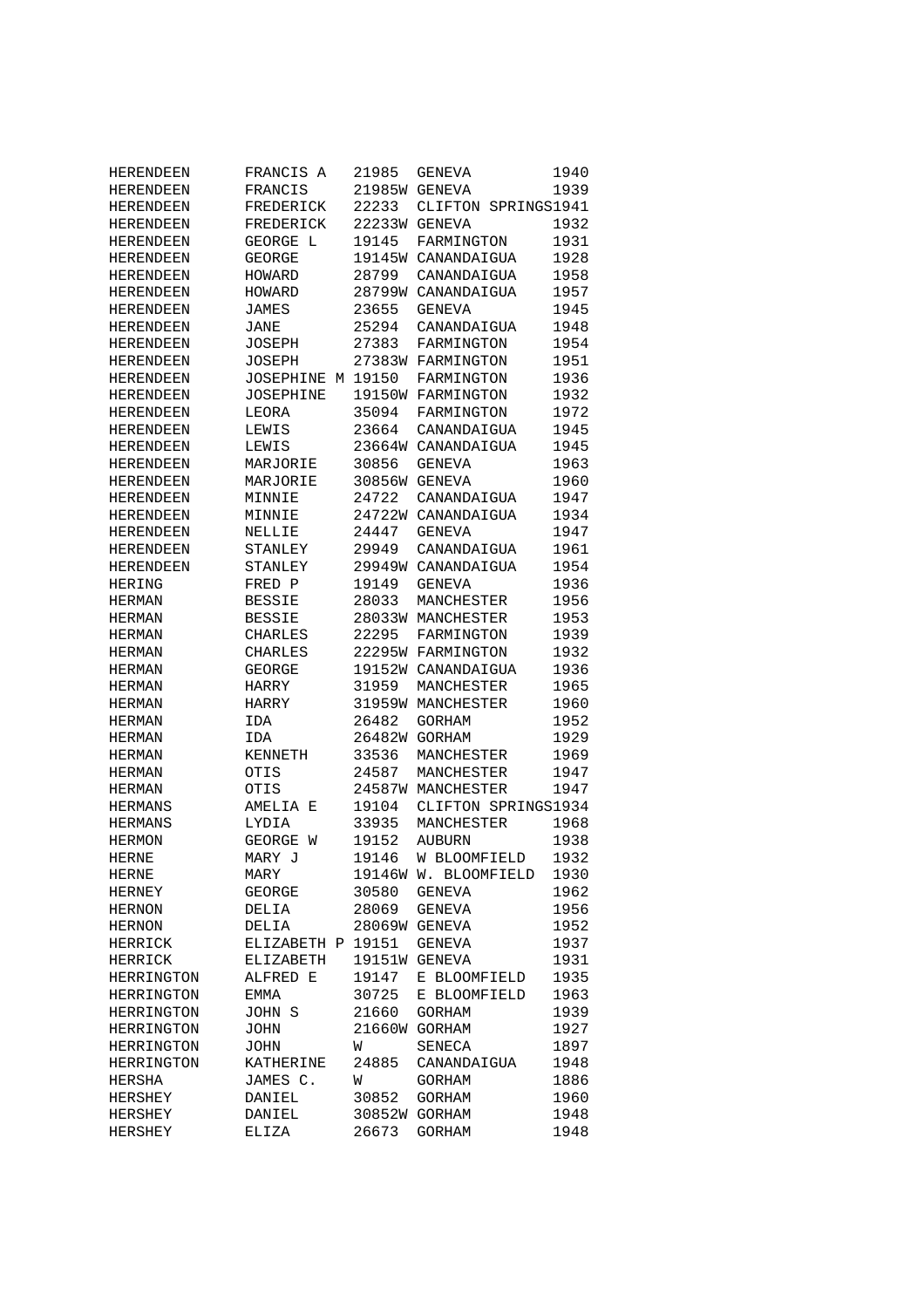| HERSHEY        | ELIZABETH       | W             | SENECA                  | 1895 |
|----------------|-----------------|---------------|-------------------------|------|
| <b>HERSHEY</b> | FRANK           | 25476         | GORHAM                  | 1949 |
| HERSHEY        | HAZEL           | 34681         | GORHAM                  | 1969 |
| HERSHEY        | JOHN            | 23095         | GORHAM                  | 1942 |
| HERSHEY        | JOHN            | 23095W        | GORHAM                  | 1939 |
| HERSHEY        | ROSE            | 19148         | GORHAM                  | 1935 |
| HERSHEY        | ROSE            | 19148W        | GORHAM                  | 1930 |
| HERSHEY        | SAMUEL          | 19144         | GORHAM                  | 1931 |
| HERVEY         | GEORGE          | 30580W        | GENEVA                  | 1957 |
| HERZBERG       | MARIA           | 32809         | S BRISTOL               | 1968 |
| HERZBERG       | MARIA           | 32809W        | S BRISTOL               | 1950 |
| HERZBERG       | OTTO            | 22235         | S BRISTOL               | 1941 |
| <b>HESLOR</b>  | CAROLYN         | 29335         | CANANDAIGUA             | 1958 |
| HESLOR         | MARION          | 30992         | CANANDAIGUA             | 1961 |
| HESSER         | <b>BEULAH</b>   | 27216         | <b>GENEVA</b>           | 1954 |
| HESSION        | MARTIN          | 22924         | CANANDAIGUA             | 1942 |
| HESS           | MARY            | 31267W        | MANCHESTER              | 1964 |
| <b>HESS</b>    | MARY            | 31269         | MANCHESTER              | 1964 |
| <b>HESSNEY</b> | ABBOTT          | 21911         | MANCHESTER              | 1940 |
| HESSNEY        | ABBOTT          |               | 21911W MANCHESTER       | 1932 |
| HESSNEY        | FRANCIS         | 33357         | MANCHESTER              | 1968 |
| HESSNEY        | GEORGE          | 25950         | GENEVA                  | 1951 |
| HESSNEY        | GEORGE          | 34723         | MANCHESTER              | 1971 |
| HESS           | VELMA           | 32628         | CANANDAIGUA             | 1967 |
| HEWETT         | MILDRED         | 32613         | CANANDAIGUA             | 1967 |
| HEWETT         | MILDRED         | 32613W        | CANANDAIGUA             | 1966 |
| HEWITT         | CORA            | 25007         | CLIFTON SPRINGS1948     |      |
| HEWITT         | CORA            | 25007W        | CLIFTON SPRINGS1945     |      |
| HEWITT         | ELIZABETH       | 35051         | W BLOOMFIELD            | 1972 |
| HEWITT         | <b>ERMA</b>     | 33956         | <b>BLOOMFIELD</b><br>W  | 1970 |
| HEWITT         | HARRIET         | 27418         | <b>BLOOMFIELD</b><br>W  | 1954 |
| HEWITT         | HARRIET         | 27418W        | W BLOOMFIELD            | 1954 |
| HEWITT         | HENRY P         | 19156         | <b>BLOOMFIELD</b><br>W  | 1932 |
| HEWITT         | HENRY           | 19156W        | W.<br><b>BLOOMFIELD</b> | 1926 |
| HEWITT         | JOHN            | 29230         | PHELPS                  | 1959 |
| HEWITT         | JOHN            | 29230W        | PHELPS                  | 1948 |
| HEWITT         | MARY            | 32052         | PHELPS                  | 1966 |
| <b>HEWSON</b>  | GEORGE          | 22515W        | SENECA                  | 1942 |
| <b>HEWSON</b>  | MARY            | 32940         | SENECA                  | 1968 |
| HEY            | MABEL           | 24708         | <b>GORHAM</b>           | 1947 |
| <b>HTRRARD</b> | <b>DAVTD</b>    | 29410         | PHELPS                  | 1960 |
| HIBBARD        | DAVID           | 29410W PHELPS |                         | 1957 |
| HIBBARD        | EMMA            | 31966         | SENECA                  | 1966 |
| HIBBARD        | EMMA            | 31966W        | SENECA                  | 1965 |
| HIBBARD        | <b>ISABELLE</b> | 27665         | <b>GENEVA</b>           | 1955 |
| HIBBARD        | JOSIAH          | 19177         | SENECA                  | 1836 |
| HIBBARD        | JOSIAH          | 19177W        | SENECA                  | 1925 |
| HIBBARD        | MAE             | 28231         | PHELPS                  | 1957 |
| HIBBARD        | MAE             | 28231W        | PHELPS                  | 1954 |
| HIBBARD        | MARGARET        | 26460         | PHELPS                  | 1951 |
| HIBBARD        | MINNIE          | 35272         | MANCHESTER              | 1972 |
| HIBBARD        | ROLAND          | 26783         | PHELPS                  | 1953 |
| HIBBARD        | ROLAND          | 26783W PHELPS |                         | 1952 |
| HIBBARD        | WILLIAM         | 32220         | GENEVA                  | 1966 |
| HIBBARD        | WILLIAM         | 32220W GENEVA |                         | 1960 |
| HICKELTON      | EDWARD          | 23487         | GENEVA                  | 1945 |
| HICKELTON      | <b>EDWARD</b>   | 23487W GENEVA |                         | 1938 |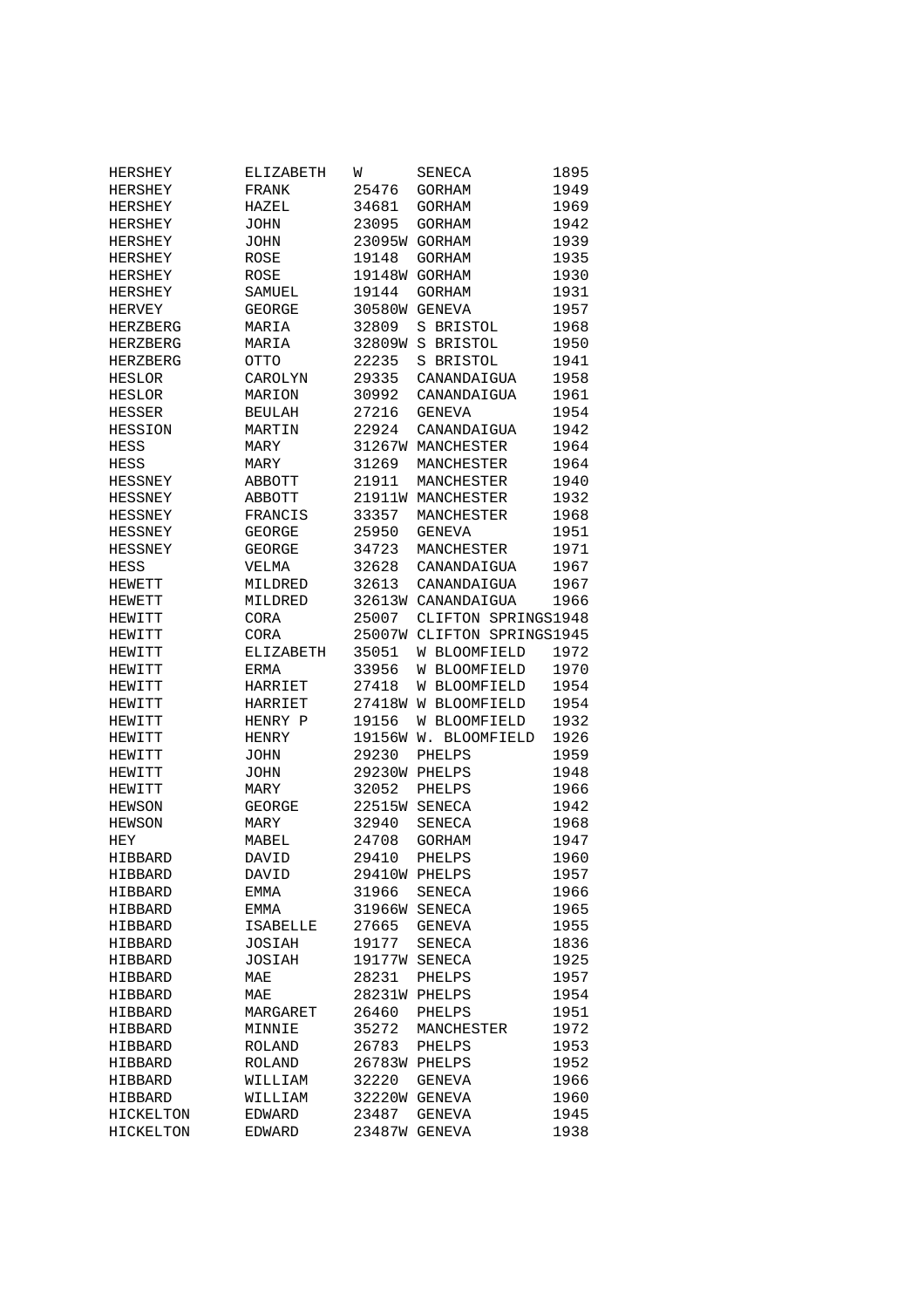| HICKEY        | ABBIE           | 22925         | GENEVA              | 1943 |
|---------------|-----------------|---------------|---------------------|------|
| HICKEY        | ABBIE           | 22925W        | <b>GENEVA</b>       | 1943 |
| HICKEY        | CATHARINE<br>т  | 19183         | <b>GENEVA</b>       | 1938 |
| HICKEY        | CATHARINE       | 19183W        | <b>GENEVA</b>       | 1935 |
| HICKEY        | DENNIS L        | 19168         | <b>GENEVA</b>       | 1933 |
| <b>HICKEY</b> | ELIZABETH       | 24003         | <b>GENEVA</b>       | 1945 |
| HICKEY        | ELIZABETH       | 30263         | GENEVA              | 1960 |
| HICKEY        | ELLA            | 22630         | <b>GENEVA</b>       | 1942 |
| <b>HICKEY</b> | JENNIE          | 22548         | SENECA              | 1941 |
| HICKEY        | JENNIE          | 22548W        | SENECA              | 1941 |
| HICKEY        | JESSIE          | 30205         | SENECA              | 1962 |
| HICKEY        | <b>JESSIE</b>   | 30205W        | SENECA              | 1957 |
| HICKEY        | <b>JOHN</b>     | 27225         | <b>GENEVA</b>       | 1954 |
| HICKEY        | JOHN            | 27225W        | GENEVA              | 1954 |
| HICKEY        | JULIA           | 27637         | <b>GENEVA</b>       | 1955 |
| HICKEY        | MARY E          | 19170         | GENEVA              | 1934 |
| HICKEY        | MARY            | 19164         | SHORTSVILLE         | 1931 |
| HICKEY        | MARY            | 19164W        | SHORTSVILLE         | 1926 |
| <b>HICKEY</b> | MARY            | 19170W        | <b>GENEVA</b>       | 1934 |
| HICKEY        | MARY            | M             | <b>GENEVA</b>       | 1875 |
| HICKEY        | PATRICIA J      | 19171         | <b>GENEVA</b>       | 1934 |
| HICKEY        | PATRICK         |               | 19171W GENEVA       | 1908 |
| HICKEY        | THOMAS          | 33964         | <b>GENEVA</b>       | 1970 |
| HICKMOTT      | ANNA L          | 19169         | HOPEWELL            | 1934 |
| HICKMOTT      | ANNA            | 19169W        | HOPEWELL            | 1933 |
| HICKMOTT      | FANNIE          | 22634         | MANCHESTER          | 1942 |
| HICKMOTT      | FANNIE          |               | 22634W MANCHESTER   | 1928 |
| HICKMOTT      | FREDERICK       | 19161         | MANCHESTER          | 1930 |
| HICKMOTT      | FREDERICK       | 19161W        | MANCHESTER          | 1929 |
| HICKMOTT      | HATTIE          | 19181         | MANCHESTER          | 1936 |
| HICKMOTT      | HATTIE          | 19181W        | FARMINGTON          | 1935 |
| HICKOX        | <b>DORA</b>     | 23558         | CANANDAIGUA         | 1945 |
| HICKOX        | <b>GEORGE</b>   | 22268         | CANANDAIGUA         | 1941 |
| HICKOX        | <b>GEORGE</b>   | 22268W        | CANANDAIGUA         | 1941 |
| HICKOX        | HARRIET         | 19173         | CANADICE            | 1935 |
| HICKOX        | KATHRYN         | 26449         | PHELPS              | 1948 |
| HICKOX        | LILLIAN         | 24949         | CANANDAIGUA         | 1934 |
| HICKOX        | SIDNEY          | 22577W        | CANANDAIGUA         | 1935 |
| HICKOX        | SIDNEY          | 22597         | CANANDAIGUA         | 1942 |
| <b>HICKS</b>  | ARMINDA         | W             | GORHAM              | 1884 |
| HICKS         | <b>ARTHUR</b>   | 24043         | <b>GENEVA</b>       | 1946 |
| HICKS         | ARTHUR          | 24043W GENEVA |                     | 1946 |
| HICKS         | CAMILLE         | 32427         | E BLOOMFIELD        | 1967 |
| HICKS         | CAMILLE         |               | 32427W E BLOOMFIELD | 1960 |
| HICKS         | CHRISTIANA      | W             | <b>BRISTOL</b>      | 1888 |
| HICKS         | <b>CLARENCE</b> | 29652         | RICHMOND            | 1960 |
| HICKS         | CLARENCE        |               | 29652W RICHMOND     | 1955 |
| HICKS         | DENNIS          | 32107         | PHELPS              | 1963 |
| HICKS         | EDBERT          | 28380         | S BRISTOL           | 1956 |
| HICKS         | EDGAR P         | 19144         | CLIFTON SPRINGS1932 |      |
| HICKS         | EDGAR P         | 19182         | PHELPS              | 1937 |
| HICKS         | EDGAR           |               | 19182W PHELPS       | 1932 |
| HICKS         | ELROY           | 31127         | CANANDAIGUA         | 1964 |
| HICKS         | ELROY           |               | 31127W CANANDAIGUA  | 1963 |
| HICKS         | <b>EVELINE</b>  | W             | <b>BRISTOL</b>      | 1886 |
| HICKS         | FANNIE          | 28406         | ST PETERSBURG       | 1957 |
| HICKS         | FANNIE          | 33148         | HONEOYE             | 1968 |
|               |                 |               |                     |      |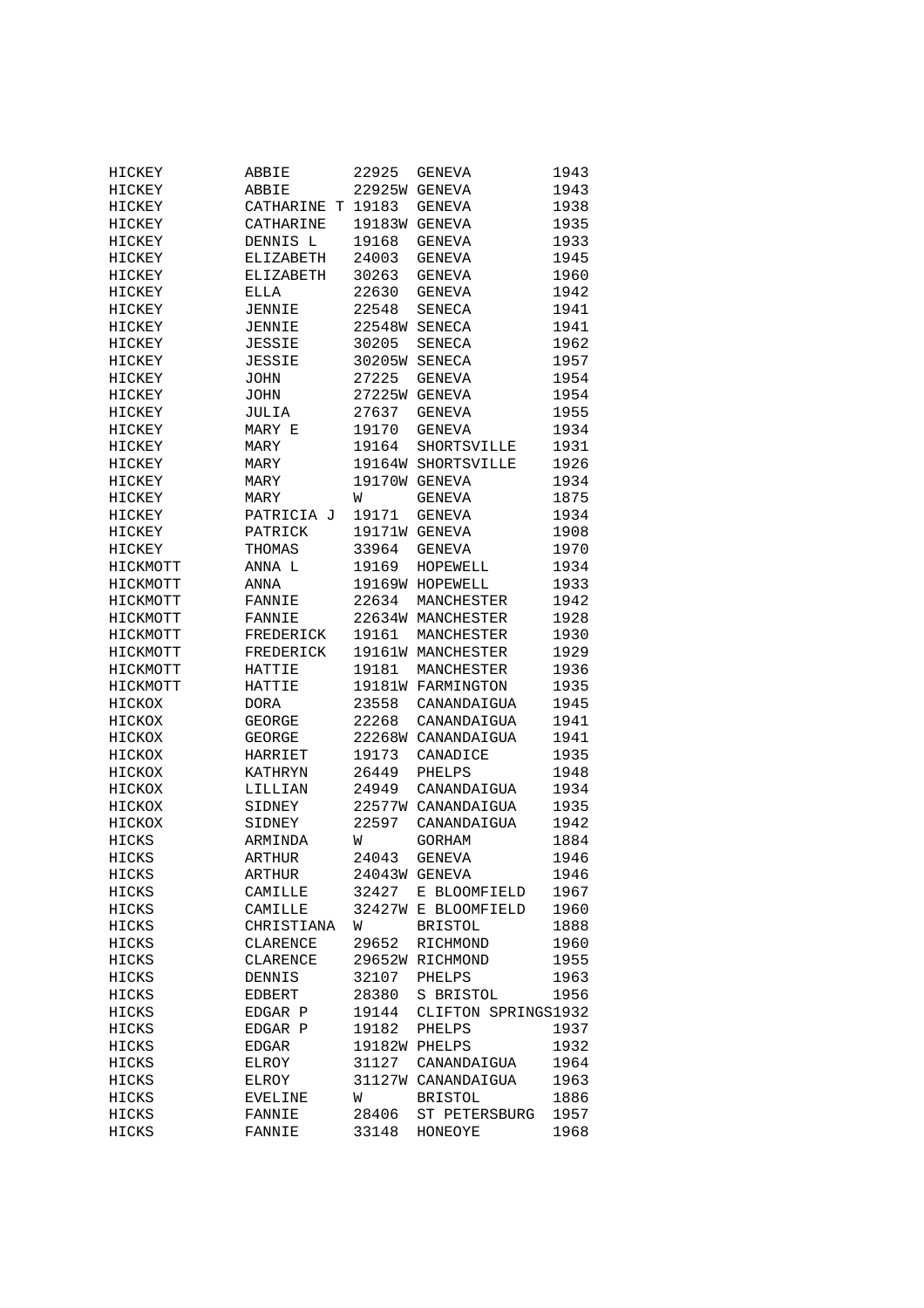| HICKS        | FLAVIS J.     | W      | <b>BRISTOL</b>     | 1889 |
|--------------|---------------|--------|--------------------|------|
| <b>HICKS</b> | FRANK         | 27767  | PHELPS             | 1955 |
| HICKS        | FRANK         | 27767W | PHELPS             | 1947 |
| HICKS        | FRANKLIN      | 25279  | CANANDAIGUA        | 1947 |
| HICKS        | HARRIET       | 32054  | PHELPS             | 1965 |
| HICKS        | HERBERT       | 25925  | CANANDAIGUA        | 1951 |
| <b>HICKS</b> | JENNIE        | 23288  | GENEVA             | 1944 |
| <b>HICKS</b> | JENNIE        |        | 23288W GENEVA      | 1922 |
| <b>HICKS</b> | JOHN H        | 19176  | BOSTON, MA         | 1936 |
| HICKS        | JOHN          | 19176W | CANANDAIGUA        | 1930 |
| <b>HICKS</b> | <b>JOHN</b>   | 28374  | CANANDAIGUA        | 1957 |
| HICKS        | JOHN          | 28374W | CANANDAIGUA        | 1954 |
| <b>HICKS</b> | <b>JOHN</b>   | 35243  | CANANDAIGUA        | 1972 |
| <b>HICKS</b> | LULA          | 24659  | PHELPS             | 1947 |
| HICKS        | LULA          |        | 24659W PHELPS      | 1943 |
| HICKS        | LYDIA H.      | W      | S. BRISTOL         | 1887 |
| <b>HICKS</b> | MALVINA       | 22151  | <b>BRISTOL</b>     | 1941 |
| HICKS        | MYRON J       | 19163  | CANANDAIGUA        | 1931 |
| HICKS        | MYRON         |        | 19163W CANANDAIGUA | 1927 |
| HICKS        | PELEG         | M      | <b>BRISTOL</b>     | 1896 |
| HICKS        | SARA J        | 19172  | CANANDAIGUA        | 1935 |
| HICKS        | SARA          |        | 19172W CANANDAIGUA | 1934 |
| HICKS        | STANLEY J     | 19174  | CANANDAIGUA        | 1935 |
| HICKS        | WALDO         | 24366  | CANANDAIGUA        | 1946 |
| HICKS        | WALDO         | 24366W | CANANDAIGUA        | 1925 |
| HICKS        | WILLIAM S     | 19178  | CANANDAIGUA        | 1937 |
| HICKS        | WILLIAM       |        | 19178W CANANDAIGUA | 1928 |
| HICKS        | WINIFRED      | 33716  | HONEOYE            | 1969 |
| HIEBER       | OLIVER        | 34450  | MANCHESTER         | 1971 |
| HIGGINBOTHAM | <b>HARRY</b>  | 30030  | CANANDAIGUA        | 1961 |
| HIGGINBOTHAM | HARRY         |        | 30030W CANANDAIGUA | 1955 |
| HIGGINS      | DANIEL        | W      | GENEVA             | 1888 |
| HIGGINS      | HENRY         | 23500  | CANANDAIGUA        | 1942 |
| HIGGINS      | JAMES C       | 19167  | <b>GENEVA</b>      | 1933 |
| HIGGINS      | JAMES         | 19167W | <b>GENEVA</b>      | 1929 |
| HIGGINS      | JAMES         | 34193  | <b>GENEVA</b>      | 1968 |
| HIGGINS      | JAY ROY       | 19162  | <b>GENEVA</b>      | 1931 |
| HIGGINS      | JAY ROY       | 19162W | GENEVA             | 1030 |
| HIGGINS      | LEILA         | 33253  | CANANDAIGUA        | 1968 |
| HIGGINS      | MARGARET      | 22100  | <b>GENEVA</b>      | 1940 |
| HIGGINS      | MARGARET      |        | 22100W GENEVA      | 1940 |
| HIGGINS      | MARY A        | 21950  | GENEVA             | 1940 |
| HIGGINS      | MATTHEW       | 25742  | GENEVA             | 1950 |
| HIGGINS      | MICHAEL B.    | W      | CANANDAIGUA        | 1879 |
| HIGGINS      | RODY          | 22003  | CANANDAIGUA        | 1940 |
| HIGHT        | MARY A.       | W      | <b>GENEVA</b>      | 1886 |
| HIGINBOTHAM  | DOROTHEA      | 33144  | E BLOOMFIELD       | 1968 |
| HIGINBOTHAM  | FREDERICK     | 23778  | E BLOOMFIELD       | 1944 |
| HIGINBOTHAM  | FREDERICK     | 23778W | E BLOOMFIELD       | 1943 |
| HIGINBOTHAM  | <b>GEORGE</b> | 31930  | <b>VICTOR</b>      | 1965 |
| HIGINBOTHAM  | GEORGE        | 31930W | VICTOR             | 1965 |
| HIGINBOTHAM  | MARGARET      | 31743  | VICTOR             | 1965 |
| HIGINBOTHAM  | MARGARET      | 31743W | VICTOR             | 1963 |
| HIGINBOTHAM  | PHILIP        | 23576  | E BLOOMFIELD       | 1944 |
| HIGINBOTHAM  | PHILIP        | 23576W | E BLOOMFIELD       | 1943 |
| HIGINBOTHAM  | WILLIAM A     | 19180  | VICTOR             | 1937 |
| HIGINBOTHAM  | WILLIAM       |        | 19180W VICTOR      | 1932 |
|              |               |        |                    |      |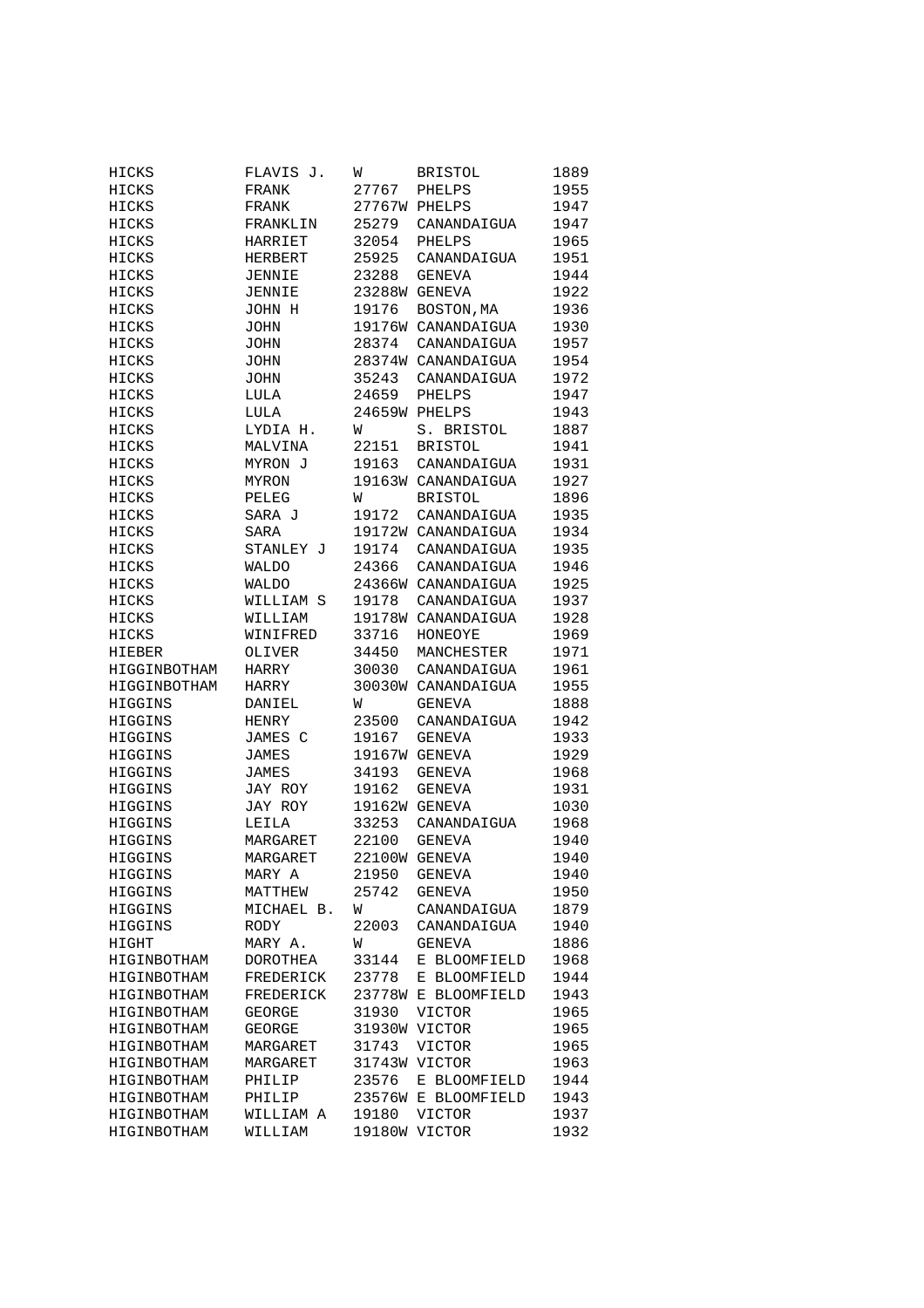| HIGLEY         | EDWARD          | 35014         | CANANDAIGUA                | 1971 |
|----------------|-----------------|---------------|----------------------------|------|
| HIGLEY         | ELMER C         | 19175         | BRISTOL                    | 1935 |
| HIGLEY         | ELMER           |               | 19175W BRISTOL             | 1923 |
| HIGLEY         | HENRY G         | 19179         | CANANDAIGUA                | 1937 |
| HIGLEY         | HENRY           |               | 19179W CANANDAIGUA         | 1930 |
| HIGLEY         | SARAH A.        | W             | CANANDAIGUA                | 1882 |
| HIGLEY         | WILLIAM C       | 19165         | CANANDAIGUA                | 1931 |
| HIGLEY         | WILLIAM         |               | 19165W CANANDAIGUA         | 1931 |
| HIGLEY         | WILLIAM         | 33960         | CANANDAIGUA                | 1969 |
| HILBORN        | CARRIE A        | 19196         | HONEOYE                    | 1934 |
| HILDRETH       | JOHN C          | 19197         | PHELPS                     | 1936 |
| HILDRETH       | <b>JOHN</b>     | 19197W PHELPS |                            | 1930 |
| HILDRETH       | OLIVE           | W             | CLIFTON SPRINGS1891        |      |
| HILDRETH       | WILLIAM         | W             | CANANDAIGUA                | 1881 |
| HILER          | ALWILDA         | 19191         | E. BLOOMFIELD              | 1931 |
| HILER          | ALWILDA         |               | 19191W E. BLOOMFIELD       | 1928 |
| HILIMIRE       | <b>CHARLES</b>  | 30071         | GENEVA                     | 1949 |
| HILIMIRE       | CHARLOTTE       | 30072         | GENEVA                     | 1954 |
| HILIMIRE       | DAVID           | 33614         | <b>GENEVA</b>              | 1969 |
| <b>HILKERT</b> | ASA             | 24725         | <b>GENEVA</b>              | 1948 |
| HILKERT        | ASA             |               | 24725W GENEVA              | 1944 |
| HILKERT        | LOUISE          | 28267         | GENEVA                     | 1957 |
| HILKERT        | LOUISE          | 28267W GENEVA |                            | 1951 |
| HILL           | ANNA            | 19194         | GENEVA                     | 1933 |
| HILL           | ANNA            | 19194W GENEVA |                            | 1906 |
| HILLARD        | <b>RAYMOND</b>  | 23312         | CANANDAIGUA                | 1944 |
| <b>HILL</b>    | <b>AUGUSTA</b>  | 21900         | VICTOR                     | 1940 |
| <b>HILL</b>    | <b>AUGUSTUS</b> | 21900W VICTOR |                            | 1912 |
| <b>HILL</b>    | CARRIE E        | 21459         | PHELPS                     | 1938 |
| <b>HILL</b>    | CARRIE          |               | 21459W PHELPS              | 1910 |
| <b>HILL</b>    | CHARLES         | 21735         | LAMOURE, ND                | 1931 |
| <b>HILL</b>    | <b>CHARLES</b>  | 22181         | CLIFTON SPRINGS1941        |      |
| <b>HILL</b>    | <b>CHARLES</b>  |               | 22181W CLIFTON SPRINGS1929 |      |
| <b>HILL</b>    | CLARA           | 25711         | CANANDAIGUA                | 1950 |
| HILL           | ELIZABETH       | 19195         | <b>GENEVA</b>              | 1934 |
| ${\tt HILL}$   | ELIZABETH       | 19195W GENEVA |                            | 1933 |
| HILL           | EMMA            | 31535         | <b>GENEVA</b>              | 1965 |
| <b>HILL</b>    | EMMA            |               | 31535W GENEVA              | 1961 |
| <b>HILL</b>    | <b>EMMA</b>     | 33005         | FISHER                     | 1968 |
| HILL           | <b>EUGENE</b>   | 31867         | PHELPS                     | 1964 |
| HILL           | EUGENE          | 31867W PHELPS |                            | 1961 |
| HILLEY         | LAURA           | 25818         | GENEVA                     | 1945 |
| HILL           | GEORGE          | 33067         | GENEVA                     | 1968 |
| HILL           | GREGORY         | W             | VICTOR                     | 1861 |
| <b>HILL</b>    | I EDGAR         | 19192         | <b>GENEVA</b>              | 1933 |
| HILL           | I. EDGAR        | 19192W GENEVA |                            | 1933 |
| HILLIARD       | JULIA           | 25971         | CANANDAIGUA                | 1948 |
| HILLIARD       | KATHRYN J       | 21529         | CANANDAIGUA                | 1938 |
| HILLIARD       | KATHRYN         | 21529W VICTOR |                            | 1938 |
| HILLIARD       | MARY            | 25287         | <b>GENEVA</b>              | 1949 |
| HILLIARD       | MARY            | 25287W GENEVA |                            | 1945 |
| HILLIARD       | PETER           | 25640         | CANANDAIGUA                | 1950 |
| HILLIARD       | PETER           |               | 25640W CANANDAIGUA         | 1948 |
| HILLIARD       | THOMAS          | 22537         | CANANDAIGUA                | 1942 |
| HILLIARD       | THOMAS          | W             | RICHMOND                   | 1885 |
| HILLIKER       | FRED            | 28306         | CANANDAIGUA                | 1957 |
| HILLIKER       | FRED            |               | 28306W CANANDAIGUA         | 1953 |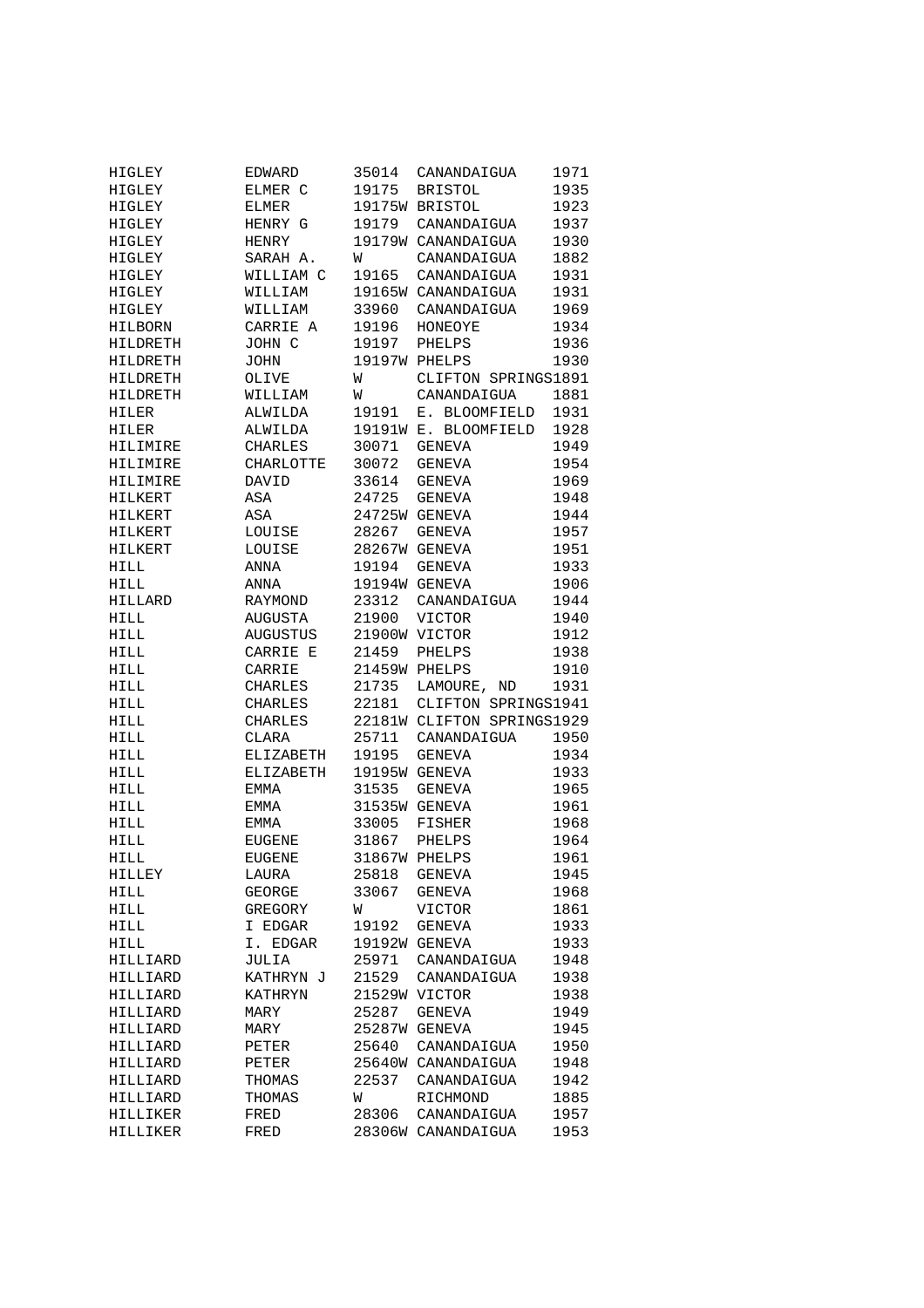| HILL            | JAMES          | 33932         | GENEVA                  | 1969 |
|-----------------|----------------|---------------|-------------------------|------|
| <b>HILL</b>     | JENNIE         | 32496         | <b>NAPLES</b>           | 1967 |
| HILL            | JENNIE         | 32496W        | NAPLES                  | 1962 |
| HILL            | JOHN           | 30516         | CANANDAIGUA             | 1962 |
| <b>HILL</b>     | <b>JOHN</b>    | 30516W        | CANANDAIGUA             | 1962 |
| HILL            | LEAH           | 30019         | PHELPS                  | 1961 |
| <b>HILL</b>     | LEAH           | 30019W        | PHELPS                  | 1954 |
| <b>HILL</b>     | LEE            | 35266         | <b>VICTOR</b>           | 1973 |
| HILL            | MARION O       | 19193         | PHELPS                  | 1938 |
| HILL            | MARY           | W             | PHELPS                  | 1892 |
| <b>HILL</b>     | <b>RALPH</b>   | 25712         | CANANDAIGUA             | 1950 |
| HILL            | ROBERT         | 35024         | <b>GENEVA</b>           | 1972 |
| <b>HILL</b>     | ROSE           | 24897         | <b>GENEVA</b>           | 1948 |
| <b>HILL</b>     | ROSE           | 24897W GENEVA |                         | 1947 |
| <b>HILLS</b>    | <b>NORMAN</b>  | W             | <b>BRISTOL</b>          | 1871 |
| HILL            | WILLIAM        | 34449         | MANCHESTER              | 1971 |
| <b>HILL</b>     | WILLIS G       | 19190         | <b>VICTOR</b>           | 1931 |
| HILT            | EDWARD         | 33419         | <b>GENEVA</b>           | 1969 |
| HILTON          | MAUDE          | 33486         | GORHAM                  | 1968 |
| HILTON          | 0.G.           | 33205         | GORHAM                  | 1968 |
| <b>HIMES</b>    | <b>ELSIE</b>   | 33229         | CANANDAIGUA             | 1968 |
| HINCHER         | LLOYD          | 35073         | GORHAM                  | 1970 |
| HINCHMAN        | HELEN          | 25436         | PHELPS                  | 1949 |
| HINCKLEY        | ABEL S.        | W             | GENEVA                  | 1880 |
| HINCKLEY        | OSCAR B        | 19199         | CANANDAIGUA             | 1934 |
| <b>HINCKLEY</b> | OSCAR          | 19199W        | CANANDAIGUA             | 1931 |
| HINDE           | THOMAS         | 19203         | CANDANDAIGUA            | 1938 |
| <b>HINDE</b>    | THOMAS         | 19203W        | SHORTSVILLE             | 1935 |
| HIND            | <b>RAYMOND</b> | 24550         | HOLCOMB                 | 1945 |
| <b>HINES</b>    | LONNIE         | 24645         | <b>GENEVA</b>           | 1947 |
| <b>HINES</b>    | LONNIE         | 24645W        | <b>GENEVA</b>           | 1945 |
| HINKLE          | JOHN           | 34556         | <b>GENEVA</b>           | 1971 |
| <b>HINMAN</b>   | ALICE          | 32469         | HOPEWELL                | 1967 |
| <b>HINMAN</b>   | ALICE          | 32469W        | HOPEWELL                | 1956 |
| <b>HINMAN</b>   | ARCHIE         | 21721W        | CANANDAIGUA             | 1936 |
| <b>HINMAN</b>   | ARCHIE         | 21821         | <b>GORHAM</b>           | 1939 |
| HINMAN          | CECILIA        | 27090         | CANANDAIGUA             | 1954 |
| <b>HINMAN</b>   | CECILIA        |               | 27090W CANANDAIGUA      | 1951 |
| <b>HINMAN</b>   | MARY E         | 19201         | CANANDAIGUA             | 1935 |
| HINZ            | FRED           | 33899         | E BLOOMFIELD            | 1970 |
| HINZ            | HENRY          | 26869         | SHORTSVILLE             | 1953 |
| HINZ            | MAE            | 33868         | E BLOOMFIELD            | 1970 |
| HIPOLITE        | ARTEMAS        | W             | SENECA                  | 1866 |
| HIPOLITE        | HARRIET        | W             | SENECA                  | 1896 |
| HIRSCH          | IVA            | 25875         | MANCHESTER              | 1950 |
| HIRSCH          | LAURA          | 33499         | GENEVA                  | 1969 |
| HIRSCH          | MARY           | 22283         | CANANDAIGUA             | 1941 |
| HIRSCH          | MAUDE          | 28550         | W BLOOMFIELD            | 1955 |
| HITCHCOCK       | RUTH B         | 19202         | <b>BLOOMFIELD</b><br>Е. | 1938 |
| HITCHCOCK       | RUTH           | 19202W        | <b>BLOOMFIELD</b><br>Е. | 1920 |
| HITCHCOCK       | SHERMAN        | 24598         | CANANDAIGUA             | 1947 |
| HIXSON          | KARL           | 34189         | SHORTSVILLE             | 1970 |
| HIXSON          | MARY           | 22445         | SHORTSVILLE             | 1942 |
| HIXSON          | MARY           | 22445W        | MANCHESTER              | 1937 |
| HIXSON          | RUFUS V        | 19200         | SHORTSVILLE             | 1935 |
| HIXSON          | RUFUS          |               | 19200W MANCHESTER       | 1934 |
| HOAD            | KATHRYN        | 32576         | <b>GENEVA</b>           | 1967 |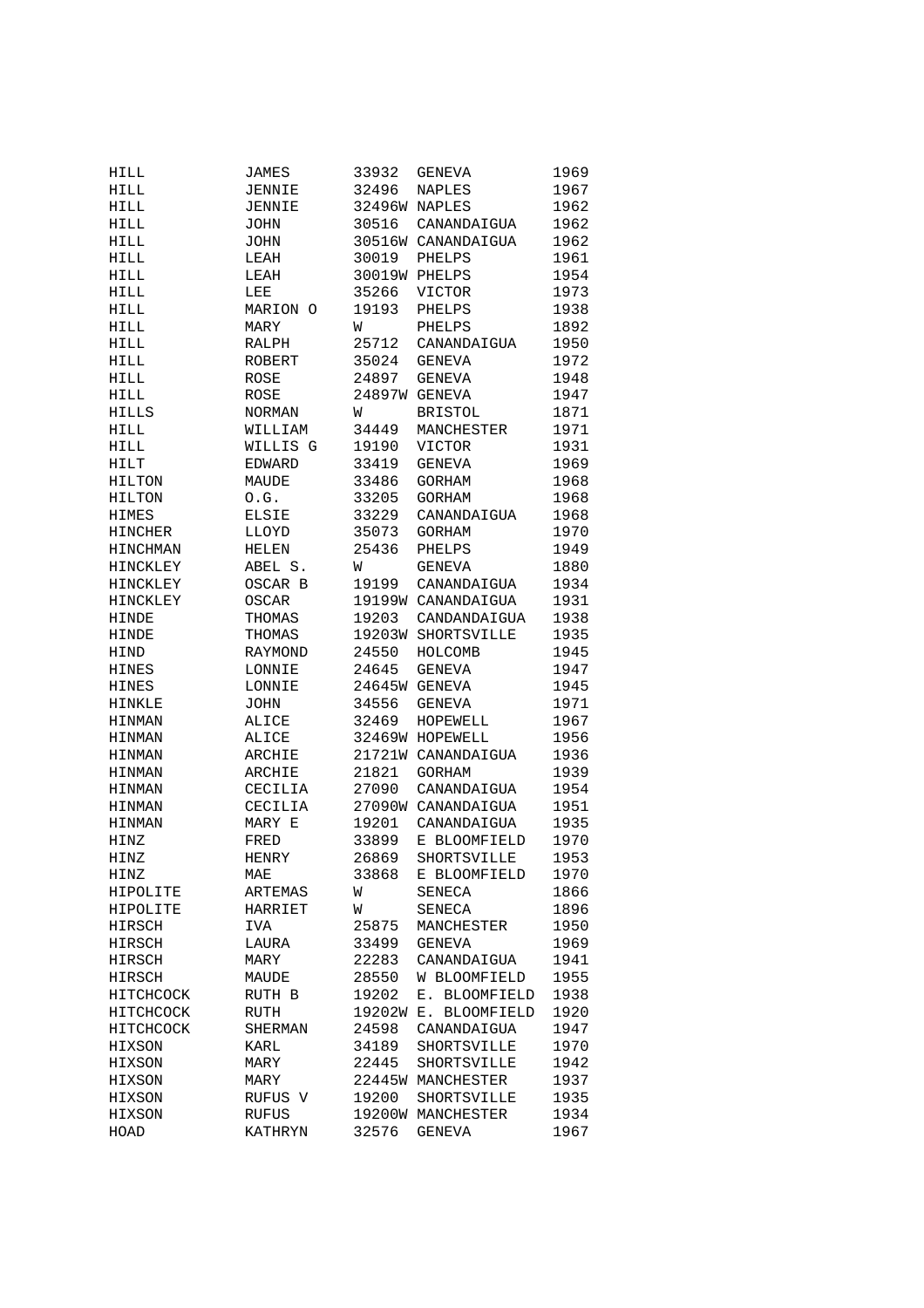| HOAD           | OSCAR           | 23085    | MANCHESTER              | 1944 |
|----------------|-----------------|----------|-------------------------|------|
| HOAG           | ELISA           | W        | CANANDAIGUA             | 1882 |
|                |                 |          |                         | 1939 |
| HOAG           | ELIZABETH       | 23732    | SENECA                  |      |
| HOAG           | GEORGIA         | 25197    | GENEVA                  | 1949 |
| HOAG           | GEORGIA         | 25197W   | <b>GENEVA</b>           | 1936 |
| HOAG           | <b>GILMAN</b>   | W        | FARMINGTON              | 1871 |
| HOAG           | HARRIET         | 19206    | FARMINGTON              | 1936 |
| HOAG           | HARRIET         | 19206W   | FARMINGTON              | 1936 |
| HOAG           | KARL            | 26298    | <b>GENEVA</b>           | 1952 |
| HOAGLAND       | EDGAR J         | 22014    | CANADICE                | 1939 |
| HOAGLAND       | <b>EMMA</b>     | W        | RICHMOND                | 1893 |
| HOAK           | PETER           | 25112    | CANANDAIGUA             | 1948 |
| HOBAN          | CHARLES         | 30705    | GLENCOE, ILL            | 1962 |
| HOBAN          | MARY            | 27735    | NAPLES                  | 1955 |
| HOBAN          | PATRICK         | 23438    | NAPLES                  | 1945 |
| HOBART         | ADDIE           | 25358    | CANANDAIGUA             | 1949 |
| HOBART         | ADDIE           | 25358W   | CANANDAIGUA             | 1945 |
| HOBART         | <b>CLARENCE</b> | 23710    | CANANDAIGUA             | 1935 |
| HOBART         | GLEN            | 28790    | PHELPS                  | 1958 |
| HOBBIE         | AGNES R         | 19204    | PHELPS                  | 1934 |
| HOBBIE         | WILLIAM B       | 19205    | PHELPS                  | 1934 |
| HOBBIE         | WILLIAM         | 19205W   | PHELPS                  | 1934 |
| HOBBINS        | JAMES           | 30950    | GENEVA                  | 1963 |
| HOBBINS        | <b>JAMES</b>    | 30950W   | GENEVA                  | 1957 |
|                |                 |          |                         | 1946 |
| HOBSON         | ALBERT          | 23790    | SENECA<br><b>SENECA</b> |      |
| HOBSON         | ALBERT          | 23970W   |                         | 1946 |
| HOCKENBERGER   | CHARLES         | 32782    | CANANDAIGUA             | 1967 |
| HOCKENBERGER   | <b>CHARLES</b>  |          | 32782W CANANDAIGUA      | 1953 |
| HOCROFT        | SARAH           | 26654    | GORHAM                  | 1952 |
| HODGE          | MABEL           | 33337    | <b>GENEVA</b>           | 1969 |
| HODGE          | RICHARD         | 29472    | <b>GENEVA</b>           | 1960 |
| HODGE          | RICHARD         | 30206    | E BLOOMFIELD            | 1961 |
| HODGES         | ADALADE         | 25998    | GORHAM                  | 1951 |
| HODGES         | ADALADE         | 25998W   | GORHAM                  | 1951 |
| HODGES         | FANNY           | 26769    | CANANDAIGUA             | 1953 |
| HODGES         | FANNY           | 26769W   | CANANDAIGUA             | 1950 |
| HODGSON        | LEONARD         | 22825    | GENEVA                  | 1938 |
| HOEFLER        | VIRGINIA        | 27342    | GENEVA                  | 1954 |
| HOEFLER        | VIRGINIA        | 27342W   | GENEVA                  | 1951 |
| HOFERT         | <b>HOMER</b>    | 33604    | NAPLES                  | 1969 |
| HOFF           | EDWARD C.       | <b>W</b> | MANCHESTER              | 1883 |
| <b>HOFFMAN</b> | CARRIE          | 33858    | E BLOOMFIELD            | 1969 |
| HOFFMAN        | EDWARD C        | 19213    | SENECA                  | 1933 |
| HOFFMAN        | EDWARD          | 19231W   | SENECA                  | 1932 |
| <b>HOFFMAN</b> | <b>ELEANOR</b>  | 31594    | <b>GENEVA</b>           | 1965 |
| <b>HOFFMAN</b> | <b>ELEANOR</b>  | 31594W   | <b>GENEVA</b>           | 1949 |
| HOFFMAN        | <b>ESTHER</b>   | 26881    | GORHAM                  | 1949 |
| HOFFMAN        | GEORGE          | 30035    | CANANDAIGUA             | 1961 |
| HOFFMAN        | GEORGE          | 30035W   | CANANDAIGUA             | 1960 |
|                |                 |          |                         |      |
| <b>HOFFMAN</b> | GRACIA          | 29516    | CANANDAIGUA             | 1958 |
| HOFFMAN        | JOHN            | 29610    | CANANDAIGUA             | 1960 |
| HOFFMAN        | JOHN            | 29610W   | E BLOOMFIELD            | 1960 |
| HOFFMAN        | JOHN            | 32255    | GORHAM                  | 1966 |
| HOFFMAN        | MARY            | 24279    | CANANDAIGUA             | 1931 |
| HOFFMAN        | WILLIAM         | 34612    | E BLOOMFIELD            | 1961 |
| HOFMANN        | FRANK C         | 19211    | GENEVA                  | 1931 |
| <b>HOFMANN</b> | <b>FRANK</b>    | 19211W   | <b>GENEVA</b>           | 1927 |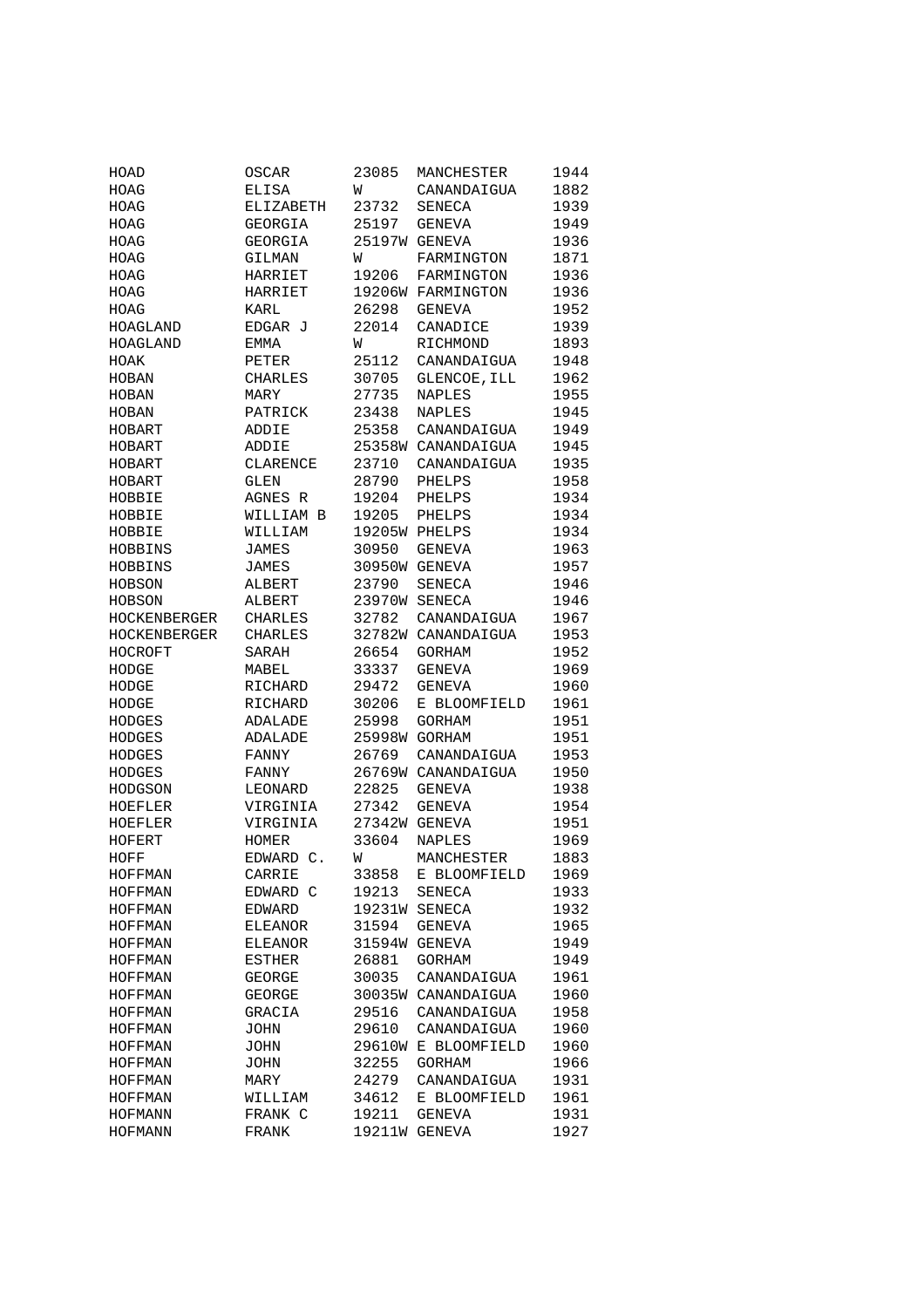| HOFMANN         | MARGARET         | 22070  | GENEVA              | 1940 |
|-----------------|------------------|--------|---------------------|------|
| <b>HOFMANN</b>  | MARGARET         | 22070W | <b>GENEVA</b>       | 1934 |
| HOGANCAMP       | CAROLINE         | 19212  | SYRACUSE            | 1931 |
| HOGAN           | CHARLES          | 29856  | GENEVA              | 1961 |
| <b>HOGAN</b>    | <b>EDWARD</b>    | W      | CANANDAIGUA         | 1884 |
| HOGAN           | ELIZABETH        | 30100  | GENEVA              | 1961 |
| HOGAN           | ELIZABETH        | 30100W | GENEVA              | 1961 |
| <b>HOGAN</b>    | EMMA             | 32057  | <b>GENEVA</b>       | 1966 |
| HOGAN           | EMMA             | 32057W | <b>GENEVA</b>       | 1965 |
| HOGAN           | INEZ             | 33076  | SHORTSVILLE         | 1968 |
| HOGAN           | MARGARET         | 26457  | CANANDAIGUA         | 1952 |
| HOGAN           | MARGARET         | 26457W | CANANDAIGUA         | 1931 |
| <b>HOGAN</b>    | MILDRED          | 30077  | SHORTSVILLE         | 1961 |
| <b>HOGAN</b>    | PATRICK          | W      | GORHAM              | 1875 |
| HOGAN           | RICHARD          | 32275  | CANANDAIGUA         | 1966 |
| HOGAN           | RICHARD          | 32275W | CANANDAIGUA         | 1966 |
| HOGAN           | THEODOTIA        | 33146  | CANANDAIGUA         | 1968 |
| <b>HOGAN</b>    | THOMAS           | 26584  | GENEVA              | 1952 |
| <b>HOGAN</b>    | WALKER           | 31607  | GENEVA              | 1959 |
| HOGARTH         | FIDELIA          | W      | <b>GENEVA</b>       | 1887 |
| HOGARTH         | WILLIAM          | W      | GENEVA              | 1882 |
| HOLBERT         | ANNA             | 33210  | CANANDAIGUA         | 1968 |
| HOLBERTON       | JOHN D           | 21543  | NORTH MADISON 01938 |      |
| HOLBERT         | <b>RUFUS</b>     | 27850  | E BLOOMFIELD        | 1955 |
| HOLBERT         | <b>RUFUS</b>     | 27850W | E BLOOMFIELD        | 1947 |
| HOLBROOK        | <b>ANNE</b>      | 28167  | SENECA              | 1955 |
| HOLBROOK        | <b>ELSIE</b>     | 26394  | CLIFTON SPRINGS1951 |      |
| HOLBROOK        | <b>FRANK</b>     | 24775  | PHELPS              | 1948 |
| HOLBROOK        | <b>FRANK</b>     | 24775W | PHELPS              | 1946 |
| HOLBROOK        | HARRY            | 27913  | CANANDAIGUA         | 1956 |
| HOLBROOK        | <b>HARRY</b>     | 27913W | SENECA              | 1955 |
| HOLBROOK        | JOAN             | 33750  | SENECA CASTLE       | 1968 |
| HOLBROOK        | MAE              | 26821  | SENECA              | 1951 |
| HOLBROOK        | MAE              | 26821W | SENECA              | 1948 |
| HOLBROOK        | WILLIAM          | 26246  | SENECA              | 1951 |
| <b>HOLBROOK</b> | WILLIAM          | 26246W | SENECA              | 1951 |
| HOLBROOK        | WILLIS H         | 19229  | PHELPS              | 1936 |
| HOLBROOK        | WILLIS           | 19229W | PHELPS              | 1923 |
| HOLBRROK        | LEWIS            | W      | PHELPS              | 1887 |
| HOLCOMB         | <b>BESSIE</b>    | 30896  | HOLCOMB             | 1963 |
| HOLCOMB         | CARRIE           | 26035  | S BRISTOL           | 1951 |
| HOLCOMB         | CARRIE           |        | 26035W S BRISTOL    | 1936 |
| HOLCOMB         | ${\tt EBENEZER}$ | 23040  | GENEVA              | 1944 |
| HOLCOMB         | EBENEZER         | 23040W | GENEVA              | 1934 |
| HOLCOMBE        | ROSE B           | 19228  | LEONIA, NJ          | 1936 |
| HOLCOMB         | GORDON           | 25531  | CANANDAIGUA         | 1949 |
| HOLCOMB         | HOMER            | 21892  | GENEVA              | 1940 |
| HOLCOMB         | LUCY T           | 19226  | LEONIA, NJ          | 1931 |
| HOLCOMB         | LYMAN A          | 19224  | SOUTH BRISTOL       | 1931 |
| HOLDEN          | HELEN            | 33476  | GENEVA              | 1969 |
| HOLDEN          | JOHN             | 33296  | CANANDAIGUA         | 1963 |
| HOLDRIDGE       | EVANGELINE       | W      | VICTOR              | 1888 |
| HOLDSWORTH      | THURZA           | 23697  | GENEVA              | 1945 |
| HOLDSWORTH      | THURZA           | 23697W | GENEVA              | 1944 |
| HOLDSWORTH      | WILLIAM          | 23699  | GENEVA              | 1945 |
| HOLDSWORTH      | WILLIAM          | 23699W | GENEVA              | 1944 |
| HOLLAND         | EDNA             | 28691  | SENECA              | 1957 |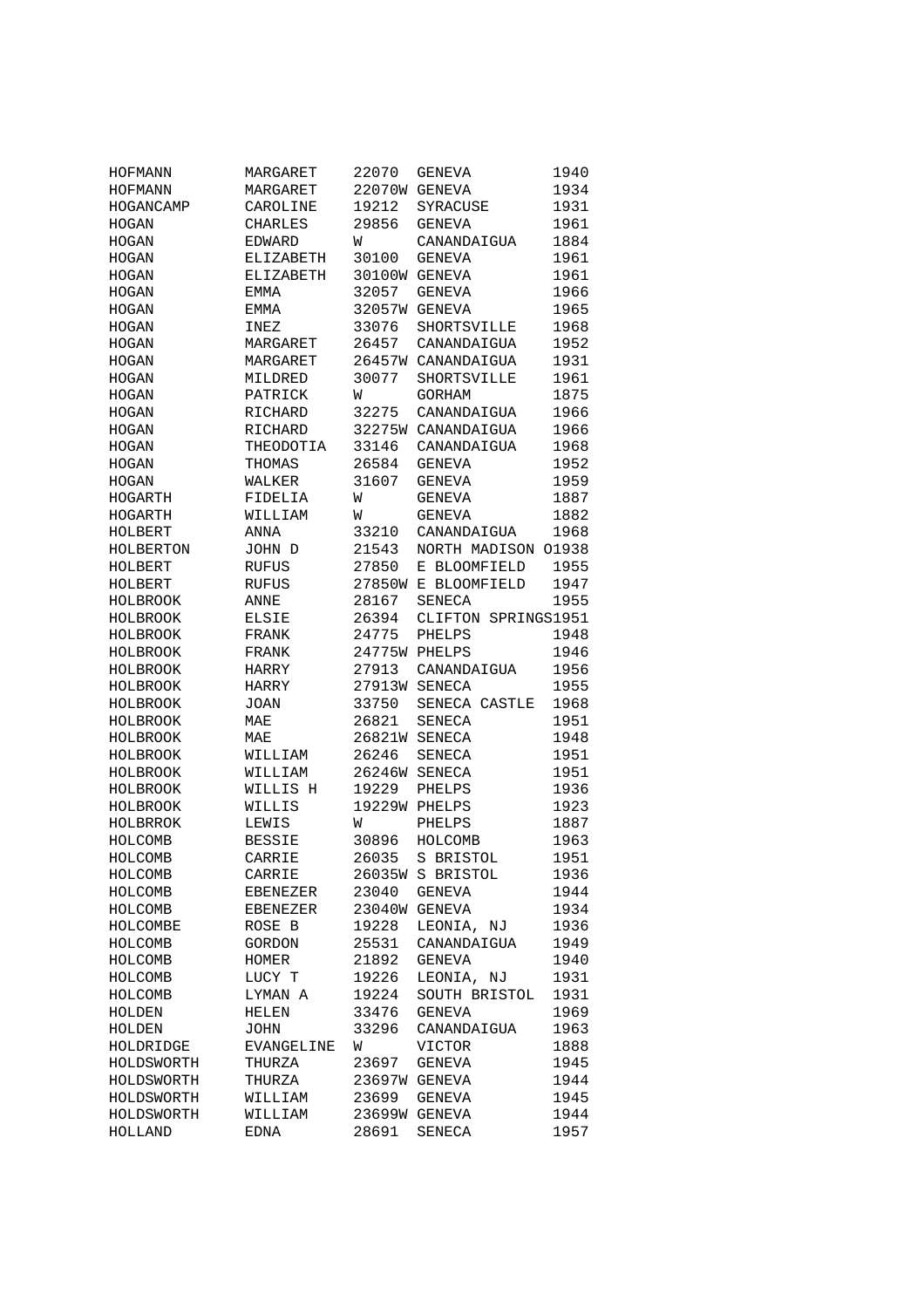| HOLLAND       | JAMES          | 23701         | GENEVA                     | 1945 |
|---------------|----------------|---------------|----------------------------|------|
| HOLLAND       | JAMES          | 23701W        | <b>GENEVA</b>              | 1945 |
| HOLLENBACK    | MARY           | 24353         | CANANDAIGUA                | 1946 |
| HOLLENBECK    | ALBERT         | 23016         | PHELPS                     | 1943 |
| HOLLENBECK    | AVERY          | 30962         | PHELPS                     | 1963 |
| HOLLENBECK    | BERTHA         | 24046         | GENEVA                     | 1946 |
| HOLLENBECK    | C EDWIN        | 19025         | CANANDAIGUA                | 1938 |
| HOLLENBECK    | KENNETH        | 31023         | MANCHESTER                 | 1963 |
| HOLLENBECK    | MARY           |               | 24353W CANANDAIGUA         | 1945 |
| HOLLENBIEK    | JOHN           | 33649         | GENEVA                     | 1969 |
| HOLLERAN      | CATHERINE      | 27782         | GENEVA                     | 1955 |
| HOLLERAN      | ELLA           | 23079         | GENEVA                     | 1939 |
| HOLLERAN      | ELLA           |               | 23079W GENEVA              | 1938 |
| HOLLERAN      | HELEN          | 29285W        | PHELPS                     | 1958 |
| HOLLERAN      | MILDRED        | 23181         | <b>GENEVA</b>              | 1944 |
| HOLLERAN      | MILDRED        |               | 23181W GENEVA              | 1937 |
| HOLLERAN      | PEARL          | 31355         | GENEVA                     | 1964 |
| HOLLERAN      | PEARL          | 31355W        | <b>GENEVA</b>              | 1958 |
| HOLLERAN      | <b>REDMOND</b> | W             | PHELPS                     | 1887 |
| HOLLEY        | ELIZABETH      | 23049         | SENECA                     | 1938 |
| HOLLEY        | ELIZABETH      | 23049W        | SENECA                     | 1928 |
| HOLLIDAY      | ALICE          | 34464         | <b>GENEVA</b>              | 1971 |
| HOLLIDAY      | <b>GEORGE</b>  | 26187         | E BLOOMFIELD               | 1950 |
| HOLLINGSWORTH | FRANC          | 22200         | <b>VICTOR</b>              | 1941 |
| HOLLINGSWORTH | MARY           | 34237         | CANANDAIGUA                | 1971 |
| HOLLISTER     | CAROLINE       | 24020         | <b>GENEVA</b>              | 1946 |
| HOLLISTER     | CAROLINE       | 24020W        | <b>GENEVA</b>              | 1939 |
| HOLLISTER     | EDWIN O.       | W             | E. BLOOMFIELD              | 1884 |
| HOLLISTER     | SARAH          | 22767         | E BLOOMFIELD               | 1942 |
| HOLLISTER     |                | 22767W        | E BLOOMFIELD               | 1937 |
|               | SARAH          |               |                            | 1952 |
| HOLLOCK       | GEORGE         | 28354W        | <b>BRISTOL</b>             |      |
| HOLLOWAY      | <b>GEORGE</b>  | 32736         | CANADICE                   | 1967 |
| HOLLOWAY      | GEORGE         | 32736W        | CANADICE                   | 1961 |
| HOLLOWAY      | HENRIETTA      | 33928         | CANADICE                   | 1969 |
| HOLMAN        | ANNA           | 24285         | <b>GENEVA</b>              | 1936 |
| HOLMAN        | LEWIS          | 24282         | GENEVA                     | 1925 |
| HOLMAN        | MILDRED        | 24284         | GENEVA                     | 1927 |
| HOLMAN        | WILLIAM J      | 21723         | NYC, NY                    | 1939 |
| HOLMES        | ELISA S.       | W             | CANANDAIGUA                | 1876 |
| <b>HOLMES</b> | ELLA F         | 19227         | SPRINGWATER                | 1927 |
| HOLMES        | ${\tt HELEN}$  | 34822         | CANANDAIGUA                | 1972 |
| HOLMES        | HORACE N       | 19225         | CANANDAIGUA                | 1932 |
| HOLMES        | HORACE         |               | 19225W CANANDAIGUA         | 1927 |
| HOLMES        | JENNIE W.      |               | 21850W CLIFTON SPRINGS1935 |      |
| HOLMES        | JENNIE<br>W    | 21850         | CLIFTON SPRINGS1939        |      |
| HOLMES        | JOHN           | 28853         | CANANDAIGUA                | 1958 |
| HOLMES        | JOHN           |               | 28853W CANANDAIGUA         | 1958 |
| HOLMES        | WILLIAM        | 19223         | CLIFTON SPRINGS1931        |      |
| HOLMES        | WILLIAM        |               | 19223W CLIFTON SPRINGS1922 |      |
| HOLST         | <b>HARRIET</b> | 30499         | HOPEWELL                   | 1962 |
| HOLTBY        | ALFRED         | 30401         | GENEVA                     | 1962 |
| HOLTBY        | <b>ALFRED</b>  | 30401W GENEVA |                            | 1960 |
| HOLTBY        | GEORGE         | 23319         | GENEVA                     | 1944 |
| HOLTBY        | GEORGE         |               | 23319W GENEVA              | 1942 |
| HOLTBY        | MARY           | 28563         | GENEVA                     | 1957 |
| HOLTBY        | MARY           | 28563W GENEVA |                            | 1951 |
| HOLTZ         | ALICE          | 31097         | SHORTSVILLE                | 1964 |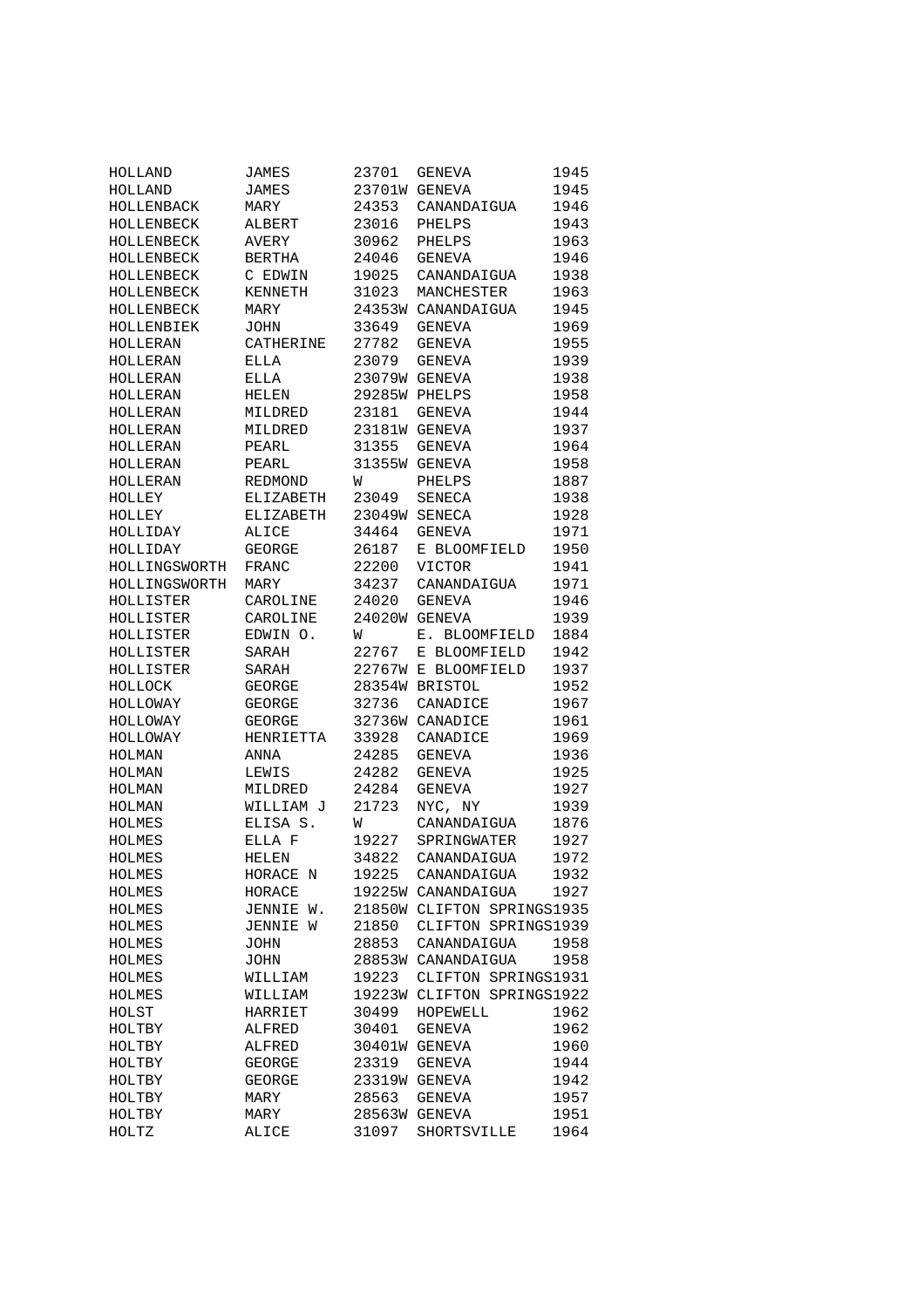| HOLTZ         | AURIEL        | 32631         | PHELPS               | 1966 |
|---------------|---------------|---------------|----------------------|------|
| HOLTZ         | CARL          | 31581         | CANANDAIGUA          | 1964 |
| HOLTZ         | CHARLES       | 24869         | FARMINGTON           | 1948 |
| HOLTZ         | CHARLES       |               | 24869W FARMINGTON    | 1935 |
| HOLTZ         | ELENORA       | 32543         | FARMINGTON           | 1967 |
| HOLTZ         | FRED          | 26097         | MANCHESTER           | 1951 |
| HOLTZ         | FRED          | 26097W        | MANCHESTER           | 1945 |
| HOLTZ         | GEORGE<br>F   | 21637         | CANANDAIGUA          | 1939 |
| HOLTZ         | JOHN          | 26670         | FARMINGTON           | 1952 |
| HOLTZ         | JOHN          | 26670W        | FARMINGTON           | 1932 |
| HOLTZ         | MARIE         | 32249         | CANANDAIGUA          | 1966 |
| HOLTZ         | MARIE         | 32249W        | FARMINGTON           | 1959 |
| HOLTZ         | MINNIE        | 23870         | FARMINGTON           | 1945 |
| HOLTZ         | <b>RACHEL</b> | 25994         | SHORTSVILLE          | 1950 |
| HOLTZ         | SOPHIA        | 19230         | FARMINGTON           | 1937 |
| HOLTZ         | SOPHIA        |               | 19230W FARMINGTON    | 1924 |
| HOLTZ         | WALTER        | 27766         | CANANDAIGUA          | 1955 |
| HOLZ          | ANNE          | 26445         | <b>GENEVA</b>        | 1952 |
| HOLZ          | ANNE          | 26445W        | <b>GENEVA</b>        | 1952 |
| HOLZER        | FANNYE        | 29329         | <b>GENEVA</b>        | 1959 |
| HOLZER        | FANNYE        | 29329W GENEVA |                      | 1947 |
| HONCHEN       | RICHARD       | 34262         | MANCHESTER           | 1971 |
| HOOCK         | ANNIE         | 34293         | <b>VICTOR</b>        | 1971 |
| HOOCK         | <b>JACOB</b>  | 34240         | <b>VICTOR</b>        | 1970 |
| HOOD          | FLORENCE      | 19235         | PHELPS               | 1933 |
| HOOD          | FLORENCE      | 19235W PHELPS |                      | 1928 |
| HOOD          | JAMES         | 19239         | CANANDAIGUA          | 1935 |
| HOOD          | JAMES         |               | 19239W CANANDAIGUA   | 1934 |
| HOOD          | JOHN          | 26503         | GENEVA               | 1952 |
| HOODMAKER     | AMELIA        | 22765         | <b>GENEVA</b>        | 1943 |
| HOODMAKER     | AMELIA        | 22765W        | <b>GENEVA</b>        | 1937 |
| HOOD          | MATILDA       | 28916         | CANANDAIGUA          | 1958 |
| HOOD          | MATILDA       |               | 28916W CANANDAIGUA   | 1946 |
| <b>HOOKER</b> | <b>ALONZO</b> | 28072         | <b>GENEVA</b>        | 1956 |
| HOOKER        | <b>ALONZO</b> | 28072W GENEVA |                      | 1951 |
| HOOKER        | HORACE W      | 19242         | CANANDAIGUA          | 1937 |
| HOOKER        | HORACE        |               | 19242W CANANDAIGUA   | 1918 |
| HOOPER        | CLARA         | 19237         | PHELPS               | 1934 |
| <b>HOOPER</b> | FLORA         | 26984         | CANANDAIGUA          | 1952 |
| HOOPER        | ROBERT        | 33588         | PHELPS               | 1969 |
| HOOPER        | THADDEUS      | 31437         | PHELPS               | 1964 |
| HOOSTON       | MARY          | 24466         | RICHMOND             | 1947 |
| HOOSTON       | MARY          |               | 24466W RICHMOND      | 1946 |
| HOPF          | CHARLES       | 31994         | GENEVA               | 1966 |
| HOPF          | CHARLES       | 31994W GENEVA |                      | 1966 |
| HOPKINS       | ALICE         | 27258         | CANANDAIGUA          | 1939 |
| HOPKINS       | ALICE         |               | 27258W CANANDAIGUA   | 1930 |
| HOPKINS       | AMELIA        | 27305         | CANANDAIGUA          | 1939 |
| HOPKINS       | AMELIA        |               | 27305W CANANDAIGUA   | 1923 |
| HOPKINS       | ANNA          | 27200         | CANANDAIGUA          | 1954 |
| HOPKINS       | ANNA          |               | 27200W CANANDAIGUA   | 1939 |
| HOPKINS       | CHARLES H     | 19238         | W BLOOMFIELD         | 1935 |
| HOPKINS       | CHARLES       |               | 19238W W. BLOOMFIELD | 1930 |
| HOPKINS       | CORA S        | 19243         | CANANDAIGUA          | 1938 |
| HOPKINS       | CORA          |               | 19243W CANANDAIGUA   | 1935 |
| HOPKINS       | FRANCIS W     | 19244         | CANANDAIGUA          | 1938 |
| HOPKINS       | FRANCIS       |               | 19244W CANANDAIGUA   | 1925 |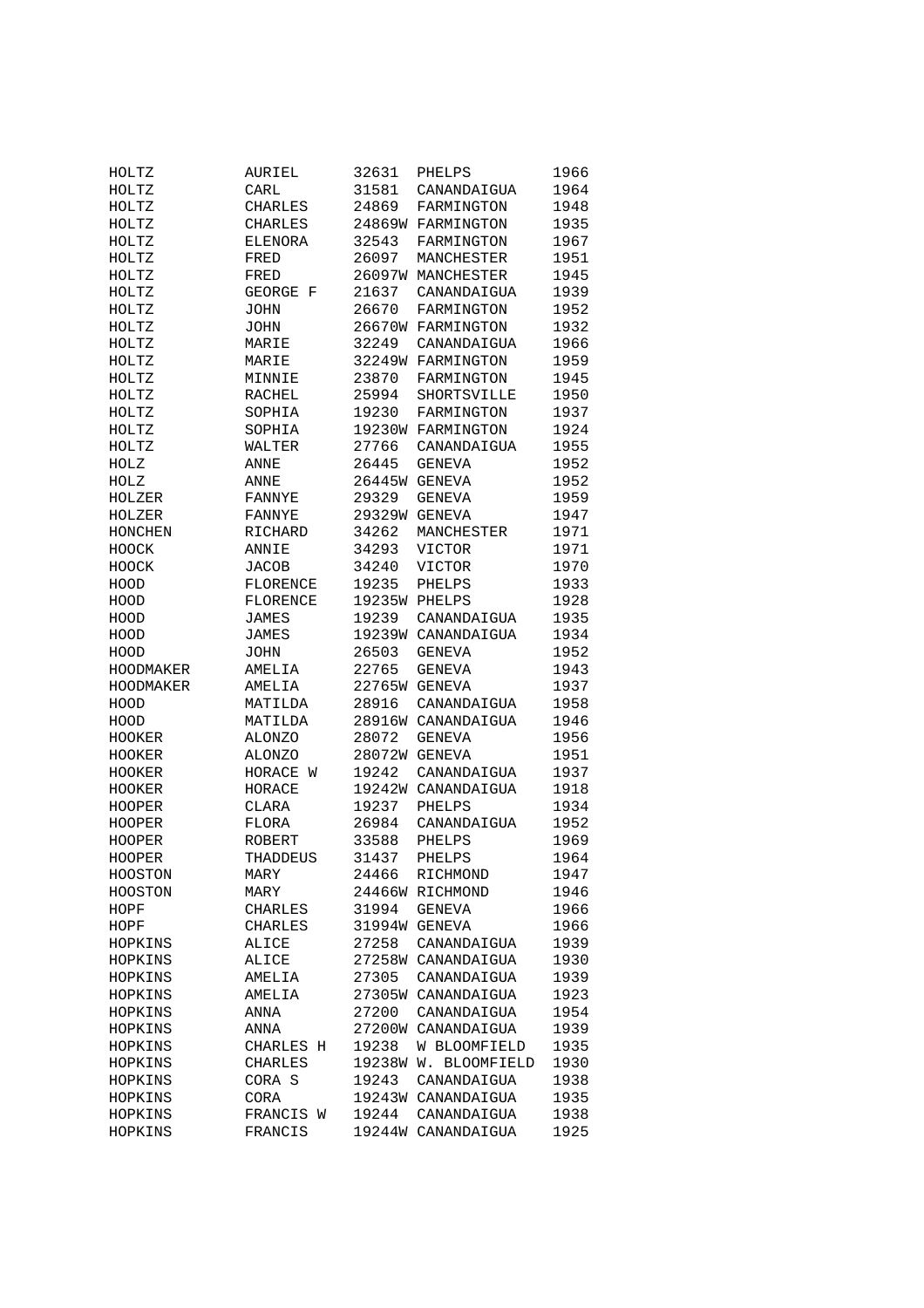| HOPKINS  | FRED C         | 19234         | SENECA                     | 1931 |
|----------|----------------|---------------|----------------------------|------|
| HOPKINS  | FRED           | 19234W        | SENECA                     | 1922 |
| HOPKINS  | HARRIET        | 22786         | W BLOOMFIELD               | 1942 |
| HOPKINS  | HARRIET        | 22786W        | W BLOOMFIELD               | 1938 |
| HOPKINS  | HARRIET        | 27864         | GENEVA                     | 1956 |
| HOPKINS  | HARRIET        | 27864W        | <b>GENEVA</b>              | 1937 |
| HOPKINS  | <b>JOHN</b>    | 27035         | CANANDAIGUA                | 1953 |
| HOPKINS  | JOHN           | 27035W        | CANANDAIGUA                | 1952 |
| HOPKINS  | LAUREL         | 34221         | GORHAM                     | 1968 |
| HOPKINS  | MARY M.        | W             | GENEVA                     | 1889 |
| HOPKINS  | MARY           | W             | GENEVA                     | 1890 |
| HOPKINS  | RITA           | 32637         | <b>GENEVA</b>              | 1964 |
| HOPKINS  | <b>STEPHEN</b> | 29782         | CANANDAIGUA                | 1961 |
| HOPKINS  | STEPHEN        | 29782W        | CANANDAIGUA                | 1951 |
| HOPKINS  | SUE            | 28873         | <b>GENEVA</b>              | 1958 |
| HOPKINS  | SUE            | 28873W        | <b>GENEVA</b>              | 1958 |
| HOPKINS  | VIRGINIA M     | 19236         | WASHINGTON DC              | 1934 |
| HOPKINS  | VIRGINIA       | 19236W        | <b>GENEVA</b>              | 1925 |
| HOPKINS  | WILLIAM W      | 19241         | GENEVA                     | 1937 |
| HOPKINS  | WILLIAM        | 19241W        | <b>GENEVA</b>              | 1927 |
| HOPPEL   | CHRISTINE      | 19240         | PHELPS                     | 1935 |
| HOPPEL   | CHRISTINE      | 19240W        | PHELPS                     | 1934 |
| HOPPEL   | GEORGE         | 24592         | PHELPS                     | 1947 |
| HOPPEL   | GEORGE         | 24592W        | PHELPS                     | 1940 |
| HOPPER   | THADDEUS       | 31437W        | PHELPS                     | 1960 |
| HOPPOUGH | RUTH           | 27639         | CANADICE                   | 1955 |
| HOPPOUGH | RUTH           | 27639W        | CANADICE                   | 1954 |
| HOPWOOD  | DORIS          | 28300         | <b>GENEVA</b>              | 1943 |
| HORAN    | WENDELL        | 31976         | <b>BRISTOL</b>             | 1966 |
| HORAN    | WENDELL        | 31976W        | <b>BRISTOL</b>             | 1964 |
| HORGAN   | TIMOTHY        | 29570         | CANANDAIGUA                | 1959 |
| HORNBECK | ANNA           | 31017         | GENEVA                     | 1963 |
| HORNBECK | ANNA           | 31017W        | SENECA                     | 1951 |
| HORNBECK | ELMER J        | 19256         | PHELPS                     | 1936 |
| HORNBECK | WELLS          | W             | PHELPS                     | 1895 |
| HORNBECK | WILLIAM        | 26393         | SENECA                     | 1952 |
| HORNER   | JOHN M         | 19251         | <b>GENEVA</b>              | 1933 |
| HORNER   | JOHN           | 19251W        | <b>GENEVA</b>              | 1926 |
| HORNER   | LOUISE         | 22748         | CLIFTON SPRINGS1943        |      |
| HORNER   | LOUISE         |               | 22748W CLIFTON SPRINGS1933 |      |
| HORNER   | SARA           | 25166 GENEVA  |                            | 1948 |
| HORNER   | SARA           | 25166W GENEVA |                            | 1933 |
| HORNING  | FRANK          | 29817         | PHELPS                     | 1956 |
| HORNSBY  | ARTHUR         | 35174         | MANCHESTER                 | 1972 |
| HORNSBY  | JAMES          |               | 21958W FARMINGTON          | 1938 |
| HORNSBY  | MARY           |               | 28309W MANCHESTER          | 1953 |
| HORNSBY  | THOMAS         | W             | MANCHESTER                 | 1887 |
| HORSFALL | <b>HELENA</b>  | 27384W        | CANANDAIGUA                | 1942 |
| HORSNBY  | MARY           | 28309         | MANCHESTER                 | 1955 |
| HORTON   | <b>ALFRED</b>  | 31969         | GENEVA                     | 1966 |
| HORTON   | ALFRED         | 31969W        | GENEVA                     | 1956 |
|          |                |               |                            |      |
| HORTON   | CATHERINE      | 33249         | GENEVA                     | 1968 |
| HORTON   | CHARLES S      | 19252         | SENECA                     | 1927 |
| HORTON   | CHARLES        | 19252W        | SENECA                     | 1926 |
| HORTON   | CORA           | 30706         | GORHAM                     | 1963 |
| HORTON   | EMORY          | 30707         | GORHAM                     | 1955 |
| HORTON   | HARRY          | 33582         | PHELPS                     | 1969 |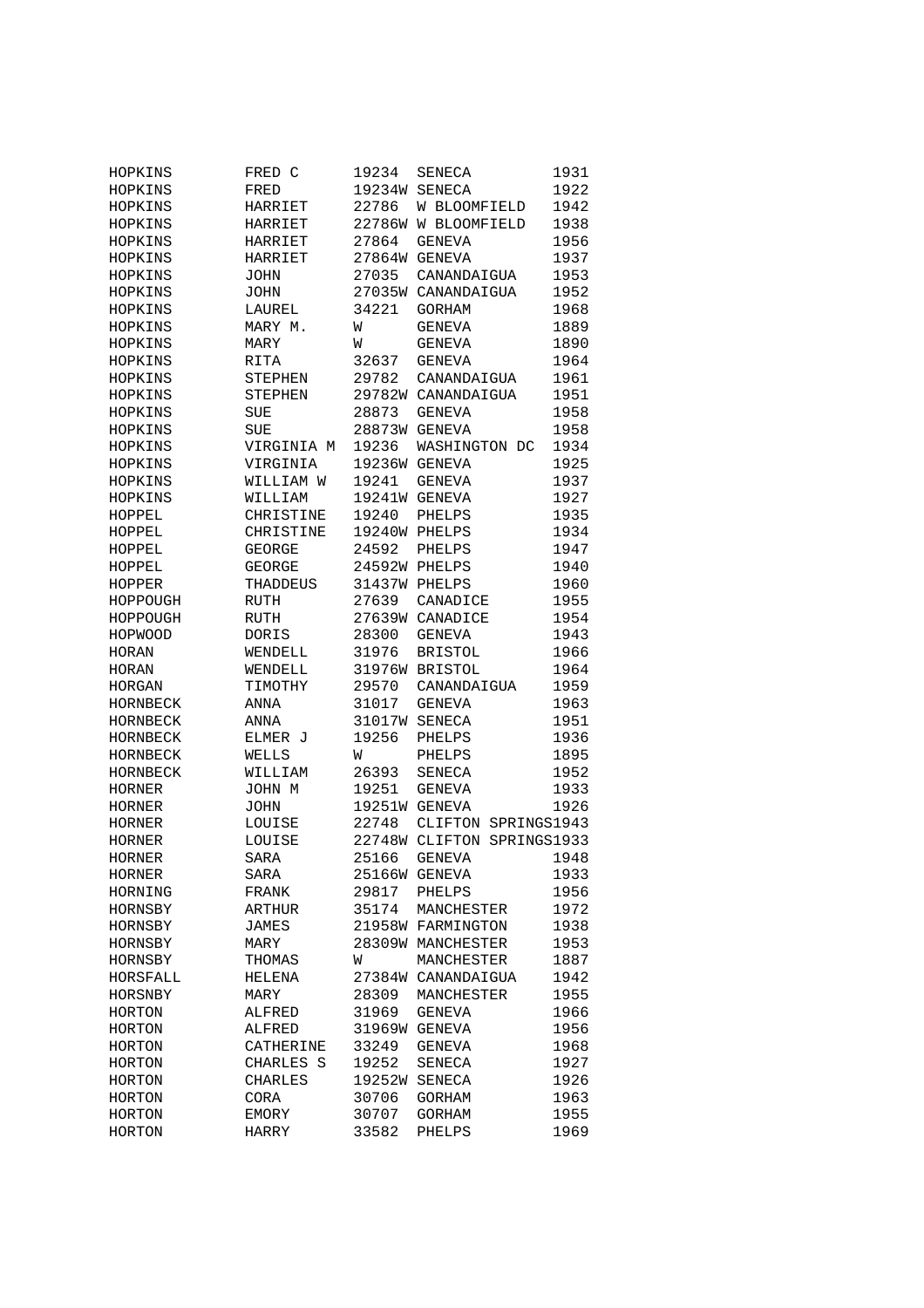| HORTON        | HOWARD            | 31769         | FARMINGTON              | 1965 |
|---------------|-------------------|---------------|-------------------------|------|
| <b>HORTON</b> | HOWARD            | 31769W        | FARMINGTON              | 1963 |
| HORTON        | JABEZ             | 28089         | CLIFTON SPRINGS1956     |      |
| HORTON        | JABEZ             | 28089W        | CLIFTON SPRINGS1953     |      |
| <b>HORTON</b> | JOSEPHINE         | 25105         | CANANDAIGUA             | 1948 |
| HORTON        | LUCY              | 26042         | GENEVA                  | 1951 |
| HORTON        | LUCY              | 26042W        | <b>GENEVA</b>           | 1937 |
| <b>HORTON</b> | MABEL             | 29864         | CLIFTON SPRINGS1961     |      |
| HORTON        | MABEL             | 29864W        | CLIFTON SPRINGS1953     |      |
| HORTON        | MARIE             | 22512         | HOPEWELL                | 1942 |
| <b>HORTON</b> | <b>MAUDE</b>      | 33169         | <b>GORHAM</b>           | 1968 |
| HORTON        | MERCEDES          | 35132         | <b>GENEVA</b>           | 1972 |
| <b>HORTON</b> | PAUL              | 32655         | CLIFTON SRPINGS1966     |      |
| <b>HORTON</b> | PAUL              | 32695W        | SPRINGS1961<br>CLIFTON  |      |
| HORTON        | WALTER            | 29653         | <b>GENEVA</b>           | 1960 |
| HOSFORD       | HELEN             | 27436         | PHELPS                  | 1954 |
| HOSFORD       | HELEN             | 27436W        | PHELPS                  | 1928 |
| HOSKING       | ANNA              | 29753         | GENEVA                  | 1960 |
| HOSKING       | ANNA              | 29753W        | <b>GENEVA</b>           | 1958 |
| HOSKING       | HANNAH            | 34032         | <b>GENEVA</b>           | 1970 |
| HOSKING       | JOHN              | 34912         | GENEVA                  | 1972 |
| HOSKING       | WALTER            | 29522         | GENEVA                  | 1960 |
| HOSKINS       | CAROLINE          | 29884         | <b>GENEVA</b>           | 1961 |
| HOSKINS       | CAROLINE          | 29884W        | GENEVA                  | 1948 |
| HOSKINS       | LANSING G         | 19249         | <b>GENEVA</b>           | 1931 |
| HOSKINS       | LANSING           | 19249W        | <b>GENEVA</b>           | 1931 |
| HOSKINS       | MARY              | 31082         | GENEVA                  | 1964 |
| HOSKINS       | MARY              | 31082W        | <b>GENEVA</b>           | 1960 |
| HOSPES        | WALTER            | 30495         | <b>GENEVA</b>           | 1962 |
| HOTCHKISS     | <b>AGNES</b>      | 23889         | <b>SENECA</b>           | 1946 |
| HOTCHKISS     | AGNES             | 23889W        | SENECA                  | 1943 |
| HOTCHKISS     | CHARLES W         | 19254         | FARMINGTON              | 1935 |
| HOTCHKISS     | <b>CHARLES</b>    | 29952         | W BLOOMFIELD            | 1961 |
| HOTCHKISS     | EDWIN             | 31050         | <b>NAPLES</b>           | 1964 |
| HOTCHKISS     | EDWIN             | 31050W        | NAPLES                  | 1958 |
| HOTCHKISS     | FRANCES           | 26339         | W BLOOMFIELD            | 1952 |
| HOTCHKISS     | <b>FRANK</b>      | 26197         | <b>NAPLES</b>           | 1951 |
| HOTCHKISS     | LOLA              | 30420         | CANANDAIGUA             | 1962 |
| HOTCHKISS     | LOLA              | 30420W        | CANANDAIGUA             | 1962 |
| HOTCHKISS     | LORETTA           | W             | W.<br><b>BLOOMFIELD</b> | 1895 |
| HOTCHKISS     | MORTIMER          | 19253         | NAPLES                  | 1933 |
| HOTCHKISS     | NELLIE            | 26995         | W BLOOMFIELD            | 1953 |
| HOTCHKISS     | NELLIE            | 26995W        | W BLOOMFIELD            | 1952 |
| HOTCHKISS     | OLIN              | 28337         | SENECA                  | 1957 |
| HOTCHKISS     | OLIN              | 28337W        | <b>SENECA</b>           | 1950 |
| HOTCHKISS     | OLIVE             | 31871         | NAPLES                  | 1965 |
| HOTCHKISS     | OLIVE             | 31871W        | <b>NAPLES</b>           | 1964 |
| HOTCHKISS     | <b>RALPH</b>      | 34176         | CANADICE                | 1970 |
| HOUGHTALING   | JENNIE            | 32512         | CANANDAIGUA             | 1967 |
| HOUGHTON      | KATHERINE L 19255 |               | CANANDAIGUA             | 1937 |
| HOULT         | <b>ELIZABETH</b>  | 25404         | GENEVA                  | 1949 |
| HOULT         | <b>ELIZABETH</b>  | 25404W        | GENEVA                  | 1942 |
| HOUSE         | HATTIE            | 22962         | GENEVA                  | 1943 |
| HOUSE         | <b>HATTIE</b>     | 22962W        | <b>GENEVA</b>           | 1943 |
| HOUSEKNECHT   | ROSETTA           | 28372         | RICHMOND                | 1957 |
| HOUSEL        | CAROLINE          | 24103         | NAPLES                  | 1946 |
| HOUSEL        | CAROLINE          | 24103W NAPLES |                         | 1940 |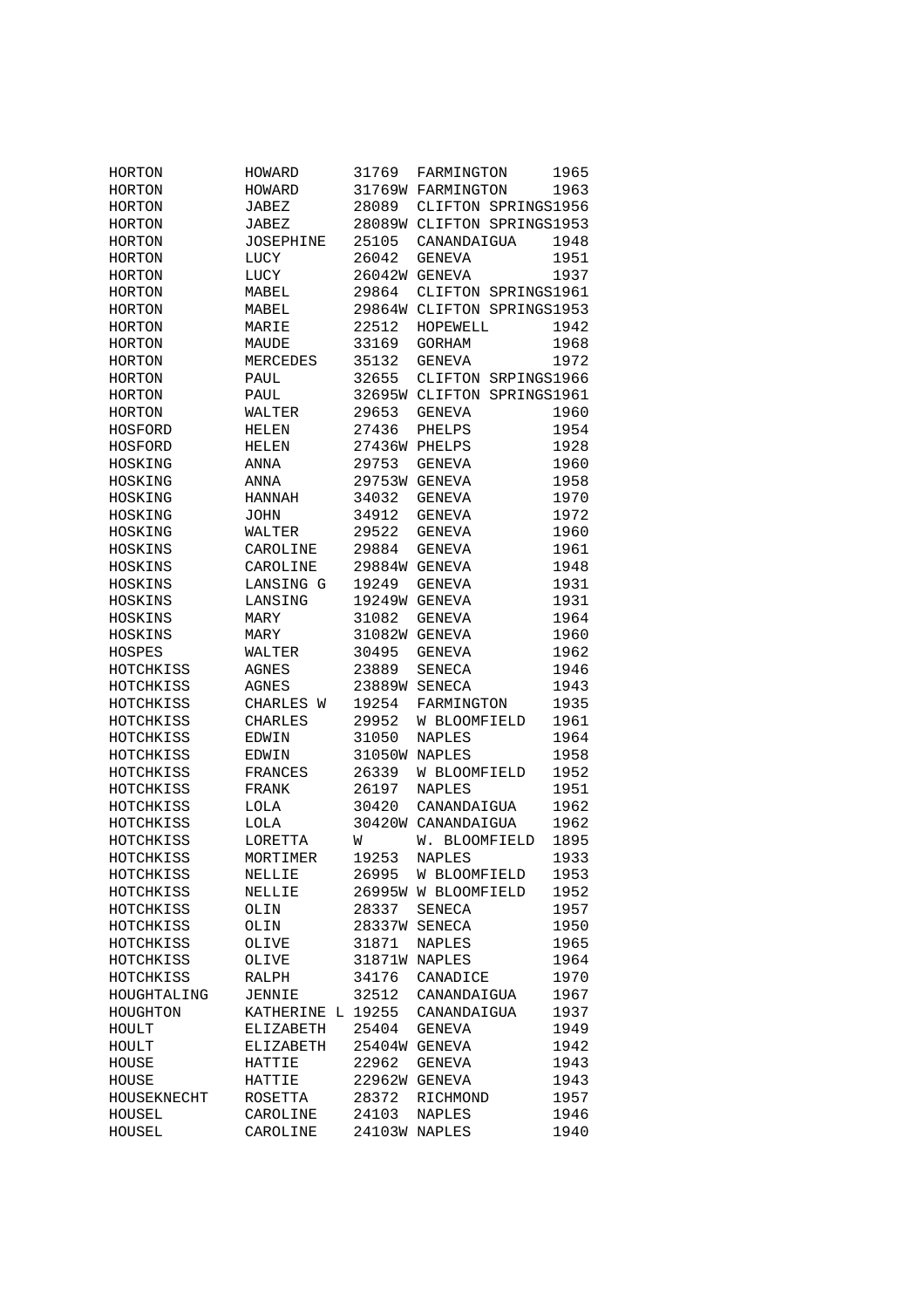| HOUSEL        | CAROLINE       | 33827         | NAPLES              | 1970 |
|---------------|----------------|---------------|---------------------|------|
| HOUSEL        | FRANK B        | 19250         | CANANDAIGUA         | 1932 |
| HOUSEL        | FRANK          |               | 19250W CANANDAIGUA  | 1931 |
| HOUSEL        | WILLIAM        | 26396         | CLIFTON SPRINGS1952 |      |
| HOUSEL        | WILLIAM        | 26396W        | <b>NAPLES</b>       | 1946 |
| HOUSE         | ROBERT         | 28574         | GENEVA              | 1957 |
| HOUSE         | ROBERT         | 28574W GENEVA |                     | 1946 |
| HOUSE         | SAMUEL         | 19262W NAPLES |                     | 1924 |
| HOUSTON       | ELLEN          | 26131         | CANANDAIGUA         | 1950 |
| HOUSTON       | ELLEN          |               | 26131W CANANDAIGUA  | 1948 |
| HOUSTON       | FRANCES        | 29560         | GENEVA              | 1960 |
| HOUSTON       | <b>FRANCES</b> | 29560W        | GENEVA              | 1956 |
| HOUSTON       | LENA           | 33142         | CANANDAIGUA         | 1968 |
| HOUSTON       | ROBERT         | 22988         | MANCHESTER          | 1943 |
| HOUSTON       | ROBERT         |               | 22988W MANCHESTER   | 1938 |
| HOUSTON       | ROBERT         | 24298         | CANANDAIGUA         | 1946 |
| HOUSTON       | ROBERT         |               | 24298W CANANDAIGUA  | 1946 |
| HOVEY         | CARRIE         | 26434         | <b>GENEVA</b>       | 1952 |
| HOVEY         | CARRIE         | 30265         | <b>GENEVA</b>       | 1961 |
| HOVEY         | CARRIE         |               | 30265W GENEVA       | 1961 |
| HOVEY         | FLORENCE       | 27897         | <b>GENEVA</b>       | 1956 |
| HOVEY         | FLORENCE       | 27897W        | <b>GENEVA</b>       | 1948 |
| HOVEY         | FLOYD          | 24893         | GENEVA              | 1948 |
| HOVEY         | HAROLD         | 26998         | GENEVA              | 1953 |
| HOVEY         | <b>HAROLD</b>  | 26998W        | GENEVA              | 1950 |
| HOVEY         | <b>NORMAN</b>  | 28731         | GENEVA              | 1958 |
| HOVEY         | NORMAN         | 28731W GENEVA |                     | 1954 |
| HOWARD        | ARTHUR         | 26533         | CANANDAIGUA         | 1951 |
| HOWARD        | CARLTON        | 32656         | GENEVA              | 1967 |
| HOWARD        | CARLTON        | 32656W        | <b>GENEVA</b>       | 1953 |
| HOWARD        | CHARLES        | 23618         | GENEVA              | 1945 |
| HOWARD        | CHARLES        | 23618W        | GENEVA              | 1944 |
| HOWARD        | EARL           | 34929         | MANCHESTER          | 1972 |
| HOWARD        | ELI            | 33190         | CANANDAIGUA         | 1968 |
| HOWARD        | FRANCES        | 34203         | GENEVA              | 1970 |
| HOWARD        | <b>HELEN</b>   | 30961         | <b>GENEVA</b>       | 1963 |
| HOWARD        | HERBERT W      | 19261         | HONEOYE FALLS       | 1931 |
| HOWARD        | <b>IDA</b>     | 26651         | <b>GENEVA</b>       | 1952 |
| <b>HOWARD</b> | IDA            | 26651W GENEVA |                     | 1951 |
| HOWARD        | JOHN           | 33832         | E BLOOMFIELD        | 1970 |
| HOWARD        | MARGARET A     | 19267         | GENEVA              | 1937 |
| HOWARD        | MARGARET       | 19267W GENEVA |                     | 1936 |
| HOWARD        | MARY           | 24689         | HOPEWELL            | 1947 |
| HOWARD        | MARY           |               | 24689W HOPEWELL     | 1944 |
| HOWARD        | ROBERT F       | 19263         | <b>GENEVA</b>       | 1933 |
| HOWARD        | ROBERT         | 19263W GENEVA |                     | 1920 |
| HOWARD        | ROBERT         | 22282         | GENEVA              | 1941 |
| HOWARD        | SUSIE          | 25209         | MANCHESTER          | 1949 |
| HOWDEN        | CARL           | 29206         | GENEVA              | 1959 |
| HOWDEN        | CARL           | 29206W GENEVA |                     | 1939 |
| HOWDEN        | IDA            | 25426         | GENEVA              | 1949 |
| HOWDEN        | IDA            |               | 25426W GENEVA       | 1939 |
| HOWE          | EDITH          | 23932         | GENEVA              | 1946 |
| HOWE          | ELIZABETH      | 27514         | PHELPS              | 1955 |
| HOWE          | ELIZABETH      | 27514W        | PHELPS              | 1941 |
| HOWE          | FRANK          | 22101         | PHELPS              | 1940 |
| HOWE          | GEORGE         | 27566         | GENEVA              | 1955 |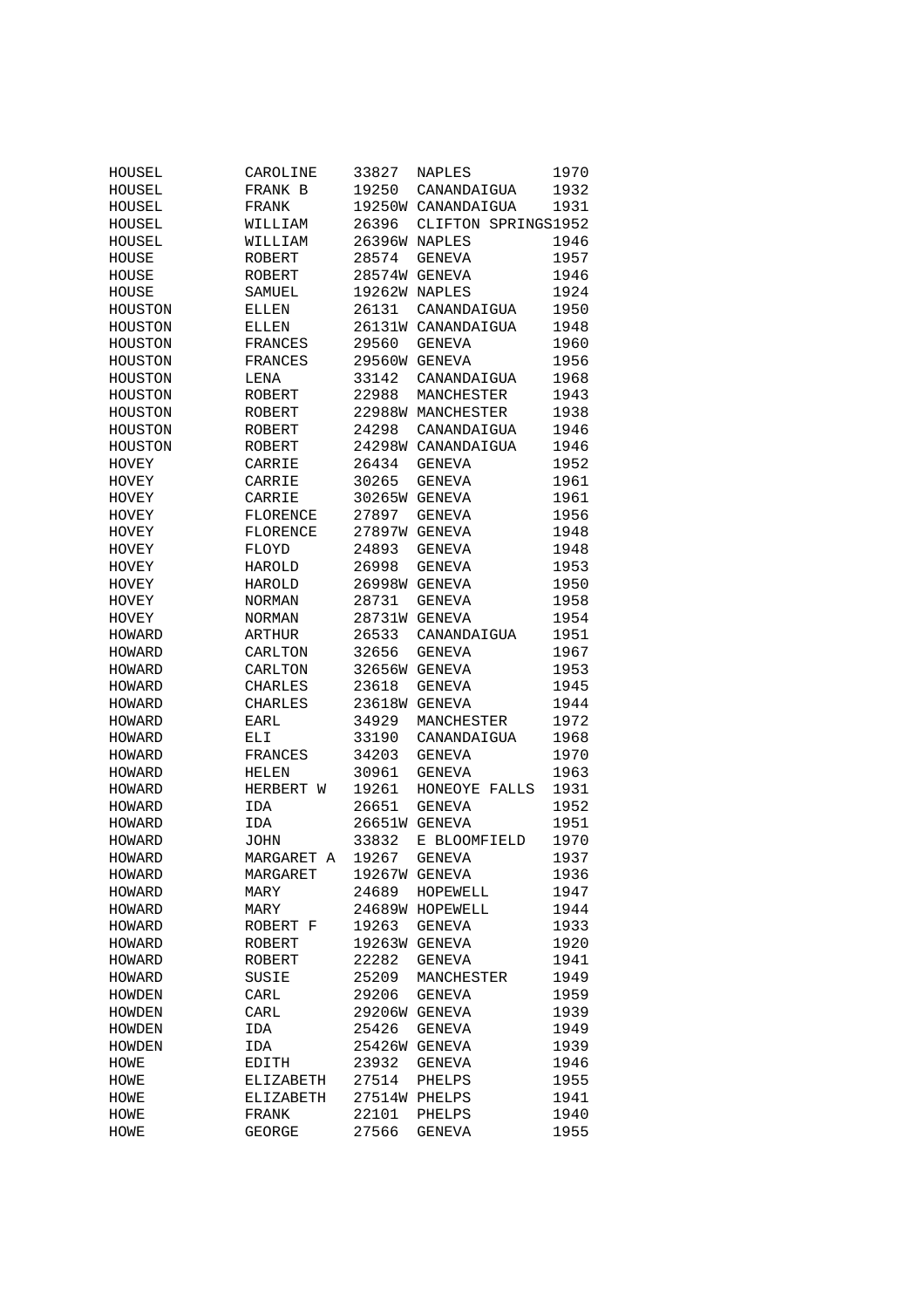| HOWE           | GEORGE        | 27566W GENEVA |                     | 1950 |
|----------------|---------------|---------------|---------------------|------|
| HOWE           | HARLAN        | 30644         | GENEVA              | 1962 |
| HOWE           | <b>HARLAN</b> | 30644W GENEVA |                     | 1950 |
| HOWE           | HATTIE        | 27019         | SHORTSVILLE         | 1953 |
| HOWE           | HATTIE        | 27019W        | SHORTSVILLE         | 1942 |
| HOWELL         | ADELLE        | 26071         | <b>GENEVA</b>       | 1951 |
| HOWELL         | ADELLE        | 26071W        | GENEVA              | 1933 |
| HOWELL         | CLIFFORD      | 31328         | <b>GENEVA</b>       | 1964 |
| HOWELL         | CLIFFORD      | 31328W GENEVA |                     | 1960 |
| HOWELL         | FRANK C.      | W             | GENEVA              | 1889 |
| HOWELL         | HENRY         | 28941         | CANANDAIGUA         | 1959 |
| HOWELL         | HENRY         | 28941W        | CANANDAIGUA         | 1952 |
| HOWELL         | JOHN          | 22454         | <b>GENEVA</b>       | 1942 |
| HOWELL         | JOHN          | 33709         | CLIFTON SPRINGS1968 |      |
| HOWELL         | <b>JULIA</b>  | 25975         | <b>GENEVA</b>       | 1951 |
| HOWELL         | JULIA         | 25975W GENEVA |                     | 1939 |
| HOWELL         | MARY ELIZA    | 19265         | ROMULUS             | 1934 |
| HOWELL         | MARY          | 19265W        | <b>GENEVA</b>       | 1932 |
| HOWELL         | NANNIE        | 33837         | MANCHESTER          | 1966 |
| HOWELL         | NELLIE        | 29487         | <b>GENEVA</b>       | 1960 |
| HOWELL         | ROY           | 29613         | HONEOYE             | 1960 |
| HOWELL         | SAMUEL J      | 21732         | <b>GENEVA</b>       | 1937 |
| HOWELL         | WILLIAM       | 23195         | PHELPS              | 1944 |
| HOWELL         | WILLIAM       | 23195W        | PHELPS              | 1944 |
| HOWE           | NEVA          | 24149         | PHELPS              | 1946 |
| HOWERTH        | <b>ARTHUR</b> | 24194         | <b>GENEVA</b>       | 1946 |
| HOWES          | BENJAMIN      | W             | E. BLOOMFIELD       | 1876 |
| HOWES          | CARRIE        | 27832         | W BLOOMFIELD        | 1954 |
| HOWES          | CARRIE        | 27832W        | W BLOOMFIELD        | 1932 |
| HOWES          | ELIZABETH     | 28076         | IONIA               | 1956 |
| HOWES          | FRED          | 32166         | IONIA               | 1966 |
| HOWES          | FRED          | 32166W        | W BLOOMFIELD        | 1962 |
| HOWES          | GEORGE        | 34101         | W BLOOMFIELD        | 1970 |
| HOWES          | GERALD        | 33392         | CANANDAIGUA         | 1969 |
| HOWES          | HERBERT       | 25692         | E BLOOMFIELD        | 1949 |
| HOWES          | JAMES         | 28763         | E BLOOMFIELD        | 1958 |
| HOWES          | LUCY          | 32100         | Е<br>BLOOMFIELD     | 1966 |
| HOWES          | LUCY          | 32100W        | E BLOOMFIELD        | 1953 |
| HOWES          | OLIVE         | 30061         | W BLOOMFIELD        | 1961 |
| HOWE           | WILLIAM A.    | 22055W        | PHELPS              | 1911 |
| HOWE           | WILLIAM A     | 22055         | CLIFTON SPRINGS1940 |      |
| HOWLAND        | ANNA R        | 19264         | <b>VICTOR</b>       | 1934 |
| HOWLAND        | HEATH         | 33688         | CANANDAIGUA         | 1969 |
| HOWLAND        | HENRY L.      |               | 21937W MANCHESTER   | 1917 |
| HOWLAND        | HENRY L       | 21937         | MANCHESTER          | 1940 |
| HOWLAND        | JAMES B.      |               | 21595W MANCHESTER   | 1939 |
| HOWLAND        | JAMES B       | 21595         | MANCHESTER          | 1939 |
| HOWLAND        | JANE M        | 19260         | VICTOR              | 1931 |
| HOWLAND        | LLOYD         | 35136         | MANCHESTER          | 1972 |
| HOWLAND        | LYDIA S.      | W             | MANCHESTER          | 1876 |
| HOWLAND        | MABLE         | 35066         | SHORTSVILLE         | 1972 |
| HOWLAND        | MARGARET      | 24873         | <b>VICTOR</b>       | 1948 |
| HOWLAND        | MARGARET      | 24873W VICTOR |                     | 1945 |
| HOWLAND        | MYRTLE        | 27923         | CANANDAIGUA         | 1956 |
| HOWLAND        | MYRTLE        |               | 27923W CANANDAIGUA  | 1930 |
| HOWLAND        | PARDON A.     | W             | MANCHESTER          | 1880 |
| <b>HOWLAND</b> | WILBUR        | 22489         | <b>VICTOR</b>       | 1942 |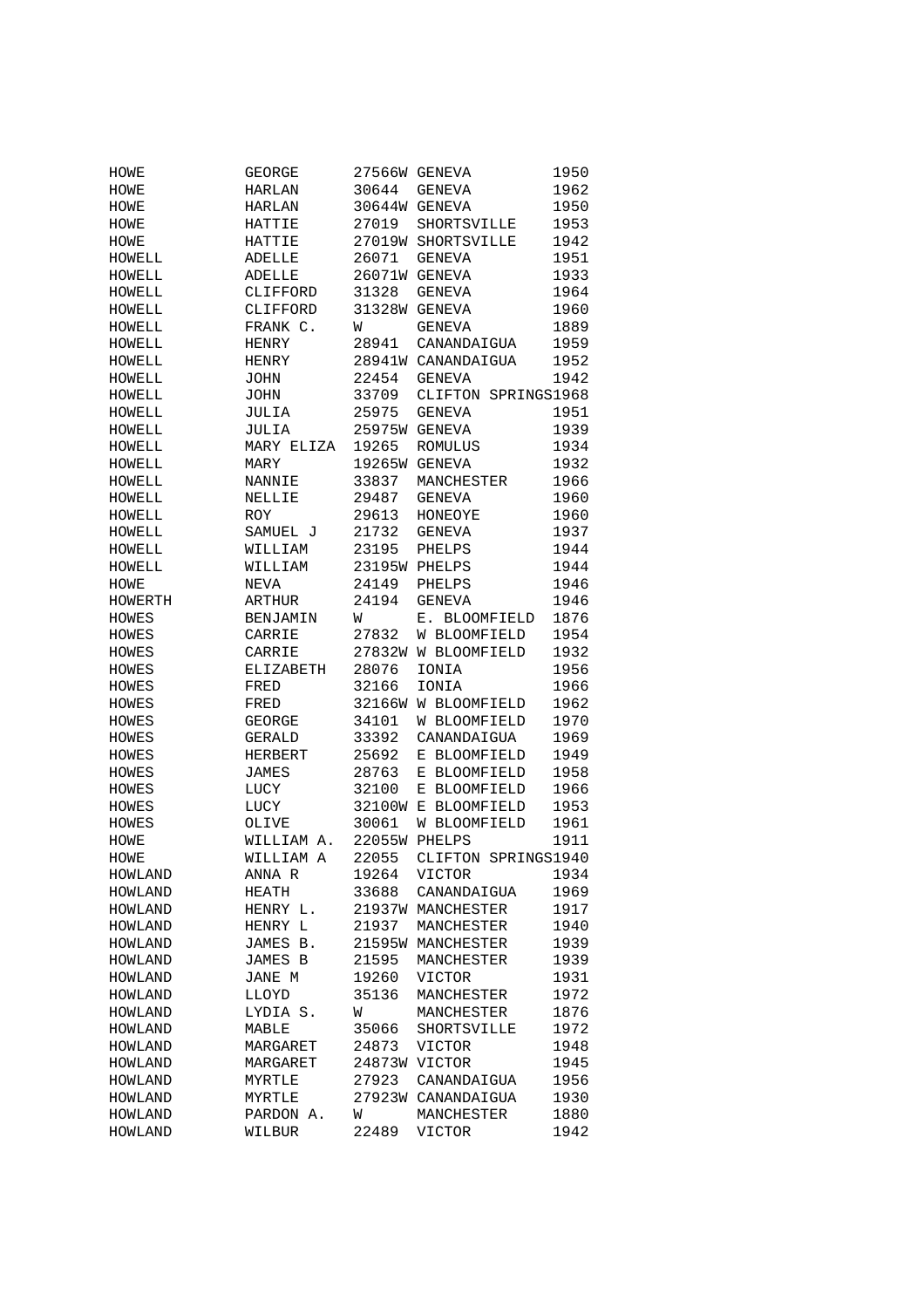| HOWLAND        | WILBUR            | 22489W VICTOR |                     | 1934 |
|----------------|-------------------|---------------|---------------------|------|
| HOWSE          | JANE              | 33172         | NAPLES              | 1968 |
| HOWSE          | SAMUEL H          | 19262         | NAPLES              | 1932 |
| HOY            | FRANKLIN          | 26918         | CANANDAIGUA         | 1953 |
| HOY            | FRANKLIN          |               | 26918W CANANDAIGUA  | 1944 |
| HOYT           | MABEL             | 19266         |                     |      |
| HOYT           | MARY              | 22577         | CANANDAIGUA         | 1942 |
| HOYT           | MARY              |               | 22577W CANANDAIGUA  | 1941 |
| HOYT           | OSCAR             | 33805         | NAPLES              | 1969 |
| HUBBARD        | POMEROY           | 29330         | <b>GENEVA</b>       | 1960 |
| HUBBARD        | POMEROY           |               | 29330W GENEVA       | 1959 |
| HUBBARD        | SUSAN             | 30728         | CANANDAIGUA         | 1963 |
| HUBBELL        | STEWART           | 23193         | CANANDAIGUA         | 1944 |
| <b>HUBBELL</b> | STEWART           |               | 23193W CANANDAIGUA  | 1943 |
| HUBBS          | ANDREW            | 28469         | GENEVA              | 1957 |
| HUBBS          | ANDREW            | 28469W        | <b>GENEVA</b>       | 1955 |
| HUBBS          | ANNA              | 22170         | GENEVA              | 1941 |
| HUBBS          | ANNA              | 22170W GENEVA |                     | 1938 |
| HUBBS          | JOHN B.           | 19271         | <b>GENEVA</b>       | 1938 |
| HUBBS          | JOHN              | 19271W GENEVA |                     | 1890 |
| <b>HUBBS</b>   | MARGUERITE        | 32268         | <b>GENEVA</b>       | 1966 |
| HUBBS          | MARGUERITE        | 32268W GENEVA |                     | 1959 |
| HUBER          | EDGAR             | 31111         | NAPLES              | 1964 |
| HUBER          | EDGAR             | 31111W PHELPS |                     | 1959 |
| HUBRIGHT       | HOWARD            | 29815         | CHAPIN              | 1960 |
| HUCKER         | ALICE             | 31772         | GENEVA              | 1965 |
| <b>HUCKER</b>  | <b>ALICE</b>      | 31772W GENEVA |                     | 1958 |
| HUDDY          | JOHN              | W             | W. BLOOMFIELD       | 1886 |
| HUDSON         | ANNA              | 32083         | CANANDAIGUA         | 1966 |
| HUDSON         | ANNA              | 32083W        | CANANDAIGUA         | 1964 |
| HUDSON         | ELIZABETH         | 28814         | GENEVA              | 1954 |
| HUDSON         | FRED              | 27361         | SHORTSVILLE         | 1954 |
| HUDSON         | <b>GLENN</b>      | 33610         | <b>GENEVA</b>       | 1969 |
| HUDSON         | MARY              | W             | GENEVA              | 1880 |
| HUDSON         | ROBERT            | 26556         | CLIFTON SPRINGS1952 |      |
| HUEY           | <b>CHARLOTTE</b>  | 33710         | RICHMOND            | 1967 |
| HUEY           | JOSEPH L.         | 21460         | CANADICE            | 1938 |
| HUEY           | MARTIN            | 33711         | RICHMOND            | 1960 |
| HUFF           | ALTA              | 34980         | CANANDAIGUA         | 1972 |
| <b>HUFF</b>    | GEORGE            | 33273         | <b>GENEVA</b>       | 1966 |
| HUFF           | HELEN.            | 29002         | GENEVA              | 1958 |
| HUFF           | HELEN             |               | 29002W GENEVA       | 1951 |
| HUFF           | JEFFERSON M 19270 |               | RICHMOND            | 1938 |
| HUFF           | JEFFERSON         |               | 19270W RICHMOND     | 1930 |
| HUFFMAN        | FRANK             | 24365         | MANCHESTER          | 1947 |
| HUFFMAN        | NELLIE            | 32301         | CANANDAIGUA         | 1966 |
| <b>HUFFMAN</b> | NELLIE            |               | 32301W MANCHESTER   | 1965 |
| HUGES          | WADE              | 26286         | PHELPS              | 1952 |
| HUGHES         | ARTHUR            | 26844         | CANADICE            | 1952 |
| HUGHES         | ARTHUR            |               | 26844W CANADICE     | 1926 |
| HUGHES         | ARTHUR            | 32198         | CANADICE            | 1952 |
| <b>HUGHES</b>  | <b>CLAUDE</b>     | 31205         | CANANDAIGUA         | 1964 |
| HUGHES         | CLAUDE            |               | 31205W CANANDAIGUA  | 1950 |
| HUGHES         | GRACE             | 30264         | VICTOR              | 1962 |
| HUGHES         | GRACE             | 30264W VICTOR |                     | 1961 |
| HUGHES         | HELEN             | 30372         | CANANDAIGUA         | 1962 |
| HUGHES         | HELEN             |               | 30372W CANANDAIGUA  | 1956 |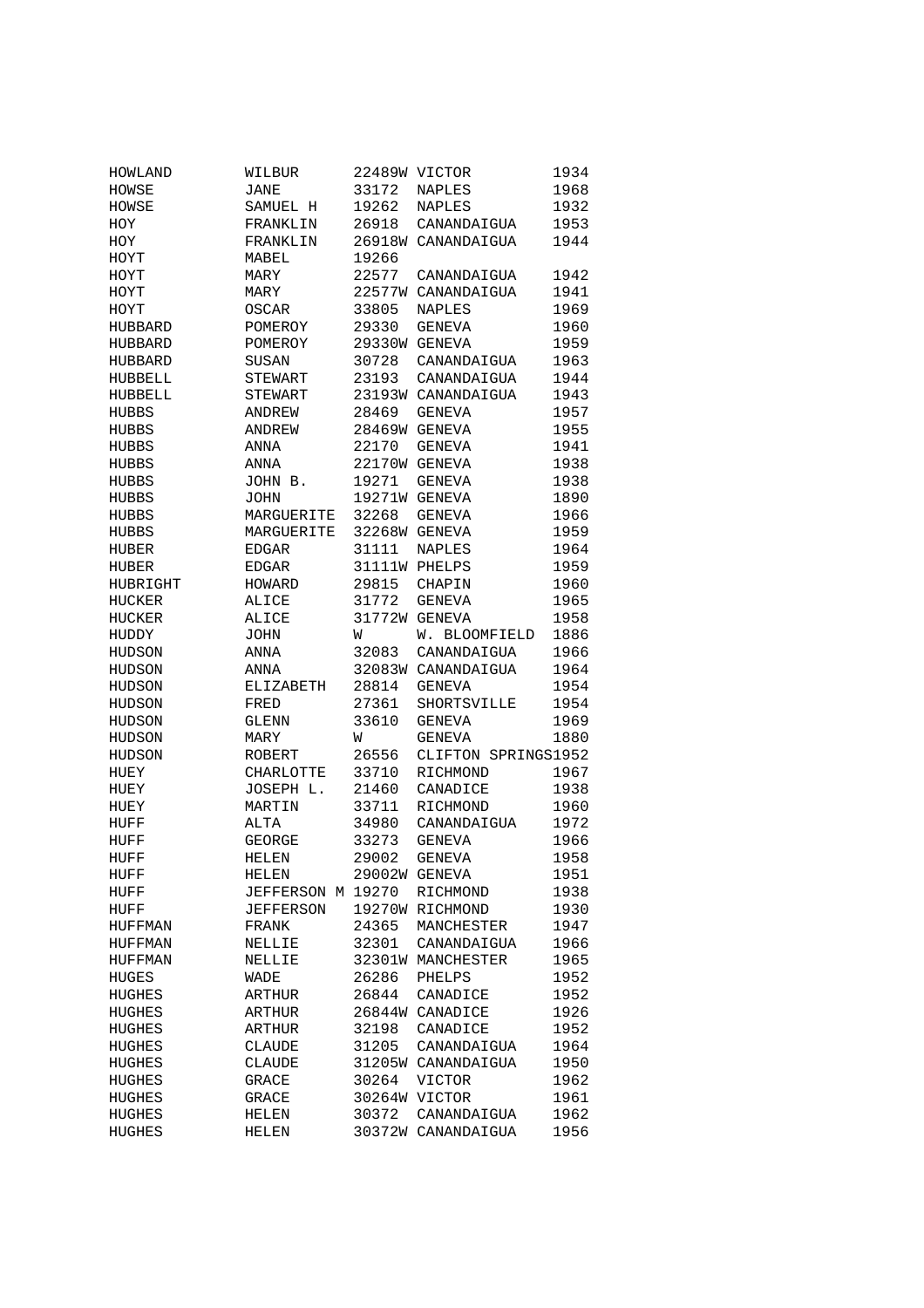| HUGHES         | MABEL           | 35159         | CANANDAIGUA                | 1972 |
|----------------|-----------------|---------------|----------------------------|------|
| HUGHES         | PATRICK         | W             | SHORTSVILLE                | 1890 |
| HUGHES         | ROSANNA         | W             | SHORTSVILLE                | 1890 |
| HUGHES         | SIMEON          | 32523         | MANCHESTER                 | 1966 |
| HUGHEY         | EUGENIA         | 30422         | RICHMOND                   | 1962 |
| HUGHEY         | ROWLAND         | 30463         | <b>GENEVA</b>              | 1962 |
| HUGHEY         | <b>ROWLAND</b>  | 30463W GENEVA |                            | 1958 |
| HUGHLEY        | EUGENIA         |               | 30422W RICHMOND            | 1954 |
| HUGHLEY        | JENNIE L        | 19269         | <b>GORHAM</b>              | 1934 |
| HUGHNER        | ELWYN           | 33271         | GORHAM                     | 1968 |
| HUGHSON        | CHARLOTTE       | 22452         | PHELPS                     | 1937 |
| <b>HUGHSON</b> | CHARLOTTE       | 22452W PHELPS |                            | 1937 |
| HUGHSON        | <b>EDNA</b>     | 34336         | PHELPS                     | 1971 |
| <b>HUGHSON</b> | ELMER           | 34047         | CANANDAIGUA                | 1970 |
| <b>HUGHSON</b> | FRED            | 27727         | CLIFTON SPRINGS1955        |      |
| HUGHSON        | HORACE          | 19268         | CLIFTON SPRINGS1931        |      |
| HUGHSON        | HORACE          | 19268W PHELPS |                            | 1929 |
| HUGHSON        | JENNIE          | 33408         | HOPEWELL                   | 1968 |
| <b>HUGO</b>    | HELEN           | 25178         | CANANDAIGUA                | 1949 |
| <b>HUGO</b>    | HELEN           |               | 25178W CANANDAIGUA         | 1943 |
| <b>HUGO</b>    | THEODORE        | 27760         | CANANDAIGUA                | 1955 |
| HUGS           | THEODORE        |               | 27760W CANANDAIGUA         | 1951 |
| HUIE           | <b>DORA</b>     | 28443         | GENEVA                     | 1957 |
| HUIE           | DORA            | 28443W        | GENEVA                     | 1956 |
| HUIE           | GEORGE          | 27461         | GENEVA                     | 1954 |
| HUIE           | GEORGE          | 27461W GENEVA |                            | 1943 |
| HUIZINGA       | EMILA           |               | 19286W CLIFTON SPRINGS1931 |      |
| HUIZINGA       | EMILY A         | 19286         | CLIFTON SPRINGS1936        |      |
| HULBERT        | ANSON D         | 19288         | <b>VICTOR</b>              | 1937 |
| HULBERT        | <b>BURTON</b>   | 22973         | NEW ROCKFORD               | 1918 |
| HULBERT        | ELIZABETH       | 22974         | EDDY, ND                   | 1927 |
| <b>HULBERT</b> | <b>ELSIE</b>    | 25869         | SHORTSVILLE                | 1950 |
| HULBERT        | <b>ELSIE</b>    | 25869W        | SHORTSVILLE                | 1946 |
| HULBERT        | FRANK           | 24108         | SHORTSVILLE                | 1946 |
| HULBERT        | NORMAN          | 32601         | SHORTSVILLE                | 1967 |
| HULING         | GEORGE          | 24189         | MANCHESTER                 | 1946 |
| HULL           | ESTHER          |               | 32228W MANCHESTER          | 1965 |
| HULL           | ESTHER          | 32338         | MANCHESTER                 | 1966 |
| HULL           | HORACE          | 32284         | MANCHESTER                 | 1966 |
| HULSE          | CORNELIA        | 25216         | <b>GENEVA</b>              | 1949 |
| HULSE          | CORNELIA        | 25216W GENEVA |                            | 1930 |
| HULSE          | MARIETTA        | 19285         | CANANDAIGUA                | 1936 |
| HULSE          | MARIETTA        | 19285W        | CANANDAIGUA                | 1933 |
| HULSTER        | <b>FLORENCE</b> | 34298         | PHELPS                     | 1971 |
| HULSTER        | LUCAS           | 32632         | PHELPS                     | 1967 |
| HULSTER        | PAUL            | 28375         | PHELPS                     | 1957 |
| HULSTER        | PAUL            | 28375W        | PHELPS                     | 1942 |
| HUMBERT        | <b>ARTHUR</b>   | 33972         | HOPEWELL                   | 1970 |
| HUMMEL         | CHRIS           | 28450         | W BLOOMFIELD               | 1957 |
| HUMMEL         | HENRY           | 24198         | <b>VICTOR</b>              | 1946 |
| HUMPHREY       | CHARLES         | 23130         | GENEVA                     | 1944 |
| HUMPHREY       | CHARLES         | 23130W        | GENEVA                     | 1941 |
| HUMPHREY       | ELROY           | 31984         | GENEVA                     | 1966 |
| HUMPHREY       | ELROY           | 31984W        | <b>GENEVA</b>              | 1964 |
| HUMPHREY       | EMMA            | 28532         | PHELPS                     | 1957 |
| HUMPHREY       | EMMA            | 28532W        | PHELPS                     | 1943 |
| HUMPHREY       | <b>GRACE</b>    | 29280         | CANANDAIGUA                | 1959 |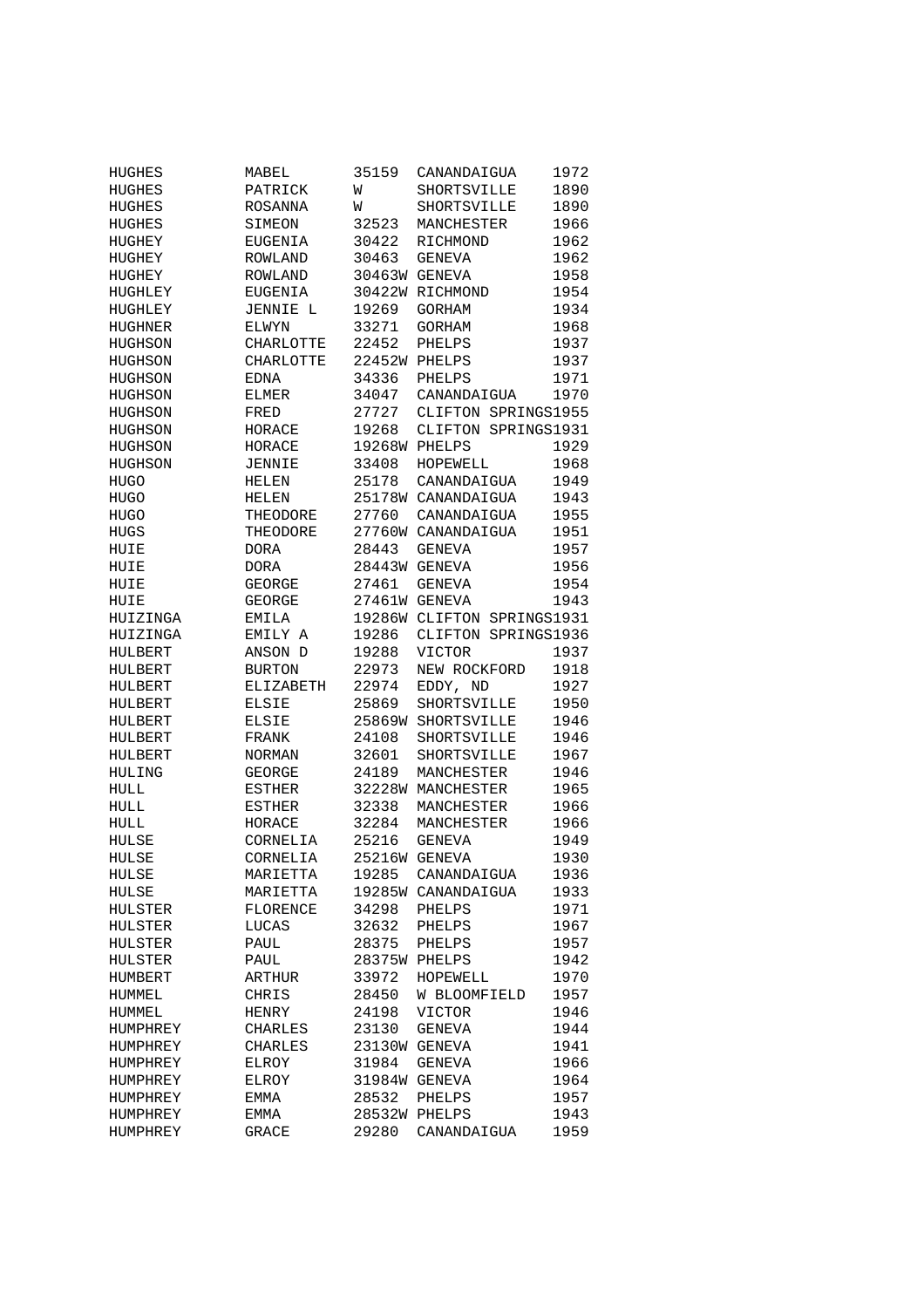| HUMPHREY        | GRACE          |               | 29280W CANANDAIGUA      | 1959 |
|-----------------|----------------|---------------|-------------------------|------|
| HUMPHREY        | HUGH           | 22485         | PHELPS                  | 1942 |
| HUMPHREY        | HUGH           | 22485W PHELPS |                         | 1927 |
| HUMPHREY        | IDA F          | 19284         | GENEVA                  | 1936 |
| HUMPHREY        | IDA            | 19284W GENEVA |                         | 1935 |
| HUMPHREY        | PERLINA        | W             | PHELPS                  | 1879 |
| HUMPHREY        | SOLON          | 25317         | MANCHESTER              | 1949 |
| HUMPHREY        | SOLON          | 25317W GORHAM |                         | 1931 |
|                 |                | 19281         |                         | 1934 |
| HUMPHREY        | WILLIAM F      | 19281W GENEVA | <b>GENEVA</b>           | 1933 |
| HUMPHREY        | WILLIAM        |               |                         |      |
| <b>HUNN</b>     | FRANK          | 23313         | CANANDAIGUA             | 1944 |
| HUNN            | FRANK          | 23313W        | CANANDAIGUA             | 1931 |
| HUNN            | LIDA           | 24901         | CANANDAIGUA             | 1948 |
| HUNN            | LIDA           | 24901W        | CANANDAIGUA             | 1945 |
| <b>HUNN</b>     | MARGARET R.    | W             | CANANDAIGUA             | 1885 |
| <b>HUNT</b>     | ABIGAIL D      | 19282         | OVID                    | 1934 |
| HUNT            | ALMA           | 23270         | <b>BLOOMFIELD</b>       | 1936 |
| <b>HUNT</b>     | BURISSA N.     | W             | W.<br><b>BLOOMFIELD</b> | 1895 |
| HUNT            | <b>CHARLES</b> | 28162W        | CANANDAIGUA             | 1955 |
| HUNT            | <b>CHARLES</b> | 29162         | CANANDAIGUA             | 1956 |
| <b>HUNTER</b>   | ALICE          | 33317         | CLIFTON SPRINGS1969     |      |
| HUNTER          | <b>CHARLES</b> | 25005         | CANANDAIGUA             | 1947 |
| HUNTER          | CHARLES        | 25005W        | CANANDAIGUA             | 1943 |
| HUNTER          | <b>GEORGE</b>  | 34317         | FARMINGTON              | 1971 |
| <b>HUNTER</b>   | KATHRYN        | 28695         | E BLOOMFIELD            | 1954 |
| HUNTER          | MAUDE C.       | 19287         | CANANDAIGUA             | 1937 |
| HUNTER          | MAUDE          | 19287W        | CANANDAIGUA             | 1918 |
| <b>HUNTER</b>   | OLIVER         | 26237         | RUSHVILLE               | 1951 |
| HUNT            | FLORENCE       | 27610         | FARMINGTON              | 1955 |
| <b>HUNT</b>     | FRANK          | 23271         | <b>BLOOMFIELD</b>       | 1933 |
| <b>HUNT</b>     | GOLDIE L       | 19280         | VICTOR                  | 1932 |
| HUNT            | <b>HANNAH</b>  | 22443         | FARMINGTON              | 1918 |
| <b>HUNT</b>     | HOMER H        | 19279         | VICTOR                  | 1932 |
| HUNTING         | <b>EBEN</b>    | 22948         | <b>BALTIMORE</b>        | 1929 |
| HUNTINGTON      | JAMES          | 23409         | NAPLES                  | 1945 |
| HUNTINGTON      | JAMES          | 23409W        | NAPLES                  | 1921 |
| <b>HUNT</b>     | JUDITH         | W             | PHELPS                  | 1866 |
| HUNTLEY         | CATHERINE      | 26283         | HOLCOMB                 | 1952 |
| <b>HUNT</b>     | MERTON         | 19283         | GENEVA                  | 1935 |
| <b>HUNTOON</b>  | ALBERTA        | 21502         | HOPEWELL                | 1938 |
| HUNT            | OSBORNE        | 34564         | FARMINGTON              | 1971 |
| <b>HUNT</b>     | ROBERT         | 34166         | <b>VICTOR</b>           | 1970 |
| <b>HUNTSMAN</b> | <b>ETTA</b>    | 22945         | SENECA                  | 1943 |
| HUNTSMAN        | ETTA           | 22945W        | SENECA                  | 1940 |
| <b>HUOBER</b>   | <b>CHARLES</b> | 25258         | MANCHESTER              | 1949 |
| HURD            | WILLIAM        | W             | CANANDAIGUA             | 1862 |
| HURLBURT        | EARL           | 34400         | MANCHESTER              | 1971 |
| HURLBURT        | ELISHA         | W             | S. BRISTOL              | 1872 |
| <b>HURLBURT</b> | INA            | 34065         | HOLCOMB                 | 1970 |
| <b>HURLBURT</b> | LILLIAN        | 30306         | MANCHESTER              | 1961 |
|                 |                |               |                         | 1957 |
| HURLBURT        | <b>RAYMOND</b> | 33187         | GENEVA                  |      |
| <b>HURLBUT</b>  | JOHN           | 30520         | RICHMOND                | 1960 |
| HURLBUT         | JOHN           | 30520W        | RICHMOND                | 1960 |
| HURLBUTT        | BERTHA         | 32739         | GORHAM                  | 1967 |
| HURLBUTT        | BERTHA         | 32739W        | GORHAM                  | 1962 |
| HURLBUTT        | BRYANT         | 28813         | RUSHVILLE               | 1958 |
| <b>HURLEY</b>   | AGNES          | 25475         | <b>GENEVA</b>           | 1949 |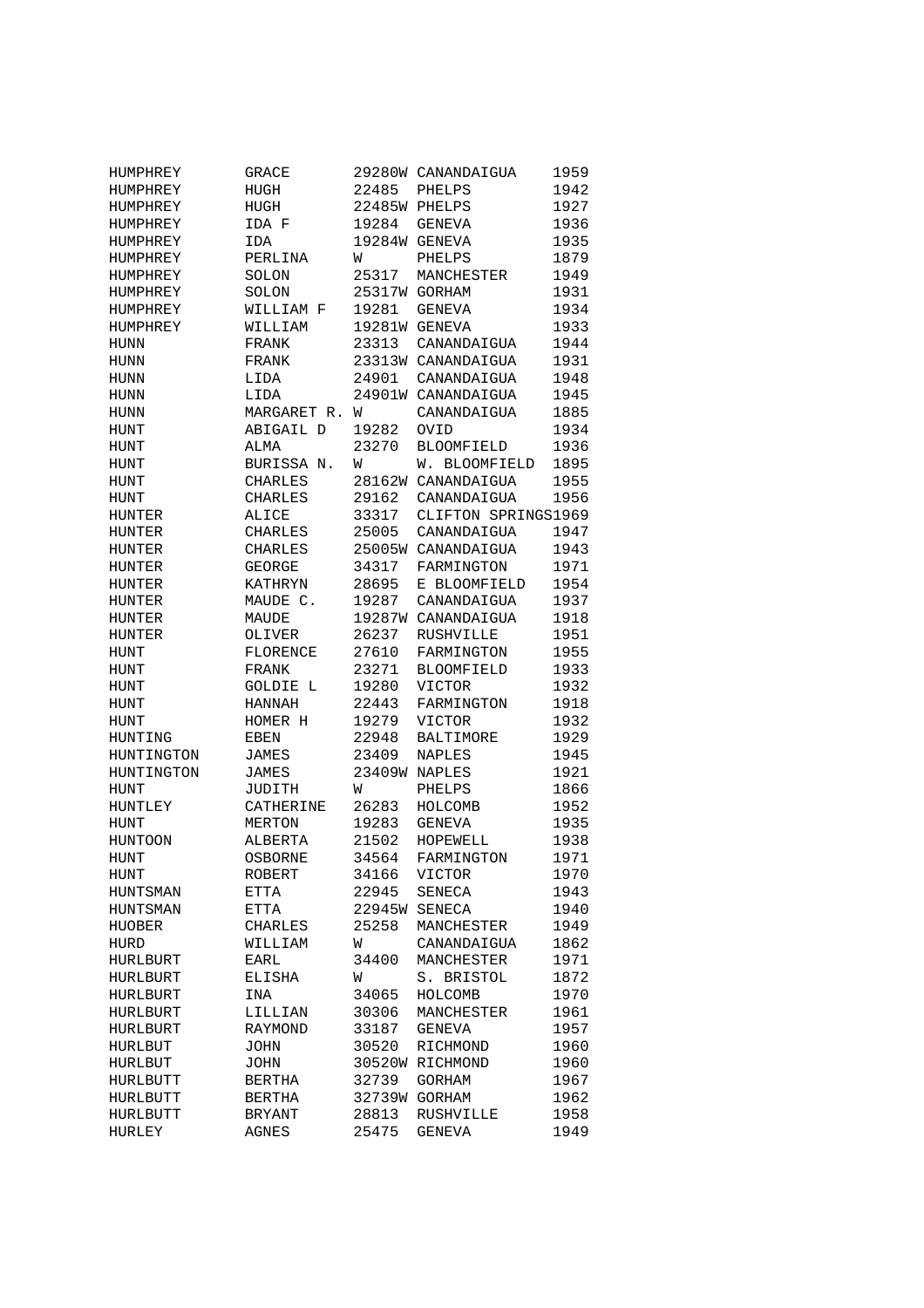| HURLEY          | JAMES           | 22927  | E BLOOMFIELD            | 1927 |
|-----------------|-----------------|--------|-------------------------|------|
| HURLEY          | JOHN            | 32592  | CANANDAIGUA             | 1967 |
| <b>HURRIN</b>   | CLARA           | 35229  | MANCHESTER              | 1973 |
| HURRIN          | <b>ROBERT</b>   | 34063  | MANCHESTER              | 1969 |
| <b>HURST</b>    | <b>RALPH</b>    | 28812  | FLORIDA                 | 1955 |
| <b>HUSBANDS</b> | ARTHUR          | M      | CANANDAIGUA             | 1900 |
| HUSSEY          | CATHARINE       | M      | W.<br><b>BLOOMFIELD</b> | 1889 |
| <b>HUTCHENS</b> | DORA E.B.       | 19292  | CANANDAIGUA             | 1936 |
| HUTCHENS        | <b>DORA</b>     | 19292W | CANANDAIGUA             | 1936 |
| <b>HUTCHENS</b> | FRED            | 26227  | PHELPS                  | 1951 |
| HUTCHENS        | FRED            | 26227W | PHELPS                  | 1938 |
| <b>HUTCHENS</b> | HAROLD          | 30046  | CANANDAIGUA             | 1961 |
| <b>HUTCHENS</b> | <b>HAROLD</b>   | 30046W | CANANDAIGUA             | 1961 |
| <b>HUTCHENS</b> | LILLIAN         | 31915  | PHELPS                  | 1965 |
| <b>HUTCHENS</b> | LILLIAN         | 31915W | PHELPS                  | 1961 |
| HUTCHINS        | HARRIET         | 27753  | GORHAM                  | 1955 |
| HUTCHINS        | <b>JOSEPH</b>   | 34017  | GORHAM                  | 1970 |
| HUTCHINS        | MARY B.         | M      | MANCHESTER              | 1887 |
| HUTCHINS        | MASON           | 26928  | <b>GENEVA</b>           | 1953 |
| <b>HUTCHINS</b> | MASON           | 26928W | <b>GENEVA</b>           | 1949 |
| HUTCHINSON      | ADA             | 26158  | SENECA                  | 1950 |
| HUTCHINSON      | ESTHER          | W      | NAPLES                  | 1880 |
| HUTCHINSON      | <b>EUGENE</b>   | 27554  | <b>GENEVA</b>           | 1944 |
| HUTCHINSON      | FRANK J         | 21831  | SENECA                  | 1930 |
| HUTCHINSON      | <b>FRANK</b>    | 23296  | RICHMOND                | 1939 |
| HUTCHINSON      | <b>JAMES</b>    | 32859  | SENECA                  | 1967 |
| HUTCHINSON      | JENNIE          | 23276  | W BLOOMFIELD            |      |
| HUTCHINSON      | JOHN            | 26159  | SENECA                  | 1951 |
| HUTCHINSON      | <b>JONATHAN</b> | M      | SENECA                  | 1868 |
| HUTCHINSON      | JOSEPH          | 21907  | <b>GENEVA</b>           | 1940 |
| HUTCHINSON      | LAURA           | 29496  | CANANDAIGUA             | 1960 |
| HUTCHINSON      | LAURA           | 29496W | CANANDAIGUA             | 1956 |
| HUTCHINSON      | MABEL           | 33068  | STANLEY                 | 1968 |
| HUTCHINSON      | MARY            | 27001  | Е<br><b>BLOOMFIELD</b>  | 1953 |
| HUTCHINSON      | MARY            | 27001W | E BLOOMFIELD            | 1953 |
| HUTCHINSON      | SARAH           | M      | <b>BLOOMFIELD</b><br>W. | 1866 |
| HUTCHINS        | WALDO           | 19291  | GENEVA                  | 1933 |
| HUTCHINS        | WALDO           | 19291W | <b>GENEVA</b>           | 1932 |
| HUTTON          | EARLE           | 24139  | CANANDAIGUA             | 1946 |
| HUTTON          | EARLE           | 24139W | CANANDAIGUA             | 1945 |
| HUX             | MARIA           | 25720  | ELIZABETH, NJ           | 1942 |
| HYATT           | KATHERINE       | 30328  | GENEVA                  | 1962 |
| HYATT           | KATHERINE       | 30328W | GENEVA                  | 1960 |
| HYATT           | MARY            | M      | GENEVA                  | 1894 |
| HYDE            | CHESTER         | 32401  | MANCHESTER              | 1966 |
| HYDE            | HENRY           | W      | CANANDAIGUA             | 1881 |
| HYDE            | HOWARD          | 22773  | MANCHESTER              | 1942 |
| HYDE            | <b>JOHN</b>     | 31347  | <b>GENEVA</b>           | 1964 |
| <b>HYDE</b>     | VINNIE          | 28754  | HADDONFIELD, NJ         | 1934 |
| <b>HYLAND</b>   | FRANK           | 34274  | W BLOOMFIELD            | 1970 |
| HYLAND          | <b>GEORGE</b>   | 23341  | CANANDAIGUA             | 1944 |
| HYNA            | FRANK           | 25677  | SENECA                  | 1936 |
| HYNA            | GRACE           | 33609  | GENEVA                  | 1969 |
| <b>HYNA</b>     | JENNIE          | 25676  | SENECA                  | 1936 |
| <b>HYNES</b>    | ROBERT          | 29640  | W BLOOMFIELD            | 1960 |
| IANNOPOLLO      | JOSEPH          | 29728  | GENEVA                  | 1960 |
| IANNOPOLLO      | <b>JOSEPH</b>   | 29728  | <b>GENEVA</b>           | 1960 |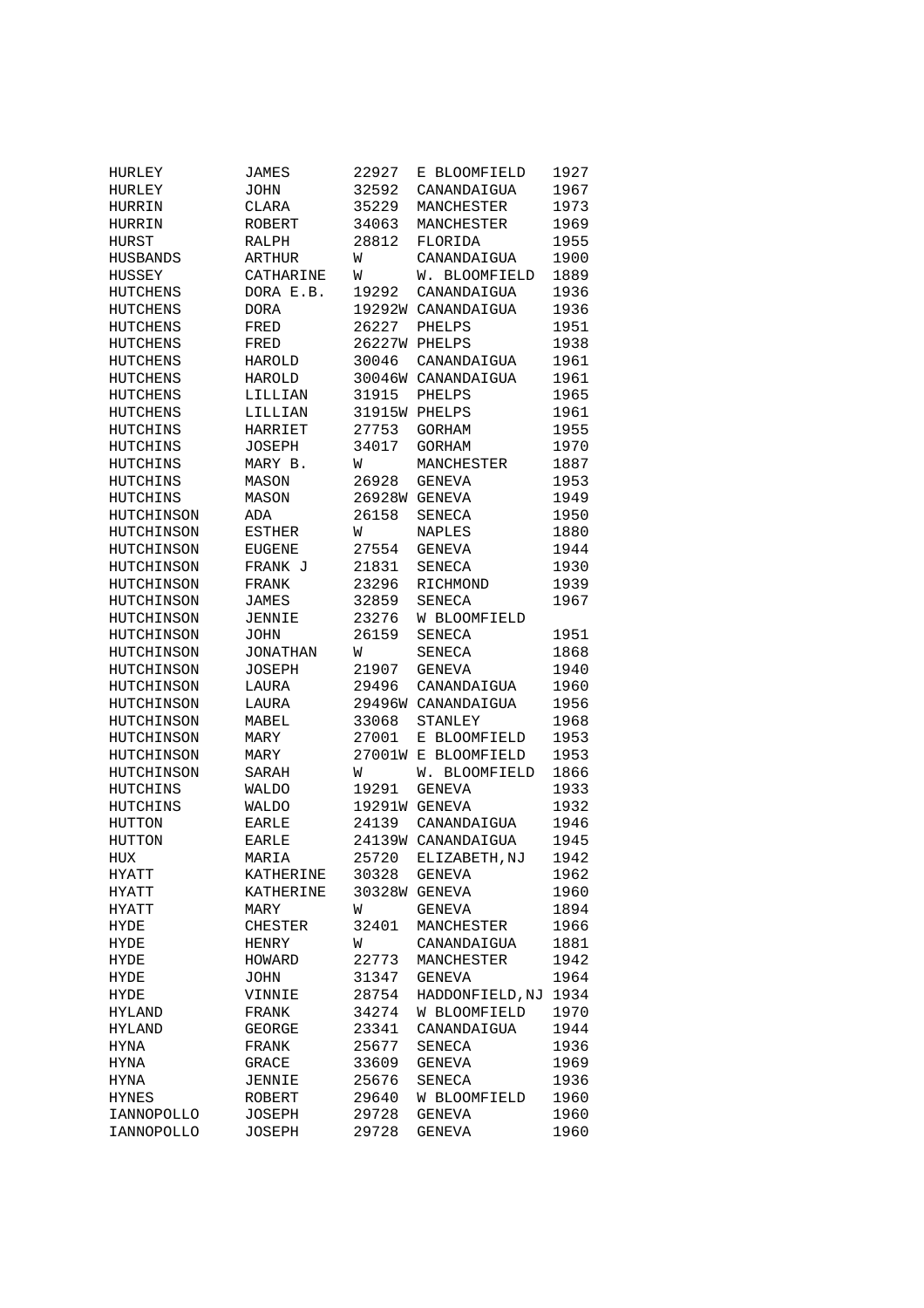| IANNOPOLLO     | JOSEPH                   | 29728W | <b>GENEVA</b>      | 1957 |
|----------------|--------------------------|--------|--------------------|------|
| IANNOPOLLO     | <b>VINCENZO</b>          | 30415  | <b>GENEVA</b>      | 1962 |
| IANNOPOLLO     | VINCENZO                 | 30415  | <b>GENEVA</b>      | 1962 |
| IANNOPOLLO     | VINCENZO                 | 30415W | <b>GENEVA</b>      | 1960 |
| IDDINGS        | CHARLOTTE B 22064        |        | TORONTO            | 1932 |
| IDDINGS        | HANNAH VIOLA19300        |        | <b>GENEVA</b>      | 1933 |
| <b>IDE</b>     | LENA                     | 31844  | <b>GENEVA</b>      | 1965 |
| IDONI          | PASQUALE                 | 29167  | CANANDAIGUA        | 1959 |
| IDONI          | PASQUALE                 | 29167W | CANANDAIGUA        | 1958 |
| ILACQUA        | ADELINE                  | 19308  | <b>GENEVA</b>      | 1937 |
| <b>ILACOUA</b> | <b>ANTONIO</b>           | 29527  | <b>GENEVA</b>      | 1958 |
| ILACQUA        | <b>ANTONIO</b>           | 29527W | GENEVA             | 1945 |
| ILACQUA        | <b>BARBARA</b>           | 32802  | <b>GENEVA</b>      | 1967 |
| ILACQUA        | <b>FRANCESCO</b>         | 33235  | <b>GENEVA</b>      | 1968 |
| ILACQUA        | <b>JOSEPH</b>            | 33953  | <b>GENEVA</b>      | 1970 |
| ILACQUA        | PHILIP                   | 29130  | <b>GENEVA</b>      | 1959 |
| ILACQUA        | PHILIP                   | 29130W | <b>GENEVA</b>      | 1959 |
| IMM            | JUNE                     | 31139  | VICTOR             | 1962 |
| IMPERATORE     | <b>ANTONIO</b>           | 27590  | <b>GENEVA</b>      | 1955 |
| IMPERATORE     | <b>ANTONIO</b>           | 27590W | <b>GENEVA</b>      | 1955 |
| INGALLS        | MINNIE D.                | 19304W | PHELPS             | 1934 |
| INGALLS        | MINNIE D                 | 19304  | PHELPS             | 1934 |
| INGALLS        | WILLIS A.                | 22388W | PHELPS             | 1934 |
| INGALLS        | WILLIS<br>Α              | 22388  | PHELPS             | 1941 |
| INGELOW        | <b>REKA</b>              | 32154  | RICHMOND           | 1966 |
| INGELOW        | REKA                     | 32154W | RICHMOND           | 1953 |
| INGHAM         | MILDRED                  | 34499  | CANANDAIGUA        | 1971 |
| INGLIS         | CARRIE A.                | 19309W | <b>BRISTOL</b>     | 1925 |
| INGLIS         | CARRIE A                 | 19309  | CANANDAIGUA        | 1938 |
| INGLIS         | <b>HERMAN</b>            | 19307  | CANANDAIGUA        | 1936 |
| INGLIS         | MARGARET C.              | 21889W | CANANDAIGUA        | 1938 |
| INGLIS         | MARGARET<br>$\mathsf{C}$ | 21889  | CANANDAIGUA        | 1940 |
| INGRAHAM       | <b>BARRY</b>             | 24185  | PHELPS             | 1948 |
| INGRAHAM       | CECIL                    | 32172  | <b>CHICAGO</b>     | 1966 |
| INGRAHAM       | DE MERRILL C24638        |        | <b>BRISTOL</b>     | 1939 |
| INGRAHAM       | FRANK B.                 | 22534W | CANANDAIGUA        | 1941 |
| INGRAHAM       | FRANK B                  | 22534  | SOUTH BRISTOL      | 1942 |
| INGRAHAM       | FRANK H.                 | 21775W | CANADICE           | 1930 |
| INGRAHAM       | FRANK H                  | 21775  | CANADICE           | 1939 |
| INGRAHAM       | FRED R                   | 23419  | E BLOOMFIELD       | 1945 |
| INGRAHAM       | HARRIET                  | 19305  | CANANDAIGUA        | 1936 |
| INGRAHAM       | HARRY                    | 29656  | CANANDAIUGA        | 1948 |
| INGRAHAM       | HARRY                    | 29656  | CANANDAIUGA        | 1948 |
| INGRAHAM       | HARRY                    | 29656  | CANANDAIUGA        | 1948 |
| INGRAHAM       | KATIE J.                 | 25926W | E. BLOOMFIELD      | 1949 |
| INGRAHAM       | KATIE J                  | 25926  | CANANDAIGUA        | 1951 |
| INGRAHAM       | MARY M.                  | 21538W | CANANDAIGUA        | 1937 |
| INGRAHAM       | MARY M                   | 21538  | SOUTH BRISTOL      | 1938 |
| INGRAHAM       | MARY                     | W      | MANCHESTER         | 1888 |
| INGRAHAM       | ROWELL                   | 35084  | <b>GENEVA</b>      | 1972 |
| INGRAM         | <b>BARBARA</b>           | 33852  | CANANDAIGUA        | 1970 |
| INGRAM         | IVAN                     | 28732  | PHELPS             | 1958 |
| INGRAM         | IVAN                     | 28732W | PHELPS             | 1954 |
| INGRAM         | MAUDE                    | 32652  | CANANDAIGUA        | 1967 |
| INGRAM         | MAUDE                    | 32652W | CANANDAIGUA        | 1954 |
| INSEE          | CARRIE E. W.19299        |        | CANANDAIGUA        | 1931 |
| INSSE          | CARRIE E.                |        | 19299W CANANDAIGUA | 1930 |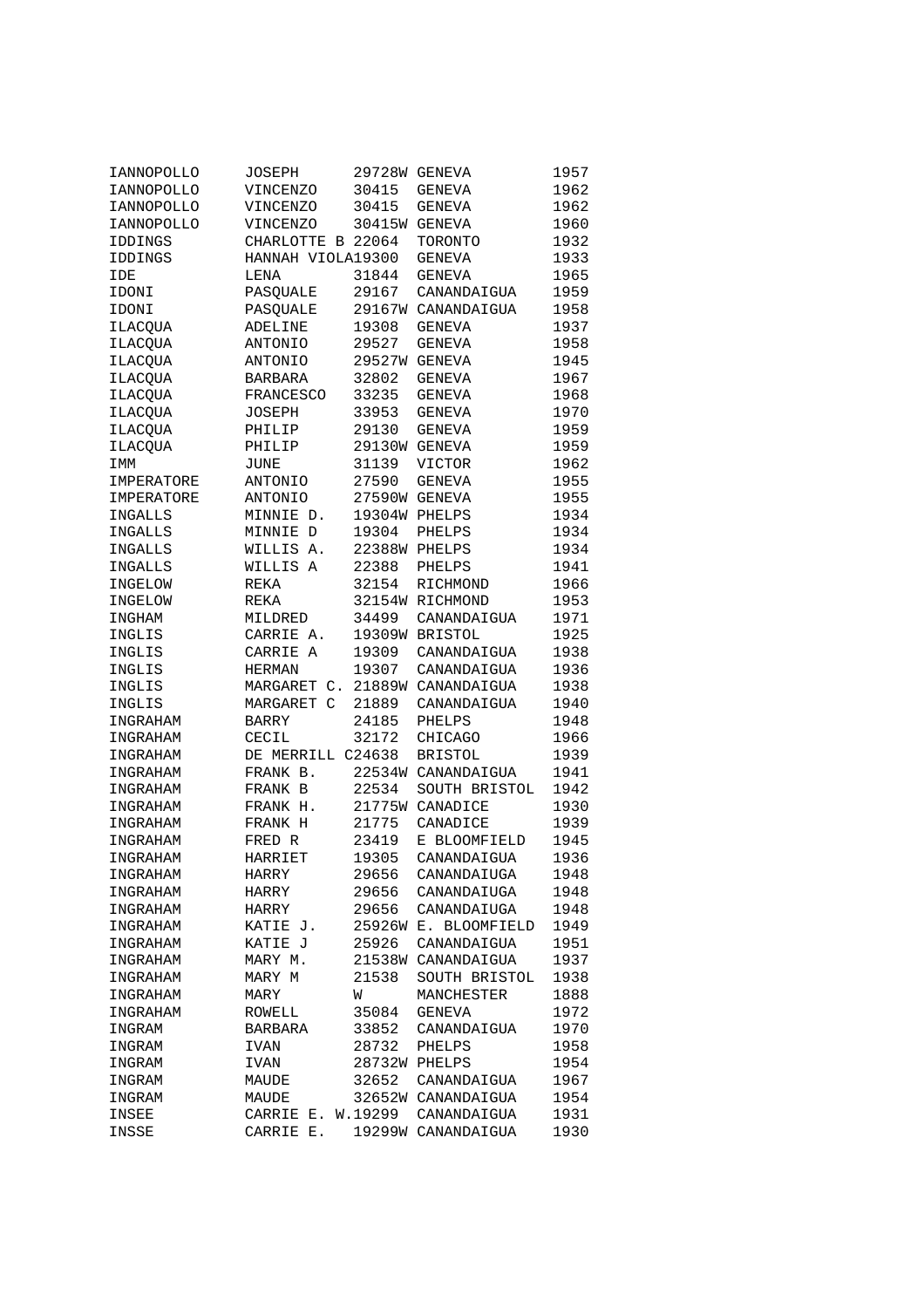| INSSE            | FRANK                    | 21905         | CANANDAIGUA                    | 1940         |
|------------------|--------------------------|---------------|--------------------------------|--------------|
| <b>IOCOLANO</b>  | ANTHONY                  | 34035         | <b>GENEVA</b>                  | 1969         |
| <b>IOCOLANO</b>  | ANTHONY                  | 34557         | <b>GENEVA</b>                  | 1969         |
| <b>IOCOLANO</b>  | JOSEPH                   | 34707         | <b>GENEVA</b>                  | 1972         |
| IRELAND<br>JR    | <b>BOYD</b>              | 28391W        | W BLOOMFIELD                   | 1922         |
| IRELAND          | <b>BOYD</b>              | 28391         | W BLOOMFIELD                   | 1957         |
| IRELAND          | CARYDON B                | 19302         | <b>BLOOMFIELD</b><br>W.        | 1932         |
| <b>IRETON</b>    | CATHERINE W.24856W       |               | <b>GENEVA</b>                  | 1947         |
| <b>IRETON</b>    | CATHERINE                | W 24856       | <b>GENEVA</b>                  | 1947         |
| IRTI             | ANGELO                   | 31730         | GENEVA                         | 1965         |
| IRTI             | ANGELO                   | 31730W        |                                |              |
| IRTI             | VANEVA J                 | 25246         | <b>GENEVA</b><br><b>GENEVA</b> | 1963<br>1934 |
| IRVIN            | WILLIAM                  | 19306W        | PHELPS                         | 1932         |
| IRWIN            | FRANCIS                  | 32966         |                                | 1967         |
|                  |                          | 19306         | GENEVA                         | 1935         |
| IRWIN            | WILLIAM                  |               | PHELPS                         | 1949         |
| <b>ISCHINGER</b> | EDNA K                   | 25612         | CANANDAIGUA                    |              |
| <b>ISENHOUR</b>  | BURT                     | 28647         | HOPEWELL                       | 1958         |
| <b>ISENHOUR</b>  | CHARLES A                | 25606         | ROCHESTER                      | 1950         |
| <b>ISENHOUR</b>  | <b>CHARLES</b>           | 33457         | CANANDAIGUA                    | 1968         |
| <b>ISENHOUR</b>  | MABEL                    | 34169         | CANANDAIGUA                    | 1970         |
| <b>ISENHOUR</b>  | RUSSELL                  | 31342         | <b>GENEVA</b>                  | 1964         |
| <b>ISENHOUR</b>  | <b>RUSSELL</b>           | 31342W        | <b>GENEVA</b>                  | 1963         |
| <b>ISENMAN</b>   | LEWIS C.                 | 19303W        | <b>GENEVA</b>                  | 1932         |
| <b>ISENMAN</b>   | LEWIS C                  | 19303         | <b>GENEVA</b>                  | 1933         |
| <b>ISHAM</b>     | CARRIE B.                | 22541W        | CANANDAIGUA                    | 1934         |
| <b>ISHAM</b>     | CARRIE<br>$\overline{B}$ | 22541         | CANANDAIGUA                    | 1942         |
| <b>ISHAM</b>     | FRANK E.                 |               | 19301W CANANDAIGUA             | 1921         |
| <b>ISHAM</b>     | FRANK E                  | 19301         | CANANDAIGUA                    | 1933         |
| ISSA             | ELIAS                    | 30123         | MANCHESTER                     | 1961         |
| ISSA             | ELIAS                    | 30123         | MANCHESTER                     | 1961         |
| ISSA             | ELIAS                    | 30123W        | MANCHESTER                     | 1956         |
| ISSA             | JULIA T                  | 22971         | MANCHESTER                     | 1943         |
| IVERSEN          | NIELS                    | 22891W        | <b>GORHAM</b>                  | 1954         |
| <b>IVERSEN</b>   | NIELS                    | 28191         | GORHAM                         | 1957         |
| JABLONSKI        | JAMES                    | 23579         | MANCHESTER                     | 1945         |
| <b>JACKMAN</b>   | JOSIAH                   | W             | CANADICE                       | 1879         |
| JACKMAN          | LUVA                     | W             | CANADICE                       | 1884         |
| JACKSON          | CAROLINE M.              | W             | CANANDAIGUA                    | 1871         |
| <b>JACKSON</b>   | CLYDE                    | 29953         | CANANDAIGUA                    | 1960         |
| <b>JACKSON</b>   | GEORGE                   | 31788         | GORHAM                         | 1965         |
| JACKSON          | HARRIET                  | <b>M</b>      | CANANDAIGUA                    | 1896         |
| JACKSON          | MARY                     | 22752         | CANANDAIGUA                    | 1943         |
| <b>JACKSON</b>   | MARY                     |               | 22752W CANANDAIGUA             | 1940         |
| JACKSON          | SAMUEL A.                | W             | GENEVA                         | 1870         |
| <b>JACKSON</b>   | WILLIAM D                | 19315         | GENEVA                         | 1938         |
| <b>JACKWAY</b>   | JOHN I                   | 19320         | GENEVA                         | 1934         |
| JACOBS           | ARCHIE MYRON19313        |               | VICTOR                         | 1936         |
| JACOBS           | <b>EVERETT</b>           | 29471         | VICTOR                         | 1960         |
| JACOBS           | HOMER                    | 28164         | VICTOR                         | 1956         |
| JACOBS           | LIZZIE                   | 31381         | VICTOR                         | 1963         |
| JACOBS           | MATILDA                  | 27714         | PHELPS                         | 1936         |
| JACOBS           | MINNIE                   | 31119         | CANANDAIGUA                    | 1964         |
| JACOBS           | PERRY M.                 | 19314W GENEVA |                                | 1936         |
| JACOBS           | PERRY M                  | 19314         | <b>ROCHESTER</b>               | 1937         |
| JACOBS           | WILLIAM                  | 32691         | CANANDAIGUA                    | 1967         |
| <b>JACOBS</b>    | WILLIAM                  | 32691W        | CANANDAIGUA                    | 1961         |
| <b>JACOBY</b>    | MARTHA                   | 32243         | <b>GENEVA</b>                  | 1966         |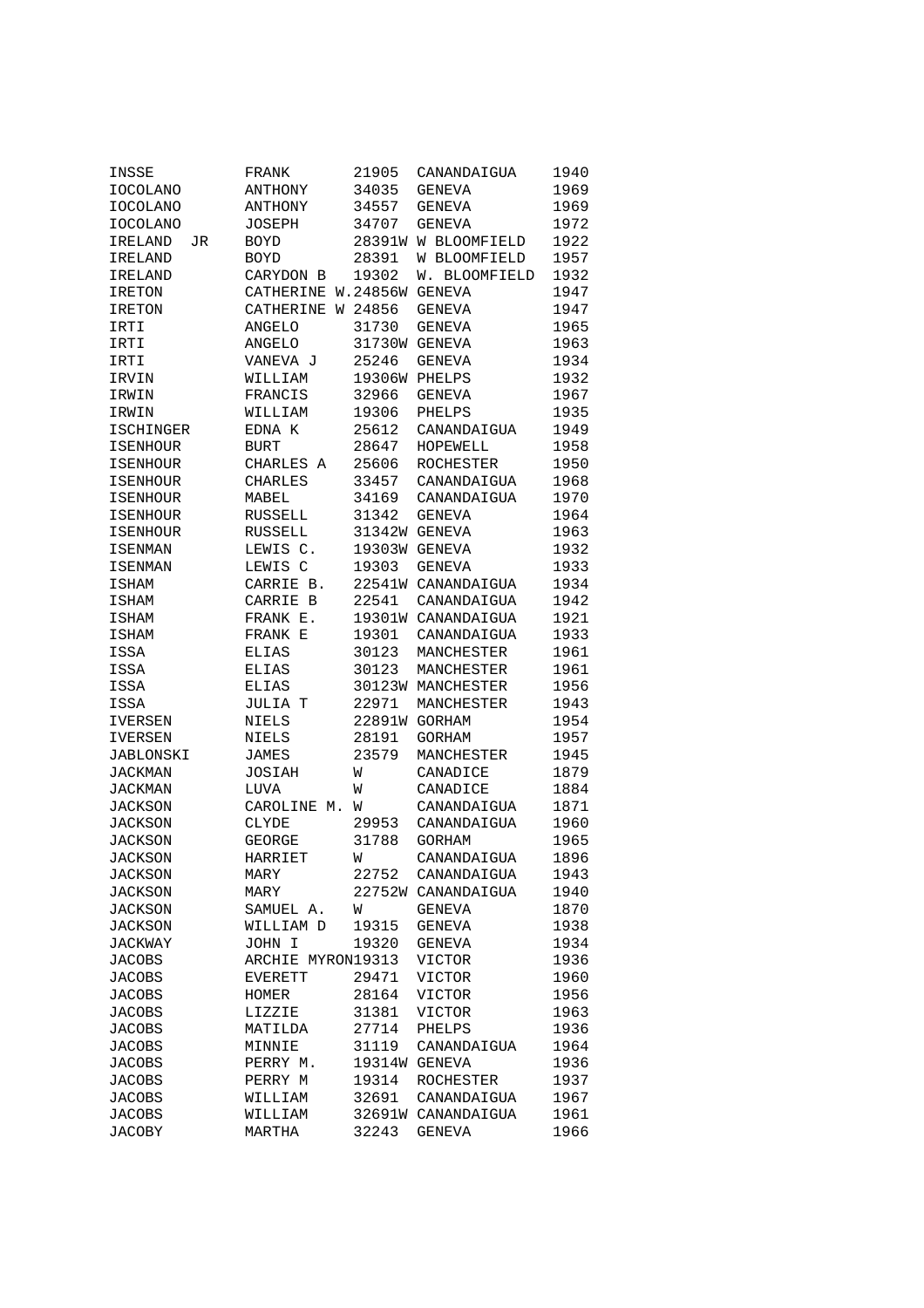| JACOBY          | MARTHA         | 32243W        | GENEVA            | 1966 |
|-----------------|----------------|---------------|-------------------|------|
| <b>JACQUE</b>   | JOSEPH A       | 19312         | <b>VICTOR</b>     | 1931 |
| <b>JACQUINS</b> | PEARL          | 27721         | <b>GENEVA</b>     | 1955 |
| JACQUITH        | MERRILL        | 34188         | SHORTSVILLE       | 1970 |
| <b>JAENIKE</b>  | <b>BERTHA</b>  | 33893         | CANANDAIGUA       | 1970 |
| JAGER           | CAROLINE       | 26558         | CANANDAIGUA       | 1931 |
| JAGER           | FRED           | 26559         | BALDWINSVILLE     | 1947 |
| JAGER           | <b>RAYMOND</b> | 31536         | GORHAM            | 1964 |
| <b>JAHN</b>     | <b>HERMAN</b>  | 33538         | <b>GENEVA</b>     | 1969 |
| <b>JAKWAY</b>   | JOHN           | 19320W        | <b>GENEVA</b>     | 1931 |
| <b>JAMES</b>    | CHARLES A      | 21910         | E BLOOMFIELD      | 1940 |
| <b>JAMES</b>    | <b>CHARLES</b> | 26000         | CANANDAIGUA       | 1951 |
| JAMES           | CHARLES        | 26000W        | CANANDAIGUA       | 1950 |
| JAMES           | EDITH          | 31190         | <b>GENEVA</b>     | 1963 |
| <b>JAMES</b>    | FRANK W.       | 19317W        | <b>NAPLES</b>     | 1921 |
| JAMES           | FRANK W        | 19317         | NAPLES            | 1931 |
| JAMES           | ISABEL I       | 21528         | NAPLES            | 1938 |
| <b>JAMES</b>    | <b>ISABEL</b>  | 21528W        | <b>NAPLES</b>     | 1937 |
| JAMESON         | ABNER W.       | 19318W        | CANANDAIGUA       | 1924 |
| <b>JAMESON</b>  | ABNER W        | 19318         | CANANDAIGUA       | 1927 |
| <b>JAMESON</b>  | INA            | 29662         | PHELPS            | 1960 |
| JAMESON         | INA            | 29662         | PHELPS            | 1960 |
| <b>JAMESON</b>  | INA            | 29662         | PHELPS            | 1960 |
| <b>JAMESON</b>  | INA            | 29662W        | PHELPS            | 1955 |
| <b>JAMESON</b>  | WILLIAM A.     | 19319W        | <b>NAPLES</b>     | 1925 |
| <b>JAMESON</b>  | WILLIAM A      | 19319         | PHELPS            | 1931 |
| <b>JAMESON</b>  | WILLIAM        | 35110         | VICTOR            | 1972 |
| JAMIESON        | ISABELLA       | W             | <b>GENEVA</b>     | 1888 |
| <b>JANKE</b>    | CARL L         | 23145         | <b>ROCHESTER</b>  | 1944 |
| <b>JANKE</b>    | MOLLIE K       | 23082         | HOPEWELL          | 1943 |
| JANSEN          | ADRIAN         | 32447         | MANCHESTER        | 1967 |
| <b>JANSEN</b>   | <b>BARBARA</b> | 25901         | <b>GENEVA</b>     | 1941 |
| JANSEN          | CHARLES        | 25936         | RICHMOND          | 1950 |
| JANSEN          | CHARLES        | 25936W        | RICHMOND          | 1950 |
| JANTZEN         | GARTH          | 32372         | SENECA            | 1965 |
| <b>JAPPEN</b>   | JOHN           | 27479         | GENEVA            | 1955 |
| JAPPEN          | JOHN           | 27479W        | GENEVA            | 1952 |
| <b>JAQUES</b>   | CATHERINE      | W             | <b>GENEVA</b>     | 1885 |
| JAQUINS         | ALBERT         | 29692         | GENEVA            | 1946 |
| <b>JAQUINS</b>  | ALBERT         | 29692         | <b>GENEVA</b>     | 1946 |
| JAQUINS         | PEARL          | 27721W GENEVA |                   | 1951 |
| JARDINE         | LILLIAN        | 26010         | SENECA            | 1949 |
| JARDINE         | MARY           | 35078         | GENEVA            | 1972 |
| JASPER          | FANNIE         | 30732         | GENEVA            | 1963 |
| JASPER          | FANNIE         | 30732         | GENEVA            | 1963 |
| JASPER          | FANNIE         |               | 30732W GENEVA     | 1960 |
| JASPER          | STEPHEN F      | 22197         | GENEVA            | 1940 |
| JASPER          | STEPHEN        | 22197W        | GENEVA            | 1938 |
| JAYNE           | <b>EDGAR</b>   | 22432         | MANCHESTER        | 1942 |
| JAYNE           | ETHEL          | 30285         | SENECA            | 1962 |
| JAYNE           | ETHEL          | 30285         | SENECA            | 1962 |
| JAYNE           | GEORGE         | 33717         | <b>HALL</b>       | 1962 |
| JAYNE           | MARY           | 21644         | CANANDAIGUA       | 1939 |
| JEFFREY         | LYDIA T.       |               | 19331W FARMINGTON | 1920 |
| JEFFREY         | LYDIA T        | 19331         | FARMINGTON        | 1935 |
| JEFFREY         | MILDRED        | 30364         | SHORTSVILLE       | 1962 |
| <b>JEFFREY</b>  | MILDRED        | 30364         | SHORTSVILLE       | 1962 |
|                 |                |               |                   |      |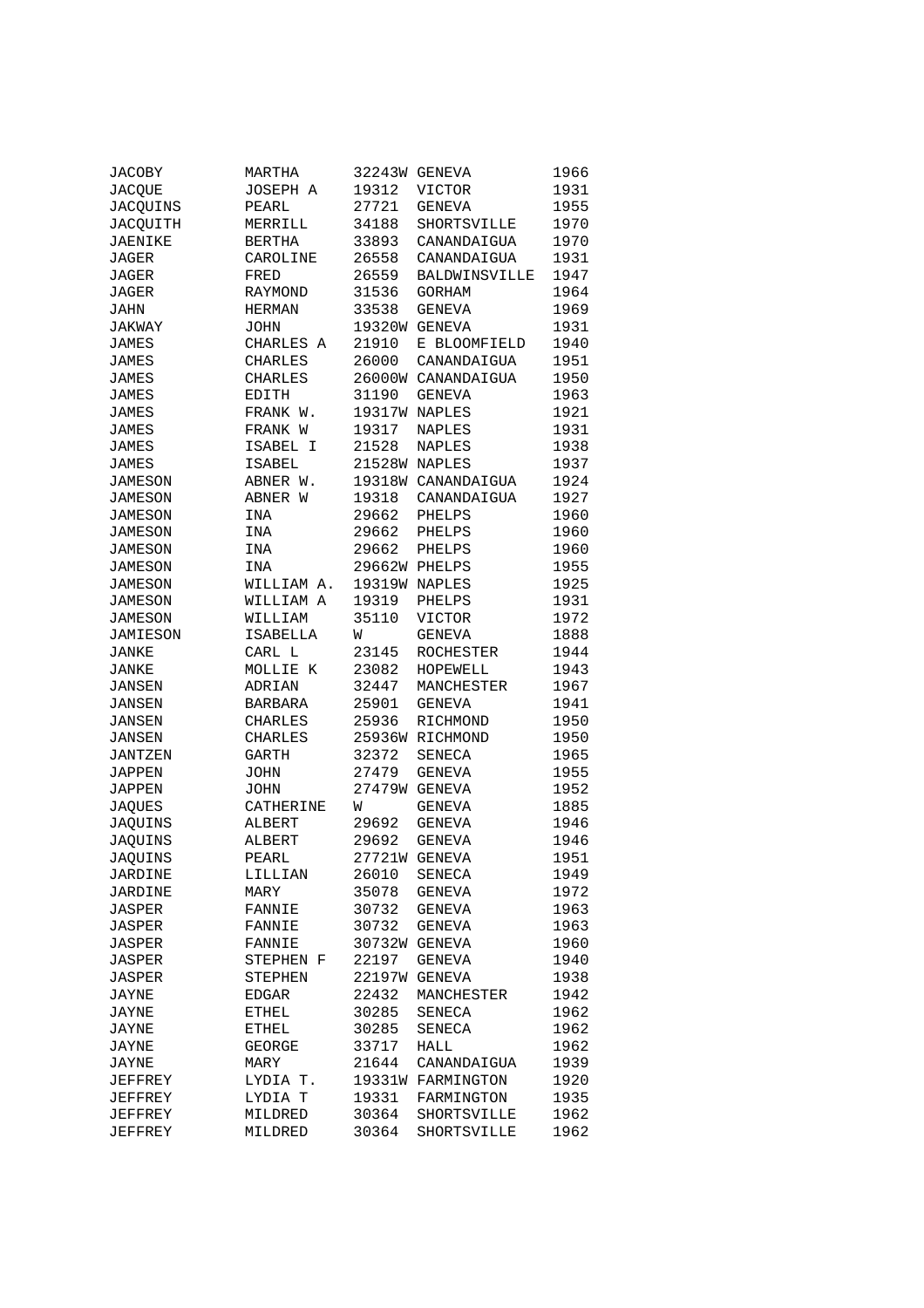| JEFFREY         | MILDRED          | 30364W | SHORTSVILLE             | 1960 |
|-----------------|------------------|--------|-------------------------|------|
| JEFFREY         | RAYMOND          | 33703  | SHORTSVILLE             | 1969 |
| <b>JEFFREY</b>  | SYLVIA           | 28460  | SHORTSVILLE             | 1957 |
| JEFFREY         | SYLVIA           | 28460W | SHORTSVILLE             | 1933 |
| JEHLEN          | GEORGE           | 32383  | CANANDAIGUA             | 1966 |
| <b>JEHLEN</b>   | GEORGE           | 32383W | <b>GORHAM</b>           | 1965 |
| JENKINS         | ANNETTA E        | 23545  | CANANDAIGUA             | 1945 |
| JENKINS         | <b>ANNETTA</b>   | 23535W | CANANDAIGUA             | 1934 |
| JENKINS         | ELAINE           | 31223  | CANANDAIGUA             | 1964 |
| JENKINS         | ELAINE           | 31223W | CANANDAIGUA             | 1960 |
| JENKINS         | FRANK            | 19332  | W BLOOMFIELD            | 1936 |
| JENKINS         | GEORGE           | 32605  | RICHMOND                | 1964 |
| JENKINS         | <b>HALSTED</b>   | 32992  | MANCHESTER              | 1967 |
| JENKINS         | <b>HANNAH</b>    | W      | <b>BLOOMFIELD</b><br>W. | 1887 |
| JENKINS         | J. WILLIAM       | 19327W | CANANDAIGUA             | 1929 |
| JENKINS         | <b>JOHN</b>      | 22643  | ROCHESTER NY            | 1917 |
| JENKINS         | LOUISA           | 31365  | W<br><b>BLOOMFIELD</b>  | 1942 |
| JENKINS         | SAMUEL C         | 22585  | W BLOOMFIELD            | 1942 |
| JENKINS         | THOMAS           | 30202  | CANANDAIGUA             | 1961 |
| JENKINS         | THOMAS           | 30202  | CANANDAIGUA             | 1961 |
| JENKINS         | WILLIAM J        | 19327  | CANANDAIGUA             | 1931 |
| JENKINS         | WILLIAM          | 31366  | W BLOOMFIELD            | 1963 |
| JENKINS         | WILLIAM          | 33663  | CANANDAIGUA             | 1969 |
| JENNER          | <b>GRACE</b>     | W      | GENEVA                  | 1897 |
| <b>JENNER</b>   | MARY ANN         | W      | GENEVA                  | 1888 |
| JENNINGS        | CATHERINE        | 19329  | GENEVA                  | 1934 |
| JENNINGS        | CATHERINE        | 19329W | <b>GENEVA</b>           | 1933 |
| JENNINGS        | <b>DONALD</b>    | 32803  | GENEVA                  | 1967 |
| <b>JENNINGS</b> | <b>DORA</b>      | 28062  | CANANDAIGUA             | 1956 |
| JENNINGS        | EVA A            | 22217  | GENEVA                  | 1933 |
| JENNINGS        | FRANK            | 19334  | NAPLES                  | 1937 |
| JENNINGS        | GEORGE C         | 24742  | GENEVA                  | 1947 |
| JENNINGS        | JAMES<br>T       | 22820  | NAPLES                  | 1943 |
| JENNINGS        | JOHN             | 30720  | GENEVA                  | 1963 |
| JENNINGS        | JOHN             | 30720  | GENEVA                  | 1963 |
| JENNINGS        | MARY<br>L.       | 24801W | GENEVA                  | 1947 |
| JENNINGS        | MARY L           | 24801  | GENEVA                  | 1948 |
| JENNINGS        | MILDRED<br>Η     | 25623  | <b>BRISTOL</b>          | 1950 |
| JENNINGS        | PATRICK<br>I     | 27696  | GENEVA                  | 1943 |
| JENNINGS        | ROBERT PAUL      | 23097  | LOST AT SEA             | 1942 |
| <b>JENSEN</b>   | $\mathtt{ANNIE}$ | 31254  | CANANDAIGUA             | 1963 |
| JENSEN          | ANNIE            |        | 31254W CANANDAIGUA      | 1963 |
| <b>JENSEN</b>   | ANTOMINE M       | 25819  | <b>GENEVA</b>           | 1943 |
| JENSEN          | ANTOMINE         | 25819W | GENEVA                  | 1928 |
| JENSEN          | CARL             | 30362  | GENEVA                  | 1960 |
| JENSEN          | CARL             | 30362  | <b>GENEVA</b>           | 1960 |
| <b>JENSEN</b>   | CARL             |        | 30362W GENEVA           | 1960 |
| JENSEN          | <b>CHARLES</b>   | 32590  | CLIFTON SPRINGS1967     |      |
| JENSEN          | CHARLES          | 32590W | <b>SENECA</b>           | 1962 |
| <b>JENSEN</b>   | EDWARD C         | 23856  | U S ARMY                | 1944 |
| JENSEN          | FRED             | 31923  | CANADICE                | 1965 |
| JENSEN          | FRED             | 31923W | CANADICE                | 1945 |
| JENSEN          | JENS             | 19333  | DENMARK                 | 1934 |
| JENSEN          | JENS             | 22572  | <b>GENEVA</b>           | 1942 |
| JENSEN          | JENS             | 22572W | GENEVA                  | 1938 |
| JENSEN          | JOHN A           | 26334  | GENEVA                  | 1951 |
| <b>JENSEN</b>   | JOHN             | 30823  | SENECA                  | 1958 |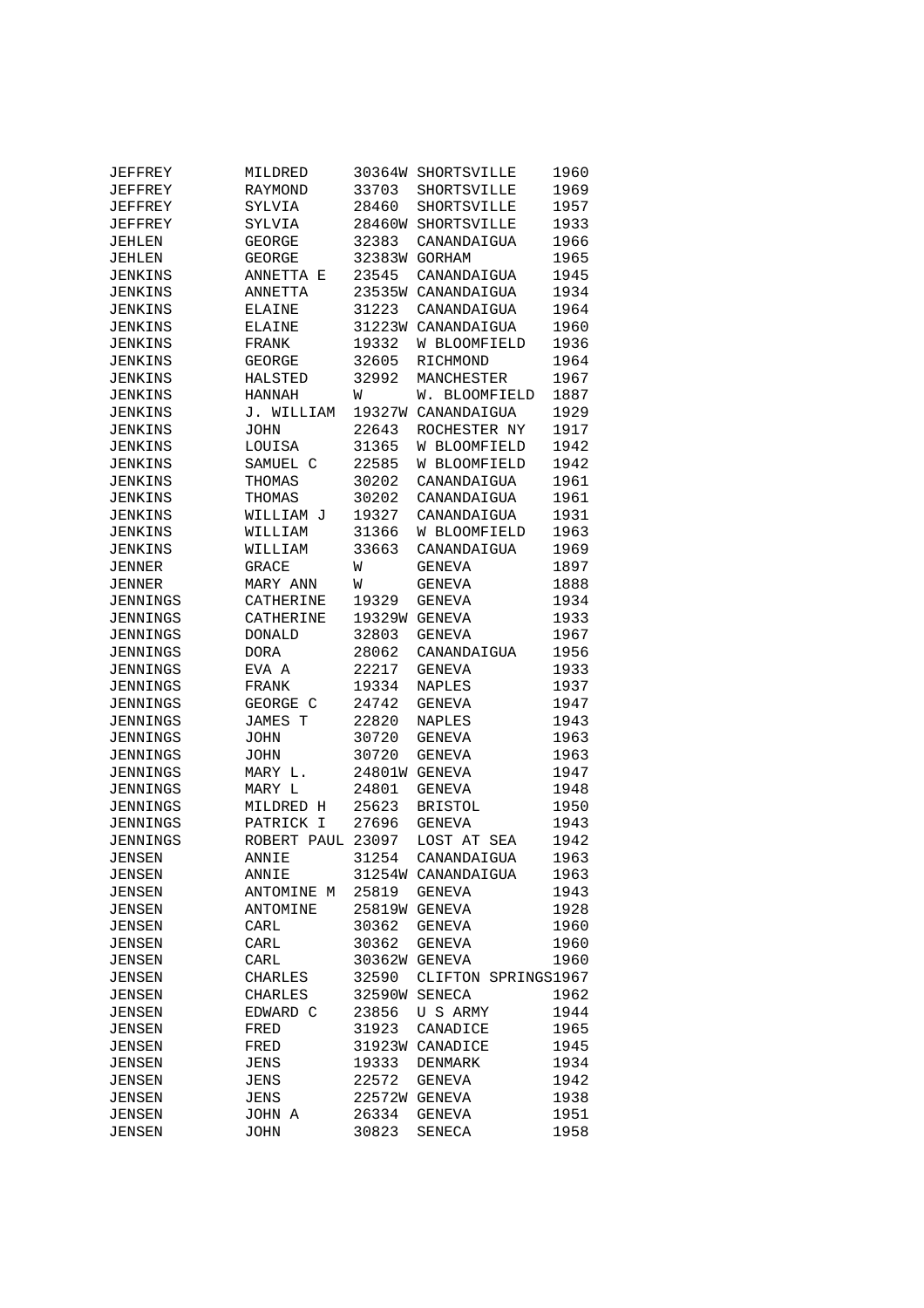| JENSEN          | LAURENCE        | 32075       | GENEVA                     | 1964 |
|-----------------|-----------------|-------------|----------------------------|------|
| JENSEN          | MARY            | 33646       | GORHAM                     | 1969 |
| JENSEN          | NELS P.         | 25206W HALL |                            | 1928 |
| JENSEN          | NELS P          | 25206       | HALL                       | 1949 |
| JENSEN          | NETTIE          | 34155       | GENEVA                     | 1970 |
| JENSEN          | NIELS           | 30766       | GENEVA                     | 1963 |
| JENSEN          | NIELS           | 30766W      | <b>SENECA</b>              | 1961 |
| JENSEN          | <b>VIGGO</b>    | 29561       | <b>VICTOR</b>              | 1960 |
| JENSEN          | VIGGO           | 29561W      | <b>GENEVA</b>              | 1960 |
| JENSEN          | WALTER          | 32473       | PHELPS                     | 1967 |
| JENSEN          | WALTER          | 32473W      | PHELPS                     | 1959 |
| JENSEN          | WILLIAM         | 31313       | GENEVA                     | 1964 |
| JENSEN          | WILLIAM         | 31313W      | <b>GORHAM</b>              | 1961 |
| JEPSON          | ELLEN           | 19330       | <b>GENEVA</b>              | 1934 |
| <b>JEPSON</b>   | ELLEN           | 19330W      | <b>GENEVA</b>              | 1934 |
| <b>JEPSON</b>   | JAMES           | 34555       | <b>VICTOR</b>              | 1971 |
| JEROME          | ANNA            | 32857       | RICHMOND                   | 1967 |
| JEROME          | <b>BYRON</b>    | 30662       | RICHMOND                   | 1962 |
| JEROME          | <b>BYRON</b>    | 30662       | RICHMOND                   | 1962 |
| <b>JEROME</b>   | <b>BYRON</b>    | 30662W      | RICHMOND                   | 1962 |
| JEROME          | IRVING          | 29300       | CANANDAIGUA                | 1959 |
| JEROME          | JOSEPHINE       | 33276       | HOLCOMB                    | 1967 |
| JESSON          | MARY            | 30954       | GENEVA                     | 1959 |
| JEUDEVINE       | ALBERT          | 31072       | CANANDAIGUA                | 1963 |
| JEUDEVINE       | ALBERT          |             | 31072W CANANDAIGUA         | 1947 |
| JEUDEVINE       | FRANCIS         | W           | CANANDAIGUA                | 1880 |
| JEUDEVINE       | FRANK H.        |             | 26341W CANANDAIGUA         | 1948 |
| JEUDEVINE       | FRANK H         | 26341       | CANANDAIGUA                | 1951 |
| JEWETT          | ALICE W.        | 22147W      | STANLEY                    | 1928 |
| JEWETT          | ALICE W         | 22147       | STANLEY                    | 1941 |
| JEWETT          | EDITH           | 19335       | COLUMBIA NY                | 1938 |
| JEWETT          | ELEANOR         | 32555W      | CANANDAIGUA                | 1967 |
| JEWETT          | ELEANORE        | 32555       | CANANDAIGUA                | 1967 |
| JEWETT          | JOHN H.         |             | 19328W CANANDAIGUA         | 1931 |
| JEWETT          | JOHN H          | 19328       | CANANDAIGUA                | 1933 |
| JEWETT          | RUTH M          | W           | RICHMOND                   | 1883 |
| JEWETT          | THOMAS          | 28030       | WILLARD                    | 1956 |
| JEWETT          | THOMAS          | 28030W      | SENECA                     | 1952 |
| JEWETT          | THOMAS          | 29145       | PHELPS                     | 1959 |
| JEWETT          | WALTER          | 29445       | <b>GENEVA</b>              | 1960 |
| JEWETT          | WALTER          |             | 29445W GENEVA              | 1945 |
| JOHANSSON       | ESTHER          | 34836       | CLIFTON SPRINGS1972        |      |
| JOHNCOX         | ALBERT E        | 21461       | GORHAM                     | 1938 |
| JOHNCOX         | ALBERT<br>Ε     | 21461       | GORHAM                     | 1938 |
| JOHNCOX         | ALFRED J        | 25283       | GORHAM                     | 1949 |
| JOHNCOX         | ALFRED          | 30201       | GORHAM                     | 1961 |
| <b>JOHNCOX</b>  | ALFRED          | 30201       | GORHAM                     | 1961 |
| JOHNCOX         | CHAUNCEY        | 30367       | CANANDAIGUA                | 1962 |
| JOHNCOX         | CHAUNCEY        | 30367       | CANANDAIGUA                | 1962 |
| <b>JOHNCOX</b>  | <b>CHAUNCEY</b> | 30367W      | CANANDAIGUA                | 1946 |
| JOHNCOX         | CLARA           | 31104       | CANANDAIGUA                | 1963 |
| JOHNCOX         | DORRIS          | 35202       | CANANDAIGUA                | 1972 |
| JOHNCOX         | EDITH           | 27527       | GORHAM                     | 1954 |
| JOHNCOX         | RUTH L.         |             | 19359W RUSHVILLE           | 1926 |
| JOHNCOX         | RUTH L          | 19359       | CANANDAIGUA                | 1937 |
| JOHNS           | ELBERT          | 35064       | W BOOMFIELD                | 1972 |
| JOHNSON,<br>JR. | JOHN            |             | 19355W MANCHESTER 19301930 |      |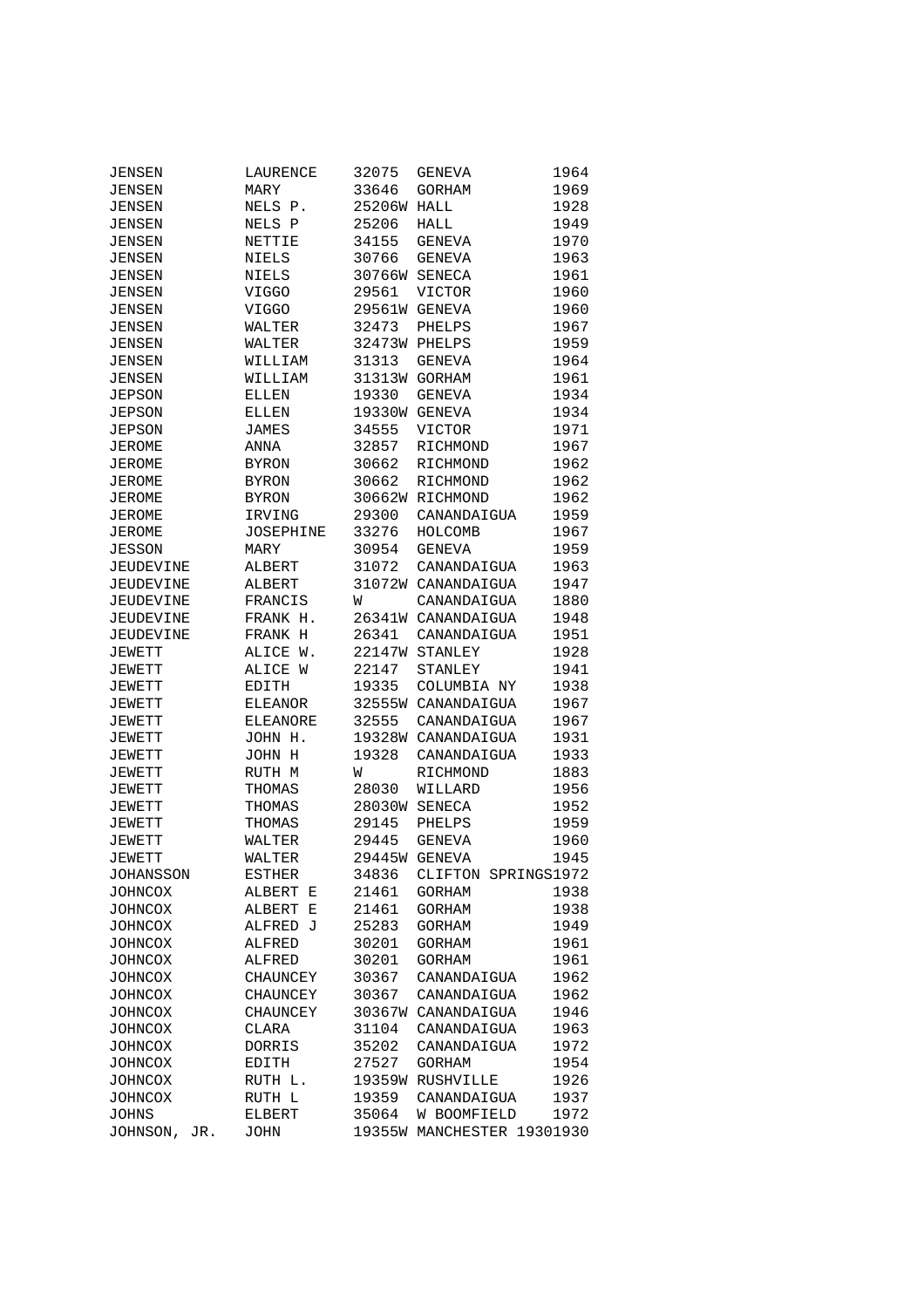| JOHNSON        | AGNES W             | 22989  | CANANDAIGUA                    | 1941 |
|----------------|---------------------|--------|--------------------------------|------|
| <b>JOHNSON</b> | ALFRED H            | 22112  | GENEVA                         | 1940 |
| <b>JOHNSON</b> | ALICE MAY           | 26240  | CANANDAIGUA                    | 1951 |
|                |                     | W      |                                | 1865 |
| <b>JOHNSON</b> | ALVA                |        | <b>BRISTOL</b><br>S.           |      |
| <b>JOHNSON</b> | ANNA C              | 25690  | CANANDAIGUA                    | 1948 |
| <b>JOHNSON</b> | <b>BELLE M</b>      | 23613  | CANANDAIGUA                    | 1944 |
| <b>JOHNSON</b> | BENJAMIN            | 31470  | CANANDAIGUA                    | 1964 |
| <b>JOHNSON</b> | <b>BERNARD</b>      | 31931  | CANANDAIGUA                    | 1965 |
| <b>JOHNSON</b> | <b>BERNARD</b>      | 31931W | CANADICE                       | 1963 |
| <b>JOHNSON</b> | BERT                | 31001  | WILLARD                        | 1963 |
| <b>JOHNSON</b> | <b>BERT</b>         | 31001W | CANANDAIGUA                    | 1961 |
| <b>JOHNSON</b> | BERTHA              | 26058  | PHELPS                         | 1944 |
| <b>JOHNSON</b> | <b>BESSIE E</b>     | 28630  | <b>SENECA</b>                  | 1958 |
| <b>JOHNSON</b> | <b>BURDETTE</b>     | 22025  | CANADICE                       | 1940 |
| <b>JOHNSON</b> | <b>BURDETTE</b>     | 22025W | CANADICE                       | 1940 |
| <b>JOHNSON</b> | CARL                | 32051  | <b>BRISTOL</b>                 | 1966 |
| <b>JOHNSON</b> | CARL                | 32051W | <b>BRISTOL</b>                 | 1965 |
| <b>JOHNSON</b> | CARLTON             | 34913  | MANCHESTER                     | 1971 |
| <b>JOHNSON</b> | CARMEN M.           | 28996W | GORHAM                         | 1952 |
| <b>JOHNSON</b> | CARMEN M            | 28996  | PHELPS                         | 1959 |
| <b>JOHNSON</b> | CHARLES E           | 24618  | <b>GENEVA</b>                  | 1947 |
| <b>JOHNSON</b> | <b>CHARLES</b><br>Е | 27849  | CANANDAIGUA                    | 1956 |
| <b>JOHNSON</b> | CHARLES<br>Е        | 28151  | <b>NAPLES</b>                  | 1956 |
| <b>JOHNSON</b> | CHARLES H           | 26052  | CANANDAIGUA                    | 1951 |
| <b>JOHNSON</b> | CHARLES<br>M        | 27836  | CANANDAIGUA                    | 1954 |
| <b>JOHNSON</b> | CHARLES<br>Ρ.       | 19354W | CANANDAIGUA                    | 1919 |
| <b>JOHNSON</b> | CHARLES<br>P        | 19354  | CANANDAIGUA                    | 1934 |
| <b>JOHNSON</b> | CHARLES             | 24618W | <b>GENEVA</b>                  | 1944 |
|                |                     | 28272  |                                | 1926 |
| <b>JOHNSON</b> | CLARA E             |        | CANANDAIGUA                    |      |
| <b>JOHNSON</b> | CLARA               | 30449  | S<br><b>BRISTOL</b>            | 1962 |
| <b>JOHNSON</b> | CLARA               | 30449  | S<br><b>BRISTOL</b>            | 1962 |
| <b>JOHNSON</b> | CORA B              | 28353  | WILLARD NY                     | 1952 |
| <b>JOHNSON</b> | DANIEL C.           | W      | CANANDAIGUA                    | 1889 |
| <b>JOHNSON</b> | DANIEL              | W      | Ε.<br><b>BLOOMFIELD</b>        | 1889 |
| <b>JOHNSON</b> | DAVID               | 34974  | FARMINGTON                     | 1972 |
| JOHNSON        | Е<br>ISABEL         | 24260  | SENECA                         | 1946 |
| <b>JOHNSON</b> | Е.<br><b>ISABEL</b> | 24260W | SENECA                         | 1943 |
| <b>JOHNSON</b> | EDGAR W             | 22052  | CANANDAIGUA                    | 1940 |
| <b>JOHNSON</b> | EDITH W.            | 27881W | CANANDAIGUA                    | 1955 |
| <b>JOHNSON</b> | EDITH W             | 27881  | CANANDAIGUA                    | 1956 |
| <b>JOHNSON</b> | EDWIN               | 29679  | CLIFTON SPRINGS1960            |      |
| JOHNSON        | EDWIN               | 29679  | CLIFTON SPRINGS1960            |      |
| <b>JOHNSON</b> | EDWIN               |        | 29679W CLIFTON SPRINGS1955     |      |
| JOHNSON        | ELIZA E.            | 28533W | GENEVA                         | 1951 |
| <b>JOHNSON</b> | ELIZA E             | 28533  | <b>GENEVA</b>                  | 1957 |
| <b>JOHNSON</b> | ELIZABETH D 21930   |        | CANANDAIGUA                    | 1940 |
| <b>JOHNSON</b> |                     |        | ELIZABETH J.27059W CANANDAIGUA | 1953 |
| JOHNSON        | ELIZABETH J         | 27059  | CANANDAIGUA                    | 1953 |
| JOHNSON        | ELIZABETH           | 19353  | <b>WATERLOO</b>                | 1934 |
| <b>JOHNSON</b> | <b>ELIZABETH</b>    | 21930W | CANANDAIGUA                    | 1931 |
| <b>JOHNSON</b> | ELSIE E             | 29363  | CLIFTON SPRINGS1960            |      |
| JOHNSON        | EMMA J.             | 19347W | GORHAM                         | 1929 |
| JOHNSON        | EMMA J              | 19347  | GORHAM                         | 1931 |
| JOHNSON        | EMMA                | 23588  | <b>BRISTOL</b>                 | 1945 |
| JOHNSON        | <b>ERNEST</b>       | 23248W | SENECA                         | 1943 |
| JOHNSON        | <b>ERNEST</b>       | 23258  | SENECA                         | 1944 |
| <b>JOHNSON</b> | <b>ESTELLA</b>      | 26193  | GENEVA                         | 1944 |
|                |                     |        |                                |      |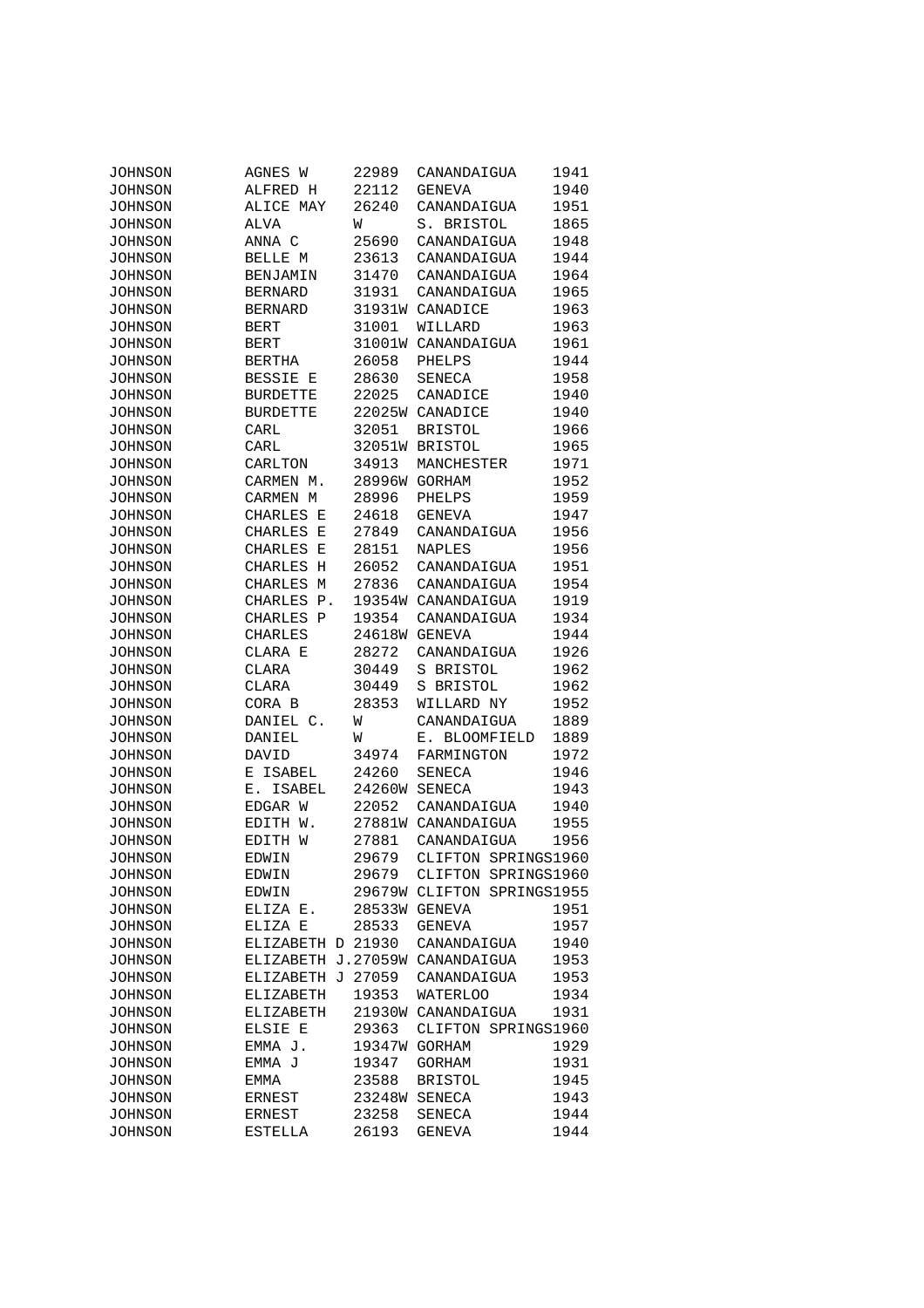| JOHNSON        | EVERETT M     | 23687  | <b>BENTON</b>      | 1945 |
|----------------|---------------|--------|--------------------|------|
| <b>JOHNSON</b> | FLORENCE M    | 23911  | GENEVA             | 1946 |
| <b>JOHNSON</b> | FLOYD A       | 28039  | WILLARD            | 1956 |
| <b>JOHNSON</b> | FLOYD         | 32617  | SHORTSVILLE        | 1965 |
| <b>JOHNSON</b> | FRANCIS J     | 25956  | SENECA             | 1948 |
| <b>JOHNSON</b> | FRANK H.      | 26132W | CANANDAIGUA        | 1934 |
| <b>JOHNSON</b> | FRANK H       | 26132  | CANANDAIGUA        | 1951 |
| <b>JOHNSON</b> | FRED          | 31471  | GORHAM             | 1964 |
|                |               | W      |                    | 1866 |
| <b>JOHNSON</b> | GARRET        |        | GENEVA             | 1964 |
| JOHNSON        | GEORGE        | 31268  | S BRISTOL          |      |
| <b>JOHNSON</b> | <b>GLENN</b>  | 34575  | NAPLES             | 1971 |
| <b>JOHNSON</b> | STANLEY<br>Н. | 26061  | SENECA             | 1951 |
| <b>JOHNSON</b> | STANLEY<br>Н. | 26061W | SENECA             | 1920 |
| <b>JOHNSON</b> | HAROLD B      | 28843  | PHELPS             | 1958 |
| <b>JOHNSON</b> | <b>HAROLD</b> | 31880  | S BRISTOL          | 1959 |
| <b>JOHNSON</b> | <b>HAROLD</b> | 35032  | <b>BRISTOL</b>     | 1972 |
| JOHNSON        | <b>HARRY</b>  | 34858  | RICHMOND           | 1972 |
| <b>JOHNSON</b> | HATTIE M      | 25050  | CANANDAIGUA        | 1948 |
| <b>JOHNSON</b> | HENRY W       | 23166  | <b>GENEVA</b>      | 1944 |
| <b>JOHNSON</b> | IDA A         | 23772  | CANANDAIGUA        | 1937 |
| <b>JOHNSON</b> | IDA M         | 22799  | CANANDAIGUA        | 1938 |
| <b>JOHNSON</b> | IRA C         | 19348  | <b>GENEVA</b>      | 1931 |
| <b>JOHNSON</b> | <b>IRENE</b>  | 30024  | <b>NAPLES</b>      | 1961 |
| <b>JOHNSON</b> | <b>IRENE</b>  | 30024  | NAPLES             | 1961 |
| <b>JOHNSON</b> | <b>IRENE</b>  | 30024W | <b>NAPLES</b>      | 1958 |
| <b>JOHNSON</b> | IRL           | 34830  | <b>GENEVA</b>      | 1971 |
| <b>JOHNSON</b> | ISABELLE W.   | 27506W | CANANDAIGUA        | 1953 |
| <b>JOHNSON</b> | ISABELLE W    | 27506  | CANANDAIGUA        | 1955 |
| <b>JOHNSON</b> | JENNIBEL      | 33064  | <b>GENEVA</b>      | 1967 |
| <b>JOHNSON</b> | JOHN A        | 23519  | CANANDAIGUA        | 1945 |
| <b>JOHNSON</b> | JOHN A        | 26117  | W BLOOMFIELD       | 1951 |
| <b>JOHNSON</b> | G<br>JOHN     | 19356  | HOPEWELL           | 1935 |
| <b>JOHNSON</b> | JOHN J.       | 27264W | CANANDAIGUA        | 1953 |
| <b>JOHNSON</b> | JOHN JR       | 19355  | MANCHESTER         | 1935 |
| JOHNSON        | JOHN<br>L.    | W      | CANANDAIGUA        | 1883 |
| <b>JOHNSON</b> | JOHN S        | 27264  | CANANDAIGUA        | 1954 |
| <b>JOHNSON</b> | JOHN          | 23519W | CANANDAIGUA        | 1942 |
| <b>JOHNSON</b> | JOHN          | 31610  | MANCHESTER         | 1965 |
| <b>JOHNSON</b> | JOHN          | 31610W | MANCHESTER         | 1962 |
| <b>JOHNSON</b> | JOHN          | 33065  | <b>GENEVA</b>      | 1967 |
| <b>JOHNSON</b> | JOHN          | 35105  | SHORTSVILLE        | 1972 |
| JOHNSON        | JOSEPH        | 28365  | ROCHESTER NY       | 1956 |
| <b>JOHNSON</b> | JOSEPH        | W      | GENEVA             | 1887 |
| <b>JOHNSON</b> | LEO           | 35164  | GENEVA             | 1972 |
| <b>JOHNSON</b> | LEON G        | 25840  | MONROE CO          | 1950 |
| <b>JOHNSON</b> | LEWIS         | M      | CANANDAIGUA        | 1870 |
| JOHNSON        | LILLIAN S     | 23499  | CANANDAIGUA        | 1945 |
| JOHNSON        | LILLIE V.     | 19351W | GORHAM             | 1920 |
| <b>JOHNSON</b> | LILLIE V      | 19351  | GORHAM             | 1931 |
| <b>JOHNSON</b> | LINDA         | 19349  | CANADICE           | 1925 |
| JOHNSON        | LLOYD         | 31877  | PHELPS             | 1957 |
| JOHNSON        | LOU           | 31398  | <b>BRISTOL</b>     | 1964 |
| <b>JOHNSON</b> | MABEL H.      | 27040W | <b>NAPLES</b>      | 1951 |
| JOHNSON        | MABEL H       | 27040  | OVID               | 1953 |
| JOHNSON        | MARGARET G    | 27870  | E BLOOMFIELD       | 1947 |
| JOHNSON        | MARY          | 31125  | CANANDAIGUA        | 1964 |
| <b>JOHNSON</b> | MARY          |        |                    | 1961 |
|                |               |        | 31125W CANANDAIGUA |      |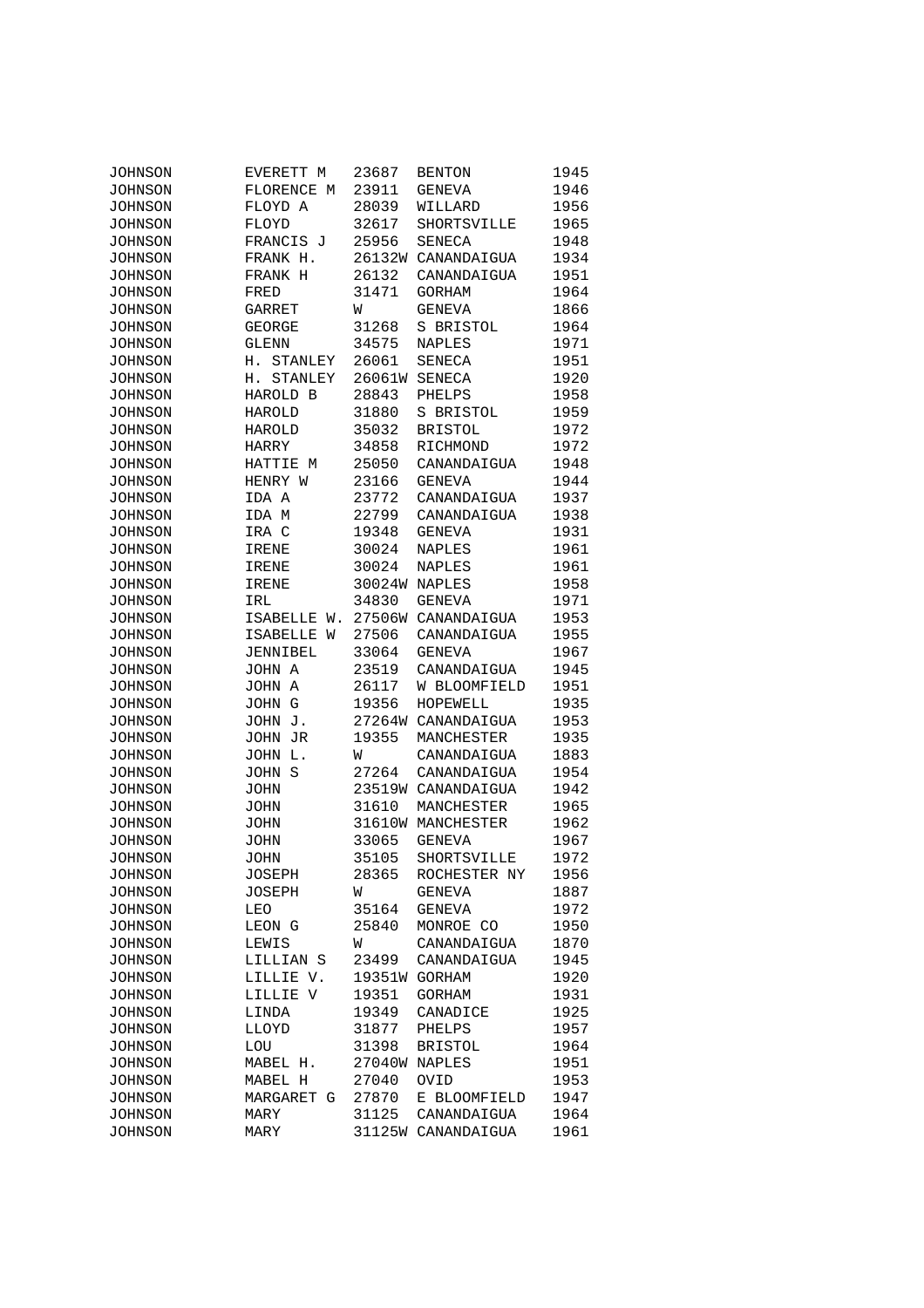| JOHNSON                     | MARY                       | 32349              | GENEVA                      | 1966         |
|-----------------------------|----------------------------|--------------------|-----------------------------|--------------|
| JOHNSON                     | MARY                       | 32349W             | GENEVA                      | 1966         |
| <b>JOHNSON</b>              | MAURICE                    | 29538              | PHELPS                      | 1959         |
| <b>JOHNSON</b>              | MINA                       | 28219              | GENEVA                      | 1957         |
| <b>JOHNSON</b>              | MINNIE G                   | 19357              | CANANDAIGUA                 | 1935         |
| <b>JOHNSON</b>              | <b>NANCY</b>               | W                  | CANADICE                    | 1888         |
| <b>JOHNSON</b>              | NAOMI A.                   | 27630W             | <b>BRISTOL</b>              | 1946         |
| <b>JOHNSON</b>              | NAOMI A                    | 27630              | CANANDAIGUA                 | 1955         |
| <b>JOHNSON</b>              | OLIVIA M.                  | 27133W             | CLIFTON SPRINGS1948         |              |
| <b>JOHNSON</b>              | OLIVIA M                   | 27133              | CLIFTON SPRINGS1953         |              |
| <b>JOHNSON</b>              | ORLA                       | 29852              | <b>NAPLES</b>               | 1961         |
| <b>JOHNSON</b>              | ORLA                       | 29852              | NAPLES                      | 1961         |
| <b>JOHNSON</b>              | PAUL                       | 32106              | GENEVA                      | 1966         |
| <b>JOHNSON</b>              | PAUL                       | 32106W             | <b>GENEVA</b>               | 1963         |
| JOHNSON                     | PETER                      | 31048              | SHORTSVILLE                 | 1963         |
| <b>JOHNSON</b>              | RALPH                      | 31280              | CANANDAIGUA                 | 1964         |
|                             | RALPH                      | 31280W             | CANANDAIGUA                 | 1964         |
| JOHNSON<br><b>JOHNSON</b>   | RAY E                      | 25684              | CANANDAIGUA                 | 1949         |
| <b>JOHNSON</b>              | RAY W.                     | 24792W             | CANANDAIGUA                 | 1920         |
| <b>JOHNSON</b>              | RAY W                      | 24792              | CANANDAIGUA                 | 1948         |
| <b>JOHNSON</b>              | RAYMOND                    | 31734              | CANANDAIGUA                 | 1965         |
| <b>JOHNSON</b>              | RAYMOND                    | 31734W             | CANANDAIGUA                 | 1965         |
|                             |                            | 35288              |                             |              |
| JOHNSON<br><b>JOHNSON</b>   | <b>REUBEN</b><br>RICHARD G | 22459              | E BLOOMFIELD                | 1972<br>1942 |
|                             |                            |                    | GENEVA                      | 1940         |
| <b>JOHNSON</b>              | RICHARD                    | 22459W             | <b>GENEVA</b>               |              |
| <b>JOHNSON</b>              | ROBERT E                   | 27254              | MONROE CO                   | 1954         |
| <b>JOHNSON</b>              | ROSA L                     | 22571              | <b>GENEVA</b>               | 1942         |
| <b>JOHNSON</b>              | <b>ROSA</b>                | 22591W             | <b>GENEVA</b>               | 1931<br>1962 |
| <b>JOHNSON</b>              | SARA                       | 32290W             | CANANDAIGUA                 |              |
| <b>JOHNSON</b>              | SOPHIA M                   | 21934              | GENEVA                      | 1940         |
| <b>JOHNSON</b>              | SOPHIA                     | 21934W             | <b>GENEVA</b>               | 1934         |
| JOHNSON                     | SVEN                       | 29016              | GENEVA                      | 1959         |
| <b>JOHNSON</b>              | <b>SVEN</b>                | 29016W<br>24741    | <b>GENEVA</b>               | 1940<br>1948 |
| <b>JOHNSON</b>              | THOMAS                     |                    | CANANDAIGUA                 | 1937         |
| <b>JOHNSON</b>              | THOMAS<br>WILLIAM D        | 24741W             | CANANDAIGUA                 |              |
| JOHNSON<br><b>JOHNSON</b>   | WILLIAM E.                 | 26300<br>25142W    | MANCHESTER<br><b>GENEVA</b> | 1951<br>1943 |
|                             | WILLIAM E                  | 25142              |                             | 1949         |
| JOHNSON<br><b>JOHNSON</b>   | WILLIAM                    | 33082              | GENEVA                      | 1968         |
| <b>JOHNSON</b>              | WILLIAM                    | W                  | CANANDAIGUA<br>MANCHESTER   | 1892         |
|                             | WILLIAM                    | W                  | CANANDAIGUA                 | 1884         |
| JOHNSON<br><b>JOHNSTON</b>  |                            | 29568              | CANANDAIGUA                 | 1960         |
| <b>JOHNSTON</b>             | ANDREW<br>BESSIE           | 28630W SENECA      |                             | 1947         |
| JOHNSTON                    | CATHARINE                  | 24920W             | GENEVA                      | 1931         |
| <b>JOHNSTON</b>             | CATHERINE VR24920          |                    | GENEVA                      | 1948         |
| <b>JOHNSTON</b>             | CHARLES V. 27764W          |                    | GENEVA                      | 1932         |
| <b>JOHNSTON</b>             | CHARLES V.R.27764          |                    | GENEVA                      | 1955         |
| <b>JOHNSTONE</b>            | FREDERICK CB29085          |                    | ROCHESTER                   | 1959         |
| <b>JOHNSTONE</b>            | FREDERICK                  | 29085W             | CANANDAIGUA                 | 1957         |
| <b>JOHNSTON</b>             | ERVIN                      | 22579              | CANANDAIGUA                 | 1942         |
| <b>JOHNSTONE</b>            | WILLIAM E                  |                    | SYRACUSE, NY                | 1956         |
| <b>JOHNSTON</b>             | FRANCIS J.                 | 28150<br>25056W    | SENECA                      |              |
| <b>JOHNSTON</b>             | GEORGE E                   | 19358              |                             | 1948         |
|                             |                            |                    | GORHAM                      | 1936         |
| JOHNSTON                    | HOPE                       | W<br>19352W GENEVA | GENEVA                      | 1896<br>1917 |
| JOHNSTON                    | JAMES M.                   |                    |                             |              |
| JOHNSTON<br><b>JOHNSTON</b> | JAMES M                    | 19352<br>23743     | GENEVA<br><b>SENECA</b>     | 1932<br>1945 |
|                             | JAMES                      |                    |                             |              |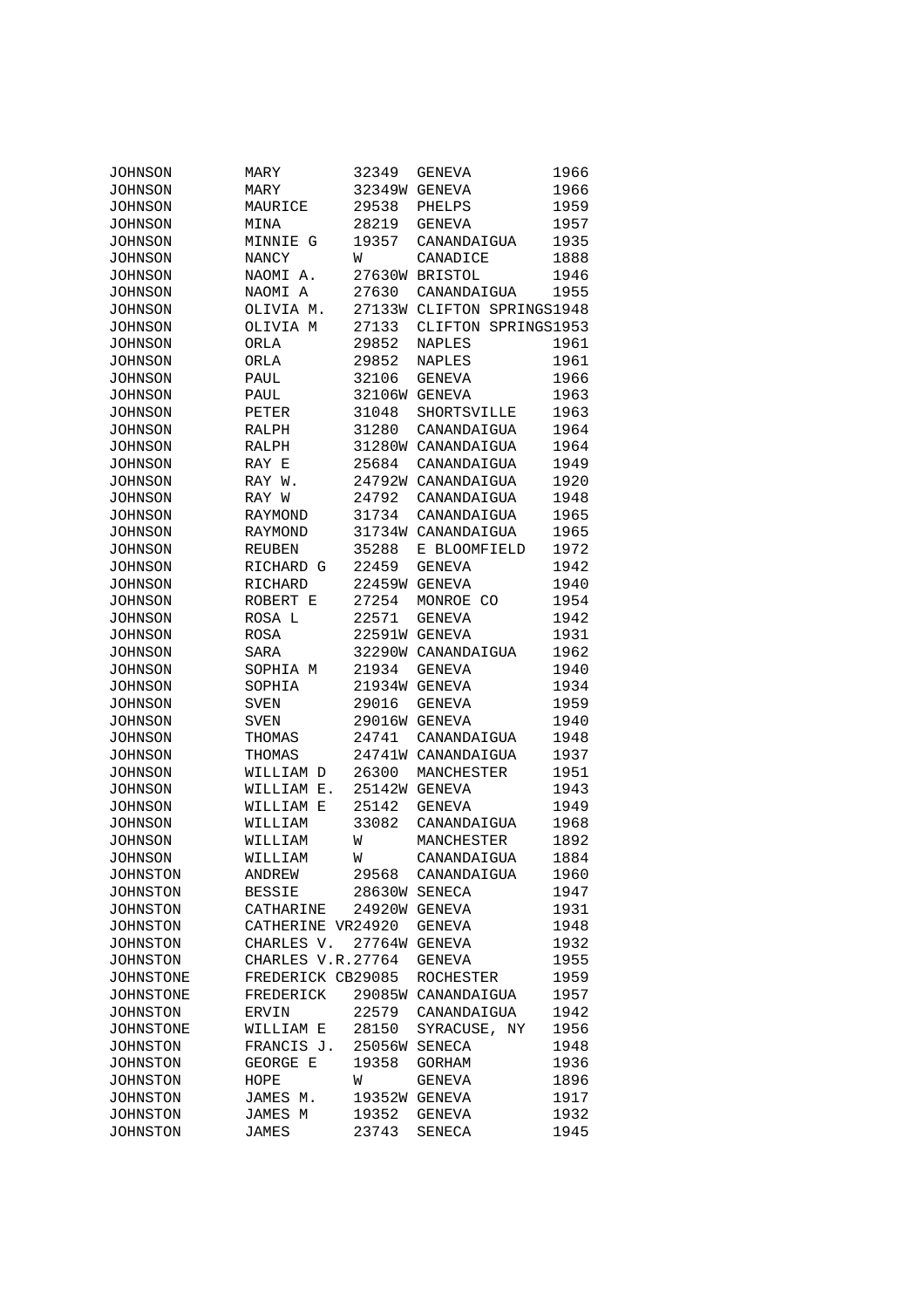| JOHNSTON        | JAMES           | 23743W | SENECA              | 1942 |
|-----------------|-----------------|--------|---------------------|------|
| <b>JOHNSTON</b> | JOHN M          | 23560  | CANANDAIGUA         | 1945 |
| <b>JOHNSTON</b> | KATHRYN         | 34495  | <b>VICTOR</b>       | 1971 |
| <b>JOHNSTON</b> | LEONARD K.      | 25458W | GENEVA              | 1932 |
| <b>JOHNSTON</b> | LEONARD K       | 25458  | <b>GENEVA</b>       | 1949 |
| <b>JOHNSTON</b> | LIZZIE          | 19350  | SENECA              | 1931 |
| JOHNSTON        | LIZZIE          | 19350W | SENECA              | 1926 |
| <b>JOHNSTON</b> | MALCOLM J.      | 25750W | <b>GENEVA</b>       | 1931 |
| <b>JOHNSTON</b> | MALCOM S        | 25750  | <b>GENEVA</b>       | 1950 |
| <b>JOHNSTON</b> | MARGARET        | 22809  | CANANDAIGUA         | 1943 |
| <b>JOHNSTON</b> | MARGARET        | 22809W | CANANDAIGUA         | 1941 |
| JOHNSTON        | MARY            | 24226  | CANANDAIGUA         | 1946 |
| JOHNSTON        | MARY            | 24226W | CANANDAIGUA         | 1941 |
| <b>JOHNSTON</b> | RUTH A.         | M      | CANANDAIGUA         | 1883 |
| JOHNSTON        | TAI ONO         | 29128  | HOLLYWOOD CA        | 1957 |
| <b>JOHNSTON</b> | TAI ONO         | 29128W | <b>GENEVA</b>       | 1957 |
| <b>JOHNSTON</b> | THOMAS          | 21495  | CANANDAIGUA         | 1935 |
| JOHNSTON        | THOMAS          |        | 21495W CANANDAIGUA  | 1931 |
| JOLLIFF         | CAROLYN M.      | 28899W | <b>NAPLES</b>       | 1957 |
| JOLLIFF         | CAROLYN M       | 28899  | MANCHESTER          | 1938 |
| <b>JONES</b>    | ANNA            | 29682  | SENECA              | 1959 |
| <b>JONES</b>    | ANNA            | 29682  | SENECA              | 1959 |
| <b>JONES</b>    | ANNA            | 29682W | SENECA              | 1954 |
| <b>JONES</b>    | <b>ANTHONY</b>  | 22873  | SHORTSVILLE         | 1943 |
| <b>JONES</b>    | <b>ANTHONY</b>  | 22873W | SHORTSVILLE         | 1943 |
| <b>JONES</b>    | ASA             | W      | <b>BRISTOL</b>      | 1866 |
| <b>JONES</b>    | <b>AUGUSTUS</b> | W      | GENEVA              | 1875 |
| <b>JONES</b>    | <b>BION</b>     | 31263  | CANADICE            | 1964 |
| <b>JONES</b>    | BION            | 31263W | CANADICE            | 1954 |
| <b>JONES</b>    | <b>BRUCE</b>    | 30806  | HALL                | 1963 |
| <b>JONES</b>    | <b>BRUCE</b>    | 30806W | SENECA              | 1957 |
| <b>JONES</b>    | CARRIE T.       | 26587W | E. BLOOMFIELD       | 1950 |
| <b>JONES</b>    | CARRIE T        | 26587  | <b>BROOKLYN</b>     | 1952 |
| <b>JONES</b>    | CLARA L         | 23285  | HOLLYWOOD CA        | 1923 |
| <b>JONES</b>    | DAVID           | 30669  | CANANDAIGUA         | 1963 |
| JONES           | DAVID           | 30669  | CANANDAIGUA         | 1963 |
| JONES           | DAVID           | 30669W | CANANDAIGUA         | 1962 |
| <b>JONES</b>    | DORA E          | 25159  | WAYLAND             | 1949 |
| <b>JONES</b>    | DOROTHY C.      | 28949W | SHORTSVILLE         | 1957 |
| <b>JONES</b>    | DOROTHY C       | 28949  | CANANDAIGUA         | 1958 |
| JONES           | E FLETCHER      | 23227  | HOPEWELL            | 1944 |
| JONES           | EDNA            | 33032  | SENECA              | 1968 |
| JONES           | EDWIN ABBY      | 23358  | MC ALESTER OK       | 1926 |
| <b>JONES</b>    | ELLEN K.        |        | 29521W CANANDAIGUA  | 1957 |
| <b>JONES</b>    | ELLEN K         | 29521  | CANANDAIGUA         | 1960 |
| <b>JONES</b>    | ETTA J          | 23586  | PHELPS              | 1942 |
| <b>JONES</b>    | <b>EVERETT</b>  | 31014  | W BLOOMFIELD        | 1963 |
| <b>JONES</b>    | <b>EVERETT</b>  |        | 31014W W BLOOMFIELD | 1959 |
| JONES           | EZRA            | W      | PHELPS              | 1886 |
| JONES           | FLETCHER        | 23227W | HOPEWELL            | 1943 |
| JONES           | FLORENCE        | 30398  | CANANDAIGUA         | 1962 |
| JONES           | FLORENCE        | 30398  | CANANDAIGUA         | 1962 |
| JONES           | FLORENCE        |        | 30398W CANANDAIGUA  | 1961 |
| JONES           | FRANCES         | 19368W | CANANDAIGUA         | 1933 |
| JONES           | FRANCIS         | 19368  | CANANDAIGUA         | 1933 |
| JONES           | FRANK           | 26115  | HOPEWELL            | 1951 |
| JONES           | FRANK           |        | 26115W HOPEWELL     | 1951 |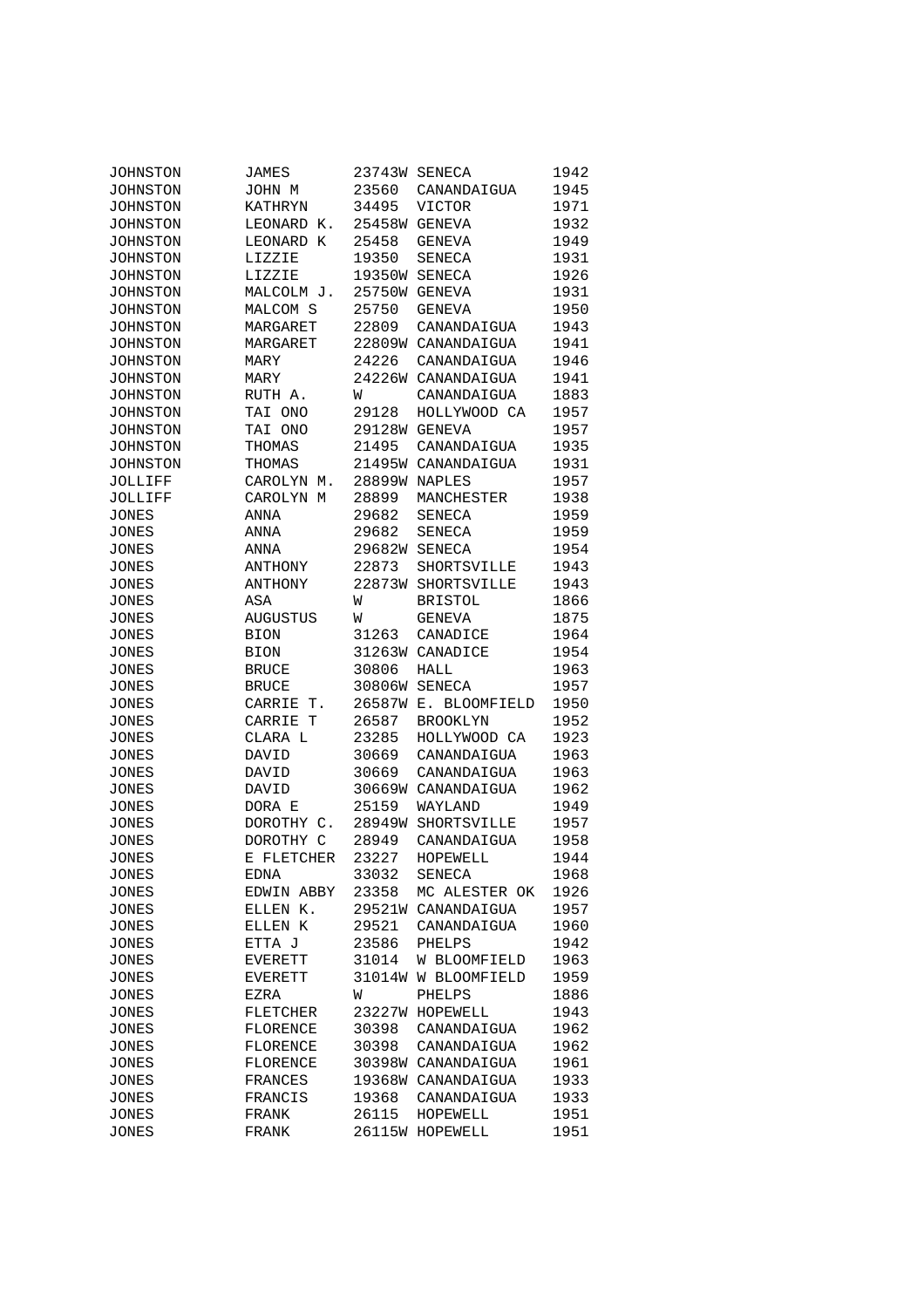| JONES        | GENEVIEVE        | 30488         | NAPLES                        | 1962 |
|--------------|------------------|---------------|-------------------------------|------|
| <b>JONES</b> | GENEVIEVE        | 30488         | NAPLES                        | 1962 |
| <b>JONES</b> | <b>GENEVIEVE</b> |               | 30488W NAPLES                 | 1962 |
| <b>JONES</b> | GEORGE S.        | 28187W        | SHORTSVILLE                   | 1949 |
| <b>JONES</b> | GEORGE S         | 28187         | CLIFTON SPRINGS1956           |      |
| <b>JONES</b> | <b>GEORGE</b>    | 29915         | CANANDAIGUA                   | 1961 |
| <b>JONES</b> | <b>GEORGE</b>    | 29915         | CANANDAIGUA                   | 1961 |
| <b>JONES</b> | <b>GEORGE</b>    |               | 29915W CANANDAIGUA            | 1948 |
| <b>JONES</b> | <b>GEORGE</b>    | 30529         | SENECA                        | 1962 |
| <b>JONES</b> | <b>GEORGE</b>    | 30529         | SENECA                        | 1962 |
| <b>JONES</b> | <b>GEORGE</b>    |               | 30529W SENECA                 | 1956 |
| <b>JONES</b> | GLENN N.         | 28377         | CANANDAIGUA                   | 1957 |
| <b>JONES</b> | GLENN N.         |               | 28377W CANANDAIGUA            | 1922 |
| <b>JONES</b> | HARRY L.         | 26643W NAPLES |                               | 1951 |
| <b>JONES</b> | HARRY L          | 26643         | RONDAX LAKE                   | 1952 |
| <b>JONES</b> | HELEN T.         |               | 27339W RUSHVILLE              | 1953 |
| <b>JONES</b> | HELEN T          | 27339         | CANANDAIGUA                   | 1954 |
| <b>JONES</b> |                  |               | HUGH MACKEAN19369 CANANDAIGUA | 1936 |
| <b>JONES</b> | <b>HUGH</b>      |               | 19369W CANANDAIGUA            | 1932 |
| <b>JONES</b> | IDA M            | 24434         | <b>BRISTOL</b>                | 1945 |
| <b>JONES</b> | IRVING           | 30573         | <b>BRISTOL</b>                | 1962 |
| <b>JONES</b> | IRVING           | 30573         | <b>BRISTOL</b>                | 1962 |
| <b>JONES</b> | <b>JENNIE P</b>  | 24836         | SHORTSVILLE                   | 1947 |
| <b>JONES</b> | <b>JOHN</b>      | 22810         | SENECA                        | 1942 |
| <b>JONES</b> | JUDSON A.        |               | 25832W HOPEWELL               | 1949 |
| <b>JONES</b> | JUDSON A         | 25832         | HOPEWELL                      | 1950 |
| <b>JONES</b> | LA MONT          | 21462         | HOLCOMB                       | 1938 |
| <b>JONES</b> | LAVERN           | 29842         | <b>BRISTOL</b>                | 1961 |
| <b>JONES</b> | LAVERN           | 29842         | <b>BRISTOL</b>                | 1961 |
| <b>JONES</b> | LAVERN           |               | 29842W BRISTOL                | 1961 |
| <b>JONES</b> | LAWRENCE         | 30765         | <b>GENEVA</b>                 | 1963 |
| <b>JONES</b> | LAWRENCE         |               | 30765W GENEVA                 | 1958 |
| <b>JONES</b> | LEON H.          | 27585W        | SENECA                        | 1954 |
| <b>JONES</b> | LEON H           | 27585         | <b>GENEVA</b>                 | 1955 |
| <b>JONES</b> | LEONARD H        | 25614         | HOLCOMB                       | 1947 |
| JONES        | MABEL L.         |               | 27245W GENEVA                 | 1949 |
| JONES        | MABEL L          | 27245         | <b>GENEVA</b>                 | 1954 |
| <b>JONES</b> | MARY B.          | W             | <b>BRISTOL</b>                | 1878 |
| <b>JONES</b> | MARY E.          |               | 25115W CLIFTON SPRINGS1947    |      |
| <b>JONES</b> | MARY E           | 25115         | CLIFTON SPRINGS1948           |      |
| JONES        | MELVIN           |               | 30726 GENEVA                  | 1952 |
| JONES        | MELVIN           | 30726         | GENEVA                        | 1952 |
| JONES        | MILDRED          | 33544         | NAPLES                        | 1969 |
| JONES        | MORTON           | 34329         | CANANDAIGUA                   | 1971 |
| JONES        | NELLIE           | 29582         | CANANDAIGUA                   | 1960 |
| JONES        | NELLIE           | 29582         | CANANDAIGUA                   | 1960 |
| JONES        | NELLIE           | 29582         | CANANDAIGUA                   | 1960 |
| JONES        | NELLIE           |               | 29582W CANANDAIGUA            | 1958 |
| JONES        | ROBERT           | 32616         | CANANDAIGUA                   | 1967 |
| <b>JONES</b> | ROBERT           |               | 32616W CANANDAIGUA            | 1965 |
| <b>JONES</b> | SARA             | 32290         | CANANDAIGUA                   | 1966 |
| JONES        | SARAH E          | 21834         | CLIFTON SPRINGS1940           |      |
| JONES        | SARAH            | 32807         | MANCHESTER                    | 1967 |
| JONES        | STANLEY E.       | 26919W        | <b>VICTOR</b>                 | 1947 |
| JONES        | STANLEY E        | 26919         | VICTOR                        | 1953 |
| <b>JONES</b> | VINCENT          | 33882         | SENECA                        | 1965 |
| <b>JONES</b> | W. FRANK         | 23200         | CANANDAIGUA                   | 1942 |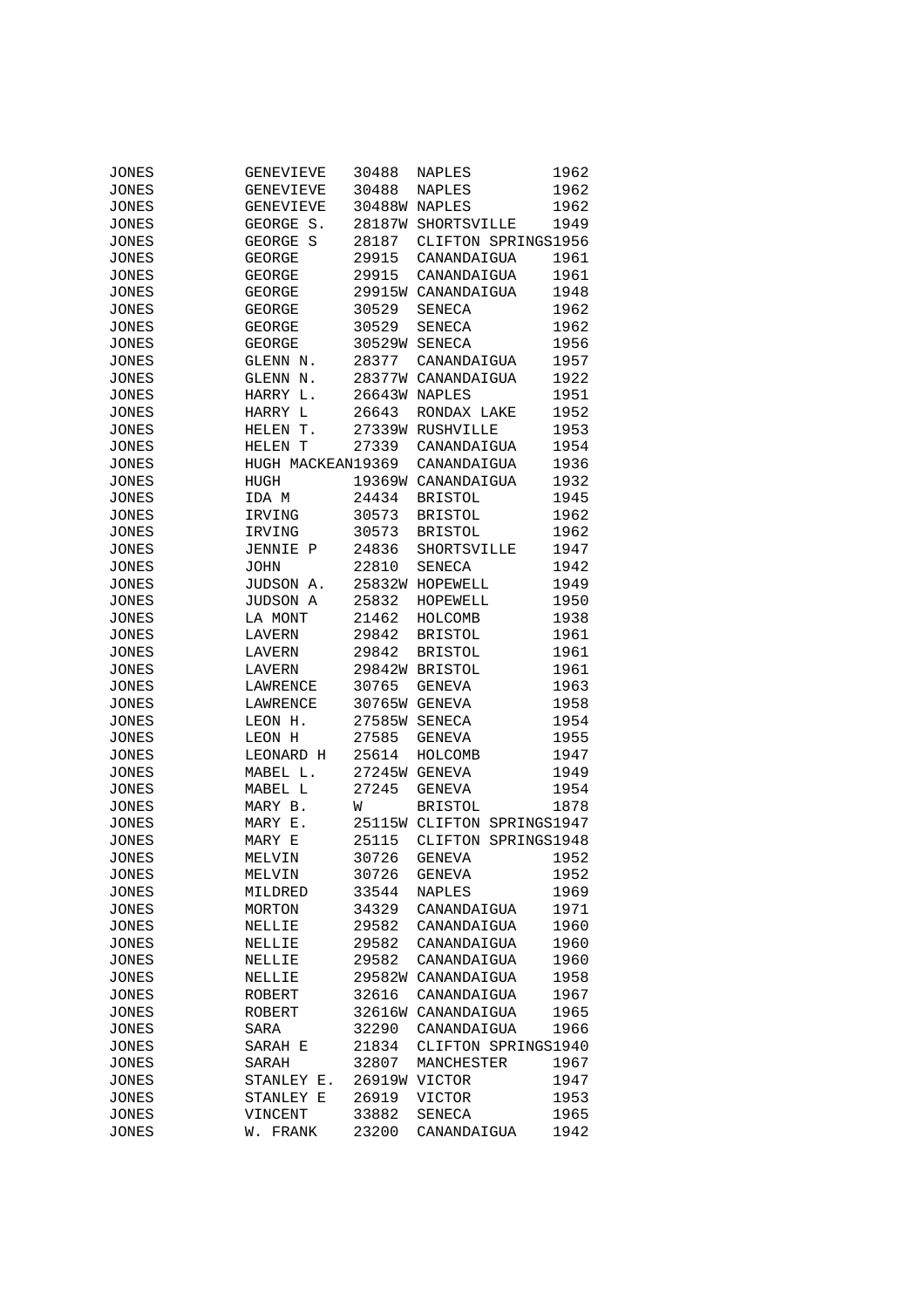| JONES            | WILLIAM P         | 23860  | SENECA                     | 1946 |
|------------------|-------------------|--------|----------------------------|------|
| <b>JONES</b>     | WILLIAM           | 23860W | SENECA                     | 1926 |
| JONES            | WILSON J.         | 19372W | <b>RUSHVILLE</b>           | 1927 |
| JONES            | WILSON J          | 19372  | ST. PETERSBURG             | 1938 |
| <b>JOPSON</b>    | ELIZABETH         | 34823  | CANANDAIGUA                | 1972 |
| <b>JOPSON</b>    | GEORGE L          | 25495  | CANANDAIGUA                | 1949 |
| <b>JOPSON</b>    | RAYMOND H         | 24144  | CANANDAIGUA                | 1946 |
| <b>JORDAN</b>    | ANNA              | 35113  | <b>GENEVA</b>              | 1969 |
| <b>JORDAN</b>    | CLAIRE            | 30376  | GENEVA                     | 1962 |
| JORDAN           | CLAIRE            | 30376  | GENEVA                     | 1962 |
| <b>JORDAN</b>    | CLAIRE            | 30376W | <b>GENEVA</b>              | 1958 |
| <b>JORDAN</b>    | MARCH C           | 28932  | GENEVA                     | 1958 |
| <b>JORDAN</b>    | MARY C.           | 28932W | GENEVA                     | 1949 |
| <b>JORDAN</b>    | PETER F           | 22910  | <b>GENEVA</b>              | 1934 |
| <b>JORDAN</b>    | WILLIAM J         | 21516  | <b>GENEVA</b>              | 1938 |
| <b>JORDON</b>    | SUSAN             | W      | CANANDAIGUA                | 1896 |
| <b>JORGENSEN</b> | BETTY OLIVE 19371 |        | CANANDAIGUA                | 1936 |
| JORGENSEN        | CARL B.           | 27279W | SENECA                     | 1953 |
| JORGENSEN        | CARL B            | 27279  | SENECA                     | 1954 |
| <b>JORGENSEN</b> | CHRIS             | 30562  | <b>HALL</b>                | 1962 |
| JORGENSEN        | CHRIS             | 30562  | HALL                       | 1962 |
| JORGENSEN        | CHRIS             | 30562W | SENECA                     | 1962 |
| JORGENSEN        | ERMA H.           | 28966W | SENECA                     | 1953 |
| JORGENSEN        | ERMA H            | 28966  | SENECA                     | 1958 |
| <b>JORGENSEN</b> | ETHEL A           | 25843  | <b>GENEVA</b>              | 1950 |
| <b>JORGENSEN</b> | LARS              | 19370  | SENECA                     | 1937 |
| JORGENSEN        | LENA              | 30601  | SENECA                     | 1962 |
| JORGENSEN        | LENA              | 30601  | SENECA                     | 1962 |
| JORGENSEN        | LON               | 24871  | SENECA                     | 1948 |
| JOSEPH           | BARBARA J         | 27052  | CANANDAIGUA                | 1948 |
| <b>JOSEPH</b>    | <b>BERTHA</b>     | 21717W | <b>GENEVA</b>              | 1938 |
| <b>JOSEPH</b>    | <b>BERTHA</b>     | 21777  | <b>GENEVA</b>              | 1939 |
| JOSEPH           | DAISY             | 31771  | NAPLES                     | 1965 |
| <b>JOSEPH</b>    | DAISY             | 31771W | <b>NAPLES</b>              | 1955 |
| JOSEPH           | JENNIE N.         | 28283  | <b>GENEVA</b>              | 1957 |
| <b>JOSEPH</b>    | JENNIE N.         | 28283W | <b>GENEVA</b>              | 1955 |
| <b>JOSEPH</b>    | MICHAEL           | 24568  | CANANDAIGUA                | 1947 |
| JOSEPH           | MICHAEL           |        | 24568W CANANDAIGUA         | 1944 |
| <b>JOSEPH</b>    | <b>NORMAN</b>     | 24122  | <b>GENEVA</b>              | 1939 |
| <b>JOSEPH</b>    | RAY               | 30098  | <b>NAPLES</b>              | 1961 |
| JOSEPH           | RAY               | 30098  | NAPLES                     | 1961 |
| JOSEPH           | RAY               |        | 30098W NAPLES              | 1955 |
| <b>JOSLYN</b>    | GEORGE S JR 21745 |        | PERINGTON                  | 1939 |
| JOSLYN           | GEORGE            | 31187  | FARMINGTON                 | 1964 |
| <b>JOSLYN</b>    | MARY ANN          | W      | PHELPS                     | 1892 |
| JOYCE            | CATHERINE         | 34511  | CANANDAIGUA                | 1971 |
| JOYCE            | CHARLES F         | 21835  | E BLOOMFIELD               | 1940 |
| JOYCE            | <b>CHARLES</b>    | 30711  | CLIFTON SPRINGS1963        |      |
| JOYCE            | <b>CHARLES</b>    | 30711  | CLIFTON SPRINGS1963        |      |
| JOYCE            | CHARLES           |        | 30711W CLIFTON SPRINGS1946 |      |
| JOYCE            | EARL B.           |        | 29003W CANANDAIGUA         | 1954 |
| JOYCE            | EARL B            | 29003  | CANANDAIGUA                | 1959 |
| JOYCE            | EDWARD            | 33028  | CANANDAIGUA                | 1967 |
| JOYCE            | HELEN G           | 26722  | CLIFTON SPRINGS1952        |      |
| JOYCE            | NORA              | 24347  | GENEVA                     | 1947 |
| JOYCE            | <b>NORA</b>       | 24347W | GENEVA                     | 1943 |
| <b>JOYCE</b>     | THOMAS B          | 25373  | CANANDAIGUA                | 1946 |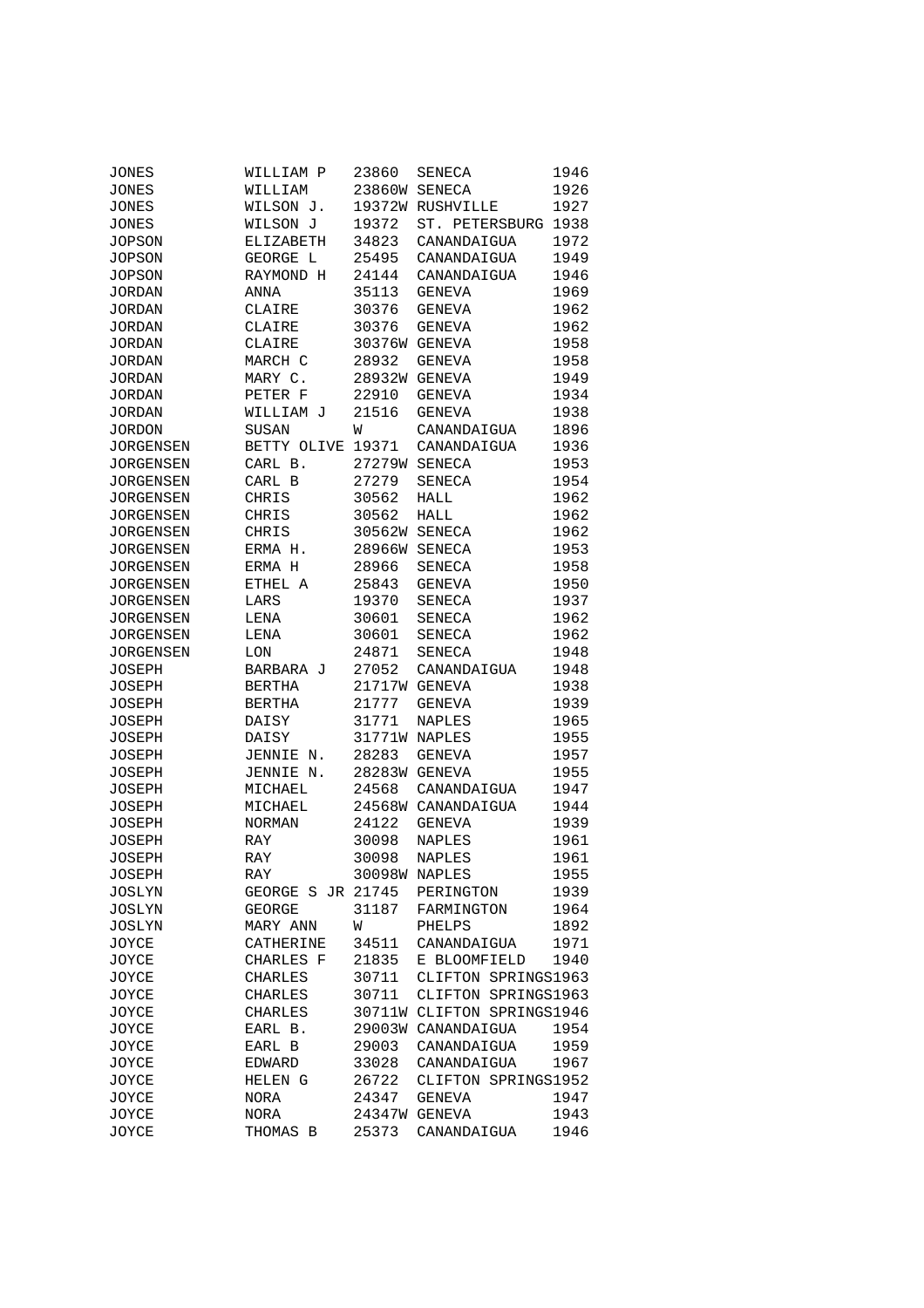| JOYCE          | THOMAS H                     | 22042         | CLIFTON SPRINGS1940        |      |
|----------------|------------------------------|---------------|----------------------------|------|
| <b>JOYCE</b>   | THOMAS                       |               | 22042W CLIFTON SPRINGS1933 |      |
| <b>JUDD</b>    | ADDIE H                      | 24387         | CLIFTON SPRINGS1947        |      |
| <b>JUDD</b>    | ADDIE                        |               | 24387W CLIFTON SPRINGS1937 |      |
| <b>JUDD</b>    | WILLIAM A                    | 19373         | CLIFTON SPRINGS1931        |      |
| <b>JUDD</b>    | WILLIAM                      |               | 19373W CLIFTON SPRINGS1926 |      |
| JUDGE          | <b>ELLEN</b>                 | 23362         | CANANDAIGUA                | 1944 |
| JUDGE          | <b>ELLEN</b>                 |               | 23362W CANANDAIGUA         | 1930 |
| JUDGE          | MICHAEL W                    | 19375         | WILLARD                    | 1937 |
| JUDGE          | MICHAEL                      |               | 19375W CANANDAIGUA         | 1936 |
| JUDSON         | GRACE A                      |               | 19374 CANANDAIGUA          | 1934 |
| KAHLER         | FRED                         | 25597         | <b>GENEVA</b>              | 1950 |
| KAHLER         | FRED                         | 25597W GENEVA |                            | 1945 |
| KAHN           | MILTON                       |               | 32007W BRISTOL             | 1958 |
| KAHSNITZ       | ANNA                         | 22136         | KAHSNITZ CANADA1940        |      |
| KAHSNITZ       | ANNA                         |               | 22136W CANANDAIGUA         | 1940 |
| <b>KANE</b>    | ALBERT                       | 22976         | GENEVA                     | 1943 |
| KANE           | ANNA                         |               | 28748W CANANDAIGUA         | 1957 |
| KANE           | ANTHONY J                    | 19383         | GENEVA                     | 1934 |
| KANE           | ANTHONY                      |               | 19383W GENEVA              | 1926 |
| KANE           | <b>BESSIE</b>                | 27250         | CANANDAIGUA                | 1954 |
| KANE           | BRIDGET A                    | 19380         | GENEVA                     | 1931 |
| KANE           | <b>BRIDGET</b>               |               | 19380W GENEVA              | 1928 |
| <b>KANE</b>    | <b>BRIDGET</b>               | 633W          | GENEVA                     | 1904 |
| KANE           | ELIZABETH                    | 34672         | GENEVA                     | 1971 |
| KANE           | ELLEN                        |               | 31186W GENEVA              | 1962 |
| KANE           | HARRY                        | 25937         | GENEVA                     | 1951 |
| KANE           | HELENA                       | 26186         | <b>GENEVA</b>              | 1951 |
| KANE           | HELENA                       |               | 26186W GENEVA              | 1949 |
| KANE           | JOSEPHINE F 19381            |               | <b>GENEVA</b>              | 1933 |
| KANE           | JOSEPHINE                    | 19281W GENEVA |                            | 1933 |
| KANE           | KATHRYN                      | 24507         | <b>GENEVA</b>              | 1946 |
| KANE           | MARY                         | 19378         | <b>GENEVA</b>              | 1930 |
| KANE           | $\ensuremath{\mathsf{MARY}}$ | 19378W GENEVA |                            | 1926 |
| KANE           | MARY                         | 33061         | <b>GENEVA</b>              | 1968 |
| <b>KANE</b>    | ROBERT                       | 19382         | CANANDAIGUA                | 1934 |
| <b>KANE</b>    | ROBERT                       |               | 19382W CANANDAIGUA         | 1933 |
| <b>KANE</b>    | ROSE                         | 26309         | VICTOR                     | 1951 |
| <b>KANE</b>    | ROSE                         | 26309W VICTOR |                            | 1949 |
| <b>KANE</b>    | THOMAS                       | 26323         | PHELPS                     | 1952 |
| KANE           | WILLIAM A                    |               | 19379 KASHONG              | 1931 |
| KANE           | WILLIAM                      | 19279W GENEVA |                            | 1928 |
| KANNAN         | GEORGE                       | 34091         | RICHMOND                   | 1970 |
| KARLNOSKIE     | MARY                         | 24339         | SHORTSVILLE                | 1940 |
| KASSOW         | ROSE                         | 19495         | <b>VICTOR</b>              | 1933 |
| KATKAMIER      | ALLEN                        | 24358         | FARMINGTON                 | 1947 |
| KATKAMIER      | ALLEN                        |               | 24358W FARMINGTON          | 1943 |
| <b>KAUFMAN</b> | EDWARD                       | 30283W        | CANANDAIGUA                | 1959 |
| KAUFMAN        | HERBERT M                    | 21565         | PHELPS                     | 1938 |
| KAUFMAN        | JOSEPH                       | 19385         | <b>GENEVA</b>              | 1934 |
| KAUFMAN        | <b>JOSEPH</b>                |               | 19385W GENEVA              | 1931 |
| KAUFMAN        | SAM                          | 24782         | CLIFTON SPRINGS1948        |      |
| KAUFMAN        | SAM                          |               | 24782W CANANDAIGUA         | 1947 |
| KAVANAUGH      | JAMES F                      | 19386         | CLIFTON SPRINGS1934        |      |
| KAVANAUGH      | JAMES                        | 19386W        | PHELPS                     | 1932 |
| KAVENY         | JOSEPH M                     | 19384         | CANANDAIGUA                | 1933 |
| KAVENY         | JOSEPH                       |               | 19284W CANANDAIGUA         | 1926 |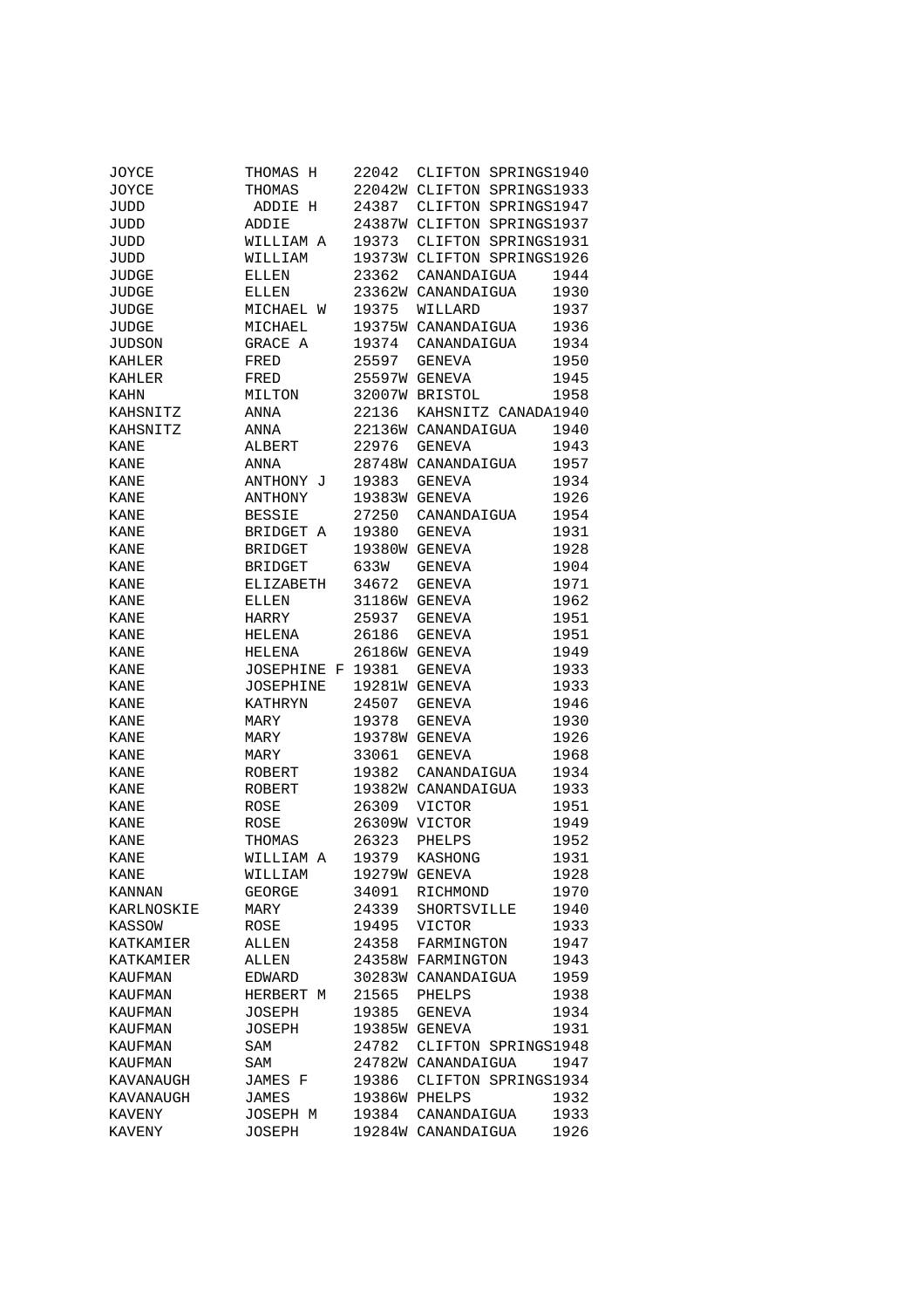| KAVENY         | THOMAS          | 24056         | PITTSBURGH                    | 1946 |
|----------------|-----------------|---------------|-------------------------------|------|
| <b>KAVENY</b>  | WILLIAM P       | 22416         | CANANDAIGUA                   | 1939 |
| KEAN           | <b>EDWARD</b>   | 22457         | <b>SENECA</b>                 | 1942 |
| KEAN           | EDWARD          | 22457W        | SENECA                        | 1929 |
| KEAN           | <b>HENRY</b>    | 22837         | SENECA                        | 1943 |
| <b>KEAN</b>    | SARAH           | 19393         | <b>SENECA</b>                 | 1936 |
| KEAN           | SARAH           | 19393W        | SENECA                        | 1928 |
| KEAN           | SHERMAN         | 32359W        | SENECA                        | 1962 |
| <b>KEAR</b>    | ANNA M.         | W             | CANANDAIGUA                   | 1894 |
| <b>KEAR</b>    | EDMOND          | 23065         | <b>BRISTOL</b>                | 1944 |
| <b>KEAR</b>    | LULU            | 23191         | <b>BRISTOL</b>                | 1942 |
| KEARNEY        | LILLIAN         | 33123         | CANANDAIGUA                   | 1968 |
| <b>KEATING</b> | <b>ARTHUR</b>   | 28958W VICTOR |                               | 1951 |
| KEATING        | CATHERINE       | 24686         | VICTOR                        | 1943 |
| KEATING        | CATHERINE       | 26892         | CLIFTON SPRINGS1953           |      |
| KEATING        | CATHERINE       | 26892W        | CLIFTON<br>SPRINGS1952        |      |
| KEATING        | DENNIS          | 22928         | CLIFTON<br>SPRINGS1943        |      |
| KEATING        | DENNIS          |               | 22928W CLIFTON<br>SPRINGS1936 |      |
| KEATING        | FRED            | 33216         | VICTOR                        | 1968 |
| <b>KEATING</b> | HONORA          | 30696W VICTOR |                               | 1961 |
| KEATING        | JAMES           | W             | CLIFTON SPRINGS1891           |      |
| KEATING        | JEREMIAH        | 22972         | VICTOR                        | 1943 |
| KEATING        | <b>JEREMIAH</b> | 22972W VICTOR |                               | 1910 |
| KEATING        | JOHN            | 22756         | CLIFTON SPRINGS1939           |      |
| <b>KEATING</b> | <b>JOHN</b>     |               | 22756W CLIFTON SPRINGS1916    |      |
| KEATING        | MARGARET        | 27139         | CLIFTON<br>SPRINGS1954        |      |
| KEATING        | MARGARET        |               | 27139W CLIFTON<br>SPRINGS1952 |      |
| KEATING        | MARY            | 23706         | CLIFTON<br>SPRINGS1945        |      |
| KEATING        | MARY            | 25336         | VICTOR                        | 1949 |
| KEATING        | MARY            | 25336W VICTOR |                               | 1935 |
| KEATING        | MICHAEL         | 19392         | VICTOR                        | 1935 |
| <b>KEATING</b> | MICHAEL         | 19392W VICTOR |                               | 1915 |
| KEATING        | NELLIE M        | 19390         | VICTOR                        | 1933 |
| KEATING        | NELLIE          | 19390W VICTOR |                               | 1933 |
| KEATING        | THOMAS          | 27937         | CLIFTON<br>SPRINGS1956        |      |
| KEATING        | WILLIAM         | 24563         | VICTOR                        | 1947 |
| KEATING        | WILLIAM         | 24563W VICTOR |                               | 1909 |
| <b>KEAVNEY</b> | VINCENT         | 32156W GENEVA |                               | 1947 |
| <b>KEAYES</b>  | WILLIAM         | 25847         | CANANDAIGUA                   | 1950 |
| KEEBLER        | LIZZIE          | 28221W        | <b>GENEVA</b>                 | 1950 |
| KEEFE          | ANNA            | 25300         | FARMINGTON                    | 1948 |
| KEEFE          | ANNA            | 31294W PHELPS |                               | 1957 |
| KEEFE          | JAMES           | 32529W VICTOR |                               | 1954 |
| KEEFE          | JOHN            | 26003         | FARMINGTON                    | 1947 |
| KEEFE          | MILTON          | 25774         | VICTOR                        | 1949 |
| <b>KEEHN</b>   | CLARENCE        | 24100         | CANANDAIGUA                   | 1946 |
| KEEHN          | CLARENCE        |               | 24100W CANANDAIGUA            | 1946 |
| KEEHN          | MARIE           | 25075         | CANANDAIGUA                   | 1948 |
| KEEHN          | MARIE           | 25075W        | CANANDAIGUA                   | 1946 |
| KEELEY         | JAMES           | 35053         | SHORTSVILLE                   | 1971 |
| KEELING        | <b>EUGENE</b>   | 34605         | CANANDAIGUA                   | 1971 |
| KEENE          | LEONA A         | 19391         | NAPLES                        | 1934 |
| KEENE          | LEONA           | 19391W NAPLES |                               | 1931 |
| KEENER         | HENRY           | W             | PHELPS                        | 1868 |
| KEEN           | JAMES           |               | 29675W CLIFTON SPRINGS1950    |      |
| KEHLER         | WILLIAM         | 22379         | CANANDAIGUA                   | 1941 |
| KEHL           | STELLA          | 27025         | MANCHESTER                    | 1953 |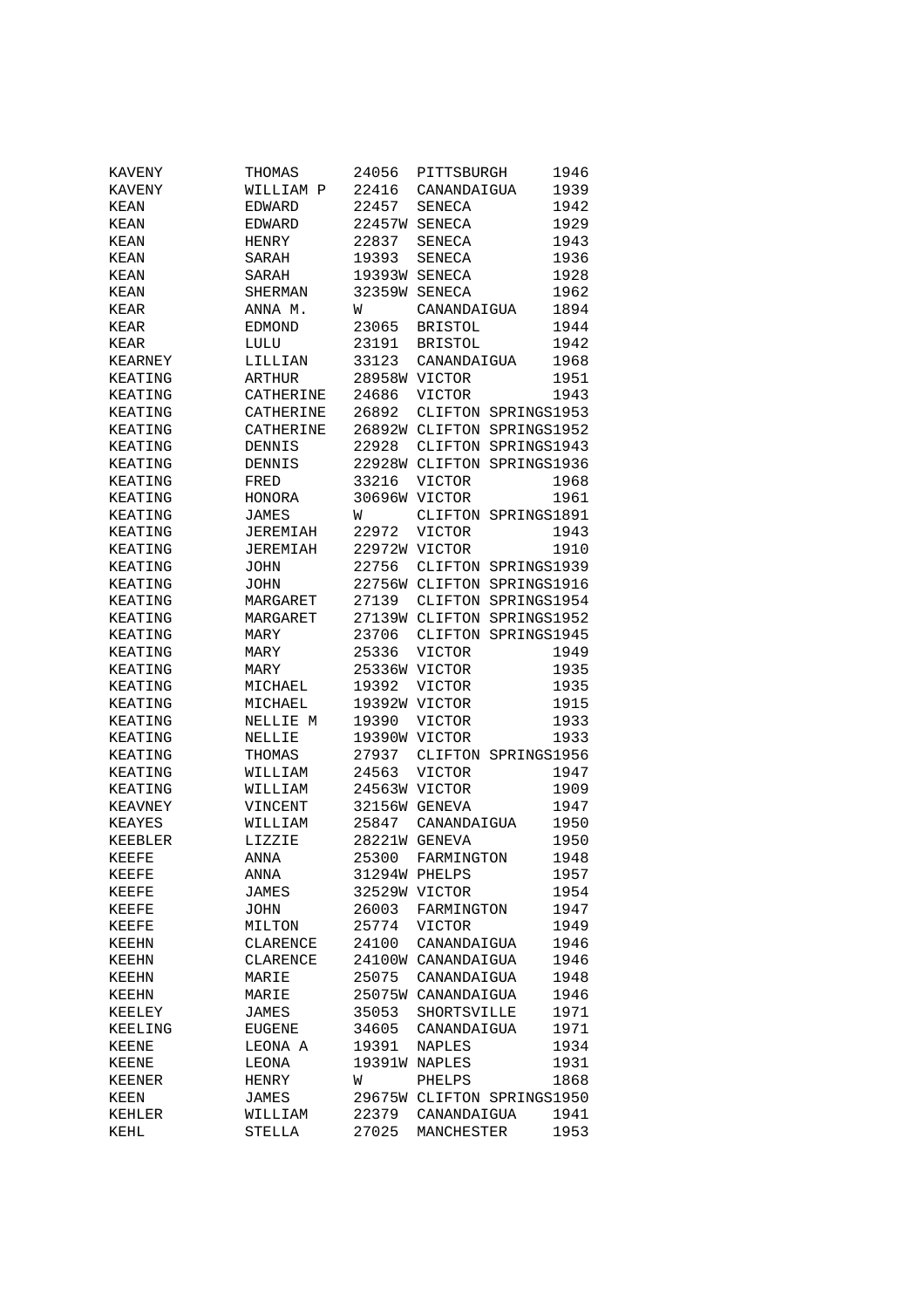| KEILEN         | LEO               | 34606         | GENEVA                     | 1971 |
|----------------|-------------------|---------------|----------------------------|------|
| KEILTY         | MARY M            | 19408         | <b>GENEVA</b>              | 1934 |
| KEILTY         | MARY              | 19408W        | GENEVA                     | 1934 |
| KEILY          | HELEN             | 27294         | CANANDAIGUA                | 1954 |
| KEILY          | JAMES             | 33278         | CANANDAIGUA                | 1968 |
| KEITH          | ALICE ELLEN 19412 |               | LOS ANGELES                | 1924 |
| KEITH          | CHARLES           | 23570         | SENECA                     | 1941 |
| KEITH          | DAGMAR            | 24357         | NAPLES                     | 1946 |
| KEITH          | ELIZABETH         | 26715         | <b>GENEVA</b>              | 1953 |
| KEITH          | ELIZABETH         | 26715W GENEVA |                            | 1942 |
| KEITH          | JOHN              |               | 29449W CLIFTON SPRINGS1960 |      |
| KEITH          | LAURA             | 26822         | <b>GENEVA</b>              | 1953 |
| KEITH          | LAURA             | 26822W        | <b>GENEVA</b>              | 1952 |
| KEITH          | LORA M.           | W             | S. BRISTOL                 | 1888 |
| KEITH          | MARY M.           | 19419         | WILLARD                    | 1937 |
| KEITH          | MARY              | 19419W        | <b>GENEVA</b>              | 1924 |
| KEITH          | RALPH             | 27095         | GENEVA                     | 1953 |
| KELEHER        | DANIEL F          | 22281         | <b>GENEVA</b>              | 1941 |
| KELEHER        | DANIEL            | W             | <b>GENEVA</b>              | 1890 |
| <b>KELEHER</b> | <b>ISABELLE</b>   |               | 20038W GENEVA              | 1959 |
| KELEHER        | MARGARET          | 34617         | SHORTSVILLE                | 1971 |
| KELEHER        | MICHAEL           | 19413         | <b>ROCHESTER</b>           | 1935 |
| KELEHER        | MICHAEL           | 19413W        | <b>GENEVA</b>              | 1935 |
| KELEHER        | MICHAEL           | 24028         | SHORTSVILLE                | 1946 |
| KELEHER        | MICHAEL           | 24028W        | SHORTSVILLE                | 1928 |
| <b>KELEHER</b> | RICHMOND          | 34801         | SHORTSVILLE                | 1971 |
| KELIHER        | BRIDGET           | 19410         | GENEVA                     | 1934 |
| KELIHER        | BRIDGET           |               | 19410W GENEVA              | 1934 |
| KELIHER        | MARY              | 24008W        | GENEVA                     | 1934 |
| KELIHER        | MARY              | 24608         | <b>GENEVA</b>              | 1946 |
| KELIHER        | MAYME             | 22089         | GENEVA                     | 1968 |
| KELLEHER       | ELIZABETH         | 23318         | GENEVA                     | 1944 |
| KELLEHER       | ELIZABETH         |               | 23318W GENEVA              | 1944 |
| KELLEHER       | FRANK             | 22488         | GENEVA                     | 1942 |
| KELLEHER       | FRANK             | 22488W GENEVA |                            | 1942 |
| KELLEHER       | GEORGE<br>Н       | 19418         | <b>GENEVA</b>              | 1935 |
| KELLEHER       | JOHN              | 29198W GENEVA |                            | 1937 |
| KELLEHER       | KATHERINE M 19407 |               | <b>GENEVA</b>              | 1933 |
| KELLEHER       | KATHERINE         | 19407W GENEVA |                            | 1933 |
| KELLEHER       | MARY              | 22847         | GENEVA                     | 1943 |
| KELLEHER       | MARY              | 22847W GENEVA |                            | 1943 |
| KELLEHER       | MARY              | 34536         | GENEVA                     | 1971 |
| KELLEHER       | MATTHEW           |               | 29498W GENEVA              | 1959 |
| KELLEHER       | MICHAEL J         | 22241         | GENEVA                     | 1941 |
| KELLEHER       | MICHAEL           | 19416         | MANCHESTER                 | 1935 |
| KELLEHER       | PHILIP            |               | 29165W GENEVA              | 1954 |
| KELLER         | BERT EDWARD 19406 |               | GENEVA                     | 1933 |
| KELLER         | JACOB             | 24793         | SHORTSVILLE                | 1948 |
| KELLER         | MARIE             | 22647         | SHORTSVILLE                | 1942 |
| KELLER         | MARIE             |               | 22647W MANCHESTER          | 1935 |
| KELLEY         | ARTHUR            | 25430         | MANCHESTER                 | 1949 |
| KELLEY         | <b>BESSIE</b>     | 23544         | CLIFTON SPRINGS1945        |      |
| KELLEY         | <b>BESSIE</b>     |               | 23544W CLIFTON SPRINGS1943 |      |
| KELLEY         | CATHERINE         | 27989         | PHELPS                     | 1956 |
| KELLEY         | CLARENCE          | 27041         | PHELPS                     | 1953 |
| KELLEY         | CLARENCE          | 27041W PHELPS |                            | 1915 |
| KELLEY         | CLARENCE          | 34096         | <b>GENEVA</b>              | 1970 |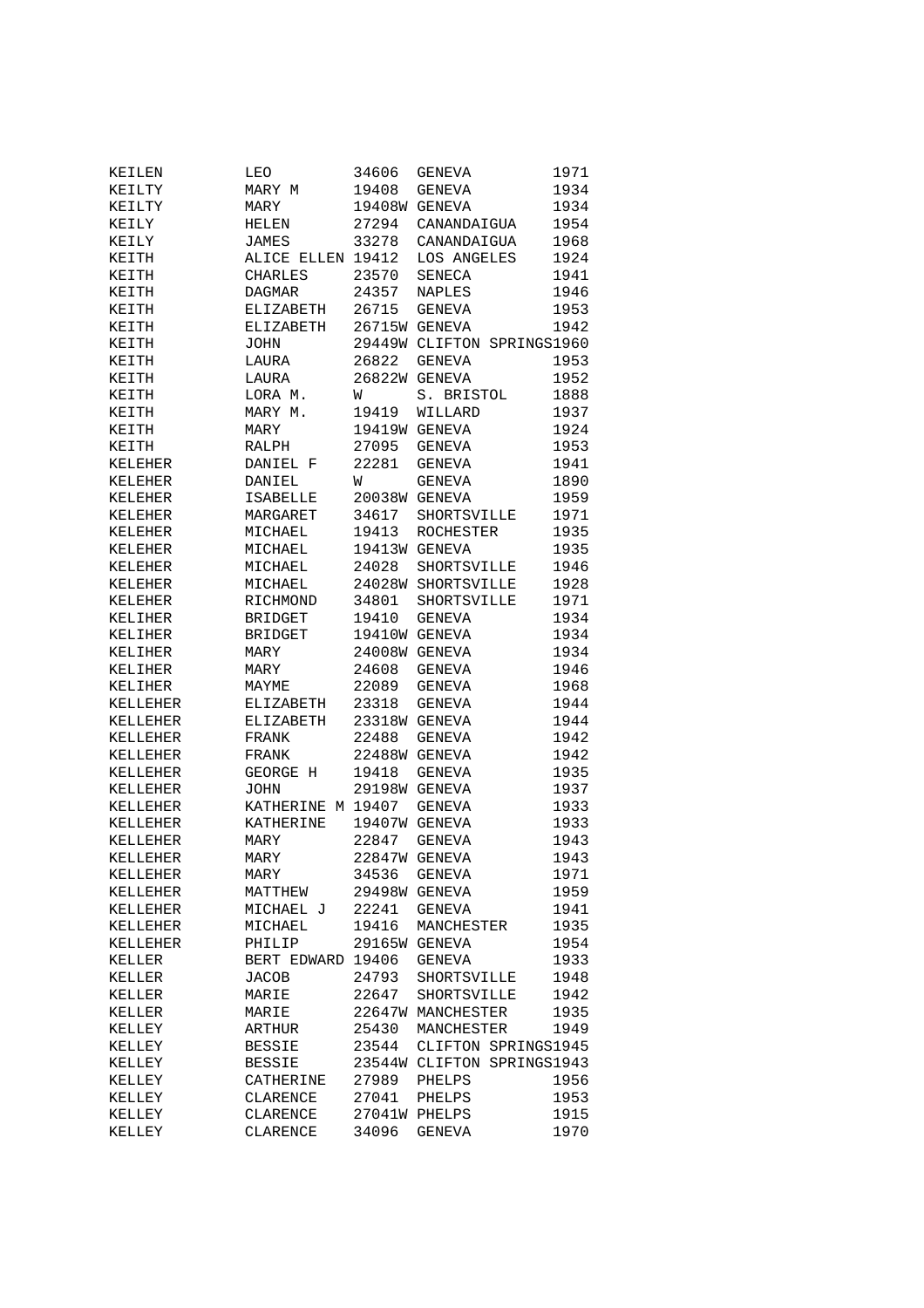| KELLEY         | EMMA                     | 22420         | MANCHESTER                 | 1941 |
|----------------|--------------------------|---------------|----------------------------|------|
| KELLEY         | JOHN                     | 25484         | GENEVA                     | 1951 |
| KELLEY         | MARGARET                 | 19411         | ROCHESTER                  | 1934 |
| KELLEY         | MARGARET                 |               | 19411W CANANDAIGUA         | 1926 |
| KELLEY         | MARY                     | 22140         | MT. MORRIS                 | 1941 |
| KELLEY         | MARY                     | 22140W PHELPS |                            | 1926 |
| KELLEY         | TIMOTHY H                | 21884         | NEW YORK CITY              | 1939 |
| KELLOGG        | ALTA                     |               | 19405W CLIFTON SPRINGS1897 |      |
| KELLOGG        | ALTO E                   | 19405         | CLIFTON SPRINGS1932        |      |
| KELLOGG        | <b>ALTON</b>             | 25359         | HOPEWELL                   | 1949 |
| KELLOGG        | <b>ALTON</b>             |               | 25359W HOPEWELL            | 1948 |
| KELLOGG        | CALEB S.                 | W             | W. BLOOMFIELD              | 1874 |
| KELLOGG        | ELLA                     | 26529         | HOPEWELL                   | 1952 |
| KELLOGG        | <b>ELLA</b>              |               | 26529W HOPEWELL            | 1949 |
| KELLOGG        | FRANCES                  | 25250         | <b>GENEVA</b>              | 1947 |
| KELLOGG        | GEORGE                   | W             | <b>GENEVA</b>              |      |
| KELLOGG        | HENRY M                  | 19409         | GENEVA                     | 1934 |
| KELLOGG        | HENRY                    | 19409W GENEVA |                            | 1933 |
| <b>KELLOGG</b> | JUANITA                  | 33655         | CANANDAIGUA                | 1969 |
| KELLOGG        | MABEL                    | 27652         | HOPEWELL                   | 1955 |
| KELLOGG        | MABEL                    |               | 27652W HOPEWELL            | 1953 |
| KELLOGG        | WILLIAM H.               | W             | PHELPS                     | 1887 |
| KELLY          | BERTHA B                 | 19414         | GENEVA                     | 1936 |
| KELLY          | CORA                     | 25135         | <b>GENEVA</b>              | 1949 |
| KELLY          | DANIEL                   | 24066         | HONEOYE                    | 1945 |
| KELLY          | DANIEL                   |               | 24066W HONEOYE             | 1934 |
| KELLY          | DELIA M                  | 19417         | CANANDAIGUA                | 1937 |
| KELLY          | EDWARD                   | 22163         | GORHAM                     | 1941 |
| KELLY          | <b>EMMETT</b>            | 24579         | GENEVA                     | 1942 |
| KELLY          | ESTHER                   | 26502         | HOPEWELL                   | 1952 |
| KELLY          | <b>ESTHER</b>            |               | 26502W HOPEWELL            | 1942 |
| KELLY          | HENRY C                  | 22250         | CANANDIAGUA                | 1941 |
| KELLY          | HENRY                    |               | 22250W HOPEWELL            | 1936 |
| KELLY          | IDA CANFIELD22208        |               | CANANDAIGUA                | 1941 |
| KELLY          | IDA                      |               | 22208W CANANDAIGUA         | 1940 |
| KELLY          | ISABEL F                 | 22088         | GENEVA                     | 1940 |
| KELLY          | <b>ISABEL</b>            | 22088W GENEVA |                            | 1937 |
| KELLY          | JOHN                     | 637W          | GENEVA                     | 1908 |
| KELLY          | MARY A                   | 19415         | MANCHESTER                 | 1935 |
| KELLY          | PARKER                   |               | 32028W CANANDAIGUA         | 1952 |
| KELLY          | PATRICK                  | <b>W</b>      | GENEVA                     | 1891 |
| KELLY          | SARAH CLARK 19404 GENEVA |               |                            | 1932 |
| KELLY          | SARAH                    |               | 19404W GENEVA              | 1930 |
| <b>KELSO</b>   | A J                      |               | 32151W BRISTOL             | 1965 |
| KEMP           | ARKLEY                   |               | 28633W CLIFTON SPRINGS1952 |      |
| KEMP           | SUSAN                    | 24809         | CLIFTON SPRINGS1948        |      |
| KEMP           | SUSAN                    |               | 24809W CLIFTON SPRINGS1947 |      |
| KENDALL        | CLARENCE                 | 23094         | GENEVA                     | 1944 |
| KENDALL        | CLARENCE                 |               | 23094W GENEVA              | 1942 |
| KENDALL        | MAUDE L                  | 19431         | SHORTSVILLE                | 1932 |
| KENDALL        | SOPHRONIA L.W            |               | E. BLOOMFIELD              | 1893 |
| KENEALY        | LUCY                     | 25264         | RICHMOND                   | 1949 |
| KENEALY        | LUCY                     |               | 25264W RICHMOND            | 1949 |
| KENFIELD       | CLIFFORD                 | 34702         | PHELPS                     | 1971 |
| KENFIELD       | JOHN                     | W             | NAPLES                     | 1878 |
| KENNEDY        | ABBIE                    | 19441         | SENECA                     | 1938 |
| KENNEDY        | ANNA                     | 26627         | CANANDAIGUA                | 1952 |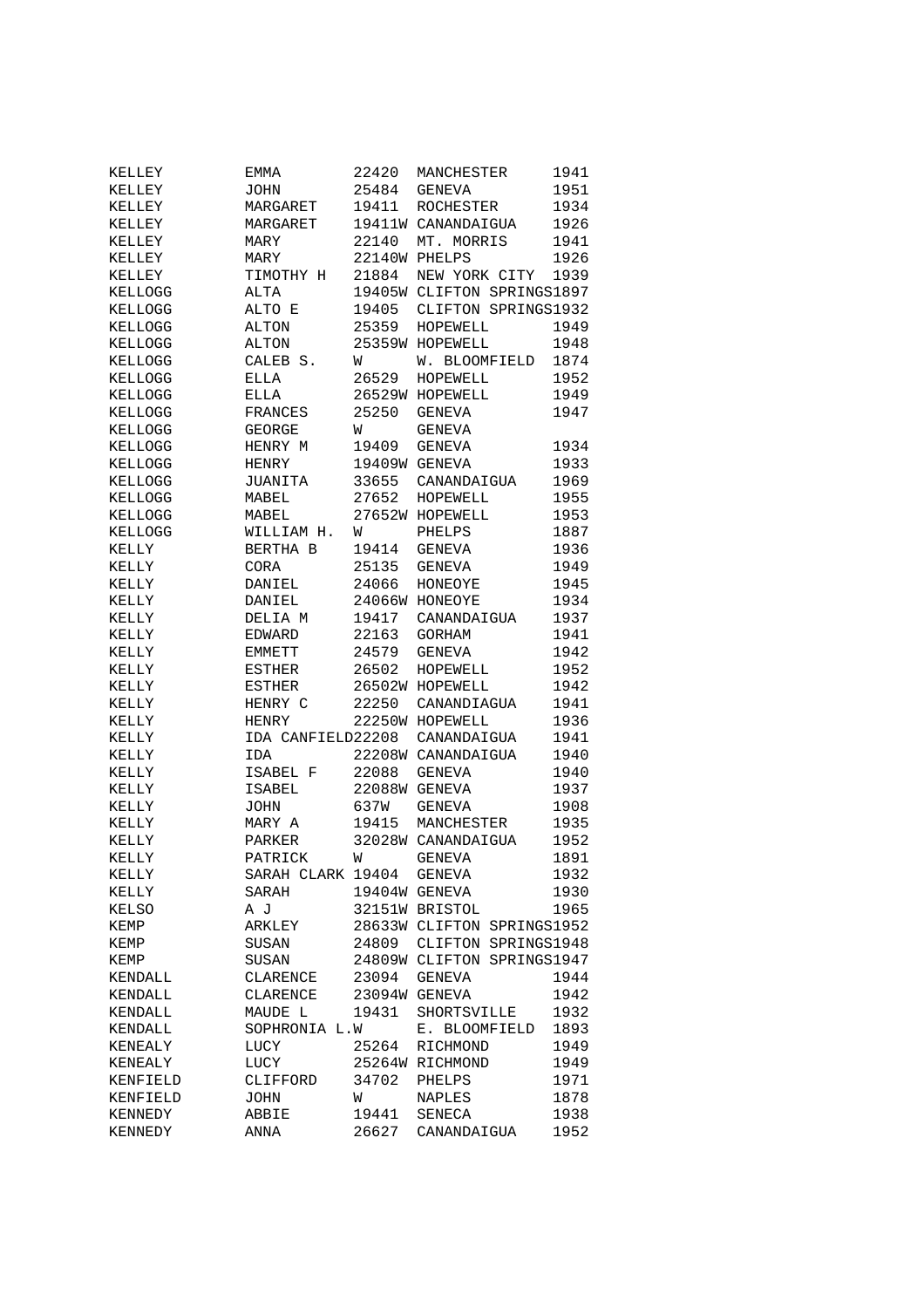| KENNEDY        | EDWARD         | 25435         | SENECA             | 1949 |
|----------------|----------------|---------------|--------------------|------|
| KENNEDY        | ELIZABETH      | 25063         | <b>NAPLES</b>      | 1940 |
| KENNEDY        | ELIZABETH      | 34242         | <b>GENEVA</b>      | 1969 |
| KENNEDY        | EMMA           | 28658W        | CANANDAIGUA        | 1957 |
| KENNEDY        | FLORENCE       | 34393         | <b>NAPLES</b>      | 1971 |
| KENNEDY        | GRANT          | 26589         | CANANDAIGUA        | 1952 |
| KENNEDY        | GRANT          | 26589W        | FLORIDA            | 1945 |
| KENNEDY        | HELENE         | 26686         | CANANDAIGUA        | 1952 |
| KENNEDY        | HELENE         | 26686W        | CANANDAIGUA        | 1952 |
| KENNEDY        | HENRY          | 21547         | MANCHESTER         | 1938 |
| KENNEDY        | HENRY          | 21547W        | MANCHESTER         | 1933 |
| KENNEDY        | JAMES<br>Е     | 19433         | CANANDAIGUA        | 1933 |
| KENNEDY        | <b>JAMES</b>   | 19433W        | CANANDAIGUA        | 1931 |
| KENNEDY        | JOHN           | 26765         | CANANDAIGUA        | 1952 |
| KENNEDY        | JULIA          | 23899         | SENECA             | 1927 |
| KENNEDY        | MARIE A        | 19440         | W BLOOMFIELD       | 1936 |
| KENNEDY        | MARY           | 25968         | CANANDAIGUA        | 1951 |
| KENNEDY        | MARY           | 25968W        | CANANDAIGUA        | 1942 |
| <b>KENNEDY</b> | MARY           | 27910         | <b>GENEVA</b>      | 1956 |
| KENNEDY        | MICHAEL H      | 19442         | CANANDAIGUA        | 1938 |
| KENNEDY        | MICHAEL        | 19442W        | CANANDAIGUA        | 1937 |
| KENNEDY        | MICHAEL        | W             | MANCHESTER         | 1897 |
| KENNEDY        | MINNIE L       | 19434         | SHORTSVILLE        | 1934 |
| KENNEDY        | MINNIE         | 19434W        | SHORTSVILLE        | 1930 |
| KENNEDY        | OLIVE          | 34889         | CANANDAIGUA        | 1972 |
| KENNEDY        | <b>RALPH</b>   | 34517         | CANANDAIGUA        | 1971 |
| KENNEDY        | RAYMOND        | 26382         | CANANDAIGUA        | 1952 |
| KENNEDY        | RAYMOND        | 26382W        | CANANDAIGUA        | 1951 |
| KENNEDY        | ROBERT         | 34322         | GENEVA             | 1971 |
| KENNEDY        | THOMAS<br>J    | 19430         | CANANDAIGUA        | 1931 |
| KENNEDY        | THOMAS<br>S    | 19429         | GENEVA             | 1931 |
| KENNEDY        | THOMAS         | 19430W        | CANANDAIGUA        | 1915 |
| KENNEDY        | THOMAS         | 23825         | <b>BRISTOL</b>     | 1945 |
| KENNEDY        | THOMAS         | 29195W        | CANANDAIGUA        | 1952 |
| KENNEDY        | VICTOR         | 31308W        | CANANDAIGUA        | 1953 |
| KENNEDY        | WILLIAM        | 23305         | NAPLES             | 1944 |
| KENNEDY        | WILLIAM        | 23305W        | NAPLES             | 1927 |
| KENNELLY       | PATRICK        | 23608         | CANANDAIGUA        | 1887 |
| <b>KENNEY</b>  | <b>CHARLES</b> | 23373         | <b>GENEVA</b>      | 1944 |
| KENNEY         | CHARLES        | 25128         | GENEVA             | 1948 |
| KENNEY         | MARY C         | 21788         | <b>GENEVA</b>      | 1939 |
| KENNEY         | MARY           | 19435         | ROCHESTER          | 1935 |
| <b>KENNEY</b>  | MARY           |               | 19435W MANCHESTER  | 1934 |
| KENNY          | ANNA           |               | 29658W GENEVA      | 1949 |
| KENNY          | CATHERINE      | 19436         | GENEVA             | 1932 |
| KENNY          | CATHERINE      | 19439         | GENEVA             | 1934 |
| KENNY          | CATHERINE      |               | 19439W GENEVA      | 1934 |
| KENNY          | DANIEL         | 19437         | GENEVA             | 1925 |
| KENNY          | DANIEL         | 19437W GENEVA |                    | 1911 |
| KENNY          | EDWARD         | 26463         | <b>GENEVA</b>      | 1941 |
| KENNY          | EDWARD         |               | 26463W GENEVA      | 1927 |
| KENNY          | EDWARD         | 27159         | GENEVA             | 1943 |
| KENNY          | HERMAN         | 27073         | GENEVA             | 1942 |
| KENNY          | JOHN B         | 19438         | GENEVA             | 1936 |
| KENNY          | JOHN           | 19438W        | GENEVA             | 1933 |
| KENNY          | JOHN           | 27376         | CANANDAIGUA        | 1954 |
| <b>KENNY</b>   | JOHN           |               | 27376W CANANDAIGUA | 1952 |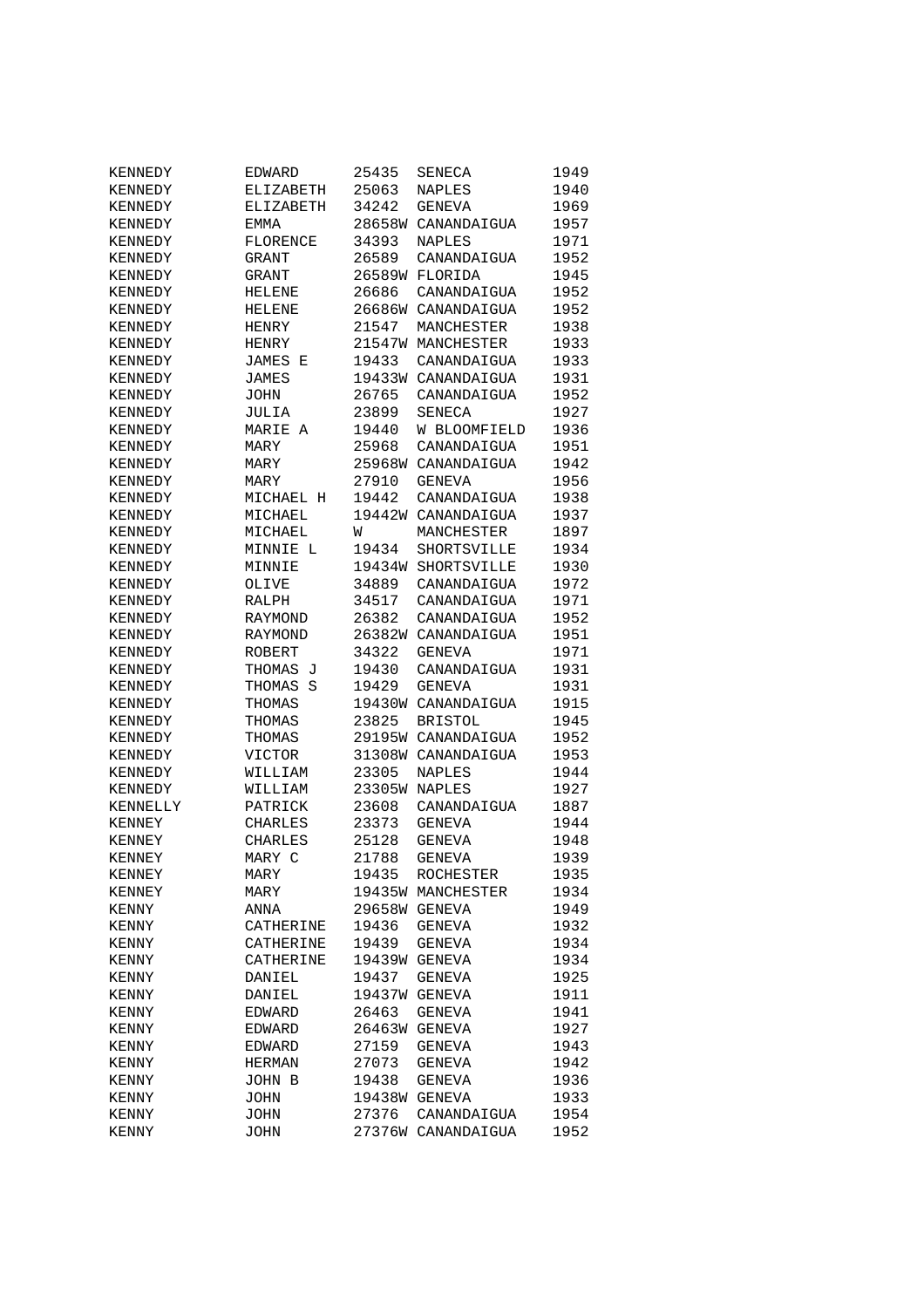| KENNY        | JOSEPHINE           | 27072         | <b>GENEVA</b>              | 1948 |
|--------------|---------------------|---------------|----------------------------|------|
| <b>KENNY</b> | MARY                | 25198         | GENEVA                     | 1948 |
| KENNY        | MARY                | 25198W        | GENEVA                     | 1943 |
| KENNY        | PATRICK S           | 19432         | GENEVA                     | 1933 |
| KENNY        | WINIFRED            | 26194         | CANANDAIGUA                | 1951 |
| KENT         | ANNA                | 26811         | PHELPS                     | 1953 |
| KENT         | $\mbox{{\sc Anda}}$ | 36811W PHELPS |                            | 1953 |
| KENT         | <b>ELTA</b>         | 29654W        | MANCHESTER                 | 1952 |
| KENT         | JAMES               | 24653         | MANCHESTER                 | 1947 |
| <b>KENT</b>  | PHINEAS             | W             | <b>BRISTOL</b>             | 1887 |
| KEPPLE       | SARAH A.            | W             | <b>GENEVA</b>              | 1893 |
| KERINS       | CATHERINE           | 24807         | MANCHESTER                 | 1948 |
| KERINS       | CATHERINE           | 24807W        | MANCHESTER                 | 1937 |
| KERINS       | <b>JAMES</b>        | 19450         | MANCHESTER                 | 1932 |
| KERINS       | <b>JAMES</b>        | 19450W        | MANCHESTER                 | 1929 |
| KERINS       | JOHN                | 33583         | SHORTSVILLE                | 1969 |
| KERKHAM      | <b>STANTON</b>      | 23099         | CANANDAIGUA                | 1944 |
| KERN         | <b>JACOB</b>        | 28085W        | <b>GENEVA</b>              | 1944 |
| KERNS        | <b>ROLY</b>         | 33014         | PHELPS                     | 1968 |
| <b>KERR</b>  | CLARENCE            | 28544W        | <b>GENEVA</b>              | 1952 |
| <b>KERR</b>  | <b>JEANETTE</b>     | 19454         | CANANDAIGUA                | 1936 |
| <b>KERR</b>  |                     | 22898         | CANANDAIGUA                | 1943 |
|              | STUART              | 22898W        |                            |      |
| <b>KERR</b>  | STUART              |               | CANANDAIGUA<br>CANANDAIGUA | 1942 |
| KERR         | THOMAS              | 19451         |                            | 1933 |
| KERR         | THOMAS              | 19451W        | CANANDAIGUA                | 1929 |
| KERSHAW      | <b>ELINOR</b>       | 29426W        | CANANDAIGUA                | 1949 |
| KERSHAW      | FRED                | 24973         | CANANDAIGUA                | 1948 |
| KERSHAW      | FRED                | 24973W        | CANANDAIGUA                | 1923 |
| KERSHAW      | GEORGIA K           | 19449         | CANANDAIGUA                | 1932 |
| KERSHAW      | GEORGIA             | 19499W        | CANANDAIGUA                | 1932 |
| KERSHAW      | MARY                | 23580         | CANANDAIGUA                | 1945 |
| KERSHAW      | MARY                |               | 23580W CANANDAIGUA         | 1944 |
| KERSHNER     | CLAIRE              | 34366         | NAPLES                     | 1971 |
| KERSHNER     | ROSS                | 34344         | <b>NAPLES</b>              | 1971 |
| KERSKIE      | ERNEST W            | 19455         | CANANDAIGUA                | 1937 |
| KERTESZ      | ZOLTAN              | 33160         | <b>GENEVA</b>              | 1968 |
| KESSLER      | FRED                | 32444W        | GORHAM                     | 1966 |
| KESSLER      | JOHN                | 22874         | CANANDAIGUA                | 1943 |
| KESSLER      | JOHN                | 22874W        | CANANDAIGUA                | 1939 |
| KESSLER      | KATE                | 23467         | GORHAM                     | 1910 |
| <b>KESTE</b> | MATHEW              | 29945W GENEVA |                            | 1935 |
| KESTER       | BERTHA              |               | 28635W CANANDAIGUA         | 1956 |
| KETCHAM      | AMELIA              | W             | <b>VICTOR</b>              | 1894 |
| KETCHAM      | ANNA T              | 22157         | CANANDAIGUA                | 1941 |
| KETCHAM      | BENJAMIN            | W             | GORHAM                     | 1875 |
| KETCHAM      | BERT                | 22449         | FARMINGTON                 | 1942 |
| KETCHAM      | JAMES               | 28626W GORHAM |                            | 1955 |
| KETCHAM      | LAURA               |               | 21519W MANCHESTER          | 1938 |
| KETCHUM      | ARTHUR              | 29776W VICTOR |                            | 1943 |
| KETCHUM      | CORNELIA            |               | 29895W HOPEWELL            | 1961 |
| KETCHUM      | GEORGE W            | 19453         | PERINTON                   | 1935 |
| KETCHUM      | <b>GEORGE</b>       | 19453W VICTOR |                            | 1933 |
| KETCHUM      | LAURA MAYO          | 21519         | MANCHESTER                 | 1938 |
| KETCHUM      | LUCIUS              | 22900         | CANANDAIGUA                | 1943 |
| KETCHUM      | LUCIUS              |               | 22900W CANANDAIGUA         | 1943 |
| KETCHUM      | SEYMOUR             | W             | VICTOR                     | 1887 |
| KETTLE       | <b>HATTIE</b>       | 30185W GENEVA |                            | 1956 |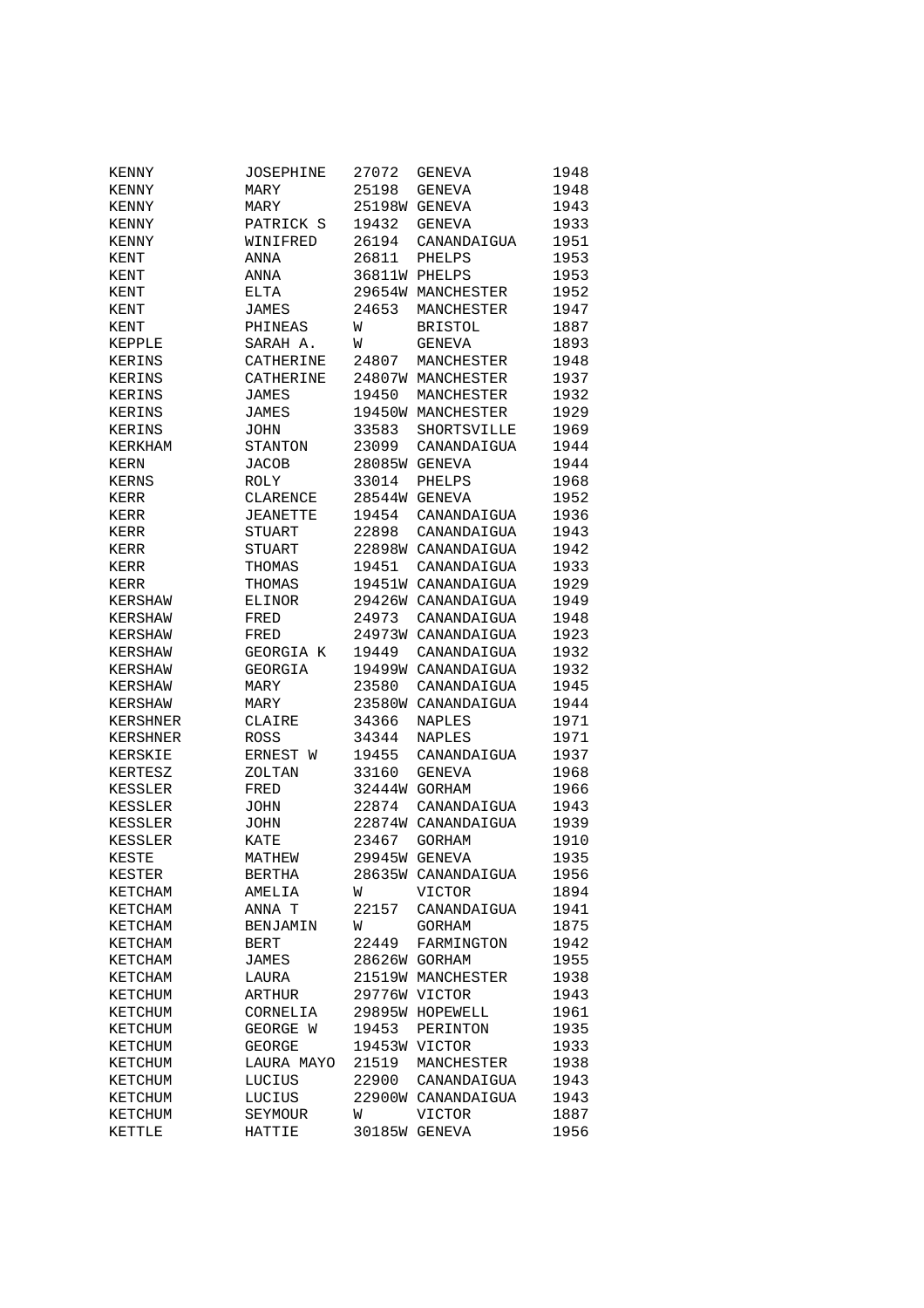| KETTLE        | JAMES             | 26464         | GENEVA               | 1952 |
|---------------|-------------------|---------------|----------------------|------|
| KETTLE        | JAMES             | 26464W        | <b>GENEVA</b>        | 1921 |
| <b>KEYES</b>  | <b>ARTHUR</b>     | 33428         | CLIFTON SPRINGS1968  |      |
| KEYES         | JAMES             |               | 24621W HONEOYE       | 1927 |
| <b>KEYES</b>  | JAMES             | 24631         | HONEOYE              | 1944 |
| KEYES         | LEWIS W           | 19452         | <b>GENEVA</b>        | 1935 |
| KEYES         | LEWIS             | 19452W        | <b>GENEVA</b>        | 1930 |
| KEYSER        | MINNIE            | 26726         | CLIFTON SPRINGS1952  |      |
| <b>KEYS</b>   | <b>JOHN</b>       | 23572         | CANANDAIGUA          | 1945 |
| <b>KEYS</b>   | <b>JOHN</b>       | 23572W        | CANANDAIGUA          | 1942 |
| KHOURY        | SAMUEL            | 33183         | <b>GENEVA</b>        | 1968 |
| KIBBE         | ADDIE             | 27779         | CANANDAIGUA          | 1955 |
| <b>KIBBE</b>  | ADDIE             | 27779W        | CANANDAIGUA          | 1955 |
| KIBBE         | <b>ESTHER</b>     | W             | CANANDAIGUA          | 1871 |
| KIBBE         | PERSIS A.         | W             | CANANDAIGUA          | 1872 |
| KIBBE         | WILLIAM B.        | W             | CANANDAIGUA          | 1882 |
| KIDDER        | FLORENCE          | 31526W NAPLES |                      | 1959 |
| KIDD          | FRANK             | 22497         | <b>GENEVA</b>        | 1929 |
| KIDD          | HATTIE            | 21683         | <b>GENEVA</b>        | 1939 |
| KIDMAN        | GEORGE J          | 21627         | DUTCHESS CO          | 1939 |
| KIDMAN        | GEORGE JR         | 26368         | S BRISTOL            | 1952 |
| KIDMAN        | LAURA             | 31340W NAPLES |                      | 1951 |
| KIDNEY        | FLORENCE D        | 19458         | <b>GENEVA</b>        | 1932 |
| KIKKERT       | ANNA              | 35108         | SENECA               | 1972 |
| KILE          | <b>RUSSELL</b>    | 33561         | CANADICE             | 1965 |
| KILKELLY      | <b>FRANK</b>      | 19461         | <b>GENEVA</b>        | 1936 |
| KILKELLY      | FRANK             |               | 19461W CANANDAIGUA   | 1935 |
| KILLIAN       | CAROLYN           |               | 31831W E. BLOOMFIELD | 1960 |
| KILLIAN       | PETER             | 29412W        | E BLOOMFIELD         | 1959 |
| KILLIGREW     | MARIA             | 25154         | <b>GENEVA</b>        | 1948 |
| KILLIGREW     | MARIA             | 25154W        | <b>GENEVA</b>        | 1940 |
| KILLIPS       | HENRY             | 23644         | HONEOYE              | 1945 |
| KILLIPS       | NELLIA            |               | 27287W RICHMOND      | 1952 |
| KILLIPS       | NELLIE            | 27287         | RICHMOND             | 1953 |
| KILPATRICK    | RAY               | 24481         | NAPLES               | 1937 |
| KIMBALL       | MYRTA             | 25688         | GENEVA               | 1949 |
| KIMBALL       | MYRTA             |               | 25688W GENEVA        | 1936 |
| KIMBER        | CHARLES           | W             | CANANDAIGUA          | 1880 |
| KIMBER        | IRVING            | 25219         | CANANDAIGUA          | 1949 |
| <b>KIMBER</b> | IRVING            | 25219W NAPLES |                      | 1945 |
| KIMBER        | MARTHA LYON 19459 |               | <b>NAPLES</b>        | 1933 |
| KIMBLE        | CHARLES           | 25067         | CANANDAIGUA          | 1948 |
| KIMBLE        | EARL              | 24451         | CANANDAIGUA          | 1944 |
| KIMBLE        | NORA L            | 19457         | CANANDAIGUA          | 1931 |
| KIMBLE        | NORA              |               | 19457W CANANDAIGUA   | 1927 |
| KIMBLE        | WESTLEY           | 33218         | CANANDAIGUA          | 1968 |
| KIMBLE        | WILLIAM           | 19460         | CANANDAIGUA          | 1935 |
| KIMBLE        | WILLIAM           |               | 19460W CANANDAIGUA   | 1928 |
| KIMMERLY      | JOHN              | 22107         | <b>GENEVA</b>        | 1940 |
| KIMMERLY      | JOHN              | 22107W        | GENEVA               | 1928 |
| KIMMITT       | MARY E.           | W             | GENEVA               | 1888 |
| KINCAID       | ANN               | 34004         | GENEVA               | 1970 |
| KINDE         | CAROLYN           | 25078         | CANANDAIGUA          | 1948 |
| KINDE         | CAROLYN           |               | 25078W CANANDAIGUA   | 1947 |
| KINDE         | FRED              | 26155         | CANANDAIGUA          | 1951 |
| KINDE         | FRED              |               | 26155W CANANDAIGUA   | 1951 |
| KINDE         | <b>HAROLD</b>     | 24307         | CANANDAIGUA          | 1946 |
|               |                   |               |                      |      |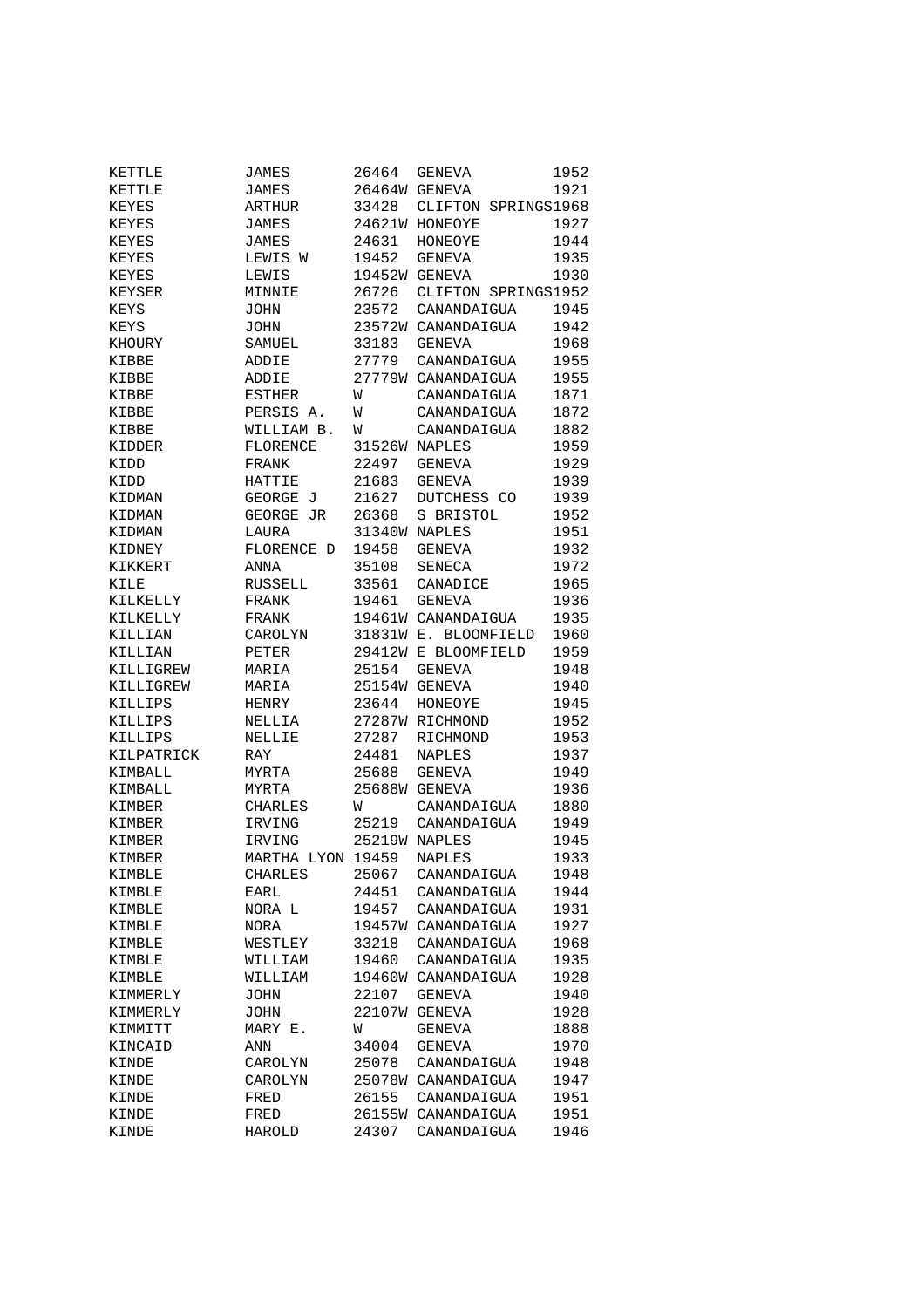| KINDE        | HARRIET           | 27922         | CANANDAIGUA                | 1956 |
|--------------|-------------------|---------------|----------------------------|------|
| KINDE        | HARRIET           |               | 27922W CANANDAIGUA         | 1955 |
| KINDELBERGER | <b>ERNEST</b>     | 29689W        | STANLEY                    | 1955 |
| KINDELBERGER | <b>SARA</b>       | 33110         | GORHAM                     | 1968 |
| KINDE        | LILLIAN E         | 21760         | CANANDAIGUA                | 1939 |
| KINDE        | LILLIAN           |               | 21760W CANANDAIGUA         | 1930 |
| KINDE        | STUART            | 35106         | CANANDAIGUA                | 1972 |
| <b>KING</b>  | ADA               | 25859         | CLIFTON SPRINGS1950        |      |
| KING         | ADA               |               | 25859W CLIFTON SPRINGS1946 |      |
| KING         | ALICE             | 24233         | S BRISTOL                  | 1946 |
| KING         | ALICE             | 24233W        | S BRISTOL                  | 1941 |
| KING         | ALICE             | 34295         | <b>GENEVA</b>              | 1971 |
| <b>KING</b>  | ALIDA             |               | 29041W GENEVA              | 1956 |
| <b>KING</b>  | CALLA             | 29182W        | CLIFTON SPRINGS1945        |      |
|              |                   | 19468         |                            | 1931 |
| <b>KING</b>  | CALVIN A          |               | SENECA                     |      |
| KING         | CHERYL            | 33219         | SHORTSVILLE                | 1968 |
| <b>KING</b>  | <b>COLE</b>       |               | 29592W FARMINGTON          | 1947 |
| <b>KING</b>  | ELLA C            | 19474         | MANCHESTER                 | 1936 |
| <b>KING</b>  | <b>ELLA</b>       |               | 19474W MANCHESTER          | 1929 |
| <b>KING</b>  | FLOOD             |               | 30879W GENEVA              | 1960 |
| <b>KING</b>  | GEORGE H          | 22068         | CLIFTON SPRINGS1940        |      |
| KING         | <b>GEORGE</b>     |               | 22068W CLIFTON SPRNGS 1920 |      |
| KING         | GERALD            | 34886         | FLORIDA                    | 1970 |
| <b>KING</b>  | HARRY             |               | 29097W GENEVA              | 1937 |
| <b>KING</b>  | HENRY             | 23416         | FARMINGTON                 | 1944 |
| <b>KING</b>  | HENRY             |               | 23416W FARMINGTON          | 1937 |
| <b>KING</b>  | IRVING D.         | W             | PHELPS                     | 1899 |
| KING         | <b>JANE</b>       | W             | CANANDAIGUA                | 1880 |
| KING         | JENNIE            | 23521         | <b>GENEVA</b>              | 1943 |
| KING         | JENNIE            | 23521W GENEVA |                            | 1933 |
| KING         | JESSIE M          | 21803         | MINERAL WELLS              | 1939 |
| KING         | JOSEPHINE         | 25068         | FARMINGTON                 | 1948 |
| KING         | LEWIS             | 27242         | <b>GENEVA</b>              | 1954 |
| KING         | MARY              | 33284         | FARMINGTON                 | 1968 |
| KING         | MINNIE            |               | 32639W GENEVA              | 1958 |
| KING         | NELLIE            | 24938         | <b>GENEVA</b>              | 1948 |
| KING         | <b>NORA</b>       | 29704W        | <b>GENEVA</b>              | 1960 |
| KINGPORT     | ELIZABETH         | 28667W        | <b>GENEVA</b>              | 1949 |
| KING         | <b>RICHARD</b>    | 34179         | CANANDAIGUA                | 1970 |
| KINGSBURY    | ALANTHA           | W             | CANANDAIGUA                | 1890 |
| KINGSBURY    | HAMPTON           | <b>M</b>      | CANANDAIGUA                | 1891 |
| KINGSBURY    | SARAH M           | 19473         | CANANDAIGUA                | 1936 |
| KINGSBURY    | SARAH             |               | 19473W CANANDAIGUA         | 1934 |
| KINGSLAND    | EDWARD            | W             | GENEVA                     | 1883 |
| KINGSLEY     | <b>ELNA</b>       |               | 29983W RICHMOND            | 1958 |
| KINGSLEY     | FLOYD             | 23489         | RICHMOND                   | 1945 |
| KINGSLEY     | WALTER            | 25162         | VICTOR                     | 1943 |
| KINGSTON     | PAUL THOMAS 19469 |               | CANANDAIGUA                | 1935 |
|              |                   |               |                            | 1935 |
| KINGSTON     | PAUL              | 22954         | 19469W CANANDAIGUA         |      |
| KING         | WADE              |               | CANANDAIGUA                | 1943 |
| KING         | WADE              |               | 22954W MANCHESTER          | 1938 |
| KINNE        | ALFRED            |               | 29874W GENEVA              | 1955 |
| KINNEAR      | FLORENCE          |               | 19472W CANANDAIGUA         | 1923 |
| KINNEAR      | LILLA             | 29812W        | CANANDAIGUA                | 1961 |
| KINNEAR      | LLOYD             | 34636         | GORHAM                     | 1971 |
| KINNEAR      | TLORENCE E        | 19472         | CANANDAIGUA                | 1935 |
| KINNE        | MABEL             | 34090         | <b>GENEVA</b>              | 1970 |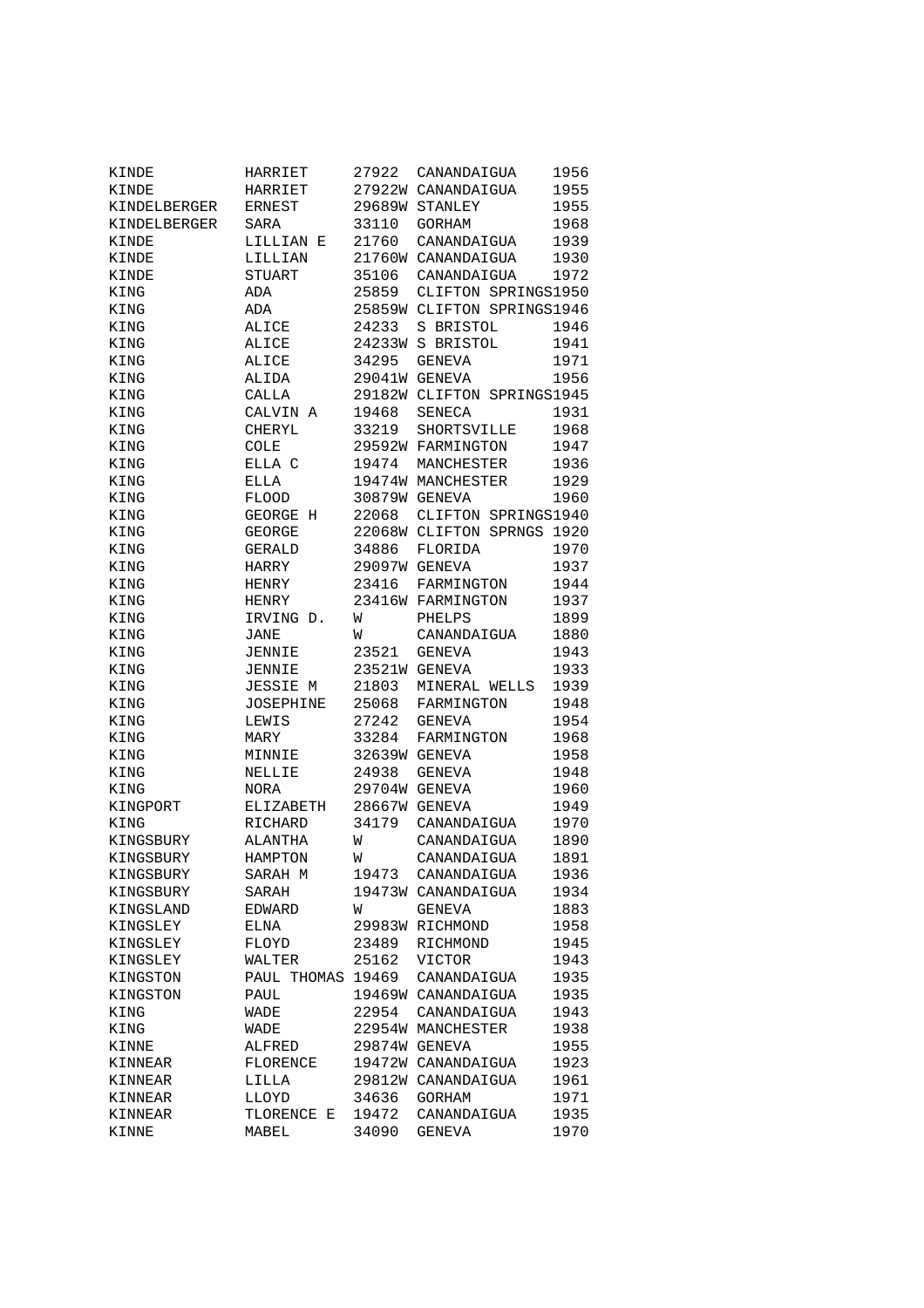| KINNER          | GERTRUDE         | 25365         | SENECA           | 1949 |
|-----------------|------------------|---------------|------------------|------|
| KINNER          | WILLIAM          | 27448         | SENECA           | 1955 |
| KINNER          | WILLIAM          | 27448W        | SENECA           | 1952 |
| KINNEY          | ANNA             | 24160         | GENEVA           | 1945 |
| KINNEY          | ANNA             | 24160W        | <b>GENEVA</b>    | 1938 |
| KINNEY          | LAWRENCE         | 19467         | GENEVA           | 1930 |
| KINNEY          | LAWRENCE         | 19467W        | <b>GENEVA</b>    | 1925 |
| KINNEY          | LOUISE           | 30608W        | <b>GENEVA</b>    | 1961 |
| KINNEY          | MARGARET         | GIL21981      | GENEVA           | 1940 |
| KINNEY          | MARY             | 24641         | GENEVA           | 1947 |
| KINNEY          | MARY             | 24641W        | <b>GENEVA</b>    | 1942 |
| KINNEY          | MATTIE A         | 21658         | GENEVA           | 1939 |
| KINNEY          | MATTIE           | 21658W        | <b>GENEVA</b>    | 1932 |
| KINNEY          | WILLIAM          | 25740         | GENEVA           | 1950 |
| KINNEY          | WILLIAM          | 25740W        | <b>GENEVA</b>    | 1942 |
| KINSELLA        | ELLEN            | 22395         | SHORTSVILLE      | 1941 |
| KINSELLA        | JENNIE           | 25700         | CANANDAIGUA      | 1950 |
| KINSELLA        | JENNIE           | 25700W        | CANANDAIGUA      | 1946 |
| KINSELLA        | JOHN             | 34864         | CANANDAIGUA      | 1972 |
| KINSELLA        | MARTIN           | M             | MANCHESTER       | 1890 |
| KINSELLA        | THOMAS           | 24794         | CANANDAIGUA      | 1946 |
| KINSELLA        | THOMAS           | 30203W        | CANANDAIGUA      | 1939 |
| KINSEY          | ETHEL            | 32286W        | CANANDAIGUA      | 1966 |
| KINSMAN         | EDWARD           | 35224         | CANANDAIGUA      | 1972 |
| KINSMAN         | <b>HERBERT</b>   | 19471         | CANANDAIGUA      | 1936 |
| <b>KINSMAN</b>  | <b>MARY</b>      | 23135         | FARMINGTON       | 1944 |
| KINSMAN         | MONROE W         | 19470         | FARMINGTON       | 1935 |
| KIPPEN          | GEORGE           | W             | GENEVA           | 1889 |
| KIPP            | HARRIET          | 25625         | PHELPS           | 1950 |
| KIPP            | <b>JASON</b>     | 34058         | <b>GENEVA</b>    | 1970 |
| KIPP            | MARY             | 35072         | GORHAM           | 1972 |
| KIPP            | RALPH            | 29909W        | RALPH            | 1960 |
| KIRBY           | ALBERT           | 31505W        | <b>GENEVA</b>    | 1954 |
| KIRBY           | MARTHA           | 27142         | <b>GENEVA</b>    | 1954 |
| KIRBY           | MARTHA           | 27142W        | <b>GENEVA</b>    | 1946 |
| KIRKHAM         | <b>STANTON</b>   | 23099W        | CANANDAIGUA      | 1916 |
| KIRKMIRE        | FRANK P          | 19479         | <b>ROCHESTER</b> | 1936 |
| <b>KIRKMIRE</b> | MINNIE           | 19478         | NAPLES           | 1933 |
| KIRKPATRICK     | AGNES            | 23100         | HOPEWELL         | 1944 |
| KIRKPATRICK     | <b>ALEXANDER</b> | 27480         | SENECA           | 1954 |
| KIRTLAND        | MARY B           | 19481         | PENN YAN         | 1938 |
| KIRTLAND        | MARY             | 19481W PHELPS |                  | 1934 |
| KIRTLAND        | MARY             | 27694         | CANANDAIGUA      | 1954 |
| KISOR           | ADDIE G          | 21822         | OVID             | 1939 |
| KISOR           | <b>CHARLES</b>   | 27219         | HOPEWELL         | 1954 |
| KISOR           | <b>CHARLES</b>   | 27219W        | HOPEWELL         | 1953 |
| KISSANE         | JOHN             | 25521         | SENECA           | 1949 |
| KISTNER         | LOUISA           | 24931         | S BRISTOL        | 1921 |
| KITCHELL        | WILLIAM D        | 19480         | CANANDAIGUA      | 1938 |
| KITCHELL        | WILLIAM          | 19480W        | <b>GENEVA</b>    | 1936 |
| KITZING         | HARRIET          | 26700         | <b>VICTOR</b>    | 1952 |
| KLAPP           | GEORGE           | 33485         | NAPLES           | 1969 |
| KLEMANN         | HENRY            | 33436         | RICHMOND         | 1969 |
| KLESS           | FLOYD            | 31321W        | CANANDAIGUA      | 1960 |
| KLINE           | GERTRUDE         | 25588         | GENEVA           | 1949 |
| KLINE           | GERTRUDE         | 25588W        | GENEVA           | 1949 |
| KLINE           | JOHN             | 19483         | NAPLES           | 1933 |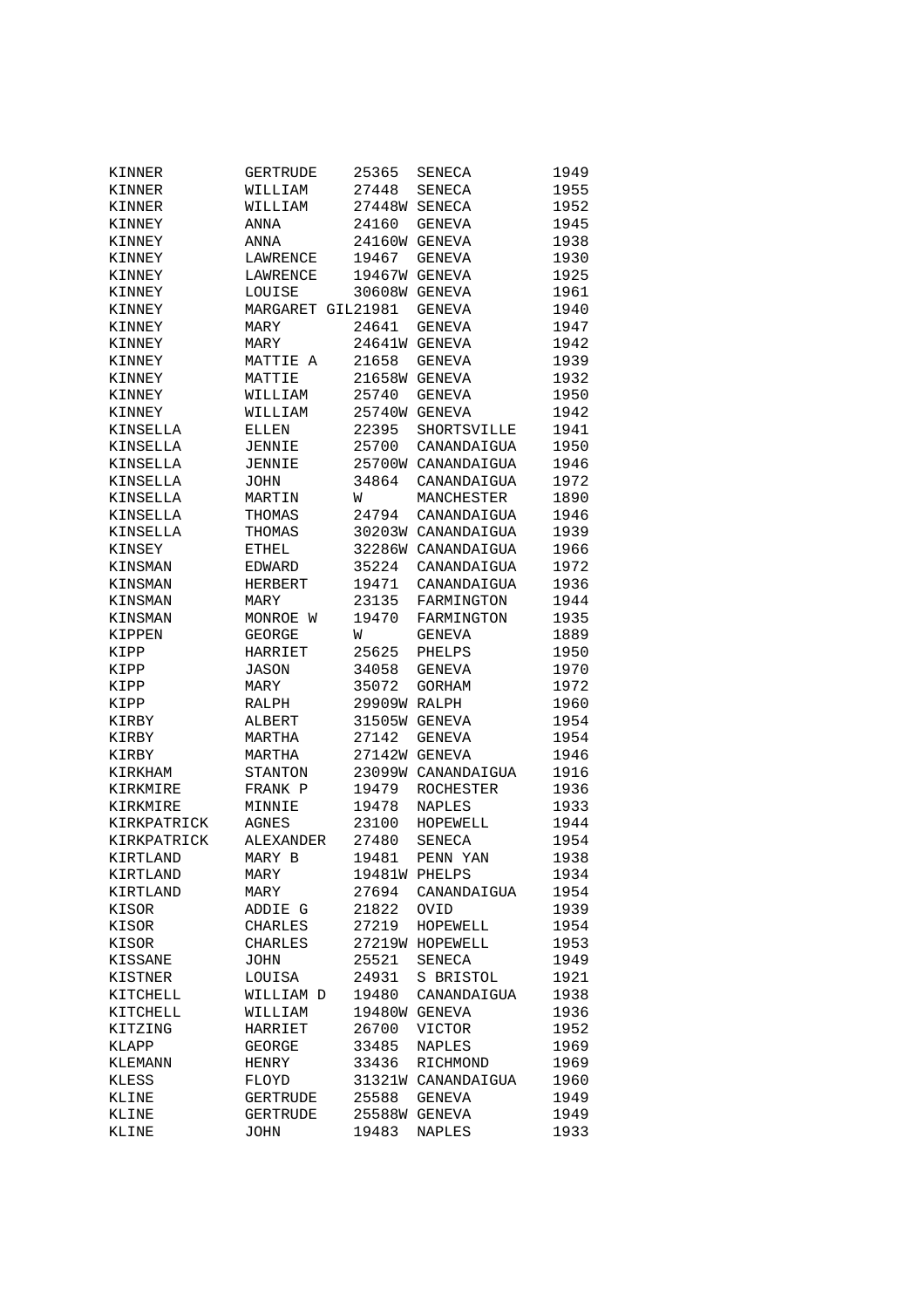| KLINGBEIL     | FREDERIC       | 24739         | <b>VICTOR</b>             | 1947         |
|---------------|----------------|---------------|---------------------------|--------------|
| KLING         | CARRIE         |               | 29899W CALIFORNIA         | 1947         |
| KLINGENBERGER | <b>CHARLES</b> | 31039W NAPLES |                           | 1951         |
| KLINGENBERGER | ELIZABETH      | 23997         | <b>NAPLES</b>             | 1946         |
| KLING         | JOHN           | 19482         | NAPLES                    | 1932         |
| <b>KLING</b>  | LEWIS          | 25377         | <b>NAPLES</b>             | 1949         |
| KLINGMAN      | HARRY          |               | 30021W CANANDAIGUA        | 1960         |
| <b>KLOPER</b> | EDWARD         | 35036         | GENEVA                    | 1972         |
| KLOPFER       | ALBERT         |               | 28769W GENEVA             | 1957         |
| KLOPFER       | LOUIS          | 32868         | GENEVA                    | 1967         |
| KLUBE         | <b>GUSTAVE</b> | 34661         | GENEVA                    | 1971         |
| <b>KLUE</b>   | GEORGE         | 22691         | GENEVA                    | 1943         |
| KLUE          | JOSEPH         | 27599         | <b>GENEVA</b>             | 1955         |
| KLUE          | JOSEPH         |               | 27599W GENEVA             | 1946         |
| <b>KLUG</b>   | EVA            | 24444         | <b>NAPLES</b>             | 1947         |
| <b>KLUG</b>   | <b>EVA</b>     | 24444W NAPLES |                           | 1940         |
| <b>KLUG</b>   | FRANK          | 30714W GENEVA |                           | 1962         |
| <b>KLUG</b>   | <b>GEORGE</b>  | 23056         | NAPLES                    | 1944         |
| <b>KLUG</b>   | <b>GEORGE</b>  | 23056W NAPLES |                           | 1919         |
| <b>KLUG</b>   | GEORGE         | 27556         | <b>GORHAM</b>             | 1955         |
| <b>KLUG</b>   | GEORGE         | 27556W GORHAM |                           | 1954         |
| <b>KLUG</b>   | MARGARET       | 28615W GORHAM |                           | 1954         |
| KLUG          | MIMA           | 27991         | GENEVA                    | 1954         |
| <b>KLUG</b>   | THOMAS         | 33090         | CANANDAIGUA               | 1963         |
|               |                |               |                           |              |
| KNAPP         | ALMIRA         | 24633         | GORHAM                    | 1904         |
| KNAPP         | ALMIRA         |               | 24633W GORHAM             | 1901<br>1931 |
| KNAPP         | CHARLES L      | 19491         | <b>NAPLES</b>             |              |
| <b>KNAPP</b>  | CLARA S        | 19494         | CLIFTON SPRINGS1938       |              |
| KNAPP         | CLARA          | 24692         | BETHLEHEM PA              | 1947         |
| <b>KNAPP</b>  | HERBERT        | 35161         | CLIFTON SPRINGS1962       |              |
| KNAPP         | JAMES H.       | W             | HOPEWELL                  | 1888         |
| KNAPP         | JAMES          | 33085         | GORHAM                    | 1968         |
| <b>KNAPP</b>  | LEONARD H.     | <b>W</b>      | HOPEWELL                  | 1873         |
| <b>KNAPP</b>  | LUCILLE        | 32684W GENEVA |                           | 1966         |
| KNAPP         | LUCY           | 26606         | MANCHESTER                | 1952         |
| KNAPP         | LUCY           |               | 26606W MANCHESTER         | 1938         |
| KNAPP         | MAHALA         | W             | HOPEWELL                  | 1887         |
| KNAPP         | MARY           | 28864W SENECA |                           | 1954         |
| <b>KNAPP</b>  | MEDA           | 34147         | HOPEWELL                  | 1970         |
| <b>KNAPP</b>  | <b>OTTO</b>    | 34761         | <b>GENEVA</b>             | 1972         |
| KNAPP         | WALTER         | 23399         | CANANDAIGUA               | 1944         |
| KNAPP         | WALTER         |               | 23399W CANANDAIGUA        | 1944         |
| KNAUSS        | JOSEPH         |               | 23408 CLIFTON SPRINGS1945 |              |
| KNICKERBACKER | FANNIE         | 22807         | GENEVA                    | 1943         |
| KNICKERBOCKER | ALICE          | 31417W NAPLES |                           | 1961         |
| KNICKERBOCKER | EDITH          | 32476W NAPLES |                           | 1966         |
| KNICKERBOCKER | FANNIE         | 22807W GENEVA |                           | 1929         |
| KNICKERBOCKER | KATIE A.       | W             | MANCHESTER                | 1881         |
| KNICKERBOCKER | MONROE         | 25002         | PHELPS                    | 1948         |
| KNICKERBOCKER | MONROE         | 25002W PHELPS |                           | 1947         |
| KNIGHT        | CHARLES C      | 19490         | GENEVA                    | 1931         |
| KNIGHT        | CHARLES        | 19490W GENEVA |                           | 1927         |
| KNIGHT        | ELIZABETH      | 25040         |                           | 1948         |
| KNIGHT        | EMMA L         | 19492         | GENEVA                    | 1933         |
| KNIGHT        | EMMA           | 19492W GENEVA |                           | 1933         |
| KNIGHT        |                |               |                           |              |
|               | NORA C         | 19493         | GENEVA                    | 1935         |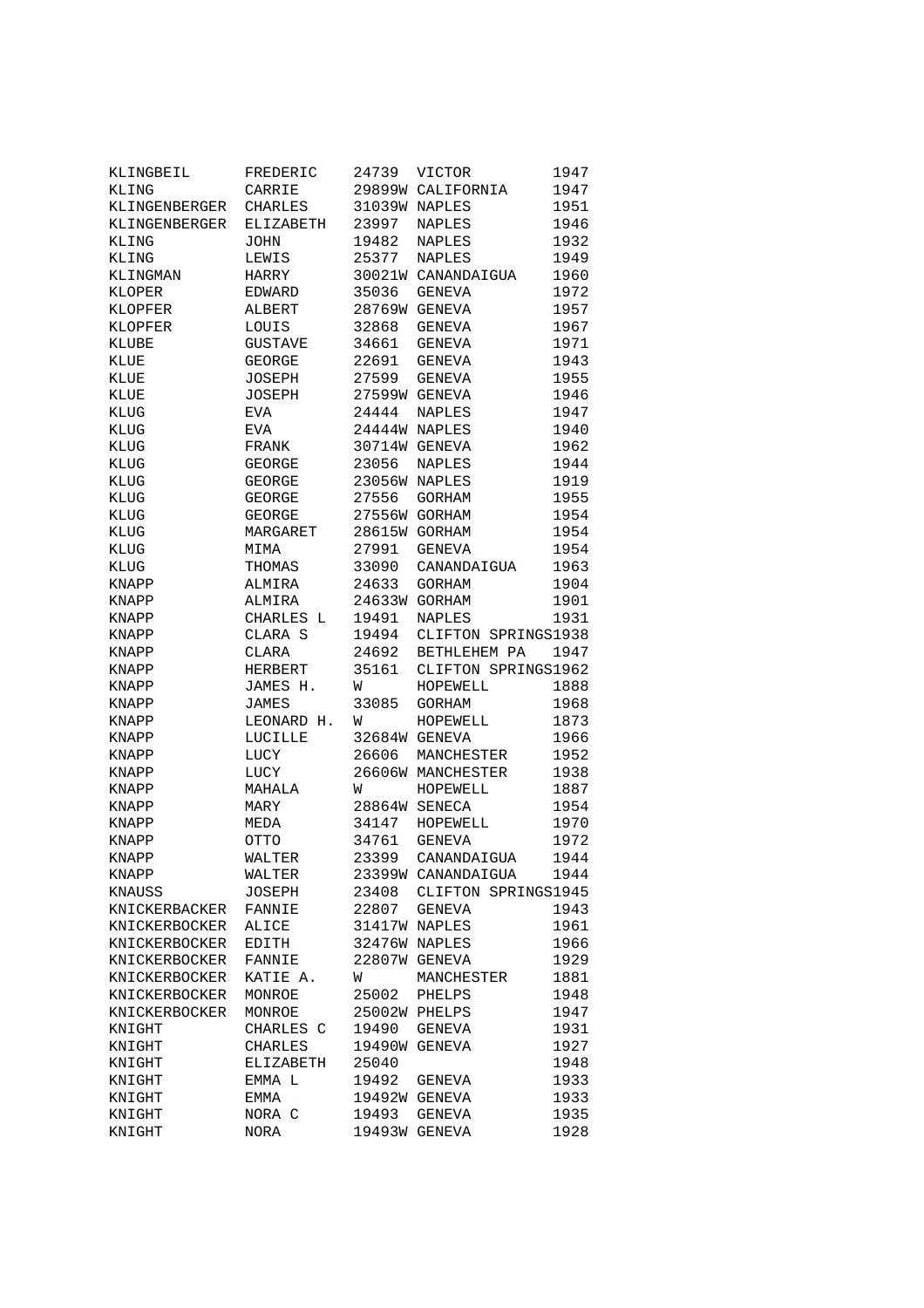| KNIGHT        | PATRICK       | 19488         | 1931<br>GENEVA             |
|---------------|---------------|---------------|----------------------------|
| KNIGHT        | PHOEBE E      | 19489         | 1931<br><b>GENEVA</b>      |
| KNOCHE        | MARY          | 31514W        | 1964<br>NAPLES             |
| KNOPF         | ELMER         | 34321         | CLIFTON SPRINGS1971        |
| KNOPF         | FRANK         | 22640         | CANANDAIGUA<br>1942        |
| KNOURY        | JULIA         | 32858         | 1968<br>GENEVA             |
| KNOWLES       | CHAUNCEY      | W             | CANANDAIGUA<br>1872        |
| KNOWLTON      | THOMAS        | 33938         | 1966<br>GENEVA             |
| KNUDSEN       | JOHN          | 33950         | 1970<br>GENEVA             |
| KOBY          | C. E.         | 19497         | 1938<br>COHOCTON           |
| <b>KOBY</b>   | C.E.          | 19497W        | <b>NAPLES</b><br>1937      |
| KOBY          | CHRISTIAN     | W             | <b>NAPLES</b><br>1883      |
| KOBY          | KATHERINE J   | 19496         | 1936<br>NAPLES             |
| KOBY          | KATHERINE     | 19496W        | 1916<br><b>NAPLES</b>      |
| KOBY          | MARTHA        | 34853         | 1972<br><b>NAPLES</b>      |
| KOBY          | TIMOTHY       | 33671         | 1969<br>S BRISTOL          |
| KOEHLER       | <b>GEORGE</b> | 27459         | CANANDAIGUA<br>1954        |
| KOEHLER       | GEORGE        |               | 27459W CANANDAIGUA<br>1941 |
| KOEHLER       | KATHERINE     |               | 1955<br>28378W CANANDAIGUA |
| KOEHLER       | LILLIAN       | 21616W GENEVA | 1926                       |
| KOEHLER       | MARY          |               | 1958<br>29185W CANANDAIGUA |
| KOEHLER       | WILLIAM       | 27593         | 1947<br>CANANDAIGUA        |
| KOEHLER       | WILLIAM       |               | 27593W CANANDAIGUA<br>1947 |
| KOHMANN       | ARK           | 30835W        | CANANDAIGUA<br>1956        |
| KOHN          | KARL          | 26302         | 1951<br>CANANDAIGUA        |
| KOLARICK      | <b>JOSEPH</b> | 34880         | 1972<br>CANANDAIGUA        |
| KOMMER        | ANNA          | 25054         | 1948<br>MANCHESTER         |
| KOMMER        | ANNA          | 25054W        | 1942<br>MANCHESTER         |
| KOMMER        | JACOB         | 22413         | MANCHESTER<br>1942         |
| <b>KOMMER</b> | <b>JACOB</b>  | 22413W        | 1934<br>MANCHESTER         |
| KOMMER        | MARTIN        | 24806         | 1946<br>MANCHESTER         |
| KOMMER        | SUSAN         | 34920         | 1971<br>MANCHESTER         |
| KOON          | CHRISTOPHER W |               | 1877<br>RICHMOND           |
| KORNBAU       | MILDRED       | 27857         | <b>BRISTOL</b><br>1954     |
| KOSIENSKI     | DANIEL        | 33554         | 1969<br>GENEVA             |
| KOSSOW        | DOROTHY       | 34024         | VICTOR<br>1969             |
| KOSTNER       | LAURA         | 34331         | CANANDAIGUA<br>1971        |
| KOTTEKER      | ANNA          | 22369         | 1942<br>HOPEWELL           |
| KOTTEKER      | ANNA          | 22369W        | 1935<br>CHAPIN             |
| <b>KRAFT</b>  | JOSEPH        | 27496         | 1955<br>RICHMOND           |
| KRAFT         | <b>JOSEPH</b> |               | 1954<br>27496W RICHMOND    |
| KRALL         | BELLE         | 22486         | 1942<br>GENEVA             |
| KRALL         | HARRY D       | 21959         | 1940<br>GENEVA             |
| KRALL         | HARRY         | 21959W GENEVA | 1940                       |
| KRALOVIC      | MICHAEL       | 27243         | CLIFTON SPRINGS1943        |
| KRALOVIC      | MICHAEL       |               | 27243W CLIFTON SPRINGS1953 |
| KRANTZ        | MYRA          |               | 1955<br>31084W SHORTSVILLE |
| <b>KRAPE</b>  | <b>JOSEPH</b> | 26989         | <b>NAPLES</b><br>1953      |
| KRAPE         | JOSEPH        | 26989W NAPLES | 1940                       |
| <b>KRAPE</b>  | PHILIP        | 35069         | <b>NAPLES</b><br>1972      |
| <b>KRASKA</b> | MINERVA       | 29483W VICTOR | 1953                       |
| KREBBS        | CHARLES       | 25566         | 1950<br>GENEVA             |
| KREGLOH       | EDWIN S       | 19498         | 1933<br>PHELPS             |
| KREGLOH       | EDWIN         | 19498W PHELPS | 1929                       |
| KREGLOH       | KATE H        | 21542         | SENECA<br>1939             |
| KREGLOH       | KATE          | 21542W PHELPS | 1936                       |
| KREGLOH       | WILLIS        | 24930         | CLIFTON SPRINGS1947        |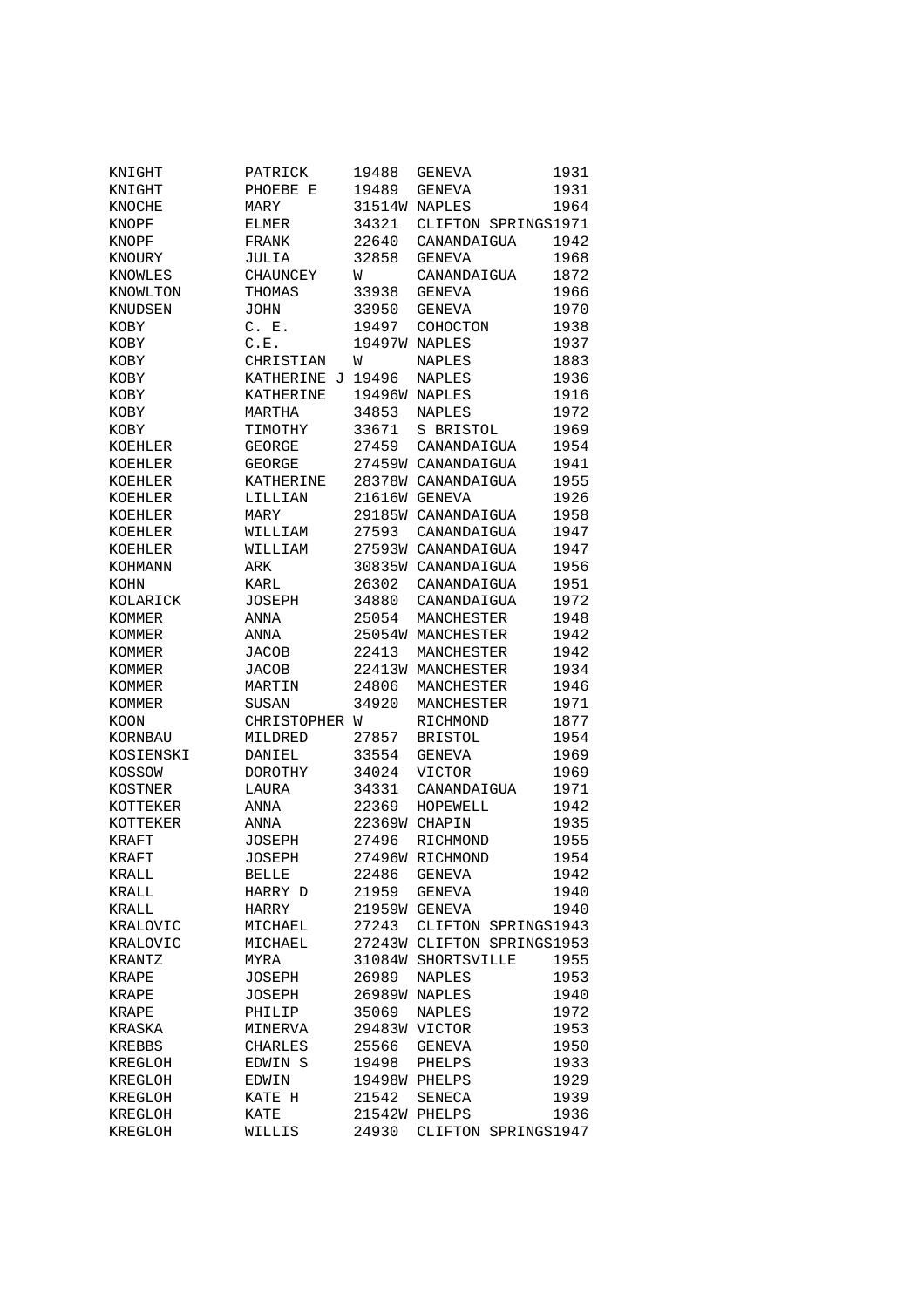| <b>KRENZ</b>    | <b>GUSTAVE</b>    | 23649         | W BLOOMFIELD                | 1945 |
|-----------------|-------------------|---------------|-----------------------------|------|
| KREPPENECK      | <b>ALBERTA</b>    | 26663         | CLIFTON SPRINGS1951         |      |
| KREPPENECK      | CHARLES           | 22950         | SENECA                      | 1943 |
| KRETCHMER       | GEORGE B          | 19499         | SENECA                      | 1920 |
| KREWER          | <b>BLANCH</b>     | 30146W        | CANANDAIGUA                 | 1939 |
| KROLL           | <b>BELLE</b>      | 22486W        | <b>GENEVA</b>               | 1941 |
| <b>KRUPCHAK</b> | ANASTASIA         | 33015         | <b>GENEVA</b>               | 1968 |
| KRUPCHAK        | <b>JOHN</b>       | 25827         | <b>GENEVA</b>               | 1950 |
| KRYSINSKI       | NELLIE            | 22814         | <b>GENEVA</b>               | 1934 |
| KUCKLEBERG      | ROMANIE           | 19501         | MANCHESTER                  | 1931 |
| KUCKLEBERG      | ROMANIE           | 19501W        | MANCHESTER                  | 1916 |
| KUCKLEBURG      | PETER             | 19504         | MANCHESTER                  | 1934 |
| KUCKLEBURG      | PETER             | 19504W        | MANCHESTER                  | 1932 |
| KUHN            | ANNA              |               | 32638W CLIFTON SPRINGS1963  |      |
| KUHN            | <b>GEORGE</b>     | 27772         | CLIFTON SPRINGS1955         |      |
| KUHN            | <b>GEORGE</b>     | 27772W        | CLIFTON SPRINGS1955         |      |
| $\textsc{KUHN}$ | MILTON L          | 19503         | WAYLAND                     | 1932 |
| KUHN            | <b>ROBERT</b>     | 32436W        | PHELPS                      | 1966 |
| KUNES           | <b>DANA</b>       | 25456         | <b>RUSHVILLE</b>            | 1949 |
| <b>KUNES</b>    | FRANK E           | 19505         | MANCHESTER                  | 1934 |
| <b>KUNES</b>    | FRANK             |               | 19505W CLIFTON SPRINGS1931  |      |
| <b>KUNES</b>    | <b>JOHN</b>       | 33769         | MANCHESTER                  | 1969 |
| KUNES           | MARY              | 23759         | GORHAM                      | 1938 |
| KUNEY           | LEROY             | 23475         | <b>GENEVA</b>               | 1945 |
| <b>KUNEY</b>    | LUCIA             | 26956         | <b>GENEVA</b>               | 1953 |
| KUNEY           | LUCIA             | 26956W        | <b>GENEVA</b>               | 1952 |
| KUNEY           | WILLIAM           | 25058         | <b>GENEVA</b>               | 1948 |
| KUNEY           | WILLIAM           | 25058W        | <b>GENEVA</b>               | 1929 |
| KUNOW           | EMILY             | 19506         | CANANDAIGUA                 | 1937 |
| KURTZ           | JULIA             | 27234         | PHELPS                      | 1954 |
| KURTZ           | JULIA             | 27234W        | PHELPS                      | 1953 |
| KYLE            | BRIDGET I         | 19502         | W.<br><b>BLOOMFIELD</b>     | 1931 |
| KYLE            | <b>BRIDGET</b>    |               | 19502W W BLOOMFIELD         | 1931 |
| KYLE            | JAMES A           | 21678         | W BLOOMFIELD                | 1921 |
| KYTE            | FLOYD             | 30199W        | SHORTSVILLE                 | 1959 |
| LA BARN         | ELLEN GRABY       | 19513         | <b>GENEVA</b>               | 1931 |
| LA BARN         | <b>GEORGE</b>     | 19517         | <b>GENEVA</b>               | 1934 |
| LABARN          | <b>ELLEN</b>      | 19513W        | <b>GENEVA</b>               | 1927 |
| LABIGAN         | BENJAMIN          | 24166W GENEVA |                             | 1946 |
| LABIGAN         |                   |               |                             | 1957 |
|                 | FLORENCE<br>ALICE | 28833W        | GENEVA<br>19519 CANANDAIGUA |      |
| LACEY           |                   |               |                             | 1936 |
| LACEY           | ALICE             |               | 19519W CANANDAIGUA          | 1933 |
| LACEY           | CATHARINE         | W             | CANANDAIGUA                 | 1882 |
| LACEY           | JOHANNAH          | <b>M</b>      | RICHMOND                    | 1883 |
| LACEY           | JOHN W            | 19515         | <b>NAPLES</b>               | 1933 |
| LACEY           | JOHN              |               | 19515W NAPLES               | 1913 |
| LACEY           | LAURENCE          | W             | BRISTOL                     | 1883 |
| LACEY           | LOUISE            | 22349W NAPLES |                             | 1933 |
| LACLAIR         | FREDERICK         | 31207W PHELPS |                             | 1961 |
| LACLARE         | ARTHUR            |               | 31423W GENEVA               | 1957 |
| LACLARE         | GERTRUDE          |               | 32838W VICTOR               | 1950 |
| LACY            | LAUREN W.         | W             | GENEVA                      | 1885 |
| LADD            | MARY CHAPMAN19516 |               | VICTOR                      | 1933 |
| LADD            | MARY              |               | 19516W VICTOR               | 1933 |
| LADUKE          | FRANK             | 29379W GENEVA |                             | 1957 |
| LADU            | SARAH             | W             | MANCHESTER                  | 1881 |
| LAFARO          | FRANCES           | 33959         | <b>GENEVA</b>               | 1970 |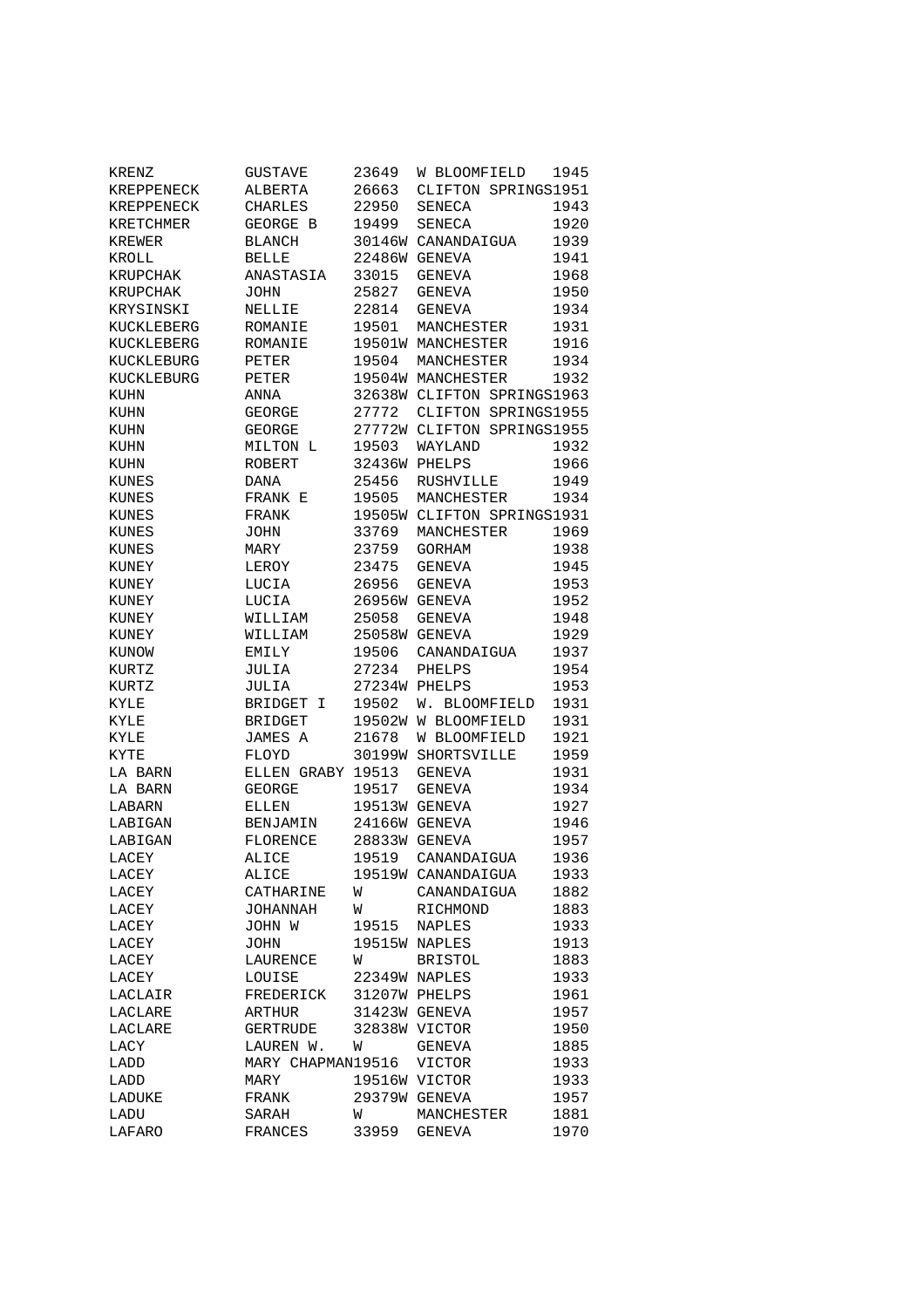| LAHEY             | NANCY          |                 | 30277W RICHMOND     | 1961         |
|-------------------|----------------|-----------------|---------------------|--------------|
| LAIDLAW           | WALTER         | W               | <b>GENEVA</b>       | 1875         |
| LAING             | IONA           |                 | 27290W S BRISTOL    | 1951         |
| LAING             | JANETTE<br>Ε.  | W               | CANANDAIGUA         | 1880         |
| LAIN              | HENRY          | 34539           | <b>GENEVA</b>       | 1971         |
| LAIRD             | <b>AMY</b>     | 26692W          | CANANDAIGUA         | 1950         |
| LAKE              | AMELIA         | 27497W          | HOLCOMB             | 1954         |
| LAKE              | CHARLES W      | 21608           | W BLOOMFIELD        | 1939         |
| LAKE              | <b>CHARLES</b> | 21608W          | E BLOOMFIELD        | 1934         |
| LAKE              | GRANT          | 19518           | CLIFTON SPRINGS1934 |              |
| LAKE              | GRANT          | 19518W          | PHELPS              | 1933         |
| LAKE              | LEO            |                 | 27600W CANANDAIGUA  | 1947         |
| LAKE              | RAYMOND        |                 | 32459W CANANDAIGUA  | 1947         |
| LAKE              | SARAH          | 33681           | CLIFTON SPRINGS1969 |              |
| LALLY             | <b>BRIDGET</b> |                 | 22138W GENEVA       | 1933         |
| LALLY             | CHARLOTTE      | 30182W PHELPS   |                     | 1956         |
| LALLY             | JOHN           | 19514           | GENEVA              | 1921         |
| LALLY             | PAULINA        | 34167           | <b>GENEVA</b>       | 1970         |
| LALLY             | THERESA        | 25314W PHELPS   |                     | 1948         |
| LALLY             | WILLIAM        | 25036W PHELPS   |                     | 1938         |
| LAMB              | EMMA G.        | 19531           | <b>NAPLES</b>       | 1936         |
| LAMB              | <b>EMMA</b>    | 19531W NAPLES   |                     | 1930         |
| LAMBERT           | JAMES W.       | 19530           | <b>SENECA</b>       | 1935         |
| LAMBERT           | JAMES          | 19530W          | SENECA              | 1927         |
| LAMBERT           | LEONARD        | 32681W          | GORHAM              | 1951         |
| LAMBERT           | NORA           | 33828           | CANANDAIGUA         | 1970         |
| LAMBERT           | THOMAS         | W               | RICHMOND            | 1873         |
| LAMBO             | <b>JAMES</b>   | 33111           | CANADICE            | 1968         |
| LAMBO             | JAMES          | 35096           | CANADICE            | 1972         |
|                   |                | 19525           |                     | 1931         |
| LAMPHEAR          | ALBERTA M      |                 | PHELPS              | 1888         |
| LAMPORT           | WILLIAM        | W               | CANANDAIGUA         |              |
| LAMSON            | ALBERT         |                 | 32572W SENECA       | 1966<br>1952 |
| LANASA            | HELEN          | 34130           | 27081W GENEVA       | 1970         |
| LANCIA            | RAYMOND        |                 | <b>GENEVA</b>       |              |
| LANCKTON          | HOWARD         |                 | 24839W CANANDAIGUA  | 1945         |
| LAND              | ELIZABETH      | 19532<br>19532W | <b>NAPLES</b>       | 1937         |
| LAND              | ELIZABETH      |                 | NAPLES              | 1937         |
| LAND              | FRANK A.       | 19533           | GENEVA              | 1938         |
| LANDINO           | CAROLYN        | 34589           | NAPLES              | 1971         |
| LANDIS            | <b>DOROTHY</b> | 35146           | STANLEY             | 1972         |
| LANDMAN           | RUDOLPH        |                 | 25899W BRISTOL      | 1944         |
| LANDON            | NORA           | 34593           | MANCHESTER          | 1971         |
| <b>LANDSCHOOT</b> | FRANK          | 31216W PHELPS   |                     | 1952         |
| <b>LANDSCHOOT</b> | ROBERTA        | 34380           | CLIFTON SPRINGS1971 |              |
| LANDUYT           | CYRIEL         | 19528           | PHELPS              | 1934         |
| LANDUYT           | <b>EUGENIA</b> | 34848           | PHELPS              | 1971         |
| LANDUYT           | HENRY          |                 | 29693W PHELPS       | 1960         |
| LANDUYT           | JOSEPH         |                 | 30853W HOPEWELL     | 1962         |
| LANE              | AMBERT         |                 | 21928W VICTOR       | 1928         |
| LANE              | AUDREY         |                 | 31602W GORHAM       | 1949         |
| LANE              | BELDIN         |                 | 23501W CANANDAIGUA  | 1935         |
| LANE              | DANIEL         | W               | CANANDAIGUA         | 1887         |
| LANE              | ELIZABETH      |                 | 27672W GENEVA       | 1952         |
| LANE              | FRANK          |                 | 19533W GENEVA       | 1936         |
| LANE              | IRMA           |                 | 29721W CANANDAIGUA  | 1935         |
| LANE              | LAURA          | 29511W VICTOR   |                     | 1948         |
| LANE              | RHODA          | W               | FARMINGTON          | 1888         |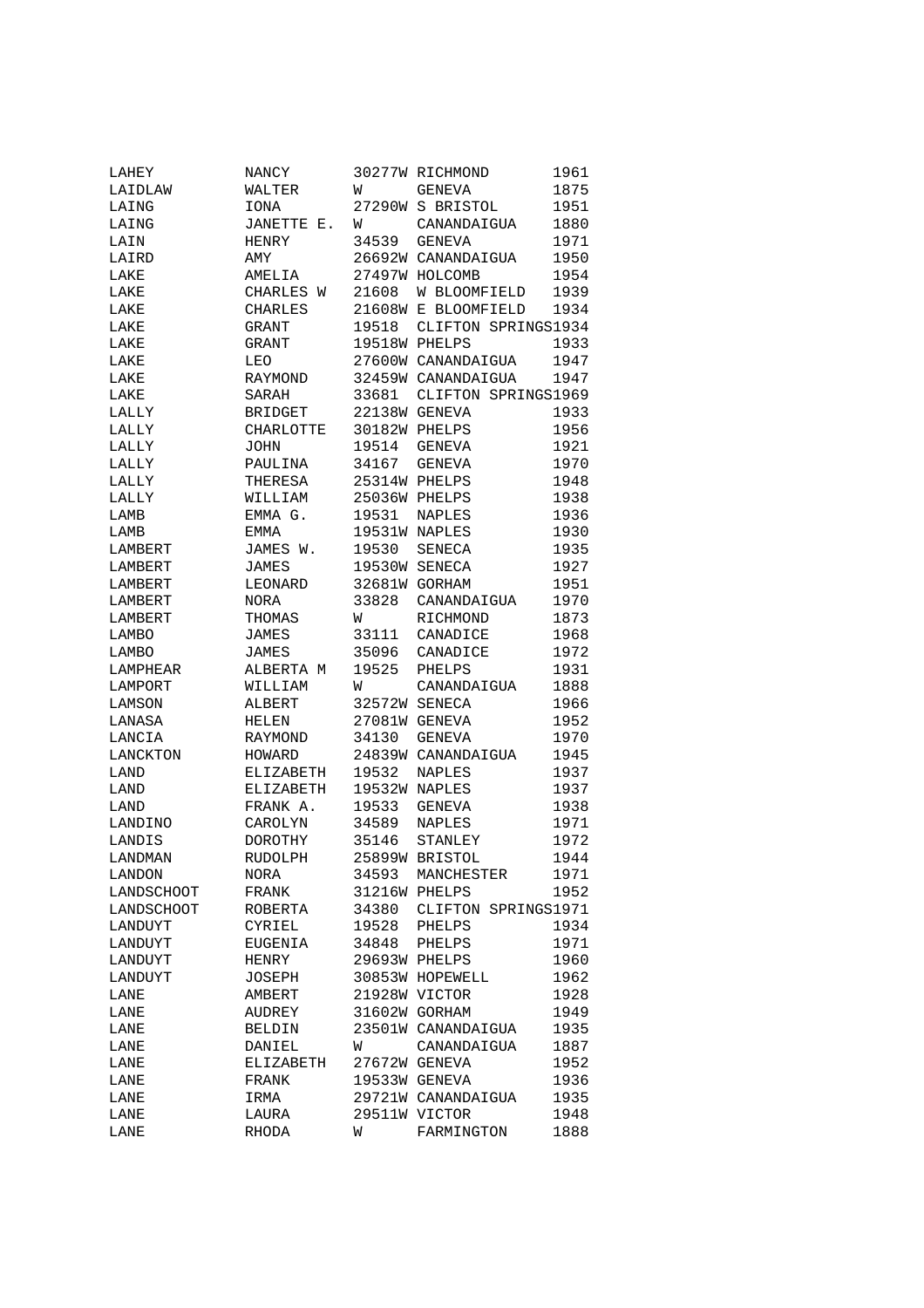| LANE              | ROSE                     |               | 24044W GENEVA                 | 1936 |
|-------------------|--------------------------|---------------|-------------------------------|------|
| LANE              | WARREN                   |               | 31446W CANANDAIGUA            | 1964 |
| LANG              | CATHERINE                | W             | CANANDAIGUA                   | 1891 |
| LANGDON           | ELLA C.                  | 19529         | GENEVA                        | 1943 |
| LANGDON           | ELLA                     |               | 19529W GENEVA                 | 1933 |
| LANGE             | THEODORE                 |               | 32033W VICTOR                 | 1949 |
| LANGFITT          | ANNE                     |               | 27411W GENEVA                 | 1953 |
| LANG              | GEORGE                   |               | 24344W MANCHESTER             | 1946 |
| LANNING           | MINA                     | 22251W NAPLES |                               | 1935 |
| LANNING           | MINNIE                   | 31375W PHELPS |                               | 1956 |
|                   | William                  | 19527         | Victor                        | 1934 |
| Lanning<br>LANNON | PARDY                    | 34224         | MANCHESTER                    | 1970 |
|                   |                          |               | 26156W CLIFTON SPRINGS1907    |      |
| LANNON            | SAMUEL                   |               | FARMINGTON                    |      |
| LANSING           | ADELIA A                 | 19526         |                               | 1932 |
| LANSING           | ADELIA                   |               | 19526W FARMINGTON             | 1930 |
| LANSING           | CATHARINE                | W             | CANANDAIGUA                   | 1896 |
| LANSING           | JOHN                     |               | 28857W GENEVA                 | 1950 |
| LANSING           | JOSEPHINE                | 33116         | <b>GENEVA</b>                 | 1968 |
| LAPHAM            | ALMEDA                   | W             | MANCHESTER                    | 1895 |
| LAPHAM            | FRANK                    | 19541         | CLIFTON SPRINGS1933           |      |
| LAPHAM            | FRANK                    |               | 19541W CLIFTON SPRINGS1925    |      |
| LAPHAM            | FRANK                    | 19542         | MANCHESTER                    | 1935 |
| LAPHAM            | MOLLIE M.                | 19539         | CANANDAIGUA                   | 1931 |
| LAPHAM            | MOLLIE                   |               | 19539W CANANDAIGUA            | 1917 |
| LAPHAM            | NATHAN                   |               | 28702W GENEVA                 | 1957 |
| LAPHAM            | PETER                    | 28462W        | SHORTSVILLE                   | 1949 |
| LAPHAM            | ROSE E CASE 21673        |               | <b>GENEVA</b>                 | 1939 |
| LAPHAM            | ROSE                     |               | 21673W GENEVA                 | 1934 |
| LAPHAM            | SPEDA S                  | 21829         | CLIFTON SPRINGS1939           |      |
| LAPHAM            | SPEDA                    |               | SPRINGS1933<br>21829W CLIFTON |      |
| LAPOINTE          | FRANK                    | 25110W GENEVA |                               | 1948 |
| LAPPAN            | MARTIN                   | 29297W PHELPS |                               | 1959 |
| LAPPAN            | NETTIE                   | 34475         | PHELPS                        | 1959 |
| LAPRESI           | DOMINICK                 |               | 25741W CLIFTON SPRINGS1949    |      |
| LAPRESI           | FRANCIS                  | 34995         | PHELPS                        | 1968 |
| LAQUITARA         | VINCENZA                 | 31782W GENEVA |                               | 1965 |
| LARKINS           | EDWARD                   |               | 26582W HOPEWELL               | 1939 |
| LARRISON          | LEON                     | 25338W GENEVA |                               | 1942 |
| LARSEN            | GRACE                    | 34003         | GENEVA                        | 1970 |
| LARSEN            | JOHN                     | 30748W GENEVA |                               | 1954 |
| LARSEN            | LEAH                     | 35185 GENEVA  |                               | 1972 |
| LARSEN            | MARTHA KEHR 19540 GENEVA |               |                               | 1933 |
| LARSEN            | MARY                     |               | 34664 GENEVA                  | 1971 |
| LARSEN            | THEODORE                 | 34162         | GENEVA                        | 1970 |
| LARSON            | OSCAR                    |               | 31544W CANANDAIGUA            | 1961 |
| LATHBURY          | EDWARD A                 |               | 19538 CANANDAIGUA             | 1931 |
| LATHEY            | LOUISA                   | W             | PHELPS                        | 1884 |
| LATHROP           | DELOS                    | W             | <b>GENEVA</b>                 | 1873 |
| LATTIMER          | WILLIAM                  |               | 35099 GENEVA                  | 1972 |
| LATTING           | CLARENCE H.              |               | 19543 CANANDAIGUA             | 1937 |
| LATTING           | CLARENCE                 |               | 19543W MANCHESTER             | 1936 |
| LATTING           | ETTA                     | 33440         | CANANDAIGUA                   | 1969 |
| LATUS             | MARGARET                 |               | 28141W RICHMOND               | 1954 |
| LAUDER            | JOHN                     | 24705W VICTOR |                               | 1938 |
| LAUNT             | IDA M.                   | 19545         | HONEOYE FALLS                 | 1937 |
| LAUNT             | IDA                      |               | 19545W W BLOOMFIELD           | 1921 |
| LAURENCE          | AGNES B.                 | W             | CANANDAIGUA                   | 1879 |
|                   |                          |               |                               |      |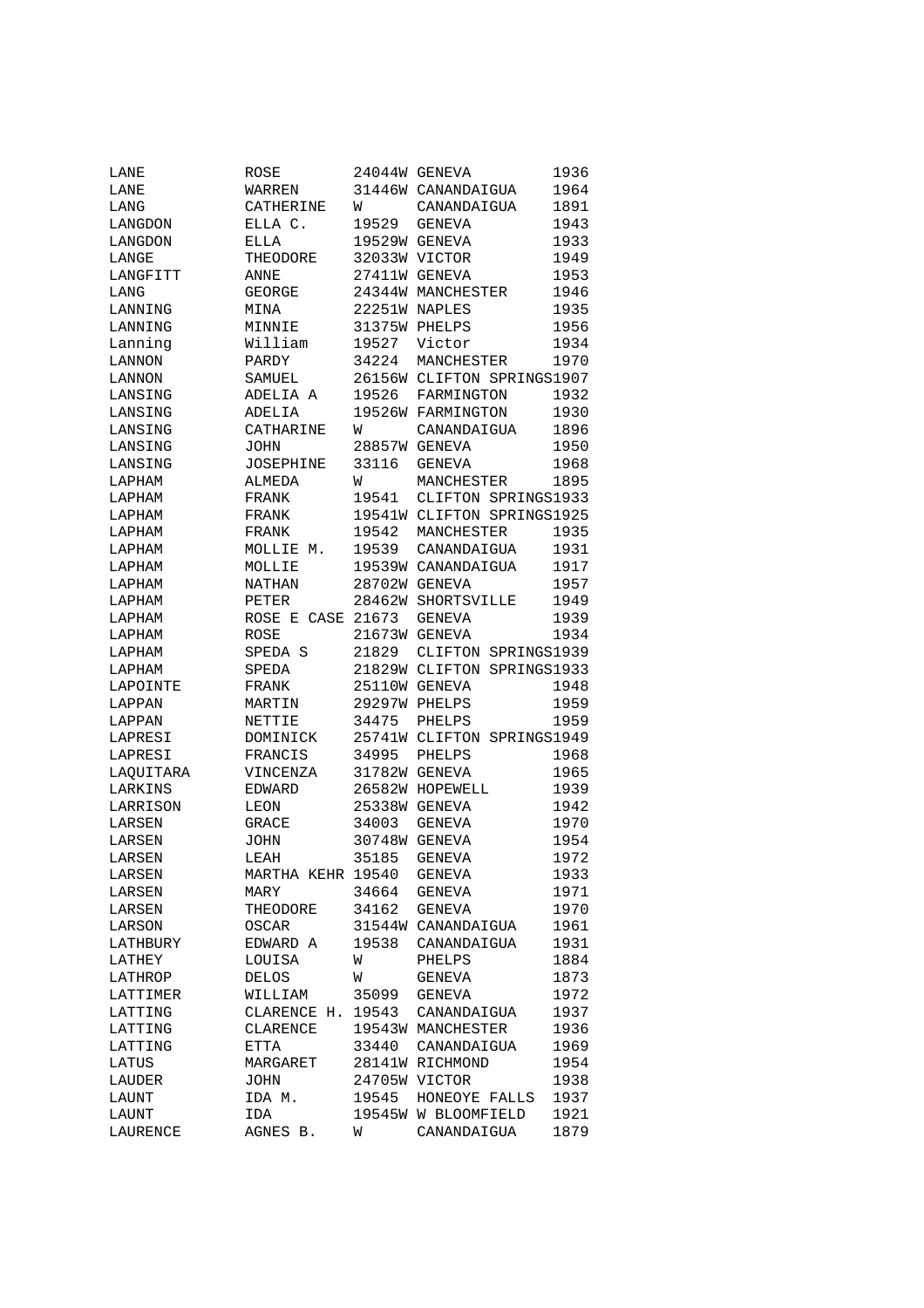| LAURENCE      | HARRIET A.      | W             | FARMINGTON          | 1889 |
|---------------|-----------------|---------------|---------------------|------|
| LAUTENSHLAGER | GEORGE J.       | 19544         | GENEVA              | 1937 |
| LAUTENSLAGER  | ANNA            |               | 23321W GENEVA       | 1941 |
| LAUTENSLAGER  | GEORGE          |               | 19544W GENEVA       | 1927 |
| LAUTZ         | GEORGE          | 31132W PHELPS |                     | 1960 |
| LAUTZ         | MARTHA          |               | 28640W GORHAM       | 1953 |
| LAWLER        | ANNA            |               | 31488W GENEVA       | 1958 |
| LAWRENCE      | CHARLES L.      | 19550         | GENEVA              | 1933 |
| LAWRENCE      | ELEANOR G.      | W             | MANCHESTER          | 1879 |
| LAWRENCE      | <b>GERTRUDE</b> |               | 26624W GENEVA       | 1941 |
| LAWRENCE      | HARRY           |               | 30357W GENEVA       | 1944 |
| LAWRENCE      | MILTON          |               | 25043W GENEVA       | 1941 |
| LAWS          | ELEANA          |               | 27312W CANANDAIGUA  | 1953 |
| LAWS          | MARY A.         | 19551         | GENEVA              | 1936 |
| LAWS          | MARY            |               | 19551W GENEVA       | 1931 |
| LAWSON        | EDITH           | 35034         | <b>GENEVA</b>       | 1972 |
| LAWSON        | LEONARD         | 34481         | <b>GENEVA</b>       | 1971 |
| LAWS          | RAY             | 33664         | GENEVA              | 1969 |
| LAWTON        | GEORGE F.       | 19549         | MANCHESTER          | 1932 |
| LAWTON        | <b>GEORGE</b>   |               | 19549W MANCHESTER   | 1928 |
| LAWTON        | LEWIS           |               | 30730W NAPLES       | 1953 |
| LAWTON        | MYRTLE          |               | 32245W NAPLES       | 1965 |
| LAWYER        | MARTIN          |               | 25122W NAPLES       | 1945 |
| LAY           | HENRY           |               | 23172W W BLOOMFIELD | 1936 |
| LAY           | RAY             | 34212         | W BLOOMFIELD        | 1970 |
| LAZETTE       | <b>ARTHUR</b>   |               | 31322W NAPLES       | 1958 |
| LAZIO         | JOHN            |               | 28912W GENEVA       | 1957 |
| LEACH         | RICHARD P.      | W             | RICHMOND            | 1878 |
| LEACH         | WILLIAM H       | 21762         | GORHAM              | 1936 |
| LEADER        | <b>HAROLD</b>   | 34994         | PHELPS              | 1972 |
| LEADER        | HARRY           |               | 28593W GENEVA       | 1957 |
| LEADER        | LILLIAN         |               | 32415W PHELPS       | 1965 |
| LEAHY, JR     | WILLIAM         |               | 19555W VICTOR       | 1921 |
| LEAHY         | WILLIAM JR.     | 19555         | <b>VICTOR</b>       | 1935 |
| LEARY         | DANIEL          |               | 22409W W BLOOMFIELD | 1940 |
| LEARY         | HATTIE          | 29687W        | E BLOOMFIELD        | 1949 |
| LEARY         | MARY            | 34252         | <b>GENEVA</b>       | 1957 |
| LEARY         | MICHAEL F       | 21746         | E BLOOMFIELD        | 1938 |
| LEATY         | FLORENCE        |               | 29315W W BLOOMFIELD | 1954 |
| LEBONTILLIER  | <b>FRANK</b>    |               | 24188W CANANDAIGUA  | 1937 |
| LEBRUN        | DOROTHY         | 33689         | GENEVA              | 1969 |
| LECKIE        | HAZEL           | 35153         | GENEVA              | 1972 |
| LEDGERWOOD    | JOHN A.         | 19564         | SENECA              | 1935 |
| LEDGERWOOD    | JOHN            |               | 19564W SENECA       | 1927 |
| LEDGERWOOD    | M LUCILE        | 21555         | SENECA              | 1938 |
| LEDGERWOOD    | MARGARET        | W             | SENECA              | 1891 |
| LEE           | ADELL           |               | 31828W GENEVA       | 1949 |
| LEE           | ALICE           |               | 31603W PHELPS       | 1962 |
| LEE           | ANN             | 35230         | CANANDAIGUA         | 1972 |
| LEE           |                 |               | 30980W GORHAM       | 1960 |
|               | CAROLINE        |               | W. BLOOMFIELD       |      |
| LEECH         | MINERVA         | W             |                     | 1890 |
| LEECH         | WENDELL         |               | 22419W CANANDAIGUA  | 1928 |
| LEE           | FRANCIS         | 32970         | GENEVA              | 1968 |
| LEE           | JAMES S.        | 19567         | <b>BOSTON</b>       | 1937 |
| LEE           | LILLA P.        | 19568         | CANANDAIGUA         | 1937 |
| LEE           | LILLA           |               | 19569W CANANDAIGUA  | 1934 |
| LEE           | LOUISE          |               | 22601W PHELPS       | 1938 |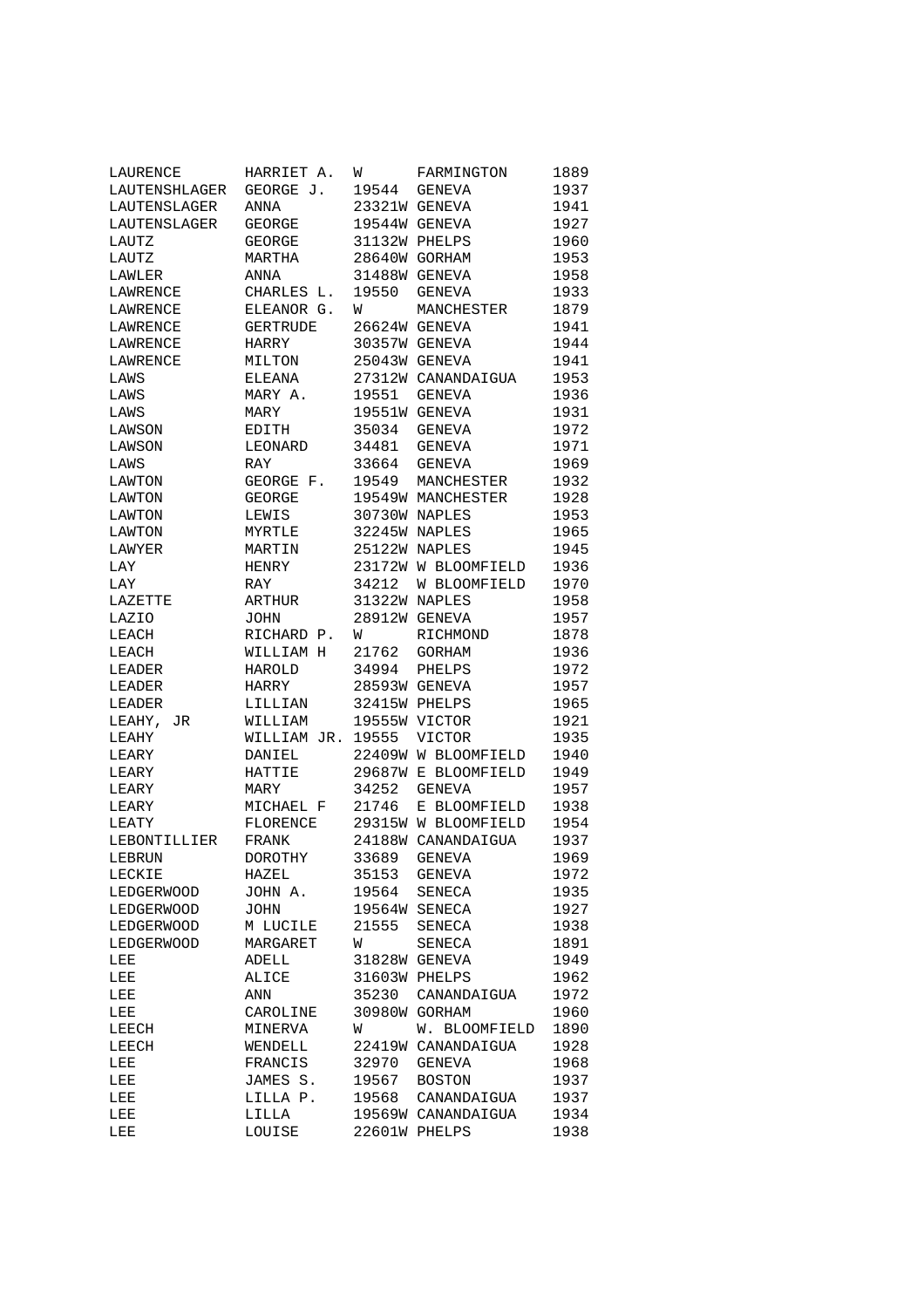| LEE      | MARY           | W             | RICHMOND                   | 1889 |
|----------|----------------|---------------|----------------------------|------|
| LEE      | MEDORA         | 32423W GENEVA |                            | 1965 |
| LEE      | MINNIE         |               | 29460W CANANDAIGUA         | 1952 |
| LEE      | PATRICK        | W             | MANCHESTER                 | 1983 |
| LEE      | RAY S          | 21642         | CANANDAIGUA                | 1939 |
| LEE      | REYNOLD P.     | W             | E. BLOOMFIELD              | 1884 |
| LEE      | RODNEY W.      | 19562         | NAPLES                     | 1932 |
| LEE      | RODNEY         |               | 19562W NAPLES              | 1930 |
| LEE      | SARA           |               | 23819W CANANDAIGUA         | 1936 |
| LEESON   | CLARISSA       | W             | SENECA                     | 1878 |
| LEE      | WALTER         |               | 23625W GENEVA              | 1941 |
| LEE      | WILLIAM        | W             | RICHMOND                   | 1895 |
| LEGAB    | ROBERT         | 24697W GENEVA |                            | 1944 |
| LEGG     | <b>ALICE</b>   | 28782W GENEVA |                            | 1954 |
| LEGG     | <b>CHARLES</b> | 28518W GENEVA |                            | 1954 |
| LEGNINI  | <b>NICOLA</b>  | 34364         | <b>GENEVA</b>              | 1970 |
| LEGORE   | JOHN A.        | 19565         | NAPLES                     | 1936 |
| LEGORE   | <b>JOHN</b>    | 19565W        | <b>NAPLES</b>              | 1935 |
| LEGOTT   | <b>ANNA</b>    | 19569         | <b>GENEVA</b>              | 1937 |
| LEGOTT   | ANNA           | 19569W GENEVA |                            | 1937 |
| LEGOTT   | <b>BEN</b>     | 25821W GENEVA |                            | 1948 |
| LEGOTT   | MARY           | 34911         | <b>GENEVA</b>              | 1972 |
| LEGOTT   | NICHOLAS       | 28216W        | <b>GENEVA</b>              | 1956 |
| LEGRETT  | <b>ANTHONY</b> | 34278         | CANANDAIGUA                | 1971 |
| LEGRETT  | SARAH          | 34279         | CANANDAIGUA                | 1971 |
| LEHR     | MICHAEL        |               | 25991W CANANDAIGUA         | 1951 |
| LEIBY    | MAUDE          |               | 31507W CANANDAIGUA         | 1958 |
| LEIGHTON | HELEN          |               | 30344W CANANDAIGUA         | 1962 |
| LEIGHTON | JEANNIE H.     | 19563         | CANANDAIGUA                | 1934 |
| LEIGHTON | JEANNIE        |               | 19563W CANANDAIGUA         | 1929 |
| LEIKE    | ERMA           |               | 32668W VICTOR              | 1967 |
| LEISER   | HARRY          |               | 26988W CANANDAIGUA         | 1952 |
| LEISER   | JEFFREY        | 19566         | CANANDAIGUA                | 1937 |
| LEISER   | JEFFREY        |               | 19566W CANANDAIGUA         | 1936 |
| LEMCKE   | OLGA           | 29058W        | <b>BRISTOL</b>             | 1948 |
| LEMMA    | LENA           |               | 27263W CANANDAIGUA         | 1947 |
| LEMMA    | MARIA          | 29288W GENEVA |                            | 1956 |
| LEMUNYON | ELIZA ANN      | W             | MANCHESTER                 | 1880 |
| LEMUNYON | PARIS          | W             | MANCHESTER                 | 1873 |
| LENFEST  | MERRITT        | 31957W GENEVA |                            | 1961 |
| LENO     | NELSON         | 33973         | MANCHESTER                 | 1970 |
| LENT     | LILA           | 34560         | GENEVA                     | 1971 |
| LENTZ    | FRED M.        | 19571         | W. BLOOMFIELD              | 1931 |
| LENZI    | JOSEPH         | 33325         | CANANDAIGUA                | 1968 |
| LEONARD  | ALBERT         |               | 31372W GENEVA              | 1963 |
| LEONARD  | <b>BONNIE</b>  |               | 30217W GENEVA              | 1961 |
| LEONARD  | CORA           |               | 23430W CLIFTON SPRINGS1944 |      |
| LEONARD  | ELIZABETH      |               | 24715W MANCHESTER          | 1939 |
| LEONARD  | MARGARET       | 25682W GENEVA |                            | 1940 |
| LEONARD  | ROBERT         | 27163W PHELPS |                            | 1951 |
| LEONE    | ANTONIA        | 19572         | GENEVA                     | 1931 |
| LEONE    | LIUGI          |               | 32845W GENEVA              | 1962 |
| LEONE    | ROSE           | 34497         | MANCHESTER                 | 1971 |
| LEONE    | SALVATORE      | 33639         | MANCHESTER                 | 1969 |
| LEONI    | ANGELINA       | 32991         | GENEVA                     | 1958 |
| LERCH    | ALVAH J.       | 19581         | GENEVA                     | 1933 |
| LERCH    | ALVAH          | 19591W GENEVA |                            | 1932 |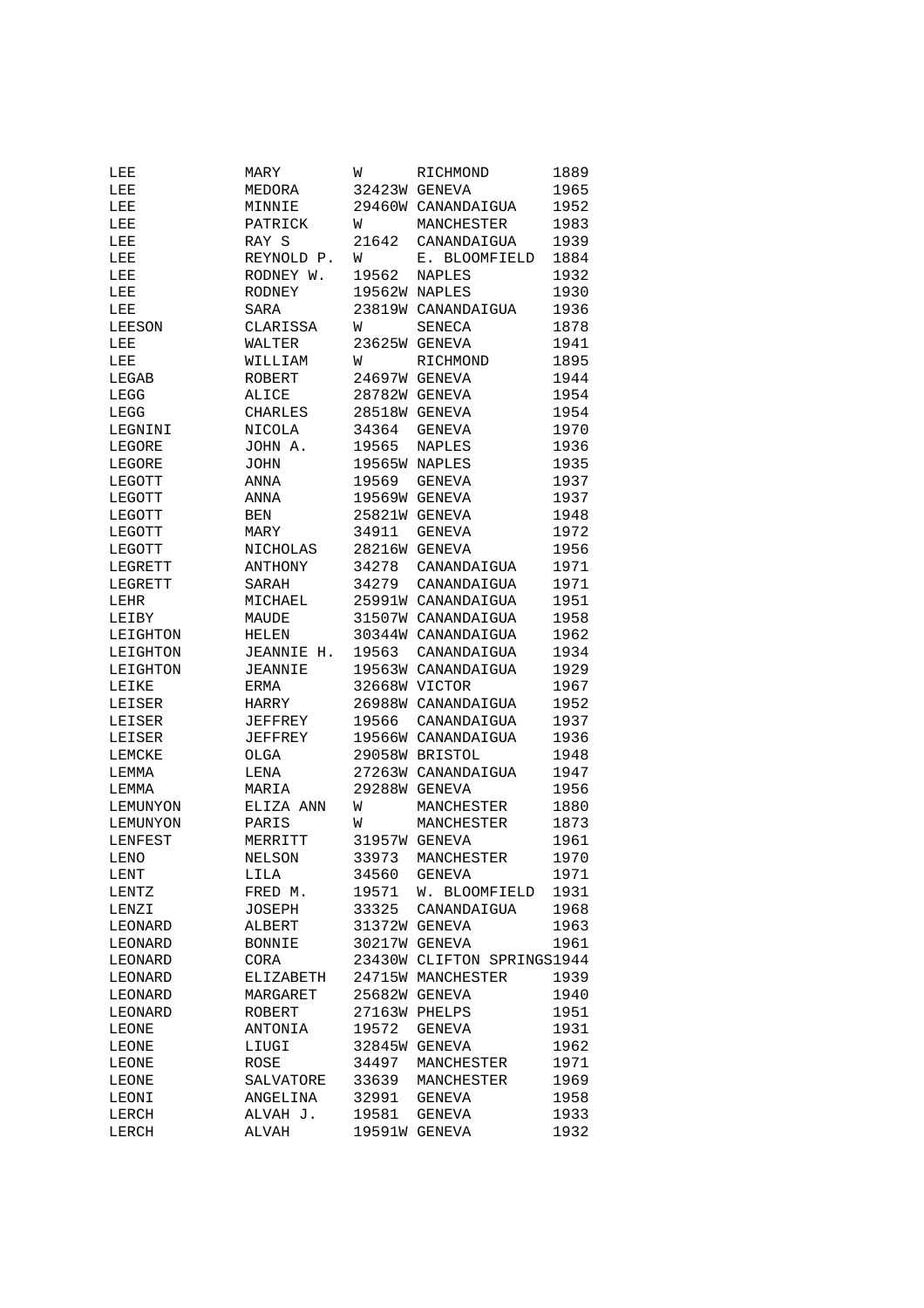| LERE       | WILLIAM                     |               | 30325W HOPEWELL            | 1949 |
|------------|-----------------------------|---------------|----------------------------|------|
| LERKINS    | ELLEN                       |               | 25481W GENEVA              | 1920 |
| LERKINS    | WILLIAM                     | 34668         | <b>GENEVA</b>              | 1971 |
|            |                             |               | 31166W CLIFTON SPRINGS1964 |      |
| LEROY      | CORNELIA                    |               |                            |      |
| LESTER     | <b>BESSIE</b>               | 33566         | CANANDAIGUA                | 1969 |
| LESTER     | JOHN                        | 28747W        | CANANDAIGUA                | 1957 |
| LESTER     | LYDIA                       | 34249         | CANANDAIGUA                | 1970 |
| LETCHWORTH | MARJORIE                    | 22623W        | <b>BRISTOL</b>             | 1941 |
| LETCHWORTH | OGDEN P                     | 21600         | CANANDAIGUA                | 1939 |
| LETCHWORTH | OGDEN                       |               | 21600W CANANDAIGUA         | 1933 |
| LETTEER    | LOTTIE                      | 28459W        | CANANDAIGUA                | 1956 |
| LEVALLY    | KATHERINE                   | 19583         | <b>NAPLES</b>              | 1935 |
| LEVET      | JENNIE H.                   | 19578         | VICTOR                     | 1931 |
| LEVET      | OLIVER C.                   | 19579         | <b>VICTOR</b>              | 1931 |
| LEVET      | OLIVER                      | 19579W VICTOR |                            | 1924 |
| LEVEY      | JOHN                        | 19580         | <b>GENEVA</b>              | 1932 |
| LEVEY      | LAURA                       | 33907         | GENEVA                     | 1970 |
| LEVOIE     | LOUIS                       | 25494W        | GENEVA                     | 1944 |
| LEVY       | <b>JACOB</b>                | W             | CANANDAIGUA                | 1887 |
| LEVY       | JEAN                        |               | 26861W CANANDAIGUA         | 1952 |
| LEVY       | <b>JENNIE H</b>             | 21684         | CANANDAIGUA                | 1939 |
| LEVY       | RAY M.                      | 19582         | CANANDAIGUA                | 1934 |
| LEVY       | <b>ROY</b>                  |               | 29897W CANANDAIGUA         | 1953 |
| LEWIN      | AUGUSTA                     | 19591         | <b>VICTOR</b>              | 1936 |
| LEWIN      | <b>AUGUSTA</b>              | 19591W        | <b>VICTOR</b>              | 1935 |
| LEWIS      | ABIGAIL                     | W             | GORHAM                     | 1889 |
| LEWIS      | <b>AGNES</b>                |               | 29377W GENEVA              | 1950 |
| LEWIS      | ALBERTA                     | 30266W GENEVA |                            | 1955 |
| LEWIS      | <b>ALFRED</b>               | 22495W GENEVA |                            | 1941 |
| LEWIS      | ALICE                       |               | 25441W GORHAM              | 1948 |
| LEWIS      | <b>CHARLES</b>              |               | 26031W CANANDAIGUA         | 1947 |
| LEWIS      | CHARLES                     | W             | SENECA                     | 1878 |
| LEWIS      |                             | W             | GENEVA                     | 1885 |
| LEWIS      | CHARLOTTE<br><b>DEBORAH</b> | W             | W. BLOOMFIELD              | 1875 |
|            |                             |               |                            |      |
| LEWIS      | EMMA A                      | 21506         | WILLARD                    | 1938 |
| LEWIS      | EMMA                        | 21506W        | <b>NAPLES</b>              | 1934 |
| LEWIS      | FLORENCE                    |               | 32507W GENEVA              | 1955 |
| LEWIS      | GEORGE                      | 28541W        | GENEVA                     | 1955 |
| LEWIS      | ISRAEL T.                   | 19585         | CANANDAIGUA                | 1931 |
| LEWIS      | JAMES W.                    | 19587         | GORHAM                     | 1934 |
| LEWIS      | JAMES                       |               | 19587W GORHAM              | 1934 |
| LEWIS      | JAMES                       |               | 28705W CANANDAIGUA         | 1952 |
| LEWIS      | JAMES                       | M             | CANANDAIGUA                | 1895 |
| LEWIS      | KATHARINE                   | 33988         | VICTOR                     | 1970 |
| LEWIS      | LORA BACON                  | 19584         | PHELPS                     | 1931 |
| LEWIS      | LYMAN                       | 35169         | GENEVA                     | 1972 |
| LEWIS      | MARY                        |               | 23126W GENEVA              | 1935 |
| LEWIS      | PHEBE E.                    | W             | NAPLES                     | 1892 |
| LEWIS      | S. TAYLOR                   | 19586         | GORHAM                     | 1933 |
| LEWIS      | SARAH M.                    | 19588         | GORHAM                     | 1935 |
| LEWIS      | SARAH                       |               | 19599W GORHAM              | 1934 |
| LEWIS      | SARAH                       |               | 32084W MANCHESTER          | 1957 |
| LEWIS      | SARAH                       | W             | GENEVA                     | 1882 |
| LEWIS      | SARAH                       | W             | GENEVA                     | 1881 |
| LEWIS      | SETH                        |               | 22001W GENEVA              | 1924 |
| LEWIS      | TAYLOR                      |               | 19596W GORHAM              | 1933 |
| LEWIS      | WILLIAM J. 19590            |               | <b>NAPLES</b>              | 1936 |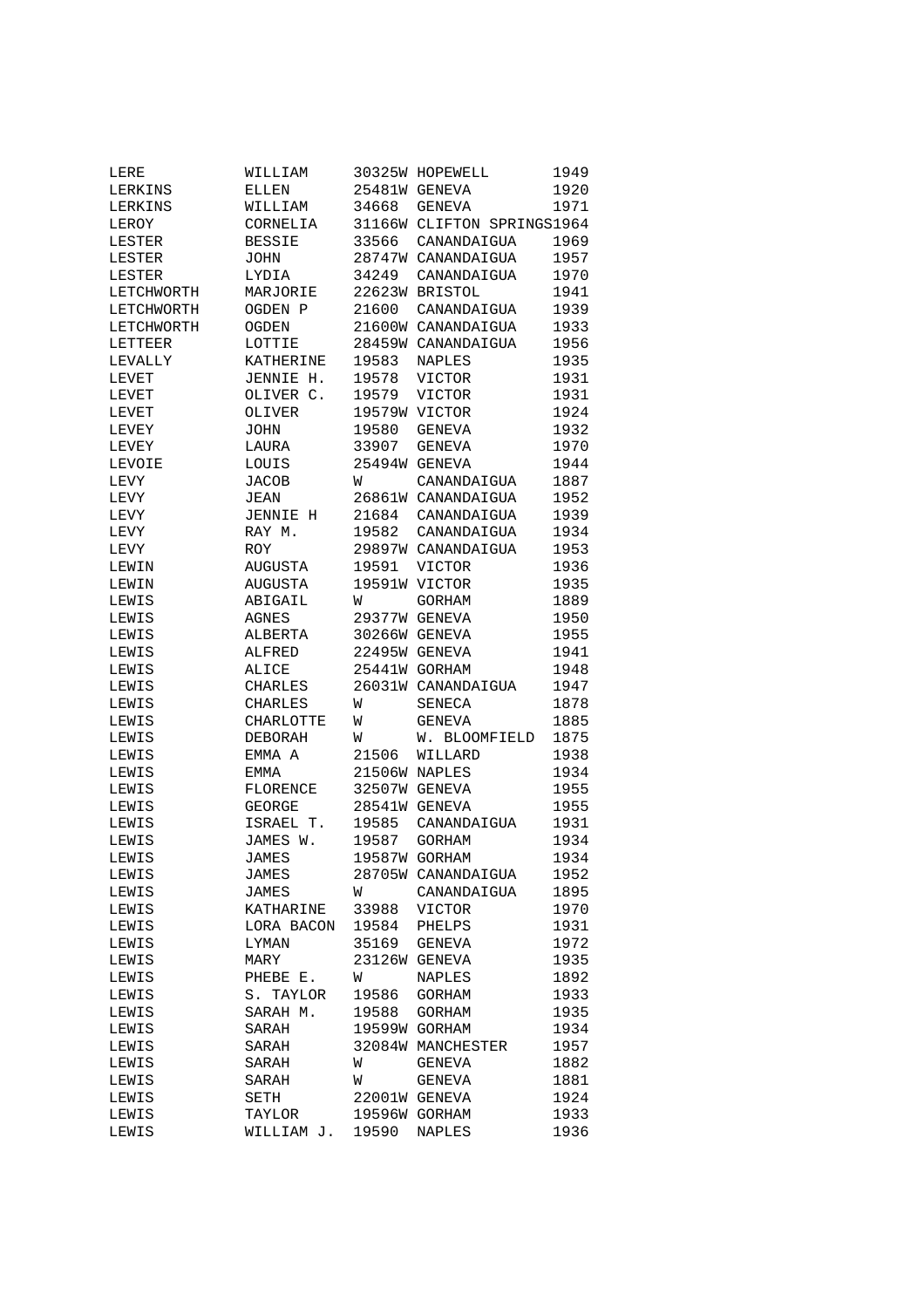| LEWIS            | WILLIAM         | 19590W NAPLES |                            | 1934 |
|------------------|-----------------|---------------|----------------------------|------|
| LEWIS            | WILLIAM         | 29633W        | E BLOOMFIELD               | 1960 |
| LEWIS            | WILLIAM         | 30257W        | CANANDAIGUA                | 1961 |
| LEYMAN           | MARY SUTTON     | 19589         | <b>BROOKLYN</b>            | 1936 |
| LEYMAN           | MARY            | 19589W        | <b>GENEVA</b>              | 1933 |
| LIBERATORE       | <b>JAMES</b>    | 27143W        | <b>GENEVA</b>              | 1950 |
| LIBERATORE       | <b>VINCENZO</b> | 33202         | <b>GENEVA</b>              | 1968 |
| LIBERTORE        | <b>GIULIO</b>   | 28521W        | <b>GENEVA</b>              | 1954 |
| LICHT            | <b>JOHN</b>     | 23963W        | <b>GENEVA</b>              | 1942 |
| LICHT            | LOUIS J         | 19594         | PHELPS                     | 1934 |
| LICHT            | LOUIS           | 19594W        | PHELPS                     | 1925 |
| LICHT            | RICHARD         | 24440W        | <b>GENEVA</b>              | 1935 |
|                  | CORA            | 22160W        | CLIFTON SPRINGS1937        |      |
| LICHTY<br>LICHTY | JOHN A.         | 19593         | CLIFTON SPRINGS1932        |      |
|                  |                 |               | 19593W CLIFTON SPRINGS1929 |      |
| LICHTY           | <b>JOHN</b>     |               |                            | 1953 |
| LIDDELL          | <b>CHARLES</b>  | 27485W        | E BLOOMFIELD               |      |
| LIENK            | LAURA           | 31819W        | <b>GENEVA</b>              | 1954 |
| LIEPER           | <b>JOHN</b>     | W             | VICTOR                     | 1888 |
| LIGHTFOOT        | ANNA E          | 21709         | <b>GENEVA</b>              | 1939 |
| LIGHTFOOTE       | ANNA            | 21709W        | <b>GENEVA</b>              | 1939 |
| LIGHTFOOTE       | CHRISTINE       | 32865         | <b>SENECA</b>              | 1967 |
| LIGHTFOOTE       | JOHN            | W             | CANANDAIGUA                | 1883 |
| LIGHTFOOTE       | KATHARINE       | 22255W        | <b>GENEVA</b>              | 1938 |
| LILLYQUIST       | <b>JEROME</b>   | 32541W        | GORHAM                     | 1949 |
| LINCOLN          | BLANCHE W.      | 19607         | CANANDAIGUA                | 1933 |
| LINCOLN          | <b>BLANCHE</b>  | 19607W        | E BLOOMFIELD               | 1915 |
| LINCOLN          | ELIZA L.        | W             | MANCHESTER                 | 1882 |
| LINCOLN          | <b>FLAVIUS</b>  | W             | GORHAM                     | 1876 |
| LINCOLN          | HATTIE          | 22842W        | CANANDAIGUA                | 1942 |
| LINCOLN          | HENRY           | 34749         | GORHAM                     | 1971 |
| LINCOLN          | IDA C           | 21463         | HOPEWELL                   | 1938 |
| LINCOLN          | IDA             | 21463W        | HOPEWELL                   | 1932 |
| LINCOLN          | MAUD            | 27155W        | HOPEWELL                   | 1952 |
| LINDENMUTH       | VERNA           | 34899         | FARMINGTON                 | 1972 |
| LIND             | <b>EVELYN</b>   | 33658         | <b>GENEVA</b>              | 1969 |
| LINDNER          | ANNA            | 25585W        | CLIFTON SPRINGS1935        |      |
| LINDNER          | <b>AUGUST</b>   | 19603         | MANCHESTER                 | 1932 |
| LINDNER          | <b>AUGUST</b>   | 19603W        | CLIFTON SPRINGS1930        |      |
| LINDNER          | <b>BARBARA</b>  | 19612         | CLIFTON SPRINGS1938        |      |
| LINDNER          | <b>BARBARA</b>  |               | 19612W CLIFTON SPRINGS1937 |      |
| LINDNER          | CLARA M.        |               | 19606 CLIFTON SPRINGS1933  |      |
| LINDNER          | CLARA           |               | 19606W CLIFTON SPRINGS1933 |      |
| LINDNER          | CORA            |               | 31872W MANCHESTER          | 1943 |
| LINDNER          | FRANK           | 19608         | CLIFTON SPRINGS1933        |      |
| LINDNER          | FRANK           |               | 19608W CLIFTON SPRINGS1925 |      |
| LINDNER          | GEORGE          |               | 28610W CLIFTON SPRINGS1954 |      |
| LINDNER          | GEORGE          | 33937         | <b>GENEVA</b>              | 1969 |
| LINDNER          | GREGORY         | 22043W        | CLIFTON SPRINGS1938        |      |
| LINDNER          | IDA             | 34122         | CLIFTON SPRINGS1970        |      |
| LINDNER          | IVY             | 33372         | CLIFTON SPRINGS1968        |      |
| LINDNER          | MARY            | 19601         | CLIFTON SPRINGS1930        |      |
| LINDNER          | MAX             |               | 25731W CLIFTON SPRINGS1949 |      |
| LINDNER          | RALPH           |               | 29054W CLIFTON SPRINGS1950 |      |
| LINDSAY          | CORNELIA R.     | 19609         | GENEVA                     | 1933 |
| LINDSAY          | LAUNT           | 21915W        | GENEVA                     | 1929 |
| LINDSAY          | VERA            | 34375         | GENEVA                     | 1971 |
| LINDSEY          | CARRIE          | W             | CANANDAIGUA                | 1923 |
|                  |                 |               |                            |      |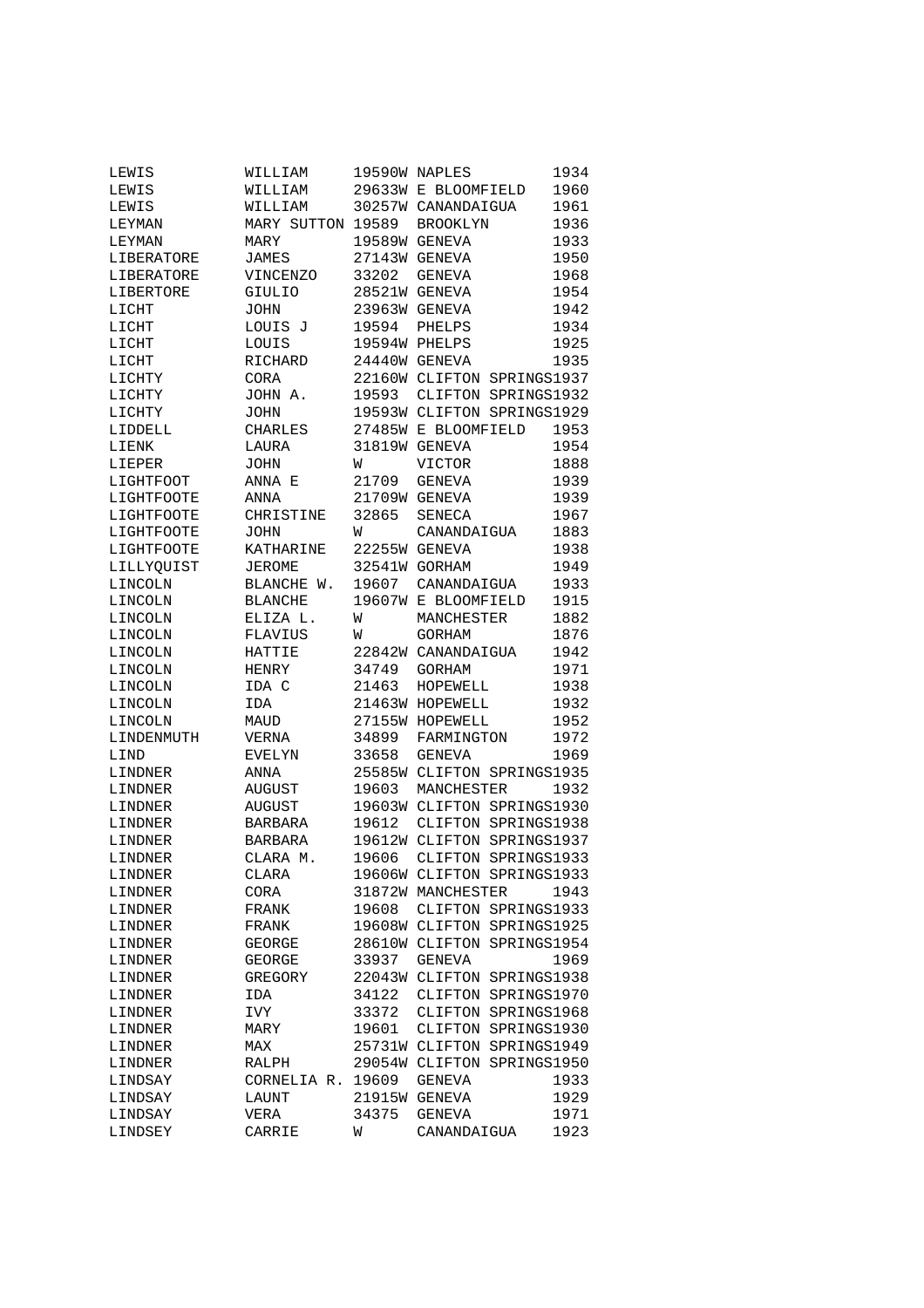| LINDSEY      | CORNELIA      |               | 19609W GENEVA                | 1933 |
|--------------|---------------|---------------|------------------------------|------|
| LINDSLEY     | CARRIE E.     | 19605         | CANANDAIGUA                  | 1932 |
| LINDSTROM    | EDITH         | 27972W        | PHELPS                       | 1954 |
| LIND         | VINCENT       | 33021         | ROCHESTER                    | 1966 |
| LINEHAN      | FRANCIS       | 34496         | CANANDAIGUA                  | 1971 |
| LINEHAN      | GEORGE T.     | 19602         | WARSAW                       | 1931 |
| LINEHAN      | <b>HAROLD</b> | 29813W        | HOPEWELL                     | 1953 |
| LINEHAN      | LOUISE        | 33058         | CANANDAIGUA                  | 1968 |
| LINEHAN      | MARY          |               | 32553W CANANDAIGUA           | 1967 |
| LINEHAN      | PATRICK       |               | 23379W CANANDAIGUA           | 1944 |
| LINEHAN      | PATRICK       | 33455         | <b>GENEVA</b>                | 1969 |
| LINEHAN      | PAULINE       | 30530W        | CANANDAIGUA                  | 1962 |
| LINES        | FRANCES B.    | 19604         | CANANDAIGUA                  | 1933 |
| LINES        | FRANCES       | 19604W        | CANANDAIGUA                  | 1921 |
| LINES        | STEPHEN V.    | 19611         | CANANDAIGUA                  | 1937 |
|              |               |               | 19611W CANANDAIGUA           | 1936 |
| LINES        | STEPHEN       |               |                              |      |
| LING         | MARION        | 33437         | NAPLES                       | 1969 |
| LING         | OTHO          | 31276W        | <b>NAPLES</b>                | 1963 |
| LINGUEST     | MAYNARD       | 33986         | PHELPS                       | 1970 |
| LINKNER      | ALBERT        | 35005         | GENEVA                       | 1972 |
| LINKNER      | ANNA          | 19610         | GENEVA                       | 1934 |
| LINKNER      | ANNA          |               | 19610W GENEVA                | 1931 |
| LINZY        | CARRIE        | 35071         | GENEVA                       | 1971 |
| LISAI        | GIUSEPPE      | 32693W        | MANCHESTER                   | 1962 |
| LISK         | AMELIA        | W             | CANANDAIGUA                  | 1875 |
| LITTLE       | AUGUSTA       |               | 22975W GENEVA                | 1942 |
| LITTLE       | <b>HARRY</b>  |               | 30308W GENEVA                | 1928 |
| LITTLE       | LUCY          |               | 32542W GENEVA                | 1966 |
| LITTLE       | ROBERT H.     | 19616         | GENEVA                       | 1933 |
| LITTLE       | ROBERT        | 19616W        | <b>GENEVA</b>                | 1932 |
| LITZENBERGER | PEARL         | 34312         | <b>GENEVA</b>                | 1970 |
| LIVERMORE    | LAURA         | W             | <b>BRISTOL</b>               | 1887 |
| LIVERMORE    | LYDIA C.      | 19615         | <b>GENEVA</b>                | 1935 |
| LIVINGSTON   | LIONEL        | 26935W        | <b>NAPLES</b>                | 1948 |
| LOBDELL      | JAMES W.      | W             | SENECA                       | 1891 |
| LOBDELL      | WILLIAM       | W             | SENECA                       | 1894 |
| LOBECK       | CHARLES       | 25856W        | GENEVA                       | 1938 |
| LOBECK       | JEANNE        | 27309W        | <b>GENEVA</b>                | 1938 |
|              | FANNIE        | 33263         |                              | 1968 |
| LOCKE        |               |               | CANANDAIGUA<br>29492W VICTOR |      |
| LOCKE        | IRMA          |               |                              | 1955 |
| LOCKE        | <b>JAMES</b>  |               | 33449 CANANDAIGUA            | 1969 |
| LOCKE        | LOUIS         |               | 27489W VICTOR                | 1950 |
| LOCKE        | MERCIE        |               | 26424W VICTOR                | 1949 |
| LOCKE        | WILLIAM       | 33731         | CANANDAIGUA                  | 1969 |
| LOCKNER      | ALBERT        | 33999         | MANCHESTER                   | 1970 |
| LOCKWOOD     | EDWARD        | 33159         | CANANDAIGUA                  | 1968 |
| LOCKWOOD     | IDA           | 34012         | CANANDAIGUA                  | 1970 |
| LOCKWOOD     | JAMES         |               | 29284W CANANDAIGUA           | 1957 |
| LOCKWOOD     | LYMAN D.      | 19621         | SENECA                       | 1932 |
| LOCKWOOD     | LYMAN         |               | 19621W SENECA                | 1913 |
| LOCURTO      | LILLIAN       |               | 29234W CANANDAIGUA           | 1953 |
| LODWELL      | CLOSE         | 33728         | MANCHESTER                   | 1969 |
| LOFTUS       | HAZEL         | 21657         | PORT JEFFERSON 1939          |      |
| LOFTUS       | HAZEL         | 21657W GENEVA |                              | 1926 |
| LOGAN        | WILLIAM       |               | 23851W RICHMOND              | 1908 |
| LOHR         | <b>EFFIE</b>  | 32493W        | <b>NAPLES</b>                | 1954 |
| LOIACONO     | PIETRO        | 35217         | CANANDAIGUA                  | 1972 |
|              |               |               |                              |      |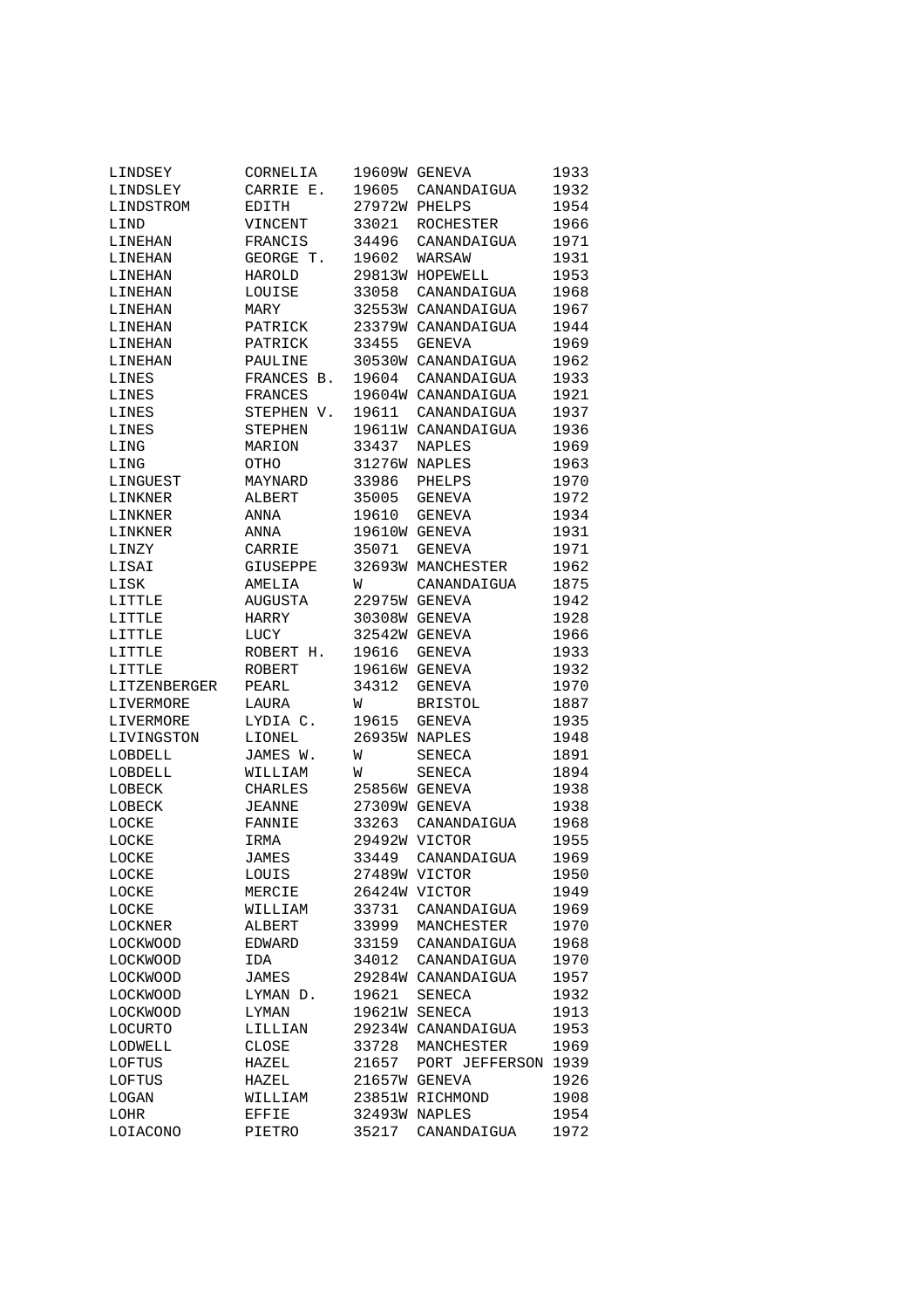| LOMBARDI   | ANGELINA       |               | 25343W CANANDAIGUA  | 1935 |
|------------|----------------|---------------|---------------------|------|
| LOMBARDI   | DOMINICK       |               | 31007W CANANDAIGUA  | 1963 |
| LONDON     | HELEN          | 34776         | <b>GENEVA</b>       | 1972 |
| LONEY      | <b>BRIDGET</b> | 28026W        | <b>GENEVA</b>       | 1956 |
| LONEY      | <b>JOHN</b>    | 24835W        | PHELPS              | 1947 |
| LONEY      | MARY E.        | 19630         | <b>VICTOR</b>       | 1938 |
| LONG       | ALICE          | 33633         | PHELPS              | 1969 |
| LONG       | ANNIE          | 25143W GENEVA |                     | 1916 |
| LONG       | CATHARINE      | 22259W        | <b>GENEVA</b>       | 1934 |
| LONG       | CATHERINE      | 30154W        | <b>GENEVA</b>       | 1960 |
| LONGCOR    | LEROY          | 35135         | SENECA              | 1972 |
| LONG       | ELI            | 28783W        | E BLOOMFIELD        | 1956 |
| LONG       | FRANK W        | 21464         | <b>GENEVA</b>       | 1938 |
| LONG       | FRANK          | 21464W        | <b>GENEVA</b>       | 1916 |
| LONG       | FRANK          | 28890W        | <b>GENEVA</b>       | 1948 |
| LONGHRAN   | MARGARET       | 33625         | CLIFTON SPRINGS1969 |      |
| LONGHRAN   | PATRICK        | 32426W        | CLIFTON SPRINGS1961 |      |
| LONG       | <b>JAMES</b>   | 33845         | S BRISTOL           | 1970 |
| LONG       | MARGARET       | 19627         | <b>GENEVA</b>       | 1933 |
| LONGWELL   | <b>ELSA</b>    |               | 32240W CANANDAIGUA  | 1965 |
| LONGYEAR   | FRANK          | 30691W PHELPS |                     | 1957 |
| LONGYEAR   | NEVIN          | 33770         | <b>VICTOR</b>       | 1969 |
| LONNEVILLE | EDWIN          | 29829W        | FARMINGTON          | 1960 |
| LOOMIS     | <b>BERTHA</b>  | 34646         | NAPLES              | 1971 |
| LOOMIS     | CALVIN         | 22833W        | <b>GENEVA</b>       | 1943 |
| LOOMIS     | CECELIA C      | 19628         | CANANDAIGUA         | 1934 |
| LOOMIS     | CECILIA        |               | 19628W CANANDAIGUA  | 1912 |
| LOOMIS     | CHARLES A.     | W             | CANANDAIGUA         | 1892 |
| LOOMIS     | <b>CHESTER</b> | W             | GORHAM              | 1873 |
| LOOMIS     | CLIFFORD       | 33925         | <b>GENEVA</b>       | 1970 |
| LOOMIS     | CORNELIA       | W             | <b>GENEVA</b>       | 1892 |
| LOOMIS     | DELLA          | 25292W VICTOR |                     | 1948 |
| LOOMIS     | GEORGE J       | 21549         | CANANDAIGUA         | 1939 |
| LOOMIS     | GEORGE         | 21549W        | FARMINGTON          | 1929 |
| LOOMIS     | GEORGE         | W             | FARMINGTON          | 1879 |
| LOOMIS     | GEORGE         | W             | MANCHESTER          | 1885 |
| LOOMIS     | GLENN          | 30895W NAPLES |                     | 1960 |
| LOOMIS     | GRACE          | 26336W GENEVA |                     | 1951 |
| LOOMIS     | HARRY          | 31541W VICTOR |                     | 1962 |
| LOOMIS     | <b>HOMER</b>   | 23620W GENEVA |                     | 1944 |
| LOOMIS     | LESLIE G.      | 19625         | VICTOR              | 1933 |
| LOOMIS     | LESLIE         |               | 19625W VICTOR       | 1927 |
| LOOMIS     | MARY J.        | W             | GENEVA              | 1887 |
| LOOMIS     | RUBEN          | W             | MANCHESTER          | 1878 |
| LOOS       | HENRY          | 19626         | SOUTH BRISTOL       | 1933 |
| LOOS       | HENRY          |               | 19626W S BRISTOL    | 1925 |
| LOPEZ      | FELIX          |               | 32750W VICTOR       | 1960 |
| LOPEZ      | STELLA         | 33859         | CANANDAIGUA         | 1970 |
| LORD       | FRED           |               | 21995W CANANDAIGUA  | 1935 |
| LORD       | <b>ICHABOD</b> | W             | PHELPS              | 1889 |
| LORD       | MARY           | 19624         | CANANDAIGUA         | 1931 |
| LORD       | MARY           |               | 19624W CANANDAIGUA  | 1930 |
| LORISH     | IRENE          |               | 22066W CANANDAIGUA  | 1931 |
| LORTSCHER  | JOSEPH         | 29094W VICTOR |                     | 1953 |
| LOSEE      | ROYAL R        | 19629         | SHORTSVILLE         | 1921 |
| LOSEY      | IDA            | 34387         | <b>GENEVA</b>       | 1970 |
| LOTITO     | LAWRENCE       | 34458         | CLIFTON SPRINGS1971 |      |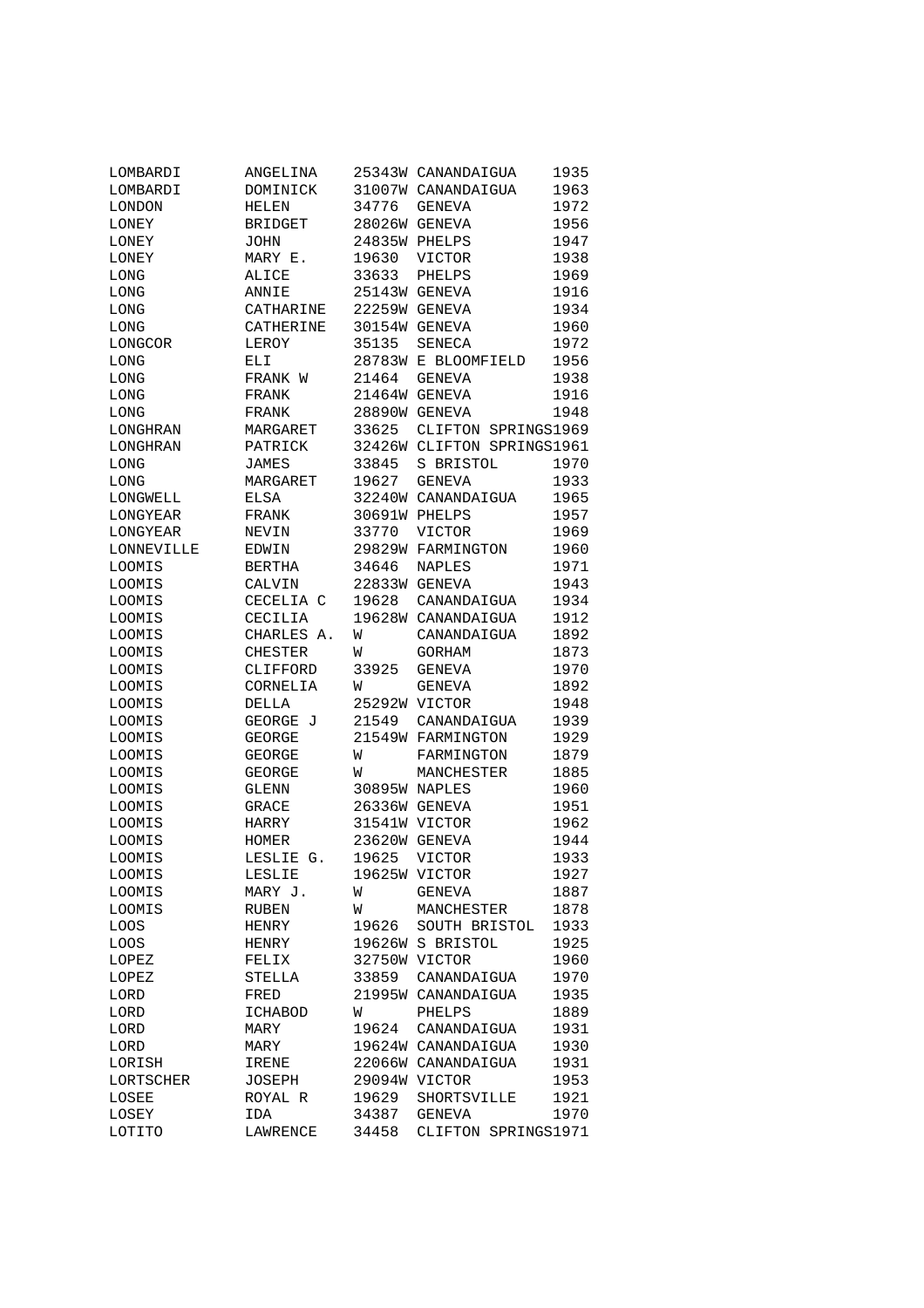| LOUGEE        | LAURIS          |                        | 31498W CANANDAIGUA             | 1961         |
|---------------|-----------------|------------------------|--------------------------------|--------------|
| LOUGHLIN      | JOHN            | 33685                  | <b>GENEVA</b>                  | 1969         |
| LOVE          | HARVEY H.       | 19637                  | CANANDAIGUA                    | 1938         |
| LOVE          | <b>JOHN</b>     | W                      | GORHAM                         | 1880         |
| LOVEJOY       | CATHARINE       | 19635                  | VICTOR                         | 1935         |
| LOVEJOY       | CATHARINE       | 19635W VICTOR          |                                | 1935         |
| LOVEJOY       | <b>JAMES</b>    | 22783W GENEVA          |                                | 1937         |
| LOVEJOY       | MARTIN          | W                      | VICTOR                         | 1876         |
| LOVELESS      | HARLOW          | 23822W PHELPS          |                                | 1945         |
| LOVELESS      | JENNIE          | 26933W PHELPS          |                                | 1951         |
| <b>LOVELL</b> | JULIA           |                        | 28650W CANANDAIGUA             | 1952         |
| LOVELL        | WALTER C.       | 19636                  | SOUTH BRISTOL                  | 1936         |
| <b>LOVE</b>   | NELLIE          |                        | 29797W GENEVA                  | 1960         |
| LOVEN         | LEON            | 32327W FLINT           |                                | 1966         |
| LOVE          | <b>SUE</b>      |                        | 27113W CLIFTON SPRINGS1931     |              |
| LOVE          | THOMAS          | 34669                  | CLIFTON SPRINGS1971            |              |
| LOWE          | ELLSWORTH       |                        | 29045W CANANDAIGUA             | 1954         |
| LOWELL        | FLOYD           |                        | 29978W RICHMOND                | 1960         |
| LOWELL        | LAURA           |                        | 31445W HOPEWELL                | 1947         |
| LOWRY         | EDWARD          |                        | 27675W SHORTSVILLE             | 1953         |
| LOWRY         | ROSA F.         | 19634                  | WILKINSBURG, PA 1932           |              |
| LOWRY         | ROSA            |                        | 19634W CANANDAIGUA             | 1931         |
| LOYALL        | WILLIAM         | 33660                  | <b>GENEVA</b>                  | 1969         |
| LUBBOCK       | WILLIAM J.      | 19642                  | HOPEWELL                       | 1936         |
| LUCAS         | RHODA           | W                      | CANADICE                       | 1880         |
| LUCAS         | WALTER          |                        | 28564W SHORTSVILLE             | 1946         |
| LUCEY         | <b>ELLEN</b>    |                        | 25234W GENEVA                  | 1949         |
| LUCEY         |                 |                        |                                | 1939         |
| LUCEY         | MARY<br>MARY    | 21567<br>21567W VICTOR | CANANDAIGUA                    | 1935         |
| LUCEY         |                 |                        | 23446W CANANDAIGUA             | 1933         |
| LUCEY         | MARY<br>MICHAEL | 33452                  | VICTOR                         | 1969         |
| LUCEY         |                 |                        | 29792W GENEVA                  | 1956         |
|               | ROSE            | 33751                  |                                |              |
| LUCIANO       | PETER           |                        | GENEVA                         | 1969         |
| LUCISANI      | GRAZIA          |                        | 31312W CANANDAIGUA             | 1963         |
| LUCKETT       | <b>JAMES</b>    | 33071                  | <b>GENEVA</b><br>23388W GENEVA | 1968<br>1943 |
| LUDDON        | ANNA            |                        |                                |              |
| LUDLOW        | CAROLINE T.     | 19641<br>19641W GENEVA | GENEVA                         | 1935         |
| LUDLOW        | CAROLINE        |                        |                                | 1917         |
| LUDLOW        | <b>EDWARD</b>   |                        | 21914W GENEVA                  | 1935         |
| LUDWIG        | OLGA            | 34599                  | PORT GIBSON                    | 1971<br>1954 |
| LUELLEN       | HERMAN          |                        | 31825W GENEVA                  |              |
| LUGER         | IRVING          |                        | 29154W GENEVA                  | 1956         |
| LUMB          | HARDY           | 32870                  | CANANDAIGUA                    | 1967         |
| LUM           | ROBERT          | 33550                  | PHELPS                         | 1969         |
| LUND          | ARTHUR          | 33279                  | CANANDAIGUA                    | 1968         |
| LUNDBERG      | GLADYS          | 33568                  | <b>GENEVA</b>                  | 1969         |
| LUNDY         | <b>CLARENCE</b> |                        | 26379W GENEVA                  | 1947         |
| LUONGO        | ANNA            |                        | 31851W GENEVA                  | 1964         |
| LUONGO        | <b>ANTONIO</b>  |                        | 22584W GENEVA                  | 1931         |
| LUONGO        | <b>GEORGE</b>   |                        | 28928W GENEVA                  | 1950         |
| LUONGO        | ROSA            |                        | 31702W GENEVA                  | 1963         |
| LUPOLD        | EDWIN           | 33557                  | MANCHESTER                     | 1968         |
| LUSK          | CHARLES         |                        | 22594W CLIFTON SPRINGS1929     |              |
| LUSK          | STAFFORD        | W                      | <b>VICTOR</b>                  | 1897         |
| LUTHER        | SUMNER          | W                      | NAPLES                         | 1863         |
| LUTZ          | HARRY           |                        | 28087W GENEVA                  | 1948         |
| LYDDON        | CLARA           |                        | 24688W CANANDAIGUA             | 1947         |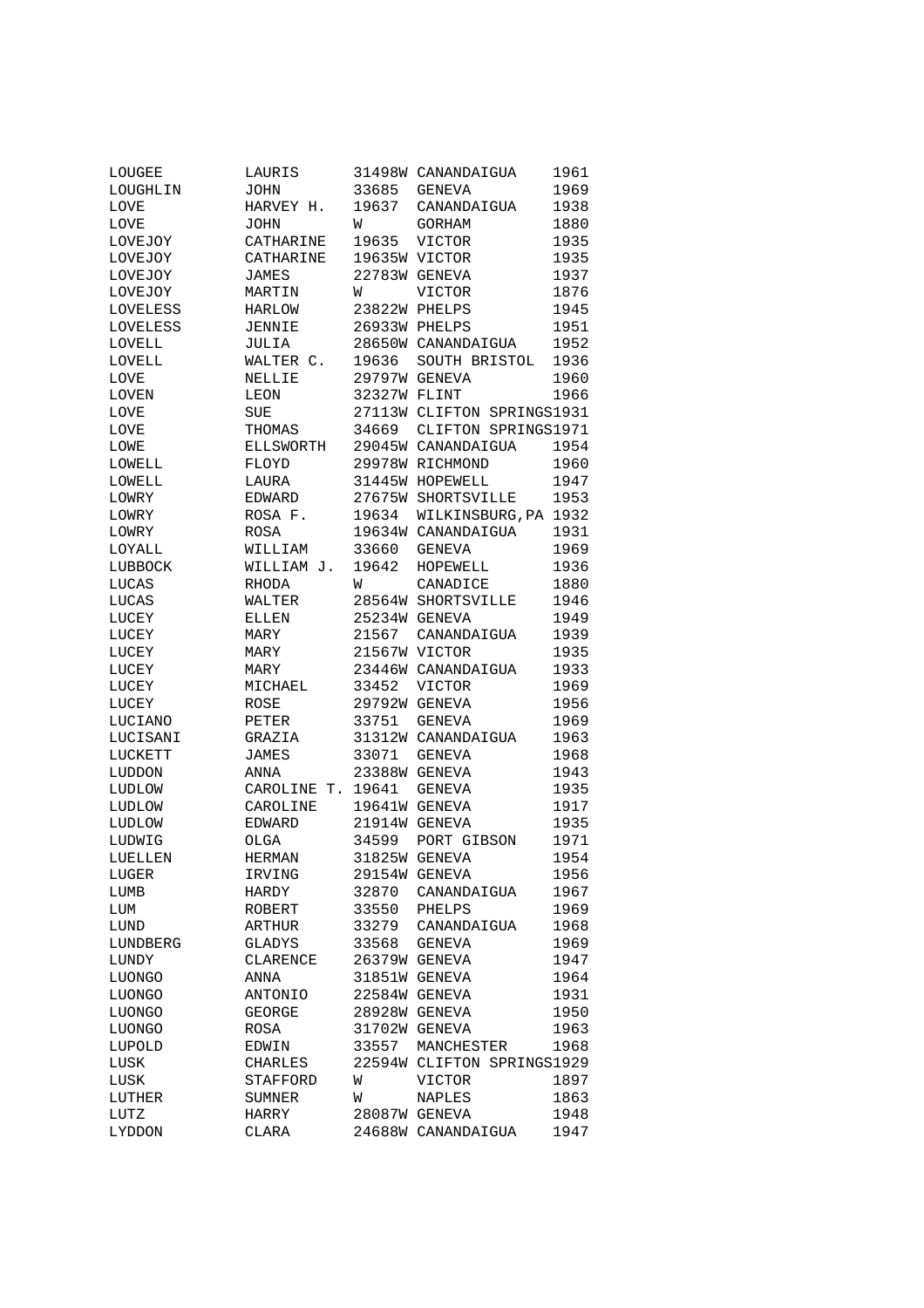| LYDENBERG                   | MARION                  |        | 32766W GENEVA                  | 1966         |
|-----------------------------|-------------------------|--------|--------------------------------|--------------|
| <b>LYDON</b>                | <b>ALICE</b>            |        | 26716W GENEVA                  | 1948         |
| LYDON                       | ARTHRU W.               | 19667  | GENEVA                         | 1938         |
| LYDON                       | THOMAS                  |        | 24990W GENEVA                  | 1911         |
| <b>LYDON</b>                | WILLIAM                 | 19655  | <b>GENEVA</b>                  | 1933         |
| LYDON                       | WILLIAM                 |        | 24996W GENEVA                  | 1911         |
| LYKE                        | EDITH                   |        | 27329W GENEVA                  | 1947         |
| LYKE                        | EDWARD                  |        | 27608W MANCHESTER              | 1952         |
| LYMAN                       | GEORGE F.               | W      | PHELPS                         | 1896         |
| LYNAUGH                     | GEORGE                  | 33059  | CANANDAIGUA                    | 1968         |
| LYNAUGH                     | JAMES P                 | 21668  | VICTOR                         | 1939         |
| LYNAUGH                     | PAUL                    | 35180  | CANANDAIGUA                    | 1972         |
| LYNAUGH                     | ROSE                    |        | 30493W CANANDAIGUA             | 1954         |
| LYNAUGH                     | THOMAS                  | 19659  | <b>VICTOR</b>                  | 1934         |
| LYNAUGH                     | VIRGINIA                | 34306  | VICTOR                         | 1965         |
| LYNCH                       | BEATRICE R.             | 19665  | <b>GENEVA</b>                  | 1937         |
| <b>LYNCH</b>                | CORNELIUS               | 19653  | GENEVA                         | 1932         |
| LYNCH                       | CORNELIUS               |        | 23674W GENEVA                  | 1944         |
| LYNCH                       | CORNELIUS               |        | 30244W GENEVA                  | 1961         |
| LYNCH                       | DANIEL                  |        | 22997W GENEVA                  | 1936         |
| LYNCH                       | <b>ELIZABETH</b>        |        | 28041W GENEVA                  | 1952         |
| LYNCH                       | FRANK D.                | 19662  | <b>GENEVA</b>                  | 1933         |
| LYNCH                       | FRANK J                 | 21656  | PHELPS                         | 1939         |
| LYNCH                       | FRANK                   |        | 21656W GENEVA                  | 1939         |
| LYNCH                       | FRANK                   |        | 31881W CANANDAIGUA             | 1962         |
| LYNCH                       | <b>HOWARD</b>           |        | 30963W CANANDAIGUA             | 1956         |
| LYNCH                       | JOHN                    |        | 23880W SENECA                  | 1920         |
| LYNCH                       | <b>JOHN</b>             |        | 30740W GENEVA                  | 1962         |
|                             |                         |        |                                |              |
|                             |                         |        |                                |              |
| ${\rm LYNCH}$               | <b>JOHN</b>             | W      | PHELPS                         | 1898         |
| <b>LYNCH</b>                | <b>JOSEPH</b>           | 19654  | CLIFTON SPRINGS1932            |              |
| $\ensuremath{\text{LYNCH}}$ | MARGARET E.<br>MARGARET | 19657  | PHELPS                         | 1932         |
| LYNCH                       | MARGARET                |        | 19657W PHELPS<br>29444W GENEVA | 1927         |
| LYNCH<br>${\rm LYNCH}$      | MARGUERITE              | 33457  | <b>GENEVA</b>                  | 1958<br>1969 |
| LYNCH                       | MARY F.                 | 19658  | GENEVA                         | 1933         |
| ${\rm LYNCH}$               | MARY                    |        | 19658W GENEVA                  | 1932         |
| LYNCH                       | MARY                    |        | 29550W GENEVA                  | 1945         |
| LYNCH                       | NATHANIEL               | W      | PHELPS                         | 1873         |
| LYNCH                       | NELLIE                  |        | 24500W SENECA                  | 1946         |
| LYNCH                       | THERESA A.R.21465       |        | PHELPS                         | 1938         |
| LYNCH                       | WILLIS 23022W GENEVA    |        |                                | 1943         |
| LYNN                        | AARON                   | W      | MANCHESTER                     | 1881         |
| LYNN                        | CHARLES                 |        | 24202W GENEVA                  | 1943         |
| LYNN                        | LULU                    | 33591  | GENEVA                         | 1969         |
| LYNN                        | WINONA                  | 33539  | GENEVA                         | 1969         |
| LYON                        | AUGUSTUS                |        | 29914W NAPLES                  | 1955         |
| LYON                        | CHARLES                 |        | 32187W GENEVA                  | 1960         |
| LYON                        | EDITH                   |        | 30609W NAPLES                  | 1957         |
| LYON                        | EDWARD                  |        | 24671W NAPLES                  | 1946         |
| LYON                        | ELIZABETH L.19664       |        | NAPLES                         | 1935         |
| <b>LYON</b>                 | ELIZABETH               |        | 19664W NAPLES                  | 1935         |
| <b>LYON</b>                 | ELIZABETH               |        | 22013W NAPLES                  | 1937         |
| LYON                        | ELLA M.                 | 19661  | NAPLES                         | 1934         |
| LYON                        | <b>ELLA</b>             |        | 19661W NAPLES                  | 1930         |
| LYON                        | EUGENE                  | 27340W | <b>NAPLES</b>                  | 1948         |
| LYON                        | FANNIE S.               | 19656  | CANANDAIGUA                    | 1933         |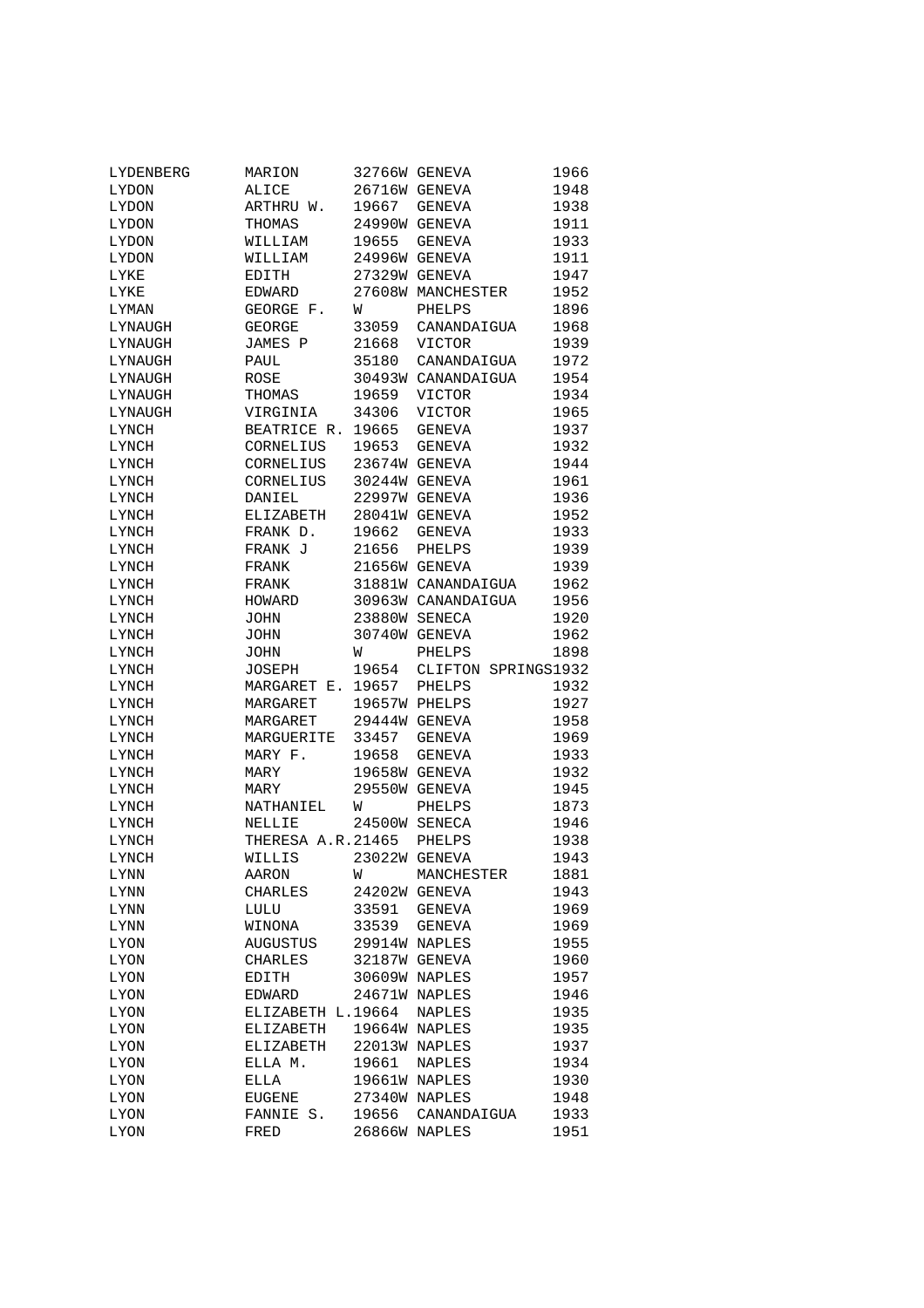| LYON        | GERTRUDE      |               | 29380W GENEVA              | 1951 |
|-------------|---------------|---------------|----------------------------|------|
| <b>LYON</b> | <b>GLEN</b>   | 33139         | PORT GIBSON                | 1968 |
| <b>LYON</b> | HELEN         | 27717W NAPLES |                            | 1955 |
| LYON        | IDA A.        | 19652         | WAYLAND                    | 1931 |
| <b>LYON</b> | IDA           | 19652W        | <b>NAPLES</b>              | 1930 |
| <b>LYON</b> | JOSEPHINE     | 25238W        | <b>GENEVA</b>              | 1943 |
| LYON        | KENNETH       |               | 29961W MANCHESTER          | 1956 |
| <b>LYON</b> | MARY          | 19663         | PORT GIBSON                | 1935 |
| <b>LYON</b> | MARY          |               | 19663W PORT GIBSON         | 1935 |
| LYON        | OLLIE         | 30403W        | <b>NAPLES</b>              | 1959 |
| <b>LYON</b> | PAUL          |               | 29311W SENECA              | 1958 |
| LYONS       | EDWIN         |               | 25529W CANANDAIGUA         | 1948 |
| <b>LYON</b> | SIMEON C.     | W             | NAPLES                     | 1876 |
| LYON        | SIMEON H.     | 19660         | NAPLES                     | 1934 |
| <b>LYON</b> | SIMEON        | 19660W NAPLES |                            | 1925 |
| LYONS       | <b>MYRL</b>   |               | 29566W CANANDAIGUA         | 1952 |
| LYONS       | NANCY         | 24014W VICTOR |                            | 1938 |
| LYONS       | PATRICK       | 19666         | <b>GENEVA</b>              | 1937 |
| <b>LYON</b> | <b>VIOLA</b>  | 29270W NAPLES |                            | 1955 |
| <b>LYON</b> | WILLIAM       | 21612         | MANCHESTER                 | 1939 |
| LYON        | WILLIAM       |               | 21612W MANCHESTER          | 1935 |
| <b>LYON</b> | WILLIAM       | 25870W NAPLES |                            | 1948 |
| LYTLE       | <b>CLAUDE</b> |               | 21631W GENEVA              | 1938 |
| LYTLE       | MARY          | 25944W        | PHELPS                     | 1927 |
| LYTTLE      | CLAUDE C      | 21631         | <b>GENEVA</b>              | 1939 |
| LYTTLE      | CLAUDE C      | 21631         | <b>GENEVA</b>              | 1939 |
| LYTTLE      | CLAUDE C      | 21631         | <b>GENEVA</b>              | 1939 |
| MAAS        | <b>EWALD</b>  | 34327         | GORHAM                     | 1971 |
| MAC GREENEY | JAMES C       | 21999         | EAST BLOOMFIELD1940        |      |
| MAC MICHAEL | FRANK E.      | 22453         | EAST BLOOMFIELD1942        |      |
| MACANIFF    | CATHERINE     | 25187W        | PHELPS                     | 1943 |
| MACCHEYNE   | JESSIE        |               | 29442W GENEVA              | 1955 |
| MACDILL     | IDA           | 25578W        | GORHAM                     | 1944 |
| MACDILL     | JAMES         | 26184W        | GORHAM                     | 1950 |
| MACDONALD   | FRANK         | 33559         | GORHAM                     | 1969 |
| MACDOUGALL  | NELSON        | 30753W        | PHELPS                     | 1958 |
| MACDOWELL   | CHARLES       | 23929         | CANANDAIGUA                | 1934 |
| MACDOWELL   | FANNIE        | 23930         | CANANDAIGUA                | 1937 |
| MACDOWELL   | FRANCES B.    | 23757         | CANANDAIGUA                | 1945 |
| MACFARLANE  | <b>BERTHA</b> |               | 29962W CANANDAIGUA         | 1957 |
| MACFARLANE  | EDELWEISS     |               | 24399W NAPLES              | 1947 |
| MACFARLANE  | JAMES         |               | 25298W CANANDAIGUA         | 1940 |
| MACGREEVEY  | LENA          |               | 25670W E BLOOMFIELD        | 1950 |
| MACINTYRE   | CAROLINE      |               | 32109W CLIFTON SPRINGS1965 |      |
| MACKAY      | JOHN          | W             | GENEVA                     | 1882 |
| MACK        | CARRIE M      | 23207         | CANANDAIGUA                | 1934 |
| MACK        | CORNELIUS     | 32946         | SHORTSVILLE                | 1968 |
| MACKEY      | GEORGIA       |               | 31373W GENEVA              | 1963 |
| MACK        | MARY          | 33733         | CANANDAIGUA                | 1969 |
| MACK        | MILES P.      | W             | CANANDAIGUA                | 1888 |
| MACMARTIN   | JANET         | 34871         | GENEVA                     | 1972 |
| MACMICHAEL  | HARRIET C.    | 24231         | ROCHESTER                  | 1946 |
| MACMICHAEL  | HARRIET E.    |               | 24231W E.BLOOMFIELD        | 1946 |
| MACO        | WILLIAM       | W             | CANANDAIGUA                | 1881 |
| MACPHERSON  | ISABEL        | 34075         | CANANDAIGUA                | 1970 |
| MACUMBER    | CYRENIUS      | W             | MANCHESTER                 | 1898 |
| MACUMBER    | DELLA         |               | 25887W CANANDAIGUA         | 1950 |
|             |               |               |                            |      |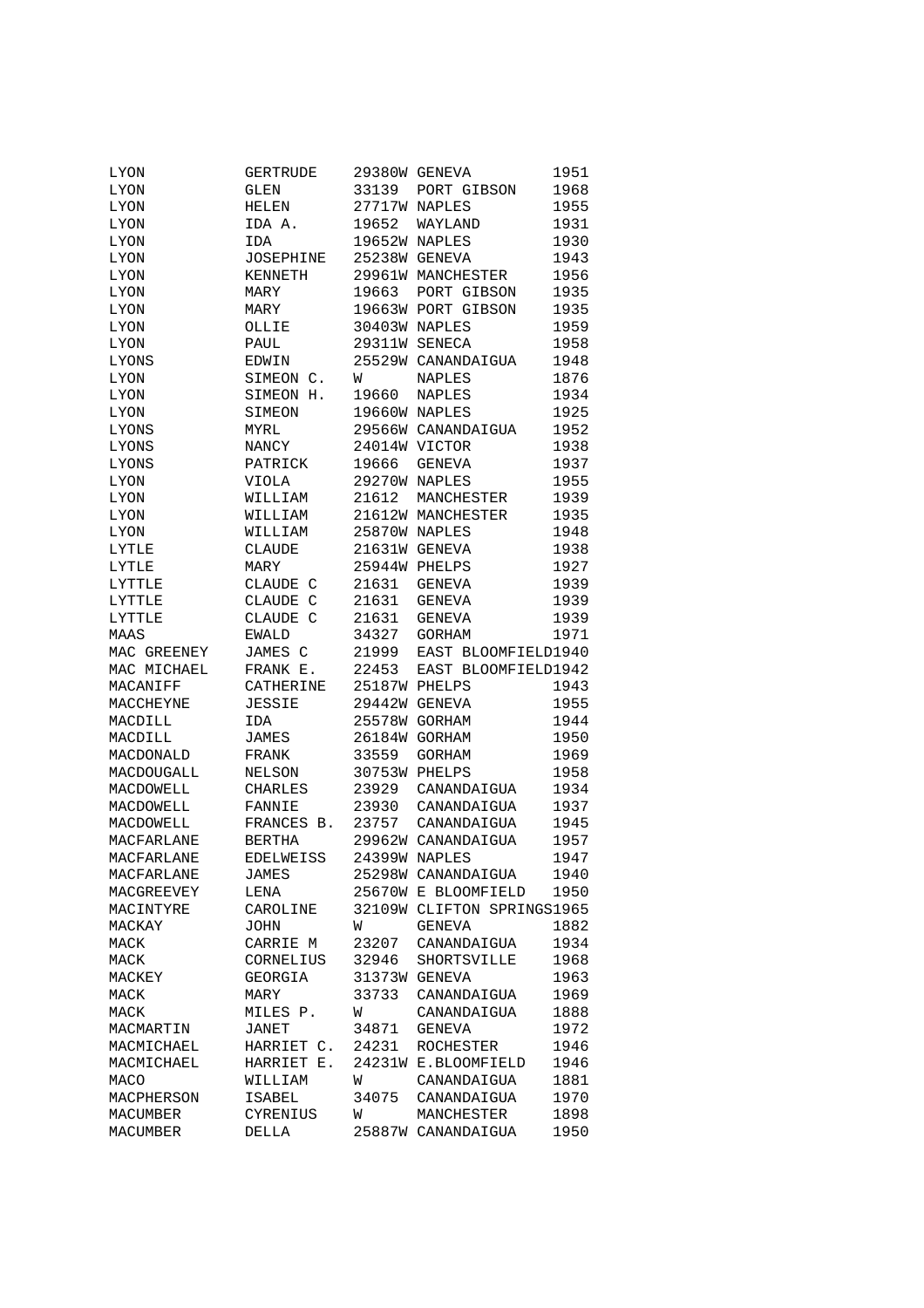| MADDEN       | ANNA                          | 31697W GENEVA |                     | 1963 |
|--------------|-------------------------------|---------------|---------------------|------|
| MADDEN       | GEORGE V.                     | 24140         | COUMBUS,<br>OHIO    | 1946 |
| MADDEN       | SARAH E.                      | 19672         | PHELPS              | 1932 |
| MADDEN       | SARAH                         | 19672W PHELPS |                     | 1928 |
| MADIA        | CARMELLA                      | 23961         | GENEVA              | 1946 |
| MADIA        | FRANCIS                       | 34084         | GENEVA              | 1970 |
| MADIA        | JOSEPH F.                     | 24117         | GENEVA              | 1946 |
| MADIA        | JOSEPH F.                     | 24117W GENEVA |                     | 1932 |
| MADIA        | VINCENZO                      | 26229W GENEVA |                     | 1951 |
| MADIGAN      | CLARA C.                      | 22130         | GENEVA              | 1941 |
| MADIGAN      | CLARA                         | 22130W GENEVA |                     | 1940 |
| MADIGAN      | GEORGE                        | 31780W PHELPS |                     | 1964 |
| MADIGAN      | JAMES T.                      | 23024         | GENEVA              | 1943 |
| MADIGAN      | RAYMOND T.                    | 23734         | GENEVA              | 1945 |
| MADIGAN      | VELMA                         | 33086 PHELPS  |                     | 1968 |
| MADISON      | JOHN                          | 35122         | E BLOOMFIELD        | 1972 |
| MADSEN       | NIELS                         |               | 28974W MANCHESTER   | 1954 |
| MAFFETT      | PATTY A.                      | W             | PHELPS              | 1878 |
| MAGARY       | ELIZABETH A.22401 CANANDAIGUA |               |                     | 1942 |
| MAGARY       | ELIZABETH                     |               | 22401W CANANDAIGUA  | 1935 |
| MAGARY       | THOMAS                        | 19679         | CANANDAIGUA         | 1934 |
| MAGARY       | THOMAS                        |               | 19679W CANANDAIGUA  | 1931 |
| MAHAN        | ANNA E.                       | 23667         | KANMORE             | 1945 |
| MAHAN        | ANNA E.                       |               | 23667W HOPEWELL     | 1944 |
| MAHANEY      | <b>AGNES</b>                  | 21923         | WEST BLOOMFIELD1938 |      |
| MAHANEY      | MARY                          |               | 28454W GENEVA       | 1956 |
| MAHANEY      | NELLIE                        | 32410W VICTOR |                     | 1960 |
| MAHAN        | FRANK                         |               | 27900W E BLOOMFIELD | 1949 |
| MAHAN        | JOHN                          | 22736         | CANANDAIGUA         | 1943 |
| MAHAN        | MARGARET                      | 27878W GENEVA |                     | 1952 |
| MAHAN        | MARY                          | 28820W GENEVA |                     | 1953 |
| MAHAN        | STEPHEN C.                    | 23502         | GENEVA              | 1937 |
| MAHAR        | AGNES                         | 33574         | CANANDAIGUA         | 1968 |
| MAHAR        | ELIZABETH                     | 19682         | VICTOR              | 1929 |
| MAHAR        | ELIZABETH                     | 19682W VICTOR |                     | 1929 |
| MAHAR        | JOHN                          | 19683         | CLIFTON SPRINGS1935 |      |
| <b>MAHAR</b> | JOHN                          |               | 29146W E BLOOMFIELD | 1957 |
| MAHER        | JOHN F.                       | 19680         | DETROIT, MI.        | 1935 |
| MAHER        | LOUISE                        | 33420         | <b>GENEVA</b>       | 1969 |
| <b>MAHER</b> | <b>RUTH</b>                   | 33211         | <b>GENEVA</b>       | 1968 |
| MAHON        | BRIDGET                       |               | 23174 HOPEWELL      | 1934 |
| MAHONE       | ILA                           | 28977W NAPLES |                     | 1958 |
| MAHONE       | ROBERT                        | 21960         | NAPLES              | 1940 |
| MAHONE       | ROGER                         | 21960W NAPLES |                     | 1924 |
| MAHONEY      | CORNELIUS                     | 22724         | <b>GENEVA</b>       | 1936 |
| MAHONEY      | DANIEL                        | 26337W GENEVA |                     | 1951 |
| MAHONEY      | DENNIS                        | 24328         | VICTOR              | 1947 |
| MAHONEY      | DENNIS                        | 24328W VICTOR |                     | 1940 |
| MAHONEY      | <b>ELLEN</b>                  | W             | CANANDAIGUA         | 1886 |
| MAHONEY      | FREDERICK                     | 34736         | PHELPS              | 1971 |
| MAHONEY      | IDA J.                        | 21712         | GENEVA              | 1939 |
| MAHONEY      | IDA                           |               | 21712W GENEVA       | 1935 |
| MAHONEY      | JEREMIAH                      | 28926W GENEVA |                     | 1955 |
| MAHONEY      | JOHN F.                       | 21505         | <b>VICTOR</b>       | 1938 |
| MAHONEY      | JOHN                          | 22435         | GENEVA              | 1941 |
| MAHONEY      | MARY E.                       | 19678         | GENEVA              | 1931 |
| MAHONEY      | MICHAEL                       | 32563W GENEVA |                     | 1963 |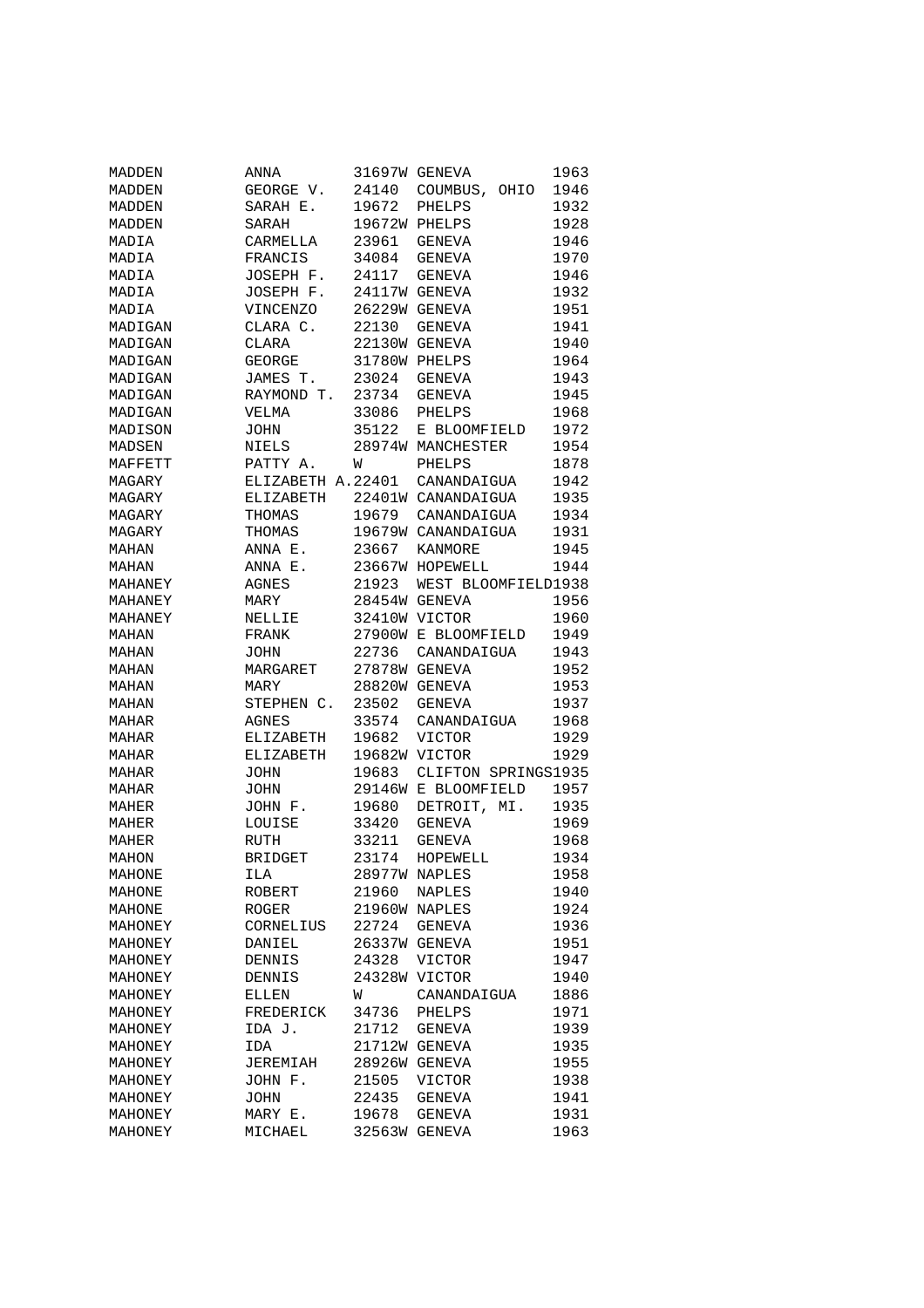| MAHONEY  | NORA            | 19681         | SENECA                     | 1936 |
|----------|-----------------|---------------|----------------------------|------|
| MAHONEY  | $\rm NORA$      | 19684W        | SENECA                     | 1935 |
| MAHONEY  | THOMAS          | 33720         | GENEVA                     | 1969 |
| MAHONEY  | TIMOTHY         | 28806W VICTOR |                            | 1957 |
| MAHONEY  | WILLIAM H.      | 21924         | WEST BLOOMFIELD1928        |      |
| MAIN     | <b>BLANCHE</b>  | 33989         | FARMINGTON                 | 1970 |
| MAIN     | <b>FRANK</b>    | 19693         | PHELPS                     | 1933 |
| MAIO     | MARY            | 32931         | CANANDAIGUA                | 1967 |
| MAKAY    | PAUL            | 34427         | CANANDAIGUA                | 1970 |
| MAKER    | LUCY            | 34741         | CLIFTON SPRINGS1968        |      |
| MALCAHY  | MATTHEW         | W             | GENEVA                     | 1889 |
| MALCURIA | ROSS            | 28503W GENEVA |                            | 1953 |
| MALEY    | ALLEN J.        | 22221         | HOPEWELL                   | 1941 |
| MALEY    | ANNA B.         | 19695         | HOPEWELL                   | 1934 |
| MALEY    | JANE            |               | 26944W SHORTSVILLE         | 1953 |
| MALEY    | JOHN D.         | 21989         | SHORTSVILLE                | 1940 |
| MALEY    | <b>JOHN</b>     |               | 21898W SHORTSVILLE         | 1931 |
| MALI     | ADELE           | 31907W GENEVA |                            | 1954 |
| MALLERY  | JAMES J.        | 19697         | PHELPS                     | 1936 |
| MALLERY  | <b>JAMES</b>    | 19697W PHELPS |                            | 1930 |
| MALLISON | POLLY           | W             | <b>VICTOR</b>              | 1889 |
| MALLORY  | FLOYD           |               | 28107W CANANDAIGUA         | 1936 |
| MALLORY  | LEAH            | 34951         | CANANDAIGUA                | 1972 |
| MALLORY  | WILLIAM A.      | 19698         | PHELPS                     | 1926 |
| MALLORY  | WILLIAM         | 19698W PHELPS |                            | 1929 |
| MALLOTTE | <b>AUGUSTUS</b> |               | 28851W CLIFTON SPRINGS1958 |      |
| MALONE   | CATHARINE       | 34791         | <b>VICTOR</b>              | 1972 |
| MALONE   | CATHERINE       | 19700         | SPENCERPORT                | 1938 |
| MALONE   | CATHERINE       | 19700W GENEVA |                            | 1935 |
| MALONE   | EDWARD T.       | 22048         | <b>VICTOR</b>              | 1940 |
| MALONE   | <b>EDWARD</b>   | 22048W VICTOR |                            | 1919 |
| MALONE   | FLORENCE        | 31038W VICTOR |                            | 1961 |
| MALONE   | FRANK P.        | 23767         | <b>VICTOR</b>              | 1945 |
| MALONE   | JOHN R          | 19694         | GENEVA                     | 1934 |
| MALONE   | <b>JOHN</b>     | 25126W GENEVA |                            | 1943 |
| MALONE   | LEO             | 32989         | GENEVA                     | 1963 |
| MALONE   | MARY            | 21574         | GENEVA                     | 1939 |
| MALONE   | MARY            | 21574W GENEVA |                            | 1936 |
| MALONE   | MARY            | 23950         | HOPEWELL                   | 1952 |
| MALONE   | SARAH           | 22501         | <b>GENEVA</b>              | 1942 |
| MALONE   | SARAH           | 22501W GENEVA |                            | 1939 |
| MALONE   | STEPHEN F.      | 19690         | HOPEWELL                   | 1932 |
| MALONE   | STEPHEN         |               | 19690W HOPEWELL            | 1932 |
| MALONEY  | ELEANOR         | 33002         | GENEVA                     | 1965 |
| MALONEY  | ELLEN           |               | 24952W MANCHESTER          | 1947 |
| MALONEY  | JOHN            | 19696 GENEVA  |                            | 1933 |
| MALONEY  | PATRICK         | 19692         | CANANDAIGUA                | 1932 |
| MALONEY  | PATRICK         |               | 19692W CANANDAIGUA         | 1922 |
| MALONEY  | SADIE           | 34637         | SHORTSVILLE                | 1958 |
| MALONEY  | THOMAS          |               | 25285W MANCHESTER          | 1947 |
| MALONEY  | WILLIAM H.      | 21546         | <b>GENEVA</b>              | 1938 |
| MALOTTE  | <b>BEATRICE</b> |               | 30197W BRISTOL             | 1960 |
| MALTER   | JACOB           | 21466         | SHORTSVILLE                | 1938 |
| MALTER   | JACOB           |               | 21466W MANCHESTER          | 1936 |
| MALTER   | MINNIE          | 22439         | MANCHESTER                 | 1942 |
| MALTER   | MINNIE          |               | 22439W MANCHESTER          | 1938 |
| MALTMAN  | CATHERINE       |               | 30930W CANANDAIGUA         | 1963 |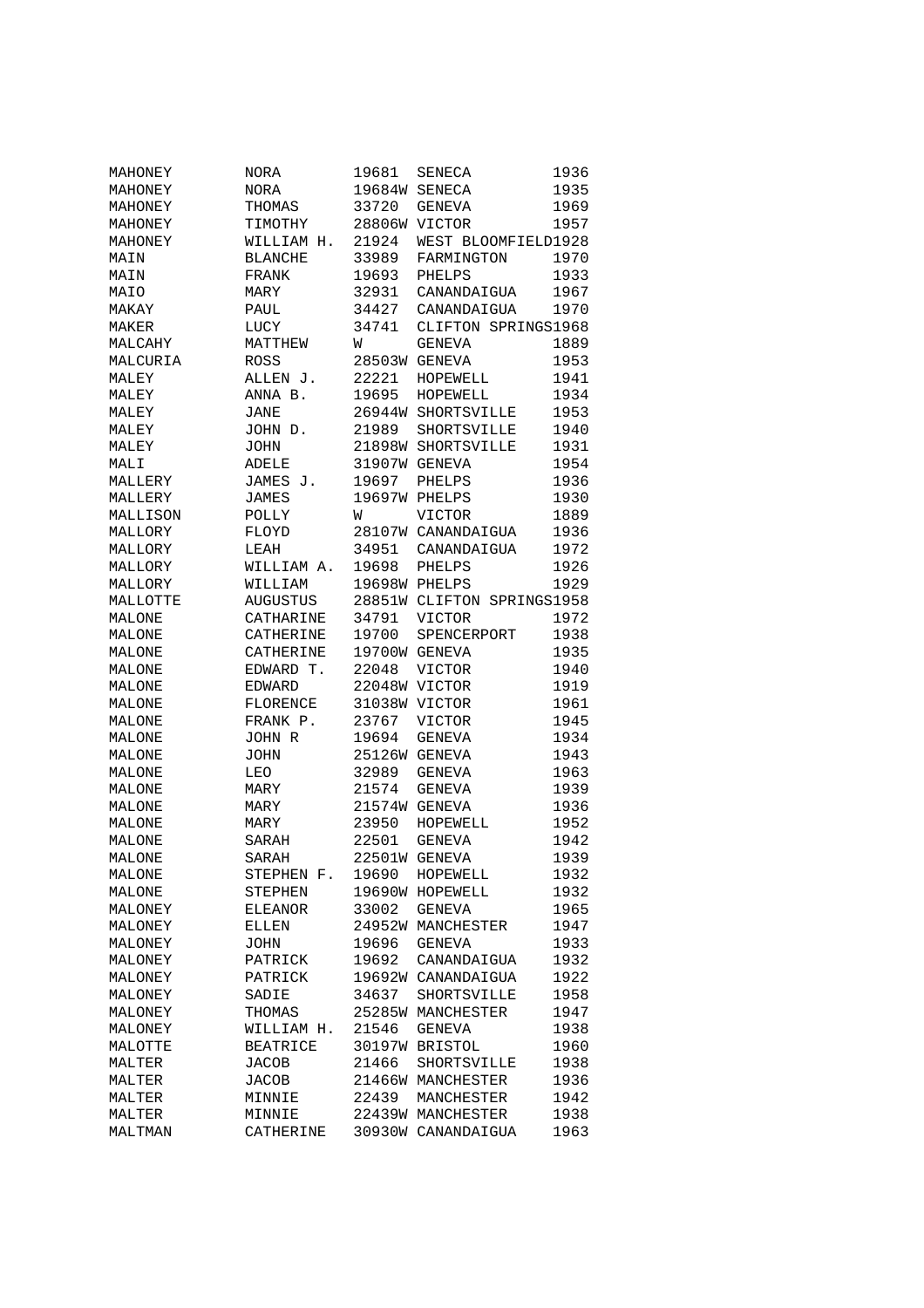| MALTMAN          | JAMES            |        | 29830W CANANDAIGUA | 1957 |
|------------------|------------------|--------|--------------------|------|
| MALTMAN          | LUCY             |        | 27996W CANANDAIGUA | 1949 |
| <b>MALTMAN</b>   | THOMAS H.        | 19699  | CANANDAIGUA        | 1936 |
| MALTY            | INA              | 23918  | ROCHESTER          | 1946 |
| MAMERO           | <b>JOSEPH</b>    | W      | FARMINGTON         | 1891 |
| MAMEROW          | MINNIE           | 19691  | FARMINGTON         | 1931 |
| MANAFORT         | PEPIN            | W      | CANANDAIGUA        | 1904 |
| MANCHESTER       | KITTIE E.        | 19711  | <b>GENEVA</b>      | 1934 |
| MANCHESTER       | KITTIE           | 19711W | GENEVA             | 1912 |
| MANCHESTER       | MARGUERITE       | 33889  | GORHAM             | 1970 |
| MANCHESTER       | MARY             | W      | PHELPS             | 1884 |
| <b>MANCUSO</b>   | ANTHONY          | 27468W | CANANDAIGUA        | 1952 |
| <b>MANDERSON</b> | WILLIAM          | 22862  | W. BLOOMFIELD      | 1943 |
| MANDERSON        | WILLIAM          | 22862W | W. BLOOMFIELD      | 1929 |
| MANDEVILLE       | HARRIET          | W      | VICTOR             | 1888 |
| MANDIGO          | SARAH            | 34849  | GENEVA             | 1972 |
| MANEY            | CORNELIUS        | 24558W | SENECA             | 1922 |
| MANEY            | DANIEL           |        | 26628W GENEVA      | 1950 |
| MANEY            | <b>ELLEN</b>     | 19712  | <b>GENEVA</b>      | 1935 |
| MANEY            | <b>ELLEN</b>     |        | 19712W GENEVA      | 1930 |
| MANEY            | JERMIAH          | 28716W | SENECA             | 1953 |
| MANEY            | MICHAEL J.       | 19714  | GENEVA             | 1936 |
| MANEY            | TIMOTHY          | 30068W | PHELPS             | 1959 |
| MANGAN           | ESTELLA L.       | 24329  | CANANDAIGUA        | 1938 |
| MANGER           | MERRICK          | W      | CANANDAIGUA        | 1875 |
| MANGIAMELE       | <b>GUISEPPE</b>  | 33526  | <b>VICTOR</b>      | 1958 |
| MANGIONI         | <b>JIACHIANO</b> | 33240  | GENEVA             | 1956 |
| MANGOLD          | <b>EMIT</b>      |        | 31906W GENEVA      | 1963 |
| MANINO           | DANIEL           | 21836  | PHELPS             | 1938 |
| MANINO           | LEO              | 33638  | <b>GENEVA</b>      | 1968 |
| MANKTELOW        | ANN              | 19715  | PHELPS             | 1937 |
| MANKTELOW        | ANN              |        | 19715W PHELPS      | 1934 |
| MANKTELOW        | WILLIAM J.       | 21722  | PHELPS             | 1939 |
| MANKTELOW        | WILLIAM          |        | 21722W PHELPS      | 1939 |
| MANLEY           | ELIZA<br>Β.      | 22504  | VICTOR             | 1942 |
| MANLEY           | ELIZA            | 22504W | VICTOR             | 1930 |
| MANLEY           | FRANK L.         | 24333  | <b>VICTOR</b>      | 1947 |
| MANLEY           | FRANK L.         |        | 24333W VICTOR      | 1944 |
| MANLEY           | MABLE            |        | 30050W VICTOR      | 1950 |
| <b>MANN</b>      | ALBERT           | 22795  | CANANDAIGUA        | 1969 |
| MANN             | ALEXANDER        |        | 25088W GENEVA      | 1939 |
| MANN             | <b>DUNCAN</b>    |        | 27122W GENEVA      | 1943 |
| MANN             | <b>FRANK</b>     | 33968  | GENEVA             | 1970 |
| MANN             | HORACE           | 34202  | NAPLES             | 1970 |
| MANNING          | INEZ             |        | 29725W CANANDAIGUA | 1958 |
| MANNING          | LETTIE           |        | 26493W CANANDAIGUA | 1946 |
| MANNING          | LULU             | 26029W | NAPLES             | 1950 |
| MANNING          | MARY             |        | 26380W GENEVA      | 1948 |
| MANNIX           | <b>STEPHEN</b>   | 19713  | CANANDAIGUA        | 1936 |
| MANN             | LULU             | 31242W | S BRISTOL          | 1949 |
| MANN             | ROBERT           | 33921  | S BRISTOL          | 1970 |
| MANN             | WILLARD J.       | 19708  | CANANDAIGUA        | 1932 |
| MANN             | WILLARD          |        | 19708W VICTOR      | 1930 |
| MANSFIELD        | SALLIE M.        | W      | MANCHESTER         | 1895 |
| MANSFIELD        | WILLIAM          | 31508W | S BRISTOL          | 1961 |
| MANTELL          | CONCETTA         | 33426  | GENEVA             | 1965 |
| MANUEL           | JOSEPH           | 35007  | <b>VICTOR</b>      | 1971 |
|                  |                  |        |                    |      |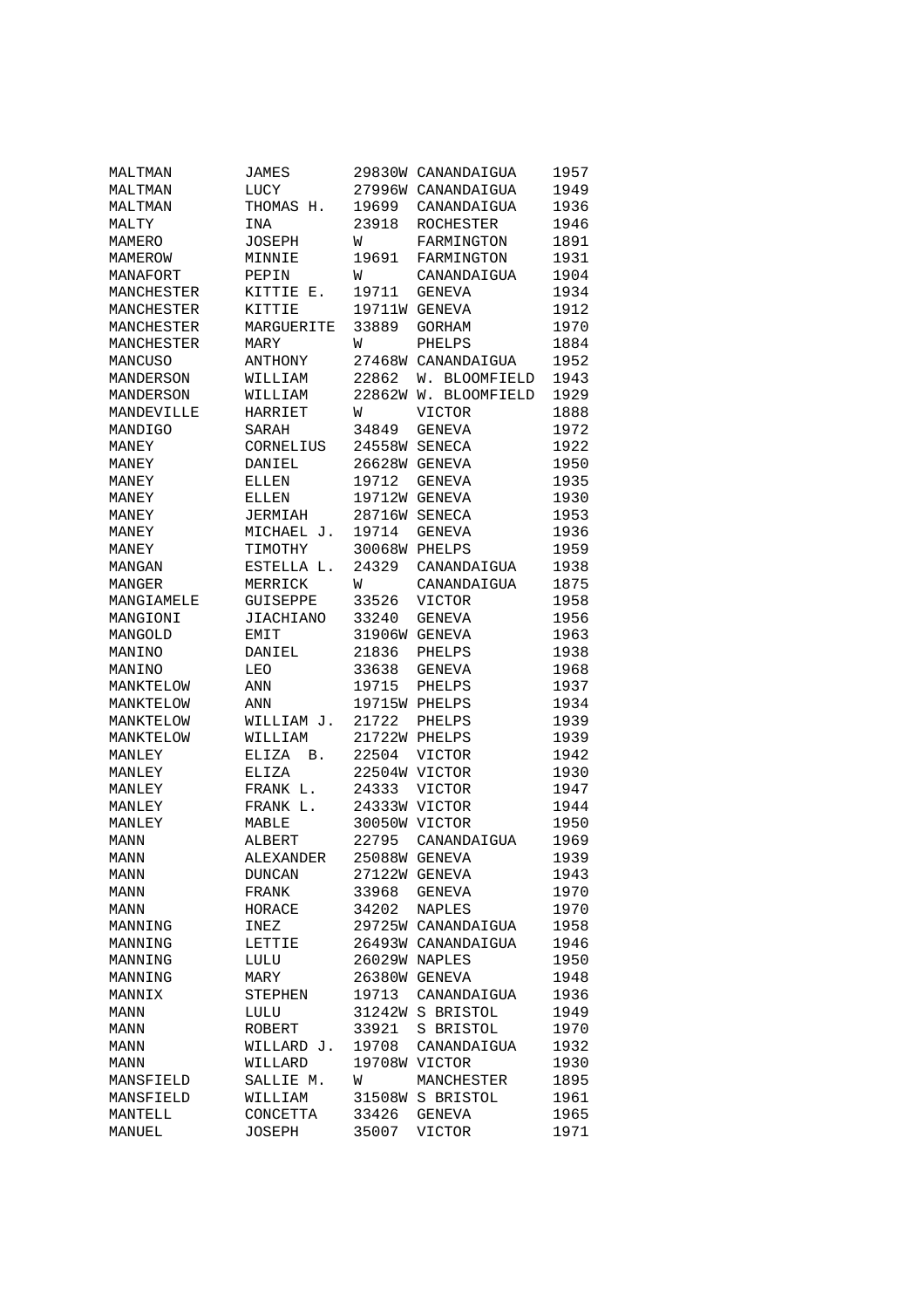| MAPES        | ARLINGTON        | 19710         | GORHAM                     | 1933 |
|--------------|------------------|---------------|----------------------------|------|
| MAPES        | ARLINGTON        | 19710W        | GORHAM                     | 1923 |
| MAPES        | CLARENCE         | 19709         | CANANDAIGUA                | 1932 |
| MAPES        | ELISABETH        | W             | GORHAM                     | 1887 |
| MAPES        | GEORGE           | 33722         | RICHMOND                   | 1969 |
| MAPES        | HILAND           | W             | <b>GORHAM</b>              | 1891 |
| MAPES        | LEE C.           | 23965         | GORHAM                     | 1944 |
| MAPLES       | HAZEL            | 29803W GENEVA |                            | 1958 |
| MAPLES       | PHILIP           | 28302W GENEVA |                            | 1935 |
| MAPSTONE     | ROWENA           | 31601W PHELPS |                            | 1963 |
| MARAFIOTI    | ANTONIO          |               | 26676W CANANDAIGUA         | 1951 |
| MARAFIOTI    | <b>JOSEPHINE</b> | 34755         | CANANDAIGUA                | 1971 |
| MARANA       | JOSEPH           | 19734         | MANCHESTER                 | 1938 |
| MARBLE       | EDITH            | 35044         | <b>BRISTOL</b>             | 1972 |
| MARBLE       | <b>EFFIE</b>     | 34046         | <b>BRISTOL</b>             | 1970 |
| MARBLE       | HARRY            |               | 29411W BRISTOL             | 1957 |
| MARCHENESE   | JOSEPH           | 27475W GENEVA |                            | 1950 |
| MARCHENESE   | JULIA            | 29237W GENEVA |                            | 1950 |
| MARCHESANE   | FILOMENA         | 19729         | PHELPS                     | 1931 |
| MARCONI      | COSMO E.         | 23307         | CANANDAIGUA                | 1944 |
| MARDEN       | THOMAS           | W             | PHELPS                     | 1875 |
| MARINELLO    | JOSEPH           | 33474         | CANANDAIGUA                | 1969 |
| MARINO       | DOMINICK         | 27551W GENEVA |                            | 1954 |
| MARINO       | GUISEPPE         | 19730         | GENEVA                     | 1932 |
| MARINO       | LUCIA            | 28686W GENEVA |                            | 1957 |
| MARINO       | MARY             | 34025         | <b>GENEVA</b>              | 1965 |
| MARK         | <b>BERNHARD</b>  | 21727         | MANCHESTER                 | 1939 |
| MARK         | <b>BERNHARD</b>  |               | 21727W CLIFTON SPRINGS1928 |      |
| MARKHAM      | ELISHA           | W             | FARMINGTON                 | 1878 |
| <b>MARKS</b> | <b>DONALD</b>    |               | 30466W STANLEY             | 1956 |
| <b>MARKS</b> | FRANCES          | 33523         | SENECA                     | 1968 |
| <b>MARKS</b> | <b>FRANK</b>     |               | 25747W SENECA              | 1939 |
| <b>MARKS</b> | JESSIE           |               | 32706W CANANDAIGUA         | 1961 |
| MARLIN       | CHARLES A.       | 23353         | ST. ALBANS, N.Y1944        |      |
| MARLIN       | CHARLES L.       | 22850         | <b>GENEVA</b>              | 1917 |
| MARLIN       | JESSIE           |               | 27718W CANANDAIGUA         | 1945 |
| MARLOW       | LEON             | 35040         | <b>GENEVA</b>              | 1972 |
| MARQUARDT    | JULUS            | 27875W GENEVA |                            | 1944 |
| MARQUIS      | BERT             | 22755         | FARMINGTON                 | 1943 |
| MARQUIS      | CARRIE P.        | 22885         | FARMINGTON                 | 1940 |
| MARSA        | FRED             | 24336         | MANCHESTER                 | 1929 |
| MARSDEN      | STELLA E.        | 19728         | <b>GENEVA</b>              | 1931 |
| MARSDEN      | STELLA           | 19728W GENEVA |                            | 1925 |
| MARSHALL     | ALBERT           |               | 26137W BRISTOL             | 1943 |
| MARSHALL     | ANSON            | 33036         | <b>GENEVA</b>              | 1968 |
| MARSHALL     | <b>ELVEY</b>     | 34698         | GENEVA                     | 1971 |
| MARSHALL     | ELWIN R.         | 21848         | GENEVA                     | 1940 |
| MARSHALL     | ELWIN            | 21848W GENEVA |                            | 1925 |
| MARSHALL     | EUGENE           | 35196         | <b>GENEVA</b>              | 1972 |
| MARSHALL     | FRANK            |               | 31245W W BLOOMFIELD        | 1963 |
| MARSHALL     | HARRY D.         | 19731         | <b>GENEVA</b>              | 1933 |
| MARSHALL     | HARRY            | 19731W GENEVA |                            | 1932 |
| MARSHALL     | HELEN            |               | 30096W W BLOOMFIELD        | 1960 |
| MARSHALL     | JOHN             |               | 30278W E BLOOMFIELD        | 1954 |
| MARSHALL     | KATHRYN          | 33200         | GENEVA                     | 1968 |
| MARSHALL     | MARGARET         | 32503W        | E BLOOMFIELD               | 1966 |
| MARSHALL     | <b>RAYMOND</b>   | 33533         | CANANDAIGUA                | 1968 |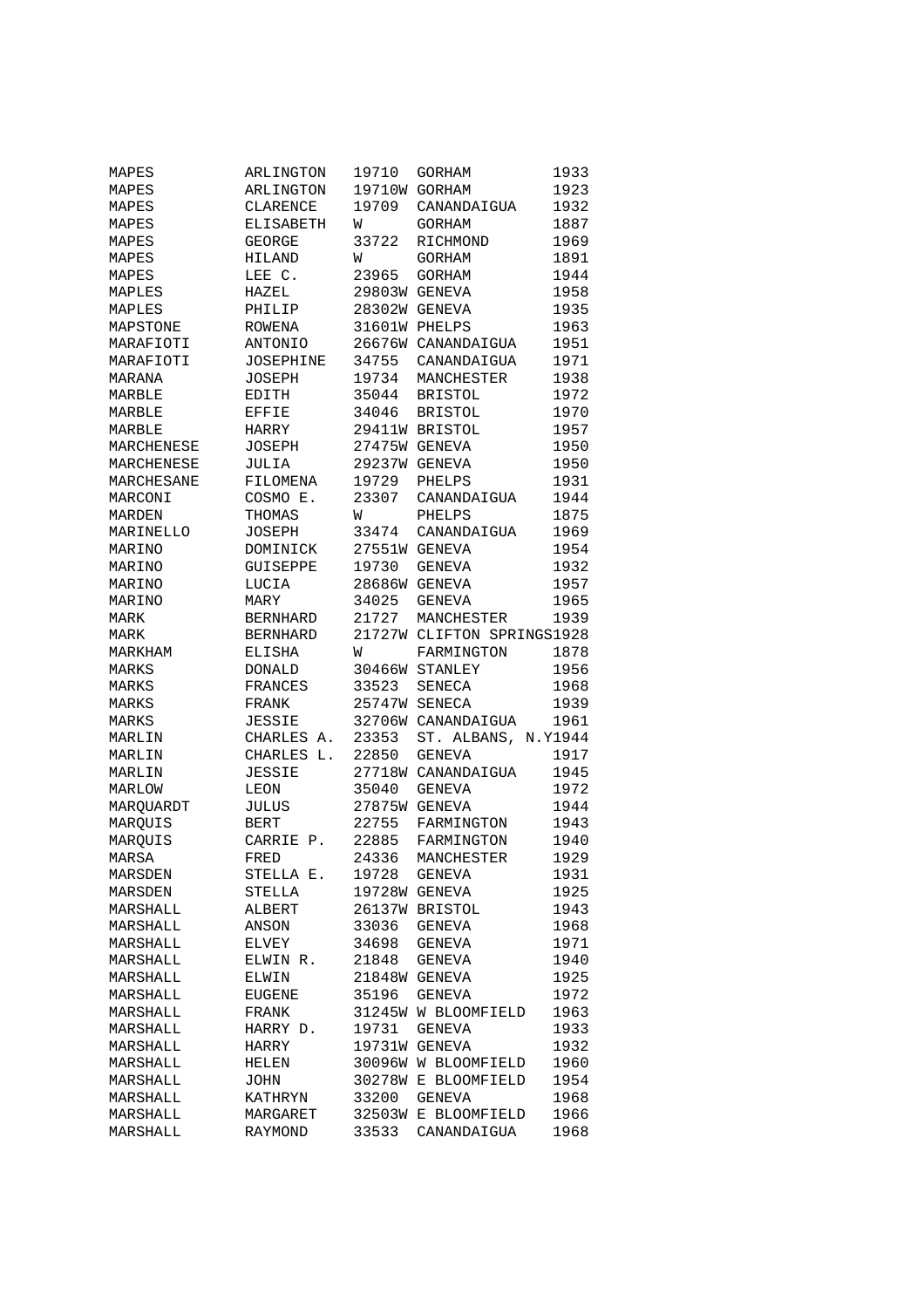| MARSHALL | <b>STERNES</b> | W             | E. BLOOMFIELD              | 1874 |
|----------|----------------|---------------|----------------------------|------|
| MARSHALL | THOMAS         | 31908W GENEVA |                            | 1957 |
| MARSH    | FRED           | 25633W PHELPS |                            | 1945 |
| MARSH    | HAROLD         |               | 27087W CANANDAIGUA         | 1953 |
| MARTIN   | <b>BRUCE</b>   |               | 29053W MANCHESTER          | 1953 |
| MARTIN   | CAROLINE       | W             | CANANDAIGUA                | 1875 |
| MARTIN   | CATHERINE      | W             | E.BLOOMFIELD               | 1884 |
| MARTIN   | <b>CHARLES</b> |               | 24442W GENEVA              | 1915 |
| MARTIN   | EARL           | 33856         | CANANDAIGUA                | 1970 |
| MARTIN   | ELLA           | 33289         | GENEVA                     | 1968 |
| MARTIN   | ELLA           | 34847         | CLIFTON SPRINGS1972        |      |
| MARTIN   | ELVA           | W             | S. BRISTOL                 | 1876 |
| MARTIN   | <b>ESTHER</b>  | W             | <b>GENEVA</b>              | 1884 |
| MARTIN   | GRACE          | 21585         | E. BLOOMFIELD              | 1939 |
| MARTIN   | HARRY C.       | 24355         | GENEVA                     | 1946 |
| MARTIN   | HARRY C.       | 24355W GENEVA |                            | 1934 |
| MARTIN   | HELEN          |               | 30731W CANANDAIGUA         | 1960 |
| MARTIN   | HERMAN         | 33000         | CANANDAIGUA                | 1968 |
| MARTIN   | HIRAM          |               | 28750W BRISTOL             | 1957 |
| MARTIN   | HOWARD         |               | 29418W E BLOOMFIELD        | 1958 |
| MARTIN   | JAMES          | 23609         | LAKEWORTH, FL              | 1943 |
| MARTIN   | JESSIE         | 24800W GENEVA |                            | 1942 |
| MARTIN   | JOHN           |               | 31179W CANANDAIGUA         | 1960 |
| MARTIN   | JOHN           | 33367         | CANANDAIGUA                | 1968 |
| MARTIN   | JULIA          | 25059W        | GENEVA                     | 1944 |
| MARTIN   | KATHRYN        | 33495         | <b>GENEVA</b>              | 1969 |
| MARTIN   | LAWRENCE E.    | 21872         | CLIFTON SPRINGS1940        |      |
| MARTIN   | LUCINDA J.     | W             | RICHMOND                   | 1884 |
| MARTIN   | MARY F.        | 24170         | CANANDAIGUA                | 1946 |
| MARTIN   | MARY F.        |               | 24170W CANANDAIGUA         | 1946 |
| MARTIN   | MINNIE E.      | 19733         | GENEVA                     | 1938 |
| MARTIN   | MINNIE         | 19733W GENEVA |                            | 1931 |
| MARTINO  | <b>ANTONIO</b> | 32875         | CANANDAIGUA                | 1967 |
| MARTINO  | JENNIE         | 33107         | CANANDAIGUA                | 1968 |
| MARTINO  | JOSEPH         | 25620W        | CANANDAIGUA                | 1950 |
| MARTINO  | LEONARD        | 28672W        | CANANDAIGUA                | 1957 |
| MARTINO  | MARY           | 33768         | CANANDAIGUA                | 1969 |
| MARTINO  | ROSARIO        | 34388         | CANANDAIGUA                | 1971 |
| MARTINO  | VINCENT        |               | 28430W CANANDAIGUA         | 1955 |
| MARTIN   | RAYMOND        | 34313         | CANANDAIGUA                | 1970 |
| MARTIN   | RUBY           |               | 28457W RUSHVILLE           | 1938 |
| MARTIN   | SARAH          |               | 32518W NAPLES              | 1962 |
| MARTIN   | THOMAS H.      | 19732         | GENEVA                     | 1936 |
| MARTIN   | WILLIAM        |               | 29663W CANANDAIGUA         | 1945 |
| MARTYN   | <b>BLANCHE</b> | 33666         | MANCHESTER                 | 1969 |
| MARTYN   | SIDNEY         | 33527         | MANCHESTER                 | 1969 |
| MARY     | ELIZABETH B.W  |               | CANANDAIGUA                | 1886 |
| MARY     | JACOB          | <b>W</b>      | CANANDAIGUA                | 1862 |
| MARY     | JOHN C.        |               | 24076 CANANDAIGUA          | 1946 |
| MASCARI  | NICHOLAS       |               | 26432W GENEVA              | 1947 |
| MASLYN   | ELMER          | 33358         | PHELPS                     | 1968 |
| MASLYN   | JULIA          | 23807         | CLIFTON SPRINGS1945        |      |
| MASLYN   | MALENIR R.     | 19740         | CLIFTON SPRINGS1934        |      |
| MASLYN   | MARGARET       |               | 29726W CLIFTON SPRINGS1953 |      |
| MASLYN   | PETER          | 33140         | CLIFTON SPRINGS1968        |      |
| MASLYN   | SYLVIA         |               | 29578W CLIFTON SPRINGS1959 |      |
| MASON    | ANN            | W             | CANANDAIGUA                | 1870 |
|          |                |               |                            |      |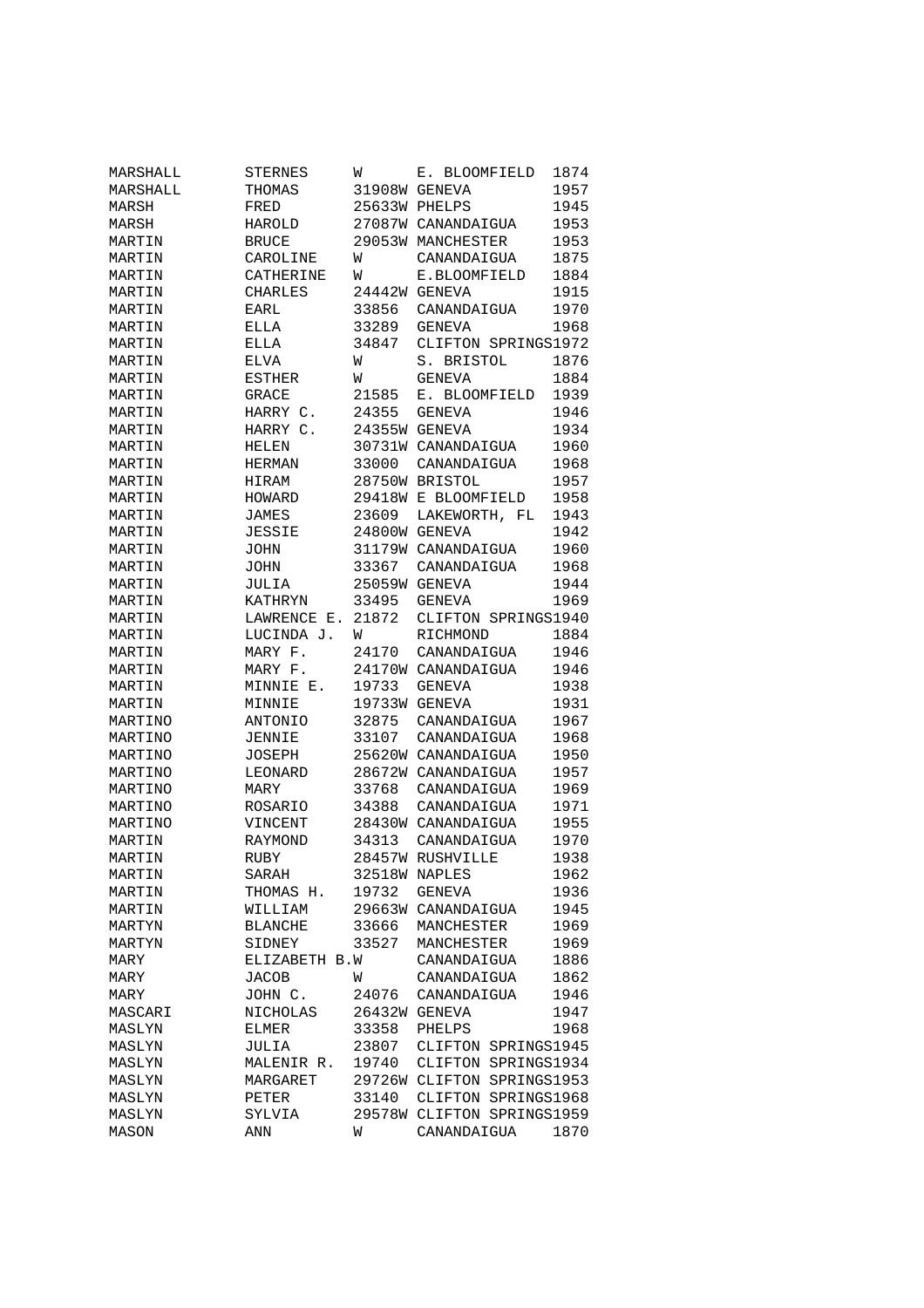| MASON          | ARTHUR            | 25646W GENEVA |                            | 1949 |
|----------------|-------------------|---------------|----------------------------|------|
| MASON          | BEULAH E.         | 19739         | DETROIT, MI                | 1934 |
| MASON          | <b>BEULAH</b>     |               | 19739W CANANDAIGUA         | 1922 |
| MASON          | ELIZABETH A.19737 |               | CANANDAIGUA                | 1932 |
| MASON          | ELIZABETH         |               | 19737W CANANDAIGUA         | 1920 |
| MASON          | EMMA G.           | 23148         | FARMINGTON                 | 1944 |
| MASON          | EMMA G.           |               | 23148W FARMINGTON          | 1944 |
| MASON          | <b>FRANCES</b>    |               | 27000W E BLOOMFIELD        | 1952 |
| MASON          | HAROLD            |               | 27269W E BLOOMFIELD        | 1953 |
| MASON          | HATTIE E.         | 22032         | <b>GENEVA</b>              | 1940 |
| MASON          | HATTIE            | 22032W GENEVA |                            | 1927 |
| MASON          | HAZEL E.          | 22593         | RICHMOND                   | 1942 |
| MASON          | HAZEL             |               | 22593W RICHMOND            | 1937 |
| MASON          | HOWARD            |               | 25930W HOLCOMB             | 1949 |
| MASON          | KATRINA           |               | 32727W CANANDAIGUA         | 1967 |
| MASON          | LEON              | 34006         | E BLOOMFIELD               | 1970 |
| MASON          | LORIN R.          | 23449         | SENECA                     | 1945 |
| MASON          | LOUISA            |               | 30301W S BRISTOL           | 1948 |
| MASON          | MARTHA            |               | 31413W MANCHESTER          | 1961 |
| MASON          | MARY E            | 19738         | <b>OVID</b>                | 1925 |
| MASON          | MAUD              |               | 30552W E BLOOMFIELD        | 1956 |
| MASON          | MILDRED           | 28538W PHELPS |                            | 1957 |
| MASON          | ORVILLE           |               | 25248W FARMINGTON          | 1944 |
| MASON          | THELMA H.         | 21805         | EAST BLOOMFIELD1939        |      |
| MASSECAR       | ADA               | 33981         | MANCHESTER                 | 1970 |
| MASSECAR       | <b>ELSIE</b>      |               | 25510W CLIFTON SPRINGS1947 |      |
| MASSECAR       | <b>JOB</b>        | 24159         | CLIFTON SPRINGS1946        |      |
| MASSECAR       | <b>JOB</b>        |               | 24159W MANCHESTER          | 1933 |
| MASSIMILLA     | ANGELO            | 35028         | GENEVA                     | 1972 |
| MASTEN         | GERTRUDE H.       |               | 23423 CANANDAIGUA          | 1942 |
| MASTEN         | J. EUGENE         | 23261         | <b>BUFFALO</b>             | 1944 |
| MASTEN         | J.<br>EUGENE      |               | 23261W CANANDAIGUA         | 1934 |
| MASTERS        | CHARLOTTE         | 28865W GENEVA |                            | 1947 |
| MASTIN         | LEMON             |               | 30547W RICHMOND            | 1945 |
| MASTIN         | MARGUERITE L23306 |               | LIVINGSTON CO              | 1944 |
| MATHER         | ABBEY A.          | W             | E. BLOOMFIELD              | 1887 |
| MATHER         | ADELE             |               | 26581W CANANDAIGUA         | 1950 |
| MATHER         | ALMA M.           | 23668         | CLIFTON SPRINGS1945        |      |
| MATHER         | ALMA M.           |               | 23668W CLIFTON SPRINGS1924 |      |
| MATHER         | CHARLES R.        | 21468         | CANANDAIGUA                | 1938 |
| <b>MATHER</b>  | <b>CHARLES</b>    |               | 21468W CANANDAIGUA         | 1925 |
| MATHER         | ELISHA R.         | <b>M</b>      | BRISTOL                    | 1889 |
| MATHER         | FANNY             | <b>W</b>      | MANCHESTER                 | 1896 |
| MATHER         | GEORGE            |               | 31922W CANANDAIGUA         | 1964 |
| MATHER         | JESSE D.          |               | 24206 CLIFTON SPRINGS1946  |      |
| MATHER         | JESSE D.          |               | 24206W CLIFTON SPRINGS1946 |      |
| MATHER         | LOUISE S.         |               | 21467 CANANDAIGUA          | 1928 |
| MATHER         | LOUISE            |               | 21467W CANANDAIGUA         | 1925 |
| MATHEWS        | ADDIE             |               | 19745W HOPEWELL            | 1934 |
| MATHEWSON      | ALFRED            | <b>M</b>      | CANANDAIGUA                | 1874 |
| MATHEWS        | WILLIAM H.        | 22856         | GENEVA                     | 1943 |
| MATTHEWS       | ADDIE A.          | 19745         | MANCHESTER                 | 1935 |
| MATTHEWSON     | FLOSSIE           |               | 33575 SHORTSVILLE          | 1969 |
| MATTHEWSON     | LAURA             | W             | CANANDAIGUA                | 1875 |
| MATTISON       | JOHN J.           |               | 22627 KENMORE              | 1940 |
| MATTISON       | JOHN              |               | 22627W CANANDAIGUA         | 1919 |
| <b>MATTOON</b> | EDWARD            | 32332W PHELPS |                            | 1965 |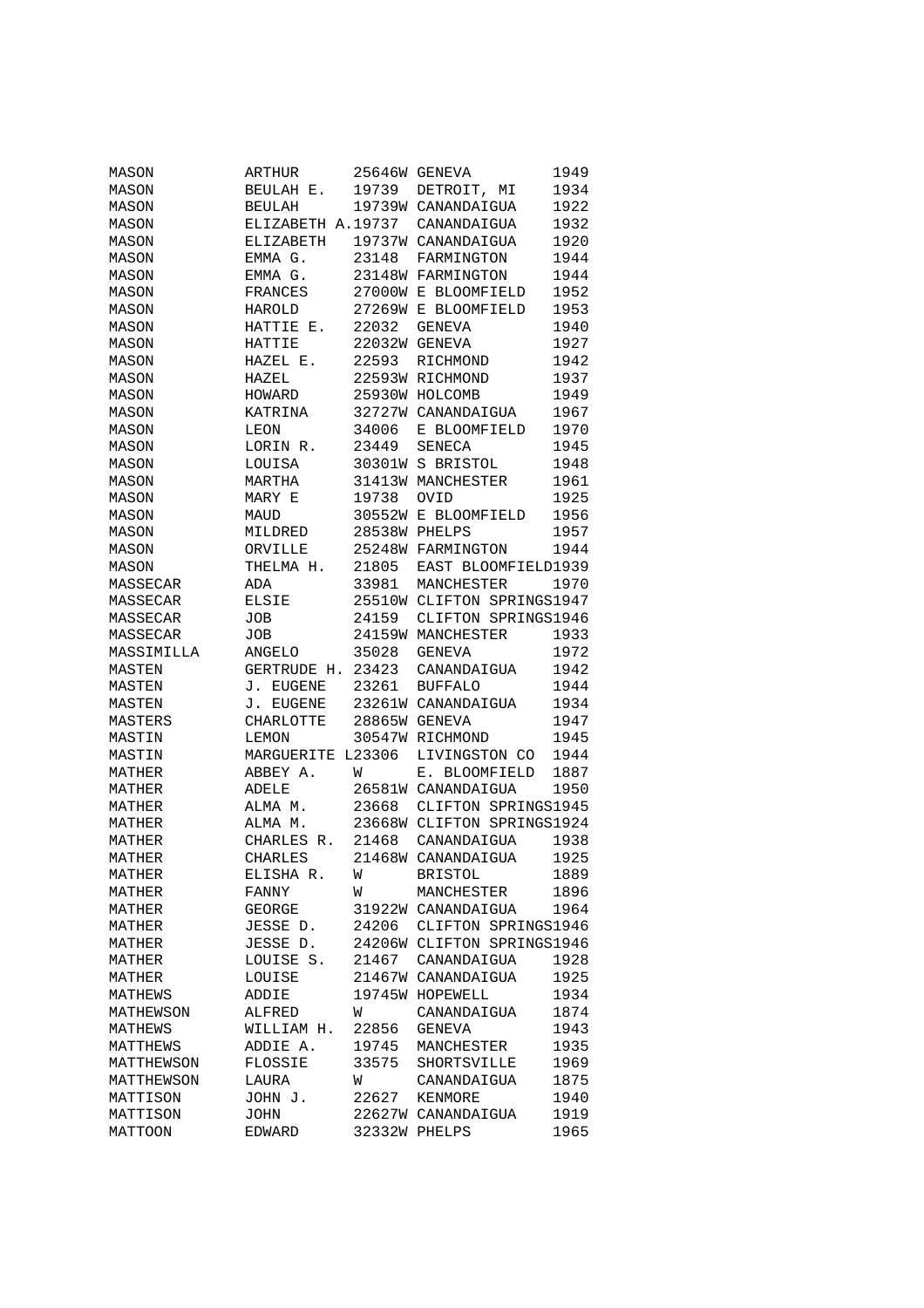| MATTOON        | JOSEPH          | 31464W PHELPS |                            | 1961 |
|----------------|-----------------|---------------|----------------------------|------|
| <b>MATTOON</b> | WILLIAM H.      | 19746         | OAKLAND,<br>MΙ             | 1936 |
| MATUZAS        | MECISLAUS       | 32146W GENEVA |                            | 1966 |
| MAUGER         | JOHN H.         | 22277         | <b>GENEVA</b>              | 1941 |
| MAUGER         | JOHN            | 22217W GENEVA |                            | 1914 |
| MAURO          | <b>DOMENICK</b> | 31929W PHELPS |                            | 1962 |
| MAURO          | HILDA           | 32641W PHELPS |                            | 1962 |
| MAXFIELD       | ANNA R.         | 24172         | WAYLAND                    | 1946 |
| MAXFIELD       | ANNA R.         | 24172W NAPLES |                            | 1946 |
| MAXFIELD       | DENISON H.      | 19754         | NAPLES                     | 1936 |
| MAXFIELD       | DENISON H.      | 19754W NAPLES |                            | 1930 |
| MAXFIELD       | ELIAS           | W             | <b>NAPLES</b>              | 1867 |
| MAXFIELD       | HIRAM           | 29353W NAPLES |                            | 1954 |
| MAXFIELD       | <b>JANE</b>     | 32244W NAPLES |                            | 1961 |
| MAXON          | HARRY A.        | 23796         | BRISTOL CENTER 1945        |      |
| MAX            | STEPHEN         | 33556         | MANCHESTER                 | 1969 |
| MAXWELL        | CATHERINE       | 19752         | ROCHESTER, N.Y.1933        |      |
| MAXWELL        | CATHERINE       |               | 19752W FARMINGTON          | 1926 |
| MAXWELL        | HENRY           | 26469W GENEVA |                            | 1950 |
| MAXWELL        | <b>ISABELLE</b> | 32657W GENEVA |                            | 1960 |
| MAXWELL        | JANET           | 27055W GENEVA |                            | 1953 |
| MAXWELL        | JOHN            | 19753         | ROCHESTER                  | 1934 |
| MAXWELL        | <b>JOHN</b>     |               | 19753W FARMINGTON          | 1933 |
| MAXWELL        | MARY            | 29601W GENEVA |                            | 1954 |
| MAY            | EARL SR         |               | 32565W CANANDAIGUA         | 1961 |
| MAY            | <b>HATTIE</b>   | 34315         | CANANDAIGUA                | 1970 |
| MAYS           | DONALD          | 33362         | CLIFTON SPRINGS1968        |      |
| MAYS           | <b>REXFORD</b>  | 34695         | PHELPS                     | 1969 |
| MAZZEI         | CATHERINE       | 22714         | PHELPS                     | 1942 |
| MAZZEI         | CATHERINE       | 22714W PHELPS |                            | 1941 |
| MAZZEI         | LOUIE           | 22258         | PHELPS                     | 1941 |
| MAZZEI         | LOUIE           | 22258W PHELPS |                            | 1937 |
| MAZZOCCHI      | JOHN            | 32222W GENEVA |                            | 1959 |
| MCALISTER      | HAZEL           | 33203         | NAPLES                     | 1968 |
| MCALLUM        | HERBERT         | 34443         | PHELPS                     | 1970 |
| <b>MCANN</b>   | DENNIS          |               | 22734W CANANDAIGUA         | 1924 |
| MCARDLE        | MARY            |               | 25389W CLIFTON SPRINGS1944 |      |
| MCAULIFFE      | HARRIET         | 23513         | CANANDAIGUA                | 1945 |
| MCAVOY         | ARTHUR          | 26828W GENEVA |                            | 1938 |
| MCBRIDE        | RICHARD P.      | W             | CANANDAIGUA                | 1891 |
| MCBURNEY       | HOWARD          | 25269W PHELPS |                            | 1947 |
| MCCABE         | ADELPHIA E.     | 23606         | MANCHESTER                 | 1928 |
| MCCABE         | ALBERT          | 34395         | HOPEWELL                   | 1971 |
| MCCABE         | EMILY           | 34109         | HOPEWELL                   | 1970 |
| MCCABE         | GEORGE W.       | 19777         | MANCHESTER                 | 1932 |
| MCCABE         | GEORGE W.       |               | 19777W MANCHESTER          | 1928 |
| MCCABE         | HOWARD          |               | 28795W CANANDAIGUA         | 1958 |
| <b>MCCABE</b>  | JAMES M.        | 23834         | CANANDAIGUA                | 1946 |
| MCCABE         | JAMES           |               | 27406W HOPEWELL            | 1952 |
| MCCABE         |                 |               | 31673W HOPEWELL            | 1955 |
|                | MICHAEL         |               |                            |      |
| MCCAFFREY      | CHARLES         | 35260         | GENEVA                     | 1972 |
| MCCALLUM       | NINA            | 34136         | PHELPS                     | 1970 |
| MCCANN         | CHARLES         | 26319W PHELPS |                            | 1939 |
| MCCANN         | DENNIS          | 22734         | CANANDAIGUA                | 1943 |
| MCCANN         | LEO             | 30192W GENEVA |                            | 1957 |
| <b>MCCANN</b>  | VINCENT         | 30675W GENEVA |                            | 1962 |
| MCCARRICK      | ANNA C.         | 19778         | <b>BUFFALO</b>             | 1932 |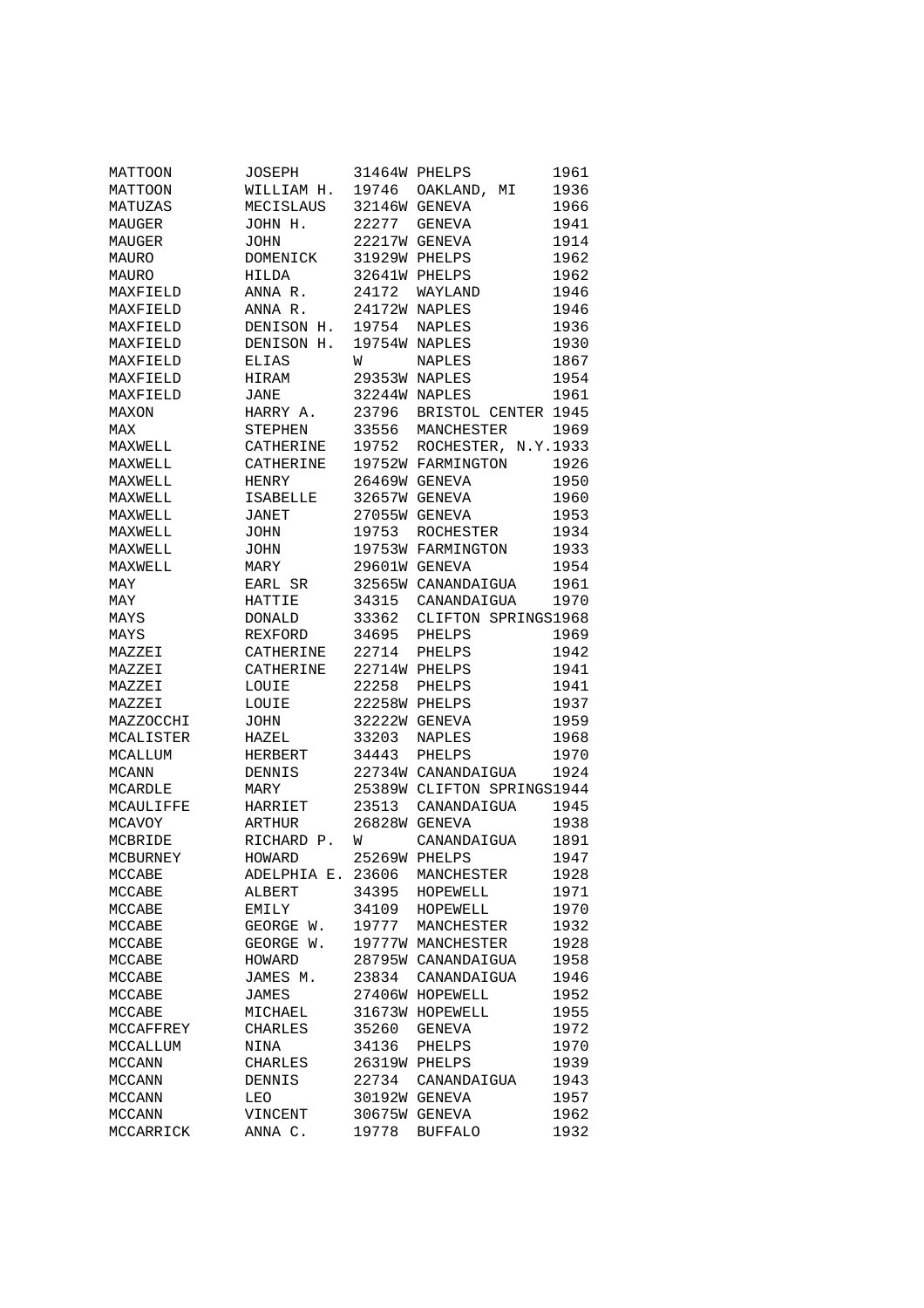| MCCARRICK       | ANNA C.           | 19778W SENECA |                     | 1932 |
|-----------------|-------------------|---------------|---------------------|------|
| MCCARRICK       | CATHERINE T.19794 |               | CANANDAIGUA         | 1936 |
| MCCARRICK       | JAMES J.          | 19776W        | GENEVA              | 1931 |
| MCCARROLL       | <b>ROSE</b>       | 19772         | GENEVA              | 1930 |
| MCCARROLL       | ROSE              | 19772W        | <b>GENEVA</b>       | 1928 |
| MCCARROLL       | WILLIAM W.        | 22096         | GENEVA              | 1940 |
| MCCARROLL       | WILLIAM W.        | 22096W GENEVA |                     | 1940 |
| MCCARTHY        | ABRAHAM C.        | W             | SENECA              | 1880 |
| MCCARTHY        | AGNES             |               | 31197W CANANDAIGUA  | 1960 |
| MCCARTHY        | AGNES             | 32300W        | SHORTSVILLE         | 1961 |
| MCCARTHY        | <b>ALEXANDER</b>  | 24619W        | GENEVA              | 1940 |
| MCCARTHY        | ALICE             | 33813         | <b>VICTOR</b>       | 1970 |
| MCCARTHY        | <b>ANNA</b>       |               | 26164W CANANDAIGUA  | 1936 |
| MCCARTHY        | <b>AUGUSTUS</b>   | W             | <b>GENEVA</b>       | 1874 |
| MCCARTHY        | <b>BRIDGET</b>    | W             | CANANDAIGUA         | 1888 |
| MCCARTHY        | CATHERINE         | 22009         | ROCHESTER           | 1936 |
| MCCARTHY        | CATHERINE         | 22009W        | <b>VICTOR</b>       | 1932 |
| MCCARTHY        | CHARLES H.        | 19797         | ROCHESTER           | 1937 |
| MCCARTHY        | CHARLES H.        | 19797W VICTOR |                     | 1936 |
| MCCARTHY        | CHARLES           |               | 26551W GENEVA       | 1947 |
| MCCARTHY        | DENNIS            | 21736         | GENEVA              | 1939 |
| MCCARTHY        | DENNIS            | 21736W        | GENEVA              | 1935 |
| MCCARTHY        | EDWARD S.         | 19779         | VICTOR              | 1932 |
| MCCARTHY        | EDWARD S.         | 19779W        | <b>VICTOR</b>       | 1927 |
| MCCARTHY        | <b>ELLEN</b>      | 33336         | <b>GENEVA</b>       | 1969 |
| <b>MCCARTHY</b> | HONORA            | W             | CANANDAIGUA         | 1886 |
| MCCARTHY        | JAMES D.          | 19785         | VICTOR              | 1928 |
| MCCARTHY        | <b>JAMES</b>      | 22004         | <b>GENEVA</b>       | 1937 |
| MCCARTHY        | JAMES             |               | 22004W GENEVA       | 1929 |
| MCCARTHY        | JEREMIAH          | W             | <b>VICTOR</b>       | 1871 |
| MCCARTHY        | JOHN D.           | 23634         | GERMANY             | 1944 |
| MCCARTHY        | JOHN SR           | 32377W VICTOR |                     | 1959 |
| MCCARTHY        | JOHN              | W             | E. BLOOMFIELD       | 1882 |
| MCCARTHY        | MARGARET M.       | 19782         | <b>VICTOR</b>       | 1933 |
| MCCARTHY        | MARTIN            | 34638         | GENEVA              | 1971 |
| MCCARTHY        | MARY H.           | 22670         | CANANDAIGUA         | 1942 |
| MCCARTHY        | MARY              | 31221W        | <b>GENEVA</b>       | 1960 |
| MCCARTHY        | MICHAEL J.        | 23920         | <b>GENEVA</b>       | 1946 |
| MCCARTHY        | MICHAEL J.        | 23920W GENEVA |                     | 1945 |
| MCCARTHY        | MICHAEL           | W             | CANANDAIGUA         | 1892 |
| MCCARTHY        | MINNIE H.         | 19790         | VICTOR              | 1935 |
| MCCARTHY        | MINNIE H.         | 19790W VICTOR |                     | 1932 |
| MCCARTHY        | NORA              | 19795         | CANANDAIGUA         | 1937 |
| MCCARTHY        | PATRICK           |               | 29624W CANANDAIGUA  | 1959 |
| MCCARTHY        | RALPH             |               | 29618W E BLOOMFIELD | 1952 |
| MCCARTHY        | SYLVESTER         | 19775         | VICTOR              | 1931 |
| MCCARTHY        | THOMAS            | 21791         | CANANDAIGUA         | 1939 |
| MCCARTHY        | TIMOTHY           | W             | SENECA              | 1880 |
| MCCARTHY        | WILLIAM E.        | 19796         | CANANDAIGUA         | 1938 |
| MCCARTHY        | WILLIAM           | 28229W VICTOR |                     | 1952 |
| MCCAULEY        | ANNA              | 33551         | CANANDAIGUA         | 1969 |
| MCCAULEY        | CATHARINE         |               | 19781W CANANDAIGUA  | 1929 |
| MCCAULEY        | CATHERINE A.19781 |               | CANANDAIGUA         | 1932 |
| MCCAULEY        | MATTIE E.         | 19788         | HARTFORD, CT.       | 1935 |
| MCCAULEY        | MATTIE E.         |               | 19788W CANANDAIGUA  | 1930 |
| MCCHERRY        | WILLIAM           | 25490W GENEVA |                     | 1948 |
| MCCLELLAND      | WILLIAM           | W             | MANCHESTER          | 1883 |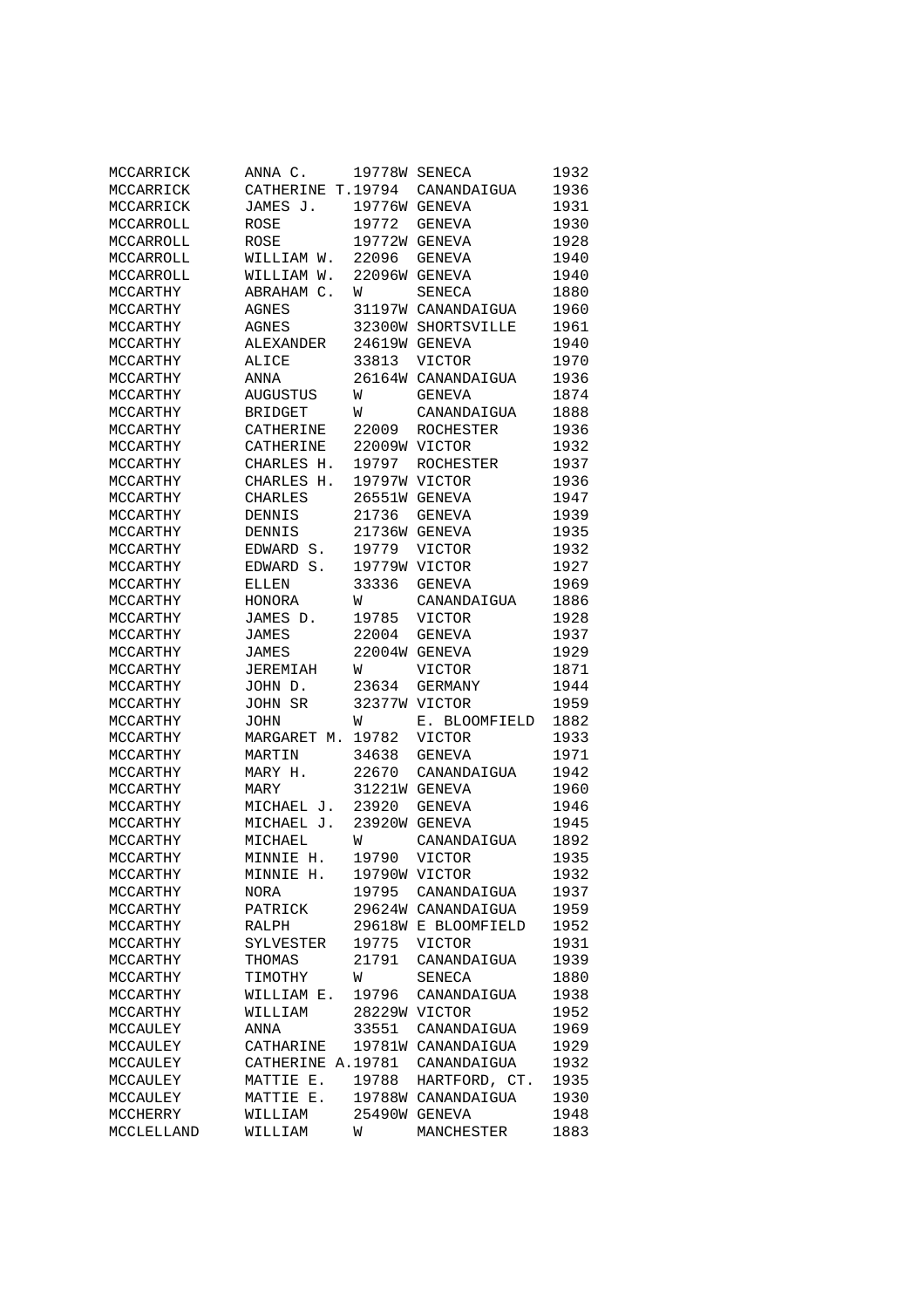| MCCLELLAN      | ETHEL                  | 35271         | CANANDAIGUA                | 1973 |
|----------------|------------------------|---------------|----------------------------|------|
| MCCLELLAN      | FREDERICK              |               | 28003W CANANDAIGUA         | 1953 |
| MCCLELLAN      | MARGARET A.            | 19789W        | CANANDAIGUA                | 1927 |
| MCCLERNAN      | PHILIP                 | 32999         | <b>GENEVA</b>              | 1968 |
| MCCLOSKEY      | JAMES                  | 23665         | FARMINGTON                 | 1939 |
| MCCLOSKEY      | <b>JANE</b>            | 19774         | FARMINGTON                 | 1931 |
| MCCLOSKEY      | JANE                   |               | 19774W FARMINGTON          | 1931 |
| MCCLOSKEY      | <b>JOHN</b>            | 19783         | <b>VICTOR</b>              | 1933 |
| MCCLOSKEY      | JOHN                   | 19783W VICTOR |                            | 1926 |
| MCCLOUD        | JERRY B.               |               | 19780W CLIFTON SPRINGS1931 |      |
| <b>MCCLURE</b> | MARY                   |               | 24759W CANANDAIGUA         | 1943 |
| MCCLURG        | JAMES                  | 33129         | CANADICE                   | 1968 |
| MCCLURG        | WILLIAM H.             | 22490         | RICHMOND                   | 1941 |
| <b>MCCOMBS</b> | MARY                   | W             | MANCHESTER                 | 1883 |
| MCCONNELL      | HERBERT<br>${\bf E}$ . | 23363         | CLIFTON SPRINGS1944        |      |
| MCCONNELL      | HERBERT E.             | 23363W GENEVA |                            | 1924 |
| MCCONNELL      | <b>HERBERT</b>         | 31833W        | GENEVA                     | 1956 |
| MCCONNELL      | JESSIE E.              | 21770         | GENEVA                     | 1939 |
| MCCONNELL      | MARTHA                 | 30219W        | SHORTSVILLE                | 1958 |
| MCCONNELL      | MARY                   | 32030W GENEVA |                            | 1956 |
| MCCONNELL      | MAUD                   |               | 25462W GENEVA              | 1946 |
| MCCORMACK      | DENNIS                 |               | 32640W CANANDAIGUA         | 1966 |
| MCCORMACK      | FRANCIS                | 33850         | <b>GENEVA</b>              | 1967 |
| MCCORMACK      | JOHN B.                | 24040         | CANANDAIGUA                | 1946 |
| MCCORMACK      | <b>JOHN</b>            |               | 28476W CANANDAIGUA         | 1957 |
| MCCORMACK      | RICHARD                | 34489         | <b>GENEVA</b>              | 1971 |
| MCCORMACK      | THOMAS                 | 23325         | MANCHESTER                 | 1929 |
| MCCORMACK      | WILLIAM J.             | 21908         | ROCHESTER                  | 1939 |
| MCCORMICK      | ELLEN                  | 19791         | CANANDAIGUA                | 1936 |
| MCCORMICK      | FRANK                  | 27817W GENEVA |                            | 1951 |
| MCCORMICK      | GEORGE W.              | 23376         | CLIFTON SPRINGS1940        |      |
| MCCORMICK      | JAMES                  | 22661         | CANANDAIGUA                | 1942 |
| MCCORMICK      | MICHAEL                |               | 29091W CLIFTON SPRINGS1956 |      |
| MCCORMICK      | WILLIAM                | 34055         | CANANDIGUA                 | 1969 |
| MCCOY          | CHARLES                | 25599W GENEVA |                            | 1939 |
| MCCOY          | DAVID H.               | W             | CANANDAIGUA                | 1888 |
| MCCOY          | <b>FRANK</b>           |               | 27218W FARMINGTON          | 1922 |
| MCCOY          | GEORGE                 | W             | GENEVA                     | 1889 |
| MCCOY          | MARGARET               | 19773         | <b>GENEVA</b>              | 1931 |
| MCCOY          | MARGARET               | 19773W GENEVA |                            | 1930 |
| MCCRANE        | LOUISE W.              | 22209         | CANANDAIGUA                | 1940 |
| MCCREADY       | CHARLES J.             | 22795 GENEVA  |                            | 1942 |
| MCCREADY       | CHARLES J.             | 22795W GENEVA |                            | 1925 |
| MCCREADY       | CHARLES J.             | 23717         | LYROL, AUSTRIA 1944        |      |
| MCCREDY        | ELLIOTT C.             | 24033         | WILLARD                    | 1946 |
| MCCREDY        | ELLIOTT C.             |               | 24033W CANANDAIGUA         | 1944 |
| MCCREEDY       | KATHARINE              | 33106         | GENEVA                     | 1967 |
| MCCREEDY       | THOMAS                 | 34335         | GENEVA                     | 1971 |
| MCCRONE        | JOHN D.                | W             | HOPEWELL                   | 1892 |
| MCCRONE        | MARY                   | 19793         | VICTOR                     | 1936 |
| MCCROSSEN      | BIRDIE A.              | 19784         | RICHMOND                   | 1933 |
| MCCROSSEN      | BIRDIE A.              |               | 19784W RICHMOND            | 1922 |
| MCCUE          | GEORGE L.              | 19787         | GENEVA                     | 1935 |
| MCCUE          | JOHN A.                | 19792         | GENEVA                     | 1936 |
| MCCUE          | JOHN A.                | 19792W GENEVA |                            | 1926 |
| MCCUEN         | GORDON                 | 33563         | CANANDAIGUA                | 1969 |
| MCCUSKER       | MATTHEW                | 31802W GENEVA |                            | 1965 |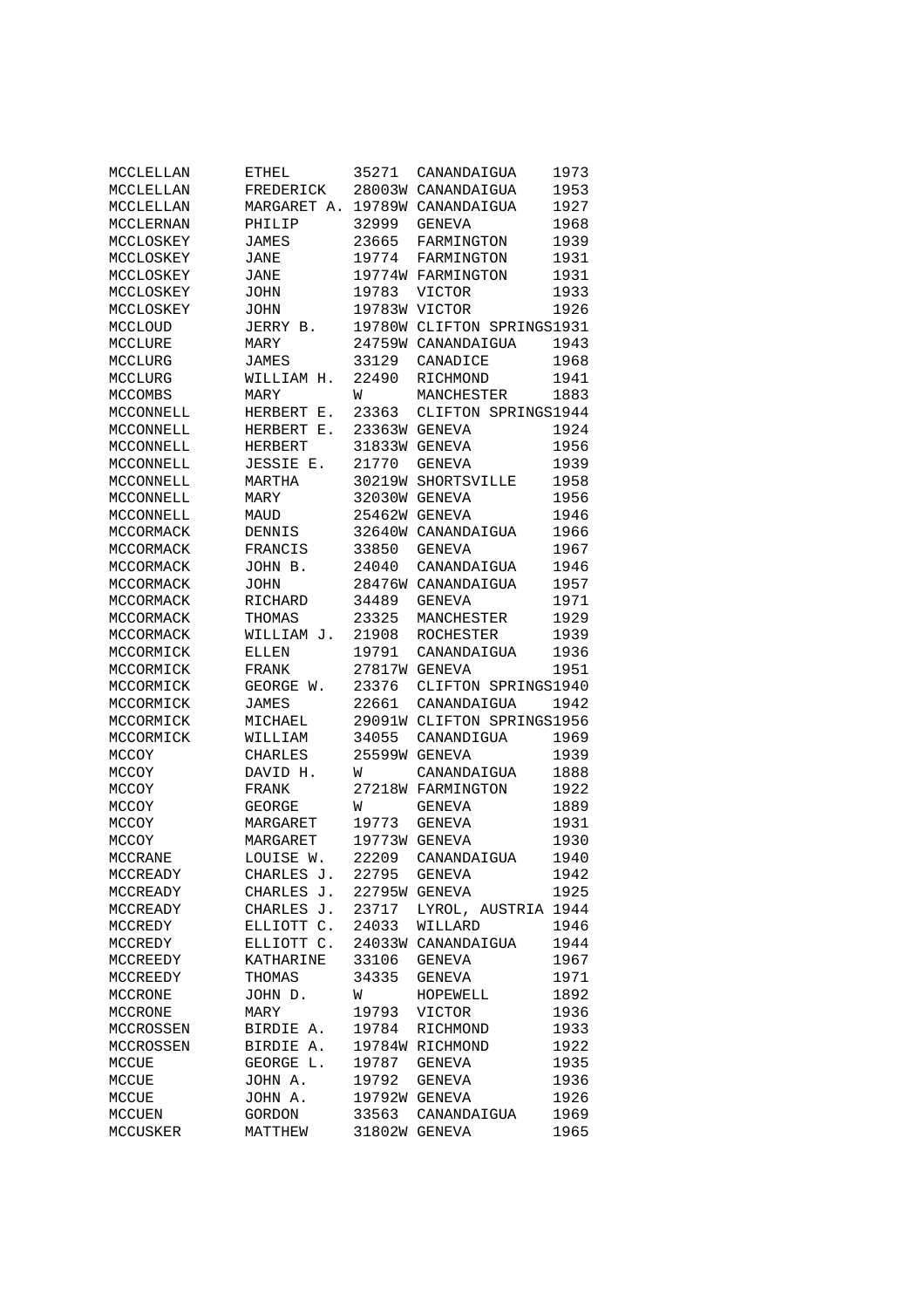| MCCUTCHEON | WILLIAM J.        | 19786    | CANANDAIGUA         | 1935 |
|------------|-------------------|----------|---------------------|------|
| MCDADE     | ALICE L.          | 23340    | CANANDAIGUA         | 1944 |
| MCDADE     | ALICE L.          | 23340W   | CANANDAIGUA         | 1920 |
| MCDANIELS  | JOSEPH H.         | 19811    | ROCHESTER           | 1933 |
| MCDANIELS  | <b>JOSEPH</b>     | 19811W   | <b>GENEVA</b>       | 1925 |
| MCDERMOTT  | <b>JOSEPH</b>     | 26667W   | <b>GENEVA</b>       | 1952 |
| MCDONALD   | CATHERINE         | 32886    | GENEVA              | 1967 |
| MCDONALD   | CATHERINE         | 34108    | GENEVA              | 1970 |
| MCDONALD   | FRANCIS           | 35095    | GENEVA              | 1972 |
| MCDONALD   | FRANK             | W        | GENEVA              | 1899 |
| MCDONALD   | <b>HELEN</b>      | 19810    | CANANDAIGUA         | 1933 |
| MCDONALD   | JAMES             | 27884W   | E BLOOMFIELD        | 1950 |
| MCDONALD   | JOHN T.           | 19806    | GENEVA              | 1931 |
| MCDONALD   | JOHN T.           | 19806W   | <b>GENEVA</b>       | 1930 |
| MCDONALD   | KATE              | 22867    | GENEVA              | 1943 |
| MCDONALD   | LENA              | 19809    | <b>GENEVA</b>       | 1933 |
| MCDONALD   | LENA              | 19809W   | <b>GENEVA</b>       | 1933 |
| MCDONALD   | LEO A.            | 21977    | <b>GENEVA</b>       | 1940 |
| MCDONALD   | MARY              | 19814    | GENEVA              | 1935 |
| MCDONALD   | MARY              |          | 19814W GENEVA       | 1924 |
| MCDONALD   | THOMAS J.         | 21991    | GORHAM              | 1939 |
| MCDONALD   | THOMAS J.         | 21991W   | GORHAM              | 1939 |
| MCDONNELL  | <b>CLARENCE</b>   | 26804W   | <b>GENEVA</b>       | 1952 |
| MCDONNELL  | FRANCES B.        | 22876    | E. BLOOMFIELD       | 1939 |
| MCDONNELL  | JOHN R.           | 23573    | E. BLOOMFIELD       | 1917 |
| MCDONNELL  | KATHERINE         |          | 28071W E BLOOMFIELD | 1942 |
| MCDONOUGH  | CATHERINE         |          | 29346W GENEVA       | 1957 |
| MCDONOUGH  | <b>JOHN</b>       | 19808    | E. BLOOMFIELD       | 1932 |
| MCDONOUGH  | MICHAEL           | W        | GENEVA              | 1896 |
| MCDONOUGH  | THOMAS            |          | 31399W GENEVA       | 1961 |
| MCDOWELL   | BARTON T.         | 19816    | CANANDAIGUA         | 1937 |
| MCDOWELL   | BARTON T.         |          | 19816W BRISTOL      | 1935 |
| MCDOWELL   | <b>CHARLES</b>    | 19813    | CANANDAIGUA         | 1934 |
| MCDOWELL   | <b>CHARLES</b>    |          | 19813W CANANDAIGUA  | 1907 |
| MCDOWELL   | <b>CHARLES</b>    | 26805W   | <b>GENEVA</b>       | 1952 |
| MCDOWELL   | NINA A.           | 19812    | <b>BRISTOL</b>      | 1934 |
| MCDOWELL   | NINA A.           |          | 19812W BRISTOL      | 1934 |
| MCELROY    | MICHAEL           | 19807    | NIAGARA FALLS       | 1932 |
| MCELROY    | NORA              | 32871    | <b>GENEVA</b>       | 1968 |
| MCELWAIN   | ANNA D.           | 19815    | <b>GENEVA</b>       | 1934 |
| MCELWAIN   | ANNA D.           |          | 19815W GENEVA       | 1928 |
| MCELWEE    | FANNIE            |          | 33381 CANANDAIGUA   | 1969 |
| MCELWEE    | FRANCIS           |          | 30546W CANANDAIGUA  | 1961 |
| MCFADDEN   | HENRY             | 33503    | GORHAM              | 1969 |
| MCGARRAY   | MARY A            | 22510    | PHELPS              | 1942 |
| MCGARRICK  | JAMES J.          | 19776    | ROCHESTER           | 1931 |
| MCGARY     | CATHARINE         | W        | MANCHESTER          | 1883 |
| MCGARY     | HENRY             | <b>W</b> | E. BLOOMFIELD 1896  |      |
| MCGEE, JR. | ISSAC             | 23249    | MANCHESTER          | 1944 |
| MCGHAN     | CHARLES H.        | 19830    | GENEVA              | 1937 |
| MCGHAN     | JOHN FRANCIS21575 |          | VICTOR              | 1938 |
| MCGHAN     | ROSE              |          | 25127W GENEVA       | 1948 |
| MCGHEE     | ERNEST            | 35227    | CANANDAIGUA         | 1972 |
| MCGINN     | CARRIE            |          | 31369W CANANDAIGUA  | 1963 |
| MCGINNIS   | DANIEL            | W        | CLIFTON SPRINGS1882 |      |
| MCGINTY    | MARGARET          | W        | MANCHESTER          | 1875 |
| MCGLASHAN  | ARCHIBALD A.24012 |          | KENT, CONN          | 1920 |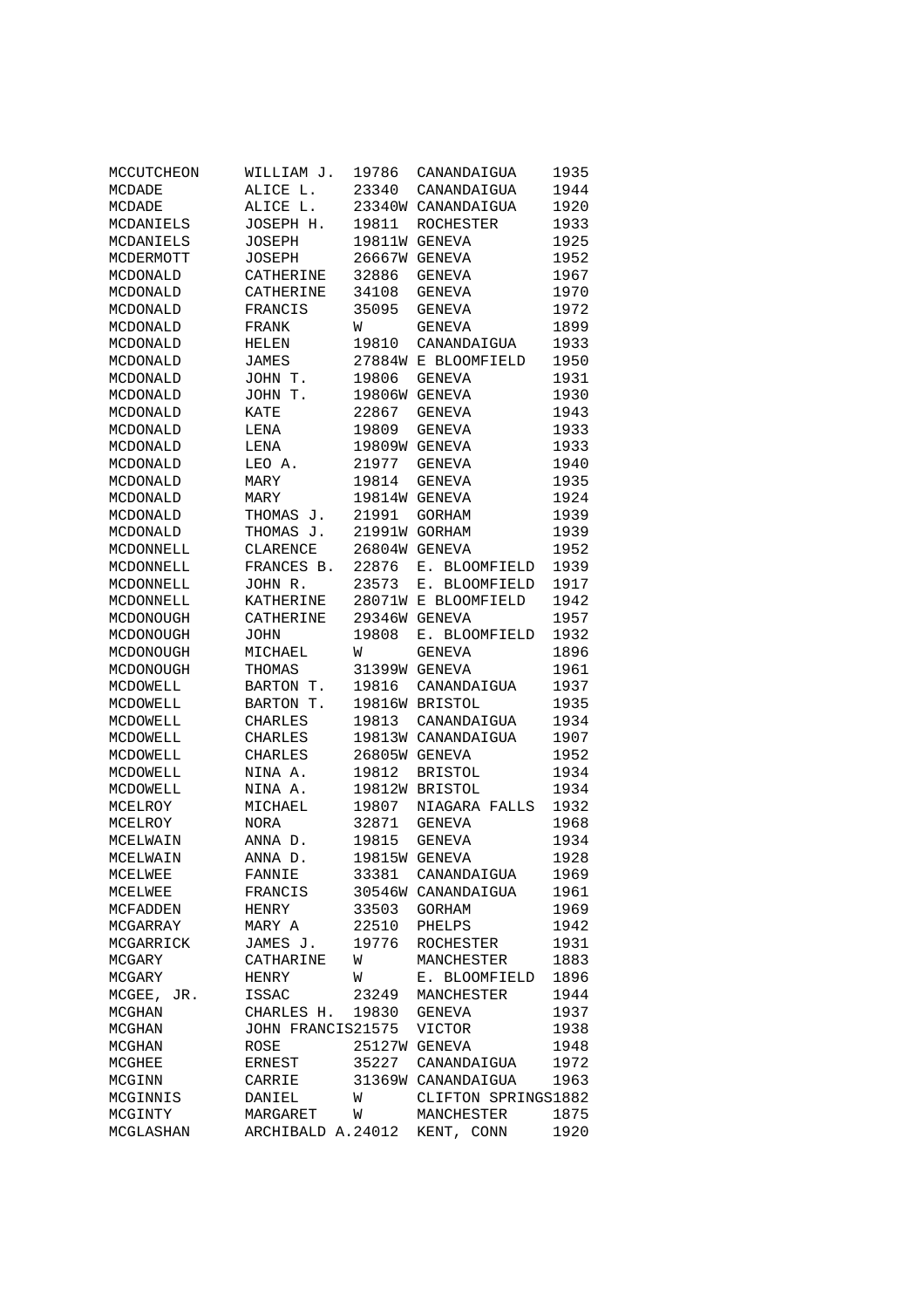| MCGLOOM         | PATRICK M      | 19825         | GENEVA                     | 1914 |
|-----------------|----------------|---------------|----------------------------|------|
| MCGORRAY        | MARY           | 22510W        | PHELPS                     | 1935 |
| MCGOUGH         | MARY           | W             | CANANDAIGUA                | 1892 |
| MCGOVERN        | ANNA           | 32251W        | GENEVA                     | 1959 |
| MCGOWAN         | ELIZABETH      | 19831         | CANANDAIGUA                | 1938 |
| MCGOWEN         | CHARLES        | 34013         | <b>GENEVA</b>              | 1970 |
| MCGRATH         | HILDA          |               | 31232W CLIFTON SPRINGS1960 |      |
| MCGRATH         | <b>JAMES</b>   |               | 30924W CLIFTON SPRINGS1960 |      |
| MCGREEVY        | JOHN           | 21938         | NAPLES                     | 1940 |
| MCGREEVY        | JOHN           | 21938W        | NAPLES                     | 1931 |
| MCGREEVY        | WILLIAM JR.    | 19829         | GENEVA                     | 1932 |
| MCGREEVY        | WILLIAM        | 25718W        | GENEVA                     | 1944 |
| MCGREGOR        | GUY            | 24165         | CANANDAIGUA                | 1946 |
| MCGREGOR        | GUY            |               | 27716W CANANDAIGUA         | 1955 |
| MCGREGOR        | <b>JOHN</b>    | W             | GENEVA                     | 1879 |
| MCGREGOR        | MARY J.        | 19827         | CANANDAIGUA                | 1932 |
| MCGREGOR        | MARY J.        | 19827W        | CANANDAIGUA                | 1929 |
| MCGREGOR        | MARY           | 24164         | CANANDAIGUA                | 1938 |
| MCGREGOR        | MARY           | W             | <b>GENEVA</b>              | 1884 |
| <b>MCGREGOR</b> | <b>ROSE</b>    |               | 24841W CANANDAIGUA         | 1945 |
| <b>MCGREW</b>   | ETHELDRED      | 24850W GENEVA |                            | 1943 |
| MCGUANE         | PATRICK        | 19824         | CANANDAIGUA                | 1930 |
| MCGUIGAN        | ANNA           | 28441W        | <b>GENEVA</b>              | 1957 |
| MCGUIGAN        | BRIDGET M      | 19826         | <b>GENEVA</b>              | 1931 |
| MCGUIGAN        | <b>BRIDGET</b> | 19826W GENEVA |                            | 1923 |
| MCGUIGAN        | <b>BRIDGET</b> |               | 25540W GENEVA              | 1947 |
| MCGUIGAN        | ELLEN          | 25395W GENEVA |                            | 1947 |
| MCGUIGAN        | ELLEN          | 26808W        | <b>GENEVA</b>              | 1953 |
| MCGUIGAN        | FRANK P.       | 22021         | GENEVA                     | 1940 |
| MCGUIGAN        | FRANK P        | 22021W        | <b>GENEVA</b>              | 1928 |
| MCGUIGAN        | WILLIAM T.     | 19828         | GENEVA                     | 1934 |
| MCGUIRE         | ETHEL          | 28139W GENEVA |                            | 1953 |
| MCGUIRE         | FRANK          | 26703W        | MANCHESTER                 | 1948 |
| MCGUIRE         | GEORGE         | 33497         | GENEVA                     | 1969 |
| MCGUIRE         | JAMES          | 23139         | CANANDAIGUA                | 1935 |
| MCGUIRE         | <b>JOHN</b>    | 34213         | CANANDAIGUA                | 1970 |
| MCGUIRE         | NORAH W.       | 23627         | CANANDAIGUA                | 1945 |
| MCGUIRE         | NORAH W.       | 23627W        | CANANDAIGUA                | 1945 |
| MCGUIRE         | THOMAS         | 33438         | GENEVA                     | 1969 |
| MCGUIRL         | HUGH           | 23295         | <b>GENEVA</b>              | 1912 |
| MCHALE          | <b>BRIDGET</b> | 22166         | GENEVA                     | 1941 |
| MCHALE          | JAMES          |               | 26168W CANANDAIGUA         | 1936 |
| MCHALE          | JAMES          | 30892W GENEVA |                            | 1952 |
| MCHALE          | MARY E.        | 23617         | GENEVA                     | 1945 |
| MCHALE          | MARY E.        |               | 23617W GENEVA              | 1944 |
| MCHALE          | MINNIE         |               | 26732W CANANDAIGUA         | 1951 |
| MCILVEEN        | JAMES          | W             | BRISTOL                    | 1884 |
| MCILVEEN        | SEVENA         | 32891         | CANANDAIGUA                | 1967 |
| MCINERNEY       | JOHN J.        | 24269         | W. BLOOMFIELD              | 1928 |
| MCINTYRE        | ANDREW         | 22023         | PHILADELPHIA               | 1940 |
| MCINTYRE        | ANDREW         |               | 22023W CANANDAIGUA         | 1933 |
| MCINTYRE        | EDWARD         | 23841         | CANANDAIGUA                | 1927 |
| MCINTYRE        | EMILY          |               | 32360W CANANDAIGUA         | 1966 |
| MCINTYRE        | JAMES          | 23752         | CANANDAIGUA                | 1928 |
| MCINTYRE        | JANET          | 27188W        | SENECA                     | 1939 |
| MCINTYRE        | MARION E.      | 19838         | CANANDAIGUA                | 1936 |
| MCINTYRE        | MARY           | 23749         | CANANDAIGUA                | 1915 |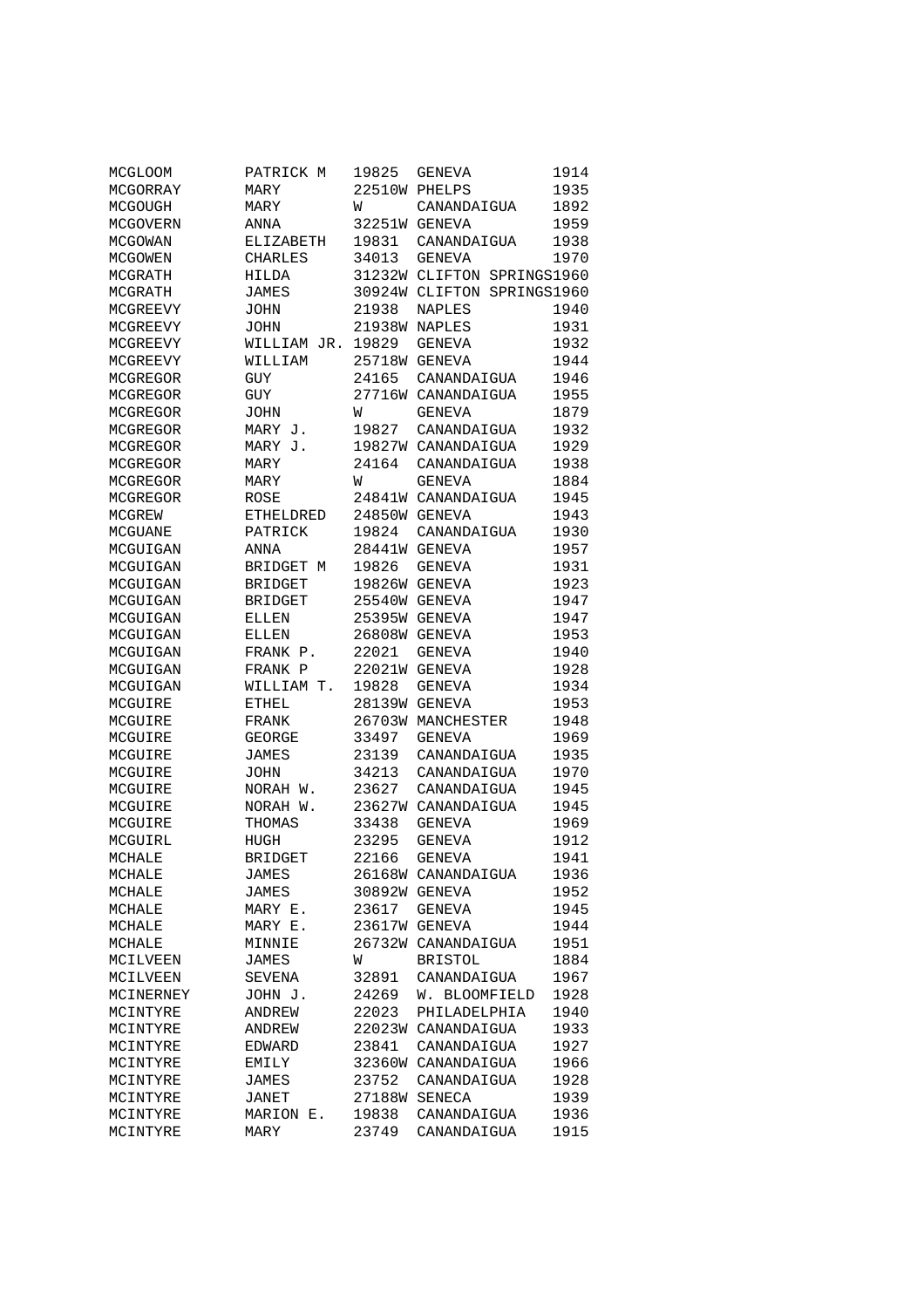| MCINTYRE       | MARY           | 23750         | CANANDAIGUA          | 1923         |
|----------------|----------------|---------------|----------------------|--------------|
| MCINTYRE       | MARY           | 26684W        | CANANDAIGUA          | 1946         |
| MCINTYRE       | MARY           | 32212W        | SHORTSVILLE          | 1963         |
| MCINTYRE       | MARY           | 726W          | CANANDAIGUA          | 1903         |
| MCINTYRE       | MINNIE         | 19836         | CANANDAIGUA          | 1932         |
| MCINTYRE       | MINNIE         | 19836W        | CANANDAIGUA          | 1929         |
| MCINTYRE       | REVA           | 34361         | MANCHESTER           | 1971         |
| MCINTYRE       | WILLIAM        | 23751         | CANANDAIGUA          | 1925         |
| MCIVOR         | ARTHUR         | 32342W        | PHELPS               | 1965         |
| <b>MCIVOR</b>  | <b>EDWARD</b>  | 19837         | PHELPS               | 1933         |
| <b>MCIVOR</b>  | EDWARD         | 19837W        | PHELPS               | 1929         |
| MCIVOR         | JULIA          | 29210W        | PHELPS               | 1958         |
| MCK CASE       | <b>ELSIE</b>   | 18064         | CORAL GABLES         | FL1932       |
| MCKALLON       | CHARLES        | W             | VICTOR               | 1873         |
| MCKAY          | FRANCIS        | 29214W        | CANANDAIGUA          | 1954         |
| MCKAY          | <b>GEORGE</b>  | 33393         | CANANDAIGUA          | 1969         |
| MCKAY          | <b>LUCILLE</b> | 31686W        | CANANDAIGUA          | 1960         |
| MCKAY          | MABEL          | 34724         | <b>NAPLES</b>        | 1971         |
| MCKAY          | MARTHA         | 33326         | E BLOOMFIELD         | 1968         |
| MCKAY          | MARY           | W             | CANANDAIGUA          | 1871         |
| MCKECHNIE      | ANNA C.        | 19846W        | CANANDAIGUA          | 1929         |
| MCKECHNIE      | ANNA           | 19846         | CANANDAIGUA          | 1936         |
| MCKECHNIE      | FRED           | 34431         | CANANDAIGUA          | 1970         |
| MCKECHNIE      | GERTRUDE       | 29204W        | CANANDAIGUA          | 1951         |
| MCKECHNIE      | <b>JAMES</b>   | W             | CANANDAIGUA          | 1883         |
| MCKECHNIE      | <b>JESSIE</b>  | W             | CANANDAIGUA          | 1890         |
| MCKECHNIE      | STUART C.      | 19844         | CANANDAIGUA          | 1932         |
| MCKECHNIE      | STUART C.      | 19844W        | CANANDAIGUA          | 1931         |
| MCKEE          | CAMPBELL A.    | 22084         | CANANDAIGUA          | 1940         |
| MCKEE          | CAMPBELL A.    | 22084W        | CANANDAIGUA          | 1940         |
| MCKEE          | HATTIE         | 26743W        | FARMINGTON           | 1950         |
| MCKEEL         | GROVER         | 25842W        | <b>GENEVA</b>        | 1949         |
| MCKEEL         | MAUDE J.       | 24032         | <b>GENEVA</b>        | 1945         |
| MCKEE          | SARAH          | 26477W        | E BLOOMFIELD         | 1950         |
| MCKEEVER       | LAWRENCE       | 32622W        | <b>GENEVA</b>        | 1967         |
| MCKEE          | WILLIAM        | 32707W        | E BLOOMFIELD         | 1953         |
| MCKEGNEY       | ALICE          | 30622W        | HOLCOMB              | 1961         |
| MCKEGNEY       | ANDREW         | 26161W        | CANANDAIGUA          | 1946         |
| MCKELVIE       | EDWARD W.      | 19847         | <b>GENEVA</b>        | 1936         |
| MCKELVIE       | EDWARD W.      | 19847W GENEVA |                      | 1934         |
| MCKELVIE       | ELIZABETH      |               | 26122W GENEVA        | 1933         |
| MCKELVIE       | EMMIE          |               | 24752W GENEVA        | 1928         |
| MCKELVIE       | THOMAS         |               | 26133W GENEVA        | 1942         |
| MCKELVIE       | WILLIAM H.     | 21556         | GENEVA               | 1939         |
| MCKELVIE       | WILLIAM H.     |               | 21556W SENECA CASTLE | 1911         |
| MCKENNA        | BERNARD V.     | 22422         | <b>BUFFALO</b>       | 1942         |
| MCKENNA        | EDWARD         |               | 28972W GENEVA        | 1956         |
| MCKENNA        | JOSEPH M.      | 22355         | CANANDAIGUA          | 1941         |
| MCKENNA        | MARY E.        | 19848         | GENEVA               | 1938         |
| <b>MCKENNA</b> | MARY           | 19848W        | GENEVA               | 1925         |
| MCKENNA        | PATRICK        | 19849         | CANANDAIGUA          | 1937         |
| MCKENNA        | PATRICK        |               | 19849W CANANDAIGUA   | 1924         |
| <b>MCKERR</b>  | <b>ELLA</b>    | 35254         | CANANDAIGUA          | 1948         |
|                |                |               | 27172W CANANDAIGUA   |              |
| MCKERR         | ESTHER         | 22128         | CANANDAIGUA          | 1951<br>1941 |
| MCKERR         | JAMES          |               | 22128W CANANDAIGUA   |              |
| MCKERR         | JAMES          |               |                      | 1938         |
| MCKERR         | MINNIE         |               | 26454W CANANDAIGUA   | 1949         |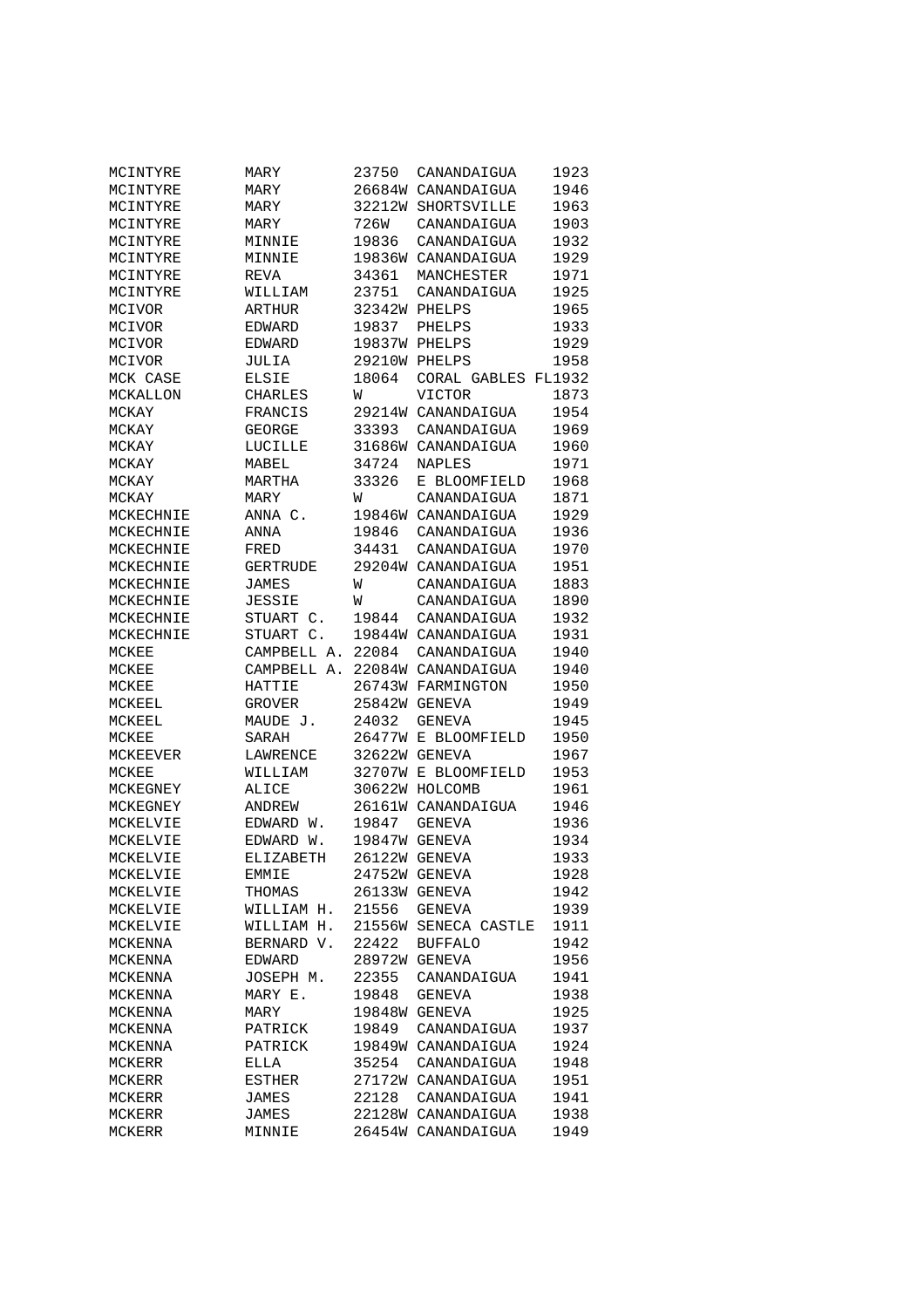| MCKINNEY       | CLAYTON C.        | 19845W GENEVA |                            | 1934 |
|----------------|-------------------|---------------|----------------------------|------|
| MCKINNEY       | CLAYTON C         | 19845         | GENEVA                     | 1935 |
| MCKNIGHT       | ANNA              |               | 28284W GENEVA              | 1949 |
| MCKNUTT        | GEORGE J.         | 23909         | MANCHESTER                 | 1946 |
| MCKNUTT        | GEORGE<br>J.      | 23909W        | MANCHESTER                 | 1936 |
| MCKNUTT        | <b>ROBERT</b>     | W             | FARMINGTON                 | 1883 |
| MCLANE         | DANIEL            | 23650         | SENECA                     | 1940 |
| MCLANE         | <b>DELORES</b>    | 24281         | <b>GENEVA</b>              | 1934 |
| MCLANE         | JOHN              | 34850         | GENEVA                     | 1972 |
| MCLAUGHLIN     | ALTA              | 34804         | <b>VICTOR</b>              | 1972 |
| MCLAUGHLIN     | EDWARD G          | 23806         | <b>GENEVA</b>              | 1911 |
| MCLAUGHLIN     | FRANK             | 33512         | <b>VICTOR</b>              | 1969 |
| MCLAUGHLIN     | HOWARD            | 26123W        | <b>GENEVA</b>              | 1947 |
| MCLAUGHLIN     | <b>JOSEPHINE</b>  | 23805         | <b>GENEVA</b>              | 1940 |
| MCLAUGHLIN     | MONICA M.         | 24255         | GENEVA                     | 1945 |
| MCLAUGHLIN     | NELSON J.         | 23745         | <b>GENEVA</b>              | 1942 |
| MCLAUGHLIN     | THOMAS            | 34397         | <b>GENEVA</b>              | 1971 |
| MCLEAN         | <b>HONORAH</b>    | 25648W        | <b>GENEVA</b>              | 1947 |
| MCLEAN         | MARY              | 19853W        | SHORTSVILLE                | 1928 |
| MCLELLAN       | FRANCES           | 34608         | PHELPS                     | 1971 |
| MCLELLAN       | JENETT            | W             | SENECA                     | 1899 |
| MCLELLON       | MARGARET ANN19789 |               | WILLARD                    | 1935 |
| MCLEOD         | FRANCES M.        | 19854         | PHELPS                     | 1931 |
| MCLEOD         | FRANCES M.        | 19854W        | PHELPS                     | 1929 |
| MCLEON         | MARY              | 19853         | SHORTSVILLE                | 1931 |
| MCLOUD         | JERRY B.          | 19780         | CLIFTON SPRINGS1932        |      |
| MCLOUGHLIN     | PATRICK           |               | 27036W MANCHESTER          | 1952 |
| MCLOUTH        | CHARLES           |               | 31004W CANANDAIGUA         | 1963 |
| MCLOUTH        | EDSON             | 22464         | FARMINGTON                 | 1942 |
| MCLOUTH        | FREDERICK         | W             | FARMINGTON                 | 1858 |
| MCLOUTH        | MARK              | 25622W        | FARMINGTON                 | 1930 |
| MCLOUTH        | MINNIE J.         | 21554         | CLIFTON SPRINGS1938        |      |
| MCLOUTH        | MINNIE J.         |               | 21554W CLIFTON SPRINGS1938 |      |
| MCLOUTH        | <b>RUSSELL</b>    |               | 25453W CLIFTON SPRINGS1948 |      |
| MCLURE         | RODERICK          | 33555         | CANANDAIGUA                | 1969 |
| MCMAHON        | CATHERINE         | 28249W VICTOR |                            | 1944 |
| MCMAHON        | EDWARD            | 19862         | <b>VICTOR</b>              | 1933 |
| MCMAHON        | JAMES             | 19867         | MANCHESTER                 | 1935 |
| MCMAHON        | JAMES             |               | 19867W CLIFTON SPRINGS1935 |      |
| MCMAHON        | JOHN L.           | 19866         | CANANDAIGUA                | 1935 |
| MCMAHON        | JOHN L.           |               | 19866W CANANDAIGUA         | 1935 |
| MCMAHON        | JOHN              | 32242W VICTOR |                            | 1954 |
| <b>MCMAHON</b> | JOHN              | 32927         | VICTOR                     | 1966 |
| MCMAHON        | KATHERINE         | 22711         | VICTOR                     | 1943 |
| MCMAHON        | M. ELICABETH19865 |               | VICTOR                     | 1935 |
| <b>MCMAHON</b> | MARY J.           | 19870         | CLIFTON SPRINGS1938        |      |
| MCMAHON        | MARY J.           |               | 19870W CLIFTON SPRINGS1937 |      |
| MCMAHON        | MARY              | 27547W VICTOR |                            | 1944 |
| MCMAHON        | MICHAEL E.        | 19863         | VICTOR                     | 1934 |
| <b>MCMAHON</b> | MICHAELE.         | 19863W VICTOR |                            | 1925 |
| MCMAHON        | MICHAEL           | W             | CLIFTON SPRINGS1899        |      |
| MCMAHON        | PETER             | 31121W VICTOR |                            | 1945 |
| <b>MCMAHON</b> | SARAH B.          | 18960         | VICTOR                     | 1932 |
| MCMAHON        | SARAH             | 19860W VICTOR |                            | 1932 |
| MCMAHON        | THOMAS            | 22411         | <b>VICTOR</b>              | 1942 |
| MCMAHON        | THOMAS            | 22411W VICTOR |                            | 1942 |
| <b>MCMAHON</b> | TIMOTHY J.        | 19868         | VICTOR                     | 1936 |
|                |                   |               |                            |      |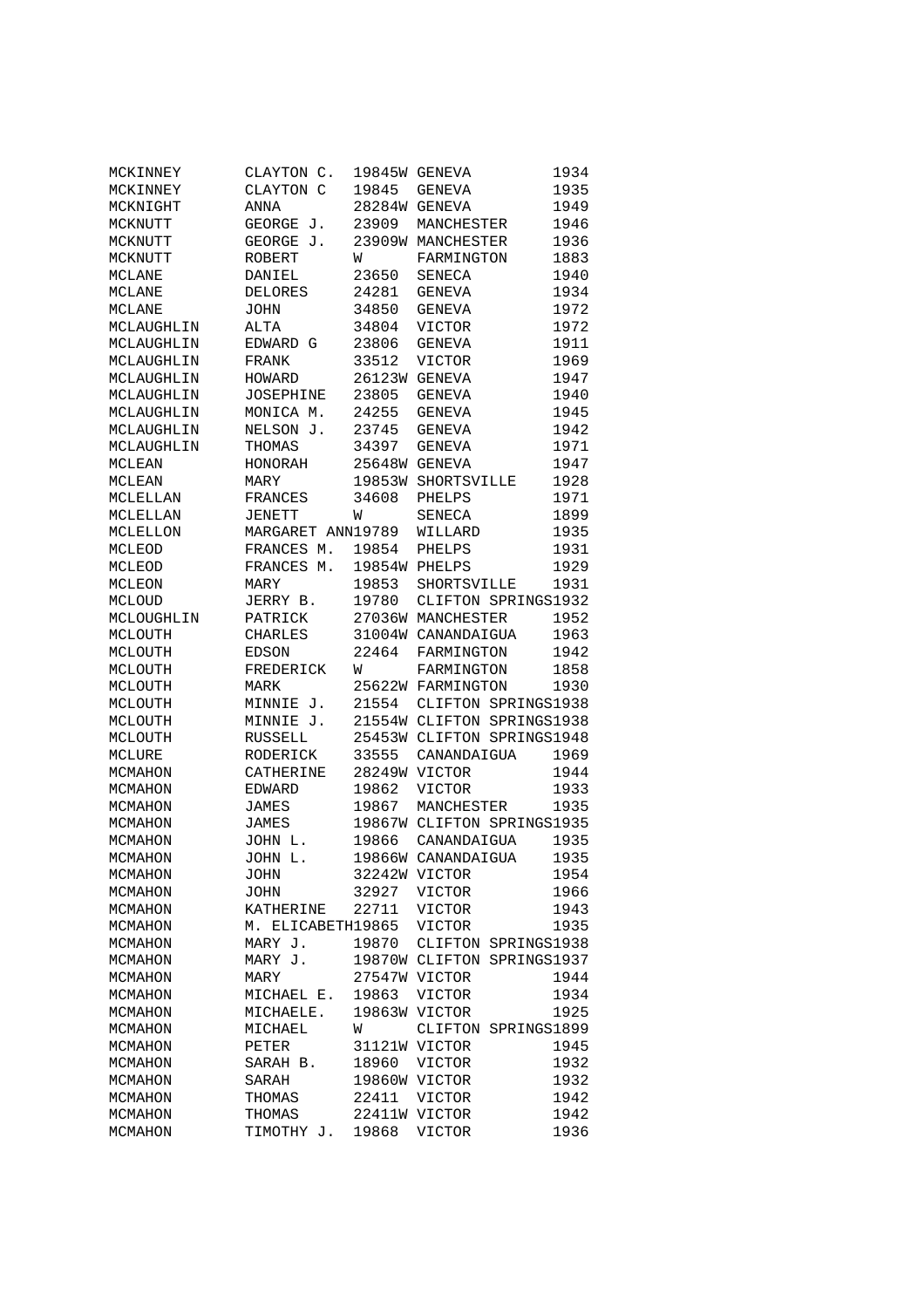| 1924<br>1954<br>1959<br>1955<br>1954<br>1952<br>1968<br>1961<br>CLIFTON SPRINGS1938<br>1972<br>1933<br>1928<br>1933<br>1958<br>1943<br>1928<br>1932<br>1927<br>1956<br>1956<br>1934<br>1937<br>1937<br>1960<br>1946<br>26948W CLIFTON SPRINGS1950<br>1971<br>1971 |
|-------------------------------------------------------------------------------------------------------------------------------------------------------------------------------------------------------------------------------------------------------------------|
|                                                                                                                                                                                                                                                                   |
|                                                                                                                                                                                                                                                                   |
|                                                                                                                                                                                                                                                                   |
|                                                                                                                                                                                                                                                                   |
|                                                                                                                                                                                                                                                                   |
|                                                                                                                                                                                                                                                                   |
|                                                                                                                                                                                                                                                                   |
|                                                                                                                                                                                                                                                                   |
|                                                                                                                                                                                                                                                                   |
|                                                                                                                                                                                                                                                                   |
|                                                                                                                                                                                                                                                                   |
|                                                                                                                                                                                                                                                                   |
|                                                                                                                                                                                                                                                                   |
|                                                                                                                                                                                                                                                                   |
|                                                                                                                                                                                                                                                                   |
|                                                                                                                                                                                                                                                                   |
|                                                                                                                                                                                                                                                                   |
|                                                                                                                                                                                                                                                                   |
|                                                                                                                                                                                                                                                                   |
|                                                                                                                                                                                                                                                                   |
|                                                                                                                                                                                                                                                                   |
|                                                                                                                                                                                                                                                                   |
|                                                                                                                                                                                                                                                                   |
|                                                                                                                                                                                                                                                                   |
|                                                                                                                                                                                                                                                                   |
|                                                                                                                                                                                                                                                                   |
|                                                                                                                                                                                                                                                                   |
|                                                                                                                                                                                                                                                                   |
| 1970                                                                                                                                                                                                                                                              |
| 1935                                                                                                                                                                                                                                                              |
| 1934                                                                                                                                                                                                                                                              |
| 1965                                                                                                                                                                                                                                                              |
| 1934                                                                                                                                                                                                                                                              |
| 1934                                                                                                                                                                                                                                                              |
| 1934                                                                                                                                                                                                                                                              |
| 1949                                                                                                                                                                                                                                                              |
| 32448W CLIFTON SPRINGS1964                                                                                                                                                                                                                                        |
| 1931                                                                                                                                                                                                                                                              |
| 1927                                                                                                                                                                                                                                                              |
| 1891                                                                                                                                                                                                                                                              |
|                                                                                                                                                                                                                                                                   |
| 1946                                                                                                                                                                                                                                                              |
| 1936                                                                                                                                                                                                                                                              |
| 1938                                                                                                                                                                                                                                                              |
| 1935                                                                                                                                                                                                                                                              |
|                                                                                                                                                                                                                                                                   |
| 1969<br>1939                                                                                                                                                                                                                                                      |
| 1944                                                                                                                                                                                                                                                              |
| 1920                                                                                                                                                                                                                                                              |
| 1971                                                                                                                                                                                                                                                              |
| 1942                                                                                                                                                                                                                                                              |
| 1939                                                                                                                                                                                                                                                              |
| 1970                                                                                                                                                                                                                                                              |
| 1952                                                                                                                                                                                                                                                              |
| 1941                                                                                                                                                                                                                                                              |
| 1960                                                                                                                                                                                                                                                              |
|                                                                                                                                                                                                                                                                   |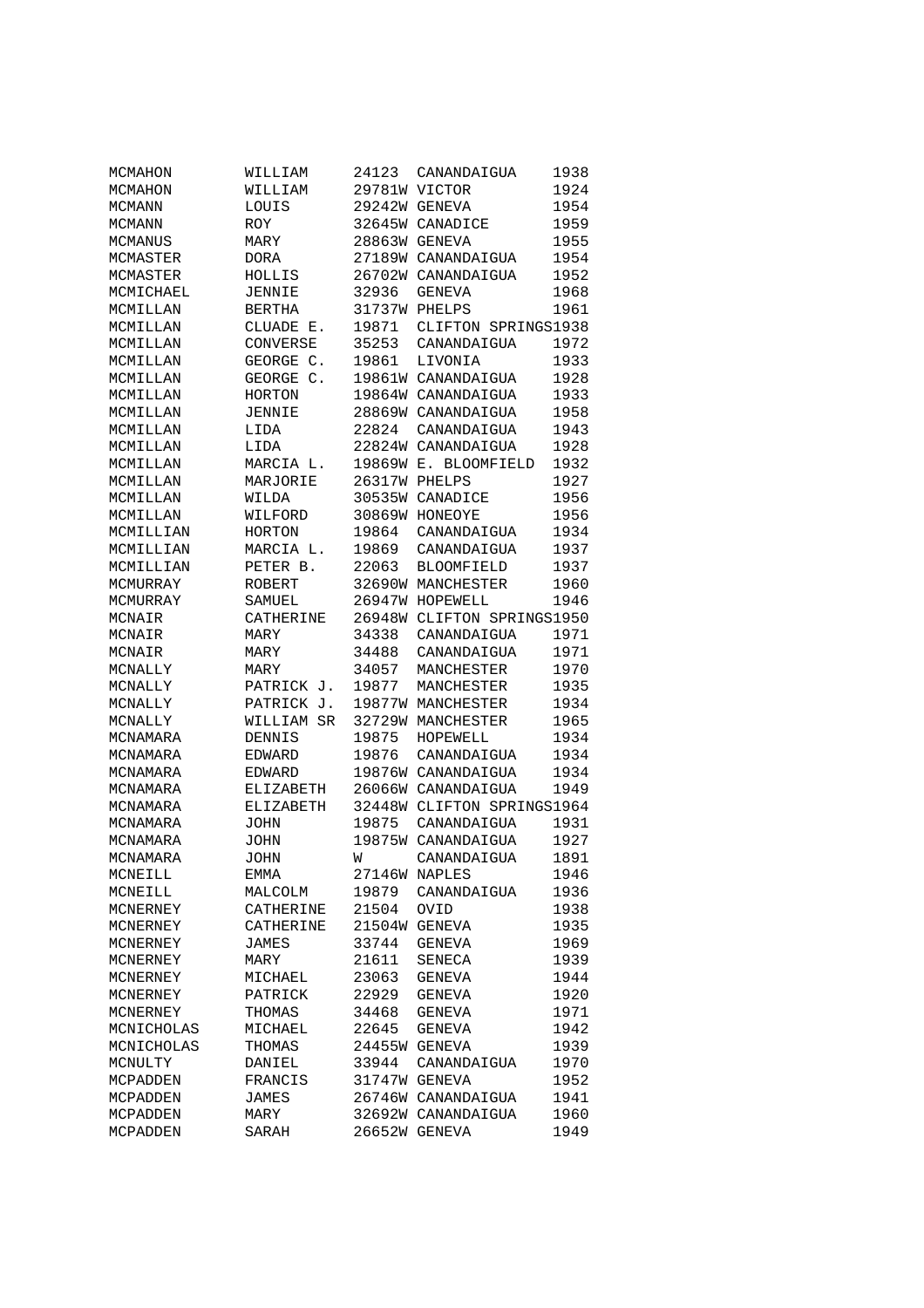| MCPADDEN    | STEPHEN           | 22788         | CANANDAIGUA         | 1941 |
|-------------|-------------------|---------------|---------------------|------|
| MCPADDEN    | WILLIAM           | 26705W GENEVA |                     | 1942 |
| MCPHEARSON  | SOPHRONIA         | M             | CANANDAIGUA         | 1898 |
| MCPHERSON   | ANNA              | 19884         | GENEVA              | 1936 |
| MCPHERSON   | ANNA              | 19884W        | GENEVA              | 1924 |
| MCPHERSON   | <b>BELLE</b>      | 31724W        | <b>BRISTOL</b>      | 1963 |
| MCPHERSON   | HOLLIS            | 30020W        | <b>BRISTOL</b>      | 1936 |
| MCPHERSON   | J. HARVEY         | M             | CANANDAIGUA         | 1893 |
| MCPHERSON   | SAMUEL            | 19883         | GENEVA              | 1935 |
| MCPHERSON   | WALLACE S.        | 22725         | ONANCOCK, VA        | 1943 |
| MCPHERSON   | WALLACE S.        | 22725W        | <b>BRISTOL</b>      | 1941 |
| MCREYNOLDS  | SARAH A.          | 19881         | GENEVA              | 1932 |
| MCSHEA      | FLORENCE          | 21851         | MANCHESTER          | 1940 |
| MCSHERRY    | ELIZABETH         | W             | CANANDAIGUA         | 1884 |
| MCUMBER     | CLIFTON H.        | 22844         | GENEVA              | 1943 |
| MCVITTIE    | JAMES             | 19882         | SHORTSVILLE         | 1935 |
| MCVITTIE    | JAMES             | 19882W        | SHORTSVILLE         | 1904 |
| MCVITTIE    | MATILDA J.        | 21810         | SHORTSVILLE         | 1939 |
| MCVITTIE    | MATILDA J.        | 21810W        | SHORTSVILLE         | 1937 |
| MCWAIN      | CECIL K.          | 24292         | LAKEWOOD, O         | 1947 |
| MCWILLIAMS  | ANASTASIA         | 33394         | CANANDAIGUA         | 1969 |
| MCWILLIAMS  | DANIEL            | 22051         | HOLCOMB             | 1940 |
| MCWILLIAMS  | DANIEL            | 22051W        | HOLCOMB             | 1940 |
| MCWILLIAMS  | ELLEN W.          | 23183         | ROCHESTER           | 1944 |
| MCWILLIAMS  | <b>GEORGE</b>     | 35042         | GORHAM              | 1972 |
| MCWILLIAMS  | JAMES             | 34026         | <b>GENEVA</b>       | 1970 |
| MCWILLIAMS  | JOHN SR           | 32686W        | HOPEWELL            | 1965 |
| MCWILLIAMS  | JOSEPHINE         | 19885         | <b>GENEVA</b>       | 1937 |
| MCWILLIAMS  | MARY              | 29414W        | STANLEY             | 1944 |
| MCWILLIAMS  | MARY              | 34406         | RUSHVILLE           | 1970 |
| MEACHAM     | MINNIE            |               | 25931W CANANDAIGUA  | 1949 |
| MEACHARD    | CHARLES W.        | 19896W        | CANANDAIGUA         | 1934 |
| MEACHEARD   | CHARLES W.        | 19896         | CANANDAIGUA         | 1937 |
| MEAD        | ALFRED,<br>М.     | 21688         | CANANDAIGUA         | 1939 |
| MEAD        | ALFRED            | 21688W        | VICTOR              | 1938 |
| MEAD        | CLARENCE W.       | 24055         | PASADENA            | 1946 |
| MEAD        | <b>EDGAR</b>      | 24731W VICTOR |                     | 1940 |
| MEAD        | GEORGE            | 31114W        | E BLOOMFIELD        | 1955 |
| MEAD        | GERTRUDE          |               | 27631W E BLOOMFIELD | 1949 |
| <b>MEAD</b> | HATTIE A.         | 19897         | <b>VICTOR</b>       | 1938 |
| <b>MEAD</b> | HATTIE A.         | 19897W VICTOR |                     | 1923 |
| MEAD        | JEMIMA            | W             | GENEVA              | 1887 |
| MEAD        | MABEL             | 26852W GORHAM |                     | 1950 |
| MEAD        | MARGARET T.R19890 |               | HALL                | 1931 |
| <b>MEAD</b> | MARGARET          | 19890W HALL   |                     | 1930 |
| MEAD        | MARY ANN          | 19891         | GORHAM              | 1932 |
| MEAD        | MARY ANN          | 19891W GORHAM |                     | 1916 |
| MEAD        | WILLIAM C.        | 23459         | SENECA              | 1945 |
| MEAD        | WILLIAM C.        | 23459W SENECA |                     | 1936 |
| MEAD        | WILLIAM           | 25221W GORHAM |                     | 1947 |
| MEAGHER     | HENRY             | 19895         | ROCHESTER           | 1937 |
| MEAGHER     | KATHERINE         |               | 26800W E BLOOMFIELD | 1952 |
| MEAGHER     | SARAH             | 19892         | E. BLOOMFIELD       | 1932 |
| MEAKER      | ALBERT            | 31958W        | GENEVA              | 1965 |
| MEAKER      | HOWARD            | 33469         | GENEVA              | 1969 |
| MEAKIN      | CATHERINE         | 23030         | GENEVA              | 1943 |
| MEALEY      | MARY              | W             | <b>GENEVA</b>       | 1894 |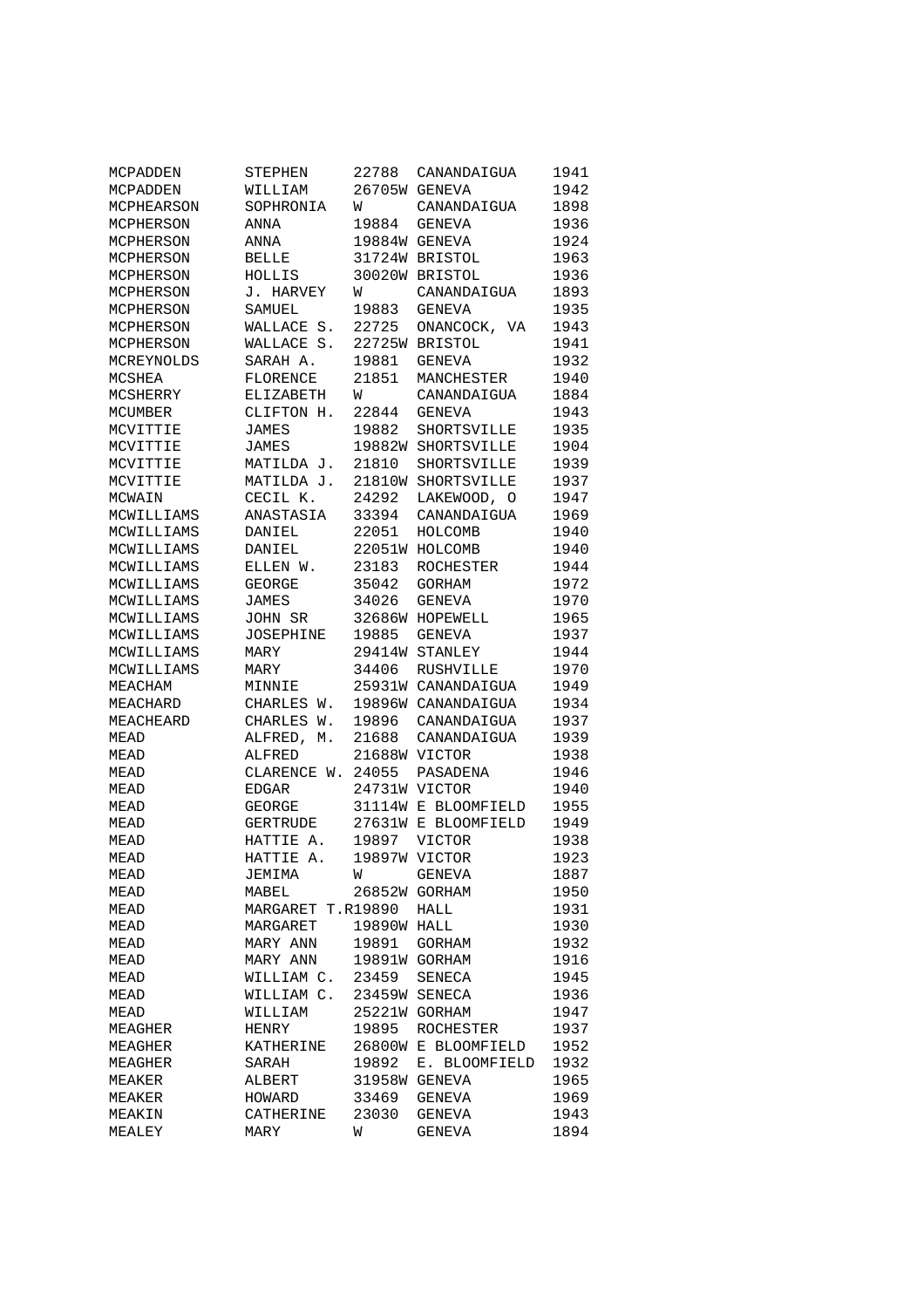| <b>MEANS</b> | ANNA                           | 27865W GENEVA |                    | 1956 |
|--------------|--------------------------------|---------------|--------------------|------|
| MEANS        | HARRIET                        |               | 32288W GENEVA      | 1957 |
| <b>MEANS</b> | HARRIET                        | 33453         | <b>GENEVA</b>      | 1969 |
| <b>MEANS</b> | J MURRAY                       | 21980W GENEVA |                    | 1940 |
| <b>MEANS</b> | JOHN R.                        | W             | GENEVA             | 1898 |
| <b>MEANS</b> | MAY                            |               | 31170W CANANDAIGUA | 1955 |
| <b>MEANS</b> | MURRAY J.                      | 21980         | GENEVA             | 1940 |
| <b>MEANS</b> | SARAH A.                       | W             | SENECA             | 1889 |
| MEANS        | SUSAN, H.P. 21562              |               | ROCHESTER          | 1939 |
| MEANS        | THOMAS K.                      | 22549         | GENEVA             | 1942 |
| <b>MEANS</b> | THOMAS                         | 22549W GENEVA |                    | 1940 |
| <b>MEANS</b> | WALLACE G.                     | 21795         | SENECA             | 1939 |
| <b>MEANS</b> | WALLACE                        | 21795W SENECA |                    | 1939 |
| MEATH        | HOWARD                         | 35079         | CANANDAIGUA        | 1972 |
| MEATH        | <b>JAMES</b>                   |               | 32333W CANANDAIGUA | 1958 |
| MEATH        | JULIA                          |               | 29833W CANANDAIGUA | 1952 |
| MEDCALF      | LUCILE                         | 28694W VICTOR |                    | 1955 |
| MEEHAN       | CORA                           |               | 28862W HOLCOMB     | 1957 |
| MEEHAN       | ELIZA C.                       | 24359W GENEVA |                    | 1946 |
| MEEHAN       | ELIZABETH E.24359              |               | <b>GENEVA</b>      | 1947 |
| MEEHAN       | HILLARY                        | 33250         | <b>BRISTOL</b>     | 1968 |
| MEEHAN       | JOHN                           | 19894         | HOPEWELL           | 1936 |
| MEEHAN       | <b>JOHN</b>                    |               | 26508W CANANDAIGUA | 1950 |
| MEEHAN       | LEO                            |               | 30928W CANANDAIGUA | 1956 |
| MEEHAN       | LESLIE                         | 35220         | <b>BRISTOL</b>     | 1972 |
| MEEHAN       | LOIS E.                        | 19893         | <b>BRISTOL</b>     | 1935 |
| MEEHAN       | MARY E                         | 23597         | RICHMOND           | 1939 |
| MEEHAN       | WILLIAM                        |               | 29828W CANANDAIGUA | 1955 |
| MEEKER       | MARY                           | 28336W PHELPS |                    | 1950 |
| MEEKS        | FLORENA M.                     | 24041         | ROCHESTER          | 1946 |
| MEEKS        | FLORENCE M. 24041W CANANDAIGUA |               |                    | 1944 |
| MEEKS        | <b>GEORGE</b>                  | 24078         | CANANDAIGUA        | 1942 |
| MEENS        | JANE                           | W             | GORHAM             | 1897 |
| MEGAFFEE     | CLARA                          |               | 28029W CANANDAIGUA | 1953 |
| MEGAFFEE     | EMORY A.                       | 21524         | GORHAM             | 1938 |
| MEGAFFEE     | <b>EMORY</b>                   | 21524W        | GORHAM             | 1920 |
| MEGAFFEE     | MARY N.                        | 21764         | GORHAM             | 1939 |
| MEHNERT      | GEORGE                         | 27722W GENEVA |                    | 1945 |
| MEHNERT      | JESSIE                         | 33612         | GENEVA             | 1966 |
| MELIOUS      | ANNIE                          | 28557W GORHAM |                    | 1930 |
| MELIOUS      | EDITH                          |               | 31523W GORHAM      | 1962 |
| MELIOUS      | GILBERT                        | 31005W GORHAM |                    | 1956 |
| MELIOUS      | OWEN                           | 33857         | GORHAM             | 1970 |
| MELLEN       | ELIZABETH B.W                  |               | GENEVA             | 1893 |
| MELLEN       | GEORGIANA D.19901              |               | GENEVA             | 1937 |
| MELLEN       | GEORGIANA D.19901W GENEVA      |               |                    | 1936 |
| MELVILLE     | CATHERINE L.23872              |               | CANANDAIGUA        | 1945 |
| MELVILLE     | CATHERINE L.23872W CANANDAIGUA |               |                    | 1945 |
| MELVIN       | ALMON                          | W             | PHELPS             | 1885 |
| MENIHAN      | DANIEL C.                      | 19900         | HOLCOMB            | 1935 |
| MENIHAN      | DANIEL C.                      | 19900W        | HOLCOMB            | 1935 |
| MENIHAN      | MARY M.                        | 23225         | CANANDAIGUA        | 1943 |
| MENIHAN      | PATRICK                        | 27573W        | CANANDAIGUA        | 1944 |
| MENSCH       | CATHERINE                      | 28893W        | <b>GENEVA</b>      | 1955 |
| MENTER       | FRANK                          | 35251         | GENEVA             | 1972 |
| MENTER       | HARRY                          |               | 28891W CANANDAIGUA | 1956 |
| MERCHANT     | MARY JANE                      | 33092         | <b>GENEVA</b>      | 1968 |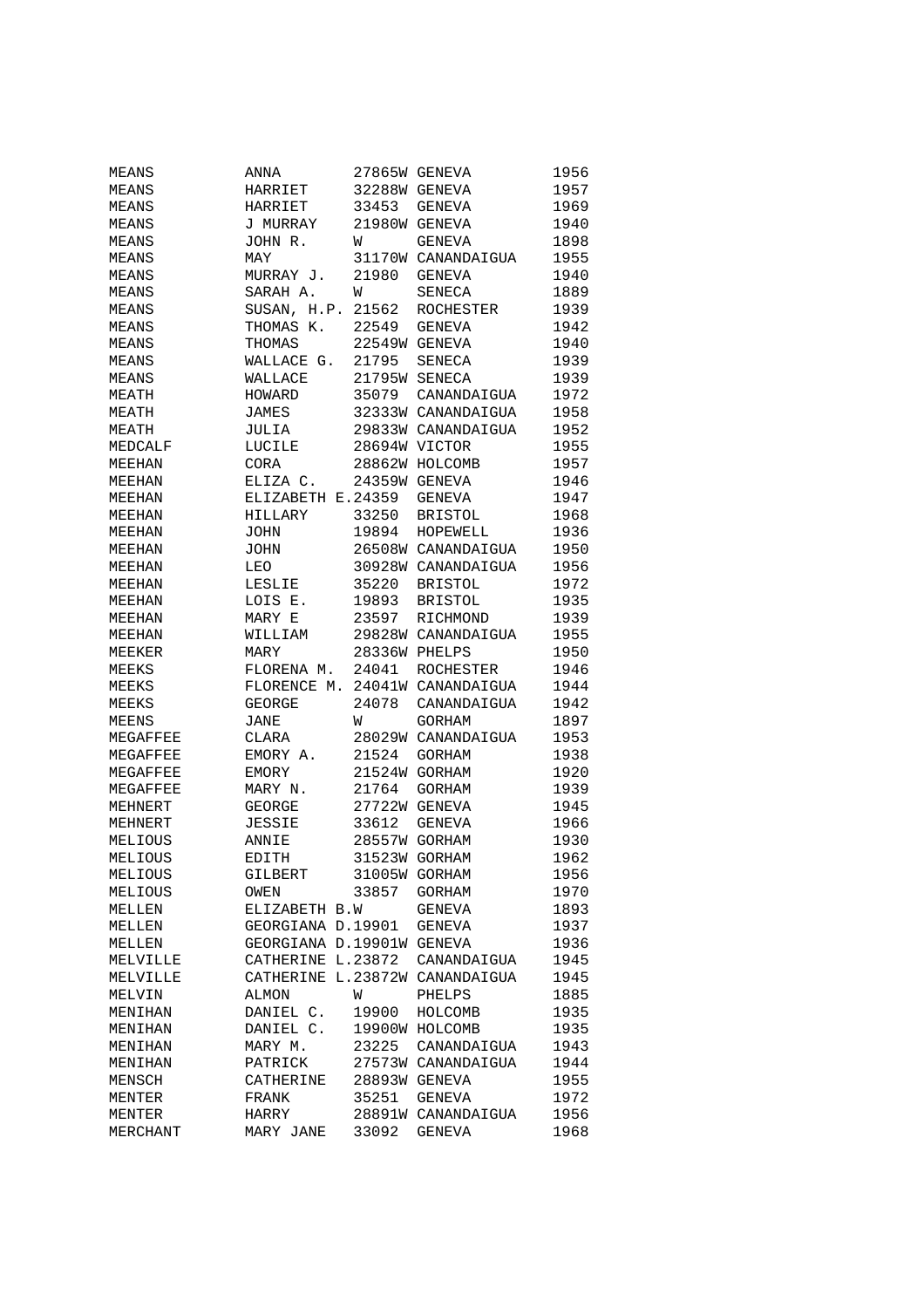| MEREDITH       | JENNIE T.         | 23356         | GENEVA                     | 1942 |
|----------------|-------------------|---------------|----------------------------|------|
| MEREDITH       | WILLIAM           | 34926         | SENECA                     | 1972 |
| MERKEL         | JOSEPH            | 33341         | <b>GENEVA</b>              | 1968 |
| MERMIGAS       | NICHOLAS L. 23486 |               | CANANDAIGUA                | 1945 |
| MERMILYE       | MABEL             | 32425W        | NAPLES                     | 1964 |
| MERRICK        | WILLIAM           |               | 25935W MANCHESTER          | 1950 |
| MERRILL        | JAY               | 27024W NAPLES |                            | 1944 |
| MERRILL        | SAMUEL            |               | 28175W GENEVA              | 1955 |
| MERRILL        | SIMON             | W             | GORHAM                     | 1874 |
| MERRIMAN       | CATHERINE         | 23632         | CANANDAIGUA                | 1923 |
| MERRITH        | WILLIAM A.        | 23205W        | <b>GENEVA</b>              | 1929 |
| MERRITT        | ANNA C.           | 19906         | PHELPS                     | 1937 |
| MERRITT        | ANNA C.           |               | 19906W CLIFTON SPRINGS1929 |      |
| MERRITT        | CORYDON W.        | W             | E. BLOOMFIELD              | 1886 |
| MERRITT        | WILLIAM A.        | 23025         | <b>GENEVA</b>              | 1944 |
| MERRY          | ELMER E.          | 19905         | <b>GENEVA</b>              | 1935 |
| MERSCHER       | THEDA             | 33435         | CLIFTON SPRINGS1969        |      |
| MERSCHER       | WASHINGTON        |               | 24514W CLIFTON SPRINGS1940 |      |
| MERSELIS       | ARTHUR D.         | 19904         | E. BLOOMFIELD              | 1931 |
| MERSELIS       | ARTHUR D.         | 19904W GENEVA |                            | 1930 |
| MERSON         | HELEN             |               | 32789W CANANDAIGUA         | 1967 |
| MERTZ          | GEORGE            | 26699W        | MANCHESTER                 | 1942 |
| MERTZ          | MARY              | 33631         | MANCHESTER                 | 1969 |
| MESSENGER      | <b>MAE</b>        | 32380W PHELPS |                            | 1966 |
| MESSIMER       | <b>CHESTER</b>    |               | 31525W MANCHESTER          | 1963 |
| METCALF        | <b>ARTHUR</b>     |               | 30842W GENEVA              | 1962 |
| METCALF        | EDITH B.          | 23715         | GENEVA                     | 1945 |
| METCALF        | EDITH B.          | 23715W GENEVA |                            | 1941 |
| <b>METCALF</b> | FANNY M.          | W             | CANANDAIGUA                | 1890 |
| METCALF        | FANNY M.          | W             | CANANDAIGUA                | 1887 |
| METCALF        | HENRY             | W             | CANANDAIGUA                | 1883 |
| METCALF        | HIRAM             | W             | CANANDAIGUA                | 1903 |
| METCALF        | IRVING            | 33475         | GENEVA                     | 1969 |
| METCALF        | LEAH              | 34426         | <b>GENEVA</b>              | 1971 |
| METCALF        | MARY S.           | 21469         | SO. PASADENA, CA1938       |      |
| METCALF        | MERCY F.          | W             | CANANDAIGUA                | 1884 |
| METCALF        | WILLIAM           | 35190         | GENEVA                     | 1972 |
| METHERELL      | KORLEEN           |               | 30045W CANANDAIGUA         | 1953 |
| METTE          | MAUDE             |               | 31491W GENEVA              | 1945 |
| METTE          | <b>ROBERT</b>     | 31774W        | SENECA                     | 1961 |
| METZGER        | ANNA              |               | 33735 CANANDAIGUA          | 1969 |
| METZGER        | CATHARINA         | 19909         | CANANDAIGUA                | 1937 |
| METZGER        | CATHARINA         | 19909W        | CANANDAIGUA                | 1914 |
| METZGER        | FRED              |               | 25985W CANANDAIGUA         | 1944 |
| MEVSEREAN      | AARON             | W             | MANCHESTER                 | 1891 |
| MEYER          | EDWARD            | 30008W SENECA |                            | 1936 |
| MEYER          | JOHN              | 23391         | CANANDAIGUA                | 1945 |
| MEYER          | JOHN              |               | 23391W CANANDAIGUA         | 1915 |
| MEYERS         | CHARLES           | 31371W        | SENECA                     | 1958 |
| MEYERS         | ELLA              |               | 32397W GENEVA              | 1959 |
| MEYERS         | HENRY             | 25236W        | <b>GENEVA</b>              | 1928 |
| MEYERS         | JULIA E.          | 20040         | <b>VICTOR</b>              | 1938 |
| MEYERS         | WILLIAM           | 35324         | GENEVA                     | 1973 |
| MEYER          | VICTORIA          | 29341W        | W BLOOMFIELD               | 1952 |
| MIANO          | ANGELO            | 19914         | GENEVA                     | 1934 |
| MICHAELS       | GARY              | 34520         | GENEVA                     | 1970 |
| MICKELSEN      | JORGEN K.         | 19913         | GENEVA                     | 1933 |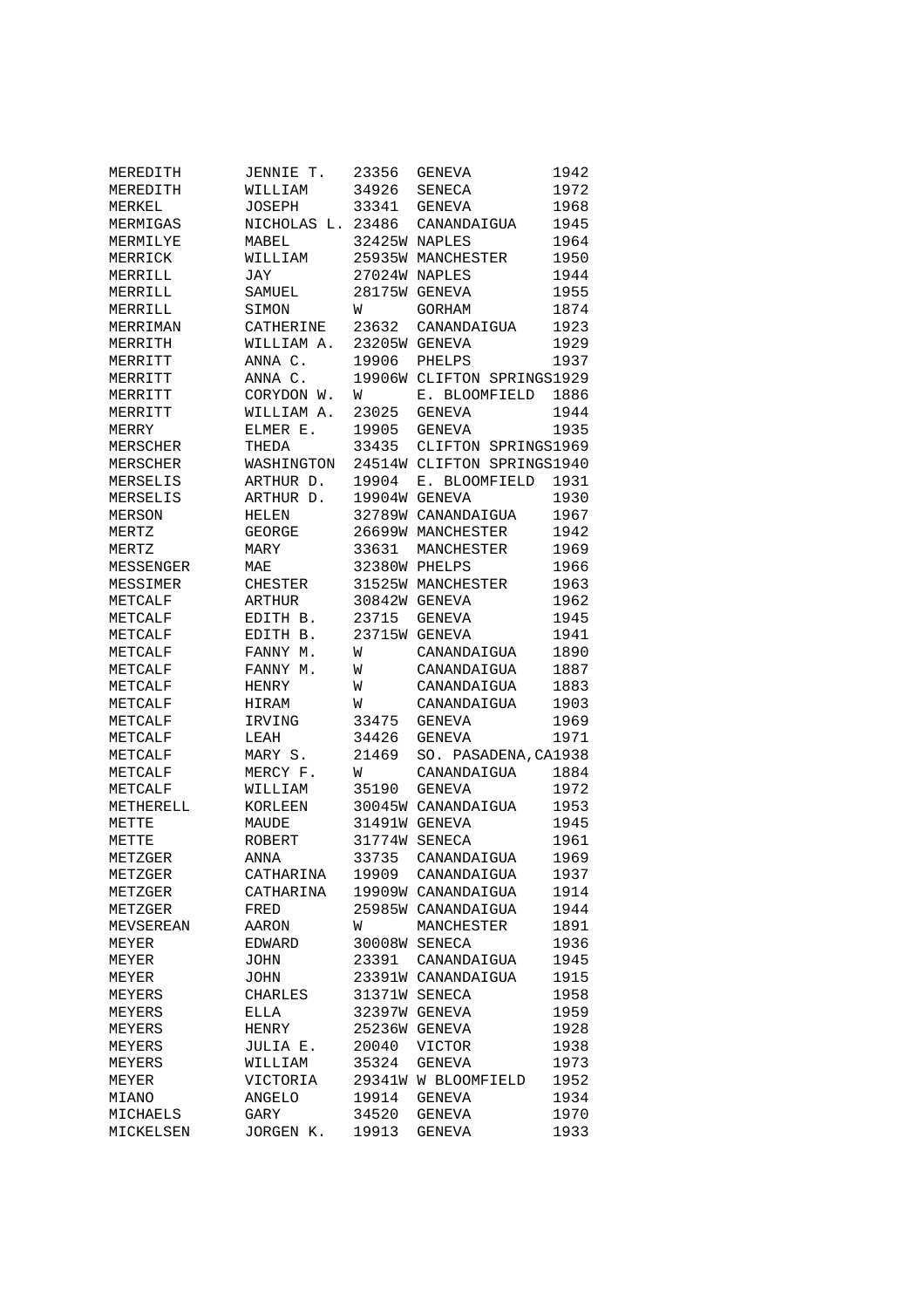| MICKELSEN   | JORGEN K.          |          | 19913W GENEVA              | 1914   |
|-------------|--------------------|----------|----------------------------|--------|
| MICKELSEN   | LENA               |          | 29755W GENEVA              | 1956   |
| MICKELSON   | PETER              |          | 28188W PHELPS              | 1954   |
| MICKELSON   | SARAH              |          | 27093W GENEVA              | 1952   |
| MICKIELSEN  | JULIAN J.          | 22983    | MANCHESTER                 | 1943   |
| MIDDLEBROOK | ADDIE E.           | 19912    | MANCHESTER                 | 1931   |
| MIDDLEBROOK | ADDIE E.           |          | 19912W MANCHESTER          | 1928   |
| MIDDLEBROOK | <b>ARTHUR</b>      |          | 31849W S BRISTOL           | 1963   |
| MIDDLEBROOK | ROBERT             |          | 24596W MANCHESTER          | 1932   |
| MIDDLEWOOD  | MATTIE             |          | 31214W GENEVA              | 1958   |
| MILES       | CHESTER G.         | W        | HOPEWELL                   | 1898   |
| MILES       | DARWIN             | <b>W</b> | CANANDAIGUA                | 1879   |
| MILES       | EDWARD T.          | 22367    | SPRINGFIELD,               | MA1941 |
| MILES       | EDWARD             |          | 22367W GENEVA              | 1922   |
| MILES       | ERNEST A.          | 19931    | CLIFTON SPRINGS1933        |        |
| MILES       | ERNEST A.          |          | 19931W CLIFTON SPRINGS1930 |        |
| MILES       | FRANCES A.         | 22487    | GENEVA                     | 1942   |
| MILES       | LAFAYETTE          | 33389    | GORHAM                     | 1968   |
| MILES       | NELLIE             |          | 27954W GENEVA              | 1955   |
| MILETELLO   | <b>CHARLES</b>     |          | 27130W VICTOR              | 1952   |
| MILITANO    | RITA               | 34222    | FARMINGTON                 | 1970   |
| MILITELLO   | JOSEPHINE          |          | 31337W VICTOR              | 1952   |
| MILLER      | ANDREW             |          | 31606W PHELPS              | 1964   |
| MILLER      | ANNA E.            | 22187    | FAIRFIELD, CONN1941        |        |
| MILLER      | AUGUST             |          | 19937 CLIFTON SPRINGS1935  |        |
| MILLER      | CATHERINE          |          | 32112W CLIFTON SPRINGS1964 |        |
| MILLER      | CECILIA            | 35144    | CANANDAIGUA                | 1972   |
| MILLER      | CHARLES B. 24293   |          | NORWALK, CONN              | 1942   |
| MILLER      | CHARLES SR         |          | 32354W PHELPS              | 1965   |
| MILLER      | CORNELIA           | <b>W</b> | MANCHESTER                 | 1881   |
| MILLERD     | ALBERT C.          | 21919    | GENEVA                     | 1939   |
| MILLERD     | ALBERT             |          | 21909W GENEVA              | 1927   |
| MILLER      | DANIEL             | 21823    | MANCHESTER                 | 1940   |
| MILLER      | DAVID              | 33039    | HOPEWELL                   | 1968   |
| MILLERD     | DORA C.            | 24017    | SENECA                     | 1946   |
| MILLERD     | DORA C.            | 24017W   | SENECA                     | 1945   |
| MILLER      | DEBORAH            | 19934    | RICHMOND                   | 1935   |
| MILLERD     | <b>JENNIE</b>      |          | 28693W GENEVA              | 1955   |
| MILLER      | <b>DORCAS</b>      | 33113    | HOLCOMB                    | 1968   |
| MILLERD     | SARA B.            | 19927    | <b>GENEVA</b>              | 1932   |
| MILLERD     | SARAH B.           |          | 19927W GENEVA              | 1930   |
| MILLERD     | WILLIAM            | 21821    | GENEVA                     | 1940   |
| MILLERD     | WILLIAM            | 21821W   | GENEVA                     | 1930   |
| MILLER      | <b>EDGAR</b>       | 29788W   | CANANDAIGUA                | 1955   |
| MILLER      | <b>EDMUND</b>      | 34465    | CANANDAIGUA                | 1970   |
| MILLER      | EDWARD H.          | 19930    | GENEVA                     | 1933   |
| MILLER      | ELIZABETH A.19926  |          | PHELPS                     | 1931   |
| MILLER      | ELIZABETH A.19926W |          | PHELPS                     | 1931   |
| MILLER      | ELIZABETH S.19925  |          | NAPLES                     | 1931   |
| MILLER      | ELIZABETH          | W        | <b>GENEVA</b>              | 1895   |
| MILLER      | EMMA               |          | 28649W CANANDAIGUA         | 1956   |
| MILLER      | FLORENCE           | 27773W   | CLIFTON SPRINGS1954        |        |
| MILLER      | FRANKLIN           | 19928    | NAPLES                     | 1933   |
| MILLER      | FRANKLIN           | 19928W   | NAPLES                     | 1931   |
| MILLER      | FREDERICK          | 19932    | CANANDAIGUA                | 1934   |
| MILLER      | FREDERICK          |          | 19932W CANANDAIGUA         | 1922   |
| MILLER      | <b>GEORGE</b>      |          | 23876W S. BRISTOL          | 1915   |
|             |                    |          |                            |        |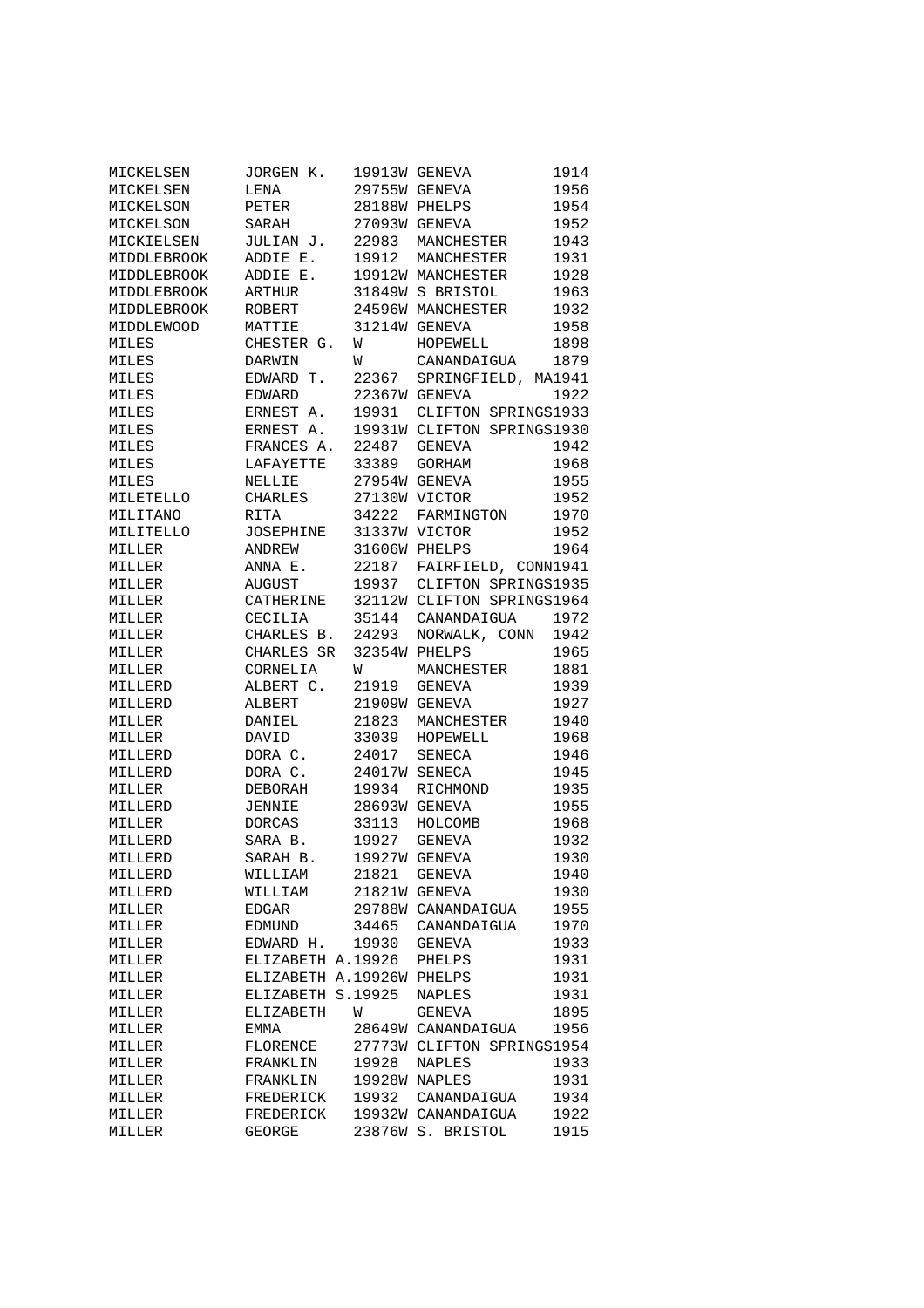| MILLER   | GEORGE                        | 33719         | MANCHESTER                 | 1969 |
|----------|-------------------------------|---------------|----------------------------|------|
| MILLER   | <b>GEORGE</b>                 | 34622         | CANANDAIGUA                | 1971 |
| MILLER   | GEROGE                        | 23876         | CLEARWATER, FL 1946        |      |
| MILLER   | HALE                          | 34483         | CANADICE                   | 1956 |
| MILLER   | HERBERT                       |               | 28631W GENEVA              | 1922 |
| MILLER   | <b>IRMA</b>                   |               | 27589W SHORTSVILLE         | 1952 |
| MILLER   | JAMES N.                      | W             | MANCHESTER                 | 1895 |
| MILLER   | JENNIE M.                     | 23171         | NEWARK                     | 1944 |
| MILLER   | JENNIE M.                     |               | 23171W SHORTSVILLE         | 1939 |
| MILLER   | KATHLEEN                      |               | 29900W GENEVA              | 1951 |
| MILLER   | KENNARD                       |               | 31285W GENEVA              | 1961 |
| MILLER   | LENA C.                       | 22802         | CLIFTON SPRINGS1943        |      |
| MILLER   | LENA                          |               | 22802W CLIFTON SPRINGS1942 |      |
| MILLER   | LESTER                        |               | 31478W GENEVA              | 1964 |
| MILLER   | LUMAN P.                      | <b>W</b>      | VICTOR                     | 1893 |
| MILLER   | MARY E.                       | 24178         | CANANDAIGUA                | 1946 |
| MILLER   | MARY E.                       |               | 24178W CANANDAIGUA         | 1944 |
| MILLER   | NETTIE                        |               | 30478W BRISTOL             | 1954 |
| MILLER   | OGDEN                         | 31307W VICTOR |                            | 1962 |
| MILLER   | RACHEL                        | 33597         | <b>GENEVA</b>              | 1969 |
| MILLER   | ROBERT                        | 33343         | NAPLES                     | 1969 |
| MILLER   | ROSCOE C.                     | 19940         | FRANCE                     | 1919 |
| MILLER   | WILLIAM H.                    | 19924         | ITHACA                     | 1930 |
| MILLER   | WILLIAM H.                    |               | 19924W CLIFTON SPRINGS1926 |      |
| MILLER   | WILLIAM                       | 32869         | SHORTSVILLE                | 1966 |
| MILLIKEN | CHARLES F.                    | 19929         | CANANDAIGUA                | 1933 |
| MILLIKEN | CHARLES F.                    |               | 19929W CANANDAIGUA         | 1922 |
| MILLIKEN | MARGARET T.                   | 19933         | CANANDAIGUA                | 1934 |
| MILLIMAN | BERT                          |               | 26261W GENEVA              | 1928 |
| MILLIMAN | LEONA                         |               | 29173W GENEVA              | 1958 |
| MILLIMAN | REUBEN                        |               | 29376W MANCHESTER          | 1958 |
| MILLIS   | ALVIN                         |               | 31753W GENEVA              | 1959 |
| MILLS    | CHESTER                       | 30064W GENEVA |                            | 1941 |
| MILLS    | EFFIE CASE                    | 23434         | <b>BRISTOL</b>             | 1945 |
| MILLS    | FLOYD A.                      | 19938         | CANANDAIGUA                | 1936 |
| MILLS    | FRANK W.                      | 19936         | <b>BRISTOL</b>             | 1935 |
| MILLS    | FRANK W.                      |               | 19936W BRISTOL             | 1930 |
| MILLS    | JAMES                         | W             | <b>GENEVA</b>              | 1892 |
| MILLS    | OPHELIA                       | 19939         | ROCHESTER                  | 1937 |
| MILLS    | OPHELIA                       |               | 19939W CANANDAIGUA         | 1932 |
| MILLS    | THEODOR A                     |               | 31531W GENEVA              | 1964 |
| MILLS    | THEODORE W. 19935W GENEVA     |               |                            | 1935 |
| MILLS    | THEORDORE W.19935 GENEVA      |               |                            | 1935 |
| MILTON   | ELEANOR                       |               | 25151W SENECA              | 1944 |
| MILTON   | ISABELLA C. 24039 CANANDAIGUA |               |                            | 1931 |
| MINER    | CARRIE                        |               | 27681W GENEVA              | 1934 |
| MINER    | EDWIN                         | 33976         | NAPLES                     | 1970 |
| MINER    | M. LIBBIE                     | <b>W</b>      | MANCHESTER                 | 1896 |
| MINER    | WILLIAM W.                    | 19944         | MANCHESTER                 | 1934 |
| MINER    | WILLIAM W.                    |               | 19944W MANCHESTER          | 1933 |
| MINK     | HERMAN P.                     | 22109         | WILLARD                    | 1940 |
| MINK     | HERMAN                        |               | 22109W MANCHESTER          | 1938 |
| MINK     | MAY                           | 23754         | FARMINGTON                 | 1945 |
| MINK     | ROBERT                        |               | 30033W FARMINGTON          | 1958 |
| MINNETTE | FRANK                         |               | 26357W MANCHESTER          | 1949 |
| MINNS    | CLINTON                       |               | 34301 SENECA CASTLE        | 1970 |
| MINNS    | FRANK                         |               | 25450W SENECA              | 1934 |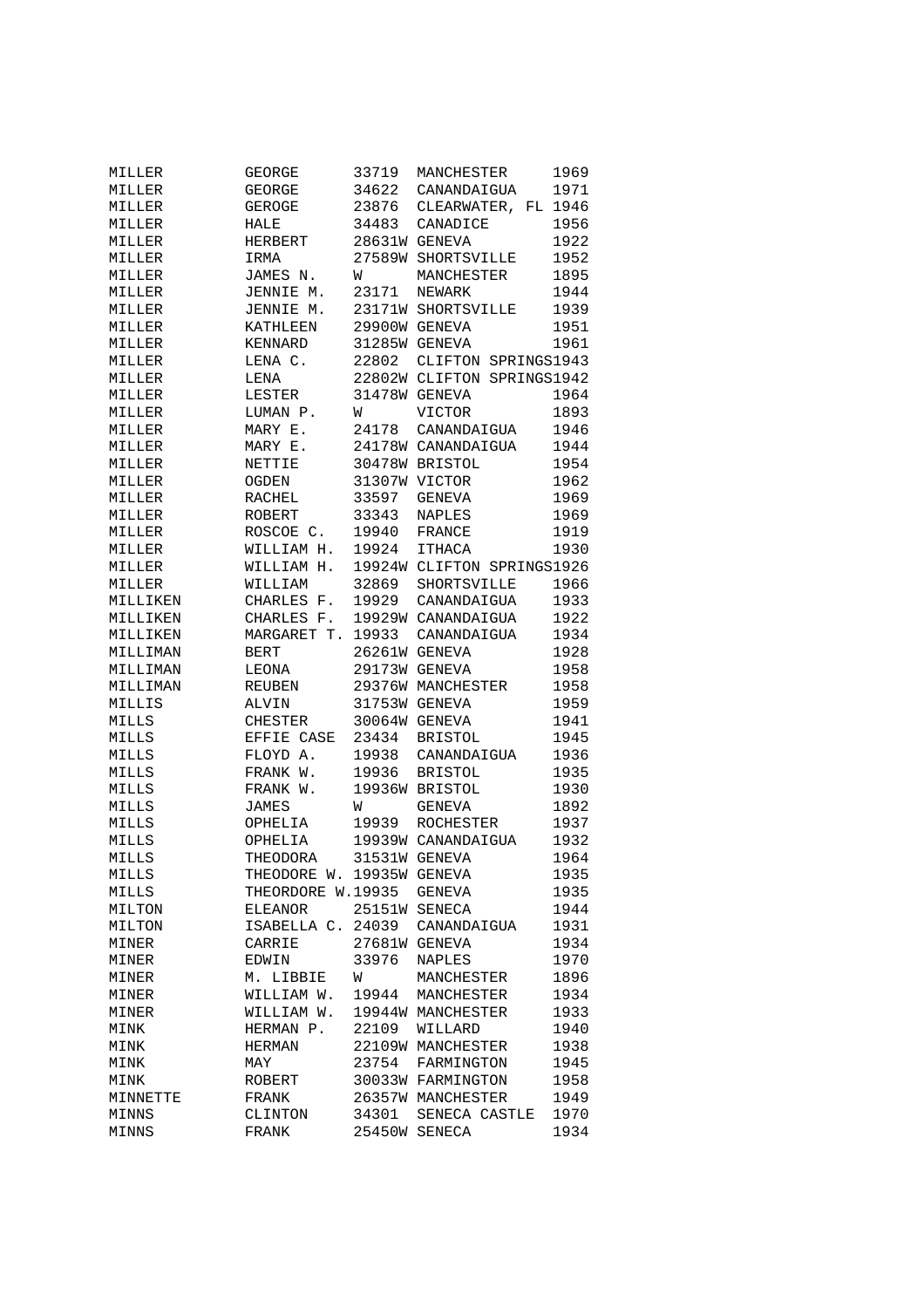| MINQUEZ      | JOSEPH            | 34260         | GENEVA                     | 1971 |
|--------------|-------------------|---------------|----------------------------|------|
| MINT         | MARGARET M.       | 21759         | PERINTON                   | 1936 |
| MISLEANY     | MARY              |               | 32059W MANCHESTER          | 1959 |
| MISNER       | ANDREW            | 28470W        | <b>VICTOR</b>              | 1953 |
| MITCHELL     | ADELAIDE          | 19943         | PHELPS                     | 1931 |
| MITCHELL     | EMILY T.          | 24200         | <b>BRISTOL</b>             | 1946 |
| MITCHELL     | EMILY T.          |               | 24200W BRISTOL             | 1945 |
| MITCHELL     | HENRY C.          | 29146         | CANANDAIGUA                | 1940 |
| MITCHELL     | HENRY C.          | W             | GORHAM                     | 1895 |
| MITCHELL     | HENRY S.          | 21545         | GENEVA                     | 1939 |
| MITCHELL     | HENRY             | 21545W        | PHELPS                     | 1932 |
| MITCHELL     | HENRY             | 21946W        | CANANDAIGUA                | 1939 |
| MOAW         | THOMAS            | W             | SENECA                     | 1867 |
| MOFFAT       | ISABELLA          | 22161W GORHAM |                            | 1935 |
| MOFFAT       | <b>ISABELLE</b>   | 22161         | YUKON, OK                  | 1940 |
| MOFFITT      | <b>ESTHER</b>     | 34580         | CANANDAIGUA                | 1971 |
| MOFFITT      | RUBIE C.          | W             | <b>VICTOR</b>              | 1884 |
| MOGGE        | ELIZABETH         | 25196W GENEVA |                            | 1944 |
| MOLLENKOPF   | GEORGE M          | 23941         | <b>BRONX</b>               | 1946 |
| MOLYE        | <b>LEON</b>       | 25662W GENEVA |                            | 1949 |
| MONACO       | FRED              | 31427W GENEVA |                            | 1952 |
| MONACO       | <b>JOHN</b>       | 30733W GENEVA |                            | 1958 |
| MONAGHAN     | HELEN             | 19952         | CANANDAIGUA                | 1938 |
| MONAGHAN     | HELEN             |               | 19952W CANANDAIGUA         | 1938 |
| MONAGHAN     | IDA               | 26442W        | GORHAM                     | 1949 |
| MONAGHAN     | JOHN              | 21763         | CANANDAIGUA                | 1939 |
| MONAGLE      | EDITH L.          | 23788         | <b>BRANCHPORT</b>          | 1945 |
| MONAGLE      | EDITH L.          | 23788W GORHAM |                            | 1942 |
| MONAGLE      | EDNA              | 31041W        | SENECA                     | 1958 |
| MONAGLE      | FRANK B.          | 22588         | GORHAM                     | 1942 |
| MONAGLE      | FRANK             | 22588W        | GORHAM                     | 1931 |
| MONAGLE      | <b>GEORGE</b>     | 28421W        | SENECA                     | 1945 |
| MONAGLE      | HUGH              | W             | SENECA                     | 1883 |
| MONAGLE      | JANNETTE          | 22139         | SENECA                     | 1941 |
| MONAGLE      | WILLIAM           | W             | SENECA                     | 1885 |
| MONAHAN      | <b>JOHN</b>       | 33558         | CANANDAIGUA                | 1968 |
| MONDLOCH     | HENRY             | 35231         | GENEVA                     | 1973 |
| MONIER       | CAROLINE C. 22404 |               | <b>NAPLES</b>              | 1940 |
| MONIER       | JOSEPH C.         | 22781         | ROSELLE, N.Y.              | 1936 |
| <b>MONKS</b> | ELIZABETH M.21726 |               | CANANDAIGUA                | 1939 |
| MONKS        | GEORGE            |               | 27487W CANANDAIGUA         | 1953 |
| MONKS        | MARY E            | 22219         | CANANDAIGUA                | 1934 |
| MONROE       | GEORGE            | W             | MANCHESTER                 | 1875 |
| MONTANYE     | KENNETH           | 34418         | CANANDAIGUA                | 1971 |
| MONTANYE     | MABEL             | 34856         | CANANDAIGUA                | 1971 |
| MONTANYE     | MARK              | 33799         | CANANDAIGUA                | 1970 |
| MONTANYE     | MERTON E.         | 22841         | CANANDAIGUA                | 1941 |
| MONTAYNE     | MARK              | 33125         | CANANDAIGUA                | 1968 |
| MONTFORD     | JOHN              |               | 26758W CLIFTON SPRINGS1945 |      |
| MONTFORD     | MINNIE            |               | 31075W CLIFTON SPRINGS1954 |      |
| MONTFORD     | NANCY             | 19951         | MANCHESTER                 | 1934 |
| MONTFORD     | NANCY             |               | 19951W MANCHESTER          | 1931 |
| MONTGOMERY   | ERNESTINE         | 34984         | <b>VICTOR</b>              | 1971 |
| MONTGOMERY   | JOHN              | W             | GORHAM                     | 1881 |
| MONTROY      | CLARIBELL         | 31209W        | GENEVA                     | 1960 |
| MONTROY      | CLARIBELL         | 33581         | GENEVA                     | 1964 |
| MOODY        | ALICE             | 26696W GORHAM |                            | 1946 |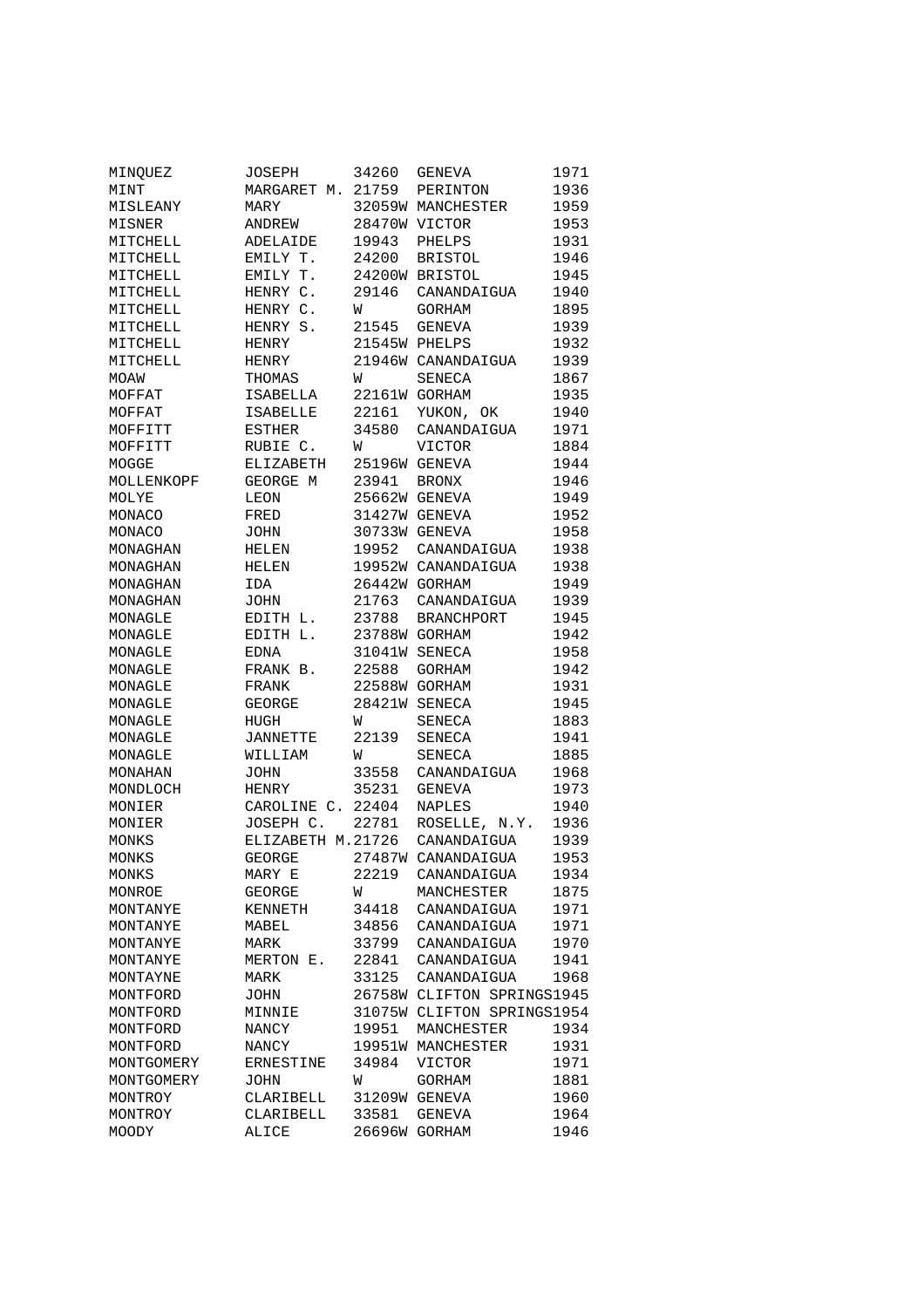| MOODY        | ETHEL I.                              | 22210         | CANANDAIGUA         | 1941 |
|--------------|---------------------------------------|---------------|---------------------|------|
| MOON         | ALICE                                 | 34238         | GORHAM              | 1971 |
| MOON         | CHARLES F.                            | 19959         | SHORTSVILLE         | 1934 |
| MOON         | CHARLES F.                            |               | 19959W SHORTSVILLE  | 1933 |
| MOON         | <b>EMMA</b>                           | 34674         | MANCHESTER          | 1971 |
| MOONEY       | ALBERT                                | 27098W GENEVA |                     | 1952 |
| MOONEY       | FRANCIS                               |               | 30426W GENEVA       | 1950 |
| MOONEY       | <b>JOHN</b>                           |               | 31919W CANANDAIGUA  | 1963 |
| <b>MOON</b>  | JOSEPH                                | 32942         | SHORTSVILLE         | 1968 |
| MOON         | NETTIE                                |               | 32437W SHORTSVILLE  | 1962 |
| MOORE        | ALBERT                                |               | 30783W HOPEWELL     | 1952 |
| MOORE        | ALBERT                                |               | 32201W CANANDAIGUA  | 1964 |
| <b>MOORE</b> | ANDREW H.                             | 21880         | <b>GENEVA</b>       | 1940 |
| MOORE        | ANDREW                                |               | 21880W GENEVA       | 1938 |
| MOORE        | BENJAMIN                              |               | 33034 CANANDAIGUA   | 1968 |
| MOORE        | <b>BERTHA</b><br>$\ddot{\phantom{a}}$ | 24031         | SHORTSVILLE         | 1934 |
| MOORE        | BERTHA M.                             | 22376         | GENEVA              | 1941 |
| MOORE        | <b>BERTHA</b>                         | 22376W GENEVA |                     | 1939 |
| MOORE        | BURTON                                | 35141         | RICHMOND            | 1972 |
| MOORE        | CHARLES A.                            | 19960         | <b>VICTOR</b>       | 1934 |
| <b>MOORE</b> | CHARLES A.                            | 19960W VICTOR |                     | 1934 |
| MOORE        | <b>CHARLES</b>                        |               | 25017W HOPEWELL     | 1944 |
| MOORE        | <b>CHARLES</b>                        |               | 29717W CANANDAIGUA  | 1956 |
| MOORE        | CHARLOTTE                             | W             | MANCHESTER          | 1870 |
| MOORE        | CHRISTINE                             |               | 30877W CANANDAIGUA  | 1949 |
| MOORE        | CLINTON B.                            | 19962         | GENEVA              | 1935 |
| MOORE        | CLINTON B.                            |               | 19962W GENEVA       | 1925 |
| MOORE        | DARYL                                 | 34863         | HOLCOMB             | 1971 |
| MOORE        | DAVID                                 | 32624W GENEVA |                     | 1967 |
| MOORE        | DICIE                                 |               | 26827W HOPEWELL     | 1952 |
| MOORE        | DONALD                                |               | 26395W CANANDAIGUA  | 1952 |
| MOORE        | DONNA                                 | 34473         | CANANDAIGUA         | 1971 |
| MOORE        | FREDERICK                             |               | 32036W CANANDAIGUA  | 1961 |
| MOORE        | HOWARD JR                             |               | 32330W CANANDAIGUA  | 1965 |
| MOORE        | HOWARD                                |               | 24699W CANANDAIGUA  | 1942 |
| MOORE        | JAMES W.                              | W             | PHELPS              | 1889 |
| MOORE        | JAMES                                 |               | 24889W CANANDAIGUA  | 1936 |
| MOORE        | <b>JOHN</b>                           |               | 26235W HOPEWELL     | 1950 |
| MOORE        | LILA R.                               | 23462         | CANANDAIGUA         | 1945 |
| MOORE        | LITA R.                               |               | 23462W CANANDAIGUA  | 1930 |
| MOORE        | MABEL B.                              |               | 21470 HOPEWELL      | 1938 |
| MOORE        | MARGARET J. 21514 GENEVA              |               |                     | 1938 |
| MOORE        | MARGARET                              | 21514W GENEVA |                     | 1934 |
| MOORE        | MARY                                  | W             | VICTOR              | 1873 |
| MOORE        | MILTON L.                             | 19976         | HOPEWELL            | 1933 |
| MOORE        | NELIA                                 | 23474W GENEVA |                     | 1937 |
| MOORE        | PATRICK                               |               | 26179W CANANDAIGUA  | 1930 |
| MOORE        | PAUL                                  |               | 30912W E BLOOMFIELD | 1961 |
| MOORE        | ROBERT B.                             | W             | VICTOR              | 1877 |
| MOORE        | <b>STUART</b>                         | 33236         | CANANDAIGUA         | 1968 |
| MOORE        | SUSAN                                 | 22826         | SENECA              | 1943 |
| MOORE        | SUSAN                                 |               | 22826W SENECA       | 1940 |
| MOORE        | THOMAS A.                             | 23550         | HOPEWELL            | 1945 |
| MOORE        | THOMAS A.                             |               | 23550W HOPEWELL     | 1941 |
| MOORE        | WILLIAM E.                            | 22683         | CANANDAIGUA         | 1943 |
| MOORE        | WILLIAM                               |               | 22683W HOPEWELL     | 1940 |
| MOORE        | WILLIAM                               | W             | PHELPS              | 1885 |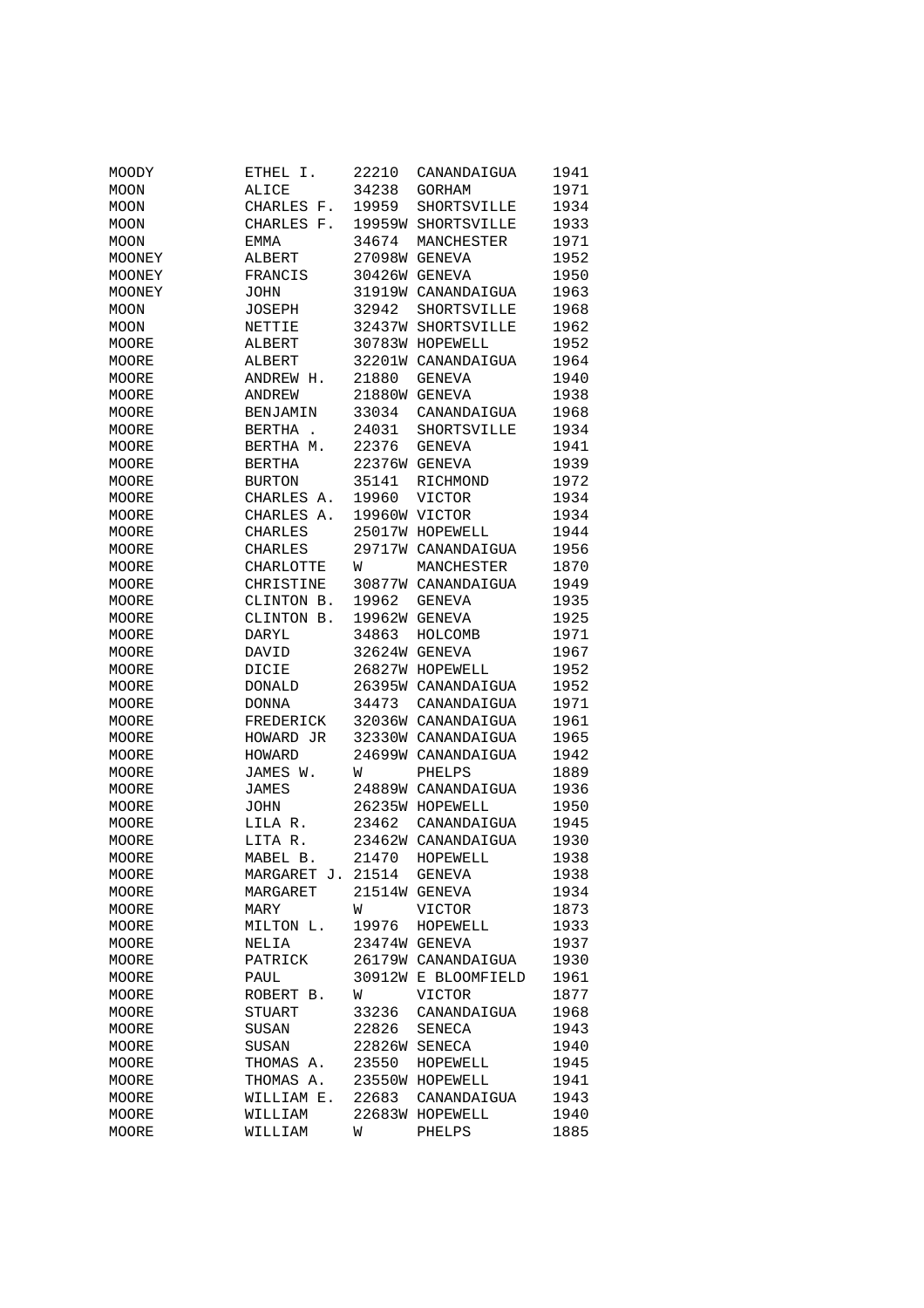| MOORIS       | CHARLES           | W             | CANANDAIGUA                           | 1877 |
|--------------|-------------------|---------------|---------------------------------------|------|
| <b>MOORS</b> | GRACE J.          | 21861         | OLD TOWN, MA                          | 1939 |
| MOOSE        | LENA              | 19961         | MANCHESTER                            | 1935 |
| MOOSE        | LENA              | 19961W        | MANCHESTER                            | 1934 |
| MORABITO     | SANTI             | 31483W        | <b>GENEVA</b>                         | 1957 |
| MORABITO     | SARAH             | 33349         | GENEVA                                | 1969 |
| MORABITO     | THOMAS            | 35233         | <b>GENEVA</b>                         | 1964 |
| MORACCO      | PETER             | 34744         | <b>GENEVA</b>                         | 1971 |
| MORAN        | CLARA             | 34787         | <b>GENEVA</b>                         | 1971 |
| MORAN        | ELIZABETH A.19971 |               | CANANDAIGUA                           | 1932 |
| <b>MORAN</b> | ELIZABETH         |               | 19971W CANANDAIGUA                    | 1931 |
| <b>MORAN</b> | FRANK             |               | 25907W HOPEWELL                       | 1947 |
| MORAN        | <b>HARRY</b>      | 33335         | <b>GENEVA</b>                         | 1969 |
| MORAN        | LEWIS A.          | 19965         | CANANDAIGUA                           | 1931 |
| MORAN        | LEWIS             |               | 19965W CANANDAIGUA                    | 1930 |
| MORAN        | PATRICK           | W             | CANANDAIGUA                           | 1898 |
| <b>MORAN</b> | THEODORE          | 32949         | GENEVA                                | 1968 |
| MORAN        | WILLIAM           |               | 31732W CANANDAIGUA                    | 1964 |
| MOREHOUSE    | SARA              | W             | PHELPS                                | 1883 |
| MORELY       | MAY               | 27050W GENEVA |                                       | 1937 |
| MOREY        | <b>BLANCHE</b>    |               | 27124W CANANDAIGUA                    | 1950 |
| MOREY        | CLAIR L.          | 23901         | CLIFTON SPRINGS1945                   |      |
| MOREY        | CLAIR L.          |               | 23901W CANANDAIGUA                    | 1944 |
| MOREY        | FANNIE E.         | 19980         | NAPLES                                | 1938 |
| MOREY        | GEORGE T.         | 19966         | NAPLES                                | 1931 |
| MOREY        | <b>GEORGE</b>     | 19966W NAPLES |                                       | 1926 |
| MOREY        | LILLIAN E.        | 19973         | NAPLES                                | 1933 |
| MOREY        | LILLIAN           | 19973W NAPLES |                                       | 1931 |
| MORGAN       | <b>DONALD</b>     | 30459W        | S BRISTOL                             | 1962 |
| MORGAN       | FRANCES           | W             | E. BLOOMFIELD                         | 1888 |
| MORGAN       | GEORGE A.         | 19969         | W BLOOMFIELD                          | 1931 |
| MORGAN       | JOHN B.           | 19979         | E. BLOOMFIELD                         | 1938 |
| MORGAN       | <b>JOHN</b>       |               | 19979W E BLOOMFIELD                   | 1913 |
| MORGAN       | <b>JOHN</b>       | 31824W NAPLES |                                       | 1945 |
| MORGAN       | MADELINE          | 34408         | PHELPS                                | 1971 |
| MORGAN       | ROSE              | 35306         | FARMINGTON                            | 1967 |
| MORGAN       | WALTER            |               | 27729W SHORTSVILLE                    | 1947 |
| MORIARTY     | MARY C.           | 19978         | CANANDAIGUA                           | 1938 |
| MORLEY       | <b>EMORY</b>      | 34528         | CANANDAIGUA                           | 1971 |
| MORLEY       | FANNIE            | 19980W NAPLES |                                       | 1938 |
| MORLEY       | JOHN              | <b>M</b>      | PHELPS                                | 1888 |
| MORLEY       | RAY L.            |               | 22177 CANANDAIGUA                     | 1941 |
| MORLEY       | RAY               | 22177W NAPLES |                                       | 1938 |
| MORONSKY     | MARY              |               | 27374W MANCHESTER                     | 1953 |
| MORPHY       | MILDRED           |               | 35205 CLIFTON SPRINGS1972             |      |
| MORRELL      | JAMES             |               | 23952 FARMINTON                       | 1933 |
| MORRELL      | MARGARET          | W             | CANANDAIGUA                           | 1888 |
| MORRELL      | WILLIAM           | 32663W GENEVA |                                       | 1963 |
| MORRISEY     |                   |               | MICHAEL E. 21471 CANANDAIGUA          | 1938 |
| MORRISEY     | MICHAEL           |               | 21471W CANANDAIGUA                    | 1923 |
| MORRIS       | HAROLD            |               | 25354W GORHAM                         | 1948 |
| MORRIS       | HELEN E.          | 19974         | PHELPS                                | 1934 |
| MORRIS       | HELEN             | 11974W PHELPS |                                       | 1930 |
| MORRIS       | ISAAC A.          | 24230         | DURHAM, N.C.                          | 1946 |
| MORRIS       | LENNA             |               | 32666W CANANDAIGUA                    | 1967 |
| MORRIS       |                   |               | LEONORA V. 24154 CLIFTON SPRINGS1946  |      |
| MORRIS       |                   |               | LEONORA V. 24154W CLIFTON SPRINGS1930 |      |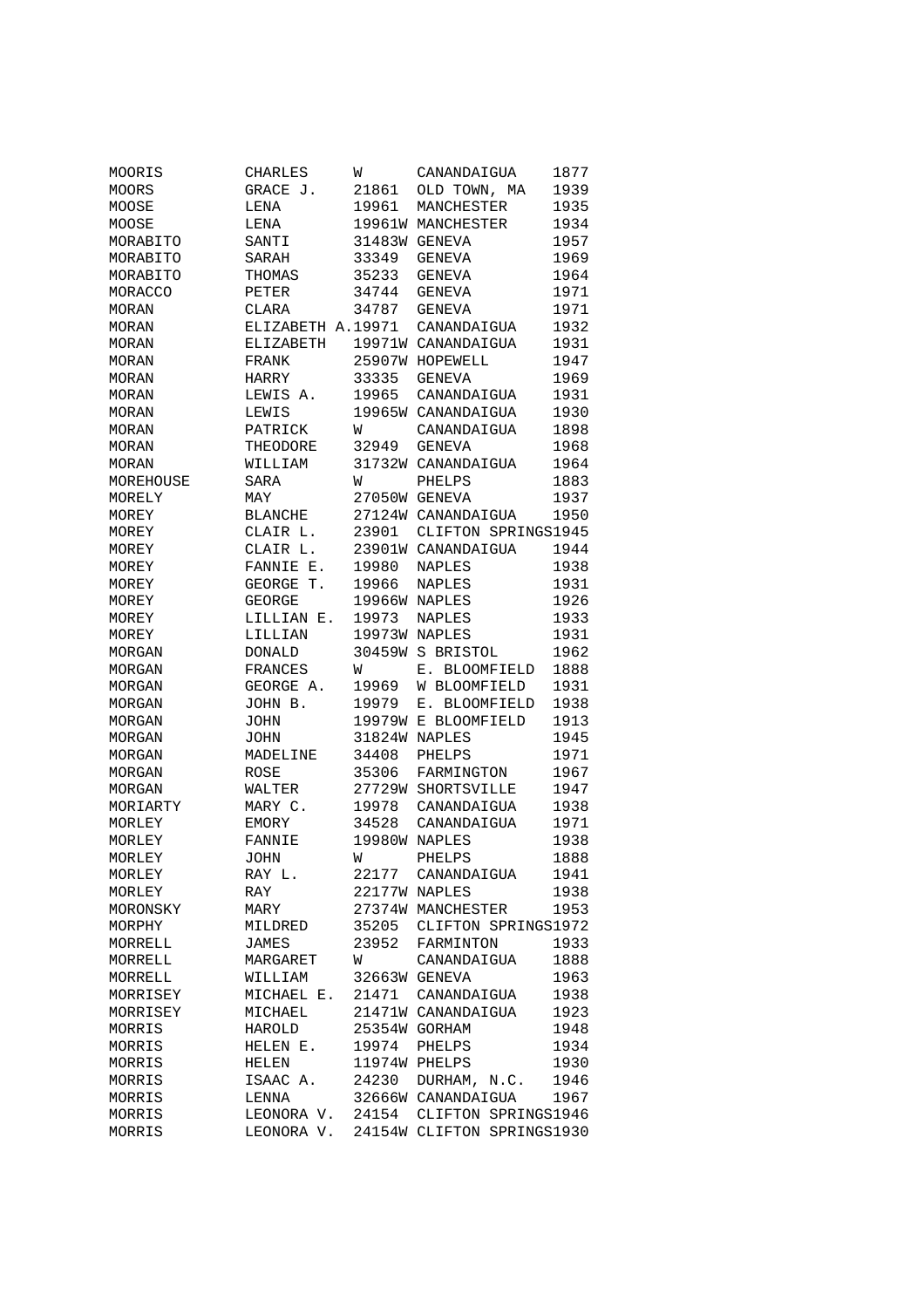| MORRIS        | LOUISE         |               | 25558W CANANDAIGUA  | 1945 |
|---------------|----------------|---------------|---------------------|------|
| MORRIS        | MARY A.        | 19967         | CANANDAIGUA         | 1931 |
| MORRIS        | PATRICK J.     | 23301         | CANANDAIGUA         | 1944 |
| MORRIS        | PATRICK J.     |               | 23301W CANANDAIGUA  | 1940 |
| MORRIS        | PATRICK        | W             | PHELPS              | 1883 |
| MORRISSEY     | JOSEPH         | 19977         | <b>GENEVA</b>       | 1937 |
| MORRISSEY     | JOSEPH         | 19977W GENEVA |                     | 1922 |
| MORRIS        | WALTER         | 33238         | CANANDAIGUA         | 1967 |
| MORROW        | ARTHUR         | 19975         | E. BLOOMFIELD       | 1936 |
| MORROW        | CARRIE T.      | 22875         | W. BLOOMFIELD       | 1943 |
| MORROW        | CARRIE T.      | 22875W        | W. BLOOMFIELD       | 1943 |
| MORROW        | FRNAK          | 19970         | CANANDAIGUA         | 1931 |
| MORROW        | LEON W.        | 24346         | RICHMOND            | 1947 |
| <b>MORROW</b> | ROBERT         |               | 29461W S BRISTOL    | 1957 |
| MORROW        | ROBERT         | 31252W GENEVA |                     | 1962 |
| MORROW        | WILLIAM J.     | 23291         | CANANDAIGUA         | 1944 |
| MORSE         | <b>BERNICE</b> | 33037         | W BLOOMFIELD        | 1960 |
| MORSE         | ERNEST A.      | 22375         | EAST BLOOMFIELD1941 |      |
| MORSE         | FLORENCE       |               | 28951W CANANDAIGUA  | 1954 |
| MORSE         | GEORGE A.      | 23146         | CANANDAIGUA         | 1944 |
| MORSE         | GEORGE A.      |               | 23146W BRISTOL      | 1917 |
| MORSE         | HARRY          | 31916W        | E BLOOMFIELD        | 1960 |
| MORSE         | IDA E.         | 23809         | MANCHESTER          | 1945 |
| MORSE         | JOHN E.        | 22943         | MANCHESTER          | 1943 |
| MORSE         | MARION         | 35268         | <b>GENEVA</b>       | 1973 |
| MORSE         | MARY           |               | 27420W BRISTOL      | 1944 |
| MORSE         | PHILIP         | 33344         | <b>DANSVILLE</b>    | 1968 |
| MORSE         | SARAH S.       | 19972         | CANANDAIGUA         | 1932 |
| MORSE         | SARAH          | 19972W        | S BRISTOL           | 1918 |
| MORTIMER      | <b>HATTIE</b>  | 30060W        | RICHMOND            | 1957 |
| MORTON        | <b>DOUGLAS</b> | 28551W        | E BLOOMFIELD        | 1950 |
| MORTON        | GLENN R.       | 19968         | <b>GENEVA</b>       | 1937 |
| MORTON        | GLENN          | 19968W GENEVA |                     | 1924 |
| MORTON        | MARION A.      | 22684         | VICTOR              | 1942 |
| MOSES         | MARY           |               | 28103W MANCHESTER   | 1938 |
| MOSES         | MARY           | 34526         | <b>GENEVA</b>       | 1969 |
| MOSES         | MICHAEL        | 34480         | <b>GENEVA</b>       | 1971 |
| MOSES         | SEIGFREID      | 31067W GENEVA |                     | 1962 |
| MOSEY         | LEILA          | 32297W GENEVA |                     | 1965 |
| MOSEY         | WILLIAM        | 27579W GENEVA |                     | 1939 |
| MOSHER        | ALICE J.       | 19989         | VICTOR              | 1933 |
| MOSHER        | ALICE          | 19989W VICTOR |                     | 1929 |
| MOSHER        | FLORA B.       | 22351         | CANANDAIGUA         | 1941 |
| MOSHER        | HARRIET        | 21972         | GENEVA              | 1940 |
| MOSHER        | HARRIET        |               | 21972W GENEVA       | 1936 |
| MOSHER        | IVAN           | 34445         | GORHAM              | 1971 |
| MOSHER        | LYDIA A.       | 22378         | CANANDAIGUA         | 1909 |
| MOSHER        | MARGARET       | W             | CANANDAIGUA         | 1883 |
| MOSHER        | MARION         |               | 28735W CANANDAIGUA  | 1956 |
| MOSHER        | MARY           | 32490W        | GENEVA              | 1966 |
| MOSHER        | TERESA         | 33398         | CANADICE            | 1969 |
| MOSHER        | WARD           | 22065         | ROCHESTER           | 1940 |
| MOSHER        | WILLIAM F.     | 19987         | CANANDAIGUA         | 1931 |
| MOSHER        | WILLIAM        |               | 19987W CANANDAIGUA  | 1931 |
| MOSHIANO      | LOUIS          | 34061         | GENEVA              | 1970 |
| MOSHIER       | ANNA C.        | 21942         | NAPLES              | 1940 |
| MOSHIER       | <b>ANNA</b>    | 21942W NAPLES |                     | 1927 |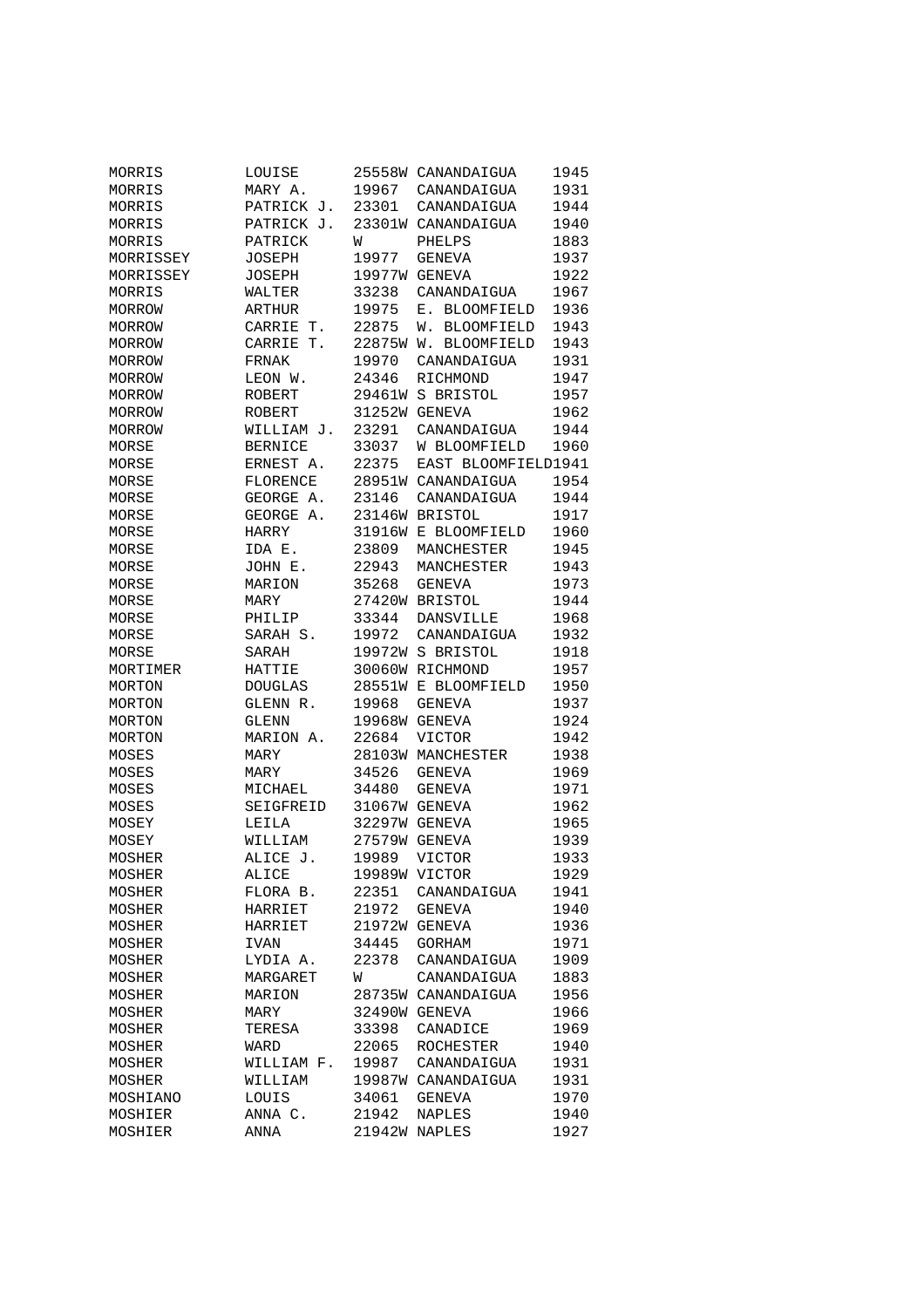| MOSIER        | HENRY          | 30186W GENEVA  |                                 | 1961         |
|---------------|----------------|----------------|---------------------------------|--------------|
| MOSS          | <b>EDNA</b>    | 35333          | W BLOOMFIELD                    | 1973         |
| MOSS          | ELINORE        | 33753          | <b>GENEVA</b>                   | 1969         |
| MOSS          | HENRY          | 19992          | CANANDAIGUA                     | 1938         |
| MOSS          | SARAH J.       | 23624          | <b>GENEVA</b>                   | 1945         |
| MOSS          | SARAH J.       | 23624W         | GENEVA                          | 1927         |
| MOTT          | ALICE L.       | 22965          | CANANDAIGUA                     | 1943         |
| MOTT          | <b>ALICE</b>   |                | 22965W CANANDAIGUA              | 1937         |
| MOTT          | GEORGE         | 24506W PHELPS  |                                 | 1945         |
| MOTT          | HENRY A.       | 21676          | SENECA                          | 1939         |
| MOTT          | HENRY          | 21676W         | SENECA                          | 1926         |
| MOTT          | MARY ANN       | W              | PHELPS                          | 1877         |
| MOTT          | STANLEY        | 33508          | CLIFTON SPRNGS 1969             |              |
| MOULE         | ANNA           | 32903          | CANANDAIGUA                     | 1968         |
| MOUNTAIN      | HENRY          |                | 30819W E BLOOMFIELD             | 1955         |
| MOUNTAIN      | JOSEPH         | 19990          | NEW YORK CITY                   | 1928         |
| MOUNTAIN      | MAUDE          | 26293W PHELPS  |                                 | 1949         |
| MOUNTAIN      | WILLIAM        |                | 27257W CANANDAIGUA              | 1953         |
| MOWCHAN       | ANDREW         |                | 30676W CANANDAIGUA              | 1956         |
| MOWERS        | FRANK          | 33288          | <b>GENEVA</b>                   | 1968         |
| MOWRY         | JAMES M.       | 19988          | <b>GENEVA</b>                   | 1931         |
| MOWRY         | JAMES          | 19988W GENEVA  |                                 | 1924         |
| MOWRY         | ROYAL H.       | W              | E.BLOOMFIELD                    | 1895         |
| MOYER         | ALICE          | 33518          | <b>GENEVA</b>                   | 1969         |
| MOYER         | <b>GRACE</b>   | 27433W GENEVA  |                                 | 1946         |
| MOYER         | HARRY SR       | 26455W GENEVA  |                                 | 1946         |
| MOYER         | LUTHER         | 34578          | CANANDAIGUA                     | 1971         |
| MOYER         | THELMA         | 32745W VICTOR  |                                 | 1961         |
| MOYLAN        | <b>BRYAN</b>   | W              | GENEVA                          | 1888         |
| MOYLAN        | JAMES F.       | 19991          | <b>GENEVA</b>                   | 1934         |
| <b>MUAR</b>   | CLARA          | 34086          | CANANDAIGUA                     | 1970         |
| MUAR          | WILLIAM        |                | 30655W CANANDAIGUA              | 1962         |
| <b>MUCKLE</b> | ANDREW         | 32610W         | SENECA                          | 1962         |
| MUCKLE        | <b>CHARLES</b> | 30339W         | STANLEY                         | 1961         |
| MUCKLE        | MARGARET       | 33178          | SENECA                          | 1968         |
| <b>MUCKLE</b> | SARAH          | 22358          | CANANDAIGUA                     | 1941         |
| MUEHE         | CONRAD         | 33301          | CANANDAIGUA                     | 1969         |
| MUELLER       | ANNA           | 33385          | NAPLES                          | 1969         |
| MUELLER       | FRANK          | 30458W NAPLES  |                                 | 1957         |
| MULCAHY       | <b>AGNES</b>   | 23017          | PHELPS                          | 1944         |
| MULCAHY       | <b>ANNA</b>    |                | 27953W GENEVA                   | 1956         |
| MULCAHY       | AUGUSTINE      | 25572W GENEVA  |                                 | 1927         |
| MULCAHY       | DANIEL S.      | 22284          | PHELPS                          | 1941         |
| MULCAHY       | EDWARD         | 34866          | GENEVA                          | 1971         |
| MULHERON      | MARTIN C.      | 19998          | CANANDAIGUA                     | 1930         |
| MULHERON      | MARTIN         | 19998W         | E BLOOMFIELD                    | 1930         |
| MULLEN        | ROY D.         | 23789          | CANANDAIGUA                     | 1945         |
| MULL          | HARRY          | 31431W         | GENEVA                          | 1955         |
| MULLIGAN      | DELIA          | 19999          | CANANDAIGUA                     | 1931         |
| MULLIGAN      | JOHN           | 20001          | CANANDAIGUA                     | 1933         |
| MULLIGAN      | JOHN           | 20001W         | CANANDAIGUA                     | 1933         |
| MULLIGAN      | MARGARET C.    | 20004          | CANANDAIGUA                     | 1937         |
| MULLIGAN      | PATRICK        | W              | CANANDAIGUA                     | 1888         |
| MULLIN        | DANIEL         | 26500W         | CANANDAIGUA                     | 1945         |
| MULLIN        | FANNY A.       | 23683          | MANCHESTER                      | 1944         |
| MULLY         | FRANK          | 34093<br>34161 | <b>BRISTOL</b><br><b>GENEVA</b> | 1970<br>1970 |
| MULVEY        | ANNA           |                |                                 |              |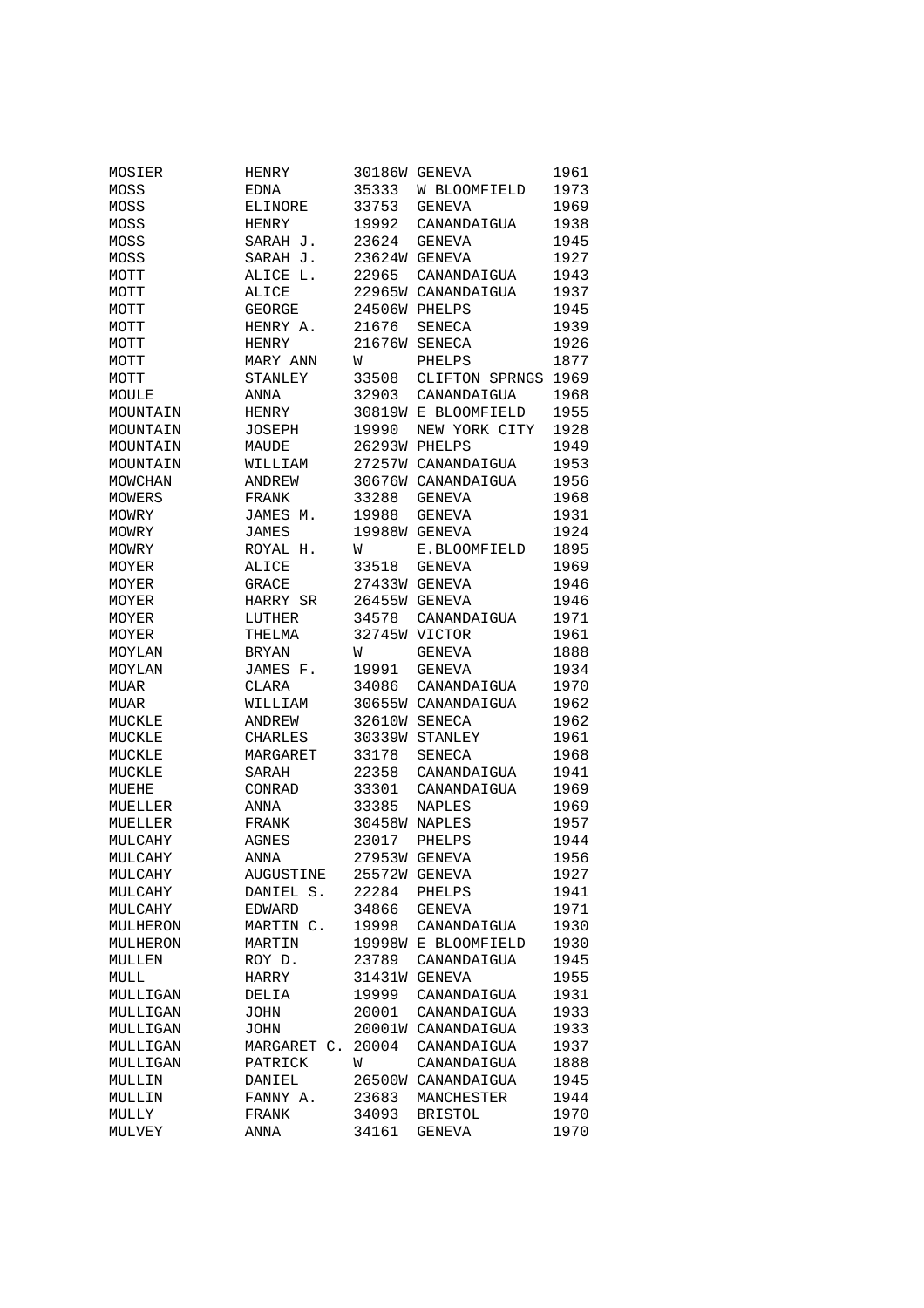| MULVEY        | CATHERINE         | 26419W GENEVA |                            | 1929         |
|---------------|-------------------|---------------|----------------------------|--------------|
| MULVEY        | IRENA             | 29977W GENEVA |                            | 1922         |
| MULVEY        | <b>JAMES</b>      | 26146W GENEVA |                            | 1937         |
| MULVEY        | LEO               | 33147         | GENEVA                     | 1968         |
| MUMBY         | CHARLES           | 28588W GORHAM |                            | 1941         |
| MUMBY         | <b>ISABEL</b>     | 29954W GORHAM |                            | 1959         |
| MUMEROW       | MARGARET          |               | 26978W CANANDAIGUA         | 1953         |
| MUNDINGER     | FREDERICK         | 34831         | <b>GENEVA</b>              | 1972         |
| MUNFORD       | CAROLYN           |               | 29104W CLIFTON SPRINGS1958 |              |
| MUNFORD       | SAMUEL            |               | 28123W CLIFTON SPRINGS1956 |              |
| <b>MUNGER</b> | MAUREEN           | 35070         | CATTARAUGUS                | 1972         |
| MUNGER        | ROLLIN R.         | 23587         | CANANDAIGUA                | 1945         |
| <b>MUNGO</b>  | ROSE MARIE        | 20003         | GENEVA                     | 1935         |
| MUNGO         | THERESA           | 23344         | <b>GENEVA</b>              | 1943         |
| MUNGO         | THERESA           | 23344W GENEVA |                            | 1940         |
| <b>MUNRO</b>  | ELIZABETH J.20002 |               | GENEVA                     | 1934         |
| <b>MUNRO</b>  | ELIZABETH         | 20002W GENEVA |                            | 1920         |
| MUNSON        | ADELE S.          | 20000         | CANANDAIGUA                | 1931         |
| MUNSON        | FREDERICKA        | 34469         | CANANDAIGUA                | 1971         |
| MUNSON        | ISADORE B.        | 21864         | CANANDAIGUA                | 1940         |
| MUNSON        | <b>ISADORE</b>    |               | 21864W E BLOOMFIELD        | 1940         |
| MUNSON        | LENA              | 34373         | CANANDAIGUA                | 1970         |
| <b>MUNSON</b> | LIZZIE            |               | 26017W CANANDAIGUA         | 1950         |
| MUNSON        | MELISSA J.        | W             | CANANDAIGUA                | 1894         |
| MUNSON        | NELL              | 33500         | CANANDAIGUA                | 1969         |
| <b>MUNSON</b> | ROBERT            |               | 30271W CANANDAIGUA         | 1960         |
| MUNSON        | VICK              | 34726         | CANANDAIGUA                | 1971         |
| MUNSON        | WALTER            |               | 29114W CANANDAIGUA         | 1951         |
| MUNZER        | EDWARD MC.K 23653 |               | <b>GENEVA</b>              | 1945         |
| MURNIGAN      | ELIZABETH         | 23076         | CLIFTON SPRINGS1944        |              |
| MURNIGHAN     | ELIZABETH         |               | 23076W CLIFTON SPRINGS1940 |              |
| MURNINGHAM    | MARY              |               | 31499W CLIFTON SPRINGS1944 |              |
| MURPHY        | AGNES             | 29465W GENEVA |                            | 1946         |
| MURPHY        | ALICE             | 33281         | GENEVA                     | 1968         |
| MURPHY        | ALVAH T.          | 20035         | GENEVA                     | 1938         |
| MURPHY        | ANNA E.           | 22931         | GENEVA                     | 1941         |
| MURPHY        | ANNA E.           | 22931W GENEVA |                            | 1932         |
| MURPHY        | <b>ARTHUR</b>     | W             | SENECA                     | 1894         |
| MURPHY        | <b>BRIDGET</b>    | 26231W GENEVA |                            | 1936         |
| MURPHY        | CATHERINE J.21813 |               | <b>GENEVA</b>              | 1939         |
| MURPHY        | CATHERINE         | 21813W GENEVA |                            | 1939         |
| MURPHY        | CHARLES H.        | 20024         | GENEVA                     | 1926         |
| MURPHY        | CORNELIUS         |               | 31484W W BLOOMFIELD        | 1960         |
| MURPHY        | EDWARD P          | 21876         | GENEVA                     | 1940         |
| MURPHY        | <b>EDWARD</b>     | 20020         | E. BLOOMFIELD              | 1931         |
| MURPHY        | EDWARD            | 21876W        | GENEVA                     | 1939         |
| MURPHY        | EDWARD            | 24035         | SO BRISTOL                 | 1911         |
| MURPHY        | <b>EDWARD</b>     | 27789W        | <b>GENEVA</b>              | 1950         |
| MURPHY        | ELIZABETH         | 20029         | CANANDAIGUA                | 1936         |
| MURPHY        |                   |               |                            | 1925         |
| MURPHY        | ELIZABETH         |               | 20029W CANANDAIGUA         |              |
|               | ELLEN S.          | 23879         | <b>GENEVA</b>              | 1946         |
| MURPHY        | ELLEN S.          | 23879W GENEVA |                            | 1941         |
| MURPHY        | HANNAH            | 27553W VICTOR |                            | 1953         |
| MURPHY        | HAROLD P          | 22033         | <b>GENEVA</b>              | 1940         |
| MURPHY        | HARRIET S.        | 20036         | W. BLOOMFIELD              | 1938         |
| MURPHY        | HARRIET           |               | 20036W W BLOOMFIELD        | 1932<br>1935 |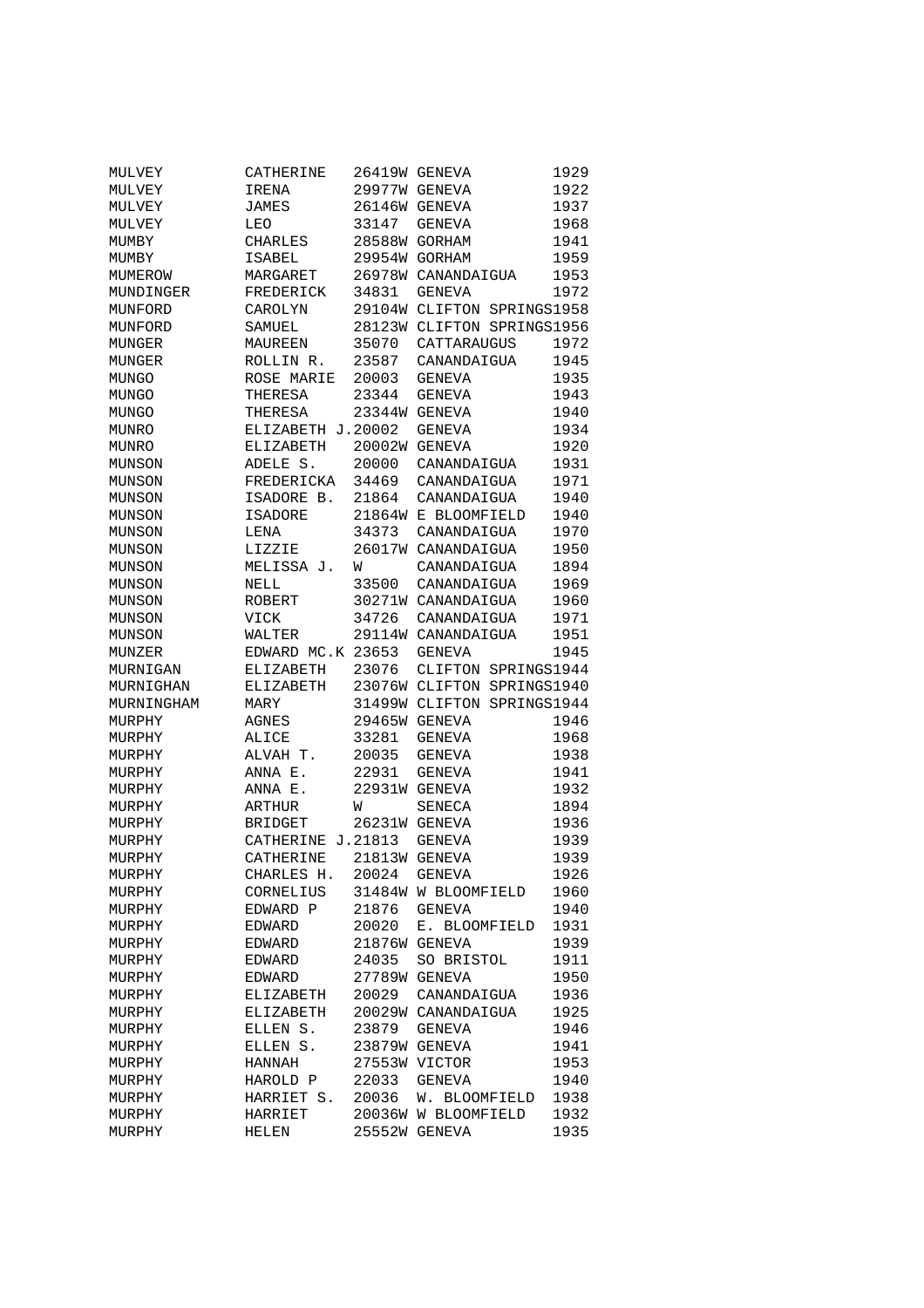| MURPHY | JAMES            | 26165W        | SENECA                     | 1948 |
|--------|------------------|---------------|----------------------------|------|
| MURPHY | JEREMIAH F.      | 23248         | <b>HOLCOMB</b>             | 1823 |
| MURPHY | JEREMIAH         | 22008         | CANANDAIGUA                | 1940 |
| MURPHY | JEREMIAH         |               | 22008W CANANDAIGUA         | 1927 |
| MURPHY | JOHN T.          | 23427         | <b>GENEVA</b>              | 1944 |
| MURPHY | JOHN T.          | 23427W        | <b>GENEVA</b>              | 1941 |
| MURPHY | JOHN             | 22720         | GENEVA                     | 1943 |
| MURPHY | JOHN             | 22720W        | SENECA                     | 1942 |
| MURPHY | JOHN             |               | 31897W CANANDAIGUA         | 1956 |
| MURPHY | JOHN             | W             | SENECA                     | 1897 |
| MURPHY | JOSEPHINE        | 31064W GENEVA |                            | 1955 |
| MURPHY | LAWRENCE R.      | 20034         | <b>GENEVA</b>              | 1936 |
| MURPHY | <b>LAWRENCE</b>  | 20034W GENEVA |                            | 1932 |
| MURPHY | LEROY            | 22712         | <b>GENEVA</b>              | 1943 |
| MURPHY | MARGARET         | 27586W GENEVA |                            | 1938 |
| MURPHY | MARGARET         | 31185W GENEVA |                            | 1960 |
| MURPHY | MARGARET         | W             | MANCHESTER                 | 1895 |
| MURPHY | MARY A.          | 20031         | ROCHESTER                  | 1936 |
| MURPHY | MARY             |               | 20031W CANANDAIGUA         | 1925 |
| MURPHY | MARY             | 21904         | <b>GENEVA</b>              | 1940 |
| MURPHY | MARY             |               | 21904W GENEVA              | 1938 |
| MURPHY | MARY             | 23507         | <b>GENEVA</b>              | 1942 |
| MURPHY | MARY             |               | 26604W CLIFTON SPRINGS1947 |      |
| MURPHY | MARY             |               | 27521W CANANDAIGUA         | 1954 |
| MURPHY | MARY             |               | 29632W CANANDAIGUA         | 1958 |
| MURPHY | NELLIE           | 29713W GENEVA |                            | 1959 |
| MURPHY | PATRICK H.       | 24193         | GORHAM                     | 1946 |
| MURPHY | PATRICK H.       | 24193W GORHAM |                            | 1932 |
| MURPHY | ROSE             | 22772         | <b>GENEVA</b>              | 1943 |
| MURPHY | ROSE             | 33701         | GENEVA                     | 1969 |
| MURPHY | SUSAN            |               | 32642W MANCHESTER          | 1953 |
| MURPHY | THOMAS           | 25444W GENEVA |                            | 1944 |
| MURPHY | THOMAS           |               | 32029W GENEVA              | 1964 |
| MURPHY | TIMOTHY          | W             | E. BLOOMFIELD              | 1886 |
| MURPHY | WILLIAM          | 24559W GENEVA |                            | 1941 |
| MURPHY | WILLIAM          | 33416         | GENEVA                     | 1968 |
| MURRAY | ALEXANDER        | W             | CANANDAIGUA                | 1879 |
| MURRAY | ALIDA            |               | 27318W CANANDAIGUA         | 1950 |
| MURRAY | ANNA E.          | 23615         | <b>GENEVA</b>              | 1945 |
| MURRAY | <b>ANNA</b>      | 20026         | <b>SENECA</b>              | 1933 |
| MURRAY | <b>ANNA</b>      |               | 20026W SENECA              | 1923 |
| MURRAY | EDWARD J.        | 20033         | MANCHESTER                 | 1936 |
| MURRAY | EDWARD           |               | 20018 BRISTOL              | 1931 |
| MURRAY | EDWARD           |               | 20018W BRISTOL             | 1929 |
| MURRAY | EDWARD           |               | 24634W E BLOOMFIELD        | 1941 |
| MURRAY | <b>ELIZABETH</b> |               | 26209W CANANDAIGUA         | 1949 |
| MURRAY | ELIZABETH        |               | 27743W CANANDAIGUA         | 1955 |
| MURRAY | ELLEN            |               | 29849W VICTOR              | 1931 |
| MURRAY | FRANK T.         | 22171         | EAST BLOOMFIELD1941        |      |
| MURRAY | <b>FRANK</b>     |               | 22171W HOLCOMB             | 1932 |
| MURRAY | GEORGE           | 33425         | E BLOOMFIELD               | 1968 |
| MURRAY | HARRY            |               | 26515W CANANDAIGUA         | 1937 |
| MURRAY | JAMES            | W             | CANANDAIGUA                | 1878 |
| MURRAY | JEREMIAH         | 20019         | E. BLOOMFIELD              | 1931 |
| MURRAY | JEREMIAH         |               | 20019W E BLOOMFIELD        | 1931 |
| MURRAY | JERRY            | 23236W        | SENECA                     | 1928 |
| MURRAY | JOHN A.          | 24045         | GENEVA                     | 1939 |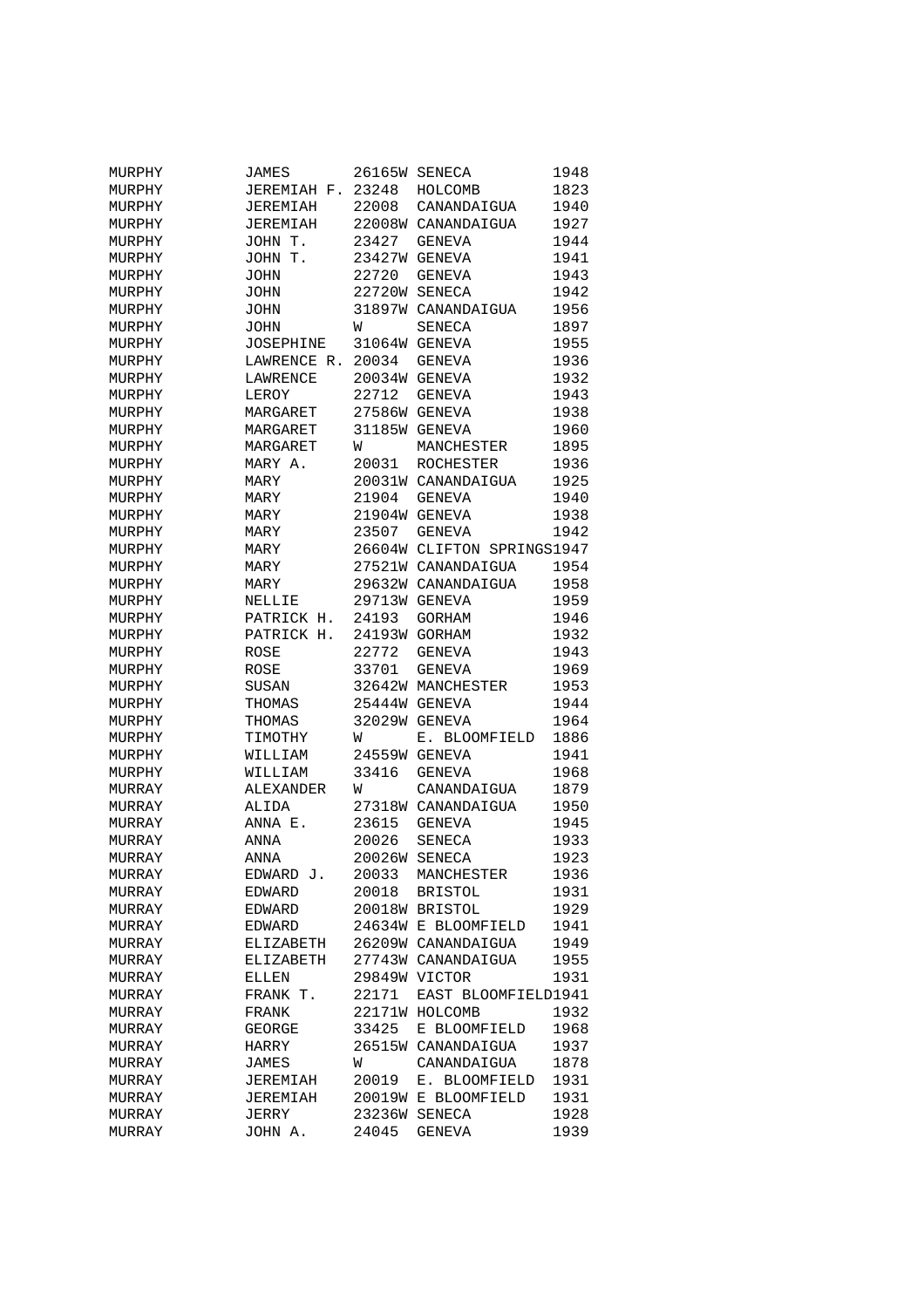| MURRAY         | JOHN E.        | 23696         | GENEVA                     | 1945 |
|----------------|----------------|---------------|----------------------------|------|
| MURRAY         | JOSEPHINE      | 20032         | VICTOR                     | 1933 |
| MURRAY         | MABEL H.       | 20021         | <b>GENEVA</b>              | 1932 |
| MURRAY         | MABEL          |               | 20021W GENEVA              | 1931 |
| MURRAY         | MARGARET       | 23121         | CANANDAIGUA                | 1909 |
| MURRAY         | MARTIN         |               | 25337W GENEVA              | 1949 |
| MURRAY         | MARY F.        | 23454         | CANANDAIGUA                | 1945 |
| MURRAY         | NELLIE J.      | 20028         | <b>BRISTOL</b>             | 1935 |
| MURRAY         | NELLIE L.      | 20022         | HOLCOMB                    | 1932 |
| MURRAY         | NELLIE         |               | 20022W HOLCOMB             | 1932 |
| MURRAY         | NELLIE         |               | 20028W BRISTOL             | 1935 |
| MURRAY         | SARA           | 32985         | CANANDAIGUA                | 1968 |
| MURRAY         | SHIRLEY        | 34943         | GENEVA                     | 1972 |
| MURRAY         | THERESA        | 34679         | <b>VICTOR</b>              | 1971 |
| MURRAY         | THOMAS P.      | 22418         | CANANDAIGUA                | 1942 |
| MURRAY         | THOMAS         |               | 22418W CANANDAIGUA         | 1939 |
| MURRAY         | WILLIAM H.     | 20030         | E. BLOOMFIELD              | 1936 |
| MURRAY         | WILLIAM J.     | 21751         | EAST BLOOMFIELD1939        |      |
| MURRAY         | WILLIAM        |               | 20030W E BLOOMFIELD        | 1935 |
| <b>MURRELL</b> | EVA A.         | 21903         | EAST BLOOMFIELD1940        |      |
| MURRELL        | LILLA M.       | 20027         | E. BLOOMFIELD              | 1934 |
| MURRELL        | LILLA          | 20027W        | E BLOOMFIELD               | 1921 |
| <b>MURRELL</b> | MICHAEL A.     | 20023         | E. BLOOMFIELD              | 1933 |
| MURRELL        | MICHAEL        |               | 20023W E BLOOMFIELD        | 1929 |
| MURRELL        | WILLIAM        | W             | E. BLOOMFIELD              | 1892 |
| <b>MUSCATO</b> | <b>AUGUST</b>  | 32867         | CANANDAIGUA                | 1967 |
| MUSLER         | HOWARD         | 34151         | VICTOR                     | 1970 |
| MUSOLINO       | MARY           | 35226         | CANANDAIGUA                | 1972 |
| MUSSELMAN      | REUBEN         | 20025         | CLIFTON SPRINGS1934        |      |
| MYER           | CHARLES        | 31517W GENEVA |                            | 1964 |
| MYERS          | AGNES          | 24093         | CANANDAIGUA                | 1946 |
| MYERS          | AGNES          |               | 24093W CANANDAIGUA         | 1943 |
| MYERS          | AMANDA L.      | 20038         | ROCHESTER                  | 1933 |
| MYERS          | BENJAMIN       | 28179W PHELPS |                            | 1952 |
| MYERS          | <b>CHARLES</b> | W             | SENECA                     | 1879 |
| MYERS          | CLIFFORD A.    | 20039         | W. BLOOMFIELD              | 1933 |
| MYERS          | ELIZABETH      | W             | <b>GENEVA</b>              | 1889 |
| MYERS          | FRANK          |               | 27017W SHORTSVILLE         | 1946 |
| MYERS          | JULIA          | 20040W VICTOR |                            | 1937 |
| <b>MYERS</b>   | WILLIAM H.     | 20037         | CANANDAIGUA                | 1931 |
| MYERS          | WILLIAM        |               | 20037W CANANDAIGUA         | 1926 |
| MYLES          | FRANK          | 29037W GENEVA |                            | 1957 |
| NADEAU         | WALTER         | 34845         | SHORTSVILLE                | 1972 |
| NAEYART        | CHARLES L.     | 26048         | PHELPS                     | 1951 |
| NAEYART        | CHARLES L.     | 26048W PHELPS |                            | 1929 |
| NAGEL          | GEORGE         |               | 28542W GENEVA              | 1954 |
| NAGEL          | HELEN          | 34921         | GENEVA                     | 1971 |
| NAGEL          | SAMUEL         | 21842         | <b>GENEVA</b>              | 1932 |
| NAGEL          | SAMUEL         | 21842W GENEVA |                            | 1937 |
| NAIRY          | JOHANNA D.     |               | 25016W CLIFTON SPRINGS1947 |      |
| NAIRY          | JOHNANNA D.    | 25016         | CLIFTON SPRINGS1948        |      |
| NAMACK         | MARY           | 20045         | OAKLAND, CA                | 1932 |
| NAPIER         | ANIS H.        | 20046         | RICHMOND                   | 1938 |
| NAPIER         | DORA           | 21814         | SHORTSVILLE                | 1939 |
| NAPIER         | JOHN<br>REV    | 31344W        | SHORTSVILLE                | 1964 |
| NAPIER         | JOHN P.        | 24605         | SHORTSVILLE                | 1942 |
| NARACONG       | ALBERT D.      | 26095         | CANANDAIGUA                | 1949 |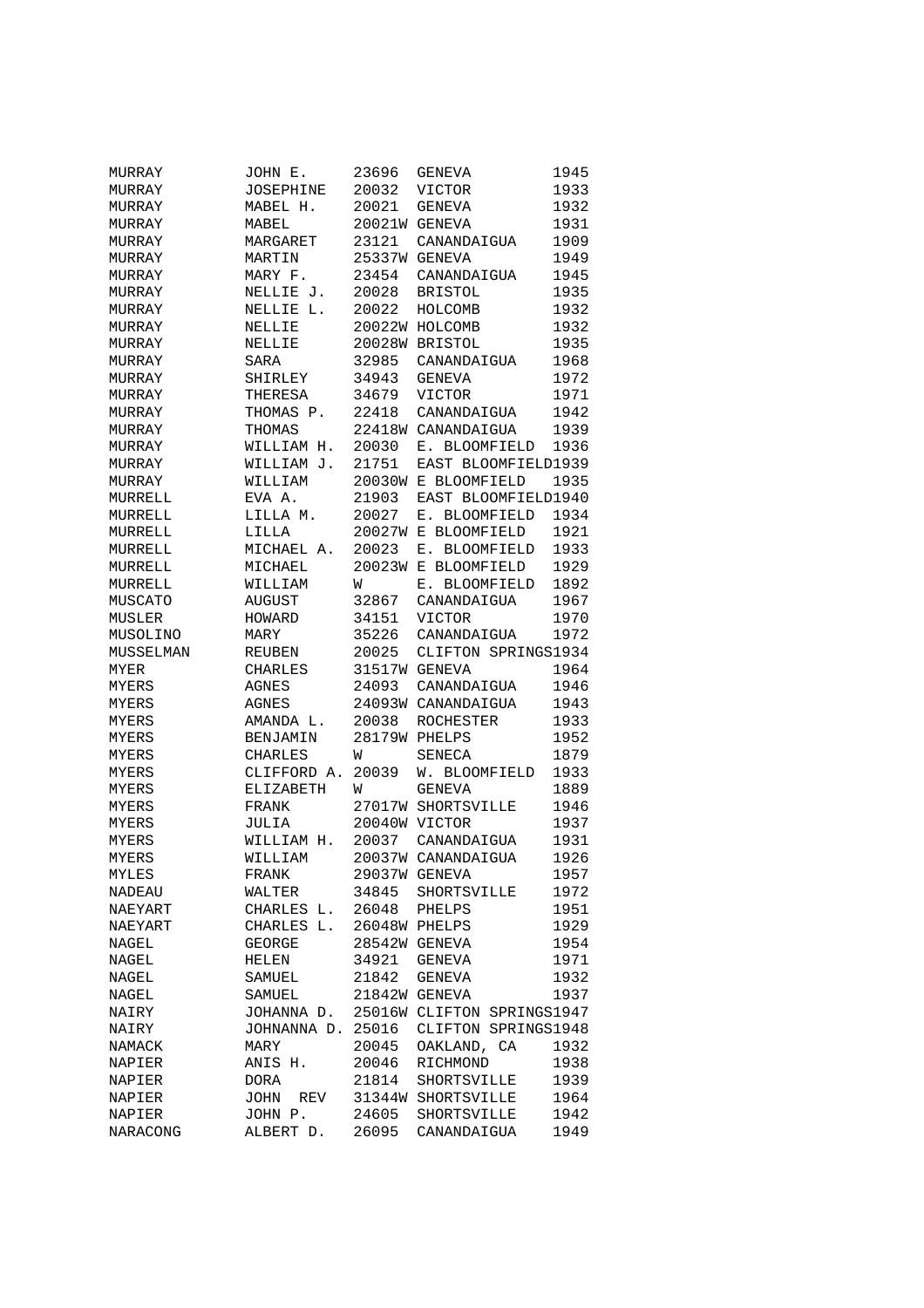| NARAGON                 | NELLIE                 | 28669W GENEVA           |                                              | 1958         |
|-------------------------|------------------------|-------------------------|----------------------------------------------|--------------|
| <b>NARAGON</b>          | ROBERT                 | 33771                   | GENEVA                                       | 1970         |
| <b>NARY</b>             | JOHN                   | 20044                   | MANCHESTER                                   | 1931         |
| NARY                    | JOHN                   |                         | 20044W CLIFTON SPRINGS1927                   |              |
| NASH                    | MARION                 |                         | 28836W CANANDAIGUA                           | 1957         |
| NATALAZIO               | CHRISTINA              | 22881                   | <b>GENEVA</b>                                | 1943         |
| NATALIZIO               | CHRISTINA              | 22881W GENEVA           |                                              | 1938         |
| NATALIZIO               | <b>JAMES</b>           | 29225W GENEVA           |                                              | 1948         |
| NATALIZIO               | PETER                  | 20043                   | <b>GENEVA</b>                                | 1931         |
| NATALIZIO               | PETER                  | 20043W GENEVA           |                                              | 1924         |
| <b>NATSIS</b>           | IRENE                  | 25913                   | <b>GENEVA</b>                                | 1950         |
| NATSIS                  | <b>IRENE</b>           | 25913W GENEVA           |                                              | 1943         |
| NEAL                    | ELSA                   | 29021W GENEVA           |                                              | 1950         |
| NEALY                   | JOHN E.                | 24382                   | MOUNTAIN LAKE                                | 1946         |
| NEARY                   | CATHERINE              | 32045W GENEVA           |                                              | 1960         |
| <b>NEARY</b>            | JOHN H.                | 22308                   | ELMIRA                                       | 1941         |
| NEARY                   | JOHN H.                | 22308W GENEVA           |                                              | 1931         |
| NEEDHAM                 | ALICE M.               | 28420                   | SPRINGS1957<br>CLIFTON                       |              |
| NEEDHAM                 | ALICE M.               | 29420W PHELPS           |                                              | 1953         |
| NEEDHAM                 | EDMUND F.              | 23310                   | PHELPS                                       | 1944         |
| NEEDHAM                 | EDMUND F.              | 23310W PHELPS           |                                              | 1941         |
| NEEDHAM                 | JOHN                   | 28587W PHELPS           |                                              | 1918         |
| NEEDHAM                 | MARIE                  | 34215                   | PHELPS                                       | 1970         |
| NEEDHAM                 | THOMAS                 |                         | 29241W CANANDAIGUA                           | 1956         |
| NEENAN                  | ABBIE                  | 34656                   | E BLOOMFIELD                                 | 1971         |
| NEENAN                  | DANIEL                 | 23359                   | Ε.<br><b>BLOOMFIELD</b>                      | 1944         |
| <b>NEENAN</b>           |                        | 23359W E.               | <b>BLOOMFIELD</b>                            | 1939         |
|                         | DANIEL                 | 23836                   |                                              | 1944         |
| NEENAN                  | LOUISE G.<br>MARY B.   |                         | Ε.<br><b>BLOOMFIELD</b><br>Ε.                | 1933         |
| <b>NEENAN</b>           |                        | 20055                   | <b>BLOOMFIELD</b>                            | 1932         |
| NEENAN                  | MARY B.                | 20055W                  | Ε.<br><b>BLOOMFIELD</b><br>W.                | 1938         |
| NEENAN<br>NEENAN        | MARY L.<br>THOMAS      | 21539<br>24482          | <b>BLOOMFIELD</b><br>Ε.<br><b>BLOOMFIELD</b> | 1939         |
|                         |                        |                         |                                              |              |
| NEFF<br>NEIDLE          | LEROY E.<br>AGNES      | 26102<br>35055          | <b>GENEVA</b><br><b>GENEVA</b>               | 1951<br>1972 |
| NEIL                    |                        | 21499                   | <b>GENEVA</b>                                | 1938         |
| <b>NEIL</b>             | ELIZABETH<br>ELIZABETH | 21499W GENEVA           |                                              | 1920         |
| NEILSON                 | CHRIS                  | 30481W GENEVA           |                                              | 1962         |
|                         | WILLIAM                | 33923                   |                                              | 1970         |
| NEILSON<br>NELLIGAN     | <b>DONALD</b>          | 28828W VICTOR           | HOPEWELL                                     | 1951         |
| <b>NELLIS</b>           | EDWARD G.              | 25042                   | <b>GENEVA</b>                                | 1948         |
| NELLIS                  | EDWARD G.              | 25042W GENEVA           |                                              | 1937         |
|                         |                        |                         |                                              |              |
| NELLIS<br><b>NELLIS</b> | FANNIE                 | 23425                   | SENECA                                       | 1945         |
|                         | FANNIE                 | 23425W SENECA<br>28256W |                                              | 1943<br>1945 |
| NELLIS                  | HERBERT J.             |                         | SENECA                                       |              |
| NELLIS                  | HERBERT J.             | 29256                   | GENEVA                                       | 1957         |
| NELSON                  | ANNA H.                | 20057                   | SENECA                                       | 1935         |
| NELSON                  | ANNA H.                | 20057W SENECA           |                                              | 1933         |
| NELSON                  | ELWY                   | W                       | <b>NAPLES</b>                                | 1869         |
| NELSON                  | JAMES W.               | W                       | CANANDAIGUA                                  | 1895         |
| NELSON                  | JEMINA                 | W                       | <b>VICTOR</b>                                | 1858         |
| NELSON                  | LESTER                 | W                       | GORHAM                                       | 1881         |
| NELSON                  | MABEL B.               | 27686                   | CANANDAIGUA                                  | 1955         |
| NELSON                  | SARAH A.               | 23240                   | CANANDAIGUA                                  | 1927         |
| NELSON                  | TILLIE MAE             | 24802                   | GENEVA                                       | 1947         |
| NELSON                  | WILBUR                 | 20054                   | VICTOR                                       | 1932         |
| NELSON                  | WILLIAM                | W                       | MANCHESTER                                   | 1876         |
| NELSON                  | WINFRED                | 26683                   | <b>NAPLES</b>                                | 1952         |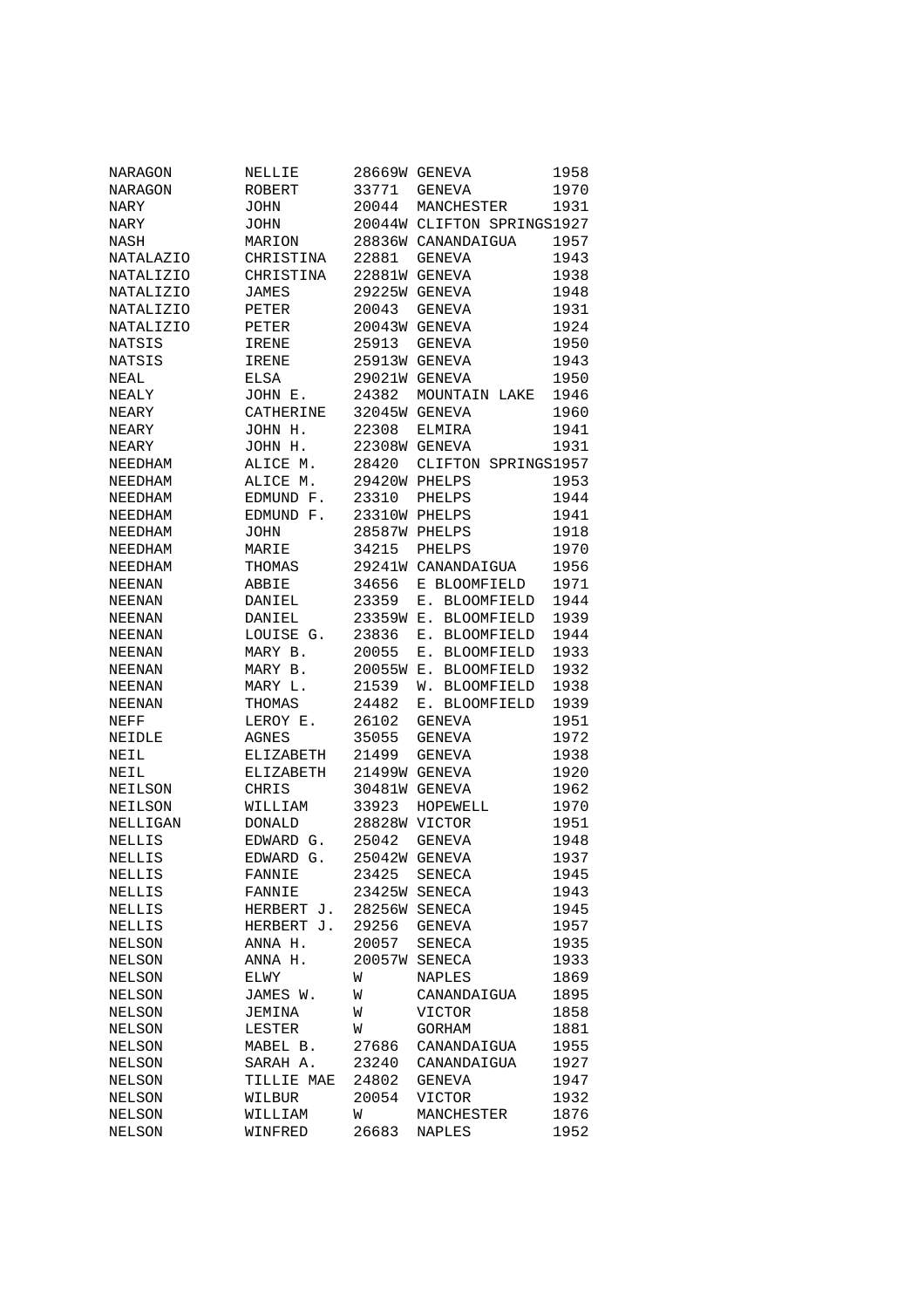| NEMITZ        | WILHELMINA H20058W VICTOR      |               |                      | 1931 |
|---------------|--------------------------------|---------------|----------------------|------|
| NEMITZ        | WILHEMINA H.20058              |               | VICTOR               | 1938 |
| NEPIER        | AVIS H.                        |               | 20046W RICHMOND      | 1938 |
| NERLICH       | ARTHUR L.                      | 20056         | GENEVA               | 1934 |
| NERLICH       | ERNEST H.                      | 21588         | GENEVA               | 1939 |
| NERLICH       | ERNEST H.                      | 21588W GENEVA |                      | 1934 |
| NERLICH       | HARRY E.                       |               | 27051W GENEVA        | 1942 |
| NERLICH       | WANDE                          | 33898         | GENEVA               | 1970 |
| NERLICK       | HARRY E.                       | 27051         | GENEVA               | 1953 |
| NESSLER       | KATHRYN                        | 34356 GENEVA  |                      | 1970 |
| <b>NESTER</b> | BYRON ; M 24524 GENEVA         |               |                      | 1947 |
| NESTER        | BYRON M.                       | 24524W GENEVA |                      | 1942 |
| NESTER        | CORDELIA S. 23034              |               | GENEVA               | 1943 |
| NESTER        | CORDELIA S. 23034W GENEVA      |               |                      | 1918 |
| NESTER        | DAVID S.                       | 25213         | GENEVA               | 1948 |
| NESTER        | <b>HAROLD</b>                  | 29681W GENEVA |                      | 1960 |
| NESTER        | HARRY F.                       | 25070         | GENEVA               | 1948 |
| NESTER        | HARRY F.                       | 25070W GENEVA |                      | 1920 |
| NESTER        | HARRY                          | 32921         | GENEVA               | 1968 |
| NESTER        | HENRY                          |               | 30911W GENEVA        | 1950 |
| NESTER        | MINNIE G.                      | 21704W GENEVA |                      | 1932 |
| NESTER        | MINNIE J.                      | 21704         | FILE 1, N.Y.C.1937   |      |
| NESTER        | MINNIE J.                      | 21704         | FILE 2, N.Y.C. 1937  |      |
| NESTER        | NELLIE A.                      |               | 25914 GENEVA         | 1950 |
| <b>NESTER</b> | NELLIE A.                      |               | 25914W GENEVA        | 1920 |
| NESTER        | ROSE W.P.                      | 21715         | GENEVA               | 1939 |
| NESTER        | ROSE W.P.                      |               | 21715W GENEVA        | 1939 |
| NESTER        | SAMUEL                         | 28549W GENEVA |                      | 1955 |
| NESTER        | THOMAS W.                      | 27958         | CANANDAIGUA          | 1956 |
| <b>NESTOR</b> | THOMAS W.                      | 27598W VICTOR |                      | 1955 |
| NETHAWAY      | <b>GEORGE</b>                  |               | 35120 CANANDAIGUA    | 1972 |
| NEU           | ELIZABETH M 20064 CANANDAIGUA  |               |                      | 1934 |
| NEU           | ELIZABETH M 20064W CANANDAIGUA |               |                      | 1932 |
| NEU           | MARY E.                        | 20068         | CANANDAIGUA          | 1936 |
| NEU           | MARY E.                        |               | 20068W CANANDAIGUA   | 1934 |
| NEVE          | EMILY                          | 30988W GENEVA |                      | 1954 |
| NEVILLE       | ELIZABETH                      | 27673         | CLIFTON SPRINGS1955  |      |
| NEVILLE       | ELIZABETH                      |               | 27673W SHORTSVILLE   | 1954 |
| NEVILLE       | ELLA D.                        | 25680         | E. BLOOMFIELD        | 1950 |
| NEVILLE       | NELLIE A.                      |               | 25808W E. BLOOMFIELD | 1948 |
| NEVILLE       | NELLIE L.                      | 25808         | E. BLOOMFIELD 1950   |      |
| NEVILLE       | THOMAS                         | 26130         | E. BLOOMFIELD        | 1946 |
| NEVIN         | BRIDGET                        | W             | W. BLOOMFIELD        | 1871 |
| NEWARK        | WILLIAM                        | W             | FARMINGTON           | 1869 |
| NEWBURY       | WALTER S.                      | W             | MANCHESTER           | 1881 |
| NEWCOMB       | WILBUR H.                      | 21472         | CANANDAIGUA          | 1938 |
| NEWCOMER      | RUTHANN                        | 25867         | E. BLOOMFIELD        | 1950 |
| NEWELL        | BELLE S.                       | 20066         | CLIFTON SPRINGS1936  |      |
| NEWELL        | LATHROP                        | W             | MANCHESTER           | 1889 |
| NEWHALL       | EVELYN A.                      |               | 24208W SENECA        | 1944 |
| NEWHALL       | EVELYN O.                      | 24208         | ROCHESTER            | 1946 |
| NEWHALL       | MARY M.                        | 23549         | GENEVA               | 1945 |
| NEWHALL       | MINNIE                         | 33816         | SENECA               | 1970 |
| NEWKERK       | BURTON                         | 26383         | GENEVA               | 1953 |
| NEWKIRK       | CHARLES B.                     | 20063         | CANANDAIGUA          | 1933 |
| NEWKIRK       | ISADORA L.                     | 22223         | CANANDAIGUA          | 1941 |
| NEWKIRK       | NETTIE                         | 21725         | MILLINGTON, MI 1939  |      |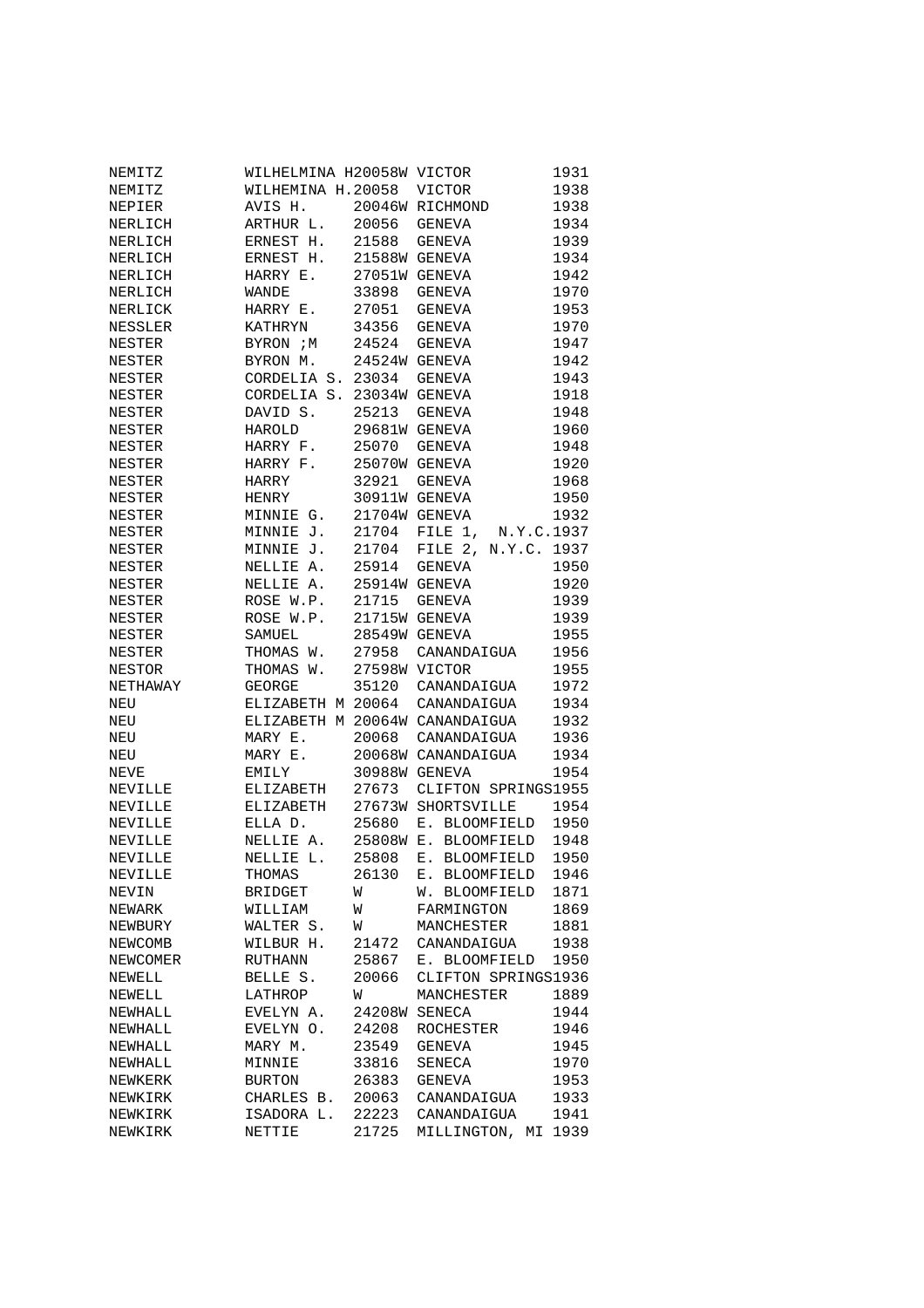| NEWKIRK        | NETTIE          | 21725W        | SENECA               | 1925 |
|----------------|-----------------|---------------|----------------------|------|
| NEWKIRK        | POMEROY H.      | 20065         | CANANDAIGUA          | 1934 |
| NEWLAND        | ROSALIE D.      | 26412W        | GENEVA               | 1947 |
| NEWLAND        | ROSALIE G.      | 26412         | GENEVA               | 1952 |
| NEWMAN         | BENJAMIN        | W             | VICTOR               | 1869 |
| <b>NEWMAN</b>  | ESTELLA L.      | 24859         | FARMINGTON           | 1941 |
| <b>NEWMAN</b>  | FRED Y.         | 20062         | HONEOYE FALLS        | 1931 |
| NEWMAN         | MARY            |               | 32046W CANANDAIGUA   | 1946 |
| <b>NEWMAN</b>  | MORTIE B.       | 20067         | CLIFTON SPRINGS1935  |      |
| <b>NEWMAN</b>  | RAY C.          | 27755         | PHELPS               | 1955 |
| NEWMILLER      | WESLEY          | 31791W        | GENEVA               | 1947 |
| <b>NEWSON</b>  | ELIZABETH M.W   |               | GENEVA               | 1893 |
| <b>NEWTON</b>  | FAIRFAX O.      | 23949         | ONTARIO COUNTY 1924  |      |
| NEWTON         | JOHN            | 22238         | E BLOOMFIELD         | 1941 |
| <b>NEWTON</b>  | JOHN            |               | 22238W E. BLOOMFIELD | 1927 |
| NEWTON         | LAURA ANN       | W             | CANANDAIGUA          | 1876 |
| NEWTON         | LIDA L.         | 23716         | HOLCOMB              | 1945 |
| <b>NEWTON</b>  | LIDA L.         | 23716W        | HOLCOMB              | 1945 |
| <b>NEWTON</b>  | MARY            | 30121W        | PHELPS               | 1956 |
| <b>NEWTON</b>  | MAUDE C.        | 26959         | CANANDAIGUA          | 1953 |
| <b>NEWTON</b>  | MAUDE C.        |               | 26959W HOPEWELL      | 1950 |
| NEWTON         | WILLIS D.       | 22533         | <b>VICTOR</b>        | 1942 |
| <b>NEWTON</b>  | WILLIS D.       | 22533W        | <b>VICTOR</b>        | 1937 |
| NIBLOCK        | JOHN W.         | 28240         | CANANDAIGUA          | 1957 |
| NIBLOCK        | JOHN W.         | 28240W        | CANANDAIGUA          | 1954 |
| NICHOLAS       | EMILY E.        | 20077         | <b>GENEVA</b>        | 1935 |
| NICHOLAS       | EMILY E.        | 20077W GENEVA |                      | 1934 |
| NICHOLAS       | VIRGINIA        | W             | GENEVA               | 1889 |
| NICHOLS        | ALICE           | 20076         | <b>VICTOR</b>        | 1931 |
| NICHOLS        | ALICE           | 20076W        | <b>VICTOR</b>        | 1922 |
| NICHOLS        | ARLENE          | 34691         | MANCHESTER           | 1971 |
| NICHOLS        | AUSTIN C.       | 26982         | CANANDAIGUA          | 1953 |
| NICHOLS        | FRED B.         | 20074         | <b>GENEVA</b>        | 1931 |
| NICHOLS        | FRED D.         | 27861         | SHORTSVILLE          | 1955 |
| NICHOLS        | FRED D.         | 27861W        | SHORTSVILLE          | 1948 |
| NICHOLS        | FRED J.         | 20073         | CANANDAIGUA          | 1931 |
| NICHOLS        | FRED J.         |               | 20073W CANANDAIGUA   | 1924 |
| NICHOLS        | <b>GEORGE</b>   | 32001W        | <b>GORHAM</b>        | 1958 |
| <b>NICHOLS</b> | <b>GREENWAY</b> | W             | FARMINGTON           | 1891 |
| NICHOLS        | JAMES           |               | 31795W RICHMOND      | 1955 |
| NICHOLS        | KENNETH         | 34132         | LAGUNA BEACH         | 1967 |
| NICHOLS        | LEON F.         | 26012         | ST. PETERSBURG 1951  |      |
| NICHOLS        | LEWIS           | 35131         | MANCHESTER           | 1972 |
| NICHOLSON      | DAMON           | 34670         | GENEVA               | 1971 |
| NICHOLSON      | DORCIE          | 32877         | CANANDAIGUA          | 1968 |
| NICHOLSON      | MAUD            | 34116         | CANANDAIGUA          | 1970 |
| NICHOLSON      | RAY             |               | 29383W CANANDAIGUA   | 1959 |
| NICKERSON      | MARY J          | W             | MANCHESTER           | 1891 |
| NICOLINA       | VITO            |               | 26256W MANCHESTER    | 1948 |
| NIECE          | AMANDA          | W             | S. BRISTOL           | 1880 |
| NIEDER         | FRANK L.        | 20075         | ROCHESTER            | 1932 |
| NIEDER         | MARY C.         | 20078         | GENEVA               | 1931 |
| NIELSEN        | LARS            | 32132W        | GORHAM               | 1962 |
| NIELSEN        | LAURTIZ         | 29475W        | GENEVA               | 1956 |
| NIELSEN        | NIELS V.        | 24409         | GENEVA               | 1947 |
| NIELSEN        | WILLARD R.      | 26767         | PENN YAN             | 1952 |
| NIELSON        | CARL C.         | 27777         | <b>GENEVA</b>        | 1955 |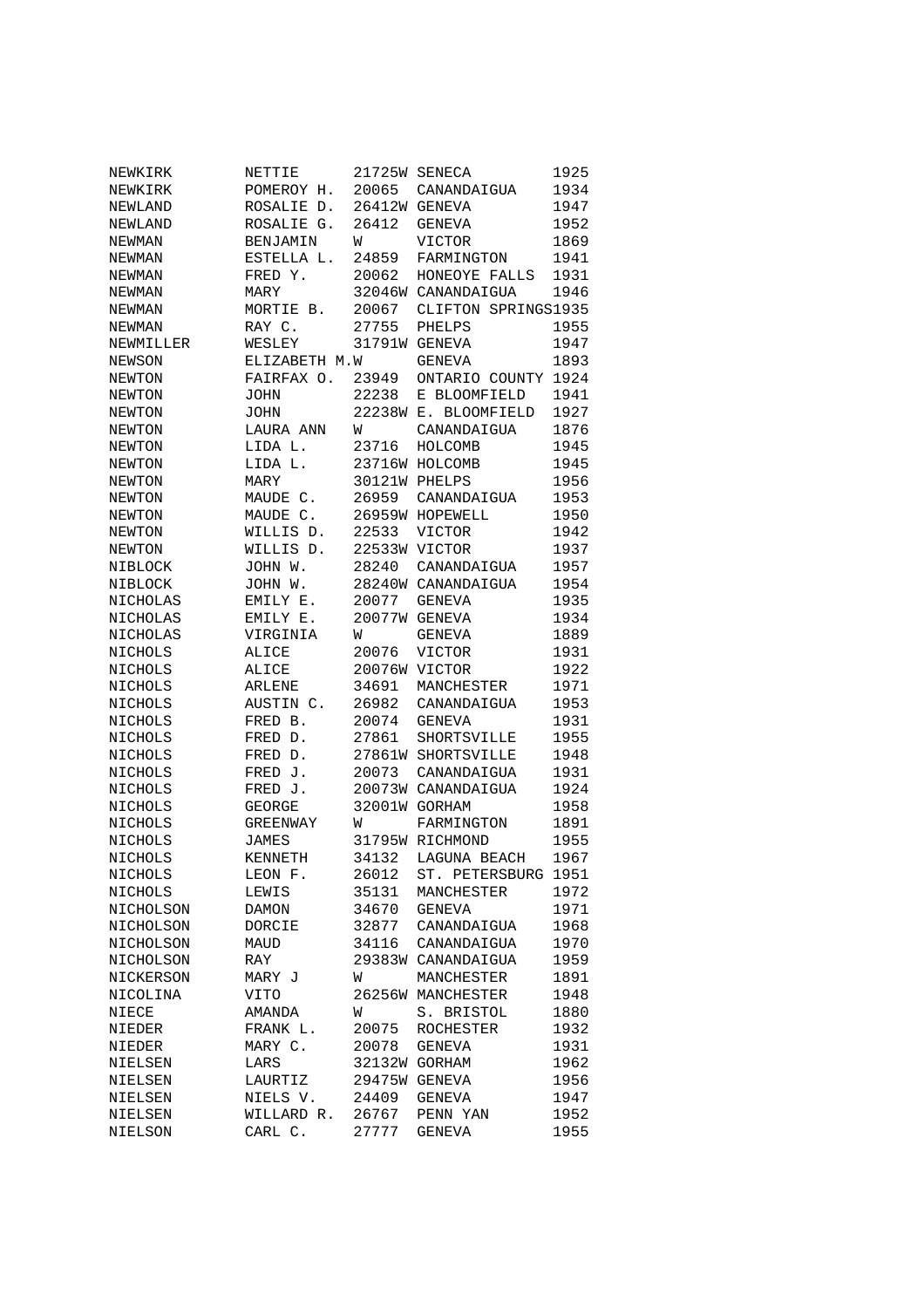| NILAN            | MARY E.                        | 25610         | GENEVA                     | 1941 |
|------------------|--------------------------------|---------------|----------------------------|------|
| $\texttt{NILAN}$ | TIMOTHY F.                     | 24375         | GENEVA                     | 1946 |
| NILES            | FRANCES A.                     | 22487W GENEVA |                            | 1939 |
| NILL             | <b>BERNHARD</b>                |               | 29219W CANANDAIGUA         | 1947 |
| NIMS             | JAMES A.                       | 22143         | TAMPA, FLORIDA 1928        |      |
| NINESTEIN        | ALBERT                         | 33031         | GENEVA                     | 1968 |
| NINESTEIN        | MARION                         | 30814W GENEVA |                            | 1961 |
| NINESTEIN        | THERESA                        | 24461         | GENEVA                     | 1947 |
| NINESTINE        | <b>EMMA</b>                    | 34134         | GENEVA                     | 1970 |
| NINESTINE        | SUSAN                          | 34631         | GENEVA                     | 1971 |
| NITTLER          | ALICE E.                       | 27778 GENEVA  |                            | 1955 |
| NIVEN            | CAROLINE F.                    |               | 26977 WILLARD              | 1953 |
| <b>NIVEN</b>     | WALTER B.                      | 23621         | GENEVA                     | 1944 |
| <b>NIVER</b>     | <b>BESSIE</b>                  | 33302         | <b>GENEVA</b>              | 1968 |
| NOBLE            | ALBERT                         | 21941         | GENEVA                     | 1910 |
| <b>NOBLE</b>     | EARLE                          | 31820W SENECA |                            | 1960 |
| NOBLE            | EVA E.                         | 20081         | ARDMORE,<br>OK             | 1935 |
| <b>NOBLE</b>     | GEORGE<br>J.                   | 26405W GORHAM |                            | 1939 |
| <b>NOBLE</b>     | GEORGE J.                      | 26405         | WILLARD                    | 1951 |
| <b>NOBLE</b>     | LOTTIE E.                      | 20083         | GORHAM                     | 1937 |
| NOBLE            | MILDRED                        | 34989         | GORHAM                     | 1971 |
| NOLAN            | RAYMOND                        | 34584         | GENEVA                     | 1971 |
| NOLAN            | WILLIAM                        |               | 34764 CANANDAIGUA          | 1972 |
| $\textsc{NOLL}$  | FANNY H.                       | 25272         | <b>NAPLES</b>              | 1949 |
| NOLL             | FANNY H.                       | 25272W NAPLES |                            | 1931 |
| <b>NOLL</b>      | WILLIAM C.                     | 20080         | NAPLES                     | 1931 |
| $\texttt{NULL}$  | WILLIAM C.                     | 20080W NAPLES |                            | 1917 |
| <b>NOONAN</b>    | CATHERINE                      | 20082         | GENEVA                     | 1937 |
| $\rm NOONAN$     | CATHERINE                      | 20082W GENEVA |                            | 1929 |
| <b>NOONEN</b>    | DALE                           | 33462         | SENECA CASTLE              | 1968 |
| NORGATE          | <b>JOHN</b>                    | M             | RICHMOND                   | 1878 |
| NORGET           | HANNAH                         | <b>W</b>      | RICHMOND                   | 1883 |
| <b>NORMAN</b>    | CAROLINE V. 23914 CANANDAIGUA  |               |                            | 1945 |
| <b>NORMAN</b>    | CAROLINE V. 23914W CANANDAIGUA |               |                            | 1945 |
| <b>NORMAN</b>    | FRANCIS                        | 30457W GENEVA |                            | 1952 |
| <b>NORMAN</b>    | GEORGE E.                      | 22635         | LEWISTON                   | 1942 |
| <b>NORMAN</b>    | MARY                           | 20090         | CANANDAIGUA                | 1936 |
| <b>NORMAN</b>    | MARY                           |               | 20090W CANANDAIGUA         | 1931 |
| <b>NORMAN</b>    | OLIVER W.                      | 26049         | CANANDAIGUA                | 1951 |
| <b>NORMAN</b>    | OLIVER W.                      |               | 26049W CANANDAIGUA         | 1947 |
| NORRIS           | ANNA W.                        |               | 25898 CANANDAIGUA          | 1950 |
| NORRIS           | ANNA W.                        |               | 25898W CANANDAIGUA         | 1949 |
| NORRIS           | LYNN C.                        |               | 24541 CANANDAIGUA          | 1947 |
| NORRIS           | LYNN C.                        |               | 24541W CANANDAIGUA         | 1933 |
| NORRIS           | TESSIE                         |               | 31274W CLIFTON SPRINGS1964 |      |
| NORSEN           | LA VERNE                       | 33007 PHELPS  |                            | 1967 |
| NORSEN           | PAUL L.                        |               | 25499 CANANDAIGUA          | 1948 |
| NORTH            | ELISHA D.                      | <b>W</b>      | E. BLOOMFIELD              | 1872 |
| NORTH            | FLORENCE                       | 31215W GORHAM |                            | 1955 |
| NORTH            | FRANK A.                       |               | 20088W VICTOR              | 1918 |
| NORTH            | FRANK A                        | 20088         | VICTOR                     | 1932 |
| NORTH            | LUCINA F.                      | W             | VICTOR                     | 1882 |
| NORTH            | LYDIA J.                       | 22394         | VICTOR                     | 1941 |
| NORTH            | LYDIA J.                       |               | 22394W VICTOR              | 1940 |
| NORTHROP         | MARY E.                        | 25266         | CHAPIN                     | 1931 |
| NORTHROP         | WILLIAM H.                     | 20091         | HOPEWELL                   | 1938 |
| NORTHROP         | WILLIAM H.                     |               | 20091W HOPEWELL            | 1926 |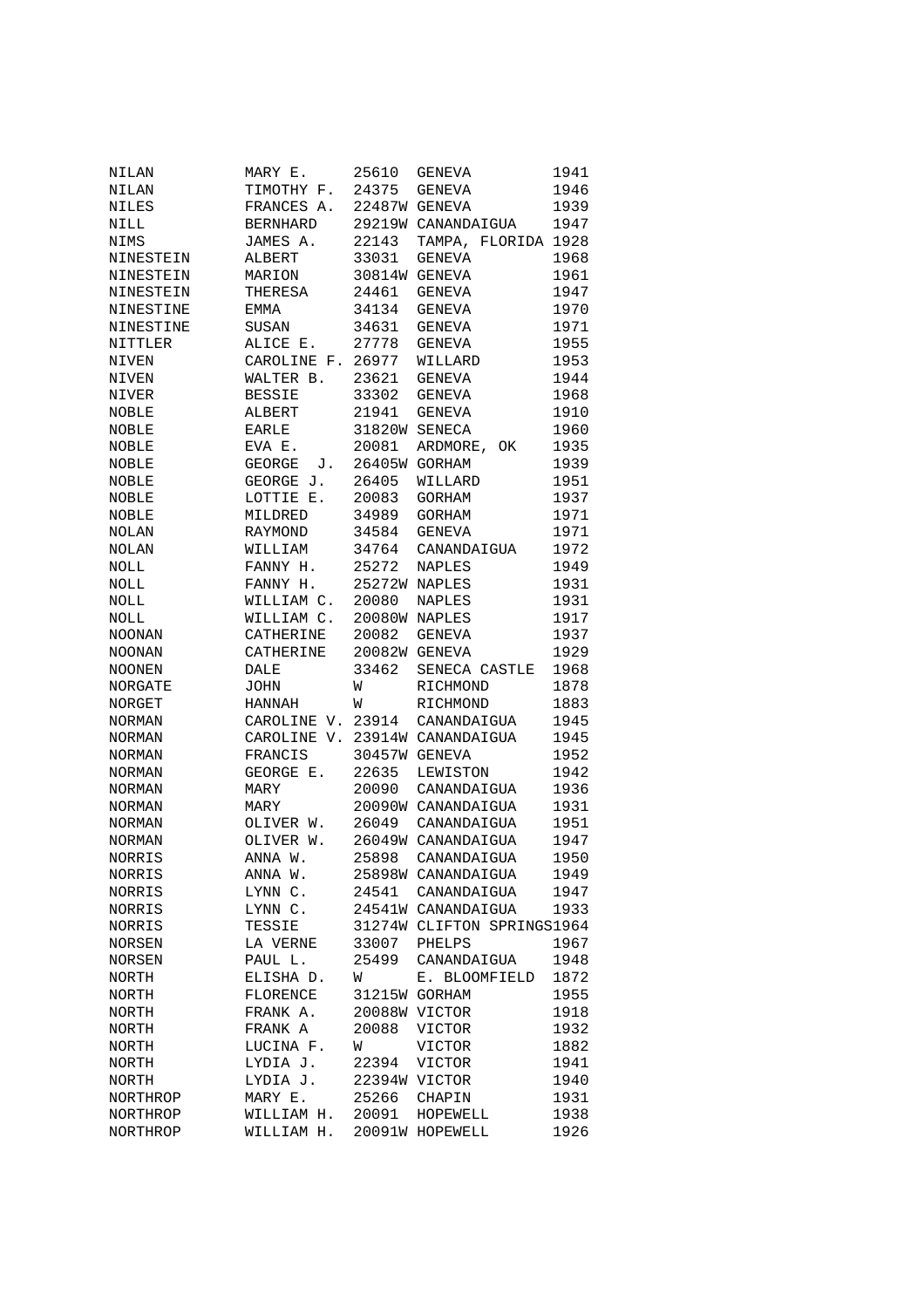| NORTHRUP      | SAMUEL                              |               | 31318W VICTOR              | 1957 |
|---------------|-------------------------------------|---------------|----------------------------|------|
| NORTH         | RUSSELL                             | 34287         | RICHMOND                   | 1971 |
| <b>NORTON</b> | ALICE R.                            | 22582         | E. BLOOMFIELD              | 1932 |
| <b>NORTON</b> | ALICE R.                            | 22582W        | E. BLOOMFIELD              | 1932 |
| <b>NORTON</b> | <b>BERT</b>                         | 33743         | HOLCOMB                    | 1969 |
| <b>NORTON</b> | CHARLES N.                          | 26622         | <b>GENEVA</b>              | 1952 |
| <b>NORTON</b> | CHARLES W.                          | 26687         | E. BLOOFMIELD              | 1946 |
| <b>NORTON</b> | CHARLES W.                          |               | 26687W E. BLOOMFIELD       | 1921 |
| <b>NORTON</b> | <b>CHARLES</b>                      |               | 26622W GENEVA              | 1949 |
| <b>NORTON</b> | EDGAR                               | 20089         | CANANDAIGUA                | 1932 |
| <b>NORTON</b> | EDGAR                               | 20089W        | E. BLOOMFIELD              | 1932 |
| <b>NORTON</b> | FAITH W.                            | 25761         | ROCHESTER                  | 1950 |
| <b>NORTON</b> | FAITH W.                            | 25761W VICTOR |                            | 1950 |
| <b>NORTON</b> | FRANCES L.                          | 28019         | E. BLOOMFIELD              | 1956 |
| <b>NORTON</b> | HANNAH L.                           | 20092         | SENECA COUNTY 1937         |      |
| <b>NORTON</b> | HANNAH L.                           |               | 20092W SHORTSVILLE         | 1933 |
| <b>NORTON</b> | HARRIET A.                          | <b>W</b>      | VICTOR                     | 1880 |
| <b>NORTON</b> | HARRY                               |               | 29543W E BLOOMFIELD        | 1944 |
| <b>NORTON</b> | JESSIE                              | 22253         | CANANDAIGUA                | 1941 |
| <b>NORTON</b> | LYDIA                               |               | 29674W E BLOOMFIELD        | 1960 |
| <b>NORTON</b> | <b>RUTH</b>                         | 35080         | CANANDAIGUA                | 1972 |
| NOTEBAERT     | PETER                               | 25631         | CLIFTON SPRINGS1950        |      |
| NOTEBAERT     | PETER                               |               | 25631W CLIFTON SPRINGS1947 |      |
| <b>NOTT</b>   | CHARLES F.                          | 26363         | HOPEWELL                   | 1951 |
| <b>NOTT</b>   | CHRSTER W.                          | 23026         | NEWBURGH                   | 1943 |
| <b>NOTT</b>   | SARAH G.                            | W             | CANANDAIGUA                | 1893 |
| NOWACK        | AUGUSTA                             | 33044         | VICTOR                     | 1968 |
| <b>NUDD</b>   | ALICE S.                            | 22372         | CANANDAIGUA                | 1941 |
| <b>NUDD</b>   | ALICE S.                            |               | 22372W CANANDAIGUA         | 1941 |
| <b>NUDD</b>   | <b>GEORGE</b>                       | 23151W        | E. BLOOMFIELD              | 1930 |
| <b>NUDD</b>   | GEROGE                              | 23151         | E. BLOOMFIELD              | 1943 |
| <b>NUDD</b>   | J. FRNAK 23371<br>JOHN R.(RAY)26239 |               | $E$ .<br><b>BLOOMFIELD</b> | 1945 |
| <b>NUDD</b>   |                                     |               | HOLCOMB                    | 1951 |
| <b>NUDD</b>   | SIDNEY                              | 27140         | HOPEWELL                   | 1953 |
| <b>NUDD</b>   | SIDNEY                              |               | 27140W HOPEWELL            | 1952 |
| NUDD          | WILLIAM H.                          | 22218         | CANANDAIGUA                | 1940 |
| NUGENT        | CLARA                               | 31013W GENEVA |                            | 1957 |
| <b>NUGENT</b> | MARTIN R.                           | 22331         | W. BLOOMFIELD              | 1941 |
| <b>NUGENT</b> | MARTIN R.                           |               | 22331W W. BLOOMFIELD       | 1941 |
| <b>NUGENT</b> | PARTICK                             | 24446         | W. BLOOMFIELD              | 1947 |
| NUGENT        | PATRICK                             |               | 24446W E. BLOOMFIELD 1929  |      |
| NURSE         | ALICE                               | 34682         | MANCHESTER                 | 1971 |
| NUSSBAUMER    | FRANK                               | 28115         | FARMINGTON                 | 1955 |
| NUTTING       | MILTON D.                           | 26289         | GORHAM                     | 1952 |
| NYE           | FRANCIS                             | 26144         | <b>GORHAM</b>              | 1943 |
| <b>NYE</b>    | FRANK M.                            | 26183         | GENEVA                     | 1951 |
| O'BRIEN       | $_{\tt EXRA}$                       | W             | CANANDAIGUA                | 1887 |
| O'BRIEN       | MARGARET                            | W             | CANANDAIGUA                | 1898 |
| O'CONNOR      | PATRICK                             | 33912         | GENEVA                     | 1943 |
| O'GRADY       | THOMAS                              | W             | CANANDAIGUA                | 1876 |
| O'LEARY       | HUMPHREY                            | W             | VICTOR                     | 1875 |
| O'MALEY       | ELLEN                               | W             | GENEVA                     | 1880 |
| O'NEILL       | HONORA                              | W             | RICHMOND                   | 1882 |
| O'NEILL       | JEREMIAH                            | W             | <b>VICTOR</b>              | 1893 |
| O'NEILL       | STEPHEN                             | 32854         | GENEVA                     | 1967 |
| O'SULLIVAN    | JOHN                                | W             | VICTOR                     | 1890 |
| OAKLEY        | GEORGIANNA                          | 24932W NAPLES |                            | 1945 |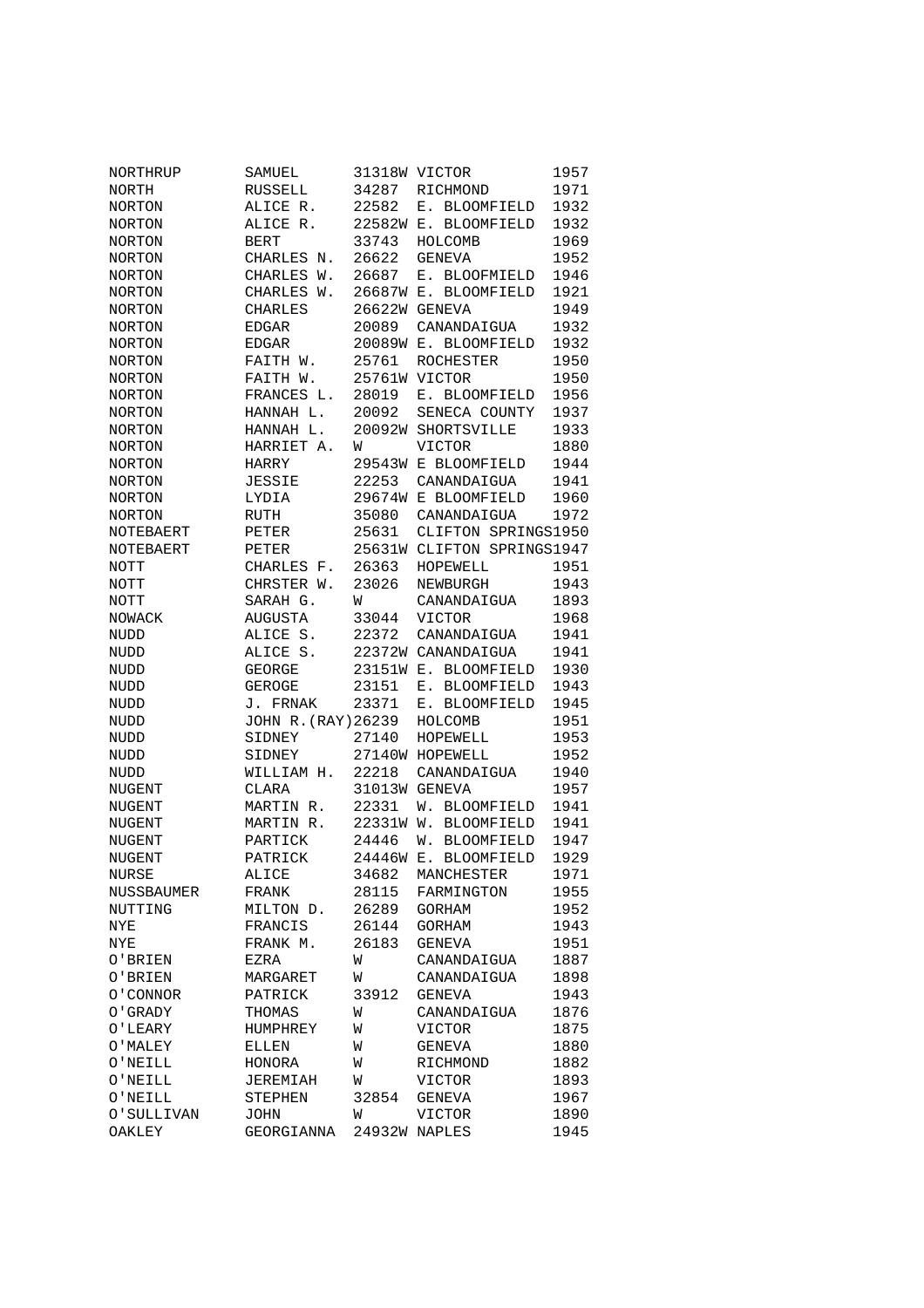| OAKLEY          | MAUDE             | 27056W NAPLES |                                         | 1947         |
|-----------------|-------------------|---------------|-----------------------------------------|--------------|
| OAKS            | ALBERT            |               | 30971W OAKS CORNERS                     | 1957         |
| OAKS            | CARLTON           | 32491W PHELPS |                                         | 1959         |
| OAKS            | CHARLES           | 20102W PHELPS |                                         | 1929         |
| OAKS            | NATHAN III        | 31901W PHELPS |                                         | 1962         |
| OAKS            | NATHAN            | 21647W PHELPS |                                         | 1928         |
| OAKS            | SARA              | 28937W PHELPS |                                         | 1951         |
| OBOYLE          | LEORA             | 34978         | <b>GENEVA</b>                           | 1972         |
| OBRIEN          | CATHERINE         |               | 20104W CANANDAIGUA                      | 1932         |
| OBRIEN          | EARL              | 32953         | MANCHESTER                              | 1968         |
| OBRIEN          | ELLA              |               | 28913W GENEVA                           | 1955         |
| OBRIEN          | <b>EUGENE</b>     | 20097W GENEVA |                                         | 1919         |
| OBRIEN          | FRED              |               | 29119W CANANDAIGUA                      | 1958         |
| OBRIEN          | GEORGE            | 34195         | CANANDAIGUA                             | 1970         |
| OBRIEN          | GLEN              | 34129         | IONIA                                   | 1970         |
| OBRIEN          | HELEN             | 27128W GENEVA |                                         | 1950         |
| OBRIEN          | <b>JACK</b>       | 34253         | RICHMOND                                | 1967         |
| OBRIEN          | JAMES             |               | 23740W CLIFTON SPRINGS1943              |              |
| OBRIEN          | JOHN              |               | 20098W VICTOR                           | 1925         |
| OBRIEN          | <b>JOHN</b>       |               | 20100W CANANDAIGUA                      | 1932         |
| OBRIEN          | JOHN              |               | 26912W GENEVA                           | 1943         |
| OBRIEN          | LAURA             |               | 28569W CANANDAIGUA                      | 1952         |
| OBRIEN          | MARGARET          |               | 22655W GENEVA                           | 1930         |
| OBRIEN          | MARTIN            |               | 25831W MANCHESTER                       | 1946         |
| OBRIEN          | MARY              |               | 25226W CANANDAIGUA                      | 1947         |
| OBRIEN          | MATTHEW           |               | 26270W CANANDAIGUA                      | 1950         |
| OBRIEN          | MICHAEL           |               | 20105W CANANDAIGUA                      | 1937         |
| OBRIEN          | MICHAEL           |               | 29457W VICTOR                           | 1951         |
| OBRIEN          | THOMAS            |               | 25871W CANANDAIGUA                      | 1919         |
| OBRIEN          | THOMAS            | 29261W VICTOR |                                         | 1959         |
| OBRIEN          | WILLIAM           | 22902W GENEVA |                                         | 1938         |
| OBRIEN          | WILLIAM           |               | 26166W GENEVA                           | 1950         |
| OCONNELL        | LULA              |               | 20118W CANANDAIGUA                      | 1938         |
| OCONNOR         | ANNA              | 24803W GENEVA |                                         | 1927         |
| <b>OCONNOR</b>  | MARY              |               | 20111W GENEVA                           | 1915         |
| <b>OCONNOR</b>  | MARY              |               | 20112W VICTOR                           | 1933         |
| <b>OCONNOR</b>  | MARY              | 30494W GENEVA |                                         | 1958         |
| ODDI            | ALMERINDA         | 34705         | GENEVA                                  | 1971         |
| ODEA            | EDWARD            |               | 20114W GENEVA                           | 1931         |
| ODEE            | GEORGE            | 33280         | <b>GENEVA</b>                           | 1968         |
| ODELL           | ALBERT            |               | 24487W CLIFTON SPRINGS1944              |              |
| ODELL           | ANNA              |               | 21974W CLIFTON SPRINGS1927              |              |
| ODELL           | RAY               | 33423         | HOPEWELL                                | 1968         |
| OETTINGER       | RALPH             |               | 24589W CANANDAIGUA                      | 1922         |
| OFFICE          | GEORGE            |               | 20124W SENECA                           | 1922         |
| OFFICE          | HANNAH            |               | 23855W SENECA                           | 1929         |
| OGDEN           | ABRAHAM           | W             | <b>BRISTOL</b>                          | 1883         |
| OGDEN           | EMMA              |               | 21885W CANANDAIGUA<br>28520W FARMINGTON | 1927         |
| OGDEN           | JAMES             |               |                                         | 1955         |
| OHARA           | JULIA             |               | 20123W CANANDAIGUA                      | 1929         |
| OHARRIGAN       | MARGARET          |               | 30786W MANCHESTER                       | 1956         |
| OHEARN          | RICHARD           | 35085         | GORHAM                                  | 1968         |
| OHORA           | CATHERINE         | 33307         | GENEVA                                  | 1968         |
| OHORA           | ELIZABETH         |               | 20125W GENEVA<br>27268W GENEVA          | 1930<br>1954 |
| OHORA<br>OKEEFE | MICHAEL<br>DENNIS |               | 20146W FARMINGTON                       | 1935         |
| OLEARY          | ANNA              |               | 20136W E BLOOMFIELD                     | 1932         |
|                 |                   |               |                                         |              |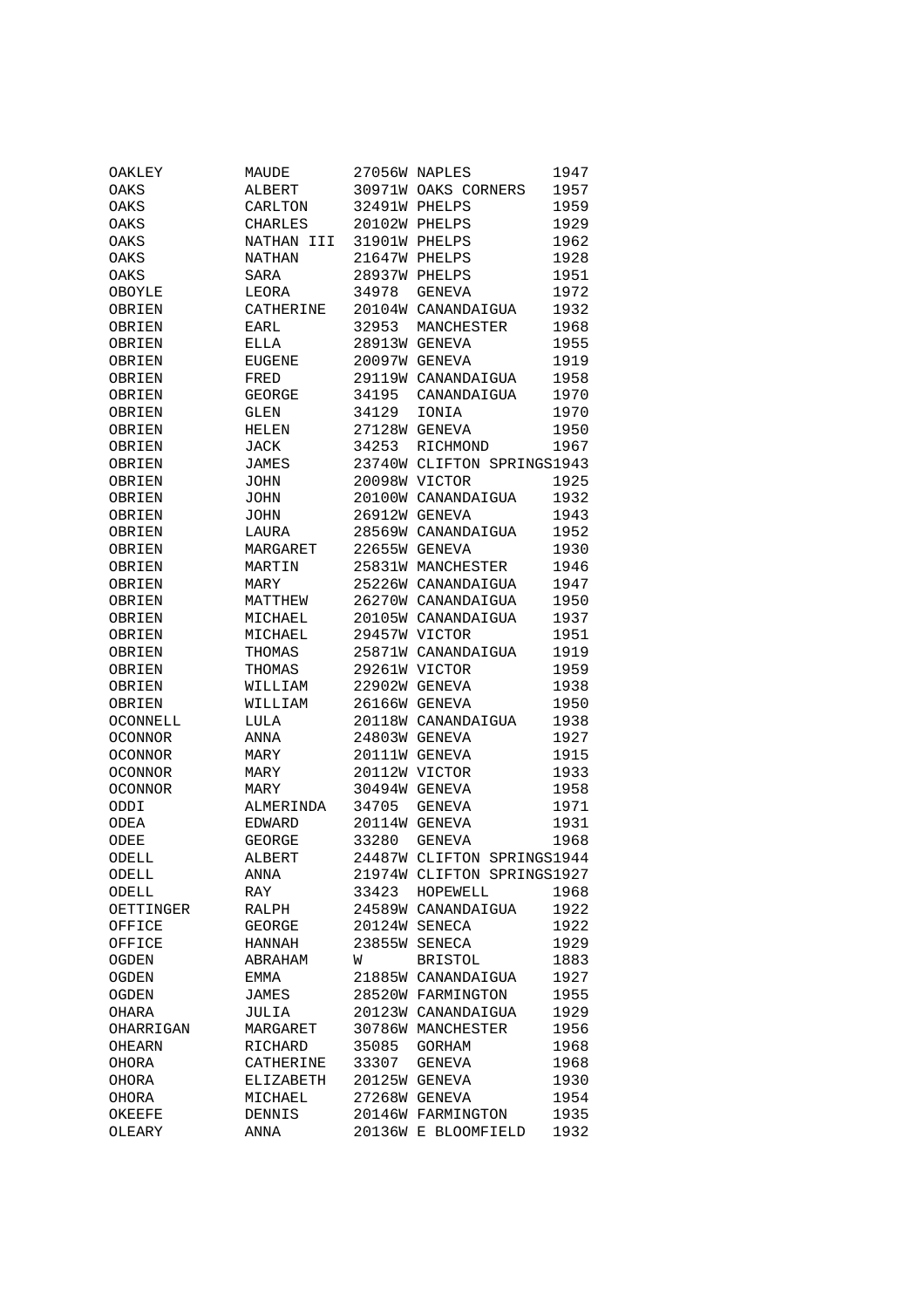| OLEARY                 | MARGARET       |               | 27170W CANANDAIGUA         | 1953         |
|------------------------|----------------|---------------|----------------------------|--------------|
| OLIVARES               | JUDY           | 34437         | SHORTSVILLE                | 1971         |
| OLMSTEAD               | <b>ADALINE</b> |               | 20145W BRISTOL             | 1918         |
| OLMSTEAD               | CHARLES        |               | 23510W RICHMOND            | 1933         |
| OLMSTEAD               | EDWARD H.      | M             | RICHMOND                   | 1874         |
| OLMSTEAD               | FRANK          | 21902W        | E BLOOMFIELD               | 1935         |
| OLMSTEAD               | FREDERICK      |               | 25773W W BLOOMFIELD        | 1924         |
| OLMSTEAD               | <b>JAMES</b>   |               | 20138W RICHMOND            | 1913         |
| OLMSTEAD               | MARY           |               | 24536W CANANDAIGUA         | 1942         |
| OLMSTEAD               | MARY           | W             | CANANDAIGUA                | 1881         |
| OLMSTEAD               | SOPHIA L.      | M             | SENECA                     | 1895         |
| OLNEY                  | AMOS           | 20140W VICTOR |                            | 1921         |
| OLNEY                  | AMOS           | 21531W NAPLES |                            | 1929         |
| OLOUGHLIN              | JOHN           |               | 25595W GENEVA              | 1936         |
| OLOUGHLIN              | <b>JOHN</b>    | 33712         | GORHAM                     | 1969         |
| OLSCHEWSKE             | PATRICIA       | 33422         | MANCHESTER                 | 1969         |
| OLSCHEWSKE             | WILLIAM        | 22723W GENEVA |                            | 1917         |
| OLSEN                  | <b>HANS</b>    | 31940W GENEVA |                            | 1963         |
| OLSEN                  | <b>JOAN</b>    | 34124         | <b>GENEVA</b>              | 1970         |
| OLSOWSKY               | <b>ANNA</b>    |               | 29356W GENEVA              | 1959         |
| OLSOWSKY               | ELIZABETH      | 31624W GENEVA |                            | 1955         |
| OLSOWSKY               | <b>JOHN</b>    | 34566         | <b>GENEVA</b>              | 1971         |
| OLTZ                   | LOU            |               | 27518W CANANDAIGUA         | 1952         |
| OLYNYK                 | ANNA           | 34894         | MANCHESTER                 | 1972         |
| OMALLEY                | CATHERINE      | 26756W GENEVA |                            | 1942         |
| OMALLEY                | GEORGE         |               | 22744W GENEVA              | 1928         |
| OMALLEY                | <b>GEORGE</b>  |               | 28911W GENEVA              | 1957         |
| OMALLEY                | HELEN          | 31129W GENEVA |                            | 1962         |
| OMALLEY                | JOSEPH         | 31404W GENEVA |                            | 1954         |
| OMALLEY                | MICHAEL        |               | 26776W CANANDAIGUA         | 1942         |
| OMALLEY                | NELLIE         | 28991W GENEVA |                            | 1936         |
| OMALLEY                | PETER          |               | 32433W GENEVA              | 1958         |
| OMALLEY                | SARA           | 34254         | <b>GENEVA</b>              | 1969         |
| OMALLEY                | WILLIAM JR     | 32823W GENEVA |                            | 1951         |
| OMALLY                 | HELEN          | 24941W GENEVA |                            | 1943         |
| OMALLY                 | JOHN           | 20143W GENEVA |                            | 1930         |
| OMALLY                 | MARGARET       | 27932W GENEVA |                            | 1952         |
| OMEAL                  | <b>HELEN</b>   |               | 30397W FARMINGTON          | 1961         |
| OMEAL                  | <b>JOHN</b>    |               | 31411W FARMINGTON          | 1961         |
|                        |                | 35022         | SHORTSVILLE                | 1972         |
| OMEAL<br>OMEAL         | LEON           | 34981         | SHORTSVILLE                | 1972         |
|                        | WILHELMINA     |               |                            |              |
| ONA                    | ROSA<br>ALFRED | 34693<br>W    | PHELPS<br>SENECA           | 1957         |
| ONDERDONK<br>ONDERDONK |                |               | 31909W SENECA              | 1886         |
|                        | MAE            |               | 31941W SENECA              | 1963<br>1963 |
| ONDERDONK              | WILLARD        |               |                            |              |
| <b>ONDERDONK</b>       | WILLIS         |               | 20156W SHORTSVILLE         | 1930         |
| ONEIL                  | AUGUSTUS       |               | 24872W VICTOR              | 1930         |
| ONEILL<br>ONEILL       | ARTHUR         | 22691W VICTOR | 31203W MANCHESTER          | 1963         |
|                        | DENNIS         |               |                            | 1935         |
| ONEILL                 | ELIZABETH      |               | 23827W CANANDAIGUA         | 1945         |
| ONEILL                 | ELLEN          |               | 20151W GENEVA              | 1923         |
| ONEILL                 | ELLEN          |               | 22349W E BLOOMFIELD        | 1936         |
| ONEILL                 | FRANK          | 25886W VICTOR |                            | 1950         |
| ONEILL                 | HARRY          |               | 28950W CLIFTON SPRINGS1955 |              |
| ONEILL                 | JAMES          | 20158W VICTOR |                            | 1923         |
| ONEILL                 | JOHN           |               | 21473W WASHINGTON          | 1933         |
| ONEILL                 | JULIA          |               | 20154W W BLOOMFIELD        | 1928         |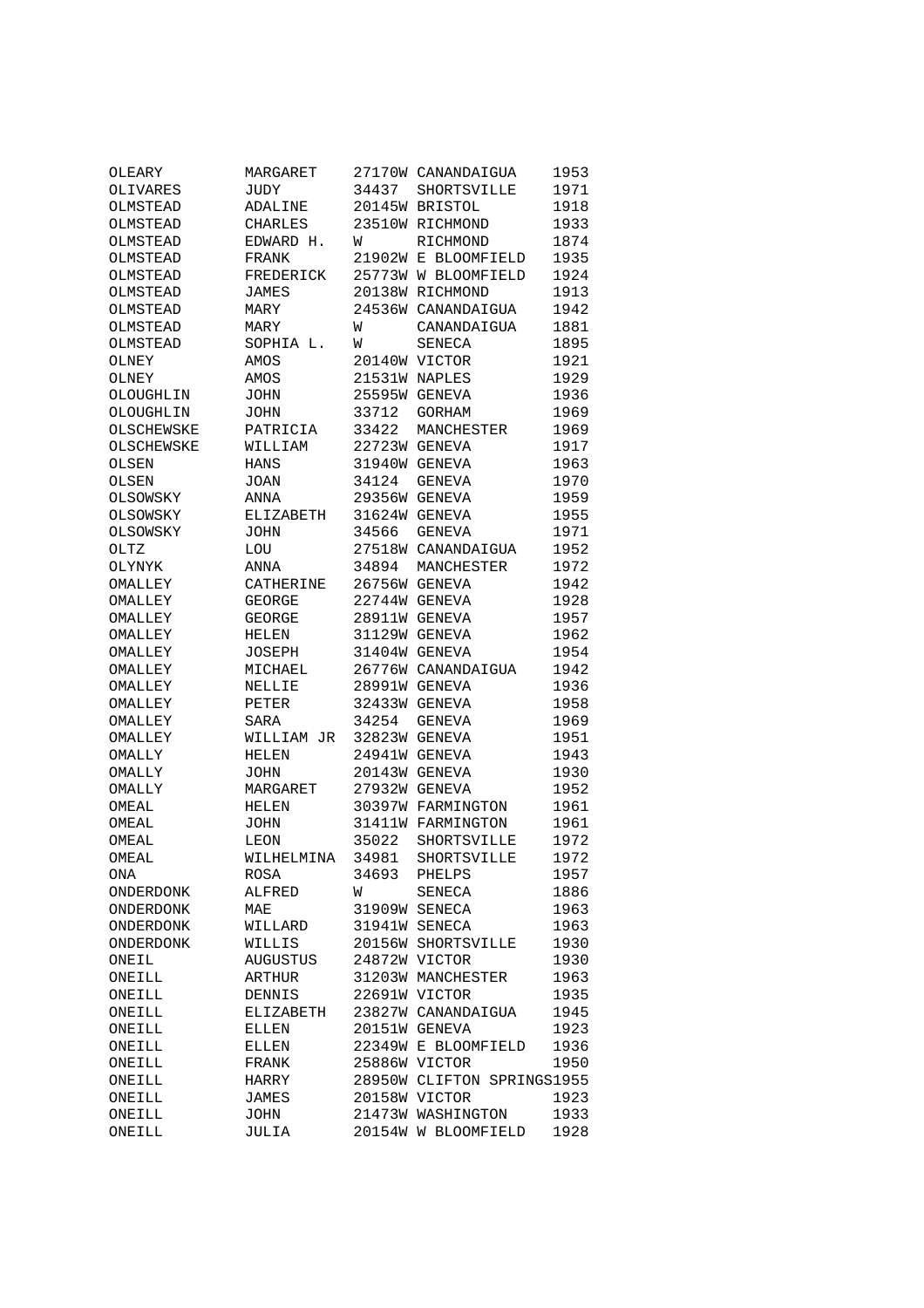| ONEILL         | MARGARET         |       | 24877W GENEVA       | 1917 |
|----------------|------------------|-------|---------------------|------|
| ONEILL         | MARY             |       | 28796W CANANDAIGUA  | 1956 |
| ONEILL         | MARY             |       | 32777W GENEVA       | 1954 |
| ONEILL         | PATRICK          |       | 28914W GENEVA       | 1941 |
| ONEILL         | WILLIAM          |       | 25009W E BLOOMFIELD | 1935 |
| ONEIL          | MICHAEL          |       | 20157W RICHMOND     | 1935 |
| ONEIL          | VINCENT          | 35214 | <b>VICTOR</b>       | 1972 |
| ONEY           | <b>BERNARD</b>   | 35301 | SHORTSVILLE         | 1973 |
| ONEY           | MARY             | 33829 | PHELPS              | 1969 |
| ONORATI        | CESARE           |       | 30574W GENEVA       | 1953 |
| ONORATO        | ADELAIDE         |       | 24448W GENEVA       | 1946 |
| ONRATO         | ANGELINA         |       | 23081W GENEVA       | 1940 |
| OPDYKE         | <b>EVA</b>       |       | 29443W GENEVA       | 1955 |
| OPDYKE         | WALTER           |       | 31665W GENEVA       | 1960 |
| ORGON          | ELIZABETH        |       | 24599W NEW BRIGHTON | 1912 |
| ORGON          | EMILY            |       | 25518W NAPLES       | 1908 |
| ORIELY         | KATHERINE        |       | 20165W GENEVA       | 1929 |
| ORR            | ELIZA M.         | W     | CANANDAIGUA         | 1891 |
| ORR            | FANNY            |       | 20170W CANANDAIGUA  | 1933 |
| ORSHALL        | ARTHUR           |       | 20168W MANCHESTER   | 1927 |
| <b>OSBORNE</b> | CORA             |       | 21625W VICTOR       | 1934 |
| <b>OSBORNE</b> | WILLIAM          |       | 20163W VICTOR       | 1925 |
| <b>OSGOOD</b>  | CARLOS           |       | 20166W MANCHESTER   | 1933 |
| <b>OSGOOD</b>  | DAISEY           |       | 30920W SHORTSVILLE  | 1957 |
| OSHAUGHNESSY   | JOHN             |       | 25617W CANANDAIGUA  | 1947 |
| OSHEA          | <b>JOANNA</b>    |       | 20169W PHELPS       | 1931 |
| OSHEA          | JOSEPH           |       | 20167W GENEVA       | 1932 |
| OSHEA          | SARA             |       | 23128W PHELPS       | 1943 |
| OSKAMP         | ELLEN            |       | 30517W CANANDAIGUA  | 1955 |
| OSKAMP         | HERBERT          |       | 30122W CANANDAIGUA  | 1954 |
| OSKAMP         | MINNIE           |       | 30490W CANANDAIGUA  | 1961 |
| OSTRANDER      | HOMER            |       | 32734W GENEVA       | 1956 |
| OSTRANDER      | MILDRED          |       | 27810W GENEVA       | 1947 |
| OSTRANDER      | WILLIAM          | 34715 | WILLIAMSPORT        | 1971 |
| OSWALD         | ALFRED           |       | 27357W GENEVA       | 1941 |
| OSWALD         | LOUIS            | 33010 | GORHAM              | 1967 |
| OSWELL         | JOSEPH           |       | 22182W GORHAM       | 1940 |
| OTIS           | <b>CHARLES</b>   |       | 30508W DELAND FL    | 1956 |
| OTIS           | <b>ELIZABETH</b> |       | 32023W VICTOR       | 1964 |
| <b>OTOOLE</b>  | MICHAEL          |       | 23385W GENEVA       | 1932 |
| OTTE           | ETTA             |       | 22237W E BLOOMFIELD | 1940 |
| OTTEMAN        | FLORENCE         |       | 28045W CANANDAIGUA  | 1951 |
| OTTEMAN        | RAYMOND JR       |       | 30159W CANANDAIGUA  | 1946 |
| OTTEMAN        | RAYMOND          | 34583 | CANANDAIGUA         | 1971 |
| OTTLEY         | ALBERT           |       | 26890W SENECA       | 1948 |
| OTTLEY         | BELLE            |       | 22589W CANANDAIGUA  | 1935 |
| OTTLEY         | EDWIN            |       | 32685W SENECA       | 1956 |
| OTTLEY         | ETHEL            |       | 24555W SENECA       | 1927 |
| OTTLEY         | FREDERICK        |       | 20178W GENEVA       | 1932 |
| OTTLEY         | GEORGE           |       | 30749W PHELPS       | 1962 |
| OTTLEY         | JULIA            |       | 28704W STANLEY      | 1957 |
| OTTLEY         | KATHERINE        |       | 20175W SENECA       | 1931 |
| OTTLEY         | LAURELDA         | 34751 | SENECA              | 1972 |
| OTTLEY         | LYDIA            | W     | PHELPS              | 1861 |
| OTTMAN         | SHIRLEY          | 33269 | <b>VICTOR</b>       | 1968 |
| OTTO           | HARRY            |       | 30323W NAPLES       | 1962 |
| OTTO           | JOSEPHINE        |       | 28338W NAPLES       | 1952 |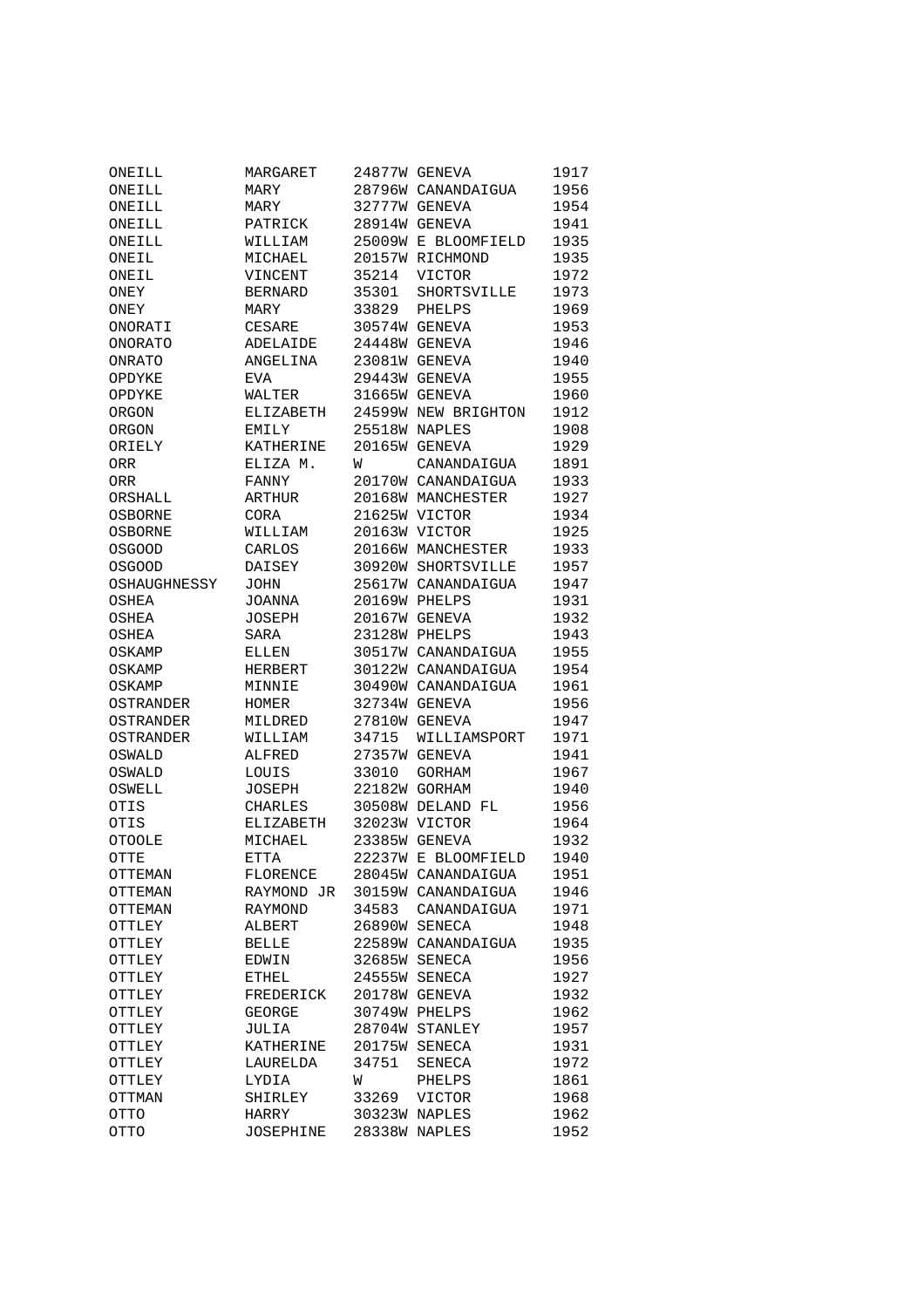| OUGHTERSON     | DANIEL         |               | 31193W GENEVA                    | 1934 |
|----------------|----------------|---------------|----------------------------------|------|
| OUGHTERSON     | GRACE          | 35000         | <b>GENEVA</b>                    | 1972 |
| OULEHAN        | WILLIAM        | 22089W        | <b>GENEVA</b>                    | 1940 |
| OUSTON         | WILFRED        | 33570         | HONEOYE                          | 1969 |
| OUTHOUSE       | <b>BURTON</b>  | 30521W        | CANANDAIGUA                      | 1957 |
| OUTHOUSE       | <b>CHARLES</b> | 25328W        | CANANDAIGUA                      | 1948 |
| OUTHOUSE       | <b>FRANK</b>   |               | 26603W CANANDAIGUA               | 1946 |
| OVERACRE       | <b>CHARLES</b> |               | 20177W MANCHESTER                | 1930 |
| <b>OVEREND</b> | LYDIA          | 34516         | PORT GIBSON                      | 1971 |
| OVERSLAUGH     | CORA           | 29343W        | PHELPS                           | 1958 |
| OVERSLAUGH     | WILLIAM        | 22000W PHELPS |                                  | 1915 |
| OVIATT         | HERBERT        | 29259W        | HOPEWELL                         | 1956 |
| OWEN           | ALBERT         | 34304         | <b>GENEVA</b>                    | 1969 |
| OWEN           | DAVID          | 35341         | CANANDAIGUA                      | 1971 |
| OWEN           | EDWIN          |               | 28371W CANANDAIGUA               | 1956 |
| OWEN           | LEO            | 30405W        | RICHMOND                         | 1941 |
| OWENS          | ROBERT         |               | 25650W CANANDAIGUA               | 1943 |
| OWENS          | ROSANNA        | 27195W        | CANANDAIGUA                      | 1953 |
| <b>PACELLO</b> | VINCENZO       | 20188         | <b>GENEVA</b>                    | 1933 |
| PACKARD        | KATHRYN        |               | 30994W CANANDAIGUA               | 1961 |
| PACKARD        | LUCY           | 21752W GENEVA |                                  | 1924 |
| PACKARD        | <b>MARY</b>    | 22741W        | SHORTSVILLE                      | 1936 |
| PACKARD        | MERTON         | 34239         | CANANDAIGUA                      | 1968 |
| PADDEN         | <b>HARRIET</b> | 23568W        | PHELPS                           | 1945 |
| PADDEN         | <b>JUDSON</b>  | 23309W        | PHELPS                           | 1908 |
| <b>PADDOCK</b> | DANIEL L.      | 20189         | GORHAM                           | 1932 |
| <b>PADDOCK</b> | ELIZABETH      | 34186         | <b>RUSHVILLE</b>                 | 1970 |
| <b>PADDOCK</b> | JAMES          | 27838W        | GORHAM                           | 1955 |
| PADDOCK        | MAY MARY       | 20194         | E. BLOOMFIELD                    | 1935 |
| <b>PADDOCK</b> | MAY MARY       | 20194W        | $E_{\perp}$<br><b>BLOOMFIELD</b> | 1925 |
| PADELFORD      | ALBERTUS L.    | 809W          | CANANDAIGUA                      | 1916 |
| PADGETT        | ETHEL          |               | 29416W PHELPS                    | 1955 |
| PADGHAM        | GILBERT        |               | 30665W FARMINGTON                | 1961 |
| PADGHAM        | GRACE          | 24485W        | GENEVA                           | 1947 |
| PAGANO         | <b>ANTONIO</b> | 24141W        | <b>GENEVA</b>                    | 1940 |
| PAGE           | ALLEN          |               | 30431W CANANDAIGUA               | 1957 |
| PAGE           | ANNA           |               | 29385W CANANDAIGUA               | 1957 |
| PAGE           | ARTHUR R.      | 20197W        | <b>GENEVA</b>                    | 1925 |
| PAGE           | ARTHUR         | 20197         | <b>GENEVA</b>                    | 1938 |
| PAGE           | CALVIN         | 34439         | GORHAM                           | 1971 |
| PAGE           | CHRISSIE       |               | 30258W HOLCOMB                   | 1960 |
| PAGE           | EDGAR          |               | 21852W E BLOOMFIELD              | 1936 |
| PAGE           | EDNA           | 31632W GENEVA |                                  | 1930 |
| PAGE           | FRED H.        | 20187         | E. BLOOMFIELD                    | 1930 |
| PAGE           | FRED H.        |               | 20187W E. BLOOMFIELD             | 1930 |
| PAGE           | HARRIET S.     | 20196         | E. BLOOMFIELD                    | 1936 |
| PAGE           | HARRIET S.     |               | 20196W E. BLOOMFIELD             | 1931 |
| PAGE           | HATTIE         |               | 24876W E BLOOMFIELD              | 1927 |
| PAGE           | JOHN           | 24774W PHELPS |                                  | 1927 |
| PAGE           | LENA           |               | 30474W PHELPS                    | 1954 |
| PAINE          | LESLIE         |               | 34146 CANADICE                   | 1969 |
| PALMATIER      | ARLO           |               | 27238W GORHAM                    | 1945 |
| PALMER         | ALICE A.       | 20191         | GORHAM                           | 1933 |
| PALMER         | ALICE A.       |               | 20191W HOPEWELL                  | 1930 |
| PALMER         | ARTHUR         |               | 22818W MANCHESTER                | 1934 |
| PALMER         | BERTHA         |               | 31438W E BLOOMFIELD              | 1960 |
| PALMER         | CORNELIA       |               | 22961W GENEVA                    | 1939 |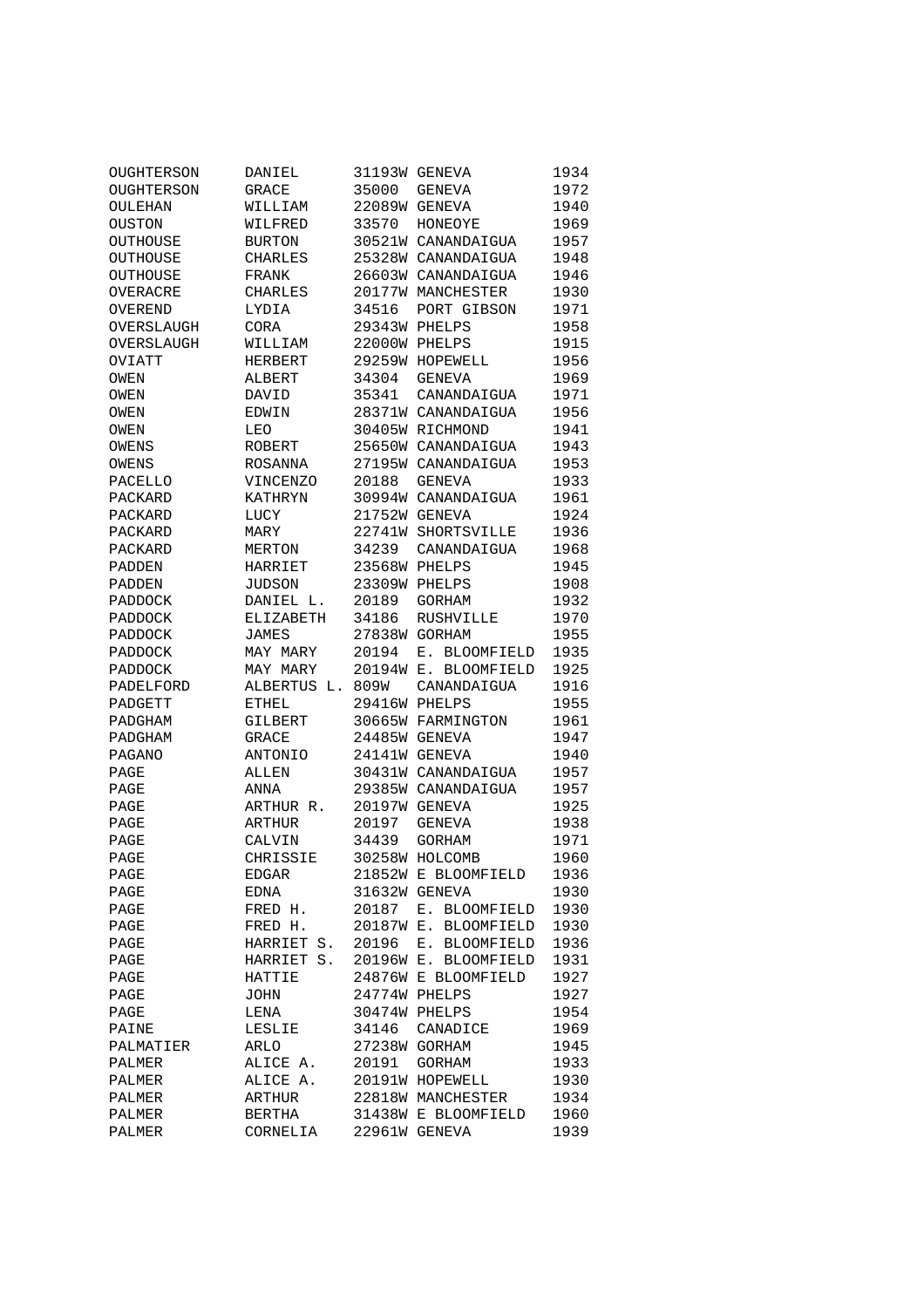| PALMER        | <b>EARL</b>    | 25188W        | <b>GORHAM</b>        | 1940 |
|---------------|----------------|---------------|----------------------|------|
| PALMER        | EDWARD H.      | 20186         | ALBANY (FILE1)       | 1931 |
| PALMER        | EDWARD H.      | 20186         | ALBANY (FILE2)       | 1931 |
| PALMER        | EDWARD H.      | 20186W        | <b>GENEVA</b>        | 1930 |
| PALMER        | EVELENE H.     | 20192         | CANANDAIGUA          | 1934 |
| PALMER        | JACK           | 32348W        | E BLOOMFIELD         | 1954 |
| <b>PALMER</b> | LEON           | 28040W        | GORHAM               | 1949 |
| <b>PALMER</b> | LEROY          | 32841W        | PHELPS               | 1958 |
| PALMER        | MARTHA         | 28892W        | PHELPS               | 1955 |
| PALMER        | MARY           | 28939W        | FARMINGTON           | 1952 |
| PALMER        | MINNA          | 27723W        | <b>GENEVA</b>        | 1955 |
| PALMER        | REGINALD       | 33102         | CANANDAIGUA          | 1967 |
| PALMER        | <b>RUTH</b>    | 34009         | SHORTSVILLE          | 1970 |
| PALMETON      | HELEN          | 33161         | GENEVA               | 1968 |
| PALMIERI      | MICHAEL        | 35013         | <b>GENEVA</b>        | 1972 |
| PALTZ         | HELEN          | 34138         | CANANDAIGUA          | 1970 |
| PALUMBO       | PETER          | 20190         | CANANDAIGUA          | 1933 |
| PANE          | HELEN          | 28756W        | <b>GENEVA</b>        | 1945 |
| PANE          | JOSEPHINE      | 33094         | <b>GENEVA</b>        | 1969 |
| PANE          | MARIA          | 20195         | <b>GENEVA</b>        | 1936 |
| <b>PANE</b>   | MARIA          | 20195W GENEVA |                      | 1933 |
| PANE          | PAOLO          | 28504W        | <b>GENEVA</b>        | 1954 |
| PANHORST      | <b>NORMAN</b>  | 25800W        | <b>GENEVA</b>        | 1950 |
| PANKRATZ      | JULIA          | 32932         | CANANDAIGUA          | 1967 |
| PANNETTI      | MARIETTA       | 34041         | <b>GENEVA</b>        | 1970 |
| PANNITTI      | ANTOINO        | 30975W GENEVA |                      | 1957 |
| PANZARELLA    | JOSEPH         | 31088W        | S BRISTOL            | 1959 |
| PANZARELLA    | JOSEPHINE      |               | 29605W CANANDAIGUA   | 1957 |
| PANZARELLA    | SAM            | 20193         | CANANDAIGUA          | 1934 |
| PAONE         | LUCY           | 32791W        | <b>GENEVA</b>        | 1960 |
| PAPARONE      | JOSEPH         | 34820         | VICTOR               | 1971 |
| PAPPAS        | GEORGE         | 31721W GENEVA |                      | 1964 |
| PARDEE        | ALICE          | 22224W        | <b>NAPLES</b>        | 1935 |
| PARDEE        | ANNA L.        | 20222         | MANCHESTER           | 1932 |
| PARDEE        | ANNA L.        | 20222W        | PHELPS               | 1927 |
| PARDEE        | <b>HARLAN</b>  | 27283W        | PHELPS               | 1952 |
| PARDINGTON    | ALBERTINA      | 20226         | CANANDAIGUA          | 1934 |
| PARDINGTON    | ALBERTINA      | 20226W        | E. BLOOMFIELD        | 1931 |
| PARISH        | <b>RHODE</b>   | 34571         | PHELPS               | 1971 |
| PARISH        | WILLIS         | 29075W PHELPS |                      | 1950 |
| PARK          | BERTHA         |               | 27410W CANANDAIGUA   | 1943 |
| PARKER        | ANNA S.        | 20218         | GENEVA               | 1929 |
| PARKER        | ANNA S.        | 20218W GENEVA |                      | 1921 |
| PARKER        | <b>CHARLES</b> |               | 26925W HOPEWELL      | 1948 |
| PARKER        | <b>CHARLES</b> | 28213W GENEVA |                      | 1947 |
| PARKER        | EDITH          |               | 29060W E BLOOMFIELD  | 1955 |
| PARKER        | EMMA J.        | 20224         | MANCHESTER           | 1934 |
| PARKER        | HAMMOND        | 29963W GENEVA |                      | 1958 |
| PARKER        | JACK           |               | 30779W CANANDAIGUA   | 1960 |
| PARKER        | JAMES C.       | 20223         | E. BLOOMFIELD        | 1933 |
| PARKER        | JAMES C.       |               | 20223W E. BLOOMFIELD | 1928 |
| PARKER        | JAMES          | 33875         | GENEVA               | 1970 |
| PARKER        | JAMES          | 35331         | GENEVA               | 1973 |
| PARKER        | LEONARD        | 33635         | GENEVA               | 1969 |
| PARKER        | LYNN           |               | 29415W CANANDAIGUA   | 1953 |
| PARKER        | MADELINE       | 34083         | CANANDAIGUA          | 1970 |
| PARKER        | MARGARET       | 33260         | <b>GENEVA</b>        | 1968 |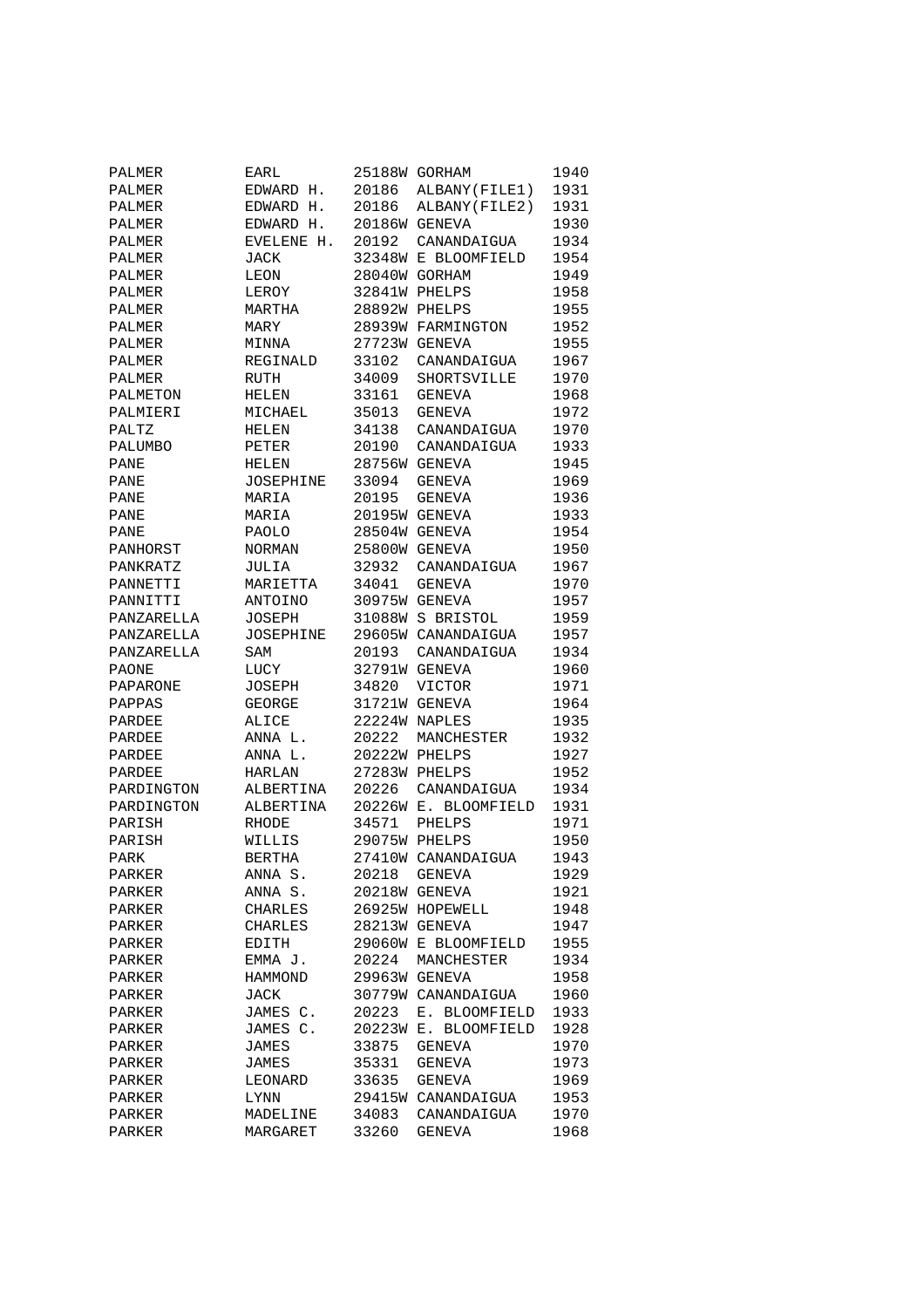| PARKER         | MARTHA         |        | 23473W GENEVA           | 1945 |
|----------------|----------------|--------|-------------------------|------|
| PARK           | JAMES          |        | 20231W CANANDAIGUA      | 1934 |
| <b>PARK</b>    | <b>JAMES</b>   |        | 22669W CANANDAIGUA      | 1923 |
| PARKMAN        | THOMAS         | 33051  | GENEVA                  | 1968 |
| PARMELE        | ALBERT B.      | 20220  | CANANDAIGUA             | 1932 |
| <b>PARMELE</b> | ALBERT<br>В.   | 20220W | CANANDAIGUA             | 1911 |
| PARMELEE       | CARRIE         | 28687W | PHELPS                  | 1956 |
| PARMELE        | EDWARD G.      | 20228  | CANANDAIGUA             | 1936 |
| PARMELE        | EDWARD G.      | 20228W | CANANDAIGUA             | 1936 |
| PARMELEE       | <b>JOHN</b>    | 25501W | PHELPS                  | 1941 |
| PARMELEE       | LILLIAN        | 20232W | SENECA                  | 1917 |
| PARMELE        | ELISE          | 21703W | E BLOOMFIELD            | 1937 |
| PARMELE        | FLORENCE       | 22909W | CANANDAIGUA             | 1938 |
| PARMELE        | HENRY          | 22104W | E BLOOMFIELD            | 1940 |
| PARMELE        | IDA            |        | 21969W VICTOR           | 1935 |
| PARMELE        | MARY           | 32955  | CANANDAIGUA             | 1968 |
| PARMENTER      | FRANCES        | 21570W | GENEVA                  | 1932 |
| PARMETER       | <b>JOHN</b>    | 20221  | <b>GENEVA</b>           | 1932 |
| PARMETER       | JOHN           | 20221W | <b>GENEVA</b>           | 1901 |
| PARRISH        | KARL           | 34296  | E BLOOMFIELD            | 1971 |
| PARRISH        | LOVISSA H.     | 20227  | W.<br><b>BLOOMFIELD</b> | 1931 |
| PARROTT        | PERCIVAL       | 26902W | <b>GENEVA</b>           | 1946 |
| PARRY          | MARY           | 34700  | CANADICE                | 1971 |
| PARSHALL       | <b>BELMONT</b> | 27537W | CANANDAIGUA             | 1954 |
| PARSHALL       | EDITH          | 32004W | CANANDAIGUA             | 1959 |
| PARSHALL       | FRANK L.       | 20230  | SENECA                  | 1936 |
| PARSHALL       | FRANK L.       | 20230W | SENECA                  | 1930 |
| PARSHALL       | MABEL          |        | 31618W GENEVA           | 1959 |
| PARSONS        | ARTHUR         | 32579W | CANANDAIGUA             | 1963 |
| PARSONS        | ERNEST D.      | 20229  | <b>BRISTOL</b>          | 1934 |
| PARSONS        | GEORGIANA      | 26713W | HOPEWELL                | 1952 |
| PARSONS        | HATTIE         | 26346W | PHELPS                  | 1948 |
| PARSONS        | <b>HENRY</b>   | 25892W | BLOOMFIELD<br>Е         | 1950 |
| PARSONS        | <b>IDA</b>     | 26936W | E BLOOMFIELD            | 1950 |
| PARSONS        | LIBBIE         | 22701W | NAPLES                  | 1933 |
| PARSONS        | MORTIMER       | 20225  | CANANDAIGUA             | 1934 |
| PARSONS        | MORTIMER       |        | 20225W CANANDAIGUA      | 1929 |
| PARSONS        | THOMAS         | 24781W | <b>NAPLES</b>           | 1943 |
| PARTISE        | LYNAUGH        |        | 31401W CANANDAIGUA      | 1947 |
| PARTRIDGE      | NELLIE F.      | 20219  | <b>GENEVA</b>           | 1932 |
| PARTRIDGE      | NELLIE F.      |        | 20219W GENEVA           | 1927 |
| PASQUA         | LAWRENCE       |        | 32446W GENEVA           | 1966 |
| PASSALACQUA    | <b>FRANK</b>   |        | 32515W GENEVA           | 1962 |
| PASSALACQUA    | MICHELE        | 34498  | GENEVA                  | 1971 |
| PASSENIER      | PETER          |        | 28215W CANANDAIGUA      | 1954 |
| PASTORE        | <b>OTTAVIO</b> |        | 27607W CANANDAIGUA      | 1954 |
| PATCHETT       | JOSEPH         |        | 23182W GENEVA           | 1944 |
| PATCHIN        | CLAUDE         |        | 28429W CANANDAIGUA      | 1944 |
| PATCHIN        | IRMA           |        | 31838W CANANDAIGUA      | 1965 |
| PATCHIN        | ISABELLE       |        | 24130W GENEVA           | 1946 |
| PATRICK        | CORNLIUS       |        | 24943W SENECA           | 1946 |
| PATRICK        | ELIZABETH      |        | 25602W GENEVA           | 1948 |
| PATRICK        | JOHN           |        | 26981W GENEVA           | 1953 |
| PATRICK        | JOHN           | 34857  | PHELPS                  | 1972 |
| PATRICK        | MARTHA         |        | 21812W PHELPS           | 1926 |
| PATRICK        | OSCAR          | 33548  | PHELPS                  | 1963 |
| PATRICK        | PRISCILLA      |        | 24640W PHELPS           | 1942 |
|                |                |        |                         |      |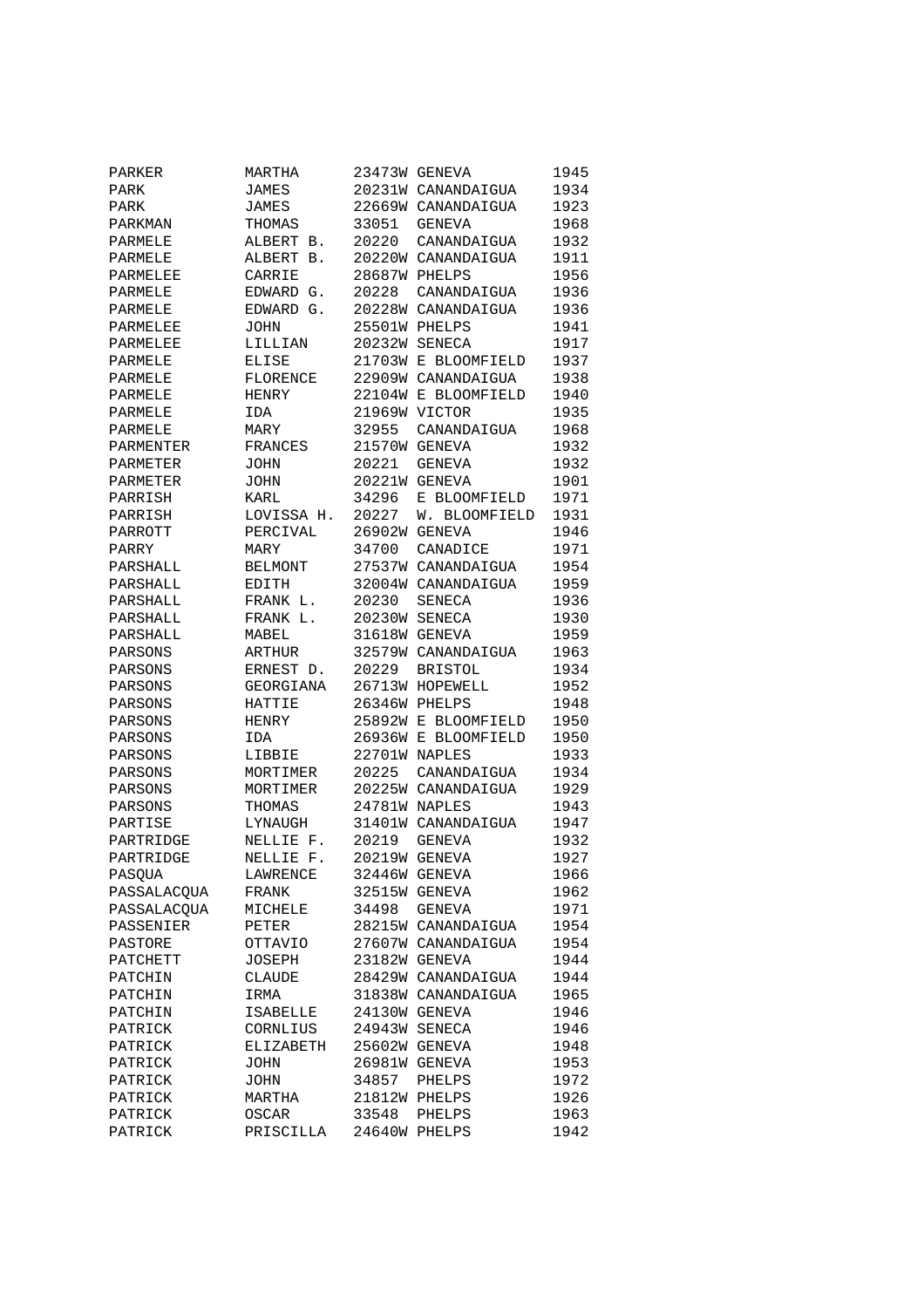| PATRICK            | ROBERT         | 20240         | <b>GENEVA</b>                   | 1932         |
|--------------------|----------------|---------------|---------------------------------|--------------|
| PATRICK            | <b>ROBERT</b>  | 20240W        | <b>GENEVA</b>                   | 1926         |
| PATRICK            | WILLIAM        | 23895W GENEVA |                                 | 1944         |
| PATTERSON          | <b>BERTHA</b>  | 28345W        | <b>NAPLES</b>                   | 1945         |
| PATTERSON          | CORA           | 31015W        | CANANDAIGUA                     | 1962         |
| PATTERSON          | GERTRUDE<br>Ε. | 20243W        | RICHMOND                        | 1933         |
| PATTERSON          | GERTRUDE       | 20243         | <b>BRISTOL</b>                  | 1933         |
| PATTERSON          | JAMES          |               | 30654W CANANDAIGUA              | 1962         |
| PATTERSON          | JOSEPHINE      | 24146W        | E BLOOMFIELD                    | 1926         |
| PATTERSON          | MELVIN         | 33888         | <b>GENEVA</b>                   | 1970         |
| PATTERSON          | WALTER         | 20241         | SHORTSVILLE                     | 1931         |
| PAULL              | ALFRED         | 27405W        | <b>GENEVA</b>                   | 1949         |
| PAULL              | EDITH          | 31992W        | GENEVA                          | 1963         |
| PAULL              | WILLIAM W.     | 20242         | VICTOR                          | 1933         |
| PAUL               | MARIA          | 30588W        | <b>NAPLES</b>                   | 1961         |
| PAUL               | MARY A.        | 20244         | CANANDAIGUA                     | 1936         |
| PAUL               | MARY A.        |               | 20244W CANANDAIGUA              | 1936         |
| PAVLAK             | VICTOR         | 21591W        | <b>GENEVA</b>                   | 1936         |
| PAVLAK             | WILLIAM        | 34971         | <b>GENEVA</b>                   | 1972         |
| PAYNE              | <b>EUGENE</b>  |               | 20239W MANCHESTER               | 1924         |
| PAYNE              | <b>EUGENE</b>  | 20289         | MANCHESTER                      | 1931         |
| PAYNE              | GEORGE         | 32080W        | SHORTSVILLE                     | 1962         |
| PAYNE              | JOHN           | 27584W        | <b>GENEVA</b>                   | 1953         |
| PAYNE              | RUTH           | 20245W        | <b>GENEVA</b>                   | 1936         |
| PEABODY            | GEORGE         | 20262W        | CANADICE                        | 1927         |
| PEACHEY            | CHARLES<br>Ε.  | 20260         | PHELPS                          | 1936         |
| PEARCE             | ALFRED         |               | 23456W CANANDAIGUA              | 1931         |
| PEARCE             | CHARLES        | 26709W        | HOPEWELL                        | 1952         |
| PEARCE             | <b>ERNEST</b>  | 34258         | HOPEWELL                        | 1971         |
|                    |                | 34432         |                                 | 1971         |
| PEARCE             | HELEN          |               | PHELPS                          |              |
| PEARCE<br>PEARCE   | LENA           | 32025W        | 29691W CANANDAIGUA<br>PHELPS    | 1953<br>1964 |
|                    | LEON           | 34376         |                                 | 1971         |
| PEARL              | MARY           | 33191         | HOPEWELL<br>CLIFTON SPRINGS1953 |              |
| PEARL              | WILLIAM        |               |                                 | 1960         |
| PEARSON<br>PEARSON | FLOYD          | 32409W        | <b>GORHAM</b><br>SENECA         | 1970         |
| <b>PEARSON</b>     | MABEL          | 33934         |                                 | 1927         |
|                    | PHOEBE         |               | 21609W CANANDAIGUA              | 1923         |
| PEATE<br>PEATE     | <b>ELLA</b>    |               | 28868W MANCHESTER               |              |
|                    | WILLIAM        |               | 28849W CLIFTON SPRINGS1958      | 1946         |
| <b>PEAVY</b>       | IRA            |               | 30713W CANANDAIGUA              |              |
| PEAVY              | SARAH          |               | 31500W CANANDAIGUA              | 1964         |
| PECK               | ALLIE          |               | 34192 GENESEO                   | 1969         |
| PECK               | CHARLES N.     | 20261 NAPLES  |                                 | 1936         |
| PECK               | EARL           |               | 34284 MANCHESTER                | 1971         |
| PECK               | EDITH L.       | 20259 GENEVA  |                                 | 1935         |
| PECK               | EDITH L.       | 20259W PHELPS |                                 | 1934         |
| PECK               | FOREST         | 24595W NAPLES |                                 | 1947         |
| PECK               | JESSE          |               | 22159W SENECA                   | 1929         |
| PECK               | JUDSON R.      | 20256         | NAPLES                          | 1931         |
| PECK               | JULIA          |               | 29450W CANANDAIGUA              | 1955         |
| PECK               | KATE           |               | 24534W SHORTSVILLE              | 1947         |
| PECK               | LILLIE         | 27421W PHELPS |                                 | 1947         |
| PECK               | MARIE          |               | 28772W VICTOR                   | 1948         |
| PECK               | MERRILL        | 34928         | NAPLES                          | 1972         |
| PECK               | ROBERT         |               | 20265W MANCHESTER               | 1900         |
| PECK               | SEALEY         | 30723W PHELPS |                                 | 1959         |
| PECK               | WALTER         | 32878         | PHELPS                          | 1966         |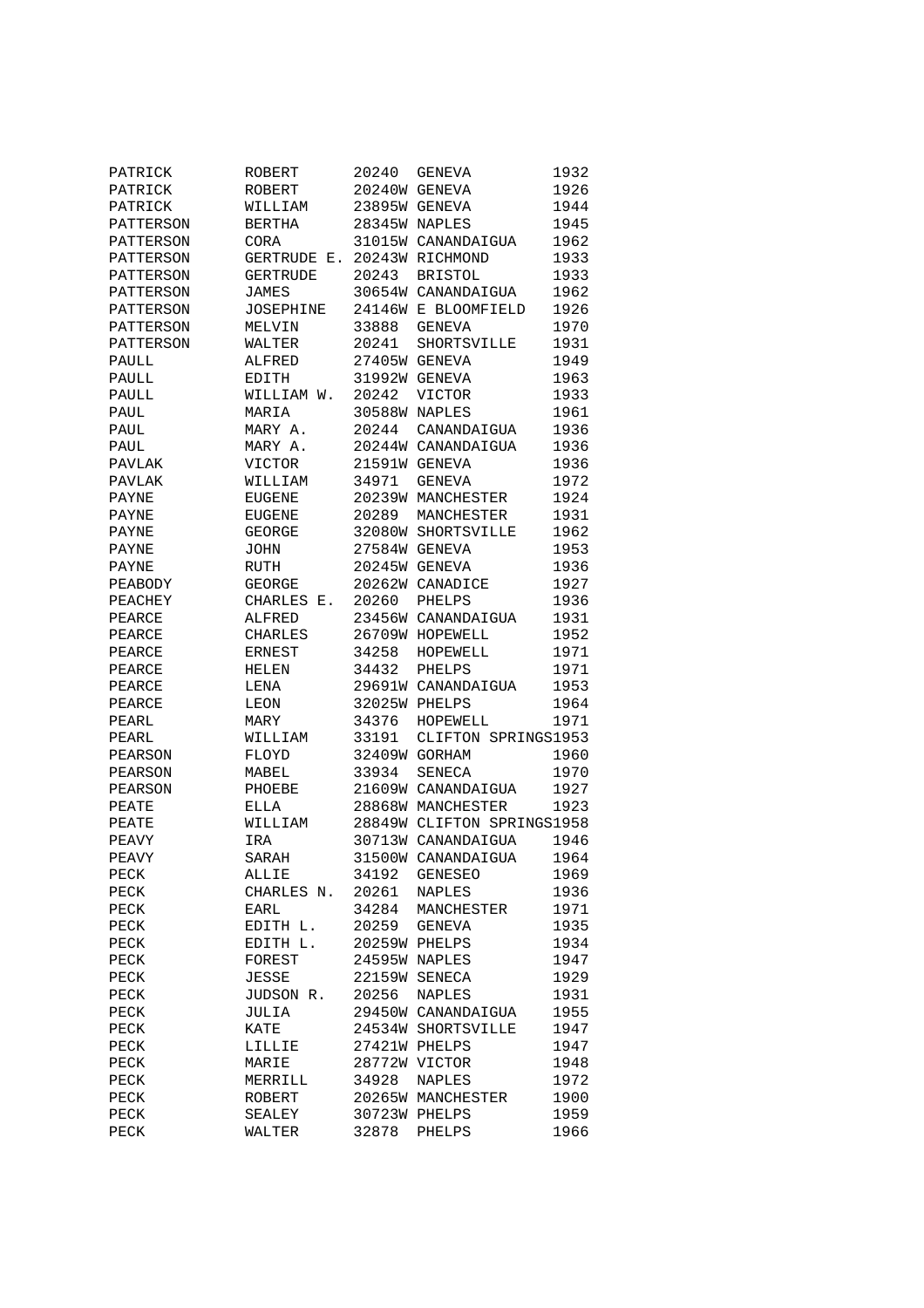| PEDULLA            | FRANK                  | 27814W GENEVA |                            | 1947         |
|--------------------|------------------------|---------------|----------------------------|--------------|
| PEDULLA            | ROSE                   | 26081W        | <b>GENEVA</b>              | 1947         |
| PEEL               | GEORGE A.              | 20258         | <b>GENEVA</b>              | 1935         |
| PEEL               | GEORGE A.              | 20258W        | <b>GENEVA</b>              | 1934         |
| PEER               | <b>BERT</b>            | 24547W        | SHORTSVILLE                | 1927         |
| PEER               | ELLA M.                | 20257W        | CANANDAIGUA                | 1928         |
| PEER               | ELLA M                 | 20257         | CANANDAIGUA                | 1934         |
| PEET               | LOUISE                 | 30220W        | <b>GENEVA</b>              | 1961         |
| PEFFERS            | JOHN                   | 34143         | CANANDAIGUA                | 1970         |
| PELIO              | ANNA                   | 33652         | PHELPS                     | 1969         |
| PELIS              | MARY                   | 20255         | PHELPS                     | 1931         |
| PELIS              | PETER                  | 20254         | PHELPS                     | 1931         |
| PELIS              | PETER                  | 20254W        | PHELPS                     | 1909         |
| PELLICANO          | MARY                   | 35011         | CANANDAIGUA                | 1971         |
| PELLING            | CARRIE                 | 26850W        | <b>SENECA</b>              | 1952         |
| PELLING            | LEAH                   | 25237W        | FARMINGTON                 | 1943         |
| PELLING            | WILLIAM                | 33833         | GENEVA                     | 1970         |
| PELOUBET           | IDA                    | 24714W        | <b>NAPLES</b>              | 1947         |
| PELOUBET           | WILLIAM                | 22918W        | <b>NAPLES</b>              | 1937         |
| PELTON             | CHARLES                |               | 26949W CLIFTON SPRINGS1948 |              |
| PENNELL            | RAYMOND                | 25502W        | E BLOOMFIELD               | 1948         |
| PENOYER            | ASIL                   | 27288W        | CANANDAIGUA                | 1939         |
| PENTA              | CLAIRE                 | 33994         | PHELPS                     | 1969         |
| PEPPERMAN          | HARRY                  | 33747         | CLIFTON SPRINGS1968        |              |
| PEREGO             | EDWIN                  | 22053W        | CANANDAIGUA                | 1938         |
| PEREGO             | EDWIN                  |               | 24808W CANANDAIGUA         | 1941         |
| PEREGO             | FRANKLIN               |               | 32021W CANANDAIGUA         | 1958         |
|                    |                        | 29775W        | CANANDAIGUA                | 1956         |
| PEREGO             | KATHERINE              | 23985W        |                            | 1944         |
| PERKINS            | CHARLES                | 20276         | <b>GENEVA</b>              | 1928         |
| PERKINS            | JANE                   | 20273         | <b>GENEVA</b>              | 1931         |
| PERKINS<br>PERKINS | MARY A.<br>MARY A.     | 20273W        | GORHAM                     | 1929         |
|                    |                        |               | GORHAM                     | 1969         |
| PERO               | CECELIA                | 33502         | W BLOOMFIELD               |              |
| PERO               | CLARA                  | 34696         | VICTOR                     | 1971         |
| PERRIELLO          | DANIEL                 | 33674         | NAPLES                     | 1969<br>1923 |
| PERRINE            | JAMES A.               | 20272W        | CANANDAIGUA                |              |
| PERRINE            | JAMES A.               | 29272         | CANANDAIGUA                | 1931         |
| PERRINE            | NELLIE<br><b>FRANC</b> | 25153W        | CANANDAIGUA                | 1938<br>1944 |
| PERRIN             |                        | 26028W        | CANANDAIGUA                | 1960         |
| PERROTTO<br>PERRY  | ANGELINA               | 33291         | CANANDAIGUA                |              |
|                    | BLANCHE                |               | 32850W SHORTSVILLE         | 1961         |
| PERRY              | EARL                   |               | 29384W SHORTSVILLE         | 1955         |
| PERRY              | FRED                   |               | 22232W BRISTOL             | 1928         |
| PERRY              | INEZ C.                | 20280         | CANANDAIGUA                | 1935         |
| PERRY              | INEZ C.                | 20280W GORHAM |                            | 1924         |
| PERRY              | JOHN H.                | 20278         | SHORTSVILLE                | 1934         |
| ${\tt PERRY}$      | JOHN                   |               | 30816W CANANDAIGUA         | 1948         |
| PERRY              | JOSEPH                 | 34771         | GENEVA                     | 1971         |
| PERRY              | MAGDALENE              | 32039W        | GORHAM                     | 1964         |
| PERSELL            | DAILEY                 | 34896         | HOLCOMB                    | 1972         |
| PERSONIUS          | EDITH L.               | 20281         | CANADICE                   | 1905         |
| PERSONIUS          | FRANK                  | 20274         | CANADICE                   | 1928         |
| PERSONS            | CHARLES A.             | 20275         | CANANDAIGUA                | 1931         |
| PERSONS            | CHARLES                |               | 26418W CANANDAIGUA         | 1951         |
| PERSONS            | GEORGE R.              | 20279         | CANANDAIGUA                | 1935         |
| PERSONS            | GEORGE R.              |               | 20279W FARMINGTON          | 1931         |
| PERSONS            | IDA                    |               | 26407W CANANDAIGUA         | 1951         |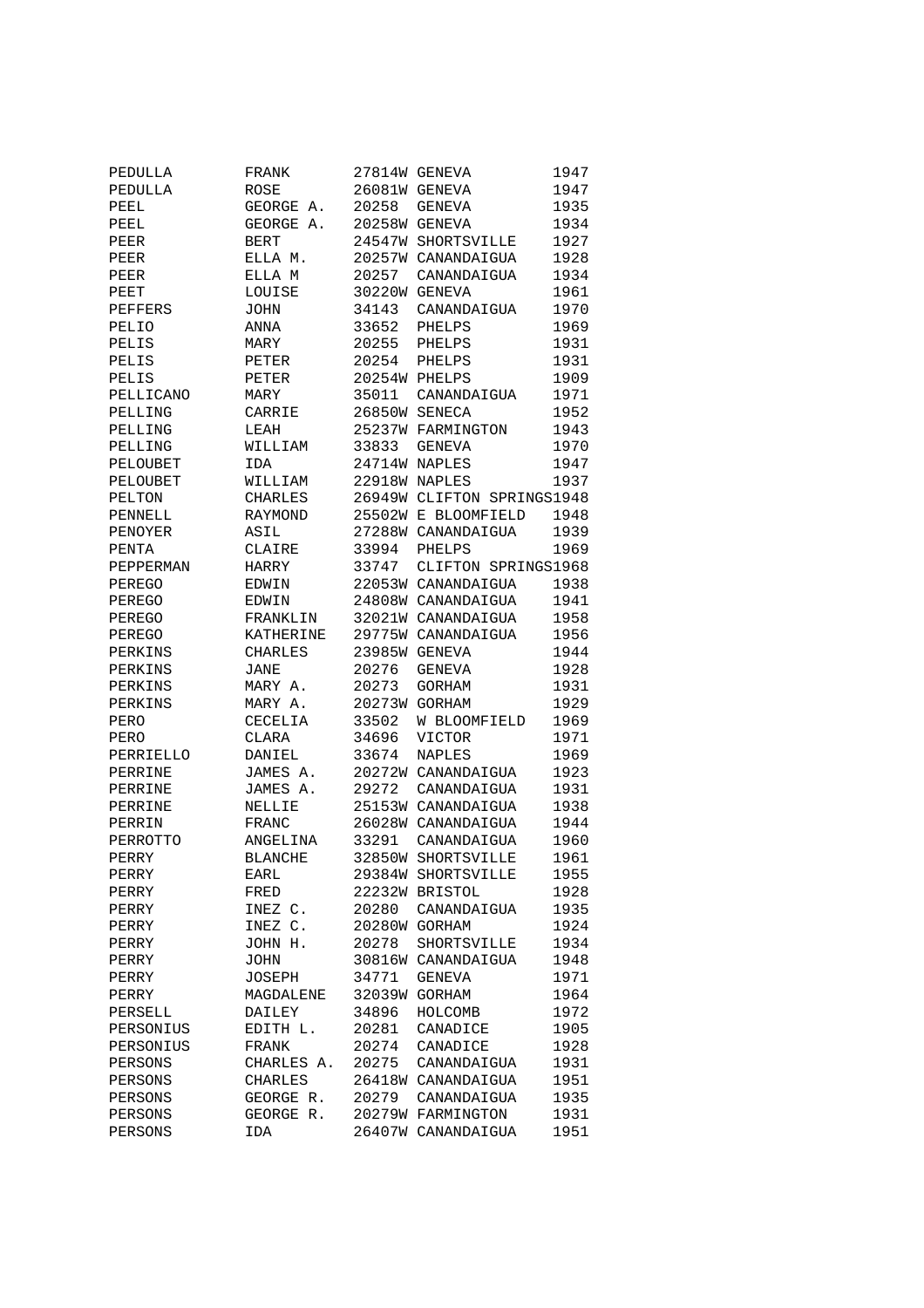| PERSONS       | STELLA G.                 | 20277         | FARMINGTON           | 1932 |
|---------------|---------------------------|---------------|----------------------|------|
| PERSONS       | STELLA G.                 | 20277W        | FARMINGTON           | 1931 |
| <b>PESTLE</b> | FRANK                     | 27103W        | <b>BRISTOL</b>       | 1923 |
| PESTLE        | LEON A.                   | 20289         | CANANDAIGUA          | 1935 |
| PESTLE        | MAUDE                     | 30454W        | MANCHESTER           | 1950 |
| PETER         | <b>GEORGE</b>             | 29109W        | RICHMOND             | 1937 |
| PETERSEN      | CHRISTIAN                 | 34712         | <b>GENEVA</b>        | 1971 |
| PETERSEN      | EMMA                      | 29502W        | <b>GENEVA</b>        | 1957 |
| PETERSEN      | SAMUEL                    | 28233W GENEVA |                      | 1956 |
| PETERS        | GEORGE                    | 27207W        | <b>GENEVA</b>        | 1947 |
| PETERSON      | JULIUS                    | 22688W        | <b>GENEVA</b>        | 1931 |
| PETRO         | <b>JOHN</b>               | 20287         | N.Y.C.               | 1934 |
| PETRO         | JOHN                      | 20287W        | <b>GENEVA</b>        | 1927 |
| PETTES        | JENNIE                    | 34392         | <b>BRISTOL</b>       | 1970 |
| PETTIT        | JAMES S.                  | 20286         | SHORTSVILLE          | 1933 |
| PETTIT        | JAMES S.                  | 20286W        | SHORTSVILLE          | 1931 |
| PETTIT        | MARGARET                  | 30554W        | GORHAM               | 1961 |
| PETTIT        | PERCY                     | 21474W        | HOPEWELL             | 1919 |
| PETTRONE      | PASOUALE                  | 34381         | MANCHESTER           | 1971 |
| PETTRONE      | <b>ROBERT</b>             | 33145         | S BRISTOL            | 1966 |
| PETTY         | ALETHEA                   | 21719W        | SHORTSVILLE          | 1935 |
| PETTY         | <b>BERTON</b>             | 28437W        | VICTOR               | 1951 |
| PETTY         | CLARA                     | 33282         | PHELPS               | 1968 |
| PETTY         | EDWARD                    | 21847W        | SHORTSVILLE          | 1938 |
| PETTY         | IDA                       | 20285         | CLIFTON SPRINGS1932  |      |
| PETTY         | IDA                       | 20285W        | MANCHESTER           | 1931 |
| PETTY         | WILLIAM                   | 20288         | SHORTSVILLE          | 1934 |
| PETTY         | WILLIAM                   | 20288W        | SHORTSVILLE          | 1928 |
| PFISTER       | <b>EDWARD</b>             | 33351         | CANANDAIGUA          | 1968 |
| PFISTER       | REBA                      | 35276         | CANANDAIGUA          | 1973 |
| PHALEN        | JOHN W.                   | 20296         | GORHAM               | 1932 |
| PHELPS        | ELIZABETH C.20293         |               | CANANDAIGUA          | 1931 |
| PHELPS        | ELIZABETH C.20293W        |               | CANANDAIGUA          | 1930 |
| PHELPS        | HENRY D.C.                | 20294         | GENEVA               | 1932 |
| PHELPS        | IDA E.                    | 20299         | CANADICE             | 1934 |
| PHELPS        | LEAH                      | 33914         | GORHAM               | 1970 |
| PHELPS        | MARY                      | 28929W        | RUSHVILLE            | 1954 |
| PHELPS        | NEWELL A.                 | 20305         | TAMPA, FL            | 1936 |
| PHILBROOK     | GERTRUDE                  | 31178W        | W BLOOMFIELD         | 1963 |
| PHILIPS       | ANNIE                     | 20310W        | <b>GENEVA</b>        | 1902 |
| PHILIPS       | FRANKLIN J.               | 20295         | <b>GENEVA</b>        | 1932 |
| PHILIPS       | FRANKLIN J. 20295W GENEVA |               |                      | 1901 |
| PHILLEY       | ROSS                      |               | 28412W MANCHESTER    | 1957 |
| PHILLIPS      | ALVIN M.                  | 20308W        | GORHAM               | 1927 |
| PHILLIPS      | ALVIN W.                  | 20308         | GORHAM               | 1936 |
| PHILLIPS      | <b>BLANCHE</b>            | 33700         | CANANDAIGUA          | 1969 |
| PHILLIPS      | CHARLES                   | 26634W VICTOR |                      | 1950 |
| PHILLIPS      | <b>CHESTER</b>            | 33177         | <b>GENEVA</b>        | 1968 |
| PHILLIPS      | <b>CLARK</b>              | 34732         | PHELPS               | 1971 |
| PHILLIPS      | EDWARD                    | 32191W VICTOR |                      | 1928 |
| PHILLIPS      | ELEANOR                   |               | 28452W HOLCOMB       | 1954 |
| PHILLIPS      | ELNATHAN G.               | 20304         | CANANDAIGUA          | 1936 |
| PHILLIPS      | ELNATHAN G.               |               | 20304W E. BLOOMFIELD | 1934 |
| PHILLIPS      | EVA                       | 20298         | <b>VICTOR</b>        | 1933 |
| PHILLIPS      | FRANCIS                   | 34992         | <b>GENEVA</b>        | 1973 |
| PHILLIPS      | FRANK                     | 25516W        | GENEVA               | 1940 |
| PHILLIPS      | FRANK                     | 26006W GENEVA |                      | 1941 |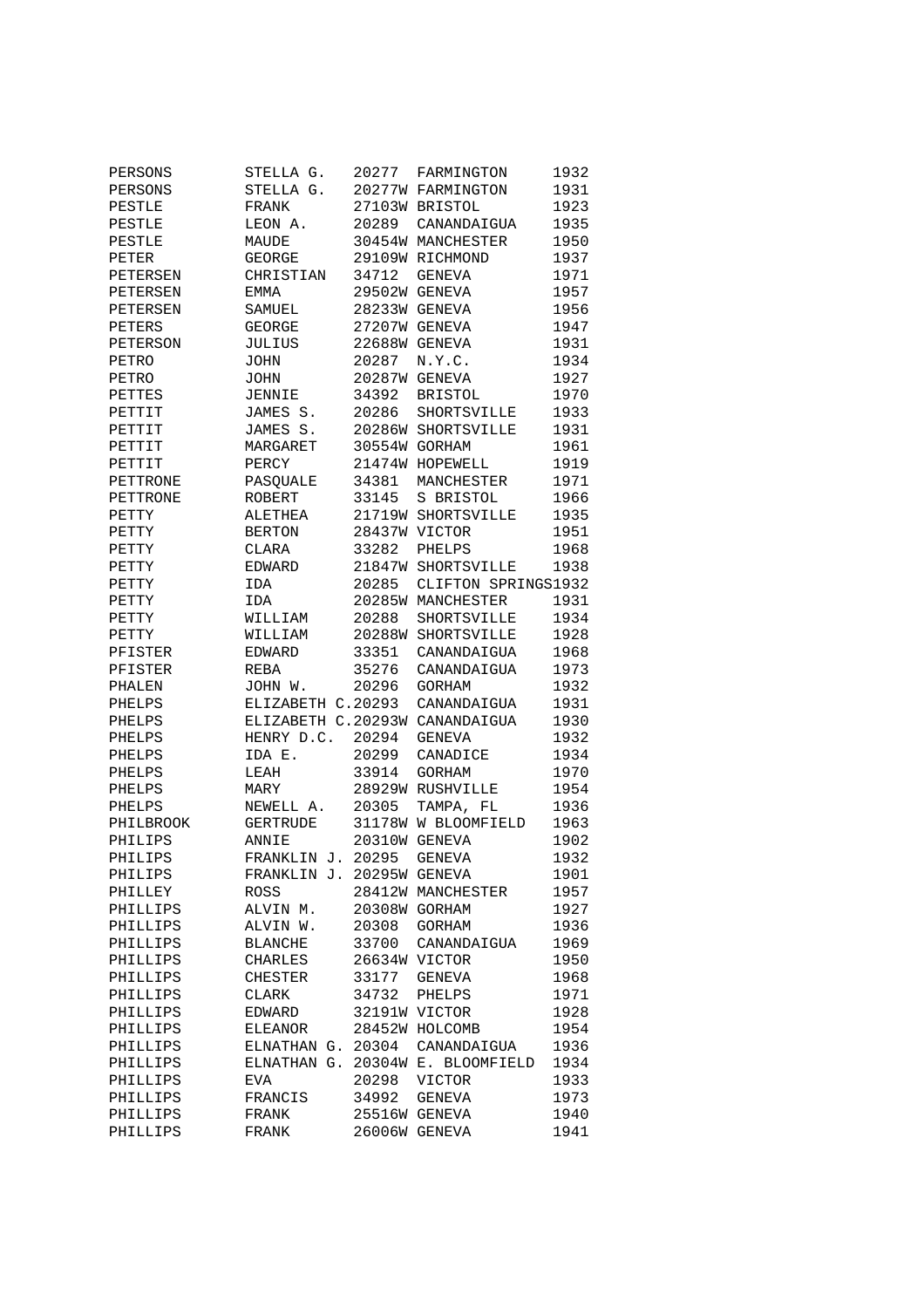| PHILLIPS      | GEORGE                   |               | 28572W GENEVA                          | 1957 |
|---------------|--------------------------|---------------|----------------------------------------|------|
| PHILLIPS      | <b>GERTRUDE</b>          | 35265         | PHELPS                                 | 1972 |
| PHILLIPS      | HENRY                    |               | 27018W VICTOR                          | 1933 |
| PHILLIPS      | ISAAC W.                 | 20301         | GENEVA                                 | 1934 |
| PHILLIPS      | ISAAC W.                 | 20301W        | <b>GENEVA</b>                          | 1933 |
| PHILLIPS      | JAMES                    | 20303         | NAPLES                                 | 1935 |
| PHILLIPS      | JAMES                    | 33401         | PHELPS                                 | 1968 |
| PHILLIPS      | LOUISA                   | 23346W        | GORHAM                                 | 1943 |
| PHILLIPS      | MARY F.                  | 20302         | GENEVA                                 | 1934 |
| PHILLIPS      | MARY F.                  | 20302W        | GENEVA                                 | 1928 |
| PHILLIPS      | MARY J.                  | 20300         | CANANDAIGUA                            | 1934 |
| PHILLIPS      | MARY J.                  | 20300W        | CANANDAIGUA                            | 1929 |
| PHILLIPS      | MERRILL                  | 30184W        | <b>GENEVA</b>                          | 1955 |
| PHILLIPS      | WALTER                   | 27047W        | E BLOOMFIELD                           | 1945 |
| PHILLIPS      | WILLIAM M.               | 20297         | SENECA                                 | 1933 |
| PHILLIPS      | WILLIAM                  | 26547W        | <b>GENEVA</b>                          | 1928 |
| PHILOMENA     | GIZZI                    | 33990         | GENEVA                                 | 1970 |
| PHIPARD       | MARIA A.                 | 20306         | CANANDAIGUA                            | 1936 |
| PHIPPS        | DAVID W.                 | 20307         | CANANDAIGUA                            | 1936 |
| PICCHI        | FRANCIS                  | 33808         | GENEVA                                 | 1970 |
| PICCHI        | MARY                     | 33339         | <b>GENEVA</b>                          | 1968 |
| PICKARD       | SARAH                    | 20324         | <b>GENEVA</b>                          | 1931 |
| PICKARD       | SARAH                    | 20324W        | <b>GENEVA</b>                          | 1931 |
| PICKERING     | HARVEY                   | 34521         | NAPLES                                 | 1971 |
| PIERCE        | BARBARA                  | 33713         | CANANDAIGUA                            | 1969 |
| PIERCE        | BYRON H.                 | 20325         | NAPLES                                 | 1931 |
| PIERCE        | BYRON H.                 |               | 20325W NAPLES                          | 1931 |
| PIERCE        | CLAIR                    | 27126W        | <b>GENEVA</b>                          | 1919 |
| PIERCE        | EVELYN H.                | 20323         | PHELPS                                 | 1931 |
| PIERCE        | EVELYN H.                | 20323W        | NAPLES                                 | 1929 |
| PIERCE        | FANNIE                   | 35234         | CANANDAIGUA                            | 1972 |
| PIERCE        | GERTRUDE M.              | 20327         | NAPLES                                 | 1932 |
| PIERCE        | GERTRUDE M.              | 20327W NAPLES |                                        | 1931 |
| PIERCE        | JULIA                    | 34160         | CANANDAIGUA                            | 1970 |
| PIERCE        | LEONARD                  | 31766W        | CANADICE                               | 1962 |
| PIERCE        | <b>MAE</b>               | 35248         | CANANDAIGUA                            | 1972 |
| PIERCE        | MARJORIE                 | 33576         | CANADICE                               | 1969 |
| PIERCE        | MARY B.                  | 20328         | NAPLES                                 | 1935 |
| PIERCE        | MARY B.                  | 20328W        | <b>NAPLES</b>                          | 1933 |
| PIERCE        | MARY E.                  | 828W          | GORHAM                                 | 1889 |
| <b>PTERCE</b> | MARY                     |               | 30418W CANANDAIGUA                     | 1954 |
| PIERCE        | MINNIE                   |               | 30796W S BRISTOL                       | 1955 |
| PIERLEONI     | JOSEPH                   |               | 22342W GENEVA                          | 1929 |
| PIERREPONT    | MARIAN                   | 33752         | GENEVA                                 | 1969 |
| PIERSON       | AYMER                    | 33070         | S BRISTOL                              | 1967 |
| PIETERS       | THEODORE                 | 34264         | MANCHESTER                             | 1970 |
| PIETROPAOLO   | GIUSEPPE                 |               | 31781W CANANDAIGUA                     | 1956 |
| PIETROPAOLO   | SALVATORE                |               | 28994W CANANDAIGUA                     | 1958 |
| PIGOTT        | <b>BERTHA</b>            |               | 29082W CLIFTON SPRINGS1942             |      |
| PIKE          | ALBERT L.                | 20326         | PHELPS                                 | 1932 |
| PIKE          | CAROLINE F. 20329 VERONA |               |                                        | 1935 |
| PIKE          |                          |               | CAROLINE F. 20329W CLIFTON SPRINGS1922 |      |
| PILCHER       | MABEL                    |               | 29244W SHORTSVILLE                     | 1958 |
| PIMM          | EMMA                     |               | 32772W CANANDAIGUA                     | 1965 |
| PIMM          | HARRY                    |               | 24499W CANANDAIGUA                     | 1946 |
| PINGREY       | BERTHA                   |               | 29083W HONEOYE                         | 1937 |
| PIPP          | CHRISTINA                |               | 26946W CANANDAIGUA                     | 1952 |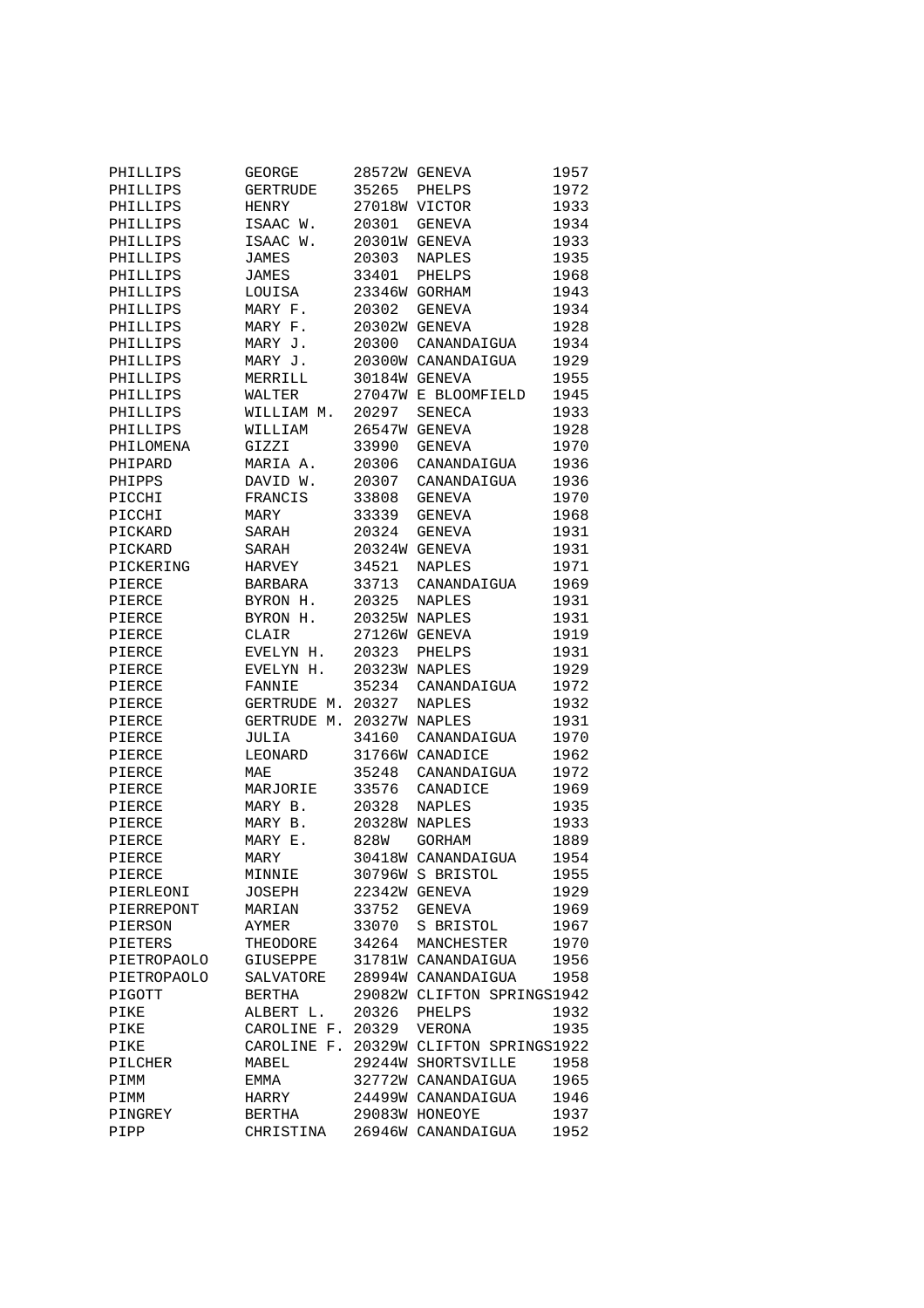| PITCHENAU             | ARTHUR                 | 34446                  | RICHMOND                     | 1971         |
|-----------------------|------------------------|------------------------|------------------------------|--------------|
| PITIFER               | <b>MARY</b>            | 33634                  | <b>GENEVA</b>                | 1969         |
| PITTENGER             | ORIN                   | 34747                  | CANANDAIGUA                  | 1971         |
| PITT                  | THOMAS                 | 30168W                 | <b>GORHAM</b>                | 1952         |
| PIZZILLO              | ANTHONY                | 32335W                 | CANANDAIGUA                  | 1966         |
| PLAIN                 | FRED                   | 26330W                 | RICHMOND                     | 1942         |
| PLAIN                 | HAROLD                 | 34586                  | E BLOOMFIELD                 | 1971         |
| <b>PLANCK</b>         | <b>ESTHER</b>          | 33403                  | SHORTVILLE                   | 1969         |
| PLATER                | HENRY                  | 26858W                 | PHELPS                       | 1950         |
| PLATZER               | <b>GRACE</b>           | 35030                  | CLIFTON SPRINGS1972          |              |
| PLAYFORD              | KATHERINE              | 30292W                 | SENECA                       | 1960         |
| PLUMB                 | ETTIE                  | 20333W                 | CANANDAIGUA                  | 1932         |
| PLUMBLEY              | THOMAS                 | 34277                  | CANANDAIGUA                  | 1971         |
| PLUNKETT              | ELIZABETH              | 34320                  | <b>GENEVA</b>                | 1971         |
| PLUNKETT              | HAROLD                 | 31386W                 | <b>GENEVA</b>                | 1960         |
| PLYMPTON              | RITA E.                | 20332                  | HOLCOMB                      | 1933         |
| PLYTER                | <b>EMMET</b>           | 33941                  | MANCHESTER                   | 1970         |
| PODEST                | VICTORIA               | 34753                  | PHELPS                       | 1971         |
| PODOROWSKI            | WASILI                 | 31040W                 | CLIFTON SPRINGS1955          |              |
| POFI                  | LOUIS                  | 34102                  | CANANDAIGUA                  | 1942         |
| <b>POLCO</b>          | ANNA                   | 33045                  | MANCHESTER                   | 1968         |
| <b>POLCO</b>          | JOSEPH                 | 31524W                 | MANCHESTER                   | 1956         |
| POLEE                 | FRANCIS                | 31335W                 | PHELPS                       | 1964         |
| POLEE                 | <b>JOHN</b>            | 31086W                 | PHELPS                       | 1958         |
|                       | INA                    | 24027W                 | <b>VICTOR</b>                | 1939         |
| POLHEMUS<br>POLHEMUS  | OSCAR L.               | 20342                  | ROCHESTER                    | 1936         |
| POLHEMUS              | OSCAR L.               | 20342W                 | <b>VICTOR</b>                | 1930         |
|                       |                        |                        |                              | 1957         |
| POLIMENI              | ANNA                   | 29193W<br>33304        | CANANDAIGUA                  | 1968         |
| POLIMENI              | ROCCO                  | 20338                  | CANANDAIGUA                  | 1933         |
| POLLE<br>POLLE        | CARMELLA               | 33081                  | <b>GENEVA</b><br>PORT GIBSON | 1968         |
| POLLINO               | JOHN                   | 34737                  | <b>GENEVA</b>                | 1953         |
| POLLOT                | ANTHONY<br>AMBROSE     | 20341                  | PHELPS                       | 1933         |
|                       | DAVID                  | 32326W                 |                              | 1961         |
| POLLOT<br>POLLOT      | <b>EDWARD</b>          | 27490W                 | PHELPS<br>PHELPS             | 1951         |
|                       | EVA                    | 33258                  |                              | 1968         |
| POLLOT                |                        | 26242W                 | PHELPS<br>NAPLES             | 1945         |
| POLMANTEER            | ARTHUR                 |                        |                              |              |
| POLMANTEER            | CARRIE                 | 25327W                 | GORHAM<br><b>NAPLES</b>      | 1940         |
| POLMANTEER            | WALTER                 | 26609W<br>30631W       |                              | 1952<br>1954 |
| POLMENTEER<br>POMEROY | HOWARD<br>PHILLIP<br>S | 20343                  | GORHAM<br><b>SENECA</b>      | 1936         |
|                       |                        |                        |                              |              |
| POMROY                | JENNIE C.              |                        | 20339W BRISTOL               | 1930         |
| POMROY                | JENNIE C               | 20339<br>28290W GENEVA | CANANDAIGUA                  | 1934         |
| POND                  | LEON                   |                        |                              | 1952         |
| PONKO                 | EDNA                   | 30678W NAPLES          |                              | 1953         |
| PONTIUS               | <b>ELSIE</b>           | 33734                  | <b>GENEVA</b>                | 1969         |
| PONTIUS               | GEORGE                 | 28508W                 | INDIANA                      | 1952         |
| PONTIUS               | JOHN                   | 30251W                 | <b>GENEVA</b>                | 1936         |
| PONTIUS               | LOUISE                 | 32997                  | <b>GENEVA</b>                | 1968         |
| PONTIUS               | MARGARET               | 33962                  | CANANDAIGUA                  | 1970         |
| POOLE                 | DONALD                 | 33109                  | SHORTSVILLE                  | 1968         |
| <b>POOLE</b>          | MARGARET               | 33313                  | <b>GENEVA</b>                | 1968         |
| POOL                  | GEORGE                 | 33166                  | SHORTSVILLE                  | 1968         |
| POOL                  | MINNIE                 | 32945                  | CANANDAIGUA                  | 1968         |
| POOL                  | SOPHIA W.              | 20340                  | CANANDAIGUA                  | 1933         |
| <b>POOL</b>           | SOPHIA W.              | 20340W                 | GENEVA                       | 1928         |
| POPE                  | <b>CLYDE</b>           | 25799W GENEVA          |                              | 1949         |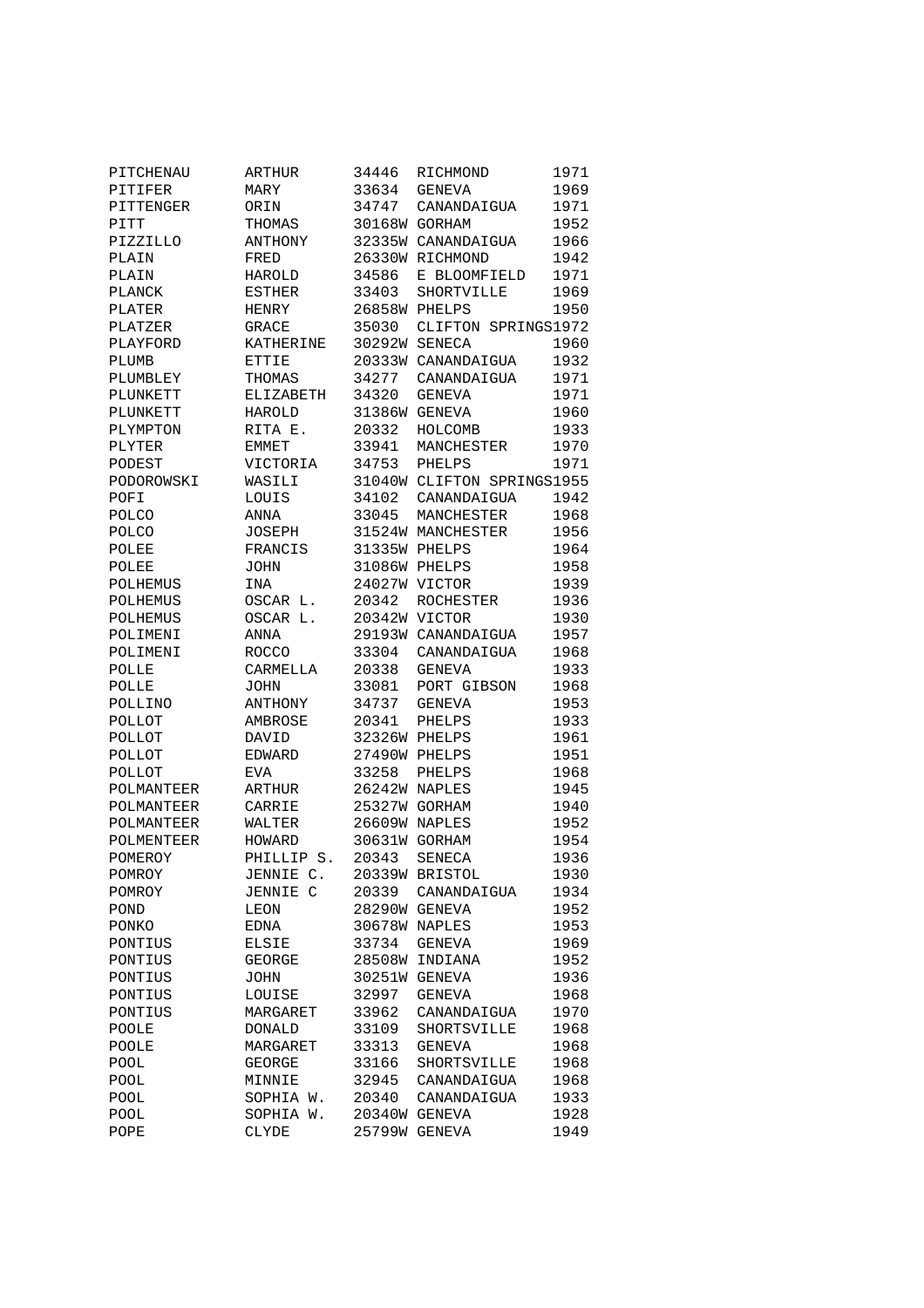| POPE       | CORA E.                     | 20344         | 1936<br>CANANDAIGUA        |
|------------|-----------------------------|---------------|----------------------------|
| POPE       | <b>HELEN</b>                | 24616W        | 1946<br>GENEVA             |
| POPENHUSEN | <b>BERTHA</b>               | 33115         | 1967<br>FARMINGTON         |
| POPPLEWELL | GEORGE                      | 32665W        | 1952<br>CANANDAIGUA        |
| PORTER     | CARRIE                      | 29382W        | 1950<br>CANANDAIGUA        |
| PORTER     | <b>MAE</b>                  | 34522         | CANANDAIGUA<br>1967        |
| PORTER     | WILLIAM                     | 35181         | 1972<br><b>BRISTOL</b>     |
| POST       | ABRAM                       | 33402         | 1968<br>CALIFORNIA         |
| POST       | EDGAR G.                    | 20356         | 1931<br>MANCHESTER         |
| POST       | FRANK                       | 20364         | CLIFTON SPRINGS1934        |
| POST       | FRANK                       | 20364W        | 1933<br>SHORTSVILLE        |
| POST       | FRED                        |               | 20369W MANCHESTER<br>1928  |
| POST       | MARGARET                    | 24410W        | <b>SENECA</b><br>1944      |
| POTTER     | ALICE                       | 20361         | 1932<br>NAPLES             |
| POTTER     | ALICE                       | 20361W NAPLES | 1931                       |
| POTTER     | AUGUSTA                     | 31428W VICTOR | 1951                       |
| POTTER     | <b>BERTHA</b>               | 33520         | FARMINGTON<br>1968         |
| POTTER     | CHARLES                     |               | 29512W CLIFTON SPRINGS1959 |
| POTTER     | CLARA J.                    | 20360         | SENECA<br>1932             |
| POTTER     | CLARA J.                    | 20360W        | 1932<br><b>SENECA</b>      |
| POTTER     | DAVID                       |               | 1957<br>29451W CANANDAIGUA |
| POTTER     | EARL                        | 33637         | 1969<br>FARMINGTON         |
| POTTER     | EDITH                       | 28064W        | CLIFTON SPRINGS1954        |
| POTTER     | FRANK W.                    | 20359         | <b>NAPLES</b><br>1931      |
| POTTER     | <b>FRANK</b>                | 31840W        | 1959<br>MANCHESTER         |
| POTTER     | <b>GEORGE</b>               | 33006         | 1968<br>CANANDAIGUA        |
| POTTER     | HAROLD                      | 33732         | 1969<br>MANCHESTER         |
| POTTER     | <b>HELEN</b>                | 35209         | 1972<br>CANANDAIGUA        |
| POTTER     | JOHN                        |               | 1939<br>26080W HONEOYE     |
| POTTER     | LOUIS                       |               | 1953<br>27029W CANANDAIGUA |
| POTTER     | MARIEE                      |               | 29452W CANANDAIGUA<br>1957 |
| POTTER     | MARY                        |               | 1957<br>26645W RICHMOND    |
| POTTER     | MINNIE                      | 24277W        | 1931<br><b>GENEVA</b>      |
| POTTER     | WILLIAM                     | 33778         | 1967<br>CANANDAIGUA        |
| POTTLE     | HARRIETTE                   | 20358         | 1931<br>CANANDAIGUA        |
| POWELL     | <b>BLANCHE</b>              | 31410W GORHAM | 1956                       |
| POWELL     | CARRIE                      | 27138W VICTOR | 1951                       |
| POWELL     | DELBERT                     | 22389W GORHAM | 1937                       |
| POWELL     | <b>DURWARD</b>              | 30777W PHELPS | 1962                       |
| POWELL     | ELIZABETH                   |               | 28169W CANANDAIGUA<br>1953 |
| POWELL     | <b>EUGENE</b>               |               | 31868W BRISTOL<br>1959     |
| POWELL     | GEORGE W.                   | 20363         | CANANDAIGUA<br>1934        |
| POWELL     | GEORGE W.                   |               | 20363W CANANDAIGUA<br>1928 |
| POWELL     | <b>GEORGE</b>               | 20362         | CANANDAIGUA<br>1933        |
| POWELL     | HAROLD                      | 34942         | CANANDAIGUA<br>1972        |
| POWELL     | HENRIETTA S.20366           |               | HOPEWELL<br>1934           |
| POWELL     | HENRIETTA S.20366W HOPEWELL |               | 1934                       |
| POWELL     | JAMES                       |               | 21476W CANANDAIGUA<br>1922 |
| POWELL     | LELAND R.                   | 20367         | GORHAM<br>1935             |
| POWELL     | LELAND R.                   | 20367W GORHAM | 1930                       |
| POWELL     | LUCIA                       |               | 28738W HOLCOMB<br>1954     |
| POWELL     | MARY                        | 22390W GORHAM | 1934                       |
| POWELL     | MARY                        | 30461W NAPLES | 1960                       |
| POWELL     | NEWTON                      | 27980W GORHAM | 1949                       |
| POWELL     | RUTH                        | 30572W PHELPS | 1948                       |
| POWELL     | VERN                        | 33746         | CLIFTON SPRINGS1962        |
| POWELL     | WALTER                      | 26780W PHELPS | 1950                       |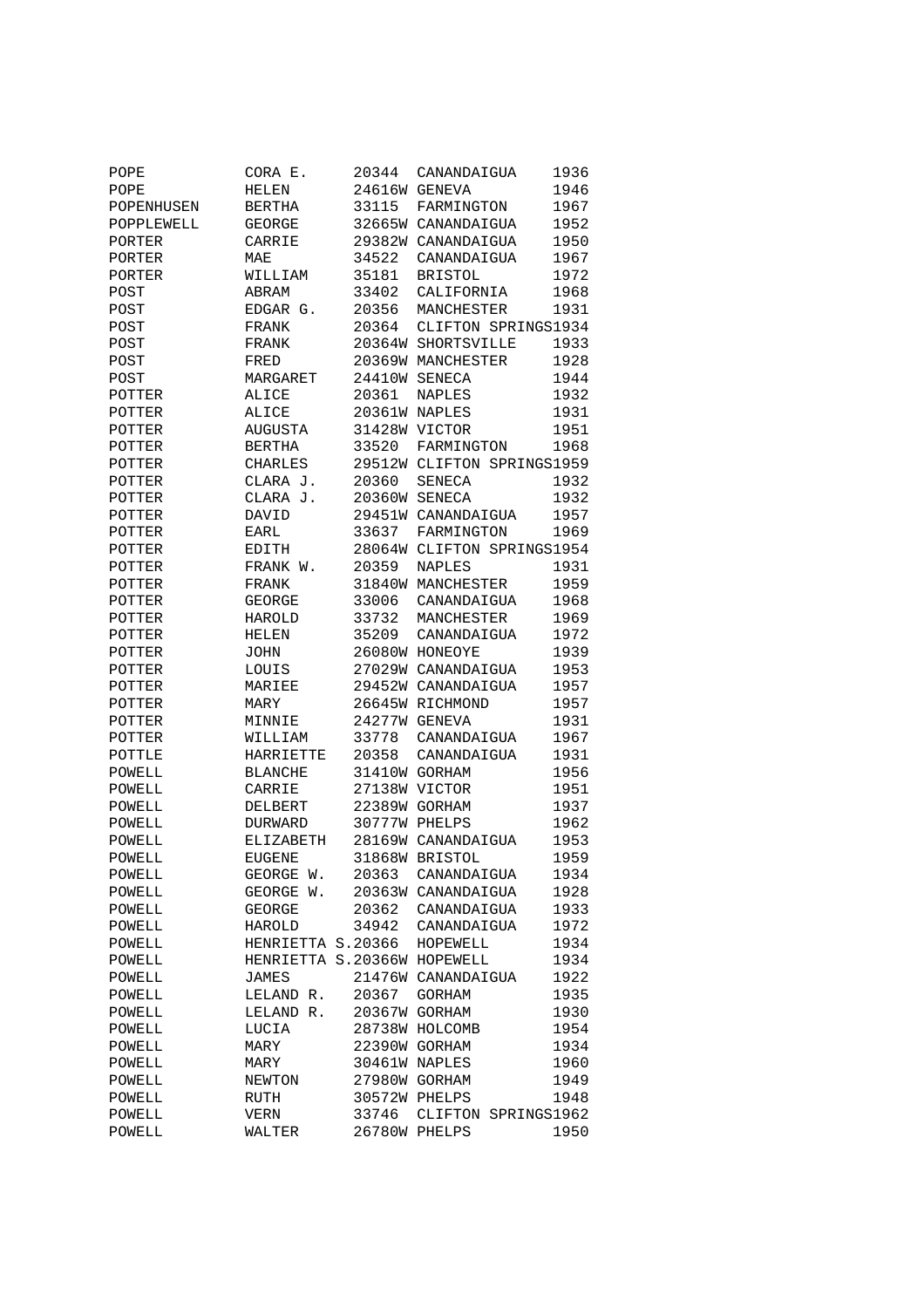| POWELSON     | CAROLYN M.       | 20368         | CANANDAIGUA                | 1935 |
|--------------|------------------|---------------|----------------------------|------|
| POWELSON     | CAROLYN          | 20368W        | CANANDAIGUA                | 1926 |
| POWER        | ALICE            | 33895         | VICTOR                     | 1970 |
| POWER        | FRANK            | 23278W        | FARMINGTON                 | 1917 |
| POWER        | MARY             | 21508W        | CANANDAIGUA                | 1937 |
| POWERS       | MARGARET         | 22793W        | W BLOOMFIELD               | 1938 |
| POWERS       | MINNIE           | 25743W        | CANANDAIGUA                | 1948 |
| POWERS       | THOMAS           | 20365         | W. BLOOMFIELD              | 1931 |
| POWER        | WINFIELD S.      | 20357         | FARMINGTON                 | 1930 |
| POYZER       | <b>EVA</b>       | 35245         | VICTOR                     | 1973 |
| PRATT        | CARLTON F.       | 20379         | HOPEWELL                   | 1936 |
| PRATT        | CARLTON F.       | 20379W        | HOPEWELL                   | 1934 |
| PRATT        | <b>CHARLES</b>   | 33448         | PHELPS                     | 1967 |
| PRATT        | HUBERT A.        | 20376         | CANANDAIGUA                | 1934 |
| PRATT        | HUBERT A.        |               | 20376W CANANDAIGUA         | 1930 |
| PRATT        | JOHN             | 22944W        | MANCHESTER                 | 1943 |
| <b>PRATT</b> | KINGSLEY W.      | 20375         | UNION SPRINGS              | 1933 |
| PRATT        | MARY             |               | 21477W MANCHESTER          | 1929 |
| PRATT        | MARY             | 29564W GENEVA |                            | 1957 |
| PRATT        | STEPHEN          |               | 28552W CANANDAIGUA         | 1946 |
| PREECE       | GUY              | 34577         | SENECA                     | 1971 |
| PRENDERGAST  | JEFFERSON        | 24187W        | SENECA                     | 1925 |
| PRESCOTT     | NELLIE           | 31583W        | CANANDAIGUA                | 1957 |
| PRESLER      | FLOYD A.         | 20374         | NAPLES                     | 1931 |
| PRESSEY      | ARTHUR           |               | 22264W CANANDAIGUA         | 1937 |
| PRESSEY      | <b>DONALD</b>    |               | 26728W CANANDAIGUA         | 1952 |
| PRESSEY      | MERTA            |               | 25049W CANANDAIGUA         | 1948 |
| PRESSLER     | <b>ORA</b>       | 30032W        | <b>NAPLES</b>              | 1945 |
| PRESTON      | ANTOINETTE       | 22680W        | SHORTSVILLE                | 1939 |
| PRESTON      | DAVID H.         | 20378         | HOPEWELL                   | 1936 |
| PRESTON      | ELLEN A.         | 20377         | <b>GENEVA</b>              | 1936 |
| PRESTON      | ELLEN A.         | 20377W GENEVA |                            | 1935 |
| PRESTON      | <b>GROVE</b>     | 28440W        | SENECA                     | 1954 |
| PRESTON      | JESSE            | 28604W        | SHORTSVILLE                | 1939 |
| PRESTON      | MADGE            | 31925W        | SHORTSVILLE                | 1964 |
| PRESTON      | RALPH            | 29459W        | PHELPS                     | 1954 |
| PRESTON      | SPEDEE           |               | 31684W CANADICE            | 1961 |
| PRESTON      | WARD             | 29032W        | SHORTSVILLE                | 1953 |
| PRESTON      | WILLIAM          | 35048         | CANADICE                   | 1972 |
| PRETE        | LUCIA            | 30695W        | <b>GENEVA</b>              | 1952 |
| PRIANO       | ANTHONY          | 33736         | GENEVA                     | 1969 |
| PRICE        | ARRAZINA C. 859W |               | NAPLES                     | 1908 |
| PRICE        | GERTRUDE         |               | 26478W CLIFTON SPRINGS1939 |      |
| PRICE        | RODNEY           | 34434         | CANANDAIGUA                | 1971 |
| PRICE        | WARREN           |               | 28623W FARMINGTON          | 1956 |
| PRICHARD     | GEORGE C.        | 20383         | PHELPS                     | 1937 |
| PRICHARD     | GEORGE C.        | 20383W PHELPS |                            | 1910 |
| PRICHARD     | HATTIE A.        | 20384         | PHELPS                     | 1931 |
| PRICHARD     | HATTIE A.        | 20384W PHELPS |                            | 1928 |
| PRICHARD     | NELLIE           | 29276W PHELPS |                            | 1954 |
| PRIES        | CARL             | 29477W GENEVA |                            | 1944 |
| PRIES        | ELIZABETH        | 24749W GENEVA |                            | 1946 |
| PRIES        | JOHN             | 23457W GENEVA |                            | 1943 |
| PRIEST       | CORNELIA         |               | 24648W CANANDAIGUA         | 1926 |
| PRIEST       | MARY             |               | 23110W CANANDAIGUA         | 1941 |
| PRITCHARD    | CHARLOTTE        | 35197         | <b>VICTOR</b>              | 1972 |
| PRITCHARD    | HENRY            | 34201         | CANANDAIGUA                | 1970 |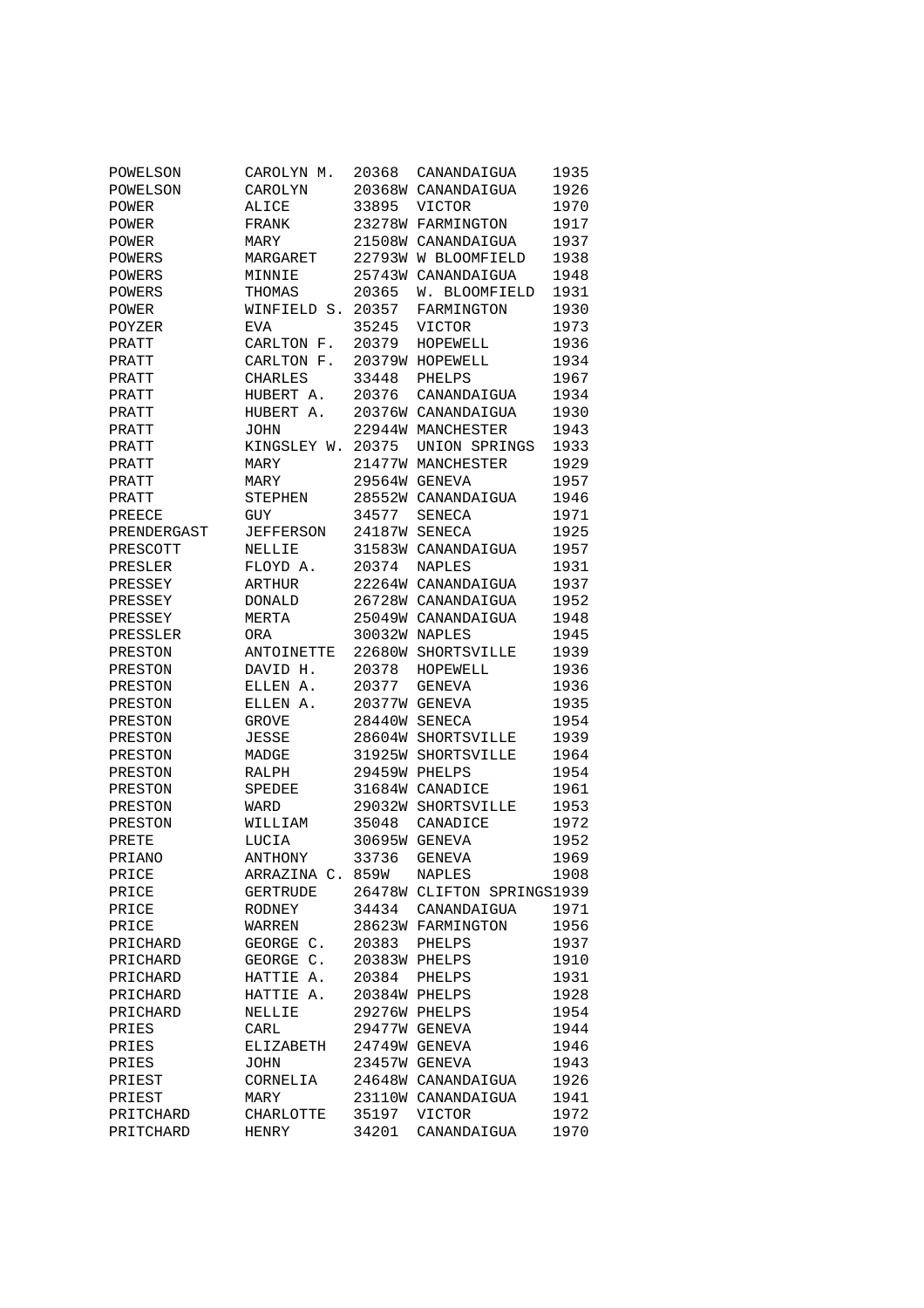| PRITCHARD       | KEREN           |               | 31932W W BLOOMFIELD | 1958 |
|-----------------|-----------------|---------------|---------------------|------|
| PRITCHARD       | LEON            | 29847W        | CANANDAIGUA         | 1954 |
| PRIZEL          | DORIS           | 33370         | <b>VICTOR</b>       | 1969 |
| <b>PROBER</b>   | FRED            | 27601W        | FARMINGTON          | 1946 |
| PROCHEL         | GEORGE          | 20385         | CANANDAIGUA         | 1932 |
| PRONTI          | ALEXANDER       |               | 28206W GENEVA       | 1953 |
| PRONTI          | DOMINIK         |               | 25400W MANCHESTER   | 1943 |
| PROSEUS         | <b>EDNA</b>     | 25586W        | VICTOR              | 1950 |
| PROSEUS         | GEORGE F.       | 20386         | <b>VICTOR</b>       | 1933 |
| PROSSER         | EDWIN           | 22598W        | FARMINGTON          | 1941 |
| <b>PROVOOST</b> | <b>JACOB</b>    |               | 23150W MANCHESTER   | 1935 |
| PROVOST         | ALICE           | 23685W VICTOR |                     | 1941 |
| PROVOST         | FREDERICK       | 23871W VICTOR |                     | 1899 |
| PROVOST         | <b>ROY</b>      | 24787W        | <b>VICTOR</b>       | 1929 |
| PRUNER          | <b>BERTHA</b>   | 34502         | CANANDAIGUA         | 1971 |
| PULCINI         | FRANCES         | 34415         | MANCHESTER          | 1971 |
| <b>PULOS</b>    | CHARLES         | 33908         | CANANDAIGUA         | 1970 |
| <b>PULVER</b>   | AARON           | 25739W        | <b>NAPLES</b>       | 1950 |
| PULVER          | ALIEDA          | 34883         | HOPEWELL            | 1972 |
| <b>PULVER</b>   | ANNIE           | 21879W        | <b>GENEVA</b>       | 1913 |
| <b>PULVER</b>   | <b>AUGUSTA</b>  | 25628W        | SHORTSVILLE         | 1946 |
| PULVER          | CATHARINE       | 21886W        | GORHAM              | 1914 |
| PULVER          | ELIZABETH       | 21737W        | GORHAM              | 1939 |
| <b>PULVER</b>   | GORDON          | 35061         | HOPEWELL            | 1961 |
| <b>PULVER</b>   | LUELLA          | 34290         | GORHAM              | 1971 |
| <b>PUMA</b>     | SAMUEL          | 33042         | CANANDAIGUA         | 1968 |
| PURCELL         | HELEN           | 33802         | CANANDAIGUA         | 1970 |
| PURDY           | <b>DOROTHY</b>  | 34550         | GORHAM              | 1971 |
| PURDY           | <b>EMMA</b>     | 32578W        | CANANDAIGUA         | 1964 |
| PURDY           | JAMES S.        | 20391         | CANANDAIGUA         | 1934 |
| PURDY           | JOHN            | 22949W        | FARMINGTON          | 1938 |
| PURDY           | LORENZO         |               | 30187W CANANDAIGUA  | 1939 |
| PURDY           | VALLIE          | 30553W        | FARMINGTON          | 1961 |
| PURPLE          | <b>ELSIE</b>    | 33003         | HOPEWELL            | 1968 |
| PURPLE          | HOWARD          | 26792W        | RICHMOND            | 1950 |
| PURPLE          | WILLIAM         | 30170W        | HOPEWELL            | 1956 |
| PUTNAM          | <b>EMILY</b>    | 35015         | CANANDAIGUA         | 1972 |
| PUTNAM          | <b>HARRY</b>    | 31102W        | <b>GENEVA</b>       | 1962 |
| PUTNAM          | WALTER          | 33009         | CANANDAIGUA         | 1968 |
| PUTNEY          | <b>BERNARD</b>  | 34579         | <b>GENEVA</b>       | 1971 |
| PYBUS           | JOHN            | 23142W        | CANANDAIGUA         | 1925 |
| QUANDT          | WALTER          |               | 23564W CANANDAIGUA  | 1943 |
| <b>QUANZ</b>    | JOSEPHINE       | 31566W        | FARMINGTON          | 1961 |
| QUARTARARO      | <b>GUISEPPE</b> | 24997W GENEVA |                     | 1933 |
| <b>QUEALE</b>   | SHIRLEY         |               | 32319W CANANDAIGUA  | 1961 |
| QUEER           | GLENN           | 29736W        | <b>GENEVA</b>       | 1955 |
| QUESTA          | ANTONIO G.      | 20403W        | GENEVA              | 1931 |
| QUESTA          | <b>ANTONIO</b>  | 20403         | <b>GENEVA</b>       | 1936 |
| QUESTA          | ESTHER          | 28368W        | <b>GENEVA</b>       | 1957 |
| QUICK           | THERESA         | 33543         | CANANDAIGUA         | 1969 |
| QUIGGLE         | CHRISTINE       | 34407         | PHELPS              | 1971 |
| QUIGGLE         | WALTER          | 34827         | PHELPS              | 1972 |
| QUIGLEY         | IDA             | 30010W        | CLIFTON SPRINGS1956 |      |
| QUIGLEY         | JAMES           | 27175W        | CLIFTON SPRINGS1950 |      |
| QUIGLEY         | MARGARET        | 35289         | <b>GENEVA</b>       | 1972 |
| QUIGLEY         | PATRICK         | 20400         | CANANDAIGUA         | 1934 |
| QUIGLEY         | PATRICK         | 20400W        | CANANDAIGUA         | 1923 |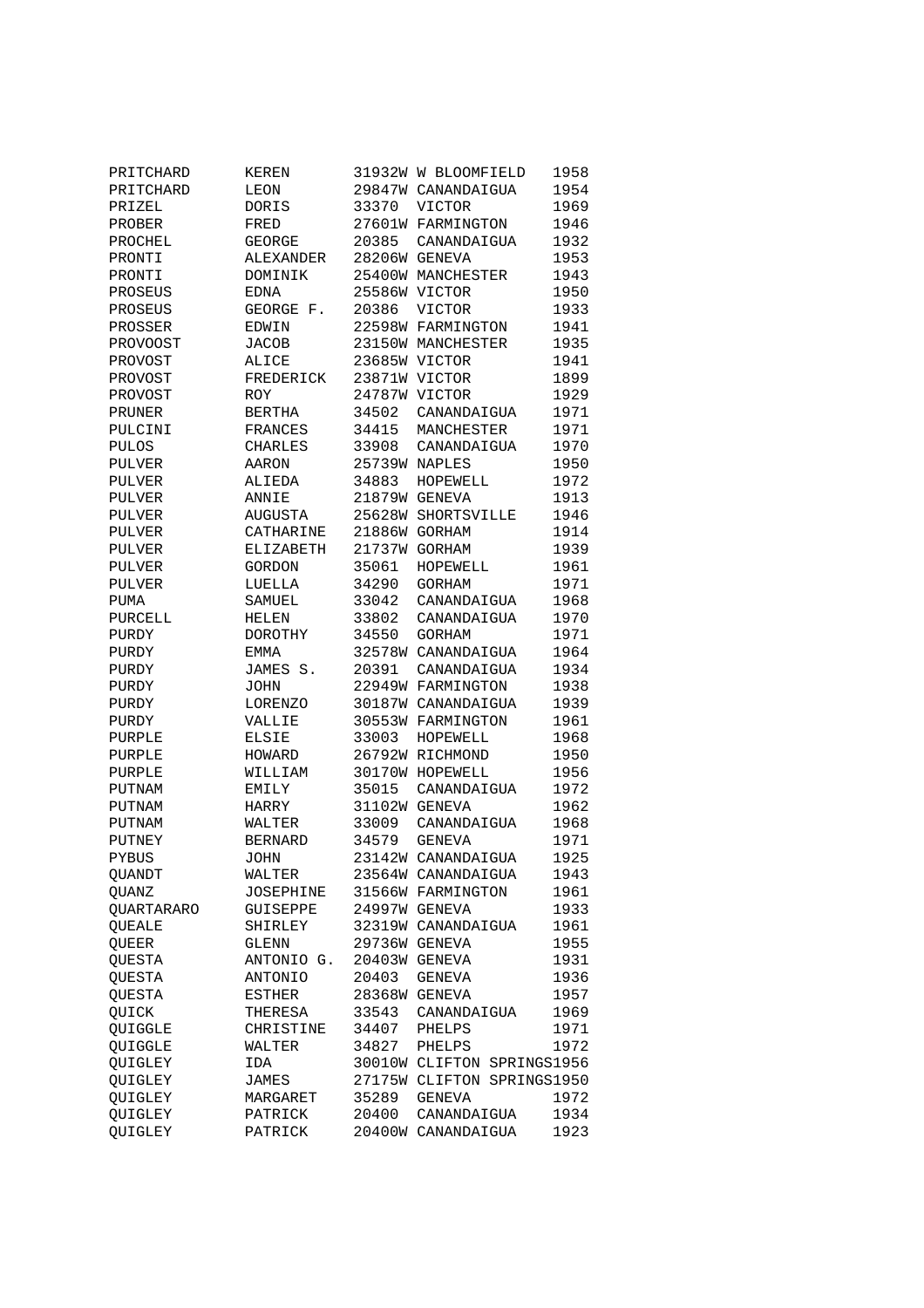| OUIGLEY            | THOMAS E.                | 20398          | GENEVA                               | 1932         |
|--------------------|--------------------------|----------------|--------------------------------------|--------------|
| QUINLAN            | ELLEN                    | 20401          | MASS                                 | 1935         |
| <b>QUINLAN</b>     | ELLEN                    | 20401W         | <b>GENEVA</b>                        | 1912         |
| QUINLIVAN          | MATTHEW                  | 20402          | <b>GENEVA</b>                        | 1936         |
| <b>QUINN</b>       | <b>BRIDGET</b>           | 20399          | CANANDAIGUA                          | 1933         |
| QUINN              | <b>BRIDGET</b>           | 20399W         | CANANDAIGUA                          | 1923         |
| QUINN              | MARGARET                 |                | 31966W CANANDAIGUA                   | 1964         |
| <b>QUINN</b>       | MARY                     |                | 22293W CANANDAIGUA                   | 1937         |
| <b>RAAB</b>        | LEWIS                    | 21750          | <b>VICTOR</b>                        | 1938         |
| <b>RABENER</b>     | MARIE                    | 23864W         | <b>GENEVA</b>                        | 1935         |
| RACE               | CALVIN                   | 30790W         | <b>GENEVA</b>                        | 1938         |
| RACZENSKI          | MARY                     | 25905W         | PHELPS                               | 1950         |
| <b>RADTKE</b>      | ARTHUR                   | 27434W         | GORHAM                               | 1952         |
| <b>RAEMAN</b>      | LOUISA                   | 33765          | MANCHESTER                           | 1966         |
| <b>RAEMAN</b>      | MEDAR                    |                | 30891W CANADICE                      | 1958         |
| RAES               | CAMIEL                   | 26569W         | MANCHESTER                           | 1946         |
| <b>RAES</b>        | <b>EMERICK</b>           | 34100          | PHELPS                               | 1970         |
| RAFERTY            | ANNIE S.                 | 20415W         | CANANDAIGUA                          | 1920         |
| RAFTERY            | ANNIE S.                 | 20415          | CANANDAIGUA                          | 1938         |
| RAFTERY            | THOMAS                   | 22946          | CANANDAIGUA                          | 1943         |
| RAGAN              | <b>HELEN</b>             |                | 27174W CANANDAIGUA                   | 1943         |
| <b>RAGO</b>        | ANTHONY                  | 31378W         | GENEVA                               | 1960         |
| <b>RAGO</b>        | JEAN                     | 34050          | <b>GENEVA</b>                        | 1970         |
| <b>RAGO</b>        | MARY                     | 24594W         | <b>GENEVA</b>                        | 1947         |
| RAIN               | ANNIE E.                 | W              | SENECA                               | 1899         |
| RAINES             | GUY                      | 33318          | CANANDAIGUA                          | 1969         |
| <b>RAINES</b>      | <b>RUBY</b>              |                | 32783W CANANDAIGUA                   | 1967         |
| RALSTON            | FRANK E.                 | 20414          | <b>GENEVA</b>                        | 1938         |
| <b>RAMEY</b>       | <b>BERT</b>              | 24680W         | <b>GENEVA</b>                        | 1944         |
| RAMSAY             | PORTER                   | 31243W         | CANANDAIGUA                          | 1961         |
| RANDALL            |                          | 22239          | SHORTSVILLE                          | 1941         |
| RANDALL            | CHARLES<br>CLARENCE      | 30160W         | HOLCOMB                              | 1950         |
| RANDALL            | CLAUDE T.                | 22536          | SO. BRISTOL                          | 1942         |
|                    | CLAUDE T.                | 22536W         | S. BRISTOL                           | 1941         |
| RANDALL            |                          |                |                                      | 1970         |
| RANDALL            | <b>DEWEY</b>             | 34311<br>23096 | S BRISTOL<br>FARMINGTON              | 1938         |
| RANDALL<br>RANDALL | DURFEE H<br>EARL         | 34576          |                                      | 1971         |
| RANDALL            | EDSON S.                 | 21478          | FARMINGTON<br>CANANDAIGUA            | 1938         |
| <b>RANDALL</b>     | ELBERT H.                | 22993W         | S.<br><b>BRISTOL</b>                 | 1939         |
|                    |                          | 22993          | S.                                   | 1943         |
| RANDALL            | ELBERT H                 |                | <b>BRISTOL</b><br>S BRISTOL          |              |
| RANDALL            | GORDON                   | 33665          | 33138 HOLCOMB                        | 1969         |
| RANDALL            | HATTIE                   | 34902 GENEVA   |                                      | 1968<br>1972 |
| RANDALL<br>RANDALL | HELEN                    |                |                                      |              |
|                    | HILDA                    |                | 33884 CANANDAIGUA                    | 1970         |
| RANDALL            | HOWARD                   |                | 27378W SENECA                        | 1944         |
| RANDALL            | IRENE W.                 | 22664          | GENEVA                               | 1942         |
| RANDALL            | JENNIE I.                |                | 23102W GENEVA                        | 1933         |
| RANDALL            | JESSE                    |                | 35041 PHELPS                         | 1971         |
| RANDALL            | JESSIE IRENE23101 GENEVA |                |                                      | 1944         |
| RANDALL            |                          |                | MORTIMER J. 20411 SOUTH BRISTOL 1933 |              |
| RANDALL            | ORIN J.                  |                | 20413 FARMINGTON                     | 1938         |
| RANDALL            | OSCAR                    | 22292          | PALMYRA                              | 1941         |
| RANDALL            | OSCAR                    |                | 22292W MANCHESTER                    | 1900         |
| RANDALL            | OVID                     | 34939          | PHELPS                               | 1972         |
| RANDALL            | SARAH A.                 | 20412          | SOUTH BRISTOL 1936                   |              |
| RANDALL            | SARAH A.                 |                | 20412W S. BRISTOL                    | 1932         |
| RANDALL            | VIRGINIA                 | 34135          | E BLOOMFIELD                         | 1970         |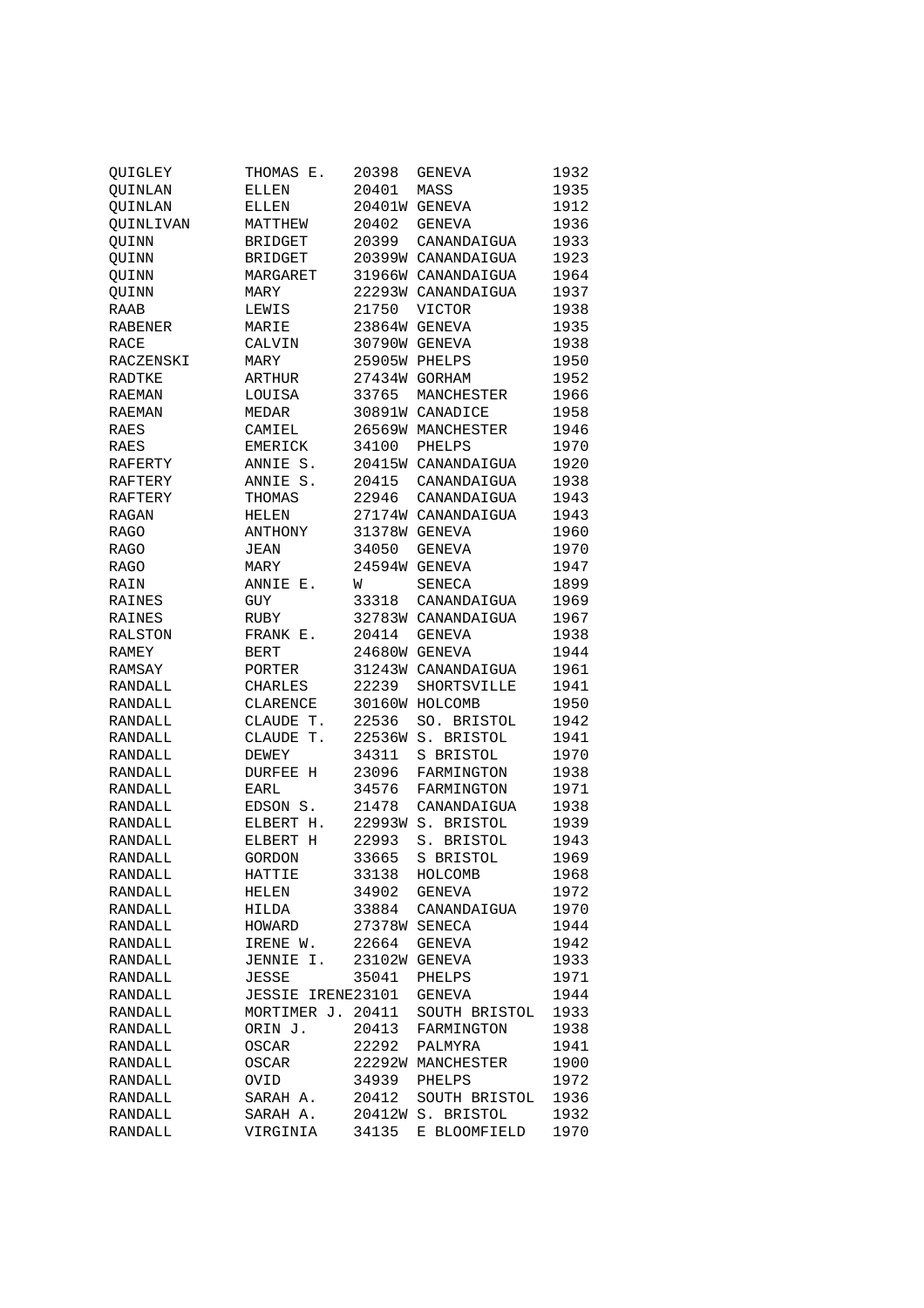| <b>RANDOLPH</b> | MARY S.           | W             | NAPLES                     | 1884 |
|-----------------|-------------------|---------------|----------------------------|------|
| RANDOLPH        | RUTH              | 31115W PHELPS |                            | 1957 |
| <b>RANDS</b>    | <b>GLADYS</b>     | 33509         | PHELPS                     | 1969 |
| <b>RANFTLE</b>  | ALEXANDER H.22036 |               | <b>GENEVA</b>              | 1940 |
| <b>RANFTLE</b>  | <b>CHARLES</b>    | 23622W GENEVA |                            | 1941 |
| RANKINE         | JAMES             | W             | <b>GENEVA</b>              | 1891 |
| <b>RANNEY</b>   | <b>ROBERT</b>     |               | 25156W CANANDAIGUA         | 1940 |
| RANSON          | MINNIE            | 31416W GENEVA |                            | 1942 |
| RAPALEE         | HUGH M            | 20424         | <b>GENEVA</b>              | 1938 |
| RAPALJE         | MAYME             | 34385         | <b>GENEVA</b>              | 1971 |
| RAPINI          | ELENA             | 29938W GENEVA |                            | 1959 |
| RAPPLEYEA       | PEARL             | 29325W GENEVA |                            | 1947 |
| <b>RATHBUN</b>  | <b>ALONZO</b>     | 31066W PHELPS |                            | 1959 |
| RATHBUN         | <b>GRACE</b>      | 31065W PHELPS |                            | 1955 |
| RATH            | FREDERICK         |               | 30778W CANADICE            | 1961 |
| <b>RAUCH</b>    | SABINA            | 20421         | <b>GENEVA</b>              | 1935 |
| <b>RAUCH</b>    | SABINE M.         | 20421W GENEVA |                            | 1925 |
| <b>RAUSLER</b>  | <b>GEORGE</b>     |               | 31250W FARMINGTON          | 1958 |
| RAWLINGS        | CECIL             |               | 25290W CANANDAIGUA         | 1928 |
| RAWLINS         | ELIZABETH         | 25972W SENECA |                            | 1943 |
| RAWLINS         | THOMAS            | 24114W        | SENECA                     | 1943 |
| RAWSON          | <b>AUGUSTUS</b>   | W             | <b>VICTOR</b>              | 1864 |
| RAY             | AMANDA            | 32715W GENEVA |                            | 1953 |
| RAYBURN         | <b>GERTRUDE</b>   | 34821         | HOLCOMB                    | 1972 |
| <b>RAY</b>      | ELLEN M.          | M             | RICHMOND                   | 1880 |
| <b>RAYMER</b>   | CALISTA L.        | 22901         | PHELPS                     | 1943 |
| RAYMER          | CALISTA L.        | 22901W PHELPS |                            | 1908 |
| RAYMER          | EMILY C.          | 20422         | PHELPS                     | 1936 |
| <b>RAYMER</b>   | EMILY C.          | 20422W        | PHELPS                     | 1926 |
| <b>RAYMER</b>   | <b>HARRIET</b>    | 23189W        | PHELPS                     | 1936 |
| RAYMER          | HENRY W.          | 22912         | GORHAM                     | 1943 |
| <b>RAYMER</b>   | HENRY W.          | 22912W        | GORHAM                     | 1941 |
| RAYMER          | RUPERT            | 34518         | PHELPS                     | 1971 |
| RAYMOND         | ALBERT A.         | 20419W        | CLIFTON SPRINGS1932        |      |
| RAYMOND         | ALBERT A          | 20419         | CLIFTON SPRINGS1933        |      |
| RAYMOND         | IDA               | 22288         | CLIFTON SPRINGS1941        |      |
| RAYMOND         | IDA               |               | 22288W CLIFTON SPRINGS1938 |      |
| <b>RAYMOND</b>  | LESLIE            | 33933         | GORHAM                     | 1970 |
| RAYMOND         | MINNIE A.         | 20420         | CANANDAIGUA                | 1935 |
| <b>RAYMOND</b>  | MINNIE A.         | 20420W        | GORHAM                     | 1934 |
| <b>RAYMOND</b>  | <b>NORMAN</b>     |               | 30646W CANANDAIGUA         | 1955 |
| RAYMOND         | VIRGINIA          | 20423         | BATAVIA                    | 1936 |
| RAYNER          | <b>BYRON</b>      | 24321W PHELPS |                            | 1944 |
| <b>READ</b>     | CHARLES           | 23378W PHELPS |                            | 1932 |
| READ            | CLIFFORD          | 34326         | CANANDAIGUA                | 1966 |
| READER          | ROBERT            | 28886W        | E BLOOMFIELD               | 1954 |
| <b>READ</b>     | MABEL             | 25488W        | <b>RUSHVILLE</b>           | 1949 |
| READ            | MARY W.           | W             | CANANDAIGUA                | 1879 |
| READ            | MAUDE             | 34248         | GORHAM                     | 1970 |
| READ            | MILDRED           | 35097         | GORHAM                     | 1972 |
| READON          | CATHERINE         | W             | BRISTOL                    | 1895 |
| REALE           | ANTHONY           | 20433         | STAATSBURG, NY             | 1936 |
| REALE           | JOSEPHINE         | 34089         | GENEVA                     | 1970 |
| REALE           | ORLANDO           | 33388         | MANCHESTER                 | 1969 |
| REALS           | GEORGE            | 33876         | CANANDAIGUA                | 1969 |
| REARDON         | ELLEN             |               | 25681W GENEVA              | 1941 |
| <b>REBMAN</b>   | EMIL              | 24026W        | E BLOOMFIELD               | 1945 |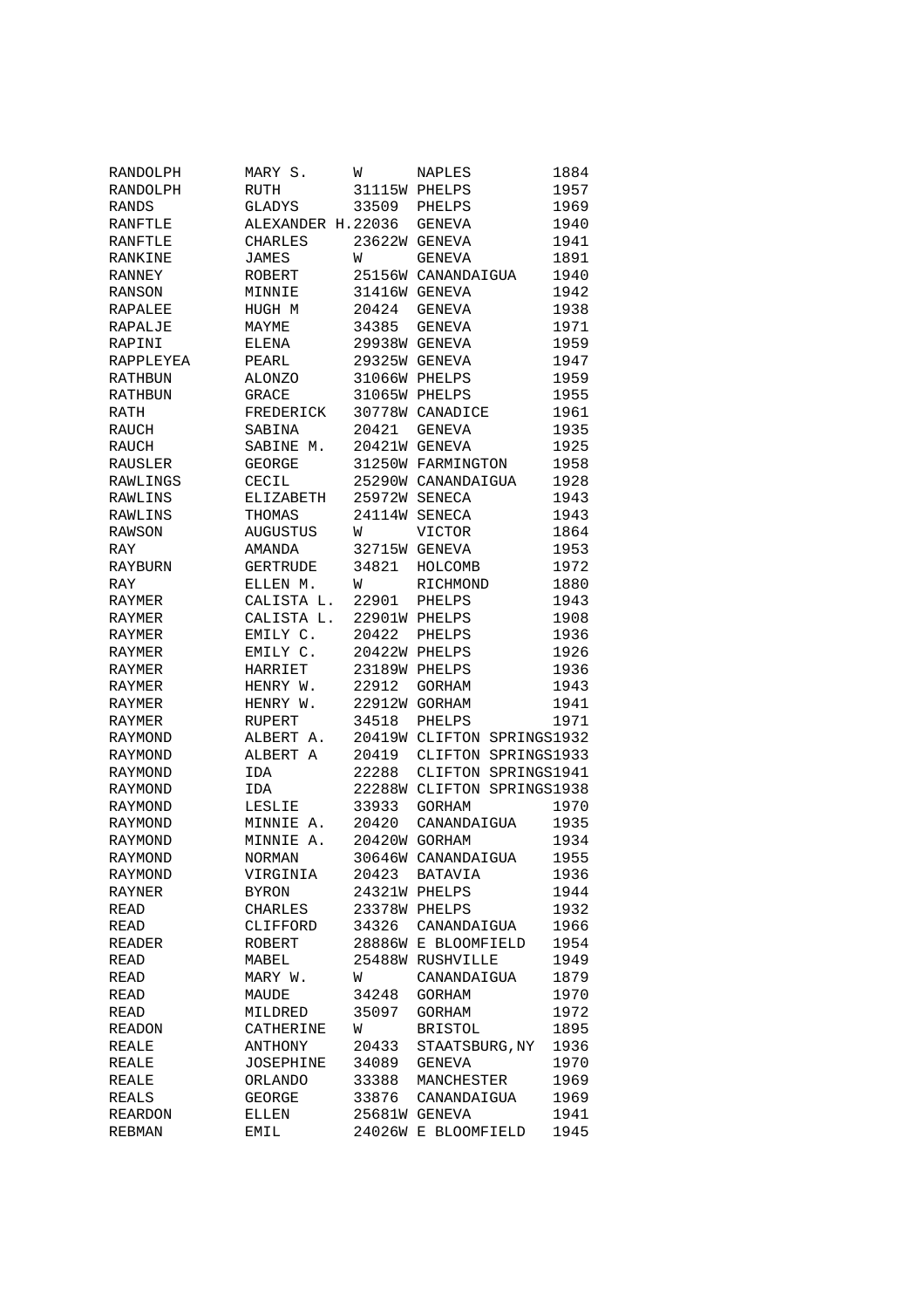| RECHSTEINER          | ANNA M.           | 22935  | <b>GENEVA</b>       | 1943 |
|----------------------|-------------------|--------|---------------------|------|
| RECHSTEINER          | JOHN F.           | 22959  | GENEVA              | 1942 |
| RECKLINGHAUSER MARIA |                   | W      | <b>GENEVA</b>       | 1895 |
| RECLA                | KATHRYN           | 29774W | GORHAM              | 1954 |
| RECLA                | LAWRENCE          | 30739W | GORHAM              | 1961 |
| RECORD               | DANIEL            | 30668W | MANCHESTER          | 1962 |
| <b>RECORD</b>        | JOHN A.           | 20434  | SHORTSVILLE         | 1936 |
| RECORD               | <b>VICTOR</b>     | 33321  | SHORTSVILLE         | 1968 |
| RECTENWALD           | CATHERINE E.20430 |        | NAPLES              | 1931 |
| RECTENWALD           | VINNIE            | 27065W | NAPLES              | 1953 |
| <b>RECTOR</b>        | FLOYD D.          | 22252W | PHELPS              | 1940 |
| <b>RECTOR</b>        | FLOYD H.          | 22252  | CLIFTON SPRINGS1941 |      |
| <b>RECTOR</b>        | LAURENCE          | 34729  | <b>NAPLES</b>       | 1971 |
| REDDICK              | <b>ETHEL</b>      | 33062  | CANANDAIGUA         | 1968 |
| REDDICK              | HARTLEY           |        | 26138W CANANDAIGUA  | 1944 |
| REDDING              | ALLEN             | 29604W | HOPEWELL            | 1958 |
| REDDINGTON           | WILLIAM           |        | 30363W CANANDAIGUA  | 1961 |
| REDDOUT              | DANIEL A.         | W      | NAPLES              | 1869 |
| REDDY                | ANN               | 20431  | GENEVA              | 1932 |
| <b>REDDY</b>         | DANIEL            |        | 28073W GENEVA       | 1936 |
| REDDY                | JOHN              | 26154W | <b>GENEVA</b>       | 1951 |
| REDDY                | MARY              | 34225  | <b>GENEVA</b>       | 1970 |
| REDDY                | MARY              | W      | <b>GENEVA</b>       | 1893 |
| <b>REDDY</b>         | MARY              | W      | <b>GENEVA</b>       | 1893 |
| REDERKER             | MARGARET          | 34953  | S BRISTOL           | 1972 |
| REDFIELD             | A. JUDD           | W      | CLIFTON SPRINGS1884 |      |
| REDFIELD             | EDITH             |        | 28611W FARMINGTON   | 1948 |
| REDFIELD             | <b>GEORGE</b>     | 24854W | FARMINGTON          | 1939 |
| REDFIELD             | LEVI A.           | 20432  | FARMINGTON          | 1935 |
| REDFIELD             | LEVI A.           |        | 20432W FARMINGTON   | 1925 |
| REDFIELD             | MARIE             |        | 27162W GENEVA       | 1952 |
| REDINGTON            | HARRY             |        | 29608W GORHAM       | 1959 |
| REDMAN               | MAY               | 29944W | SENECA              | 1960 |
| REDMAN               | RALPH             | 29756W | SENECA              | 1960 |
| REDMAN               | WILLIAM           | 26119W | SENECA              | 1950 |
| REDMAN               | WILLIAM           | 31934W | SENECA              | 1962 |
| REDNER               | MINNIE            |        | 24588W GENEVA       | 1940 |
| <b>REED</b>          | ALMIRA            | W      | <b>NAPLES</b>       | 1876 |
| REED                 | CARRIE F.         | 20455  | CANANDAIGUA         | 1933 |
| <b>REED</b>          | CARRIE F.         |        | 20455W CANANDAIGUA  | 1923 |
| <b>REED</b>          | CORNELIA          | 20452  | MANCHESTER          | 1932 |
| REED                 | CORNELIA          |        | 20452W MANCHESTER   | 1932 |
| REED                 | DAISY B.          | 22789  | SO. BRISTOL         | 1943 |
| REED                 | ELTA M.           |        | 20456W FARMINGTON   | 1930 |
| <b>REEDER</b>        | ALBERTA           |        | 27397W GENEVA       | 1952 |
| REED                 | ERNEST R.         | 20460  | VICTOR              | 1919 |
| REEDER               | WILLIAM           |        | 27701W GENEVA       | 1954 |
| <b>REED</b>          | ETTA M.           | 20456  | FARMINGTON          | 1933 |
| REED                 | FANNIE            |        | 29252W RICHMOND     | 1942 |
| REED                 | FLORENCE          |        | 23680W RICHMOND     | 1945 |
| REED                 | FRANCES           |        | 31572W VICTOR       | 1955 |
| REED                 | FRANK             | 33766  | SPRINGWATER         | 1970 |
| REED                 | FRED              |        | 29143W CANANDAIGUA  | 1947 |
| REED                 | FREDERICK D.20462 |        | RUTLAND CO. VT 1937 |      |
| REED                 | FREDERICK         |        | 20462W GENEVA       | 1936 |
| REED                 | GEORGE            | 22868  | GENEVA              | 1930 |
| <b>REED</b>          | GEORGE            |        | 24912W RICHMOND     | 1938 |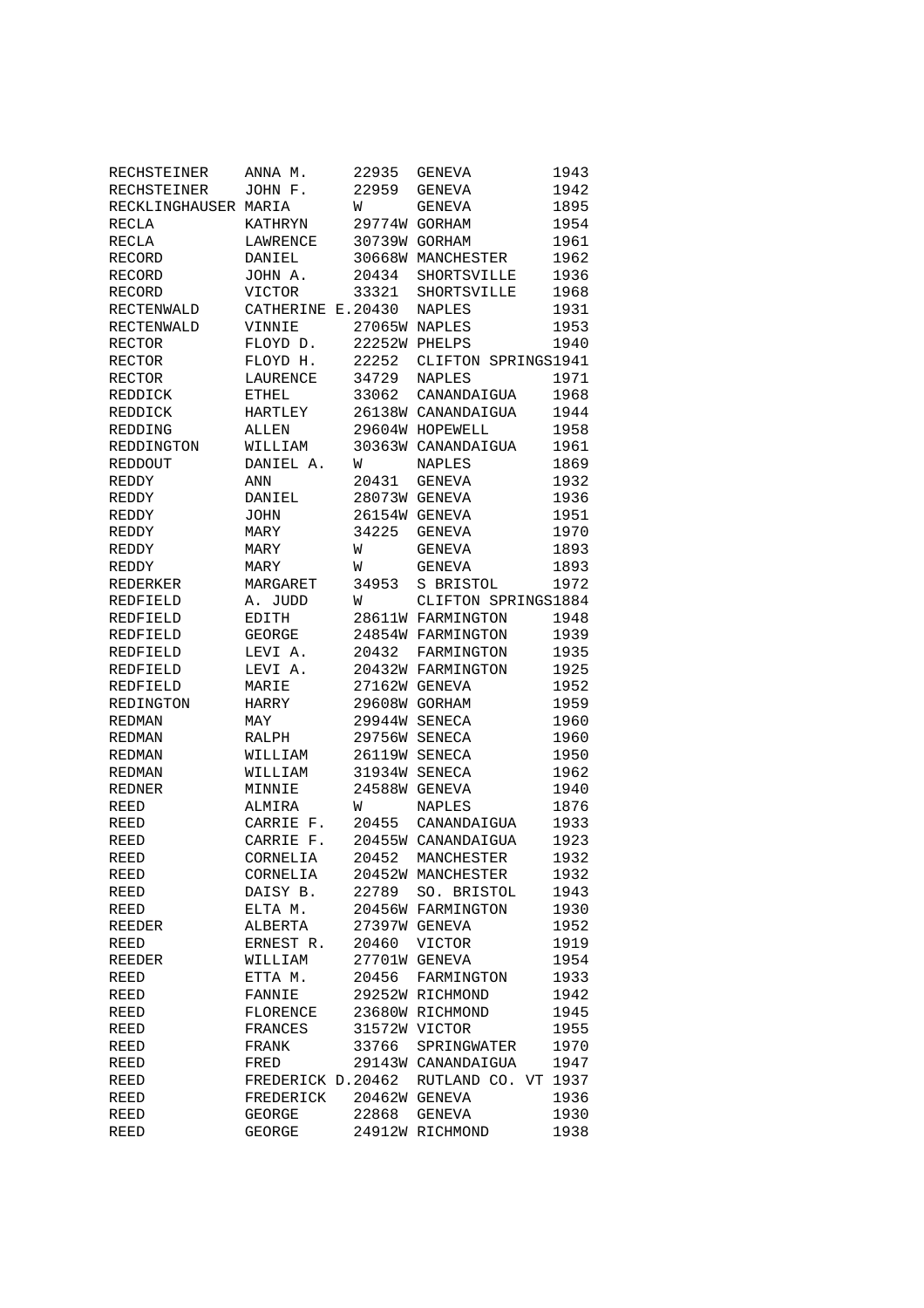| REED                | GEORGE                    |               | 28713W RICHMOND              | 1953 |
|---------------------|---------------------------|---------------|------------------------------|------|
| REED                | GEORGE                    | <b>W</b>      | CANANDAIGUA                  | 1887 |
| REED                | HAROLD                    |               | 34441 S BRISTOL              | 1961 |
| <b>REED</b>         | HOMER J.                  |               | 20457 CANANDAIGUA            | 1934 |
| REED                |                           |               | HOMER J. 20457W CANANDAIGUA  | 1928 |
| <b>REED</b>         | ISABELLA S. 20458 GENEVA  |               |                              | 1936 |
| <b>REED</b>         | ISABELLE S. 20458W GENEVA |               |                              | 1930 |
| REED                | JAMES                     |               | 31834W NAPLES                | 1944 |
| <b>REED</b>         | JANETT                    | <b>W</b>      | SENECA                       | 1892 |
| <b>REED</b>         | JOHN A.                   |               | 20461 CANANDAIGUA            | 1937 |
| REED                | JOHN C.                   | W             | SENECA                       | 1880 |
| <b>REED</b>         | <b>JOHN</b>               | <b>W</b>      | SENECA                       | 1883 |
| REED                | LAURA                     |               | 24988W CANANDAIGUA           | 1935 |
| REED                | MARY                      |               | 20454 MANCHESTER             | 1932 |
| <b>REED</b>         | MARY                      |               | 32463W GENEVA                | 1962 |
| REED                | MASON H.                  | <b>W</b>      | GORHAM                       | 1887 |
| REED                | MERLE                     |               | 23584W SHORTSVILLE           | 1943 |
| <b>REED</b>         | MILDRED                   |               | 33894 HOPEWELL               | 1970 |
| REED                | NELSON C.                 | 22434 SENECA  |                              | 1942 |
| <b>REED</b>         | NELSON C.                 |               | 22434W SENECA                | 1937 |
| <b>REED</b>         | OLGA                      |               | 26718W GENEVA                | 1952 |
| REED                | ROY                       |               | 26426W RICHMOND              | 1947 |
| REED                | SOPHIE                    |               | 25414W SENECA                | 1937 |
| <b>REED</b>         | STEADMAN                  |               | 30227W SENECA                | 1962 |
| REED                | WALTER                    |               | 21655 GENEVA                 | 1939 |
| <b>REED</b>         | WALTER                    |               | 21655W GENEVA                | 1936 |
| <b>REED</b>         | WHEELER                   | <b>W</b>      | RICHMOND                     | 1888 |
| REED                | WILLIAM C. 20453 GENEVA   |               |                              | 1932 |
| REED                | WILLIAM C. 20453W GENEVA  |               |                              | 1927 |
| <b>REED</b>         |                           |               | WILLIAM E. 22380 FARMINGTON  | 1941 |
| REED                |                           |               | WILLIAM E. 22380W FARMINGTON | 1935 |
| REED                | WILLIAM H.                |               | 20451 CLIFTON SPRINGS1932    |      |
| REED                | WILLIAM H.                |               | 20451W CLIFTON SPRINGS1932   |      |
| REEMER              | WILLIAM                   |               | 34103 NAPLES                 | 1969 |
| <b>REESE</b>        | DARWIN                    |               | 33842 CLIFTON SPRINGS1970    |      |
| REESE               | JOHN                      |               | 26241W VICTOR                | 1951 |
| <b>REEVE</b>        | ELIZA                     | <b>M</b>      | VICTOR                       | 1889 |
| REEVES              | ALBERT                    |               | 20459 HOPEWELL               | 1934 |
| <b>REID</b>         | ANNA                      | 31971W GENEVA |                              | 1965 |
| <b>REID</b>         | <b>ELIZABETH</b>          | 25057W GENEVA |                              | 1935 |
| REID                | GERTRUDE                  |               | 35148 GENEVA                 | 1972 |
| REID                | MASON T.                  | W             | GORHAM                       | 1876 |
| REID                | ROBERT                    |               | 29731W GENEVA                | 1957 |
| REIFSTECK           | ADAM                      |               | 32102W GORHAM                | 1946 |
| REILLY              | HAROLD W.                 |               | 20466 CLEVELAND              | 1936 |
| REILLY              | JEREMIAH                  |               | 27471W GENEVA                | 1949 |
| REINHARDT           | JOSEPH                    |               | 32906 GENEVA                 | 1968 |
| <b>REISENBERGER</b> | CONRAD                    | 20494         | NAPLES                       | 1933 |
| REITER              | NICHOLAS                  |               | 29712W CANANDAIGUA           | 1959 |
| REITMANN            | HENRY P.                  |               | 20465 W. BLOOMFIELD 1933     |      |
| REITZ               | FAYETTA                   |               | 30396W CANADICE              | 1956 |
| <b>REMAS</b>        | LORETTA K.                |               | 22305 GENEVA                 | 1939 |
| REMERY              | JACOB J.                  |               | 20469 MANCHESTER             | 1931 |
| REMERY              | JACOB J.                  |               | 20469W MANCHESTER            | 1931 |
| REMERY              | JOHN                      |               | 32506W CLIFTON SPRINGS1961   |      |
| REMERY              | PETER                     |               | 31569W CLIFTON SPRINGS1960   |      |
| <b>RENAUD</b>       | CHARLES                   | 33206         | SPRINGWATER                  | 1968 |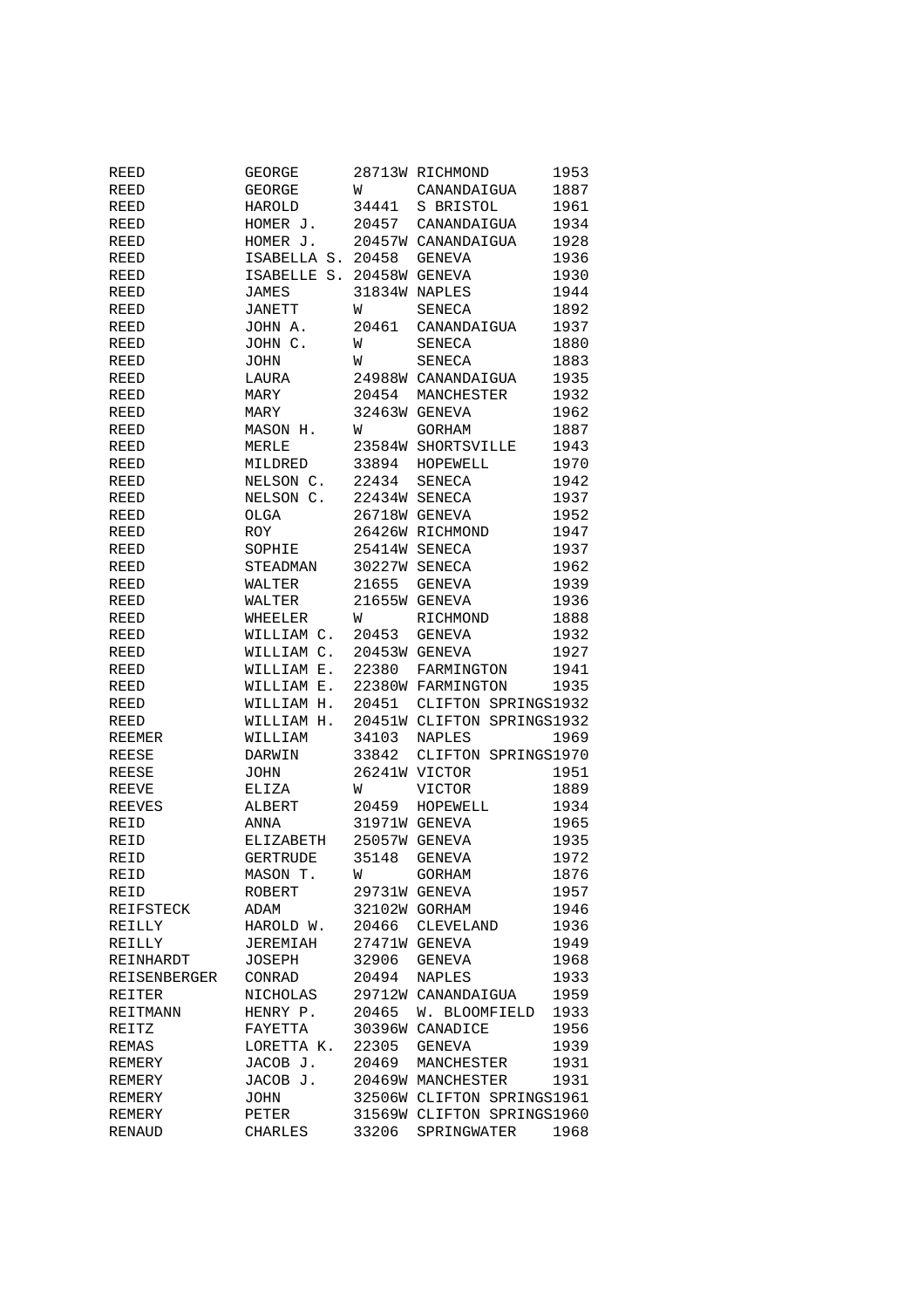| RENKERT         | MARY           | 24136W        | PHELPS         | 1946 |
|-----------------|----------------|---------------|----------------|------|
| RENOLDSON       | A.J.           | 23006         | NAPLES         | 1944 |
| RENOLDSON       | A.J.           | 23006W        | <b>NAPLES</b>  | 1938 |
| RENWICK         | ADA            | 27559W        | GORHAM         | 1951 |
| RENWICK         | GEORGE         | W             | SENECA         | 1876 |
| <b>RENWICK</b>  | <b>ROBERT</b>  | W             | CANANDAIGUA    | 1854 |
| RENWICK         | WALTER M.      | 21891         | CANANDAIGUA    | 1940 |
| REPPARD         | FLOYD          | 33821         | PHELPS         | 1969 |
| REPP            | <b>CHARLES</b> | 29947W        | CANADICE       | 1953 |
| <b>REPSHER</b>  | JACOB          | 31668W        | HOPEWELL       | 1963 |
| REX             | FLORENCE       | 33179         | GORHAM         | 1968 |
| REX             | LEWIS          | W             | CANADICE       | 1893 |
| REX             | WILLIAM        | 35023         | <b>GORHAM</b>  | 1972 |
| REYNOLDS        | ALBERT B.      | 20471         | CANANDAIGUA    | 1923 |
| REYNOLDS        | ALLEN          | W             | W. BLOOMFIELD  | 1881 |
| REYNOLDS        | EDWARD J.      | 22831         | <b>GENEVA</b>  | 1943 |
| REYNOLDS        | EDWARD J.      | 22831W        | <b>GENEVA</b>  | 1939 |
| REYNOLDS        | FRANCES<br>Е   | 20472         | OVID           | 1933 |
| <b>REYNOLDS</b> | FRANK          | 32621W        | GENEVA         | 1966 |
| <b>REYNOLDS</b> | FRED           | 27924W        | <b>GORHAM</b>  | 1951 |
| REYNOLDS        | HUGH           | 29861W        | <b>GENEVA</b>  | 1941 |
| REYNOLDS        | HUGH           | 34060         | GENEVA         | 1970 |
| <b>REYNOLDS</b> | <b>JOSEPH</b>  | 29896W        | <b>GENEVA</b>  | 1950 |
| REYNOLDS        | JOSEPH         | 34190         | FARMINGTON     | 1970 |
| <b>REYNOLDS</b> | JULIA A.       | 20473         | HOPEWELL       | 1933 |
| <b>REYNOLDS</b> | JULIA A.       | 20473W        | HOEPWELL       | 1930 |
| REYNOLDS        | JULIA          | 33862         | FARMINGTON     | 1969 |
| REYNOLDS        | KATHERINE      | 24851W        | <b>GENEVA</b>  | 1947 |
| REYNOLDS        | KATHERINE      | 27522W        | <b>GENEVA</b>  | 1951 |
| REYNOLDS        | KENNETH        | 35338         | HOLCOMB        | 1973 |
| REYNOLDS        | LAURA F.       | 20470         | <b>GENEVA</b>  | 1932 |
| REYNOLDS        | LAURA F.       | 20470W        | <b>GENEVA</b>  | 1926 |
| REYNOLDS        | LEIGH          | 34675         | E BLOOMFIELD   | 1971 |
| REYNOLDS        | MARY           | 27565W        | <b>GENEVA</b>  | 1943 |
| REYNOLDS        | MARY           | 32279W        | <b>GENEVA</b>  | 1966 |
| REYNOLDS        | MAURICE        | 34551         | GENEVA         | 1971 |
| REYNOLDS        | MILDRED        | 20474         | ENDICOTT       | 1934 |
| <b>REYNOLDS</b> | NINA           | 30384W GENEVA |                | 1961 |
| REYNOLDS        | ROSWELL        | 24946W        | PHELPS         | 1937 |
| <b>REYNOLDS</b> | THOMAS         | W             | FARMINGTON     | 1881 |
| <b>REYNOLDS</b> | WILLIAM        | 25603W GENEVA |                | 1947 |
| <b>RHOADES</b>  | MARY L.        | 20475         | MANCHESTER     | 1937 |
| RHOADES         | MARY L.        | 20475W        | MANCHESTER     | 1930 |
| RHODES          | <b>EVERETT</b> | 32135W        | SENECA         | 1956 |
| <b>RHONER</b>   | <b>JACOB</b>   | W             | MANCHESTER     | 1889 |
| RIAL            | ARTHUR         | 33477         | <b>BATAVIA</b> | 1968 |
| RIBITSCH        | FRANK          | 28850W        | <b>VICTOR</b>  | 1952 |
| <b>RICARDO</b>  | CAROLINE       | 20484         | GENEVA         | 1933 |
| <b>RICARDO</b>  | CAROLINE       | 20484W        | GENEVA         | 1932 |
| RICARDO         | <b>JOSEPH</b>  | 20483         | GENEVA         | 1935 |
| <b>RICARDO</b>  | <b>JOSEPH</b>  | 20483W GENEVA |                | 1932 |
| RICARDO         | PASQUALINE     | 30183W        | GENEVA         | 1951 |
| RICCI           | FRANK          | 33008         | MANCHESTER     | 1968 |
| RICCIONE        | NICOLETTA      | 31152W        | <b>GENEVA</b>  | 1957 |
| RICCIOTTI       | FRANK          | 34027         | CANANDAIGUA    | 1963 |
| RICCIUTO        | JAMES          | 35332         | HOLCOMB        | 1973 |
| RICE            | ANNA D.        | 20488         | <b>GENEVA</b>  | 1937 |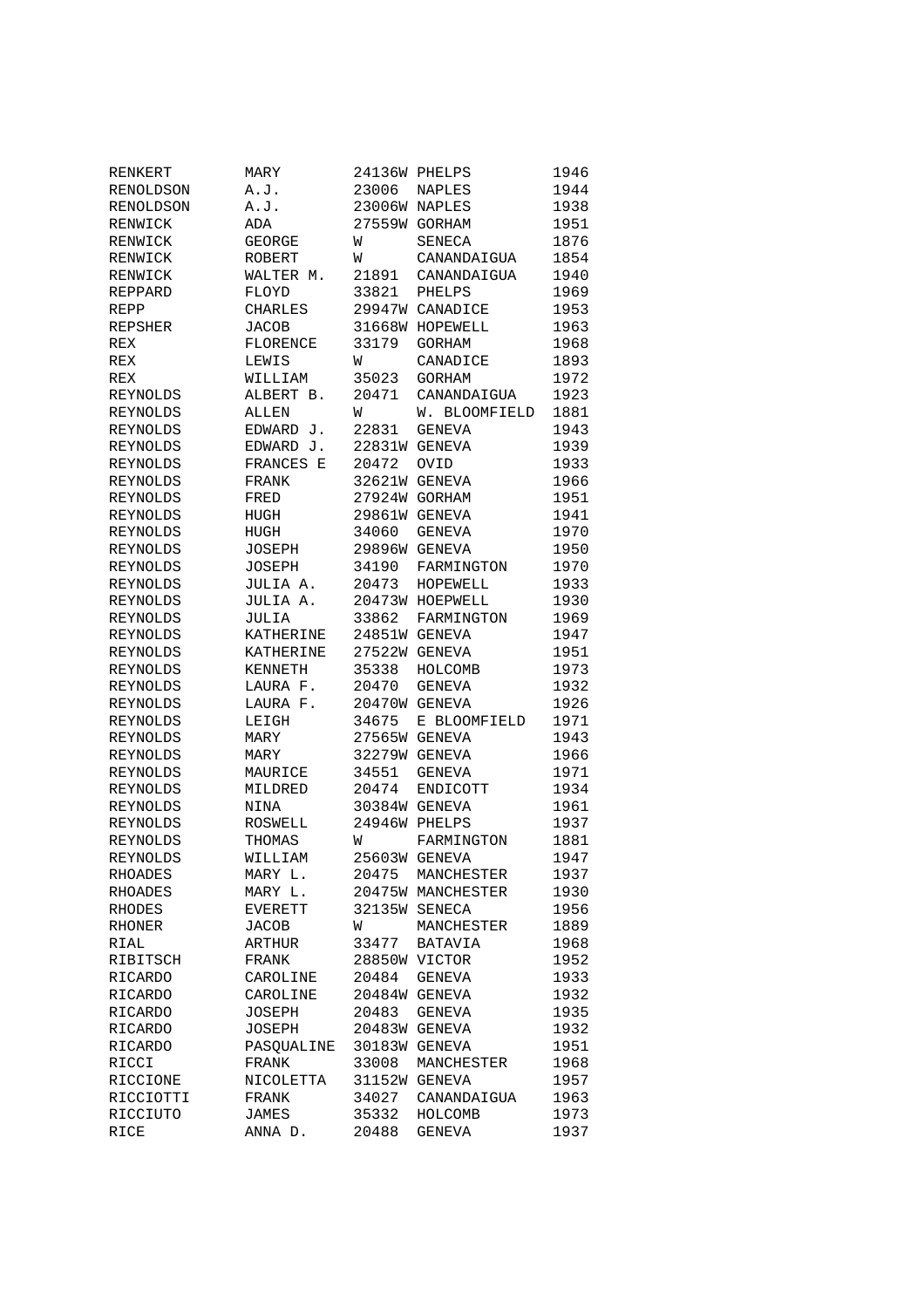| RICE                         | ANNELLA                      |               | 21681 CANANDAIGUA               | 1939 |
|------------------------------|------------------------------|---------------|---------------------------------|------|
| RICE                         | BERTHA                       | 33047         | GENEVA                          | 1968 |
| RICE                         | CAROLINE                     | ${\tt W}$     | HOPEWELL                        | 1893 |
| RICE                         | CARRIE                       | 26677W GENEVA |                                 | 1952 |
| RICE                         | CHARLES                      |               | 34187 HOPEWELL                  | 1970 |
| RICE                         | CHARLOTTE E.20481 WELLSVILLE |               |                                 | 1934 |
| <b>RICE</b>                  | CHARLOTTE E.20481W HOPEWELL  |               |                                 | 1928 |
| RICE                         | ELIZABETH W                  |               | FARMINGTON                      | 1886 |
| RICE                         |                              |               | FANNIE I.W. 20482 BROOKLINE, MA | 1934 |
| RICE                         | FANNIE                       |               | 20482W CANANDAIGUA              | 1933 |
| RICE                         | GRACE                        |               | 31495W HOPEWELL                 | 1961 |
| RICE                         | JENNIE L.                    |               | 20487 HOPEWELL                  | 1937 |
| RICE                         | JENNIE L.                    |               | 20487W HOPEWELL                 | 1936 |
| RICE                         | JENNIE                       |               | 24241W E BLOOMFIELD             | 1922 |
| RICE                         | JENNIE                       |               | 25296W E BLOOMFIELD             | 1943 |
| RICE                         | JOHN P.                      | 20479         | GENEVA                          | 1932 |
| RICE                         | JOHN P.                      |               | 20479W GENEVA                   | 1925 |
| RICE                         | JOSEPH                       | <b>W</b>      | PHELPS                          | 1894 |
| RICE                         | LUCY                         |               | 20485 GENEVA                    | 1933 |
| RICE                         | LUTHER                       |               | 22476 CLIFTON SPRINGS1942       |      |
| $\ensuremath{\mathsf{RICE}}$ | MARY                         |               | 26880W MANCHESTER               | 1937 |
| RICE                         | MYRON                        | 22002         | MANCHESTER                      | 1940 |
| RICE                         | MYRON                        |               | 22002W MANCHESTER               | 1929 |
| RICE                         | ROY                          |               | 30890W MANCHESTER               | 1953 |
| RICE                         | RUTH                         |               | 31612W CANANDAIGUA              | 1951 |
| RICE                         | WALTER                       |               | 33027 MANCHESTER                | 1968 |
| RICE                         | WILLARD                      |               | 25419W GENEVA                   | 1948 |
| RICE                         | WILLIAM                      |               | 25123W CANANDAIGUA              | 1943 |
| RICE                         | WILLIAM                      |               | 26952W GENEVA                   | 1952 |
| RICHARDS                     | ALLEN B.                     | <b>W</b>      | GENEVA                          | 1898 |
| RICHARDS                     | GEORGIA A.                   |               | 23029W GENEVA                   | 1930 |
| RICHARDS                     | GEORGIA A                    |               | 23029 GENEVA                    | 1944 |
| RICHARDS                     | HATTIE M.                    | 21857         | GENEVA                          | 1937 |
| RICHARDS                     | HATTIE W.                    |               | 21857W GENEVA                   | 1932 |
| RICHARDSON                   | CAROLINE                     |               | 27982W RUSHVILLE                | 1946 |
| RICHARDSON                   | EVERETT                      |               | 27762W CLIFTON SPRINGS1949      |      |
| RICHARDSON                   | FRANCIS                      | <b>M</b>      | NAPLES                          | 1882 |
| RICHARDSON                   | <b>GRACE</b>                 |               | 28811W CLIFTON SPRINGS1956      |      |
| RICHARDSON                   | IDA                          |               | 31860W CLIFTON SPRINGS1960      |      |
| RICHARDSON                   | JOHN P.                      | 20480         | NAPLES                          | 1923 |
| RICHARDSON                   | <b>JOHN</b>                  |               | 24737W HOLCOMB                  | 1945 |
| RICHARDSON                   | POLLY ANN                    | W             | NAPLES                          | 1889 |
| RICHARDSON                   | WILLIAM                      | W             | CANANDAIGUA                     | 1876 |
| RICH                         | MARGARET                     | 22681         | HOPEWELL                        | 1942 |
| RICH                         | MARGARET                     |               | 22681W HOPEWELL                 | 1942 |
| RICHTSCHEID                  | ANNA                         |               | 31754W GENEVA                   | 1956 |
| RICKER                       | JOHN                         |               | 27481W GORHAM                   | 1943 |
| RICKERSON                    | CHARLES                      | 22958         | GENEVA                          | 1943 |
| RICKETSON                    | CARRIE                       |               | 23419W NAPLES                   | 1943 |
| RICKETSON                    | ELLA M.                      | 20486         | SOUTH BRISTOL                   | 1937 |
| RICKETSON                    | HENRY                        | 22667         | SAVANNAH, GA                    | 1942 |
| RICKETSON                    | HENRY                        |               | 22667W S. BRISTOL               | 1941 |
| RICKETTS                     | HELEN                        |               | 29974W CANANDAIGUA              | 1956 |
| RICKEY                       | FRED                         |               | 26931W GENEVA                   | 1951 |
| RIDLEY                       | EMMA S.                      | 22672         | NEWARK                          | 1942 |
| RIDLEY                       | EMMA S.                      | 22672W PHELPS |                                 | 1933 |
| RIDLEY                       | IRVIN                        | 22743         | PHELPS                          | 1943 |
|                              |                              |               |                                 |      |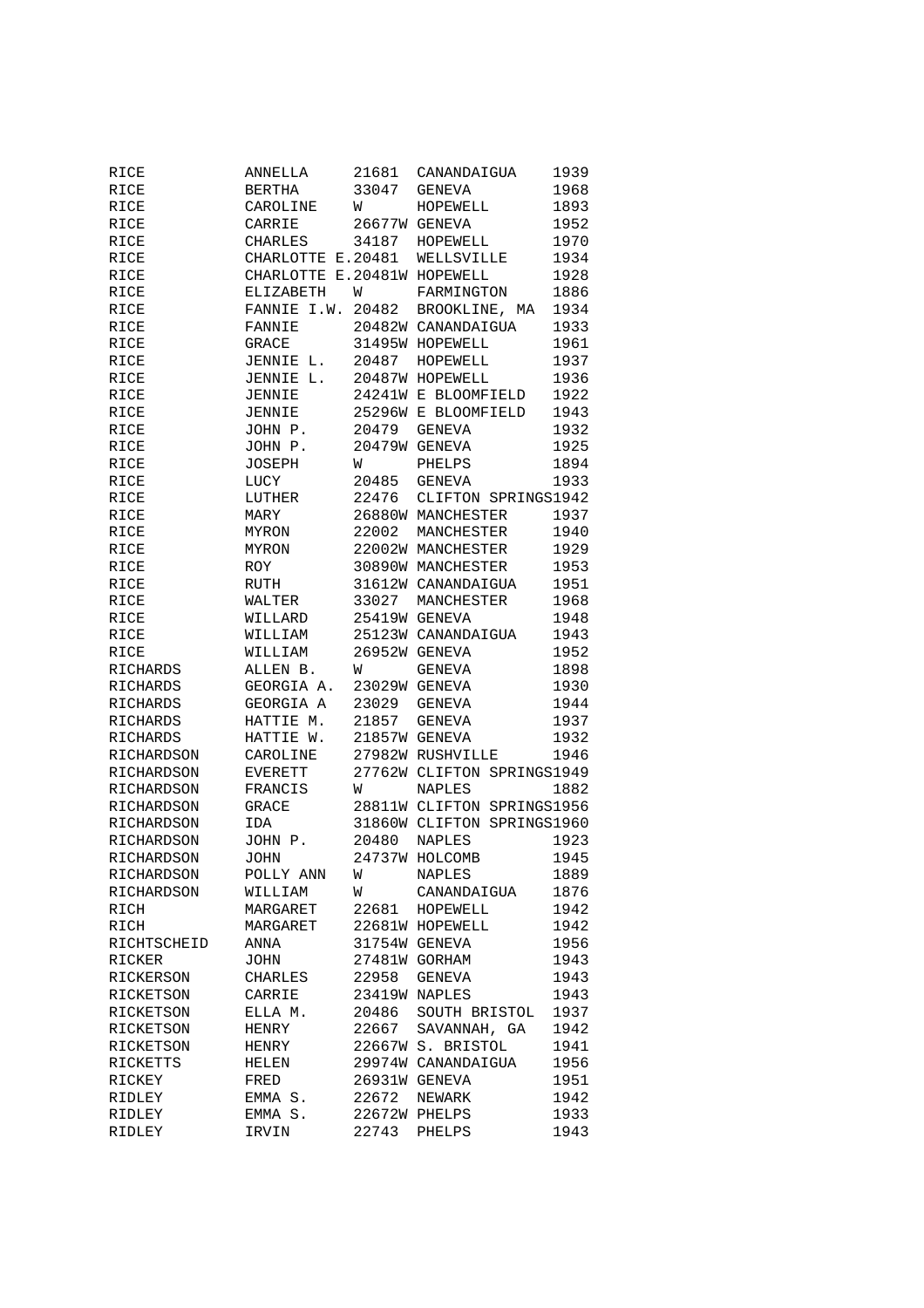| RIDLEY              | IRVING M.                    | 22743W PHELPS |                         | 1933 |
|---------------------|------------------------------|---------------|-------------------------|------|
| RIDLEY              | LARETTA                      | 20499W PHELPS |                         | 1924 |
| RIDLEY              | LORETTA                      | 20499         | PHELPS                  | 1935 |
| RIDLEY              | MATHEW H.                    | W             | PHELPS                  | 1891 |
| RIDLEY              | WILLIAM                      | W             | GORHAM                  | 1874 |
| RIEGEL (1OF3)       | HOWARD                       | 20496         | CLIFTON SPRINGS1936     |      |
| RIEGEL              | FLORENCE M.                  | 22766         | ROCHESTER               | 1942 |
| RIEGEL              | FLORENCE M.                  |               | 22766W GENEVA           | 1937 |
| RIEGEL              | HOWARD                       |               | 20496W NEW JERSEY       | 1934 |
| RIEISINGER          | FRED                         | 26185W NAPLES |                         | 1950 |
| RIESENBERGER        | <b>ANTHONY</b>               | 20497         | NAPLES                  | 1937 |
| RIESENBERGER        | ANTHONY                      | 20497W NAPLES |                         | 1937 |
| <b>RIESENBERGER</b> | CONRAD                       |               | 20494W NAPLES           | 1924 |
| RIESENBERGER        | <b>JOHN</b>                  |               | 30365W NAPLES           | 1958 |
| RIESENBERGER        | MARGARET                     | 23703W NAPLES |                         | 1942 |
| RIESENBERGER        | MARY                         | 25826W NAPLES |                         | 1946 |
| RIESENBERGER        | MARY                         | 27853W NAPLES |                         | 1951 |
| RIESENBERGER        | MARY                         |               | 28565W NAPLES           | 1939 |
| <b>RIESENBERGER</b> | $\ensuremath{\mathsf{MARY}}$ |               | 32619W NAPLES           | 1955 |
| RIESENBERGER        | PAUL                         | 33904         | NAPLES                  | 1970 |
| RIETMANN            | JENNIE                       |               | 27970W GENEVA           | 1953 |
| RIETMANN            | WALTER                       | 33441         | GENEVA                  | 1969 |
| RIGBY               | BERTHA                       | 20500         | GENEVA                  | 1938 |
| RIGBY               | JOHN H.                      | 20493         | <b>GENEVA</b>           | 1932 |
| RIGBY               | JOHN H.                      |               | 20493W GENEVA           | 1924 |
| RIGBY               | MARGARET                     |               | 30462W GENEVA           | 1960 |
| RIGEL (20F3)        | HOWARD                       | 20496         | CLIFTON SPRINGS1936     |      |
| RIGEL (30F3)        | HOWARD                       | 20496         | CLIFTON SPRINGS1936     |      |
| RIGGLESFORD         | <b>DOUGLAS</b>               | 34917         | MANCHESTER              | 1971 |
| RIGGLESFORD         | RUTH                         | 34924         | MANCHESTER              | 1972 |
| <b>RIGGS</b>        | JANE                         | 35139         | CANANDAIGUA             | 1972 |
| <b>RIGGS</b>        | KNEELAND                     |               | 31168W GENEVA           | 1960 |
| <b>RIGGS</b>        | WILLIAM                      |               | 31631W GENEVA           | 1958 |
| RIGLEY              | HAROLD                       |               | 25265W GENEVA           | 1920 |
| RIGNEY              | FRED                         |               | 28614W GORHAM           | 1956 |
| RIGNEY              | JAMES J.                     | 20498         | W. BLOOMFIELD           | 1933 |
| RIGNEY              | KERIAN                       |               | 27909W CANANDAIGUA      | 1954 |
| RIGNEY              | MARTIN                       | W             | W. BLOOMFIELD           | 1880 |
| RIGNEY              | MARY                         | W             | W.<br><b>BLOOMFIELD</b> | 1885 |
| <b>RIKER</b>        | DELLIE                       |               | 32134W GENEVA           | 1959 |
| RIKER               | GRACE                        |               | 25976W CANANDAIGUA      | 1949 |
| RIKER               | SARAH C.                     |               | 20495 CANANDAIGUA       | 1933 |
| RIKER               | SARAH C.                     |               | 20495W CANANDAIGUA      | 1927 |
| <b>RILANDS</b>      | LEWIS E.                     | 20492         | GENEVA                  | 1931 |
| RILEY               | ANNA R.                      | 22215         | CANANDAIGUA             | 1941 |
| RILEY               | ANNA ROSE                    |               | 22215W CANANDAIGUA      | 1941 |
| RILEY               | ELIZA                        | W             | PHELPS                  | 1885 |
| RILEY               | FRANK                        |               | 29513W CANANDAIGUA      | 1957 |
| RILEY               | MAE                          |               | 32133W CANANDAIGUA      | 1964 |
| RILEY               | MARY                         | 33715         | GENEVA                  | 1969 |
| RILEY               | ROBERT S.                    | W             | GENEVA                  | 1891 |
| RILEY               | WILLIAM                      |               | 31859W GENEVA           | 1955 |
| RILEY               | WINIFRED                     |               | 31983W GENEVA           | 1965 |
| RIMES               | CHARLES                      | 22403         | MOUNTAIN LAKES 1939     |      |
| RINGER              | GEORGE                       | 25672W GENEVA |                         | 1950 |
| RINGER              | HANNAH                       | W             | SENECA                  | 1891 |
| RINGER              | <b>POLLY</b>                 | W             | SENECA                  | 1879 |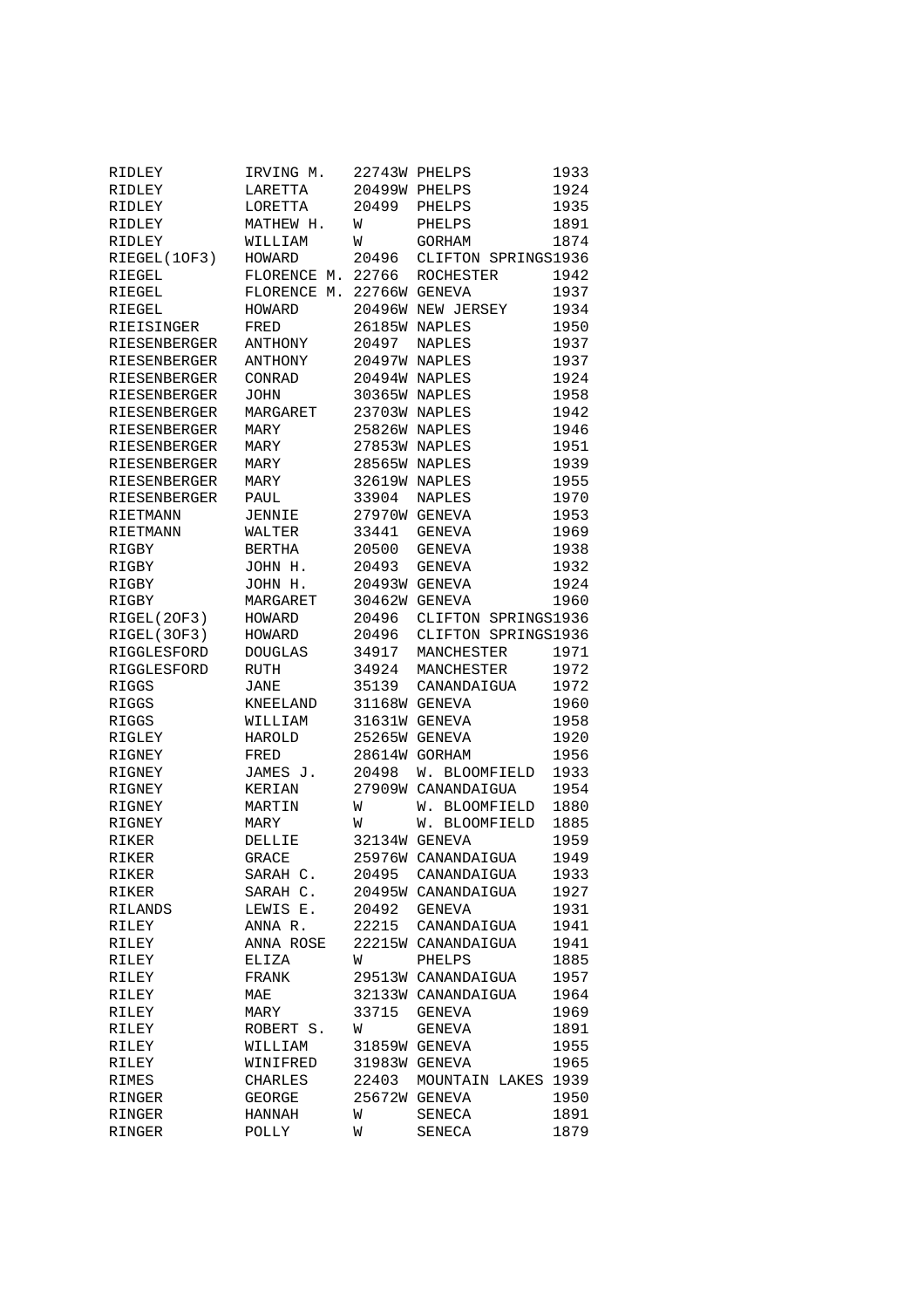| RINGER        | STEPHEN D.         | 21515         | ROCHESTER                            | 1938 |
|---------------|--------------------|---------------|--------------------------------------|------|
| RINGER        | STEPHEN D.         |               | 21515W W. BLOOMFIELD                 | 1936 |
| RINKER        | CHARLES            | 20509         | FARMINGTON                           | 1935 |
| RINKER        | CHARLES            | 20509W        | FARMINGTON                           | 1930 |
| RINK          | <b>HELEN</b>       | 33549         | <b>GENEVA</b>                        | 1969 |
| RIORDAN       | JAMES A.           | 21825         | LOS ANGELES                          | 1939 |
| RIPLEY        | MARGARET           |               | 30902W SENECA                        | 1954 |
| RIPPEY        | ADDISON            | 24663W        | SENECA                               | 1918 |
| RIPPEY        | ANNA B.            | 22440         | PHELPS                               | 1942 |
| RIPPEY        | ANNA B.            | 22440W        | PHELPS                               | 1925 |
| RIPPEY        | FRANCES A.         | 20505         | GENEVA                               | 1931 |
| RIPPEY        | FRANCES A.         | 20505W        | GENEVA                               | 1928 |
| RIPPEY        | FRANK              | 24974W        | SENECA                               | 1941 |
| RIPPEY        | GEORGE A.          | 21989         | SHORTSVILLE                          | 1940 |
| RIPPEY        | HATTIE             |               | 28530W CANANDAIGUA                   | 1944 |
| RIPPEY        | JENNIE E.          | 21912         | <b>GENEVA</b>                        | 1940 |
| RIPPEY        | JENNIE E.          |               | 21912W GENEVA                        | 1920 |
| RIPPEY        | JOHN S.            | 22301         | GORHAM                               | 1941 |
| RIPPEY        | LAURENCE           |               | 28639W SENECA                        | 1958 |
| RIPPEY        | MARGARET           |               | 32103W SENECA                        | 1960 |
| RIPPEY        | MARY               | 25396W        | SENECA                               | 1948 |
| RIPPEY        | ROBERT C.          | 20507         | <b>GENEVA</b>                        | 1933 |
| RIPPEY        | ROBERT C.          |               | 20507W GENEVA                        | 1926 |
| RISSER        | ABRAHAM            | W             | CANANDAIGUA                          | 1889 |
| RISSEW        | MARY               | 22175         | SHORTSVILLE                          | 1941 |
| RISSEW        | MARY               |               | 22175W SHORTSVILLE                   | 1940 |
| RITCHIE       | ARTHUR             |               | 27647W SENECA                        | 1955 |
| RITCHIE       | CHARLOTTE          | 24696W        | <b>GENEVA</b>                        | 1940 |
| RITCHIE       | ELIZABETH J.20508  |               | SENECA                               | 1935 |
| RITCHIE       | ELIZABETH J.20508W |               | SENECA                               | 1933 |
| RITCHIE       | FLORENCE           | 33295         | HALL                                 | 1968 |
| RITCHIE       | JAMES              | 20506         | SENECA                               | 1932 |
| RITCHIE       | <b>JAMES</b>       |               | 20506W SENECA                        | 1932 |
| RITCHIE       | JAMES              | 27265W        | SENECA                               | 1953 |
| RITCHIE       | ROBERT             | 27904W        | SENECA                               | 1955 |
| RITCHIE       | ROBERT             | W             | SENECA                               | 1892 |
| RITTER        | ALLENA B.          | 22280         | GENEVA                               | 1941 |
| RITTER        | <b>BLANCHE</b>     | 32016W        | <b>GENEVA</b>                        | 1964 |
| RITTER        | FOSTER             | 33498         | <b>GENEVA</b>                        | 1969 |
| <b>RITTER</b> | <b>HARVEY</b>      |               | 30432W GENEVA                        | 1954 |
| <b>RIZZO</b>  | GIUSEPPE           | 26757W GENEVA |                                      | 1949 |
| RIZZO         | JOSEPHINE          |               | 24501W GENEVA                        | 1939 |
| RIZZO         | SALVATORE          |               | 28940W GENEVA                        | 1945 |
| ${\tt ROACH}$ | PATRICK            | <b>W</b>      | CANANDAIGUA                          | 1875 |
| ROACH         | WILLIAM E.         | 21873W PHELPS |                                      | 1934 |
| ROACH         | WILLIAM F.         | 21873         | PHELPS                               | 1939 |
| ROAK          | ALEXANDER          | W             | GORHAM                               | 1878 |
| ROARK         | JAMES J.           |               | 20524 GENEVA                         | 1935 |
| ROARK         | JAMES J.           |               | 20524W GENEVA                        | 1911 |
| <b>ROARK</b>  | MARY E.            |               | 20526 GENEVA                         | 1935 |
| ROAT          | ALFRED             |               | 32924 CANANDAIGUA                    | 1967 |
| ROAT          | <b>EFFIE</b>       |               | 23418W GORHAM                        | 1941 |
| ROAT          | FRED M.            | 22823         | CANANDAIGUA                          | 1943 |
| ROAT          | FRED M.            |               | 22823W GORHAM                        | 1930 |
| ROAT<br>ROAT  | GROVER<br>HARRY A. | 20520         | 25988W GORHAM<br>CLIFTON SPRINGS1933 | 1949 |
| ROAT          | HEBER C.           | 20522         | GORHAM                               | 1924 |
|               |                    |               |                                      |      |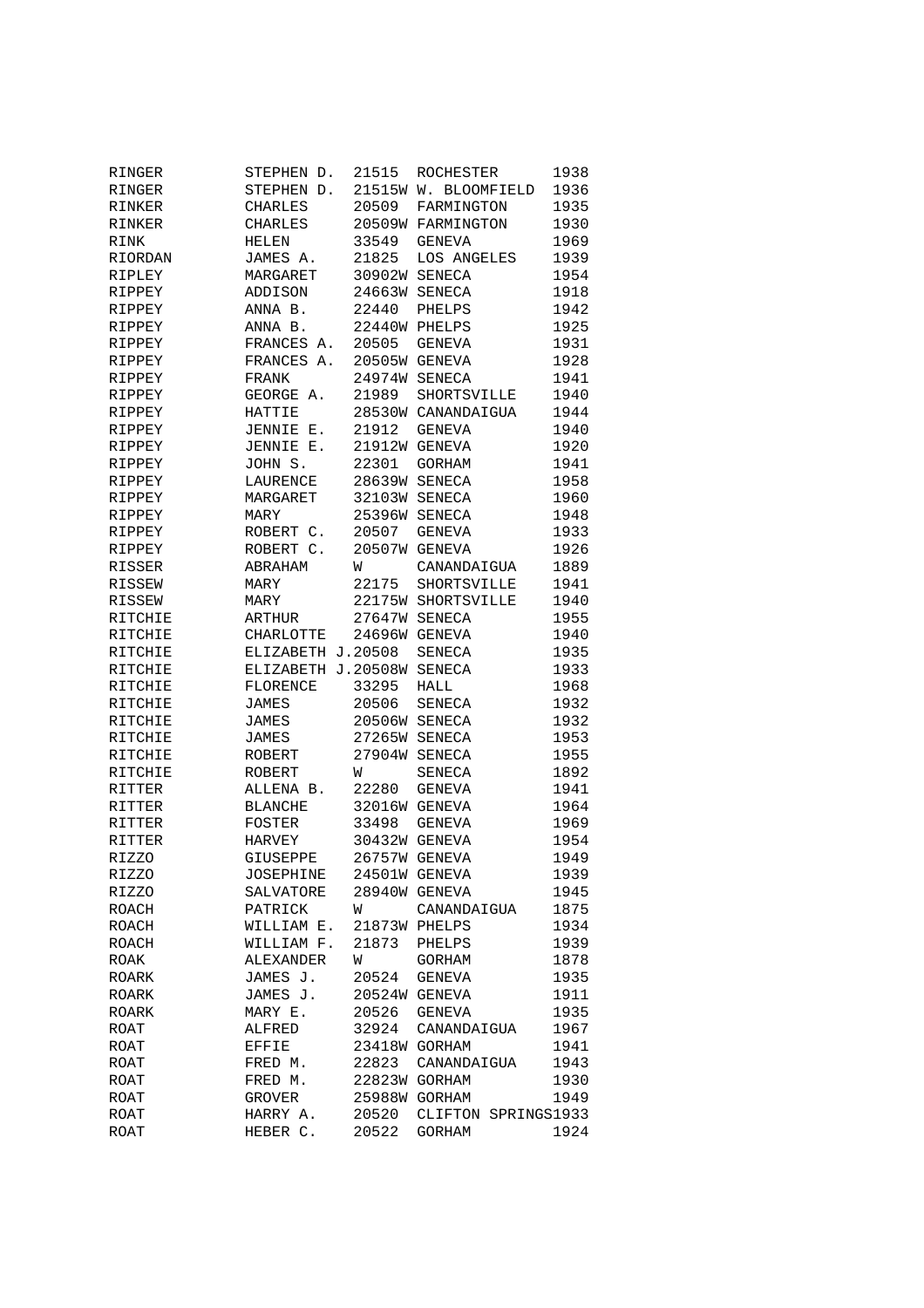| ROAT             | HEBER C.          | 20522W GORHAM |                     | 1933 |
|------------------|-------------------|---------------|---------------------|------|
| ROAT             | IDABELLE          | 25660W GORHAM |                     | 1949 |
| ROAT             | JAMES             | 25548W        | GORHAM              | 1945 |
| ROAT             | LELIA A.          | 22315         | GORHAM              | 1941 |
| <b>ROAT</b>      | LELIA A.          | 22315W        | GORHAM              | 1937 |
| ROAT             | LILLIAN           | 31277W        | GORHAM              | 1943 |
| ROBBINS          | CHARLES G.        | 21765         | GENEVA              | 1939 |
| ROBBINS          | CHARLES G.        | 21765W        | <b>GENEVA</b>       | 1927 |
| ROBBINS          | EARL              | 34573         | <b>GENEVA</b>       | 1971 |
| ROBBINS          | FREDERICK         | 24614W        | CANANDAIGUA         | 1937 |
| ROBBINS          | JOHN              | 26992W        | SHORTSVILLE         | 1952 |
| ROBERSON         | MARGARET N.       | 22753         | CANANDAIGUA         | 1943 |
| ROBERSON         | MARGARET          |               | 22753W CANANDAIGUA  | 1942 |
| <b>ROBERTS</b>   | ANNIE G.          | 22076         | CLIFTON SPRINGS1940 |      |
| ROBERTS          | ANNIE G.          | 22076W        | PHELPS              | 1929 |
| ROBERTS          | ELIZABETH M 21479 |               | CANANDAIGUA         | 1938 |
| ROBERTS          | GEORGE            | W             | <b>GENEVA</b>       | 1890 |
| ROBERTS          | <b>JENNIE</b>     | 20527         | GENEVA              | 1935 |
| ROBERTS          | JENNIE            | 20527W        | GENEVA              | 1934 |
| <b>ROBERTS</b>   | LILLIAN           | 33413         | <b>GENEVA</b>       | 1969 |
| ROBERTS          | MARJORIE          | 34703         | PHELPS              | 1971 |
| ROBERTS          | MARY A.           | 21532         | GENEVA              | 1938 |
| ROBERTS          | MARY A.           | 21532W        | <b>GENEVA</b>       | 1935 |
| ROBERTS          | MILTON            | 32219W        | GENEVA              | 1960 |
| <b>ROBERTS</b>   | <b>NESTER</b>     | 29868W        | <b>GENEVA</b>       | 1948 |
| <b>ROBERTSON</b> | HARRIET           | 34401         | <b>GENEVA</b>       | 1971 |
| ROBERTSON        | JOHN              | 33060         | CANANDAIGUA         | 1968 |
| ROBERTS          | WORHIS            | 27623W        | SHORTSVILLE         | 1952 |
| <b>ROBESON</b>   | FRANK             | 29333W        | CANANDAIGUA         | 1946 |
| ROBINE           | ABRAM             | W             | MANCHESTER          | 1889 |
| ROBINSON         | Α.<br>LUCIE       | 21623         | NAPLES              | 1939 |
| ROBINSON         | Α.<br>LUCIE       |               | 21623W NAPLES       | 1933 |
| ROBINSON         | <b>BRUCE</b>      |               | 27039W CANANDAIGUA  | 1936 |
| ROBINSON         | C ELIZABETH 23028 |               | GENEVA              | 1944 |
| ROBINSON         | CATHERINE         | W             | CANANDAIGUA         | 1875 |
| ROBINSON         | CHARLES           | 34810         | PHELPS              | 1971 |
| ROBINSON         | CHARLIE A.        | W             | MANCHESTER          | 1897 |
| ROBINSON         | DANIEL            | 35037         | MANCHESTER          | 1972 |
| ROBINSON         | FLORENCE          |               | 28119W CANANDAIGUA  | 1941 |
| ROBINSON         | FRANK             | 20516         | SOUTH BRISTOL       | 1931 |
| ROBINSON         | FRANK             |               | 20516W S. BRISTOL   | 1929 |
| ROBINSON         | GEORGE            |               | 26719W GENEVA       | 1947 |
| ROBINSON         | GERTRUDE M.       | 21917         | GENEVA              | 1940 |
| ROBINSON         | GERTRUDE M.       |               | 21917W GENEVA       | 1937 |
| ROBINSON         | INA               | 31921W PHELPS |                     | 1962 |
| ROBINSON         | JENNIE S.         | 21480         | GENEVA              | 1938 |
| ROBINSON         | JENNIE S.         | 21480W GENEVA |                     | 1930 |
| ROBINSON         | KATHLEEN          | 34885         | MANCHESTER          | 1971 |
| ROBINSON         | LORETTA           |               | 29491W MANCHESTER   | 1956 |
| ROBINSON         | PRUDIE            |               | 29433W HOLCOMB      | 1954 |
| ROBINSON         | ROBERT H.         | 21590         | GENEVA              | 1939 |
| ROBINSON         | ROBERT H.         | 21590W        | GENEVA              | 1938 |
| ROBINSON         | SAMUEL            | 34706         | CANANDAIGUA         | 1971 |
| ROBINSON         | SARAH J.          | 21690         | CANANDAIGUA         | 1939 |
| ROBINSON         | SARAH J.          |               | 21690W CANANDAIGUA  | 1930 |
| ROBINSON         | SORINE            | 25431W        | GENEVA              | 1945 |
| ROBINSON         | VERA              | 33708         | GENEVA              | 1969 |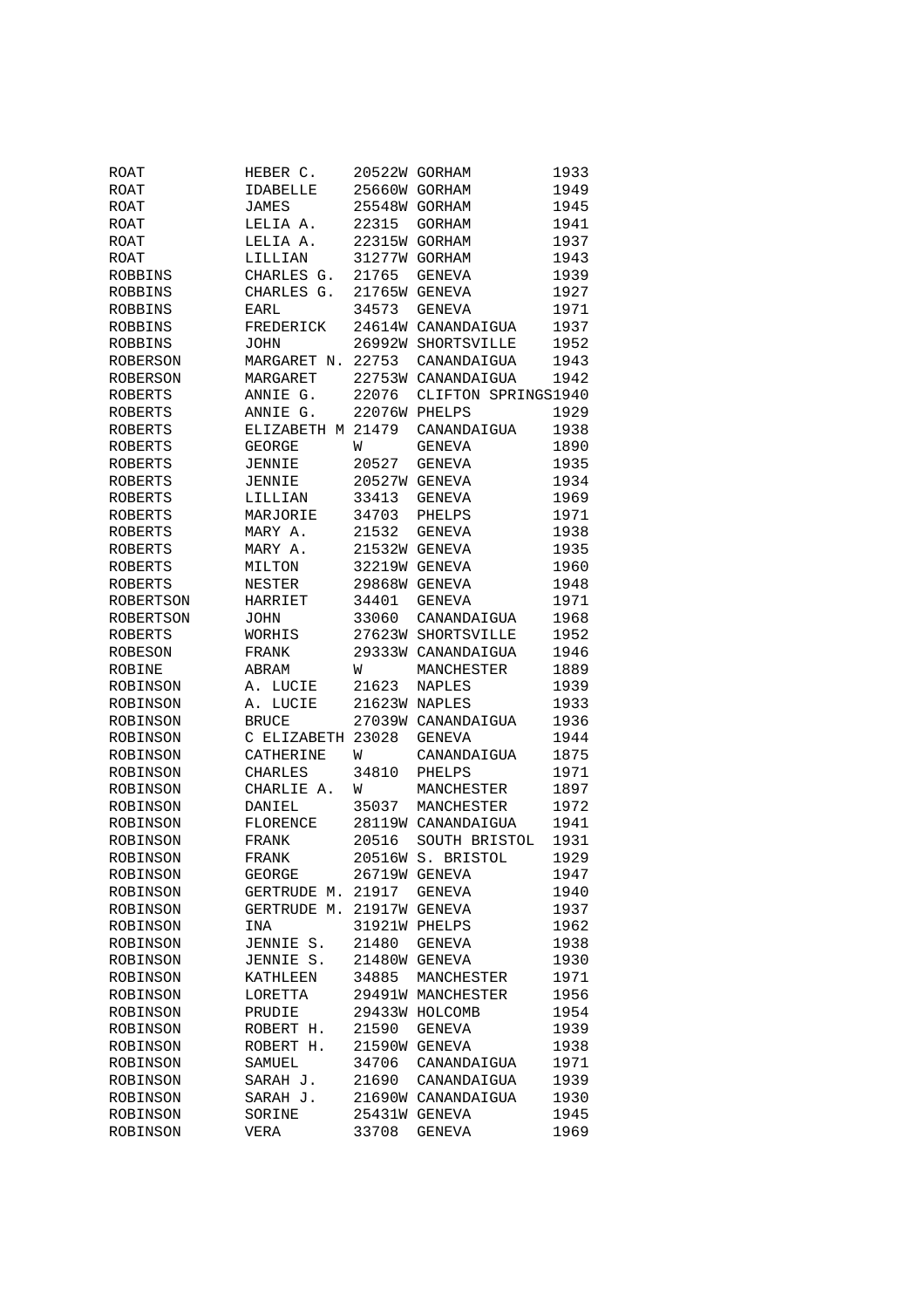| ROBISON            | ANER M.            | W             | PHELPS                     | 1895 |
|--------------------|--------------------|---------------|----------------------------|------|
| ROBISON            | <b>ANNA</b>        | W             | MANCHESTER                 | 1871 |
| ROBISON            | <b>EDGAR</b>       |               | 25762W CLIFTON SPRINGS1949 |      |
| ROBISON            | MARGARET           |               | 27088W CLIFTON SPRINGS1953 |      |
| ROBISON            | SIMON P.           | W             | PHELPS                     | 1896 |
| <b>ROBSON</b>      | ALBERT F.          | 20523         | SENECA                     | 1934 |
| ROBSON             | ALBERT F.          | 20523W        | SENECA                     | 1934 |
| ROBSON             | ANNE               | 22026         | GORHAM                     | 1940 |
| <b>ROBSON</b>      | ANNE               | 22026W        | GORHAM                     | 1939 |
| ROBSON             | CATHERINE          | B.21525       | SENECA                     | 1938 |
| ROBSON             | CATHERINE B.21525W |               | SENECA                     | 1926 |
| ROBSON             | EDITH              | 32743W        | SENECA                     | 1958 |
| ROBSON             | <b>EDNA</b>        | 33275         | HALL                       | 1968 |
| ROBSON             | <b>ELLA</b>        | 22619         | SENECA                     | 1942 |
| ROBSON             | ELLA               | 22619W        | SENECA                     | 1928 |
| ROBSON             | EMMA               | 25587W        | <b>GENEVA</b>              | 1947 |
| ROBSON             | FRANCES M.         | 20525         | GORHAM                     | 1935 |
| ROBSON             | <b>GENEVIEVE</b>   | 23840W        | SENECA                     | 1921 |
| ROBSON             | HIRAM              | 20528         | GORHAM                     | 1936 |
| ROBSON             | <b>JOSEPH</b>      | 34648         | <b>SENECA</b>              | 1971 |
| <b>ROBSON</b>      | MARY S.            | 22020W        | SENECA                     | 1930 |
| <b>ROBSON</b>      | MARY S.A.          | 22020         | SENECA                     | 1940 |
| ROBSON             | ORSON S.           | 20531         | SENECA                     | 1937 |
| ROBSON             | ORSON              | 35067         | SENECA                     | 1972 |
| ROBSON             | PHEOBE E.          | 20532         | <b>GORHAM</b>              | 1937 |
| ROBSON             | ROBERT W.          | 20517         | HALL                       | 1931 |
| ROBSON             | THOMAS             | W             | SENECA                     | 1887 |
| ROBSON             | WILLIAM            | 30160W GENEVA |                            | 1961 |
| ROBSON             | WILLIAM            | 33600         | <b>GENEVA</b>              | 1969 |
| <b>ROBUS</b>       | WILLIAM J.         | 21744         | <b>GENEVA</b>              | 1939 |
| <b>ROCCA</b>       | APPOLONIA          | 20518         | <b>GENEVA</b>              | 1933 |
| <b>ROCCA</b>       | DOMINICK           | 25482W        | <b>GENEVA</b>              | 1949 |
| <b>ROCHE</b>       | ANNA               | 20521         | <b>GENEVA</b>              | 1934 |
| <b>ROCHE</b>       | ANNA               | 20521W GENEVA |                            | 1923 |
| <b>ROCHE</b>       | MINNIE E.          | 20529         | <b>GENEVA</b>              | 1936 |
| ROCKEFELLER        | MARY C.            | 22952         | CANANDAIGUA                | 1943 |
| ROCKEFELLER        | MARY C.            |               | 22952W CANANDAIGUA         | 1940 |
| <b>ROCKEFELLER</b> | <b>NORMAN</b>      | 29972W        | PHELPS                     | 1951 |
| <b>ROCKEFELLER</b> | PAUL               | 33396         | PHELPS                     | 1969 |
| <b>ROCKEFELLER</b> | <b>RAY</b>         | 25008W        | PHELPS                     | 1941 |
| ROCKEFELLER        | WILLIAM            |               | 34451 CANANDAIGUA          | 1971 |
| ROCKWELL           | GEORGE             | 31053W NAPLES |                            | 1960 |
| ROCKWELL           | SARAH J.           | W             | CANANDAIGUA                | 1893 |
| ROCKWOOD           | FANNIE C.          |               | 20530 CANANDAIGUA          | 1937 |
| <b>ROCKWOOD</b>    | FANNIE C.          |               | 20530W CANANDAIGUA         | 1912 |
| <b>ROCKWOOD</b>    | <b>JOHN</b>        |               | 31660W CANANDAIGUA         | 1961 |
| RODGERS            | FRANK              | 33442         | GENEVA                     | 1969 |
| RODGERS            | MABEL              | 34676         | GENEVA                     | 1971 |
| RODNEY             | ELIZABETH          |               | 31539W CANANDAIGUA         | 1958 |
| RODNEY             | FRANK              |               | 25100W MANCHESTER          | 1948 |
| ROE                | ELLEN              | W             | GENEVA                     | 1896 |
| ROE                | GLEN               |               | 28081W W BLOOMFIELD        | 1950 |
| ROENKE             | HENRY              | 33592         | GENEVA                     | 1969 |
| ROENKE             | PAULINE            | 34874         | <b>GENEVA</b>              | 1972 |
| ROE                | RICHARD            | 35121         | E BLOOMFIELD               | 1972 |
| ROESCH             | PHILOMENA          | 31949W        | GENEVA                     | 1962 |
| <b>ROGAN</b>       | ANNA               |               | 28096W GENEVA              | 1939 |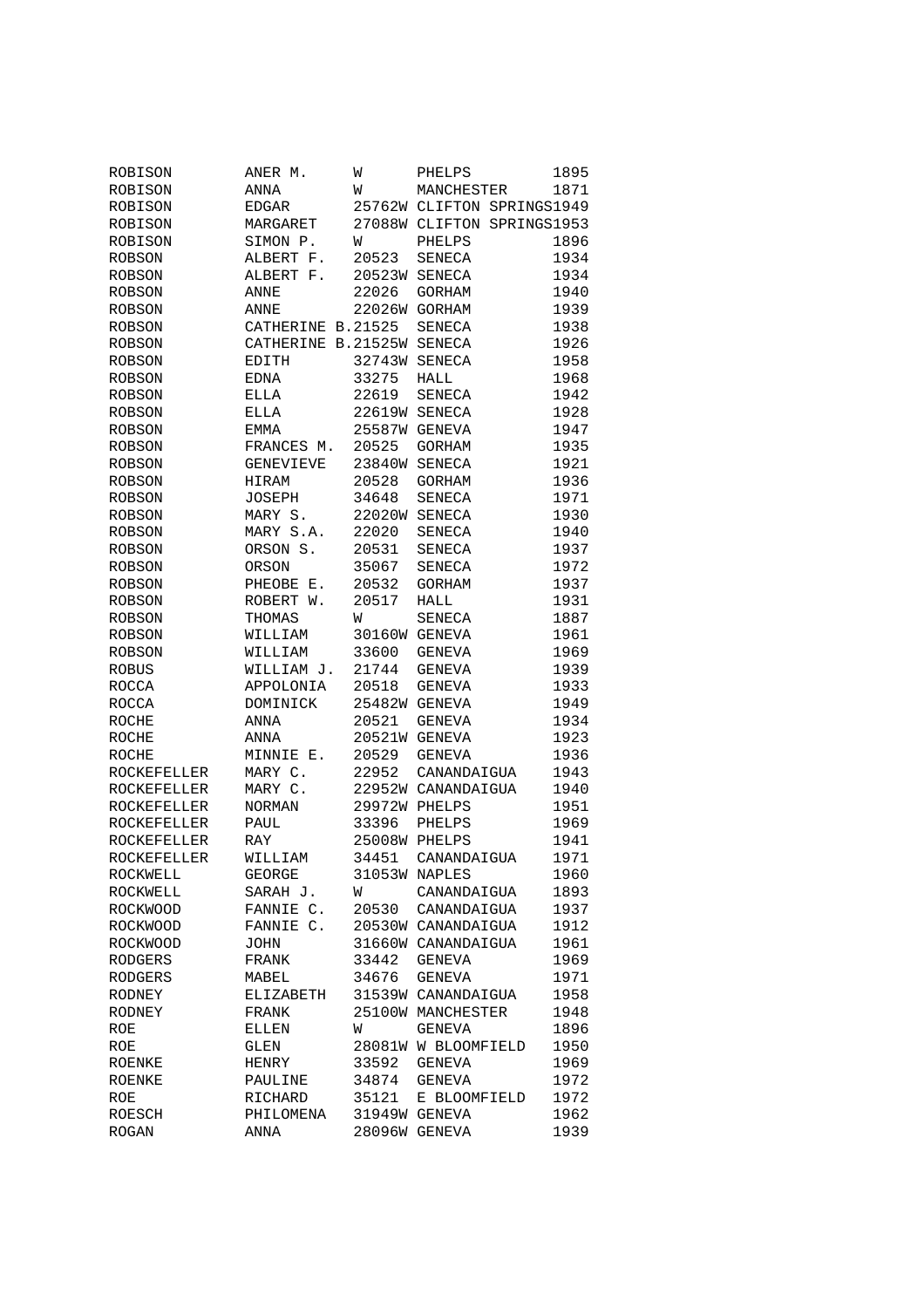| ROGAN         | <b>BRIDGET</b> | W             | GENEVA                                | 1890         |
|---------------|----------------|---------------|---------------------------------------|--------------|
| ROGAN         | <b>RAYMOND</b> |               | 28461W GENEVA                         | 1946         |
| <b>ROGERS</b> | A GREGORY      | 20547         | <b>GENEVA</b>                         | 1936         |
| ROGERS        | A. GREGORY     | 20547W GENEVA |                                       | 1936         |
| ROGERS        | ALICE          |               | 29729W CANANDAIGUA                    | 1959         |
| <b>ROGERS</b> | ALMERON W.     | 20544W        | FARMINGTON                            | 1932         |
| <b>ROGERS</b> | ALMERON W      | 20544         | FARMINGTON                            | 1933         |
| <b>ROGERS</b> | ALONZO M.      |               | 20545W MANCHESTER                     | 1907         |
| <b>ROGERS</b> | ALONZO M       | 20545         | SHORTSVILLE                           | 1934         |
| <b>ROGERS</b> | ARTHUR         |               | 31955W BRISTOL                        | 1964         |
| ROGERS        | CAROLINE T.    | 20541         | <b>GENEVA</b>                         | 1932         |
| ROGERS        | CAROLINE<br>Т. | 20541W        | <b>GENEVA</b>                         | 1932         |
| ROGERS        | CARRIE         | 34040         | GENEVA                                | 1970         |
| <b>ROGERS</b> | CHARLES J.     | 20543W GENEVA |                                       | 1910         |
| <b>ROGERS</b> | CHARLES J      | 20543         | <b>GENEVA</b>                         | 1932         |
| ROGERS        | CHARLES        | 27783W GENEVA |                                       | 1953         |
| ROGERS        | CHAUNCEY E     | 20548         | CANANDAIGUA                           | 1936         |
| ROGERS        | FLORENCE       | 29015W        | <b>GENEVA</b>                         | 1954         |
| <b>ROGERS</b> | FRANCIS        | 23320W        | <b>GENEVA</b>                         | 1943         |
| <b>ROGERS</b> | FRANK          | 31465W        | SHORTSVILLE                           | 1949         |
| <b>ROGERS</b> | HERBERT        | 34332         | <b>BRISTOL</b>                        | 1971         |
| ROGERS        | JOHN           | 33155         | CANANDAIGUA                           | 1968         |
| ROGERS        | JOHN           | W             | <b>GENEVA</b>                         | 1894         |
| <b>ROGERS</b> | LENA           | 23237W        | <b>GENEVA</b>                         | 1940         |
| <b>ROGERS</b> | LUCY R.        | 20542W        | FARMINGTON                            | 1921         |
| <b>ROGERS</b> | LUCY R         | 20542         | CANANDAIGUA                           | 1932         |
| <b>ROGERS</b> | LUCY           |               | 32828W BRISTOL                        | 1961         |
| ROGERS        | MAE            | 24644W        | <b>GENEVA</b>                         | 1943         |
| ROGERS        | MARY S.        | 22265         | GENEVA                                | 1941         |
| <b>ROGERS</b> | MARY S.        |               | 22265W GENEVA                         | 1938         |
| <b>ROGERS</b> | MATTHEW J.     | 20546W        | <b>GENEVA</b>                         | 1935         |
| <b>ROGERS</b> | MATTHEW<br>J   | 20546         | GENEVA                                | 1936         |
| <b>ROGERS</b> | NORA           | 30316W        | SHORTSVILLE                           | 1957         |
| ROGERS        | PHILIP<br>S.   | W             | PHELPS                                | 1897         |
| <b>ROGERS</b> | ROY            | 27028W GENEVA |                                       | 1937         |
| ROGERS        | SARAH J.       | 20540         | MANCHESTER                            | 1931         |
| ROGERS        | SARAH J.       |               | 20540W MANCHESTER                     | 1924         |
| <b>ROGERS</b> | SARAH          | 32864         | E BLOOMFIELD                          | 1968         |
| <b>ROGERS</b> | SIDNEY         | 31449W        | SHORTSVILLE                           | 1964         |
| <b>ROGERS</b> | THOMAS D.      | 21783W GENEVA |                                       | 1939         |
| ROGERS        | THOMAS         | 21783         | GENEVA                                | 1939         |
| ROGERS        | THOMAS         |               | 23498W GENEVA                         |              |
| ROGERS        | W MARVIN       |               | 20549 GENEVA                          | 1943<br>1936 |
|               | W. MARVIN      |               | 20549W GENEVA                         |              |
| ROGERS        | WILLIAM        |               | 24713W CANANDAIGUA                    | 1936<br>1925 |
| ROGERS        |                | 25479W GENEVA |                                       |              |
| ROHNER        | NINA           |               |                                       | 1946<br>1942 |
| ROLAND        | MAY R.         |               | 23113W FARMINGTON                     |              |
| ROLAND        | MAY R          |               | 23113 FARMINGTON                      | 1944         |
| ROLAN         | JAMES E        |               | 20557 HOPEWELL                        | 1936         |
| ROLAN         |                |               | JEREMIAH F. 21870 CLIFTON SPRINGS1939 |              |
| ROLAN         | JERMIAH F.     |               | 21870W CLIFTON SPRINGS1932            |              |
| <b>ROLFE</b>  | CARLTON        |               | 34777 STANLEY                         | 1972         |
| ROLLAND       | DORA           |               | 29580W MANCHESTER                     | 1948         |
| ROLLAND       | THOMAS         |               | 24516W MANCHESTER                     | 1929         |
| ROLLAND       | WILLIAM        |               | 25171W MANCHESTER                     | 1940         |
| ROLLER        | JOHN A.        | W             | GORHAM                                | 1883         |
| ROLLINSON     | ELLA G.        | 20555W GENEVA |                                       | 1934         |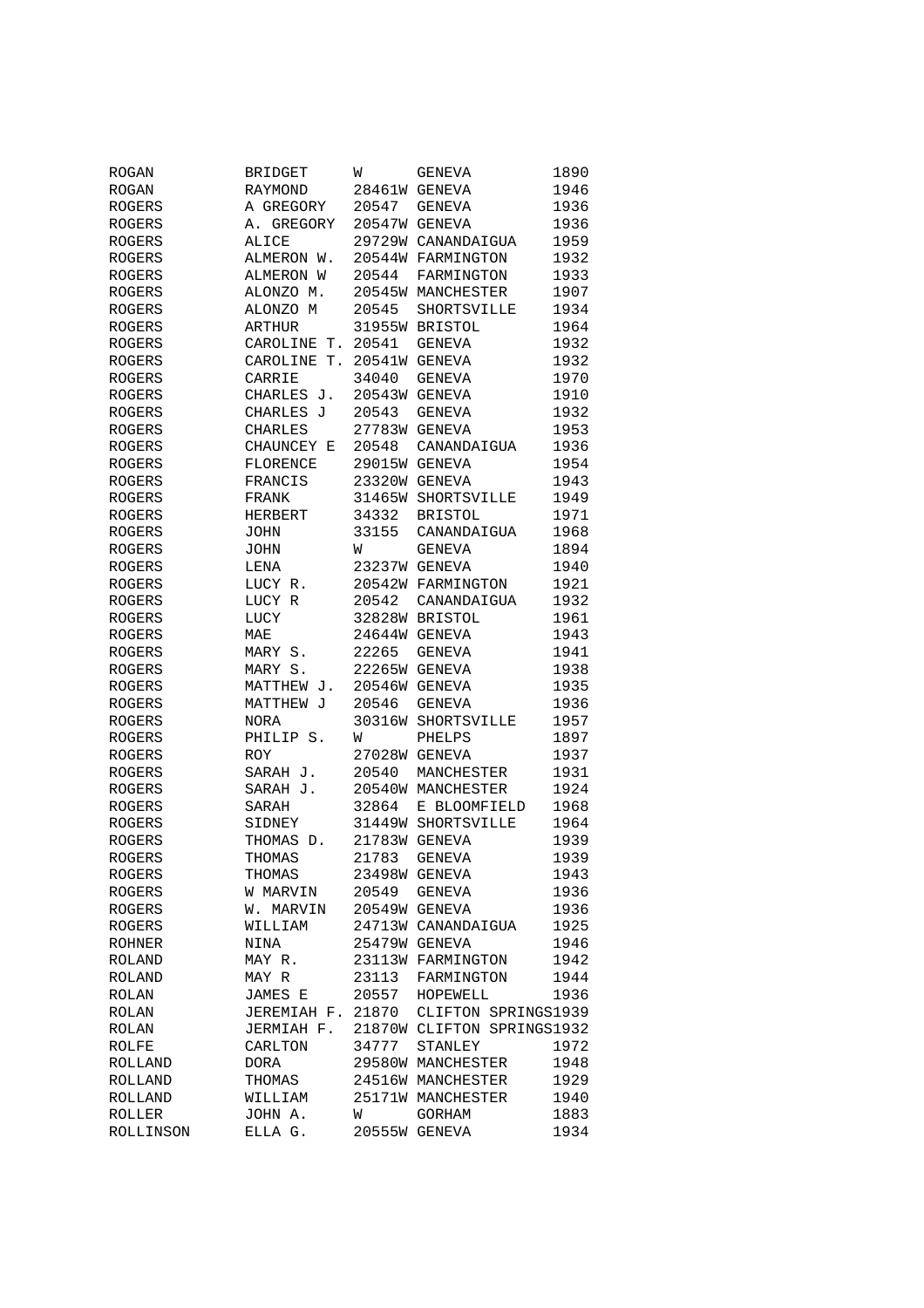| ROLLINSON    | ELLA G                         | 20555         | <b>GENEVA</b>              | 1935 |
|--------------|--------------------------------|---------------|----------------------------|------|
| <b>ROLLO</b> | CHARLES                        |               | 30293W GENEVA              | 1960 |
| <b>ROLLO</b> | JOSEPH                         |               | 26021W GENEVA              | 1948 |
| ROLPH        | SUSAN C.                       | 20558W        | GENEVA                     | 1926 |
| <b>ROLPH</b> | SUSAN C                        | 20558         | <b>GENEVA</b>              | 1937 |
| ROMAINE      | HANNAH L.                      | 20554W GENEVA |                            | 1927 |
| ROMAINE      | HANNAH L                       | 20554         | <b>GENEVA</b>              | 1931 |
| ROMEISER     | <b>HERMAN</b>                  | 34029         | SHORTSVILLE                | 1970 |
| ROMEISER     | JACOB                          | 22324         | FARMINGTON                 | 1941 |
| ROMEISER     | JOSEPHINE E.21782              |               | CANANDAIGUA                | 1938 |
| ROMEISER     | LESTER                         | 34692         | SHORTSVILLE                | 1973 |
| ROMEISER     | MARY                           | 33741         | SHORTSVILLE                | 1969 |
| <b>ROMEO</b> | SANTA                          | 21626         | CANANDAIGUA                | 1938 |
| <b>ROMEO</b> | SANTA                          |               | 21626W CANANDAIGUA         | 1931 |
| RONAN        | ELICABETH C.22273W BRISTOL     |               |                            | 1936 |
| RONAN        | ELIZABETH C.22273              |               | BRISTOL                    | 1941 |
| <b>RONAN</b> | INEZ                           |               | 29042W CANANDAIGUA         | 1953 |
| RONAN        | STEPHEN                        |               | 29901W CANANDAIGUA         | 1960 |
| <b>ROOD</b>  | ALBERT                         | 34456         | CANANDAIGUA                | 1971 |
| <b>ROOD</b>  | ARTHUR                         |               | 24826W CANANDAIGUA         | 1934 |
| <b>ROOD</b>  | EXTON                          | 33093         | CANANDAIGUA                | 1968 |
| <b>ROOD</b>  | GEORGIA                        |               | 31096W CANANDAIGUA         | 1962 |
|              |                                |               |                            |      |
| <b>ROOT</b>  | <b>ERASTUS</b>                 | W<br>22985    | CANANDAIGUA                | 1886 |
| ROOT         | GORDON H                       |               | <b>BRIGHTON</b>            | 1943 |
| <b>ROOT</b>  | JOSEPHINE                      | 26509W GENEVA |                            | 1940 |
| <b>ROPER</b> | CAROLINE                       |               | 33668 CLIFTON SPRINGS1969  |      |
| ROPER        | EDWIN E                        | 20556         | HOPEWELL                   | 1935 |
| <b>ROPER</b> | LUTHER                         |               | 32072W CLIFTON SPRINGS1965 |      |
| ROSA         | HERBERT                        | 34377         | PHELPS                     | 1971 |
| ROSA         | WILLIAM SR. 22657 MANCHESTER   |               |                            | 1942 |
| <b>ROSA</b>  | WILLIAM                        |               | 22657W MANCHESTER          | 1938 |
| <b>ROSE</b>  | AETHEA C.                      | <b>W</b>      | GENEVA                     | 1884 |
| <b>ROSE</b>  | CLARA                          |               | 25563W CANANDAIGUA         | 1933 |
| <b>ROSE</b>  | ELIZABETH                      | W             | VICTOR                     | 1879 |
| <b>ROSE</b>  | FRANCES T.                     | M             | GENEVA                     | 1893 |
| ROSE         | FRANK                          |               | 24388W CANANDAIGUA         | 1933 |
| ROSE         | JARED S.                       | <b>W</b>      | FARMINGTON                 | 1893 |
| ROSE         | JOHN H.                        |               | 20576 CLIFTON SPRINGS1938  |      |
| ROSE         | JOHN H.                        | 20576W GENEVA |                            | 1933 |
| <b>ROSE</b>  | <b>JOHN</b>                    |               | 26689W MANCHESTER          | 1949 |
| <b>ROSE</b>  | JULIUS                         |               | 29539W S BRISTOL           | 1952 |
| ROSE         | LOUISA C.                      |               | 20570W GENEVA              | 1925 |
| ROSE         | LOUISA C                       | 20570         | GENEVA                     | 1933 |
| ROSE         | LULU                           | 32915         | VICTOR                     | 1968 |
| ROSE         | MARY W.                        | W             | <b>GENEVA</b>              | 1889 |
| ROSENBAUER   | DOROTHY                        | 34471         | HOPEWELL                   | 1971 |
| ROSENFIELD   | ESTHER                         | 28858W GENEVA |                            | 1937 |
| ROSE         | PHILLIP H.                     | W             | CANANDAIGUA                | 1869 |
| ROSETTI      | <b>AUGUSTUS</b>                | 20573         | MANCHESTER                 | 1934 |
| ROSE         | WALTER                         |               | 30126W GENEVA              | 1959 |
| ROSS         | <b>CLYDE</b>                   | 34070         | CANANDAIGUA                | 1970 |
| ROSS         | EDNA                           | 34197         | LACEYVILLE BOUR1968        |      |
| ROSS         | FRANK                          | 20574         | GENEVA                     | 1936 |
| ROSS         | FREDA                          |               | 28251W GENEVA              | 1954 |
| ROSS         | GRACE                          | 28359W        | PHELPS                     | 1944 |
| ROSSIER      | CATHERINE F.20569W CANANDAIGUA |               |                            | 1930 |
| ROSSIER      | CATHERINE F 20569              |               | CANANDAIGUA                | 1932 |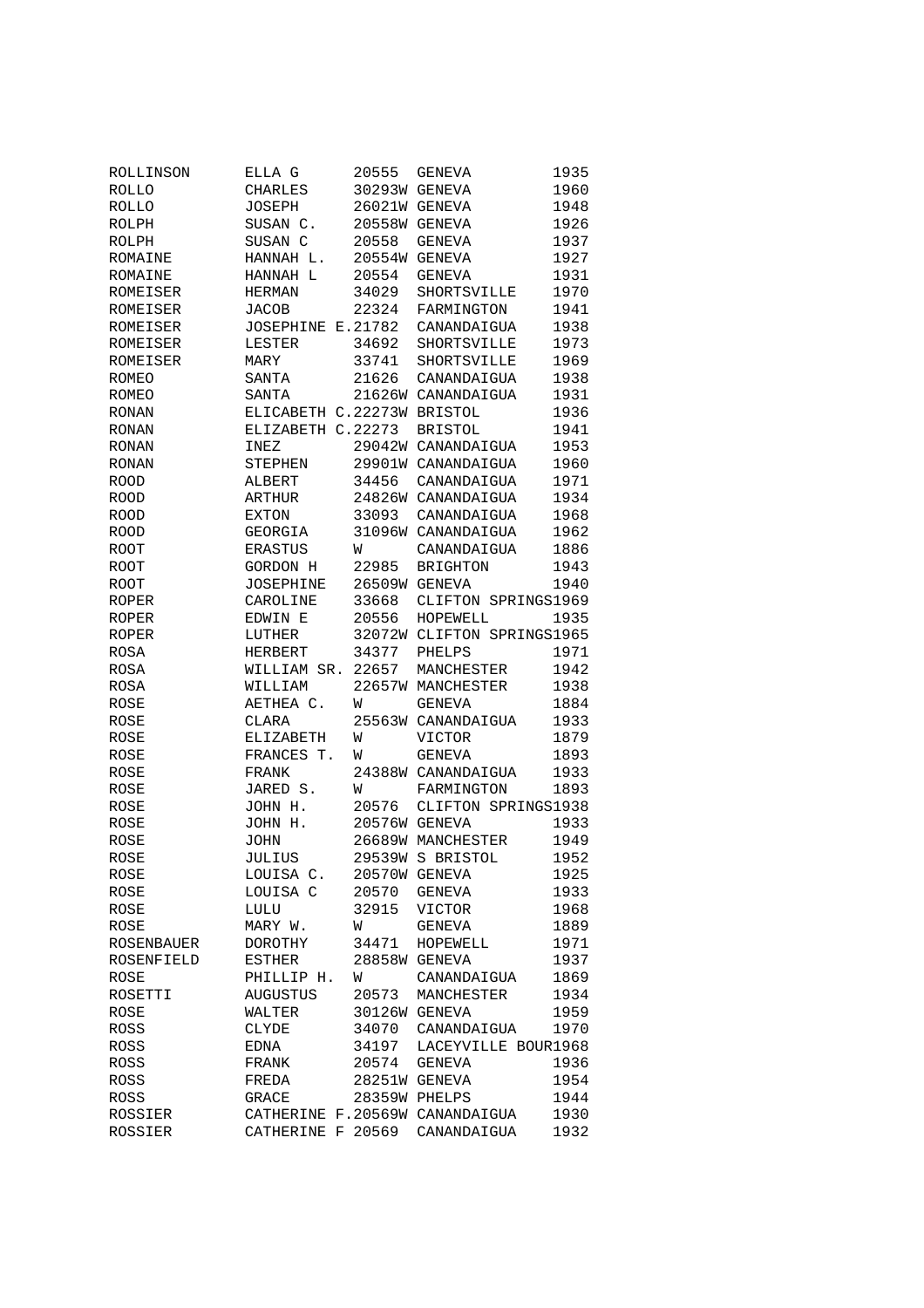| ROSSI          | JOE              | 29142W GENEVA |                                 | 1952 |
|----------------|------------------|---------------|---------------------------------|------|
| ROSS           | JED C.           | 21774         | RICHMOND                        | 1939 |
| ROSS           | JED C.           |               | 21774W FARMINGTON               | 1930 |
| ROSS           | JOHN A.          | 20571W GENEVA |                                 | 1926 |
| ROSS           | JOHN A.          | 20591         | GENEVA                          | 1934 |
| ROSS           | JOHN B.          | 912W          | CANANDAIGUA                     | 1924 |
| <b>ROSS</b>    | <b>KATHERINE</b> |               | 28183W CANANDAIGUA              | 1956 |
| ROSS           | LAURA            | 34421         | CANANDAIGUA                     | 1971 |
| ROSSMAN        | WILLIAM          | 33207         | CHAPIN                          | 1968 |
| ROSS           | MARGARET         |               | 30673W CANANDAIGUA              | 1963 |
| ROSS           | MARY A.          | W             | CANADICE                        | 1887 |
| ROSS           | MARY             | 20568         | CANANDAIGUA                     | 1932 |
| ROSS           | MILDRED          | 20572         | HOPEWELL                        | 1932 |
| <b>ROSSOLO</b> | NINA             |               | 32261W CANANDAIGUA              | 1947 |
| ROSS           | RAYMOND C        | 23136         | PHELPS                          | 1944 |
| ROSS           | WASYL            |               | 31973W MANCHESTER               | 1953 |
| ROSS           | WILLIAM E.       | 22093         | GENEVA                          | 1940 |
| ROSS           | WILLIAM          | 22093W GENEVA |                                 | 1939 |
| ROSZYK         | JOSEPH           | 20575         | GENEVA                          | 1937 |
| ROTH           | JOSEPH           | W             | E. BLOOMFIELD                   | 1873 |
| ROTIGEL        | ANNA             | 22567         | WILLARD                         | 1942 |
| ROTIGEL        | ANNA             |               | 22567W CLIFTON SPRINGS1926      |      |
| ROTIGEL        | JOSEPH F.        |               | 23090W CLIFTON SPRINGS1943      |      |
| ROTIGEL        | JOSEPH F         | 23090         | DETROIT                         | 1944 |
| ROTNOUR        | IRMA             |               | 31095W MANCHESTER               | 1963 |
| ROTUNDO        | <b>ANTONIO</b>   | 20584         | MANCHESTER                      | 1934 |
| ROULAND        | JOSEPH           |               | 29446W GENEVA                   | 1957 |
| ROUNDTREE      | JOHN J.          | 21849         | VICTOR                          | 1939 |
| ROUNDTREE      | RICHARD          | 23138         | VICTOR                          | 1944 |
| ROUNTREE       | WILLIAM          | 20587         | VICTOR                          | 1935 |
| <b>ROUSE</b>   | ELLA             |               | 29289W CANANDAIGUA              | 1950 |
| <b>ROUSE</b>   | ${\tt ELSIE}$    | 23317W GENEVA |                                 | 1931 |
| <b>ROUSE</b>   | <b>ELSIE</b>     | 33066         | CANANDAIGUA                     | 1968 |
| ROUSE          | FLOYD            |               | 25860W HOPEWELL                 | 1950 |
| ROUSE          | GEORGE E.        | 21632         | CANANDAIGUA                     | 1939 |
| ROUSE          | GEORGE           | 20586         | MANCHESTER                      | 1935 |
| ROUSE          | GEORGE           |               | 20586W CANANDAIGUA              | 1924 |
| <b>ROUSE</b>   | <b>GEORGE</b>    | 22296         | W. BLOOMFIELD                   | 1941 |
| <b>ROUSE</b>   | GORDON           | 34419         | CLIFTON SPRINGS1971             |      |
| ROUSE          | HIRAM            | 24783W GENEVA |                                 | 1946 |
| ROUSE          | JOHN             | 23154         | CANANDAIGUA                     | 1942 |
| ROWE           | FLORA            |               | 34535 GENEVA                    | 1970 |
| ROWE           | HERMAN           | W             | MANCHESTER                      | 1879 |
| ROWE           | ROBERT D.        | 20588         | MANCHESTER                      | 1937 |
| ROWE           | ROBERT D.        |               | 20588W MANCHESTER               | 1922 |
| ROWE           | WILLIAM          | 33199         | GENEVA                          | 1968 |
| ROWE           | ZILLAH E.        |               | 23018W MANCHESTER               | 1937 |
| ROWE           | ZILLAH E         | 23018         | MANCHESTER                      | 1943 |
| ROWLAND        | MARGARET         | W             | CANANDAIGUA                     | 1878 |
| ROWLES         |                  |               | ERNEST, W.A.20585 PALUS PARK.IL | 1934 |
| ROWLEY         | ANNA             |               | 33913 CANANDAIGUA               | 1970 |
| ROWLEY         | CLARA            | 33225         | <b>BRISTOL</b>                  | 1968 |
| ROWLEY         | EDSON            | 31246W SENECA |                                 | 1961 |
| ROWLEY         | IRENE            |               | 31094W CANANDAIGUA              | 1961 |
| ROWLEY         | JOHN             | 33230         | <b>BRISTOL</b>                  | 1968 |
| ROWLEY         | PALMER A.        | 20583         | SOUTH BRISTOL                   | 1931 |
| ROWLINSON      | SARA             | 31678W GENEVA |                                 | 1959 |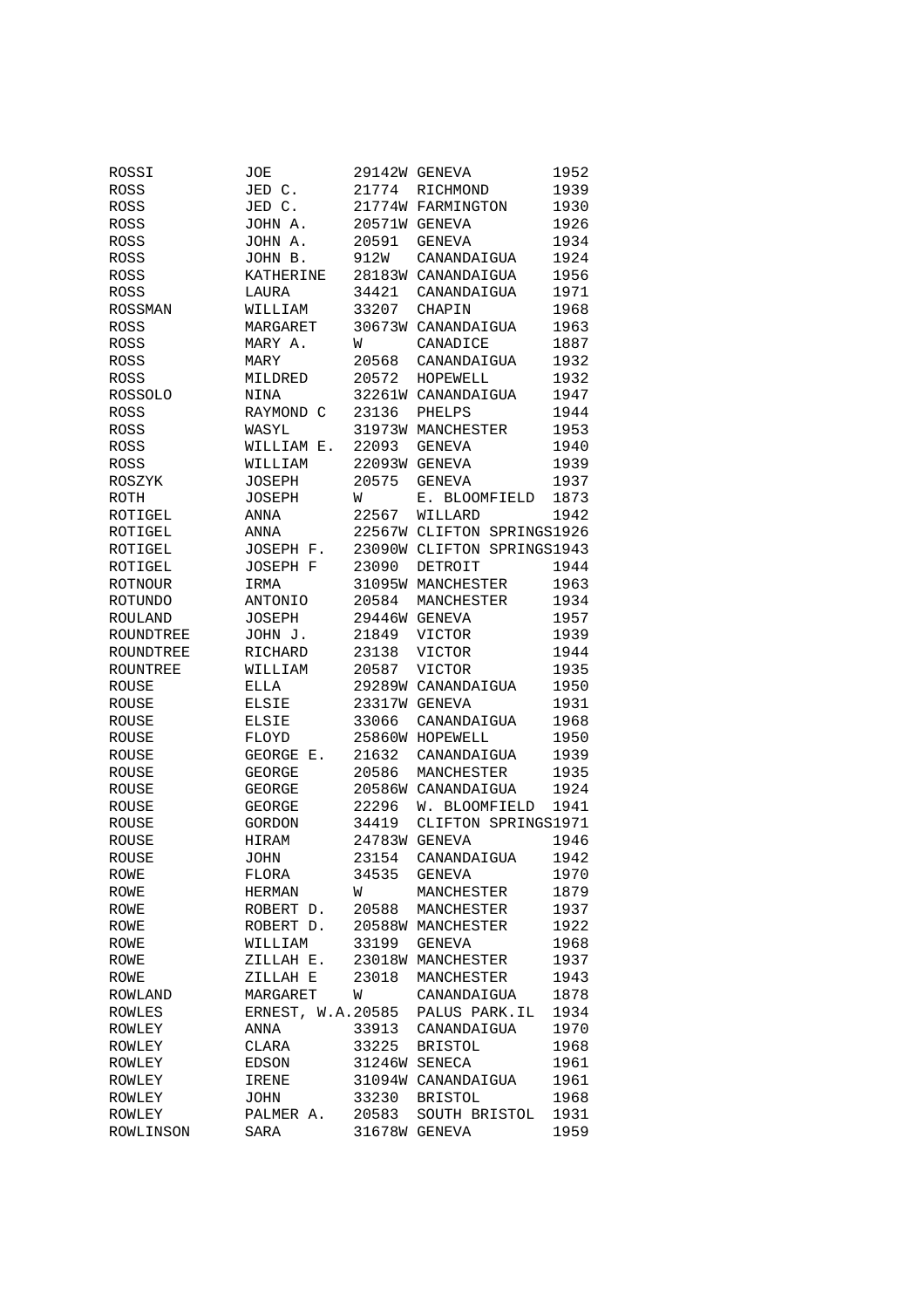| ROYCE            | ALLIN A.               | W                      | CANANDAIGUA         | 1893         |
|------------------|------------------------|------------------------|---------------------|--------------|
| <b>ROYER</b>     | <b>BERTHA</b>          | 35008                  | CANANDAIGUA         | 1970         |
| ROY              | <b>HAROLD</b>          | 33877                  | <b>VICTOR</b>       | 1970         |
| <b>ROY</b>       | <b>ISAAC</b>           | W                      | PHELPS              | 1897         |
| <b>ROYS</b>      | MABEL                  | 32709W NAPLES          |                     | 1964         |
| RUBENSTEIN       | MARGARET               |                        | 24864W HOLCOMB      | 1948         |
| RUBENSTEIN       | MAX                    | 22754                  | ROCHESTER           | 1943         |
| RUBENSTEIN       | MAX                    |                        | 22754W HOLCOMB      | 1938         |
| <b>RUDE</b>      | CAROLINE               | W                      | GORHAM              | 1883         |
| <b>RUDY</b>      | <b>GEORGE</b>          | 34538                  | E BLOOMFIELD        | 1971         |
| <b>RUGG</b>      | LOUIS A.               | 22414                  | <b>VICTOR</b>       | 1942         |
| <b>RULIFFSON</b> | HARRY                  | 35236                  | HOLCOMB             | 1971         |
| RUMSEY           | GRACE                  | 33974                  | W BLOOMFIELD        | 1970         |
| RUMSEY           | MARK                   | 33213                  | GORHAM              | 1968         |
| <b>RUNG</b>      | PETER                  | 29427W                 | CANANDAIGUA         | 1960         |
| <b>RUNNER</b>    | ARTHUR                 | 35240                  | STANLEY             | 1972         |
| RUNNER           | CARRIE                 | 29735W                 | SENECA              | 1959         |
| ${\tt RUNNER}$   | WENDALL                | 30268W                 | SENECA              | 1954         |
| <b>RUNYAN</b>    | STEPHEN C.             | W                      | CLIFTON SPRINGS1876 |              |
| <b>RUPERT</b>    | <b>BERENICE</b>        |                        | 26218W SENECA       | 1939         |
| <b>RUPP</b>      | <b>BERTHA</b>          | 28923W GENEVA          |                     | 1940         |
| RUSH             | LENA                   | 32963                  | FARMINGTON          | 1968         |
| <b>RUSHMORE</b>  | <b>JOHN</b>            | 34272                  | CANANDAIGUA         | 1970         |
| <b>RUSH</b>      | SAMUEL M.              | 22127                  | FARMINGTON          | 1937         |
| <b>RUSH</b>      | SAMUEL M.              |                        | 22127W FARMINGTON   | 1936         |
| <b>RUSH</b>      | THOMAS                 | 34602                  | CLIFTON SPRINGS1971 |              |
| RUSSELL          | DENNIS                 |                        | 25037W MANCHESTER   | 1935         |
| <b>RUSSELL</b>   | ELIZA E                | 23159                  | PHELPS              | 1944         |
| <b>RUSSELL</b>   | ELIZABETH              | 20596                  | MANCHESTER          | 1938         |
| <b>RUSSELL</b>   | ELIZABETH              |                        | 20596W MANCHESTER   | 1935         |
| <b>RUSSELL</b>   | EMMA R.                | W                      | VICTOR              | 1875         |
| RUSSELL          | <b>FRANK</b>           |                        | 25723W SHORTSVILLE  | 1950         |
| <b>RUSSELL</b>   | GEORGE                 | 34097                  | CANANDAIGUA         | 1970         |
| RUSSELL          | MARY A.                | 20595                  | CANANDAIGUA         | 1931         |
| <b>RUSSELL</b>   | MAY                    | 33075                  | MANCHESTER          | 1968         |
| <b>RUSSELL</b>   | MILTON                 | 33136                  | <b>VICTOR</b>       | 1968         |
| <b>RUSSELL</b>   | MILTON                 | 33788                  | CANANDAIGUA         | 1970         |
| RUSSELL          | OSCAR                  | 33050                  | GENEVA              | 1968         |
| RUSSELL          | PAULINE                | 33871                  | SENECA              | 1970         |
| <b>RUSSELL</b>   | <b>RACHEL</b>          | W                      | <b>GENEVA</b>       | 1884         |
| RUSSELL          | RAYMOND                | 35074                  | CANANDAIGUA         | 1972         |
| <b>RUSSO</b>     | CHARLES SR             | 32063W GENEVA          |                     | 1966         |
| RUTHERFORD       | IDA                    |                        | 23368W W BLOOMFIELD | 1944         |
| RUTH             | ROBERTA                | 34440                  | PHELPS              | 1971         |
| RUTHVEN          | EDITH                  | 34105                  | PHELPS              | 1970         |
| RUTHVEN          | GEORGE                 | 30143W PHELPS          |                     | 1953         |
| RUTLEDGE         | LAWRENCE               |                        | 31222W CANANDAIGUA  | 1963         |
| RYAN             | AGNES                  | 28794W GENEVA          |                     | 1954         |
| RYAN             | <b>BRIDGET</b>         | 21635                  | GENEVA              | 1929         |
| RYAN             | CATHERINE              | 22474                  | GENEVA              | 1941         |
| <b>RYAN</b>      | CATHERINE              | 22474W GENEVA          |                     | 1929         |
| RYAN             | CATHERINE              | 22648                  | W. BLOOMFIELD       | 1937         |
| RYAN             | DANIEL                 |                        | 28967W HOLCOMB      | 1953         |
| <b>RYAN</b>      | EDWARD J.<br>EDWARD J. | 22069<br>22069W VICTOR | CANANDAIGUA         | 1940<br>1917 |
| RYAN<br>RYAN     | EDWARD                 |                        | 23643W CANANDAIGUA  | 1942         |
| <b>RYAN</b>      | ELIZA                  | 20608                  | W. BLOOMFIELD       | 1932         |
|                  |                        |                        |                     |              |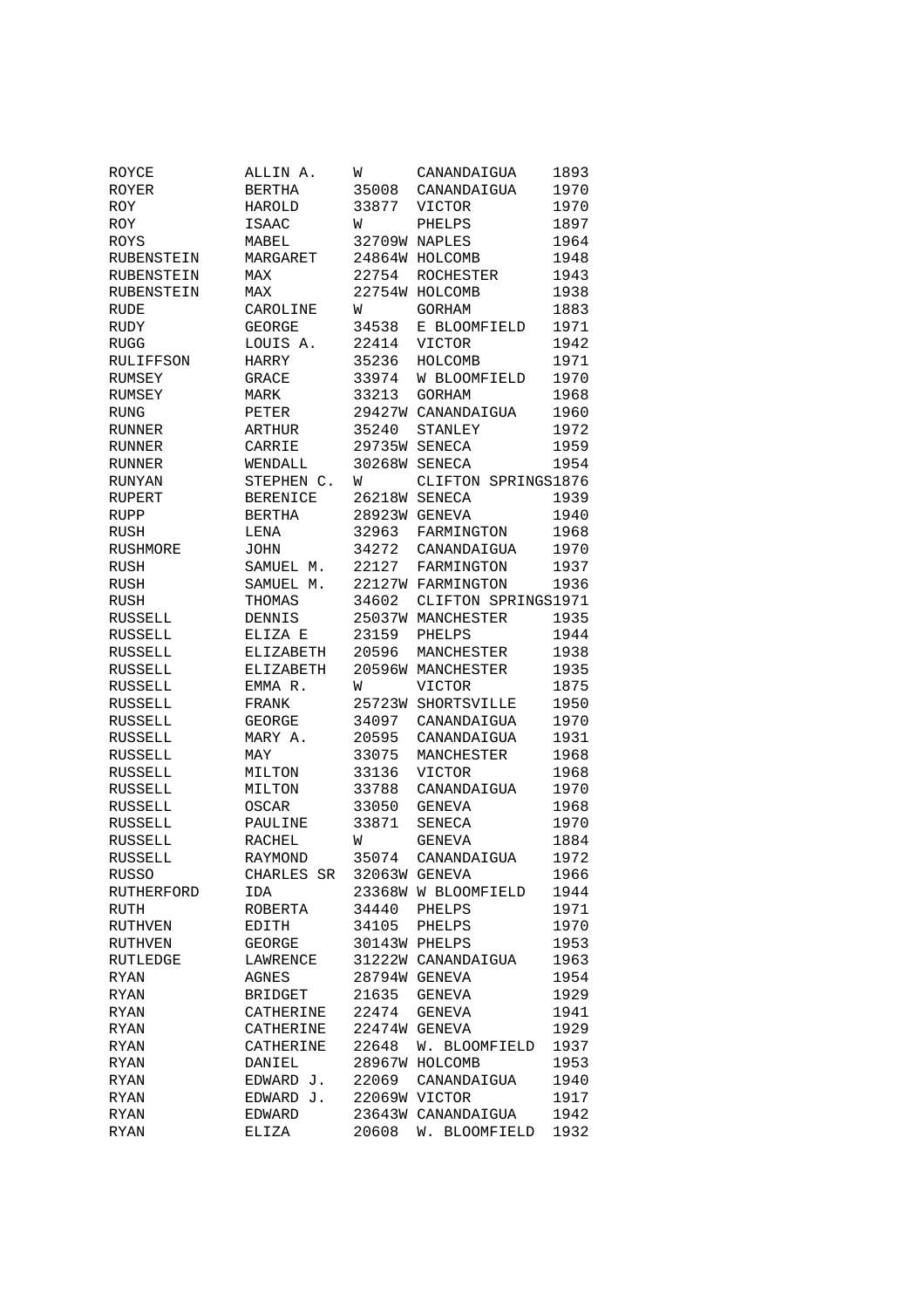| RYAN         | <b>EUGENE</b>                |          | 28488W E BLOOMFIELD           | 1956 |
|--------------|------------------------------|----------|-------------------------------|------|
| RYAN         | FRANK                        |          | 31148W VICTOR                 | 1943 |
| RYAN         | GLADYS                       |          | 33897 VICTOR                  | 1970 |
| RYAN         | HELEN S.                     | <b>W</b> | MANCHESTER                    | 1878 |
| <b>RYAN</b>  | HELEN                        |          | 29464W VICTOR                 | 1960 |
| <b>RYAN</b>  | JAMES                        | 20606    | E. BLOOMFIELD                 | 1911 |
| <b>RYAN</b>  | JAMES                        |          | 28166W GENEVA                 | 1938 |
| RYAN         | KATHERINE E.20604            |          | VICTOR                        | 1931 |
| RYAN         | KATHERINE E.20604W VICTOR    |          |                               | 1919 |
| RYAN         | MARGARET                     | 21645    | W. BLOOMFIELD                 | 1939 |
| <b>RYAN</b>  | MARGARET                     |          | 21645W W. BLOOMFIELD          | 1938 |
| <b>RYAN</b>  | MARGARET                     |          | 32235W CLIFTON SPRINGS1938    |      |
| <b>RYAN</b>  | MARGARET                     | 34754    | GENEVA                        | 1971 |
| <b>RYAN</b>  | MARY D.                      | <b>W</b> | GENEVA                        | 1892 |
| RYAN         | MARY E.                      |          | 20607 PHELPS                  | 1933 |
| <b>RYAN</b>  | MARY E.                      | 22114    | VICTOR                        | 1940 |
| <b>RYAN</b>  | MARY EMMA                    |          | 20607W PHELPS                 | 1928 |
| RYAN         | MARY K.                      |          | 21544 GENEVA                  | 1939 |
| <b>RYAN</b>  | MARY K.                      |          | 21544W GENEVA                 | 1938 |
| <b>RYAN</b>  | MARY                         |          | 27173W CANANDAIGUA            | 1950 |
| RYAN         | MARY                         |          | 28212W CANANDAIGUA            | 1954 |
| RYAN         | $\ensuremath{\mathsf{MARY}}$ |          | 31020W VICTOR                 | 1958 |
| <b>RYAN</b>  | MARY                         | 33132    | MANCHESTER                    | 1968 |
| RYAN         | MICHAEL                      |          | 21597 W. BLOOMFIELD           | 1892 |
| <b>RYAN</b>  | MICHAEL                      | <b>W</b> | PHELPS                        | 1892 |
| <b>RYAN</b>  | NINA                         |          | 29892W VICTOR                 | 1953 |
| RYAN         | RAYMOND S.                   |          | 22888 E. BLOOMFIELD 1943      |      |
| RYAN         | THOMAS J.                    |          | 22057 MANCHESTER              | 1940 |
| <b>RYAN</b>  | THOMAS J.                    |          | 22057W MANCHESTER             | 1937 |
| <b>RYAN</b>  | THOMAS                       |          | 29420W VICTOR                 | 1953 |
| RYAN         | WILLIAM                      | 20605    | FARMINGTON                    | 1925 |
| <b>RYAN</b>  | WILLIAM                      |          | 31054W VICTOR                 | 1959 |
| RYBKE        | SHIRLEY                      |          | 31436W VICTOR                 | 1959 |
| RYDER        | BELINDA                      |          | 33114 CANANDAIGUA             | 1968 |
| <b>RYDER</b> | MARY                         |          | 34111 CANANDAIGUA             | 1970 |
| RYKERT       | CHARLES                      |          | 25371W MANCHESTER             | 1949 |
| RYLANDER     | <b>GUSTAVE</b>               |          | 31175W GENEVA                 | 1964 |
| SACKETT      | AUGUSTINE                    |          | 23533W CANANDAIGUA            | 1939 |
| SACKETT      | CHARLES C.                   | 20611    | CANANDAIGUA                   | 1931 |
| SACKETT      |                              |          | CHARLES C. 20611W CANANDAIGUA | 1904 |
| SACKETT      | CHARLOTTE                    |          | 24522W CANANDAIGUA            | 1944 |
| SACKETT      | CLYDE                        | 20615    | W. BLOOMFIELD                 | 1934 |
| SACKETT      | ELROY                        | 26940W   | CANANDAIGUA                   | 1928 |
| SACKETT      | EMMA                         |          | 27440W CANANDAIGUA            | 1954 |
| SACKETT      | JULIA                        | 20619    | GENEVA                        | 1938 |
| SADORA       | PETER                        | 20613    | <b>GENEVA</b>                 | 1932 |
| SAGE         | HANNAH                       | W        | W. BLOOMFIELD                 | 1881 |
| SAGE         | HAROLD B.                    | 32042W   | CANANDAIGUA                   | 1964 |
| SAGE         | <b>HARWOOD</b>               | 33598    | CANANDAIGUA                   | 1969 |
| SAGE         | MARY                         | 25254W   | SHORTSVILLE                   | 1947 |
| SAGLIMBENI   | JOSEPH                       | 26433W   | <b>GENEVA</b>                 | 1939 |
| SAGLIMBENI   | MARY                         | 34699    | GENEVA                        | 1971 |
| SAHAID       | HELEN                        | 33131    | <b>GENEVA</b>                 | 1967 |
| SAINSBURY    | EUPHEMIA                     |          | 28946W CANANDAIGUA            | 1954 |
| SAINSBURY    | WILLIAM                      |          | 27847W CANANDAIGUA            | 1954 |
| SALE         | ALBERT                       |          | 25608W VICTOR                 | 1935 |
| SALE         | CAMILLA                      | 35340    | <b>VICTOR</b>                 | 1973 |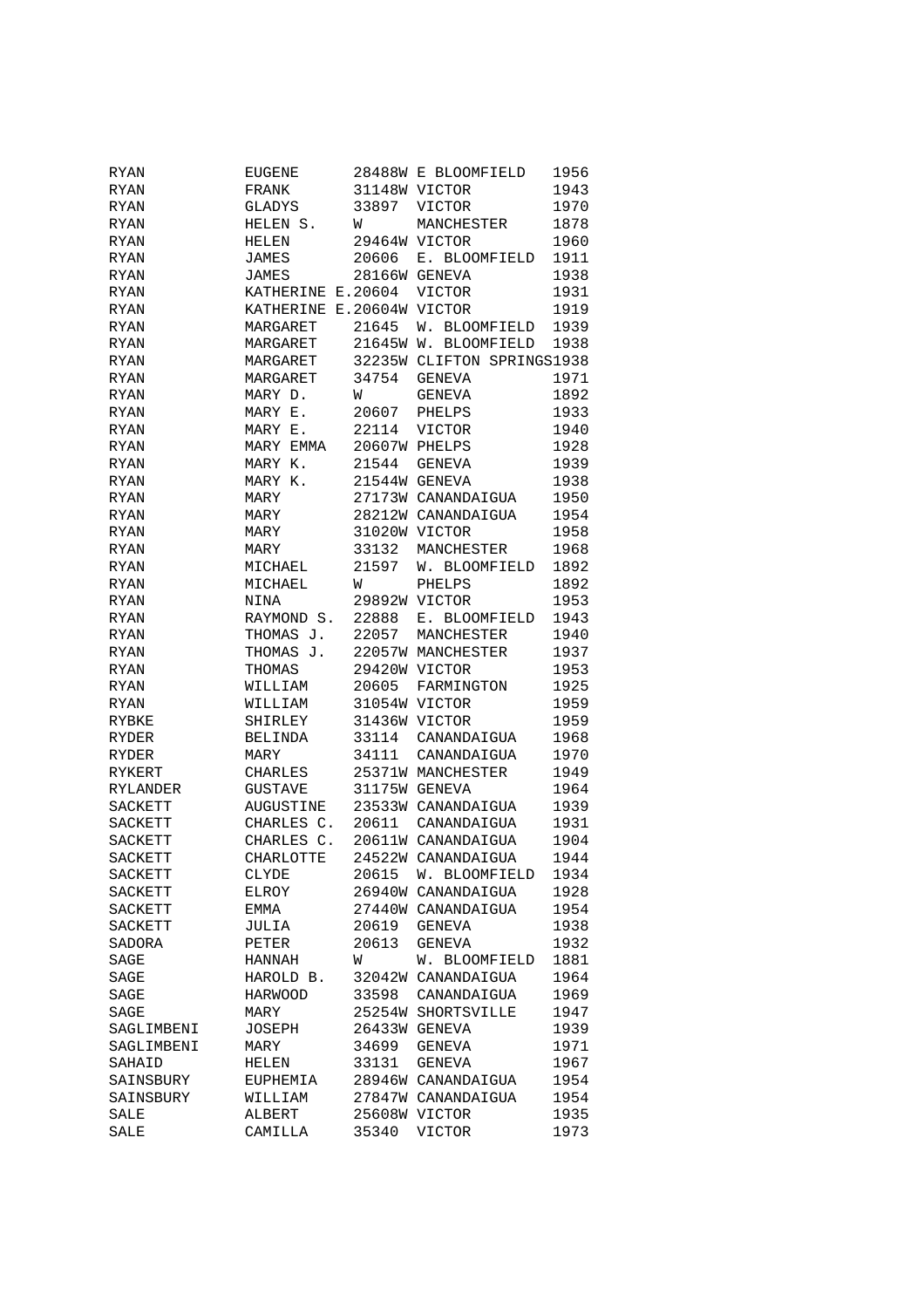| SALE        | CARRIE M.       | W             | VICTOR                     | 1887 |
|-------------|-----------------|---------------|----------------------------|------|
| SALE        | <b>CHARLES</b>  | 32952         | <b>VICTOR</b>              | 1968 |
| <b>SALE</b> | FRED C.         | 30983W VICTOR |                            | 1958 |
| SALISBURY   | ALBERT          | 33410         | PHELPS                     | 1968 |
| SALISBURY   | ANNA            | 33300         | PHELPS                     | 1967 |
| SALISBURY   | CHARLOTTE       | 27738W PHELPS |                            | 1940 |
| SALISBURY   | <b>ELMER</b>    | 34069         | PHELPS                     | 1970 |
| SALISBURY   | FRANK A.        | 30300W PHELPS |                            | 1955 |
| SALISBURY   | J. LEWIS        | 29821W PHELPS |                            | 1950 |
| SALISBURY   | JOHN            | 22356W PHELPS |                            | 1918 |
| SALISBURY   | MARTHA S.       | 20612         | PHELPS                     | 1932 |
| SALISBURY   | MARTHA S.       | 20612W PHELPS |                            | 1931 |
| SALISBURY   | MARY            |               | 21646W CLIFTON SPRINGS1924 |      |
| SALISBURY   | MARY            | 33421         | PHELPS                     | 1969 |
| SALISBURY   | MILBURN         | 34527         | PHELPS                     | 1971 |
| SALISBURY   | WILLIAM         |               | 24257W CLIFTON SPRINGS1939 |      |
| SALISBURY   | WINIFRED        | 33446         | PHELPS                     | 1969 |
| SALLADIN    | JOHN            |               | 27246W GENEVA              | 1917 |
| SALLADIN    | WILLIAM A.      | 20614         | ST. AUGUSTINE              | 1933 |
| SALNAVE     | ANNA D.         | 20617         | CANANDAIGUA                | 1937 |
| SALNAVE     | ANNA D.         |               | 20617W CANANDAIGUA         | 1936 |
| SALNAVE     | WILLIAM A.      | 20616         | CANANDAIGUA                | 1934 |
| SALNAVE     | WILLIAM A.      |               | 20616W CANANDAIGUA         | 1920 |
| SALONE      | ANNA            |               | 24441W GENEVA              | 1946 |
| SALTER      | PHILIP          |               | 25383W SHORTSVILLE         | 1947 |
| SAMPSON     | ANNA M.         | 31447W GENEVA |                            | 1962 |
| SAMPSON     | ELIZABETH       |               | 30935W CANANDAIGUA         | 1960 |
| SAMPSON     | <b>FLORENCE</b> | 33237         | <b>VICTOR</b>              | 1968 |
| SAMPSON     | GEORGE          | 33084         | VICTOR                     | 1956 |
| SAMPSON     | VIOLET          |               | 27186W E BLOOMFIELD        | 1948 |
| SAMYN       | ARSEEN          | 20618         | FARMINGTON                 | 1937 |
| SANBORN     | JESSIE H.       |               | 21410W CANANDAIGUA         | 1934 |
| SANBORN     | JESSIE H.       | 21510         | CANANDAIGUA                | 1938 |
| SANDERS     | CAMIEL          |               | 27470W CANANDAIGUA         | 1953 |
| SANDERS     | CHRISTINE       |               | 28925W CANANDAIGUA         | 1955 |
| SANDERS     | GEORGE          |               | 28121W HOLCOMB             | 1944 |
| SANDERSON   | LENA            | 28740W GENEVA |                            | 1937 |
| SANDFORD    | ANNA            |               | 22278W GENEVA              | 1937 |
| SANDY       | CARMELA         | 33018         | RICHMOND                   | 1968 |
| SANDY       | SAM             | 33272         | RICHMOND                   | 1967 |
| SANFORD     | FRANK           |               | 33143 CANANDAIGUA          | 1968 |
| SANFORD     | JOHN            |               | 22942W CANANDAIGUA         | 1941 |
| SANFORD     | MELISSA A.      |               | 20627 CANANDAIGUA          | 1938 |
| SANFORD     | MELISSA A.      |               | 20627W CANANDAIGUA         | 1936 |
| SANGSTER    | ANDREW R.       |               | 32827W CANANDAIGUA         | 1965 |
| SANGSTER    | ANN             | 20624         | CANANDAIGUA                | 1931 |
| SANGSTER    | ANN             |               | 20624W CANANDAIGUA         | 1928 |
| SANGSTER    | GEORGE H.       |               | 29860W CANANDAIGUA         | 1960 |
| SANGSTER    | MARGARET R.     |               | 20626 CANANDAIGUA          | 1934 |
| SANGSTER    | MARGARET        |               | 20626W CANANDAIGUA         | 1932 |
| SANNEY      | <b>ELSIE</b>    |               | 26421W CANANDAIGUA         | 1942 |
| SANTANGELO  | FELOMENIA       |               | 23612W CANANDAIGUA         | 1926 |
| SANZONE     | ANTONIA         | 27026W GENEVA |                            | 1949 |
| SARANTES    | GEORGE          | 33517         | NIATA, GREECE              | 1967 |
| SARGENT     | CHARLOTTE       |               | 29159W SENECA              | 1947 |
| SARRATORI   | PETER           | 33055         | GENEVA                     | 1967 |
| SATTERFIELD | MARY            |               | 27221W CLIFTON SPRINGS1950 |      |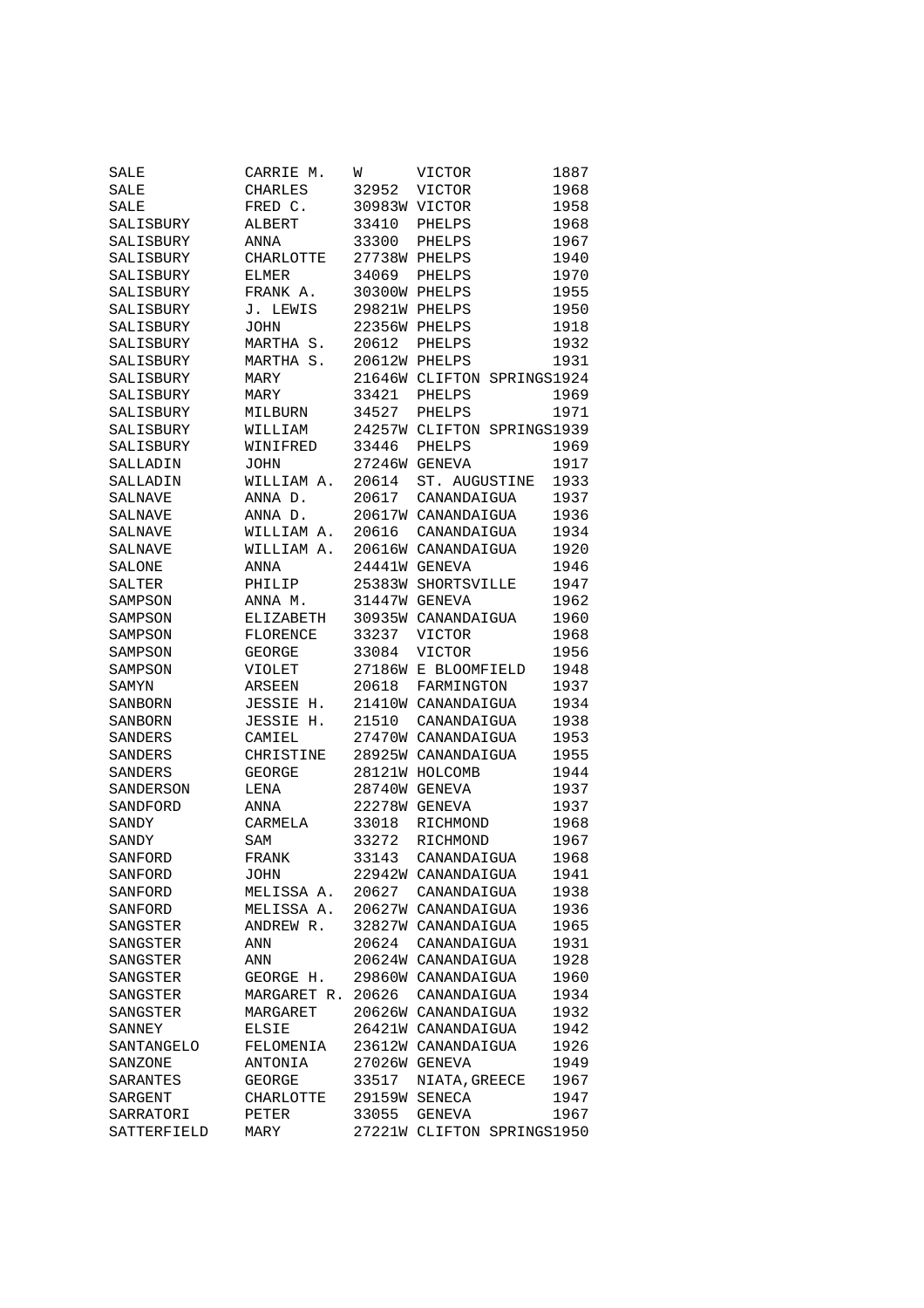| SAUERS           | JOHN               | 35029         | HOPEWELL                | 1972 |
|------------------|--------------------|---------------|-------------------------|------|
| <b>SAUL</b>      | JOHN               | W             | CANANDAIGUA             | 1876 |
| SAUNDERS         | CARRIE A.          | 20634         | CANANDAIGUA             | 1933 |
| SAUNDERS         | CARRIE A.          |               | 20634W CANANDAIGUA      | 1928 |
| SAUNDERS         | DANIEL A.          | W             | CANANDAIGUA             | 1926 |
| SAUNDERS         | FRANK M.           | 31830W        | <b>NAPLES</b>           | 1963 |
| SAUNDERS         | LUELLA             | 30901W        | <b>NAPLES</b>           | 1951 |
| SAUNDERSON       | EVA                | 32893         | GENEVA                  | 1968 |
| SAUNDERSON       | SARAH              | 20636         | E. BLOOMFIELD           | 1935 |
| SAUNDERSON       | SARAH              |               | 20636W GENEVA           | 1926 |
| SAVAGE,<br>SR.   | JOHN R.            | 30288W        | GORHAM                  | 1961 |
| SAVAGE           | CARRIE L.          | 30243W        | MANCHESTER              | 1960 |
| SAVAGE           | CHARLES            | 20635         | <b>GENEVA</b>           | 1934 |
| SAVAGE           | DENVER             | 20633         | PHELPS                  | 1933 |
| SAVAGE           | <b>DENVER</b>      |               | 20633W PHELPS           | 1922 |
| SAVAGE           | GRANT              | 20589         | <b>GENEVA</b>           | 1937 |
| SAVAGE           | GRANT              |               | 20589W GENEVA           | 1936 |
| SAVAGE           | PORTER             |               | 26036W MANCHESTER       | 1946 |
| SAVAGE           | <b>ROY</b>         | 23480W        | GORHAM                  | 1933 |
| SAWYER           | ELLA               |               | 22480W VICTOR           | 1940 |
| SAWYER           | HENRY H.           | 20632         | <b>VICTOR</b>           | 1932 |
| SAWYER           | HENRY H.           |               | 20632W VICTOR           | 1908 |
| SAWYER           | WILLIAM            | 24674W        | <b>GENEVA</b>           | 1933 |
| SAXBY            | ELIZABETH H.30575W |               | Ε.<br><b>BLOOMFIELD</b> | 1962 |
| SAXBY            | GEORGE             | 29770W        | Ε.<br><b>BLOOMFIELD</b> | 1957 |
| SAXBY            | <b>KASSALEE</b>    | 35050         | HOLCOMB                 | 1972 |
| SAXBY            | PHOEBE             | 22060W        | E BLOOMFIELD            | 1932 |
| SAXTON           | AGNES              |               | 32365W CANANDAIGUA      | 1962 |
| SAXTON           | STEPHEN            | W             | CANANDAIGUA             | 1882 |
| SAYE             | JAMES              | 24682W        | CANANDAIGUA             | 1940 |
| SAYRE            | ENOCH              | 20637         | PHELPS                  | 1860 |
| SAYRE            | <b>ENOCH</b>       | 20637W        | PHELPS                  | 1856 |
| SCALISE          | FRANCIS            | 33761         | <b>GENEVA</b>           | 1969 |
| SCAMMELL         | CARL               | 34379         | CANANDAIGUA             | 1971 |
| SCANTLIN         | MARY               |               | 23639W CANANDAIGUA      | 1924 |
| SCASE            | NELLIE             | 24061W        | <b>GENEVA</b>           | 1945 |
| <b>SCHAEFER</b>  | CARL               | 34145         | <b>BRISTOL</b>          | 1906 |
| <b>SCHAEFER</b>  | <b>GEORGE</b>      | 34180         | <b>BRISTOL</b>          | 1968 |
| <b>SCHAEFER</b>  | LOUIS              | 24505W        | SHORTSVILLE             | 1946 |
| <b>SCHAEFFER</b> | ANNA F.            | 20650         | <b>NAPLES</b>           | 1931 |
| SCHAFFER         | HAROLD W.          |               | 30634W GORHAM           | 1952 |
| SCHANBACHER      | LESTER             | 34067         | GENEVA                  | 1970 |
| SCHANK           | FRED               | 34525         | <b>NAPLES</b>           | 1971 |
| SCHAUBLE         | ALOIS              |               | 28092W CANANDAIGUA      | 1954 |
| SCHEIN           | MARGARET           | 35138         | NAPLES                  | 1972 |
| SCHENCK          | <b>EUGENE</b>      |               | 26320W NAPLES           | 1942 |
| SCHENCK          | FRANK J.           |               | 31118W E. BLOOMFIELD    | 1963 |
| SCHENCK          | MARGARET           |               | 28938W HOLCOMB          | 1958 |
| SCHENK           | CATHERINE          | 23838W        | GENEVA                  | 1929 |
| SCHENK           | HENRY M.           | 930W          | GENEVA                  | 1920 |
| SCHENK           | SAMUEL             | 20663         | NAPLES                  | 1937 |
| SCHENK           | SAMUEL             | 33432         | LIVONIA                 | 1969 |
| <b>SCHENK</b>    | WILLIAM            | 33063         | S BRISTOL               | 1968 |
| SCHERBYN         | ANTHONY            | 23038W PHELPS |                         | 1908 |
| SCHERBYN         | MARY               | 24554W        | PHELPS                  | 1944 |
| SCHERMERHORN     | CARL               | 24900W        | <b>GENEVA</b>           | 1934 |
| SCHEUPLEIN       | EVA                | 20653         | <b>GENEVA</b>           | 1934 |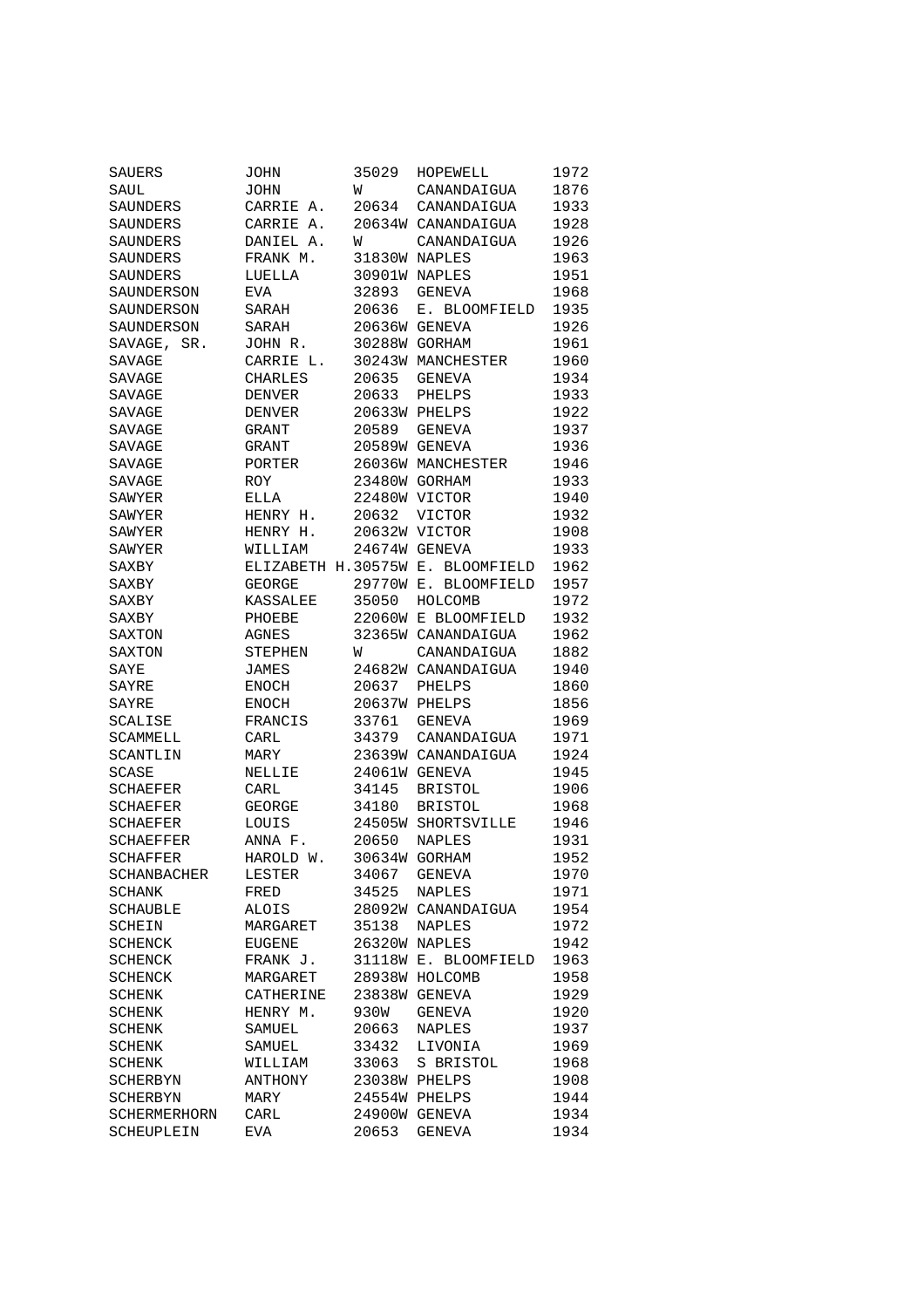| SCHEUPLEIN         | JOSEPH                         | 32153W GENEVA |                            | 1963         |
|--------------------|--------------------------------|---------------|----------------------------|--------------|
| SCHIBLEY           | <b>PETER</b>                   | 33844         | GENEVA                     | 1969         |
| SCHIBLEY           | ROSS J.                        | 31850W GENEVA |                            | 1965         |
| SCHIEFFELIN        | H. HAMILTON 20648              |               | GENEVA                     | 1931         |
| SCHIEFFELIN        | H. HAMILTON 20648W GENEVA      |               |                            | 1908         |
| SCHIEFFELIN        | SIDNEY A.                      | W             | <b>GENEVA</b>              | 1892         |
| SCHIEFFELIN        | SUSAN                          | 27700W GENEVA |                            | 1953         |
| SCHIRMER           | EMMA D.                        | 20656         | <b>GENEVA</b>              | 1934         |
| SCHIRMER           | EMMA D.                        | 20656W GENEVA |                            | 1920         |
| SCHIRMER           | WILLIAM J.                     |               | 32216W RICHMOND            | 1952         |
| SCHLECHT           | <b>JOHN</b>                    |               | 29579W MANCHESTER          | 1953         |
| SCHLEEHAUF, SR.    | GEORGE W.                      | 31939W GENEVA |                            | 1951         |
| <b>SCHLENKER</b>   | HOWARD                         | 32728W IONIA  |                            | 1961         |
| SCHLENKER          | RALPH A.                       | 30991W VICTOR |                            | 1960         |
| SCHLICK            | ELIZABETH                      |               | 24236W CANANDAIGUA         | 1935         |
| SCHLICK            | WILHELMINA V20652              |               | CANANDAIGUA                | 1933         |
| SCHLICK            | WILHELMINA V20652W CANANDAIGUA |               |                            | 1923         |
|                    |                                |               | 28660W RICHMOND            |              |
| SCHLIMPF           | <b>CHARLES</b>                 |               |                            | 1958<br>1963 |
| SCHLIMPF           | EDWARD                         |               | 31936W CANADICE            |              |
| <b>SCHLON</b>      | KATHERINE G.29277W CANANDAIGUA |               |                            | 1951         |
| SCHMIDGALL         | FRED C.                        | 20664         | GENEVA                     | 1937         |
| SCHMIDT            | ADELIA M.                      | 20660         | GENEVA                     | 1935         |
| SCHMIDT            | JENNIE                         | 31962W VICTOR |                            | 1961         |
| SCHMIDT            | LILLIAN                        | 34635         | <b>VICTOR</b>              | 1971         |
| SCHMIDT            | MARY                           | 34595         | FARMINGTON                 | 1971         |
| SCHMIREL           | <b>EMMA</b>                    |               | 24503W GENEVA              | 1924         |
| SCHMIREL           | HERMAN F.                      | W             | GENEVA                     | 1915         |
| SCHMITT            | FRANCES L.                     | 29541W        | RICHMOND                   | 1956         |
| SCHMITZ            | <b>ESTHER</b>                  | 33727         | CANANDAIGUA                | 1969         |
| SCHMUCKER          | EDMUND                         | 34626         | CANANDAIGUA                | 1971         |
| <b>SCHNECK</b>     | ALBERT J.                      | 20655         | RICHMOND                   | 1934         |
| <b>SCHNEFF</b>     | <b>GRACE</b>                   | 33515         | GENEVA                     | 1969         |
| SCHNEIDER          | ANNA B.                        |               | 31733W CANANDAIGUA         | 1964         |
| SCHNEIDER          | ERNEST G.                      | 30374W        | RICHMOND                   | 1951         |
| SCHNEIDER          | <b>GEORGE</b>                  | 34657         | RICHMOND                   | 1971         |
| SCHNEIDER          | KURT A.                        | 31870W        | VICTOR                     | 1957         |
| SCHNIREL           | <b>AUGUSTA</b>                 | 26020W GENEVA |                            | 1950         |
| SCHNIREL           | IDA E.                         | 20666         | WILMINGTON                 | 1937         |
| SCHNIREL           | REINHOLD                       | 21696W GENEVA |                            | 1938         |
| SCHOAT             | <b>CHARLES</b>                 |               | 28510W MANCHESTER          | 1957         |
| SCHOEN-RENE'       | OTTO E.                        |               | 32839W GENEVA              | 1957         |
| SCHOEN-RENE        | MARY                           | 26974W GENEVA |                            | 1953         |
| SCHOENACKER        | NELLIE M.                      | 20659         | PHELPS                     | 1935         |
| SCHOEN             | ARTHUR                         |               | 26964W CANANDAIGUA         | 1947         |
| SCHOENTHALER       | FREDA                          | 34832         | NAPLES                     | 1972         |
| SCHOFIELD          | AUGUSTA H.                     | 20675         | BOUNDBROOK, NJ             | 1931         |
| SCHOLL             | LOUISE                         | 20665         | NAPLES                     | 1937         |
| <b>SCHOLL</b>      | LOUISE                         | 20665W        | <b>NAPLES</b>              | 1936         |
| SCHOLTS            | JOHN A.                        |               | 32805W CANANDAIGUA         | 1964         |
| SCHOMBER           | PHILIP C.                      | 20668         | BATAVIA                    | 1937         |
| SCHOMBER           | PHILIP C.                      |               | 20668W CANANDAIGUA         | 1936         |
| SCHOOLEY           | MARGARET                       |               | 28112W GENEVA              | 1955         |
| SCHOONMAKER        | HENRY                          | 28197W        | SENECA                     | 1948         |
| SCHOONMAKER        | HUBERT                         |               | 20568W CLIFTON SPRINGS1934 |              |
| SCHOONMAKER        | HUBERT                         | 20658         | CLIFTON SPRINGS1936        |              |
| SCHOONMAKER        | JENNIE A.                      | 20669         | CLIFTON SPRINGS1938        |              |
| <b>SCHOONMAKER</b> | JENNIE A.                      |               | 20669W CLIFTON SPRINGS1934 |              |
|                    |                                |               |                            |              |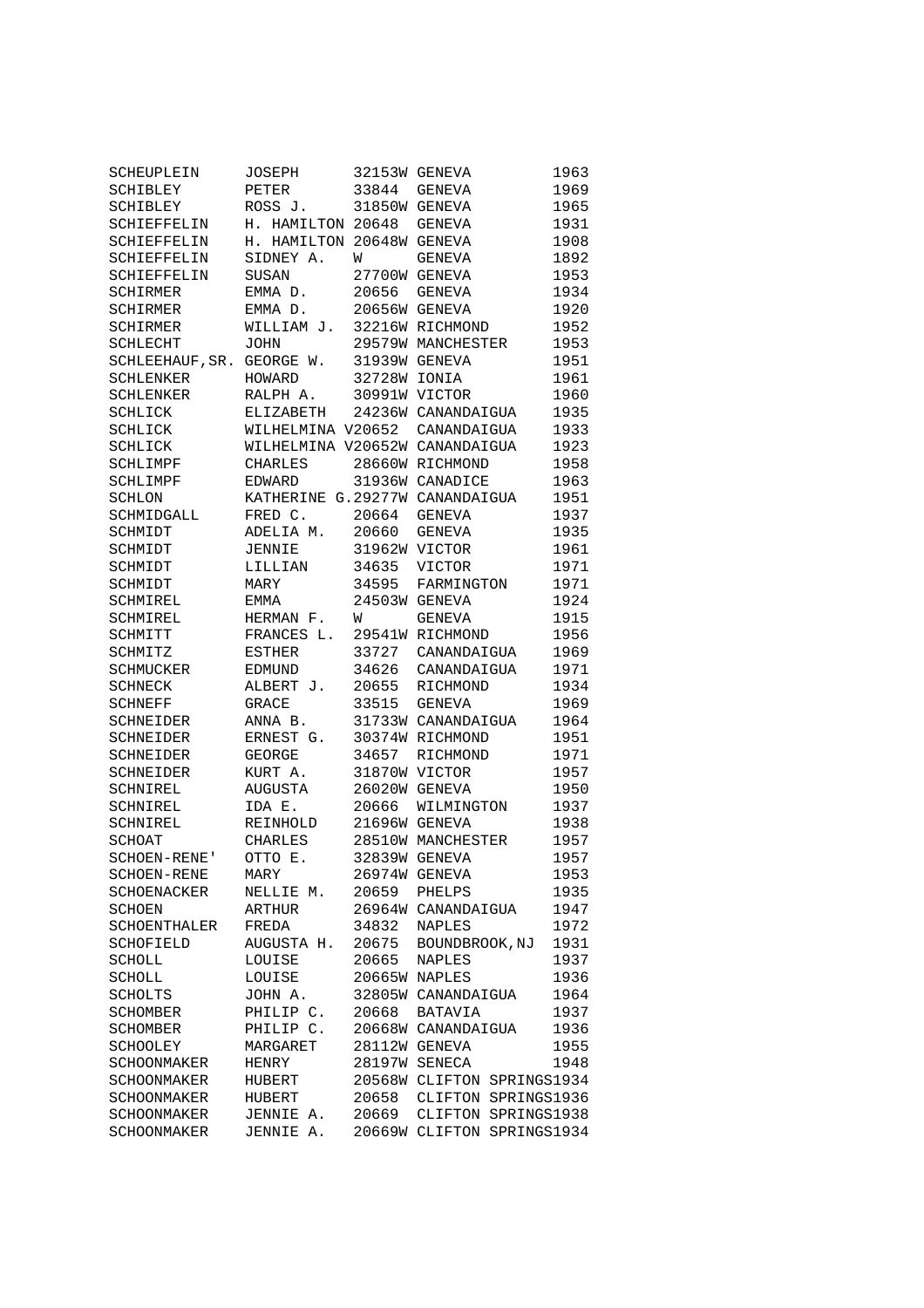| SCHRADER        | CHARLES                     | 20649         | VICTOR                     | 1931 |
|-----------------|-----------------------------|---------------|----------------------------|------|
| <b>SCHRADER</b> | <b>CHARLES</b>              |               | 20649W VICTOR              | 1931 |
| <b>SCHRADER</b> | E. PANSEY                   |               | 30854W MANCHESTER          | 1963 |
| SCHRADER        | <b>EMMA</b>                 | 33690         | <b>VICTOR</b>              | 1969 |
| SCHRADER        | IRENE J.                    | 20654         | CANANDAIGUA                | 1934 |
| SCHRADER        | IRENE J.                    |               | 20654W CANANDAIGUA         | 1928 |
| SCHRADER        | WILLIAM                     |               | 28545W VICTOR              | 1932 |
| SCHRAEDER       | <b>EMMA</b>                 | 33922         | VICTOR                     | 1970 |
| SCHRAM          | MARY                        |               | 24364W MANCHESTER          | 1945 |
| SCHRECK         | BESSIE M.                   | 30807W        | <b>GORHAM</b>              | 1956 |
| SCHRECK         | PAUL S.                     |               | 29247W GENEVA              | 1955 |
| SCHRECK         | WILLIAM                     | 25223W        | GORHAM                     | 1945 |
| SCHREIB         | ARTHUR                      | 31674W        | <b>VICTOR</b>              | 1959 |
| SCHREIBER       | <b>HUGO</b>                 | 33825         | HONEOYE                    | 1970 |
| SCHRIBNER       | JOHN A.                     | 20677         | FARMINGTON                 | 1931 |
| SCHRIER         | <b>GEORGE</b>               | 34965         | W BLOOMFIELD               | 1972 |
| SCHRINER        | JOHN E.                     | 20667         | ROCHESTER                  | 1936 |
| SCHROEDEL       | HENRY J.                    | 32238W        | <b>GENEVA</b>              | 1959 |
| SCHROEDER       | <b>GEORGE</b>               | 34325         | CANANDAIGUA                | 1967 |
| SCHROEDER       | LOUIS A.                    | 20657         | MILO                       | 1934 |
| SCHROEDER       | WILBUR                      | 34817         | PHELPS                     | 1972 |
| <b>SCHROO</b>   | <b>PETER</b>                | 34559         | MANCHESTER                 | 1964 |
| SCHROTH         | CHARLES F.                  | 20661         | HOPEWELL                   | 1936 |
| SCHROTH         | CHARLES F.                  | 20661W        | FARMINGTON                 | 1935 |
| SCHULDT         | WILLIAM                     | 34383         | MANCHESTER                 | 1971 |
| SCHULTZ         | <b>GEORGIA</b>              |               | 27868W CLIFTON SPRINGS1949 |      |
| SCHULTZ         | JOSEPH                      | 28098W NAPLES |                            | 1953 |
| SCHULTZ         | MARTHA                      |               | 26013W CANANDAIGUA         | 1946 |
| SCHULTZ         | MICHAEL                     | 32889         | NAPLES                     | 1967 |
| SCHULZE         | <b>EFFIE</b>                | 21858W        | GENEVA                     | 1939 |
| SCHULZ          | HERMAN C.                   | 20662         | PHELPS                     | 1936 |
| SCHULZ          | <b>HERMAN</b>               | 33033         | CANANDAIGUA                | 1968 |
| SCHUMAN         | CHARLES                     | 25632W NAPLES |                            | 1931 |
| SCHUTT          | ALONZO E.                   |               | 31839W HOPEWELL            | 1962 |
| SCHUTT          | HIRAM                       | 22426W        | CANANDAIGUA                | 1942 |
| SCHUTT          | JULIA F.                    |               | 32346W MANCHESTER          | 1966 |
| SCHUTT          | LILLIAN                     |               | 23013W CANANDAIGUA         | 1942 |
| <b>SCHUTZ</b>   | GEORGE                      |               | 27278W CANANDAIGUA         | 1936 |
| <b>SCHUYLER</b> | MARION R.                   | 29769W NAPLES |                            | 1960 |
| SCHWARTZ        | IYMAN R.                    |               | 30576W CANANDAIGUA         | 1951 |
| SCHWARTZ        | JETTA N.                    |               | 30876W CANANDAIGUA         | 1956 |
| SCHWEICKHARD    | MARION L.                   |               | 20070 GORHAM               | 1938 |
| SCHWINGLE       | CHARLES                     | 33900         | S BRISTOL                  | 1970 |
| SCHWINGLE       | WILLIAM J.                  | 20651         | NAPLES                     | 1932 |
| SCHWINGLE       | WILLIAM J.                  |               | 20651W NAPLES              | 1930 |
| SCILOBBA        | PHILLIPO                    |               | 31634W CANANDAIGUA         | 1963 |
| SCIORE          | CHARLES                     |               | 26740W GENEVA              | 1946 |
| SCOBELL         | MARION                      |               | 30893W CANANDAIGUA         | 1959 |
| SCOFIELD        | AGUSTA H.                   | 20675         | BOUND BROOK, NJ 1931       |      |
| SCOFIELD        | ANNA F.                     | 21509 GENEVA  |                            | 1938 |
| SCOFIELD        | ANNA F.                     |               | 21509W GENEVA              | 1933 |
| SCOFIELD        | AUGUSTA W.                  |               | 20675W S. BRISTOL          | 1926 |
| SCOFIELD        | CLARENCE W. 20680           |               | GORHAM                     | 1932 |
| SCOFIELD        | CLARENCE W. 20680W GORHAM   |               |                            | 1930 |
| SCOFIELD        | FRANCES                     | 33176         | GENEVA                     | 1968 |
| SCOFIELD        | MILDRED F. 30976W RUSHVILLE |               |                            | 1957 |
| SCOON           | CAROLINE                    | 27412W GENEVA |                            | 1935 |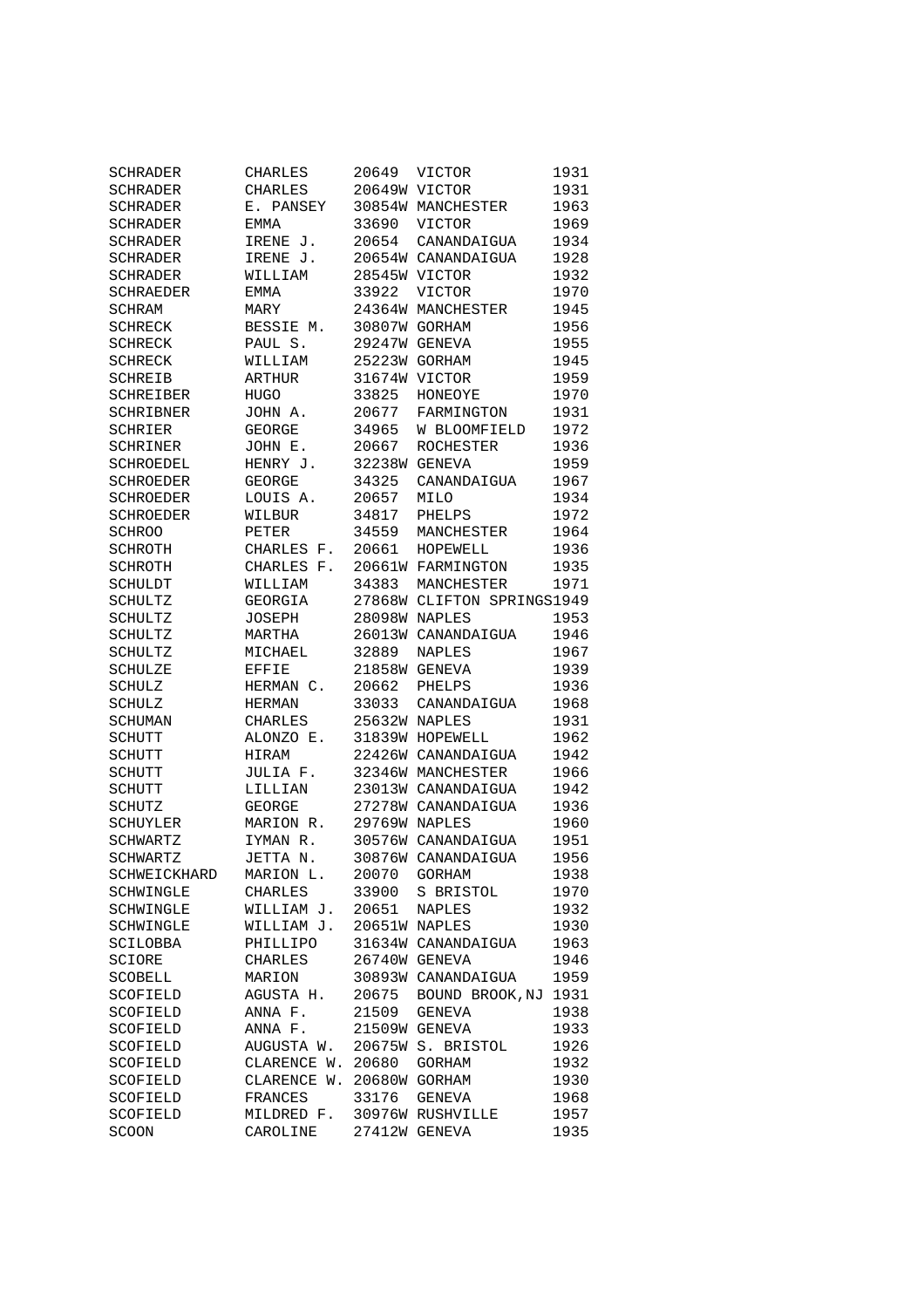| SCOON           | CHARLES                   | 32947         | GENEVA               | 1967 |
|-----------------|---------------------------|---------------|----------------------|------|
| SCOON           | HOWARD M.                 | 31793W        | SENECA               | 1962 |
| <b>SCOON</b>    | THOMPSON                  | 26894W        | SENECA               | 1953 |
| SCOTT           | ADA                       | 34829         | MANCHESTER           | 1971 |
| <b>SCOTT</b>    | <b>GEORGE</b>             | 32250W        | SENECA               | 1959 |
| <b>SCOTT</b>    | JAMES C.                  | 20674         | <b>GENEVA</b>        | 1930 |
| <b>SCOTT</b>    | JAMES C.                  | 20674W GENEVA |                      | 1930 |
| SCOTT           | JOSEPH B.                 | 20679         | HALL                 | 1932 |
| SCOTT           | LAWRENCE J.               | 20681         | FRANCE               | 1918 |
| SCOTT           | MARSHALL H.               | 20683         | GENEVA               | 1934 |
| SCOTT           | MARSHALL H. 20683W GENEVA |               |                      | 1931 |
| SCOTT           | MINNIE G.                 | 31595W GORHAM |                      | 1960 |
| SCOTT           | <b>ROBERT</b>             | W             | PRATTSBURGH          | 1881 |
| SCOTT           | WILLIAM G.                | 20676         | AMESBURY, MA         | 1931 |
| <b>SCOTT</b>    | WILLIAM G.                |               | 20676W CANANDAIGUA   | 1929 |
| SCOVILLE        | IVA                       | 34948         | PHELPS               | 1972 |
| SCRIBNER        | JENNIE                    |               | 20682 FARMINGTON     | 1935 |
| SCRIBNER        | RUTH P.                   |               | 20678 FARMINGTON     | 1931 |
| SEABROOK        | ALICE                     | 31421W GENEVA |                      | 1949 |
| <b>SEABROOK</b> | <b>SUSAN</b>              |               | 24827W GENEVA        | 1947 |
| SEABURGH        | JESSIE                    |               | 22632W CANANDAIGUA   | 1934 |
| SEAGER          | ALICE W.                  | 29386W PHELPS |                      | 1955 |
| SEAGER          | CHARLES S.                | 20694         | CLIFTON SPRINGS1935  |      |
| SEAGER          | CHARLES S.                | 20694W PHELPS |                      | 1932 |
| SEAGER          | ETHEL                     | 34515         | PHELPS               | 1971 |
| SEAMAN          | MARY                      | 33118         | CANANDAIGUA          | 1968 |
| SEAMANS         | ANNA J.                   |               | 31816W CANANDAIGUA   | 1960 |
| SEAMANS         | MARY                      |               | 28539W CANANDAIGUA   | 1951 |
| SEARLES         | <b>BELLE</b>              |               | 26633W CANANDAIGUA   | 1951 |
| SEARLES         | FRANK                     | 33984         | CANANDAIGUA          | 1969 |
| SEARLES         | WILLIAM                   |               | 23495W CANANDAIGUA   | 1935 |
| <b>SEARS</b>    | CAROLINE                  |               | 26198W E BLOOMFIELD  | 1941 |
| SEARS           | CLINTON                   |               | 28579W RICHMOND      | 1953 |
| <b>SEARS</b>    | MARY C.                   | 20695         | MT. DORA,<br>FL      | 1937 |
| SEBRING         | ALICE                     | 21511W PHELPS |                      | 1938 |
| SEBRING         | DELL                      | 20693         | PHELPS               | 1932 |
| SEBRING         | DELL                      | 20693W PHELPS |                      | 1915 |
| SEBRING         | JOSEPH                    | 35021         | GENEVA               | 1971 |
| SEBRING         | MINOR                     | 30305W PHELPS |                      | 1953 |
| <b>SECOR</b>    | DATON A.                  | 20692         | CANANDAIGUA          | 1931 |
| SECOR           | <b>DATON</b>              |               | 20692W CANANDAIGUA   | 1924 |
| SEELEY          | ALFRED                    | 35147 GENEVA  |                      | 1972 |
| SEELEY          | EDNA                      |               | 32157W CANANDAIGUA   | 1948 |
| SEELEY          | FRANCES B.                | 29515W GORHAM |                      | 1952 |
| SEELEY          | FRANK A.                  | 20691         | GORHAM               | 1930 |
| SEELEY          | FRANK A.                  |               | 20691W GORHAM        | 1930 |
| SEELEY          | FRANK                     | 34565         | CANANDAIGUA          | 1971 |
| SEELEY          | HARRY SR                  |               | 28023W E BLOOMFIELD  | 1956 |
| SEEL            | THOMAS G.                 |               | 29677W E. BLOOMFIELD | 1951 |
| SEELYE          | ANN E.                    | W             | <b>GENEVA</b>        | 1897 |
| SEHL            | ELLEN                     |               | 27495W GENEVA        | 1948 |
| SEIBEL          | ELIZABETH                 | 21526W GENEVA |                      | 1928 |
| SELINSKY        | EVA P.                    | 29378W GENEVA |                      | 1946 |
| SELLERS         | ADDIE                     |               | 26023W E BLOOMFIELD  | 1941 |
| SELLERS         | WESLEY                    |               | 26376W HOLCOMB       | 1951 |
| SELL            | WILHELMINA                |               | 28989W CANANDAIGUA   | 1948 |
| SELONER         | CHARLES W.                | 20702         | CLIFTON SPRINGS1935  |      |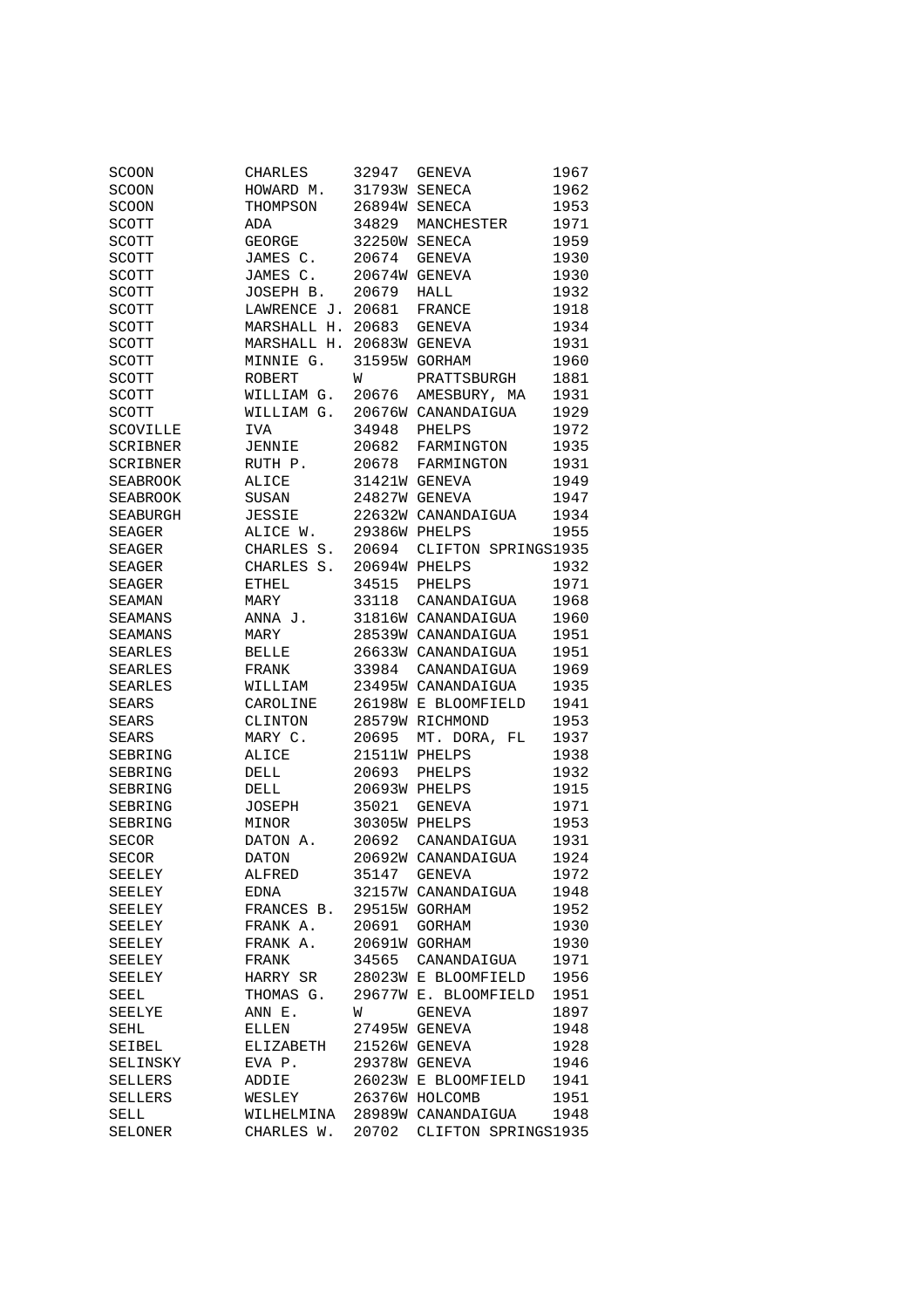| SELOVER        | AMELIA          |               | 22947W CANANDAIGUA             | 1942 |
|----------------|-----------------|---------------|--------------------------------|------|
| SELOVER        | CHARLES W.      |               | 20702W CANANDAIGUA             | 1926 |
| SELOVER        | MINNIE          |               | 23512W CANANDAIGUA             | 1941 |
| SEMANS         | RAYMOND         | 31177W NAPLES |                                | 1953 |
| SEMENTILLI     | <b>VINCENZO</b> |               | 24137W MANCHESTER              | 1938 |
| SENACK         | SOPHIE          | 34255         | <b>SENECA</b>                  | 1968 |
| SENNETT        | ROGER           | 34457         | <b>NAPLES</b>                  | 1971 |
| SENN           | FREDERICK       |               | 25261W HONEOYE                 | 1944 |
| SERBA          | MARY            | 28122W GENEVA |                                | 1953 |
| SERGENT        | EMMA            | 26314W        | PHELPS                         | 1951 |
| SERRATORE      | JOSEPH          | 32971         | <b>GENEVA</b>                  | 1962 |
| SERVASS        | ARABELLA L.     | 20701         | FARMINGTON                     | 1934 |
| <b>SERVEN</b>  | HENRY           | 23401W PHELPS |                                | 1936 |
| <b>SERVEN</b>  | <b>NORA</b>     | 28447W GENEVA |                                | 1952 |
| SERVIN         | CARRIE          | 34627         | PHELPS                         | 1971 |
| SERVINE        | LOUISE          | 33464         | CANANDAIGUA                    | 1969 |
| SERVIS         | MARTHA W.       |               | 30704W CANANDAIGUA             | 1948 |
| SERVOSS        | ARABELLA L.     | 20701W        | FARMINGTON                     | 1926 |
| <b>SERVOSS</b> | RUSSELL A.      | 933W          | FARMINGTON                     | 1900 |
| SEVERANCE      | <b>HELEN</b>    | 24245W PHELPS |                                | 1944 |
| SEVERANCE      | HELEN           | 33087         | PHELPS                         | 1968 |
| SEVERANCE      | JOSHUA A.       | W             | PHELPS                         | 1871 |
| <b>SEVERNS</b> | MARION          | 35083         | GENEVA                         | 1972 |
| SEWARD         | CARRIE A.       |               | 29233W CANADICE                | 1956 |
| SEWARD         | JOHN            |               | 28931W RICHMOND                | 1950 |
| SEWELL         | ALBERT C.       | 20704         | CLIFTON SPRINGS1938            |      |
| SEWELL         | ANNA L.         | 20703         | WASHINGTON                     | 1936 |
| SEYMOUR        | <b>JOHN</b>     |               | 28463W W BLOOMFIELD            | 1957 |
| SEYMOUR        | WILLIAM         | 28021W        | W BLOOMFIELD                   | 1955 |
| SHADDOCK       | HILDAND         | 34034         | CANANDAIGUA                    | 1970 |
| SHADDOCK       | HULDA A.        | 20711         | W.<br><b>BLOOMFIELD</b>        | 1936 |
| SHADDOCK       | HULDA A.        | 20711W W.     | <b>BLOOMFIELD</b>              | 1935 |
| <b>SHAFER</b>  | DANIEL          | W             | CANANDAIGUA                    | 1885 |
| <b>SHAFER</b>  | ELIZABETH       | W             | E. BLOOMFIELD                  | 1883 |
| SHAFER         | ELPHA           | 33239         | <b>GENEVA</b>                  | 1965 |
| <b>SHAFER</b>  | RAYMOND T.      | 30052W        | CANADICE                       | 1953 |
| <b>SHAFER</b>  | WAYNE           | 34413         | W BLOOMFIELD                   | 1971 |
| SHALANSKY      | FRED            |               | 26217W GENEVA                  | 1951 |
| SHALANSKY      | JENNIE          | 26585W GENEVA |                                | 1951 |
| SHAMP          | ALICE           |               | 28433W CANANDAIGUA             | 1955 |
| SHANE          | MARGARET        | 34961 GENEVA  |                                | 1972 |
| SHANK          | BURTON O.       |               | 21481 CLIFTON SPRINGS1938      |      |
| SHANK          | BURTON O.       |               | 21481W CLIFTON SPRINGS1928     |      |
| SHANKS         | GEORGE M.       | <b>W</b>      | VICTOR                         | 1893 |
| SHANKS         |                 |               | MARGARET A. 30650W CANANDAIGUA | 1948 |
| SHANNON        | ANNA            |               | 34592 CANANDAIGUA              | 1971 |
| SHANNON        | LAURENCE        |               | 32414W CANANDAIGUA             | 1963 |
| SHANNON        | WILLIAM         |               | 20710 CANANDAIGUA              | 1931 |
| SHARP          | BERNICE M.      | 31630W VICTOR |                                | 1957 |
| SHARP          | ELMER           |               | 34280 VICTOR                   | 1971 |
| SHARPE         | MABEL O.        |               | 29434W W. BLOOMFIELD           | 1956 |
| SHARPE         | MILDRED         | 27942W GENEVA |                                | 1952 |
| SHARP          | EVERETT T.      | 29349W VICTOR |                                | 1958 |
| SHAW           | IRVING          |               | 28953W GORHAM                  | 1947 |
| SHAW           | LOUISE          |               | 25164W CLIFTON SPRINGS1947     |      |
| SHAW           | MARGARET        |               | 27136W SHORTSVILLE             | 1937 |
| SHAW           | ZELLA           | 33522         | GORHAM                         | 1969 |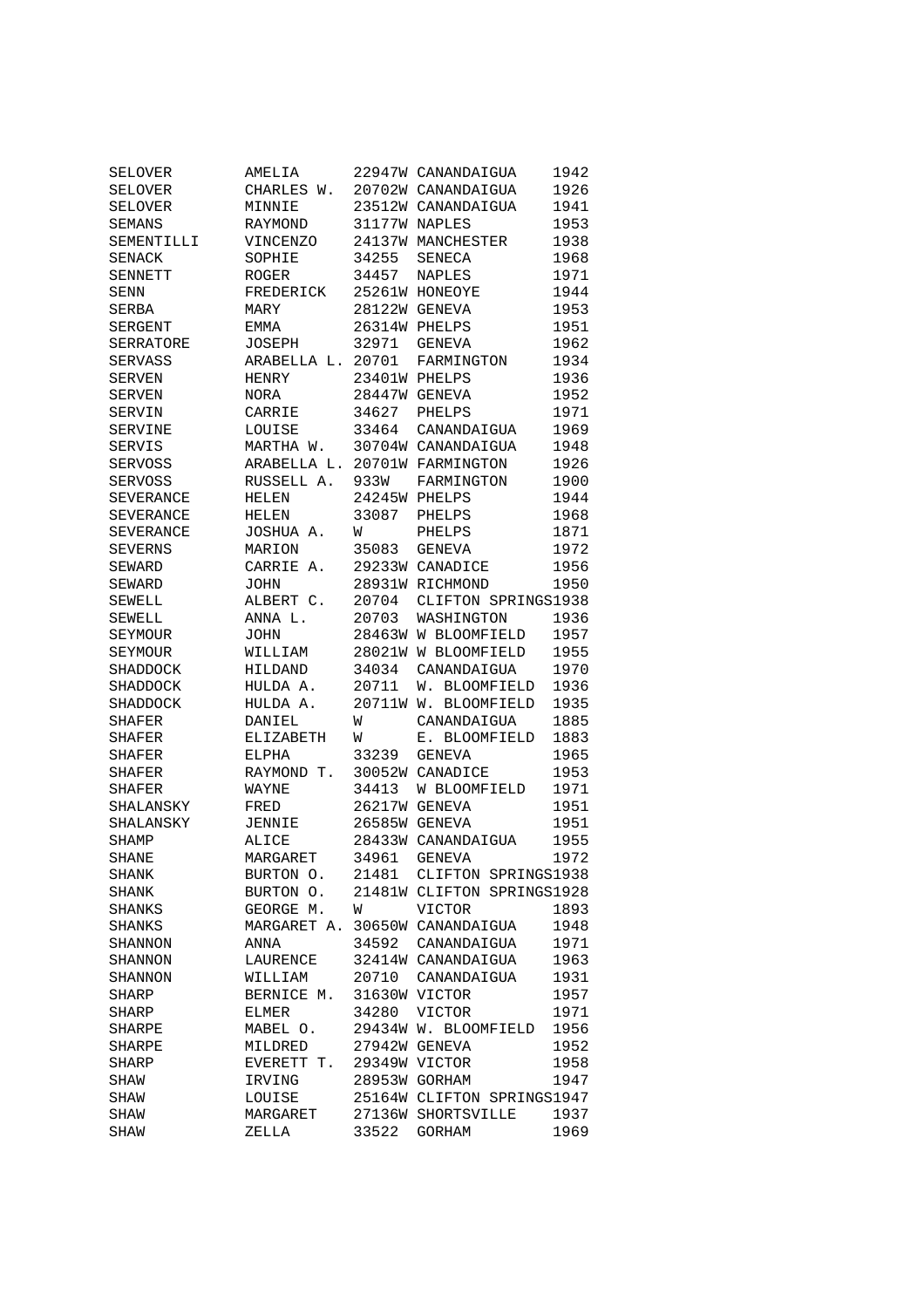| SHAY           | ADA            |               | 26423W CANANDAIGUA         | 1950 |
|----------------|----------------|---------------|----------------------------|------|
| SHAY           | WALTER         |               | 26007W CANANDAIGUA         | 1950 |
| SHAY           | WILLIAM R.     | 20709         | <b>GENEVA</b>              | 1931 |
| SHAY           | WILLIAM R.     | 20709W        | GENEVA                     | 1930 |
| SHEAR          | EMMA D.        | W             | PHELPS                     | 1876 |
| SHEARER        | MARY M.        | 20740         | CANANDAIGUA                | 1937 |
| SHEARER        | THOMAS         | 20739         | CANANDAIGUA                | 1937 |
| SHEARER        | THOMAS         |               | 20739W CANANDAIGUA         | 1928 |
| SHEA           | ROBERT E.      |               | 31693W CANANDAIGUA         | 1953 |
| SHEDD          | TAMARA B.      | 31069W NAPLES |                            | 1959 |
| SHEEHAN        | AURA           |               | 31408W CLIFTON SPRINGS1954 |      |
| SHEEHAN        | JOHN P.        | 21482         | CLIFTON SPRINGS1938        |      |
| SHEEHAN        | JOHN P.        |               | 21482W CLIFTON SPRINGS1937 |      |
| SHEEHAN        | JOHN           | 20732         | E. BLOOMFIELD              | 1936 |
| SHEEHAN        | NINA           | 30989W W.     | <b>BLOOMFIELD</b>          | 1962 |
| SHEEHAN        | THOMAS L.      | 20731         | Ε.<br><b>BLOOMFIELD</b>    | 1934 |
| SHEEHAN        | THOMAS L.      | 20731W        | Ε.<br><b>BLOOMFIELD</b>    | 1934 |
| SHEEHAN        | WILLIAM A.     | 20730         | CANANDAIGUA                | 1933 |
| SHEEHAN        | WILLIAM A.     |               | 20730W CANANDAIGUA         | 1927 |
| SHEFFER        | HORACE W.      | 20725         | FARMINGTON                 | 1930 |
| <b>SHEFFER</b> | HORACE W.      |               | 20725W FARMINGTON          | 1918 |
| SHEFFICK       | JOHN           | 33217         | GENEVA                     | 1968 |
| SHEFFIELD      | ADELBERT       | 23045W        | SHORTSVILLE                | 1939 |
| SHEFFIELD      | JULIAN S.      | 20736         | <b>SENECA</b>              | 1933 |
| SHEFLER        | SARAH B.       | 31718W        | GENEVA                     | 1956 |
| <b>SHEILS</b>  | THOMAS         | 34567         | <b>GENEVA</b>              | 1972 |
| SHEKELL        | ALICE          |               | 27763W CLIFTON SPRINGS1952 |      |
| SHEKELL        | ELIZA          |               | 28355W MANCHESTER          | 1956 |
| SHELANSKEY     | PHILIP         | 20728         | GENEVA                     | 1933 |
| SHELANSKY      | AMELIA         | 25322W        | <b>GENEVA</b>              | 1944 |
| SHELANSKY      | PHILIP         | 20728W        | <b>GENEVA</b>              | 1931 |
| SHELDON        | ALBON          | 33963         | FARMINGTON                 | 1970 |
| SHELDON        | CECILE A.      |               | 29912W CLIFTON SPRINGS1961 |      |
| SHELDON        | DAVID W.       | W             | FARMINGTON                 | 1877 |
| SHELDON        | DAVID          | 33737         | GENEVA                     | 1969 |
| SHELDON        | HORACE E.      | 20724         | GORHAM                     | 1930 |
| SHELDON        | HORACE E.      | 20724W        | GORHAM                     | 1929 |
| SHELDON        | LAVERNE        | 33874         | PHELPS                     | 1970 |
| SHELDON        | MARY E.        |               | 29514W CANANDAIGUA         | 1957 |
| SHELDON        | SAMUEL         | 32883         | W BLOOMFIELD               | 1966 |
| SHELLEY        | DELLA          | 20729         | CANANDAIGUA                | 1933 |
| SHELLEY        | DELLA          |               | 20729W CANANDAIGUA         | 1933 |
| SHELLMAN       | MARIE          | 34983         | W BLOOMFIELD               | 1972 |
| SHELLMAN       | WILLIAM        | 34892         | W BLOOMFIELD               | 1972 |
| SHENKMAN       | SARAH          |               | 27516W CANANDAIGUA         | 1954 |
| SHEPARD        | <b>CHARLES</b> | W             | CANANDAIGUA                | 1864 |
| SHEPARD        | FRANCES W.     | 20727         | <b>GENEVA</b>              | 1932 |
| SHEPARD        | <b>FRANCES</b> | 20727W        | GENEVA                     | 1929 |
| SHEPARD        | FRANCIS        | 33505         | NAPLES                     | 1969 |
| SHEPARD        | STUART G.      | 20733         | <b>GENEVA</b>              | 1936 |
| SHEPARD        | STUART G.      | 20733W GENEVA |                            | 1935 |
| SHEPHERD       | CASSIUS        | 33695         | GORHAM                     | 1969 |
| SHEPHERD       | MAUDE          | 29088W        | GORHAM                     | 1958 |
| SHEPPARD       | BESSIE         | 32263W        | SENECA                     | 1966 |
| SHEPPARD       | CHARLES        | 20737         | NAPLES                     | 1937 |
| SHEPPARD       | HARRIET A.     | W             | PHELPS                     | 1885 |
| SHEPPARD       | IDA D.         | 20726         | PHELPS                     | 1931 |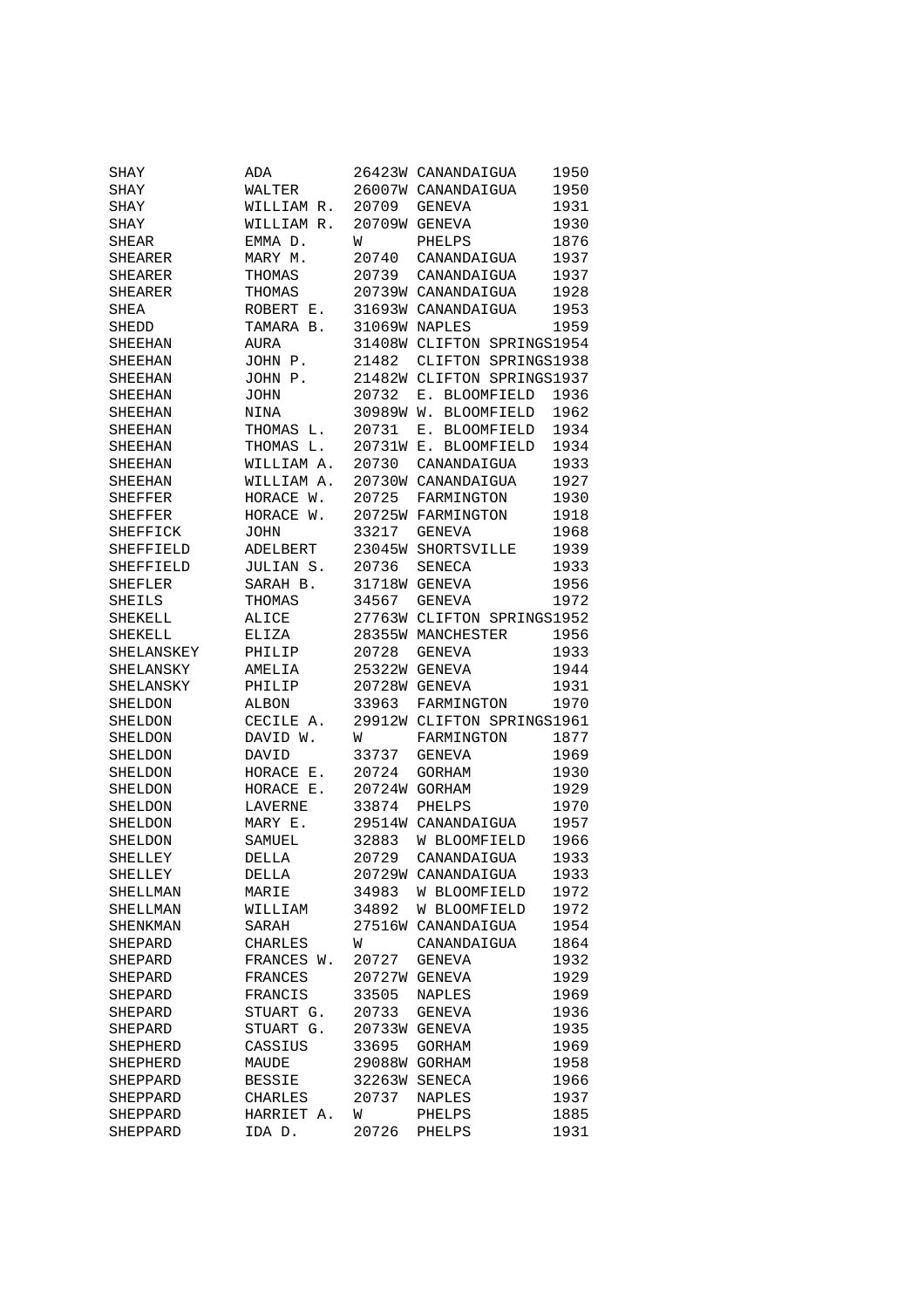| SHEPPARD       | LILLIE            |               | 24530W SENECA                       | 1928 |
|----------------|-------------------|---------------|-------------------------------------|------|
| SHEPPARD       | WILLIAM H.        | 32561W        | SENECA                              | 1966 |
| SHEPPERD       | <b>GEORGE</b>     | 26685W        | PHELPS                              | 1946 |
| SHEPPERD       | <b>GERTRUDE</b>   |               | 23774W PHELPS                       | 1941 |
| SHEPPERD       | MARGARET          | W             | PHELPS                              | 1899 |
| SHERIDAN       | LLOYD             |               | 24322W GENEVA                       | 1943 |
| SHERMAN        | <b>ARTHUR</b>     |               | 26260W E BLOOMFIELD                 | 1949 |
| SHERMAN        | <b>BELLE</b>      | 20738         | <b>GENEVA</b>                       | 1937 |
| SHERMAN        | <b>BELLE</b>      | 20738W        | <b>GENEVA</b>                       | 1937 |
| SHERMAN        | <b>CHARLES</b>    | 25768W        | PHELPS                              | 1950 |
| SHERMAN        | ELVIRA            | 20735         | SO. BRISTOL                         | 1936 |
| SHERMAN        | ELVIRA            | 20735W        | S. BRISTOL                          | 1930 |
| SHERMAN        | HIRAM C.          | 20734         | SO. BRISTOL                         | 1936 |
| SHERMAN        | HIRAM C.          | 20734W        | S. BRISTOL                          | 1930 |
| SHERMAN        | IVA               | 30551W        | E. BLOOMFIELD                       | 1959 |
| SHERMAN        | MARJORIE          | 32763W NAPLES |                                     | 1964 |
| SHERMAN        | WILLIAM H.        |               | 29922W VICTOR                       | 1959 |
| SHERRY         | MARGARET          | 34654         | CANANDAIGUA                         | 1971 |
| SHERRY         | MARY C.           | 20741         | CANANDAIGUA                         | 1937 |
| SHERRY         | MARY C.           |               | 20741W CANANDAIGUA                  | 1930 |
| SHERRY         | <b>RHODA</b>      | 33580         | CANANDAIGUA                         | 1968 |
| SHERRY         | WALTER            |               | 23087W CANANDAIGUA                  | 1945 |
| SHERWOOD       | ARVILLA           |               | 27346W GENEVA                       | 1953 |
| SHERWOOD       | HARRY             |               | 24469W GENEVA                       | 1944 |
| SHERWOOD       | <b>SEVELLON</b>   | W             | CANANDAIGUA                         | 1884 |
| <b>SHETLER</b> | <b>ELMER</b>      |               | 22607W RICHMOND                     | 1936 |
| SHETTLER       | LEROY             |               | 30215W CANANDAIGUA                  | 1959 |
| SHIELDS        | ALICE             | 34269         | CANANDAIGUA                         | 1970 |
| SHILLING       | JOHN              | 23015W PHELPS |                                     | 1942 |
| SHIPMAN        | VICTOR            |               | 25310W GENEVA                       | 1944 |
| SHIRLEY        | RAYMOND           | 33763         | <b>GENEVA</b>                       | 1969 |
| <b>SHOLES</b>  | FREDERICK         | 25434W GENEVA |                                     | 1935 |
| <b>SHOLES</b>  | GERTRUDE R.       | 20750         | TOLEDO,<br>OHIO                     | 1934 |
| SHOLES         | GERTRUDE R.       | 20750W        | GENEVA                              | 1929 |
| <b>SHOOK</b>   | HELEN L.          | 20752         | <b>GENEVA</b>                       | 1936 |
| <b>SHOOK</b>   | LOUIS             |               | 26955W CLIFTON SPRINGS1943          |      |
| SHORT          | <b>DURFEE</b>     | 32055W NAPLES |                                     | 1962 |
| SHORT          | ELIZABETH         | W             | RICHMOND                            | 1884 |
| SHORT          | ELLEN A           | 944W          | MANCHESTER                          | 1903 |
| SHORT          | GERTRUDE L. 20745 |               | CLIFTON SPRINGS1932                 |      |
| SHORT          |                   |               | JUDSON E. 20747 CLIFTON SPRINGS1933 |      |
| SHORT          | MABEL             | 32898         | MANCHESTER                          | 1964 |
| SHORT          | MYRON D.          | 20751         | CANANDAIGUA                         | 1934 |
| SHORT          | MYRON D.          |               | 20751W CANANDAIGUA                  | 1932 |
| SHORT          | OTHELLO A.        | 20749         | RICHMOND                            | 1933 |
| SHORT          | OTHELLO A.        | 20749         | RICHMOND                            | 1933 |
| SHORT          | OTHELLO A.        |               | 20749W RICHMOND                     | 1931 |
| SHORT          | PEIRCE            |               | 28163W CLIFTON SPRINGS1925          |      |
| SHORT          | RALPH R.          | 20753         | KITTITAS, WA                        | 1836 |
| SHORT          | S. LEONARD        |               | 32602W MANCHESTER                   | 1962 |
| SHORT          | WILLIAM H.        | 20754         | ROCHESTER                           | 1937 |
| SHOWERMAN      | NELLIE F.         | 20748         | SHORTSVILLE                         | 1928 |
| SHOWERMAN      | NELLIE F.         | 20748W        | SHORTSVILLE                         | 1918 |
| SHOW           | JOHN J.           | 20712         | SHORTSVILLE                         | 1937 |
| SHREVE         | NELLIE            |               | 24698W GENEVA                       | 1918 |
| SHUART         | FRANCES A.        | 21483         | CANANDAIGUA                         | 1938 |
| SHUART         | FRANCES A.        |               | 21483W CANANDAIGUA                  | 1930 |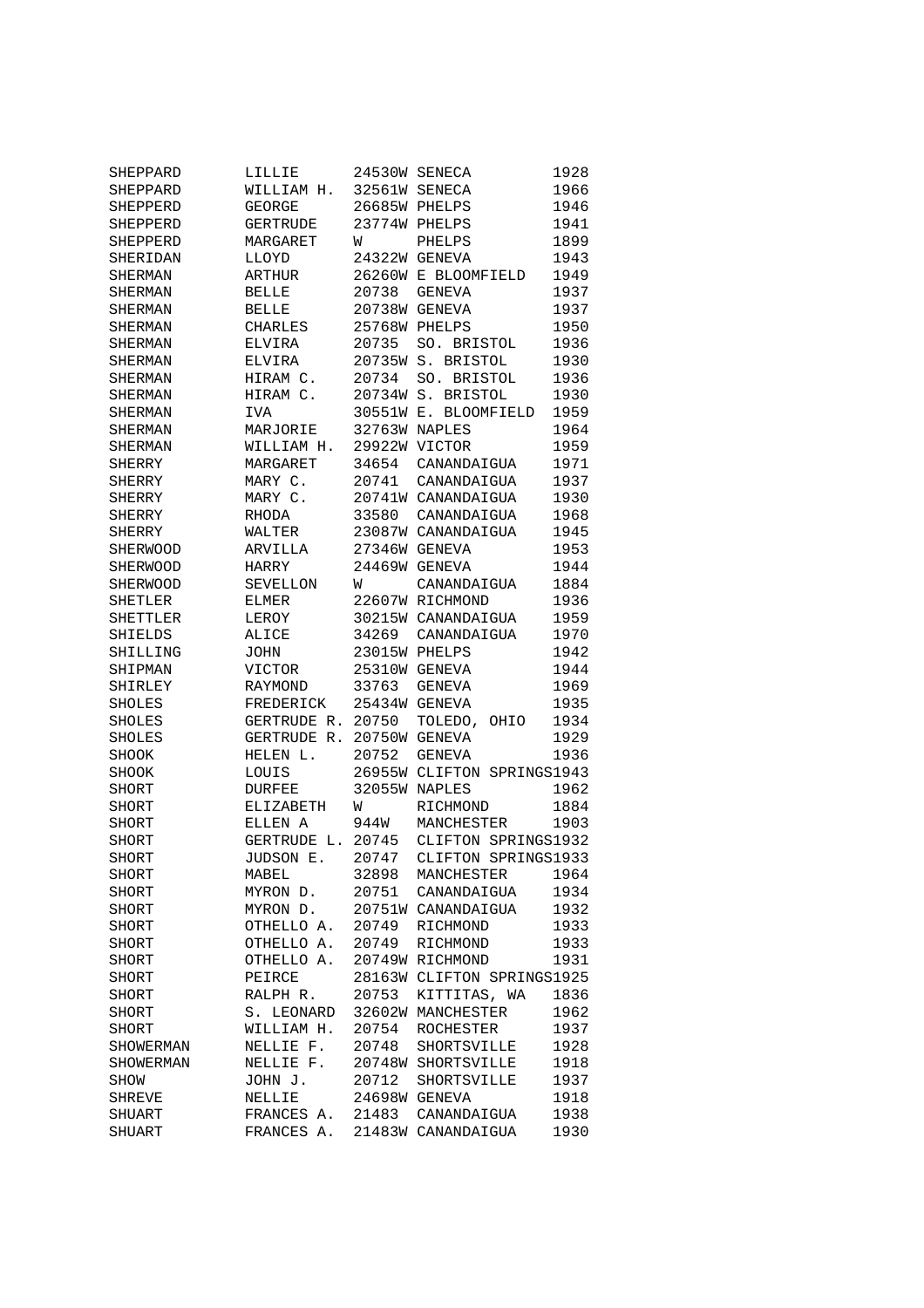| SHULTERS       | JOHN R.        |               | 20746W BRISTOL       | 1918 |
|----------------|----------------|---------------|----------------------|------|
| <b>SHUMAN</b>  | <b>JORDAN</b>  | 26553W PHELPS |                      | 1950 |
| SHUMAN         | MARGIE R.      | 20744         | NY, NY               | 1932 |
| SHUMAN         | MARGIE R.      | 20744W NAPLES |                      | 1930 |
| SHUMAN         | MARY           | 22500W NAPLES |                      | 1940 |
| <b>SHUTERS</b> | JOHN R.        | 20746         | <b>BRISTOL</b>       | 1932 |
| SIBUS          | <b>CHARLES</b> | 26731W GENEVA |                      | 1947 |
| SICK           | EDWARD         |               | 27830W CANANDAIGUA   | 1935 |
| SICK           | ELIZA          |               | 32303W CANANDAIGUA   | 1956 |
| SIDELL         | WARD           | 23293W VICTOR |                      | 1937 |
| SIDMAN         | <b>EMMA</b>    |               | 26178W CANANDAIGUA   | 1951 |
| SIDWAY         | <b>CHARLES</b> | W             | GENEVA               | 1882 |
| SIGLAR         | CAROLINE       |               | 29187W GENEVA        | 1958 |
| SIGLAR         | EDWIN          |               | 28086W GENEVA        | 1956 |
| SIGLAR         | LOOMIS F.      | 20757         | <b>GENEVA</b>        | 1933 |
| SIGLAR         | LOOMIS F.      |               | 20757W GENEVA        | 1923 |
| SILL           | ANNA           | 27310W GENEVA |                      | 1945 |
| SILL           | WILLIAM F.     | W             | GENEVA               | 1885 |
| SILSBY         | ELIZA          | 24291W GENEVA |                      | 1933 |
| SILSBY         | FLOSSIE        | 26467W GENEVA |                      | 1948 |
| SILSBY         | FRED S.        | 30412W GENEVA |                      | 1961 |
| SILSBY         | PHOEBE         |               | 27455W GENEVA        | 1929 |
| SILVAGGIO      | LUCIA          | 24921W GENEVA |                      | 1932 |
| SILVAGGIO      | NICHOLAS       | 23289W GENEVA |                      | 1932 |
| SILVERNAIL     | GEORGE R.      |               | 30338W E. BLOOMFIELD | 1962 |
| SIMCOX         | GEORGE JR      | 33683         | <b>MENDON</b>        | 1969 |
| SIMMONDS       | RUSSELL        | 34328         | <b>VICTOR</b>        | 1971 |
| SIMMONS        | ARTHUR C.      |               | 30049W CANANDAIGUA   | 1951 |
| SIMMONS        | CARROLL E.     |               | 32550W BRISTOL       | 1952 |
| SIMMONS        | <b>CHARLES</b> |               | 21747W CANANDAIGUA   | 1939 |
| SIMMONS        | CLARA          | 32977         | PORT GIBSON          | 1968 |
| SIMMONS        | CORA           |               | 27344W BRISTOL       | 1931 |
| SIMMONS        | EDWARD W.      | 21484         | CANANDAIGUA          | 1938 |
| SIMMONS        | EDWARD W.      |               | 21484W CANANDAIGUA   | 1905 |
| SIMMONS        | HARRIET M.     | 20773         | CANANDAIGUA          | 1935 |
| SIMMONS        | HARRIET M.     |               | 20773W BRISTOL       | 1935 |
| SIMMONS        | LIZZIE         |               | 21896W CANANDAIGUA   | 1937 |
| SIMMONS        | LOUISE         |               | 32189W GENEVA        | 1964 |
| SIMMONS        | MABLE          | 35002         | GENEVA               | 1972 |
| SIMMONS        | MARILYN        | 34838         | <b>GENEVA</b>        | 1971 |
| SIMMONS        | MINNIE         |               | 22360W CANANDAIGUA   | 1909 |
| SIMMONS        | MINNIE         | 34000         | CANANDAIGUA          | 1970 |
| SIMMONS        | NETTIE M.      |               | 30969W CANANDAIGUA   | 1960 |
| SIMMONS        | RICHMOND       | W             | <b>VICTOR</b>        | 1882 |
| SIMMONS        | ROBERT         | 33397         | CANANDAIGUA          | 1969 |
| SIMMONS        | WILLIAM M.     | W             | NAPLES               | 1881 |
| SIMMONS        | WILLIAM        |               | 27822W CANANDAIGUA   | 1954 |
| SIMMONS        | WILLIAM        | 33458         | <b>GENEVA</b>        | 1969 |
| SIMONDS        | BERTHA L.      | 20767         | <b>VICTOR</b>        | 1932 |
| SIMONDS        | BERTHA L.      | 20767W VICTOR |                      | 1928 |
| SIMON          | MICHAEL        | 32513W GENEVA |                      | 1966 |
| SIMONS         | CHARLES        | W             | NAPLES               | 1875 |
| SIMONS         | WILHELMINA     | W             | GENEVA               | 1878 |
| SIMPSON        | <b>CHARLES</b> | 29757W        | <b>GENEVA</b>        | 1953 |
| SIMPSON        | <b>ELMER</b>   | 33108         | RICHMOND             | 1968 |
| SIMPSON        | FRANCES E.     | 20769         | <b>VICTOR</b>        | 1934 |
| SIMPSON        | FRANCES E.     | 20769W VICTOR |                      | 1933 |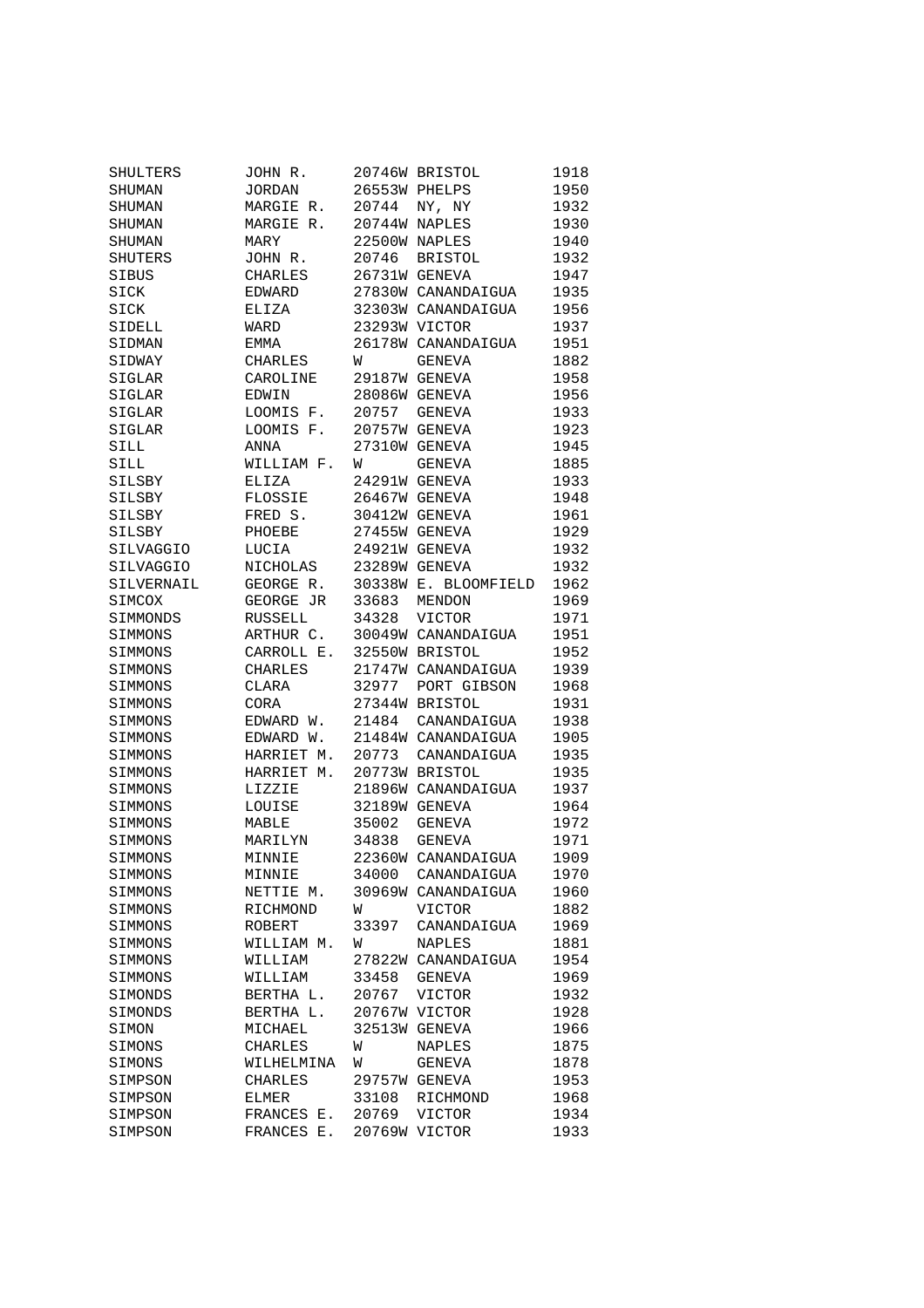| SIMPSON         | FRED                      | 20770         | RICHMOND           | 1935 |
|-----------------|---------------------------|---------------|--------------------|------|
| SIMPSON         | JUNE E.                   | 20765         | RICHMOND           | 1931 |
| SIMPSON         | MINA F.                   |               | 32396W CANANDAIGUA | 1966 |
| SINACK          | PAUL D.                   | 29395W        | PHELPS             | 1925 |
| SINACK          | PETER J.                  | 31917W        | PHELPS             | 1955 |
| SINDONI         | <b>FORTUNATO</b>          | 20772         | GENEVA             | 1937 |
| SINDONI         | FORTUNATO                 | 20772W        | GENEVA             | 1936 |
| SINDZINSKI      | MARY                      | 27914W GENEVA |                    | 1953 |
| SINGLETON       | <b>JOHN</b>               | 21967W        | <b>NAPLES</b>      | 1939 |
| SIPPEL          | MARY L.                   | 20768         | GENEVA             | 1933 |
| SIPPEL          | MARY L.                   | 20768W        | <b>GENEVA</b>      | 1904 |
| SIPPLE          | LENA                      | 24728W        | <b>GENEVA</b>      | 1939 |
| SIPPLE          | WILLIAM E.                | 21485         | <b>GENEVA</b>      | 1938 |
| SISSON          | ARTHUR                    |               | 27137W CANANDAIGUA | 1952 |
| SISSON          | FRANK O.                  | 20771         | CANANDAIGUA        | 1935 |
| SISSON          | HORACE                    |               | 26656W CANANDAIGUA | 1952 |
| SISSON          | LOUIS J.                  | 20766         | SO. BRISTOL        | 1931 |
| SISSON          | NELLIE                    | 29074W        | CANANDAIGUA        | 1959 |
| SISSON          | PHILIP                    | 33542         | CANANDAIGUA        | 1969 |
| SISTO           | GIUSEPPINA                | 26873W        | S BRISTOL          | 1930 |
| SKINNER         | ALEXANDER                 | 22090W GENEVA |                    | 1921 |
| SKINNER         | HARRIET                   | 33812         | <b>GENEVA</b>      | 1970 |
| <b>SKINNER</b>  | LESLIE I.                 | 29872W        | <b>GENEVA</b>      | 1960 |
| SKINNER         | MARGARET                  | 25125W        | <b>GENEVA</b>      | 1938 |
| SKINNER         | MASON                     | 33387         | FARMINGTON         | 1969 |
| <b>SKINNER</b>  | PHILIP                    | 35101         | <b>GENEVA</b>      | 1972 |
| SKINNER         | WILLIAM W.                | 20792         | GENEVA             | 1936 |
|                 |                           | 20792W GENEVA |                    | 1929 |
| SKINNER         | WILLIAM W.<br>CLARENCE D. | 31113W        |                    |      |
| SKUSE           |                           |               | FLORIDA            | 1953 |
| SKUSE           | FRANK P.                  | 20790         | PHELPS             | 1935 |
| SKUSE           | <b>EMMA</b><br>Н.         | 20784         | <b>GENEVA</b>      | 1932 |
| <b>SKUSE</b>    | KATHERINE                 | 33596         | ST. CLOUD          | 1968 |
| SKUSE           | <b>KEENE</b>              | 27396W GENEVA |                    | 1953 |
| SKUSE           | LENA                      | 29020W GENEVA |                    | 1955 |
| SKUSE           | MARGARET                  | 20788         | PHELPS             | 1934 |
| SKUSE           | MINERVA S.                | 20785         | GENEVA             | 1933 |
| SLATER          | FLORA E.                  | 32164W        | SENECA             | 1966 |
| SLATTERY        | <b>ELIZABETH</b>          | 22368W GENEVA |                    | 1925 |
| <b>SLATTERY</b> | KATE                      | 21819W GENEVA |                    | 1936 |
| SLATTERY        | MARY                      | 21513W GENEVA |                    | 1938 |
| SLATTERY        | MARY                      | 21875W GENEVA |                    | 1915 |
| SLEGHT          | LINA H.                   |               | 20787 CANANDAIGUA  | 1934 |
| SLEIGHT         | ANDREW                    | W             | RICHMOND           | 1876 |
| SLEIGHT         | <b>EMELINE</b>            | 34930         | FARMINGTON         | 1972 |
| SLEIGHT         | RALPH                     |               | 26103W MANCHESTER  | 1950 |
| SLINE           | <b>BRIDGET</b>            |               | 24560W GENEVA      | 1931 |
| SLINE           | JAMES                     | 20783         | GENEVA             | 1930 |
| SLINE           | JAMES                     |               | 20783W GENEVA      | 1930 |
| SLINE           | JOHN                      | 20789         | GENEVA             | 1935 |
| SLINE           | MARY G.                   | 20791         | GENEVA             | 1935 |
| SLINE           | MARY                      | 27931W GENEVA |                    | 1948 |
| SLINE           | PATRICK                   | 22072W GENEVA |                    | 1936 |
| SLINGERLAND     | HENRY                     | W             | CANADICE           | 1886 |
| SLOAN           | WILLIAM                   | 35109         | CANANDAIGUA        | 1972 |
| SLOBBE          | WALTER G.                 | 29294W GORHAM |                    | 1948 |
| SLOCUM          | BENJAMIN                  | 28955W        | SHORTSVILLE        | 1956 |
| SLOCUM          | <b>EARL</b>               | 28663W PHELPS |                    | 1957 |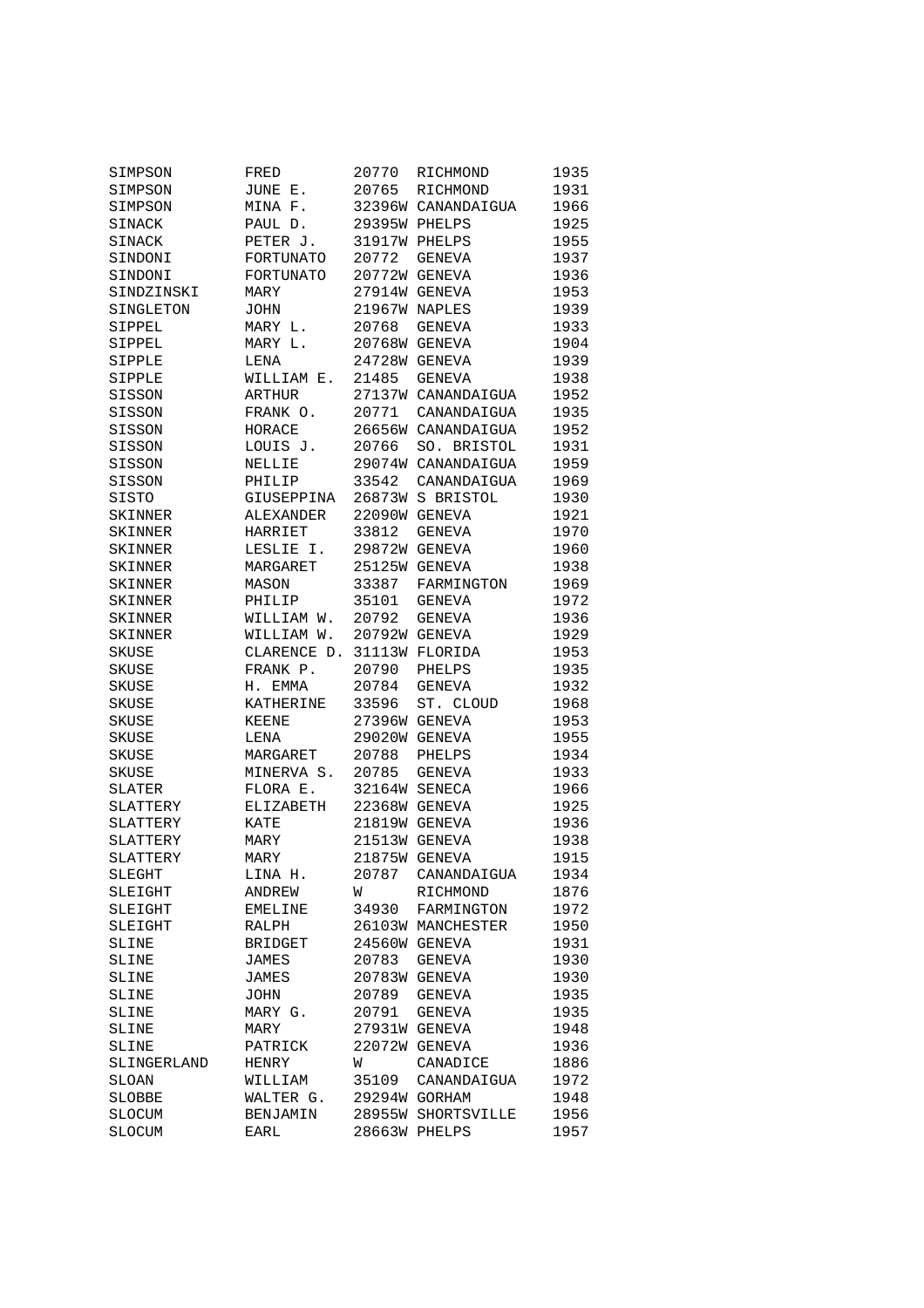| SLOCUM         | HELEN J. 31623W SHORTSVILLE                        |          |                                      | 1956         |
|----------------|----------------------------------------------------|----------|--------------------------------------|--------------|
| SLOCUM         | HELEN M.                                           | 20786    | GENEVA                               | 1934         |
| SLOCUM         | HELEN M.                                           |          | 20786W GENEVA                        | 1920         |
| <b>SLOCUM</b>  | MIRIAM                                             |          | 32457W GENEVA                        | 1966         |
| SLOSSON        | MARGARET L. W                                      |          | GENEVA                               | 1897         |
| SLY            | EVANDER                                            | <b>W</b> | CANANDAIGUA                          | 1891         |
| SMEAD          |                                                    |          |                                      | 1972         |
| SMITH, JR.     | ELIZABETH 35107 GENEVA<br>RICHARD A. 32556W GORHAM |          | 32556W GORHAM                        | 1965         |
| SMITH          | A. ERVIN                                           |          | 20813 CLIFTON SPRINGS1932            |              |
| SMITH          | AGNES B.                                           |          | 30095W CANANDAIGUA                   | 1961         |
| SMITH          |                                                    |          | ALBERTA 26733W CANANDAIGUA 1953      |              |
| SMITH          | ALICE V.S. W                                       |          | GENEVA                               | 1892         |
| SMITH          | AMOS B.                                            | <b>W</b> | GENEVA                               | 1890         |
| SMITH          | ANNA                                               |          | 27928W CANANDAIGUA                   | 1954         |
| SMITH          | ANNA                                               |          | W GENEVA                             | 1898         |
| SMITH          |                                                    |          | ANNIE M. 20846 CANANDAIGUA           | 1937         |
| SMITH          | ANNIE 20846W PHELPS                                |          |                                      | 1937         |
| SMITH          |                                                    |          | ANTOINETTE 22776W VICTOR             | 1927         |
| SMITH          | ARLINE                                             |          | 32888 CLIFTON SPRINGS1968            |              |
| SMITH          | ARTHUR H.                                          |          | 29694W CANANDAIGUA 1919              |              |
| SMITH          | ARTHUR S.                                          |          | 20849 CANANDAIGUA 1937               |              |
| SMITH          | ARTHUR                                             |          | 33170 GENEVA                         | 1968         |
| SMITH          | ARTHUR 34227 NAPLES                                |          |                                      | 1971         |
| SMITH          | AUGUSTA B. 20814 ROCHESTER                         |          |                                      | 1933         |
| SMITH          | AUGUSTA B.                                         |          | 20814W CANANDAIGUA                   | 1932         |
| SMITH          | CALEB                                              | <b>W</b> | SENECA                               | 1859         |
| SMITH          | CARL                                               |          | 26422W VICTOR                        | 1919         |
| SMITH          |                                                    |          | CARRIE 21784W CANANDAIGUA            | 1935         |
| SMITH          | CARRIE                                             |          | 35335 CANANDAIGUA                    | 1973         |
| SMITH          | CATHERINE 20810 MANCHESTER                         |          |                                      | 1932         |
| SMITH          | CATHERINE 20810W MANCHESTER                        |          |                                      | 1923         |
| SMITH          |                                                    |          | CHARLES A. 20837 CANANDAIGUA         | 1932         |
| SMITH          | CHARLES B. 20823 GENEVA                            |          |                                      | 1933         |
| SMITH          | CHARLES B.                                         |          | 20823W GENEVA                        | 1932         |
| SMITH          | CHARLES E.                                         |          | 20826 GALEN, WAYNE                   | 1935         |
| SMITH          | CHARLES                                            |          | 20826W GENEVA                        | 1929         |
| SMITH          | CHARLES                                            |          | 23616W NAPLES                        | 1944         |
| SMITH          | CHARLES                                            |          | 25876W CLIFTON SPRINGS1947           |              |
| SMITH          | CLAUDE                                             |          | 25013W GENEVA                        | 1940         |
| SMITH          | CLAYTON 33418 GENEVA                               |          |                                      | 1969         |
| SMITH          | CLYDE E.                                           |          | 32227W CANANDAIGUA                   | 1962         |
| SMITH          | CYRUS                                              | W        | HOPEWELL                             | 1869         |
| SMITH          | DALEY                                              |          | 25948W CANANDAIGUA                   | 1948         |
| SMITH          | DARWIN                                             | 34735    | GENEVA                               | 1970         |
| SMITH          | DAVID M.                                           | W        | NAPLES                               | 1891         |
| SMITH          | DAVID                                              |          | 21666W SENECA                        | 1936         |
| SMITH          | EDITH                                              |          | 25233W GENEVA                        | 1948         |
| SMITH          | EDNA N.                                            | 472W     | SHORTSVILLE                          | 1921         |
| SMITH          | <b>EDNA</b>                                        | 33926    | GENEVA                               | 1970         |
| SMITH          | ELIZA J.                                           | W        | MANCHESTER                           | 1889         |
| SMITH          | ELIZABETH T.20808                                  |          | GENEVA                               | 1931         |
| SMITH          | ELIZABETH                                          |          | 20808W GENEVA                        | 1929<br>1962 |
| SMITH          | ELIZABETH                                          |          | 30611W NAPLES                        |              |
| SMITH          | ELLA                                               | 34104    | <b>GENEVA</b>                        | 1964         |
| SMITH<br>SMITH | ELMER E.<br>ELMER E.                               | 20830    | CLIFTON SPRINGS1935<br>20830W GENEVA | 1935         |
| SMITH          | <b>ELTON</b>                                       | 34680    | FARMINGTON                           | 1971         |
|                |                                                    |          |                                      |              |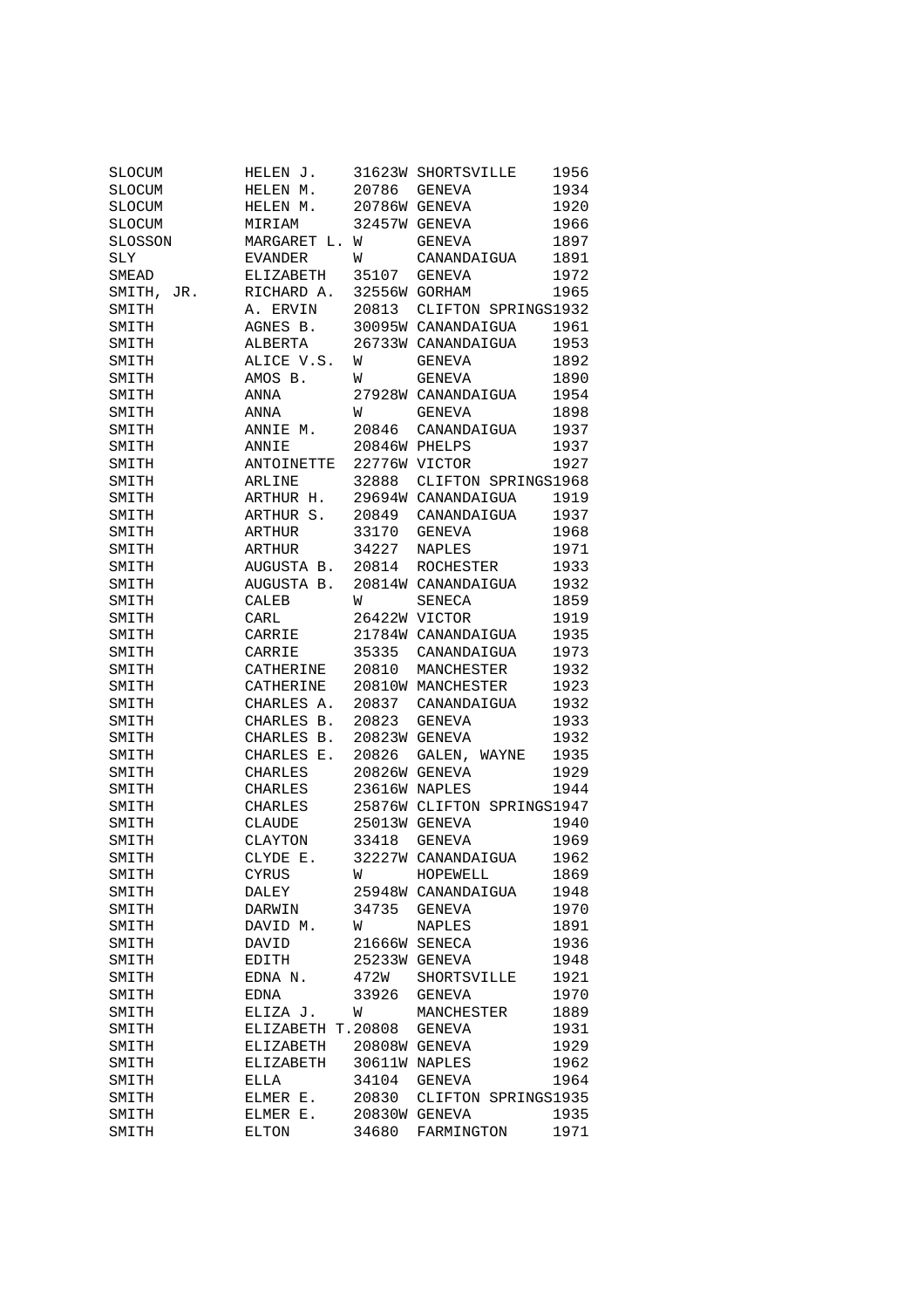| SMITH | ELVIRA                         |               | 20821 MANCHESTER           | 1933 |
|-------|--------------------------------|---------------|----------------------------|------|
| SMITH | EMELINE                        |               | 21843W GENEVA              | 1922 |
| SMITH | <b>EMMA</b>                    | <b>W</b>      | CANANDAIGUA                | 1894 |
| SMITH | EMORY                          |               | 34774 CLIFTON SPRINGS1971  |      |
| SMITH | ETHEL                          | 34959         | PHELPS                     | 1972 |
| SMITH | EUGENE                         | 33945         | HOPEWELL                   | 1968 |
| SMITH | EZRA G.                        | 20818         | ST. PETERSBURG 1933        |      |
| SMITH | EZRA G.                        | 20818W TEXAS  |                            | 1928 |
| SMITH | FLORENCE W. 32017W GENEVA      |               |                            | 1964 |
| SMITH | FRANCES                        |               | 22131W MANCHESTER          | 1932 |
| SMITH | FRANK J.                       |               | 20850 CANANDAIGUA          | 1938 |
| SMITH | FRANK                          |               | 24884W CANANDAIGUA         | 1936 |
| SMITH | FRANKLIN B. 20839 HOPEWELL     |               |                            | 1936 |
| SMITH | FRED W.                        |               | 32071W MANCHESTER          | 1957 |
| SMITH | FRED                           |               | 25416W GENEVA              | 1948 |
| SMITH | FREDERICK J.20848 GENEVA       |               |                            | 1937 |
| SMITH | FRISCO                         | 34957         | VICTOR                     | 1972 |
| SMITH | GENEVIEVE K.30674W GENEVA      |               |                            | 1945 |
| SMITH | GEORGE A.                      | <b>W</b>      | PHELPS                     | 1889 |
| SMITH | GEORGE G.                      |               | 29869W HOPEWELL            | 1927 |
| SMITH | GEORGE T.                      |               | 32517W CANANDAIGUA         | 1965 |
| SMITH | GEORGE W.                      | 20843         | WILLARD                    | 1937 |
| SMITH | GEORGE W.                      | 20843W PHELPS |                            | 1936 |
| SMITH | <b>GEORGE</b>                  |               | 27083W HOPEWELL            | 1944 |
| SMITH | GEORGE                         | 34474         | CANANDAIGUA                | 1960 |
| SMITH | GERTRUDE H. 20838              |               | CANANDAIGUA                | 1936 |
| SMITH | GERTRUDE H. 20838W CANANDAIGUA |               |                            | 1931 |
| SMITH | <b>GLADYS</b>                  | 34985 PHELPS  |                            | 1972 |
| SMITH | GLENN                          | 34438         | CLIFTON SPRINGS1971        |      |
| SMITH | HAROLD                         |               | 32347W GENEVA              | 1929 |
| SMITH | HARRIET                        |               | 23555W GENEVA              | 1944 |
| SMITH | HARRIET                        |               | 28889W GENEVA              | 1924 |
| SMITH | HARRIET                        | <b>W</b>      | CANANDAIGUA                | 1900 |
| SMITH | HARRY                          |               | 23792W CANANDAIGUA         | 1933 |
| SMITH | HARRY                          | 35182         | GENEVA                     | 1972 |
| SMITH | HARRY                          | W             | RICHMOND                   | 1877 |
| SMITH | HAZEL                          | 34455 PHELPS  |                            | 1971 |
| SMITH | HELEN J.                       |               | 32853W CLIFTON SPRINGS1963 |      |
| SMITH | <b>HELEN</b>                   |               | 24525W NAPLES              | 1945 |
| SMITH | HERBERT C. 29937W PHELPS       |               |                            | 1954 |
| SMITH | <b>HINMAN</b>                  |               | 21785W MANCHESTER          | 1936 |
| SMITH | HOWARD                         | 32935 NAPLES  |                            | 1968 |
| SMITH | HUGH M.                        |               | 20820 CANANDAIGUA          | 1952 |
| SMITH | IDA                            | 27635W PHELPS |                            | 1954 |
| SMITH | IOLA J.                        |               | 20809 GENEVA               | 1931 |
| SMITH | <b>IRENE</b>                   | 20831         | GENEVA                     | 1933 |
| SMITH | IRENE                          |               | 20831W GENEVA              | 1930 |
| SMITH | ISABELLE B. 31422W GENEVA      |               |                            | 1949 |
| SMITH | JACOB                          | 20829         | GORHAM                     | 1935 |
| SMITH | JACOB                          |               | 20829W GORHAM              | 1917 |
| SMITH | JAMES L.                       | W             | SENECA                     | 1888 |
| SMITH | JEDIDIAH                       | <b>M</b>      | GENEVA                     | 1875 |
| SMITH | JENNIE                         |               | 26924W VICTOR              | 1953 |
| SMITH | JESSE M.                       | 20833         | PHELPS                     | 1936 |
| SMITH | JESSE M.                       | 20833W PHELPS |                            | 1932 |
| SMITH | JESSE                          | W             | MANCHESTER                 | 1874 |
| SMITH | <b>JESSIE</b>                  |               | 26371W CLIFTON SPRINGS1937 |      |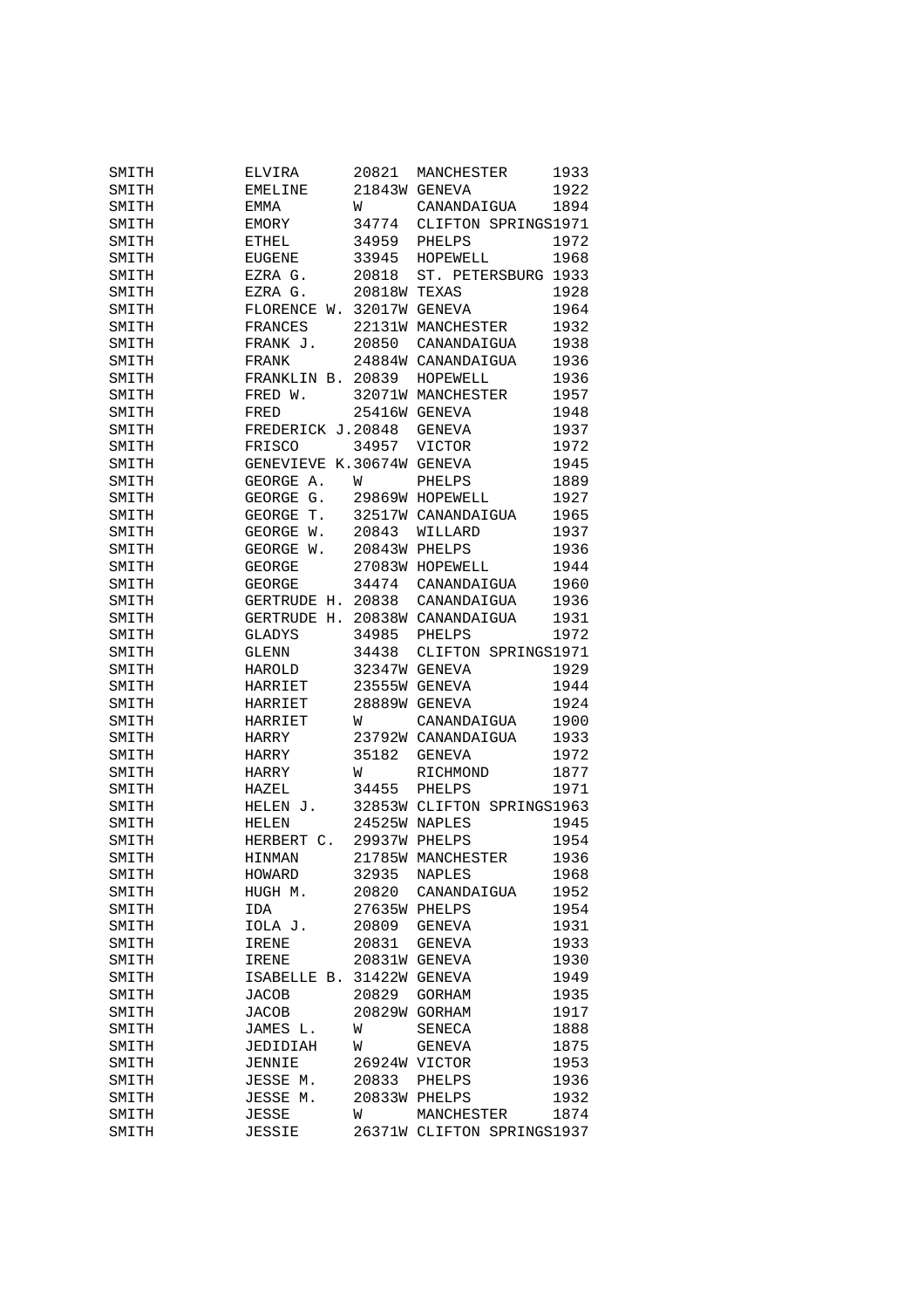| SMITH                 | JOHANNAH                       | 20817         | GENEVA                                | 1933         |
|-----------------------|--------------------------------|---------------|---------------------------------------|--------------|
| SMITH                 | JOHANNAH                       |               | 20817W GENEVA                         | 1933         |
| SMITH                 | JOHN H.                        | 20835         | WILLARD                               | 1936         |
| SMITH                 | JOHN T.                        | 20816         | FARMINGTON                            | 1933         |
| SMITH                 | JULIA                          | 21320         | GENEVA                                | 1935         |
| SMITH                 | KATE S.                        | W             | PHELPS                                | 1887         |
| SMITH                 | KATE                           | 20836         | PHELPS                                | 1936         |
| SMITH                 | KATHRYN                        |               | 24857W HOPEWELL                       | 1940         |
| SMITH                 | LAURA                          | 27488W GENEVA |                                       | 1943         |
| SMITH                 | LAURA                          |               | 34977 CLIFTON SPRINGS1968             |              |
| SMITH                 | LEE                            | 34743         | PHELPS                                | 1967         |
| SMITH                 | LELIA                          | 23982W GENEVA |                                       | 1926         |
| SMITH                 | LETTA BELLE 20872W CANANDAIGUA |               |                                       | 1931         |
| SMITH                 | LEWIS B.                       | 20825         | HOPEWELL                              | 1934         |
| SMITH                 | LILLA BELLE 20812              |               | CANANDAIGUA                           | 1932         |
| SMITH                 | LILLIE T.                      | 20819         | CANANDAIGUA                           | 1933         |
| SMITH                 | LILLIE T.                      |               | 20819W CANANDAIGUA                    | 1931         |
| SMITH                 | LIZZIE                         | 20828         | SENECA                                | 1935         |
| SMITH                 | LIZZIE                         |               | 20828W SENECA                         | 1915         |
| SMITH                 | LOUISA M.                      | <b>M</b>      | FARMINGTON                            | 1881         |
| SMITH                 | LURA                           |               | 28493W GENEVA                         | 1957         |
| SMITH                 | LUTHER A.                      |               | 29824W HOPEWELL                       | 1960         |
| SMITH                 | LYDIA A.                       | 20824         | PHELPS                                | 1933         |
| SMITH                 | LYDIA A.                       | 20824W PHELPS |                                       | 1905         |
| SMITH                 | LYELL                          |               | 28455W CLIFTON SPRINGS1954            |              |
| SMITH                 | LYMAN                          |               | 25547W NAPLES                         | 1949         |
| SMITH                 | MARGARET B. 20845              |               | GENEVA                                | 1937         |
| SMITH                 | MARGARET                       |               | 22957W CANANDAIGUA                    | 1912         |
| SMITH                 | MARGARET                       | W             | <b>GENEVA</b>                         | 1893         |
| SMITH                 |                                |               | MARGUERITE 23071W CLIFTON SPRINGS1933 |              |
| SMITH                 | MARI E.                        | 20827         | <b>GENEVA</b>                         | 1935         |
| SMITH                 | MARI E.                        |               | 20827W GENEVA                         | 1923         |
| SMITH                 | MARIE                          | 35134         | W BLOOMFIELD                          | 1972         |
| SMITH                 | MARLIN                         |               | 23702W S BRISTOL                      | 1931         |
| SMITH                 | MARY E.                        | 20832         | GENEVA                                | 1935         |
| SMITH                 | MARY E.                        |               | 20832W GENEVA                         | 1927         |
| SMITH                 | MARY E.                        | <b>M</b>      | SENECA                                | 1887         |
| SMITH                 | MARY EMMA                      | 32575W GENEVA |                                       | 1963         |
| SMITH                 | MARY                           |               | 21802W CLIFTON SPRINGS1939            |              |
| SMITH                 | MARY                           |               | 22690W GENEVA                         | 1941         |
| SMITH                 | MARY                           |               | 23698W GENEVA                         | 1941         |
| SMITH                 | MARY                           |               | 23919W GENEVA                         | 1944         |
| SMITH                 | MARY                           | 24088W PHELPS |                                       | 1945         |
| SMITH                 | MARY                           | 27808W PHELPS |                                       | 1950         |
| SMITH                 | MAY                            | 20844         | MANCHESTER                            | 1937         |
| SMITH                 | MAY                            |               | 20844W MANCHESTER                     | 1936         |
| SMITH                 |                                |               |                                       |              |
| SMITH<br>SMITH        | MIAL                           |               | 27094W E BLOOMFIELD                   | 1953         |
|                       | MILTON                         |               | 22777W VICTOR                         | 1927         |
|                       | MORRIS                         |               | 28433W CANANDAIGUA                    | 1957         |
| SMITH                 | MOSES                          | 33360         | VICTOR                                | 1968         |
| SMITH                 | NETTIE                         |               | 24546W CANANDAIGUA                    | 1945         |
| SMITH                 | <b>NETTIE</b>                  |               | 31147W CANANDAIGUA                    | 1960         |
| SMITH                 | NEWTON                         | 20842         | WILLARD                               | 1937         |
| SMITH                 | NEWTON                         |               | 20842W MANCHESTER                     | 1934         |
| SMITH                 | NORMA A.                       | 29877W VICTOR |                                       | 1960         |
| SMITHON<br>SMITHOOVER | MILLICENT<br>FRED              | W<br>35292    | HOPEWELL<br>HOPEWELL                  | 1893<br>1973 |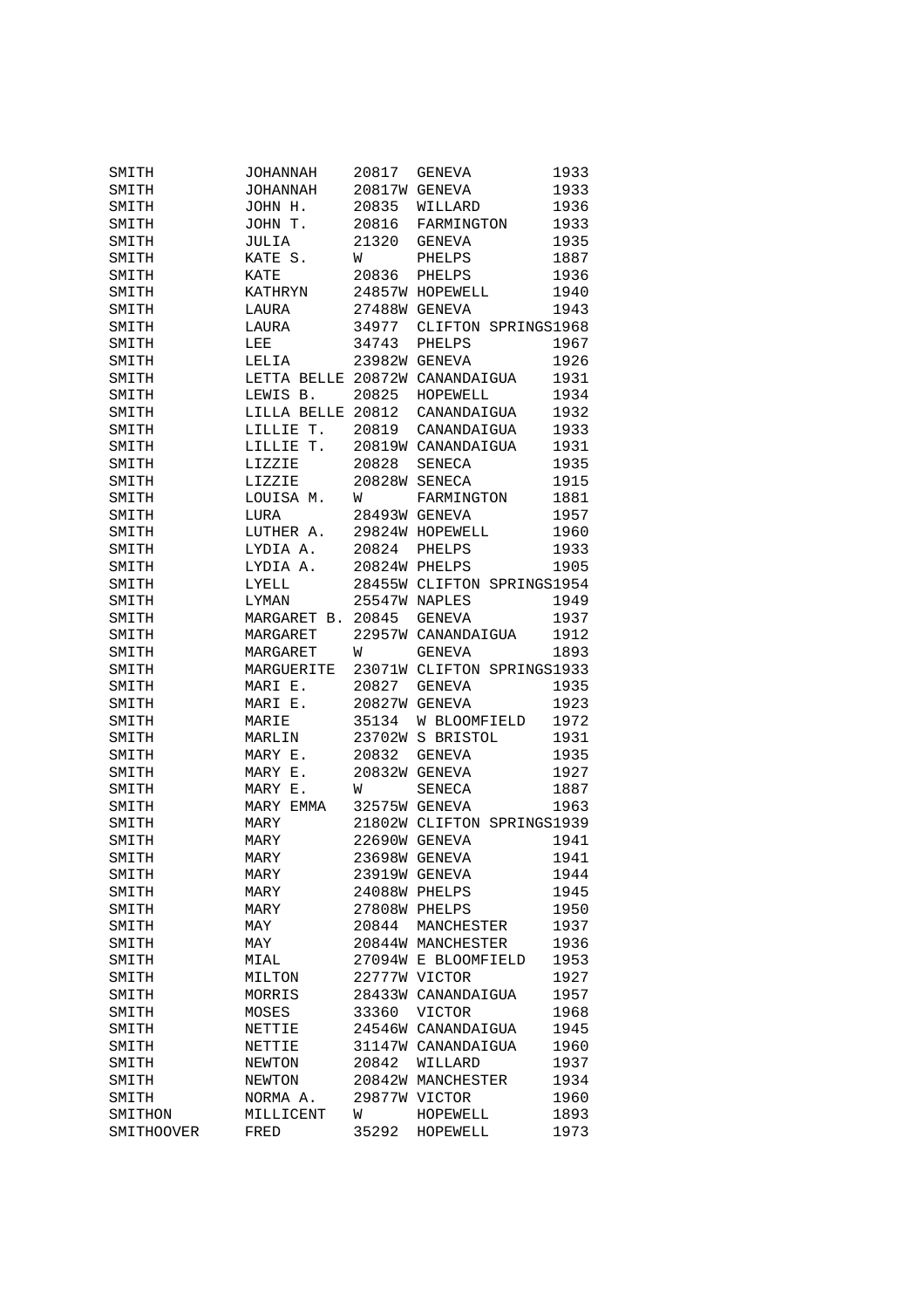| SMITH     | RALPH                         | 33104         | HOPEWELL            | 1967 |
|-----------|-------------------------------|---------------|---------------------|------|
| SMITH     | RAYMOND                       | 33640         | CANANDAIGUA         | 1969 |
| SMITH     | ROBERT                        | 33529         | CANANDAIGUA         | 1969 |
| SMITH     | ROBERTA                       | 21667W        | SENECA              | 1936 |
| SMITH     | <b>RUBY</b>                   | 34993         | CANANDAIGUA         | 1972 |
| SMITH     | SAM                           | 34178         | FAIRMONT            | 1969 |
| SMITH     | SARAH A.                      | 20815         | FARMINGTON          | 1933 |
| SMITH     | <b>SEARS</b>                  | <b>M</b>      | W. BLOOMFIELD       | 1875 |
| SMITH     | T. SCHUYLER 32358W GENEVA     |               |                     | 1965 |
| SMITH     | TERESA F.                     |               | 30671W CANANDAIGUA  | 1958 |
| SMITH     | THEODORE                      | 22980W GENEVA |                     | 1943 |
| SMITH     | THOMAS H.                     | 20840         | CLIFTON SPRINGS1936 |      |
| SMITH     | THOMAS                        | <b>W</b>      | GENEVA              | 1894 |
| SMITH     | WARD W.                       | 20834         | CANANDAIGUA         | 1936 |
| SMITH     | WARD W.                       |               | 20834W GENEVA       | 1928 |
| SMITH     | WEALTHY                       | W             | MANCHESTER          | 1874 |
| SMITH     | WILLIAM B. 20841              |               | RICHMOND            | 1937 |
| SMITH     | WILLIAM B. 20841W RICHMOND    |               |                     | 1912 |
| SMITH     | WILLIAM E.                    |               | 29413W CANANDAIGUA  | 1958 |
| SMITH     | WILLIAM H.                    | 20811         | GORHAM              | 1932 |
| SMITH     | WILLIAM N.                    | 20822         | CLIFTON SPRINGS1933 |      |
| SMITH     | WILLIAM N.                    | 20822W GENEVA |                     | 1932 |
| SMITH     | WILLIAM                       | 33268         | HOPEWELL            | 1967 |
| SMITH     | WILLIAM                       | 34784         | CANANDAIGUA         | 1970 |
| SMOLINSKI | WALTER                        | 34558         | GENEVA              | 1970 |
| SMYTHE    | THEODORE                      | 34206         | HOPEWELL            | 1970 |
| SNELL     | <b>NELSON</b>                 | <b>W</b>      | CANANDAIGUA         | 1886 |
| SNIFFEN   | EDITH A                       | 29790W GENEVA |                     | 1947 |
| SNIFFEN   | LOUISE                        | 34811         | GENEVA              | 1971 |
| SNIFFIN   | LEE                           | 20857 GENEVA  |                     | 1931 |
| SNOOK     | C. ELIZABETH21486 PORT GIBSON |               |                     | 1926 |
| SNOOK     | GERTRUDE                      | 24186W PHELPS |                     | 1946 |
| SNOOK     | HERBERT                       | 27023W NAPLES |                     | 1953 |
| SNOOK     | LEROY C.                      | 30018W GENEVA |                     | 1951 |
| SNOOK     | SARA                          | 25522W VICTOR |                     | 1945 |
| SNOW      | <b>ANNA</b>                   | W             | GENEVA              | 1876 |
| SNOW      | HARRIET B.                    | M             | PHELPS              | 1879 |
| SNOW      | SARAH L.                      | 20856         | CANANDAIGUA         | 1927 |
| SNYDAM    | <b>ELIZABETH</b>              | W             | <b>GENEVA</b>       | 1881 |
| SNYDAM    | LOUISE I.                     | W             | <b>GENEVA</b>       | 1884 |
| SNYDER    | ANNA                          |               | 23299W GENEVA       | 1938 |
| SNYDER    | CHARLES D.                    | 20860 PHELPS  |                     | 1937 |
| SNYDER    | CHARLES                       | 22300W VICTOR |                     | 1931 |
| SNYDER    | CLIFFORD                      | 35201         | GENEVA              | 1972 |
| SNYDER    | EDNA H.                       | 29609W SENECA |                     | 1947 |
| SNYDER    | EMMET                         | 35103         | S BEND IND          | 1961 |
| SNYDER    | FRANK                         | 25974W GENEVA |                     | 1948 |
| SNYDER    | FRANK                         | 28217W GENEVA |                     | 1954 |
| SNYDER    | GEORGE                        | W             | GORHAM              | 1880 |
| SNYDER    | HASSAN S.                     | 20854         | <b>GENEVA</b>       | 1933 |
| SNYDER    | HASSAN S.                     | 20854W GENEVA |                     | 1911 |
| SNYDER    | HOMER C.                      | 32718W GENEVA |                     | 1963 |
| SNYDER    | HOMER                         | 25274W VICTOR |                     | 1946 |
| SNYDER    | JOHN J.                       | W             | <b>VICTOR</b>       | 1886 |
| SNYDER    | JOSIAH                        | 33675         | VICTOR              | 1969 |
| SNYDER    | LESLIE                        | 25834W GENEVA |                     | 1938 |
| SNYDER    | LEWIS P.                      | 20855         | WAYLAND             | 1935 |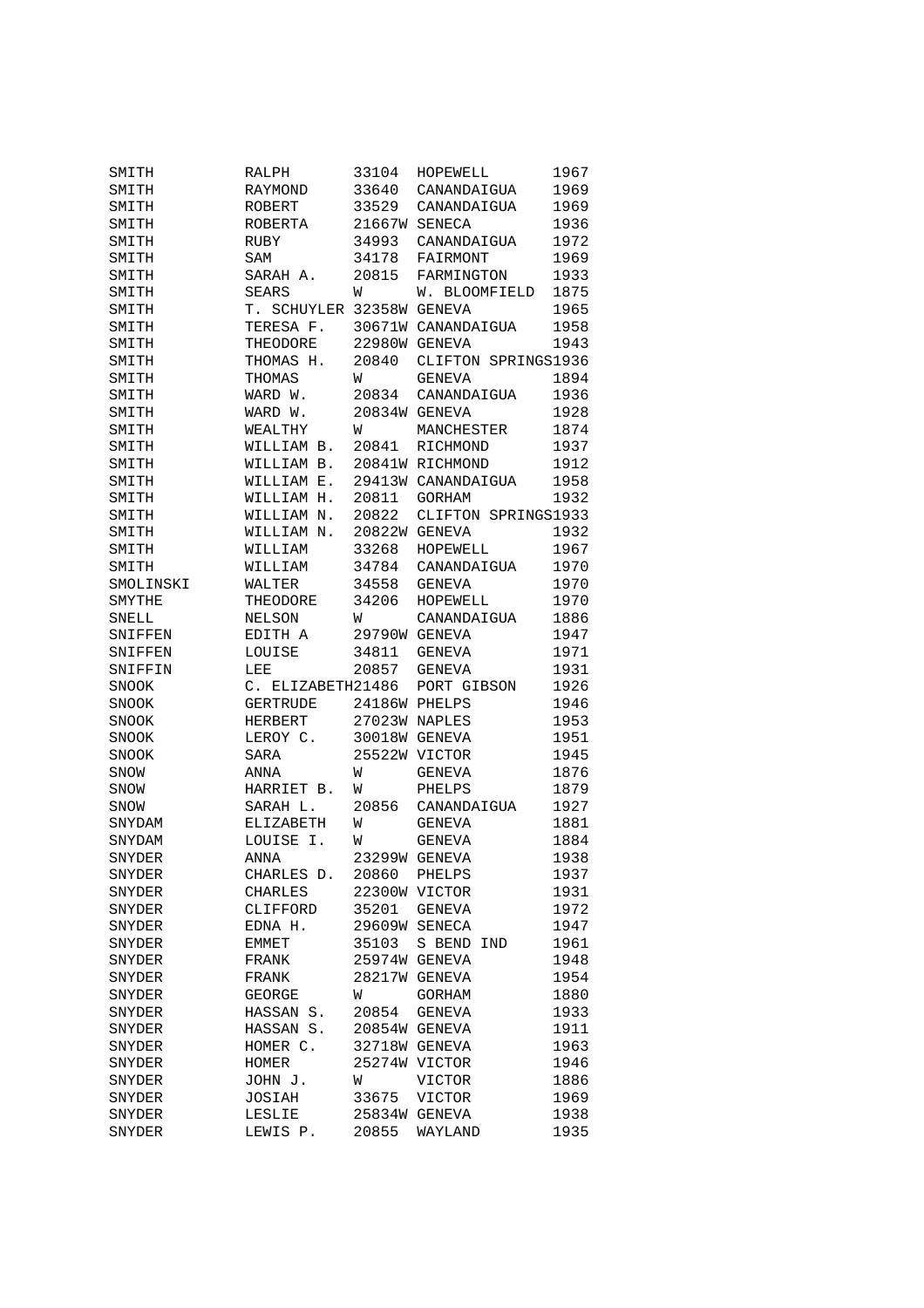| SNYDER         | LEWIS P.             | 20855W NAPLES  |                            | 1935         |
|----------------|----------------------|----------------|----------------------------|--------------|
| <b>SNYDER</b>  | MARTIN V.            | 20861          | VICTOR                     | 1937         |
| SNYDER         | <b>MYRON</b>         | 23859W         | <b>GORHAM</b>              | 1939         |
| SNYDER         | OLIVER F.            | 20859          | GORHAM                     | 1937         |
| SNYDER         | OLIVER F.            | 20859W         | GORHAM                     | 1936         |
| SNYDER         | ROBERT               | 27285W         | HOPEWELL                   | 1948         |
| SNYDER         | WILLARD J.           | 20858          | GORHAM                     | 1937         |
| SNYDER         | WILLIAM H.           |                | 30818W MANCHESTER          | 1954         |
| <b>SOCOLA</b>  | EDWARD               | 34786          | <b>RUSHVILLE</b>           | 1971         |
| SOLOMON        | <b>HELEN</b>         | 35242          | <b>GENEVA</b>              | 1972         |
| SOMERVILLE     | ANDREW               |                | 32337W RICHMOND            | 1966         |
| SOMERVILLE     | ELIZABETH            | 20866          | RICHMOND                   | 1937         |
| SOMERVILLE     | WILLIAM R.           |                | 31967W RICHMOND            | 1965         |
| SOMMERS        | ALICE                |                | 24927W CLIFTON SPRINGS1945 |              |
| SOMMERS        | ANN                  | 25766W SENECA  |                            | 1948         |
| SOMMERS        | DANIEL               |                | 22291W CLIFTON SPRINGS1936 |              |
| SOPER          | MARY                 | 24799W         | SENECA                     | 1929         |
| SOULE          | BERTHA G.            | 20867          | <b>GENEVA</b>              | 1937         |
| SOULE          | BERTHA G.            |                | 20867W GENEVA              | 1935         |
| SOULE          | GLADYS M.            | 20868          | ST. PETERSBURG 1937        |              |
| SOULE          | MORLEY V.            |                | 29832W CANANDAIGUA         | 1960         |
| SOUTHERLAND    | JENNIE               | 26435W         | SENECA                     | 1930         |
| SOUTHERLAND    | WILLIAM              | W              | CANANDAIGUA                | 1887         |
| SOUTHWORTH     | CHARLES H.           | 20865          | HOPEWELL                   | 1936         |
| SOUTHWORTH     | HAZEL E.             | 32307W GENEVA  |                            | 1966         |
| SOUTHWORTH     | IRENE T.             | 20864          | <b>SYRACUSE</b>            | 1936         |
| SOUTHWORTH     | IRENE T.             |                | 20864W MANCHESTER          | 1932         |
| SOUTHWORTH     | JOHN F.              | 29476W         | CANANDAIGUA                | 1948         |
|                |                      |                |                            |              |
| SOUTHWORTH     | MARY                 |                | CANANDAIGUA                | 1972         |
| SOVERHILL      |                      | 35154<br>34182 | CLIFTON SPRINGS1970        |              |
| SOVERHILL      | CORNELIA<br>JAMES M. | W              | <b>GENEVA</b>              |              |
| SOX            | MARION               |                | HAWAII                     | 1869<br>1968 |
| SPAFFORD       | HARRY                | 33338<br>34628 | SENECA CASTLE              | 1971         |
| SPAHN          | <b>BEULAH</b>        | 34688          | GORHAM                     | 1971         |
| SPANGANBERG    | ADAM                 | 23226W         | SHORTSVILLE                | 1932         |
| SPANGLE        | <b>CHARLES</b>       | 34303          | SENECA                     | 1970         |
| SPANGLE        | CYNTHIA L.           | 20877          | SENECA                     | 1934         |
| <b>SPANGLE</b> | CYNTHIA L.           | 20877W         | SENECA                     | 1933         |
| SPANGLE        | LOUISE               | 31149W         | SENECA                     | 1954         |
| SPANGLE        | WILLET M.            | 20883          | CANANDAIGUA                | 1936         |
| SPANGLE        | WILLET M.            |                | 20883W CANANDAIGUA         | 1930         |
| SPARE          | RAYMOND V.           |                | 30351W CANANDAIGUA         | 1956         |
| SPARE          | ROBERT               | 23439W GENEVA  |                            | 1940         |
| SPARKS         | DEBORAH              | 34806          | HOPEWELL                   | 1970         |
| SPARKS         | MARTHA A.            |                | 30155W GENEVA              | 1952         |
| SPARROW        | ANNIE T.             | 20876          | GENEVA                     | 1933         |
| SPARROW        | JOSEPH E.            | 20875          | GENEVA                     | 1932         |
| SPARROW        | LILIAN               | 34153          | GENEVA                     | 1970         |
| SPAULDING      | GORDON               | 24423W         | CANANDAIGUA                | 1946         |
| SPAULDING      | OLIVIA               | W              | GORHAM                     | 1880         |
| SPAULING       | CLYDE                | 33488          | CANANDAIGUA                | 1966         |
| SPEARS         | ALONZO F.            | 20880          | PHELPS                     | 1934         |
| SPEARS         | ALONZO F.            | 20880W         | PHELPS                     | 1914         |
| SPEARS         | LILLIAN M.           | 20878          | PHELPS                     | 1934         |
| SPEARS         | MARIA                | 20882          | PHELPS                     | 1936         |
| SPEARS         | MARTHA L.            | 20874          | HOPEWELL                   | 1931         |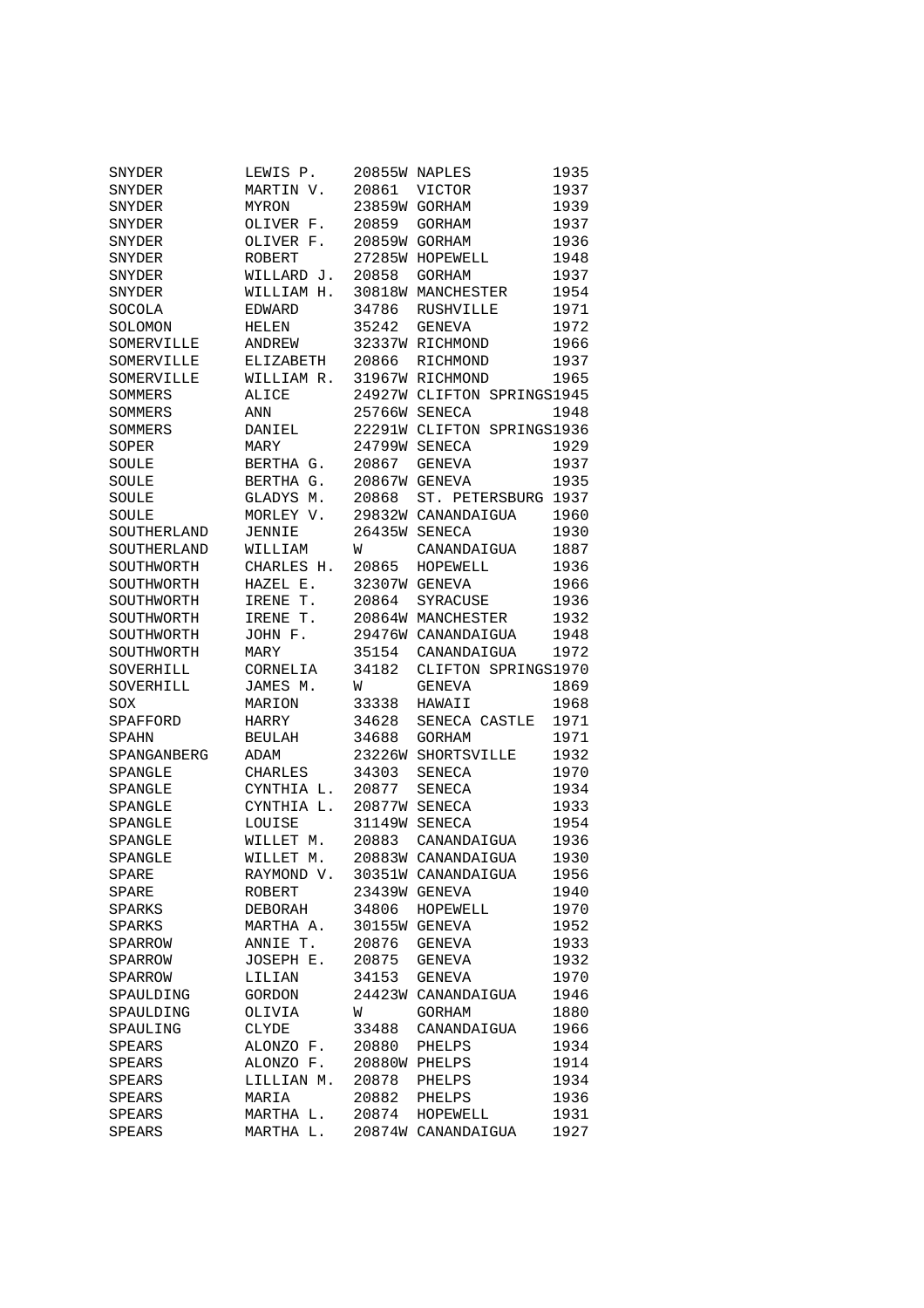| SPEERS       | <b>BESSIE</b>   | 32910         | MANCHESTER                 | 1967 |
|--------------|-----------------|---------------|----------------------------|------|
| SPEERS       | BRADLEY L.      | 32418W        | PHELPS                     | 1957 |
| SPEERS       | WARREN          | 34868         | CANANDAIGUA                | 1968 |
| SPENCER      | <b>BURRELL</b>  | W             | CANANDAIGUA                | 1880 |
| SPENCER      | <b>EDWARD</b>   | 34066         | CANANDAIGUA                | 1970 |
| SPENCER      | <b>ERNEST</b>   | 29352W        | RICHMOND                   | 1955 |
| SPENCER      | <b>ESTELLA</b>  | 22015W        | CANANDAIGUA                | 1939 |
| SPENCER      | JOHN W.         | W             | CANADICE                   | 1888 |
| SPENGLER     | ANNA            | 35172         | CANANDAIGUA                | 1972 |
| SPENGLER     | <b>CHARLES</b>  | 34554         | CANANDAIGUA                | 1971 |
| SPENGLER     | EDRA            | 28184W        | <b>GENEVA</b>              | 1952 |
| SPENGLER     | ELIZABETH       | 21766W GENEVA |                            | 1928 |
| SPENGLER     | JOHN            | 25363W GENEVA |                            | 1945 |
| SPENTON      | LOTTIE M.       | 20881         | GENEVA                     | 1935 |
| SPENTON      | LOTTIE M.       | 20881W GENEVA |                            | 1930 |
| SPERRY       | ARTHUR W.       | 20879         | GENEVA                     | 1934 |
| SPERRY       | ARTHUR W.       | 20879W        | <b>GENEVA</b>              | 1930 |
| SPERRY       | <b>DAWN</b>     | 29156W        | CANANDAIGUA                | 1954 |
| SPERRY       | JESSIE          | 33079         | <b>GENEVA</b>              | 1968 |
| SPERRY       | MABEL           | 27656W        | <b>GENEVA</b>              | 1954 |
| SPEZIO       | SAMUEL          | 34348         | <b>VICTOR</b>              | 1971 |
| SPIEGEL      | JOHN            | 34444         | ROCHESTER                  | 1971 |
| SPIEGEL      | RAYMOND T.      | 20887         | CANANDAIGUA                | 1931 |
| SPILLANE     | ROSE            | 34887         | <b>GENEVA</b>              | 1972 |
| SPINK        | <b>ALFRED</b>   | 34177         | PHELPS                     | 1970 |
| SPITZ        | WILLIAM F.      | 20888         | E. BLOOMFIELD              | 1932 |
| SPLOYD       | JOHN            | 26970W        | <b>GENEVA</b>              | 1943 |
| SPOONER      | LEON            | 29758W GENEVA |                            | 1958 |
| SPOON        | RALPH           | 23472W        | CANANDAIGUA                | 1934 |
| SPRAGGON     | MARY JANE       | 20889         | <b>GENEVA</b>              | 1934 |
| SPRAGGON     | MARY JANE       | 20889W        | <b>GENEVA</b>              | 1932 |
| SPRAGUE      | <b>ARTHUR</b>   | 28792W        | E BLOOMFIELD               | 1940 |
| SPRAGUE      | LOUISE M.       | 20890         | <b>GENEVA</b>              | 1935 |
| SPRAGUE      | LOUISE M.       | 20890W        | GENEVA                     | 1929 |
| SPRANKLE     | <b>FLORENCE</b> | 28960W        | CANANDAIGUA                | 1921 |
| SPRAY        | HELEN B.        | 32599W        | PHELPS                     | 1963 |
| SPRINGER     | HARRY           |               | 28739W MANCHESTER          | 1952 |
| SPRINGER     | MAUDE           |               | 22180W CLIFTON SPRINGS1929 |      |
| SPRINGSTEAD  | CARRIE E.       | 30667W GENEVA |                            | 1953 |
| SPRINGSTEAD  | FLORENCE        | 34854         | <b>GENEVA</b>              | 1972 |
| SPRINGSTEAD  | FRANK A.        | <b>W</b>      | <b>GENEVA</b>              | 1884 |
| SPRINGSTEAD  | LEWIS           | 34477         | GENEVA                     | 1970 |
| SQUIER       | MARY            | 34330         | <b>GENEVA</b>              | 1971 |
| SQUIER       | ROBERT          | 29163W GENEVA |                            | 1945 |
| SOUIRE       | HARRIET H.      | 20893         | GENEVA                     | 1937 |
| SQUIRE       | HARRIET H.      | 20893W SENECA |                            | 1937 |
| SQUIRES      | JOHN            | W             | SENECA                     | 1884 |
| SQUIRE       | WALLACE C.      | 20892W SENECA |                            | 1928 |
| SQUIRE       | WALLACE E.      | 20892         | SENECA                     | 1937 |
| ST ANGELO    | NICHOLAS        |               | 32090W CANANDAIGUA         | 1963 |
| STACEY       | GEORGE          | 26041W GENEVA |                            | 1936 |
| STACEY       | J. GEORGE       | W             | GENEVA                     | 1886 |
| STACEY       | MARIA           | 27204W GENEVA |                            | 1953 |
| STACEY       | WILLIAM         | W             | GENEVA                     | 1871 |
| STACHAN      | MINNIE T.       | 29902W GORHAM |                            | 1945 |
| STACY        | ARTHUR E.       |               | 30145W MANCHESTER          | 1946 |
| <b>STACY</b> | EDWIN           | W             | MANCHESTER                 | 1894 |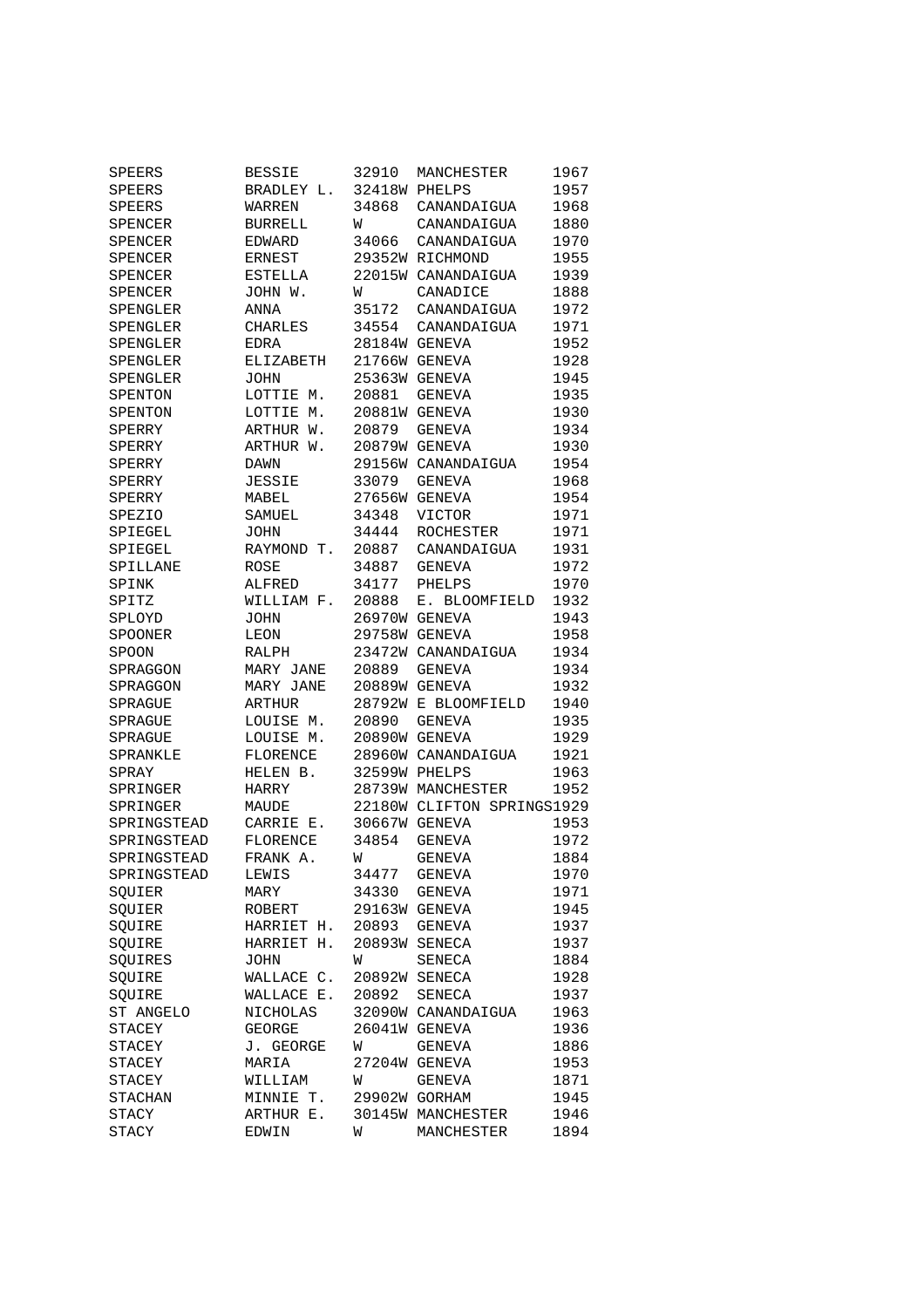| STACY          | JOHN               | W      | MANCHESTER              | 1891         |
|----------------|--------------------|--------|-------------------------|--------------|
| STAFFORD       | DAVID              | W      | W. BLOOMFIELD           | 1884         |
| STAFFORD       | <b>JOHN</b>        | 34362  | NAPLES                  | 1971         |
| STAFFORD       | SAMUEL             | W      | E. BLOOMFIELD           | 1887         |
| STAFFORD       | WILLIAM            | 24542W | SHORTSVILLE             | 1945         |
| STAHL          | DELLA              | 29865W | <b>GENEVA</b>           | 1954         |
| STAHL          | JASPER             | 22977W | <b>GENEVA</b>           | 1940         |
| STAHL          | JASPER             | 34653  | GENEVA                  | 1971         |
| STAINTON       | ELLEN              | W      | <b>GENEVA</b>           | 1893         |
| STAMBACH       | CARL               | 32981  | SHORTSVILLE             | 1967         |
| STAMBACH       | STANLEY            | 25708W | SHORTSVILLE             | 1949         |
| STANARD        | <b>JOHN</b>        | 27627W | <b>GENEVA</b>           | 1954         |
| STANBRIDGE     | GEORGE             | 32499W | CANANDAIGUA             | 1956         |
| STANDISH       | ALBERT             | 32184W | CANANDAIGUA             | 1963         |
| STANDISH       | DANA C.            | 32229W | S. BRISTOL              | 1958         |
| STANDISH       | FRANCIS            | 33958  | S BRISTOL               | 1970         |
| STANDISH       | FRANK R.           | 20898  | S. BRISTOL              | 1936         |
| STANDISH       | FRANK R.           | 20898W | S.<br><b>BRISTOL</b>    | 1928         |
| STANDISH       | GEORGE Q.          | 30803W | $S$ .<br><b>BRISTOL</b> | 1959         |
| STANDISH       | <b>KATHARINE</b>   | 31358W | CANANDAIGUA             | 1955         |
| STANDISH       | SALEM              | M      | GENEVA                  | 1883         |
| STANG          | CORA W.            |        | 29686W W. BLOOMFIELD    | 1959         |
| STANLAY        | WILLIAM H.         |        | 32140W VICTOR           | 1964         |
| STANLEY        | EARL               | 25366W | CANANDAIGUA             | 1930         |
| STANLEY        | HAROLD             | 34114  | SHORTSVILLE             | 1968         |
| STANLEY        | LILLIAN            | 34428  | CANANDAIGUA             | 1971         |
| STANLEY        | LUCIUS             | W      | SENECA                  | 1870         |
| STANSELL       | YATES              | W      | PHELPS                  | 1880         |
| STAPE          | MARY               | 26440W | S BRISTOL               | 1951         |
| STAPLETON      | CATHERINE          | 20897  | CANANDAIGUA             | 1931         |
| STAPLETON      | HANNAH             | 25104W | <b>GENEVA</b>           | 1942         |
| STAPLETON      | MARY L.            | 30873W | CANANDAIGUA             | 1946         |
| STAPLETON      | PATRICK            | 24712W | <b>GENEVA</b>           | 1924         |
| STARK          | OSCAR              | 33541  | GORHAM                  | 1969         |
|                |                    | 35336  |                         | 1972         |
| <b>STARR</b>   | DEBORAH<br>ORVILLE |        | <b>GENEVA</b>           |              |
| <b>STAVOR</b>  |                    | 34378  | GENEVA                  | 1971<br>1938 |
| STEAD          | ANNA F.            | 30677W | GENEVA                  |              |
| <b>STEAD</b>   | HAROLD J.          | 30247W | <b>GENEVA</b>           | 1921         |
| STEADMAN       | <b>ERNEST</b>      | 33729  | SENECA                  | 1969         |
| STEADMAN       | GEORGE             | 35176  | <b>GENEVA</b>           | 1972         |
| STEADMAN       | MICHAEL            | 34798  | GENEVA                  | 1972         |
| STEARMAN       | EDAH               |        | 23109W GENEVA           | 1936         |
| STEARMAN       | WALTER             |        | 25792W CANANDAIGUA      | 1945         |
| <b>STEARNS</b> | DOROTHY            | 34898  | <b>GENEVA</b>           | 1972         |
| <b>STEARNS</b> | ELIZABETH          | W      | CANANDAIGUA             | 1884         |
| STEARNS        | EMMETT A.          | 20930  | <b>GORHAM</b>           | 1938         |
| <b>STEARNS</b> | IRVING P.          |        | 30888W VICTOR           | 1960         |
| STEARNS        | MANETTE A.         |        | 20925W CANANDAIGUA      | 1936         |
| STEARNS        | MANETTE            | 20925  | CANANDAIGUA             | 1936         |
| STEBBINS       | ELISE              | 20929  | GENEVA                  | 1937         |
| STEBBINS       | ELISE              |        | 20929W GENEVA           | 1928         |
| STEBBINS       | LANSING            |        | 24818W GENEVA           | 1942         |
| STEDMAN        | RANSLER            | W      | PHELPS                  | 1875         |
| STEDMAN        | SMITH B.           | W      | PHELPS                  | 1853         |
| STEELE         | ADA L.             | 20917  | RICHMOND                | 1933         |
| STEELE         | ADA                |        | 20917W RICHMOND         | 1929         |
| <b>STEELE</b>  | CHARLES W.         | 20918  | CANANDAIGUA             | 1933         |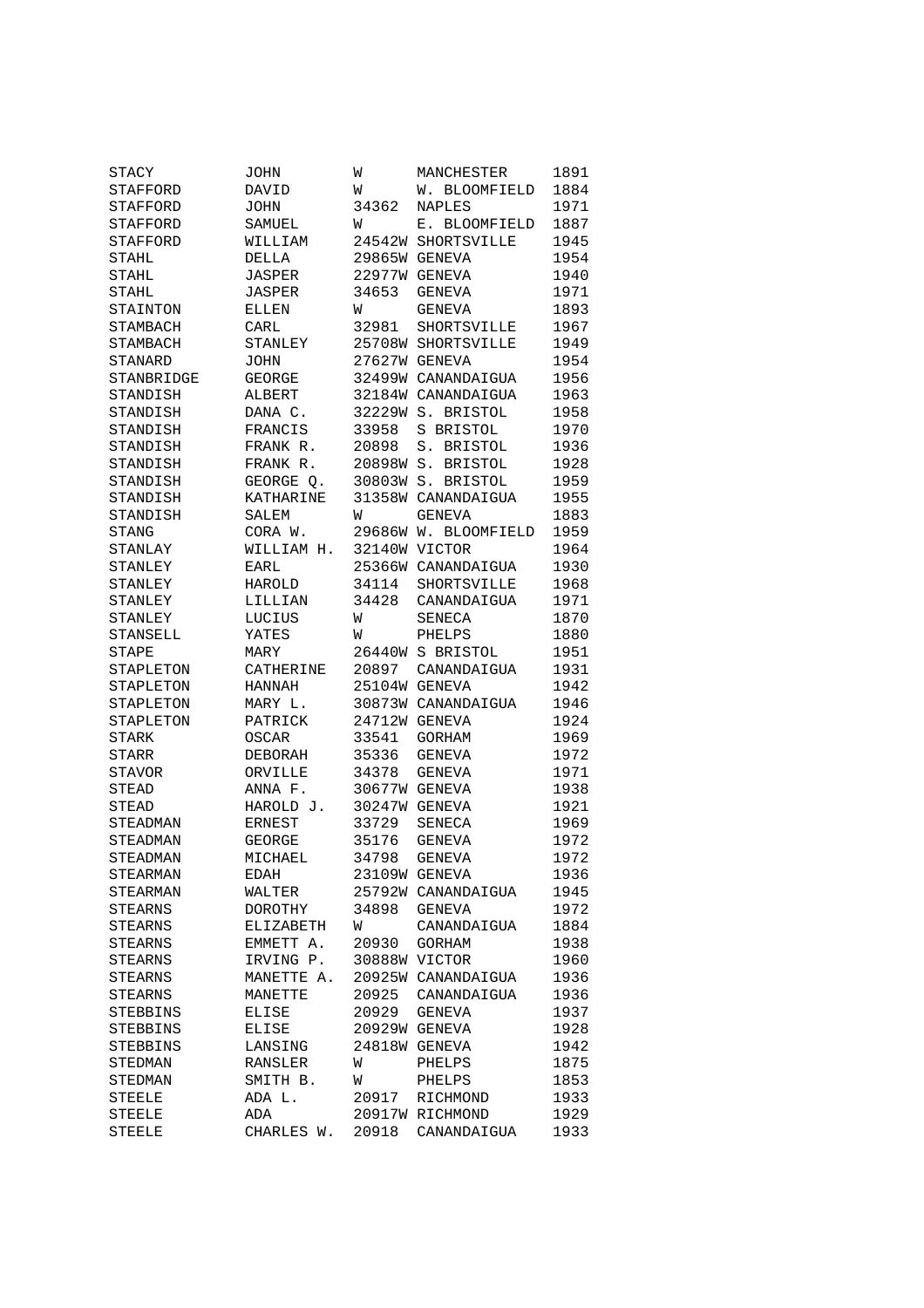| STEELE          | CHARLES W.                |               | 20918W CANANDAIGUA      | 1919 |
|-----------------|---------------------------|---------------|-------------------------|------|
| <b>STEELE</b>   | CYNTHIA                   |               | 22111W CANANDAIGUA      | 1929 |
| <b>STEELE</b>   | FRANK                     |               | 26215W E BLOOMFIELD     | 1951 |
| STEELE          | JESSIE M.                 | 20919         | <b>GENEVA</b>           | 1935 |
| <b>STEELE</b>   | LOUISE                    | 25342W        | <b>GENEVA</b>           | 1948 |
| STEELE          | MYRON                     | 29006W        | PHELPS                  | 1952 |
| STEELE          | STANLEY                   | 26039W        | E BLOOMFIELD            | 1950 |
| <b>STEEN</b>    | LILLIE BELLE20922         |               | W.<br><b>BLOOMFIELD</b> | 1918 |
| <b>STEEN</b>    | LILLIE BELLE20922W        |               | W.<br><b>BLOOMFIELD</b> | 1905 |
| STEHLER         | JOHN                      | 22285W        | FARMINGTON              | 1934 |
| STEINBAUGH      | VIRGINIA                  | 35027         | CANANDAIGUA             | 1972 |
| STEINHAUSEN     | VIRGINIA                  | 30503W        | PHELPS                  | 1957 |
| STEINHAUSER     | DANIEL                    | 28091W PHELPS |                         | 1952 |
| STEINHAUSER     | VIRGINIA                  | 26182W        | PHELPS                  | 1945 |
| STEINMETZ       | WILLIAM                   | 34610         | NAPLES                  | 1968 |
| <b>STELTER</b>  | <b>JOHN</b>               | 27704W        | <b>GENEVA</b>           | 1944 |
| STEMPEL         | FREDERICK                 | 20913W        | CANANDAIGUA             | 1925 |
| STEMPEL         | JULIA                     | 27572W        | S BRISTOL               | 1953 |
| STEMPLE         | FREDERICK L.20913         |               | ROCHESTER               | 1931 |
| <b>STENGLE</b>  | BLANCHE M.                | 31237W        | <b>GENEVA</b>           | 1947 |
| <b>STEPHENS</b> | EDITH                     | 34876         | <b>GENEVA</b>           | 1972 |
| STEPHENS        | ELIZABETH                 | 20914W        | CLIFTON SPRINGS1929     |      |
| STEPHENS        | ELIZABETH                 | 20926         | FARMINGTON              | 1936 |
| STEPHENS        | KATE                      | 26199W        | SHORTSVILLE             | 1946 |
| STEPHENSON      | DOLPHIN                   | W             | PHELPS                  | 1883 |
| STEPHENSON      | KATE                      | 20920         | COLDWATER, MI           | 1934 |
| <b>STEPHENS</b> | SUSAN                     | W             | MANCHESTER              | 1895 |
| STERLING        | ADELINE A.                | W             | CANANDAIGUA             | 1888 |
| STERLING        | HARRIET                   |               | 23127W CANANDAIGUA      | 1940 |
| STERLING        | JOSEPH                    | 27066W        | <b>BRISTOL</b>          | 1946 |
| STERLING        | MARTHA A.                 | 30613W        | <b>BRISTOL</b>          | 1954 |
| STERLING        | MARY                      |               | 22629W CANANDAIGUA      | 1941 |
| <b>STERNER</b>  | JOHN I.                   |               | 20926W CANADICE         | 1928 |
| STERNER         | JOHN I                    | 20926         | <b>BUFFALO</b>          | 1937 |
| <b>STERNER</b>  | WALTER                    | 34828         | HONEOYE                 | 1967 |
| <b>STETSON</b>  | <b>BETSEY</b>             | W             | <b>NAPLES</b>           | 1882 |
| STETSON         | GERTRUDE                  | 22393W        | E BLOOMFIELD            | 1941 |
| <b>STETSON</b>  | JOHN                      | W             | <b>NAPLES</b>           | 1871 |
| <b>STETSON</b>  | ROY                       | 22967W        | E BLOOMFIELD            | 1942 |
| <b>STEVENS</b>  | ARTHUR C.                 |               | 29532W SHORTSVILLE      | 1959 |
| STEVENS         | CATHERINE A.30241W GENEVA |               |                         | 1955 |
| <b>STEVENS</b>  | DIXIE                     | 35054         | MANCHESTER              | 1972 |
| <b>STEVENS</b>  | ELIZABETH                 | 20914         | HAMMONSPORT             | 1931 |
| STEVENS         | ELIZABETH                 |               | 20924W FARMINGTON       | 1936 |
| <b>STEVENS</b>  | GROVER                    |               | 30099W GENEVA           | 1955 |
| <b>STEVENS</b>  | IDA M.                    | 20921         | GENEVA                  | 1935 |
| <b>STEVENS</b>  | ISAAC                     | 27826W        | GENEVA                  | 1949 |
| STEVENS         | JOHN H.                   | 20912         | GENEVA                  | 1931 |
| <b>STEVENS</b>  | JOHN N.                   |               | 20912W GENEVA           | 1922 |
| STEVENS         | MARCUS                    | 26893W VICTOR |                         | 1952 |
| STEVENSON       | ALBERT H.                 |               | 20915W FARMINGTON       | 1926 |
| STEVENSON       | ALBERT J.                 | 20915         | FARMINGTON              | 1931 |
| STEVENSON       | BESSIE M.                 |               | 32785W CANANDAIGUA      | 1966 |
| <b>STEVENS</b>  | SARAH                     | 24461W        | SHORTSVILLE             | 1945 |
| <b>STEVENS</b>  | SOPHIA                    | 29989W        | SHORTSVILLE             | 1959 |
| <b>STEVENS</b>  | TRUMAN S.                 | 26916         | MONROE CO.              | 1933 |
| <b>STEVES</b>   | EDWIN A.                  | W             | MANCHESTER              | 1888 |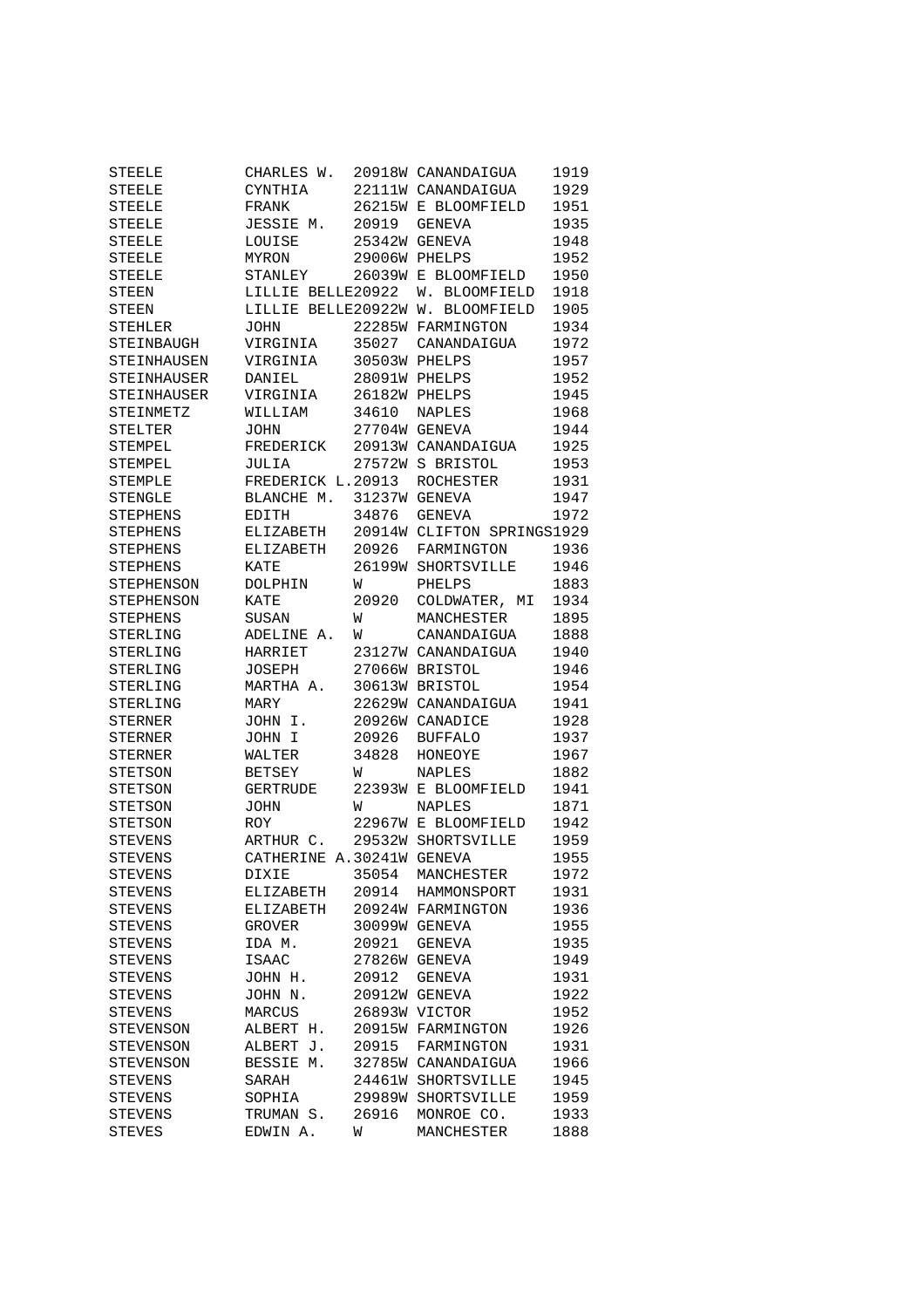| STEWARD       | ARTHUR D.      | 20927         | GENEVA                     | 1937 |
|---------------|----------------|---------------|----------------------------|------|
| STEWARD       | ARTHUR D.      | 20927W        | GENEVA                     | 1935 |
| STEWART       | ALENE C.       | 20928         | <b>GENEVA</b>              | 1937 |
| STEWART       | ALEXANDER      | 25000W        | NAPLES                     | 1932 |
| STEWART       | EDWARD J.      | 19843W        | SHORTSVILLE                | 1923 |
| STEWART       | ELIZABETH      | 24168W        | CLIFTON SPRINGS1946        |      |
| STEWART       | FRED           | 24131W        | <b>GENEVA</b>              | 1945 |
| STEWART       | LUELLA         | 28291W        | SHORTSVILLE                | 1955 |
| STEWART       | MORTON H.      | 20923         | CLIFTON SPRINGS1936        |      |
| STEWART       | <b>ROBERT</b>  | 27925W        | SHORTSVILLE                | 1926 |
| STEWART       | ROSE           | 31649W        | GENEVA                     | 1957 |
| STEWART       | WILLIAM        |               | 28616W GENEVA              | 1947 |
| STEWART       | WILLIAM        | W             | NAPLES                     | 1869 |
| STEYAERT      | HENRY          | 33328         | CLIFTON SPRINGS1968        |      |
| STEYAERT      | <b>JACOB</b>   |               | 28945W CLIFTON SPRINGS1953 |      |
| STEYAERT      | MARY           |               | 25615W HOPEWELL            | 1921 |
| STICKNEY      | JOHN R.        | 30519W        | CANANDAIGUA                | 1936 |
| STIDD         | <b>CHARLES</b> | 21581W        | GORHAM                     | 1920 |
| STID          | ELIZABETH      | W             | HOPEWELL                   | 1867 |
| STIGLER       | EDNA I.        | 32430W GENEVA |                            | 1963 |
| STIGLER       | <b>JOSEPH</b>  |               | 22314W GENEVA              | 1938 |
| STILES        | ARTHUR         | W             | MANCHESTER                 | 1896 |
| STILES        | DORA B.        | 20934         | CANANDAIGUA                | 1932 |
| STILES        | DORA B.        | 20934W        | CANANDAIGUA                | 1931 |
| STILES        | ROY            | 26112W        | E BLOOMFIELD               | 1951 |
| STIVERS       | ISAAC M.       | 31762W        | <b>GENEVA</b>              | 1953 |
| STOCKER       | <b>EMMA</b>    | 25425W        | E BLOOMFIELD               | 1947 |
| STOCKWELL     | EDWIN R.       | 32336W        | <b>GENEVA</b>              | 1963 |
| STOCKWELL     | <b>MYRON</b>   | 22815W        | <b>GENEVA</b>              | 1919 |
| STOCUM        | STELLA         | 28736W        | CANANDAIGUA                | 1950 |
| STODDARD      | CLAIRE         | 28247W        | SHORTSVILLE                | 1940 |
| STODDARD      | FRANK          | 22306W        | HOPEWELL                   | 1940 |
| STODDARD      | HAROLD E.      | 32570W        | HOPEWELL                   | 1950 |
| STODDARD      | IRVING         |               | 22398W CLIFTON SPRINGS1931 |      |
| STODDARD      | <b>JESSIE</b>  | 25955W        | CLIFTON SPRNGS             | 1946 |
| STODDARD      | MERLE          | 23537W        | SHORTSVILLE                | 1945 |
| STODDARD      | MORGAN         | 24747W        | SHORTSVILLE                | 1941 |
| STODDARD      | PARK J.        | 20939         | NAPLES                     | 1935 |
| STODDARD      | PARK J.        | 20939W NAPLES |                            | 1935 |
| STODDARD      | STANLEY        | 33629         | SHORTSVILLE                | 1969 |
| STOKOE        | CHARLES S.     | <b>M</b>      | GORHAM                     | 1918 |
| STOKOE        | ELMIRA         |               | 28174W GENEVA              | 1950 |
| <b>STOKOE</b> | FLORENCE       |               | 31418W CANANDAIGUA         | 1938 |
| STOKOE        | <b>JOHN</b>    | 23074W        | GORHAM                     | 1927 |
| STOKOE        | RAY            | 32908         | CANANDAIGUA                | 1968 |
| STOKOE        | SARAH E.       | 20942         | GORHAM                     | 1938 |
| STOKOE        | SARAH E.       |               | 20942W GORHAM              | 1934 |
| STOLP         | <b>FRANK</b>   | 27205W        | GENEVA                     | 1954 |
| STONE         | ALTA W.        | 10941         | CANANDAIGUA                | 1935 |
| STONE         | <b>BRUCE</b>   | 34350         | GENEVA                     | 1971 |
| STONE         | EDGAR          | W             | GORHAM                     | 1881 |
| STONE         | EDWARD         | 20938         | <b>DANSVILLE</b>           | 1931 |
| STONE         | ELAINE         | 34368         | GENEVA                     | 1971 |
| STONE         | SOLON          | 34164         | <b>GENEVA</b>              | 1970 |
| STONEY        | JENNIE         |               | 25247W CANANDAIGUA         | 1946 |
| STORKER       | JOSEPH         |               | 26404W CANANDAIGUA         | 1944 |
| STORTZ        | BERTHA         |               | 26316W GENEVA              | 1935 |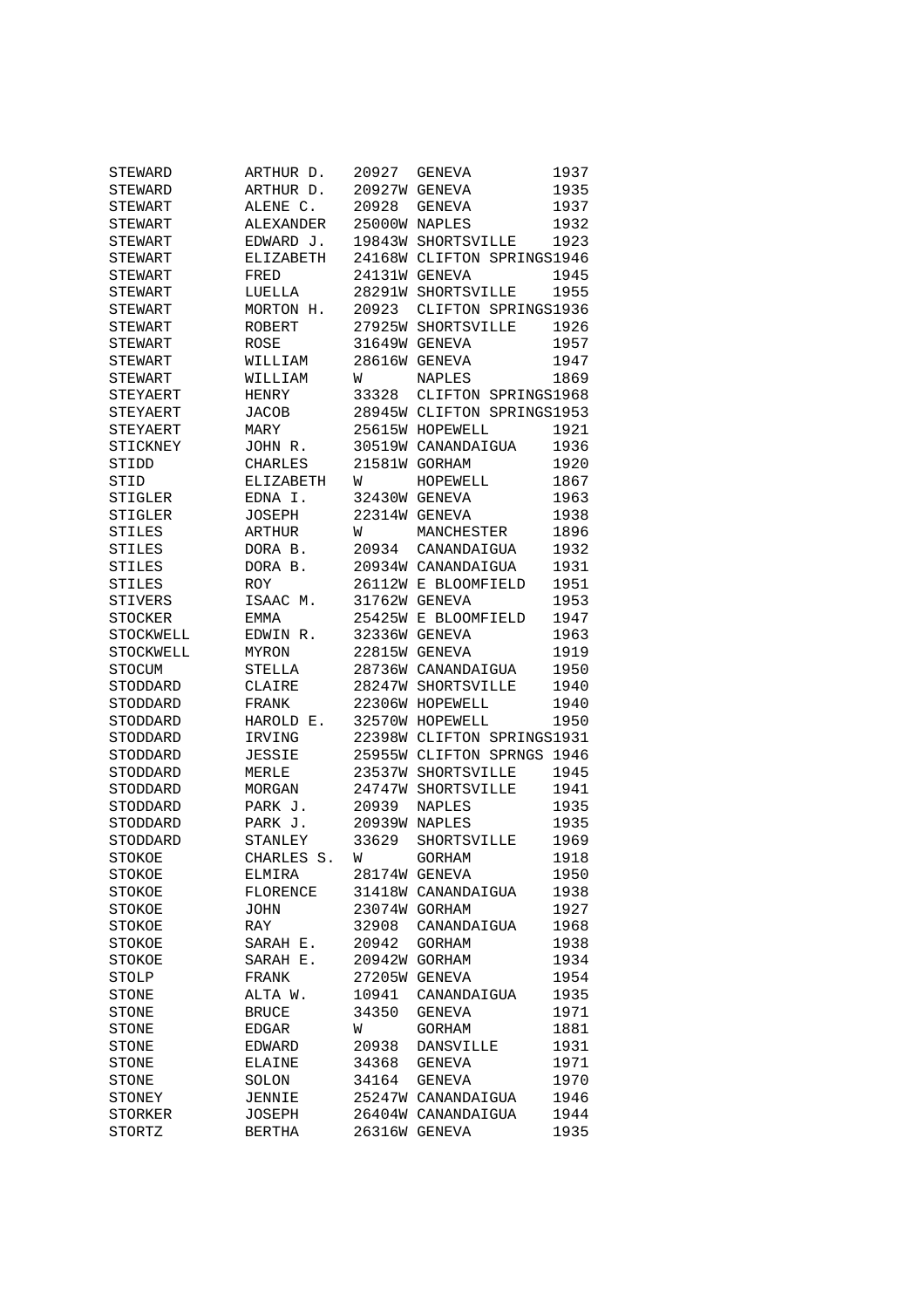| STORY          | STEPHEN A.        | 20937         | <b>NAPLES</b>              | 1932 |
|----------------|-------------------|---------------|----------------------------|------|
| STORY          | STEPHEN A.        | 20937W        | <b>NAPLES</b>              | 1910 |
| STOUTENBURGH   | ABRAM S.          | 20940         | NYC                        | 1935 |
| STOUTENBURGH   | ABRAM             | 20940W        | <b>GENEVA</b>              | 1934 |
| STOUTENBURGH   | CLEMENTINE        | W             | PHELPS                     | 1878 |
| STOUTENBURG    | JOHN T.           | W             | HOPEWELL                   | 1875 |
| STOWE          | ALFRED M.         | W             | CANANDAIGUA                | 1895 |
| STOWELL        | HARRIET           | 33466         | MANCHESTER                 | 1967 |
| STRABLOW       | <b>HERMAN</b>     | 35177         | CANANDAIGUA                | 1972 |
| STRACHAN       | ALEXANDER         | 20943         | GORHAM                     | 1930 |
| STRACHAN       | ALEXANDER         | 20943W        | GORHAM                     | 1925 |
| STRACHAN       | LOUISA            | 20950         | GORHAM                     | 1938 |
| STRAIGHT       | ARTHUR C.         | 31330W        | E. BLOOMFIELD              | 1964 |
| STRAIGHT       | GEORGE C.         | 20947         | <b>NAPLES</b>              | 1934 |
| STRAIT         | CLIFFORD          | 35076         | CANANDAIGUA                | 1972 |
| STRAIT         | MARJORY           | 35273         | CANANDAIGUA                | 1972 |
| STRAIT         | STEPHEN N.        | 31509W        | CANANDAIGUA                | 1957 |
| STRAMANDINOLI  | ROSE              | 21948W        | GENEVA                     | 1934 |
| <b>STRATIS</b> | ANDREW            | 20952         | CANANDAIGUA                | 1938 |
| STRATON        | RALPH             | 33198         | CANANDAIGUA                | 1968 |
| STRATTON       | EDITH L.          | 30607W        | GENEVA                     | 1954 |
| STRAUSE        | JULIA A.          | 20946         | CANANDAIGUA                | 1933 |
| STRAWSBURG     | MARJORIE          | 34072         | W BLOOMFIELD               | 1970 |
| STRAWSBURG     | <b>ROBERT</b>     | 33967         | W BLOOMFIELD               | 1970 |
| STREETER       | LEON R.           | 20945         | <b>GENEVA</b>              | 1930 |
| STREETER       | LEON R.           | 20945W        | <b>GENEVA</b>              | 1925 |
| STRIKER        | <b>JACOB</b>      | 20949         | NAPLES                     | 1936 |
| STROKIRK       | CARL              | 33057         | CANANDAIGUA                | 1968 |
| STROKIRK       | MARY J.           | 20951         | CANANDAIGUA                | 1938 |
| STROKIRK       | MARY J.           | 20951W        | CANANDAIGUA                | 1930 |
| STRONG         | ADELIA            | 30710W        | MANCHESTER                 | 1951 |
| STRONG         | HOWARD            | 20948         | CANANDAIGUA                | 1936 |
| STRONG         | HOWARD            | 20948W        | CANANDAIGUA                | 1932 |
| STRONG         | <b>ROGER</b>      | 33311         | <b>NAPLES</b>              | 1968 |
| STRONG         | WILLIAM           | 33798         | CANANDAIGUA                | 1969 |
| <b>STROUP</b>  | JOHN              | 34307         | CANANDAIGUA                | 1970 |
| STRUBLE        | ARZILLA           | W             | CANADICE                   | 1882 |
| STRUBLE        | JOHN M.           | W             | CANADICE                   | 1886 |
| <b>STRUBLE</b> | LANA              | 23781W        | RICHMOND                   | 1942 |
| STRUBLE        | WILLIAM M.        | W             | CANADICE                   | 1884 |
| STRYKER        | HARRIET           |               | 24567W PHELPS              | 1934 |
| STRYKER        | WINFIELD S.       | 20944         | PHELPS                     | 1932 |
| STRYKER        | WINFIELD S.       | 20944W PHELPS |                            | 1928 |
| <b>STUBBS</b>  | CHARLES           |               | 28134W VICTOR              | 1953 |
| STUDER         | SALOMA            |               | 25227W CLIFTON SPRINGS1944 |      |
| SULLIVAN       | BRIDGET T.        |               | 30908W CLIFTON SPRINGS1959 |      |
| SULLIVAN       | CORNELIUS         | 34762         | GENEVA                     | 1971 |
| SULLIVAN       | DANIEL            | 33254         | GENEVA                     | 1966 |
| SULLIVAN       | EMORY             | 34394         | <b>BRISTOL</b>             | 1970 |
| SULLIVAN       | FRANCES           | 32917         | GORHAM                     | 1968 |
| SULLIVAN       | GEORGE            | 34286         | CANANDAIGUA                | 1971 |
| SULLIVAN       | HENRY             | 34211         | GENEVA                     | 1970 |
| SULLIVAN       | HUMPHREY C. 20962 |               | GENEVA                     | 1932 |
| SULLIVAN       | JAMES L.          |               | 29581W VICTOR              | 1956 |
| SULLIVAN       | JOHN              | 25218W        | GENEVA                     | 1947 |
| SULLIVAN       | JOSEPH M.         | 31574W        | GORHAM                     | 1950 |
| SULLIVAN       | JULIA             | 20965         | <b>GENEVA</b>              | 1938 |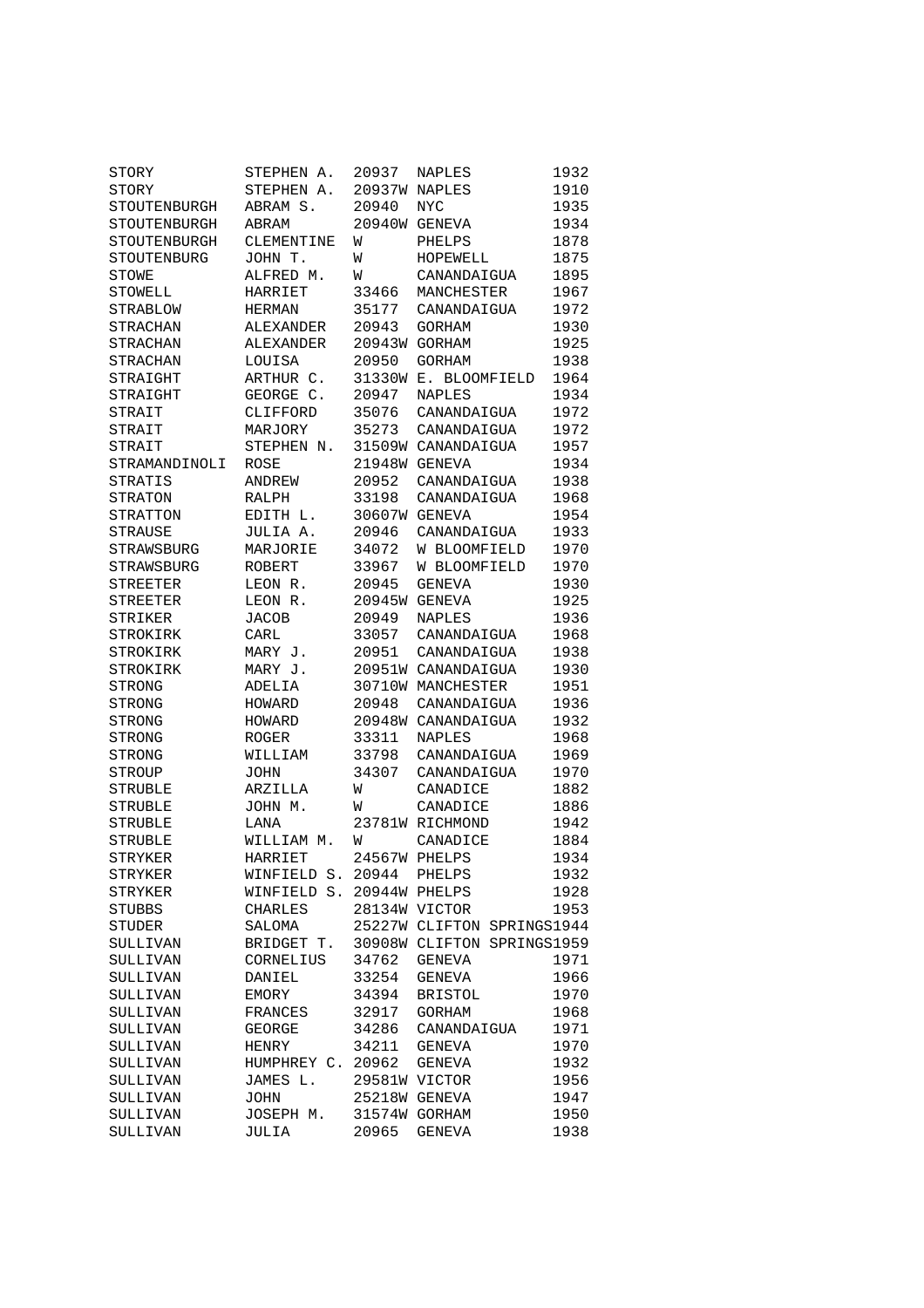| SULLIVAN       | JULIA            | 20965W GENEVA |                                  | 1935 |
|----------------|------------------|---------------|----------------------------------|------|
| SULLIVAN       |                  |               | KATHERINE T.30430W E. BLOOMFIELD | 1954 |
| SULLIVAN       | <b>KATHERINE</b> | 26963W        | SENECA                           | 1950 |
| SULLIVAN       | MARGARET         | 32395W        | <b>GENEVA</b>                    | 1962 |
| SULLIVAN       | MARY A.          | 20963         | W. BLOOMFIELD                    | 1933 |
| SULLIVAN       | MARY<br>J.       | 20964         | SHORTSVILLE                      | 1935 |
| SULLIVAN       | MARY J.          | 20964W        | MANCHESTER                       | 1930 |
| SULLIVAN       | MARY             | 28122W        | CANANDAIGUA                      | 1959 |
| SULLIVAN       | MICHAEL          | 20960         | CANANDAIGUA                      | 1931 |
|                |                  | 20961         | <b>GENEVA</b>                    | 1931 |
| SULLIVAN       | PATRICK J.       |               |                                  |      |
| SULLIVAN       | TIMOTHY          | 20966         | E. BLOOMFIELD                    | 1935 |
| SULLIVAN       | WILLIAM          | 27549W        | E BLOOMFIELD                     | 1945 |
| SULLIVAN       | WILLIAM          | 35128         | SENECA                           | 1972 |
| <b>SUMNER</b>  | <b>BLANCHE</b>   | 26465W        | <b>GENEVA</b>                    | 1951 |
| <b>SUPPES</b>  | CHESTER A.       |               | 30637W GENEVA                    | 1931 |
| SUTHERLAND     | ACCY W.          |               | 29875W CANANDAIGUA               | 1960 |
| SUTHERLAND     | <b>AGNES</b>     | 34094         | CANANDAIGUA                      | 1970 |
| SUTHERLAND     | <b>GEORGE</b>    | 29038W        | SENECA                           | 1950 |
| SUTHERLAND     | JOSIAH           | M             | CANANDAIGUA                      | 1873 |
| SUTHERLAND     | LEORA            | 32943         | <b>GENEVA</b>                    | 1967 |
| SUTHERLAND     | LILLIAN          |               | 23389W CANANDAIGUA               | 1938 |
| SUTHERLAND     | LOT              |               | 22144W CANANDAIGUA               | 1928 |
| SUTHERLAND     | MABEL H.         | 30416W        | SENECA                           | 1954 |
| SUTHERLAND     | MATILDA          | 21533W        | CANANDAIGUA                      | 1930 |
| SUTHERLAND     | <b>OLA</b>       |               | 27037W CANANDAIGUA               | 1949 |
| SUTHERLAND     | SPENCER          |               | 24933W CANANDAIGUA               | 1948 |
| SUTHERLAND     | URSULA W.        |               | 30210W CANANDAIGUA               | 1954 |
| <b>SUTPHEN</b> | JENNIE           |               | 24171W CANANDAIGUA               | 1938 |
| <b>SUTTON</b>  | <b>CHARLES</b>   | 20969         | CANANDAIGUA                      | 1932 |
| SUTTON         | <b>CHARLES</b>   | 20969W        | CANANDAIGUA                      | 1897 |
| SUTTON         | ELLA             | 20968         | CANANDAIGUA                      | 1932 |
| SUTTON         | ELLA             | 20968W        | CANANDAIGUA                      | 1931 |
| SUTTON         | PAUL H.          | M             | NAPLES                           | 1883 |
| SWALLOW        | SYLVIA           | 33158         | CANANDAIGUA                      | 1965 |
| SWAN           | <b>ALONZO</b>    | M             | PHELPS                           | 1877 |
| SWAN           | ELIZABETH W.W    |               | RICHMOND                         | 1891 |
| SWAN           | LAURA            | 20976         | PHELPS                           | 1931 |
| SWAN           | LAURA            | 20976W        | PHELPS                           | 1920 |
| SWAN           | ROY G.           |               | 30304W CANADICE                  | 1951 |
| SWAN           | <b>SUSAN</b>     | M             | RICHMOND                         | 1873 |
| SWARTELE       | <b>AUGUST</b>    | 34643         | MANCHESTER                       | 1969 |
| SWARTHOUT      | <b>EMMA</b>      |               | 28821W RUSHVILLE                 | 1953 |
| SWARTHOUT      | FRANK B.         | 20981         | MANCHESTER                       | 1936 |
| SWARTHOUT      | FRANK B.         |               | 20981W MANCHESTER                | 1905 |
| SWARTHOUT      | $_{\rm LUCY}$    |               | 22011W GORHAM                    | 1939 |
| SWART          | HOWARD           | 32974         | NAPLES                           | 1968 |
| SWARTOUT       | GEORGE           | W             | PHELPS                           | 1874 |
| SWARTZ         | ALBERT W.        | 20978         | CANANDAIGUA                      | 1933 |
| SWARTZ         | <b>CHARLES</b>   |               | 28837W MANCHESTER                | 1954 |
|                | MARGARET         |               | CANANDAIGUA                      |      |
| SWEELEY        |                  | 34076         |                                  | 1970 |
| SWEENEY        | ANNA B.          | 20975         | GENEVA                           | 1930 |
| SWEENEY        | ANNA B.          |               | 20975W GENEVA                    | 1916 |
| SWEENEY        | <b>CHARLES</b>   |               | 21943W GENEVA                    | 1922 |
| SWEENEY        | CORA D.          | 32451W GENEVA |                                  | 1957 |
| SWEENEY        | DANIEL R.        | 20974         | MANCHESTER                       | 1931 |
| <b>SWEENEY</b> | DANIEL R.        |               | 20974W MANCHESTER                | 1926 |
| <b>SWEENEY</b> | EDWARD           | 34716         | CINCINNATI                       | 1971 |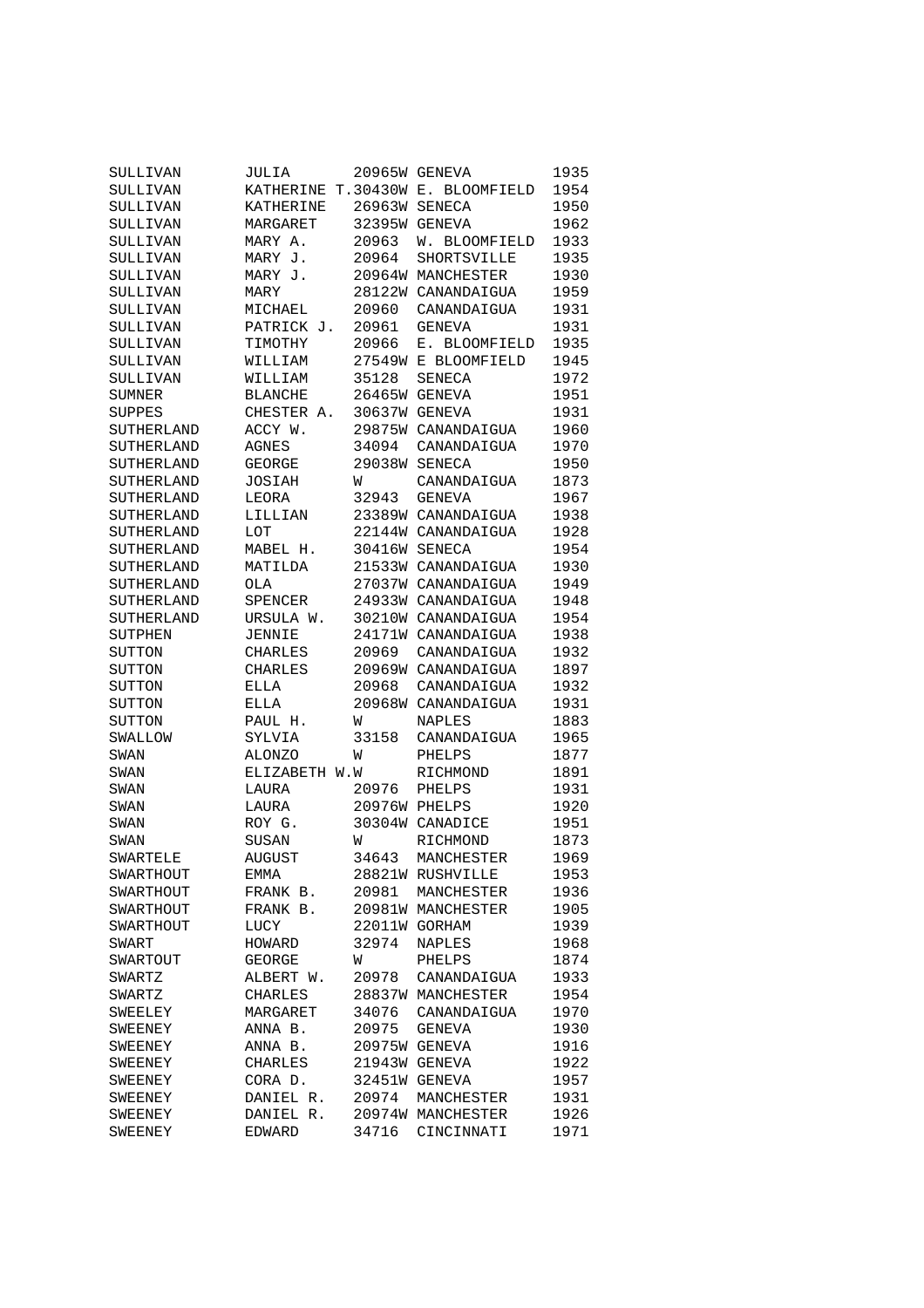|                |                | 20977         | PHELPS                  | 1932 |
|----------------|----------------|---------------|-------------------------|------|
| SWEENEY        | ELIZABETH      |               |                         |      |
| <b>SWEENEY</b> | ELIZABETH      | 20977W        | PHELPS                  | 1932 |
| SWEENEY        | <b>EVA</b>     | 27645W        | CANANDAIGUA             | 1954 |
| SWEENEY        | FLORA          | 27450W        | E BLOOMFIELD            | 1945 |
| SWEENEY        | FRANCIS        | 24701W        | SHORTSVILLE             | 1943 |
| <b>SWEENEY</b> | GEORGE         | 28228W        | E BLOOMFIELD            | 1955 |
| <b>SWEENEY</b> | <b>HAROLD</b>  | 28838W        | CLIFTON SPRINGS1948     |      |
| SWEENEY        | HONORA F.      | 20982         | GENEVA                  | 1937 |
| <b>SWEENEY</b> | JANE Q.        | 32177W        | <b>GENEVA</b>           | 1965 |
| SWEENEY        | JOHN           | 27831W        | PHELPS                  | 1945 |
| SWEENEY        | KATHRYN        | 33791         | CLIFTON SPRINGS1970     |      |
| <b>SWEENEY</b> | MARY           | W             | <b>BLOOMFIELD</b><br>Е. | 1882 |
| SWEENEY        | MAYME          | 33537         | CANANDAIGUA             | 1969 |
| <b>SWEENEY</b> | STEPHEN J.     | 20983         | <b>GENEVA</b>           | 1937 |
| <b>SWEENEY</b> | STEPHEN J.     | 20983W        | <b>GENEVA</b>           | 1930 |
| SWEENEY        | THOMAS D.      | 20979         | CANANDAIGUA             | 1903 |
| <b>SWEENEY</b> | THOMAS         | 33686         | GENEVA                  | 1965 |
| SWEET          | GEORGE         | 33565         | MANCHESTER              | 1969 |
| SWEET          | MILLER W.      | 30195W        | <b>GENEVA</b>           | 1949 |
| <b>SWEET</b>   | <b>NATALIE</b> | 33305         | VICTOR                  | 1965 |
|                |                | 23727W        |                         | 1936 |
| SWETLICK       | ADALINE        |               | E BLOOMFIELD            | 1941 |
| SWIFT          | HARRIET        | 23681W        | <b>GENEVA</b>           |      |
| SWIFT          | JANE           | 32716W        | <b>GENEVA</b>           | 1967 |
| SWIFT          | PHEBE          | 27745W        | <b>GENEVA</b>           | 1941 |
| SWIFT          | <b>SILAS</b>   | W             | <b>BLOOMFIELD</b><br>Е. | 1875 |
| SWIFT          | THELMA         | 33017         | <b>GENEVA</b>           | 1968 |
| SWINGLE        | MAURICE        | 30557W        | <b>NAPLES</b>           | 1956 |
| SWINGLE        | MILDRED        | 34479         | NAPLES                  | 1971 |
| SWINGLE        | WILLIAM        | 25794W        | <b>NAPLES</b>           | 1933 |
| SWITZER        | CLARENCE       | 26653W        | PHELPS                  | 1950 |
| SWITZER        | ELIZA          | 33259         | <b>GENEVA</b>           | 1968 |
| SWITZER        | ELMER          | 34796         | GENEVA                  | 1972 |
| <b>SWORTS</b>  | MERVIN         | 20980         | CANANDAIGUA             | 1934 |
| <b>SYKES</b>   | <b>ELLEN</b>   | 27202W        | RICHMOND                | 1952 |
| SYKES          | WILLIAM        | 25289W        | <b>BRISTOL</b>          | 1948 |
| SYLVESTER      | EDITH          | 23292W        | CANANDAIGUA             | 1927 |
| SYLVIA         | MARY           | 34768         | CANANDAIGUA             | 1967 |
| SYMONDS        | ALLEN          | 31110W        | HOLCOMB                 | 1949 |
| SYMONDS        | CHAUNCEY       | 32982         | E BLOOMFIELD            | 1968 |
| SYMONDS        | EDWIN          | 23693W        | CANANDAIGUA             | 1944 |
| SYMONDS        | SHERWOOD W.    | 32185W SENECA |                         | 1957 |
| TABALLIE       | ANGELO         | 34907 GENEVA  |                         | 1972 |
| TAFT           | ERWIN          |               | 30404W CANANDAIGUA      | 1962 |
| TAFT           | HARRY          |               | 29423W W BLOOMFIELD     | 1958 |
| TAFT           | RENA           | 34708         | HOLCOMB                 | 1971 |
| <b>TAFT</b>    | ROBERT W.      |               | 24426W E. BLOOMFIELD    | 1932 |
| TAGGART        | JAMES          | 34235         | GENEVA                  | 1970 |
|                |                | 34157         | NATCHEZ, MISS           | 1970 |
| TAIT           | FLORENCE       |               |                         |      |
| TALOMO         | NATALE         | 31580W        | GENEVA                  | 1957 |
| TALOMO         | ROSE           | 32994         | GENEVA                  | 1962 |
| TANDLE         | NICHOLAS       | 34533         | GENEVA                  | 1971 |
| TANEA          | GENEVIEVE      | 35249         | CANANDAIGUA             | 1973 |
| TANEA          | RAYMOND        | 33985         | CANANDAIGUA             | 1969 |
| TANEY          | ALICE          | 34534         | GENEVA                  | 1971 |
| TANEY          | CORNELIUS      | 34075         | GENEVA                  | 1964 |
| TANEY          | JAMES          |               | 25492W GENEVA           | 1913 |
| TARANTELLI     | LODOVICO       |               | 27343W GENEVA           | 1937 |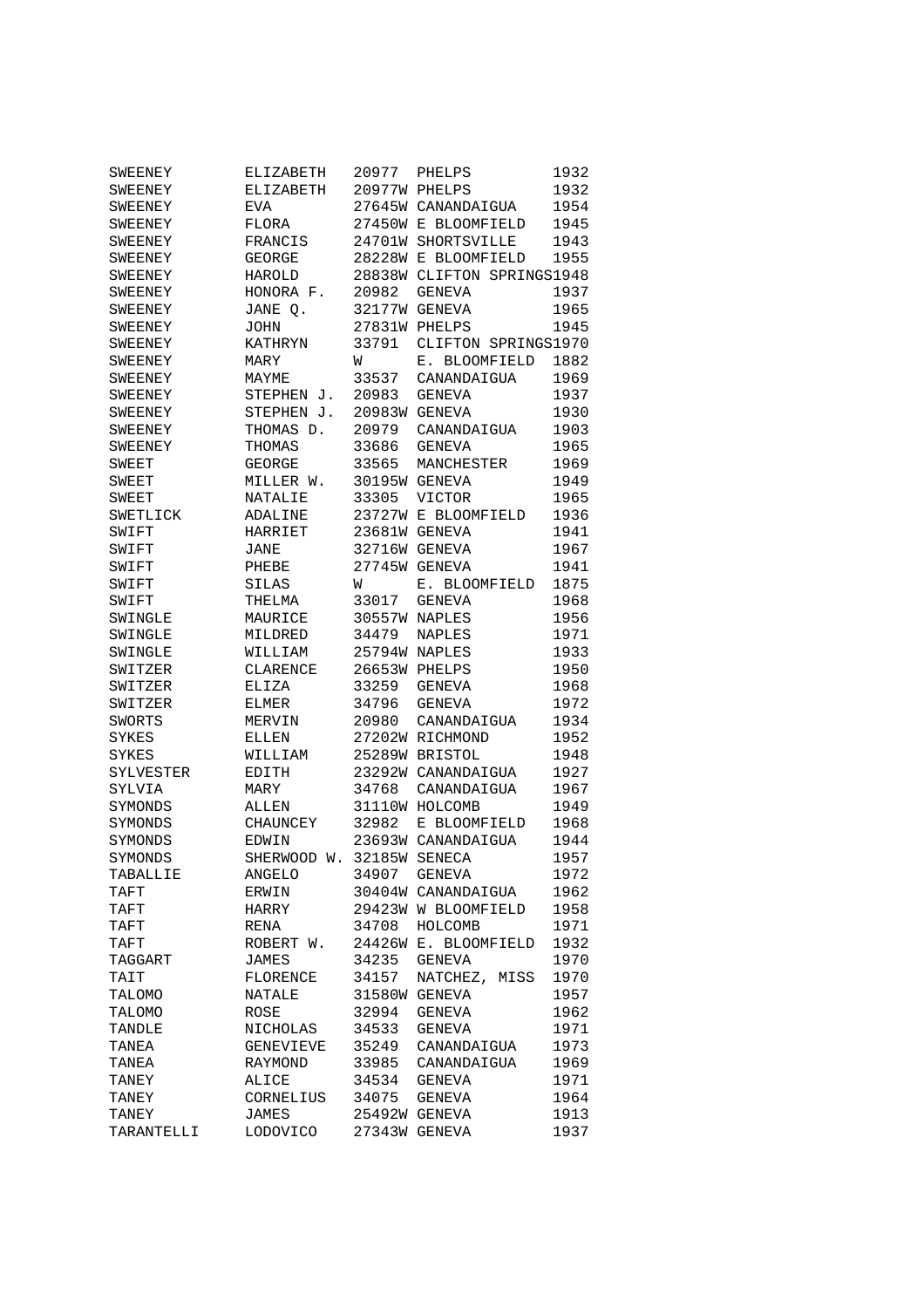| TARANTELLI       | LORETO                 | 33530         | <b>GENEVA</b>              | 1969         |
|------------------|------------------------|---------------|----------------------------|--------------|
| TARBELL          | HARRY                  | 27641W        | GENEVA                     | 1950         |
| TARBELL          | RICHARD                | 20987         | <b>GENEVA</b>              | 1931         |
| TARBELL          | SUSAN                  | 32697W        | <b>GENEVA</b>              | 1962         |
| TARCO            | THOMAS                 | 34409         | PHELPS                     | 1971         |
| TARO             | <b>ELEANOR</b>         | 20988         | <b>GENEVA</b>              | 1937         |
| TARO             | <b>ELEANOR</b>         |               | 20988W GENEVA              | 1934         |
| TATE             | EMMA                   | 34618         | CANANDAIGUA                | 1967         |
| TATE             | JOHN                   | 33623         | GENEVA                     | 1969         |
| TATE             | WALTER                 | 33479         | <b>GENEVA</b>              | 1969         |
| TAVERNA          | EUGENIA                | 32958         | GENEVA                     | 1968         |
| TAYLOR           | ALBERT                 |               | 32487W HOLCOMB             | 1957         |
| <b>TAYLOR</b>    | ARTHUR                 |               | 27993W CLIFTON SPRINGS1953 |              |
| TAYLOR           | BERTHA                 |               | 26032W CLIFTON SPRINGS1936 |              |
| TAYLOR           | <b>CLARENCE</b>        | 35038         | CANANDAIGUA                | 1971         |
| TAYLOR           | DANIEL                 | 20992         | CANANDAIGUA                | 1931         |
| TAYLOR           | DANNY                  | 33930         | CANANDAIGUA                | 1970         |
| TAYLOR           | DAVID                  |               | 24209W PHELPS              | 1927         |
| TAYLOR           | FAYETTE                |               | 29773W GENEVA              | 1959         |
| TAYLOR           | FLORENCE               |               | 32097W CLIFTON SPRINGS1957 |              |
| TAYLOR           | FRANCES E.             |               | 20995W CANANDAIGUA         | 1931         |
| TAYLOR           | FRANCES                | 20995         | CANANDAIGUA                | 1934         |
| TAYLOR           | FRANCIS                |               | 28973W CANANDAIGUA         | 1954         |
| TAYLOR           | GLADYS                 |               | 32040W PHELPS              | 1960         |
| TAYLOR           | <b>HARRY</b>           | 20993         | <b>GENEVA</b>              | 1932         |
| TAYLOR           | <b>JEAN</b>            | 35313         | CANANDAIGUA                | 1973         |
| TAYLOR           | <b>JENNIE</b>          |               | 25530W CANANDAIGUA         | 1940         |
| TAYLOR           | JOHN                   |               | 29716W GENEVA              | 1958         |
| TAYLOR           | LOVINAS                | 29355W GENEVA |                            | 1958         |
|                  |                        |               |                            |              |
|                  |                        |               |                            |              |
| TAYLOR           | MARY G.                |               | 24623W CLIFTON SPRINGS1946 |              |
| TAYLOR           | MARY                   |               | 27350W GENEVA              | 1945         |
| TAYLOR           | MARY                   |               | 30821W CANANDAIGUA         | 1946         |
| TAYLOR           | MINA                   |               | 29238W GENEVA              | 1957         |
| TAYLOR           | NINA K.                |               | 20996W GENEVA              | 1933         |
| TAYLOR           | NINA                   | 20996         | <b>HOMER</b>               | 1935         |
| TAYLOR           | ORRIN M.               | 20994W        | GENEVA                     | 1913         |
| TAYLOR           | ORRIN                  | 20994         | <b>GENEVA</b>              | 1932         |
| TAYLOR           | PETER                  |               | 28484W CANANDAIGUA         | 1955         |
| TAYLOR           | SPENCER                | 20991         | PHELPS                     | 1930         |
| <b>TAYLOR</b>    | <b>SPENCER</b>         |               | 20991W PHELPS              | 1930         |
| TAYLOR           | THEODORE               |               | 32600W GENEVA              | 1967         |
| TEAGUE           | ROBERT                 |               | 30805W GENEVA              | 1958         |
| TEALL            | OLIVE                  |               | 31687W E BLOOMFIELD        | 1959         |
| TEARE            | DELSIE A.              |               | 22257W PORT GIBSON         | 1938         |
| TEARS            | <b>CHARLES</b>         | 35087         | CLIFTON SPRINGS1971        |              |
| TEECE            | JAMES                  | 35112         | CANANDAIGUA                | 1972         |
| TEECE            | MARY JANE              |               | 24766W CANANDAIGUA         | 1947         |
| TEECE            | MINNIE                 | 31537W        | HOPEWELL                   | 1959         |
| TELARICO         | ANDREW                 | 35284         | <b>GENEVA</b>              | 1972         |
| TELLIER          | FLORENCE               | 34292         | NAPLES                     | 1970         |
| TELLIER          | HOWARD                 | 34273         | NAPLES                     | 1971         |
| TELLIER          | JOHN                   | 21001         | NAPLES                     | 1937         |
| TELLIER          | LOUISE                 | 33573         | HOPEWELL                   | 1969         |
| TEMPLE           | ASHER B.               | 21804W        |                            | 1912         |
| TEMPLE           | ASHER B.               | W             | GENEVA                     | 1912         |
| TENNEY<br>TENNEY | JOHN D.<br><b>JOHN</b> | 20999         | 20999W NAPLES<br>NAPLES    | 1928<br>1933 |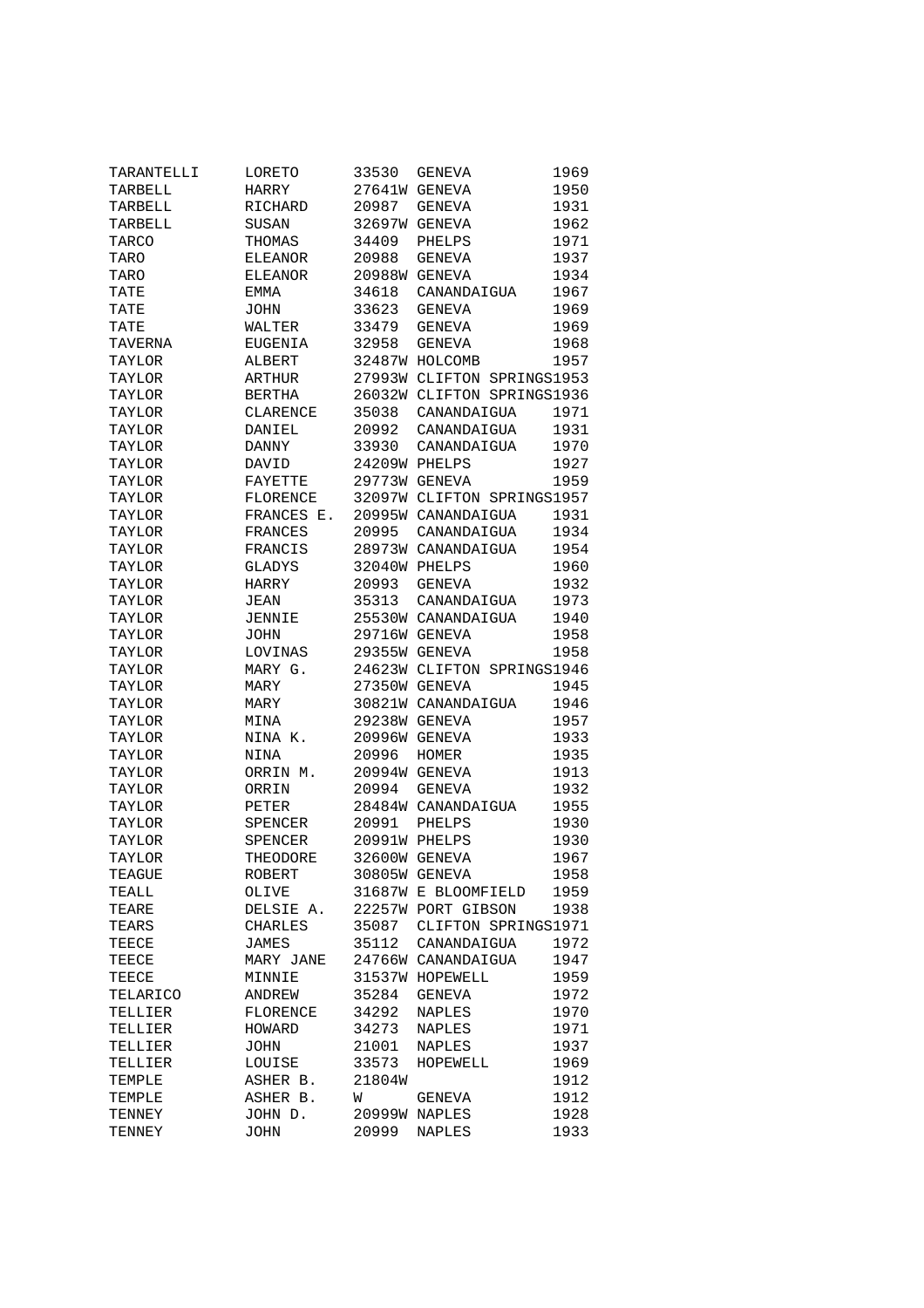| TENNEY    | MAUDE          | 31979W NAPLES |                            | 1959 |
|-----------|----------------|---------------|----------------------------|------|
| TENNIES   | NORMAN         | 31729W        | GENEVA                     | 1961 |
| TENNY     | LEVERNE        | 34305         | WAYLAND                    | 1965 |
| TENPAS    | ALVIE          | 30560W        | FARMINGTON                 | 1960 |
|           |                |               |                            |      |
| TERRY     | JACK           | 33391         | CANANDAIGUA                | 1968 |
| TERRY     | JENNIE         | 33262         | CANANDAIGUA                | 1968 |
| TETER     | GEORGE         | 28035W        | GENEVA                     | 1955 |
| TETER     | LOUISE         | 21000         | <b>GENEVA</b>              | 1936 |
| THALER    | <b>EMMA</b>    |               | 21584W CANANDAIGUA         | 1938 |
| THALER    | EMMA           |               | 24987W HOPEWELL            | 1948 |
| THALER    | MAX            | 22039W        | CANANDAIGUA                | 1940 |
| THALER    | MILDRED        |               | 25069W CANANDAIGUA         | 1944 |
| THALMAN   | HIRAM          | 25952W        | <b>GENEVA</b>              | 1949 |
| THALMAN   | IVA            | 28439W        | GENEVA                     | 1942 |
| THATCHER  | WILLIAM H.     | 21006         | SENECA                     | 1931 |
| THAYER    | GEORGE A.      | 21007         | PHELPS                     | 1938 |
| THAYER    | GEORGE A.      | 21007W        | PHELPS                     | 1914 |
| THAYER    | MARION O.      | 24197W        | PHELPS                     | 1938 |
| THAYER    | MARY J.        |               | 22687W CANANDAIGUA         | 1934 |
| THAYER    | MARY           |               | 29068W CANANDAIGUA         | 1955 |
| THAYER    | STACY          |               | 28279W RICHMOND            | 1956 |
| THEISS    | <b>DIANA</b>   |               | 27555W MANCHESTER          | 1953 |
| THEOBALD  | FLORA G.       |               | 21845W CANANDAIGUA         | 1931 |
| THEUNER   | HEDWIG         | 33194         | CANANDAIGUA                | 1968 |
| THIELEMAN | CAMIEL         |               | 21993W CANANDAIGUA         | 1932 |
| THIEL     | JOHN H.        |               | 24416W VICTOR              | 1926 |
| THIELMAN  | <b>EMMA</b>    |               | 30982W CANANDAIGUA         | 1962 |
| THOMAS    | ABRAHAM        | 32525W        | SENECA                     | 1940 |
| THOMAS    | <b>BETTY</b>   | 31076W        | W BLOOMFIELD               | 1963 |
| THOMAS    | <b>CHARLES</b> | 35329         | <b>GENEVA</b>              | 1973 |
| THOMAS    | CLARENCE       | 32595W        | S BRISTOL                  | 1965 |
| THOMAS    | EMMELINE W.    | 21026         | <b>GENEVA</b>              | 1936 |
| THOMAS    | EMMELINE W.    | 21026W        | <b>GENEVA</b>              | 1936 |
| THOMAS    | FLORENCE       | 21020W        | GORHAM                     | 1930 |
| THOMAS    | FLORENCE       | 28190W        | CANANDAIGUA                | 1954 |
| THOMAS    | FORENCE        | 21020         | CANANDAIGUA                | 1932 |
| THOMAS    | JAMES          | 32792W        | GORHAM                     | 1961 |
| THOMAS    | KENT           | 35137         | SENECA                     | 1972 |
| THOMAS    | LEON           | 32170W        | <b>GENEVA</b>              | 1966 |
| THOMAS    | LEORA          |               | 28082W GORHAM              | 1955 |
| THOMAS    |                |               | 21019 CANANDAIGUA          | 1931 |
|           | OMAR E.        |               | 21019W CANANDAIGUA         | 1927 |
| THOMAS    | OMAR E.        |               |                            |      |
| THOMAS    | PHILIP         |               | 32379W CANANDAIGUA         | 1965 |
| THOMAS    | RUTH           |               | 31588W S BRISTOL           | 1965 |
| THOMAS    | WILLIAM J.     | 21030         | <b>GENEVA</b>              | 1937 |
| THOMAS    | WILLIAM J.     |               | 21030W GENEVA              | 1934 |
| THOMAS    | WILLIAM W.     | 21017         | GORHAM                     | 1931 |
| THOMAS    | WILLIAM W.     |               | 21017W GORHAM              | 1923 |
| THOMAS    | WILLIAM        |               | 27935W HOPEWELL            | 1952 |
| THOMAS    | WILLIS         |               | 30907W GENEVA              | 1943 |
| THOMPSON  | ALEXANDER      |               | 27678W GORHAM              | 1951 |
| THOMPSON  | ALEXANDER      |               | 28502W GENEVA              | 1950 |
| THOMPSON  | ARTHUR         |               | 28388W CANANDAIGUA         | 1955 |
| THOMPSON  | <b>BEVERLY</b> | 35317         | CANANDAIGUA                | 1968 |
| THOMPSON  | CORA A.        |               | 21651W CLIFTON SPRINGS1938 |      |
| THOMPSON  | DONALD         | 33851         | CANANDAIGUA                | 1970 |
| THOMPSON  | <b>EDSON</b>   |               | 32079W GENEVA              | 1962 |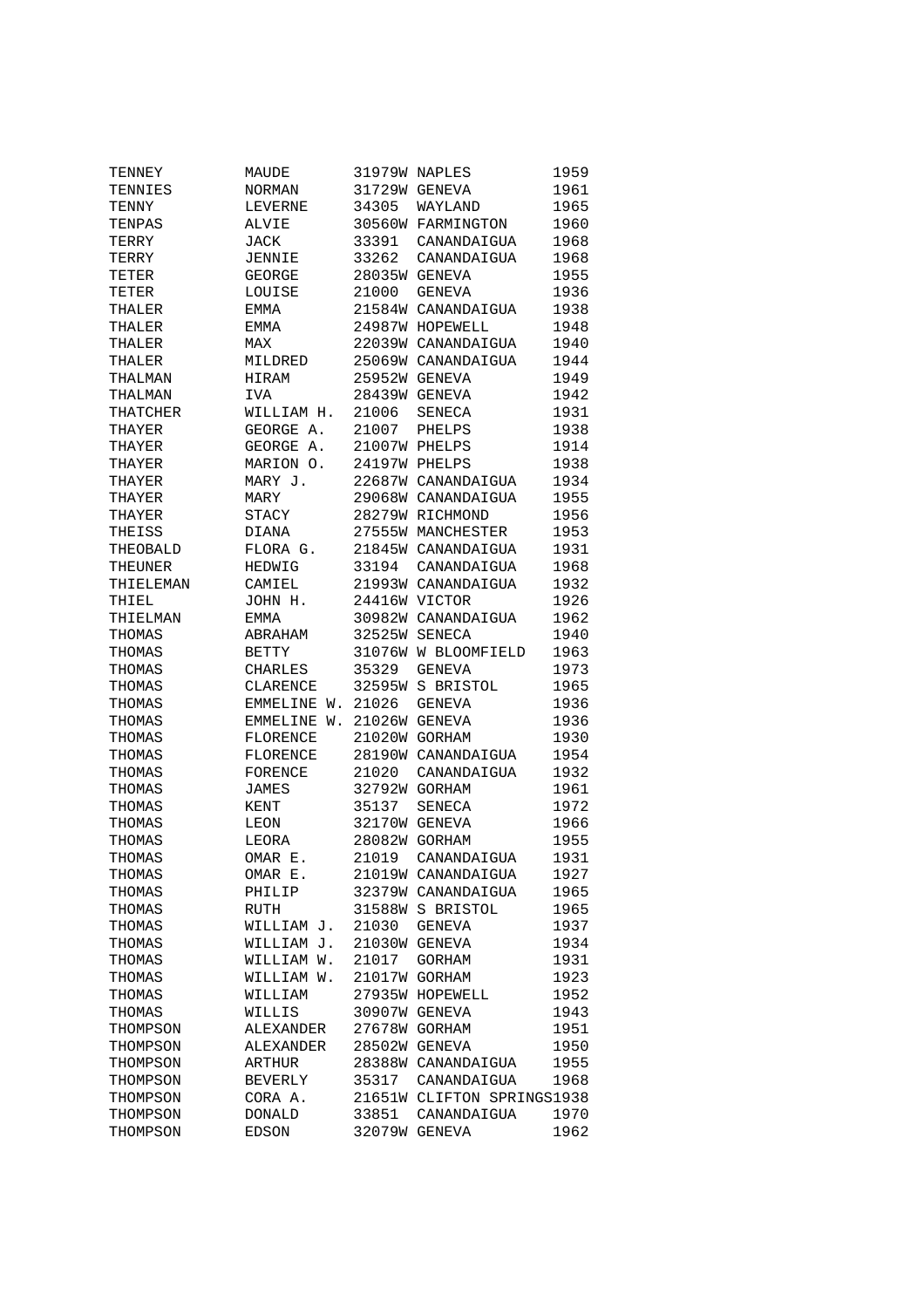| THOMPSON  | FLOY                        |               | 30487W CANANDAIGUA         | 1956 |
|-----------|-----------------------------|---------------|----------------------------|------|
| THOMPSON  | FRED                        | 21015         | CANANDAIGUA                | 1931 |
| THOMPSON  | FREDERICK                   | 21487W        | <b>GENEVA</b>              | 1935 |
| THOMPSON  | GEORGE T.                   | 22499W        | CANANDAIGUA                | 1940 |
| THOMPSON  | <b>GEORGE</b>               | 33195         | CANANDAIGUA                | 1968 |
| THOMPSON  | <b>GERALD</b>               | 32725W        | CANANDAIGUA                | 1955 |
| THOMPSON  | GERTRUDE                    | 21024         | CLIFTON SPRINGS1911        |      |
| THOMPSON  | GERTRUDE                    | 21025         | <b>GENEVA</b>              | 1935 |
| THOMPSON  | <b>GERTRUDE</b>             | 21025W        | <b>GENEVA</b>              | 1928 |
| THOMPSON  | GRACE                       | 26203W        | GORHAM                     | 1951 |
| THOMPSON  | HARRIET<br>Ε.               | 21018         | CANANDAIGUA                | 1931 |
| THOMPSON  | HARRIET<br>Е.               | 21018W        | CANANDAIGUA                | 1949 |
| THOMPSON  | HOWARD                      | 35118         | E BLOOMFIELD               | 1972 |
| THOMPSON  | IDA M.                      | 21016         | Ε.<br><b>BLOOMFIELD</b>    | 1931 |
| THOMPSON  | IDA M.                      | 21016W        | $E$ .<br><b>BLOOMFIELD</b> | 1927 |
| THOMPSON  | IRVING                      | 34563         | FARMINGTON                 | 1971 |
| THOMPSON  | JESSIE E.                   | 21029         | AUBURN                     | 1936 |
| THOMPSON  | JESSIE                      | 25866W        | CANANDAIGUA                | 1947 |
| THOMPSON  | JOHN S.                     | 21021         | CANANDAIGUA                | 1932 |
| THOMPSON  | MARY                        | 31942W        | STANLEY                    | 1959 |
| THOMPSON  | MARY                        | 32647W        | <b>GENEVA</b>              | 1964 |
| THOMPSON  | MILDRED H.                  | 21022         | HOPEWELL                   | 1933 |
| THOMPSON  | MINNIE                      | 34080         | <b>GENEVA</b>              | 1970 |
| THOMPSON  | N. WATSON                   | 24228W        | CANANDAIGUA                | 1945 |
| THOMPSON  | ROBERT F.                   | 21028         | MONROE CTY                 | 1937 |
| THOMPSON  | ROBERT<br>F.                | 21028W        | CANANDAIGUA                | 1918 |
| THOMPSON  | RUTH                        |               | 29657W CLIFTON SPRINGS1959 |      |
| THOMPSON  | SUSAN                       |               | 30837W CANANDAIGUA         | 1958 |
| THOMPSON  | WANDA                       | 29559W        | CANANDAIGUA                | 1955 |
| THOMPSON  | WILLIAM                     | 31171W        | CANANDAIGUA                | 1959 |
| THOMPSON  | WILLIAM                     | 33324         | CANANDAIGUA                | 1968 |
| THOMS     | IDA                         | 22340W        | <b>GENEVA</b>              | 1930 |
| THORNE    | EDWIN                       | 29565W        | <b>GENEVA</b>              | 1956 |
| THORNE    | MARION R.                   | 22442W        | <b>GENEVA</b>              | 1942 |
| THORNE    | NINA                        | 31910W        | <b>GENEVA</b>              | 1961 |
| THORNTON  | CATHARINE                   | 35314         | GENEVA                     | 1973 |
| THORNTON  | <b>ELIZABETH</b>            | 26930W        | GENEVA                     | 1947 |
| THORNTON  | SARAH                       | 22878W        | <b>GENEVA</b>              | 1939 |
| THORNTON  | WILLIAM H.                  | 23036W        | <b>GENEVA</b>              | 1923 |
| THORP     | FRED                        | 33319         | <b>GENEVA</b>              | 1969 |
| THORP     | PANOLA A.                   | 22384W GENEVA |                            | 1935 |
| THROOP    | AUGUSTUS T. 21023 SALEM, MA |               |                            | 1930 |
| THROOP    | HOLLING                     |               | 34207 CANANDAIGUA          | 1970 |
| THROOP    | LUCILE                      |               | 34878 MANCHESTER           | 1972 |
| TIBALLI   | JAMES                       | 27902W GENEVA |                            | 1945 |
| TIBBALS   | MARY E.                     |               | 21037W CANADICE            | 1934 |
| TIBBALS   | MARY                        | 21037         | CANADICE                   | 1936 |
| TIERNEY   | JOHN                        |               | 25888W SHORTSVILLE         | 1950 |
| TIFFANY   |                             | 21032         | <b>BRISTOL</b>             |      |
|           | BURTON                      |               |                            | 1933 |
| TIFFANY   | ROLAND SR                   |               | 32272W BRISTOL             | 1964 |
| TILDEN    | ADELINE                     |               | 24898W GENEVA              | 1938 |
| TILDEN    | DAISY                       |               | 29493W MANCHESTER          | 1956 |
| TILLEMA   | CHRISTINA M.21034           |               | GENEVA                     | 1933 |
| TILLEMA   | CHRISTINA M.21034W GENEVA   |               |                            | 1933 |
| TILLEMA   | JOHN G.                     | 21033         | GENEVA                     | 1933 |
| TILLMAN   | AUGUST                      | 28921W PHELPS |                            | 1957 |
| TILLOTSON | EVA                         |               | 21035 CLIFTON SPRINGS1935  |      |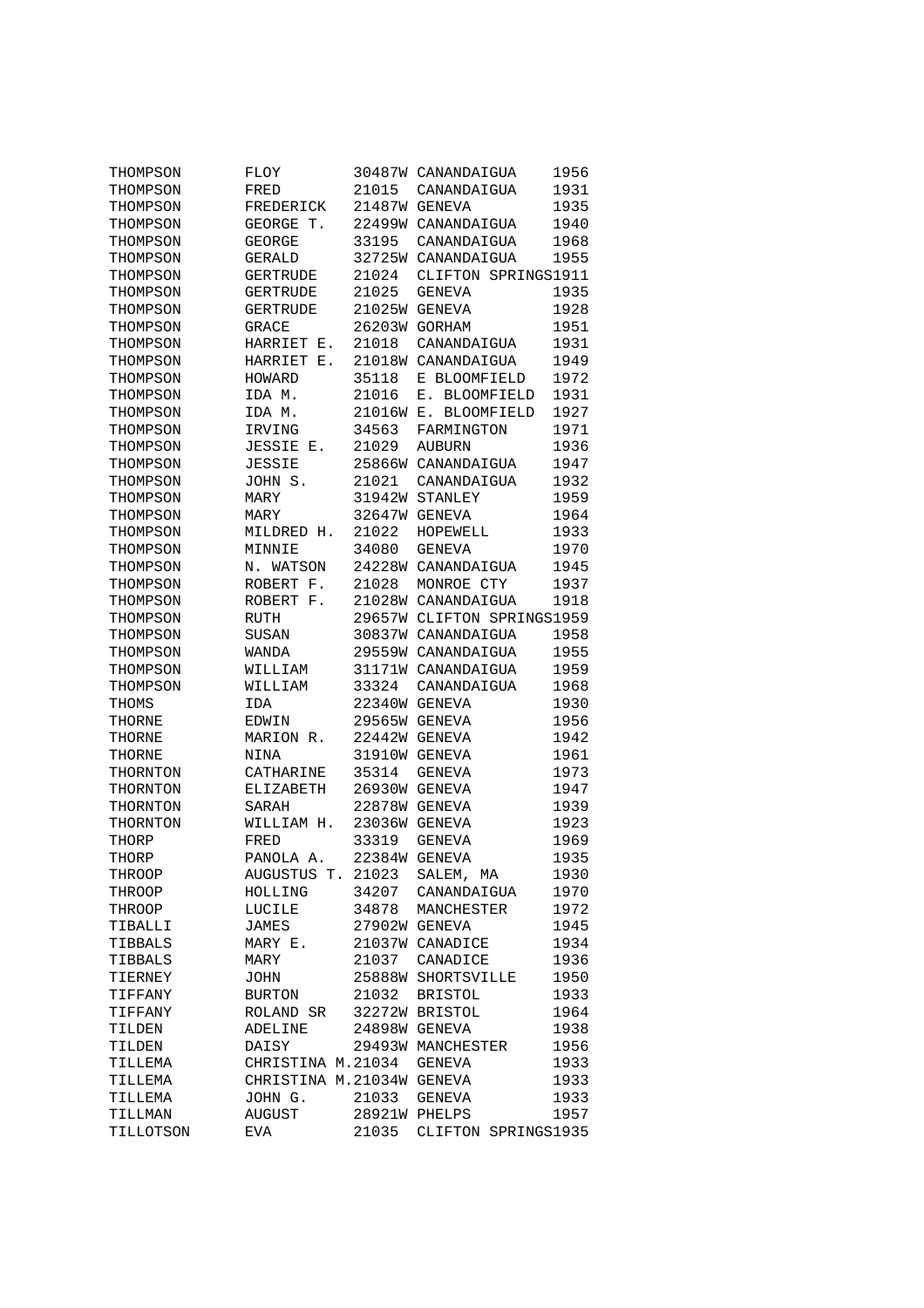| TILLS         | ADA                       |               | 32659W GENEVA<br>1966      |
|---------------|---------------------------|---------------|----------------------------|
| TILLS         | HARRY                     | 34236         | 1970<br><b>GENEVA</b>      |
| TILTON        | ADELAIDE                  |               | 1948<br>26420W GORHAM      |
| TILTON        | LEOLA                     |               | 29232W BRISTOL<br>1954     |
| TIMBERLAKE    | JAMES C.                  | 21036         | 1935<br><b>GENEVA</b>      |
| TIMBERLAKE    | JAMES O.                  |               | 21036W GENEVA<br>1928      |
| TIMMERMAN     | <b>HECTOR</b>             |               | 22354W CLIFTON SPRINGS1941 |
| TIMMS         | NORA                      |               | 1953<br>32462W GENEVA      |
| TINKER        | ARTHUR                    |               | 1960<br>30075W PHELPS      |
| TINKER        | MILDRED                   | 34807         | 1972<br>PHELPS             |
| TINKER        | RUTH Z.                   | 24449W PHELPS | 1946                       |
| TINKHAM       | EMMA M.                   |               | 22010W CLIFTON SPRINGS1939 |
| TINKHAM       | OLGA                      |               | 32689W CLIFTON SPRINGS1963 |
| TISCHER       | ADAM                      |               | 1933<br>22573W VICTOR      |
| TISCHER       | BENJAMIN                  |               | 31359W VICTOR<br>1957      |
| TISCHER       | THOMAS                    |               | 1953<br>29364W VICTOR      |
| TISCHER       | VICTOR                    | 35183         | 1972<br><b>VICTOR</b>      |
| TITCOMB       | <b>JOHN</b>               | 33946         | 1960<br><b>GENEVA</b>      |
| TITUS         | <b>BERTHA</b>             |               | 1943<br>27761W SHORTSVILLE |
| TITUS         | FRED                      |               | 27660W SHORTSVILLE<br>1954 |
| TOBEY         | ADA B.                    |               | 1937<br>21964W VICTOR      |
| TOBEY         | <b>DONALD</b>             |               | 1962<br>32569W VICTOR      |
| TOBEY         | FREDRICK                  | 21051         | EAST BLOOMFIELD1938        |
| TOBEY         | GEORGE L.                 | 22682W NAPLES | 1941                       |
| TOBEY         | ROSE                      |               | 1962<br>30633W NAPLES      |
| TOBIN,<br>JR. | JAMES                     |               | 1913<br>21049W VICTOR      |
| TOBIN         | ANNA                      |               | 1953<br>26787W CANANDAIGUA |
| TOBIN         | ANNA                      |               | 30125W CLIFTON SPRINGS1961 |
| TOBIN         | CATHARINE                 | 21809W VICTOR | 1935                       |
| TOBIN         | EDWARD                    |               | 21047 CLIFTON SPRINGS1934  |
| TOBIN         | ELIZABETH A.21579W VICTOR |               | 1923                       |
| TOBIN         | ELLEN                     |               | 25806W CLIFTON SPRINGS1948 |
| TOBIN         | JAMES JR.                 | 21049         | <b>VICTOR</b><br>1935      |
| TOBIN         | KATE                      |               | 25114W CLIFTON SPRINGS1932 |
| TOBIN         | KATHARINE                 | 34131         | CLIFTON SPRINGS1951        |
| TOBIN         | MARY                      |               | 21950W VICTOR<br>1937      |
| TOBIN         | WILLIAM T.                |               | 21042W CLIFTON SPRINGS1931 |
| TOBIN         | WILLIAM                   | 21042         | CLIFTON SPRINGS1932        |
| TOCCO         | <b>JOHN</b>               | 34532         | 1971<br><b>GENEVA</b>      |
| TOCCO         | <b>JOSEPH</b>             |               | 1949<br>26147W GENEVA      |
| TOCCO         | MARY                      | 29690W GENEVA | 1959                       |
| TOLAN         | MARGARET                  |               | 31920W GENEVA<br>1964      |
| TOLAN         | MIRIAM                    | 34414         | 1971<br>GENEVA             |
| TOLES         | EMMA                      | 21044         | 1933<br>CANANDAIGUA        |
| TOLES         | EMME E.                   |               | 1921<br>21044W CANANDAIGUA |
| TOLL          | CHARLES                   |               | 24796W PHELPS<br>1933      |
| TOLL          | GEORGE                    | 25483W        | 1934<br>PHELPS             |
| TOLL          | LEONARD                   | 33320         | PHELPS<br>1968             |
| TOLMIE        | <b>DUNCAN</b>             | 34936         | GENEVA<br>1972             |
| TOMLINSON     | FRANK                     | 21046         | CLIFTON SPRINGS1935        |
| TOMPKINS      | ALBERT                    | 34530         | 1971<br>GORHAM             |
| TOMPKINS      | CARRIE                    | 21027         | NAPLES<br>1937             |
| TONEISON      | ASMUS                     | 21048         | 1924<br>BRISTOL            |
| TONEISON      | HATTIE A.                 |               | 21043W BRISTOL<br>1915     |
| TONEISON      | <b>HATTIE</b>             | 21043         | <b>BRISTOL</b><br>1933     |
| TONER         | ANNIE                     | 23557W        | GENEVA<br>1930             |
| TONER         | JAMES L.                  | 21040         | 1931<br>GENEVA             |
|               |                           |               |                            |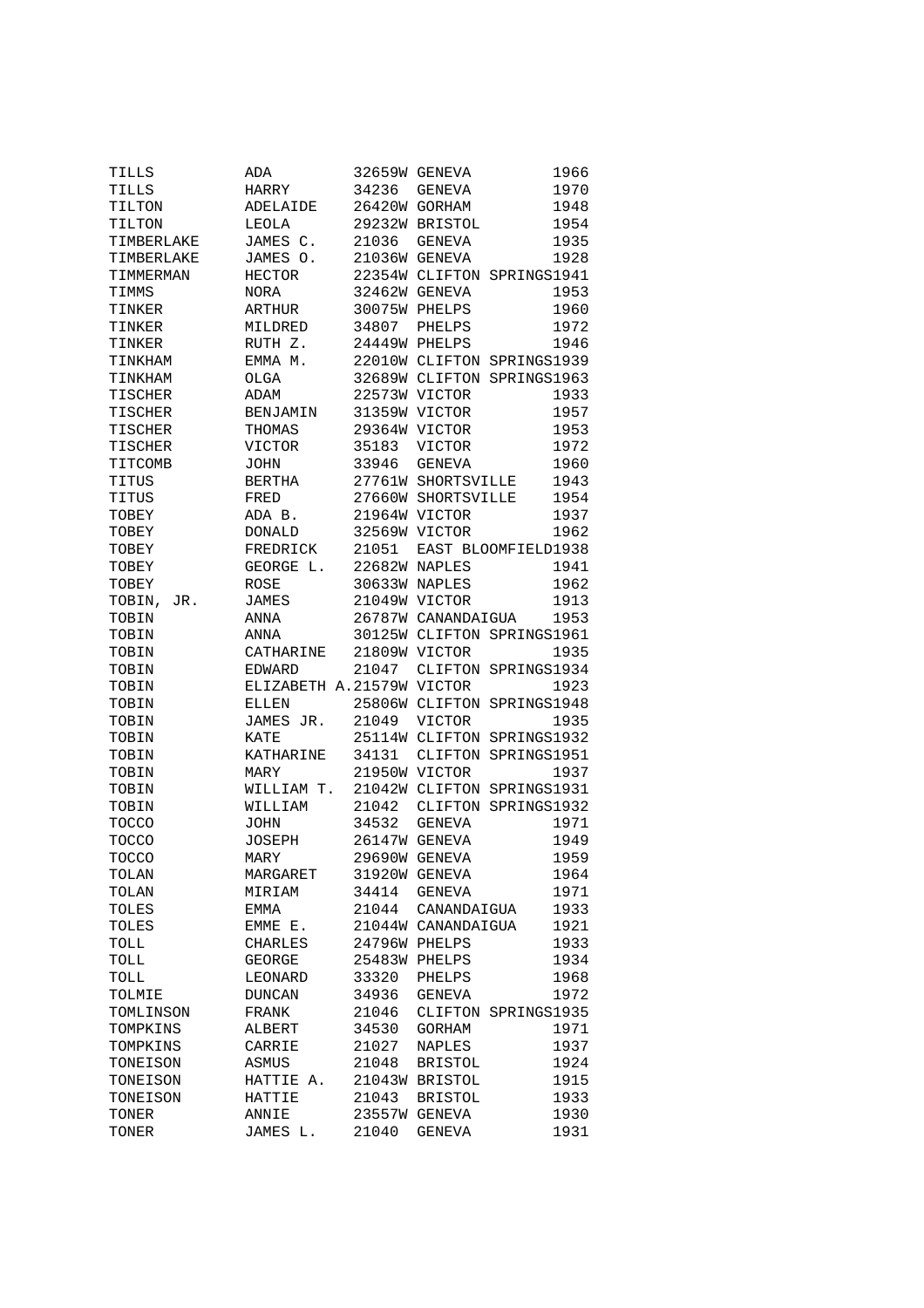| TONER      | JAMES L.                       |               | 21040W GENEVA       | 1931 |
|------------|--------------------------------|---------------|---------------------|------|
| TONER      | PETER                          | 21041         | AT SEA              | 1918 |
| TONES      | ELIZA A.                       |               | 21045W BRISTOL      | 1933 |
| TONES      | ELIZA                          | 21045         | <b>BRISTOL</b>      | 1934 |
| TONES      | FRED E.                        |               | 21050W BRISTOL      | 1934 |
| TONES      | FRED                           | 21050         | CANANDAIGUA         | 1936 |
| TONES      | HOWARD                         | 34590         | SENECA              | 1971 |
| TONES      | NINA                           |               | 28710W HOLCOMB      | 1957 |
| TOOLE      | CATHERINE                      |               | 24261W GENEVA       | 1927 |
| TOOLE      | EDWARD                         |               | 26082W GENEVA       | 1926 |
| TOOLE      | <b>ELIZABETH</b>               |               | 28172W GENEVA       | 1940 |
| TOOLE      | EMILY I.                       | 24604W SENECA |                     | 1943 |
| TOOLE      | <b>FLORENCE</b>                | 25797W GENEVA |                     | 1950 |
| TOOLE      | GEORGE                         | 33366         | CANADICE            | 1969 |
| TOOLE      | HELEN                          | 34623         | <b>GENEVA</b>       | 1971 |
| TOOLE      | JOHN J.                        | 21059W GENEVA |                     | 1930 |
| TOOLE      | <b>JOHN</b>                    | 21059         | GENEVA              | 1938 |
| TOOLE      | JOHN                           |               | 32318W GENEVA       | 1960 |
| TOOLE      | PATRICK J.                     |               | 23266W FARMINGTON   | 1935 |
| TOOLE      | THOMAS F.                      |               | 24717W GENEVA       | 1945 |
| TOOLEY     | <b>CLARENCE</b>                | 21057         | WEST BLOOMFIELD1935 |      |
| TOOLEY     | <b>GEORGE</b>                  |               | 29800W W BLOOMFIELD | 1949 |
| TOOMBS     | CATHERINE                      | 28867W PHELPS |                     | 1949 |
| TOOMBS     | <b>CHARLES</b>                 |               | 26809W GENEVA       | 1949 |
| TOOMBS     | ELLA                           |               | 30114W GENEVA       | 1961 |
| TOOMBS     | LEO                            |               | 31960W GENEVA       | 1952 |
| TOOMEY     | HELEN                          | 34639         | E BLOOMFIELD        | 1971 |
| TOOMEY     | HELENA                         |               | 27319W CANANDAIGUA  | 1946 |
| TOOMEY     | MARY                           |               | 28522W VICTOR       | 1952 |
| TORMEY     | <b>JESSIE</b>                  | 34600         | <b>GENEVA</b>       | 1969 |
| TORRENCE   | FLOYD W.                       |               | 21622W S. BRISTOL   | 1927 |
| TORREY     | AMELIA P.                      |               | 21056W CANANDAIGUA  | 1931 |
| TORREY     | AMELIA                         | 21056         | ROCHESTER NY        | 1932 |
| TORREY     | CHARLES                        |               | 29039W CANANDAIGUA  | 1954 |
| TORREY     | LAURENCE                       | 33380         | <b>RUSHVILLE</b>    | 1969 |
| TOUHEY     | JAMES P.                       | 21055         | <b>GENEVA</b>       | 1931 |
| TOURTELLOT | JAY C.                         |               | 24842W CANANDAIGUA  | 1944 |
| TOWNER     | FLORENCE                       |               | 31266W HONEOYE      | 1948 |
| TOWNER     | RICHARD                        |               | 30915W HONEOYE      | 1948 |
| TOWNLEY    | <b>RUTH</b>                    | 34891         | CANANDAIGUA         | 1972 |
| TOWNSEND   | <b>CHARLES</b>                 | 26801W GENEVA |                     | 1952 |
| TOWNSEND   | KATHERINE                      |               | 26431W GENEVA       | 1950 |
| TOWNSEND   | MARTIN                         |               | 21058 CANANDAIGUA   | 1937 |
| TOWNSEND   | MARY                           | 31548W GENEVA |                     | 1964 |
| TOWNSEND   | WILLIAM H.                     |               | 24925W CANANDAIGUA  | 1944 |
| TOZER      | JOHN H.                        | 24424W NAPLES |                     | 1943 |
| TOZER      | MARGARET B. 22437W CANANDAIGUA |               |                     | 1939 |
| TOZER      | MARY ANN                       | M             | CANANDAIGUA         | 1899 |
| TOZER      | MARY                           | 27677W NAPLES |                     | 1951 |
| TOZER      | STELLA                         | 33993         | CANANDAIGUA         | 1969 |
| TRACEY     | FRANCIS                        | 33656         | GENEVA              | 1967 |
| TRACEY     | ISAPHINE                       |               | 24724W CANANDAIGUA  | 1947 |
| TRACEY     | JAMES D.                       | 21074         | <b>BUFFALO</b>      | 1938 |
| TRACEY     | MARGARET                       | 33209         | GENEVA              | 1968 |
| TRACEY     | MARY                           | 26204W PHELPS |                     | 1949 |
| TRACEY     | WILLIAM                        |               | 21067 CANANDAIGUA   | 1932 |
| TRACY      | EDWARD J.                      |               | 23803W CANANDAIGUA  | 1931 |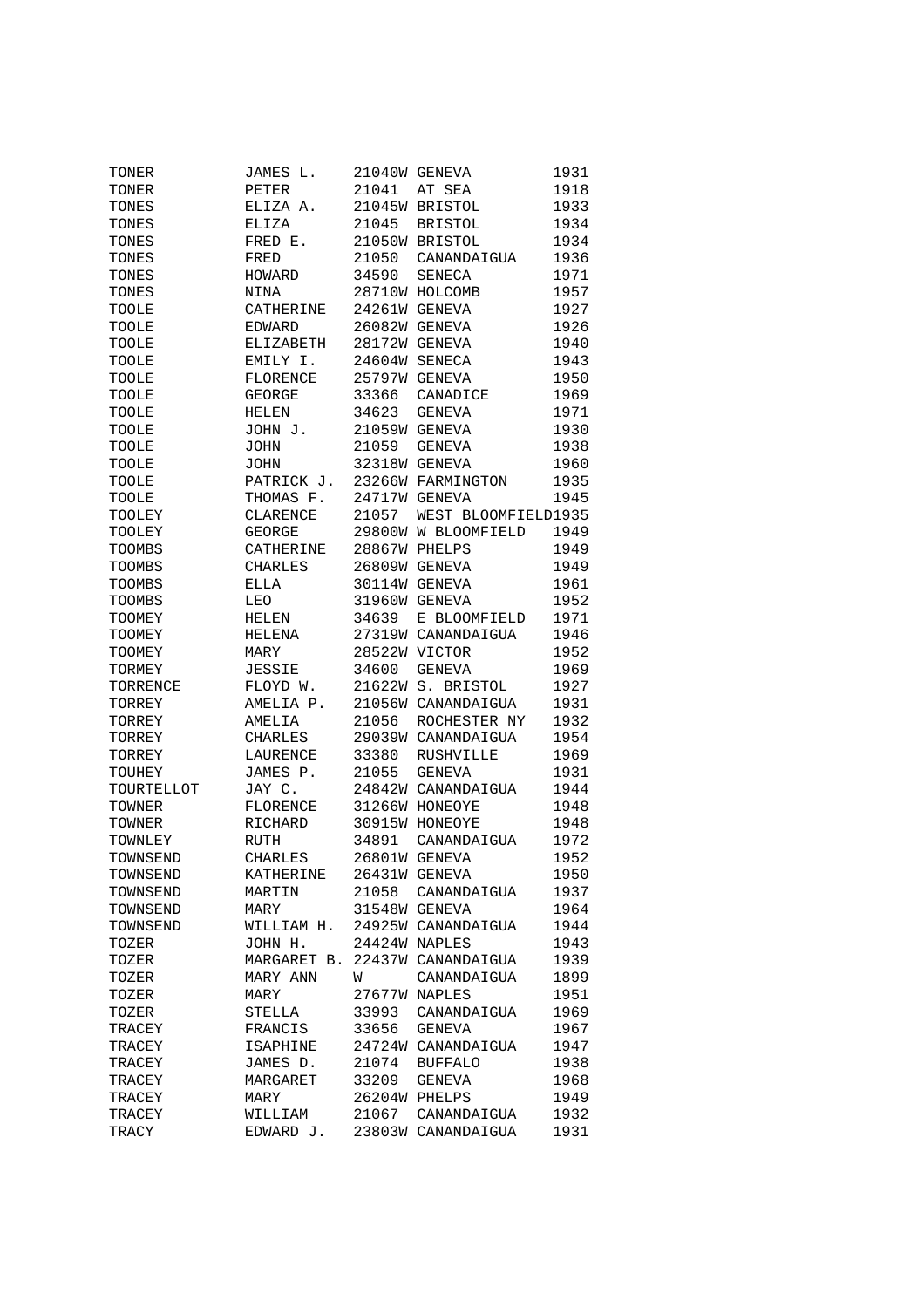| TRACY      | MARGARET       |               | 29344W CANANDAIGUA  | 1954 |
|------------|----------------|---------------|---------------------|------|
| TRAINOR    | ISABELLA       | 35244         | GENEVA              | 1972 |
| TRANSUE    | ADDIE H.       | 24323W        | SENECA              | 1941 |
| TRANSUE    | GEORGE         | 25388W        | SENECA              | 1943 |
| TRANSUE    | SEWARD N.      | 22471W        | <b>SENECA</b>       | 1941 |
| TRANT      | GEORGE<br>S.   | 21066W        | <b>GENEVA</b>       | 1923 |
| TRANT      | GEORGE         | 21066         | GENEVA              | 1932 |
| TRANT      | SARA           | 34036         | CANADICE            | 1969 |
| TRAPP      | MARGARET       | 35133         | SHORTSVILLE         | 1972 |
| TRAPP      | <b>ROSCOE</b>  | 32983         | SHORTSVILLE         | 1968 |
| TRAUM      | THERESA        | 21068         | NAPLES              | 1933 |
| TRAUM      | THERESA        | 21068W        | NAPLES              | 1931 |
| TRAUTMAN   | <b>GEORGE</b>  |               | 22797W GENEVA       | 1921 |
| TRAUTMAN   | LEONARD        |               | 25081W GENEVA       | 1946 |
| TRAUTMAN   | LILLIAN        | 31748W GENEVA |                     | 1951 |
| TRAUTMAN   | MARY           | 30393W GENEVA |                     | 1959 |
| TRAVER     | ADDIE          | 25838W        | GORHAM              | 1949 |
| TRAVIS     | ANNA           | 21072         | GORHAM              | 1937 |
| TRAVIS     | ANNA           | 21072W        | <b>GORHAM</b>       | 1937 |
| TRAVIS     | CHARLES        | 33608         | <b>GENEVA</b>       | 1969 |
| TRAVIS     | CHARLOTTE      | 21070         | <b>GENEVA</b>       | 1933 |
| TRAVIS     | CHARLOTTE      | 21070W GENEVA |                     | 1931 |
| TRAVIS     | CHESTER        | 33777         | <b>GENEVA</b>       | 1970 |
| TRAVIS     | EUGENIA L.     | 24395W        | <b>BRISTOL</b>      | 1946 |
| TRAVIS     | JOHN R.        | 24005W        | <b>BRISTOL</b>      | 1933 |
| TRAVIS     | MARTIN         | 21071         | <b>GENEVA</b>       | 1928 |
| TRAVIS     | ROBERT         | 29660W        | GENEVA              | 1960 |
| TRAYNOR    | ELIZABETH      | 33952         | <b>GENEVA</b>       | 1970 |
| TRAYNOR    | FRANCIS        | 27447W        | <b>GENEVA</b>       | 1949 |
| TRAYNOR    | JULIA          | 27446W        | <b>GENEVA</b>       | 1937 |
| TREADWELL  | <b>JOHANNE</b> | 22083W        | PHELPS              | 1930 |
| TREAHY     | JOHN           | 34208         | CANANDAIGUA         | 1970 |
| TREAT      | CARA           | 21065         | EAST BLOOMFIELD1931 |      |
| TREBERT    | HENRY          |               | 26225W CANANDAIGUA  | 1951 |
| TREBLE     | ARTHUR         | 33375         | HONEOYE             | 1969 |
| TREBLE     | MARY           | 33374         | HONEOYE             | 1968 |
| TREETER    | <b>GEORGE</b>  | 33569         | <b>GENEVA</b>       | 1969 |
| TREMBLY    | JOHN           | 21073         | CANANDAIGUA         | 1937 |
| TREMBLY    | JOHN           | 21073W        | CANANDAIGUA         | 1932 |
| TRENCHARD  | JOHN A.        | 21069         | <b>SENECA</b>       | 1933 |
| TRENFIELD  | DOLLIE         |               | 25469W FARMINGTON   | 1944 |
| TRICKEY    | CORA           |               | 25825W CANANDAIGUA  | 1934 |
| TRIMBLE    | CHARLES        | 25348W PHELPS |                     | 1948 |
| TRIMM      | HARRY          | 21076         | CANANDAIGUA         | 1934 |
| TRIMM      | HARRY          |               | 21076W CANANDAIGUA  | 1933 |
| TRIMM      | HENRY B.       | 21075         | EAST BLOOMFIELD1931 |      |
| TRIPODI    | JOSEPH         | 21077         | CANANDAIGUA         | 1937 |
| TRIPODI    | JOSEPH         |               | 21077W CANANDAIGUA  | 1937 |
| TRIPODI    | TERESA         |               | 34740 CANANDAIGUA   | 1971 |
| TROTTER    | MILDRED        |               | 30107W MANCHESTER   | 1951 |
| TROWBRIDGE | MARIE          |               | 32478W GENEVA       | 1955 |
| TRUESDALE  | ANNIE          |               | 25325W GENEVA       | 1948 |
| TRUESDALE  | WILLIAM        | 34545         | GENEVA              | 1971 |
| TRUNZO     | FRANK          | 27445W GENEVA |                     | 1948 |
| TRUSLOW    | KATE S.        |               | 23152W GENEVA       | 1936 |
| TRUSLOW    | THOMAS H.      | 24246W GENEVA |                     | 1944 |
| TRYON      | WINIFRED       | 24852W GENEVA |                     | 1943 |
|            |                |               |                     |      |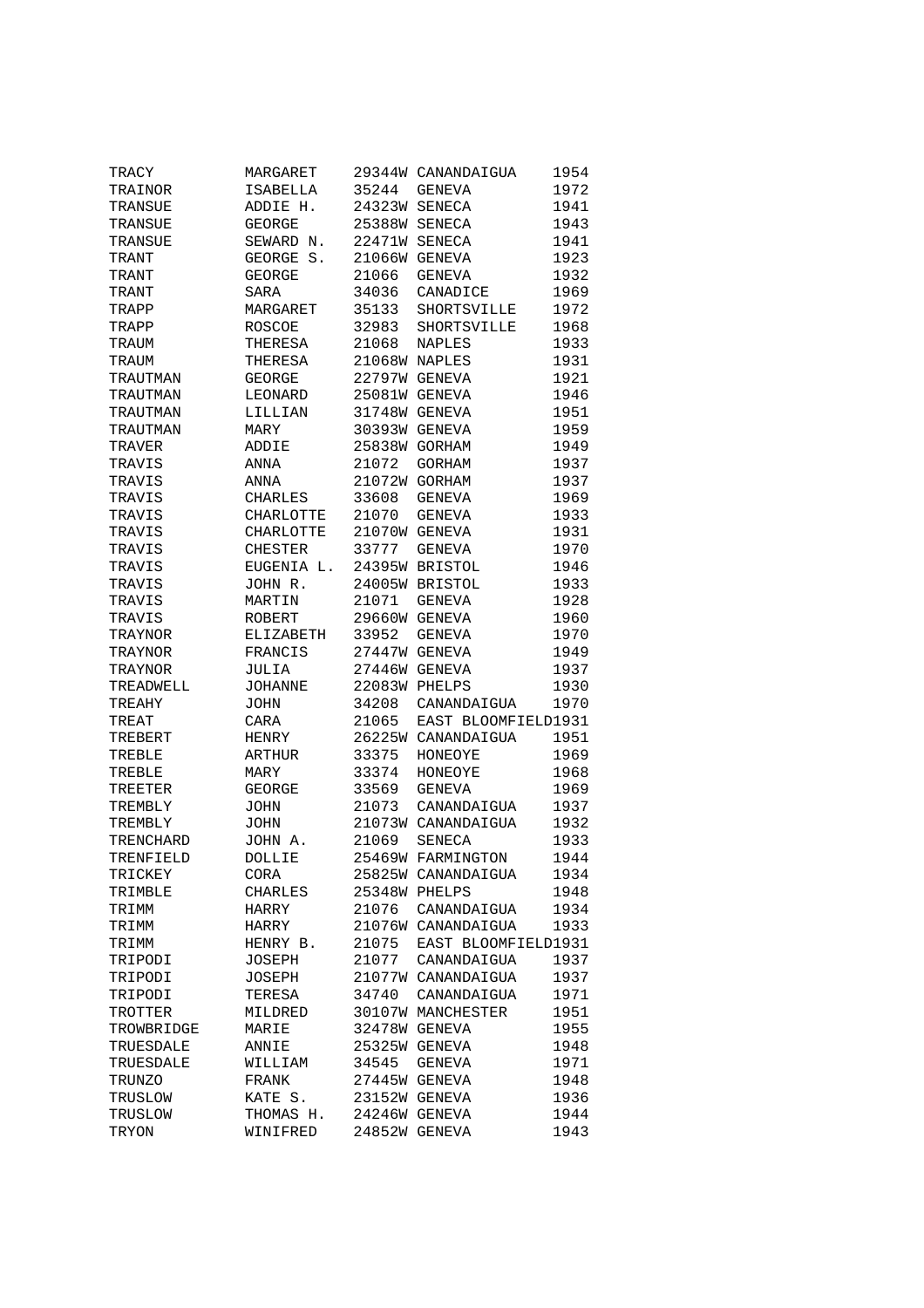| TUCKER           | ADELIA                         |               | 31380W CANANDAIGUA                | 1952 |
|------------------|--------------------------------|---------------|-----------------------------------|------|
| TUCKER           | <b>ELIZABETH</b>               |               | 25642W GENEVA                     | 1945 |
| TUCKER           | MEDIA                          | 24214W        | <b>GENEVA</b>                     | 1912 |
| TUFFY            | <b>BRIDGET</b>                 | 35194         | GENEVA                            | 1972 |
| TUFFY            | JOHN                           | 33659         | <b>GENEVA</b>                     | 1968 |
| TUFFY            | MICHAEL SR.                    | 21084         | <b>GENEVA</b>                     | 1932 |
| TUGGEY           | ALEXANDER                      | 34727         | E BLOOMFIELD                      | 1971 |
| TULETT           | FREDERICK                      | 26874W PHELPS |                                   | 1926 |
| TUM              | <b>ANNA</b>                    | 21086         | <b>NAPLES</b>                     | 1929 |
| TUM              | <b>JACOB</b>                   | 21088         | <b>NAPLES</b>                     | 1935 |
| TUM              | JACOB                          | 21088W        | <b>NAPLES</b>                     | 1932 |
| TUNBRIDGE        | HARRIET                        |               | 24263W CANANDAIGUA                | 1945 |
| TUNNEY           | ANNE                           | 34979         | <b>GENEVA</b>                     | 1972 |
| TUOHEY           | MARY                           |               | 21734W CANANDAIGUA                | 1920 |
| TUOHEY           | MINNIE                         | 32890         | CANANDAIGUA                       | 1957 |
| TURK             | MARGARET                       | 21091         | GENEVA                            | 1938 |
| TURK             | MARGARET                       |               | 21091W GENEVA                     | 1934 |
| TURNBELL         | HELEN                          | 21092         | GENEVA                            | 1938 |
| TURNBULL         | HELEN C.                       |               | 21092W GENEVA                     | 1934 |
| TURNBULL         | HOWARD                         |               | 29635W SENECA                     | 1959 |
| TURNER           | ARTHUR                         |               | 27548W CANANDAIGUA                | 1952 |
| TURNER           | ELLA                           |               | 25996W GORHAM                     | 1940 |
| TURNER           | HAROLD                         | 33407         | RICHMOND                          | 1969 |
| TURNER           | <b>HARRIET</b>                 |               | 25243W CANANDAIGUA                | 1944 |
| TURNER           | HENRY J.                       | 21090         | ROCHESTER                         | 1935 |
| TURNER           | HENRY                          | 34882         | VICTOR                            | 1972 |
| TURNER           | JENNIE                         | 28398W GENEVA |                                   | 1948 |
|                  | LILLIAN                        |               | 28854W GORHAM                     | 1951 |
| TURNER<br>TURNER | LYMAN                          |               | 27156W VICTOR                     | 1954 |
| TURNER           | MILES                          | 33567         | <b>GENEVA</b>                     | 1968 |
| TURNER           | MYRNA                          | 21087         | CANANDAIGUA                       | 1933 |
| TURNER           | WILLIAM H.                     | 21083         | VICTOR                            | 1930 |
| TURNER           | WILLIAM H.                     | 21083W VICTOR |                                   | 1911 |
| TURNER           | WILLIAM                        |               | 29448W CANANDAIGUA                | 1954 |
| TURNER           | WILLIAM                        | 33487         | CANANDAIGUA                       | 1968 |
| TUTTLE           |                                |               | ELIZABETH G.21781W CANANDAIGUA    | 1926 |
| TUTTLE           | <b>EUGENE</b>                  | 21089         | MONROE CO.                        | 1936 |
| TUTTLE           | FLORENCE                       |               | 28253W GENEVA                     | 1952 |
| TUTTLE           | HAMMOND                        |               | 25661W GENEVA                     | 1947 |
| TUTTLE           | JOSEPH W.                      |               | 21085W FARMINGTON                 | 1930 |
| TUTTLE           | <b>JOSEPH</b>                  | 21085         | VICTOR                            | 1932 |
| TUTTLE           | MELVIN                         |               | 27371W CANANDAIGUA                | 1951 |
| TUTTLE           | ORVILLA                        |               | 26594W GENEVA                     | 1952 |
| TUTTLE           | RICHARD A.                     |               | 23156W FARMINGTON                 | 1939 |
| TUTTLE           | <b>RICHARD</b>                 |               | 27074W VICTOR                     | 1953 |
| TUTTLE           | RUTH                           |               | 31890W CANANDAIGUA                | 1965 |
| TWENTY-FIVE      | JOHN                           | 33264         | MANCHESTER                        | 1967 |
| TWITCHELL        |                                |               | 29504W GORHAM                     | 1945 |
| TYLER            | HARRY<br>CORA                  |               | 31176W W BLOOMFIELD               | 1960 |
| TYLER            |                                | 33327         | PHELPS                            | 1968 |
|                  | DOROTHY                        |               |                                   |      |
| TYLER            | GEORGE                         | 21099         | 26299W W BLOOMFIELD               | 1918 |
| TYLER            | HANSON B.                      |               | CANANDAIGUA<br>21099W CANANDAIGUA | 1934 |
| TYLER            | HANSON B.                      |               |                                   | 1911 |
| TYLER            | MARGARET B.                    | 21100         | CANANDAIGUA                       | 1934 |
| TYLER            | MARY                           | 25565W NAPLES |                                   | 1941 |
| TYLER            | OLGA                           | 35278         | VICTOR                            | 1973 |
| TYLER            | VIRGINIA S. 23810W CANANDAIGUA |               |                                   | 1944 |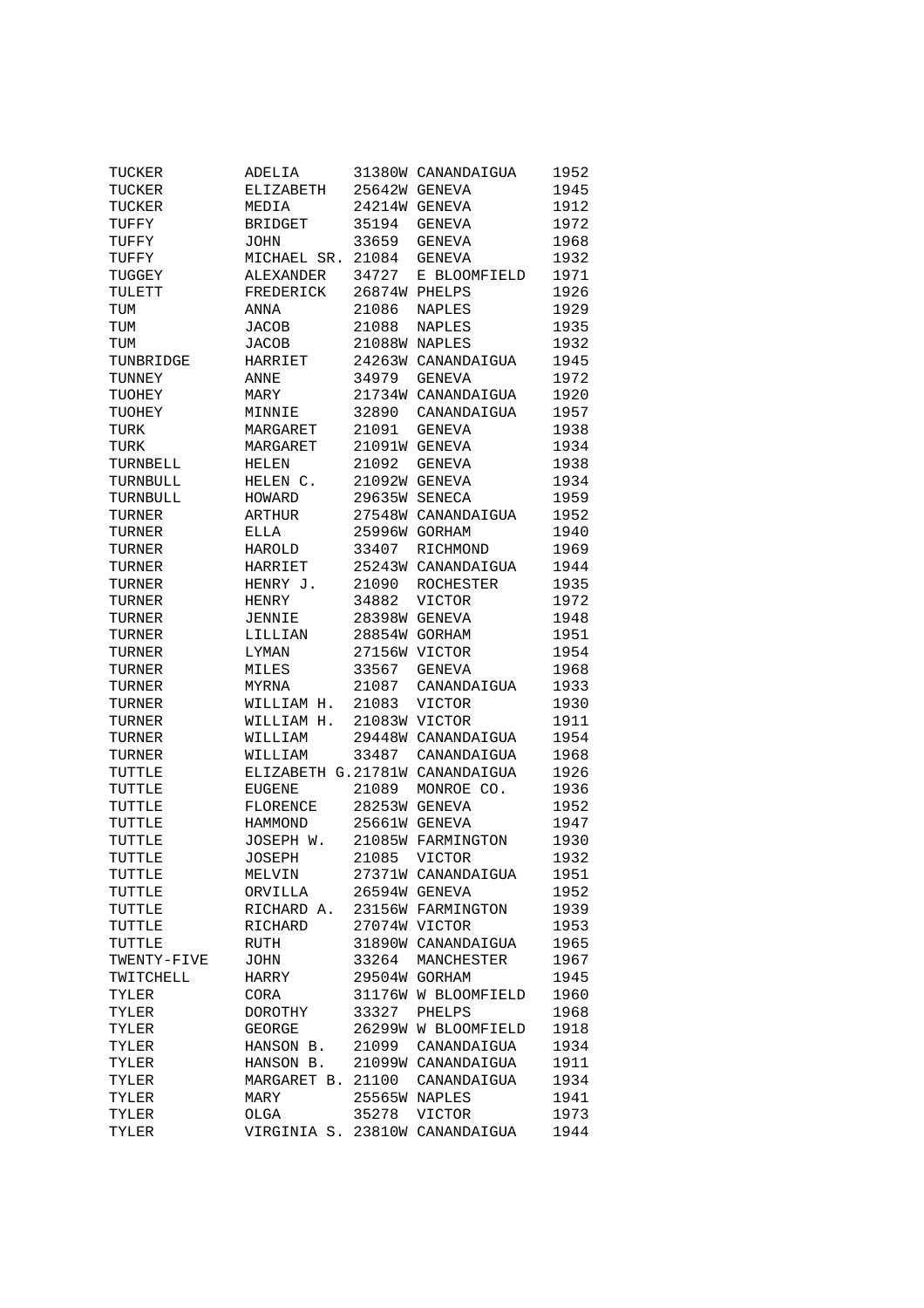| TYMAN         | CARRIE                    | 35104       | GENEVA                     | 1972 |
|---------------|---------------------------|-------------|----------------------------|------|
| TYNDALL       | MARY                      |             | 23556W GENEVA              | 1928 |
| <b>TYNER</b>  | RICHARD R.                | 21098       | CANANDAIGUA                | 1933 |
| TYNER         | RICHARD R.                |             | 21098W CANANDAIGUA         | 1932 |
| TYRELL        | JAMES                     | 34082       | STANLEY                    | 1969 |
| TYRELL        | MARTIN                    | 33283       | CANANDAIGUA                | 1968 |
| UHL           | CHARLES                   |             | 29525W FARMINGTON          | 1956 |
| UHL           | DELLA E.                  | 23998       | CANANDAIGUA                | 1940 |
| UHL           | FRANK A.                  | 22717       | CANANDAIGUA                | 1943 |
| UHL           | SHIRLEY M.                | 23448       | LIMA                       | 1944 |
| UHL           | SHIRLEY M.                |             | 23448W E. BLOOMFIELD       | 1930 |
| ULMER         | PETER                     |             | 29144W NAPLES              | 1957 |
| UNDERHILL     | GEORGE B.                 | 23962       | GENEVA                     | 1935 |
| UNDERHILL     | HOWARD C.                 | 23988       | GENEVA                     | 1936 |
| UNGERER, JR.  | MAYNARD M.                |             | 23770W GENEVA              | 1944 |
| UNGERER       | MAYNARD M.                | 23770       | AT WAR                     | 1944 |
| UNGERER       | NELLIE                    |             | 31211W GENEVA              | 1961 |
| UNKENHOLZ     | <b>BELLE</b>              |             | 27867W CLIFTON SPRINGS1951 |      |
| UPDIKE        | DEWITT                    |             | 28108W GENEVA              |      |
|               |                           | 21162       |                            | 1956 |
| UPDIKE        | ELLA M.                   |             | GENEVA                     | 1931 |
| UPDIKE        | MABEL                     |             | 27576W ROCHESTER           | 1935 |
| URBAN         | LEONARD                   |             | 21601 BRADFORD, PA         | 1937 |
| <b>URBAN</b>  | LEONARD                   | 21601W PENN |                            | 1937 |
| URBANO        | FRANK                     |             | 24534 GENEVA               | 1944 |
| <b>URBANO</b> | SUSAN                     |             | 24565 GENEVA               | 1947 |
| URGUHART      | DOLLIE                    |             | 26838W PHELPS              | 1952 |
| URSTADT       | DORA                      |             | 28417W CANANDAIGUA         | 1948 |
| URSTADT       | J. GEORGE                 | 25222       | WILLARD                    | 1948 |
| URSTADT       | J. GEORGE                 |             | 25222W CANANDAIGUA         | 1903 |
| UTTER         | ELLEN                     |             | 22637 GENEVA               | 1942 |
| UTTER         | JOANNE                    |             | 29181W MANCHESTER          | 1946 |
| UTTER         | URIAH                     | 25470       | PHELPS                     | 1936 |
| UTZ           | ALOIS                     |             | 26373W GENEVA              | 1951 |
| VAHL          | ELIZABETH                 | 32897       | S BRISTOL                  | 1967 |
| VAIL          | HARRY                     |             | 31496W GENEVA              | 1962 |
| VAIL          | HELEN H. (1) 21162        |             | GENEVA                     | 1935 |
| VAIL          | HELEN H. (2) 21162 GENEVA |             |                            | 1935 |
| VAIL          | LILLI T.                  |             | 21139W GENEVA              | 1929 |
| VAIL          | LITTIE T.                 | 21139       | GENEVA                     | 1931 |
| VAIL          | NEWTON F.                 | 23523       | <b>GENEVA</b>              | 1945 |
| VAIL          | NEWTON F.                 |             | 23523W GENEVA              | 1942 |
| VAIL          | VIOLA C.                  |             | 21170 GENEVA               | 1937 |
| VAIL          | VIOLA C.                  |             | 21170W GENEVA              | 1935 |
| VALANISI      | SALVATORE                 |             | 21161 GENEVA               | 1935 |
| VALE          | AUGUST                    |             | 28308W CANANDAIGUA         | 1954 |
| VALE          | ESTHER                    |             | 32445W CANANDAIGUA         | 1862 |
| VALENTINE     | ADRIAN A.                 |             | 23739 CANANDAIGUA          | 1931 |
| VALERIO       | CARMEN                    | 34952       | GENEVA                     | 1972 |
| VALERIO       | JOSEPH                    |             | 33955 GENEVA               | 1965 |
| VALERIO       | MARJORIE                  | 34938       | GENEVA                     | 1970 |
| VALERIO       | REGINA                    |             | 26148W GENEVA              | 1949 |
| VALLEY        | RAYMOND                   | 33775       | VICTOR                     | 1970 |
| VALMORE       | CLARA B.                  |             | 22402 CANANDAIGUA          | 1941 |
| VAN ARSDALE   | JOHN C.                   | W           | MANCHESTER                 | 1937 |
| VANAKEN       | ETHEL L.                  |             | 21145 CANANDAIGUA          | 1932 |
| VANAKEN       | ETHEL L.                  |             | 21145W E. BLOOMFIELD       | 1930 |
| VANALLEN      | WILLIAM                   |             | 28505W CANANDAIGUA         | 1943 |
|               |                           |             |                            |      |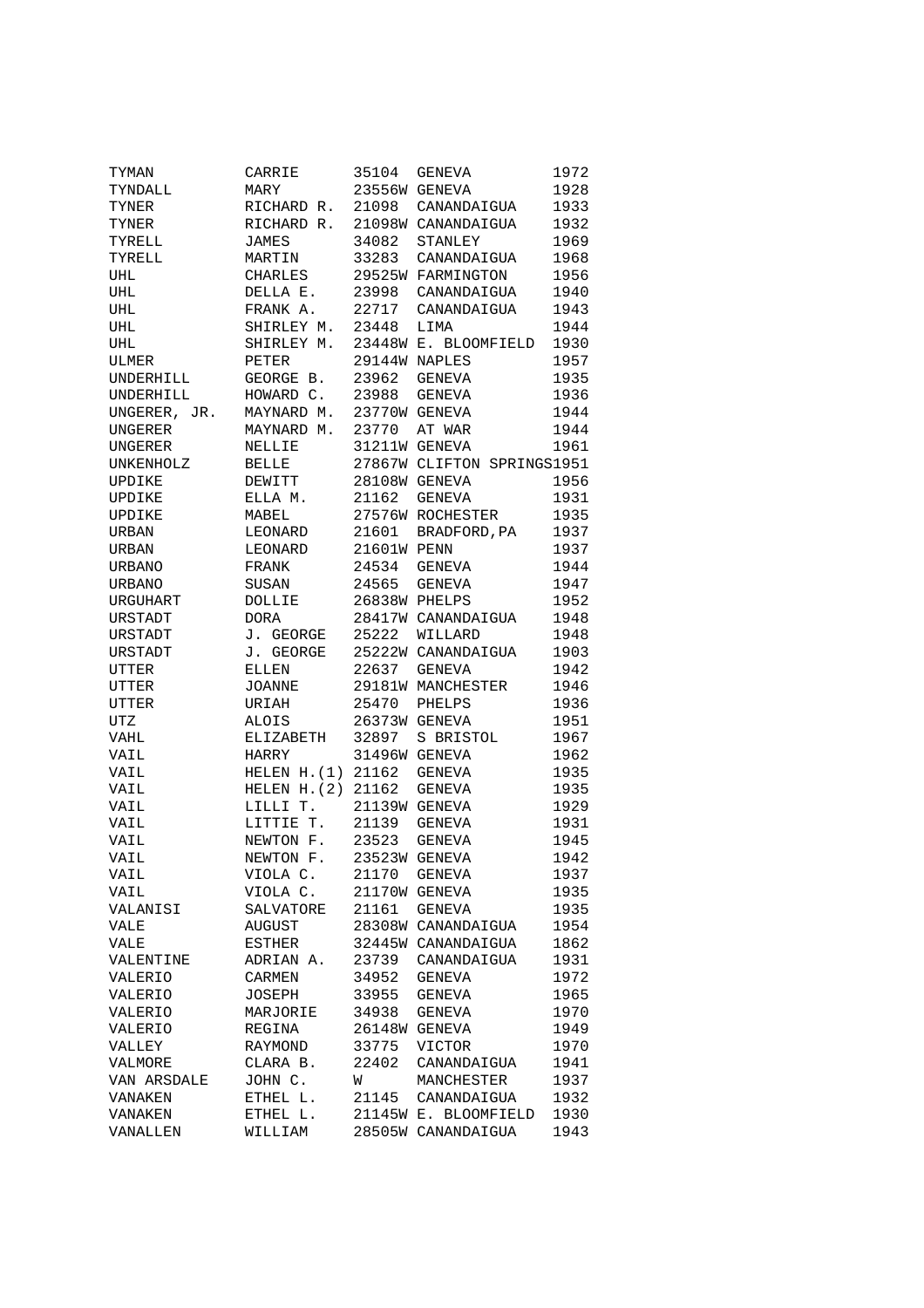| VANALSTYNE        | EDNA D.            | 25845         | SENECA              | 1950 |
|-------------------|--------------------|---------------|---------------------|------|
| VANAPELDOORN      | <b>JOHN</b>        | 32748W        | <b>BRISTOL</b>      | 1967 |
| VANARSDALE        | ADDIE A.           | 21150         | MANCHESTER          | 1934 |
| VANARSDALE        | ADDIE A.           | 21150W        | MANCHESTER          | 1931 |
| VANARSDALE        | CATHERINE          | V.25553       | <b>GENEVA</b>       | 1950 |
| VANARSDALE        | CATHERINE V.25553W |               | <b>GENEVA</b>       | 1946 |
| VANARSDALE        | JANE               |               | 31341W CANANDAIGUA  | 1960 |
| VANARSDALE        | JOHN C.            | 21490         | MANCHESTER          | 1938 |
| VANARSDALE        | JOHN C.            | 21490W        | MANCHESTER          | 1937 |
| VANAUKEN          | CLARA H.           | 22118         | <b>GENEVA</b>       | 1941 |
| VANAUKEN          | CLARA H.           | 22118W        | <b>GENEVA</b>       | 1938 |
| VANAUKEN          | LESLIE P.          | 24758         | CLEARWATER          | 1947 |
| VANAUKEN          | NEIL B.            | 24420W        | FARMINGTON          | 1937 |
| VANAUKEN          | NEIL G.            | 24430         | CLEARWATER          | 1947 |
| VANBROOKER        | JOHN               | 22054         | CANANDAIGUA         | 1940 |
| VANBROOKER        | JOHN               | 22054W        | CANANDAIGUA         | 1938 |
| VANBUREN          | MARY               | 21146         | SHORTSVILLE         | 1932 |
| VANBUREN          | WILLIAM L.         | 22982         | ROMULAS             | 1943 |
| VANBUREN          | WILLIAM L.         | 22982W        | <b>SENECA</b>       | 1941 |
| VANBUSSON         | <b>FRANK</b>       | 23165         | SHORTSVILLE         | 1908 |
| VANBUSSON         | LEON P.            | 23164         | SHORTSVILLE         | 1908 |
| VANCAESEELE       | <b>AUGUST</b>      | 30085W        | FARMINGTON          | 1959 |
| VANCAESEELE       | EDWARD             | 27076W        | FARMINGTON          | 1953 |
| VANCAESEELE       | JULIANNA           | 27493W        | FARMINGTON          | 1939 |
| <b>VANCAMP</b>    | BENJAMIN           | 33472         | PHELPS              | 1962 |
| <b>VANCAMP</b>    | ELIZABETH          | 33433         | PHELPS              | 1969 |
| VANCE             | FRED               |               | 30606W GENEVA       | 1957 |
| VANCOTT           | JANE               | 27668W        | SHORTSVILLE         | 1951 |
| VANDAMME          | EDMOND J.          | 25244         | VICTOR              | 1948 |
| VANDEMARK         | HERBERT M.         | 23801W        | PHELPS              | 1936 |
| VANDEMARK         | HERBERT<br>W.      | 23801         | PHELPS              | 1945 |
| VANDEMOORTEL      | JACOB              |               | 24288W MANCHESTER   | 1946 |
| VANDEMOORTEL      | PETER              | 25969         | CANANDAIGUA         | 1950 |
| VANDEMOORTEL      | PETER              | 25969W        | CANANDAIGUA         | 1950 |
| VANDEMORTEL       | EDWARD             | 23377         | MANCHESTER          | 1943 |
| VANDEMORTEL       | <b>HERMAN</b>      | 24272         | PHELPS              | 1946 |
| VANDEMORTEL       | <b>HERMAN</b>      | 24272W        | PHELPS              | 1939 |
| VANDEMORTEL       | <b>JACOB</b>       | 24288         | MANCHESTER          | 1946 |
| VANDENBERG        | C. JENNIE          |               | 21159W CANANDAIGUA  | 1912 |
| VANDENBERGH       | C. JENNIE          | 21159         | MANCHESTER          | 1935 |
| VANDENBERGH       | HENRY              | 21169         | WINTERPARK, FL      | 1936 |
| VANDENBERGH       | ROSANNA A.         | 23465         | ORLANDO             | 1924 |
| VANDERBURGH       | RICHARD            | 35315         | NAPLES              | 1972 |
| VANDERHOFF        | FRED               |               | 31090W PHELPS       | 1952 |
| <b>VANDERHOOF</b> | CORA               |               | 26567W PHELPS       | 1928 |
| <b>VANDERHOOF</b> | GEORGE F.          | 22782         | LOST AT SEA         | 1943 |
| VANDERKAMP        | PETER              | 35125         | CANANDAIGUA         | 1971 |
| VANDERLYKE        | CLARENCE           | 24435         | CLIFTON SPRINGS1946 |      |
| VANDERLYKE        | CLARENCE           | 24435W PHELPS |                     | 1945 |
| VANDERLYKE        | JOHN               |               | 32086W PHELPS       | 1947 |
| VANDERLYKE        | KATE               | 35319         | PHELPS              | 1972 |
| VANDERLYKE        | MARIE              |               | 26206W PHELPS       | 1947 |
| VANDEROORDE       | PROSPER            | 21141         | CANANDAIGUA         | 1931 |
| VANDERPOOL        | GORDON             |               | 26447W SENECA       | 1947 |
| VANDERVEER        | HOWARD             |               | 29226W GENEVA       | 1954 |
| VANDERVEER        | JUDGE              | 21158         | GENEVA              | 1934 |
| VANDERVEER        | KENNETH            | 34154         | SENECA CASTLE       | 1969 |
|                   |                    |               |                     |      |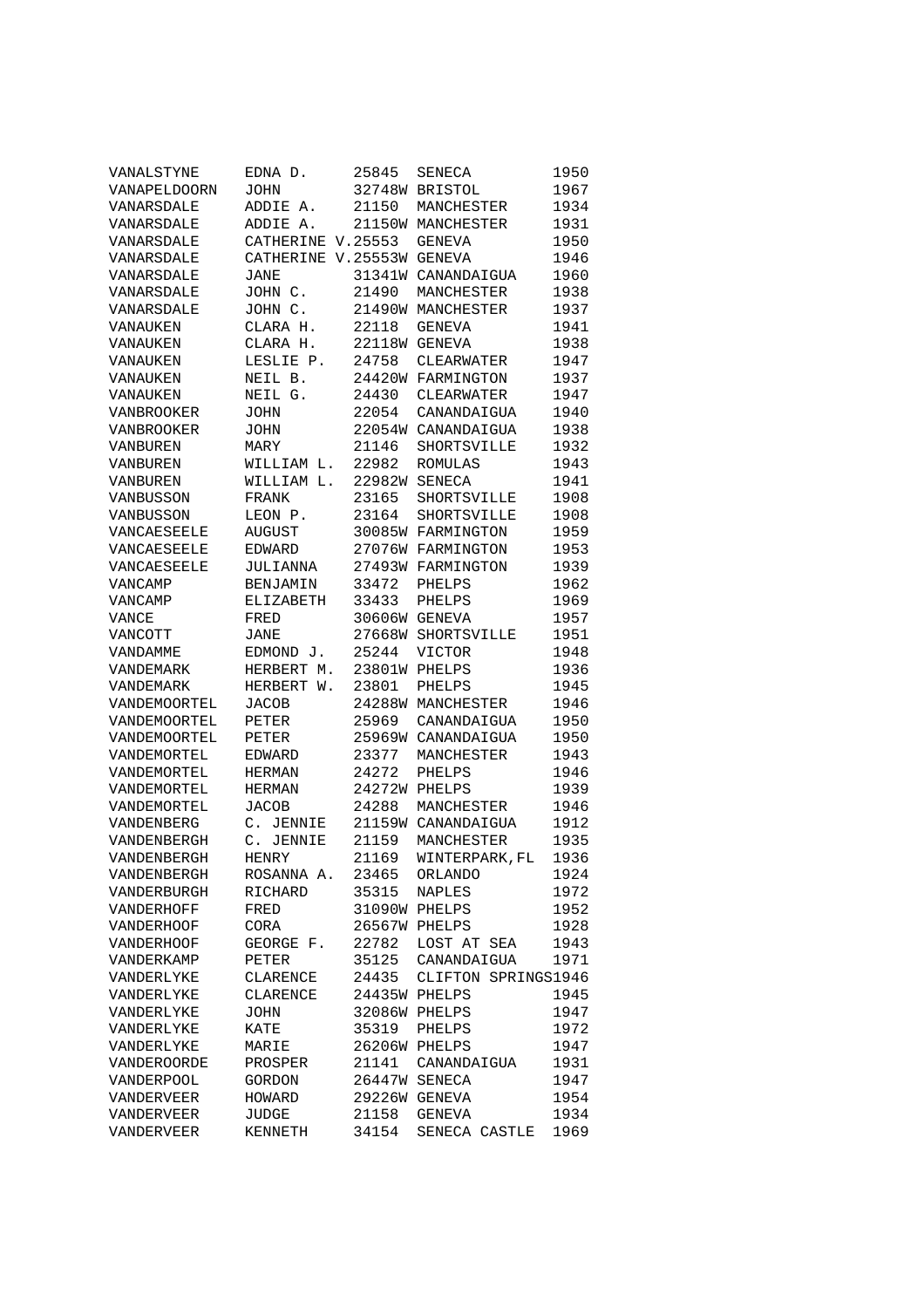| VANDERVEER         | KITTIE            | 27380W | GENEVA               | 1951 |
|--------------------|-------------------|--------|----------------------|------|
| VANDERWALL         | EDWARD            | 34927  | MANCHESTER           | 1970 |
| VANDERWALL         | <b>GERTRUDE</b>   | 33186  | MANCHESTER           | 1955 |
| VANDERWALL         | ISAAC             | 33019  | MANCHESTER           | 1968 |
| VANDEUSEN          | LYDIA             | 26953W | <b>GENEVA</b>        | 1950 |
| VANDEVELDER        | EMIEL             | 21143  | BASSEVELDE, BELG1931 |      |
| VANDEVELDER        | EMIEL             | 21143W | HOPEWELL             | 1923 |
| VANDEVENTER        | ADELINE           | 31239W | CANANDAIGUA          | 1964 |
| VANDEVENTER        | ROBERT P.         | 25544  | WILLARD              | 1949 |
| <b>VANDEVOORDE</b> | ADELIA            | 21786  | CANANDAIGUA          | 1939 |
| <b>VANDEVOORDE</b> | ADELIA            | 21786W | CANANDAIGUA          | 1939 |
| <b>VANDEVOORDE</b> | PETER             | 34837  | MANCHESTER           | 1972 |
| <b>VANDEVOORDE</b> | PROSPER           | 21141W | CANANDAIGUA          | 1931 |
| VANDEVORT          | ELLA              | 33208  | CANANDAIGUA          | 1968 |
| VANDEVYVER         | EMMA M.           | 21147W | CANANDAIGUA          | 1933 |
| VANDEVYVER         | <b>EMMA</b>       | 21147  | CANANDAIGUA          | 1933 |
| VANDEVYVER         | JABEZ             | 21149  | CANANDAIGUA          | 1933 |
| VANDEVYVER         | JOBEZ M.          | 21149W | CANANDAIGUA          | 1933 |
| VANDEWALL          | JOHN              | 21844  | MANCHESTER           | 1919 |
| <b>VANDOREN</b>    | ROGER             | 34357  | SENECA               | 1970 |
| VANDUSEN           | CHARLES           | 34937  | CANANDAIGUA          | 1972 |
| <b>VANDUSEN</b>    | <b>FRANK</b>      | 29637W | CANANDAIGUA          | 1957 |
| VANDUSEN           | LOUISE            | 25374  | <b>GENEVA</b>        | 1949 |
| VANDUSEN           | MARGARET          | 35012  | CANANDAIGUA          | 1959 |
| VANDYKE            | ELMA              | 31002W | E BLOOMFIELD         | 1962 |
| VANDYNE            | CHESTER           | 34079  | <b>VICTOR</b>        | 1970 |
| VANDYNE            | HARRY J.          | 22424  | CLIFTON SPRINGS1942  |      |
| VANDYNE            | HARRY J.          | 22424W | CLIFTON SPRINGS1914  |      |
| VANELZAKKER        | LEONARD           | 34113  | PHELPS               | 1970 |
| VANEPPS            | ROY B.            | 23730  | E. BLOOMFIELD        | 1941 |
| VANEPS             | WILLIAM B.        | 21160  | CANANDAIGUA          | 1935 |
| VANEPS             | WILLIAM B.        | 21160W | CANANDAIGUA          | 1903 |
| VANETTEN           | HIRAM             | 21798  | SHORTSVILLE          | 1936 |
| VANGELDER          | CHARLES           |        | 26916W HOPEWELL      | 1950 |
| VANGELDER          | CHRISTINE M.25636 |        | HOPEWELL             | 1950 |
| VANGELDER          | JACOB F.          | 21144  | SENECA               | 1932 |
| VANGELDER          | JACOB T.          | 21144W | SENECA               | 1930 |
| VANGELISTI         | PASQUALE          | 34341  | MANCHESTER           | 1970 |
| VANGORDEN          | CATHERINE         | 21882  | MANCHESTER           | 1933 |
| VANGORDEN          | MAE               | 30919W | <b>GENEVA</b>        | 1950 |
| VANGORDER          | MARION            | 33525  | GENEVA               | 1969 |
| VANHANAHAN         | DANIEL            | 34371  | MANCHESTER           | 1971 |
| VANHANAHAN         | LENA              | 33947  | MANCHESTER           | 1970 |
| VANHEE             | ERNEST            | 33383  | GENEVA               | 1969 |
| VANHEE             | VELLIDA           | 33607  | GENEVA               | 1969 |
| VANHOLDER          | CHARLES J.        | 24411  | CANANDAIGUA          | 1947 |
| VANHOLDER          | MINNIE            | 23120  | MONROE CO.           | 1943 |
| VANHOOFT           | CHARLES           | 33853  | PHELPS               | 1970 |
| VANHOOFT           | PETER             | 26324W | PHELPS               | 1945 |
| VANHORN            | BELLE F.          | 24720  | GENEVA               | 1947 |
| VANHORN            | D. CLINTON        | 23945  | GENEVA               | 1946 |
| VANHORN            | D. CLINTON        |        | 23945W GENEVA        | 1926 |
| VANHUBEN           | HAZEL             | 33701  | GENEVA               | 1969 |
| VANHUBEN           | MARGARET          |        | 26164W GENEVA        | 1916 |
| VANINGEN           | MARION            |        | 32158W GENEVA        | 1965 |
| VANINWAGEN         | FRANK             | 27626W | PHELPS               | 1936 |
| VANINWAGEN         | VIRGINIA          | 34263  | GORHAM               | 1971 |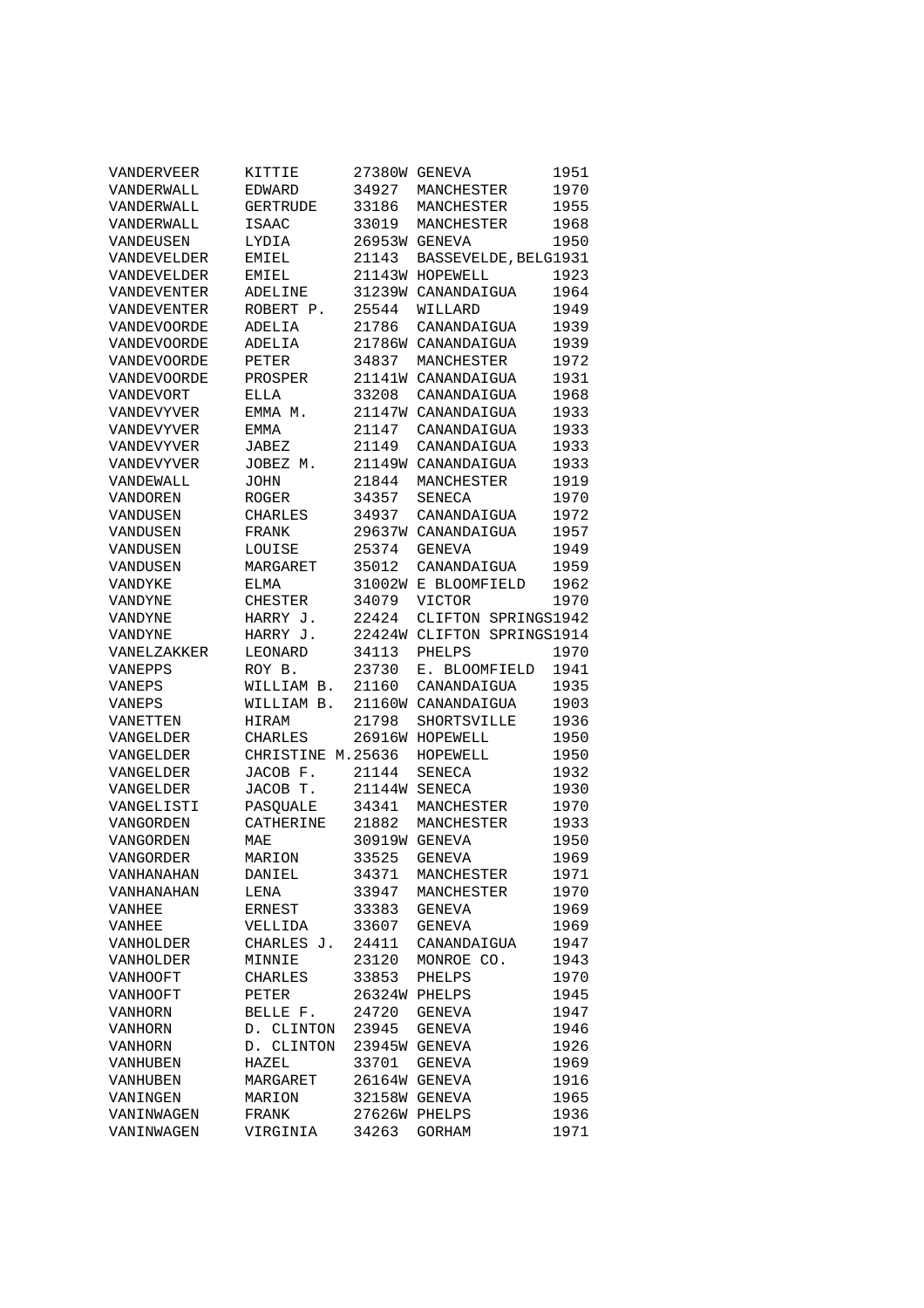| VANKIRKHOVE      | HARRY             | 24203  | CLIFTON SPRINGS1946        |      |
|------------------|-------------------|--------|----------------------------|------|
| VANLARE          | CATHERINE         | 34281  | FARMINGTON                 | 1971 |
| VANLARE          | RAYMOND           | 35261  | FARMINGTON                 | 1972 |
| VANLEW           | EMMA S.           | 24756W | <b>GENEVA</b>              | 1944 |
| VANLEW           | EMMA              | 24756  | GENEVA                     | 1947 |
| VANLEW           | WILLIAM           | 24539  | WILLARD                    | 1947 |
| VANLEW           | WILLIAM           | 24539W | <b>GENEVA</b>              | 1939 |
| <b>VANLOON</b>   | GEORGIANA         | 21163  | LAKELAND,<br>FL            | 1936 |
| <b>VANLOON</b>   | GEORGIANA         | 21163W | <b>GENEVA</b>              | 1928 |
| VANMINOS         | MAX JR            | 32511W | FARMNGTON                  | 1966 |
| <b>VANNA</b>     | CORNELIUS         | 26867W | HOPEWELL                   | 1948 |
| VANNERBURG       | CHARLES           | 33153  | SHORTSVILLE                | 1961 |
| VANNERBURG       | OTTILIA           | 33025  | SHORTSVILLE                | 1968 |
| VANNESS          | <b>ELVA</b>       |        | 27598W GENEVA              | 1945 |
| VANNORMAN        | ADDIE E.          |        | 21154W CANANDAIGUA         | 1925 |
| VANNORMAN        | ADDIE             | 21154  | CANANDAIGUA                | 1934 |
| VANNORMAN        | MAUDE             |        | 31379W MANCHESTER          | 1962 |
| VANNORMAN        | WESLEY            | 30239W | MANCHESTER                 | 1960 |
| VANNORTWICK      | CATHERINE E.24158 |        | GENEVA                     | 1932 |
| VANNORTWICK      | WILLIAM J.        | 24157  | <b>GENEVA</b>              | 1932 |
| VANNORTWICK      | WILLIAM           | 30641W | SENECA                     | 1956 |
| VANNOSTRAND      | AUGUSTUS T.       | 21167W | PHELPS                     | 1927 |
| VANNOSTRAND      | <b>AUGUSTUS</b>   | 21167  | PHELPS                     | 1937 |
| VANNOSTRAND      | EMMA M.           | 21164W | PHELPS                     | 1924 |
| VANNOSTRAND      | EMMA              | 21164  | PHELPS                     | 1936 |
| VANNOSTRAND      | FRED              | 21841  | GENEVA                     | 1940 |
| VANNOSTRAND      | FRED              |        | 21841W GENEVA              | 1924 |
| VANNOY           | EDNA              | 30593W | CANANDAIGUA                | 1960 |
| VANOPDORP        | <b>ALPHONSO</b>   | 34949  | CLIFTON SPRINGS1972        |      |
| VANOPDORP        | <b>AUGUST</b>     | 33749  | CLIFTON SPRINGS1969        |      |
| VANOPDORP        | JOHN              |        | 31123W CLIFTON SPRINGS1960 |      |
| VANOPDORP        | PETER J.          | 21157  | CLIFTON SPRINGS1935        |      |
| VANOPDORP        | PETER J.          |        | 21157W MANCHESTER          | 1929 |
| VANORMAN         | CORNELIA          | 27609W | SHORTSVILLE                | 1951 |
| <b>VANORMAN</b>  | <b>ERNEST</b>     | 33256  | SHORTSVILLE                | 1968 |
| VANOVERBAKE      | <b>ISAAC</b>      | 25539  | NEWARK                     | 1949 |
| VANRIPER         | IVAN              | 33980  | CANANDAIGUA                | 1970 |
| VANSERVEER       | KENNETH           | 35129  | PHELPS                     | 1972 |
| VANSICE          | HOWARD            | 29768W | CANANDAIGUA                | 1936 |
| VANSICKLE        | <b>BARBARA</b>    | 35184  | GORHAM                     | 1972 |
| VANSICKLE        | HENRY H.          |        | 21168W GENEVA              | 1928 |
| VANSICKLE        | HENRY             | 21168  | <b>GENEVA</b>              | 1931 |
| VANSLYKE         | HEDWIG            | 34068  | GENEVA                     | 1970 |
| VANSLYKE         | LUCIUS L.         | 21140W | GENEVA                     | 1930 |
| VANSLYKE         | LUCIUS            | 21140  | GENEVA                     | 1931 |
| VANTASSEL        | ELIZABETH         | 28394W | <b>GENEVA</b>              | 1952 |
| VANTASSEL        | RENAUX            | 26466W | <b>GENEVA</b>              | 1943 |
| VANTROOST        | <b>AUGUSTINE</b>  | 25949  | CANANDAIGUA                | 1951 |
| <b>VANTROOST</b> | FLORENCE          | 24677  | CANANDAIGUA                | 1922 |
| VANTROOST        | FRANCIS           | 26362W | HOPEWELL                   | 1942 |
| <b>VANTROOST</b> | THEODORE          | 24825  | CANANDAIGUA                | 1948 |
| VANTROOST        | THEODORE          | 24825W | CANANDAIGUA                | 1947 |
| VANTUYLE         | ELSNOR            | 21156  | GENEVA                     | 1935 |
| VANVLIET         | JOHN A.           | 24011  | CANANDAIGUA                | 1946 |
| VANVLIET         | JOHN A.           | 24011W | FARMINGTON                 | 1933 |
| <b>VANVOOREN</b> | <b>GEORGE</b>     | 35175  | CANANDAIGUA                | 1972 |
| VANVOOREN        | <b>JOHN</b>       | 33965  | CANANDAIGUA                | 1970 |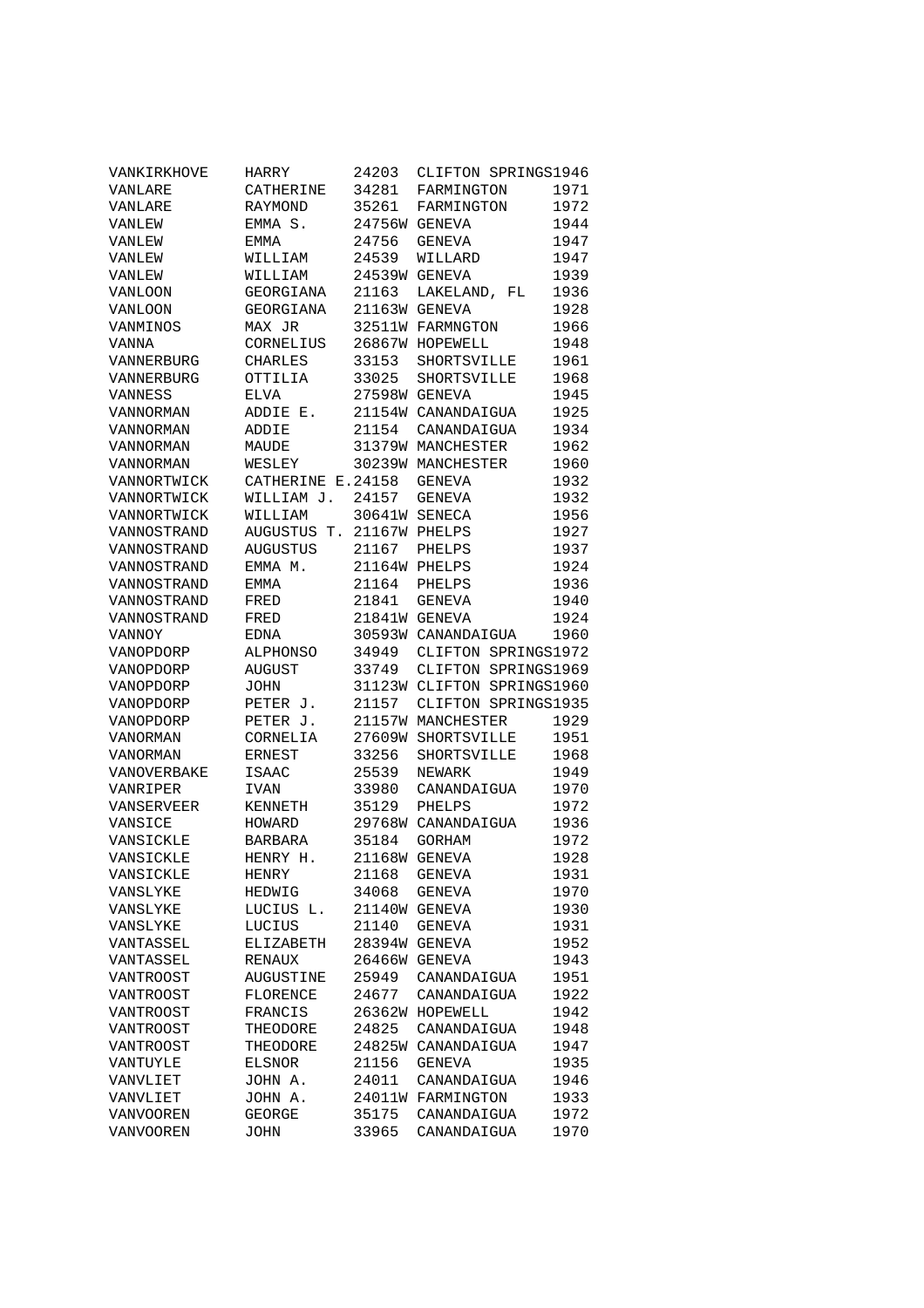| VANVOOREN      | PHILIP                    | 21172  | GORHAM                    | 1938 |
|----------------|---------------------------|--------|---------------------------|------|
| VANVOORHIS     | EDITH                     | 32110W | <b>VICTOR</b>             | 1947 |
| VANWIE         | HARRIET                   | 34008  | CANANDAIGUA               | 1969 |
| VANWIE         | JOHN A.                   | 24888  | CANANDAIGUA               | 1948 |
| VANWIE         | STUART                    | 26311W | CANANDAIGUA               | 1943 |
| VANWORT        | EMMA E.                   | 21142  | CANANDAIGUA               | 1931 |
| VANWORT        | EMMA E.                   | 21142W | HOPEWELL                  | 1919 |
| VANZANDVOORD   | ADRIAN                    | 32037W | <b>VICTOR</b>             | 1964 |
| <b>VARNO</b>   | ALFRED                    | 23682  | <b>GENEVA</b>             | 1944 |
| VASEY          | MARION A.                 | 21165  | GENEVA                    | 1935 |
| VASILIOS       | <b>SAROS</b>              | 32895  | GENEVA                    | 1967 |
| VASSELLO       | <b>ANTONIO</b>            | 31821W | SENECA                    | 1961 |
| VASSEUR        | JACOB                     | 33149  | SHORTSVILLE               | 1967 |
| VECCHI         | CAROLINE B.               | 23694  | CANANDAIGUA               | 1920 |
| VECCHI         | VENANZIO                  | 30568W | CANANDAIGUA               | 1953 |
| VEIT           | LEO                       | 35219  | <b>GENEVA</b>             | 1972 |
| VELOTT         | ISABELLE                  | 32407W | RICHMOND                  | 1962 |
| VENDEVOORDE    | LENA                      | 34795  | HOPEWELL                  | 1972 |
| VENTURA        | FREDERICK                 | 35035  | <b>GENEVA</b>             | 1972 |
| VENTURA        | LOUIS                     | 32852W | <b>GENEVA</b>             | 1967 |
| <b>VENTURA</b> | <b>ROCCO</b>              | 30804W | <b>GENEVA</b>             | 1956 |
| VENTURA        | SANTE                     | 26259W | MANCHESTER                | 1945 |
| VENTURINO      | JENNIE                    | 34808  | <b>GENEVA</b>             | 1971 |
| VENUTI         | CARMELA                   | 28595W | <b>GENEVA</b>             | 1951 |
| VENUTI         | FRANK                     | 29320W | <b>GENEVA</b>             | 1954 |
| VENUTI         | JOHN                      | 25464  | <b>GENEVA</b>             | 1949 |
| VENUTI         | <b>JOSEPH</b>             | 34588  | GENEVA                    | 1971 |
| VENUTI         | MARGERITA                 | 33196  | GENEVA                    | 1968 |
| VENUTI         | SANTA                     | 35165  | GENEVA                    | 1972 |
| VERCRUYSSE     | PETER                     | 21153  | CLIFTON SPRINGS1934       |      |
| VERCRUYSSE     | PETER                     | 21153W | PHELPS                    | 1934 |
| VERGE          | MARGARET                  | 34562  | CANANDAIGUA               | 1971 |
| VERMILYEA      | HERBERT S.                | 22007  | <b>GENEVA</b>             | 1936 |
| VERMILYEA      | MARGARET                  | 33643  | GENEVA                    | 1969 |
| VERMILYE       | JOHN                      | 31089W | NAPLES                    | 1953 |
| VERNERS        | JOSIE                     | 23957  | MANCHESTER                | 1946 |
| VERPLANCK      | JANE                      | 28242W | <b>GENEVA</b>             | 1955 |
| VERSLUIS       | <b>ISAAC</b>              | 33620  | CLIFTON SPRINGS1969       |      |
| VERSLUYS       | <b>JOSIAS</b>             | 30800W | MANCHESTER                | 1952 |
| VERSTRAETE     | <b>BOENIE</b>             | 24936  | CLIFTON SPRINGS1948       |      |
| VERSTRAETE     | STEPHANIE                 |        | 31978W PHELPS             | 1963 |
| VERSTREATE     | AGNES                     |        | 32972 CLIFTON SPRINGS1968 |      |
| VERSTREATE     | JOHN B.                   | 25966  | CANANDAIGUA               | 1951 |
| VERSTREATE     | JULIUS                    | 21166  | FARMINGTON                | 1935 |
| VERSTREATE     | PETER                     | 21155  | MANCHESTER                | 1934 |
| VERSTREATE     | PETER                     |        | 21155W MANCHESTER         | 1921 |
| VERSTRINGE     | BERNARD                   | 34291  | CLIFTON SPRINGS1971       |      |
| VERSTRINGE     | FRANCINA                  | 34405  | CLIFTON SPRINGS1948       |      |
| VERSTRINGHE    | IDA                       | 23635  | FARMINGTON                | 1941 |
| VICKERY        | HARRY                     |        | 26152W GORHAM             | 1951 |
| VICKERY        | KATHERINE                 | 21151  | GENEVA                    | 1934 |
| VICKERY        | KATHERINE                 |        | 21151W GENEVA             | 1929 |
| VICKERY        | LEON                      |        | 27754W GENEVA             | 1950 |
| VICKERY        | MARGARET R. 25771         |        | STANLEY                   | 1950 |
| VICKERY        | MARGARET R. 25771W SENECA |        |                           | 1947 |
| VIENNA         | JANE                      |        | 31262W MANCHESTER         | 1963 |
| VIENNE         | ABRAM                     | 21148  | MANCHESTER                | 1933 |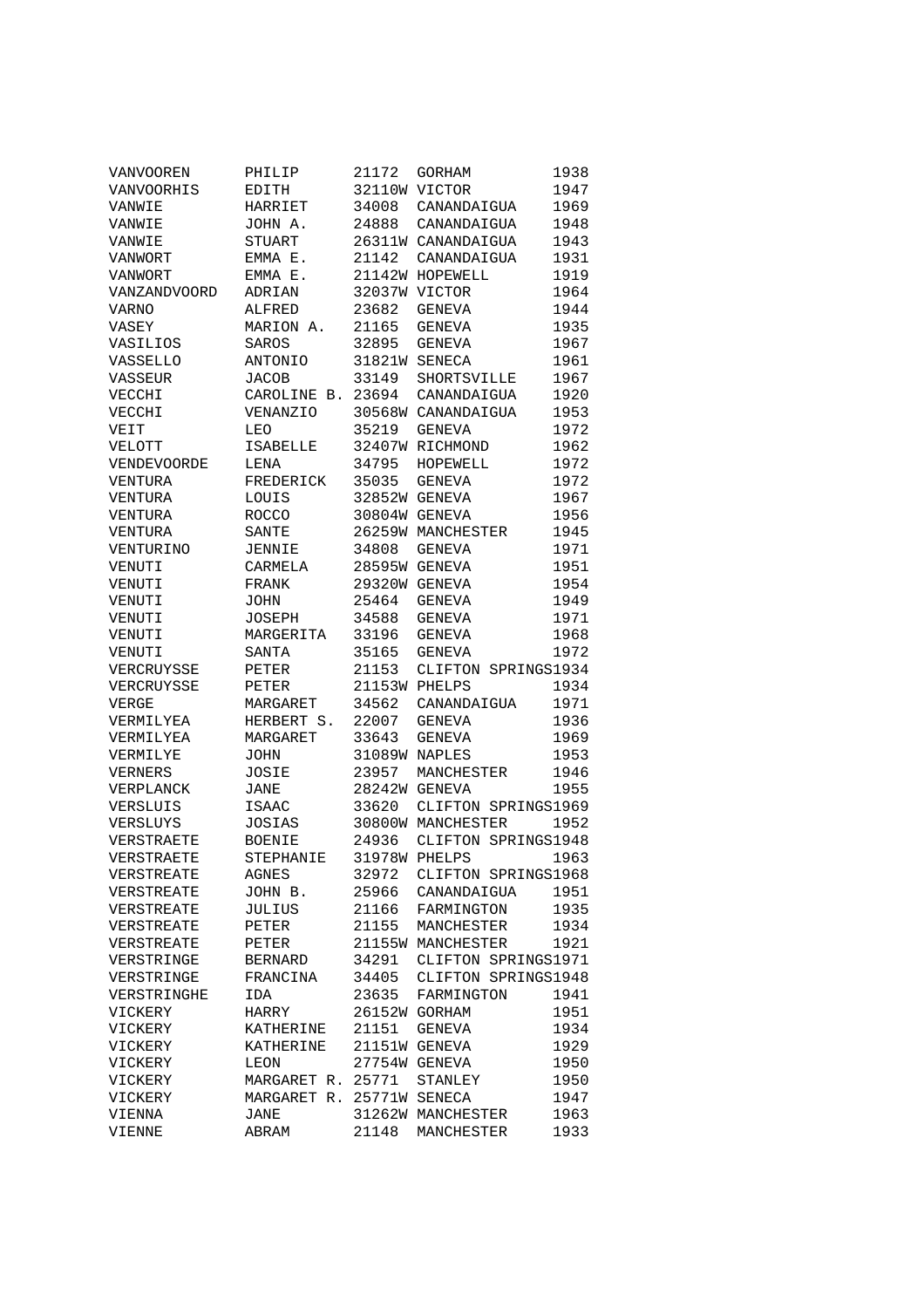| VIENNE                       | ABRAM                     |        | 21148W MANCHESTER   | 1928 |
|------------------------------|---------------------------|--------|---------------------|------|
| VINCENT                      | <b>BELLE</b>              |        | 26356W CANANDAIGUA  | 1950 |
| VINCENT                      | J. EDGAR                  | 22334  | CLIFTON SPRINGS1941 |      |
| VINCENT                      | J.<br>EDGAR               | 22334W | PHELPS              | 1941 |
| VINCENT                      | MATTIE A.                 | 21152  | CLIFTON SPRINGS1934 |      |
| VINES                        | PHILADELPHIA32836W        |        | CANANDAIGUA         | 1965 |
| VINGEE                       | MARIEN                    | 26891W | PHELPS              | 1952 |
| VISALLI                      | MARIA                     | 33811  | <b>GENEVA</b>       | 1969 |
| VISSER                       | PETER                     | 33478  | PORT GIBSON         | 1969 |
| VITALONE                     | ROCCO                     | 25311  | CANANDAIGUA         | 1948 |
| VIZVARIE                     | KATHERINE                 | 32092W | PHELPS              | 1959 |
| <b>VOAK</b>                  | LOE GAILE                 | 24557W | CANANDAIGUA         | 1947 |
| <b>VOAK</b>                  | LOEGAILE                  | 24557  | CANANDAIGUA         | 1947 |
| <b>VOAK</b>                  | MARY                      |        | 28657W CANANDAIGUA  | 1947 |
| VOGT                         | ALBERT                    |        | 27854W HOPEWELL     | 1955 |
| <b>VOGT</b>                  | GEORGE                    |        | 30460W HOPEWELL     | 1962 |
| <b>VOGT</b>                  | HATTIE                    | 32548W | <b>GENEVA</b>       | 1958 |
| <b>VOGT</b>                  | <b>HELEN</b>              | 28293W | HOPEWELL            | 1955 |
| <b>VOGT</b>                  | MILDRED                   | 34256  | HOPEWELL            | 1971 |
| <b>VOGT</b>                  | WILLIAM                   | 30144W | <b>GENEVA</b>       | 1958 |
| <b>VOLPE</b>                 | JOSEPH                    | 34150  | MANCHESTER          | 1969 |
|                              | ELIZABETH                 | 33699  | VICTOR              | 1969 |
| VONWEIGEN<br><b>VOORHEES</b> |                           | 29831W | <b>GORHAM</b>       | 1946 |
| VOORHEES                     | <b>BELMONT</b><br>CHARLES | 31817W |                     |      |
|                              |                           |        | E BLOOMFIELD        | 1962 |
| VOORHEES                     | EDITH                     | 25767  | CANANDAIGUA         | 1949 |
| <b>VOORHEES</b>              | EDITH                     | 25767W | CANANDAIGUA         | 1908 |
| VOORHEES                     | GEORGE A.                 | 23630  | ROCHESTER           | 1939 |
| VOORHEES                     | GEORGE A.                 | 23630W | CANANDAIGUA         | 1918 |
| <b>VORRENTER</b>             | ROSA C.                   | 21171  | CANANDAIGUA         | 1937 |
| VORREUTER                    | ROSA S.                   |        | 21171W CANANDAIGUA  | 1931 |
| VORREUTER                    | STELLA                    | 30439W | CANANDAIGUA         | 1961 |
| VOSBURG                      | ARTHUR                    | 30453W | SENECA              | 1961 |
| VREELAND                     | EMMA E.                   | 23442  | GENEVA              | 1938 |
| VREELAND                     | JESSE                     | 27498W | <b>GENEVA</b>       | 1937 |
| <b>VROOMAN</b>               | JAMES S                   | 28078  | ROCHESTER           | 1956 |
| WADDELL                      | JOHN                      | 34746  | GENEVA              | 1971 |
| WADDELL                      | MARY A                    | 27885  | CANANDAIGUA         | 1956 |
| WADDELL                      | MARY                      | 27885W | CANANDAIGUA         | 1953 |
| <b>WADE</b>                  | JOHN W.                   | 21177  | CANANDAIGUA         | 1936 |
| <b>WADE</b>                  | JOHN W.                   |        | 21177W CANANDAIGUA  | 1927 |
| WADE                         | MADELINE D                | 28839  | CANANDAIGUA         | 1958 |
| WADE                         | NELLIE C                  | 26453  | CANANDAIGUA         | 1947 |
| WADER                        | <b>MYRA</b>               | 33350  | GENEVA              | 1968 |
| WADHAMS                      | FLORENCE                  | 30026  | PHELPS              | 1959 |
| WADSWORTH                    | ELLA B.                   | 21176  | HOPEWELL            | 1934 |
| WADSWORTH                    | GEORGE E.                 | 21174  | SHORTSVILLE         | 1932 |
| WADSWORTH                    | MARY                      | 22992W | SHORTSVILLE         | 1944 |
| WADSWORTH                    | WILLIAM                   | 21178W | HOPEWELL            | 1934 |
| WAGHORN                      | CHARLES                   | 30850  | GORHAM              | 1953 |
| WAGNER                       | CHARLES R                 | 29925  | CANANDAIGUA         | 1960 |
| WAGNER                       | EDWARD C                  | 29924  | CANANDAIGUA         | 1960 |
| WAGNER                       | GORDON                    | 34859  | VICTOR              | 1972 |
| WAGNER                       | HARRY N SR                | 25693  | GENEVA              | 1950 |
| WAGNER                       | JOHN L                    | 31964  | PHELPS              | 1965 |
| WAGNER                       | NORTON LEE                | 29926  | CANANDAIGUA         | 1960 |
| WAGNER                       | RUTH JONES                | 28596  | CANANDAIGUA         | 1957 |
| WAHL                         | <b>CHARLES</b>            | 26350  | PHELPS              | 1951 |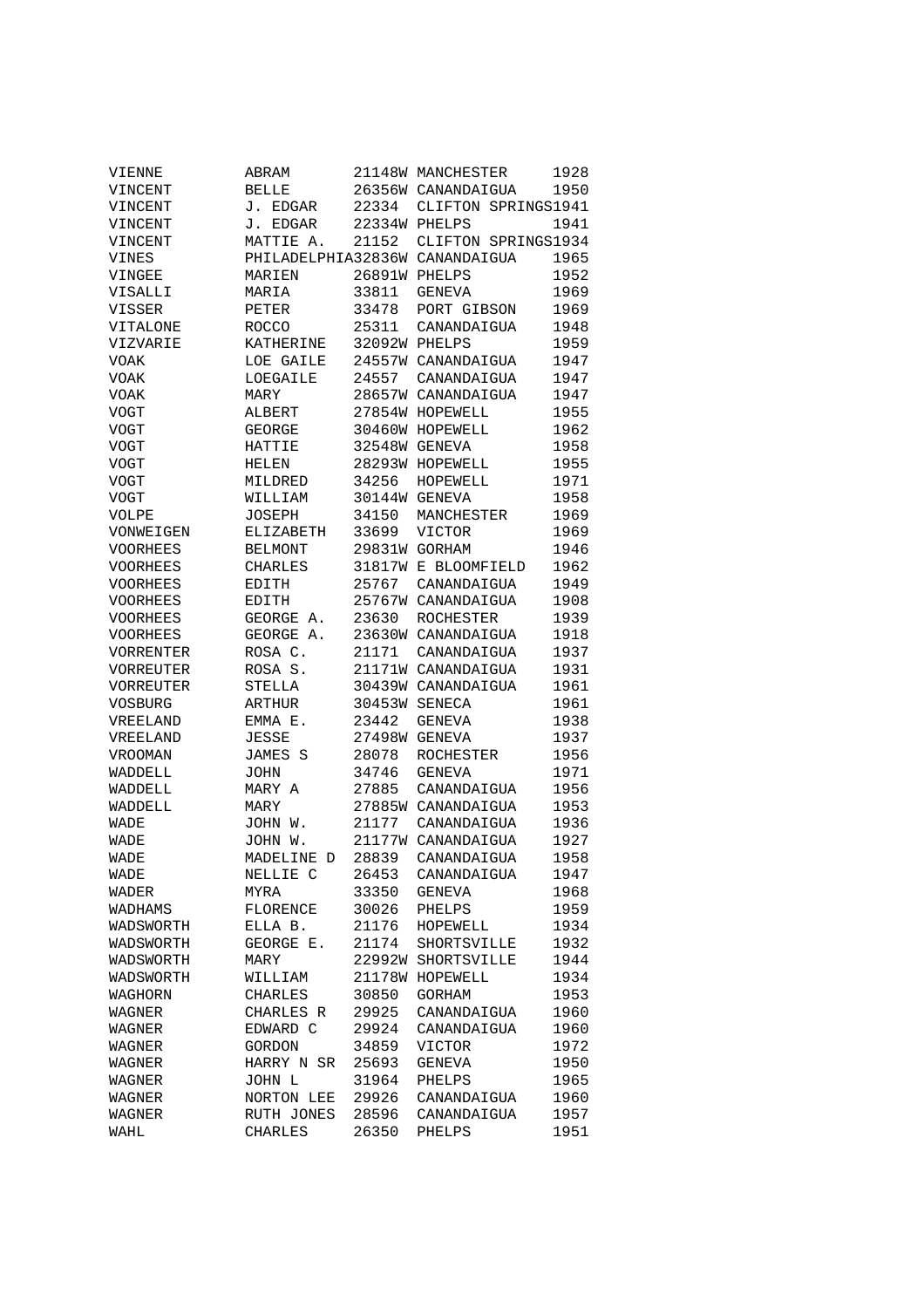| WAHL         | CHARLES           | 26350W PHELPS |                            | 1918 |
|--------------|-------------------|---------------|----------------------------|------|
| WAHL         | LENA              | 33982         | PHELPS                     | 1970 |
| WAINMAN      | MAUDE E           | 28988         | CANANDAIGUA                | 1959 |
| WAINMAN      | MAUDE             |               | 28988W CANANDAIGUA         | 1957 |
| WAINMAN      | THOMAS A          | 28147         | CANANDAIGUA                | 1956 |
| WAINMAN      | THOMAS            | 28147W        | CANANDAIGUA                | 1955 |
| WAINMAN      | THOMAS            | 28330         | CANANDAIGUA                | 1957 |
| WAIT         | ADALINE E.        | 1063W         | CLIFTON SPRINGS1923        |      |
| WAITE        | GRACE C           | 26387         | CLIFTON SPRINGS1952        |      |
| WAITE        | GRACE             |               | 26387W CLIFTON SPRINGS1938 |      |
| WAITS        | JOHNNIE           | 26200         | CANANDAIGUA                | 1950 |
| WAITT        | BESSIE LORA 30327 |               | PHELPS                     | 1960 |
| WAITT        | <b>BESSIE</b>     | 30327W        | PHELPS                     | 1954 |
| WAKE         | CHARLES<br>Ρ      | 26545         | W BLOOMFIELD               | 1952 |
| WAKE         | CHARLES           | 26545W        | W BLOOMFIELD               | 1947 |
| WALBORN      | JANET             | 35295         | SHORTSVILLE                | 1971 |
| WALBRIDGE    | CHARLES<br>S      | 32402         | SHORTSVILLE                | 1966 |
| WALBRIDGE    | MARY E.           | 21188W        | CANANDAIGUA                | 1930 |
| WALBRIDGE    | MARY              | 21188         | CANANDAIGUA                | 1935 |
| WALDEN       | CORTELYOU         | E 29474       | PHELPS                     | 1959 |
| WALDO        | GEORGE            | 22605W        | SENECA                     | 1930 |
| WALDO        | MERTON E.         | 32143         | HALL NY                    | 1966 |
| <b>WALDO</b> | MERTON            | 32143W        | <b>SENECA</b>              | 1966 |
| WALKER       | ANNA              | 21197W        | CANANDAIGUA                | 1935 |
| WALKER       | DIANE             | 35316         | CANANDAIGUA                | 1973 |
| WALKER       | DOROTHY           | 33810         | <b>GENEVA</b>              | 1970 |
| WALKER       | <b>EDNA</b>       | 23478W        | SHORTSVILLE                | 1945 |
| WALKER       | EDWARD            | 26576         | CANANDAIGUA                | 1952 |
| WALKER       | EDWARD            |               | 26576W CANANDAIGUA         | 1939 |
| WALKER       | GEORGE            | 24153W        | CLIFTON SPRINGS1933        |      |
| WALKER       | GEORGE            | 28310         | CANANDAIGUA                | 1957 |
| WALKER       | GEORGE            | 28310W        | CANANDAIGUA                | 1948 |
| WALKER       | HOWARD<br>J.      | 21191         | WILLARD                    | 1936 |
| WALKER       | JANE              | 34358         | CANANDAIGUA                | 1971 |
| WALKER       | JANICE P          | 27957         | <b>VICTOR</b>              | 1955 |
| WALKER       | JEAN S            | 29746         | CANANDAIGUA                | 1960 |
| WALKER       | JEAN              | 29746W        | CANANDAIGUA                | 1957 |
| WALKER       | KATE              | 25549         | CANANDAIGUA                | 1949 |
| WALKER       | LULU M            | 30392         | ROCHESTER                  | 1960 |
| WALKER       | MABEL E           | 28594         | <b>GENEVA</b>              | 1958 |
| WALKER       | MABEL             |               | 28594W GENEVA              | 1955 |
| WALKER       | MARCUS            |               | 26644 CANANDAIGUA          | 1952 |
| WALKER       | MARCUS            |               | 26644W CANANDAIGUA         | 1950 |
| WALKER       | PAUL R            | 32526         | HOPEWELL                   | 1967 |
| WALKER       | PAUL              |               | 32526W HOPEWELL            | 1959 |
| WALKER       | RICHARD A         | 29000         | SHORTSVILLE                | 1959 |
| WALKER       | ROBERT F          | 29317         | CANANDAIGUA                | 1959 |
| WALKER       | ROBERT H          | 30087         | GENEVA                     | 1961 |
| WALKER       | ROBERT            | 30087W        | <b>GENEVA</b>              | 1960 |
| WALKER       | ROY A             | 29239         | GENEVA                     | 1959 |
| WALKER       | SAMUEL J          | 28752         | CHAPIN                     | 1947 |
| WALKER       | WILLIAM F         | 30065         | GENEVA                     | 1961 |
| WALKER       | WILLIAM           | 30065W GENEVA |                            | 1959 |
| WALKER       | WILLIAM           | 34501         | GENEVA                     | 1971 |
| WALLACE      | CLAIR P           | 30857         | SENECA                     | 1963 |
| WALLACE      | DONALD            | 33800         | PHELPS                     | 1970 |
| WALLACE      | JAMES             |               | 21869W FARMINGTON          | 1930 |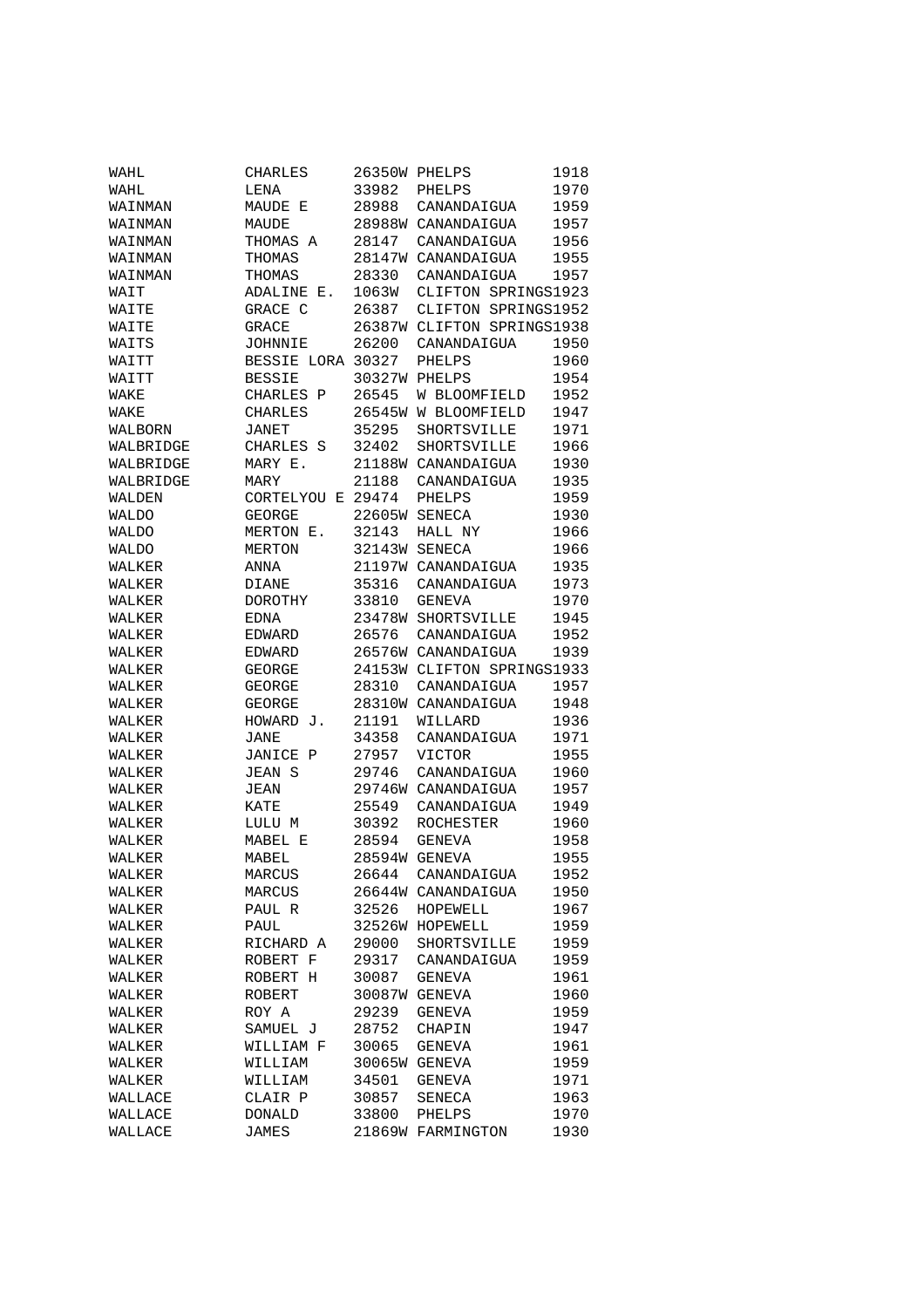| WALLACE    | JOHN Q.         | 21187         | SENECA FALLS               | 1933         |
|------------|-----------------|---------------|----------------------------|--------------|
| WALLACE    | LAURA LEE       | 30076         | W BLOOMFIELD               | 1961         |
| WALLACE    | SAMUEL          | 33231         | Е<br><b>BLOOMFIELD</b>     | 1968         |
| WALLACE    | STEPHEN P       | 31448         | CANANDAIGUA                | 1952         |
| WALLACE    | WILLIAM         | 21192         | MANCHESTER                 | 1936         |
| WALLACE    | WILLIAM         | 21192W        | MANCHESTER                 | 1936         |
| WALLBECK   | DANA            | 32648         | CANANDAIGUA                | 1966         |
| WALLENBACK | FRANK           | 27180         | CANANDAIGUA                | 1953         |
| WALL       | GEORGE          | 34802         | PHELPS                     | 1971         |
| WALLSTAB   | MARIE           | 30005         | GENEVA                     | 1961         |
|            |                 |               |                            | 1960         |
| WALLSTAB   | MARIE           | 30005W        | <b>GENEVA</b>              |              |
| WALSH      | DELIA A         | 31562         | CANANDAIGUA                | 1965         |
| WALSH      | DELIA           | 31562W        | CANANDAIGUA                | 1953         |
| WALSH      | EUGENE R        | 30884         | <b>GENEVA</b>              | 1963         |
| WALSH      | JAMES H         | 26871         | CANANDAIGUA                | 1948         |
| WALSH      | JOHN            | 22603W        | <b>GENEVA</b>              | 1942         |
| WALSH      | MARY L          | 32419         | CANANDAIGUA                | 1966         |
| WALSH      | MARY            | 21196W        | CLIFTON SPRINGS1914        |              |
| WALSH      | MICHAEL         | 26761         | <b>GENEVA</b>              | 1952         |
| WALSH      | WILLIAM         | 24190W        | CANANDAIGUA                | 1943         |
| WALTER     | ARTHUR J        | 26474         | CANANDAIGUA                | 1952         |
| WALTER     | ARTHUR          | 26274W        | CANANDAIGUA                | 1952         |
| WALTER     | AUGUST          | 31026         | S BRISTOL                  | 1963         |
| WALTER     | GOTTLIEB SR     | 21193W        | CLIFTON SPRINGS1933        |              |
| WALTER     | HERBERT<br>Ε.   | 21190         | HOPEWELL                   | 1936         |
| WALTER     | OTIS M.         | 21186         | SHORTSVILLE                | 1933         |
| WALTERS    | BERTHA S        | 28995         | E BLOOMFIELD               | 1959         |
| WALTERS    | <b>BERTHA</b>   | 28995W        | E BLOOMFIELD               | 1957         |
| WALTERS    | CHARLES W       | 26661         | HOLCOMB                    | 1952         |
| WALTERS    | CHARLES         | 2661W         | E BLOOMFIELD               | 1943         |
| WALTERS    | EUGENE R        | 26486         | SHORTSVILLE                | 1952         |
| WALTERS    | FRANCIS G       | 30287         | CLIFTON SPRINGS1962        |              |
| WALTERS    | FRANCIS         | 30287W        | SPRINGS1953<br>CLIFTON     |              |
| WALTERS    | GLADYS V        | 31393         | PHELPS                     | 1964         |
| WALTERS    | GOTTLIEB        | 26823         | CLIFTON SPRINGS1953        |              |
| WALTERS    | GOTTLIEB        | 26823W        | CLIFTON SPRINGS1950        |              |
| WALTERS    | HAROLD L        | 30342         | CLIFTON SPRINGS1960        |              |
| WALTERS    | MARY E          | 32738         | CLIFTON SPRINGS1955        |              |
| WALTERS    | SAMUEL J        | 32234         | CLIFTON SPRINGS1965        |              |
| WALTERS    | SAMUEL          |               | 32234W CLIFTON SPRINGS1960 |              |
| WALTERS    | SOPHIA M        | 28781         | CLIFTON SPRINGS1958        |              |
| WALTERS    | SOPHIA          |               | 28781W CLIFTON SPRINGS1956 |              |
| WALTHART   | GEORGE R        | 29881         | PHELPS                     | 1955         |
| WALTHART   | HOBART          | 33684         | PHELPS                     | 1969         |
| WALTHER    | SARAH           | 21185         | GORHAM                     | 1932         |
| WALTHER    | SARAH           |               | 21185W GORHAM              | 1930         |
| WALTHER    | SCOTT D         | 28866         | NAPLES                     | 1958         |
| WALTHER    | SCOTT           | 28866W NAPLES |                            | 1954         |
| WALTON     | ELFREDIA B      | 26005         | <b>GENEVA</b>              | 1951         |
| WALTON     | ELFREDIA        |               | 26005W GENEVA              | 1946         |
|            | IDA W           | 27430         |                            |              |
| WALTON     | <b>J ROBERT</b> |               | GENEVA                     | 1948<br>1963 |
| WALTON     |                 | 30933         | <b>GENEVA</b>              |              |
| WALTON     | MARY E.         | 21189         | FARMINGTON                 | 1934         |
| WALTON     | ROBERT          |               | 21194W FARMINGTON          | 1934         |
| WALTON     | ROBERT          | 30933W        | <b>GENEVA</b>              | 1955         |
| WALTZ      | F GILBERT       | 30034         | GENEVA                     | 1961         |
| WALTZ      | GILBERT         |               | 30034W GENEVA              | 1952         |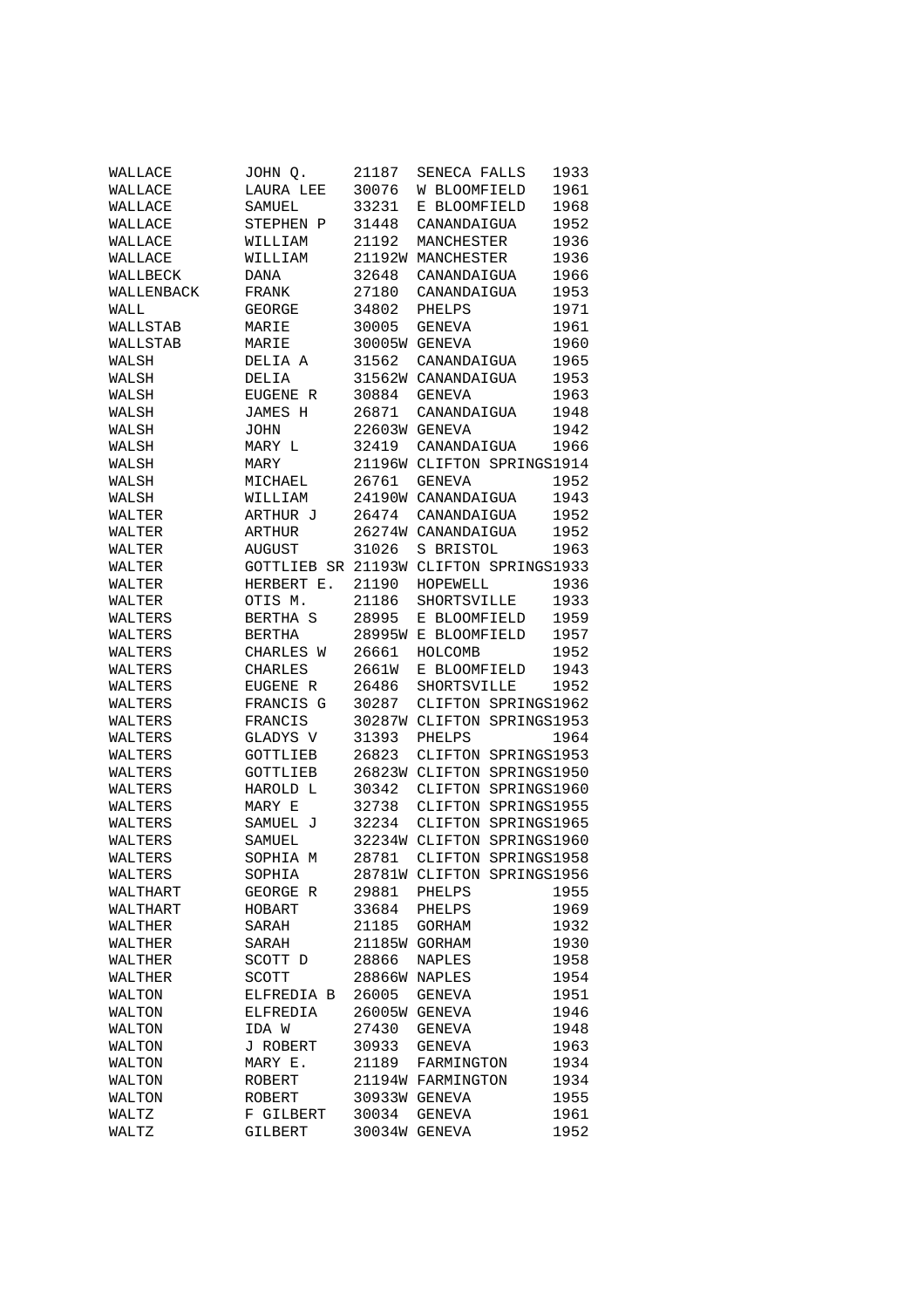| WANN     | <b>CHARLES</b>                |               | 24142W GENEVA              | 1946 |
|----------|-------------------------------|---------------|----------------------------|------|
| WANZER   | CLARA R                       | 29946         | GORHAM                     | 1961 |
| WANZER   | CLARA                         |               | 29946W GORHAM              | 1957 |
| WARD     | ARLINE                        | 26400         | GENEVA                     | 1952 |
| WARD     | BLANCH                        |               | 31061W HOPEWELL            | 1963 |
| WARD     | BLANCHE M                     | 31061         | HOPEWELL                   | 1963 |
| WARD     | CHARLES M.                    | 21225         | CANANDAIGUA                | 1934 |
| WARD     | CLARA B.                      | 21216         | WEST BLOOMFIELD1931        |      |
| WARD     | ELLA H B                      | 25478         | <b>GENEVA</b>              | 1949 |
| WARD     | ELLA                          |               | 25478W GENEVA              | 1931 |
| WARDEN   | <b>CHARLES</b>                |               | 22519W GENEVA              | 1904 |
| WARDEN   | EDITH                         | 25181         | GENEVA                     | 1949 |
| WARDEN   | EDITH                         | 25181W GENEVA |                            | 1949 |
| WARDEN   | PHILIP C                      | 32130         | PHELPS                     | 1956 |
| WARDER   | FREDERICK W 27876             |               | GENEVA                     | 1954 |
| WARDER   | FREDERICK                     |               | 27876W GENEVA              | 1952 |
| WARDER   | HARRIETT                      |               | 24210W GENEVA              | 1919 |
| WARD     | GEORGE LEWIS31592             |               | CANANDAIGUA                | 1963 |
| WARD     | GRACE M                       | 31057         | W BLOOMFIELD               | 1963 |
| WARD     | GRACE                         |               | 31057W W BLOOMFIELD        | 1960 |
| WARD     | HORACE T.                     | 21222         | WEST BLOOMFIELD1931        |      |
| WARD     | IRENE                         | 33725         | CANANDAIGUA                | 1969 |
| WARD     | IVY F.                        |               | 21228W CANANDAIGUA         | 1934 |
| WARD     | <b>IVY</b>                    | 21228         | CANANDAIGUA                | 1936 |
| WARD     | <b>JEAN</b>                   | 34487         | <b>BRISTOL</b>             | 1971 |
| WARD     | JOHN                          | 32577         | KEEN ONT CANADA1967        |      |
| WARD     | JOHN                          |               | 32577W CANANDAIGUA         | 1967 |
| WARD     | LESTER                        | 26648         | <b>GENEVA</b>              | 1951 |
| WARD     | LOIS H                        | 28482         | CANANDAIGUA                | 1957 |
| WARD     | LOIS                          |               | 28482W CANANDAIGUA         | 1950 |
| WARD     | MARY D.                       | 21217         | CANANDAIGUA                | 1931 |
| WARD     | MERLIN                        | 33602         | HOPEWELL                   | 1968 |
| WARD     | MICHAEL                       | 21226         | <b>BLOOMFIELD</b>          | 1934 |
| WARDNER  | OWEN KENNETH32225             |               | <b>VICTOR</b>              | 1966 |
| WARD     | <b>ROLLO</b>                  | 34833         | RICHMOND                   | 1971 |
| WARDWELL | ANNA E                        | 27336         | CANANDAIGUA                | 1954 |
| WARE     | WILBUR R                      | 30056         | SENECA                     | 1961 |
| WARFIELD | EUPHEMIA C. 21223             |               | SENECA                     | 1932 |
| WARFIELD | EUPHEMIA C. 21223W SENECA     |               |                            | 1932 |
| WARFIELD | FANNIE                        | 26359         | CLIFTON SPRINGS1952        |      |
| WARFIELD | FANNIE                        |               | 26359W CLIFTON SPRINGS1924 |      |
| WARFIELD | HERBERT                       |               | 21787W CANANDAIGUA         | 1936 |
| WARFIELD | ISABELLE C. 21209W MANCHESTER |               |                            | 1911 |
| WARFIELD | ISABELLE                      |               | 21209 MANCHESTER           | 1931 |
| WARFIELD | LEWIS S                       |               | 29805 PHELPS               | 1961 |
| WARFIELD | MARY D                        | 31675         | WILLARD                    | 1965 |
| WARFIELD | MARY                          | 31675W PHELPS |                            | 1959 |
| WARING   | ANNE MURRY D28301 GENEVA      |               |                            | 1957 |
| WARING   | ANNE                          |               | 28301W GENEVA              | 1951 |
| WARING   | MARY                          |               | 23042W CANANDAIGUA         | 1939 |
| WARMER   | KATE G.                       |               | 21213 CLIFTON SPRINGS1931  |      |
| WARNER   | ARTHUR                        |               | 23070W CANANDAIGUA         | 1922 |
| WARNER   | CHARLES                       | 21232W GENEVA |                            | 1915 |
| WARNER   | ${\tt CLARA}$                 |               | 34107 MANCHESTER           | 1970 |
| WARNER   | DUDLEY                        |               | 24258W CLIFTON SPRINGS1932 |      |
| WARNER   | FLORENCE A. 21214             |               | GENEVA                     | 1931 |
| WARNER   | FLORENCE A.                   | 21214W GENEVA |                            | 1931 |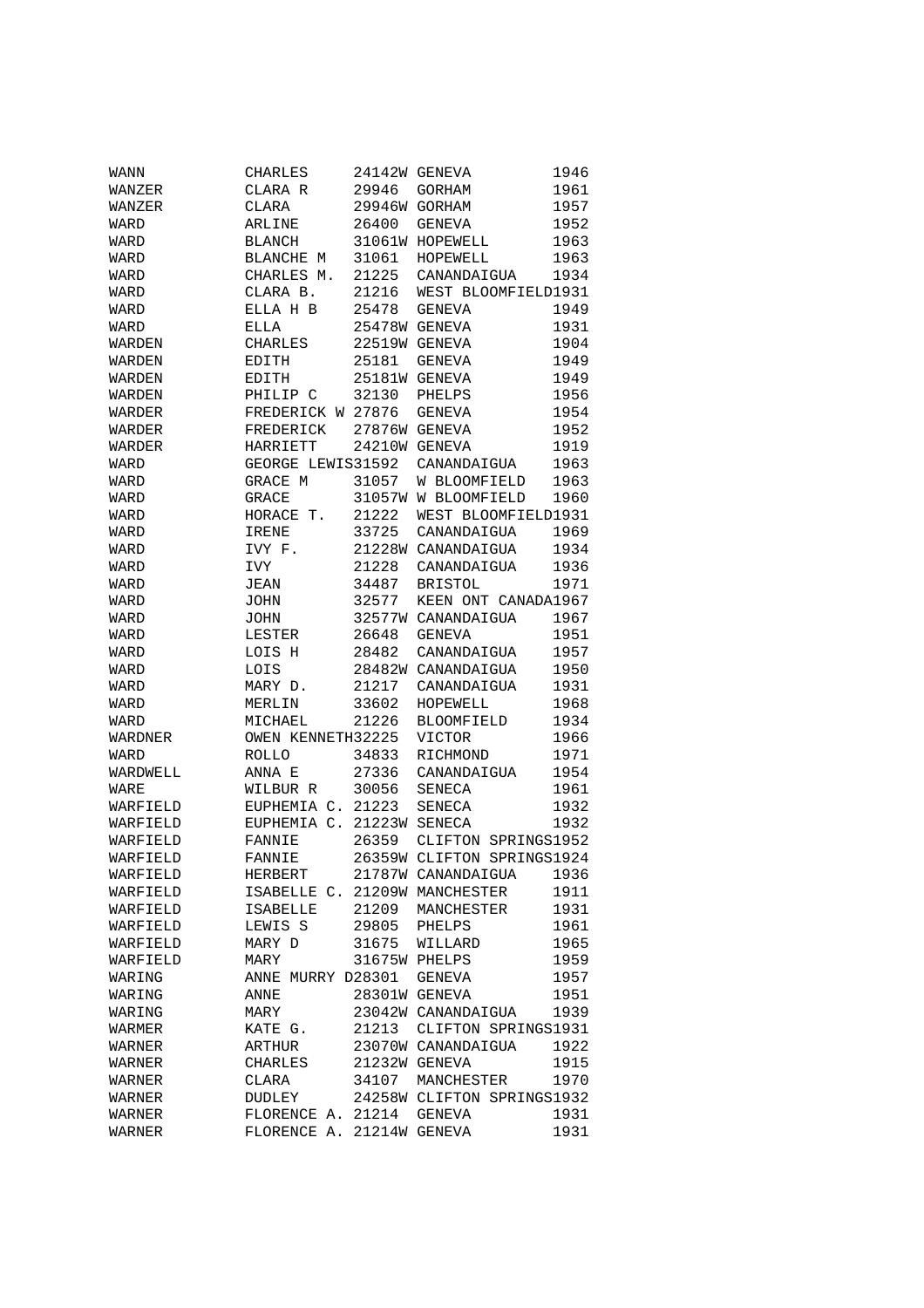| WARNER    | GEORGE         | 27724         | MANCHESTER                 | 1955 |
|-----------|----------------|---------------|----------------------------|------|
| WARNER    | <b>GEORGE</b>  |               | 27724W MANCHESTER          | 1922 |
| WARNER    | KATE G.        |               | 21213W MANCHESTER          | 1929 |
| WARNER    | KENNETH W      | 30311         | ROCHESTER                  | 1962 |
| WARNER    | KENNETH        |               | 30311W MANCHESTER          | 1962 |
| WARNER    | MARGARET R     | 28419         | CLIFTON SPRINGS1957        |      |
| WARNER    | MARGARET       |               | 28419W CLIFTON SPRINGS1956 |      |
| WARNER    | MARTHA J.      | 1069W         | GORHAM                     | 1921 |
| WARNER    | MARYANN        | 21218         | MANCHESTER                 | 1932 |
| WARNER    | MAURICE        | 21229W        | PHELPS                     | 1928 |
| WARNER    | THEODORE       | 35039         | SENECA CASTLE              | 1972 |
| WARNER    | THOMAS         | 21211         | MANCHESTER                 | 1931 |
| WARNER    | THOMAS         |               | 21211W MANCHESTER          | 1929 |
| WARNOCK   | HARRIET<br>Ε.  | 21210         | HORNELL                    | 1929 |
| WARNOCK   | HARRIET<br>Ε.  | 21210W GENEVA |                            | 1911 |
| WARREN    | ADELBERT       |               | 23884W CANANDAIGUA         | 1944 |
| WARREN    | ALBERT         | 26116         | CANANDAIGUA                | 1951 |
| WARREN    | ALBERT         |               | 26116W CANANDAIGUA         | 1943 |
| WARREN    | ALECK          | 27603         | W BLOOMFIELD               | 1955 |
| WARREN    | BERT           | 23492W        | PHELPS                     | 1932 |
| WARREN    | CLARA E        | 32317         | <b>GENEVA</b>              | 1966 |
| WARREN    | <b>CLARA</b>   | 32317W GENEVA |                            | 1964 |
| WARREN    | DON            | 29365         | CANANDAIGUA                | 1950 |
| WARREN    | EDNA A         | 29574         | <b>BRISTOL</b>             | 1957 |
| WARREN    | ELIZABETH C    | 26966         | CANANDAIGUA                | 1953 |
| WARREN    | ELIZABETH      |               | 26966W CANANDAIGUA         | 1944 |
| WARREN    | ESTHER J.      | 21219         | ROCHESTER                  | 1932 |
| WARREN    | ESTHER J.      | 21219W        | SOUTH BRISTOL              | 1930 |
| WARREN    | FRANK H        | 25035         | S BRISTOL                  | 1948 |
| WARREN    | FRANK          | 25035W        | S BRISTOL                  | 1947 |
| WARREN    | GERTRUDE E     | 30703         | MANCHESTER                 | 1963 |
| WARREN    | GERTRUDE       |               | 30703W MANCHESTER          | 1960 |
| WARREN    | H EUGENE       | 30958         | CANANDAIGUA                | 1963 |
| WARREN    | JANE D.        | 21227         | CANANDAIGUA                | 1932 |
| WARREN    | MARY M.        | 21215         | INDIANA                    | 1915 |
| WARREN    | NETTIE H       | 29898         | CLIFTON SPRINGS1960        |      |
| WARREN    | NETTIE         | 29898W        | PHELPS                     | 1947 |
| WARREN    | STELL A<br>U.  | 25580         | CANANDAIGUA                | 1947 |
| WARREN    | TIMOTHY<br>J   | 32241         | <b>GEMEVA</b>              | 1962 |
| WARREN    | VERNON         | 35225         | FARMINGTON                 | 1969 |
| WARRILLOW | FRANK          | 34334         | MANCHESTER                 | 1971 |
| WARRILLOW | NELLIE         | 33471         | SHORTSVILLE                | 1967 |
| WARRILOW  | ELIZABETH      | 21212         | SHORTSVILLE                | 1931 |
| WARRIN    | DON            |               | 29365W CANANDAIGUA         | 1950 |
| WARTERS   | LEON           | 33035         | CANANDAIGUA                | 1968 |
| WASHBURN  | ARTHUR J       | 31257         | SENECA                     | 1964 |
| WASHBURN  | ARTHUR         | 31257W SENECA |                            | 1951 |
| WASHBURN  | EARL B         | 32315         | RICHMOND                   | 1966 |
| WASHBURN  | EARL JR        |               | 32315W RICHMOND            | 1966 |
| WASHBURN  | EDGAR E        | 31442         | MANCHESTER                 | 1964 |
| WASHBURN  | ELEANOR M      | 25504         | GORHAM                     | 1950 |
| WASHBURN  | <b>ELEANOR</b> |               | 25504W GORHAM              | 1937 |
| WASHBURN  | EMMA           | 21221         | CLIFTON SPRINGS1932        |      |
| WASHBURN  | FANNIE         | 33599         | RICHMOND                   | 1969 |
| WASHBURN  | GEORGE E.      | 1073W         | <b>NAPLES</b>              | 1896 |
| WASHBURN  | GEORGE         | 22202W VICTOR |                            | 1934 |
| WASHBURN  | GERTRUDE I     | 32810         | CANANDAIGUA                | 1967 |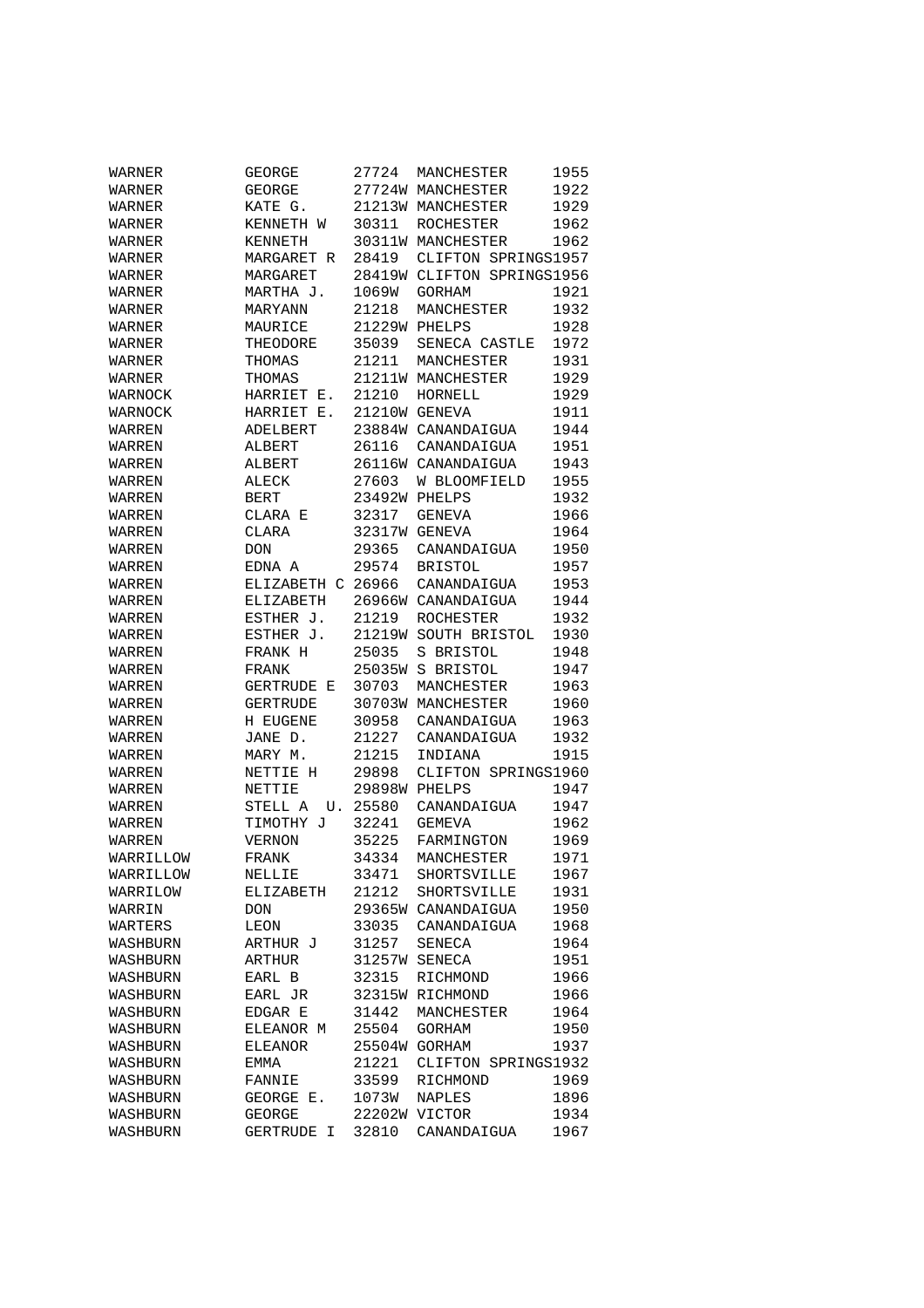| WASHBURN               | GERTRUDE                    |        | 27272W NAPLES              | 1946 |
|------------------------|-----------------------------|--------|----------------------------|------|
| WASHBURN               | GETRUDE J                   | 27272  | <b>NAPLES</b>              | 1954 |
| WASHBURN               | ISABELL J                   | 26207  | W BLOOMFIELD               | 1951 |
| WASHBURN               | LOVINA                      | 21224  | GORHAM                     | 1933 |
| WASHBURN               | LOVINA                      | 21224W | GORHAM                     | 1930 |
| WASHBURN               | MARY B                      | 26181  | CANANDAIGUA                | 1948 |
| WASHBURN               | MILFORD                     | 30410  | CANANDAIGUA                | 1962 |
|                        |                             |        |                            |      |
| WASHBURN               | NELSON A.                   | 21220  | NAPLES                     | 1932 |
| WASHBURN               | WILLIAM A                   | 32175  | PHELPS                     | 1966 |
| WASHBURN               | WILLIAM                     | 21936W | <b>VICTOR</b>              | 1930 |
| WASMUND                | <b>ESTHER</b>               | 33524  | <b>VICTOR</b>              | 1969 |
| WASS                   | HENRY                       | 21697W | CANANDAIGUA                | 1930 |
| WASS                   | NELLIE                      | 22222W | CANANDAIGUA                | 1936 |
| WASSON                 | HELEN M                     | 31320  | SHORTSVILLE                | 1964 |
| WASSON                 | HELEN                       | 31320W | SHORTSVILLE                | 1959 |
| WATERHOUSE             | WILLIAM P                   | 24959  | CANANDAIGUA                | 1948 |
| WATERHOUSE             | WILLIAM                     | 24959W | CANANDAIGUA                | 1947 |
| WATKINS                | ARTHUR W                    | 29178  | GORHAM                     | 1959 |
| WATKINS                | BYRON L                     | 28896  | NAPLES                     | 1958 |
| WATKINS                | CHARLES W                   | 27178  | CANANDAIGUA                | 1954 |
| WATKINS                | <b>CHARLES</b>              |        | 27178W CANANDAIGUA         | 1946 |
| WATKINS                | CINDA                       | 21687W | NAPLES                     | 1937 |
| WATKINS                | EDNA L                      | 28449  | GORHAM                     | 1957 |
| WATKINS                | ELIZABETH L 25189           |        | GORHAM                     | 1984 |
| WATKINS                | JESSIE A                    | 29486  | <b>GENEVA</b>              | 1960 |
| WATKINS                | MINNIE L                    | 27212  | CANANDAIGUA                | 1945 |
| WATKINS                | MURRAY W                    | 27386  | NAPLES                     | 1954 |
| WATKINS                | MURRAY                      | 27356W | <b>NAPLES</b>              | 1948 |
| WATSON-WHARTON METTA C |                             | 32630  | SENECA                     | 1967 |
| WATSON                 | ANNA C                      | 25601  | <b>GENEVA</b>              | 1950 |
| WATSON                 | ANNA                        | 25601W | <b>GENEVA</b>              | 1943 |
| WATSON                 | <b>BASIL</b>                | 33359  | CANANDAIGUA                | 1968 |
| WATSON                 | <b>BERNARD</b>              | 34411  | CLIFTON SPRINGS1971        |      |
| WATSON                 | CAROLYN F                   | 30467  | <b>GENEVA</b>              | 1962 |
|                        | CAROLYN                     | 30467W | <b>GENEVA</b>              | 1961 |
| WATSON                 |                             |        |                            |      |
| WATSON<br>WATSON       | DONALD U<br><b>GERTRUDE</b> | 30189  | <b>GENEVA</b>              | 1961 |
|                        |                             | 24602W | SENECA                     | 1915 |
| WATSON                 | LA VANCE M                  | 29678  | CANANDAIGUA                | 1960 |
| WATSON                 | LAVANCHE                    | 29678W | CANANDAIGUA                | 1944 |
| WATSON                 | MARIE E                     | 30373  | <b>GENEVA</b>              | 1962 |
| WATTS                  | ERNEST                      |        | 22574W CANANDAIGUA         | 1926 |
| WATTS                  | THOMAS J                    | 26378  | GENEVA                     | 1952 |
| WATTS                  | THOMAS                      |        | 26378W GENEVA              | 1933 |
| WAYMAN                 | ORAN SENECA 30259           |        | GENEVA                     | 1957 |
| WAYNE                  | ANNA R                      | 27289  | CLIFTON SPRINGS1954        |      |
| WAYNE                  | ANNA                        |        | 27289W CLIFTON SPRINGS1938 |      |
| WAYNE                  | WILLIAM P.                  | 21239  | CLIFTON SPRINGS1934        |      |
| WAYNE                  | WILLIAM P.                  |        | 21239W PHELPS              | 1915 |
| WEATHERLOW             | HARRIE                      |        | 24212W NAPLES              | 1929 |
| WEATHERLY              | NEWTON                      | 21244  | PHELPS                     | 1935 |
| WEAVER                 | HAROLD                      | 32006  | HOPEWELL                   | 1965 |
| WEAVER                 | JOSEPH                      |        | 21245W CANANDAIGUA         | 1919 |
| WEAVER                 | JOSEPH                      | 33939  | MANCHESTER                 | 1964 |
| WEAVER                 | STEPHEN                     |        | 23826W BRISTOL             | 1940 |
| WEBB                   | ALBERT                      | 33112  | E BLOOMFIELD               | 1968 |
| WEBB                   | ALICE S                     | 27898  | E BLOOMFIELD               | 1956 |
| WEBB                   | ALICE                       |        | 27898W E BLOOMFIELD        | 1951 |
|                        |                             |        |                            |      |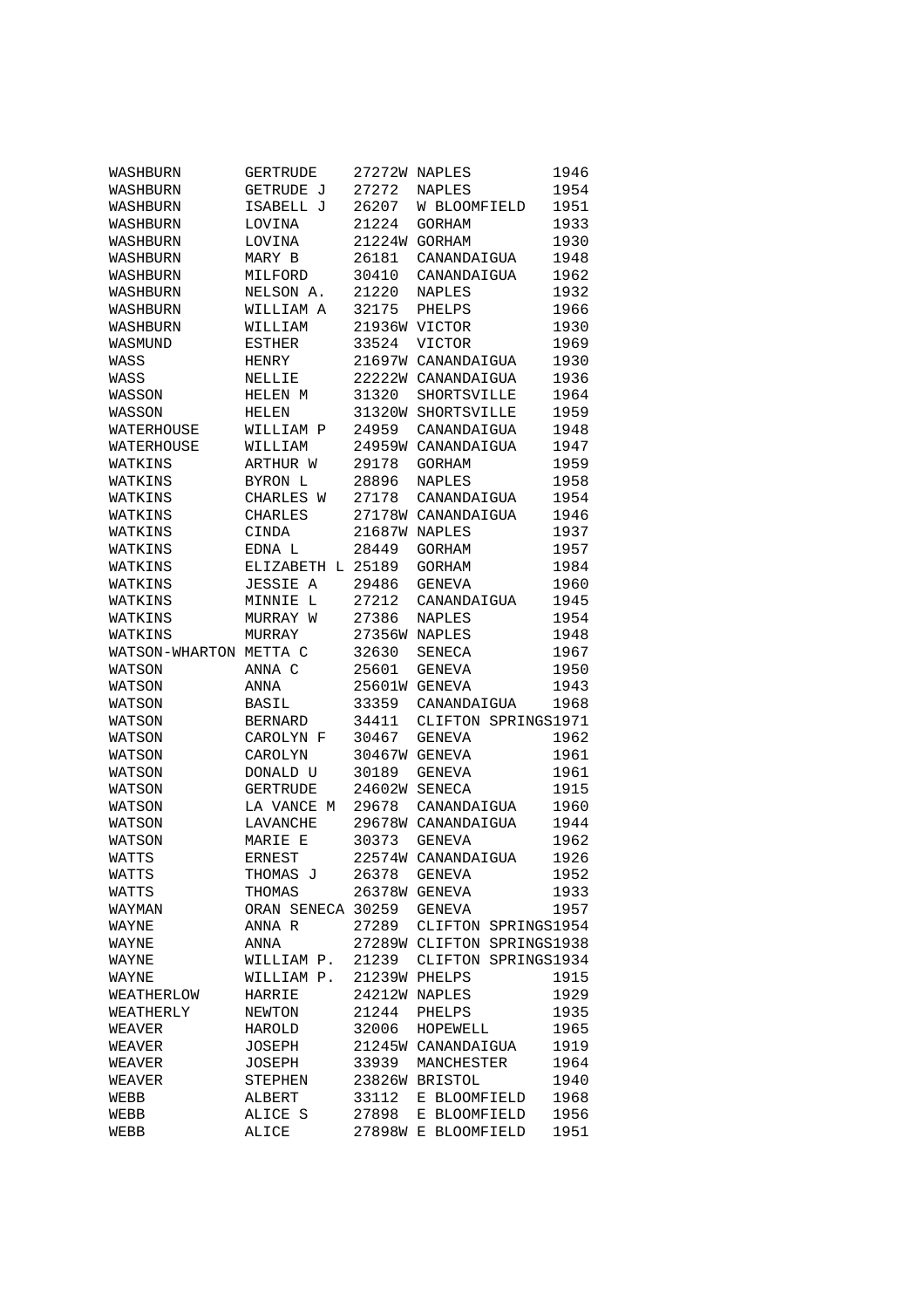| WEBB        | CHARLES W       | 25341         | CLIFTON SPRINGS1949        |      |
|-------------|-----------------|---------------|----------------------------|------|
| WEBB        | <b>CHARLES</b>  |               | 25341W CLIFTON SPRINGS1948 |      |
| WEBB        | CORA            | 22211W        | PHELPS                     | 1936 |
| WEBB        | EMMA P          | 28801         | E BLOOMFIELD               | 1958 |
| WEBBER      | MABEL S         | 27819         | <b>VICTOR</b>              | 1955 |
| WEBBER      | MABEL           | 27819W        | <b>VICTOR</b>              | 1952 |
| WEBB        | ERNEST J        | 30473         | E BLOOMFIELD               | 1962 |
| WEBB        | ERNEST          | 30473W        | E BLOOMFIELD               | 1958 |
| WEBB        | FRANK T         | 30894         | E BLOOMFIELD               | 1963 |
| WEBB        | FRANK           | 30894W        | E BLOOMFIELD               | 1951 |
| <b>WEBB</b> | MAE             | 33838         | E BLOOMFIELD               | 1956 |
| WEBB        | RAYMOND P.      | 21241         | WEST BLOOMFIELD1934        |      |
| <b>WEBB</b> | SUSAN B         | 26965         | CLIFTON SPRINGS1953        |      |
| WEBB        | SUSAN           |               | 26965W CLIFTON SPRINGS1952 |      |
| WEBB        | VERA F          | 26100         | E BLOOMFIELD               | 1951 |
| WEBB        | VERA S          | 30789         | E BLOOMFIELD               | 1963 |
| WEBB        | WILLIAM         | 21243         | EAST BLOOMFIELD1935        |      |
| WEBB        | WILLIAM         | 21243W        | <b>BLOOMFIELD</b><br>Е.    | 1932 |
| WEBENDORFER | <b>AUGUST</b>   | 28894         | <b>GENEVA</b>              | 1958 |
| WEBENDORFER | <b>AUGUST</b>   | 28894W        | <b>GENEVA</b>              | 1951 |
| WEBENDORFER | LILLIAN         | 29891         | <b>GENEVA</b>              | 1858 |
| WEBENDORFER | LILLIAN         | 29891W        | <b>GENEVA</b>              | 1958 |
| WEBER       | ELLEN K.        | 21242W        | <b>GENEVA</b>              | 1933 |
| WEBER       | <b>ELLEN</b>    | 21242         | ROCHESTER                  | 1934 |
| WEBER       | EMMA V          | 30480         | LAKELAND FL                | 1962 |
| WEBER       | <b>GERTRUDE</b> | 30868         | E BLOOMFIELD               | 1963 |
| WEBER       | <b>GERTRUDE</b> | 30868W        | E BLOOMFIELD               | 1961 |
| WEBER       | JOHN G          | 30782         | E BLOOMFIELD               | 1963 |
| WEBER       | JOHN            | 30782W        | E BLOOMFIELD               | 1961 |
| WEBSTER     | <b>EDNA</b>     | 34073         | CANANDAIGUA                | 1970 |
| WEBSTER     | ELIZABETH       | 21899W        | PHELPS                     | 1938 |
| WEBSTER     | JOHN W          | 30506         | ROCHESTER                  | 1962 |
| WEBSTER     | JOHN            | 30506W VICTOR |                            | 1961 |
| WEBSTER     | LOUIS C         | 29497         | CANANDAIGUA                | 1960 |
| WEBSTER     | LOUIS           | 29497W        | CANANDAIGUA                | 1952 |
| WEBSTER     | WILLIAM         | 33901         | <b>SENECA</b>              | 1970 |
| WEDDINGEN   | GEORGE          | 34309         | GENEVA                     | 1971 |
| WEEKS       | CAROLINE        | 35068         | CANADICE                   | 1972 |
| WEEKS       | CASEMAN         |               | 23420W CANANDAIGUA         | 1940 |
| WEEKS       | CLARENCE V      | 32114         | CANADICE                   | 1966 |
| WEEKS       | CLARENCE        |               | 32114W CANADICE            | 1962 |
| WEEKS       | FRANCIS D.      |               | 21247 CANANDAIGUA          | 1931 |
| WEEKS       | FRANCIS D.      |               | 21247W CANANDAIGUA         | 1925 |
| WEEKS       | GEORGE          | 34649         | GENEVA                     | 1971 |
| WEEKS       | MARY            | 33694         | CANANDAIGUA                | 1969 |
| WEGNER      | MARIE           | 30709         | GENEVA                     | 1963 |
| WEGNER      | MARIE           | 30709W        | GENEVA                     | 1961 |
| WEGNER      | WILLIAM         | 28979         | GENEVA                     | 1959 |
| WEHRLIN     | FREDERICK       | 21248         | FARMINGTON                 | 1932 |
| WEHRLIN     | SARA            | 33532         | FARMINGTON                 | 1969 |
| WEICHBRODT  | MILDRED         | 34275         | MANCHESTER                 | 1968 |
| WEIGERT     | ARTHUR          | 34007         | FARMNGTON                  | 1970 |
| WEIGERT     | EDWARD          | 21249         | FARMINGTON                 | 1936 |
| WEIGERT     | EDWARD          |               | 21249W FARMINGTON          | 1935 |
| WEINMANN    | AUGUST          | 23832W        | HOPEWELL                   | 1944 |
| WEINMANN    | WALTER          | 32422         | HAWTHORNE FL               | 1966 |
| WEINMANN    | WALTER          | 32422W GENEVA |                            | 1959 |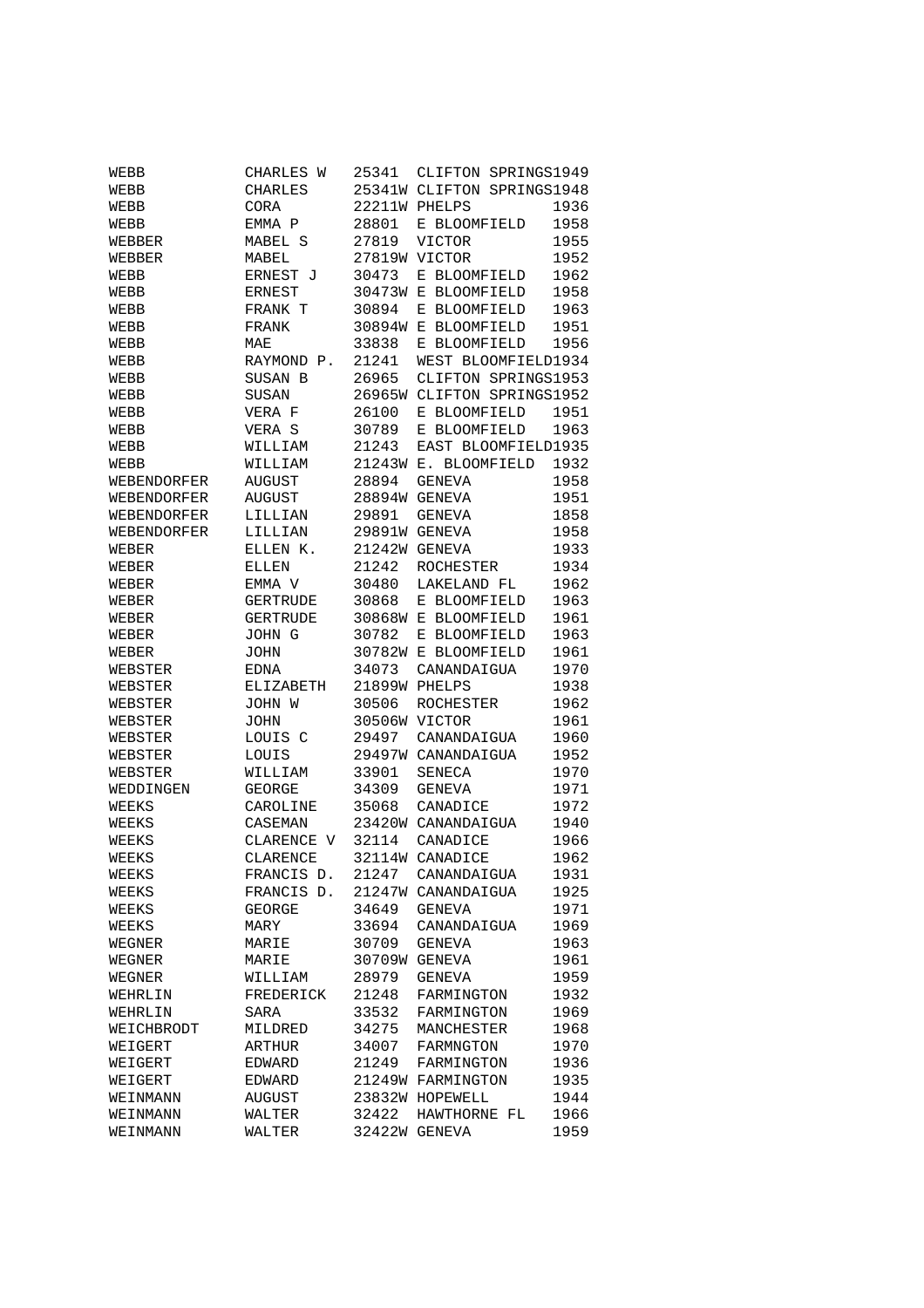| WEINMAN      | PHILIP            |        | 21250W MANCHESTER   | 1927 |
|--------------|-------------------|--------|---------------------|------|
| WEIR         | LLOYD             | 34314  | GENEVA              | 1970 |
| WEIR         | <b>LUCILLE</b>    | 33364  | <b>GENEVA</b>       | 1969 |
| WEISE        | FRANK L           | 30929  | GENEVA              | 1961 |
| WEISENBERGER | <b>ALFONSO</b>    | 30208  | CANANDAIGUA         | 1962 |
| WEISENBERGER | ANNA M            | 32136  | FARMINGTON          | 1966 |
| WEISENBERGER | <b>ELISE</b>      | 30252  | <b>NAPLES</b>       | 1962 |
| WEISENBERGER | <b>ELSIE</b>      | 30252W | NAPLES              | 1954 |
| WEISENBERGER | FRED              | 29845  | CANANDAIGUA         | 1948 |
| WEISENBERGER | LENA              | 28846  | CANANDAIGUA         | 1958 |
| WEISENBERGER | LENA              | 28846W | CANANDAIGUA         | 1955 |
| WEISGERBER   | VERNESIA A        | 26009  | HONEOYE             | 1951 |
| WEISGERBER   | VERNESIA          | 26009W | HONEOYE             | 1945 |
| WEISS        | GEORGE D          | 31944  | PHELPS              | 1965 |
| WEISS        | HATTIE T          | 28793  | PHELPS              | 1958 |
| WEISS        | WILLIAM H         | 28827  | PHELPS              | 1958 |
| WEISS        | WILLIAM           | 28827W | PHELPS              | 1955 |
| WELBANKS     | ANDREW J          | 30055  | SENECA              | 1961 |
| WELCH        | A LOUISE          | 28379  | HOLCOMB             | 1957 |
| WELCH        | ALFRED J          | 26409  | PHELPS              | 1952 |
| WELCH        | ALFRED            | 26409W | PHELPS              | 1929 |
| WELCH        | ANNA C            | 26629  | CANANDAIGUA         | 1952 |
| WELCH        | ANNA              | 22098W | HOLCOMB             | 1932 |
| WELCH        | ANNA              | 26629W | CANANDAIGUA         | 1950 |
| WELCH        | EDGAR L           | 25041  | GENEVA              | 1940 |
| WELCH        | EDITH H           | 30424  | CANANDAIGUA         | 1962 |
| WELCH        | EDITH             |        | 30424W CANANDAIGUA  | 1944 |
| WELCH        | EDWARD            | 21267  | PHELPS              | 1935 |
| WELCH        | ELIZABETH G 26834 |        | CANANDAIGUA         | 1943 |
| WELCHER      | WILLIAM           | 21272W | SENECA              | 1913 |
| WELCH        | FRANCIS J         | 30022  | CANANDAIGUA         | 1961 |
| WELCH        | FRANK<br>D        | 25962  | CANANDAIGUA         | 1940 |
| WELCH        | FRANK J           | 27975  | <b>VICTOR</b>       | 1956 |
| WELCH        | <b>GEORGE</b>     | 34308  | GENEVA              | 1971 |
| WELCH        | <b>GRACE</b>      | 22551W | CANANDAIGUA         | 1941 |
| WELCH        | HARRY C           | 26748  | CANANDAIGUA         | 1953 |
| WELCH        | HELEN M           | 27005  | HOLCOMB             | 1941 |
| WELCH        | HONORE J          | 25830  | <b>GENEVA</b>       | 1947 |
| WELCH        | <b>JOHN</b>       | 24655W | <b>GENEVA</b>       | 1945 |
| WELCH        | JULIA T           | 30775  | <b>VICTOR</b>       | 1961 |
| WELCH        | LAWRENCE          | 21269  | CANANDATGUA         | 1936 |
| WELCH        | LOUISE            |        | 28379W HOLCOMB      | 1941 |
| WELCH        | MARGARET          | 34508  | GENEVA              | 1971 |
| WELCH        | MARY              | 25885  | GENEVA              | 1950 |
| WELCH        | MARY              |        | 25885W GENEVA       | 1943 |
| WELCH        | PATRICK           | 21259  | FARMINGTON          | 1930 |
| WELCH        | PATRICK           | 21259W | FARMINGTON          | 1926 |
| WELCH        | PATRICK           | 23104W | W BLOOMFIELD        | 1935 |
| WELCH        | THOMAS B          | 29087  | E BLOOMFIELD        | 1959 |
| WELCH        | THOMAS E          | 28329  | PHELPS              | 1955 |
| WELCH        | THOMAS F          | 32778  | GENEVA              | 1967 |
| WELCH        | THOMAS P          | 27438  | PHELPS              | 1954 |
| WELCH        | THOMAS            | 21262  | CANANDAIGUA         | 1932 |
| WELCH        | THOMAS            |        | 32778W GENEVA       | 1959 |
| WELCH        | WILLIAM           |        | 21270W W BLOOMFIELD | 1937 |
| WELCH        | WILLIAM           | 24790W | <b>GENEVA</b>       | 1920 |
| WELD         | EMILY             | 33352  | CLIFTON SPRINGS1969 |      |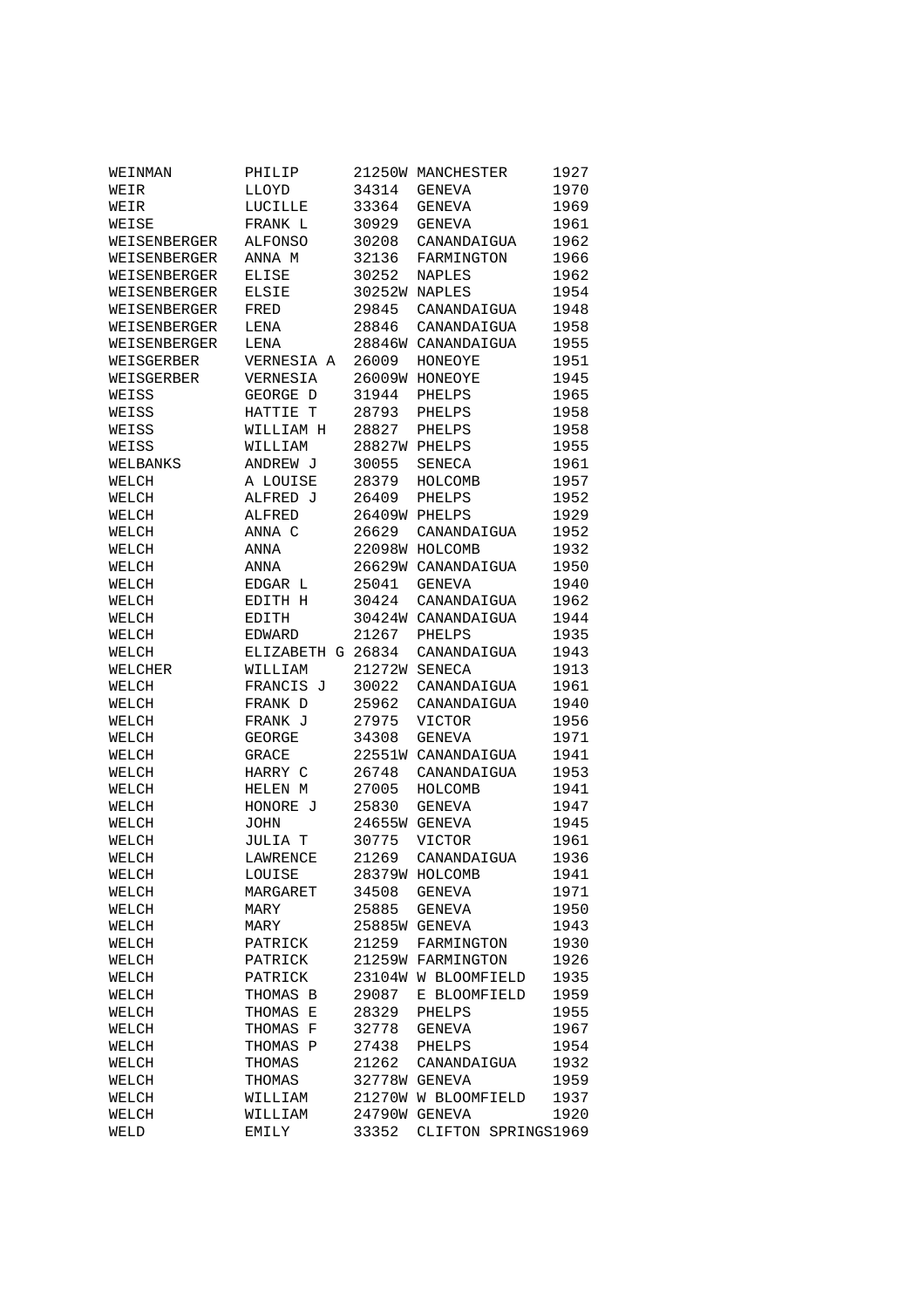| WELD       | FLORENCE                  | 21733W NAPLES |                            | 1936 |
|------------|---------------------------|---------------|----------------------------|------|
| WELLER     | C JOSEPH                  | 31980         | CANANDAIGUA                | 1966 |
| WELLER     | JOSEPH                    |               | 31980W CANANDAIGUA         | 1959 |
| WELLER     | LUCY                      |               | 23887W CANANDAIGUA         | 1931 |
| WELLER     | <b>NORMAN</b>             | 31430         | HALL, NY                   | 1964 |
| WELLER     | NORMAN                    | 31430W        | SENECA                     | 1963 |
| WELLER     | REGINALD                  | 32361         | SENECA                     | 1966 |
| WELLINGTON | ALBERT                    | 25589         | NAPLES                     | 1949 |
| WELLINGTON | MINERVA C                 | 31406         | <b>GENEVA</b>              | 1964 |
| WELLS,     | ANNA                      | 32796         | HOPEWELL                   | 1967 |
| WELLS      | CLARENCE E                | 32837         | WILLARD                    | 1967 |
| WELLS      | CLARENCE                  |               | 32837W CLIFTON SPRINGS1967 |      |
| WELLS      | COREL D                   | 30169         | RICHMOND                   | 1962 |
| WELLS      | COREL                     |               | 30169W RICHMOND            | 1958 |
| WELLS      | CORNELIA                  | 21260         | NAPLES                     | 1931 |
| WELLS      | CORNELIA                  | 21260W NAPLES |                            | 1930 |
| WELLS      | DORA B                    | 26301         | NAPLES                     | 1950 |
| WELLS      | EDITH                     | 33204         | GENEVA                     | 1968 |
| WELLS      | FRED                      | 31710         | CANANDAIGUA                | 1965 |
| WELLS      | JOSEPHINE A.21264W GENEVA |               |                            | 1931 |
| WELLS      | <b>JOSEPHINE</b>          | 21264         | <b>GENEVA</b>              | 1933 |
| WELLS      | KATHLEEN                  | 32950         | RICHMOND                   | 1968 |
| WELLS      | KITTIE M.                 |               | 21266W FARMINGTON          | 1933 |
| WELLS      | KITTIE                    | 21266         | FARMINGTON                 | 1935 |
| WELLS      | LAURA M.                  | 21268         | ROCHESTER                  | 1936 |
| WELLS      | LEO                       | 28983         | CANANDAIGUA                | 1958 |
| WELLS      | LILLIAN A                 |               | 25413 CLIFTON SPRINGS1949  |      |
| WELLS      | MARVIN                    | 33444         | VICTOR                     | 1969 |
| WELLS      | MARY E.                   | 21261         | GENEVA                     | 1931 |
| WELLS      | MARY E.                   |               | 21261W GENEVA              | 1923 |
| WELLS      | MARY M                    | 25744         | <b>GENEVA</b>              | 1950 |
| WELLS      | MARY                      |               | 25744W GENEVA              | 1948 |
| WELLS      | PEARL B                   | 30916         | RICHMOND                   | 1963 |
| WELLS      | PEARL                     |               | 30916W RICHMOND            | 1959 |
| WELLS      | RHOBIE B.                 | 21265         | MANCHESTER                 | 1934 |
| WELLS      | RHOBIE E.                 |               | 21265W SHORTSVILLE         | 1923 |
| WELLS      | WILLIAM W                 | 26369         | CANANDAIGUA                | 1952 |
| WELSH      | HAROLD J                  | 29120         | GENEVA                     | 1959 |
| WELSH      | HUGH                      |               | 24651W GENEVA              | 1947 |
| WELSH      | REDMOND J                 | 32658         | <b>GENEVA</b>              | 1967 |
| WELSH      | REDMOND                   |               | 32658W GENEVA              | 1965 |
| WELTON     | ADELINE M.                | 21263         | NAPLES                     | 1932 |
| WENDT      | FRED                      | 34163         | IONIA                      | 1970 |
| WENDT      | GEORGE                    | 27100         | RICHMOND                   | 1954 |
| WENDT      | GEORGE                    |               | 27100W RICHMOND            | 1953 |
| WERTMAN    | LLOYD                     | 34391         | GENEVA                     | 1970 |
| WERTMAN    | WILLIAM                   | 23075W        | GENEVA                     | 1940 |
| WESLEY     | EDGAR MURRAY27742         |               | HONEOYE                    | 1955 |
| WESLEY     | ELIZABETH D 31487         |               | HONEOYE                    | 1964 |
| WESLEY     | ELIZABETH                 | 31487W        | HONEOYE                    | 1955 |
| WESLEY     | <b>HERMAN</b>             | 33919         | CANANDAIGUA                | 1970 |
| WESTBROOK  | LULA                      | 33072         | HONEOYE                    | 1968 |
| WESTBROOK  | MARGARET                  | 23773W        | NAPLES                     | 1927 |
| WEST       | CHARLES                   | 29028         | PHELPS                     | 1959 |
| WEST       | CHARLES                   | 29034         | CANANDAIGUA                | 1937 |
| WESTCOTT   | CHARLOTTE                 | 21279         | WILLARD                    | 1934 |
| WESTCOTT   | CHARLOTTE                 |               | 21279W SENECA              | 1922 |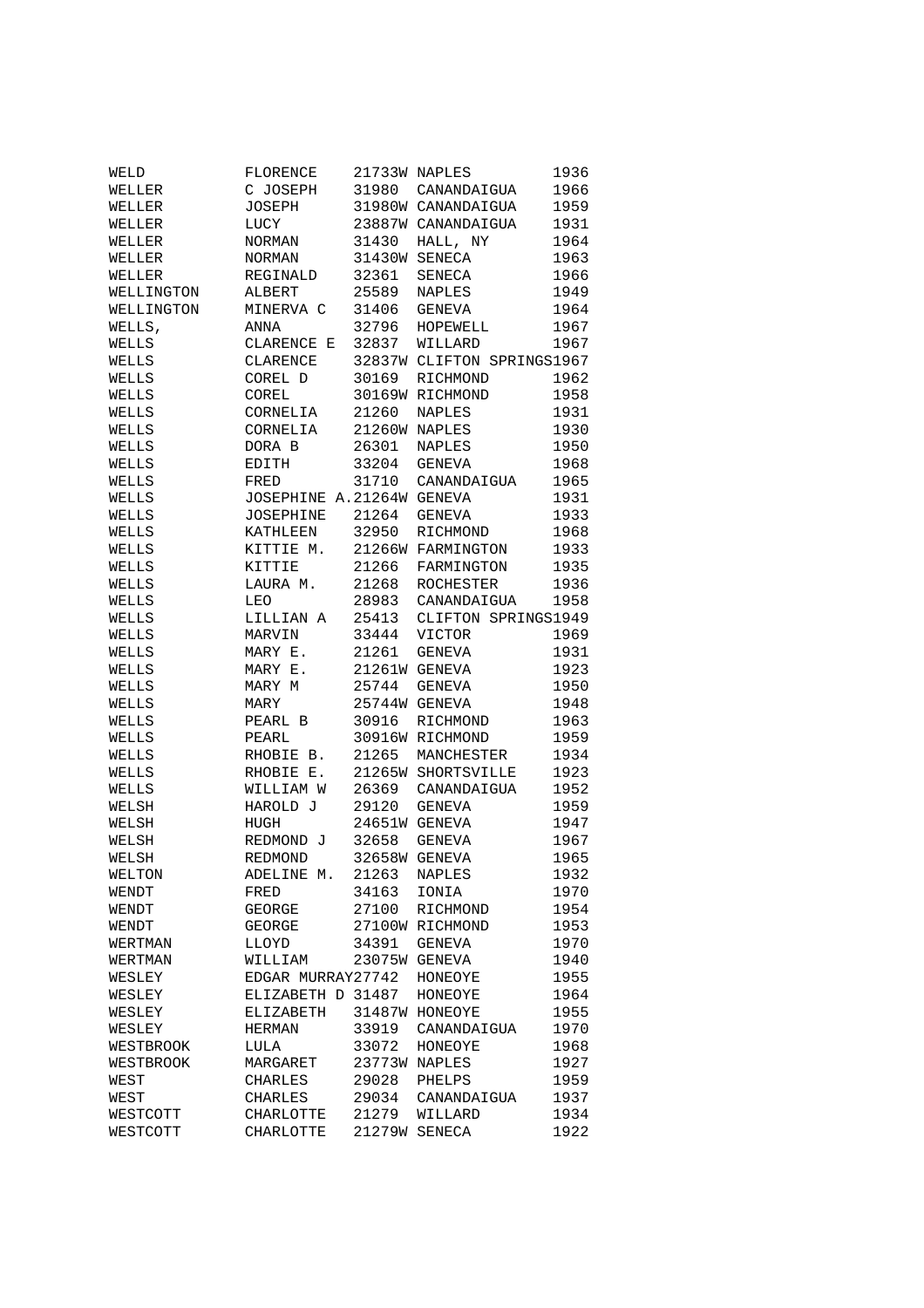| WEST      | EMMIE S        | 31128         | ROMULUS NY          | 1964 |
|-----------|----------------|---------------|---------------------|------|
| WEST      | <b>EMMIE</b>   | 31128W        | HOPEWELL            | 1959 |
| WESTER    | L MORTIMER     | 25062         | SHORTSVILLE         | 1937 |
| WEST      | ERNEST A       | 27811         | HOPEWELL            | 1956 |
| WEST      | ERNEST W       | 30303         | CLIFTON SPRINGS1962 |      |
| WEST      | <b>ERNEST</b>  | 27811W CHAPIN |                     | 1955 |
| WESTFALL  | MARY A         | 24892         | PHELPS              | 1948 |
| WESTFALL  | SPENCER V      | 27210         | PHELPS              | 1953 |
| WEST      | GEORGE<br>B    | 26344         | CANANDAIGUA         | 1952 |
| WEST      | HAROLD F       | 27571         | PHELPS              | 1955 |
| WEST      | <b>HARVEY</b>  | 35228         | RICHMOND            | 1972 |
| WEST      | HILDA          | 34031         | HOPEWELL            | 1960 |
| WEST      | <b>JAYNE R</b> | 25507         | CANANDAIGUA         | 1950 |
| WEST      | LYNDA M        | 29019         | PHELPS              | 1957 |
| WEST      | MARGARET<br>I  | 25498         | CANANDAIGUA         | 1949 |
| WEST      | MARY           | 33346         | <b>GENEVA</b>       | 1969 |
| WESTON    | EVANGELINE     | A28049        | PHELPS              | 1956 |
| WESTON    | EVANGELINE     | 28049W        | PHELPS              | 1935 |
| WESTON    | FLORA          | 34016         | PHELPS              | 1970 |
| WESTON    | JAMES          | 21281W PHELPS |                     | 1935 |
| WESTON    | LILLIAN H      | 32449         | CLIFTON SPRINGS1966 |      |
| WESTPHAL  | ARTHUR         | 35049         | CANANDAIGUA         | 1972 |
| WEST      | SARAH E.       | 21277         | NAPLES              | 1935 |
| WEST      | WILLIAM        | 29090         | <b>VICTOR</b>       | 1958 |
| WETHERBEE | MARY D         | 26091         | <b>GENEVA</b>       | 1950 |
| WETHERBEE | MARY           | 26091W GENEVA |                     | 1936 |
| WETHERBEE | MILDRED        | 34596         | SENECA              | 1970 |
| WETHERBEE | ROLIN          | 33361         | SENECA CASTLE       | 1968 |
| WETHEY    | FAIRFAX S      | 30445         | <b>GENEVA</b>       | 1962 |
| WETHEY    | FAIRFAX        | 30445W GENEVA |                     | 1959 |
| WETMORE   | EDWIN H.       | 21280W NAPLES |                     | 1923 |
| WETMORE   | EDWIN          | 21280         | NAPLES              | 1936 |
| WETTING   | MARION         | 21966W NAPLES |                     | 1940 |
| WEYANT    | RALPH          | 35310         | GENEVA              | 1973 |
| WEYNETH   | LEIGH          | 21278         | PHELPS              | 1934 |
| WEYNETH   | VIRGINIA       | 32922         | PHELPS              | 1967 |
| WHALEN    | HELEN          | 21298W GENEVA |                     | 1930 |
| WHALEN    | MARY           |               | 23802W CANANDAIGUA  | 1942 |
| WHALEN    | PATRICK        |               | 21296W CANANDAIGUA  | 1934 |
| WHEADON   | ALICE B        | 25705         | <b>GENEVA</b>       | 1950 |
| WHEADON   | FRANK          | 33691         | <b>GENEVA</b>       | 1969 |
| WHEADON   | JOHN           | 23497W PHELPS |                     | 1938 |
| WHEAT     | GRACE W        | 25571         | PHELPS              | 1950 |
| WHEAT     | GRACE          | 25571W PHELPS |                     | 1938 |
| WHEAT     | <b>HENRY</b>   | 21606W GENEVA |                     | 1937 |
| WHEAT     | JAY            | 34790         | NAPLES              | 1971 |
| WHEAT     | JENNINGS J     | 27260         | NAPLES              | 1954 |
| WHEATLEY  | <b>BERTHA</b>  | 34537         | <b>VICTOR</b>       | 1963 |
| WHEATLEY  | JOHN           | 21293         | HOPEWELL            | 1936 |
| WHEATLEY  | JOHN           |               | 21293W HOPEWELL     | 1922 |
| WHEATLEY  | NELLIE F       | 25724         | HOPEWELL            | 1950 |
| WHEATLEY  | NELLIE         | 25724W CHAPIN |                     | 1948 |
| WHEATLEY  | RICHARD S.     | 21283         | CANANDAIGUA         | 1932 |
| WHEATLEY  | RICHARD S.     |               | 21288W HOPEWELL     | 1932 |
| WHEAT     | LOTTIE M       | 32139         | PHELPS              | 1966 |
| WHEAT     | LOTTIE         | 32139W PHELPS |                     | 1957 |
| WHEAT     | NELLIE M       | 27790         | <b>GENEVA</b>       | 1955 |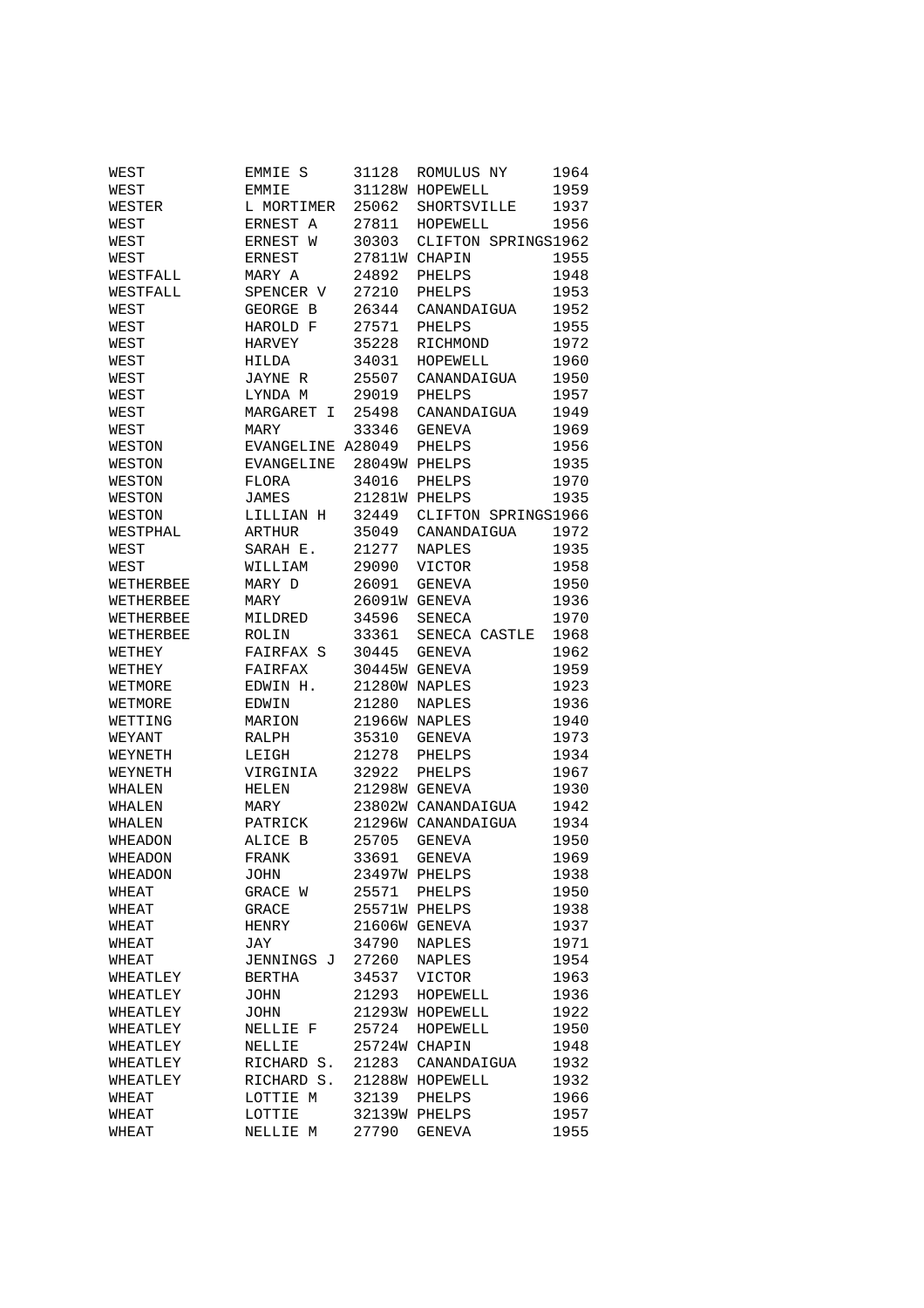| WHEAT              | NELLIE                    | 27790W          | <b>GENEVA</b>                      | 1945         |
|--------------------|---------------------------|-----------------|------------------------------------|--------------|
| WHEATON            | CLAYTON W                 | 29816           | SHORTSVILLE                        | 1961         |
| WHEATON            | <b>EDGAR</b>              | 21297W          | CANANDAIGUA                        | 1937         |
| WHEATON            | ELIZABETH H 27293         |                 | CANANDAIGUA                        | 1954         |
| WHEATON            | ESTHER                    | 31092           | NAPLES                             | 1962         |
| WHEATON            | GARRETT F.                | 21291           | CANANDAIGUA                        | 1935         |
| WHEATON            | GARRETT F.                | 21291W          | CANANDAIUGA                        | 1927         |
| WHEATON            | HENRIETTA                 | 21294           | NAPLES                             | 1936         |
| WHEATON            | IRIS E                    | 32558           | NAPLES                             | 1965         |
| WHEATON            | MIRA                      | 22532W          | CANANDAIGUA                        | 1936         |
| WHEATON            | WILLIAM E                 | 27171           | <b>NAPLES</b>                      | 1954         |
| WHEAT              | ROLLIN T                  | 32390           | ELGIN AFB, FL                      | 1966         |
| WHEAT              | ROLLIN                    | 32390W          | CLIFTON SPRINGS1966                |              |
| WHEAT              | SIDNEY I                  | 29456           | CLIFTON SPRINGS1960                |              |
| WHEAT              | SIDNEY                    | 29456W          | PHELPS                             | 1949         |
| WHEDON             | HENRIETTA C.21289         |                 | <b>GENEVA</b>                      | 1932         |
| WHEDON             | HENRIETTA C.21289W        |                 | GENEVA                             | 1922         |
| WHEDON             | RUTH W                    | 27080           | <b>GENEVA</b>                      | 1953         |
| WHEDON             | <b>RUTH</b>               | 27080W          | <b>GENEVA</b>                      | 1950         |
| WHEELER            | ADA                       | 22621W          | <b>GENEVA</b>                      | 1941         |
| WHEELER            | ALBERT H                  | 28823           | <b>GENEVA</b>                      | 1958         |
| WHEELER            | ALBERT                    | 28823W          | <b>GENEVA</b>                      | 1932         |
| WHEELER            | ALLIE M                   | 32127           | <b>GENEVA</b>                      | 1966         |
| WHEELER            | CARRIE                    | 21916W          | <b>GENEVA</b>                      | 1934         |
| WHEELER            | CHARLES F                 | 30015           | CANANDAIGUA                        | 1961         |
| WHEELER            | CHARLES                   | 21286           | <b>BRISTOL</b>                     | 1931         |
| WHEELER            | CHARLES                   | 21286W          | <b>BRISTOL</b>                     | 1919         |
| WHEELER            | CHARLES                   | 22460W          | GENEVA                             | 1942         |
| WHEELER            | CHARLES                   | 30015W          | CANANDAIGUA                        | 1945         |
| WHEELER            | CLAUDE M                  | 28335           | CANANDAIGUA                        | 1957         |
| WHEELER            | ETTA P                    | 29992           | NAPLES                             | 1961         |
| WHEELER            | ETTA                      | 29992W          | NAPLES                             | 1958         |
| WHEELER            | FRED G                    | 28805           | HOLCOMB                            | 1958         |
| WHEELER            | FRED                      | 28805W          | HOLCOMB                            | 1949         |
| WHEELER            | GEORGE                    | 21748W          | E BLOOMFIELD                       | 1936         |
| WHEELER            | GEORGE                    | 23238W          | <b>GENEVA</b>                      | 1930         |
| WHEELER            | HEBER E.                  | 21292           | CANANDAIGUA                        | 1936         |
| WHEELER            | HEBER E.                  | 21292W          | CANANDAIGUA                        | 1933         |
| WHEELER            | J LEON                    | 25179           | <b>GENEVA</b>                      | 1948         |
| WHEELER            | KATE                      |                 | 21828W E BLOOMFIELD                | 1935         |
| WHEELER            | LEON                      |                 | 24069W NAPLES                      | 1946         |
| WHEELER            | MAUD                      | 21290           | CANANDAIGUA                        | 1913         |
| WHEELER            | MILTON F                  | 31315           | CANANDAIGUA                        | 1964         |
| WHEELER            | MILTON                    |                 | 31315W CANANDAIGUA                 | 1963         |
| WHEELER            | MINNIE<br><b>MYRON</b>    |                 | 21553W CANANDAIGUA<br>E BLOOMFIELD | 1931         |
| WHEELER            | OSCAR                     | 33083<br>22077W |                                    | 1968<br>1936 |
| WHEELER            |                           | 26968           | E BLOOMFIELD                       | 1950         |
| WHEELER<br>WHEELER | ROBERT H<br><b>ROLAND</b> | 35123           | E BLOOMFIELD<br>CANANDAIGUA        | 1972         |
| WHEELER            | ROY                       | 35140           | CANANDAIGUA                        | 1972         |
| WHEELER            |                           |                 |                                    | 1971         |
| WHEELER            | RUTH<br>SARINA C.         | 34324<br>21287  | GENEVA<br><b>BRISTOL</b>           | 1932         |
| WHEELER            | SOPHIA                    | 34954           | CANANDAIGUA                        | 1972         |
| WHEELER            | THEDA                     | 23243W          | CANANDAIGUA                        | 1940         |
| WHEELER            | WILL E                    | 27099           | E BLOOMFIELD                       | 1954         |
| WHEELER            | WILL                      | 27099W          | E BLOOMFIELD                       | 1948         |
| WHEELER            | WILLIAM                   |                 | 21633W GENEVA                      | 1933         |
|                    |                           |                 |                                    |              |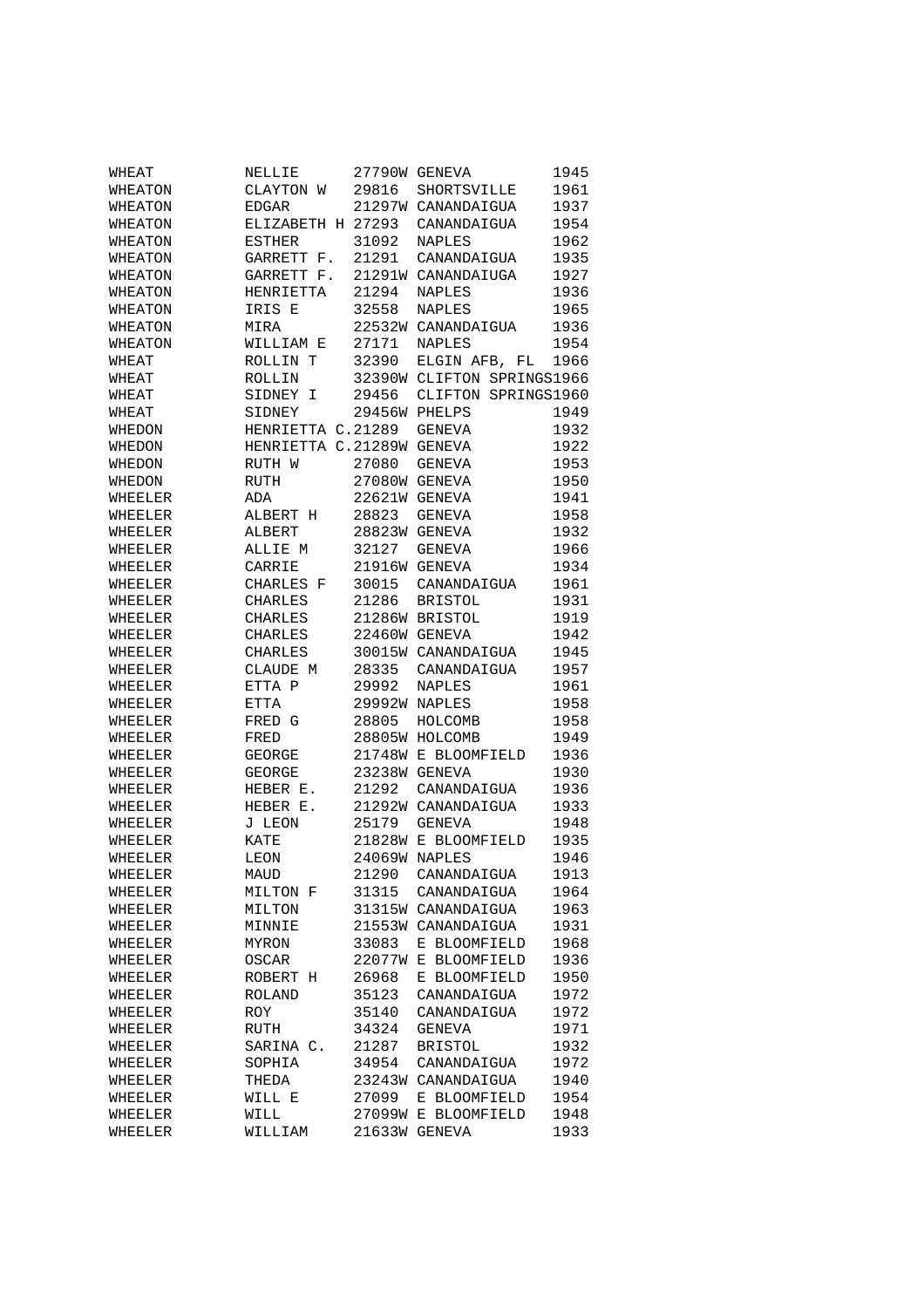| WHELAN     | FRANCES                     | 29545         | VICTOR                    | 1960 |
|------------|-----------------------------|---------------|---------------------------|------|
| WHELAN     | FRANCES                     |               | 29545W VICTOR             | 1957 |
| WHERRY     | CORA M                      | 30899         | CANANDAIGUA               | 1963 |
| WHERRY     | WILLIAM                     | 33911         | CANANDAIGUA               | 1970 |
| WHIPPLE    | SMITH                       | 21319         | CANANDAIGUA               | 1934 |
| WHIPPLE    | SMITH                       | 21319W        | CANANDAIGUA               | 1933 |
| WHIPPLE    | SUSIE M.                    | 21306W        | CANANDAIGUA               | 1922 |
| WHIPPLE    | SUSIE W.                    | 21306         | CANANDAIGUA               | 1931 |
| WHISKER    | MAY                         | 29765         | W BLOOMFIELD              | 1960 |
| WHISKER    | ROBERT H                    | 29764         | W BLOOMFIELD              | 1946 |
| WHITAKER   | CAPITOLINA                  | 28701         | GENEVA                    | 1957 |
| WHITAKER   | CHARLES F                   | 25455         | <b>GENEVA</b>             | 1948 |
|            | MABEL V                     | 30225         | OVID                      | 1962 |
| WHITAKER   |                             |               |                           |      |
| WHITAKER   | RAY RICE                    | 31361         | HOEPWELL                  | 1964 |
| WHITAKER   | <b>ROY</b>                  |               | 31361W GORHAM             | 1952 |
| WHITAKER   | S. EDDY                     | 21311         | GORHAM                    | 1933 |
| WHITAKER   | S.<br>EDDY                  | 21311W        | GORHAM                    | 1925 |
| WHITBECK   | MILLARD H                   | 27825         | <b>BRISTOL</b>            | 1954 |
| WHITBECK   | ROY O                       | 31212         | PHELPS                    | 1964 |
| WHITBECK   | ROY                         | 31212W PHELPS |                           | 1961 |
| WHITBOURNE | RICHARD A                   | 29221         | CLIFTON SPRINGS1959       |      |
| WHITE      | ANNA E                      | 32710         | RICHMOND                  | 1967 |
| WHITE      | ANNA J                      | 29739         | <b>GENEVA</b>             | 1960 |
| WHITE      | ANNA                        |               | 29739W GENEVA             | 1955 |
| WHITE      | ANNA                        |               | 32710W RICHMOND           | 1964 |
| WHITE      | CARRIE                      | 22700W PHELPS |                           | 1941 |
| WHITE      | CHARLES D                   | 31573         | PHELPS                    | 1965 |
| WHITE      | CHARLES R.                  |               | 21318W E. BLOOMFIELD      | 1923 |
| WHITE      | CHARLES                     | 21318         | ALBANY                    | 1934 |
| WHITE      | CHARLES                     |               | 21322W GENEVA             | 1917 |
| WHITE      | CHARLES                     | 31563W        | PHELPS                    | 1964 |
| WHITE      | DORA B                      | 28010         | RICHMOND                  | 1956 |
| WHITE      | <b>DORA</b>                 |               | 28010W RICHMOND           | 1956 |
| WHITE      | EDWARD                      | 25212         | CANANDAIGUA               | 1948 |
| WHITE      | EDWARD                      |               | 25212W CANANDAIGUA        | 1947 |
| WHITE      | EDWARD                      | 28773         | MANCHESTER                | 1958 |
| WHITE      | EMMA J.                     | 21307         | PHELPS                    | 1931 |
| WHITE      | EMMA J.                     | 21307W PHELPS |                           | 1922 |
| WHITE      | FRED                        | 33589         | RICHMOND                  | 1968 |
| WHITE      | GEORGE                      | 30600         | PHELPS                    | 1960 |
| WHITE      | GEORGE                      | 34412         | <b>GENEVA</b>             | 1971 |
| WHITE      | HARRY F.                    | 21309         | PHELPS                    | 1932 |
| WHITE      | HARRY F.                    |               | 21309W PHELPS             | 1931 |
| WHITE      | HAZEL                       | 33865         | E BLOOMFIELD              | 1969 |
| WHITEHEAD  | HERBERT                     | 33299         | SENECA                    | 1968 |
| WHITE      | ISAAC F                     | 24858         | HOPEWELL                  | 1940 |
|            |                             | 27267         | <b>GENEVA</b>             | 1954 |
| WHITE      | JOHN T<br>JOHN TRUMAN 31736 |               |                           | 1964 |
| WHITE      |                             |               | RICHMOND<br>27267W GENEVA | 1941 |
| WHITE      | JOHN                        |               |                           |      |
| WHITE      | JULIA                       |               | 21320W GENEVA             | 1932 |
| WHITE      | KATHARINE                   | 34659         | GENEVA                    | 1971 |
| WHITE      | LOIS                        | 34608         | PHELPS                    | 1971 |
| WHITE      | MARGARET                    | 34719         | GENEVA                    | 1969 |
| WHITE      | MARY                        | 33730         | GORHAM                    | 1969 |
| WHITE      | MAUDE                       |               | 21639W E BLOOMFIELD       | 1937 |
| WHITE      | NELLIE E                    | 26050         | PHELPS                    | 1951 |
| WHITE      | NELLIE                      | 26050W PHELPS |                           | 1951 |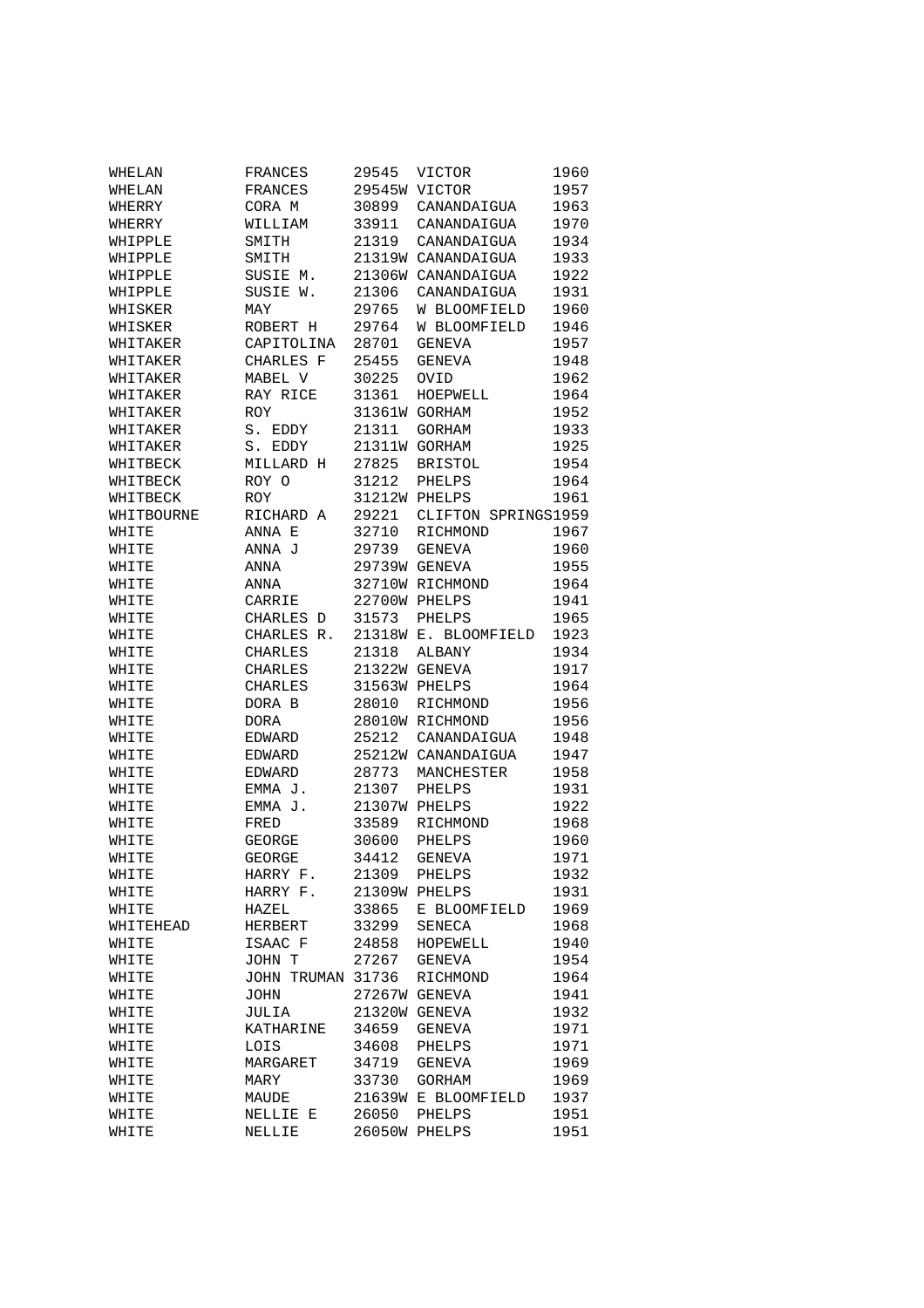| WHITE     | NETTIE E          | 28880         | MANCHESTER         | 1957 |
|-----------|-------------------|---------------|--------------------|------|
| WHITE     | OLIVE J           | 26294         | HOPEWELL           | 1951 |
| WHITE     | OLIVE             | 26294W        | HOPEWELL           | 1949 |
| WHITE     | OLIVER W          | 30295         | CANANDAIGUA        | 1962 |
| WHITE     | P. SEAMAN         | 31792         | <b>BRISTOL</b>     | 1965 |
| WHITE     | PEARL             | 30240         | PHELPS             | 1962 |
| WHITE     | PEARL             | 30240W        | PHELPS             | 1960 |
| WHITE     | SARAH E           | 27316         | <b>GENEVA</b>      | 1954 |
| WHITE     | SARAH             |               | 27316W GENEVA      | 1953 |
| WHITE     | SEAMAN            | 31792W        | <b>BRISTOL</b>     | 1965 |
| WHITE     | THOMAS            | 35168         | <b>GENEVA</b>      | 1972 |
| WHITE     | WILLIAM           | 21312         | RICHMOND           | 1922 |
| WHITE     | WILLIS            | 21324W GENEVA |                    | 1929 |
| WHITING   | CHARLES           | 22415W        | PHELPS             | 1929 |
| WHITING   | GLADYS M          | 26979         | <b>GENEVA</b>      | 1953 |
| WHITING   | GLADYS            | 26979W        | <b>GENEVA</b>      | 1945 |
| WHITING   | MAGDALENA         | 27456         | RICHMOND           | 1954 |
| WHITING   | MAGDALENE         | 27456W        | RICHMOND           | 1950 |
| WHITING   | MARY COSAD        | 26415         | PHELPS             | 1952 |
| WHITING   | MARY              | 26415W PHELPS |                    | 1943 |
| WHITING   | ROBERT A.         |               | 21314W GENEVA      | 1931 |
| WHITING   | ROBERT E.         | 21314         | <b>GENEVA</b>      | 1933 |
| WHITMORE  | EDWARD M          | 29394         | CANANDAIGUA        | 1960 |
| WHITNEY   | ADDIE M           | 32405         | PALMYRA            | 1966 |
| WHITNEY   | ADDIE             | 32405W        | SENECA CASTLE      | 1955 |
| WHITNEY   | ALMON C           | 26695         | MANCHESTER         | 1952 |
| WHITNEY   | <b>BURRITT</b>    | 21862W        | SENECA             | 1935 |
| WHITNEY   | CHENEY P.         | 21315         | CANANDAIGUA        | 1933 |
| WHITNEY   | ELLA C.           | 21308         | GENEVA             | 1932 |
| WHITNEY   | ELLA C.           | 21308W        | <b>GENEVA</b>      | 1924 |
| WHITNEY   | EMMA              | 33450         | PHELPS             | 1969 |
| WHITNEY   | FRANK             | 21317         | GENEVA             | 1934 |
| WHITNEY   | FRANK             | 24247W        | SENECA             | 1946 |
| WHITNEY   | HENRY B           | 26265         | PHELPS             | 1951 |
| WHITNEY   | HENRY             | 26265W        | PHELPS             | 1928 |
| WHITNEY   | JOHN CHENEY 25392 |               | SENECA             | 1949 |
| WHITNEY   | JOHN              | 25392W        | SENECA             | 1939 |
| WHITNEY   | LOA E             | 32549         | NEWARK             | 1967 |
| WHITNEY   | LOA               | 32549W        | PHELPS             | 1955 |
| WHITNEY   | MARY K            | 27587         | SENECA             | 1955 |
| WHITNEY   | MARY              | 27587W SENECA |                    | 1952 |
| WHITNEY   | NORMAN S.         | 21313         | GENEVA             | 1933 |
| WHITNEY   | NORMAN S.         |               | 21313W GENEVA      | 1928 |
| WHITNEY   | ROY               |               | 23407W VICTOR      | 1941 |
| WHITNEY   | WILLIS            | 21316         | SENECA             | 1934 |
| WHITNEY   | WILLIS            | 21316W        | SENECA             | 1933 |
| WHITSON   | WILLIAM           | 33621         | PHELPS             | 1969 |
| WHITTAKER | BERT T            | 31136         | FARMINGTON         | 1961 |
| WHITTAKER | JOHN              |               | 21321W CANANDAIGUA | 1933 |
| WHITTAKER | KENNETH G JR29916 |               | SHORTSVILLE        | 1960 |
| WHITTAKER | RAYMOND H         | 29930         | FARMINGTON         | 1961 |
| WHITTAKER | RAYMOND           |               | 29930W FARMINGTON  | 1957 |
| WHITWELL  | <b>BELLE</b>      | 32894         | <b>GENEVA</b>      | 1968 |
| WHITWELL  | BESSIE D          | 28775         | GENEVA             | 1958 |
| WHITWELL  | <b>BESSIE</b>     | 28775W        | GENEVA             | 1956 |
| WHITWELL  | FRANCIS W         | 27370         | GENEVA             | 1954 |
| WHITWELL  | FRANCIS           | 27370W GENEVA |                    | 1946 |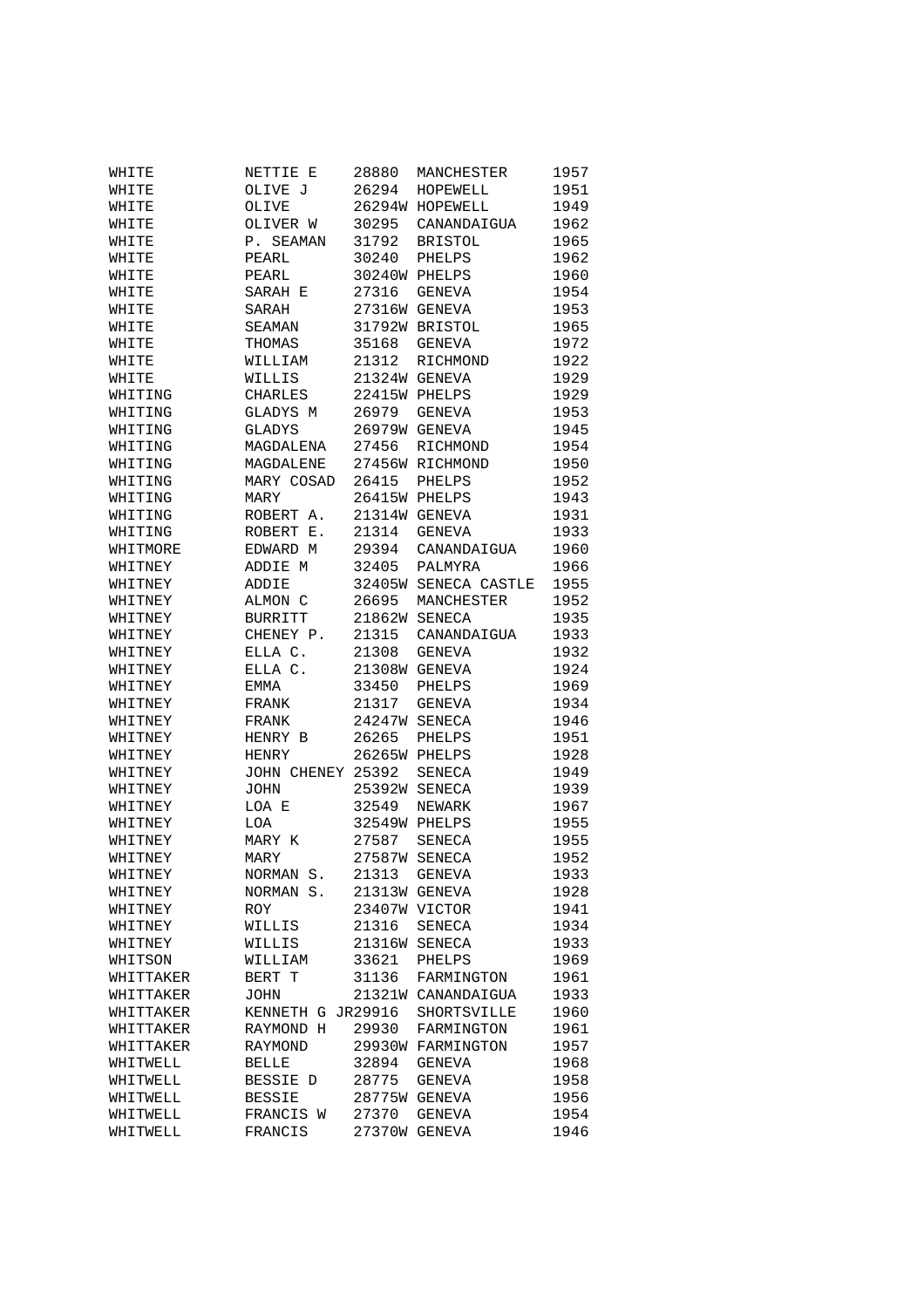| WHITWELL  | FREDERIC                    | 23897W  | GENEVA              | 1941 |
|-----------|-----------------------------|---------|---------------------|------|
| WHITWOOD  | DOROTHY                     | 31047   | SENECA              | 1956 |
| WHITWOOD  | WALTER                      | 34568   | <b>SENECA</b>       | 1971 |
| WHOOLEY   | MARY                        | 30286   | CANANDAIGUA         | 1961 |
| WHYMAN    | LOUISE EMILY27877           |         | CANANDAIGUA         | 1956 |
| WHYMAN    | WALTER                      | 27911   | CANANDAIGUA         | 1955 |
| WHYTE     | ALBERT J.                   | 21310   | GORHAM              | 1932 |
| WHYTE     | ANDREW                      | 22028W  | GORHAM              | 1937 |
| WHYTE     | CHARLOTTE                   | J 29102 | GORHAM              | 1949 |
| WHYTE     | <b>DONALD</b>               | 32879   | GENEVA              | 1965 |
| WHYTE     | GEORGE E                    | 29103   | GORHAM              | 1958 |
| WHYTE     | NETTIE K                    | 29374   | GORHAM              | 1960 |
| WHYTE     | NETTIE                      | 29374W  | GORHAM              | 1950 |
| WIBORN    | CLARA H                     | 30347   | PALMYRA             | 1962 |
| WIBORN    | CLARA                       | 30347W  | FARMINGTON          | 1958 |
| WIBORN    | JOHN A                      | 30173   | FARMINGTON          | 1961 |
| WIBORN    | <b>JOHN</b>                 | 30173W  | FARMINGTON          | 1958 |
| WICENCIUK | ANTHONY                     | 33222   | SHORTSVILLE         | 1968 |
| WICKHAM   | ALBERT C                    | 31947   | PHELPS              | 1965 |
| WICKHAM   | EDNA M                      | 29309   | GENEVA              | 1958 |
| WICKHAM   | EDNA                        |         | 29309W GENEVA       | 1958 |
| WICKHAM   | EDWARD F.                   | 21334   | CANANDAIGUA         | 1936 |
| WICKHAM   | EDWARD F.                   | 21334W  | CANANDAIGUA         | 1933 |
| WICKHAM   | ELIZABETH A.21333           |         | HOPEWELL            | 1935 |
| WICKHAM   | ELIZABETH A.21333W HOPEWELL |         |                     | 1929 |
| WICKHAM   | GEORGE                      |         | 21336W HOPEWELL     | 1936 |
| WICKHAM   | IRWIN S                     | 26969   | SENECA              | 1953 |
| WICKHAM   | IRWIN                       | 26969W  | SENECA              | 1951 |
| WICKHAM   | NELLIE M.                   | 21331   | CANANDAIGUA         | 1932 |
| WICKHAM   | NELLIE M.                   |         | 21331W CANANDAIGUA  | 1929 |
| WICKS     | CHARLES R                   | 30690   | PHELPS              | 1963 |
| WICKS     | EDWARD A                    | 26615   | CANANDAIGUA         | 1938 |
| WICKS     | ELIZABETH C                 | 26618   | CANANDAIGUA         | 1950 |
| WICKS     | IRVING G                    | 29076   | CANANDAIGUA         | 1957 |
| WICKS     | IRVING                      | 29076W  | CANANDAIGUA         | 1953 |
| WICKS     | JAMES L                     | 32356   | CANANDAIGUA         | 1959 |
| WICKS     | JOHN L                      | 26098   | CANANDAIGUA         | 1951 |
| WICKS     | JOHN                        |         | 26098W CANANDAIGUA  | 1949 |
| WICKS     | MARTHA E                    | 32156   | CANANDAIGUA         | 1965 |
| WICKS     | MARTHA                      | 32156W  | CANANDAIGUA         | 1963 |
| WICKS     | MARY A                      | 30630   | CANANDAIGUA         | 1962 |
| WICKS     | MARY                        |         | 30630W CANANDAIGUA  | 1953 |
| WICKS     | WILLIAM G                   | 26305   | CLIFTON SPRINGS1952 |      |
| WIDMAN    | CHARLES J                   | 25339   | CANANDAIGUA         | 1948 |
| WIDMAN    | <b>JOHN</b>                 |         | 22540W CANANDAIGUA  | 1925 |
| WIDMAN    | KATE                        |         | 23202W CANANDAIGUA  | 1935 |
| WIDMAN    | SOPHIA                      |         | 21692W CANANDAIGUA  | 1931 |
| WIDMAN    | WILLIAM A                   | 28243   | CANANDAIGUA         | 1956 |
| WIDMAN    | WILLIAM                     |         | 28243W CANANDAIGUA  | 1950 |
| WIDMER    | CARL                        | 23032W  | NAPLES              | 1940 |
| WIDMER    | FRANK                       | 32768   | <b>NAPLES</b>       | 1967 |
| WIDMER    | FRANK                       | 32768W  | <b>NAPLES</b>       | 1965 |
| WIDMER    | JOHN J                      | 32192   | NAPLES              | 1966 |
| WIDMER    | <b>JOHN</b>                 | 32192W  | <b>NAPLES</b>       | 1947 |
| WIDMER    | LISETTE                     | 21332   | NAPLES              | 1935 |
| WIDMER    | LISETTE                     | 21332W  | NAPLES              | 1932 |
| WIDMER    | LUCILE                      | 33979   | NAPLES              | 1970 |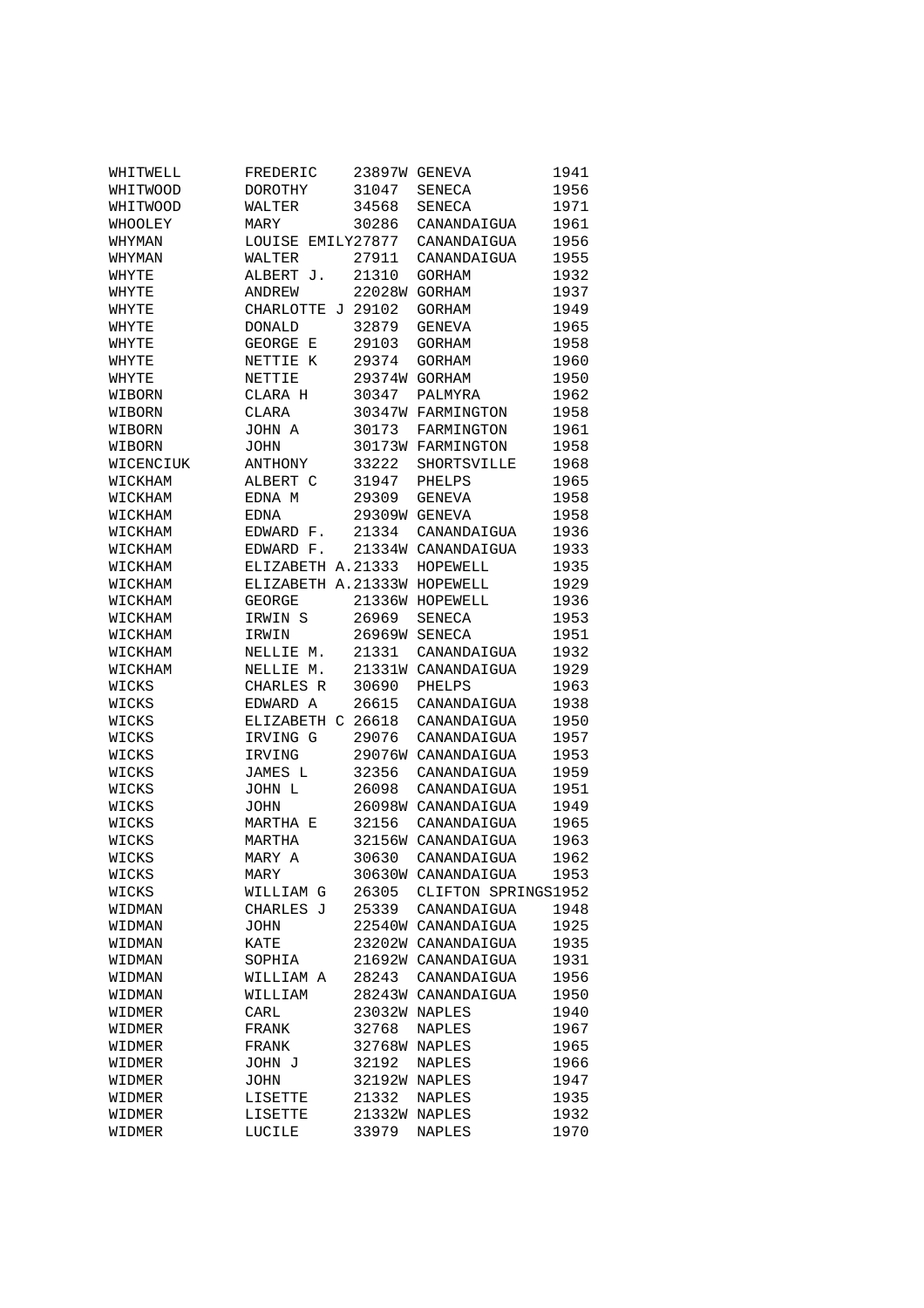| WIDMER           | WILLIAM           | 33100          | <b>NAPLES</b>                     | 1968         |
|------------------|-------------------|----------------|-----------------------------------|--------------|
| WIEBOLD          | WAYNE F           | 27399          | CANANDAIGUA                       | 1954         |
| WIEDERHOLD       | LOUISE            | 33547          | CANANDAIGUA                       | 1969         |
| WIEDERHOLD       | THEODORE          | 34841          | CANANDAIGUA                       | 1971         |
| WIEGAND          | MABEL J           | 20724          | E BLOOMFIELD                      | 1957         |
| WIERSMA          | BENNETT S.        | 21335          | CANANDAIGUA                       | 1936         |
| WIGDEN           | LAWRENCE          | 28487          | NAPLES                            | 1957         |
| WIGDEN           | MILLICENT         | 34500          | CANANDAIGUA                       | 1971         |
| WIGGINS          | ALTON W           | 31605          | GENEVA                            | 1965         |
| WIGGINS          | ALTON             |                | 31605W GENEVA                     | 1964         |
| WILBER           | AMBROSE L.        | 21362          | <b>GENEVA</b>                     | 1934         |
| WILBER           | DAVIS G           | 29026          | PHELPS                            | 1959         |
| WILBER           | EDGAR C           | 29583          | PHELPS                            | 1960         |
| WILBER           | EDGAR             | 29583W PHELPS  |                                   | 1957         |
| WILBER           | IDA S.            | 21355          | PHELPS                            | 1932         |
| WILBER           | IDABELLE A        | 30343          | GENEVA                            | 1962         |
| WILBER           | <b>ISABELLE</b>   |                | 30343W GENEVA                     | 1957         |
| WILBUR           | ADDISON P         | 25390          | CANANDAIGUA                       | 1949         |
| WILBUR           | ADDISON           |                | 25390W CANANDAIGUA                | 1948         |
| WILBUR           | CLARE B           | 26555          | PHELPS                            | 1952         |
| WILBUR           | <b>CLARE</b>      | 26555W PHELPS  |                                   | 1952         |
| WILBUR           | <b>DELBERT</b>    | 22188W NAPLES  |                                   | 1912         |
| WILBUR           | DEWEY O           | 32264          | <b>VICTOR</b>                     | 1966         |
| WILBUR           | <b>DEWEY</b>      |                | 32264W VICTOR                     | 1950         |
| WILBUR           | <b>GUILA C</b>    | 32726          | <b>VICTOR</b>                     | 1967         |
| WILBUR           | GUILA             |                | 32726W VICTOR                     | 1961         |
| WILBUR           | LAURA E.          | 21351          | <b>VICTOR</b>                     | 1931         |
| WILBUR           | LAURA E.          | 21351W VICTOR  |                                   | 1931         |
| WILBUR           | MARY              | 32954          | CANANDAIGUA                       | 1968         |
| WILBUR           | SUSAN             |                | 24845W CANANDAIGUA                | 1942         |
| WILBY            | DOROTHY           | 24750W GENEVA  |                                   | 1928         |
| WILCOX           | ADA E             | 28157          | GENEVA                            | 1956         |
|                  |                   |                | 28157W GENEVA                     | 1954         |
| WILCOX<br>WILCOX | ADA               |                | 21929W VICTOR                     | 1926         |
|                  | CHARLES           |                |                                   |              |
| WILCOX           | EDWIN H.          | 1109W<br>26932 | PHELPS                            | 1892         |
| WILCOX<br>WILCOX | GORDON S          |                | CANANDAIGUA<br>26932W CANANDAIGUA | 1953<br>1950 |
|                  | GORDON            |                |                                   |              |
| WILCOX<br>WILCOX | <b>HELENE</b>     | 33150          | <b>VICTOR</b>                     | 1968<br>1960 |
|                  | HIRAM T           | 29473          | <b>VICTOR</b>                     |              |
| WILCOX           | LLOYD W.          | 21369          | <b>WATERLOO</b>                   | 1935         |
| WILCOX           | MARTHA            | 23413W VICTOR  |                                   | 1934         |
| WILDBLOOD        | DRUCILLA          | 24934          | CANANDAIGUA                       | 1948         |
| WILD             | CLARENCE T 31287  |                | <b>GENEVA</b>                     | 1964         |
| WILDE            | HAZEL G           | 28193          | CANADICE                          | 1956         |
| WILDER           | BETSIE G.         | 1104W          | CANANDAIGUA                       | 1922         |
| WILDE            | ROBERT FRANK28124 |                | CANADICE                          | 1956         |
| WILDE            | ROBERT            |                | 28124W CANADICE                   | 1944         |
| WILDER           | RUTH E            | 27400          | CANANDAIGUA                       | 1954         |
| WILDER           | RUTH              |                | 27400W CANANDAIGUA                | 1950         |
| WILD             | FRED H            | 30866          | CANANDAIGUA                       | 1963         |
| WILD             | JOHN W            | 32744          | <b>GENEVA</b>                     | 1967         |
| WILD             | JOHN              |                | 32744W GENEVA                     | 1965         |
| WILD             | WILLIAM C         | 29584          | CANANDAIGUA                       | 1960         |
| WILD             | WILLIAM           |                | 29584W CANANDAIGUA                | 1959         |
| WILEY            | HARRY A           | 31481          | <b>NAPLES</b>                     | 1963         |
| WILEY            | HARRY A           | 31481          | NAPLES                            | 1963         |
| WILEY            | LEO               | 34337          | VICTOR                            | 1971         |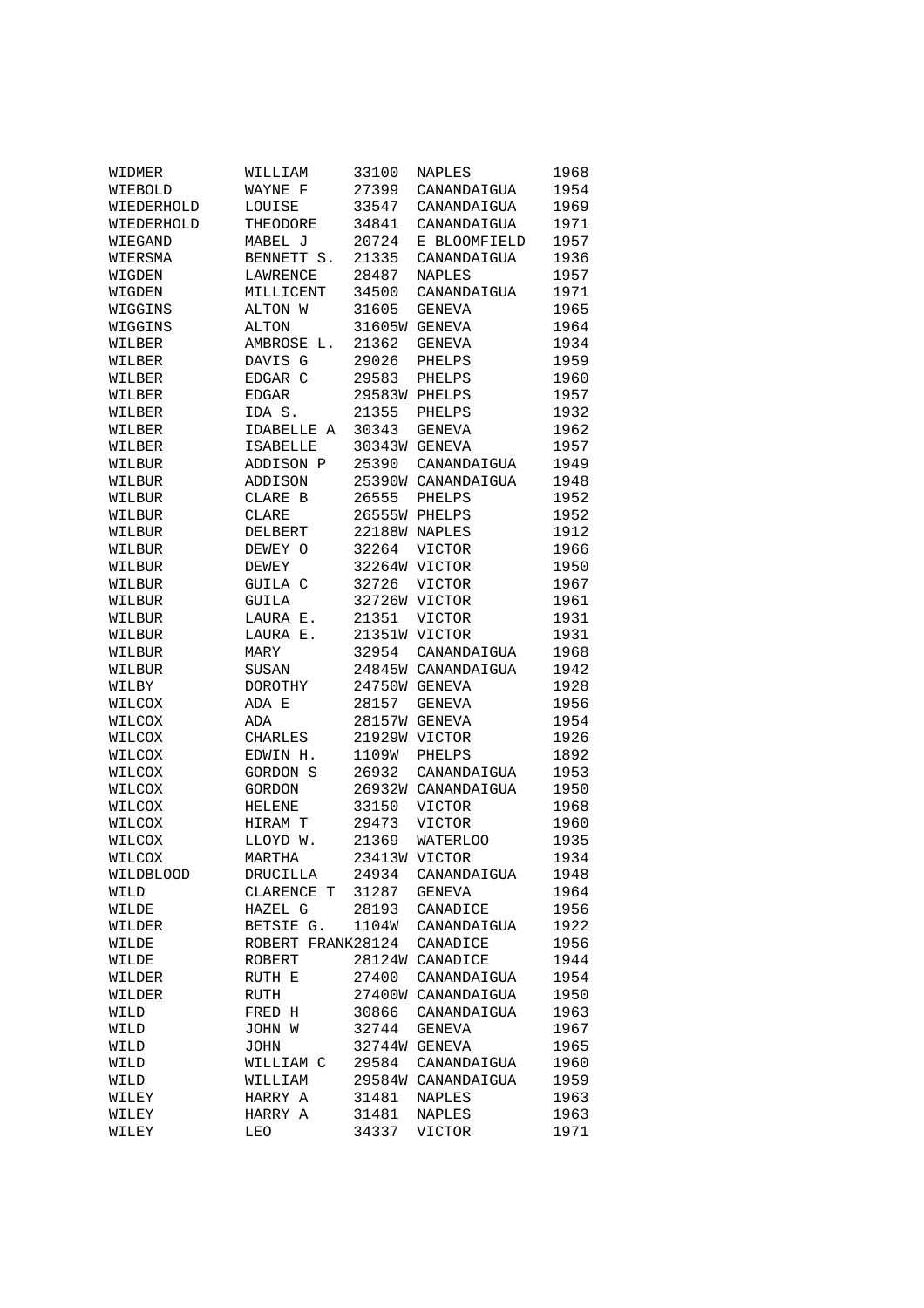| WILHELM     | NELLIE            | 29612         | CANANDAIGUA             | 1959 |
|-------------|-------------------|---------------|-------------------------|------|
| WILHELM     | SYLVESTER         | 35045         | CANANDAIGUA             | 1972 |
| WILKES      | ALBERT H          | 31403         | PHELPS                  | 1964 |
| WILKES      | RUTH              | 25408         | PHELPS                  | 1948 |
| WILKIE      | ISABEL R.         | 21372         | WILLARD                 | 1938 |
| WILKIE      | WALLACE J         | 25645         | GENEVA                  | 1950 |
| WILKIE      | WALLACE           | 25645W        | GENEVA                  | 1946 |
| WILKINS     | <b>EARL</b>       | 34043         | E BLOOMFIELD            | 1970 |
| WILKINS     | ELIZA             | 23948W        | CANANDAIGUA             | 1939 |
| WILKINS     | HAZEL L           | 32108         | PORT GIBSON             | 1966 |
| WILKINS     | JEANIE R.         | 21364W        | <b>GORHAM</b>           | 1932 |
| WILKINS     | JENNIE R.         | 21364         | <b>GORHAM</b>           | 1933 |
| WILKINSON   | FRANK B.          | 21350         | WHITE RIVER JUN1931     |      |
| WILKINSON   | FRANK B.          | 21350W        | CANANDAIGUA             | 1923 |
| WILKINSON   | <b>GRACE</b>      | 35003         | CANANDAIGUA             | 1971 |
| WILKINSON   | HENRY M           | 28513         | GORHAM                  | 1957 |
| WILKINSON   | RANDALL           | 21360         | HOPEWELL                | 1933 |
| WILKINSON   | SARAH T           | 26784         | <b>GENEVA</b>           | 1953 |
| WILKINS     | RENA H            | 32298         | E BLOOMFIELD            | 1963 |
| WILLCOCKSON | <b>CURTIS</b>     | 21370         | PHELPS                  | 1935 |
| WILLCOCKSON | FRANCES           | 21371         | PHELPS                  | 1935 |
| WILLEMS     | JULIA             | 21361         | CANANDAIGUA             | 1933 |
| WILLEMS     | JULIA             | 21361W        | <b>GORHAM</b>           | 1933 |
| WILLER      | MARIE             | 29810         | CANANDAIGUA             | 1961 |
| WILLER      | MARIE             | 29810W        | CANANDAIGUA             | 1959 |
| WILLERTON   | ARTHUR B          | 30066         | <b>GENEVA</b>           | 1961 |
| WILLERTON   | ARTHUR M          | 26749         | GENEVA                  | 1952 |
| WILLERTON   | <b>ARTHUR</b>     | 30066W        | <b>GENEVA</b>           | 1950 |
| WILLIAM     | FRANK L           | 31025         | MANCHESTER              | 1962 |
| WILLIAMS    | ALFRED            | 29439         | NAPLES                  | 1960 |
| WILLIAMS    | ALTA S            | 32000         | CANANDAIGUA             | 1966 |
| WILLIAMS    | ALTA              | 32000W        | CANANDAIGUA             | 1963 |
| WILLIAMS    | BERTHA MAY        | 25066         | GENEVA                  | 1946 |
| WILLIAMS    | C.HOWARD          | 21364         | SENECA                  | 1934 |
| WILLIAMS    | CATHERINE         | 34023         | W BLOOMFIELD            | 1970 |
| WILLIAMS    | CHARLES F JR28282 |               | <b>GENEVA</b>           | 1957 |
| WILLIAMS    | CHARLES JR        | 28282W        | GENEVA                  | 1957 |
| WILLIAMS    | <b>CHARLES</b>    | 21352         | E. BLOOMFIELD           | 1931 |
| WILLIAMS    | <b>CHARLES</b>    | 21352W        | Ε.<br><b>BLOOMFIELD</b> | 1923 |
| WILLIAMS    | CLARENCE B        | 30859         | <b>ROCHESTER</b>        | 1963 |
| WILLIAMS    | CORA              | 35308         | CLIFTON SPRINGS1973     |      |
| WILLIAMS    | DWIGHT B          | 25006         | CLIFTON SPRINGS1948     |      |
| WILLIAMS    | DWIGHT            | 25006W        | CLIFTON SPRINGS1936     |      |
| WILLIAMS    | EDMUND            | 23041W        | SENECA                  | 1925 |
| WILLIAMS    | ELIZA             | 24695W        | SENECA                  | 1946 |
| WILLIAMS    | ELIZABETH M 30645 |               | FARMINGTON              | 1962 |
| WILLIAMS    | ELIZABETH         | 30645W        | FARMINGTON              | 1956 |
| WILLIAMS    | EMMA A            | 28255         | CLIFTON SPRINGS1957     |      |
| WILLIAMS    | EVA NIXON         | 28808         | GENEVA                  | 1958 |
| WILLIAMS    | EVA               | 28808W        | <b>GENEVA</b>           | 1955 |
| WILLIAMS    | FRANCES S         | 30294         | <b>GENEVA</b>           | 1962 |
| WILLIAMS    | FRANCES           | 30294W        | GENEVA                  | 1957 |
| WILLIAMS    | GEORGE B          | 32314         | GENEVA                  | 1966 |
| WILLIAMS    | <b>GEORGE</b>     | 32314W        | <b>GENEVA</b>           | 1963 |
| WILLIAMS    | HARVEY            | 34816         | VICTOR                  | 1972 |
| WILLIAMS    | JOHN              | 21376         | VICTOR                  | 1933 |
| WILLIAMS    | <b>JOHN</b>       | 21376W VICTOR |                         | 1923 |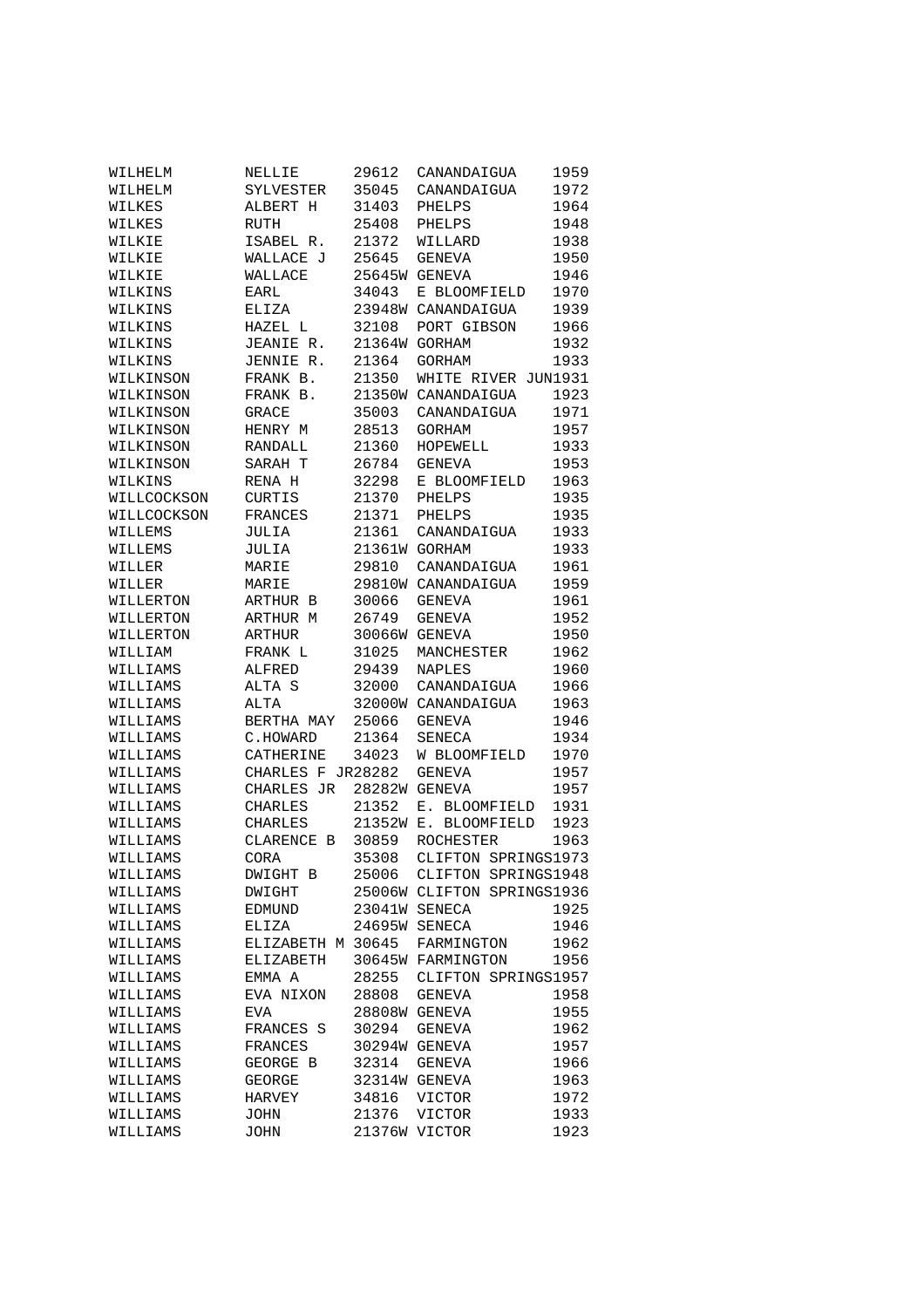| WILLIAMS   | JOHN              | 23574W | SENECA             | 1922                       |
|------------|-------------------|--------|--------------------|----------------------------|
| WILLIAMS   | LAURA A           | 31492  | GENEVA             | 1964                       |
| WILLIAMS   | LAURA             | 31492W | <b>GENEVA</b>      | 1959                       |
| WILLIAMS   | LAVINIA           | W      | CANANDAIGUA        | 1883                       |
| WILLIAMS   | LODISKI L.        | 21358  | <b>GENEVA</b>      | 1933                       |
| WILLIAMS   | LODISKI L.        | 21358W | <b>GENEVA</b>      | 1933                       |
| WILLIAMS   | LUA NOYES         | 21375  | <b>GENEVA</b>      | 1936                       |
| WILLIAMS   | LUA               |        | 21375W GENEVA      | 1928                       |
| WILLIAMS   | MARGARET B        | 29069  | CANANDAIGUA        | 1959                       |
| WILLIAMS   | MARGARET<br>Ε.    | 21354  | SENECA             | 1932                       |
| WILLIAMS   | MARGARET<br>Ε.    | 21354W | SENECA             | 1932                       |
| WILLIAMS   | MARGARET          | 29069W | CANANDAIGUA        | 1958                       |
| WILLIAMS   | MARGUERITE K31238 |        | ROMULUS NY         | 1964                       |
| WILLIAMS   | MARGUERITE        | 31238W | <b>GENEVA</b>      | 1960                       |
| WILLIAMS   | MARTHA A.         | 21363  | GENEVA             | 1934                       |
| WILLIAMS   | MARTHA A.         | 21363W | GENEVA             | 1932                       |
| WILLIAMS   | MARY P.           | 21365  | NAPLES             | 1934                       |
| WILLIAMS   | MARY P.           | 21365W | NAPLES             | 1924                       |
| WILLIAMSON | ALIA              | 21372  | GENEVA             | 1936                       |
| WILLIAMSON | CELIA             | 21372W | <b>GENEVA</b>      | 1934                       |
| WILLIAMSON | <b>CLAUDE</b>     | 34149  | <b>GENEVA</b>      | 1970                       |
| WILLIAMSON | EDWARD G.         | 21366  |                    | CLIFTON SPRINGS1934        |
| WILLIAMSON | EDWARD G.         | 21366W |                    | CLIFTON SPRINGS1934        |
| WILLIAMSON | EDWARD            | 23132W | <b>GENEVA</b>      | 1938                       |
| WILLIAMSON | <b>JOHN</b>       | 33997  | CANANDAIGUA        | 1970                       |
| WILLIAMSON | JOSEPHINE         | 33762  | MANCHESTER         | 1969                       |
| WILLIAMSON | MAE L             | 25618  |                    | CLIFTON SPRINGS1950        |
| WILLIAMSON | MAE               | 25618W |                    | CLIFTON SPRINGS1941        |
| WILLIAMSON | OLIVE             | 26591  |                    | CLIFTON SPRINGS1952        |
| WILLIAMSON | OLIVE             | 26591W |                    | CLIFTON SPRINGS1951        |
| WILLIAMSON | RUSSELL B         | 26386  |                    | CLIFTON SPRINGS1952        |
| WILLIAMSON | <b>RUSSELL</b>    |        |                    | 26386W CLIFTON SPRINGS1950 |
| WILLIAMSON | WILLIAM           | 27860  | CANANDAIGUA        | 1955                       |
| WILLIAMSON | WILLIAM           | 27860W | CANANDAIGUA        | 1953                       |
| WILLIAMS   | ROBERT C.         | 21374  | PHELPS             | 1936                       |
| WILLIAMS   | WILLIAM           | 28841  | SHORTSVILLE        | 1958                       |
| WILLIS     | FREDERICK P 27657 |        | NAPLES             | 1955                       |
| WILLOWER   | WILLIAM G SR32504 |        | GENEVA             | 1967                       |
| WILLOWER   | WILLIAM SR        | 32504W | SENECA             | 1967                       |
| WILLS      | FRANK             | 21932W | <b>SENECA</b>      | 1939                       |
| WILLSON    | FRANK H           | 26160  |                    | CLIFTON SPRINGS1951        |
| WILLSON    | FRANK             |        |                    | 26160W CLIFTON SPRINGS1950 |
| WILLSON    | HARRIET           |        | 21501W CANANDAIGUA | 1926                       |
| WILLSON    | HATTIE M.         | 21353  | <b>GENEVA</b>      | 1932                       |
| WILLSON    | HATTIE M.         |        | 21353W GENEVA      | 1931                       |
| WILLSON    | HERMAN V          | 28553  |                    | CLIFTON SPRINGS1957        |
| WILLSON    | <b>HERMAN</b>     | 28553W | CLIFTON            | SPRINGS1957                |
| WILLSON    | LYDIA M           | 29576  | PHELPS             | 1955                       |
| WILLSON    | MARTHA C          | 32593  | PHELPS             | 1967                       |
| WILLSON    | MARTHA            |        |                    | 32593W CLIFTON SPRINGS1957 |
| WILLSON    | OSBERN P          | 19789  | PHELPS             | 1961                       |
| WILLSON    | <b>OSBERN</b>     | 29789W | PHELPS             | 1957                       |
| WILSEA     | LENA F            | 28234  | CANANDAIGUA        | 1957                       |
| WILSON     | ALBERT R          | 32369  |                    | CLIFTON SPRINGS1966        |
| WILSON     | ALBERT            | 32369W |                    | CLIFTON SPRINGS1965        |
| WILSON     | BERTHA E          | 30451  |                    | CLIFTON SPRINGS1962        |
| WILSON     | CHARLES E.        | 21356  | <b>GENEVA</b>      | 1933                       |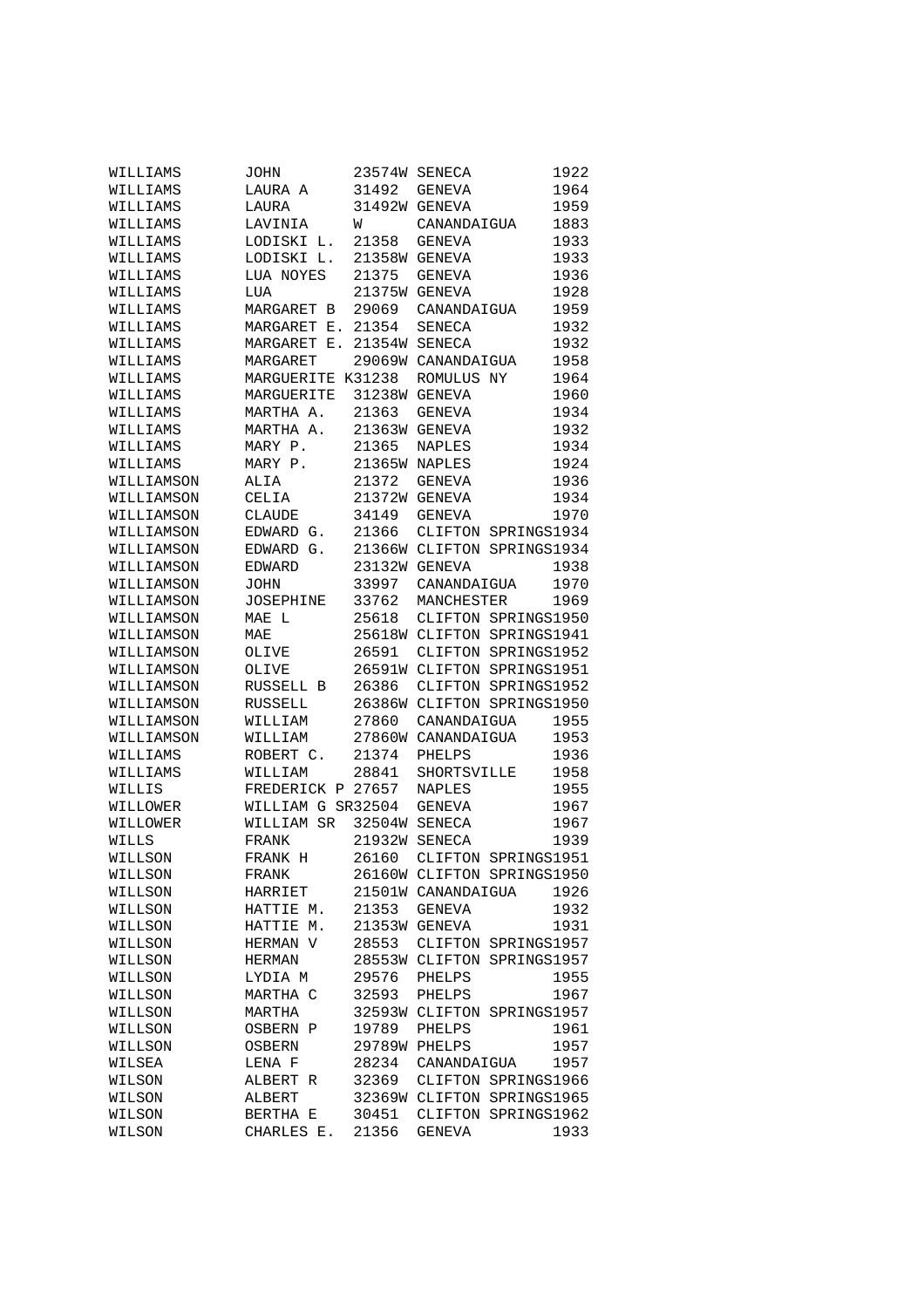| WILSON           | CHARLES E.      |        | 21356W GENEVA                     | 1930 |
|------------------|-----------------|--------|-----------------------------------|------|
| WILSON           | CHARLES<br>S    | 27078  | SENECA                            | 1954 |
| WILSON           | <b>CHARLES</b>  |        | 21867W CLIFTON SPRINGS1937        |      |
| WILSON           | <b>CHARLES</b>  |        | 27078W SENECA                     | 1937 |
| WILSON           | CLARANCE G      | 32364  | WILLARD NY                        | 1966 |
| WILSON           | <b>CLARANCE</b> |        | 32364W GENEVA                     | 1956 |
| WILSON           | <b>CLAY</b>     |        | 32705W CLIFTON SPRINGS1962        |      |
| WILSON           | E GRANGER       | 26843  | GENEVA                            | 1953 |
| WILSON           | EDITH           | 31930  | CLIFTON SPRINGS1967               |      |
| WILSON           | <b>FRANCES</b>  |        | 23604W CLIFTON SPRINGS1937        |      |
| WILSON           | FRANK F         | 31924  | CANANDAIGUA                       | 1965 |
| WILSON           | FRANK           |        | 31924W CANANDAIGUA                | 1957 |
| WILSON           | FRED            | 25108  | PHELPS                            | 1947 |
| WILSON           | FRED            | 28519  | GORHAM                            | 1957 |
| WILSON           | GRACE           | 32951  | GENEVA                            | 1964 |
| WILSON           | <b>GRANGER</b>  |        | 26843W GENEVA                     | 1951 |
| WILSON           | H. CLAY         | 32705  | CLIFTON SPRINGS1967               |      |
| WILSON           | I.B.            | 21349  | OVID, N.Y.                        | 1931 |
| WILSON           | JAMES P         | 31715  | <b>GENEVA</b>                     | 1965 |
| WILSON           | JANE M          | 25816  | CLIFTON SPRINGS1950               |      |
| WILSON           | JANE            |        | 25816W CLIFTON SPRINGS1932        |      |
| WILSON           | JENNIE A        | 25109  | PHELPS                            | 1948 |
| WILSON           | JEROME C        | 27863  | CANANDAIGUA                       | 1956 |
| WILSON           | <b>JEROME</b>   |        | 27863W CANANDAIGUA                | 1934 |
| WILSON           | KITTIE          | 21357  | E. BLOOMFIELD                     | 1933 |
| WILSON           | KITTIE          |        | 21357W E. BLOOMFIELD              | 1926 |
| WILSON           | MARGARET A.     | 21377  | SENECA                            | 1936 |
| WILSON           | MARGARET A.     | 21377W | SENECA                            | 1936 |
| WILSON           | MARGARET<br>I.  | 21359  | GENEVA                            | 1933 |
| WILSON           | MARY            |        | 22082W FARMINGTON                 | 1939 |
| WILSON           | MINNIE M        | 28829  |                                   | 1958 |
|                  | MINNIE          |        | CANANDAIGUA<br>28829W CANANDAIGUA | 1956 |
| WILSON<br>WILSON | MURRAY E.       | 21368  | RICHMOND                          | 1934 |
| WILSON           | OLIVE           | 30855  | <b>GENEVA</b>                     | 1963 |
| WILSON           |                 |        | 30855W GENEVA                     | 1963 |
|                  | OLIVE           | 33826  |                                   | 1970 |
| WILSON           | SHERMAN         |        | MANCHESTER<br>22840W SHORTSVILLE  | 1936 |
| WILSON           | WILLIAM         |        | VICTOR                            |      |
| WINANS           | <b>HOMER</b>    | 33052  |                                   | 1968 |
| WINBURN          | <b>JESSIE M</b> | 28822  | MANCHESTER                        | 1958 |
| WINCH            | EMMA J.         | 21380  | CANADICE                          | 1933 |
| WINCH            | EMMA J.         |        | 21380W CANADICE                   | 1931 |
| WINDNAGLE        | ALBERT          | 27671  | GORHAM                            | 1955 |
| WINDNAGLE        | ALBERT          |        | 27671W GORHAM                     | 1939 |
| WINDNAGLE        | SARAH           | 34294  | SENECA                            | 1971 |
| WING             | WALTER          |        | 21382W CANANDAIGUA                | 1928 |
| WINNECK          | CHARLES H       | 31995  | BATH                              | 1965 |
| WINNE            | CLARA           | 33306  | PHELPS                            | 1969 |
| WINNE            | GARRETT         |        | 21381W CANANDAIGUA                | 1935 |
| WINNE            | LORA P          | 28607  | CANANDAIGUA                       | 1958 |
| WINNE            | LORA            |        | 28607W CANANDAIGUA                | 1946 |
| WINSHIP          | LUTHER B        | 32343  | GENEVA                            | 1966 |
| WINSHIP          | LUTHER          |        | 32343W GENEVA                     | 1960 |
| WINSHIP          | RAY             | 34472  | CANANDAIGUA                       | 1971 |
| WINSHIP          | VALRIE          | 34933  | CANANDAIGUA                       | 1972 |
| WINTER           | GEORGE D        | 27486  | CANANDAIGUA                       | 1954 |
| WINTER           | GEORGE          |        | 27486W CANANDAIGUA                | 1933 |
| WINTER           | MYRTLE C        |        | 295050 CANANDAIGUA                | 1960 |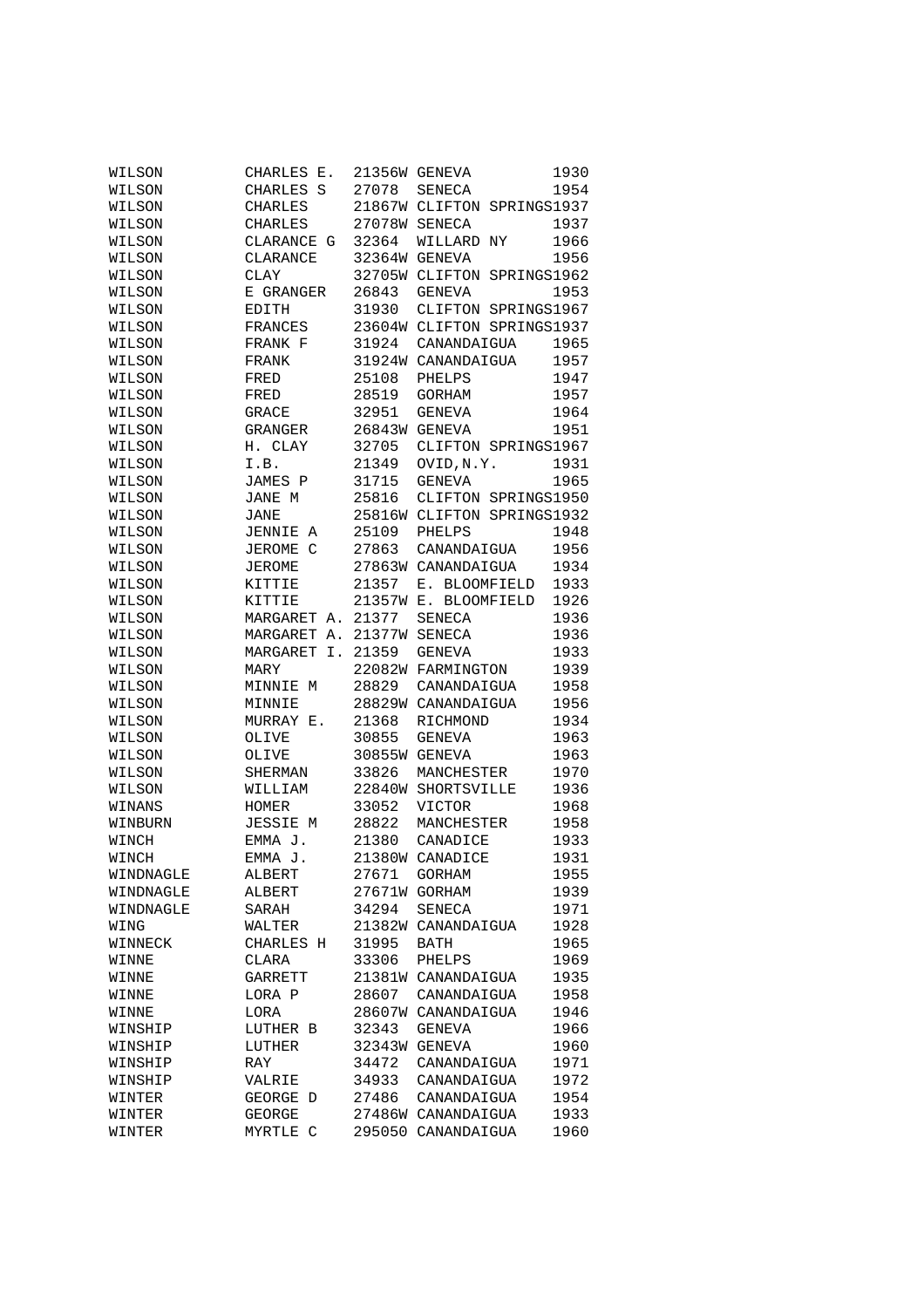| WINTRESS         | EDITH             | 33223  | PHELPS              | 1958 |
|------------------|-------------------|--------|---------------------|------|
| WINTRESS         | GEORGE C          | 30625  | PHELPS              | 1963 |
| WINTRISS         | MAUDE E           | 29806  | PHELPS              | 1951 |
| WIRSING          | CORINTHA T        | 26588  | SENECA              | 1952 |
| WIRSING          | FRED E            | 28061  | SENECA              | 1956 |
| WIRSING          | FRED              | 28061W | SENECA              | 1955 |
| WIRSING          | $\mathtt{PAUL}$   | 32896  | CANANDAIGUA         | 1967 |
| WIRTH            | ALBERT            | 33677  | MANCHESTER          | 1969 |
| WIRTH            | GEORGE E          | 27011  | HOPEWELL            | 1953 |
| WIRTH            | SUSIE E           | 27835  | HOPEWELL            | 1941 |
| WIRTZ            | MAUD L            | 29117  | <b>GENEVA</b>       | 1958 |
| WIRTZ            | MAUD              | 29117W | <b>GENEVA</b>       | 1956 |
| WISMER           | ROLAND            | 22344W | GENEVA              | 1939 |
| WITCHEY          | EMERSON F         | 28120  | MANCHESTER          | 1956 |
| WITCHEY          | <b>EMERSON</b>    |        | 28120W MANCHESTER   | 1953 |
| WITHIAM          | DOROTHEA MAY31658 |        | CANANDAIGUA         | 1965 |
| WITHIAM          | DOROTHEA          | 31658W | CANANDAIGUA         | 1961 |
| WITTENBURG       | DIANE             | 33995  | CANANDAIGUA         | 1970 |
| WITTER,<br>SR.   | CLIFFORD          | 34895  | NAPLES              | 1972 |
| WITTER           | ALICE B           | 30788  | <b>GENEVA</b>       | 1963 |
| WITTER           | ALICE             | 30788W | <b>GENEVA</b>       | 1956 |
| WITTER           | FREDERICK         | 23365W | <b>GENEVA</b>       | 1926 |
| WITTER           | <b>GEORGE</b>     | 34570  | PHELPS              | 1971 |
| WITTER           | JEAN              | 22618W | CANANDAIGUA         | 1942 |
| WITTER           | <b>JESSIE</b>     | 31420  | <b>GENEVA</b>       | 1959 |
| WITTER           | JESSIE            | 31420W | GENEVA              | 1957 |
| WITTER           | RAY M             | 27030  | PHELPS              | 1953 |
| WITTER           | ROBERT            | 34370  | <b>GENEVA</b>       | 1970 |
| WITT             | FRED              | 34159  | CANANDAIGUA         | 1970 |
| WITT             | MARGARET F        | M25951 | <b>GENEVA</b>       | 1951 |
| WITT             | MARGARET          | 25951W | <b>GENEVA</b>       | 1949 |
| WITTNER          | GOTTFRIED         | 21385  | <b>GENEVA</b>       | 1931 |
| WITTWER          | GOTTFRIED         | 21385W | GENEVA              | 1925 |
| WITTWER          | LOUISE            | 31653  | <b>GENEVA</b>       | 1965 |
| WITTWER          | LOUISE            | 31653W | <b>GENEVA</b>       | 1965 |
| WITZEL           | WILLIAM           | 25116  | CANANDAIGUA         | 1948 |
| WITZEL           | WILLIAM           |        | 25116W CANANDAIGUA  | 1942 |
| WOHLSCHLEGEL     | FRANK             | 34931  | NAPLES              | 1972 |
| WOHLSCHLEGEL     | MAUDE             | 34916  | <b>NAPLES</b>       | 1972 |
| WOHLSCHLEGEL     | WILLIAMINA M26799 |        | NAPLES              | 1953 |
| WOJCIECHOWSKI    | JOSEFA            | 33670  | <b>GENEVA</b>       | 1969 |
| WOLCOTT          | EMILY P           | 27111  | CANANDAIGUA         | 1953 |
| WOLCOTT          | <b>EMILY</b>      | 27111W | CANANDAIGUA         | 1949 |
| WOLFANGER        | CONRAD B          | 25170  | NAPLES              | 1949 |
| WOLFANGER        | <b>GENEIEVE</b>   | 30070  | ERIE COUNTY         | 1961 |
| WOLFE            | ANDREW R          | 27355  | HOPEWELL            | 1954 |
| WOLFE            | ANDREW            | 27355W | HOPEWELL            | 1943 |
| <b>WOLF</b>      | EDMOND            | 34772  | FARMINGTON          | 1971 |
| WOLFE            | LEROY             | 34359  | PHELPS              | 1970 |
| WOLF             | <b>JESSIE B</b>   | 28771  | <b>GENEVA</b>       | 1958 |
| WOLF             | <b>JESSIE</b>     | 28771W | <b>GENEVA</b>       | 1955 |
| WOLVEN           | HIRAM L           | 28501  | CANANDAIGUA         | 1955 |
| WOLVERTON        | JUDSON M.         | 21387  | CLIFTON SPRINGS1933 |      |
| WOLVERTON        | JUDSON M.         | 21387W | MANCHESTER          | 1930 |
| WOLVERTON        | JULIA             | 32862  | CANANDAIGUA         | 1967 |
| WOLVERTON        | STUART M          | 30388  | CANANDAIGUA         | 1962 |
| <b>WOLVERTON</b> | <b>STUART</b>     |        | 30388W CANANDAIGUA  | 1921 |
|                  |                   |        |                     |      |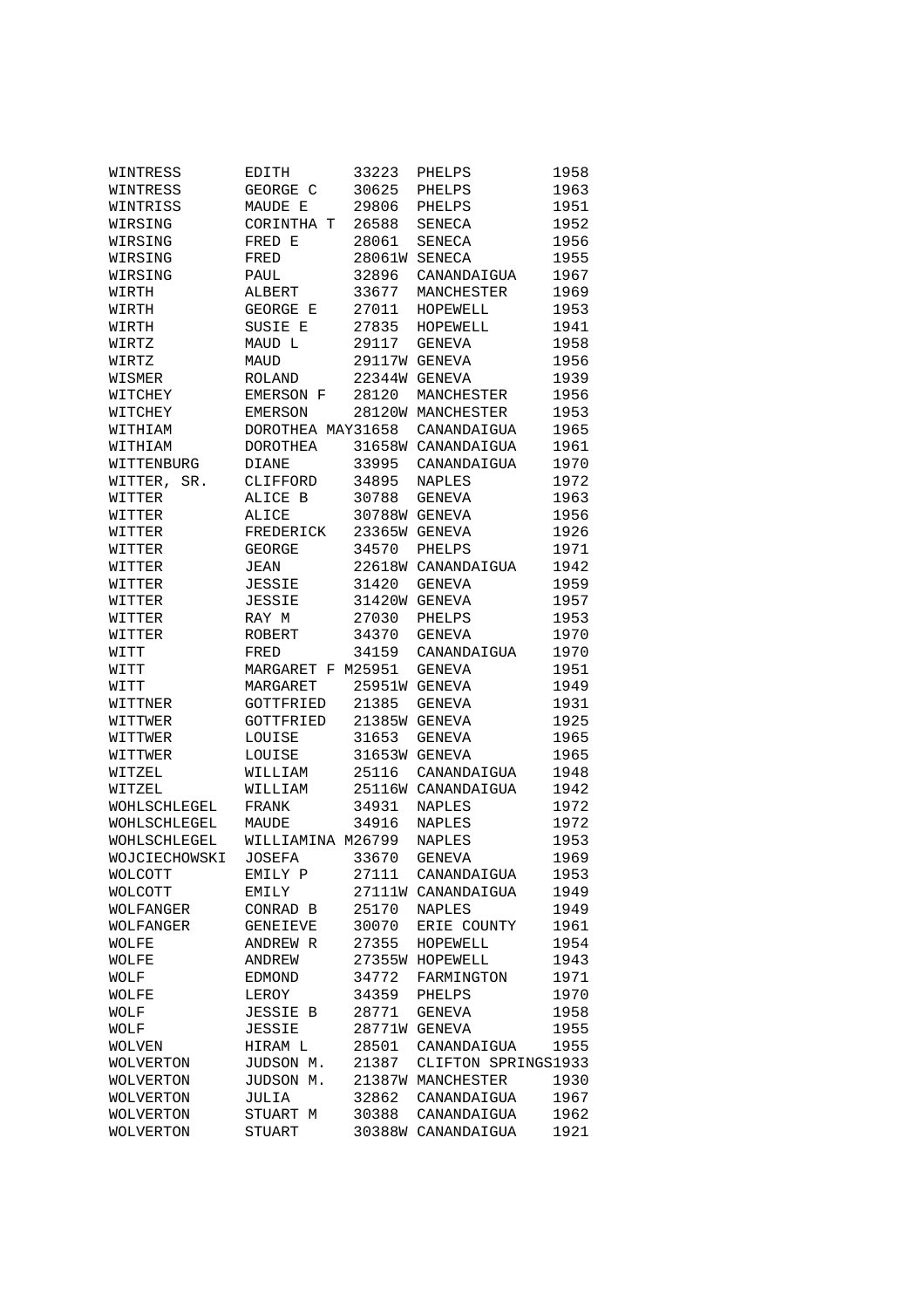| <b>WOMER</b>   | RAYMOND D         | 32178  | CANANDAIGUA                      | 1966 |
|----------------|-------------------|--------|----------------------------------|------|
| <b>WOMER</b>   | RAYMOND           |        | 32178W MANCHESTER                | 1958 |
|                |                   |        | EAST BLOOMFIELD1936              |      |
| <b>WOOD</b>    | ALONZO W.         | 21406  |                                  |      |
| <b>WOOD</b>    | ALONZO W.         | 21406W | $E_{\rm A}$<br><b>BLOOMFIELD</b> | 1919 |
| <b>WOOD</b>    | ANN GRIEVE        | 29991  | CANANDAIGUA                      | 1961 |
| <b>WOOD</b>    | ANNE              |        | 29991W CANANDAIGUA               | 1952 |
| WOODARD        | ADDIE E           | 27482  | <b>NAPLES</b>                    | 1955 |
| WOODARD        | <b>CHARLES</b>    |        | 23257W NAPLES                    | 1937 |
| <b>WOODARD</b> | <b>ELLA</b>       |        | 23360W NAPLES                    | 1940 |
| WOODARD        | <b>GILBERT</b>    | 28343  | GENEVA                           | 1957 |
| WOODARD        | LEO M             | 28764  | <b>NAPLES</b>                    | 1958 |
| <b>WOODARD</b> | LEO               | 28764W | COHOCTON                         | 1955 |
| WOODARD        | LEON E            | 30196  | SCHUYLER CO                      | 1962 |
| WOODARD        | LORRAINE          | 29661  | CANANDAIGUA                      | 1960 |
| <b>WOODARD</b> | MURICE C          | 31970  | NAPLES                           | 1965 |
| <b>WOODARD</b> | PRUDENCE          | 32374  | WILLARD NY                       | 1966 |
| <b>WOOD</b>    | BESSIE B          | 32667  | RICHMOND                         | 1967 |
| <b>WOOD</b>    | <b>BESSIE</b>     | 32667W | RICHMOND                         | 1966 |
| <b>WOOD</b>    | CHARLES N.        | 21397  | <b>GENEVA</b>                    | 1930 |
| <b>WOOD</b>    | <b>CHARLES</b>    | 34015  | <b>VICTOR</b>                    | 1970 |
| <b>WOOD</b>    | DANA W            | 31259  | RICHMOND                         | 1964 |
| <b>WOOD</b>    | DWIGHT D          | 31837  | <b>VICTOR</b>                    | 1965 |
| <b>WOOD</b>    | DWIGHT            |        | 31837W VICTOR                    | 1961 |
| <b>WOOD</b>    | E EVERETT         | 29044  | W BLOOMFIELD                     | 1946 |
| <b>WOOD</b>    | EDWARD E          | 27416  | HOPEWELL                         | 1954 |
| <b>WOOD</b>    | <b>EDWARD</b>     |        | 27416W HOPEWELL                  | 1954 |
| <b>WOOD</b>    | EDYTHE M          | 29269  | W BLOOMFIELD                     | 1959 |
| <b>WOOD</b>    | <b>EDYTHE</b>     |        | 29269W W BLOOMFIELD              | 1954 |
| <b>WOOD</b>    | ELEANOR F         | 32626  | PHELPS                           | 1967 |
| <b>WOOD</b>    | <b>ELEANOR</b>    | 32626W | PHELPS                           | 1957 |
| <b>WOOD</b>    | ELLA L            | 32149  | CANANDAIGUA                      | 1966 |
| <b>WOOD</b>    | <b>ELLA</b>       |        | 32149W CANANDAIGUA               | 1961 |
| <b>WOOD</b>    | ELLEN             | 33823  | <b>GENEVA</b>                    | 1969 |
|                |                   |        |                                  |      |
| <b>WOOD</b>    | ELOISE            | 32085  | GENEVA                           | 1966 |
| <b>WOOD</b>    | <b>ELOISE</b>     | 32085W | <b>GENEVA</b>                    | 1963 |
| <b>WOOD</b>    | EMMA              | 21400  | SENECA                           | 1933 |
| <b>WOOD</b>    | EMMA              | 21400W | SENECA                           | 1929 |
| <b>WOODEN</b>  | GEORGE R          | 31975  | <b>GENEVA</b>                    | 1965 |
| <b>WOODEN</b>  | <b>GOLDIE</b>     | 32995  | CANANDAIGUA                      | 1968 |
| <b>WOODEN</b>  | JOHN R            | 29791  | CANANDAIGUA                      | 1961 |
| WOODEN         | JOHN              |        | 29791W CANANDAIGUA               | 1959 |
| <b>WOOD</b>    | ERMA A            | 28095  | SHORTSVILLE                      | 1956 |
| <b>WOOD</b>    | FLOYD             |        | 24535W SHORTSVILLE               | 1946 |
| <b>WOOD</b>    | FREDERICK M 30964 |        | RICHMOND                         | 1963 |
| <b>WOOD</b>    | GENE GIBSON 25144 |        | CANANDAIGUA                      | 1948 |
| <b>WOOD</b>    | GEORGE D.         |        | 21407W CANANDAIGUA               | 1922 |
| <b>WOOD</b>    | GEORGE F.         | 21398  | RICHMOND                         | 1931 |
| <b>WOOD</b>    | GEORGE S          | 25367  | PHELPS                           | 1949 |
| <b>WOOD</b>    | <b>GEORGE</b>     | 25361W | PHELPS                           | 1948 |
| <b>WOOD</b>    | GRACE             | 33739  | RUSHVILLE                        | 1969 |
| <b>WOOD</b>    | HARRY G           | 29043  | SOUTH BRISTOL                    | 1959 |
| <b>WOOD</b>    | <b>HARRY</b>      | 28874  | GENEVA                           | 1955 |
| <b>WOOD</b>    | HARRY             | 28874W | GENEVA                           | 1954 |
| <b>WOOD</b>    | HARRY             | 29043W | S BRISTOL                        | 1925 |
| <b>WOOD</b>    | HATTIE M          | 31882  | W BLOOMFIELD                     | 1962 |
| <b>WOOD</b>    | HELEN             | 33191  | GENEVA                           | 1968 |
| <b>WOOD</b>    | ISABELLA          | 33376  | HOPEWELL                         | 1969 |
|                |                   |        |                                  |      |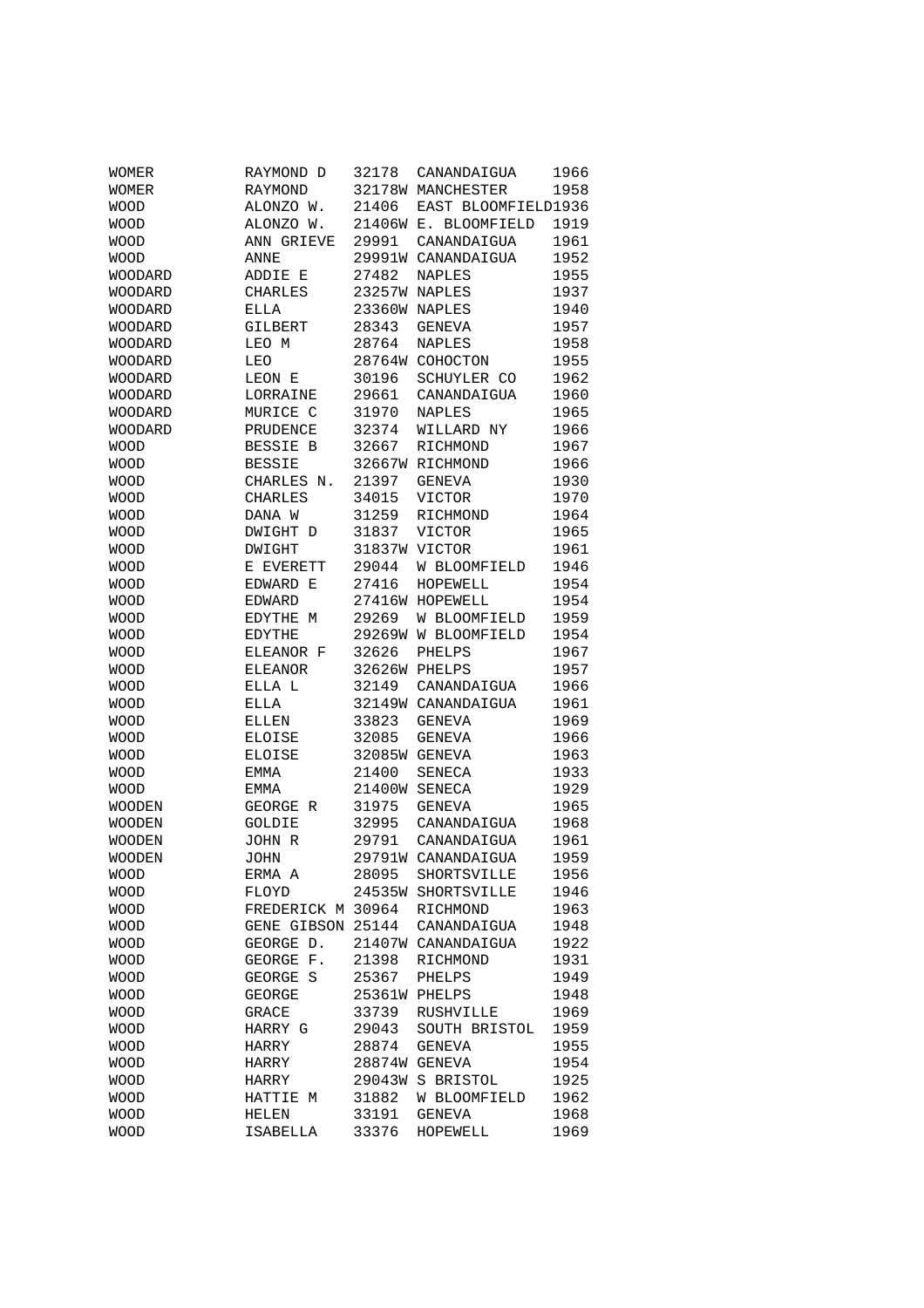| WOOD            | JOHN              | 23133W GENEVA |                            | 1942 |
|-----------------|-------------------|---------------|----------------------------|------|
| <b>WOOD</b>     | JULIA A           | 25027         | S BRISTOL                  | 1946 |
| <b>WOOD</b>     | KATHERINE L 28905 |               | GORHAM                     | 1958 |
| <b>WOOD</b>     | KATHERINE         | 28905W GORHAM |                            | 1940 |
| WOODLAND        | FRANK N           | 26747         | <b>GENEVA</b>              | 1953 |
| <b>WOOD</b>     | LENA B            | 28556         | PHELPS                     | 1957 |
| <b>WOOD</b>     | LENA              | 28556W PHELPS |                            | 1948 |
| WOODLEY         | CLEON             | 34125         | SENECA                     | 1970 |
| <b>WOOD</b>     | LILLIAN A         | 28254         | <b>GENEVA</b>              | 1957 |
| <b>WOOD</b>     | LINDA B           | 25904         | CLIFTON SPRINGS1950        |      |
| <b>WOOD</b>     | LINDA             |               | 25904W CLIFTON SPRINGS1942 |      |
| <b>WOOD</b>     | MAGDALENA         | 33056         | GORHAM                     | 1968 |
| WOODMAN         | WILLIS, P.        | 21402         | GENEVA                     | 1935 |
| WOODMAN         | WILLIS            | 21402W GENEVA |                            | 1934 |
| <b>WOOD</b>     | MARY E.           | 21405         | WILLIAMSPORT, PA1933       |      |
| <b>WOOD</b>     | MAUDE             | 32978         | STEUBEN CO                 | 1958 |
| <b>WOOD</b>     | MELVIN N          | 25836         | S BRISTOL                  | 1950 |
| <b>WOOD</b>     | MELVIN            |               | 25816W S BRISTOL           | 1950 |
| <b>WOOD</b>     | NORA W            | 25280         | CANANDAIGUA                | 1949 |
| <b>WOOD</b>     | <b>NORA</b>       |               | 25280W CANANDAIGUA         | 1948 |
| <b>WOOD</b>     | PEARL             | 34678         | CANANDAIGUA                | 1971 |
| <b>WOOD</b>     | POLLY             | 34835         | GENEVA                     | 1972 |
| <b>WOOD</b>     | RALPH             |               | 21818W W BLOOMFIELD        | 1927 |
| <b>WOOD</b>     | RICHARD L         | 27501         | GENEVA                     | 1955 |
| WOODRUFF        | BUELL D           | 32321         | CANADICE                   | 1966 |
| WOODRUFF        | ROBERT            | 33173         | <b>NAPLES</b>              | 1968 |
| WOODRUFF        | ROY W             | 29557         | CANANDAIGUA                | 1960 |
| <b>WOOD</b>     | SAMUEL            | 33400         | <b>GENEVA</b>              | 1969 |
| WOODSIDE        | ANNE R            | 32793         | CANANDAIGUA                | 1967 |
| WOODSIDE        | ANNE              |               | 32793W CANANDAIGUA         | 1961 |
| WOODSIDE        | ANNIE RICHIE25570 |               | CANANDAIGUA                | 1937 |
| WOODSIDE        | JAMES E           | 25644         | CANANDAIGUA                | 1950 |
| WOODSIDE        | JOHN A            | 29807         | CANANDAIGUA                | 1961 |
| WOODSIDE        | SAMUEL            |               | 24816W CANANDAIGUA         | 1943 |
| <b>WOOD</b>     | WALTER            |               | 23766W CANANDAIGUA         | 1939 |
| WOODWARD        | FRANK             | 26717W GENEVA |                            | 1946 |
| <b>WOODWARD</b> | NELLA             | 33806         | <b>GENEVA</b>              | 1968 |
| <b>WOOD</b>     | WILLIAM J         | 31881         | W BLOOMFIELD               | 1952 |
| <b>WOOD</b>     | WILLIAM           | 23366W GENEVA |                            | 1939 |
| <b>WOOD</b>     | WORD J            | 28299         | GORHAM                     | 1954 |
| WOODWORTH       | DONALD            |               | 33998 GENEVA               | 1970 |
| WOODWORTH       | LENA M            | 26051         | GENEVA                     | 1951 |
| WOODWORTH       | SADIE E           | 27226         | CANANDAIGUA                | 1954 |
| WOODWORTH       | SADIE             |               | 27226W CANANDAIGUA         | 1947 |
| WOOLEY          | AGNES H.          | 21404         | WASHINGTON, DC             | 1936 |
| WOOLEY          | ANGES<br>Η.       | 21404W VICTOR |                            | 1917 |
| WOOLF           | ANNA M            | 26950         | PHELPS                     | 1953 |
| WOOLSON         | JENNIE            | 24812W PHELPS |                            | 1946 |
| WOOLSTON        | ALBERT J          | 29547         | E BLOOMFIELD               | 1960 |
| <b>WOOLSTON</b> | ALBERT            |               | 29547W E BLOOMFIELD        | 1943 |
| WOOLSTON        | ELIZABETH P 29649 |               | E BLOOMFIELD               | 1946 |
| WOOLSTON        | GEORGE JR         |               | 21493W E BLOOMFIELD        | 1923 |
| WOOLSTON        | JOHN              | 34095         | VICTOR                     | 1970 |
| WOOLSTON        | WILLIAM           |               | 21408W CANANDAIGUA         | 1905 |
| WORDEN          | ALBERT F          | 31571         | CANANDAIGUA                | 1965 |
| WORDEN          | ARTHUR            | 31131         | MANCHESTER                 | 1923 |
| WORDEN          | <b>DEVER</b>      | 32559         | PHELPS                     | 1967 |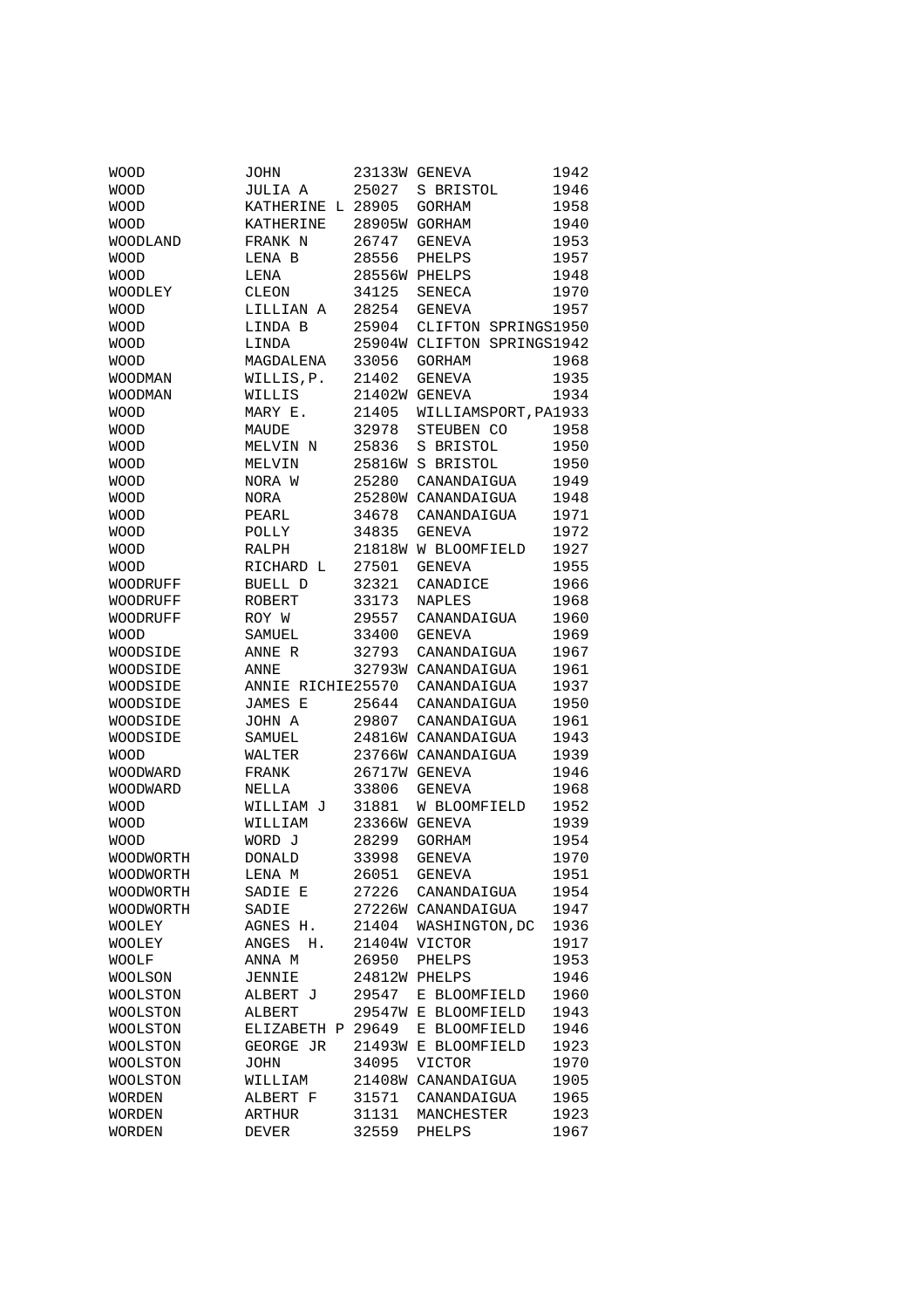| WORDEN         | EDNA H A        | 32461  | CANANDAIGUA<br>1967         |
|----------------|-----------------|--------|-----------------------------|
| WORDEN         | JOHN H          | 30541  | 1962<br>GORHAM              |
| WORDEN         | LAUREN P        | 26693  | 1952<br>CANANDAIGUA         |
| WORDEN         | LAUREN          | 26693W | CANANDAIGUA<br>1952         |
| WORDEN         | MERRITT E       | 25351  | 1949<br><b>GENEVA</b>       |
| WORDEN         | MERRITT         |        | 25351W GENEVA<br>1945       |
| WORDEN         | ROSE            |        | 1935<br>24183W CANANDAIGUA  |
| WORDEN         | WALTER H.       | 21401  | 1933<br>ROCHESTER           |
| WORDEN         | WALTER          | 21399  | 1933<br><b>GENEVA</b>       |
| WORSLEY        | JOSEPH          | 29936  | 1961<br>PHELPS              |
| WORSLEY        | <b>JOSEPH</b>   | 29936W | 1959<br>PHELPS              |
| WORTHINGTON    | MATTHEW         | 21403  | 1936<br>LIVONIA             |
| WORTHINGTON    | MATTHEW         |        | 1918<br>21403W RICHMOND     |
| <b>WORTMAN</b> | DELL            | 34402  | 1971<br><b>GENEVA</b>       |
| <b>WOUTERS</b> | <b>EDMON</b>    | 29906  | 1961<br>HOPEWELL            |
| WOUTERS        | EDMON           | 29906W | 1924<br>HOPEWELL            |
| WOZNICK        | MARCELLA        | 33679  | <b>GENEVA</b><br>1969       |
| WRAY           | MARY            | 35063  | 1972<br>CANANDAIGUA         |
| WRIGHT         | ADELE E         | 30004  | CLIFTON SPRINGS1959         |
| WRIGHT         | <b>ADELE</b>    |        | 30004W CLIFTON SPRINGS1959  |
| WRIGHT         | ALEINE<br>C     | 31784  | ERIE PA<br>1965             |
| WRIGHT         | ALEINE M        | 30762  | CANANDAIGUA<br>1963         |
| WRIGHT         | ALEINE          | 31784W | CLIFTON SPRINGS1964         |
| WRIGHT         | BERTHA S        | 26697  | CANANDAIGUA<br>1953         |
| WRIGHT         | <b>BERTHA</b>   |        | 1948<br>26697W CANANDAIGUA  |
| WRIGHT         | CARRIE B        | 30088  | 1961<br>GENEVA              |
| WRIGHT         | CARRIE          |        | 30088W GENEVA<br>1960       |
| WRIGHT         | CLARANCE        | 27375W | CLIFTON SPRINGS1948         |
| WRIGHT         | CLARENCE<br>B   | 27375  | CLIFTON SPRINGS1954         |
| WRIGHT         | <b>DONNA</b>    | 32948  | PORT GIBSON<br>1967         |
| WRIGHT         | EDWARD P        | 27341  | CANANDAIGUA<br>1954         |
| WRIGHT         | <b>EDWARD</b>   |        | 1937<br>22466W E BLOOMFIELD |
| WRIGHT         | EDWARD          |        | 27341W CANANDAIGUA<br>1938  |
| WRIGHT         | HARLAN          | 34204  | 1970<br>CANANDAIGUA         |
| WRIGHT         | HARRY M         | 28393  | <b>BRISTOL</b><br>1957      |
| WRIGHT         | HARRY           | 28393W | <b>BRISTOL</b><br>1954      |
| WRIGHT         | HARRY           | 32975  | 1968<br>GENEVA              |
| WRIGHT         | HENRY           |        | 22728W CLIFTON SPRINGS1935  |
| WRIGHT         | HERMAN          |        | 23981W CLIFTON SPRINGS1930  |
| WRIGHT         | INA B           | 25361  | <b>GENEVA</b><br>1949       |
| WRIGHT         | INA             |        | 25361W GENEVA<br>1947       |
| WRIGHT         | J WILLSON       | 29672  | 1960<br>GENEVA              |
| WRIGHT         | JAY L           | 29393  | 1958<br>HONEOYE             |
| WRIGHT         | JAY             |        | 29393W HONEOYE<br>1958      |
| WRIGHT         | <b>JESSIE L</b> | 27424  | CANANDAIGUA<br>1949         |
| WRIGHT         | JOHN            | 34088  | <b>BRISTOL</b><br>1970      |
| WRIGHT         | JOSEPH P        | 27407  | 1954<br>SHORTSVILLE         |
| WRIGHT         | LOUIS A         | 25201  | CANANDAIGUA<br>1949         |
| WRIGHT         | LOUIS           | 25201W | CANANDAIGUA<br>1945         |
| WRIGHT         | LOUISE J        | 32118  | GENEVA<br>1966              |
| WRIGHT         | LOUISE          |        | 32118W GENEVA<br>1953       |
| WRIGHT         | MARGARET L      | 30333  | CANANDAIGUA<br>1962         |
| WRIGHT         | MARGARET        | 30333W | 1960<br>CANANDAIGUA         |
| WRIGHT         | MARY E          | 25303  | <b>GENEVA</b><br>1948       |
| WRIGHT         | MINERVA         | 21418  | 1935<br>NAPLES              |
| WRIGHT         | OLIVE G.        | 21417  | 1935<br>MANCHESTER          |
| WRIGHT         | PEARL G         | 28075  | 1956<br>CANANDAIGUA         |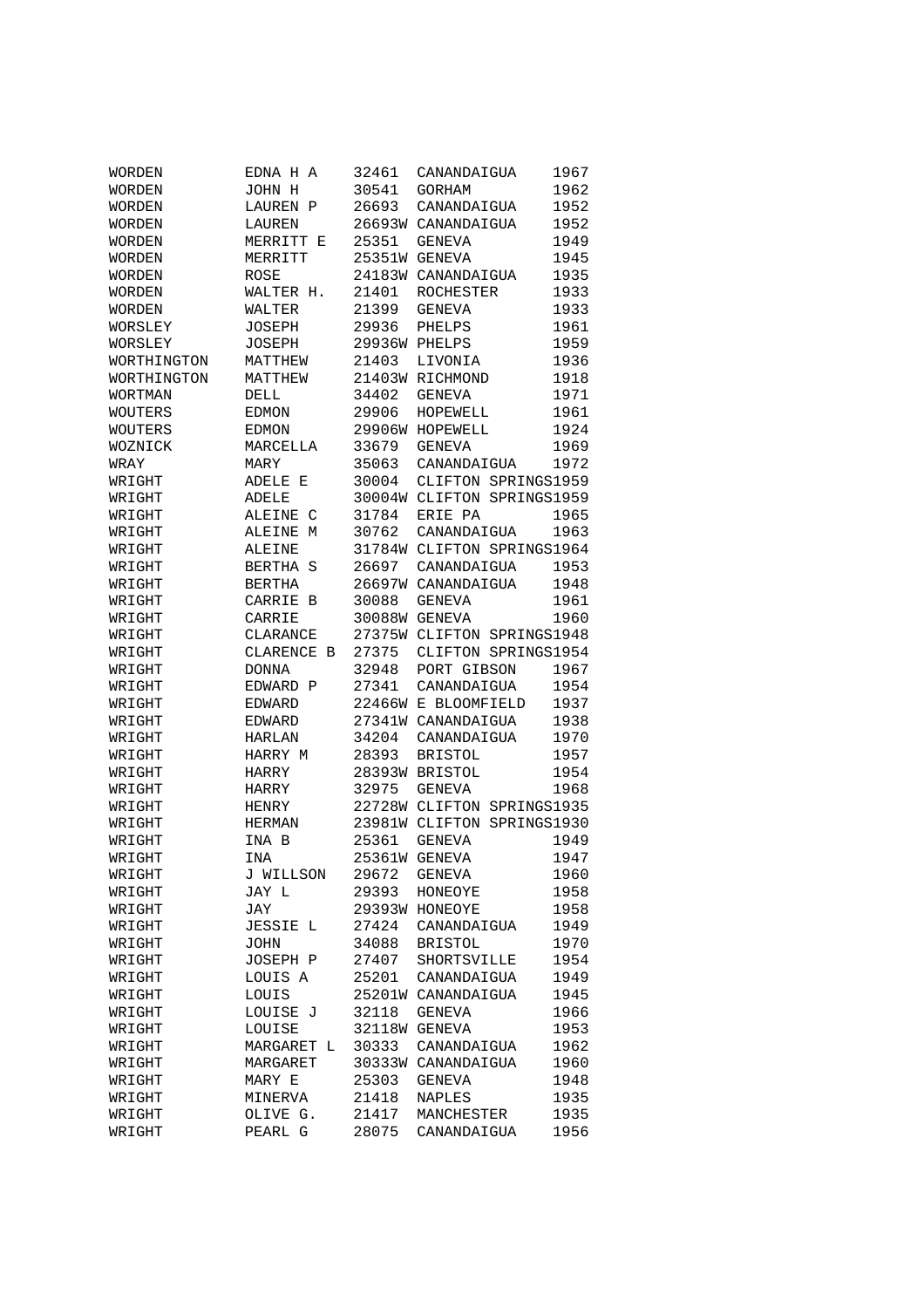| WRIGHT       | PEARL                     |              | 28075W CANANDAIGUA  | 1955 |
|--------------|---------------------------|--------------|---------------------|------|
| WRIGHT       | THOMAS                    | 21619W       | GENEVA              | 1911 |
|              |                           | 33334        |                     | 1968 |
| WRIGHT       | TIMOTHY                   |              | MANCHESTER          |      |
| WRIGHT       | VICTORIA                  | 22822W       | <b>BRISTOL</b>      | 1926 |
| WRIGHT       | WALTER L                  | 26655        | CANANDAIGUA         | 1952 |
| WRIGHT       | WALTER                    | 26655W       | CANANDAIGUA         | 1949 |
| WRIGHT       | WILLIAM H                 | 25270        | GENEVA              | 1949 |
| WRIGHT       | WILLIAM P.                | 21416        | CANANDAIGUA         | 1933 |
| WRIGHT       | WILLIAM P.                |              | 21416W CANANDAIGUA  | 1932 |
| WRIGHT       | WILLIAM S                 | 24880        | SENECA              | 1948 |
| WRIGHT       | WILLIAM                   | 25270W       | <b>GENEVA</b>       | 1945 |
| WRIGHT       | WILLSON                   | 29672W       | <b>GENEVA</b>       | 1957 |
| WRIGLEY      | SYLVIA M                  | 30951        | GENEVA              | 1963 |
| WRIGLEY      | SYLVIA                    | 30951W       | GENEVA              | 1963 |
| WULFRANK     | IRMA                      | 34908        | FARMINGTON          | 1971 |
| WYATT        | ANNA A                    | 25461        | GENEVA              | 1949 |
| WYATT        | <b>ANNA</b>               | 25461W       | GENEVA              | 1947 |
| WYATT        | ELIZABETH                 | 22158W       | GENEVA              | 1928 |
| WYATT        | GEORGE B                  | 27508        | GENEVA              | 1955 |
| WYATT        | GEORGE                    | 27508W       | <b>GENEVA</b>       | 1949 |
| WYATT        | KAYE                      | 34049        | <b>BRISTOL</b>      | 1970 |
| WYATT        | ROBERT                    | 24777W       | GENEVA              | 1926 |
| WYATT        | RONALD                    | 34048        | S BRISTOL           | 1969 |
| WYCKOFF      | MERTA                     | 34644        | HOPEWELL            | 1964 |
| WYFFELS, SR. | <b>JOHN</b>               | 21421W       | CANANDAIGUA         | 1925 |
| WYFFELS      | ANNA M                    | 30965        | CANANDAIGUA         | 1963 |
| WYFFELS      | ANNA                      | 30965W       | CANANDAIGUA         | 1956 |
| WYFFELS      | <b>DEBORAH</b>            | 33162        | CANANDAIGUA         | 1968 |
| WYFFELS      | <b>EMMERANCE</b>          | 23087W       | CANANDAIGUA         | 1935 |
|              |                           | 32070        |                     | 1966 |
| WYFFELS      | JOHN J                    |              | CANANDAIGUA         |      |
| WYFFELS      | JOHN SR.                  | 21421        | CANANDAIGUA         | 1934 |
| WYFFELS      | <b>JOHN</b>               | 32070W       | CANANDAIGUA         | 1964 |
| WYFFELS      | PHILIP                    | 34028        | HOPEWELL            | 1966 |
| WYKOFF       | FRANK                     | 25872        | CANANDAIGUA         | 1946 |
| WYMAN        | ADA                       | 22599W       | CANANDAIGUA         | 1942 |
| WYMAN        | JOHN C                    | 27872        | SENECA              | 1956 |
| WYMAN        | JOHN                      | 27872W       | <b>SENECA</b>       | 1951 |
| WYMAN        | MINNIE                    |              | 21422W GENEVA       | 1935 |
| WYMAN        | NEWELL                    |              | 23111W CANANDAIGUA  | 1943 |
| WYNKOOP      | EDITH                     | 29327        | CANANDAIGUA         | 1952 |
| WYNKOOP      | EDITH                     |              | 29327W CANANDAIGUA  | 1949 |
| YACCI        | DOMINIC                   |              | 31714 CANANDAIGUA   | 1965 |
| YACKEL       | NINA C                    | 27535 PHELPS |                     | 1955 |
| YACKEL       | THADDEUS A 30246          |              | PHELPS              | 1962 |
| YACKEL       | THADDEUS JR 30246W PHELPS |              |                     | 1956 |
| YAGEL        | SHERMAN L                 |              | 23221 CANANDAIGUA   | 1944 |
| YAGER        | SEYMOUR                   | 31963        | CLIFTON SPRINGS1964 |      |
| YAHN         | FRED C                    | 32385        | FARMINGTON          | 1966 |
| YAHN         | FRED                      | 33514        | FARMINGTON          | 1969 |
| YAHN         | JOHN                      | 21542W       | FARMINGTON          | 1955 |
| YAHN         | JOHN                      | 31542        | VICTOR              | 1965 |
| YAHN         | MARY B                    | 23209        | MANCHESTER          | 1931 |
| YAHN         | REKA                      | 31346        | FARMINGTON          | 1964 |
| YANNOTTI     | ANTHONY SR                | 28717        | GENEVA              | 1958 |
| YANNOTTI     | MARY                      | 25758        | GENEVA              | 1936 |
| YANNOTTI     | PACIFICO                  | 25757        | GENEVA              | 1941 |
| YARGER       | CHARLES L                 | 28165        | CANANDAIGUA         | 1956 |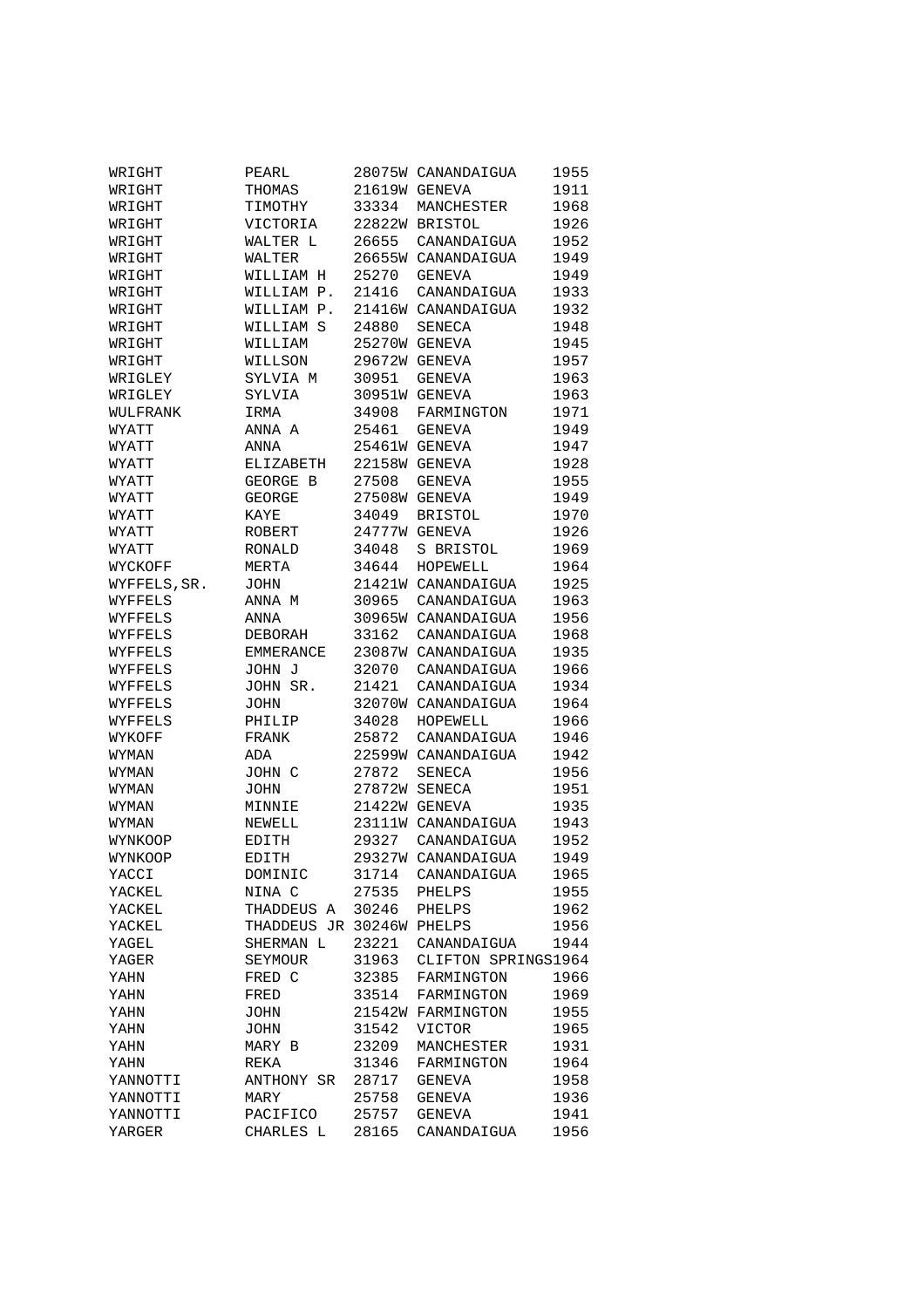| YARGER      | CHARLES           |             | 28165W CANANDAIGUA                 | 1950 |
|-------------|-------------------|-------------|------------------------------------|------|
| YARGER      | MAY S             | 26907       | CANANDAIGUA                        | 1948 |
| YATES       | ARTHUR G          | 25422       | HOLCOMB                            | 1949 |
| YATES       | <b>EMILY</b>      | 33724       | <b>BRISTOL</b>                     | 1969 |
| YATES       | <b>JOHN</b>       | 33978       | <b>BRISTOL</b>                     | 1970 |
| YATES       | NELSON H          | 26228       | MANCHESTER                         | 1951 |
| YATES       | NELSON            |             | 26228W MANCHESTER                  | 1948 |
| YATES       | RICHARD           | 35116       | CANANDAIGUA                        | 1972 |
| YAUTZY      | EMMA M            | 28659       | GORHAM                             | 1958 |
| YAW         | EDWIN C.          | 1137W       | NAPLES                             | 1915 |
| YAW         | FRANK D           | 28410       | NAPLES                             | 1957 |
| YAW         | FRANK             |             | 28410W NAPLES                      | 1944 |
| YAW         | JANE E            | 28767       | BENTON NY                          | 1958 |
| YAW         | <b>JANE</b>       |             | 28767W NAPLES                      | 1950 |
| YAW         | PURL T            | 27071       | NAPLES                             | 1954 |
| YAW         | PURL              |             | 27071W NAPLES                      | 1952 |
| YEARS       | ELMER G           | 29762       | E BLOOMFIELD                       | 1960 |
| YELLS       | ESTELLA M         | 22071       | GENEVA                             | 1940 |
| YELLS       | <b>ESTELLA</b>    |             | 22071W GENEVA                      | 1938 |
| YELLS       | FRED W            | 23700       | <b>GENEVA</b>                      | 1945 |
| YELLS       | FRED              |             | 23700W GENEVA                      | 1940 |
| YELLS       | GORDON W          | 25557       | GENEVA                             | 1950 |
| YELLS       | GORDON            | 25557W      | <b>GENEVA</b>                      | 1942 |
| YENDERUSIAK | TEOFIL            | 30179       | <b>BRISTOL</b>                     | 1961 |
| YEOMANS     | CLARENCE S        | 21806       | PENN YAN                           | 1939 |
| YEOMANS     | <b>CLARENCE</b>   | 21806W HALL |                                    | 1937 |
| YEOMANS     | JAMES H           | 24969       | SENECA                             | 1948 |
| YERKES      | IDA M             | 26260       | CANANDAIGUA                        | 1951 |
| YORK        | <b>ELIZABETH</b>  | 34799       | PHELPS                             | 1971 |
| YORK        | LEAH              | 33030       | SENECA                             | 1968 |
| YORK        | MARGARET          | 23904       | GENEVA                             | 1945 |
| YORKS       | METTIE            | 22570       | W BLOOMFIELD                       | 1942 |
| YORK        | THEODORE          | 33246       | IONIA                              | 1967 |
| YOST        | EMMA              | 35239       | GENEVA                             | 1972 |
| YOST        | FREDERICK         | 30002       | <b>GENEVA</b>                      | 1961 |
| YOUNG       | ADA R             | 22742       | GENEVA                             | 1943 |
| YOUNG       | ASHER W           | 32434       | PHELPS                             | 1967 |
| YOUNG       | CARRIE M          | 24162       | <b>GENEVA</b>                      | 1946 |
| YOUNG       | CARRIE            | 24162W      | <b>GENEVA</b>                      | 1944 |
| YOUNG       | CHARLES H         | 21431       | <b>DANSVILLE</b>                   | 1936 |
| YOUNG       | CHARLES N         | 31396       | GENEVA                             | 1964 |
| YOUNG       | EDWIN F           | 30361       | ROCHESTER                          | 1962 |
| YOUNG       | ELKANNAH          | 33839       | PHELPS                             | 1970 |
| YOUNG       | GEORGE J          | 21432       | W BLOOMFIELD                       | 1936 |
| YOUNG       | <b>GRACE</b>      | 33748       | CLIFTON SPRINGS1969                |      |
| YOUNG       | HORACE N          | 26011       | GENEVA                             | 1951 |
| YOUNG       | HORACE            | 26011W      | GENEVA                             | 1949 |
| YOUNG       | HOWARD            | 33585       | MANCHESTER                         | 1969 |
| YOUNG       | INDA              | 33693       | <b>GENEVA</b>                      | 1969 |
| YOUNG       | JOHANNA G         | 22201       | GENEVA                             | 1940 |
| YOUNG       | JOHN N            | 29111       | FARMINGTON                         | 1998 |
| YOUNG       | JOHN SHEPARD23566 |             | LUXENBERG GERM.1945                |      |
|             |                   | 29111W      | FARMINGTON                         | 1957 |
| YOUNG       | JOHN              |             |                                    |      |
| YOUNG       | OSCAR D           | 22893       | GORHAM                             | 1941 |
| YOUNG       | OSCAR             | 34778       | CLIFTON SPRINGS1971<br>CANANDAIGUA |      |
| YOUNGS      | LESLIE F          | 24970       |                                    | 1949 |
| YOUNGS      | LESLIE            |             | 23970W SENECA                      | 1944 |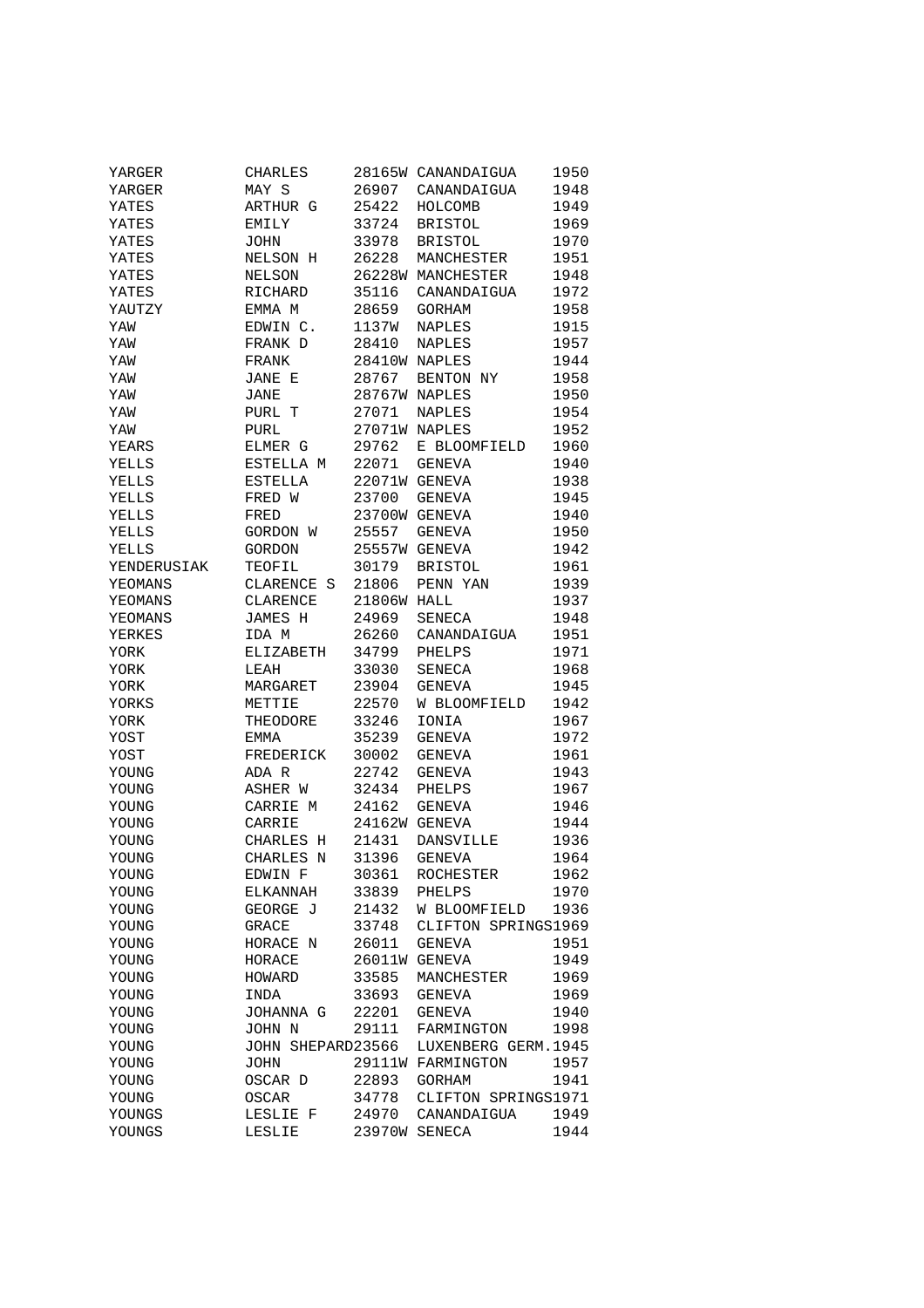| YOUNGS    | MARGARET R.       | 28591         | FT.LAUDERDALE              | 1958 |
|-----------|-------------------|---------------|----------------------------|------|
| YOUNGS    | MARGARET          |               | 28591W CLIFTON SPRINGS1957 |      |
| YOUNGS    | NEVA              | 32920         | <b>GENEVA</b>              | 1968 |
| YOUNG     | WINFORD           | 34494         | CANANDAIGUA                | 1971 |
| YOUST     | SULLIVAN          | 32027         | RICHMOND                   | 1966 |
| YUNITS    | SARAH             | 34476         | <b>GENEVA</b>              | 1970 |
| ZACHER    | ANDREW A          | 29216         | ROCHESTER NY               | 1959 |
| ZAFODI    | FLOMINA           | 31083         | <b>GENEVA</b>              | 1963 |
| ZAFODI    | FLOMINA           | 31083W        | <b>GENEVA</b>              | 1960 |
| ZAHNER    | <b>CHARLES</b>    | 21438         | S BRISTOL                  | 1936 |
| ZAHNER    | <b>CHARLES</b>    | 21438W        | S BRISTOL                  | 1907 |
| ZAKOUR    | GEORGE            | 30054         | <b>GENEVA</b>              | 1961 |
| ZAKOUR    | JOHN G            | 26819         | <b>GENEVA</b>              | 1952 |
| ZAKOUR    | JOSEPH            | 33128         | <b>GENEVA</b>              | 1968 |
| ZAMBITO   | MARY              | 30224         | CANANDAIGUA                | 1962 |
| ZAMMETT   | ANTHONY F         | 22038         | GENEVA                     | 1939 |
| ZANDER    | CAROLINE          | 20625W        | CANANDAIGUA                | 1930 |
| ZAPPLER   | MARCEL            | 31943         | <b>GENEVA</b>              | 1965 |
| ZAPPLER   | SYLVIA            | 33103         | GENEVA                     | 1968 |
| ZASO      | JOSEPH S          | 31137         | PHELPS                     | 1963 |
| ZAUDER    | CAROLINE          | 20625         | CANANDAIGUA                | 1933 |
| ZEDELL    | FREDERICK         | 21441         | HOPEWELL                   | 1938 |
| ZEDELL    | FREDERICK         | 21441W        | HOPEWELL                   | 1937 |
| ZEGER     | <b>AUGUST</b>     | 24719         | PHELPS                     | 1947 |
| ZEGER     | <b>AUGUST</b>     | 24719W        | PHELPS                     | 1942 |
| ZEOLI     | ANGELO            | 27377         | <b>GENEVA</b>              | 1954 |
| ZEOLI     | ANGELO            | 27377W        | <b>GENEVA</b>              | 1954 |
| ZEOLI     | ANNA              | 31876         | <b>GENEVA</b>              | 1965 |
| ZEOLI     | ANNA              | 31876W        | <b>GENEVA</b>              | 1954 |
| ZEOLI     | ANTHONY           | 24895         | <b>GENEVA</b>              | 1948 |
| ZEOLI     | JOSEPH            | 21437         | GENEVA                     | 1936 |
| ZEOLI     | JOSEPH            | 21437W        | <b>GENEVA</b>              | 1935 |
| ZEOLI     | PETER             | 26552         | <b>GENEVA</b>              | 1951 |
| ZEOLI     | PETER             | 26552W        | <b>GENEVA</b>              | 1944 |
| ZIMDAHL   | WILLIAM           | 34486         | <b>GENEVA</b>              | 1971 |
| ZIMMER    | LEO               | 33672         | GENEVA                     | 1969 |
| ZIMMER    | LUCY T            | 29648         | GENEVA                     | 1960 |
| ZIMMER    | LUCY              | 29648W        | <b>GENEVA</b>              | 1955 |
| ZIMMERMAN | CHARLES<br>F      | 23814         | HOLCOMB                    | 1927 |
| ZIMMERMAN | <b>CHARLES</b>    | 21440         | PHELPS                     | 1937 |
| ZIMMERMAN | <b>EDNA</b>       | 34423         | CANADICE                   | 1971 |
| ZIMMERMAN | FLORENCE          |               | 33650 GORHAM               | 1969 |
| ZIMMERMAN | KATHERINE I 25273 |               | VICTOR                     | 1949 |
| ZIMMERMAN | KATHERINE         | 25273W VICTOR |                            | 1948 |
| ZIMMERMAN | MARIA H           | 22527         | PHELPS                     | 1942 |
| ZIMMERMAN | MARIA             | 22527W PHELPS |                            | 1937 |
| ZIMMERMAN | MARSHALL S        | 24736         | PHELPS                     | 1947 |
| ZIMMERMAN | NORMAN L          | 25738         | VICTOR                     | 1948 |
| ZINN      | <b>ETHEL</b>      |               | 27251W CANANDAIGUA         | 1950 |
| ZINN      | RICHARD           | 26025         | HOPEWELL                   | 1951 |
| ZINN      | RICHARD           |               | 26025W CANANDAIGUA         | 1950 |
| ZION      | ETHEL D           | 27251         | CANANDAIGUA                | 1954 |
| ZITELLA   | MICHAEL           | 21439         | GENEVA                     | 1936 |
| ZITELLA   | MICHAEL           | 21439W        | GENEVA                     | 1930 |
| ZOBEL     | <b>ANNA</b>       | 23816         | CANANDAIGUA                | 1945 |
| ZOBEL     | JOHN M            | 21176         | FARMINGTON                 | 1941 |
| ZOBEL     | JOHN              |               | 22176W FARMINGTON          | 1932 |